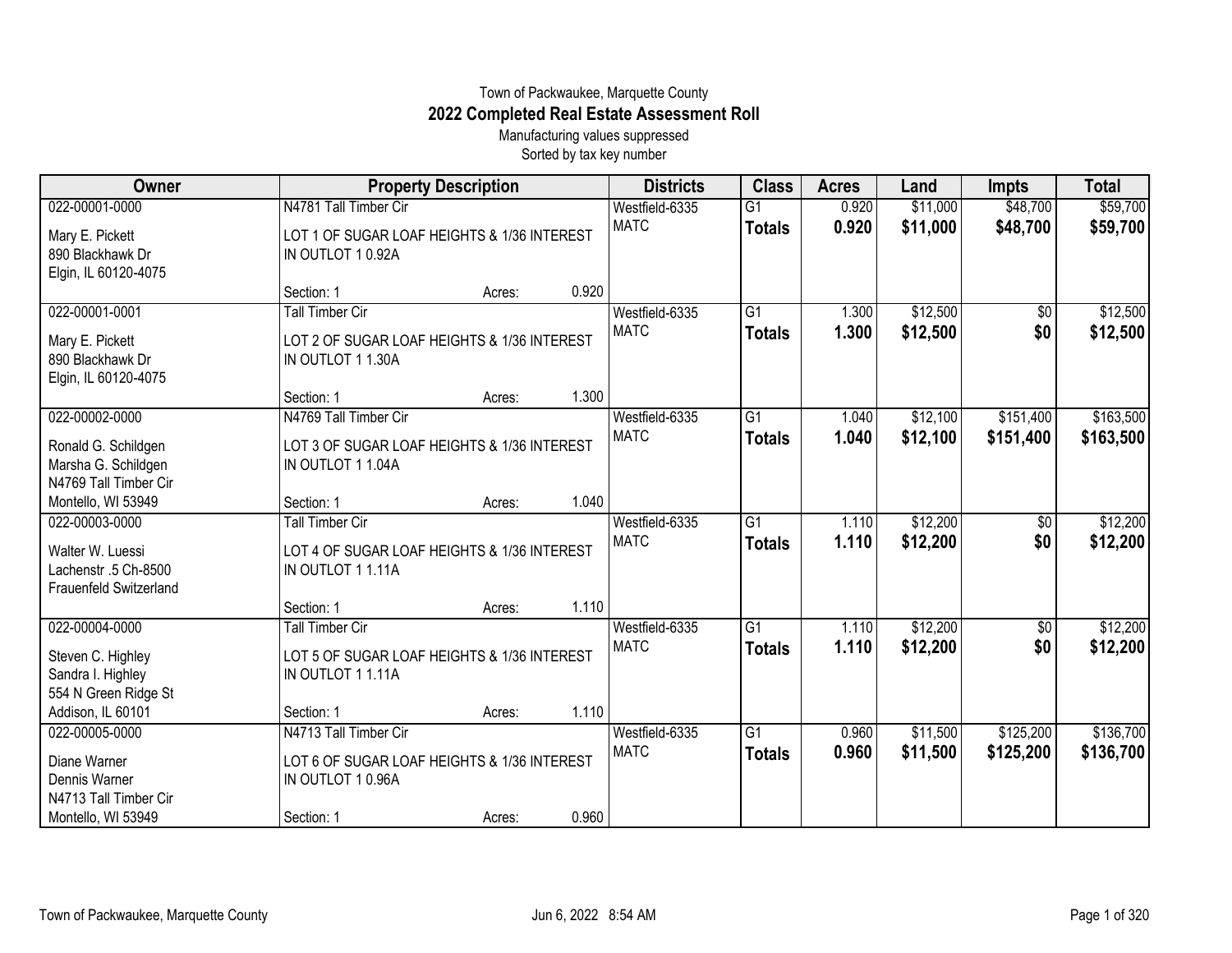| Owner                                                                                 |                                                                                            | <b>Property Description</b> |       | <b>Districts</b>              | <b>Class</b>                     | <b>Acres</b>   | Land                 | <b>Impts</b>      | <b>Total</b>         |
|---------------------------------------------------------------------------------------|--------------------------------------------------------------------------------------------|-----------------------------|-------|-------------------------------|----------------------------------|----------------|----------------------|-------------------|----------------------|
| 022-00006-0000                                                                        | <b>Tall Timber Cir</b>                                                                     |                             |       | Westfield-6335                | $\overline{G1}$                  | 0.960          | \$11,500             | $\overline{50}$   | \$11,500             |
| Susan J. Cotter<br>N4709 Tall Timber Cir<br>Montello, WI 53949                        | LOT 7 OF SUGAR LOAF HEIGHTS & 1/36 INTEREST<br>IN OUTLOT 10.96A                            |                             |       | <b>MATC</b>                   | <b>Totals</b>                    | 0.960          | \$11,500             | \$0               | \$11,500             |
|                                                                                       | Section: 1                                                                                 | Acres:                      | 0.960 |                               |                                  |                |                      |                   |                      |
| 022-00007-0000                                                                        | N4709 Tall Timber Cir                                                                      |                             |       | Westfield-6335                | $\overline{G1}$                  | 0.960          | \$11,500             | \$293,300         | \$304,800            |
| Susan J. Cotter<br>N4709 Tall Timber Cir<br>Montello, WI 53949                        | LOT 8 OF SUGAR LOAF HEIGHTS & 1/36 INTEREST<br>IN OUTLOT 10.96A                            |                             |       | <b>MATC</b>                   | <b>Totals</b>                    | 0.960          | \$11,500             | \$293,300         | \$304,800            |
|                                                                                       | Section: 1                                                                                 | Acres:                      | 0.960 |                               |                                  |                |                      |                   |                      |
| 022-00008-0000                                                                        | <b>Tall Timber Cir</b>                                                                     |                             |       | Westfield-6335                | $\overline{G1}$                  | 1.110          | \$12,200             | \$0               | \$12,200             |
| Susan J. Cotter<br>N4709 Tall Timber Cir<br>Montello, WI 53949                        | LOT 9 OF SUGAR LOAF HEIGHTS & 1/36 INTEREST<br>IN OUTLOT 11.11A                            |                             |       | <b>MATC</b>                   | Totals                           | 1.110          | \$12,200             | \$0               | \$12,200             |
|                                                                                       | Section: 1                                                                                 | Acres:                      | 1.110 |                               |                                  |                |                      |                   |                      |
| 022-00009-0000                                                                        | <b>Tall Timber Cir</b>                                                                     |                             |       | Westfield-6335                | $\overline{G1}$                  | 1.110          | \$12,200             | \$0               | \$12,200             |
| Earl A. Kramer<br>Gale P. Kramer<br>N4821 11th Rd                                     | LOT 10 SUGAR LOAF HEIGHTS & 1/36 INTEREST IN<br>OUTLOT 11.11A                              |                             |       | <b>MATC</b>                   | <b>Totals</b>                    | 1.110          | \$12,200             | \$0               | \$12,200             |
| Montello, WI 53949                                                                    | Section: 1                                                                                 | Acres:                      | 1.110 |                               |                                  |                |                      |                   |                      |
| 022-00010-0000                                                                        | <b>Tall Timber Cir</b>                                                                     |                             |       | Westfield-6335                | $\overline{G1}$                  | 1.000          | \$12,000             | \$0               | \$12,000             |
| Ronald G. Schildgen<br>Marsha G. Schildgen<br>N4769 Tall Timber Cir                   | LOT 11 OF SUGAR LOAF HEIGHTS & 1/36 INTEREST<br>IN OUTLOT 11.00A                           |                             |       | <b>MATC</b>                   | <b>Totals</b>                    | 1.000          | \$12,000             | \$0               | \$12,000             |
| Montello, WI 53949                                                                    | Section: 1                                                                                 | Acres:                      | 1.000 |                               |                                  |                |                      |                   |                      |
| 022-00011-0000<br>Ronald G. Schildgen<br>Marsha G. Schildgen<br>N4769 Tall Timber Cir | <b>Tall Timber Cir</b><br>LOT 12 OF SUGAR LOAF HEIGHTS & 1/36 INTEREST<br>IN OUTLOT 11.30A |                             |       | Westfield-6335<br><b>MATC</b> | $\overline{G1}$<br><b>Totals</b> | 1.300<br>1.300 | \$12,500<br>\$12,500 | $\sqrt{6}$<br>\$0 | \$12,500<br>\$12,500 |
| Montello, WI 53949                                                                    | Section: 1                                                                                 | Acres:                      | 1.300 |                               |                                  |                |                      |                   |                      |
| 022-00012-0000                                                                        | <b>Tall Timber Cir</b>                                                                     |                             |       | Westfield-6335                | $\overline{G1}$                  | 1.800          | \$13,200             | $\overline{50}$   | \$13,200             |
| Mary P. Nencka<br>113 Mercury Ct<br>Mukwonago, WI 53149                               | LOT 13 SUGAR LOAF HEIGHTS & 1/36 INTEREST IN<br>OUTLOT 11.80A<br>Section: 1                | Acres:                      | 1.800 | <b>MATC</b>                   | <b>Totals</b>                    | 1.800          | \$13,200             | \$0               | \$13,200             |
|                                                                                       |                                                                                            |                             |       |                               |                                  |                |                      |                   |                      |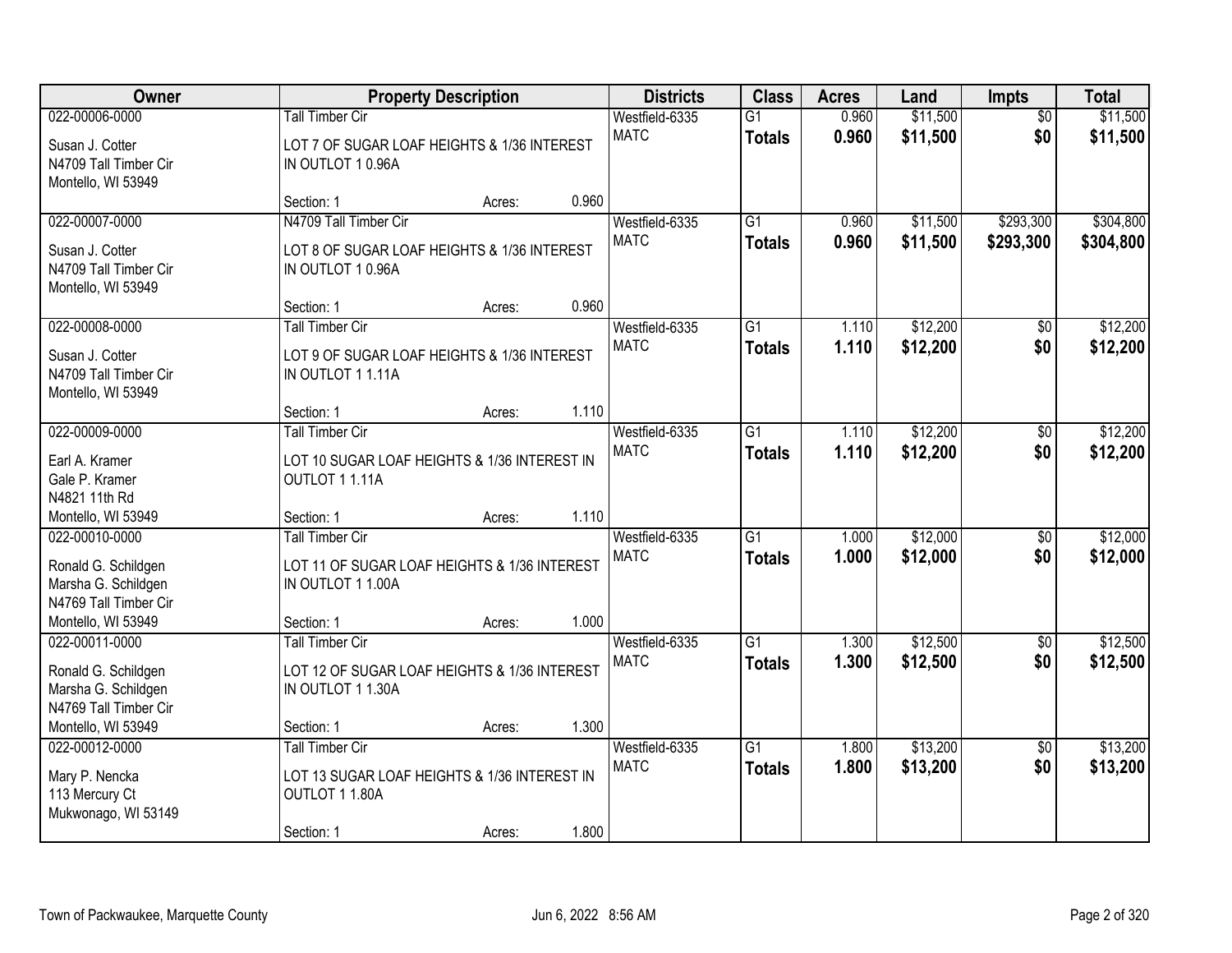| Owner                                                                            |                                                                                            | <b>Property Description</b> |       | <b>Districts</b>              | <b>Class</b>                     | <b>Acres</b>   | Land                 | <b>Impts</b>           | <b>Total</b>           |
|----------------------------------------------------------------------------------|--------------------------------------------------------------------------------------------|-----------------------------|-------|-------------------------------|----------------------------------|----------------|----------------------|------------------------|------------------------|
| 022-00013-0000                                                                   | Tall Timber Cir                                                                            |                             |       | Westfield-6335                | $\overline{G1}$                  | 1.110          | \$12,200             | $\overline{50}$        | \$12,200               |
| Monica A. Weis et al<br>2358 W Barley Way<br>Appleton, WI 53213                  | LOT 14 OF SUGAR LOAF HEIGHTS & 1/36 INTEREST<br>IN OUTLOT 11.11A                           |                             |       | <b>MATC</b>                   | <b>Totals</b>                    | 1.110          | \$12,200             | \$0                    | \$12,200               |
|                                                                                  | Section: 1                                                                                 | Acres:                      | 1.110 |                               |                                  |                |                      |                        |                        |
| 022-00014-0000<br>Debra Geboy                                                    | <b>Tall Timber Cir</b><br>LOT 15 OF SUGAR LOAF HEIGHTS & 1/36 INTEREST                     |                             |       | Westfield-6335<br><b>MATC</b> | $\overline{G1}$<br><b>Totals</b> | 1.130<br>1.130 | \$12,200<br>\$12,200 | \$0<br>\$0             | \$12,200<br>\$12,200   |
| Roger R. Riese<br>N4610 Tall Timber Cir                                          | IN OUTLOT 11.13A                                                                           |                             |       |                               |                                  |                |                      |                        |                        |
| Montello, WI 53949                                                               | Section: 1                                                                                 | Acres:                      | 1.130 |                               |                                  |                |                      |                        |                        |
| 022-00015-0000<br>Debra Geboy<br>Roger R. Riese<br>N4610 Tall Timber Cir         | N4610 Tall Timber Cir<br>LOT 16 OF SUGAR LOAF HEIGHTS & 1/36 INTEREST<br>IN OUTLOT 11.20A  |                             |       | Westfield-6335<br><b>MATC</b> | $\overline{G1}$<br><b>Totals</b> | 1.200<br>1.200 | \$12,300<br>\$12,300 | \$160,500<br>\$160,500 | \$172,800<br>\$172,800 |
| Montello, WI 53949                                                               | Section: 1                                                                                 | Acres:                      | 1.200 |                               |                                  |                |                      |                        |                        |
| 022-00016-0000                                                                   | <b>Tall Timber Cir</b>                                                                     |                             |       | Westfield-6335<br><b>MATC</b> | $\overline{G1}$<br><b>Totals</b> | 1.950<br>1.950 | \$13,400<br>\$13,400 | $\frac{1}{20}$<br>\$0  | \$13,400<br>\$13,400   |
| David A. Skriba<br>Linda I. Nicholson<br>N4644 Tall Timber Cir                   | LOT 17 OF SUGAR LOAF HEIGHTS & 1/36 INTEREST<br>IN OUTLOT 1 1.95A                          |                             |       |                               |                                  |                |                      |                        |                        |
| Montello, WI 53949                                                               | Section: 1                                                                                 | Acres:                      | 1.950 |                               |                                  |                |                      |                        |                        |
| 022-00017-0000<br>David A. Skriba<br>Linda I. Nicholson<br>N4644 Tall Timber Cir | N4644 Tall Timber Cir<br>LOT 18 OF SUGAR LOAF HEIGHTS & 1/36 INTEREST<br>IN OUTLOT 1 2.56A |                             |       | Westfield-6335<br><b>MATC</b> | $\overline{G1}$<br><b>Totals</b> | 2.560<br>2.560 | \$14,300<br>\$14,300 | \$241,900<br>\$241,900 | \$256,200<br>\$256,200 |
| Montello, WI 53949                                                               | Section: 1                                                                                 | Acres:                      | 2.560 |                               |                                  |                |                      |                        |                        |
| 022-00018-0000                                                                   | <b>Tall Timber Cir</b>                                                                     |                             |       | Westfield-6335                | $\overline{G1}$                  | 0.990          | \$11,900             | \$0                    | \$11,900               |
| David A. Skriba<br>Linda I. Nicholson<br>N4644 Tall Timber Cir                   | LOT 19 OF SUGAR LOAF HEIGHTS & 1/36 INTEREST<br>IN OUTLOT 10.99A                           |                             |       | <b>MATC</b>                   | <b>Totals</b>                    | 0.990          | \$11,900             | \$0                    | \$11,900               |
| Montello, WI 53949                                                               | Section: 1                                                                                 | Acres:                      | 0.990 |                               |                                  |                |                      |                        |                        |
| 022-00019-0000                                                                   | <b>Tall Timber Cir</b>                                                                     |                             |       | Westfield-6335                | $\overline{G1}$                  | 1.380          | \$12,600             | $\overline{30}$        | \$12,600               |
| Anthony J. Velardo<br>Tracie L. Velardo<br>1557 Serena Ln                        | LOT 20 OF SUGAR LOAF HEIGHTS & 1/36 INTEREST<br>IN OUTLOT 1 1.38A                          |                             |       | <b>MATC</b>                   | <b>Totals</b>                    | 1.380          | \$12,600             | \$0                    | \$12,600               |
| Burlington, WI 53105                                                             | Section: 1                                                                                 | Acres:                      | 1.380 |                               |                                  |                |                      |                        |                        |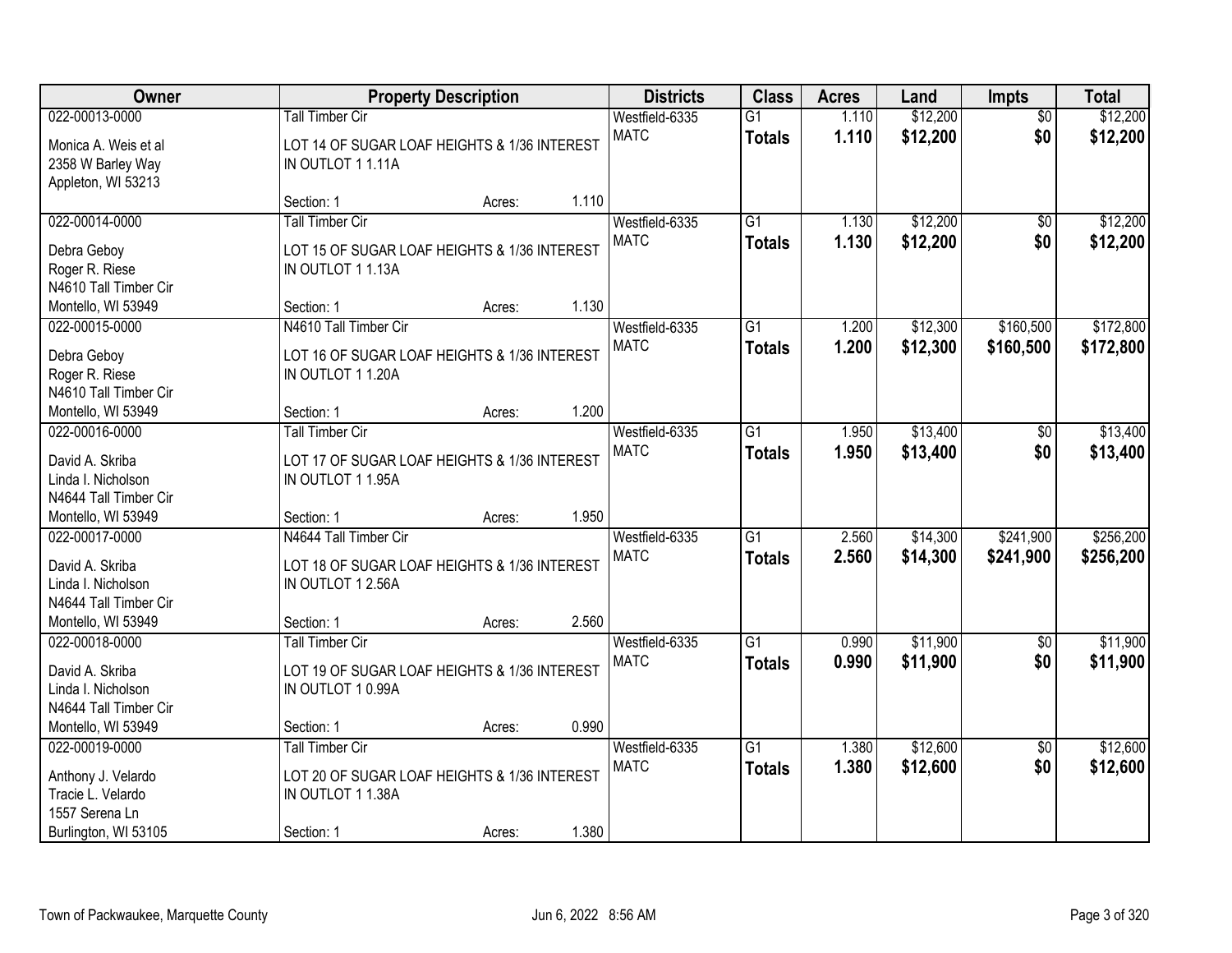| Owner                                        |                                                                  | <b>Property Description</b> |       | <b>Districts</b> | <b>Class</b>    | <b>Acres</b> | Land     | <b>Impts</b>    | <b>Total</b> |
|----------------------------------------------|------------------------------------------------------------------|-----------------------------|-------|------------------|-----------------|--------------|----------|-----------------|--------------|
| 022-00020-0000                               | N4668 Tall Timber Cir                                            |                             |       | Westfield-6335   | $\overline{G1}$ | 1.240        | \$12,400 | \$152,400       | \$164,800    |
| Zechariah Postler                            | LOT 21 OF SUGAR LOAF HEIGHTS & 1/36 INTEREST                     |                             |       | <b>MATC</b>      | <b>Totals</b>   | 1.240        | \$12,400 | \$152,400       | \$164,800    |
| <b>Tonisha Postler</b>                       | IN OUTLOT 11.24A                                                 |                             |       |                  |                 |              |          |                 |              |
| N4668 Tall Timber Tr                         |                                                                  |                             |       |                  |                 |              |          |                 |              |
| Montello, WI 53949                           | Section: 1                                                       | Acres:                      | 1.240 |                  |                 |              |          |                 |              |
| 022-00021-0000                               | <b>Tall Timber Cir</b>                                           |                             |       | Westfield-6335   | $\overline{G1}$ | 1.240        | \$12,400 | \$0             | \$12,400     |
| Zechariah Postler                            | LOT 22 OF SUGAR LOAF HEIGHTS & 1/36 INTEREST                     |                             |       | <b>MATC</b>      | <b>Totals</b>   | 1.240        | \$12,400 | \$0             | \$12,400     |
| <b>Tonisha Postler</b>                       | IN OUTLOT 11.24A                                                 |                             |       |                  |                 |              |          |                 |              |
| N4668 Tall Timber Cir                        |                                                                  |                             |       |                  |                 |              |          |                 |              |
| Montello, WI 53949                           | Section: 1                                                       | Acres:                      | 1.240 |                  |                 |              |          |                 |              |
| 022-00022-0000                               | N4680 Tall Timber Cir                                            |                             |       | Westfield-6335   | G1              | 1.100        | \$12,200 | \$115,200       | \$127,400    |
|                                              |                                                                  |                             |       | <b>MATC</b>      | <b>Totals</b>   | 1.100        | \$12,200 | \$115,200       | \$127,400    |
| Phyllis I. Phillips<br>N4680 Tall Timber Cir | LOT 23 OF SUGAR LOAF HEIGHTS & 1/36 INTEREST<br>IN OUTLOT 11.10A |                             |       |                  |                 |              |          |                 |              |
| Montello, WI 53949                           |                                                                  |                             |       |                  |                 |              |          |                 |              |
|                                              | Section: 1                                                       | Acres:                      | 1.100 |                  |                 |              |          |                 |              |
| 022-00023-0000                               | N4692 Tall Timber Cir                                            |                             |       | Westfield-6335   | $\overline{G1}$ | 2.700        | \$14,600 | \$126,600       | \$141,200    |
|                                              |                                                                  |                             |       | <b>MATC</b>      | <b>Totals</b>   | 2.700        | \$14,600 | \$126,600       | \$141,200    |
| Glen M. Kmiec                                | LOT 24 OF SUGAR LOAF HEIGHTS & 1/36 INTEREST                     |                             |       |                  |                 |              |          |                 |              |
| Paula R. Kmiec<br>N4692 Tall Timber Cir      | IN OUTLOT 1 2.70A                                                |                             |       |                  |                 |              |          |                 |              |
| Montello, WI 53949                           | Section: 1                                                       | Acres:                      | 2.700 |                  |                 |              |          |                 |              |
| 022-00024-0000                               | N4700 Tall Timber Cir                                            |                             |       | Westfield-6335   | $\overline{G1}$ | 2.700        | \$14,600 | \$259,800       | \$274,400    |
|                                              |                                                                  |                             |       | <b>MATC</b>      | <b>Totals</b>   | 2.700        | \$14,600 | \$259,800       | \$274,400    |
| James G. Love Jr                             | LOT 25 SUGAR LOAF HEIGHTS & 1/36 INTEREST IN                     |                             |       |                  |                 |              |          |                 |              |
| Sandra G. Love                               | OUTLOT 1 2.70A                                                   |                             |       |                  |                 |              |          |                 |              |
| N4700 Tall Timber Cir                        |                                                                  |                             |       |                  |                 |              |          |                 |              |
| Montello, WI 53949                           | Section: 1                                                       | Acres:                      | 2.700 |                  |                 |              |          |                 |              |
| 022-00025-0000                               | N4704 Tall Timber Cir                                            |                             |       | Westfield-6335   | $\overline{G1}$ | 0.960        | \$11,500 | \$120,500       | \$132,000    |
| Edward E. Hockerman                          | LOT 26 OF SUGAR LOAF HEIGHTS & 1/36 INTEREST                     |                             |       | <b>MATC</b>      | <b>Totals</b>   | 0.960        | \$11,500 | \$120,500       | \$132,000    |
| Candice D. Hockerman                         | IN OUTLOT 10.96A                                                 |                             |       |                  |                 |              |          |                 |              |
| N4704 Tall Timber Cir                        |                                                                  |                             |       |                  |                 |              |          |                 |              |
| Montello, WI 53949                           | Section: 1                                                       | Acres:                      | 0.960 |                  |                 |              |          |                 |              |
| 022-00026-0000                               | <b>Tall Timber Cir</b>                                           |                             |       | Westfield-6335   | $\overline{G1}$ | 1.180        | \$12,300 | $\overline{50}$ | \$12,300     |
| William H. Maddock (Le et al                 | LOT 27 OF SUGAR LOAF HEIGHTS & 1/36 INTEREST                     |                             |       | <b>MATC</b>      | <b>Totals</b>   | 1.180        | \$12,300 | \$0             | \$12,300     |
| N4712 Tall Timber Cir                        | IN OUTLOT 11.18A                                                 |                             |       |                  |                 |              |          |                 |              |
| Montello, WI 53949                           |                                                                  |                             |       |                  |                 |              |          |                 |              |
|                                              | Section: 1                                                       | Acres:                      | 1.180 |                  |                 |              |          |                 |              |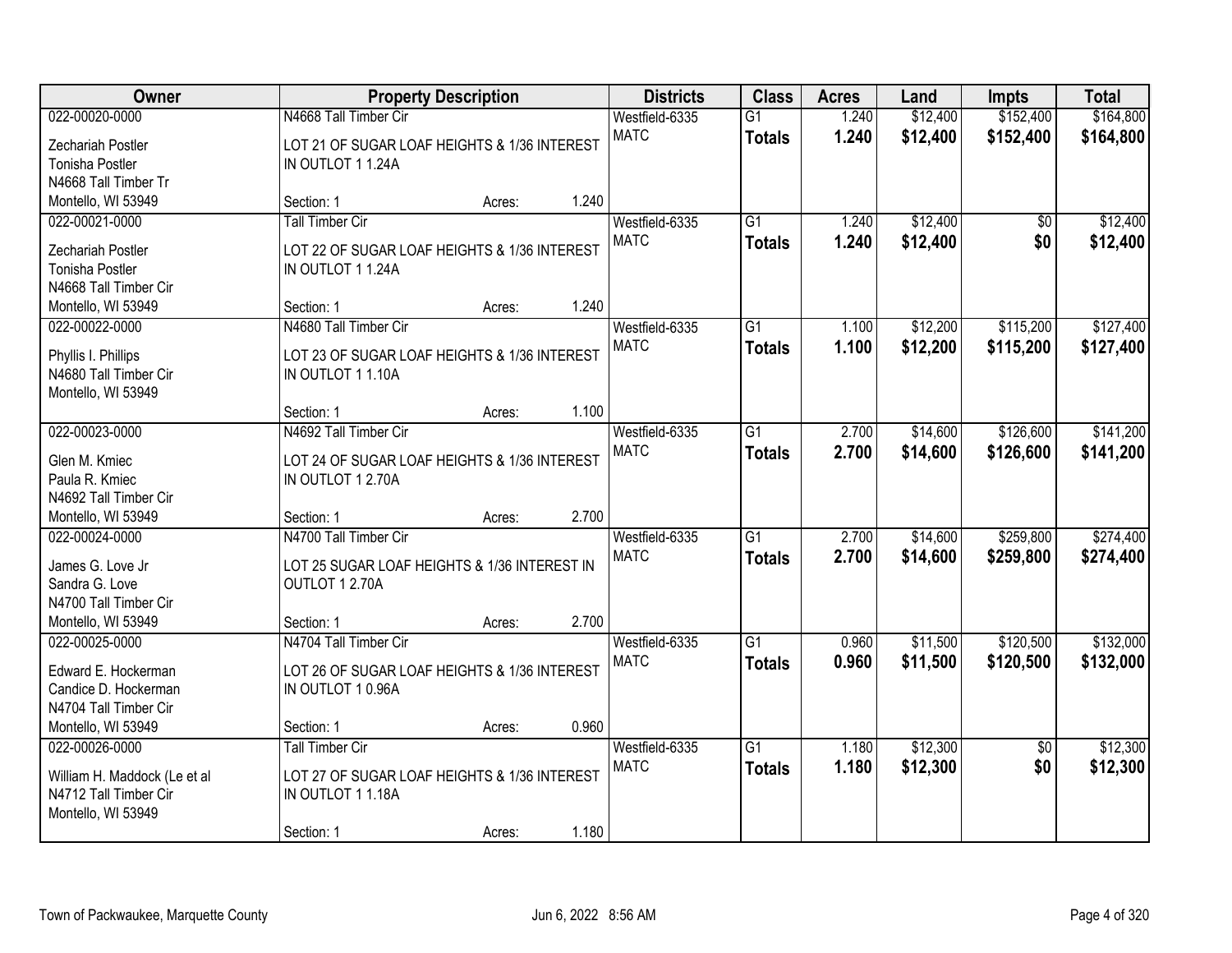| Owner                                                                       |                                                                   | <b>Property Description</b> |       | <b>Districts</b> | <b>Class</b>    | <b>Acres</b> | Land     | <b>Impts</b>    | <b>Total</b> |
|-----------------------------------------------------------------------------|-------------------------------------------------------------------|-----------------------------|-------|------------------|-----------------|--------------|----------|-----------------|--------------|
| 022-00027-0000                                                              | N4712 Tall Timber Cir                                             |                             |       | Westfield-6335   | $\overline{G1}$ | 1.740        | \$13,100 | \$151,300       | \$164,400    |
| William H. Maddock (Le et al<br>N4712 Tall Timber Cir<br>Montello, WI 53949 | LOT 28 OF SUGAR LOAF HEIGHTS & 1/36 INTEREST<br>IN OUTLOT 11.74A  |                             |       | <b>MATC</b>      | <b>Totals</b>   | 1.740        | \$13,100 | \$151,300       | \$164,400    |
|                                                                             | Section: 1                                                        | Acres:                      | 1.740 |                  |                 |              |          |                 |              |
| 022-00028-0000                                                              | <b>Tall Timber Cir</b>                                            |                             |       | Westfield-6335   | $\overline{G1}$ | 1.800        | \$13,200 | $\overline{50}$ | \$13,200     |
| William H. Maddock (Le et al<br>N4712 Tall Timber Cir<br>Montello, WI 53949 | LOT 29 OF SUGAR LOAF HEIGHTS & 1/36 INTEREST<br>IN OUTLOT 1 1.80A |                             |       | <b>MATC</b>      | <b>Totals</b>   | 1.800        | \$13,200 | \$0             | \$13,200     |
|                                                                             | Section: 1                                                        | Acres:                      | 1.800 |                  |                 |              |          |                 |              |
| 022-00029-0000                                                              | <b>Tall Timber Cir</b>                                            |                             |       | Westfield-6335   | G1              | 1.700        | \$13,100 | \$0             | \$13,100     |
| Dennis M. Solner (Le et al<br>N4752 Tall Timber Cir<br>Montello, WI 53949   | LOT 30 SUGAR LOAF HEIGHTS & 1/36 INTEREST IN<br>OUTLOT 11.70A     |                             |       | <b>MATC</b>      | <b>Totals</b>   | 1.700        | \$13,100 | \$0             | \$13,100     |
|                                                                             | Section: 1                                                        | Acres:                      | 1.700 |                  |                 |              |          |                 |              |
| 022-00030-0000                                                              | N4752 Tall Timber Cir                                             |                             |       | Westfield-6335   | $\overline{G1}$ | 1.100        | \$12,200 | \$159,600       | \$171,800    |
| Dennis M. Solner (Le et al<br>N4752 Tall Timber Cir<br>Montello, WI 53949   | LOT 31 OF SUGAR LOAF HEIGHTS & 1/36 INTEREST<br>IN OUTLOT 1 1.10A |                             |       | <b>MATC</b>      | <b>Totals</b>   | 1.100        | \$12,200 | \$159,600       | \$171,800    |
|                                                                             | Section: 1                                                        | Acres:                      | 1.100 |                  |                 |              |          |                 |              |
| 022-00031-0000                                                              | N4760 Tall Timber Cir                                             |                             |       | Westfield-6335   | $\overline{G1}$ | 1.100        | \$12,200 | \$58,400        | \$70,600     |
| Margaret M. Spieth<br>1205 White Sands Ct<br>West Bend, WI 53090            | LOT 32 OF SUGAR LOAF HEIGHTS & 1/36 INTEREST<br>IN OUTLOT 1 1.10A |                             |       | <b>MATC</b>      | <b>Totals</b>   | 1.100        | \$12,200 | \$58,400        | \$70,600     |
|                                                                             | Section: 1                                                        | Acres:                      | 1.100 |                  |                 |              |          |                 |              |
| 022-00032-0000                                                              | <b>Tall Timber Cir</b>                                            |                             |       | Westfield-6335   | $\overline{G1}$ | 1.100        | \$12,200 | $\overline{60}$ | \$12,200     |
| Margaret M. Spieth<br>1205 White Sands Ct<br>West Bend, WI 53090            | LOT 33 OF SUGAR LOAF HEIGHTS & 1/36 INTEREST<br>IN OUTLOT 11.10A  |                             |       | <b>MATC</b>      | <b>Totals</b>   | 1.100        | \$12,200 | \$0             | \$12,200     |
|                                                                             | Section: 1                                                        | Acres:                      | 1.100 |                  |                 |              |          |                 |              |
| 022-00033-0000                                                              | <b>Tall Timber Cir</b>                                            |                             |       | Westfield-6335   | $\overline{G1}$ | 1.100        | \$12,200 | $\overline{30}$ | \$12,200     |
| John P. Kearns                                                              | LOT 34 OF SUGAR LOAF HEIGHTS & 1/36 INTEREST                      |                             |       | <b>MATC</b>      | <b>Totals</b>   | 1.100        | \$12,200 | \$0             | \$12,200     |
| Lucia E. Kearns                                                             | IN OUTLOT 11.10A                                                  |                             |       |                  |                 |              |          |                 |              |
| N4774 Tall Timber Cir                                                       |                                                                   |                             |       |                  |                 |              |          |                 |              |
| Montello, WI 53949                                                          | Section: 1                                                        | Acres:                      | 1.100 |                  |                 |              |          |                 |              |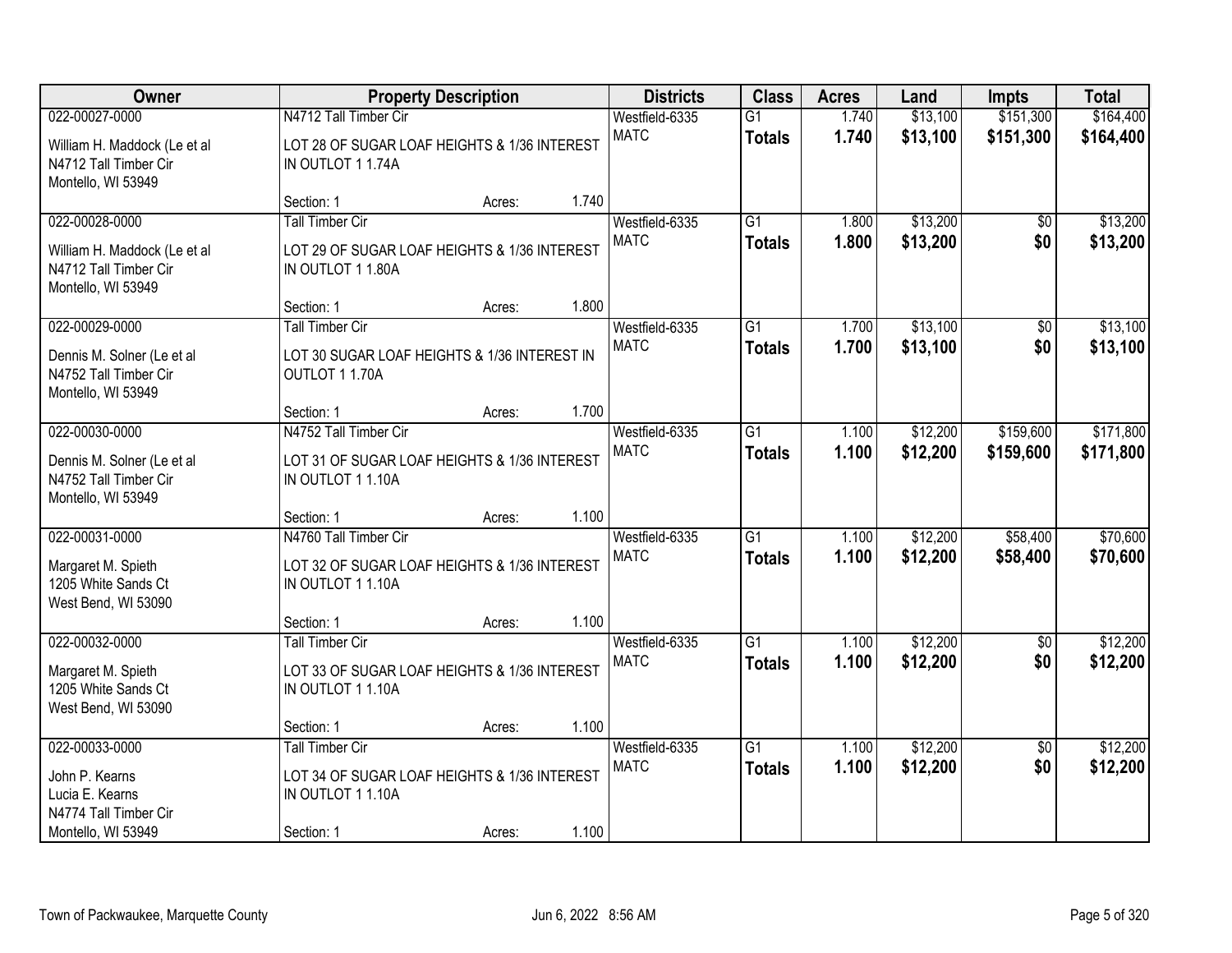| <b>Owner</b>           |                                              | <b>Property Description</b> |       | <b>Districts</b>                   | <b>Class</b>    | <b>Acres</b> | Land     | <b>Impts</b>    | <b>Total</b> |
|------------------------|----------------------------------------------|-----------------------------|-------|------------------------------------|-----------------|--------------|----------|-----------------|--------------|
| 022-00034-0000         | N4774 Tall Timber Cir                        |                             |       | Westfield-6335                     | $\overline{G1}$ | 1.200        | \$12,300 | \$203,800       | \$216,100    |
| John P. Kearns         | LOT 35 SUGAR LOAF HEIGHTS & 1/36 INTEREST IN |                             |       | <b>MATC</b>                        | <b>Totals</b>   | 1.200        | \$12,300 | \$203,800       | \$216,100    |
| Lucia E. Kearns        | OUTLOT 11.20A                                |                             |       |                                    |                 |              |          |                 |              |
| N4774 Tall Timber Cir  |                                              |                             |       |                                    |                 |              |          |                 |              |
| Montello, WI 53949     | Section: 1                                   | Acres:                      | 1.200 |                                    |                 |              |          |                 |              |
| 022-00035-0000         | <b>Tall Timber Cir</b>                       |                             |       | Westfield-6335                     | $\overline{G1}$ | 1.760        | \$13,100 | \$0             | \$13,100     |
| Leandra Gonzalez       | LOT 36 SUGAR LOAF HEIGHTS & 1/36 INTEREST IN |                             |       | <b>MATC</b>                        | <b>Totals</b>   | 1.760        | \$13,100 | \$0             | \$13,100     |
| Attn: Gilbert Gonzalez | OUTLOT 11.76A                                |                             |       |                                    |                 |              |          |                 |              |
| 104 Louie Ln Unit c    |                                              |                             |       |                                    |                 |              |          |                 |              |
| Hampshire, IL 60140    | Section: 1                                   | Acres:                      | 1.760 |                                    |                 |              |          |                 |              |
| 022-00036-0000         | W4643 County Rd C                            |                             |       | Buffalo Lake Pro &                 | G1              | 0.420        | \$40,500 | \$56,500        | \$97,000     |
|                        |                                              |                             |       | <b>Rehab Dist</b>                  | <b>Totals</b>   | 0.420        | \$40,500 | \$56,500        | \$97,000     |
| Nadiya Danilevich      | LOT 1 OF GRAHAM SUBDIVISION 0.42A            |                             |       | Montello-3689                      |                 |              |          |                 |              |
| Vladimir Danilevich    |                                              |                             |       | <b>MATC</b>                        |                 |              |          |                 |              |
| 2631 W lowa St         |                                              |                             |       |                                    |                 |              |          |                 |              |
| Chicago, IL 60622      | Section: 14                                  | Acres:                      | 0.420 |                                    |                 |              |          |                 |              |
| 022-00037-0000         | W4655 County Rd C                            |                             |       | Buffalo Lake Pro &                 | $\overline{G1}$ | 0.320        | \$28,600 | \$43,500        | \$72,100     |
| Matthew M. Allen       | LOT 2 OF GRAHAM SUBDIVISION 0.32A            |                             |       | <b>Rehab Dist</b><br>Montello-3689 | <b>Totals</b>   | 0.320        | \$28,600 | \$43,500        | \$72,100     |
| 5457 Vine St           |                                              |                             |       | <b>MATC</b>                        |                 |              |          |                 |              |
| Oak Forest, IL 60452   |                                              |                             |       |                                    |                 |              |          |                 |              |
|                        | Section: 14                                  | Acres:                      | 0.320 |                                    |                 |              |          |                 |              |
| 022-00038-0000         | W4661 County Rd C                            |                             |       | Buffalo Lake Pro &                 | $\overline{G1}$ | 0.350        | \$28,600 | \$101,400       | \$130,000    |
| Gregory C. Williams    | LOT 3 OF GRAHAM SUBDIVISION 0.35A            |                             |       | <b>Rehab Dist</b>                  | <b>Totals</b>   | 0.350        | \$28,600 | \$101,400       | \$130,000    |
| W4661 County Rd C      |                                              |                             |       | Montello-3689                      |                 |              |          |                 |              |
| Montello, WI 53949     |                                              |                             |       | <b>MATC</b>                        |                 |              |          |                 |              |
|                        | Section: 14                                  | Acres:                      | 0.350 |                                    |                 |              |          |                 |              |
| 022-00039-0000         | W4667 County Rd C                            |                             |       | Buffalo Lake Pro &                 | $\overline{G1}$ | 0.380        | \$28,600 | \$89,500        | \$118,100    |
| Bridget R. Hulsey      | LOT 4 OF GRAHAM SUBDIVISION 0.38A            |                             |       | <b>Rehab Dist</b>                  | <b>Totals</b>   | 0.380        | \$28,600 | \$89,500        | \$118,100    |
| Ronald C. Hulsey       |                                              |                             |       | Montello-3689                      |                 |              |          |                 |              |
| 819 Chicago St         |                                              |                             |       | <b>MATC</b>                        |                 |              |          |                 |              |
| Belvidere, IL 61008    | Section: 14                                  | Acres:                      | 0.380 |                                    |                 |              |          |                 |              |
| 022-00040-0000         | County Rd C                                  |                             |       | Buffalo Lake Pro &                 | $\overline{G1}$ | 0.400        | \$30,000 | $\overline{50}$ | \$30,000     |
|                        |                                              |                             |       | <b>Rehab Dist</b>                  | <b>Totals</b>   | 0.400        | \$30,000 | \$0             | \$30,000     |
| Ronald C. Hulsey       | LOT 5 OF GRAHAM SUBDIVISION 0.40A            |                             |       | Montello-3689                      |                 |              |          |                 |              |
| Bridget R. Hulsey      |                                              |                             |       | <b>MATC</b>                        |                 |              |          |                 |              |
| 819 Chicago St         |                                              |                             |       |                                    |                 |              |          |                 |              |
| Belvidere, IL 61008    | Section: 14                                  | Acres:                      | 0.400 |                                    |                 |              |          |                 |              |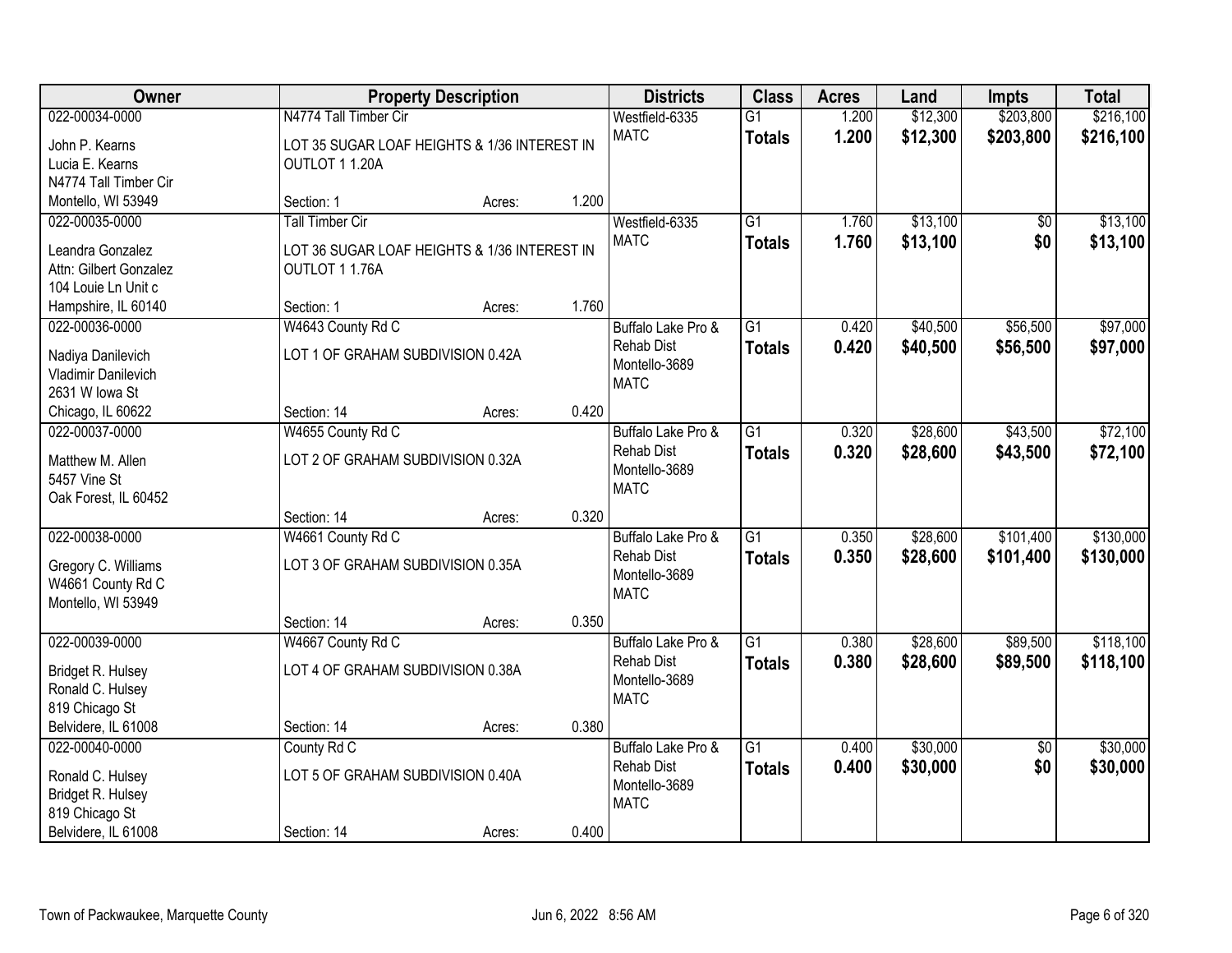| <b>Owner</b>                      |                                               | <b>Property Description</b> |       | <b>Districts</b>   | <b>Class</b>    | <b>Acres</b> | Land     | <b>Impts</b>    | <b>Total</b> |
|-----------------------------------|-----------------------------------------------|-----------------------------|-------|--------------------|-----------------|--------------|----------|-----------------|--------------|
| 022-00041-0000                    | W4685 County Rd C                             |                             |       | Buffalo Lake Pro & | $\overline{G1}$ | 0.410        | \$34,000 | \$125,700       | \$159,700    |
| Conrad R. Winkler                 | LOT 6 OF GRAHAM SUBDIVISION 0.41A             |                             |       | <b>Rehab Dist</b>  | <b>Totals</b>   | 0.410        | \$34,000 | \$125,700       | \$159,700    |
| Nancy L. Winkler                  |                                               |                             |       | Montello-3689      |                 |              |          |                 |              |
| PO Box 308                        |                                               |                             |       | <b>MATC</b>        |                 |              |          |                 |              |
| Montello, WI 53949                | Section: 14                                   | Acres:                      | 0.410 |                    |                 |              |          |                 |              |
| 022-00042-0000                    | W4691 County Rd C                             |                             |       | Buffalo Lake Pro & | $\overline{G1}$ | 1.040        | \$35,800 | \$207,300       | \$243,100    |
| Kelly J. Cosgriff                 | LOT 7 OF GRAHAM SUBDIVISION & LOTS 17 & 20 OF |                             |       | <b>Rehab Dist</b>  | <b>Totals</b>   | 1.040        | \$35,800 | \$207,300       | \$243,100    |
| Anita L. Cosgriff                 | GRAHM PLAT 1ST ADD. 1.04A                     |                             |       | Montello-3689      |                 |              |          |                 |              |
| 14889 Jason Ln                    |                                               |                             |       | <b>MATC</b>        |                 |              |          |                 |              |
| South Beloit, IL 61080            | Section: 14                                   | Acres:                      | 1.040 |                    |                 |              |          |                 |              |
| 022-00043-0000                    | W4695 County Rd C                             |                             |       | Buffalo Lake Pro & | $\overline{G1}$ | 0.560        | \$30,400 | \$221,600       | \$252,000    |
| Janusiak - Rogala Trust           | LOT 8 OF GRAHAM SUBDIVISION 0.56A             |                             |       | <b>Rehab Dist</b>  | <b>Totals</b>   | 0.560        | \$30,400 | \$221,600       | \$252,000    |
| W4695 County Rd C                 |                                               |                             |       | Montello-3689      |                 |              |          |                 |              |
| Montello, WI 53949                |                                               |                             |       | <b>MATC</b>        |                 |              |          |                 |              |
|                                   | Section: 14                                   | Acres:                      | 0.560 |                    |                 |              |          |                 |              |
| 022-00043-0005                    | County Rd C                                   |                             |       | Buffalo Lake Pro & | $\overline{G5}$ | 0.780        | \$2,300  | \$0             | \$2,300      |
| Kenneth A. Custer                 | ISLAND LY S OF LOTS 1-5 OF GRAHAM SUBDIVISION |                             |       | <b>Rehab Dist</b>  | <b>Totals</b>   | 0.780        | \$2,300  | \$0             | \$2,300      |
| N3594 Franks Dr                   | & S OF MAN MADE CHANNEL 00.78A                |                             |       | Montello-3689      |                 |              |          |                 |              |
| Montello, WI 53949                |                                               |                             |       | <b>MATC</b>        |                 |              |          |                 |              |
|                                   | Section: 14                                   | Acres:                      | 0.780 |                    |                 |              |          |                 |              |
| 022-00044-0000                    | W4707 County Rd C                             |                             |       | Buffalo Lake Pro & | $\overline{G1}$ | 0.570        | \$28,600 | \$166,600       | \$195,200    |
| Rhonda J. Klecz Trustees          | LOT 9 OF GRAHAM SUBDIVISION 0.57A             |                             |       | <b>Rehab Dist</b>  | <b>Totals</b>   | 0.570        | \$28,600 | \$166,600       | \$195,200    |
| Krazy K Ranch Living Trust        |                                               |                             |       | Montello-3689      |                 |              |          |                 |              |
| W4707 Co Rd C                     |                                               |                             |       | <b>MATC</b>        |                 |              |          |                 |              |
| Montello, WI 53949                | Section: 14                                   | Acres:                      | 0.570 |                    |                 |              |          |                 |              |
| 022-00045-0000                    | W4713 County Rd C                             |                             |       | Buffalo Lake Pro & | $\overline{G1}$ | 0.630        | \$28,600 | \$97,700        | \$126,300    |
| Mark Mazurek et al                | LOT 10 GRAHAM SUBDIVISION 0.63A               |                             |       | <b>Rehab Dist</b>  | <b>Totals</b>   | 0.630        | \$28,600 | \$97,700        | \$126,300    |
| Attn: De Rue Declaration of Trust |                                               |                             |       | Montello-3689      |                 |              |          |                 |              |
| 66 N Lake Ave                     |                                               |                             |       | <b>MATC</b>        |                 |              |          |                 |              |
| Third Lake, IL 60030              | Section: 14                                   | Acres:                      | 0.630 |                    |                 |              |          |                 |              |
| 022-00045-0005                    | County Rd C                                   |                             |       | Buffalo Lake Pro & | $\overline{G5}$ | 1.850        | \$4,000  | $\overline{30}$ | \$4,000      |
| Mark Mazurek et al                | ISLAND LY S OF LOTS 6-11 OF GRAHAM            |                             |       | <b>Rehab Dist</b>  | <b>Totals</b>   | 1.850        | \$4,000  | \$0             | \$4,000      |
| Attn: De Rue Declaration of Trust | SUBDIVISION & S OF MAN MADE CHANNEL 1.85A     |                             |       | Montello-3689      |                 |              |          |                 |              |
| 66 N Lake Ave                     |                                               |                             |       | <b>MATC</b>        |                 |              |          |                 |              |
| Third Lake, IL 60030              | Section: 14                                   | Acres:                      | 1.850 |                    |                 |              |          |                 |              |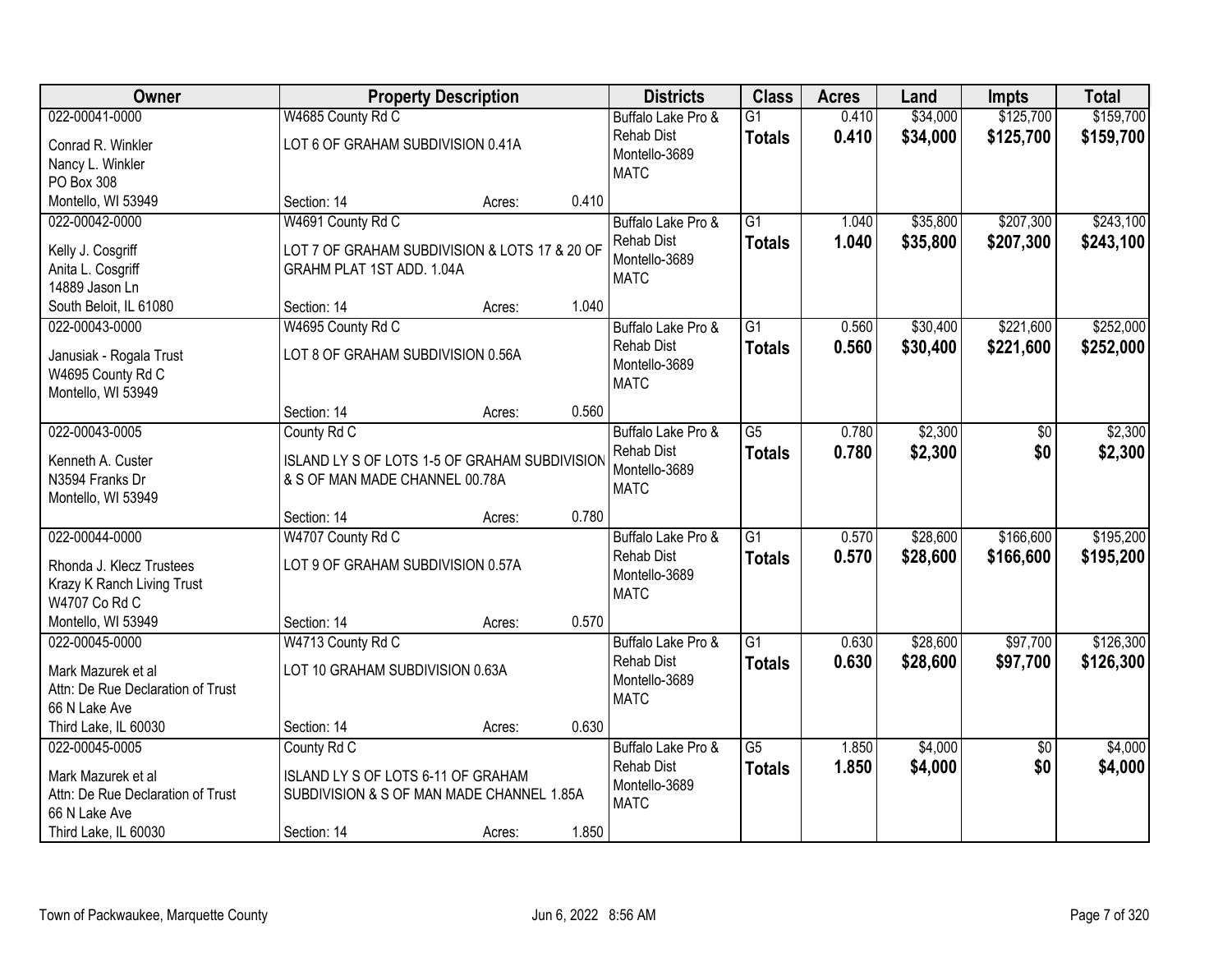| Owner                          |                                             | <b>Property Description</b> |       | <b>Districts</b>   | <b>Class</b>    | <b>Acres</b> | Land     | <b>Impts</b> | <b>Total</b> |
|--------------------------------|---------------------------------------------|-----------------------------|-------|--------------------|-----------------|--------------|----------|--------------|--------------|
| 022-00046-0000                 | W4725 County Rd C                           |                             |       | Buffalo Lake Pro & | $\overline{G1}$ | 0.620        | \$28,600 | \$70,300     | \$98,900     |
| Richard A. Falch               | LOT 11 GRAHAM SUBDIVISION 0.62A             |                             |       | <b>Rehab Dist</b>  | <b>Totals</b>   | 0.620        | \$28,600 | \$70,300     | \$98,900     |
| Susan E. Falch                 |                                             |                             |       | Montello-3689      |                 |              |          |              |              |
| 21 S Thompson Dr               |                                             |                             |       | <b>MATC</b>        |                 |              |          |              |              |
| Madison, WI 53714              | Section: 14                                 | Acres:                      | 0.620 |                    |                 |              |          |              |              |
| 022-00047-0000                 | W4732 County Rd C                           |                             |       | Montello-3689      | $\overline{G1}$ | 0.355        | \$10,500 | \$71,900     | \$82,400     |
|                                |                                             |                             |       | <b>MATC</b>        | <b>Totals</b>   | 0.355        | \$10,500 | \$71,900     | \$82,400     |
| Daniel Boyle                   | LOT 12 OF GRAHAM PLAT 1ST ADDITION 0.355A   |                             |       |                    |                 |              |          |              |              |
| Brenda Boyle                   |                                             |                             |       |                    |                 |              |          |              |              |
| W4732 County Rd C              |                                             |                             |       |                    |                 |              |          |              |              |
| Montello, WI 53949             | Section: 14                                 | Acres:                      | 0.355 |                    |                 |              |          |              |              |
| 022-00048-0000                 | County Rd C                                 |                             |       | Montello-3689      | G1              | 0.294        | \$10,100 | \$0          | \$10,100     |
| Jacob L. Lewandowski           | LOT 13 OF GRAHAM PLAT 1ST ADDITION 0.294A   |                             |       | <b>MATC</b>        | <b>Totals</b>   | 0.294        | \$10,100 | \$0          | \$10,100     |
| 2419 9th Ave                   |                                             |                             |       |                    |                 |              |          |              |              |
| South Milwaukee, WI 53172-2657 |                                             |                             |       |                    |                 |              |          |              |              |
|                                | Section: 14                                 | Acres:                      | 0.294 |                    |                 |              |          |              |              |
| 022-00049-0000                 | W4716 County Rd C                           |                             |       | Montello-3689      | G1              | 0.295        | \$10,100 | \$94,100     | \$104,200    |
| Jacob L. Lewandowski           | LOT 14 OF GRAHAM PLAT 1ST ADDITION 0.295A   |                             |       | <b>MATC</b>        | <b>Totals</b>   | 0.295        | \$10,100 | \$94,100     | \$104,200    |
| 2419 9th Ave                   |                                             |                             |       |                    |                 |              |          |              |              |
| South Milwaukee, WI 53172-2657 |                                             |                             |       |                    |                 |              |          |              |              |
|                                | Section: 14                                 | Acres:                      | 0.295 |                    |                 |              |          |              |              |
| 022-00050-0000                 | W4708 County Rd C                           |                             |       | Montello-3689      | $\overline{G1}$ | 0.281        | \$10,000 | \$100,900    | \$110,900    |
|                                |                                             |                             |       | <b>MATC</b>        | <b>Totals</b>   | 0.281        | \$10,000 | \$100,900    | \$110,900    |
| Duane R. Atkinson              | LOT 15 OF GRAHAM PLAT 1ST ADDITION 0.281A   |                             |       |                    |                 |              |          |              |              |
| Rosalie K. Barron              |                                             |                             |       |                    |                 |              |          |              |              |
| W4708 County Rd C              |                                             |                             |       |                    |                 |              |          |              |              |
| Montello, WI 53949             | Section: 14                                 | Acres:                      | 0.281 |                    |                 |              |          |              |              |
| 022-00051-0000                 | W4702 County Rd C                           |                             |       | Montello-3689      | $\overline{G1}$ | 0.456        | \$11,200 | \$94,700     | \$105,900    |
| Steven C. Mack                 | L16 & 21 OF GRAHAM PLAT 1ST ADDITION 0.456A |                             |       | <b>MATC</b>        | <b>Totals</b>   | 0.456        | \$11,200 | \$94,700     | \$105,900    |
| W4702 County Rd C              |                                             |                             |       |                    |                 |              |          |              |              |
| Montello, WI 53949             |                                             |                             |       |                    |                 |              |          |              |              |
|                                | Section: 14                                 | Acres:                      | 0.456 |                    |                 |              |          |              |              |
| 022-00053-0000                 | W4684 County Rd C                           |                             |       | Montello-3689      | $\overline{G1}$ | 0.275        | \$10,000 | \$129,100    | \$139,100    |
|                                |                                             |                             |       | <b>MATC</b>        | <b>Totals</b>   | 0.275        | \$10,000 | \$129,100    | \$139,100    |
| Antonio R. Gonzalez Sr         | LOT 18 OF GRAHAM PLAT 1ST ADDITION 0.275A   |                             |       |                    |                 |              |          |              |              |
| W4684 County Rd C              |                                             |                             |       |                    |                 |              |          |              |              |
| Montello, WI 53949             |                                             |                             |       |                    |                 |              |          |              |              |
|                                | Section: 14                                 | Acres:                      | 0.275 |                    |                 |              |          |              |              |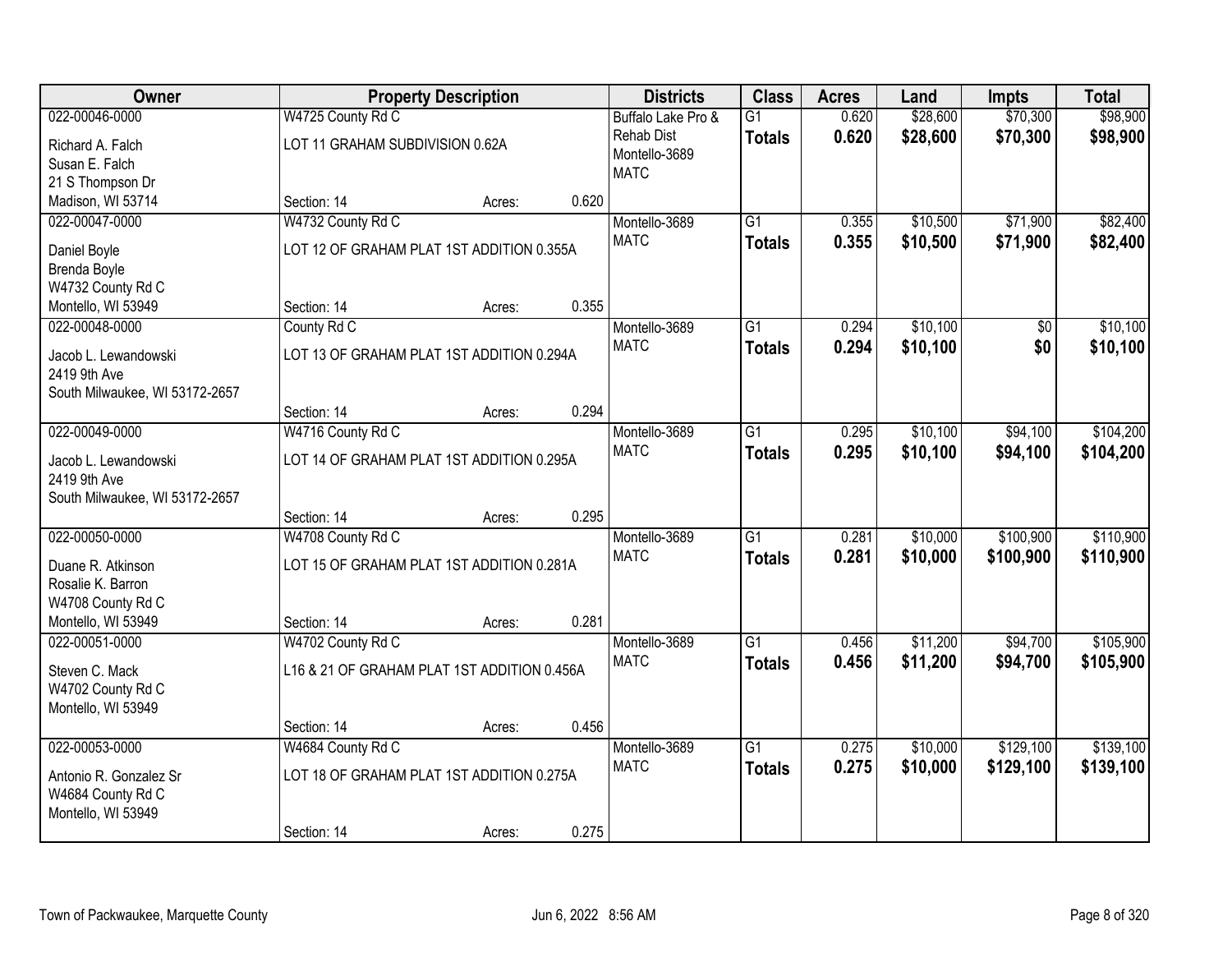| Owner                                   |                                           | <b>Property Description</b> |       | <b>Districts</b>             | <b>Class</b>    | <b>Acres</b> | Land               | Impts                  | <b>Total</b> |
|-----------------------------------------|-------------------------------------------|-----------------------------|-------|------------------------------|-----------------|--------------|--------------------|------------------------|--------------|
| 022-00054-0000                          | County Rd C                               |                             |       | Montello-3689                | $\overline{G1}$ | 0.275        | \$1,900            | $\overline{50}$        | \$1,900      |
| Antonio R. Gonzalez Sr                  | LOT 19 OF GRAHAM PLAT 1ST ADDITION 0.275A |                             |       | <b>MATC</b>                  | <b>Totals</b>   | 0.275        | \$1,900            | \$0                    | \$1,900      |
| W4684 County Rd C                       |                                           |                             |       |                              |                 |              |                    |                        |              |
| Montello, WI 53949                      |                                           |                             |       |                              |                 |              |                    |                        |              |
| 022-00055-0000                          | Section: 14                               | Acres:                      | 0.275 |                              | $\overline{G1}$ | 0.276        |                    |                        | \$1,900      |
|                                         | County Rd C                               |                             |       | Montello-3689<br><b>MATC</b> | <b>Totals</b>   | 0.276        | \$1,900<br>\$1,900 | $\overline{50}$<br>\$0 | \$1,900      |
| Duane R. Atkinson                       | LOT 22 OF GRAHAM PLAT 1ST ADDITION 0.276A |                             |       |                              |                 |              |                    |                        |              |
| Rosalie K. Barron                       |                                           |                             |       |                              |                 |              |                    |                        |              |
| W4708 County Rd C<br>Montello, WI 53949 | Section: 14                               | Acres:                      | 0.276 |                              |                 |              |                    |                        |              |
| 022-00056-0000                          | County Rd C                               |                             |       | Montello-3689                | G1              | 0.276        | \$1,900            | \$0                    | \$1,900      |
|                                         |                                           |                             |       | <b>MATC</b>                  | <b>Totals</b>   | 0.276        | \$1,900            | \$0                    | \$1,900      |
| Jacob L. Lewandowski                    | LOT 23 OF GRAHAM PLAT 1ST ADDITION 0.276A |                             |       |                              |                 |              |                    |                        |              |
| 2419 9th Ave                            |                                           |                             |       |                              |                 |              |                    |                        |              |
| South Milwaukee, WI 53172-2657          | Section: 14                               | Acres:                      | 0.276 |                              |                 |              |                    |                        |              |
| 022-00057-0000                          | County Rd C                               |                             |       | Montello-3689                | $\overline{G1}$ | 0.276        | \$1,900            | \$0                    | \$1,900      |
|                                         |                                           |                             |       | <b>MATC</b>                  | <b>Totals</b>   | 0.276        | \$1,900            | \$0                    | \$1,900      |
| Jacob L. Lewandowski<br>2419 9th Ave    | LOT 24 OF GRAHAM PLAT 1ST ADDITION 0.276A |                             |       |                              |                 |              |                    |                        |              |
| South Milwaukee, WI 53172-2657          |                                           |                             |       |                              |                 |              |                    |                        |              |
|                                         | Section: 14                               | Acres:                      | 0.276 |                              |                 |              |                    |                        |              |
| 022-00058-0000                          | County Rd C                               |                             |       | Montello-3689                | $\overline{G1}$ | 0.276        | \$10,000           | $\overline{50}$        | \$10,000     |
| Daniel Boyle                            | LOT 25 OF GRAHAM PLAT 1ST ADDITION 0.276A |                             |       | <b>MATC</b>                  | <b>Totals</b>   | 0.276        | \$10,000           | \$0                    | \$10,000     |
| Brenda Boyle                            |                                           |                             |       |                              |                 |              |                    |                        |              |
| W4732 County Rd C                       |                                           |                             |       |                              |                 |              |                    |                        |              |
| Montello, WI 53949                      | Section: 14                               | Acres:                      | 0.276 |                              |                 |              |                    |                        |              |
| 022-00059-0000                          | W5710 Fish Ct                             |                             |       | Lake Emery Rehab             | $\overline{G1}$ | 1.330        | \$41,900           | \$133,000              | \$174,900    |
| Wesley N. Balsley                       | LOT 1 EMERALD LAKE ESTATES 1.33A          |                             |       | Dist                         | <b>Totals</b>   | 1.330        | \$41,900           | \$133,000              | \$174,900    |
| W5710 Fish Ct                           |                                           |                             |       | Montello-3689                |                 |              |                    |                        |              |
| Montello, WI 53949                      |                                           |                             |       | <b>MATC</b>                  |                 |              |                    |                        |              |
|                                         | Section: 17                               | Acres:                      | 1.330 |                              |                 |              |                    |                        |              |
| 022-00060-0000                          | W5716 Fish Ct                             |                             |       | Lake Emery Rehab             | $\overline{G1}$ | 0.520        | \$47,300           | \$98,900               | \$146,200    |
| Jeffery K. Mateske et al                | LOT 2 EMERALD LAKE ESTATE 0.52A           |                             |       | Dist                         | <b>Totals</b>   | 0.520        | \$47,300           | \$98,900               | \$146,200    |
| N4231 9th Ave                           |                                           |                             |       | Montello-3689<br><b>MATC</b> |                 |              |                    |                        |              |
| Montello, WI 53949                      |                                           |                             |       |                              |                 |              |                    |                        |              |
|                                         | Section: 17                               | Acres:                      | 0.520 |                              |                 |              |                    |                        |              |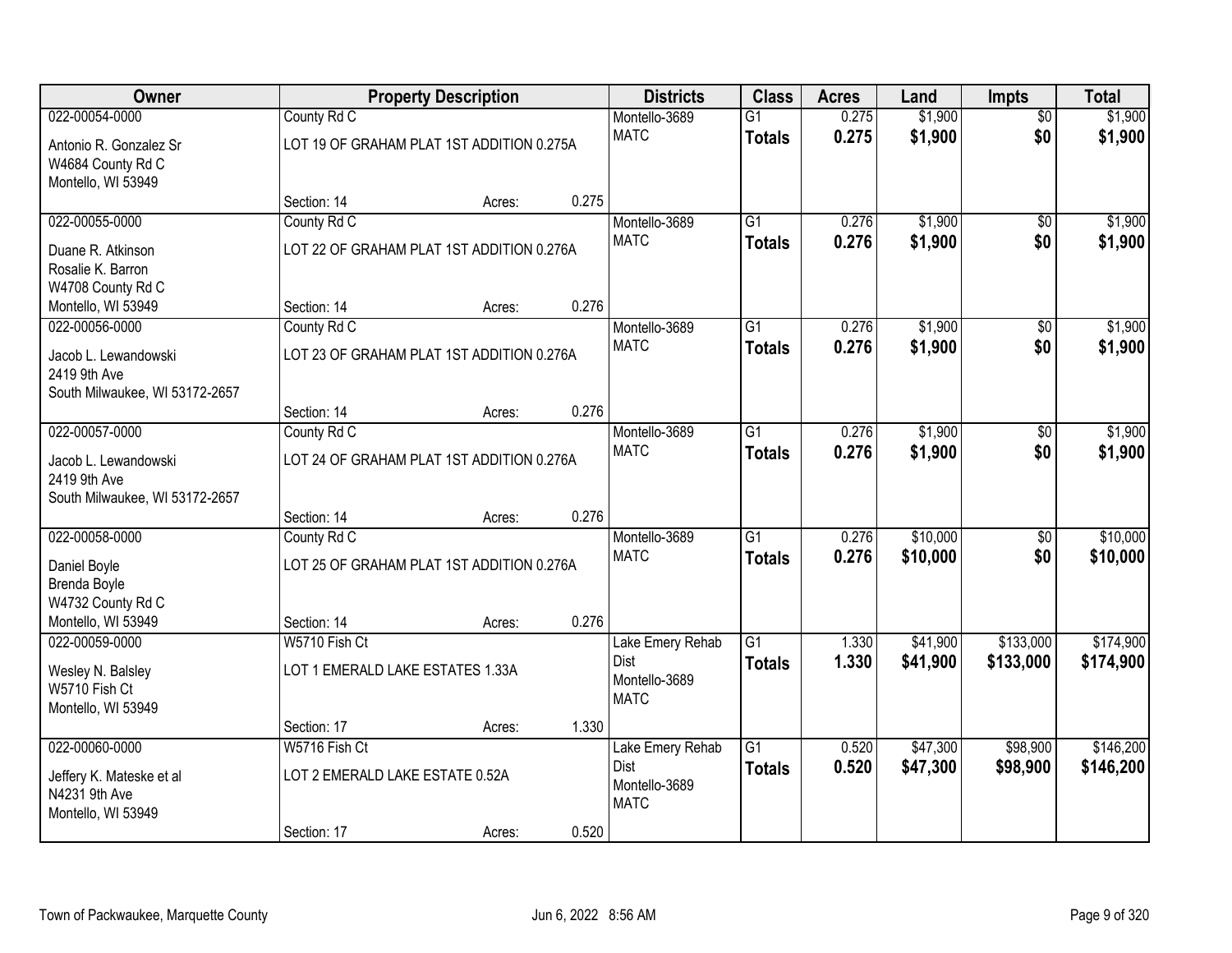| Owner                               |                                     | <b>Property Description</b> |       | <b>Districts</b>             | <b>Class</b>    | <b>Acres</b> | Land     | <b>Impts</b> | <b>Total</b> |
|-------------------------------------|-------------------------------------|-----------------------------|-------|------------------------------|-----------------|--------------|----------|--------------|--------------|
| 022-00061-0000                      | W5724 Fish Ct                       |                             |       | Lake Emery Rehab             | $\overline{G1}$ | 0.540        | \$44,900 | \$82,400     | \$127,300    |
| Michael E. Fick                     | LOT 3 EMERALD LAKE ESTATES 0.54A    |                             |       | Dist                         | <b>Totals</b>   | 0.540        | \$44,900 | \$82,400     | \$127,300    |
| Mary Ell Fick                       |                                     |                             |       | Montello-3689                |                 |              |          |              |              |
| 1923 W Lakeview St                  |                                     |                             |       | <b>MATC</b>                  |                 |              |          |              |              |
| Johnsburg, IL 60051                 | Section: 17                         | Acres:                      | 0.540 |                              |                 |              |          |              |              |
| 022-00062-0000                      | W5730 Fish Ct                       |                             |       | Lake Emery Rehab             | $\overline{G1}$ | 0.560        | \$42,000 | \$67,300     | \$109,300    |
| Arlene J. Kollath                   | LOT 4 EMERALD LAKE ESTATES 0.56A    |                             |       | Dist                         | <b>Totals</b>   | 0.560        | \$42,000 | \$67,300     | \$109,300    |
| W5730 Fish Ct                       |                                     |                             |       | Montello-3689<br><b>MATC</b> |                 |              |          |              |              |
| Montello, WI 53949                  |                                     |                             |       |                              |                 |              |          |              |              |
|                                     | Section: 17                         | Acres:                      | 0.560 |                              |                 |              |          |              |              |
| 022-00063-0000                      | W5734 Fish Ct                       |                             |       | Lake Emery Rehab             | $\overline{G1}$ | 0.630        | \$39,500 | \$87,000     | \$126,500    |
| William A & Patricia Comstock Trust | LOT 5 EMERALD LAKE ESTATES 0.63A    |                             |       | Dist                         | <b>Totals</b>   | 0.630        | \$39,500 | \$87,000     | \$126,500    |
| 2019 Church St                      |                                     |                             |       | Montello-3689                |                 |              |          |              |              |
| Johnsburg, IL 60051                 |                                     |                             |       | <b>MATC</b>                  |                 |              |          |              |              |
|                                     | Section: 17                         | Acres:                      | 0.630 |                              |                 |              |          |              |              |
| 022-00064-0000                      | W5738 Fish Ct                       |                             |       | Lake Emery Rehab             | $\overline{G1}$ | 0.670        | \$38,200 | \$95,800     | \$134,000    |
| Philip J. Wolski                    | LOT 6 OF EMERALD LAKE EST 0.67A     |                             |       | Dist                         | <b>Totals</b>   | 0.670        | \$38,200 | \$95,800     | \$134,000    |
| Patricia Wolski                     |                                     |                             |       | Montello-3689                |                 |              |          |              |              |
| 1341 S 57th St                      |                                     |                             |       | <b>MATC</b>                  |                 |              |          |              |              |
| West Allis, WI 53214                | Section: 17                         | Acres:                      | 0.670 |                              |                 |              |          |              |              |
| 022-00066-0000                      | W5750 Fish Ct                       |                             |       | Lake Emery Rehab             | $\overline{G1}$ | 1.370        | \$61,500 | \$115,300    | \$176,800    |
| Edward J. Solarz                    | LOTS 7-8 EMERALD LAKE ESTATES 1.37A |                             |       | Dist                         | <b>Totals</b>   | 1.370        | \$61,500 | \$115,300    | \$176,800    |
| 6208 Hawthorne St                   |                                     |                             |       | Montello-3689                |                 |              |          |              |              |
| Rosemont, IL 60018                  |                                     |                             |       | <b>MATC</b>                  |                 |              |          |              |              |
|                                     | Section: 17                         | Acres:                      | 1.370 |                              |                 |              |          |              |              |
| 022-00067-0000                      | W5756 Fish Ct                       |                             |       | Lake Emery Rehab             | $\overline{G1}$ | 0.670        | \$50,600 | \$34,500     | \$85,100     |
| Eric J. Bruce                       | LOT 9 EMERALD LAKE ESTATES 0.67A    |                             |       | Dist                         | <b>Totals</b>   | 0.670        | \$50,600 | \$34,500     | \$85,100     |
| 23812 127th St                      |                                     |                             |       | Montello-3689                |                 |              |          |              |              |
| Trevor, WI 53179                    |                                     |                             |       | <b>MATC</b>                  |                 |              |          |              |              |
|                                     | Section: 17                         | Acres:                      | 0.670 |                              |                 |              |          |              |              |
| 022-00068-0000                      | W5762 Fish Ct                       |                             |       | Lake Emery Rehab             | $\overline{G1}$ | 0.610        | \$55,100 | \$94,400     | \$149,500    |
| Dennis C. Doll                      | LOT 10 EMERALD LAKE ESTATES 0.61A   |                             |       | Dist                         | <b>Totals</b>   | 0.610        | \$55,100 | \$94,400     | \$149,500    |
| W5762 Fish Ct                       |                                     |                             |       | Montello-3689                |                 |              |          |              |              |
| Montello, WI 53949                  |                                     |                             |       | <b>MATC</b>                  |                 |              |          |              |              |
|                                     | Section: 17                         | Acres:                      | 0.610 |                              |                 |              |          |              |              |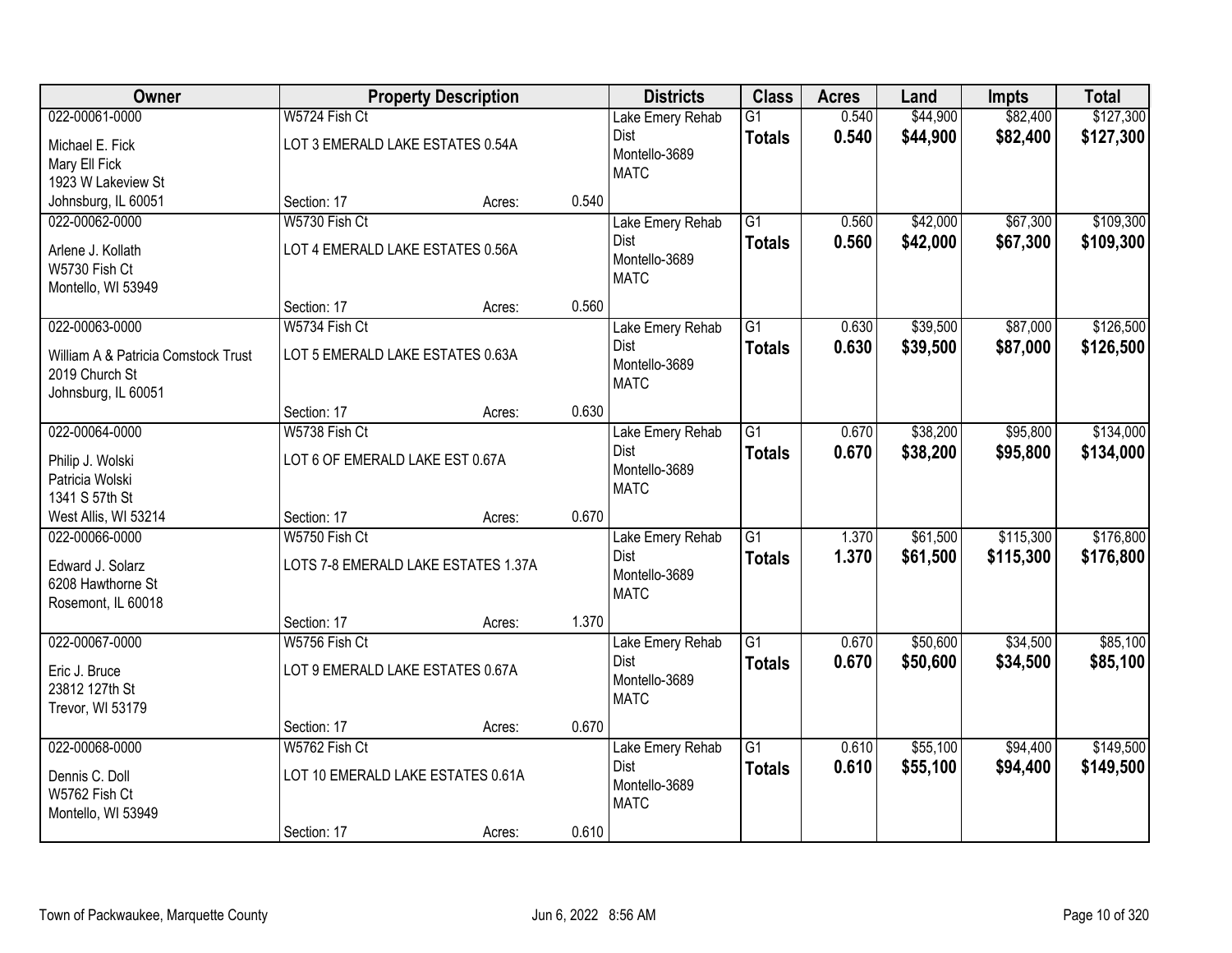| Owner                               |                                          | <b>Property Description</b> |       | <b>Districts</b>             | <b>Class</b>    | <b>Acres</b> | Land     | <b>Impts</b> | <b>Total</b> |
|-------------------------------------|------------------------------------------|-----------------------------|-------|------------------------------|-----------------|--------------|----------|--------------|--------------|
| 022-00069-0000                      | W5766 Fish Ct                            |                             |       | Lake Emery Rehab             | $\overline{G1}$ | 1.300        | \$84,600 | \$115,100    | \$199,700    |
| Kenneth J. Pabelick                 | LOTS 11-12 OF EMERALD LAKE ESTATES 1.30A |                             |       | Dist                         | <b>Totals</b>   | 1.300        | \$84,600 | \$115,100    | \$199,700    |
| Lisa K. Pabelick                    |                                          |                             |       | Montello-3689                |                 |              |          |              |              |
| W5766 Fish Ct                       |                                          |                             |       | <b>MATC</b>                  |                 |              |          |              |              |
| Montello, WI 53949                  | Section: 17                              | Acres:                      | 1.300 |                              |                 |              |          |              |              |
| 022-00070-0000                      | W5770 Fish Ct                            |                             |       | Lake Emery Rehab             | $\overline{G1}$ | 0.670        | \$59,100 | \$46,500     | \$105,600    |
| Larry Rosenthal                     | LOT 13 EMERALD LAKE ESTATES 0.67A        |                             |       | Dist                         | <b>Totals</b>   | 0.670        | \$59,100 | \$46,500     | \$105,600    |
| Janis Rosenthal                     |                                          |                             |       | Montello-3689<br><b>MATC</b> |                 |              |          |              |              |
| 4456 E Hillcrest Dr                 |                                          |                             |       |                              |                 |              |          |              |              |
| Milton, WI 53563                    | Section: 17                              | Acres:                      | 0.670 |                              |                 |              |          |              |              |
| 022-00071-0000                      | W5778 Fish Ct                            |                             |       | Lake Emery Rehab             | $\overline{G1}$ | 0.760        | \$54,100 | \$34,300     | \$88,400     |
| Stephen P. Dechant                  | LOT 14 EMERALD LAKE ESTATES 0.76A        |                             |       | Dist<br>Montello-3689        | <b>Totals</b>   | 0.760        | \$54,100 | \$34,300     | \$88,400     |
| Jennifer M. Dechant                 |                                          |                             |       | <b>MATC</b>                  |                 |              |          |              |              |
| 504 5th St                          |                                          |                             |       |                              |                 |              |          |              |              |
| Waunakee, WI 53597                  | Section: 17                              | Acres:                      | 0.760 |                              |                 |              |          |              |              |
| 022-00072-0000                      | Fish Ct                                  |                             |       | Lake Emery Rehab             | $\overline{G1}$ | 0.630        | \$22,800 | \$0          | \$22,800     |
| Stephen P. Dechant                  | LOT 15 EMERALD LAKE ESTATES 0.63A        |                             |       | Dist<br>Montello-3689        | <b>Totals</b>   | 0.630        | \$22,800 | \$0          | \$22,800     |
| Jennifer M. Dechant                 |                                          |                             |       | <b>MATC</b>                  |                 |              |          |              |              |
| 504 5th St                          |                                          |                             |       |                              |                 |              |          |              |              |
| Waunakee, WI 53597                  | Section: 17                              | Acres:                      | 0.630 |                              |                 |              |          |              |              |
| 022-00073-0000                      | W5786 Fish Ct                            |                             |       | Lake Emery Rehab<br>Dist     | $\overline{G1}$ | 0.574        | \$46,300 | \$60,500     | \$106,800    |
| Stephanie C. Selle                  | LOT 16 EMERALD LAKE ESTATES 0.574A       |                             |       | Montello-3689                | <b>Totals</b>   | 0.574        | \$46,300 | \$60,500     | \$106,800    |
| 242 Wilbur Ave                      |                                          |                             |       | <b>MATC</b>                  |                 |              |          |              |              |
| Waukesha, WI 53186                  |                                          |                             |       |                              |                 |              |          |              |              |
| 022-00074-0000                      | Section: 17<br>W5794 Fish Ct             | Acres:                      | 0.574 |                              | $\overline{G1}$ | 0.560        | \$48,100 | \$139,300    | \$187,400    |
|                                     |                                          |                             |       | Lake Emery Rehab<br>Dist     | <b>Totals</b>   | 0.560        | \$48,100 | \$139,300    | \$187,400    |
| Wade T. Adamski                     | LOT 17 EMERALD LAKE ESTATES 0.56A        |                             |       | Montello-3689                |                 |              |          |              |              |
| 10305 W Medill Ave                  |                                          |                             |       | <b>MATC</b>                  |                 |              |          |              |              |
| Melrose Park, IL 60164              | Section: 17                              | Acres:                      | 0.560 |                              |                 |              |          |              |              |
| 022-00075-0000                      | W5796 Fish Ct                            |                             |       | Lake Emery Rehab             | $\overline{G1}$ | 0.590        | \$42,500 | \$154,000    | \$196,500    |
|                                     |                                          |                             |       | Dist                         | <b>Totals</b>   | 0.590        | \$42,500 | \$154,000    | \$196,500    |
| Jeffrey L. Kidd                     | LOT 18 EMERALD LAKE ESTATES 0.59A        |                             |       | Montello-3689                |                 |              |          |              |              |
| W5796 Fish Ct<br>Montello, WI 53949 |                                          |                             |       | <b>MATC</b>                  |                 |              |          |              |              |
|                                     | Section: 17                              | Acres:                      | 0.590 |                              |                 |              |          |              |              |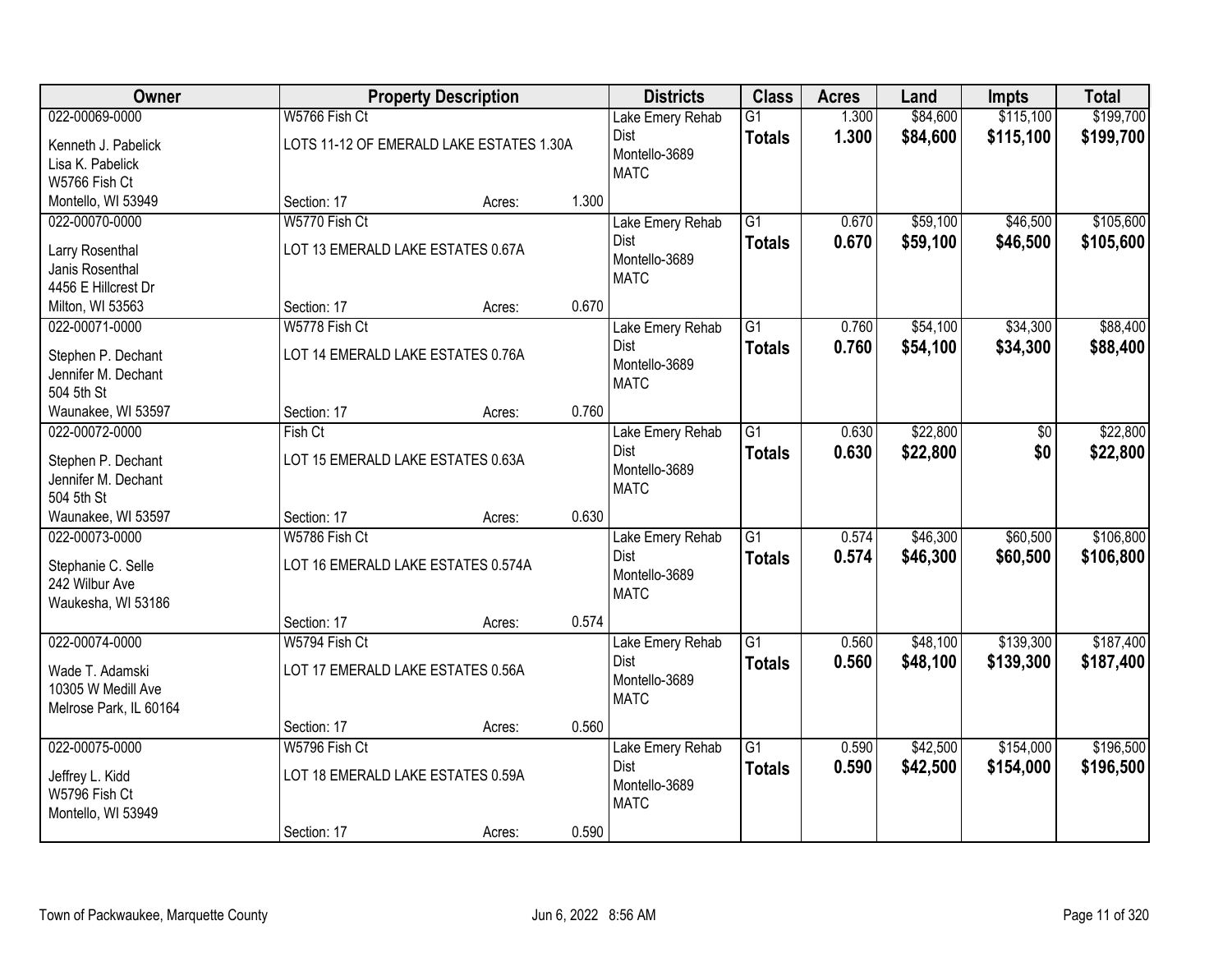| Owner                                                 |                                                                   | <b>Property Description</b> |       | <b>Districts</b> | <b>Class</b>    | <b>Acres</b> | Land     | <b>Impts</b> | <b>Total</b> |
|-------------------------------------------------------|-------------------------------------------------------------------|-----------------------------|-------|------------------|-----------------|--------------|----------|--------------|--------------|
| 022-00076-0000                                        | W5806 Fish Ct                                                     |                             |       | Lake Emery Rehab | $\overline{G1}$ | 0.510        | \$45,400 | \$64,000     | \$109,400    |
| William L & Darlene Walters Survivor's                | LOT 19 EMERALD LAKE ESTATES 0.51A                                 |                             |       | Dist             | <b>Totals</b>   | 0.510        | \$45,400 | \$64,000     | \$109,400    |
| <b>Rev Trust</b>                                      |                                                                   |                             |       | Montello-3689    |                 |              |          |              |              |
| 1858 N Prospect Ave Apt 18j                           |                                                                   |                             |       | <b>MATC</b>      |                 |              |          |              |              |
| Milwaukee, WI 53202                                   | Section: 17                                                       | Acres:                      | 0.510 |                  |                 |              |          |              |              |
| 022-00077-0000                                        | W5810 Fish Ct                                                     |                             |       | Lake Emery Rehab | $\overline{G1}$ | 0.520        | \$41,900 | \$120,300    | \$162,200    |
| Dennis L. Fischbach                                   | LOT 20 EMERALD LAKE ESTATES 0.52A                                 |                             |       | <b>Dist</b>      | <b>Totals</b>   | 0.520        | \$41,900 | \$120,300    | \$162,200    |
| W5810 Fish Ct                                         |                                                                   |                             |       | Montello-3689    |                 |              |          |              |              |
| Montello, WI 53949-7863                               |                                                                   |                             |       | <b>MATC</b>      |                 |              |          |              |              |
|                                                       | Section: 17                                                       | Acres:                      | 0.520 |                  |                 |              |          |              |              |
| 022-00078-0000                                        | W5824 Fish Ct                                                     |                             |       | Lake Emery Rehab | $\overline{G1}$ | 0.830        | \$54,200 | \$88,100     | \$142,300    |
| Burton M Nikoley Rev Living Trust                     | LOTS 21-22 OF EMERALD LAKE ESTATES 0.83A                          |                             |       | Dist             | <b>Totals</b>   | 0.830        | \$54,200 | \$88,100     | \$142,300    |
| Attn: Brian P Nikoley                                 |                                                                   |                             |       | Montello-3689    |                 |              |          |              |              |
| 8401 Virginia Cir                                     |                                                                   |                             |       | <b>MATC</b>      |                 |              |          |              |              |
| Waterford, WI 53185                                   | Section: 17                                                       | Acres:                      | 0.830 |                  |                 |              |          |              |              |
| 022-00079-0000                                        | W5832 Fish Ct                                                     |                             |       | Lake Emery Rehab | $\overline{G1}$ | 0.390        | \$37,000 | \$99,400     | \$136,400    |
| Gade's Getaway, LLC                                   | LOT 23 EMERALD LAKE ESTATES 0.39A                                 |                             |       | Dist             | <b>Totals</b>   | 0.390        | \$37,000 | \$99,400     | \$136,400    |
| 7389 Tetiva Rd                                        |                                                                   |                             |       | Montello-3689    |                 |              |          |              |              |
| Sauk City, WI 53583                                   |                                                                   |                             |       | <b>MATC</b>      |                 |              |          |              |              |
|                                                       | Section: 17                                                       | Acres:                      | 0.390 |                  |                 |              |          |              |              |
| 022-00080-0000                                        | W5840 Fish Ct                                                     |                             |       | Lake Emery Rehab | $\overline{G1}$ | 2.690        | \$71,100 | \$194,500    | \$265,600    |
|                                                       |                                                                   |                             |       | Dist             | <b>Totals</b>   | 2.690        | \$71,100 | \$194,500    | \$265,600    |
| Karen R. Smith Trustees<br><b>Hailer Family Trust</b> | LOT 24 EMERALD LAKE ESTATES & PARCEL 44 IN<br><b>NW-NE 2.690A</b> |                             |       | Montello-3689    |                 |              |          |              |              |
| PO Box 266                                            |                                                                   |                             |       | <b>MATC</b>      |                 |              |          |              |              |
| Montello, WI 53949                                    | Section: 17                                                       | Acres:                      | 2.690 |                  |                 |              |          |              |              |
| 022-00081-0000                                        | W5844 Fish Ct                                                     |                             |       | Lake Emery Rehab | $\overline{G1}$ | 0.480        | \$40,400 | \$85,800     | \$126,200    |
|                                                       |                                                                   |                             |       | Dist             | <b>Totals</b>   | 0.480        | \$40,400 | \$85,800     | \$126,200    |
| Corrine M. Kopchik<br>7531 Stickney Ave               | LOT 25 EMERALD LAKE ESTATES 0.48A                                 |                             |       | Montello-3689    |                 |              |          |              |              |
| Bridgeview, IL 60455                                  |                                                                   |                             |       | <b>MATC</b>      |                 |              |          |              |              |
|                                                       | Section: 17                                                       | Acres:                      | 0.480 |                  |                 |              |          |              |              |
| 022-00082-0000                                        | W5848 Fish Ct                                                     |                             |       | Lake Emery Rehab | $\overline{G1}$ | 0.420        | \$38,900 | \$108,800    | \$147,700    |
|                                                       |                                                                   |                             |       | Dist             | <b>Totals</b>   | 0.420        | \$38,900 | \$108,800    | \$147,700    |
| Richard A. Schroeder                                  | LOT 26 EMERALD LAKE ESTATES 0.42A                                 |                             |       | Montello-3689    |                 |              |          |              |              |
| Kathleen Schroeder<br>11135 W Wisconsin Ave           |                                                                   |                             |       | <b>MATC</b>      |                 |              |          |              |              |
| Wauwatosa, WI 53226                                   | Section: 17                                                       | Acres:                      | 0.420 |                  |                 |              |          |              |              |
|                                                       |                                                                   |                             |       |                  |                 |              |          |              |              |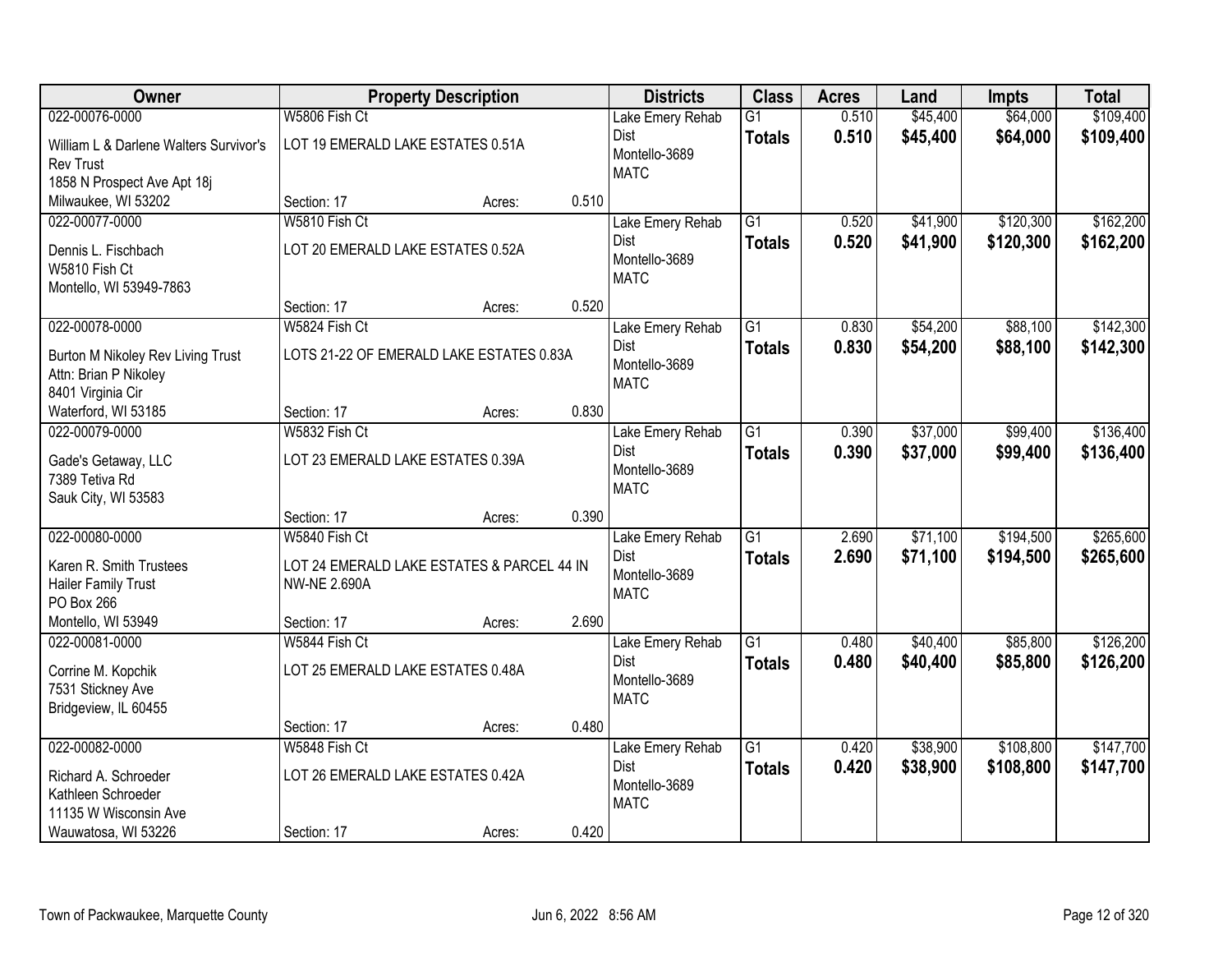| Owner                                                                                               |                                                                  | <b>Property Description</b>              |       | <b>Districts</b>                                         | <b>Class</b>                     | <b>Acres</b>   | Land                 | <b>Impts</b>           | <b>Total</b>           |
|-----------------------------------------------------------------------------------------------------|------------------------------------------------------------------|------------------------------------------|-------|----------------------------------------------------------|----------------------------------|----------------|----------------------|------------------------|------------------------|
| 022-00083-0000                                                                                      | W5852 Fish Ct                                                    |                                          |       | Lake Emery Rehab                                         | $\overline{G1}$                  | 0.240          | \$34,000             | \$64,000               | \$98,000               |
| Slw Design Build, LLC<br>4211 W Beltline Hwy<br>Madison, WI 53711-3814                              | 0.24A                                                            | LOT 27 EMERALD LAKE ESTATES POS GROTHMAN |       | <b>Dist</b><br>Montello-3689<br><b>MATC</b>              | <b>Totals</b>                    | 0.240          | \$34,000             | \$64,000               | \$98,000               |
|                                                                                                     | Section: 17                                                      | Acres:                                   | 0.240 |                                                          |                                  |                |                      |                        |                        |
| 022-00084-0000                                                                                      | W5854 Fish Ct                                                    |                                          |       | Lake Emery Rehab                                         | $\overline{G1}$                  | 0.280          | \$30,000             | \$81,800               | \$111,800              |
| Adam Broesch<br>W5854 Fish Ct<br>Montello, WI 53949                                                 | LOT 28 EMERALD LAKE ESTATES 0.28A                                |                                          |       | Dist<br>Montello-3689<br><b>MATC</b>                     | Totals                           | 0.280          | \$30,000             | \$81,800               | \$111,800              |
|                                                                                                     | Section: 8                                                       | Acres:                                   | 0.280 |                                                          |                                  |                |                      |                        |                        |
| 022-00085-0000                                                                                      | W5856 Fish Ct                                                    |                                          |       | Lake Emery Rehab                                         | G1                               | 0.330          | \$29,500             | \$81,200               | \$110,700              |
| Matthew J. Morgan<br>Viola J. Morgan<br>W9728 Fremont Rd                                            | LOT 29 EMERALD LAKE ESTATES 0.33A                                |                                          |       | <b>Dist</b><br>Montello-3689<br><b>MATC</b>              | <b>Totals</b>                    | 0.330          | \$29,500             | \$81,200               | \$110,700              |
| Eldorado, WI 54932                                                                                  | Section: 8                                                       | Acres:                                   | 0.330 |                                                          |                                  |                |                      |                        |                        |
| 022-00086-0000                                                                                      | Fish Ct                                                          |                                          |       | Lake Emery Rehab                                         | $\overline{G1}$                  | 0.380          | \$33,000             | \$0                    | \$33,000               |
| Matthew J. Morgan<br>Viola J. Morgan<br>W9728 Fremont Rd                                            | LOT 30 EMERALD LAKE ESTATES 0.38A                                |                                          |       | <b>Dist</b><br>Montello-3689<br><b>MATC</b>              | <b>Totals</b>                    | 0.380          | \$33,000             | \$0                    | \$33,000               |
| Eldorado, WI 54932                                                                                  | Section: 8                                                       | Acres:                                   | 0.380 |                                                          |                                  |                |                      |                        |                        |
| 022-00087-0000<br>Charles C. Buerkle<br>W5858 Fish Ct<br>Montello, WI 53949                         | W5858 Fish Ct<br>LOT 31 EMERALD LAKE ESTATES 0.47A               |                                          |       | Lake Emery Rehab<br>Dist<br>Montello-3689<br><b>MATC</b> | $\overline{G1}$<br><b>Totals</b> | 0.470<br>0.470 | \$34,000<br>\$34,000 | \$62,800<br>\$62,800   | \$96,800<br>\$96,800   |
|                                                                                                     | Section: 8                                                       | Acres:                                   | 0.470 |                                                          |                                  |                |                      |                        |                        |
| 022-00088-0000                                                                                      | W5860 Fish Ct                                                    |                                          |       | Lake Emery Rehab                                         | $\overline{G1}$                  | 0.380          | \$36,400             | \$93,100               | \$129,500              |
| Bethany J. Loomis<br>W5860 Fish Ct<br>Montello, WI 53949                                            | LOT 32 EMERALD LAKE ESTATES 0.38A                                |                                          |       | Dist<br>Montello-3689<br><b>MATC</b>                     | <b>Totals</b>                    | 0.380          | \$36,400             | \$93,100               | \$129,500              |
|                                                                                                     | Section: 8                                                       | Acres:                                   | 0.380 |                                                          |                                  |                |                      |                        |                        |
| 022-00089-0000<br>Tighe/Schneider Investments, LLP<br>183 W Mc Williams St<br>Fond Du Lac, WI 54935 | W5872 Fish Ct<br>LOT 33 EMERALD LAKE ESTATES 0.29A<br>Section: 8 | Acres:                                   | 0.290 | Lake Emery Rehab<br>Dist<br>Montello-3689<br><b>MATC</b> | $\overline{G1}$<br><b>Totals</b> | 0.290<br>0.290 | \$35,400<br>\$35,400 | \$103,100<br>\$103,100 | \$138,500<br>\$138,500 |
|                                                                                                     |                                                                  |                                          |       |                                                          |                                  |                |                      |                        |                        |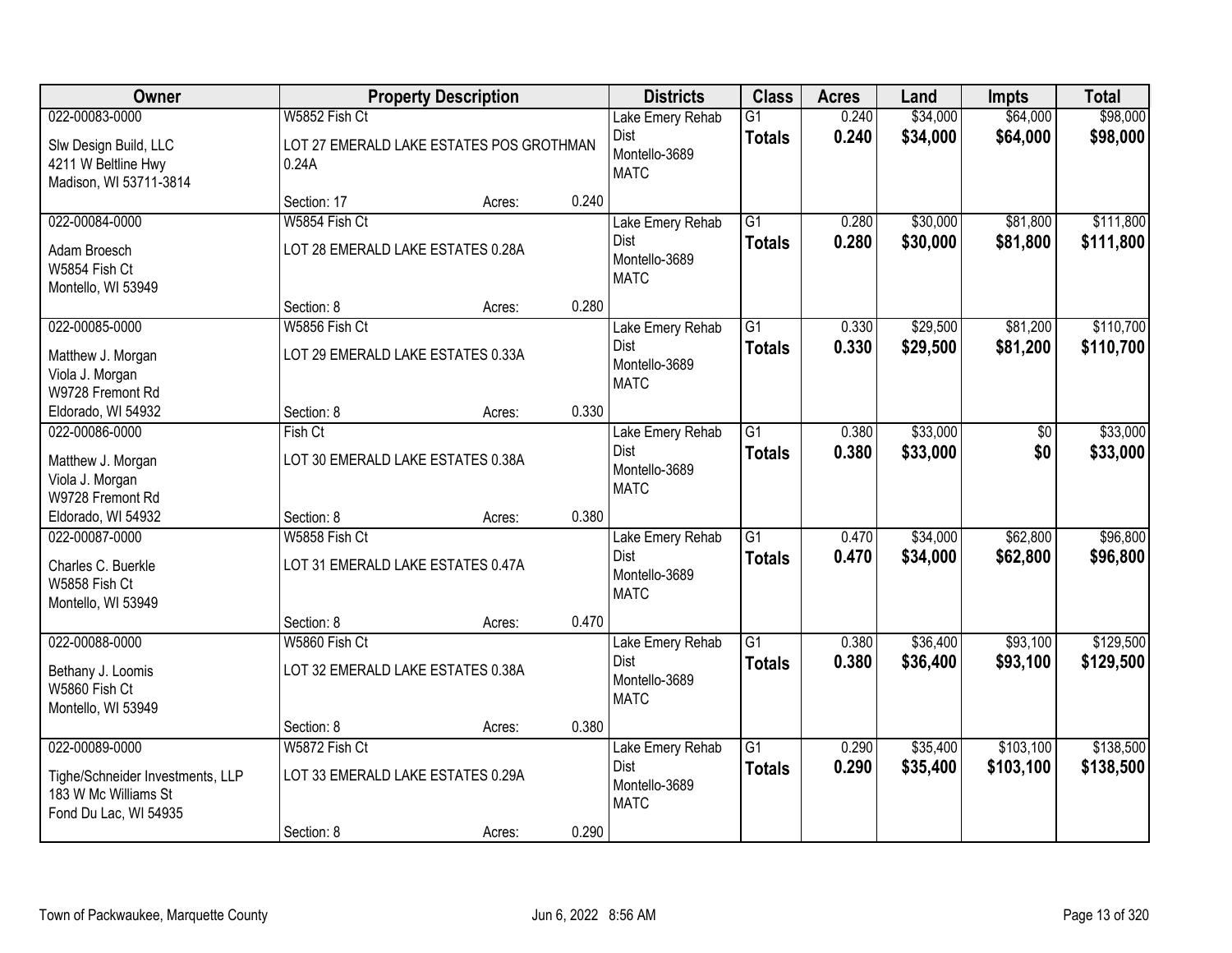| Owner                         |                                   | <b>Property Description</b>             |       | <b>Districts</b> | <b>Class</b>    | <b>Acres</b> | Land     | <b>Impts</b> | <b>Total</b> |
|-------------------------------|-----------------------------------|-----------------------------------------|-------|------------------|-----------------|--------------|----------|--------------|--------------|
| 022-00090-0000                | W5876 Fish Ct                     |                                         |       | Lake Emery Rehab | $\overline{G1}$ | 0.310        | \$30,000 | \$128,700    | \$158,700    |
| Gerald A. Duenkel             | LOT 34 EMERALD LAKE ESTATES 0.31A |                                         |       | Dist             | <b>Totals</b>   | 0.310        | \$30,000 | \$128,700    | \$158,700    |
| Maureen J. Duenkel            |                                   |                                         |       | Montello-3689    |                 |              |          |              |              |
| 234 Bobolink Ct               |                                   |                                         |       | <b>MATC</b>      |                 |              |          |              |              |
| Grafton, WI 53024             | Section: 8                        | Acres:                                  | 0.310 |                  |                 |              |          |              |              |
| 022-00091-0000                | W5878 Fish Ct                     |                                         |       | Lake Emery Rehab | $\overline{G1}$ | 0.290        | \$30,000 | \$66,500     | \$96,500     |
| Jacob Dwyer                   | LOT 35 EMERALD LAKE ESTATES 0.29A |                                         |       | Dist             | <b>Totals</b>   | 0.290        | \$30,000 | \$66,500     | \$96,500     |
| Jessica Vetterkind            |                                   |                                         |       | Montello-3689    |                 |              |          |              |              |
| 350 Kelvington Dr             |                                   |                                         |       | <b>MATC</b>      |                 |              |          |              |              |
| Sun Prairie, WI 53590         | Section: 8                        | Acres:                                  | 0.290 |                  |                 |              |          |              |              |
| 022-00092-0000                | Fish Ct                           |                                         |       | Lake Emery Rehab | G1              | 0.290        | \$15,200 | \$0          | \$15,200     |
| Jacob Dwyer                   | LOT 36 EMERALD LAKE ESTATES 0.29A |                                         |       | Dist             | <b>Totals</b>   | 0.290        | \$15,200 | \$0          | \$15,200     |
| Jessica Vetterkind            |                                   |                                         |       | Montello-3689    |                 |              |          |              |              |
| 350 Kelvington Dr             |                                   |                                         |       | <b>MATC</b>      |                 |              |          |              |              |
| Sun Prairie, WI 53590         | Section: 8                        | Acres:                                  | 0.290 |                  |                 |              |          |              |              |
| 022-00093-0000                | Fish Ct                           |                                         |       | Lake Emery Rehab | $\overline{G1}$ | 0.290        | \$30,500 | \$0          | \$30,500     |
| Renee Happel                  | LOT 37 EMERALD LAKE ESTATES 0.29A |                                         |       | Dist             | <b>Totals</b>   | 0.290        | \$30,500 | \$0          | \$30,500     |
| W5886 Fish Ct                 |                                   |                                         |       | Montello-3689    |                 |              |          |              |              |
| Montello, WI 53949            |                                   |                                         |       | <b>MATC</b>      |                 |              |          |              |              |
|                               | Section: 8                        | Acres:                                  | 0.290 |                  |                 |              |          |              |              |
| 022-00094-0000                | W5886 Fish Ct                     |                                         |       | Lake Emery Rehab | $\overline{G1}$ | 0.290        | \$35,000 | \$93,800     | \$128,800    |
|                               | LOT 38 EMERALD LAKE ESTATES 0.29A |                                         |       | <b>Dist</b>      | <b>Totals</b>   | 0.290        | \$35,000 | \$93,800     | \$128,800    |
| Renee Happel<br>W5886 Fish Ct |                                   |                                         |       | Montello-3689    |                 |              |          |              |              |
| Montello, WI 53949            |                                   |                                         |       | <b>MATC</b>      |                 |              |          |              |              |
|                               | Section: 8                        | Acres:                                  | 0.290 |                  |                 |              |          |              |              |
| 022-00095-0000                | Fish Ct                           |                                         |       | Lake Emery Rehab | $\overline{G1}$ | 0.150        | \$7,500  | \$0          | \$7,500      |
| Renee Happel                  |                                   | E PRT LOT 39 EMERALD LAKE ESTATES 0.15A |       | <b>Dist</b>      | <b>Totals</b>   | 0.150        | \$7,500  | \$0          | \$7,500      |
| W5886 Fish Ct                 |                                   |                                         |       | Montello-3689    |                 |              |          |              |              |
| Montello, WI 53949            |                                   |                                         |       | <b>MATC</b>      |                 |              |          |              |              |
|                               | Section: 8                        | Acres:                                  | 0.150 |                  |                 |              |          |              |              |
| 022-00096-0000                | W5894 Fish Ct                     |                                         |       | Lake Emery Rehab | $\overline{G1}$ | 0.430        | \$41,400 | \$110,900    | \$152,300    |
| Kathleen A. Davis             |                                   | W PRT LOT 39 & ALL LOT 40 EMERALD LAKE  |       | Dist             | <b>Totals</b>   | 0.430        | \$41,400 | \$110,900    | \$152,300    |
| Jeffery P. Lohneis            | ESTATES 0.43A                     |                                         |       | Montello-3689    |                 |              |          |              |              |
| 5858 N 66th St                |                                   |                                         |       | <b>MATC</b>      |                 |              |          |              |              |
| Milwaukee, WI 53218           | Section: 8                        | Acres:                                  | 0.430 |                  |                 |              |          |              |              |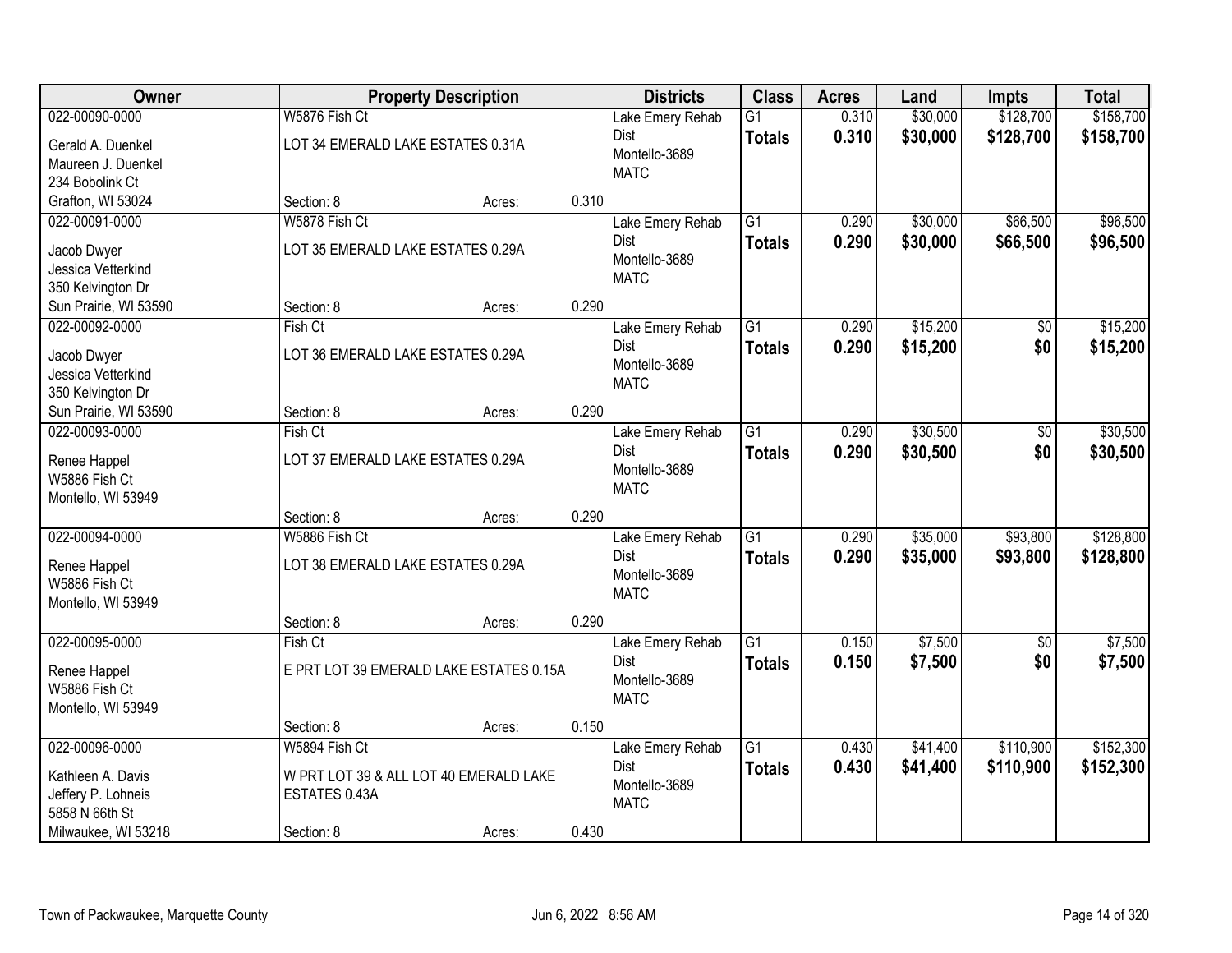| Owner                     |                                             | <b>Property Description</b> |       | <b>Districts</b>         | <b>Class</b>    | <b>Acres</b> | Land     | <b>Impts</b>    | <b>Total</b> |
|---------------------------|---------------------------------------------|-----------------------------|-------|--------------------------|-----------------|--------------|----------|-----------------|--------------|
| 022-00097-0000            | W5896 Fish Ct                               |                             |       | Lake Emery Rehab         | $\overline{G1}$ | 0.370        | \$35,400 | \$110,400       | \$145,800    |
| Kimberly K. Kirchoff      | LOT 41 EMERALD LAKE ESTATES 0.37A           |                             |       | Dist                     | <b>Totals</b>   | 0.370        | \$35,400 | \$110,400       | \$145,800    |
| Michael J. Mc Camey       |                                             |                             |       | Montello-3689            |                 |              |          |                 |              |
| W5896 Fish Ct             |                                             |                             |       | <b>MATC</b>              |                 |              |          |                 |              |
| Montello, WI 53949        | Section: 8                                  | Acres:                      | 0.370 |                          |                 |              |          |                 |              |
| 022-00098-0000            | N3496 Liberty St                            |                             |       | Packwaukee Sanitary      | G1              | 1.340        | \$10,000 | \$148,600       | \$158,600    |
| Steve G. Wojnowski        | BLK 3 OF PLAT OF PACKWAUKEE LOTS 1-4 & S1/2 |                             |       | <b>Dist</b>              | <b>Totals</b>   | 1.340        | \$10,000 | \$148,600       | \$158,600    |
| N7195 Hornung Dr K 4      | OF NORTH ST & 1/2 ADJACENT ALLEY ALL BEING  |                             |       | Montello-3689            |                 |              |          |                 |              |
| Stephenson, MI 49887-8608 | PRT OF CSM 1854 1.34A                       |                             |       | <b>MATC</b>              |                 |              |          |                 |              |
|                           | Section: 20                                 | Acres:                      | 1.340 |                          |                 |              |          |                 |              |
| 022-00099-0000            | W5968 Chestnut St                           |                             |       | Packwaukee Sanitary G1   |                 | 0.591        | \$7,300  | \$105,800       | \$113,100    |
| Eleanor R. Swoboda        | BLK 3 OF PLAT OF PACKWAUKEE LOTS 5-6 & 1/2  |                             |       | Dist                     | <b>Totals</b>   | 0.591        | \$7,300  | \$105,800       | \$113,100    |
| Thorolf L. Rasmussen      | VACATED ALLEY TO N 0.591A                   |                             |       | Montello-3689            |                 |              |          |                 |              |
| N5249 Treganza Dr         |                                             |                             |       | <b>MATC</b>              |                 |              |          |                 |              |
| New Lisbon, WI 53950      | Section: 20                                 | Acres:                      | 0.591 |                          |                 |              |          |                 |              |
| 022-00100-0000            | W5952 Chestnut St                           |                             |       | Packwaukee Sanitary      | G <sub>1</sub>  | 0.591        | \$7,300  | \$47,900        | \$55,200     |
| James L. Gritzmaker       | BLK 3 OF PLAT OF PACKWAUKEE LOTS 7-8 & 1/2  |                             |       | Dist                     | <b>Totals</b>   | 0.591        | \$7,300  | \$47,900        | \$55,200     |
| PO Box 152                | VACATED ALLEY TO N 0.591A                   |                             |       | Montello-3689            |                 |              |          |                 |              |
| Packwaukee, WI 53953      |                                             |                             |       | <b>MATC</b>              |                 |              |          |                 |              |
|                           | Section: 20                                 | Acres:                      | 0.591 |                          |                 |              |          |                 |              |
| 022-00101-0000            | State St                                    |                             |       | Packwaukee Sanitary      | $\overline{G1}$ | 0.590        | \$7,300  | $\overline{50}$ | \$7,300      |
| Lisa M. Whaley            | BLK 4 PLAT OF PACKWAUKEE LOTS 1-2 & 1/2     |                             |       | Dist                     | <b>Totals</b>   | 0.590        | \$7,300  | \$0             | \$7,300      |
| 333 E 7th St Apt 5        | ADJACENT ALLEY BEING PRT CSM 1854 00.590A   |                             |       | Montello-3689            |                 |              |          |                 |              |
| Westfield, WI 53964-9354  |                                             |                             |       | <b>MATC</b>              |                 |              |          |                 |              |
|                           | Section: 20                                 | Acres:                      | 0.590 |                          |                 |              |          |                 |              |
| 022-00101-0005            | State St                                    |                             |       | Packwaukee Sanitary   G1 |                 | 0.290        | \$5,300  | $\overline{50}$ | \$5,300      |
| Diane M. Kienast          | BLK 4 PLAT OF PACKWAUKEE LOT 3 & 1/2 OF     |                             |       | Dist                     | <b>Totals</b>   | 0.290        | \$5,300  | \$0             | \$5,300      |
| PO Box 16                 | VACATED ALLEY ALL BEING PRT CSM 1854 .290A  |                             |       | Montello-3689            |                 |              |          |                 |              |
| Packwaukee, WI 53953      |                                             |                             |       | <b>MATC</b>              |                 |              |          |                 |              |
|                           | Section: 20                                 | Acres:                      | 0.290 |                          |                 |              |          |                 |              |
| 022-00101-0010            | State St                                    |                             |       | Packwaukee Sanitary      | G1              | 0.290        | \$5,300  | $\overline{50}$ | \$5,300      |
| Teri A. Whaley            | BLK 4 PLAT OF PACKWAUKEE LOT 4 & 1/2 OF     |                             |       | Dist                     | <b>Totals</b>   | 0.290        | \$5,300  | \$0             | \$5,300      |
| PO Box 66                 | VACATED ALLEY ALL BEING PRT CSM 1854 .290A  |                             |       | Montello-3689            |                 |              |          |                 |              |
| Packwaukee, WI 53953      |                                             |                             |       | <b>MATC</b>              |                 |              |          |                 |              |
|                           | Section: 20                                 | Acres:                      | 0.290 |                          |                 |              |          |                 |              |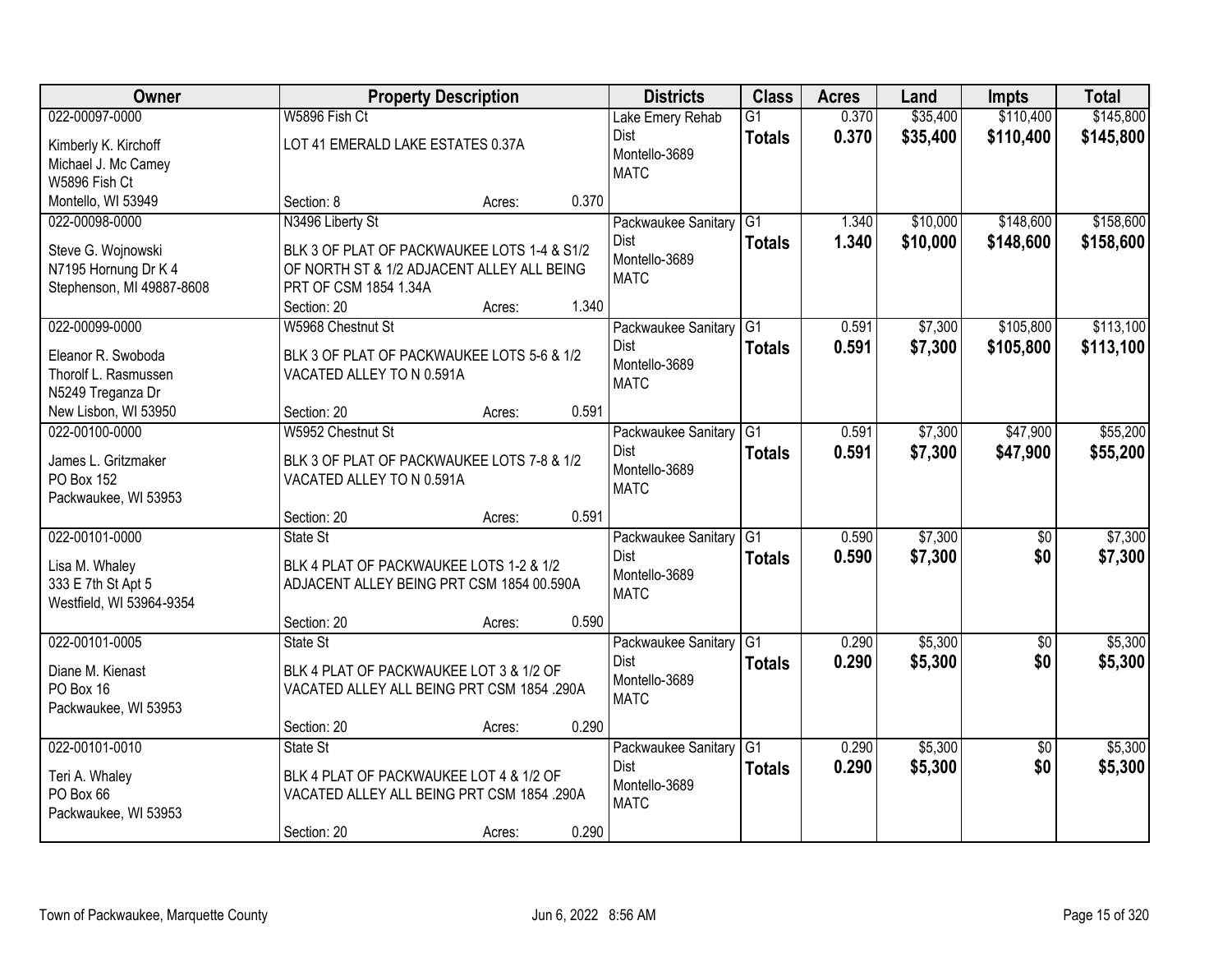| Owner                                     | <b>Property Description</b>                                                          |        |       | <b>Districts</b>             | <b>Class</b>    | <b>Acres</b> | Land    | <b>Impts</b>    | <b>Total</b> |
|-------------------------------------------|--------------------------------------------------------------------------------------|--------|-------|------------------------------|-----------------|--------------|---------|-----------------|--------------|
| 022-00102-0000                            | W5930 Chestnut St                                                                    |        |       | Packwaukee Sanitary          | $\overline{G1}$ | 0.390        | \$6,100 | \$124,400       | \$130,500    |
| Teri A. Whaley                            | PRT OF SE-NW & NE-SW BEING BLK 4 OF PLAT OF                                          |        |       | Dist                         | <b>Totals</b>   | 0.390        | \$6,100 | \$124,400       | \$130,500    |
| PO Box 66                                 | PACKWAUKEE LOT 5 & PRT OF CHURCH ST LY NE                                            |        |       | Montello-3689                |                 |              |         |                 |              |
| Packwaukee, WI 53953                      | THEREOF 00.39A                                                                       |        |       | <b>MATC</b>                  |                 |              |         |                 |              |
|                                           | Section: 20                                                                          | Acres: | 0.390 |                              |                 |              |         |                 |              |
| 022-00103-0000                            | W5932 Chestnut St                                                                    |        |       | Packwaukee Sanitary          | $\overline{G1}$ | 0.294        | \$5,400 | \$39,000        | \$44,400     |
| Diane M. Kienast                          | BLK 4 OF PLAT OF PACKWAUKEE LOT 6 & ADJ 10FT                                         |        |       | <b>Dist</b>                  | <b>Totals</b>   | 0.294        | \$5,400 | \$39,000        | \$44,400     |
| PO Box 16                                 | IN SE-NW 0.294A                                                                      |        |       | Montello-3689                |                 |              |         |                 |              |
| Packwaukee, WI 53953                      |                                                                                      |        |       | <b>MATC</b>                  |                 |              |         |                 |              |
|                                           | Section: 20                                                                          | Acres: | 0.294 |                              |                 |              |         |                 |              |
| 022-00104-0000                            | W5940 Chestnut St                                                                    |        |       | Packwaukee Sanitary X4       |                 | 0.551        | \$0     | \$0             | \$0          |
| Trinity Ev Lutheran Church                | BLK 4 OF PLAT OF PACKWAUKEE LOTS 7-8 & 1/2 OF                                        |        |       | Dist                         | <b>Totals</b>   | 0.551        | \$0     | \$0             | \$0          |
| W5940 Chestnut St                         | ADJACENT ALLEY 0.551A                                                                |        |       | Montello-3689                |                 |              |         |                 |              |
| Montello, WI 53949                        |                                                                                      |        |       | <b>MATC</b>                  |                 |              |         |                 |              |
|                                           | Section: 20                                                                          | Acres: | 0.551 |                              |                 |              |         |                 |              |
| 022-00105-0000                            | W5924 Chestnut St                                                                    |        |       | Packwaukee Sanitary          | G1              | 0.882        | \$8,500 | \$44,500        | \$53,000     |
|                                           |                                                                                      |        |       | Dist                         | <b>Totals</b>   | 0.882        | \$8,500 | \$44,500        | \$53,000     |
| Gary W. Anderson<br>Christina L. Anderson | PRT SE-NW & NE-SW BEING BLK 5 UNREC PLAT<br>LOTS 5-6 & PRT OF LOT 7 & PRT OF VACATED |        |       | Montello-3689                |                 |              |         |                 |              |
| W5924 Chestnut St                         | CHURCH ST LY SW THEREOF 00.882A                                                      |        |       | <b>MATC</b>                  |                 |              |         |                 |              |
| Montello, WI 53949                        | Section: 20                                                                          | Acres: | 0.882 |                              |                 |              |         |                 |              |
| 022-00106-0000                            | W5920 Chestnut St                                                                    |        |       | Packwaukee Sanitary          | G1              | 0.440        | \$6,500 | \$44,900        | \$51,400     |
|                                           |                                                                                      |        |       | <b>Dist</b>                  | <b>Totals</b>   | 0.440        | \$6,500 | \$44,900        | \$51,400     |
| Jeremiah L. Merschoff                     | CSM 923 BEING PT SE-NW & PRT L7-8 BLK 5                                              |        |       | Montello-3689                |                 |              |         |                 |              |
| PO Box 596                                | <b>UNRECORDED PLAT .44A</b>                                                          |        |       | <b>MATC</b>                  |                 |              |         |                 |              |
| Montello, WI 53949                        |                                                                                      |        |       |                              |                 |              |         |                 |              |
|                                           | Section: 20                                                                          | Acres: | 0.440 |                              |                 |              |         |                 |              |
| 022-00107-0000                            | W5873 County Rd C                                                                    |        |       | Packwaukee Sanitary          | G1              | 0.190        | \$3,800 | \$66,500        | \$70,300     |
| Grace M. Yaap                             | A PARCEL OF SE-NW BEING PRT OF BLK 6 OF                                              |        |       | Dist                         | <b>Totals</b>   | 0.190        | \$3,800 | \$66,500        | \$70,300     |
| George R. Yaap                            | UNRECORDED PLAT 00.19A                                                               |        |       | Montello-3689<br><b>MATC</b> |                 |              |         |                 |              |
| W5873 County Rd C                         |                                                                                      |        |       |                              |                 |              |         |                 |              |
| Montello, WI 53949                        | Section: 20                                                                          | Acres: | 0.190 |                              |                 |              |         |                 |              |
| 022-00107-0005                            | County Rd C                                                                          |        |       | Packwaukee Sanitary          | G1              | 0.020        | \$400   | $\overline{30}$ | \$400        |
| Grace M. Yaap                             | A PARCEL IN NE CORNER OF SE-NW 00.02A                                                |        |       | Dist                         | <b>Totals</b>   | 0.020        | \$400   | \$0             | \$400        |
| George R. Yaap                            |                                                                                      |        |       | Montello-3689                |                 |              |         |                 |              |
| W5873 County Rd C                         |                                                                                      |        |       | <b>MATC</b>                  |                 |              |         |                 |              |
| Montello, WI 53949                        | Section: 20                                                                          | Acres: | 0.020 |                              |                 |              |         |                 |              |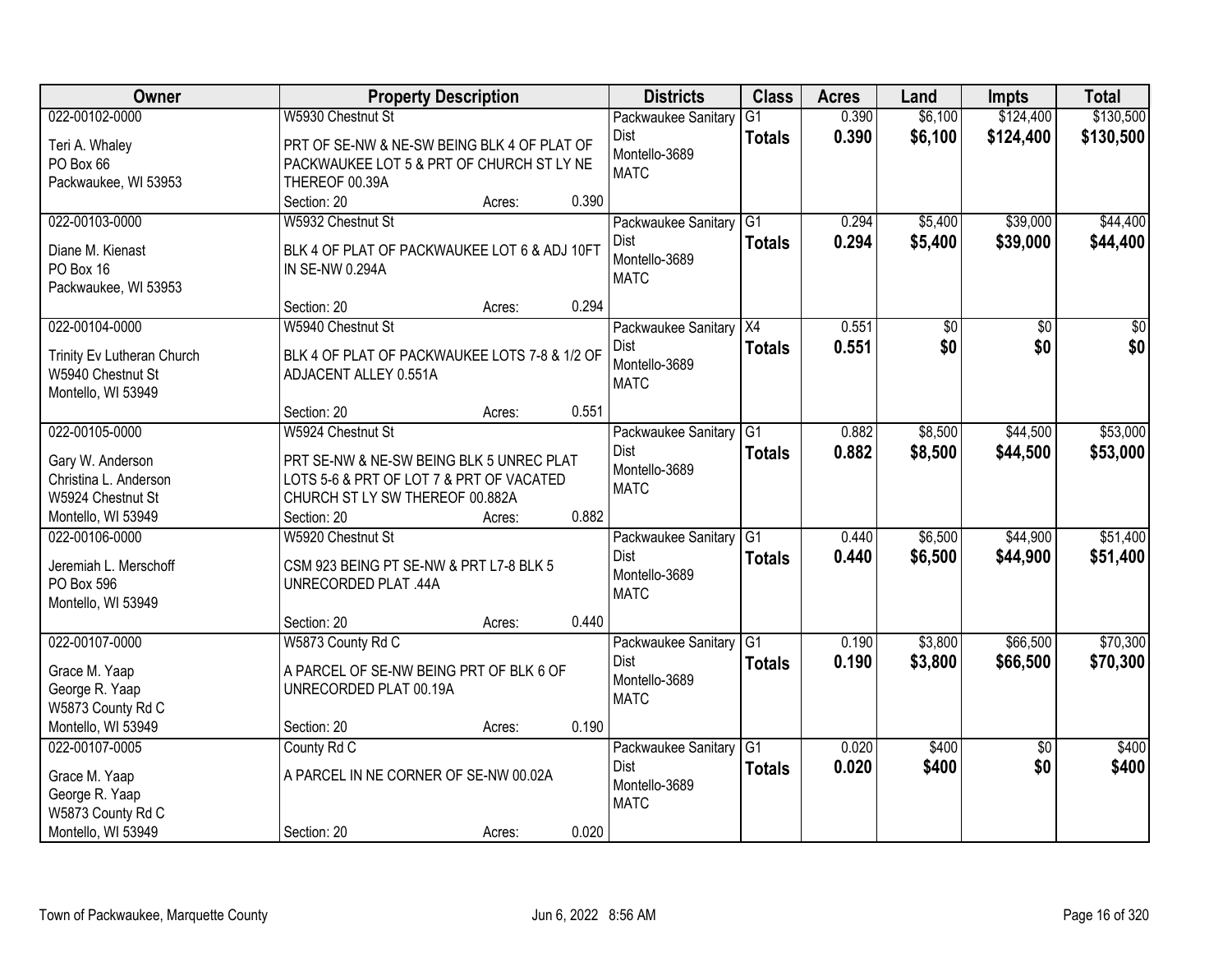| 022-00108-0000<br>W5889 Wisconsin St<br>\$5,600<br>\$7,700<br>$\overline{G1}$<br>0.330<br>\$2,100<br>Packwaukee Sanitary<br>0.330<br>\$2,100<br>\$5,600<br>\$7,700<br>Dist<br><b>Totals</b><br>Jody G. Bowman<br>CSM 1316 BEING PRT OF LOTS 1-7-8 BLK 7<br>Montello-3689<br>UNRECORDED PLAT & .03A PARCEL LY S THEREOF<br>Kelly A. Bowman<br><b>MATC</b><br>W5890 Walnut St<br>00.33A<br>Montello, WI 53949<br>Section: 20<br>0.330<br>Acres:<br>\$5,100<br>\$42,400<br>\$47,500<br>W5884 Wisconsin St<br>$\overline{G1}$<br>0.260<br>022-00110-0000<br>Packwaukee Sanitary<br>0.260<br>\$5,100<br>\$42,400<br>Dist<br>\$47,500<br><b>Totals</b><br>CSM 766 BEING PRT OF SE-NW 00.26A<br>Carl V. Grabman<br>Montello-3689<br>Elizabeth L. Grabman<br><b>MATC</b><br>W5884 County Rd C<br>0.260<br>Montello, WI 53949<br>Section: 20<br>Acres:<br>\$6,500<br>\$17,200<br>\$23,700<br>022-00110-0005<br>W5908 Chestnut St<br> G1<br>0.440<br>Packwaukee Sanitary<br><b>Dist</b><br>\$17,200<br>0.440<br>\$6,500<br>\$23,700<br><b>Totals</b><br>CSM 849 BEING PRT OF SE-NW 00.44A<br>Robert D. Naugle<br>Montello-3689<br>Holly E. Remhof<br><b>MATC</b><br>W5908 Chestnut St<br>0.440<br>Montello, WI 53949<br>Section: 20 |
|---------------------------------------------------------------------------------------------------------------------------------------------------------------------------------------------------------------------------------------------------------------------------------------------------------------------------------------------------------------------------------------------------------------------------------------------------------------------------------------------------------------------------------------------------------------------------------------------------------------------------------------------------------------------------------------------------------------------------------------------------------------------------------------------------------------------------------------------------------------------------------------------------------------------------------------------------------------------------------------------------------------------------------------------------------------------------------------------------------------------------------------------------------------------------------------------------------------------------|
|                                                                                                                                                                                                                                                                                                                                                                                                                                                                                                                                                                                                                                                                                                                                                                                                                                                                                                                                                                                                                                                                                                                                                                                                                           |
|                                                                                                                                                                                                                                                                                                                                                                                                                                                                                                                                                                                                                                                                                                                                                                                                                                                                                                                                                                                                                                                                                                                                                                                                                           |
|                                                                                                                                                                                                                                                                                                                                                                                                                                                                                                                                                                                                                                                                                                                                                                                                                                                                                                                                                                                                                                                                                                                                                                                                                           |
|                                                                                                                                                                                                                                                                                                                                                                                                                                                                                                                                                                                                                                                                                                                                                                                                                                                                                                                                                                                                                                                                                                                                                                                                                           |
|                                                                                                                                                                                                                                                                                                                                                                                                                                                                                                                                                                                                                                                                                                                                                                                                                                                                                                                                                                                                                                                                                                                                                                                                                           |
|                                                                                                                                                                                                                                                                                                                                                                                                                                                                                                                                                                                                                                                                                                                                                                                                                                                                                                                                                                                                                                                                                                                                                                                                                           |
|                                                                                                                                                                                                                                                                                                                                                                                                                                                                                                                                                                                                                                                                                                                                                                                                                                                                                                                                                                                                                                                                                                                                                                                                                           |
|                                                                                                                                                                                                                                                                                                                                                                                                                                                                                                                                                                                                                                                                                                                                                                                                                                                                                                                                                                                                                                                                                                                                                                                                                           |
|                                                                                                                                                                                                                                                                                                                                                                                                                                                                                                                                                                                                                                                                                                                                                                                                                                                                                                                                                                                                                                                                                                                                                                                                                           |
|                                                                                                                                                                                                                                                                                                                                                                                                                                                                                                                                                                                                                                                                                                                                                                                                                                                                                                                                                                                                                                                                                                                                                                                                                           |
|                                                                                                                                                                                                                                                                                                                                                                                                                                                                                                                                                                                                                                                                                                                                                                                                                                                                                                                                                                                                                                                                                                                                                                                                                           |
|                                                                                                                                                                                                                                                                                                                                                                                                                                                                                                                                                                                                                                                                                                                                                                                                                                                                                                                                                                                                                                                                                                                                                                                                                           |
|                                                                                                                                                                                                                                                                                                                                                                                                                                                                                                                                                                                                                                                                                                                                                                                                                                                                                                                                                                                                                                                                                                                                                                                                                           |
|                                                                                                                                                                                                                                                                                                                                                                                                                                                                                                                                                                                                                                                                                                                                                                                                                                                                                                                                                                                                                                                                                                                                                                                                                           |
|                                                                                                                                                                                                                                                                                                                                                                                                                                                                                                                                                                                                                                                                                                                                                                                                                                                                                                                                                                                                                                                                                                                                                                                                                           |
| Acres:                                                                                                                                                                                                                                                                                                                                                                                                                                                                                                                                                                                                                                                                                                                                                                                                                                                                                                                                                                                                                                                                                                                                                                                                                    |
| \$38,700<br>\$46,300<br>W5886 Walnut St<br>0.660<br>\$7,600<br>022-00111-0000<br>G1<br>Packwaukee Sanitary                                                                                                                                                                                                                                                                                                                                                                                                                                                                                                                                                                                                                                                                                                                                                                                                                                                                                                                                                                                                                                                                                                                |
| 0.660<br>Dist<br>\$7,600<br>\$38,700<br>\$46,300<br><b>Totals</b><br>Lance C F. Achterberg<br>LOT 1 CSM 818 BEING BLK 8 PLAT OF PACKWAUKEE                                                                                                                                                                                                                                                                                                                                                                                                                                                                                                                                                                                                                                                                                                                                                                                                                                                                                                                                                                                                                                                                                |
| Montello-3689<br>S 1/2 LOT 1 & ALL LOT 8 .66A<br>Connie M. Achterberg                                                                                                                                                                                                                                                                                                                                                                                                                                                                                                                                                                                                                                                                                                                                                                                                                                                                                                                                                                                                                                                                                                                                                     |
| <b>MATC</b><br>PO Box 64                                                                                                                                                                                                                                                                                                                                                                                                                                                                                                                                                                                                                                                                                                                                                                                                                                                                                                                                                                                                                                                                                                                                                                                                  |
| 0.660<br>Packwaukee, WI 53953-0064<br>Section: 20<br>Acres:                                                                                                                                                                                                                                                                                                                                                                                                                                                                                                                                                                                                                                                                                                                                                                                                                                                                                                                                                                                                                                                                                                                                                               |
| 0.574<br>022-00112-0000<br>$\overline{\chi_3}$<br>$\overline{30}$<br><b>Chestnut St</b><br>$\overline{50}$<br>\$0<br>Packwaukee Sanitary                                                                                                                                                                                                                                                                                                                                                                                                                                                                                                                                                                                                                                                                                                                                                                                                                                                                                                                                                                                                                                                                                  |
| \$0<br>\$0<br>Dist<br>0.574<br>\$0<br><b>Totals</b>                                                                                                                                                                                                                                                                                                                                                                                                                                                                                                                                                                                                                                                                                                                                                                                                                                                                                                                                                                                                                                                                                                                                                                       |
| Marquette Co Hwy Dept<br>BLK 8 OF PLAT OF PACKWAUKEE LOTS 2-3 (SHOP)<br>Montello-3689                                                                                                                                                                                                                                                                                                                                                                                                                                                                                                                                                                                                                                                                                                                                                                                                                                                                                                                                                                                                                                                                                                                                     |
| PO Box 398<br>0.574A<br><b>MATC</b>                                                                                                                                                                                                                                                                                                                                                                                                                                                                                                                                                                                                                                                                                                                                                                                                                                                                                                                                                                                                                                                                                                                                                                                       |
| Montello, WI 53949                                                                                                                                                                                                                                                                                                                                                                                                                                                                                                                                                                                                                                                                                                                                                                                                                                                                                                                                                                                                                                                                                                                                                                                                        |
| 0.574<br>Section: 20<br>Acres:                                                                                                                                                                                                                                                                                                                                                                                                                                                                                                                                                                                                                                                                                                                                                                                                                                                                                                                                                                                                                                                                                                                                                                                            |
| \$29,200<br>\$33,200<br>022-00113-0000<br>N3494 Church St<br>G <sub>1</sub><br>0.202<br>\$4,000<br>Packwaukee Sanitary                                                                                                                                                                                                                                                                                                                                                                                                                                                                                                                                                                                                                                                                                                                                                                                                                                                                                                                                                                                                                                                                                                    |
| Dist<br>0.202<br>\$29,200<br>\$33,200<br>\$4,000<br><b>Totals</b><br>BLK 8 OF PLAT OF PACKWAUKEE N 110FT OF LOT 4<br>Lance C F. Achterberg                                                                                                                                                                                                                                                                                                                                                                                                                                                                                                                                                                                                                                                                                                                                                                                                                                                                                                                                                                                                                                                                                |
| Montello-3689<br>Connie M. Achterberg<br>0.202A                                                                                                                                                                                                                                                                                                                                                                                                                                                                                                                                                                                                                                                                                                                                                                                                                                                                                                                                                                                                                                                                                                                                                                           |
| <b>MATC</b><br>PO Box 64                                                                                                                                                                                                                                                                                                                                                                                                                                                                                                                                                                                                                                                                                                                                                                                                                                                                                                                                                                                                                                                                                                                                                                                                  |
| Packwaukee, WI 53953-0064<br>0.202<br>Section: 20<br>Acres:                                                                                                                                                                                                                                                                                                                                                                                                                                                                                                                                                                                                                                                                                                                                                                                                                                                                                                                                                                                                                                                                                                                                                               |
| \$18,200<br>N3488 Church St<br>\$1,500<br>\$16,700<br>022-00114-0000<br>$\overline{G1}$<br>0.073<br>Packwaukee Sanitary                                                                                                                                                                                                                                                                                                                                                                                                                                                                                                                                                                                                                                                                                                                                                                                                                                                                                                                                                                                                                                                                                                   |
| 0.073<br>\$16,700<br>Dist<br>\$1,500<br>\$18,200<br><b>Totals</b>                                                                                                                                                                                                                                                                                                                                                                                                                                                                                                                                                                                                                                                                                                                                                                                                                                                                                                                                                                                                                                                                                                                                                         |
| Randy K. Barton<br>BLK 8 OF PLAT OF PACKWAUKEE S 40FT OF LOT 4<br>Montello-3689<br>Jean L. Barton<br>0.73A                                                                                                                                                                                                                                                                                                                                                                                                                                                                                                                                                                                                                                                                                                                                                                                                                                                                                                                                                                                                                                                                                                                |
| <b>MATC</b><br>PO Box 54                                                                                                                                                                                                                                                                                                                                                                                                                                                                                                                                                                                                                                                                                                                                                                                                                                                                                                                                                                                                                                                                                                                                                                                                  |
| 0.073<br>Packwaukee, WI 53953-0054<br>Section: 20<br>Acres:                                                                                                                                                                                                                                                                                                                                                                                                                                                                                                                                                                                                                                                                                                                                                                                                                                                                                                                                                                                                                                                                                                                                                               |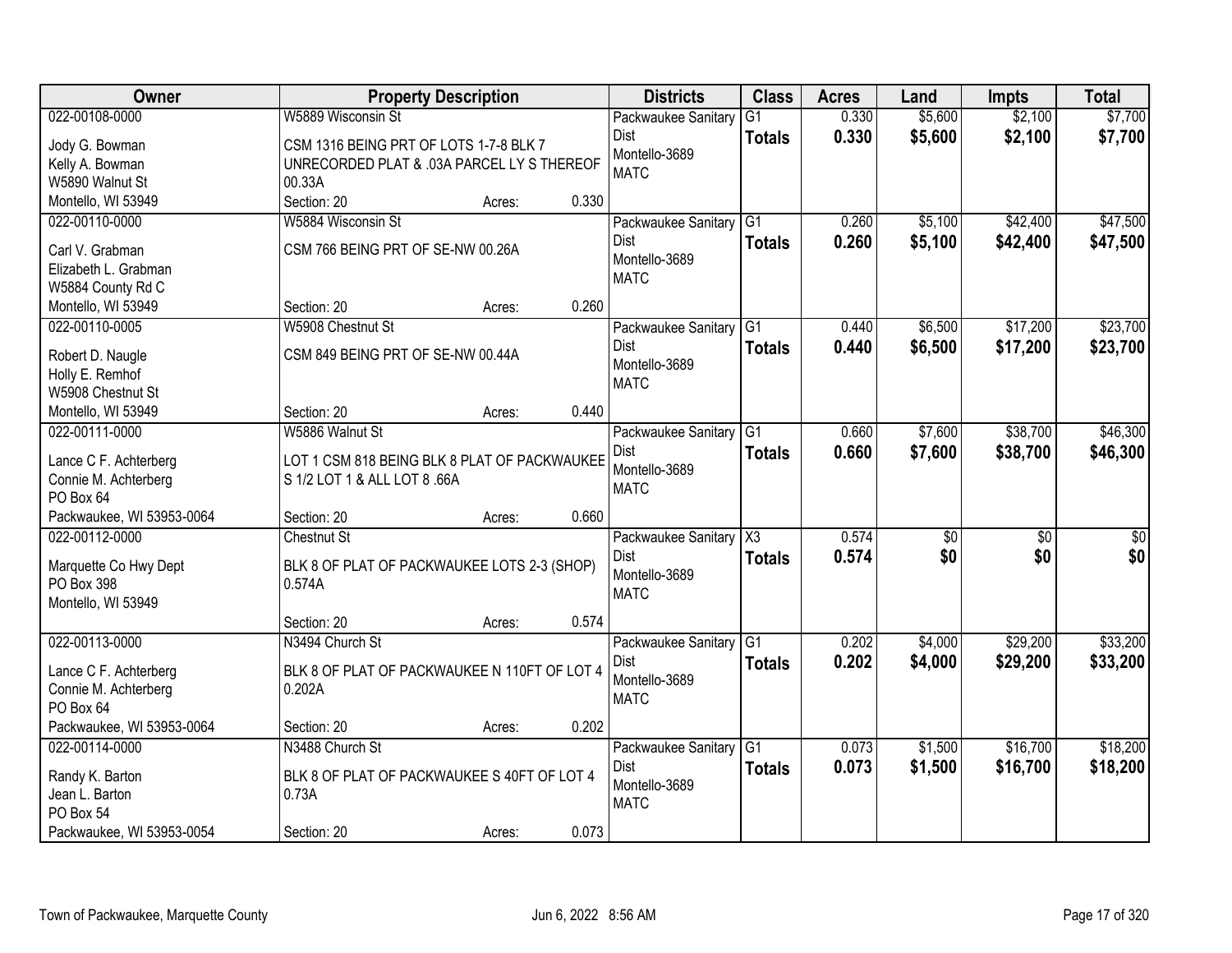| Owner                                   |                                                | <b>Property Description</b> |       | <b>Districts</b>            | <b>Class</b>    | <b>Acres</b> | Land    | <b>Impts</b> | <b>Total</b> |
|-----------------------------------------|------------------------------------------------|-----------------------------|-------|-----------------------------|-----------------|--------------|---------|--------------|--------------|
| 022-00115-0000                          | W5930 Walnut St                                |                             |       | Packwaukee Sanitary         | $\overline{G1}$ | 0.413        | \$6,300 | \$109,900    | \$116,200    |
| James L. Rhode                          | BLK 8 OF PLAT OF PACKWAUKEE LOT 5 & THE W 1/2  |                             |       | Dist                        | <b>Totals</b>   | 0.413        | \$6,300 | \$109,900    | \$116,200    |
| Angela M. Rhode                         | OF LOT 6 0.413A                                |                             |       | Montello-3689               |                 |              |         |              |              |
| W5930 Walnut St                         |                                                |                             |       | <b>MATC</b>                 |                 |              |         |              |              |
| Montello, WI 53949                      | Section: 20                                    | Acres:                      | 0.413 |                             |                 |              |         |              |              |
| 022-00116-0000                          | W5908 Walnut St                                |                             |       | Packwaukee Sanitary         | $\overline{G1}$ | 0.275        | \$5,200 | \$19,100     | \$24,300     |
| James L. Rhode                          | BLK 8 OF PLAT OF PACKWAUKEE E 1/2 OF LOT 6 & V |                             |       | Dist                        | <b>Totals</b>   | 0.275        | \$5,200 | \$19,100     | \$24,300     |
| Angela M. Rhode                         | 1/2 LOT 7 0.275A                               |                             |       | Montello-3689               |                 |              |         |              |              |
| W5930 Walnut St                         |                                                |                             |       | <b>MATC</b>                 |                 |              |         |              |              |
| Montello, WI 53949                      | Section: 20                                    | Acres:                      | 0.275 |                             |                 |              |         |              |              |
| 022-00117-0000                          | W5890 Walnut St                                |                             |       | Packwaukee Sanitary         | G <sub>1</sub>  | 0.138        | \$2,800 | \$28,300     | \$31,100     |
| Kelly A. Bowman                         | BLK 8 OF PLAT OF PACKWAUKEE E 1/2 OF LOT 7     |                             |       | Dist                        | <b>Totals</b>   | 0.138        | \$2,800 | \$28,300     | \$31,100     |
| W5890 Walnut St                         | 0.138A                                         |                             |       | Montello-3689               |                 |              |         |              |              |
| Montello, WI 53949                      |                                                |                             |       | <b>MATC</b>                 |                 |              |         |              |              |
|                                         | Section: 20                                    | Acres:                      | 0.138 |                             |                 |              |         |              |              |
| 022-00118-0000                          | W5937 Chestnut St                              |                             |       | Packwaukee Sanitary         | G1              | 0.275        | \$5,200 | \$57,900     | \$63,100     |
|                                         |                                                |                             |       | Dist                        | <b>Totals</b>   | 0.275        | \$5,200 | \$57,900     | \$63,100     |
| Dennis E. Hurckman<br>Carol A. Hurckman | BLK 9 OF PLAT OF PACKWAUKEE LOT 1 0.275A       |                             |       | Montello-3689               |                 |              |         |              |              |
| W5937 Chestnut St                       |                                                |                             |       | <b>MATC</b>                 |                 |              |         |              |              |
| Montello, WI 53949                      | Section: 20                                    | Acres:                      | 0.275 |                             |                 |              |         |              |              |
| 022-00119-0000                          | W5935 Chestnut St                              |                             |       | Packwaukee Sanitary         | $\overline{G1}$ | 0.275        | \$5,200 | \$35,500     | \$40,700     |
|                                         |                                                |                             |       | <b>Dist</b>                 | <b>Totals</b>   | 0.275        | \$5,200 | \$35,500     | \$40,700     |
| David A. Gottschalk                     | BLK 9 OF PLAT OF PACKWAUKEE LOT 2 0.275A       |                             |       | Montello-3689               |                 |              |         |              |              |
| Diana M. Gottschalk                     |                                                |                             |       | <b>MATC</b>                 |                 |              |         |              |              |
| W5935 Chestnut St<br>Montello, WI 53949 | Section: 20                                    |                             | 0.275 |                             |                 |              |         |              |              |
| 022-00120-0000                          | W5931 Chestnut St                              | Acres:                      |       | Packwaukee Sanitary         | G1              | 0.551        | \$7,200 | \$39,300     | \$46,500     |
|                                         |                                                |                             |       | Dist                        | <b>Totals</b>   | 0.551        | \$7,200 | \$39,300     | \$46,500     |
| Kevin E. Finzel                         | BLK 9 PLAT OF PACKWAUKEE LOTS 3-4 0.551A       |                             |       | Montello-3689               |                 |              |         |              |              |
| W5931 Chestnut St                       |                                                |                             |       | <b>MATC</b>                 |                 |              |         |              |              |
| Montello, WI 53949-9216                 |                                                |                             |       |                             |                 |              |         |              |              |
|                                         | Section: 20                                    | Acres:                      | 0.551 |                             |                 |              |         |              |              |
| 022-00121-0000                          | N3471 Church St                                |                             |       | Packwaukee Sanitary<br>Dist | G1              | 0.275        | \$5,200 | \$36,700     | \$41,900     |
| Adam L. Quipp                           | BLK 9 OF PLAT OF PACKWAUKEE LOT 5 0.275A       |                             |       | Montello-3689               | <b>Totals</b>   | 0.275        | \$5,200 | \$36,700     | \$41,900     |
| N3471 Church St                         |                                                |                             |       | <b>MATC</b>                 |                 |              |         |              |              |
| Montello, WI 53949                      |                                                |                             |       |                             |                 |              |         |              |              |
|                                         | Section: 20                                    | Acres:                      | 0.275 |                             |                 |              |         |              |              |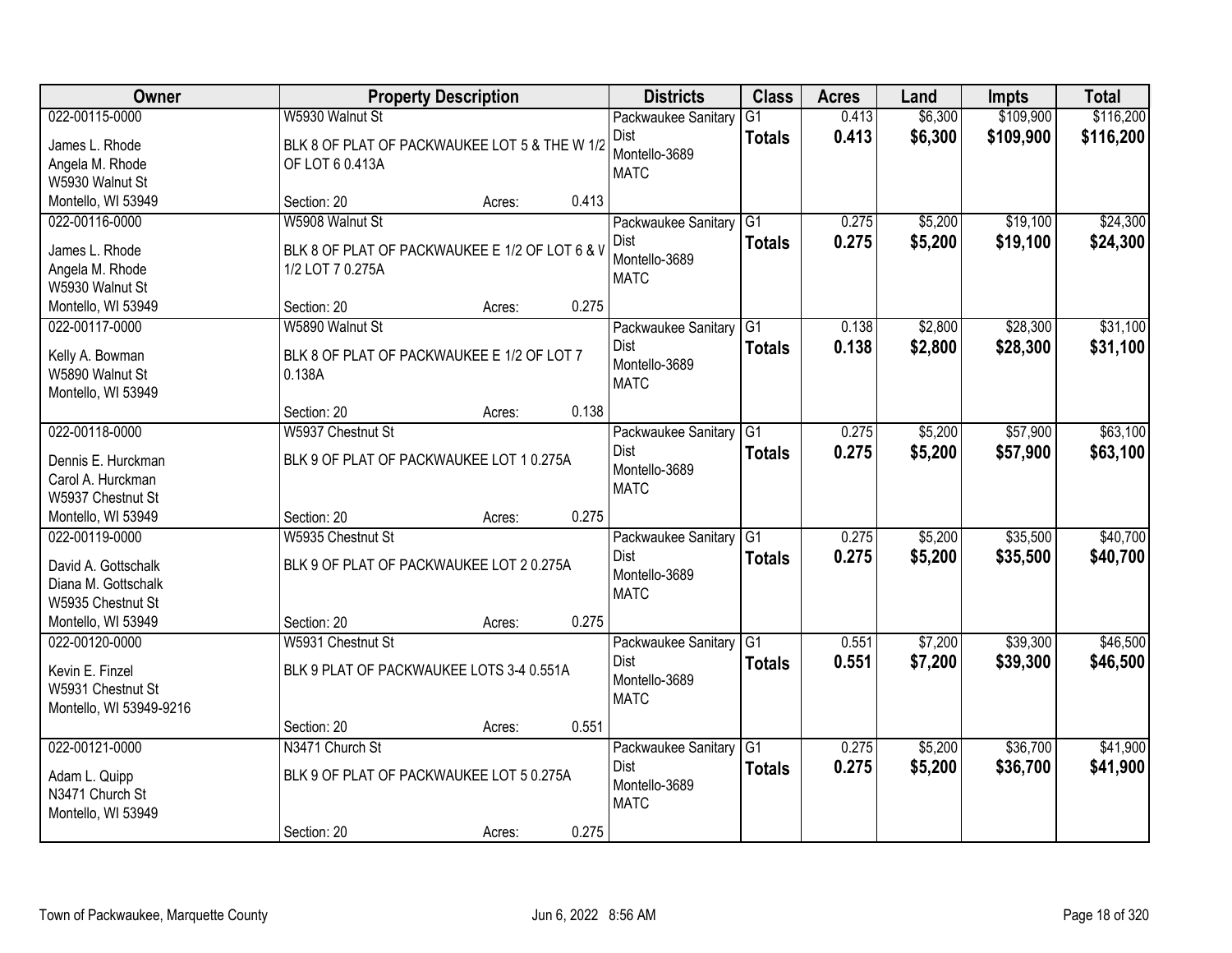| Owner                                                         |                                              | <b>Property Description</b> |       | <b>Districts</b>                     | <b>Class</b>    | <b>Acres</b> | Land            | Impts    | <b>Total</b> |
|---------------------------------------------------------------|----------------------------------------------|-----------------------------|-------|--------------------------------------|-----------------|--------------|-----------------|----------|--------------|
| 022-00122-0000                                                | W5944 Walnut St                              |                             |       | Packwaukee Sanitary                  | $\overline{G1}$ | 0.275        | \$5,200         | \$37,500 | \$42,700     |
| Thomas J. Hansen<br>W5944 Walnut St<br>Montello, WI 53949     | BLK 9 OF PLAT OF PACKWAUKEE LOT 6 0.275A     |                             |       | Dist<br>Montello-3689<br><b>MATC</b> | <b>Totals</b>   | 0.275        | \$5,200         | \$37,500 | \$42,700     |
|                                                               | Section: 20                                  | Acres:                      | 0.275 |                                      |                 |              |                 |          |              |
| 022-00123-0000                                                | W5948 Walnut St                              |                             |       | Packwaukee Sanitary                  | $\overline{G1}$ | 0.275        | \$5,200         | \$36,700 | \$41,900     |
| Angellic Owen<br>W5948 Walnut St<br>Montello, WI 53949        | BLK 9 OF PLAT OF PACKWAUKEE LOT 7 0.275A     |                             |       | Dist<br>Montello-3689<br><b>MATC</b> | <b>Totals</b>   | 0.275        | \$5,200         | \$36,700 | \$41,900     |
|                                                               | Section: 20                                  | Acres:                      | 0.275 |                                      |                 |              |                 |          |              |
| 022-00124-0000                                                | State St                                     |                             |       | Packwaukee Sanitary X4               |                 | 0.275        | \$0             | \$0      | \$0          |
| Town of Packwaukee<br>PO Box 412<br>Packwaukee, WI 53953      | BLK 9 OF PLAT OF PACKWAUKEE LOT 8 0.275A     |                             |       | Dist<br>Montello-3689<br><b>MATC</b> | <b>Totals</b>   | 0.275        | \$0             | \$0      | \$0          |
|                                                               | Section: 20                                  | Acres:                      | 0.275 |                                      |                 |              |                 |          |              |
| 022-00125-0000                                                | N3511 State St                               |                             |       | Packwaukee Sanitary                  | X4              | 2.204        | $\overline{30}$ | \$0      | \$0          |
| Town of Packwaukee<br>PO Box 412<br>Packwaukee, WI 53953      | BLK 10 OF PLAT OF PACKWAUKEE LOTS 1-8 2.204A |                             |       | Dist<br>Montello-3689<br><b>MATC</b> | <b>Totals</b>   | 2.204        | \$0             | \$0      | \$0          |
|                                                               | Section: 20                                  | Acres:                      | 2.204 |                                      |                 |              |                 |          |              |
| 022-00126-0000                                                | W5973 Chestnut St                            |                             |       | Packwaukee Sanitary                  | G1              | 0.275        | \$5,200         | \$62,100 | \$67,300     |
| Gary D. Burckhardt                                            | BLK 11 PLAT OF PACKWAUKEE LOT 2 0.275A       |                             |       | <b>Dist</b>                          | <b>Totals</b>   | 0.275        | \$5,200         | \$62,100 | \$67,300     |
| Rose Mary Burckhardt                                          |                                              |                             |       | Montello-3689                        |                 |              |                 |          |              |
| PO Box 56                                                     |                                              |                             |       | <b>MATC</b>                          |                 |              |                 |          |              |
| Packwaukee, WI 53953-0056                                     | Section: 20                                  | Acres:                      | 0.275 |                                      |                 |              |                 |          |              |
| 022-00127-0000                                                | N3465 Liberty St                             |                             |       | Packwaukee Sanitary                  | $\overline{G1}$ | 0.551        | \$7,200         | \$60,800 | \$68,000     |
| Connie M. Achterberg<br>Lance F. Achterberg<br>PO Box 64      | BLK 11 PLAT OF PACKWAUKEE LOTS 3-4 0.551A    |                             |       | Dist<br>Montello-3689<br><b>MATC</b> | <b>Totals</b>   | 0.551        | \$7,200         | \$60,800 | \$68,000     |
| Packwaukee, WI 53953-0064                                     | Section: 20                                  | Acres:                      | 0.551 |                                      |                 |              |                 |          |              |
| 022-00128-0000                                                | N3453 Liberty St                             |                             |       | Packwaukee Sanitary                  | G1              | 0.275        | \$5,200         | \$31,600 | \$36,800     |
| Rebecca L. Mousseau<br>N3453 Liberty St<br>Montello, WI 53949 | BLK 11 PLAT OF PACKWAUKEE LOT 5 0.275A       |                             |       | Dist<br>Montello-3689<br><b>MATC</b> | <b>Totals</b>   | 0.275        | \$5,200         | \$31,600 | \$36,800     |
|                                                               | Section: 20                                  | Acres:                      | 0.275 |                                      |                 |              |                 |          |              |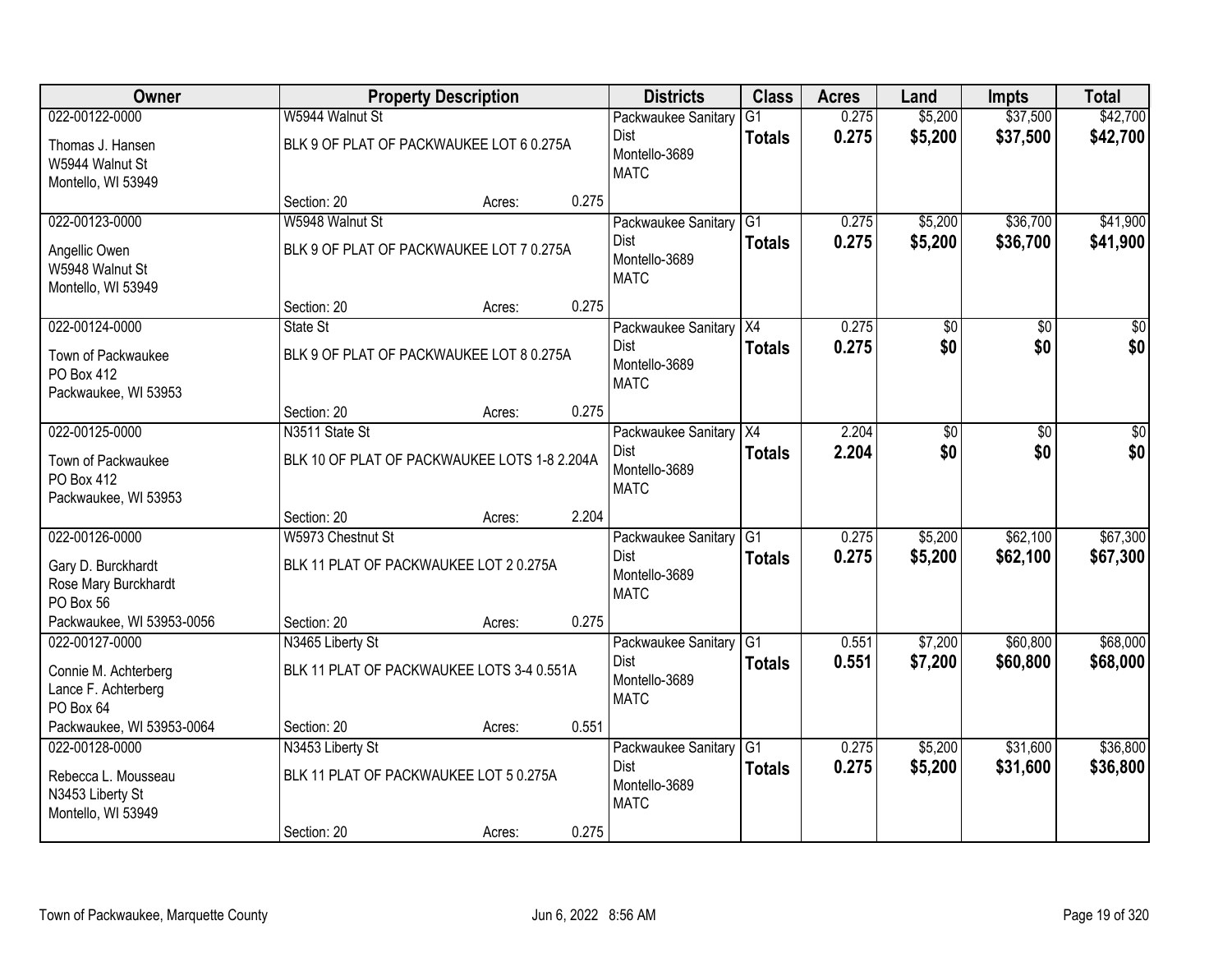| Owner                     |                                              | <b>Property Description</b> |       | <b>Districts</b>       | <b>Class</b>    | <b>Acres</b> | Land    | <b>Impts</b>    | <b>Total</b> |
|---------------------------|----------------------------------------------|-----------------------------|-------|------------------------|-----------------|--------------|---------|-----------------|--------------|
| 022-00129-0000            | W5976 Walnut St                              |                             |       | Packwaukee Sanitary    | $\overline{G1}$ | 0.275        | \$2,000 | $\overline{50}$ | \$2,000      |
| Randy K. Barton           | BLK 11 PLAT OF PACKWAUKEE LOT 6 0.275A       |                             |       | Dist                   | <b>Totals</b>   | 0.275        | \$2,000 | \$0             | \$2,000      |
| Jean L. Barton            |                                              |                             |       | Montello-3689          |                 |              |         |                 |              |
| PO Box 54                 |                                              |                             |       | <b>MATC</b>            |                 |              |         |                 |              |
| Packwaukee, WI 53953-0054 | Section: 20                                  | Acres:                      | 0.275 |                        |                 |              |         |                 |              |
| 022-00130-0000            | W5976 Walnut St                              |                             |       | Packwaukee Sanitary    | $\overline{G1}$ | 0.275        | \$5,200 | \$176,300       | \$181,500    |
| Randy K. Barton           | BLK 11 PLAT OF PACKWAUKEE LOT 7 0.275A       |                             |       | Dist                   | <b>Totals</b>   | 0.275        | \$5,200 | \$176,300       | \$181,500    |
| Jean L. Barton            |                                              |                             |       | Montello-3689          |                 |              |         |                 |              |
| PO Box 54                 |                                              |                             |       | <b>MATC</b>            |                 |              |         |                 |              |
| Packwaukee, WI 53953-0054 | Section: 20                                  | Acres:                      | 0.275 |                        |                 |              |         |                 |              |
| 022-00131-0000            | <b>Walnut St</b>                             |                             |       | Packwaukee Sanitary G1 |                 | 0.275        | \$5,200 | \$2,500         | \$7,700      |
| Gary D. Burckhardt        | BLK 11 PLAT OF PACKWAUKEE LOT 8 0.275A       |                             |       | Dist                   | <b>Totals</b>   | 0.275        | \$5,200 | \$2,500         | \$7,700      |
| Rose Mary Burckhardt      |                                              |                             |       | Montello-3689          |                 |              |         |                 |              |
| PO Box 56                 |                                              |                             |       | <b>MATC</b>            |                 |              |         |                 |              |
| Packwaukee, WI 53953-0056 | Section: 20                                  | Acres:                      | 0.275 |                        |                 |              |         |                 |              |
| 022-00132-0000            | N3433 Spring St                              |                             |       | Packwaukee Sanitary    | G1              | 0.820        | \$8,200 | \$7,100         | \$15,300     |
| Lucille E. Barton         | LOT 1 CSM 3567 BEING PRT OF CSM 155 & PRT OF |                             |       | Dist                   | <b>Totals</b>   | 0.820        | \$8,200 | \$7,100         | \$15,300     |
| PO Box 46                 | NW-SW F/K/A LOTS 102, BLK 13 OF UNRECORDED   |                             |       | Montello-3689          |                 |              |         |                 |              |
| Packwaukee, WI 53953      | PLAT 0.820A                                  |                             |       | <b>MATC</b>            |                 |              |         |                 |              |
|                           | Section: 20                                  | Acres:                      | 0.820 |                        |                 |              |         |                 |              |
| 022-00133-0000            | W6012 County Rd D                            |                             |       | Packwaukee Sanitary    | $\overline{G1}$ | 0.550        | \$7,200 | \$52,600        | \$59,800     |
| Michael P. Cook           | PRT SW-SW LY W OF UNRECORDED PLAT 0.550A     |                             |       | <b>Dist</b>            | <b>Totals</b>   | 0.550        | \$7,200 | \$52,600        | \$59,800     |
| Janet M. Cook             |                                              |                             |       | Montello-3689          |                 |              |         |                 |              |
| W6012 County Rd D         |                                              |                             |       | <b>MATC</b>            |                 |              |         |                 |              |
| Montello, WI 53949        | Section: 20                                  | Acres:                      | 0.550 |                        |                 |              |         |                 |              |
| 022-00134-0000            | W6006 Main St                                |                             |       | Packwaukee Sanitary    | G1              | 0.690        | \$7,700 | \$39,100        | \$46,800     |
| Allen J. Bahn             | LOT 2 CSM 3567 BEING PRT OF CSM 155 IN GOVT  |                             |       | Dist                   | <b>Totals</b>   | 0.690        | \$7,700 | \$39,100        | \$46,800     |
| Renae J. Bahn             | LOTS 3 & 4 00.69A                            |                             |       | Montello-3689          |                 |              |         |                 |              |
| W6006 Main St             |                                              |                             |       | <b>MATC</b>            |                 |              |         |                 |              |
| Montello, WI 53949        | Section: 20                                  | Acres:                      | 0.690 |                        |                 |              |         |                 |              |
| 022-00135-0000            | W5994 Main St                                |                             |       | Packwaukee Sanitary    | G1              | 0.220        | \$4,400 | \$57,600        | \$62,000     |
| Lucille E. Barton         | CSM 118 BEING BLK 13 PLAT OF PACKWAUKEE LOT  |                             |       | <b>Dist</b>            | <b>Totals</b>   | 0.220        | \$4,400 | \$57,600        | \$62,000     |
| PO Box 46                 | 9 & NE 25FT LOT 8 .22A                       |                             |       | Montello-3689          |                 |              |         |                 |              |
| Packwaukee, WI 53953      |                                              |                             |       | <b>MATC</b>            |                 |              |         |                 |              |
|                           | Section: 20                                  | Acres:                      | 0.220 |                        |                 |              |         |                 |              |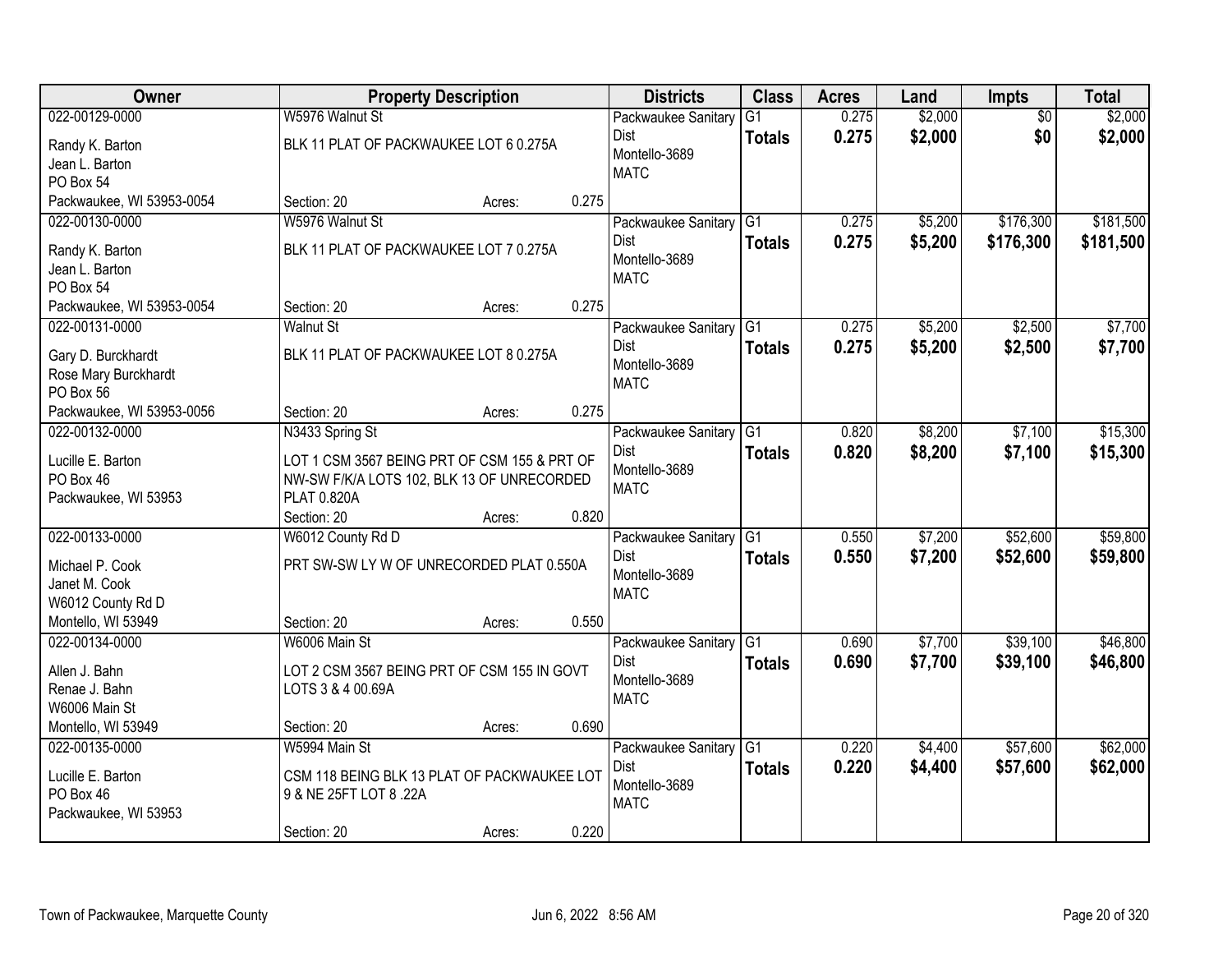| Owner                                                                                 | <b>Property Description</b>                                                        |        |       | <b>Districts</b>                                                        | <b>Class</b>                     | <b>Acres</b>   | Land               | <b>Impts</b>         | <b>Total</b>         |
|---------------------------------------------------------------------------------------|------------------------------------------------------------------------------------|--------|-------|-------------------------------------------------------------------------|----------------------------------|----------------|--------------------|----------------------|----------------------|
| 022-00136-0000                                                                        | N3415 Spring St                                                                    |        |       | Packwaukee Sanitary                                                     | $\overline{G1}$                  | 0.207          | \$4,100            | \$9,700              | \$13,800             |
| Eugene Yates<br>PO Box 52<br>Packwaukee, WI 53953                                     | BLK 13 PLAT OF PACKWAUKEE LOT 10 & 1/2 OF LOT<br>110.207A                          |        |       | Dist<br>Montello-3689<br><b>MATC</b>                                    | <b>Totals</b>                    | 0.207          | \$4,100            | \$9,700              | \$13,800             |
|                                                                                       | Section: 20                                                                        | Acres: | 0.207 |                                                                         |                                  |                |                    |                      |                      |
| 022-00137-0000<br>Eugene Yates<br>PO Box 52                                           | N3415 Spring St<br>BLK 13 PLAT OF PACKWAUKEE E1/2 OF LOT 11 & ALI<br>LOT 12 0.207A |        |       | Packwaukee Sanitary<br><b>Dist</b><br>Montello-3689                     | G1<br><b>Totals</b>              | 0.207<br>0.207 | \$4,100<br>\$4,100 | \$31,900<br>\$31,900 | \$36,000<br>\$36,000 |
| Packwaukee, WI 53953                                                                  | Section: 20                                                                        | Acres: | 0.207 | <b>MATC</b>                                                             |                                  |                |                    |                      |                      |
| 022-00138-0000                                                                        | N3430 Spring St                                                                    |        |       | Packwaukee Sanitary G1                                                  |                                  | 0.275          | \$5,200            | \$73,900             | \$79,100             |
| Gary D. Burckhardt<br>Rose Mary Burckhardt<br>PO Box 56                               | BLK 14 PLAT OF PACKWAUKEE LOT 1 0.275A                                             |        |       | <b>Dist</b><br>Montello-3689<br><b>MATC</b>                             | <b>Totals</b>                    | 0.275          | \$5,200            | \$73,900             | \$79,100             |
| Packwaukee, WI 53953-0056                                                             | Section: 20                                                                        | Acres: | 0.275 |                                                                         |                                  |                |                    |                      |                      |
| 022-00139-0000                                                                        | W3429 Walnut St                                                                    |        |       | Packwaukee Sanitary                                                     | G1                               | 0.138          | \$2,800            | \$58,500             | \$61,300             |
| Gary J. Sanders<br><b>PO Box 711</b><br>Packwaukee, WI 53953-0603                     | BLK 14 PLAT OF PACKWAUKEE E 40FT OF LOT 2<br>0.138A                                |        |       | <b>Dist</b><br>Montello-3689<br><b>MATC</b>                             | <b>Totals</b>                    | 0.138          | \$2,800            | \$58,500             | \$61,300             |
|                                                                                       | Section: 20                                                                        | Acres: | 0.138 |                                                                         |                                  |                |                    |                      |                      |
| 022-00139-0005<br>Gary J. Sanders<br><b>PO Box 711</b><br>Packwaukee, WI 53953-0603   | W5977 Walnut St<br>BLK 14 PLAT OF PACKWAUKEE W 40FT OF LOT 2<br>0.138A             |        |       | Packwaukee Sanitary<br><b>Dist</b><br>Montello-3689<br><b>MATC</b>      | $\overline{G1}$<br><b>Totals</b> | 0.138<br>0.138 | \$2,800<br>\$2,800 | \$79,300<br>\$79,300 | \$82,100<br>\$82,100 |
|                                                                                       | Section: 20                                                                        | Acres: | 0.138 |                                                                         |                                  |                |                    |                      |                      |
| 022-00140-0000<br>Paul C. Sanders<br>Kristi K. Alexander Sanders<br>W5918 County Rd C | <b>Walnut St</b><br>BLK 14 PLAT OF PACKWAUKEE N 1/2 LOTS 3-4<br>0.275A             |        |       | Packwaukee Sanitary   G1<br><b>Dist</b><br>Montello-3689<br><b>MATC</b> | <b>Totals</b>                    | 0.275<br>0.275 | \$5,200<br>\$5,200 | \$8,300<br>\$8,300   | \$13,500<br>\$13,500 |
| Montello, WI 53949                                                                    | Section: 20                                                                        | Acres: | 0.275 |                                                                         |                                  |                |                    |                      |                      |
| 022-00141-0000<br>Louie J. Helms<br>PO Box 72<br>Packwaukee, WI 53953                 | N3431 Liberty St<br>BLK 14 PLAT OF PACKWAUKEE S1/2 OF LOTS 3-4<br>0.275A           |        |       | Packwaukee Sanitary G1<br><b>Dist</b><br>Montello-3689<br><b>MATC</b>   | <b>Totals</b>                    | 0.275<br>0.275 | \$5,200<br>\$5,200 | \$41,900<br>\$41,900 | \$47,100<br>\$47,100 |
|                                                                                       | Section: 20                                                                        | Acres: | 0.275 |                                                                         |                                  |                |                    |                      |                      |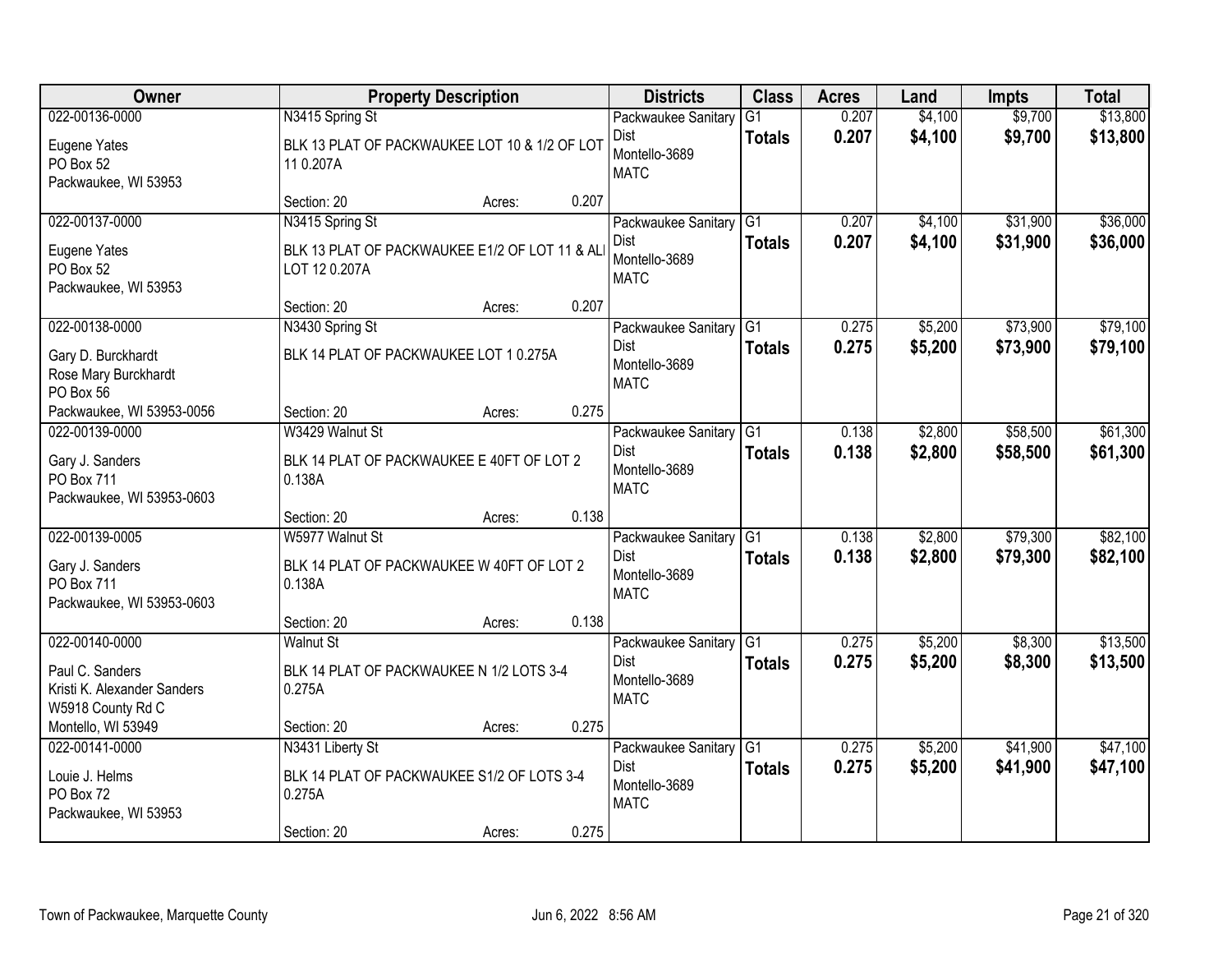| Owner                      |                                                | <b>Property Description</b> |       | <b>Districts</b>       | <b>Class</b>    | <b>Acres</b> | Land    | <b>Impts</b> | <b>Total</b> |
|----------------------------|------------------------------------------------|-----------------------------|-------|------------------------|-----------------|--------------|---------|--------------|--------------|
| 022-00142-0000             | N3423 Liberty St                               |                             |       | Packwaukee Sanitary    | $\overline{G1}$ | 0.310        | \$5,500 | \$28,000     | \$33,500     |
| James L. Rhode             | BLK 14 PLAT OF PACKWAUKEE LOTS 5-6 & E 10FT    |                             |       | Dist                   | <b>Totals</b>   | 0.310        | \$5,500 | \$28,000     | \$33,500     |
| W5930 Walnut St            | OF LOT 7 0.310A                                |                             |       | Montello-3689          |                 |              |         |              |              |
| Montello, WI 53949         |                                                |                             |       | <b>MATC</b>            |                 |              |         |              |              |
|                            | Section: 20                                    | Acres:                      | 0.310 |                        |                 |              |         |              |              |
| 022-00143-0000             | W5948 County Rd D                              |                             |       | Packwaukee Sanitary    | G1              | 0.260        | \$5,100 | \$36,000     | \$41,100     |
| Frank J. Kovach            | BLK 14 PLAT PACKWAUKEE W30' LOT 7 ALL LOT 8 &  |                             |       | Dist                   | <b>Totals</b>   | 0.260        | \$5,100 | \$36,000     | \$41,100     |
| 3916 N Potsdam Ave Pmb #96 | PRT LOT 9 0.260A                               |                             |       | Montello-3689          |                 |              |         |              |              |
| Sioux Falls, SD 57104-7048 |                                                |                             |       | <b>MATC</b>            |                 |              |         |              |              |
|                            | Section: 20                                    | Acres:                      | 0.260 |                        |                 |              |         |              |              |
| 022-00144-0000             | W5952 Main St                                  |                             |       | Packwaukee Sanitary G1 |                 | 0.280        | \$5,200 | \$42,300     | \$47,500     |
| Guy M. Stuller             | BLK 14 PRT LOT 9 & ALL LOT 10 PLAT OF          |                             |       | Dist                   | <b>Totals</b>   | 0.280        | \$5,200 | \$42,300     | \$47,500     |
| 13000 W Wilbur Ave         | PACKWAUKEE 0.280A                              |                             |       | Montello-3689          |                 |              |         |              |              |
| New Berlin, WI 53151       |                                                |                             |       | <b>MATC</b>            |                 |              |         |              |              |
|                            | Section: 20                                    | Acres:                      | 0.280 |                        |                 |              |         |              |              |
| 022-00145-0000             | W5956 Main St                                  |                             |       | Packwaukee Sanitary    | G1              | 0.172        | \$3,500 | \$42,600     | \$46,100     |
| Danyel G. Bowman           | BLK 14 PLAT OF PACKWAUKEE LOT 11 & E 10FT OF   |                             |       | Dist                   | <b>Totals</b>   | 0.172        | \$3,500 | \$42,600     | \$46,100     |
| PO Box 611                 | LOT 12 0.172A                                  |                             |       | Montello-3689          |                 |              |         |              |              |
| Packwaukee, WI 53953       |                                                |                             |       | <b>MATC</b>            |                 |              |         |              |              |
|                            | Section: 20                                    | Acres:                      | 0.172 |                        |                 |              |         |              |              |
| 022-00146-0000             | W5972 Main St                                  |                             |       | Packwaukee Sanitary    | $\overline{G1}$ | 0.103        | \$2,100 | \$20,400     | \$22,500     |
| Randy K. Barton            | BLK 14 PLAT OF PACKWAUKEE W 30 FT OF LOT 12    |                             |       | <b>Dist</b>            | <b>Totals</b>   | 0.103        | \$2,100 | \$20,400     | \$22,500     |
| Jean L. Barton             | 0.103A                                         |                             |       | Montello-3689          |                 |              |         |              |              |
| PO Box 54                  |                                                |                             |       | <b>MATC</b>            |                 |              |         |              |              |
| Packwaukee, WI 53953-0054  | Section: 20                                    | Acres:                      | 0.103 |                        |                 |              |         |              |              |
| 022-00147-0000             | N3465 State St                                 |                             |       | Packwaukee Sanitary G1 |                 | 0.413        | \$6,300 | \$44,200     | \$50,500     |
| Cherri M. Fry              | BLK 15 PLAT OF PACKWAUKEE LOT 1 & E 1/2 OF LOT |                             |       | Dist                   | <b>Totals</b>   | 0.413        | \$6,300 | \$44,200     | \$50,500     |
| N3465 State St             | 20.413A                                        |                             |       | Montello-3689          |                 |              |         |              |              |
| Montello, WI 53949         |                                                |                             |       | <b>MATC</b>            |                 |              |         |              |              |
|                            | Section: 20                                    | Acres:                      | 0.413 |                        |                 |              |         |              |              |
| 022-00148-0000             | W5971 Walnut St                                |                             |       | Packwaukee Sanitary    | G1              | 0.413        | \$6,300 | \$33,400     | \$39,700     |
| William E. Schanke         | BLK 15 PLAT OF PACKWAUKEE W 1/2 OF LOT 2 & ALI |                             |       | Dist                   | <b>Totals</b>   | 0.413        | \$6,300 | \$33,400     | \$39,700     |
| Sarah Schanke              | LOT 3 0.413A                                   |                             |       | Montello-3689          |                 |              |         |              |              |
| PO Box 402                 |                                                |                             |       | <b>MATC</b>            |                 |              |         |              |              |
| Packwaukee, WI 53953-0402  | Section: 20                                    | Acres:                      | 0.413 |                        |                 |              |         |              |              |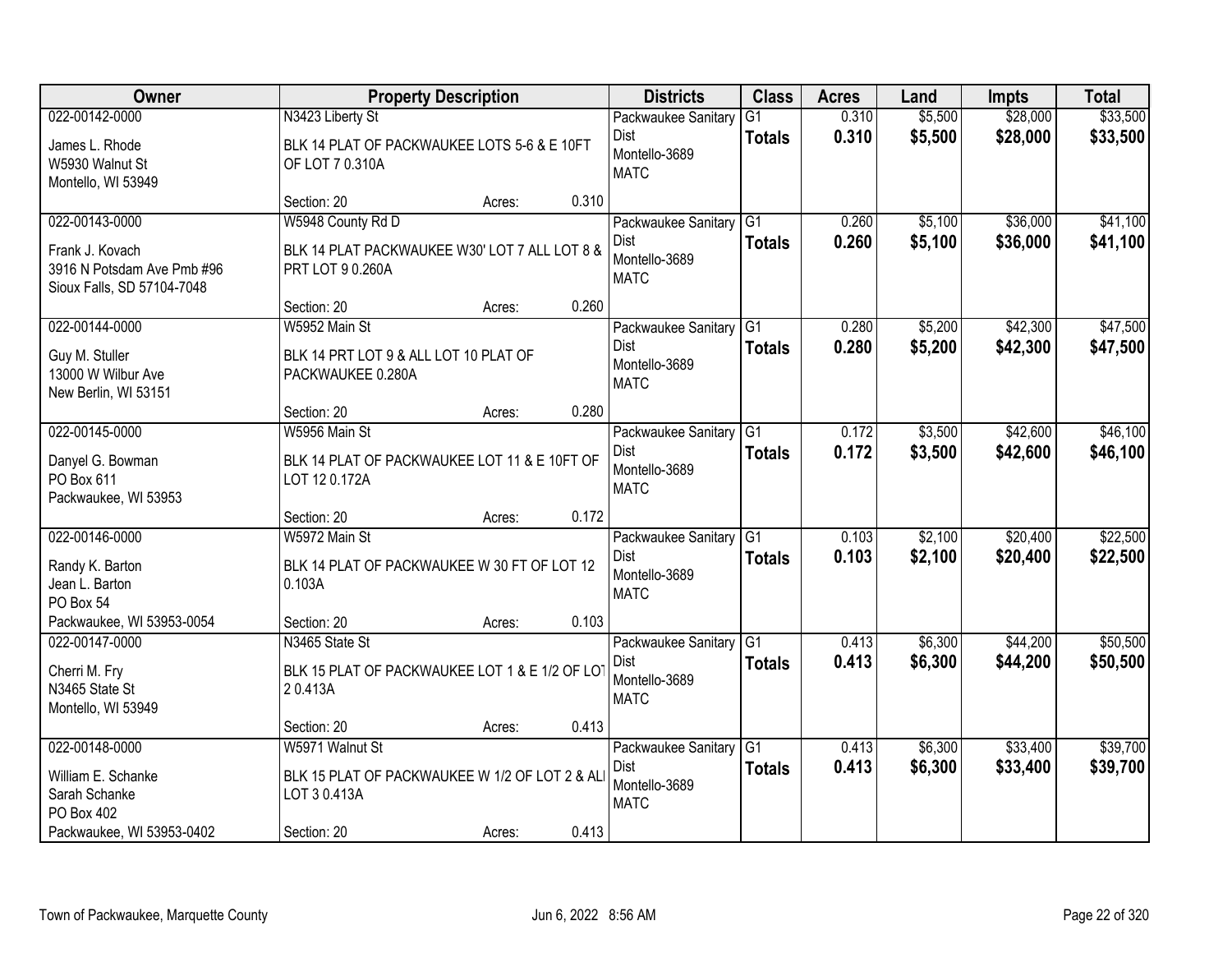| <b>Owner</b>            | <b>Property Description</b>                   |                 | <b>Districts</b>             | <b>Class</b>    | <b>Acres</b> | Land    | <b>Impts</b>    | <b>Total</b> |
|-------------------------|-----------------------------------------------|-----------------|------------------------------|-----------------|--------------|---------|-----------------|--------------|
| 022-00149-0000          | <b>Walnut St</b>                              |                 | Packwaukee Sanitary          | $\overline{G1}$ | 0.092        | \$1,800 | $\overline{50}$ | \$1,800      |
| Jeff L. Molkentin et al | BLK 15 PLAT OF PACKWAUKEE LOT 4 LESS THE S    |                 | Dist                         | <b>Totals</b>   | 0.092        | \$1,800 | \$0             | \$1,800      |
| Attn: Lawrence Gohlke   | 100FT 0.092A                                  |                 | Montello-3689<br><b>MATC</b> |                 |              |         |                 |              |
| PO Box 120              |                                               |                 |                              |                 |              |         |                 |              |
| Neshkoro, WI 54960      | Section: 20                                   | 0.092<br>Acres: |                              |                 |              |         |                 |              |
| 022-00150-0000          | N3438 Liberty St                              |                 | Packwaukee Sanitary          | $\overline{G1}$ | 0.184        | \$3,700 | \$72,300        | \$76,000     |
| Jeff L. Molkentin et al | BLK 15 OF PLAT OF PACKWAUKEE S 100FT OF LOT ( |                 | Dist                         | <b>Totals</b>   | 0.184        | \$3,700 | \$72,300        | \$76,000     |
| Attn: Lawrence Gohlke   | 0.184A                                        |                 | Montello-3689<br><b>MATC</b> |                 |              |         |                 |              |
| PO Box 120              |                                               |                 |                              |                 |              |         |                 |              |
| Neshkoro, WI 54960      | Section: 20                                   | Acres:          | 0.184                        |                 |              |         |                 |              |
| 022-00151-0000          | W5946 Main St                                 |                 | Packwaukee Sanitary G1       |                 | 0.275        | \$5,200 | \$67,800        | \$73,000     |
| Patrick M. Kennedy      | BLK 15 PLAT OF PACKWAUKEE LOTS 5-6 0.275A     |                 | Dist                         | <b>Totals</b>   | 0.275        | \$5,200 | \$67,800        | \$73,000     |
| 1635 Locust St          |                                               |                 | Montello-3689<br><b>MATC</b> |                 |              |         |                 |              |
| Des Plaines, IL 60018   |                                               |                 |                              |                 |              |         |                 |              |
|                         | Section: 20                                   | Acres:          | 0.275                        |                 |              |         |                 |              |
| 022-00152-0000          | W5944 County Rd C                             |                 | Packwaukee Sanitary          | G1              | 0.275        | \$5,200 | \$62,800        | \$68,000     |
| Suzanne M. Groskreutz   | BLK 15 PLAT OF PACKWAUKEE LOTS 7-8 0.275A     |                 | Dist                         | <b>Totals</b>   | 0.275        | \$5,200 | \$62,800        | \$68,000     |
| W2338 Prospect St       |                                               |                 | Montello-3689<br><b>MATC</b> |                 |              |         |                 |              |
| Poysippi, WI 54967      |                                               |                 |                              |                 |              |         |                 |              |
|                         | Section: 20                                   | Acres:          | 0.275                        |                 |              |         |                 |              |
| 022-00153-0000          | W5942 County Rd C                             |                 | Packwaukee Sanitary          | $\overline{G1}$ | 0.138        | \$2,800 | \$6,000         | \$8,800      |
| Suzanne M. Groskreutz   | BLK 15 PLAT OF PACKWAUKEE N1/2 LOTS 9-10      |                 | Dist                         | <b>Totals</b>   | 0.138        | \$2,800 | \$6,000         | \$8,800      |
| W2338 Prospect St       | 0.138A                                        |                 | Montello-3689                |                 |              |         |                 |              |
| Poysippi, WI 54967      |                                               |                 | <b>MATC</b>                  |                 |              |         |                 |              |
|                         | Section: 20                                   | Acres:          | 0.138                        |                 |              |         |                 |              |
| 022-00154-0000          | W5942 County Rd C                             |                 | Packwaukee Sanitary G1       |                 | 0.138        | \$2,800 | \$22,700        | \$25,500     |
| Suzanne M. Groskreutz   | BLK 15 PLAT OF PACKWAUKEE S1/2 LOTS 9-10      |                 | <b>Dist</b>                  | <b>Totals</b>   | 0.138        | \$2,800 | \$22,700        | \$25,500     |
| W2338 Prospect St       | 0.138A                                        |                 | Montello-3689                |                 |              |         |                 |              |
| Poysippi, WI 54967      |                                               |                 | <b>MATC</b>                  |                 |              |         |                 |              |
|                         | Section: 20                                   | Acres:          | 0.138                        |                 |              |         |                 |              |
| 022-00155-0000          | W5940 County Rd C                             |                 | Packwaukee Sanitary          | G1              | 0.275        | \$5,200 | \$37,000        | \$42,200     |
| Justus C. Spillner      | BLK 15 PLAT OF PACKWAUKEE LOTS 11-12 0.275A   |                 | Dist                         | <b>Totals</b>   | 0.275        | \$5,200 | \$37,000        | \$42,200     |
| Elizabeth Spillner      |                                               |                 | Montello-3689                |                 |              |         |                 |              |
| W5940 County Rd C       |                                               |                 | <b>MATC</b>                  |                 |              |         |                 |              |
| Montello, WI 53949      | Section: 20                                   | Acres:          | 0.275                        |                 |              |         |                 |              |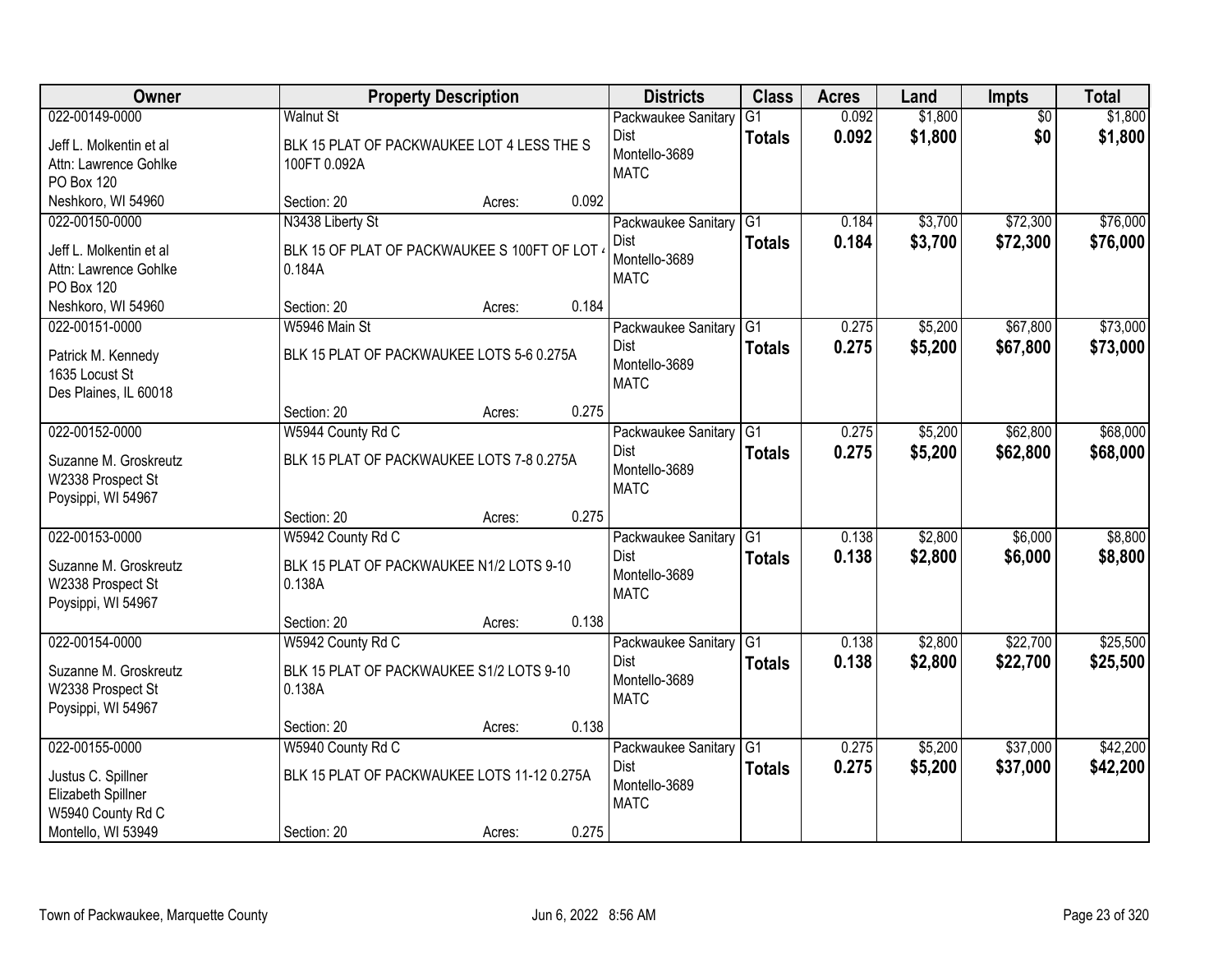| Owner                                 | <b>Property Description</b>                    |                 | <b>Districts</b>             | <b>Class</b>    | <b>Acres</b> | Land            | <b>Impts</b>    | <b>Total</b>    |
|---------------------------------------|------------------------------------------------|-----------------|------------------------------|-----------------|--------------|-----------------|-----------------|-----------------|
| 022-00156-0000                        | N3466 State St                                 |                 | Packwaukee Sanitary          | $\overline{G1}$ | 0.450        | \$6,600         | \$39,000        | \$45,600        |
| Rodney C. Thomas                      | BLK 16 PLAT OF PACKWAUKEE LOT 1 & LOT 2 EX 55  |                 | Dist                         | <b>Totals</b>   | 0.450        | \$6,600         | \$39,000        | \$45,600        |
| Mary C. Thomas                        | X 80FT 0.450A                                  |                 | Montello-3689<br><b>MATC</b> |                 |              |                 |                 |                 |
| 1808 S 60th St                        |                                                |                 |                              |                 |              |                 |                 |                 |
| West Allis, WI 53214                  | Section: 20                                    | 0.450<br>Acres: |                              |                 |              |                 |                 |                 |
| 022-00157-0000                        | W5945 Walnut St                                |                 | Packwaukee Sanitary          | X4              | 0.190        | $\overline{50}$ | $\overline{50}$ | $\sqrt{50}$     |
| Marquette Adams Tele Cooperative, Inc | BLK 16 PLAT OF PACKWAUKEE PRT LOTS 2-3 0.190A  |                 | <b>Dist</b>                  | <b>Totals</b>   | 0.190        | \$0             | \$0             | \$0             |
| PO Box 45                             |                                                |                 | Montello-3689<br><b>MATC</b> |                 |              |                 |                 |                 |
| Oxford, WI 53952                      |                                                |                 |                              |                 |              |                 |                 |                 |
|                                       | Section: 20                                    | 0.190<br>Acres: |                              |                 |              |                 |                 |                 |
| 022-00158-0000                        | N3463 Church St                                |                 | Packwaukee Sanitary          | G <sub>1</sub>  | 0.092        | \$1,800         | \$9,800         | \$11,600        |
| Keith Bagley                          | BLK 16 PLAT OF PACKWAUKEE 50FT OF SW1/4 OF     |                 | <b>Dist</b>                  | <b>Totals</b>   | 0.092        | \$1,800         | \$9,800         | \$11,600        |
| PO Box 78                             | LOT 3 0.092A                                   |                 | Montello-3689<br><b>MATC</b> |                 |              |                 |                 |                 |
| Packwaukee, WI 53953                  |                                                |                 |                              |                 |              |                 |                 |                 |
|                                       | Section: 20                                    | 0.092<br>Acres: |                              |                 |              |                 |                 |                 |
| 022-00159-0000                        | N3469 Church St                                |                 | Packwaukee Sanitary          | G <sub>1</sub>  | 0.379        | \$6,000         | \$88,600        | \$94,600        |
| Bruce J. Brown                        | BLK 16 PLAT OF PACKWAUKEE E 30FT LOT 3 & ALL   |                 | <b>Dist</b>                  | <b>Totals</b>   | 0.379        | \$6,000         | \$88,600        | \$94,600        |
| Sandra A. Brown                       | LOT 4 0.379A                                   |                 | Montello-3689                |                 |              |                 |                 |                 |
| PO Box 31                             |                                                |                 | <b>MATC</b>                  |                 |              |                 |                 |                 |
| Packwaukee, WI 53953-0031             | Section: 20                                    | 0.379<br>Acres: |                              |                 |              |                 |                 |                 |
| 022-00160-0000                        | W5926 Main St                                  |                 | Packwaukee Sanitary          | $\overline{X4}$ | 0.207        | $\overline{30}$ | $\overline{30}$ | $\overline{30}$ |
| Presbyterian Church                   | BLK 16 PLAT OF PACKWAUKEE LOT 5 & E 1/2 OF LOT |                 | Dist                         | <b>Totals</b>   | 0.207        | \$0             | \$0             | \$0             |
| W5925 Main St                         | 60.207A                                        |                 | Montello-3689                |                 |              |                 |                 |                 |
| Packwaukee, WI 53952                  |                                                |                 | <b>MATC</b>                  |                 |              |                 |                 |                 |
|                                       | Section: 20                                    | 0.207<br>Acres: |                              |                 |              |                 |                 |                 |
| 022-00161-0000                        | W5930 Main St                                  |                 | Packwaukee Sanitary          | $\overline{G1}$ | 0.207        | \$4,100         | \$38,600        | \$42,700        |
| Tom Bowman                            | BLK 16 PLAT OF PACKWAUKEE W 1/2 OF LOT 6 &     |                 | <b>Dist</b>                  | <b>Totals</b>   | 0.207        | \$4,100         | \$38,600        | \$42,700        |
| PO Box 705                            | LOT 7 0.207A                                   |                 | Montello-3689                |                 |              |                 |                 |                 |
| Packwaukee, WI 53953                  |                                                |                 | <b>MATC</b>                  |                 |              |                 |                 |                 |
|                                       | Section: 20                                    | 0.207<br>Acres: |                              |                 |              |                 |                 |                 |
| 022-00162-0000                        | W5932 Main St                                  |                 | Packwaukee Sanitary          | $\overline{G1}$ | 0.240        | \$4,800         | \$3,000         | \$7,800         |
| Thomas J. Bowman                      | LOT 2 CSM 2208 BEING PRT OF LOTS 8-9 BLOCK 16  |                 | Dist                         | <b>Totals</b>   | 0.240        | \$4,800         | \$3,000         | \$7,800         |
| PO Box 705                            | PLAT OF PACKWAUKEE 0.24A                       |                 | Montello-3689                |                 |              |                 |                 |                 |
| Packwaukee, WI 53953                  |                                                |                 | <b>MATC</b>                  |                 |              |                 |                 |                 |
|                                       | Section: 20                                    | 0.240<br>Acres: |                              |                 |              |                 |                 |                 |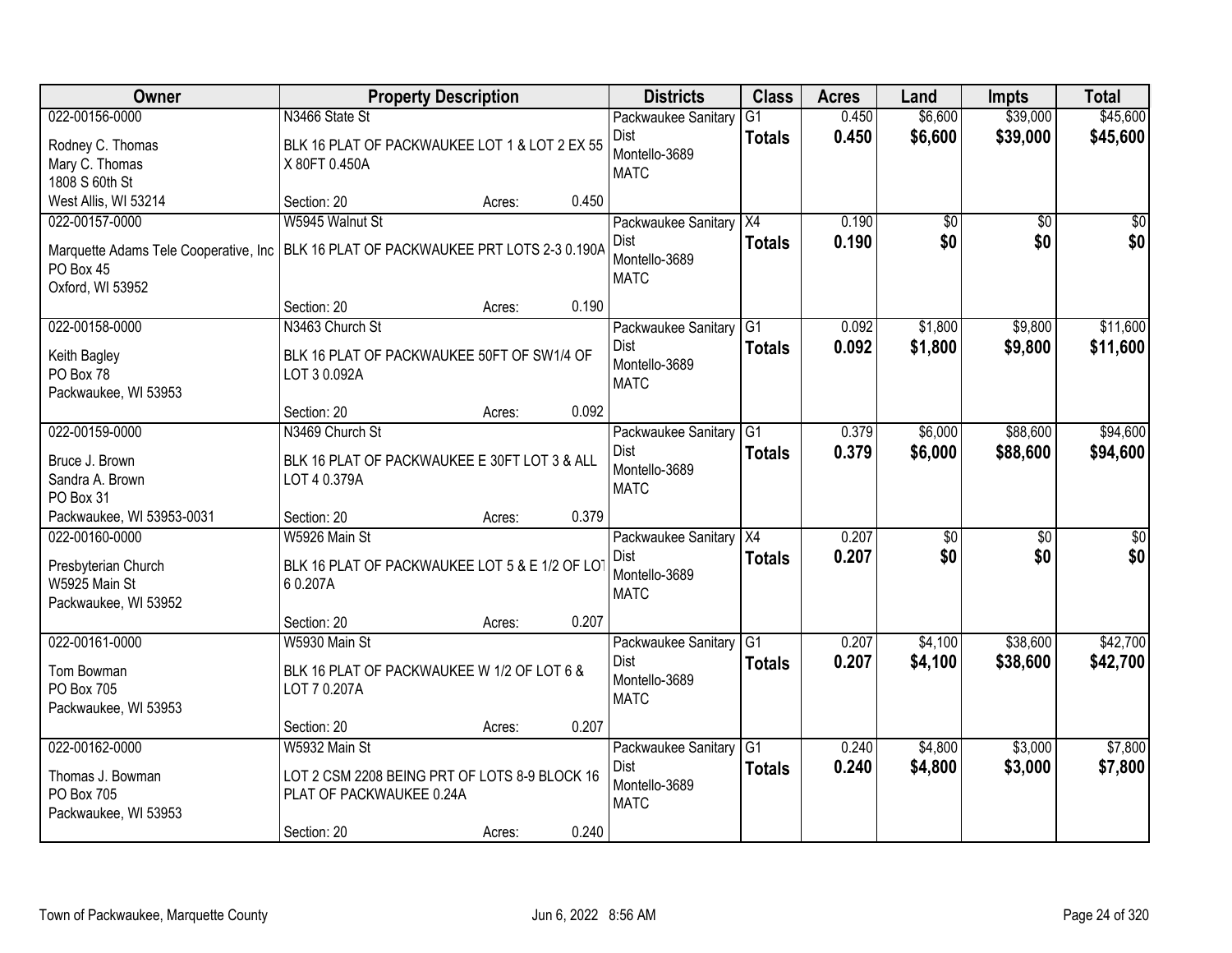| Owner                         |                                                | <b>Property Description</b> |       | <b>Districts</b>    | <b>Class</b>    | <b>Acres</b> | Land    | <b>Impts</b> | <b>Total</b> |
|-------------------------------|------------------------------------------------|-----------------------------|-------|---------------------|-----------------|--------------|---------|--------------|--------------|
| 022-00163-0000                | W5934 Main St                                  |                             |       | Packwaukee Sanitary | $\overline{G1}$ | 0.170        | \$3,400 | \$17,800     | \$21,200     |
| Alexander R. Markunas         | LOT 1 CSM 2208 BEING PRT OF LOTS 9-10 BLOCK 16 |                             |       | Dist                | <b>Totals</b>   | 0.170        | \$3,400 | \$17,800     | \$21,200     |
| Aaron T. Markunas             | OF PLAT OF PACKWAUKEE .17A                     |                             |       | Montello-3689       |                 |              |         |              |              |
| S1065 Coon Bluff Rd           |                                                |                             |       | <b>MATC</b>         |                 |              |         |              |              |
| Wisconsin Dells, WI 53965     | Section: 20                                    | Acres:                      | 0.170 |                     |                 |              |         |              |              |
| 022-00164-0000                | N3462 State St                                 |                             |       | Packwaukee Sanitary | G1              | 0.156        | \$3,100 | \$41,400     | \$44,500     |
| Randy K. Barton               | BLK 16 PLAT OF PACKWAUKEE N75' LOTS 11-12 & 10 |                             |       | Dist                | <b>Totals</b>   | 0.156        | \$3,100 | \$41,400     | \$44,500     |
| Jean L. Barton                | ALLEY 0.156A                                   |                             |       | Montello-3689       |                 |              |         |              |              |
| PO Box 54                     |                                                |                             |       | <b>MATC</b>         |                 |              |         |              |              |
| Packwaukee, WI 53953-0054     | Section: 20                                    | Acres:                      | 0.156 |                     |                 |              |         |              |              |
| 022-00165-0000                | W5936 Main St                                  |                             |       | Packwaukee Sanitary | G <sub>1</sub>  | 0.138        | \$2,800 | \$8,100      | \$10,900     |
| Geneva Rental Properties, LLC | BLK 16 OF PLAT OF PACKWAUKEE S 75FT OF LOTS    |                             |       | Dist                | <b>Totals</b>   | 0.138        | \$2,800 | \$8,100      | \$10,900     |
| PO Box 7                      | 11-12 0.138A                                   |                             |       | Montello-3689       |                 |              |         |              |              |
| Lake Geneva, WI 53147         |                                                |                             |       | <b>MATC</b>         |                 |              |         |              |              |
|                               | Section: 20                                    | Acres:                      | 0.138 |                     |                 |              |         |              |              |
| 022-00166-0000                | W5898 Wisconsin St                             |                             |       | Packwaukee Sanitary | G1              | 0.184        | \$3,700 | \$45,500     | \$49,200     |
| Leslie A. Whaley              | PRT OF NW-SE BEING N2/3 OF LOT 1 OF BLK 17     |                             |       | Dist                | <b>Totals</b>   | 0.184        | \$3,700 | \$45,500     | \$49,200     |
| Cassandra M. Whaley           | UNRECORDED PLAT 0.184A                         |                             |       | Montello-3689       |                 |              |         |              |              |
| PO Box 66                     |                                                |                             |       | <b>MATC</b>         |                 |              |         |              |              |
| Packwaukee, WI 53953          | Section: 20                                    | Acres:                      | 0.184 |                     |                 |              |         |              |              |
| 022-00167-0000                | W5902 County Rd C                              |                             |       | Packwaukee Sanitary | $\overline{G1}$ | 0.180        | \$3,600 | \$84,900     | \$88,500     |
| Benjamin Allds                | PRT OF LOTS 1-2 BLK 17 & ALLEY UNRECORDED      |                             |       | <b>Dist</b>         | <b>Totals</b>   | 0.180        | \$3,600 | \$84,900     | \$88,500     |
| W5902 County Rd C             | PLAT 0.180A                                    |                             |       | Montello-3689       |                 |              |         |              |              |
| Montello, WI 53949            |                                                |                             |       | <b>MATC</b>         |                 |              |         |              |              |
|                               | Section: 20                                    | Acres:                      | 0.180 |                     |                 |              |         |              |              |
| 022-00168-0000                | <b>Walnut St</b>                               |                             |       | Packwaukee Sanitary | G1              | 0.430        | \$2,800 | \$8,400      | \$11,200     |
| Leslie A. Whaley              | BLK 17 PLAT OF PACKWAUKEE PRT LOTS 2-3 0.430A  |                             |       | <b>Dist</b>         | <b>Totals</b>   | 0.430        | \$2,800 | \$8,400      | \$11,200     |
| Cassandra M. Whaley           |                                                |                             |       | Montello-3689       |                 |              |         |              |              |
| PO Box 66                     |                                                |                             |       | <b>MATC</b>         |                 |              |         |              |              |
| Packwaukee, WI 53953          | Section: 20                                    | Acres:                      | 0.430 |                     |                 |              |         |              |              |
| 022-00169-0000                | W5919 Walnut St                                |                             |       | Packwaukee Sanitary | $\overline{G1}$ | 0.240        | \$4,800 | \$51,400     | \$56,200     |
| June K. Tetzlaff              | BLK 17 OF PLAT OF PACKWAUKEE PRT LOTS 2-3 AS   |                             |       | <b>Dist</b>         | <b>Totals</b>   | 0.240        | \$4,800 | \$51,400     | \$56,200     |
| PO Box 105                    | SHOWN ON A PLAT OF SURVEY 00.24A               |                             |       | Montello-3689       |                 |              |         |              |              |
| Packwaukee, WI 53953          |                                                |                             |       | <b>MATC</b>         |                 |              |         |              |              |
|                               | Section: 20                                    | Acres:                      | 0.240 |                     |                 |              |         |              |              |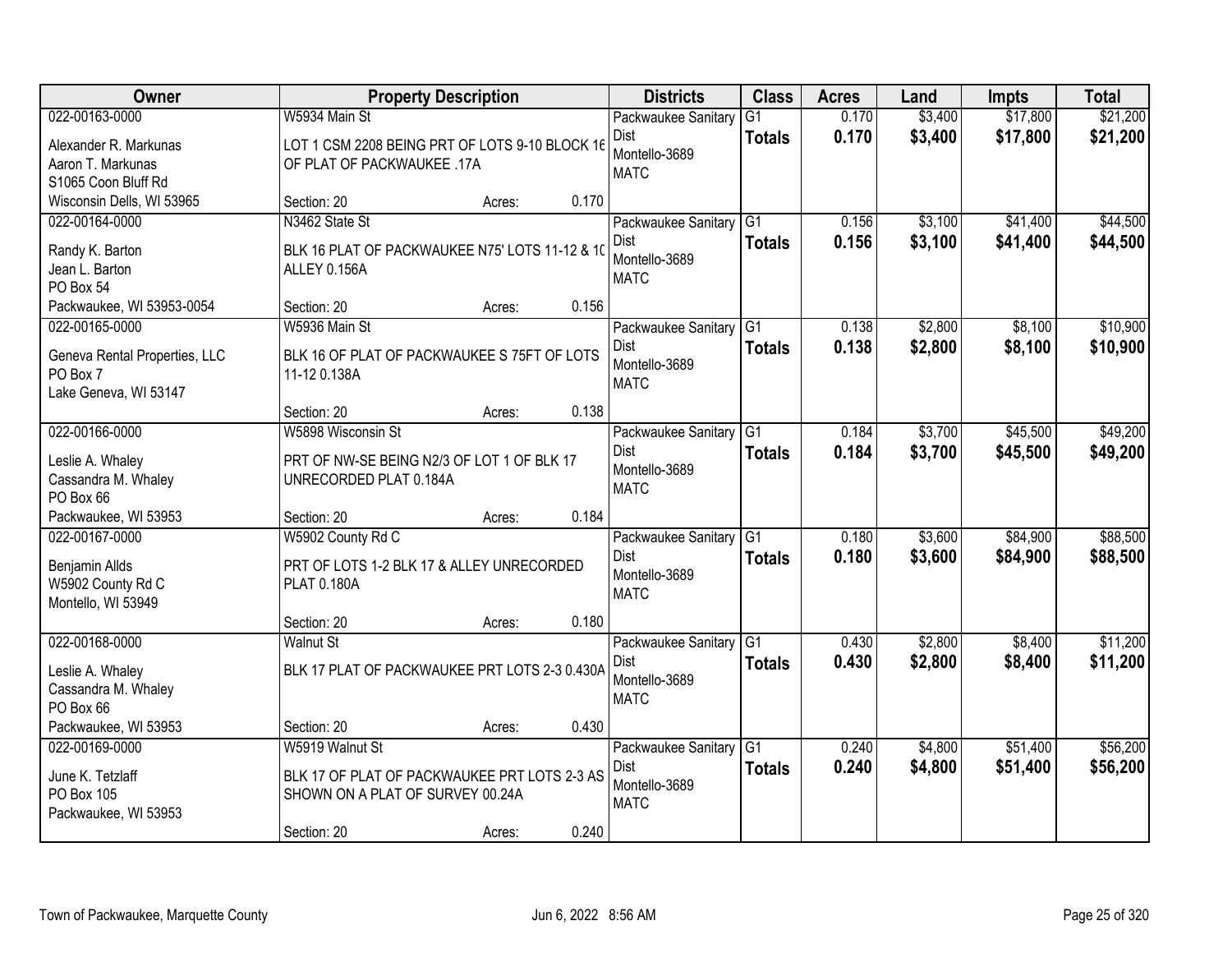| Owner                                | <b>Property Description</b>                    |                 | <b>Districts</b>                      | <b>Class</b>    | <b>Acres</b>   | Land    | <b>Impts</b> | <b>Total</b> |
|--------------------------------------|------------------------------------------------|-----------------|---------------------------------------|-----------------|----------------|---------|--------------|--------------|
| 022-00170-0000                       | N3472 Church St                                |                 | Packwaukee Sanitary                   | G1              | 0.190          | \$3,800 | \$20,800     | \$24,600     |
| Ervin P. Jordan                      | BLK 17 OF PLAT OF PACKWAUKE W 20FT LOT 3 N 1/  |                 | Dist                                  | <b>Totals</b>   | 0.190          | \$3,800 | \$20,800     | \$24,600     |
| Michele J. Jordan                    | OF LOT 4 0.190A                                |                 | Montello-3689                         |                 |                |         |              |              |
| N52 W22508 Lisbon Rd                 |                                                |                 | <b>MATC</b>                           |                 |                |         |              |              |
| Sussex, WI 53089                     | Section: 20                                    | 0.190<br>Acres: |                                       |                 |                |         |              |              |
| 022-00171-0000                       | N3464 Church St                                |                 | Packwaukee Sanitary                   | G1              | 0.190          | \$3,800 | \$33,000     | \$36,800     |
| Ervin P. Jordan                      | BLK 17 PLAT OF PACKWAUKEE W 20FT OF S1/2 LOT   |                 | <b>Dist</b>                           | <b>Totals</b>   | 0.190          | \$3,800 | \$33,000     | \$36,800     |
| Michele J. Jordan                    | 3 & PRT OF LOT 4 0.190A                        |                 | Montello-3689                         |                 |                |         |              |              |
| N52 W22508 Lisbon Rd                 |                                                |                 | <b>MATC</b>                           |                 |                |         |              |              |
| Sussex, WI 53089                     | Section: 20                                    | 0.190<br>Acres: |                                       |                 |                |         |              |              |
| 022-00172-0000                       | N3456 Church St                                |                 | Packwaukee Sanitary G1                |                 | 0.092          | \$1,800 | \$19,300     | \$21,100     |
| Donald Schwersinske                  | BLK 17 OF PLAT OF PACKWAUKEE THE NW 50FT OF    |                 | Dist                                  | <b>Totals</b>   | 0.092          | \$1,800 | \$19,300     | \$21,100     |
| Darlene Schwersinske                 | LOTS 5-6 (AKA PRT OF CSM 3761) 0.092A          |                 | Montello-3689                         |                 |                |         |              |              |
| 261 E Water St                       |                                                |                 | <b>MATC</b>                           |                 |                |         |              |              |
| Montello, WI 53949                   | Section: 20                                    | 0.092<br>Acres: |                                       |                 |                |         |              |              |
| 022-00173-0000                       | N3454 Church St                                |                 | Packwaukee Sanitary                   | G1              | 0.300          | \$5,400 | \$50,500     | \$55,900     |
|                                      |                                                |                 | Dist                                  | <b>Totals</b>   | 0.300          | \$5,400 | \$50,500     | \$55,900     |
| David A. Bowman et al<br>PO Box 611  | BLK 17 PLAT OF PACKWAUKEE S2/3 LOTS 5-6 & S1/4 |                 | Montello-3689                         |                 |                |         |              |              |
| Packwaukee, WI 53953                 | LOT 7 & 8 (AKA PRT OF CSM 3761) 0.300A         |                 | <b>MATC</b>                           |                 |                |         |              |              |
|                                      | Section: 20                                    | 0.300<br>Acres: |                                       |                 |                |         |              |              |
| 022-00174-0000                       | W5918 County Rd C                              |                 | Packwaukee Sanitary                   | $\overline{G1}$ | 0.207          | \$4,100 | \$54,900     | \$59,000     |
|                                      |                                                |                 | <b>Dist</b>                           | <b>Totals</b>   | 0.207          | \$4,100 | \$54,900     | \$59,000     |
| Paul C. Sanders                      | PRT OF NW-SE BEING N 3/4 OF LOTS 7 & 8 OF      |                 | Montello-3689                         |                 |                |         |              |              |
| Kristi K. Sanders                    | UNRECORDED PLAT BLK 17 (AKA PRT OF CSM         |                 | <b>MATC</b>                           |                 |                |         |              |              |
| W5918 County Rd C                    | 3761) 0.207A                                   |                 |                                       |                 |                |         |              |              |
| Montello, WI 53949<br>022-00175-0000 | Section: 20                                    | 0.207<br>Acres: |                                       |                 |                |         | \$50,400     | \$55,700     |
|                                      | W5914 Main St                                  |                 | Packwaukee Sanitary G1<br><b>Dist</b> |                 | 0.290<br>0.290 | \$5,300 |              |              |
| Jeffery D. Davis                     | PRT OF NW-SE BEING LOTS PRT 10 & ALL 11 BLK 17 |                 | Montello-3689                         | <b>Totals</b>   |                | \$5,300 | \$50,400     | \$55,700     |
| Sharon L. Davis                      | UNRECORDED PLAT 0.290A                         |                 | <b>MATC</b>                           |                 |                |         |              |              |
| W5914 County Rd C                    |                                                |                 |                                       |                 |                |         |              |              |
| Montello, WI 53949                   | Section: 20                                    | 0.290<br>Acres: |                                       |                 |                |         |              |              |
| 022-00176-0000                       | W5910 Main St                                  |                 | Packwaukee Sanitary                   | $\overline{G1}$ | 0.280          | \$5,200 | \$55,000     | \$60,200     |
| Clay F. Bowersox                     | PRT OF NW-SE BEING LOTS PRT 11 & ALL OF 12 BLK |                 | Dist                                  | <b>Totals</b>   | 0.280          | \$5,200 | \$55,000     | \$60,200     |
| PO Box 28                            | 17 UNRECORDED PLAT 0.280                       |                 | Montello-3689                         |                 |                |         |              |              |
| Packwaukee, WI 53953                 |                                                |                 | <b>MATC</b>                           |                 |                |         |              |              |
|                                      | Section: 20                                    | 0.280<br>Acres: |                                       |                 |                |         |              |              |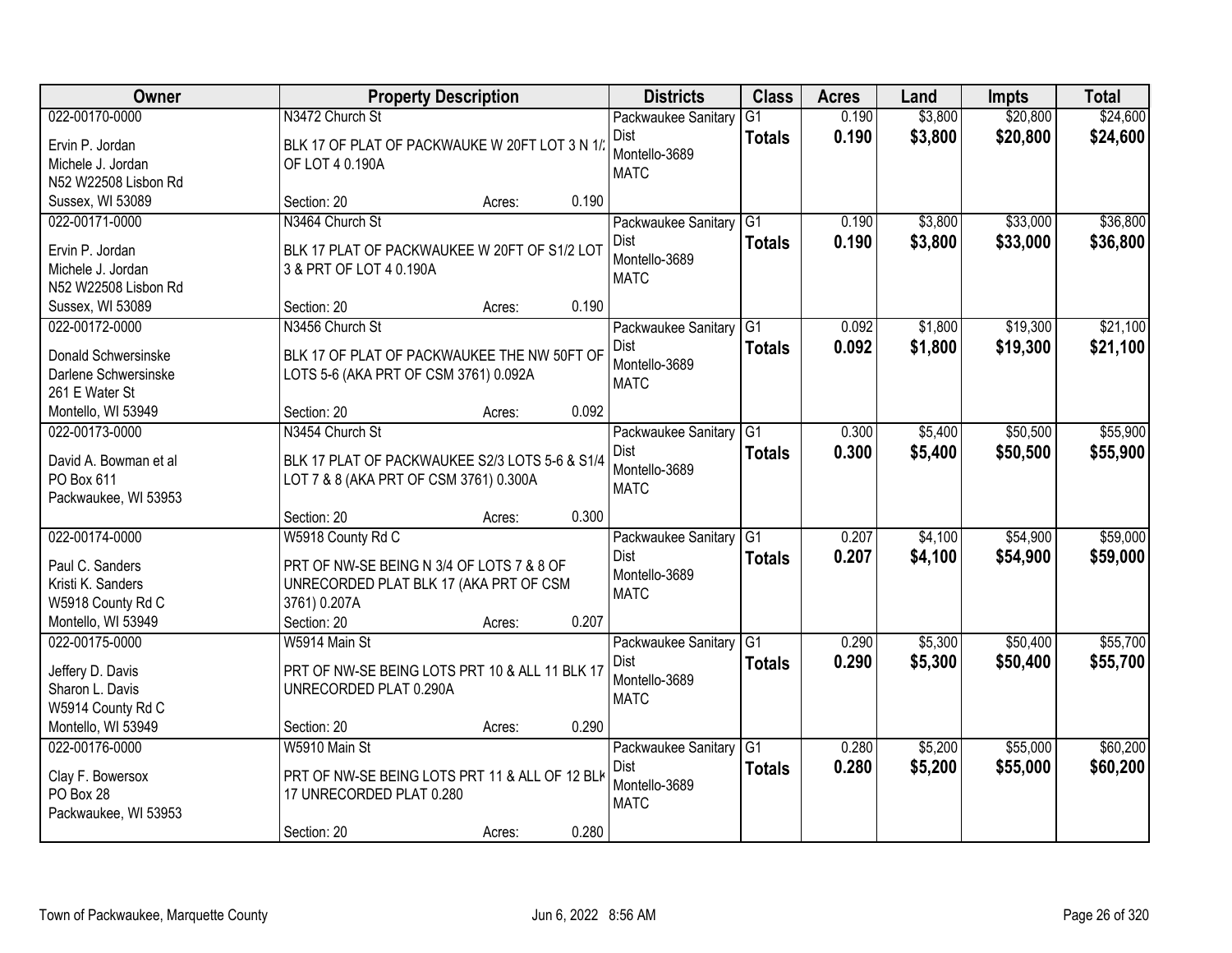| Owner                              | <b>Property Description</b>                    | <b>Districts</b>                   | <b>Class</b>    | <b>Acres</b> | Land    | <b>Impts</b> | <b>Total</b> |
|------------------------------------|------------------------------------------------|------------------------------------|-----------------|--------------|---------|--------------|--------------|
| 022-00178-0000                     | W5899 County Rd C                              | Packwaukee Sanitary                | $\overline{G1}$ | 0.810        | \$8,200 | \$32,900     | \$41,100     |
| Douglas J. Slama                   | LOT 1 CSM 2815 BEING PRT LOTS 7-8 BLK 7 PRT    | Dist                               | <b>Totals</b>   | 0.810        | \$8,200 | \$32,900     | \$41,100     |
| Janny L. Slama                     | LOTS 1-2 BLK 18 UNREC PLAT & PRT VAC WALNUT    | Montello-3689                      |                 |              |         |              |              |
| W5244 County Rd C                  | ST IN GOV'T LOT 2 & .03A PARCEL LY N THEREOF   | <b>MATC</b>                        |                 |              |         |              |              |
| Montello, WI 53949                 | Section: 20<br>Acres:                          | 0.810                              |                 |              |         |              |              |
| 022-00179-0000                     | W5905 County Rd C                              | Packwaukee Sanitary                | $\overline{G1}$ | 0.210        | \$4,200 | \$43,100     | \$47,300     |
| Arlene J Rasmussen Survivors Trust | PRT OF NW-SE BEING N 1/2 OF LOTS 10-11-12 BLK  | Dist                               | <b>Totals</b>   | 0.210        | \$4,200 | \$43,100     | \$47,300     |
| PO Box 51                          | 18 UNRECORDED PLAT 0.210A                      | Montello-3689                      |                 |              |         |              |              |
| Arlington, WI 53911                |                                                | <b>MATC</b>                        |                 |              |         |              |              |
|                                    | Section: 20<br>Acres:                          | 0.210                              |                 |              |         |              |              |
| 022-00180-0000                     | W5909 Wisconsin St                             | Packwaukee Sanitary                | G1              | 0.210        | \$4,200 | \$33,700     | \$37,900     |
| Jimmy R. Kratz                     | PRT OF NW-SE BEING S 1/2 OF LOTS 10-11-12 BLK  | <b>Dist</b>                        | <b>Totals</b>   | 0.210        | \$4,200 | \$33,700     | \$37,900     |
| PO Box 24                          | 18 UNRECORDED PLAT 0.210A                      | Montello-3689                      |                 |              |         |              |              |
| Packwaukee, WI 53953               |                                                | <b>MATC</b>                        |                 |              |         |              |              |
|                                    | Section: 20<br>Acres:                          | 0.210                              |                 |              |         |              |              |
| 022-00181-0000                     | N3402 Wisconsin St                             | Packwaukee Sanitary                | G1              | 0.280        | \$5,200 | \$35,900     | \$41,100     |
|                                    |                                                | <b>Dist</b>                        | <b>Totals</b>   | 0.280        | \$5,200 | \$35,900     | \$41,100     |
| Mathew C. Towery                   | PRT NW-SE BEING N 90FT LOTS 1-2-3 & W 32FT LOT | Montello-3689                      |                 |              |         |              |              |
| PO Box 162                         | 4 BLK 19 UNRECORDED PLAT 0.280A                | <b>MATC</b>                        |                 |              |         |              |              |
| Packwaukee, WI 53953               |                                                | 0.280                              |                 |              |         |              |              |
| 022-00183-0000                     | Section: 20<br>Acres:<br>W5862 Lake St         |                                    | $\overline{G1}$ | 0.213        | \$5,900 | \$73,700     | \$79,600     |
|                                    |                                                | Packwaukee Sanitary<br><b>Dist</b> |                 |              |         |              |              |
| Patricia A. Register               | L2 & PRT L1 CSM 374 BEING PT L13-14 BLK 19     | Montello-3689                      | <b>Totals</b>   | 0.213        | \$5,900 | \$73,700     | \$79,600     |
| Paul E. Cramer                     | UNRECORDED PLAT 00.213A                        | <b>MATC</b>                        |                 |              |         |              |              |
| PO Box 157                         |                                                |                                    |                 |              |         |              |              |
| Packwaukee, WI 53953               | Section: 20<br>Acres:                          | 0.213                              |                 |              |         |              |              |
| 022-00184-0000                     | N3384 Wisconsin St                             | Packwaukee Sanitary G1             |                 | 0.550        | \$9,300 | \$86,800     | \$96,100     |
| Gerald A. Wallace                  | LOT 1 CSM 2881 BEING PRT OF LOT 1 CSM 374 &    | Dist                               | <b>Totals</b>   | 0.550        | \$9,300 | \$86,800     | \$96,100     |
| Denise M. Wallace                  | PRT GOVT LOT 2 IN BLK 19 UNRECORDED PLAT       | Montello-3689                      |                 |              |         |              |              |
| PO Box 606                         | PRT OF LOTS 1-4 & 14-16 00.55A                 | <b>MATC</b>                        |                 |              |         |              |              |
| Packwaukee, WI 53953               | Section: 20<br>Acres:                          | 0.550                              |                 |              |         |              |              |
| 022-00185-0000                     | W5911 Main St                                  | Packwaukee Sanitary                | G1              | 0.240        | \$4,800 | \$37,500     | \$42,300     |
| <b>Telo Ebert</b>                  | PRT NW-SE BEING N 85FT LOTS 1-3 BLK 20         | Dist                               | <b>Totals</b>   | 0.240        | \$4,800 | \$37,500     | \$42,300     |
| W5911 County Rd C                  | UNRECORDED PLAT & PRT OF VACATED ALLEY         | Montello-3689                      |                 |              |         |              |              |
| Montello, WI 53949                 | 0.240A                                         | <b>MATC</b>                        |                 |              |         |              |              |
|                                    | Section: 20<br>Acres:                          | 0.240                              |                 |              |         |              |              |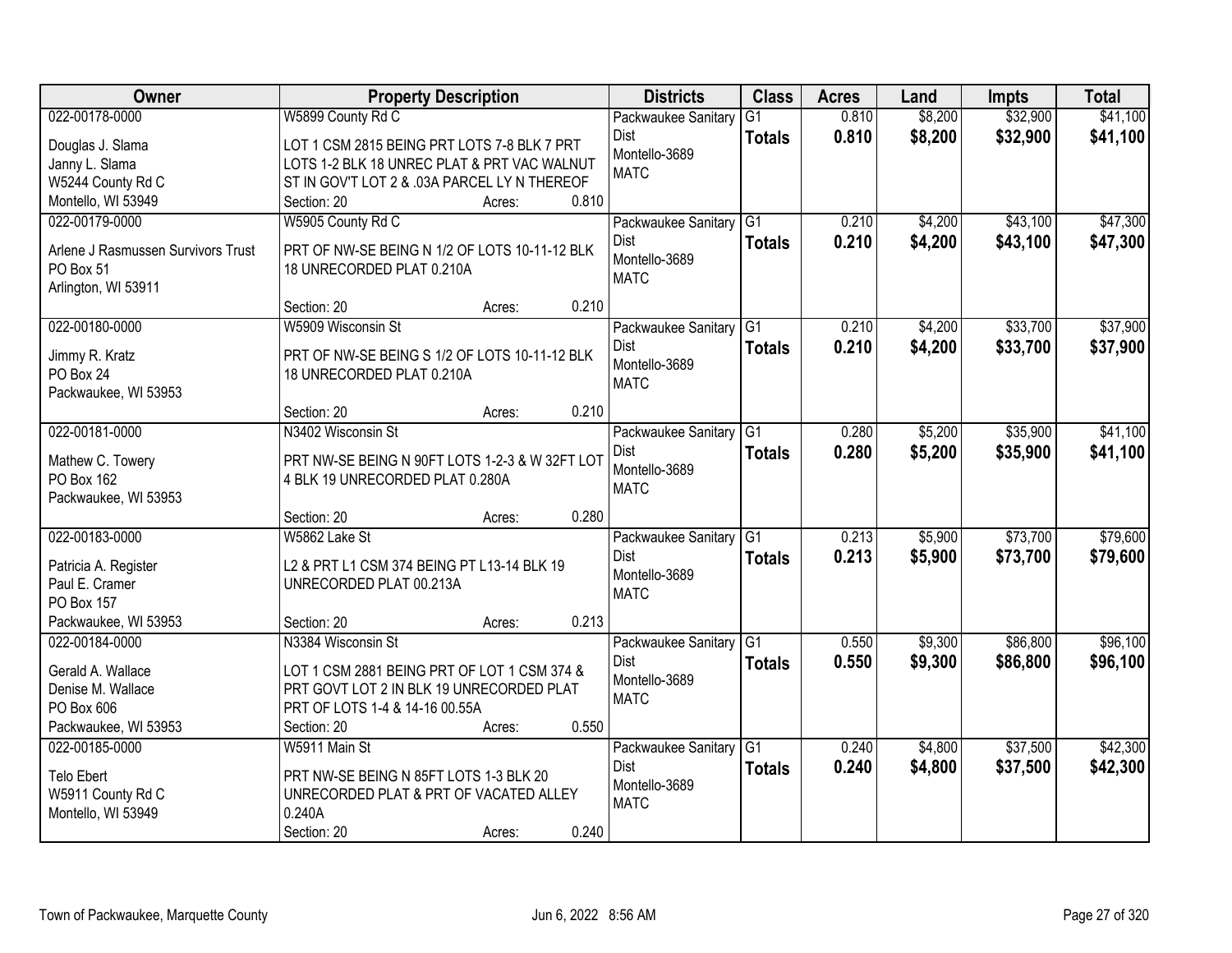| Owner                         | <b>Property Description</b>                                                               | <b>Districts</b>       | <b>Class</b>    | <b>Acres</b> | Land    | <b>Impts</b> | <b>Total</b> |
|-------------------------------|-------------------------------------------------------------------------------------------|------------------------|-----------------|--------------|---------|--------------|--------------|
| 022-00186-0000                | W5917 Main St                                                                             | Packwaukee Sanitary    | $\overline{G1}$ | 0.275        | \$5,200 | \$2,500      | \$7,700      |
| Kim M. Ebert                  | PRT NW-SE BEING LOTS 4-5 BLK 20 UNRECORDED                                                | <b>Dist</b>            | <b>Totals</b>   | 0.275        | \$5,200 | \$2,500      | \$7,700      |
| W5911 County Rd C             | PLAT INCL CSM 125 & PRT OF VACATED ALLEY                                                  | Montello-3689          |                 |              |         |              |              |
| Montello, WI 53949            | 00.275A                                                                                   | <b>MATC</b>            |                 |              |         |              |              |
|                               | Section: 20<br>0.275<br>Acres:                                                            |                        |                 |              |         |              |              |
| 022-00187-0000                | N3438 Church St                                                                           | Packwaukee Sanitary    | G1              | 0.413        | \$6,300 | \$87,800     | \$94,100     |
| Dennis R. Roundy              | PRT NW-SE LOTS 6-7-8 BLK 20 UNREC PLAT INCL                                               | Dist                   | <b>Totals</b>   | 0.413        | \$6,300 | \$87,800     | \$94,100     |
| Suzie L. Roundy               | CSM 123 & CSM 124 & PRT OF VACATED ALLEY                                                  | Montello-3689          |                 |              |         |              |              |
| W1615 Schmidt Rd              | 00.413A                                                                                   | <b>MATC</b>            |                 |              |         |              |              |
| Cambria, WI 53923             | 0.413<br>Section: 20<br>Acres:                                                            |                        |                 |              |         |              |              |
| 022-00188-0000                | W5884 Lake St                                                                             | Packwaukee Sanitary G1 |                 | 0.350        | \$7,800 | \$48,000     | \$55,800     |
|                               |                                                                                           | <b>Dist</b>            | <b>Totals</b>   | 0.350        | \$7,800 | \$48,000     | \$55,800     |
| Joseph Hilgendorf             | PRT NW-SE BEING LOTS 9-10 & W 20' LOT 11 BLK 20<br>UNRECORDED PLAT & PRT OF VACATED ALLEY | Montello-3689          |                 |              |         |              |              |
| Joan Hilgendorf<br>PO Box 126 | 0.350A                                                                                    | <b>MATC</b>            |                 |              |         |              |              |
| Packwaukee, WI 53953          | Section: 20<br>0.350<br>Acres:                                                            |                        |                 |              |         |              |              |
| 022-00189-0000                | W5882 Lake St                                                                             | Packwaukee Sanitary    | G1              | 0.210        | \$5,900 | \$31,500     | \$37,400     |
|                               |                                                                                           | Dist                   | <b>Totals</b>   | 0.210        | \$5,900 | \$31,500     | \$37,400     |
| Richard M. Miller             | PRT NW-SE BEING E 20FT LOT 11 & LOT 12 BLK 20                                             | Montello-3689          |                 |              |         |              |              |
| PO Box 631                    | UNRECORDED PLAT & PRT OF VACATED ALLEY                                                    | <b>MATC</b>            |                 |              |         |              |              |
| Packwaukee, WI 53953-0631     | 0.210A                                                                                    |                        |                 |              |         |              |              |
|                               | 0.210<br>Section: 20<br>Acres:                                                            |                        |                 |              |         |              |              |
| 022-00190-0000                | W5876 Lake St                                                                             | Packwaukee Sanitary    | $\overline{G1}$ | 0.140        | \$3,900 | \$54,500     | \$58,400     |
| Chad M. Reynolds              | PRT NW-SE BEING LOT 13 BLK 20 OF UNRECORDED                                               | Dist                   | <b>Totals</b>   | 0.140        | \$3,900 | \$54,500     | \$58,400     |
| PO Box 657                    | PLAT & PRT OF VACATED ALLEY 0.140A                                                        | Montello-3689          |                 |              |         |              |              |
| Packwaukee, WI 53953          |                                                                                           | <b>MATC</b>            |                 |              |         |              |              |
|                               | 0.140<br>Section: 20<br>Acres:                                                            |                        |                 |              |         |              |              |
| 022-00191-0000                | W5868 Lake St                                                                             | Packwaukee Sanitary    | G1              | 0.345        | \$7,800 | \$57,200     | \$65,000     |
| Daniel A. Reyna               | LOT 1 CSM 510 BEING PRT LOTS 1-2-15 & LOT 16                                              | Dist                   | <b>Totals</b>   | 0.345        | \$7,800 | \$57,200     | \$65,000     |
| Tiffany M. Reyna              | BLK 20 UNRECORD PLAT IN NW-SE & PRT OF                                                    | Montello-3689          |                 |              |         |              |              |
| PO Box 37                     | VACATED ALLEY 00.345A                                                                     | <b>MATC</b>            |                 |              |         |              |              |
| Packwaukee, WI 53953          | 0.345<br>Section: 20<br>Acres:                                                            |                        |                 |              |         |              |              |
| 022-00192-0000                | W5874 Lake St                                                                             | Packwaukee Sanitary    | $\overline{G1}$ | 0.310        | \$7,500 | \$34,700     | \$42,200     |
| Thomas J. Bowman              | PRT NW-SE BEING PRT LOTS 2-3-15 & LOT 14 BLK 20                                           | <b>Dist</b>            | <b>Totals</b>   | 0.310        | \$7,500 | \$34,700     | \$42,200     |
| PO Box 705                    | UNREC PLAT & PRT OF VACATED ALLEY 0.310A                                                  | Montello-3689          |                 |              |         |              |              |
| Packwaukee, WI 53953          |                                                                                           | <b>MATC</b>            |                 |              |         |              |              |
|                               | 0.310<br>Section: 20<br>Acres:                                                            |                        |                 |              |         |              |              |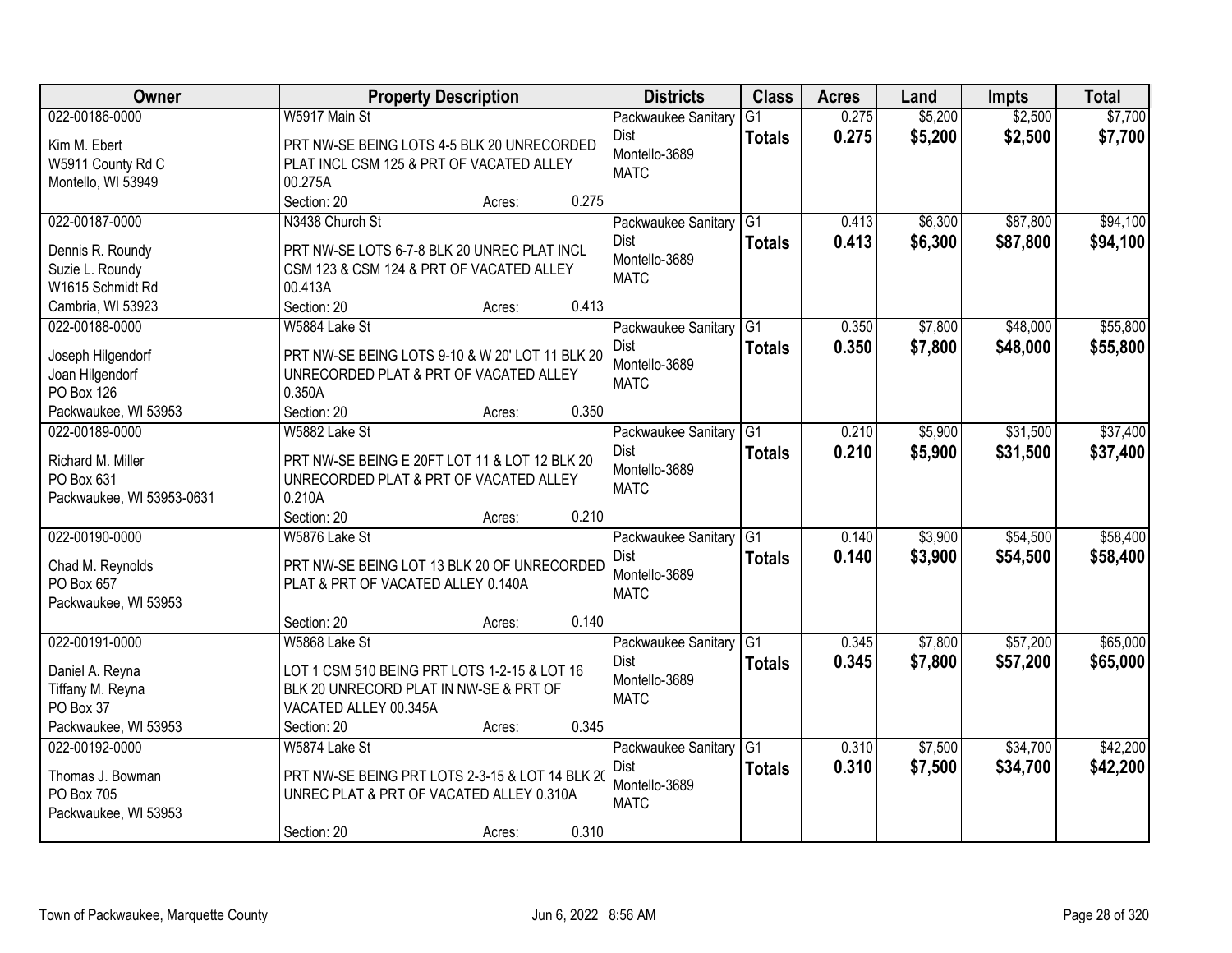| Owner                                  |                                                 | <b>Property Description</b> |       | <b>Districts</b>       | <b>Class</b>    | <b>Acres</b> | Land    | <b>Impts</b> | <b>Total</b> |
|----------------------------------------|-------------------------------------------------|-----------------------------|-------|------------------------|-----------------|--------------|---------|--------------|--------------|
| 022-00193-0000                         | N3430 State St                                  |                             |       | Packwaukee Sanitary    | $\overline{G1}$ | 0.275        | \$5,200 | \$62,500     | \$67,700     |
| Lucille E. Barton                      | BLK 21 PLAT OF PACKWAUKEE LOTS 1-2 0.275A       |                             |       | Dist                   | <b>Totals</b>   | 0.275        | \$5,200 | \$62,500     | \$67,700     |
| PO Box 46                              |                                                 |                             |       | Montello-3689          |                 |              |         |              |              |
| Packwaukee, WI 53953                   |                                                 |                             |       | <b>MATC</b>            |                 |              |         |              |              |
|                                        | Section: 20                                     | Acres:                      | 0.275 |                        |                 |              |         |              |              |
| 022-00194-0000                         | W5935 Main St                                   |                             |       | Packwaukee Sanitary    | G1              | 0.138        | \$2,800 | \$66,000     | \$68,800     |
| Thomas J. Hansen                       | BLK 21 PLAT OF PACKWAUKEE LOT 3 0.138A          |                             |       | Dist                   | <b>Totals</b>   | 0.138        | \$2,800 | \$66,000     | \$68,800     |
| W5944 Walnut St                        |                                                 |                             |       | Montello-3689          |                 |              |         |              |              |
| Montello, WI 53949                     |                                                 |                             |       | <b>MATC</b>            |                 |              |         |              |              |
|                                        | Section: 20                                     | Acres:                      | 0.138 |                        |                 |              |         |              |              |
| 022-00195-0000                         | W5933 Main St                                   |                             |       | Packwaukee Sanitary    | G <sub>1</sub>  | 0.200        | \$4,000 | \$26,400     | \$30,400     |
| Jeanna Carter                          | BLK 21 PLAT OF PACKWAUKEE LOT 4 & W 30FT OF     |                             |       | Dist                   | <b>Totals</b>   | 0.200        | \$4,000 | \$26,400     | \$30,400     |
| W5933 County Rd C                      | LOT 5 0.200A                                    |                             |       | Montello-3689          |                 |              |         |              |              |
| Montello, WI 53949                     |                                                 |                             |       | <b>MATC</b>            |                 |              |         |              |              |
|                                        | Section: 20                                     | Acres:                      | 0.200 |                        |                 |              |         |              |              |
| 022-00196-0000                         | W5931 County Rd C                               |                             |       | Packwaukee Sanitary    | G1              | 0.170        | \$3,400 | \$46,300     | \$49,700     |
| Robert R & Susan K Kravick Jt Rev Trus | CSM 120 BLK 21 PLAT OF PACKWAUKEE E 10FT LOT    |                             |       | Dist                   | <b>Totals</b>   | 0.170        | \$3,400 | \$46,300     | \$49,700     |
| W6665 Cammeron Ter                     | 5 & ALL OF LOT 6 .17A                           |                             |       | Montello-3689          |                 |              |         |              |              |
| Westfield, WI 53964                    |                                                 |                             |       | <b>MATC</b>            |                 |              |         |              |              |
|                                        | Section: 20                                     | Acres:                      | 0.170 |                        |                 |              |         |              |              |
| 022-00197-0000                         | N3433 Church St                                 |                             |       | Packwaukee Sanitary    | $\overline{G1}$ | 0.275        | \$5,200 | \$70,100     | \$75,300     |
| Jeff B. Carrington                     | BLK 21 PLAT OF PACKWAUKEE LOTS 7-8 0.275A       |                             |       | Dist                   | <b>Totals</b>   | 0.275        | \$5,200 | \$70,100     | \$75,300     |
| Jean M. Carrington                     |                                                 |                             |       | Montello-3689          |                 |              |         |              |              |
| PO Box 667                             |                                                 |                             |       | <b>MATC</b>            |                 |              |         |              |              |
| Packwaukee, WI 53953                   | Section: 20                                     | Acres:                      | 0.275 |                        |                 |              |         |              |              |
| 022-00198-0000                         | W5886 Lake St                                   |                             |       | Packwaukee Sanitary G1 |                 | 0.160        | \$1,900 | $\sqrt{$0}$  | \$1,900      |
| Dennis R. Roundy                       | BLK 21 PLAT OF PACKWAUKEE S 80' LOTS 9-10 E & E |                             |       | Dist                   | <b>Totals</b>   | 0.160        | \$1,900 | \$0          | \$1,900      |
| Suzie L. Roundy                        | PRT LOT 11 0.160A                               |                             |       | Montello-3689          |                 |              |         |              |              |
| W1615 Schmidt Rd                       |                                                 |                             |       | <b>MATC</b>            |                 |              |         |              |              |
| Cambria, WI 53923                      | Section: 20                                     | Acres:                      | 0.160 |                        |                 |              |         |              |              |
| 022-00199-0000                         | N3425 Church St                                 |                             |       | Packwaukee Sanitary    | G1              | 0.150        | \$4,200 | \$56,100     | \$60,300     |
| James V. Burno                         | BLK 21 PLAT OF PACKWAUKEE N 70' LOTS 9-10 & E   |                             |       | Dist                   | <b>Totals</b>   | 0.150        | \$4,200 | \$56,100     | \$60,300     |
| Judith M. Burno                        | PRT OF LOT 11 0.150A                            |                             |       | Montello-3689          |                 |              |         |              |              |
| 6320 Wayne St                          |                                                 |                             |       | <b>MATC</b>            |                 |              |         |              |              |
| Union, IL 60180                        | Section: 20                                     | Acres:                      | 0.150 |                        |                 |              |         |              |              |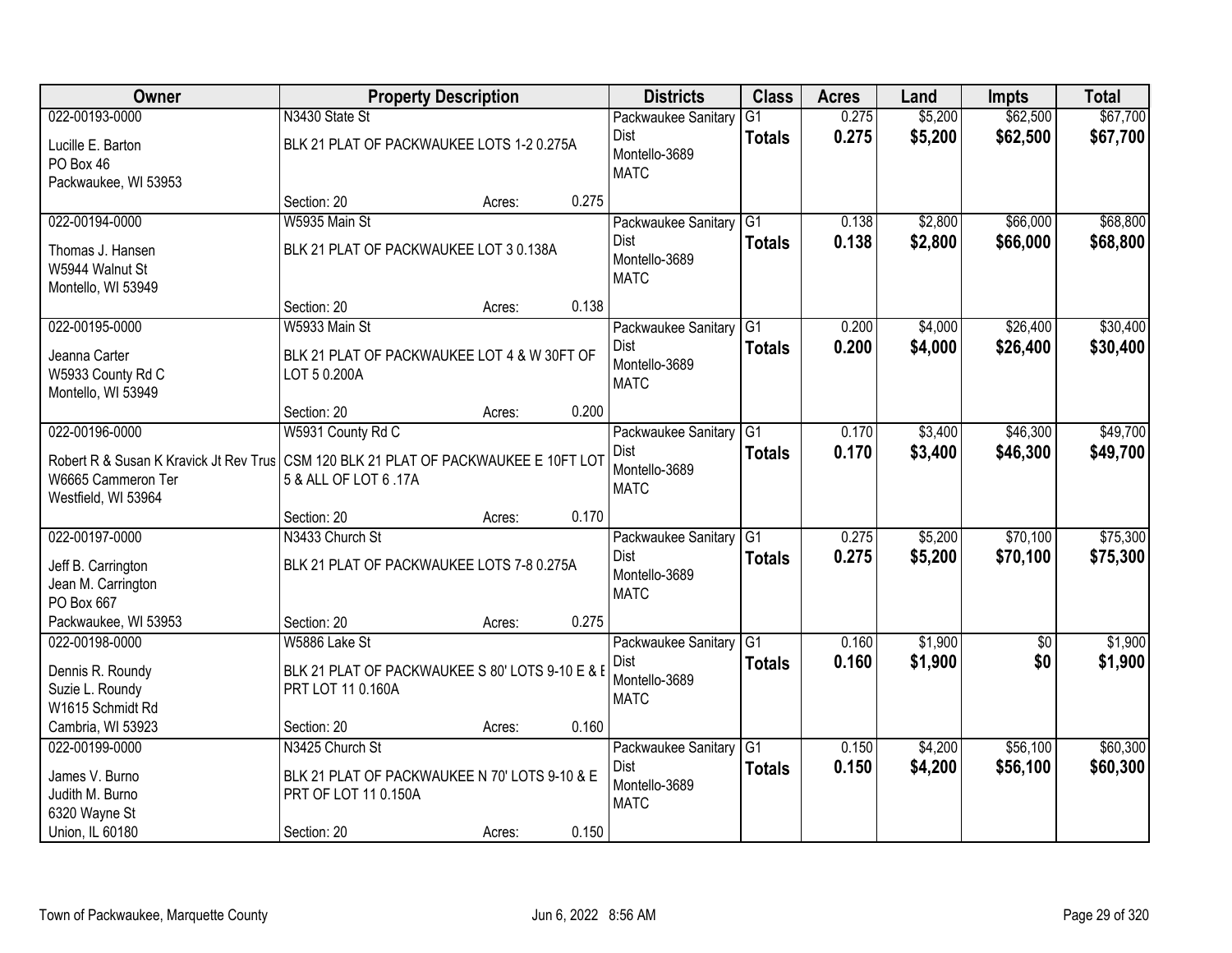| Owner                                                                                                                  | <b>Property Description</b>                                                                            |        |       | <b>Districts</b>                                            | <b>Class</b>                     | <b>Acres</b>   | Land                 | <b>Impts</b>         | <b>Total</b>         |
|------------------------------------------------------------------------------------------------------------------------|--------------------------------------------------------------------------------------------------------|--------|-------|-------------------------------------------------------------|----------------------------------|----------------|----------------------|----------------------|----------------------|
| 022-00200-0000<br>Robert J & Linda A Winn Jr Living Trust<br>6311 W County Road 900 N #2516<br>Mc Cordsville, IN 46055 | W5892 Lake St<br>BLK 21 PLAT PACKWAUKEE L12 & PRT L11 & 13<br>PART CSM 1146 .27A                       |        |       | Packwaukee Sanitary<br>Dist<br>Montello-3689<br><b>MATC</b> | $\overline{G1}$<br><b>Totals</b> | 0.270<br>0.270 | \$7,100<br>\$7,100   | \$81,400<br>\$81,400 | \$88,500<br>\$88,500 |
|                                                                                                                        | Section: 20                                                                                            | Acres: | 0.270 |                                                             |                                  |                |                      |                      |                      |
| 022-00201-0000<br>Jerry R. Lewis<br><b>PO Box 144</b><br>Packwaukee, WI 53953                                          | W5900 Lake St<br>CSM 119 BEING PRT BLK 21, LOTS 13 & 14 & PRT OF<br>BLK 28, LOTS 3 & 4 0.350A          |        |       | Packwaukee Sanitary<br>Dist<br>Montello-3689<br><b>MATC</b> | $\overline{G1}$<br><b>Totals</b> | 0.350<br>0.350 | \$23,800<br>\$23,800 | \$72,800<br>\$72,800 | \$96,600<br>\$96,600 |
|                                                                                                                        | Section: 20                                                                                            | Acres: | 0.350 |                                                             |                                  |                |                      |                      |                      |
| 022-00202-0000<br>Thomas Przybyl (Le et al<br>W5908 Lake St<br>Montello, WI 53949-7989                                 | W5908 Lake St<br>BLK 21 PLAT OF PACKWAUKEE LOTS 15-16 0.275A                                           |        |       | Packwaukee Sanitary<br>Dist<br>Montello-3689<br><b>MATC</b> | G1<br><b>Totals</b>              | 0.275<br>0.275 | \$7,200<br>\$7,200   | \$51,000<br>\$51,000 | \$58,200<br>\$58,200 |
|                                                                                                                        | Section: 20                                                                                            | Acres: | 0.275 |                                                             |                                  |                |                      |                      |                      |
| 022-00203-0000<br>Cindy S. Wilson<br>N2579 10th Rd<br>Montello, WI 53949-9744                                          | State St<br>BLK 22 PLAT OF PACKWAUKEE LOT 1 0.138A                                                     |        |       | Packwaukee Sanitary<br>Dist<br>Montello-3689<br><b>MATC</b> | G1<br><b>Totals</b>              | 0.138<br>0.138 | \$2,800<br>\$2,800   | \$0<br>\$0           | \$2,800<br>\$2,800   |
|                                                                                                                        | Section: 20                                                                                            | Acres: | 0.138 |                                                             |                                  |                |                      |                      |                      |
| 022-00204-0000<br>Keith Bagley<br>PO Box 78<br>Packwaukee, WI 53953                                                    | N3427 State St<br>BLK 22 PLAT OF PACKWAUKEE LOT 2 0.138A                                               |        |       | Packwaukee Sanitary<br>Dist<br>Montello-3689<br><b>MATC</b> | $\overline{G1}$<br><b>Totals</b> | 0.138<br>0.138 | \$2,800<br>\$2,800   | \$22,100<br>\$22,100 | \$24,900<br>\$24,900 |
|                                                                                                                        | Section: 20                                                                                            | Acres: | 0.138 |                                                             |                                  |                |                      |                      |                      |
| 022-00205-0000<br>Danielle J. Koch<br>W5943 County Rd C<br>Montello, WI 53949                                          | W5943 Main St<br>LOT 1 CSM 531 BEING BLK 22 PLAT OF<br>PACKWAUKEE LOTS 3-4 .275A                       |        |       | Packwaukee Sanitary<br>Dist<br>Montello-3689<br><b>MATC</b> | $\overline{G1}$<br><b>Totals</b> | 0.275<br>0.275 | \$5,200<br>\$5,200   | \$93,000<br>\$93,000 | \$98,200<br>\$98,200 |
|                                                                                                                        | Section: 20                                                                                            | Acres: | 0.275 |                                                             |                                  |                |                      |                      |                      |
| 022-00206-0000<br>Portage Property Investments, LLC<br>410 Washington St<br>Portage, WI 53901                          | W5930 Liberty St<br>BLK 22 PLAT OF PACKWAUKEE LOTS 5-6 LESS S 69'<br>& PRT OF N 1/2 OF LOTS 7-8 0.200A |        | 0.200 | Packwaukee Sanitary<br>Dist<br>Montello-3689<br><b>MATC</b> | G1<br><b>Totals</b>              | 0.200<br>0.200 | \$4,000<br>\$4,000   | \$21,100<br>\$21,100 | \$25,100<br>\$25,100 |
|                                                                                                                        | Section: 20                                                                                            | Acres: |       |                                                             |                                  |                |                      |                      |                      |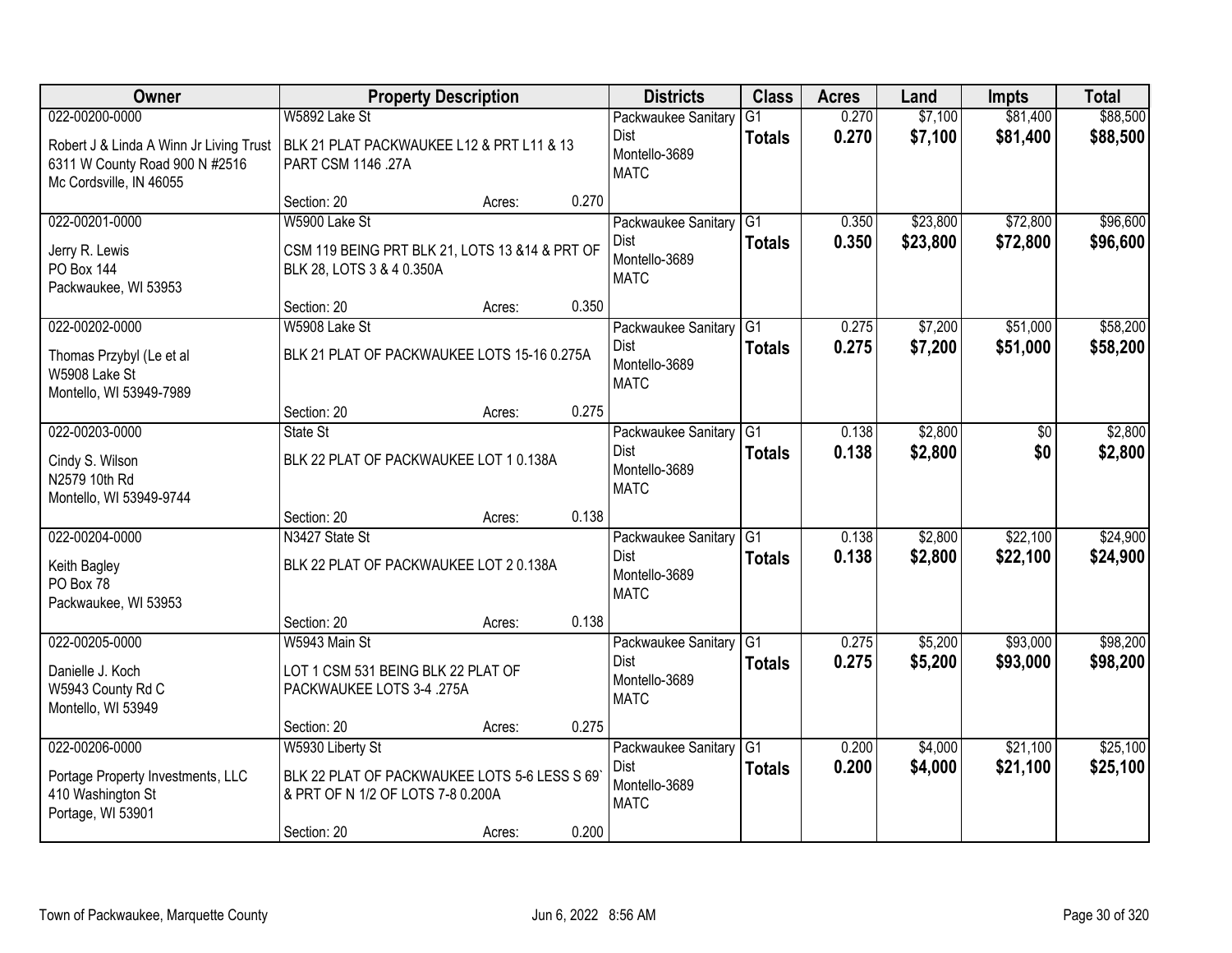| Owner                                                                               | <b>Property Description</b>                                                                                   |                 | <b>Districts</b>                                                      | <b>Class</b>                     | <b>Acres</b>   | Land               | <b>Impts</b>           | <b>Total</b>         |
|-------------------------------------------------------------------------------------|---------------------------------------------------------------------------------------------------------------|-----------------|-----------------------------------------------------------------------|----------------------------------|----------------|--------------------|------------------------|----------------------|
| 022-00208-0000                                                                      | W5922 Liberty St                                                                                              |                 | Packwaukee Sanitary                                                   | $\overline{G1}$                  | 0.270          | \$2,400            | \$53,600               | \$56,000             |
| Connie M. Achterberg<br>Lance F. Achterberg<br>PO Box 64                            | BLK 22 PLAT OF PACKWAUKEE S 69FT OF LOTS 5-6<br>& PRT OF LOTS 7-8 0.270A                                      |                 | <b>Dist</b><br>Montello-3689<br><b>MATC</b>                           | <b>Totals</b>                    | 0.270          | \$2,400            | \$53,600               | \$56,000             |
| Packwaukee, WI 53953-0064                                                           | Section: 20                                                                                                   | Acres:          | 0.270                                                                 |                                  |                |                    |                        |                      |
| 022-00209-0000<br>Packwaukee Lions Club, Inc<br>PO Box 602<br>Packwaukee, WI 53953  | W5914 Liberty St<br>LOTS 1-2 CSM 1929 BEING CSM 783 & PRT OF LOTS<br>9-10 BLK 22 OF PLAT OF PACKWAUKEE 00.17A |                 | Packwaukee Sanitary<br><b>Dist</b><br>Montello-3689<br><b>MATC</b>    | G2<br><b>Totals</b>              | 0.170<br>0.170 | \$2,000<br>\$2,000 | \$0<br>\$0             | \$2,000<br>\$2,000   |
|                                                                                     | Section: 20                                                                                                   | 0.170<br>Acres: |                                                                       |                                  |                |                    |                        |                      |
| 022-00210-0000<br>Leslie R. Simdon<br>535 Gillette Ave<br>Wisconsin Dells, WI 53965 | W5928 Lake St<br>BLK 22 PLAT PACKWAUKEE S119.3FT LOT 9 0.110A                                                 |                 | Packwaukee Sanitary G2<br><b>Dist</b><br>Montello-3689<br><b>MATC</b> | <b>Totals</b>                    | 0.110<br>0.110 | \$2,200<br>\$2,200 | \$61,000<br>\$61,000   | \$63,200<br>\$63,200 |
|                                                                                     | Section: 20                                                                                                   | Acres:          | 0.110                                                                 |                                  |                |                    |                        |                      |
| 022-00212-0000<br>Packwaukee Lions Club, Inc<br>PO Box 602<br>Packwaukee, WI 53953  | Lake St<br>CSM 121 LOCATED IN BLK 22 PLAT OF<br>PACKWAUKEE LOT 11 .14A                                        |                 | Packwaukee Sanitary<br><b>Dist</b><br>Montello-3689<br><b>MATC</b>    | G2<br><b>Totals</b>              | 0.140<br>0.140 | \$3,800<br>\$3,800 | \$46,400<br>\$46,400   | \$50,200<br>\$50,200 |
|                                                                                     | Section: 20                                                                                                   | Acres:          | 0.140                                                                 |                                  |                |                    |                        |                      |
| 022-00213-0000<br>Rodney A. Hall<br>PO Box 635<br>Packwaukee, WI 53953              | W5920 Lake St<br>BLK 22 OF PLAT OF PACKWAUKE LOT 12 0.138A                                                    |                 | Packwaukee Sanitary<br><b>Dist</b><br>Montello-3689<br><b>MATC</b>    | G2<br><b>Totals</b>              | 0.138<br>0.138 | \$3,800<br>\$3,800 | \$41,200<br>\$41,200   | \$45,000<br>\$45,000 |
|                                                                                     | Section: 20                                                                                                   | Acres:          | 0.138                                                                 |                                  |                |                    |                        |                      |
| 022-00214-0000<br>Wanda M. Dixon<br>PO Box 36<br>Packwaukee, WI 53953-0036          | W5910 Lake St<br>BLK 22 PLAT OF PACKWAUKEE LOTS 13-14-15<br>0.413A                                            |                 | Packwaukee Sanitary G1<br><b>Dist</b><br>Montello-3689<br><b>MATC</b> | <b>Totals</b>                    | 0.413<br>0.413 | \$8,300<br>\$8,300 | \$89,400<br>\$89,400   | \$97,700<br>\$97,700 |
|                                                                                     | Section: 20                                                                                                   | Acres:          | 0.413                                                                 |                                  |                |                    |                        |                      |
| 022-00215-0000<br>Robert I. Arneson<br>8797 Mariner Dr<br>Machesney Park, IL 61115  | Lake St<br>BLK 22 PLAT OF PACKWAUKEE LOT 16 0.138A                                                            |                 | Packwaukee Sanitary<br><b>Dist</b><br>Montello-3689<br><b>MATC</b>    | IG <sub>1</sub><br><b>Totals</b> | 0.138<br>0.138 | \$3,800<br>\$3,800 | $\overline{50}$<br>\$0 | \$3,800<br>\$3,800   |
|                                                                                     | Section: 20                                                                                                   | Acres:          | 0.138                                                                 |                                  |                |                    |                        |                      |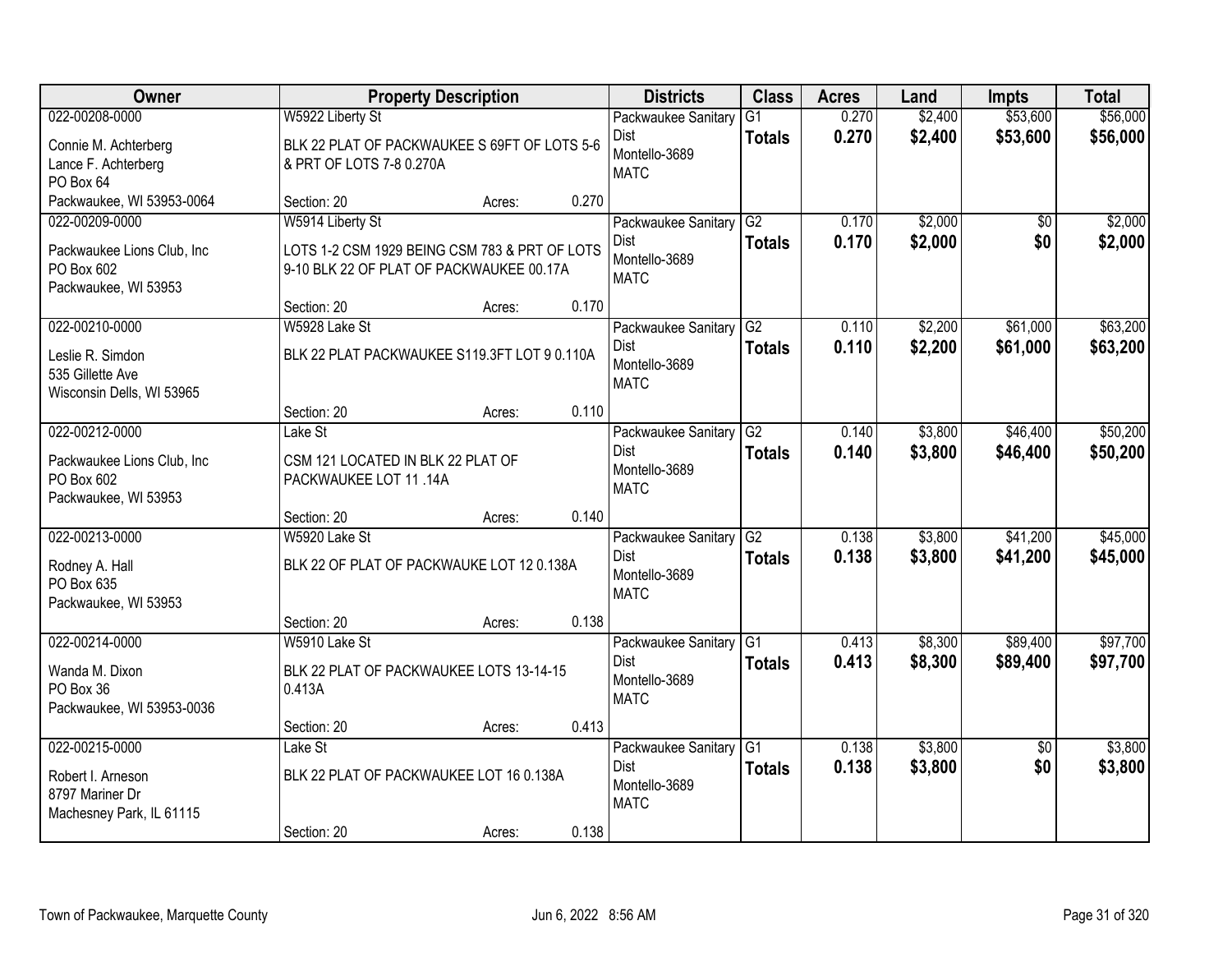| Owner                                                             |                                                              | <b>Property Description</b> |       | <b>Districts</b>                            | <b>Class</b>    | <b>Acres</b> | Land    | <b>Impts</b> | <b>Total</b> |
|-------------------------------------------------------------------|--------------------------------------------------------------|-----------------------------|-------|---------------------------------------------|-----------------|--------------|---------|--------------|--------------|
| 022-00216-0000                                                    | W5959 Main St                                                |                             |       | Packwaukee Sanitary                         | $\overline{G1}$ | 0.413        | \$6,300 | \$43,800     | \$50,100     |
| David Matijevich<br>PO Box 45<br>Packwaukee, WI 53953-0045        | BLK 23 PLAT OF PACKWAUKEE LOTS 1-2-3 0.413A                  |                             |       | <b>Dist</b><br>Montello-3689<br><b>MATC</b> | <b>Totals</b>   | 0.413        | \$6,300 | \$43,800     | \$50,100     |
|                                                                   | Section: 20                                                  | Acres:                      | 0.413 |                                             |                 |              |         |              |              |
| 022-00217-0000                                                    | W5949 Main St                                                |                             |       | Packwaukee Sanitary                         | IG1             | 0.440        | \$6,500 | \$26,600     | \$33,100     |
| Patrick B. Garrison Sr<br>W5949 County Rd D<br>Montello, WI 53949 | BLK 23 PLAT PACKWAUKEE LOT 4-5 & N60FT LOT<br>6-7-8 0.440A   |                             |       | <b>Dist</b><br>Montello-3689<br><b>MATC</b> | <b>Totals</b>   | 0.440        | \$6,500 | \$26,600     | \$33,100     |
|                                                                   | Section: 20                                                  | Acres:                      | 0.440 |                                             |                 |              |         |              |              |
| 022-00218-0000                                                    | W5925 Liberty St                                             |                             |       | Packwaukee Sanitary G2                      |                 | 0.248        | \$5,000 | \$166,400    | \$171,400    |
| Thomas J. Bowman<br>PO Box 705<br>Packwaukee, WI 53953            | BLK 23 PLAT OF PACKWAUKEE THE S 90FT OF LOTS<br>6-7-8 0.248A |                             |       | <b>Dist</b><br>Montello-3689<br><b>MATC</b> | <b>Totals</b>   | 0.248        | \$5,000 | \$166,400    | \$171,400    |
|                                                                   | Section: 20                                                  | Acres:                      | 0.248 |                                             |                 |              |         |              |              |
| 022-00219-0000                                                    | W5960 Lake St                                                |                             |       | Packwaukee Sanitary                         | G1              | 0.275        | \$5,200 | \$71,800     | \$77,000     |
| Otis J. Pratt<br>PO Box 684st<br>Packwaukee, WI 53953-0684        | BLK 23 PLAT OF PACKWAUKEE LOTS 9-10 0.275A                   |                             |       | <b>Dist</b><br>Montello-3689<br><b>MATC</b> | <b>Totals</b>   | 0.275        | \$5,200 | \$71,800     | \$77,000     |
|                                                                   | Section: 20                                                  | Acres:                      | 0.275 |                                             |                 |              |         |              |              |
| 022-00220-0000                                                    | W5970 Lake St                                                |                             |       | Packwaukee Sanitary                         | TG1             | 0.275        | \$5,200 | \$53,400     | \$58,600     |
| Lonny F. Kratz<br>W5970 Lake St<br>Packwaukee, WI 53953           | BLK 23 PLAT OF PACKWAUKEE LOTS 11-12 0.275A                  |                             |       | Dist<br>Montello-3689<br><b>MATC</b>        | <b>Totals</b>   | 0.275        | \$5,200 | \$53,400     | \$58,600     |
|                                                                   | Section: 20                                                  | Acres:                      | 0.275 |                                             |                 |              |         |              |              |
| 022-00221-0000                                                    | W5988 Lake St                                                |                             |       | Packwaukee Sanitary G1                      |                 | 0.275        | \$5,200 | \$72,900     | \$78,100     |
| Faye A. Hart<br>PO Box 33<br>Packwaukee, WI 53953                 | BLK 23 OF PLAT OF PACKWAUKEE LOTS 13-14<br>0.275A            |                             |       | Dist<br>Montello-3689<br><b>MATC</b>        | <b>Totals</b>   | 0.275        | \$5,200 | \$72,900     | \$78,100     |
|                                                                   | Section: 20                                                  | Acres:                      | 0.275 |                                             |                 |              |         |              |              |
| 022-00222-0000                                                    | W5994 Lake St                                                |                             |       | Packwaukee Sanitary G1                      |                 | 0.138        | \$2,800 | \$35,200     | \$38,000     |
| Su A. Sterlavage<br>PO Box 167<br>Packwaukee, WI 53953            | BLK 23 PLAT OF PACKWAUKEE LOT 15 0.138A                      |                             |       | <b>Dist</b><br>Montello-3689<br><b>MATC</b> | <b>Totals</b>   | 0.138        | \$2,800 | \$35,200     | \$38,000     |
|                                                                   | Section: 20                                                  | Acres:                      | 0.138 |                                             |                 |              |         |              |              |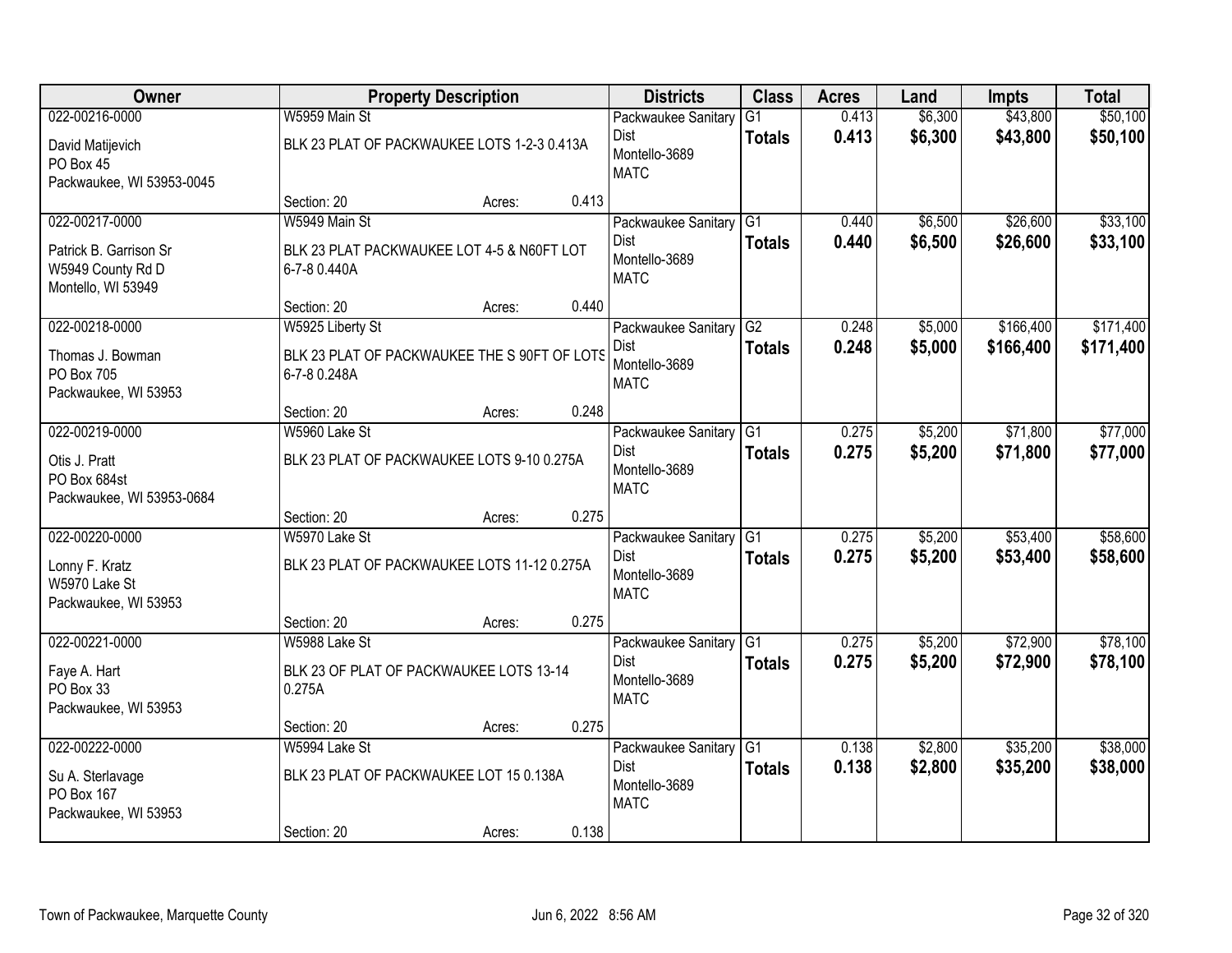| G1<br>Packwaukee Sanitary<br>0.138<br>Dist<br>\$2,800<br>\$37,900<br>\$40,700<br><b>Totals</b><br>BLK 23 PLAT OF PACKWAUKEE LOT 16 0.138A<br>Jeri Showers Living Trust<br>Montello-3689<br>PO Box 637<br><b>MATC</b><br>Packwaukee, WI 53953<br>Section: 20<br>0.138<br>Acres:<br>\$32,400<br>022-00224-0000<br>G2<br>\$2,600<br>W5981 Main St<br>0.130<br>Packwaukee Sanitary<br>0.130<br>\$32,400<br>Dist<br>\$2,600<br><b>Totals</b><br>BLK 24 PLAT OF PACKWAUKEE LOT 1 & PRT OF<br>Jeri Showers Living Trust<br>Montello-3689<br>PO Box 637<br>VACATED ALLEY 0.130A<br><b>MATC</b><br>Packwaukee, WI 53953<br>0.130<br>Section: 20<br>Acres:<br>\$83,800<br>022-00226-0000<br>W5989 Main St<br>Packwaukee Sanitary G1<br>0.540<br>\$7,100<br><b>Dist</b><br>0.540<br>\$83,800<br>\$7,100<br><b>Totals</b><br>Connie M. Achterberg<br>BLK 24 PLAT OF PACKWAUKEE LOTS 2-3-4-5-6 & E<br>Buffalo Lake Pro &<br>Lance F. Achterberg<br>5FT LOT 7 & PRT OF VACATED ALLEY 0.540A<br>Rehab Dist<br>PO Box 64<br>Montello-3689<br>0.540<br>Packwaukee, WI 53953-0064<br>Section: 20<br>Acres:<br><b>MATC</b><br>\$8,500<br>022-00227-0000<br>G1<br>0.900<br>Stockyard Rd<br>$\overline{50}$<br>Packwaukee Sanitary<br>0.900<br>\$8,500<br>\$0<br>Dist<br><b>Totals</b><br>LOT 1 CSM 2081 & PRT OF VACATED ALLEY 0.90A<br>Dawn M. Gosse<br>Buffalo Lake Pro &<br>Richard M. Arbeiter Jr<br><b>Rehab Dist</b><br>PO Box 404<br>Montello-3689<br>0.900<br>Packwaukee, WI 53953<br>Section: 20<br>Acres:<br><b>MATC</b><br>022-00228-0000<br>\$5,800<br>\$98,200<br>N3387 Spring St<br>G1<br>0.350<br>Packwaukee Sanitary<br>0.350<br>\$5,800<br>\$98,200<br>Dist<br><b>Totals</b><br>Mary F. Lein<br>PRT OF SE-SW BEING PRT OF LOTS 13-14 15-16 BLK<br>Montello-3689<br>24 UNRECORDED PLAT & PRT OF VACATED ALLEY<br>PO Box 115<br><b>MATC</b><br>00.35A<br>Packwaukee, WI 53953<br>0.350<br>Section: 20<br>Acres:<br>022-00229-0000<br>G1<br>\$24,100<br>\$66,300<br>W6001 Lake St<br>0.175<br>Packwaukee Sanitary<br>0.175<br>\$24,100<br>\$66,300<br>Dist<br><b>Totals</b><br>BLK 25 PLAT OF PACKWAUKEE LOTS 1-2 0.175A<br>Gregory D. Neve<br>Buffalo Lake Pro &<br>PO Box 173<br><b>Rehab Dist</b><br>Packwaukee, WI 53953-0173<br>Montello-3689<br>0.175<br>Section: 20<br>Acres:<br><b>MATC</b><br>022-00229-0005<br>W5997 Lake St<br>Packwaukee Sanitary X4<br>0.160<br>$\overline{50}$<br>$\overline{50}$<br>\$0<br><b>Dist</b><br>0.160<br>\$0<br><b>Totals</b><br>Town of Packwaukee<br>THAT PRT OF SPRING ST LY S OF LAKE ST, (POS<br>Buffalo Lake Pro &<br>PO Box 412<br>GROTHMAN) 0.16A<br>Rehab Dist<br>Packwaukee, WI 53953<br>Montello-3689<br>0.160<br>Acres: | Owner          | <b>Property Description</b> | <b>Districts</b> | <b>Class</b> | <b>Acres</b> | Land    | <b>Impts</b> | <b>Total</b> |
|------------------------------------------------------------------------------------------------------------------------------------------------------------------------------------------------------------------------------------------------------------------------------------------------------------------------------------------------------------------------------------------------------------------------------------------------------------------------------------------------------------------------------------------------------------------------------------------------------------------------------------------------------------------------------------------------------------------------------------------------------------------------------------------------------------------------------------------------------------------------------------------------------------------------------------------------------------------------------------------------------------------------------------------------------------------------------------------------------------------------------------------------------------------------------------------------------------------------------------------------------------------------------------------------------------------------------------------------------------------------------------------------------------------------------------------------------------------------------------------------------------------------------------------------------------------------------------------------------------------------------------------------------------------------------------------------------------------------------------------------------------------------------------------------------------------------------------------------------------------------------------------------------------------------------------------------------------------------------------------------------------------------------------------------------------------------------------------------------------------------------------------------------------------------------------------------------------------------------------------------------------------------------------------------------------------------------------------------------------------------------------------------------------------------------------------------------------------------------------------------------------------------------------------------------------------------------------------------------------------------------------------------------------------------|----------------|-----------------------------|------------------|--------------|--------------|---------|--------------|--------------|
|                                                                                                                                                                                                                                                                                                                                                                                                                                                                                                                                                                                                                                                                                                                                                                                                                                                                                                                                                                                                                                                                                                                                                                                                                                                                                                                                                                                                                                                                                                                                                                                                                                                                                                                                                                                                                                                                                                                                                                                                                                                                                                                                                                                                                                                                                                                                                                                                                                                                                                                                                                                                                                                                        | 022-00223-0000 | N3390 Spring St             |                  |              | 0.138        | \$2,800 | \$37,900     | \$40,700     |
|                                                                                                                                                                                                                                                                                                                                                                                                                                                                                                                                                                                                                                                                                                                                                                                                                                                                                                                                                                                                                                                                                                                                                                                                                                                                                                                                                                                                                                                                                                                                                                                                                                                                                                                                                                                                                                                                                                                                                                                                                                                                                                                                                                                                                                                                                                                                                                                                                                                                                                                                                                                                                                                                        |                |                             |                  |              |              |         |              |              |
|                                                                                                                                                                                                                                                                                                                                                                                                                                                                                                                                                                                                                                                                                                                                                                                                                                                                                                                                                                                                                                                                                                                                                                                                                                                                                                                                                                                                                                                                                                                                                                                                                                                                                                                                                                                                                                                                                                                                                                                                                                                                                                                                                                                                                                                                                                                                                                                                                                                                                                                                                                                                                                                                        |                |                             |                  |              |              |         |              |              |
| \$35,000                                                                                                                                                                                                                                                                                                                                                                                                                                                                                                                                                                                                                                                                                                                                                                                                                                                                                                                                                                                                                                                                                                                                                                                                                                                                                                                                                                                                                                                                                                                                                                                                                                                                                                                                                                                                                                                                                                                                                                                                                                                                                                                                                                                                                                                                                                                                                                                                                                                                                                                                                                                                                                                               |                |                             |                  |              |              |         |              |              |
| \$35,000<br>\$90,900<br>\$8,500<br>\$104,000<br>\$0                                                                                                                                                                                                                                                                                                                                                                                                                                                                                                                                                                                                                                                                                                                                                                                                                                                                                                                                                                                                                                                                                                                                                                                                                                                                                                                                                                                                                                                                                                                                                                                                                                                                                                                                                                                                                                                                                                                                                                                                                                                                                                                                                                                                                                                                                                                                                                                                                                                                                                                                                                                                                    |                |                             |                  |              |              |         |              |              |
|                                                                                                                                                                                                                                                                                                                                                                                                                                                                                                                                                                                                                                                                                                                                                                                                                                                                                                                                                                                                                                                                                                                                                                                                                                                                                                                                                                                                                                                                                                                                                                                                                                                                                                                                                                                                                                                                                                                                                                                                                                                                                                                                                                                                                                                                                                                                                                                                                                                                                                                                                                                                                                                                        |                |                             |                  |              |              |         |              |              |
|                                                                                                                                                                                                                                                                                                                                                                                                                                                                                                                                                                                                                                                                                                                                                                                                                                                                                                                                                                                                                                                                                                                                                                                                                                                                                                                                                                                                                                                                                                                                                                                                                                                                                                                                                                                                                                                                                                                                                                                                                                                                                                                                                                                                                                                                                                                                                                                                                                                                                                                                                                                                                                                                        |                |                             |                  |              |              |         |              |              |
|                                                                                                                                                                                                                                                                                                                                                                                                                                                                                                                                                                                                                                                                                                                                                                                                                                                                                                                                                                                                                                                                                                                                                                                                                                                                                                                                                                                                                                                                                                                                                                                                                                                                                                                                                                                                                                                                                                                                                                                                                                                                                                                                                                                                                                                                                                                                                                                                                                                                                                                                                                                                                                                                        |                |                             |                  |              |              |         |              |              |
|                                                                                                                                                                                                                                                                                                                                                                                                                                                                                                                                                                                                                                                                                                                                                                                                                                                                                                                                                                                                                                                                                                                                                                                                                                                                                                                                                                                                                                                                                                                                                                                                                                                                                                                                                                                                                                                                                                                                                                                                                                                                                                                                                                                                                                                                                                                                                                                                                                                                                                                                                                                                                                                                        |                |                             |                  |              |              |         |              |              |
| \$90,900                                                                                                                                                                                                                                                                                                                                                                                                                                                                                                                                                                                                                                                                                                                                                                                                                                                                                                                                                                                                                                                                                                                                                                                                                                                                                                                                                                                                                                                                                                                                                                                                                                                                                                                                                                                                                                                                                                                                                                                                                                                                                                                                                                                                                                                                                                                                                                                                                                                                                                                                                                                                                                                               |                |                             |                  |              |              |         |              |              |
|                                                                                                                                                                                                                                                                                                                                                                                                                                                                                                                                                                                                                                                                                                                                                                                                                                                                                                                                                                                                                                                                                                                                                                                                                                                                                                                                                                                                                                                                                                                                                                                                                                                                                                                                                                                                                                                                                                                                                                                                                                                                                                                                                                                                                                                                                                                                                                                                                                                                                                                                                                                                                                                                        |                |                             |                  |              |              |         |              |              |
| \$8,500                                                                                                                                                                                                                                                                                                                                                                                                                                                                                                                                                                                                                                                                                                                                                                                                                                                                                                                                                                                                                                                                                                                                                                                                                                                                                                                                                                                                                                                                                                                                                                                                                                                                                                                                                                                                                                                                                                                                                                                                                                                                                                                                                                                                                                                                                                                                                                                                                                                                                                                                                                                                                                                                |                |                             |                  |              |              |         |              |              |
|                                                                                                                                                                                                                                                                                                                                                                                                                                                                                                                                                                                                                                                                                                                                                                                                                                                                                                                                                                                                                                                                                                                                                                                                                                                                                                                                                                                                                                                                                                                                                                                                                                                                                                                                                                                                                                                                                                                                                                                                                                                                                                                                                                                                                                                                                                                                                                                                                                                                                                                                                                                                                                                                        |                |                             |                  |              |              |         |              |              |
|                                                                                                                                                                                                                                                                                                                                                                                                                                                                                                                                                                                                                                                                                                                                                                                                                                                                                                                                                                                                                                                                                                                                                                                                                                                                                                                                                                                                                                                                                                                                                                                                                                                                                                                                                                                                                                                                                                                                                                                                                                                                                                                                                                                                                                                                                                                                                                                                                                                                                                                                                                                                                                                                        |                |                             |                  |              |              |         |              |              |
|                                                                                                                                                                                                                                                                                                                                                                                                                                                                                                                                                                                                                                                                                                                                                                                                                                                                                                                                                                                                                                                                                                                                                                                                                                                                                                                                                                                                                                                                                                                                                                                                                                                                                                                                                                                                                                                                                                                                                                                                                                                                                                                                                                                                                                                                                                                                                                                                                                                                                                                                                                                                                                                                        |                |                             |                  |              |              |         |              |              |
|                                                                                                                                                                                                                                                                                                                                                                                                                                                                                                                                                                                                                                                                                                                                                                                                                                                                                                                                                                                                                                                                                                                                                                                                                                                                                                                                                                                                                                                                                                                                                                                                                                                                                                                                                                                                                                                                                                                                                                                                                                                                                                                                                                                                                                                                                                                                                                                                                                                                                                                                                                                                                                                                        |                |                             |                  |              |              |         |              |              |
|                                                                                                                                                                                                                                                                                                                                                                                                                                                                                                                                                                                                                                                                                                                                                                                                                                                                                                                                                                                                                                                                                                                                                                                                                                                                                                                                                                                                                                                                                                                                                                                                                                                                                                                                                                                                                                                                                                                                                                                                                                                                                                                                                                                                                                                                                                                                                                                                                                                                                                                                                                                                                                                                        |                |                             |                  |              |              |         |              |              |
| \$104,000<br>\$90,400<br>\$90,400<br>$\overline{30}$                                                                                                                                                                                                                                                                                                                                                                                                                                                                                                                                                                                                                                                                                                                                                                                                                                                                                                                                                                                                                                                                                                                                                                                                                                                                                                                                                                                                                                                                                                                                                                                                                                                                                                                                                                                                                                                                                                                                                                                                                                                                                                                                                                                                                                                                                                                                                                                                                                                                                                                                                                                                                   |                |                             |                  |              |              |         |              |              |
|                                                                                                                                                                                                                                                                                                                                                                                                                                                                                                                                                                                                                                                                                                                                                                                                                                                                                                                                                                                                                                                                                                                                                                                                                                                                                                                                                                                                                                                                                                                                                                                                                                                                                                                                                                                                                                                                                                                                                                                                                                                                                                                                                                                                                                                                                                                                                                                                                                                                                                                                                                                                                                                                        |                |                             |                  |              |              |         |              |              |
|                                                                                                                                                                                                                                                                                                                                                                                                                                                                                                                                                                                                                                                                                                                                                                                                                                                                                                                                                                                                                                                                                                                                                                                                                                                                                                                                                                                                                                                                                                                                                                                                                                                                                                                                                                                                                                                                                                                                                                                                                                                                                                                                                                                                                                                                                                                                                                                                                                                                                                                                                                                                                                                                        |                |                             |                  |              |              |         |              |              |
|                                                                                                                                                                                                                                                                                                                                                                                                                                                                                                                                                                                                                                                                                                                                                                                                                                                                                                                                                                                                                                                                                                                                                                                                                                                                                                                                                                                                                                                                                                                                                                                                                                                                                                                                                                                                                                                                                                                                                                                                                                                                                                                                                                                                                                                                                                                                                                                                                                                                                                                                                                                                                                                                        |                |                             |                  |              |              |         |              |              |
|                                                                                                                                                                                                                                                                                                                                                                                                                                                                                                                                                                                                                                                                                                                                                                                                                                                                                                                                                                                                                                                                                                                                                                                                                                                                                                                                                                                                                                                                                                                                                                                                                                                                                                                                                                                                                                                                                                                                                                                                                                                                                                                                                                                                                                                                                                                                                                                                                                                                                                                                                                                                                                                                        |                |                             |                  |              |              |         |              |              |
|                                                                                                                                                                                                                                                                                                                                                                                                                                                                                                                                                                                                                                                                                                                                                                                                                                                                                                                                                                                                                                                                                                                                                                                                                                                                                                                                                                                                                                                                                                                                                                                                                                                                                                                                                                                                                                                                                                                                                                                                                                                                                                                                                                                                                                                                                                                                                                                                                                                                                                                                                                                                                                                                        |                |                             |                  |              |              |         |              |              |
|                                                                                                                                                                                                                                                                                                                                                                                                                                                                                                                                                                                                                                                                                                                                                                                                                                                                                                                                                                                                                                                                                                                                                                                                                                                                                                                                                                                                                                                                                                                                                                                                                                                                                                                                                                                                                                                                                                                                                                                                                                                                                                                                                                                                                                                                                                                                                                                                                                                                                                                                                                                                                                                                        |                |                             |                  |              |              |         |              |              |
|                                                                                                                                                                                                                                                                                                                                                                                                                                                                                                                                                                                                                                                                                                                                                                                                                                                                                                                                                                                                                                                                                                                                                                                                                                                                                                                                                                                                                                                                                                                                                                                                                                                                                                                                                                                                                                                                                                                                                                                                                                                                                                                                                                                                                                                                                                                                                                                                                                                                                                                                                                                                                                                                        |                |                             |                  |              |              |         |              |              |
|                                                                                                                                                                                                                                                                                                                                                                                                                                                                                                                                                                                                                                                                                                                                                                                                                                                                                                                                                                                                                                                                                                                                                                                                                                                                                                                                                                                                                                                                                                                                                                                                                                                                                                                                                                                                                                                                                                                                                                                                                                                                                                                                                                                                                                                                                                                                                                                                                                                                                                                                                                                                                                                                        |                |                             |                  |              |              |         |              |              |
|                                                                                                                                                                                                                                                                                                                                                                                                                                                                                                                                                                                                                                                                                                                                                                                                                                                                                                                                                                                                                                                                                                                                                                                                                                                                                                                                                                                                                                                                                                                                                                                                                                                                                                                                                                                                                                                                                                                                                                                                                                                                                                                                                                                                                                                                                                                                                                                                                                                                                                                                                                                                                                                                        |                |                             |                  |              |              |         |              |              |
|                                                                                                                                                                                                                                                                                                                                                                                                                                                                                                                                                                                                                                                                                                                                                                                                                                                                                                                                                                                                                                                                                                                                                                                                                                                                                                                                                                                                                                                                                                                                                                                                                                                                                                                                                                                                                                                                                                                                                                                                                                                                                                                                                                                                                                                                                                                                                                                                                                                                                                                                                                                                                                                                        |                |                             |                  |              |              |         |              |              |
|                                                                                                                                                                                                                                                                                                                                                                                                                                                                                                                                                                                                                                                                                                                                                                                                                                                                                                                                                                                                                                                                                                                                                                                                                                                                                                                                                                                                                                                                                                                                                                                                                                                                                                                                                                                                                                                                                                                                                                                                                                                                                                                                                                                                                                                                                                                                                                                                                                                                                                                                                                                                                                                                        |                |                             |                  |              |              |         |              |              |
|                                                                                                                                                                                                                                                                                                                                                                                                                                                                                                                                                                                                                                                                                                                                                                                                                                                                                                                                                                                                                                                                                                                                                                                                                                                                                                                                                                                                                                                                                                                                                                                                                                                                                                                                                                                                                                                                                                                                                                                                                                                                                                                                                                                                                                                                                                                                                                                                                                                                                                                                                                                                                                                                        |                |                             |                  |              |              |         |              |              |
|                                                                                                                                                                                                                                                                                                                                                                                                                                                                                                                                                                                                                                                                                                                                                                                                                                                                                                                                                                                                                                                                                                                                                                                                                                                                                                                                                                                                                                                                                                                                                                                                                                                                                                                                                                                                                                                                                                                                                                                                                                                                                                                                                                                                                                                                                                                                                                                                                                                                                                                                                                                                                                                                        |                |                             |                  |              |              |         |              |              |
|                                                                                                                                                                                                                                                                                                                                                                                                                                                                                                                                                                                                                                                                                                                                                                                                                                                                                                                                                                                                                                                                                                                                                                                                                                                                                                                                                                                                                                                                                                                                                                                                                                                                                                                                                                                                                                                                                                                                                                                                                                                                                                                                                                                                                                                                                                                                                                                                                                                                                                                                                                                                                                                                        |                |                             |                  |              |              |         |              |              |
|                                                                                                                                                                                                                                                                                                                                                                                                                                                                                                                                                                                                                                                                                                                                                                                                                                                                                                                                                                                                                                                                                                                                                                                                                                                                                                                                                                                                                                                                                                                                                                                                                                                                                                                                                                                                                                                                                                                                                                                                                                                                                                                                                                                                                                                                                                                                                                                                                                                                                                                                                                                                                                                                        |                |                             |                  |              |              |         |              |              |
|                                                                                                                                                                                                                                                                                                                                                                                                                                                                                                                                                                                                                                                                                                                                                                                                                                                                                                                                                                                                                                                                                                                                                                                                                                                                                                                                                                                                                                                                                                                                                                                                                                                                                                                                                                                                                                                                                                                                                                                                                                                                                                                                                                                                                                                                                                                                                                                                                                                                                                                                                                                                                                                                        |                | Section: 20                 | <b>MATC</b>      |              |              |         |              |              |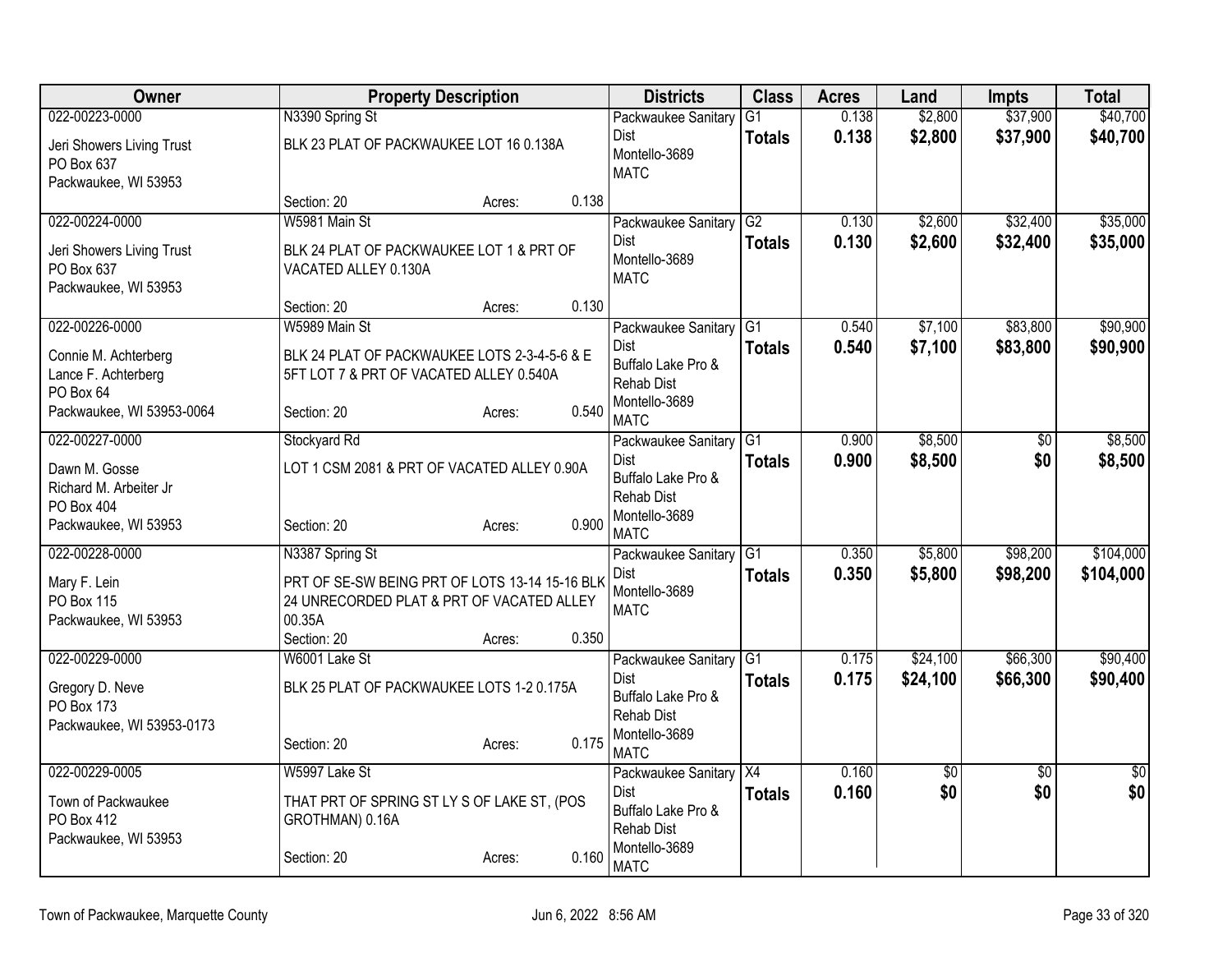| Owner                                     | <b>Property Description</b>                   |                 | <b>Districts</b>                        | <b>Class</b>    | <b>Acres</b> | Land     | <b>Impts</b> | <b>Total</b> |
|-------------------------------------------|-----------------------------------------------|-----------------|-----------------------------------------|-----------------|--------------|----------|--------------|--------------|
| 022-00230-0000                            | W6003 Lake St                                 |                 | Packwaukee Sanitary                     | $\overline{G1}$ | 0.180        | \$21,600 | \$39,500     | \$61,100     |
| John C. Boeder                            | LOT 3 CSM 2081 LESS N 20FT 0.18A              |                 | <b>Dist</b>                             | <b>Totals</b>   | 0.180        | \$21,600 | \$39,500     | \$61,100     |
| PO Box 42                                 |                                               |                 | Buffalo Lake Pro &<br><b>Rehab Dist</b> |                 |              |          |              |              |
| Packwaukee, WI 53953-0042                 |                                               |                 | Montello-3689                           |                 |              |          |              |              |
|                                           | Section: 20                                   | 0.180<br>Acres: | <b>MATC</b>                             |                 |              |          |              |              |
| 022-00231-0000                            | W6005 Lake St                                 |                 | Packwaukee Sanitary                     | G1              | 0.198        | \$24,300 | \$56,800     | \$81,100     |
| Kevin R. Gallagher                        | W1/2 OF L4 ALL OF L5 & E 10FT OF L6 BLK 25 OF |                 | Dist                                    | <b>Totals</b>   | 0.198        | \$24,300 | \$56,800     | \$81,100     |
| Linda A. Gallagher                        | VACATED PLAT & 70 X 30FT OF VACATED LAKE ST   |                 | Buffalo Lake Pro &                      |                 |              |          |              |              |
| 3725 Euclid Ave                           | LY N THEREOF 0.198A                           |                 | <b>Rehab Dist</b>                       |                 |              |          |              |              |
| Berwyn, IL 60402                          | Section: 20                                   | 0.198<br>Acres: | Montello-3689<br><b>MATC</b>            |                 |              |          |              |              |
| 022-00232-0000                            | W6007 Stockyard Rd                            |                 | Packwaukee Sanitary                     | G1              | 1.390        | \$37,400 | \$107,900    | \$145,300    |
| Dawn M. Gosse                             | LOTS 2 & N 20FT OF LOT 3 CSM 2081 & PRT OF    |                 | Dist                                    | <b>Totals</b>   | 1.390        | \$37,400 | \$107,900    | \$145,300    |
| Richard M. Arbeiter Jr                    | VACATED ALLEY 1.39A                           |                 | Buffalo Lake Pro &                      |                 |              |          |              |              |
| PO Box 404                                |                                               |                 | <b>Rehab Dist</b>                       |                 |              |          |              |              |
| Packwaukee, WI 53953                      | Section: 20                                   | 1.390<br>Acres: | Montello-3689<br><b>MATC</b>            |                 |              |          |              |              |
| 022-00233-0000                            | W5995 Lake St                                 |                 | Packwaukee Sanitary G1                  |                 | 0.162        | \$20,600 | \$45,500     | \$66,100     |
|                                           |                                               |                 | Dist                                    | <b>Totals</b>   | 0.162        | \$20,600 | \$45,500     | \$66,100     |
| Dale E. Burke                             | BLK 26 PLAT OF PACKWAUKEE LOT 1 & W 17FT OF   |                 | Buffalo Lake Pro &                      |                 |              |          |              |              |
| Elizabeth Maldonado                       | LOT 2 & PRT OF VAC SPRING ST 0.162A           |                 | <b>Rehab Dist</b>                       |                 |              |          |              |              |
| 5417 S Newcastle Ave<br>Chicago, IL 60638 | Section: 20                                   | 0.162           | Montello-3689                           |                 |              |          |              |              |
|                                           |                                               | Acres:          | <b>MATC</b>                             |                 |              |          |              |              |
| 022-00234-0000                            | W5985 Lake St                                 |                 | Packwaukee Sanitary G1                  |                 | 0.280        | \$33,200 | \$122,800    | \$156,000    |
| Martin L. Endre                           | BLK 26 PLAT OF PACKWAUKEE E 23FT LOT 2 & ALL  |                 | Dist                                    | <b>Totals</b>   | 0.280        | \$33,200 | \$122,800    | \$156,000    |
| Anna M. Fugedy                            | LOTS 3-4 0.280A                               |                 | Buffalo Lake Pro &<br><b>Rehab Dist</b> |                 |              |          |              |              |
| 622 Carriage Hill Dr                      |                                               |                 | Montello-3689                           |                 |              |          |              |              |
| Glenview, IL 60025                        | Section: 20                                   | 0.280<br>Acres: | <b>MATC</b>                             |                 |              |          |              |              |
| 022-00235-0000                            | W5965 Lake St                                 |                 | Packwaukee Sanitary G1                  |                 | 0.272        | \$31,200 | \$68,300     | \$99,500     |
| Richard A. Fudala                         | BLK 26 PLAT OF PACKWAUKEE LOT 5 & W 10FT OF   |                 | Dist                                    | <b>Totals</b>   | 0.272        | \$31,200 | \$68,300     | \$99,500     |
| Daryl L. Fudala                           | LOT 6 ALSO PRT OF LOT 7 .272A                 |                 | Buffalo Lake Pro &                      |                 |              |          |              |              |
| <b>PO Box 134</b>                         |                                               |                 | <b>Rehab Dist</b>                       |                 |              |          |              |              |
| Packwaukee, WI 53953                      | Section: 20                                   | 0.272<br>Acres: | Montello-3689<br><b>MATC</b>            |                 |              |          |              |              |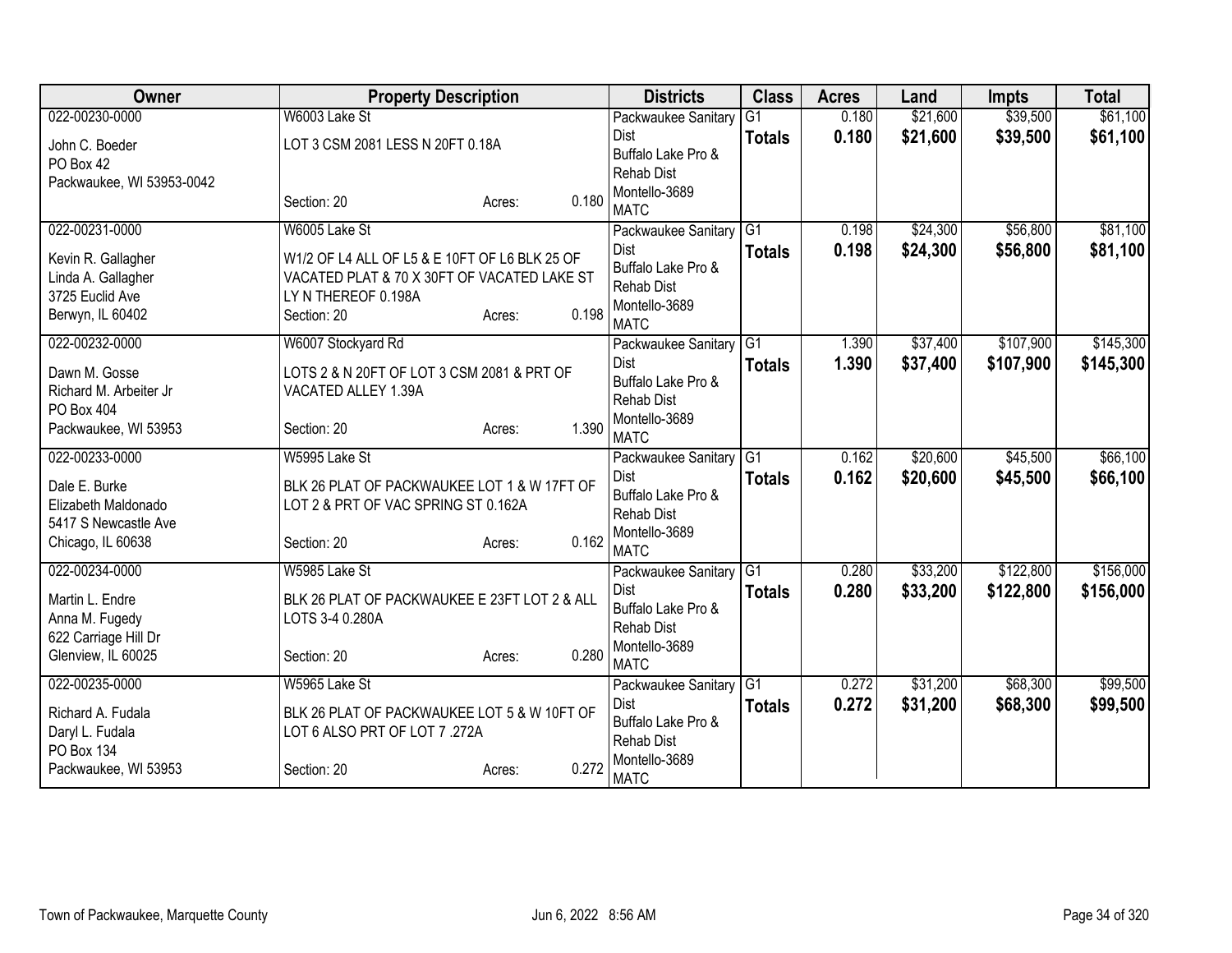| Owner                                                                                                | <b>Property Description</b>                                                                                                                            | <b>Districts</b>                                                                                                               | <b>Class</b>        | <b>Acres</b>   | Land                 | <b>Impts</b>           | <b>Total</b>           |
|------------------------------------------------------------------------------------------------------|--------------------------------------------------------------------------------------------------------------------------------------------------------|--------------------------------------------------------------------------------------------------------------------------------|---------------------|----------------|----------------------|------------------------|------------------------|
| 022-00237-0000                                                                                       | W5909 Liberty St                                                                                                                                       | Packwaukee Sanitary                                                                                                            | G <sub>1</sub>      | 0.170          | \$19,100             | \$62,600               | \$81,700               |
| <b>Constanc Nelson Trustees</b><br>La Vern M & Constanc Nelson Rev<br><b>Living Trust</b>            | BLK 26 PLAT OF PACKWAUKEE PRT LOT 7 & LOT 8<br>EX E 18FT 0.170A                                                                                        | Dist<br>Buffalo Lake Pro &<br><b>Rehab Dist</b>                                                                                | <b>Totals</b>       | 0.170          | \$19,100             | \$62,600               | \$81,700               |
| 4348 Hoepker Rd<br>Madison, WI 53704                                                                 | Section: 20<br>Acres:                                                                                                                                  | Montello-3689<br>0.170<br><b>MATC</b>                                                                                          |                     |                |                      |                        |                        |
| 022-00238-0000<br>Marquette Co Hwy Dept<br>PO Box 398<br>Montello, WI 53949                          | Lake St<br>BLK 26 PLAT OF PACKWAUKEE THE E 18FT LOT 8<br>0.056A<br>Section: 20<br>Acres:                                                               | Packwaukee Sanitary<br>Dist<br>Buffalo Lake Pro &<br><b>Rehab Dist</b><br>Montello-3689<br>0.056                               | X3<br><b>Totals</b> | 0.056<br>0.056 | \$0<br>\$0           | $\overline{50}$<br>\$0 | $\overline{50}$<br>\$0 |
| 022-00239-0000<br>William Bergemann<br>Cheryl Bergemann<br><b>PO Box 424</b><br>Packwaukee, WI 53953 | W5911 Lake St<br>BLK 27 PLAT OF PACKWAUKEE LOT 1 & ALL OF<br>VACATED STATE ST LY S OF S LINE OF MARKET ST<br>110' FRTG 0.303A<br>Section: 20<br>Acres: | <b>MATC</b><br>Packwaukee Sanitary<br>Dist<br>Buffalo Lake Pro &<br><b>Rehab Dist</b><br>Montello-3689<br>0.303<br><b>MATC</b> | G1<br><b>Totals</b> | 0.303<br>0.303 | \$34,800<br>\$34,800 | \$81,700<br>\$81,700   | \$116,500<br>\$116,500 |
| 022-00240-0000<br>Bethany Spooner<br>Cody Spooner<br>300 S Main St<br>Deforest, WI 53532             | W5913 Lake St<br>BLK 27 PLAT OF PACKWAUKEE LOT 2 0.112A<br>Section: 20<br>Acres:                                                                       | Packwaukee Sanitary<br>Dist<br>Buffalo Lake Pro &<br><b>Rehab Dist</b><br>Montello-3689<br>0.112<br><b>MATC</b>                | G1<br><b>Totals</b> | 0.112<br>0.112 | \$15,300<br>\$15,300 | \$50,800<br>\$50,800   | \$66,100<br>\$66,100   |
| 022-00241-0000<br>Irvin F. Stuckey<br>16166 Deer Valley Tr<br>Ferryville, WI 54628                   | W5917 Lake St<br>BLK 27 PLAT OF PACKWAUKEE LOTS 3-4 0.232A<br>Section: 20<br>Acres:                                                                    | Packwaukee Sanitary<br>Dist<br>Buffalo Lake Pro &<br><b>Rehab Dist</b><br>Montello-3689<br>0.232<br><b>MATC</b>                | G1<br><b>Totals</b> | 0.232<br>0.232 | \$27,400<br>\$27,400 | \$63,300<br>\$63,300   | \$90,700<br>\$90,700   |
| 022-00242-0000<br>Lisa M. Bowman<br>PO Box 82<br>Readfield, WI 54969                                 | W5931 Liberty St<br>BLK 27 PLAT OF PACKWAUKEE LOTS 5-6-7-8 0.500A<br>Section: 20<br>Acres:                                                             | Packwaukee Sanitary G2<br><b>Dist</b><br>Buffalo Lake Pro &<br><b>Rehab Dist</b><br>Montello-3689<br>0.500<br><b>MATC</b>      | <b>Totals</b>       | 0.500<br>0.500 | \$46,200<br>\$46,200 | \$206,500<br>\$206,500 | \$252,700<br>\$252,700 |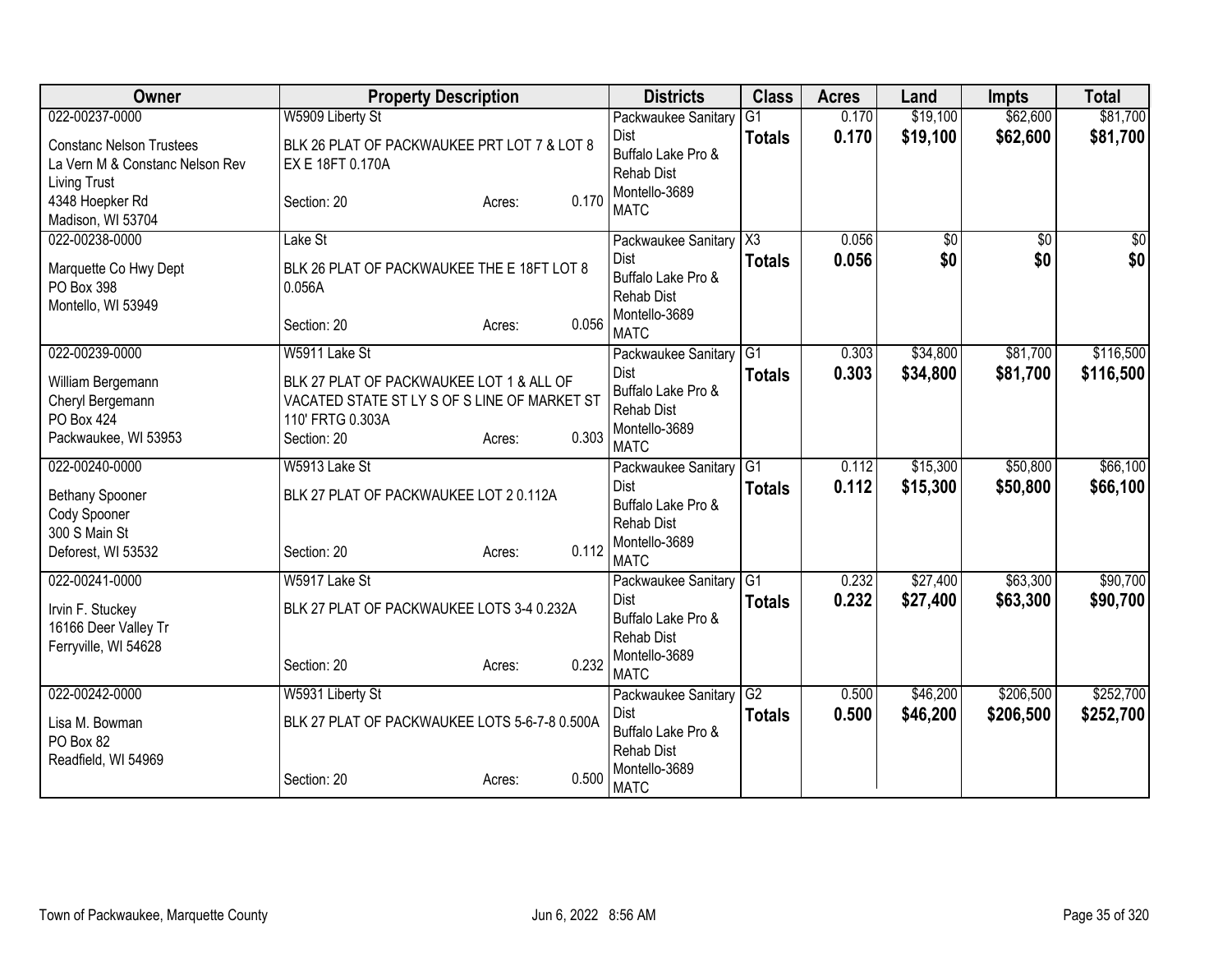| Owner                                   | <b>Property Description</b>                  |                 | <b>Districts</b>                        | <b>Class</b>    | <b>Acres</b> | Land     | <b>Impts</b>    | <b>Total</b> |
|-----------------------------------------|----------------------------------------------|-----------------|-----------------------------------------|-----------------|--------------|----------|-----------------|--------------|
| 022-00243-0000                          | Lake St                                      |                 | Packwaukee Sanitary                     | G1              | 0.183        | \$18,500 | $\overline{50}$ | \$18,500     |
| Thomas Przybyl (Le et al                | BLK 28 PLAT OF PACKWAUKEE LOTS 1-2 0.183A    |                 | Dist                                    | <b>Totals</b>   | 0.183        | \$18,500 | \$0             | \$18,500     |
| W5908 Lake St                           |                                              |                 | Buffalo Lake Pro &<br><b>Rehab Dist</b> |                 |              |          |                 |              |
| Montello, WI 53949-7989                 |                                              |                 | Montello-3689                           |                 |              |          |                 |              |
|                                         | Section: 20                                  | 0.183<br>Acres: | <b>MATC</b>                             |                 |              |          |                 |              |
| 022-00245-0000                          | Lake St                                      |                 | Packwaukee Sanitary                     | $\overline{G1}$ | 0.077        | \$15,500 | \$2,500         | \$18,000     |
| Robert J & Linda A Winn Jr Living Trust | BLK 28 PLAT PACKWAUKEE PRT LOTS 4-5 BEING    |                 | Dist                                    | <b>Totals</b>   | 0.077        | \$15,500 | \$2,500         | \$18,000     |
| 6311 W County Road 900 N #2516          | PRT CSM 1146 0.077A                          |                 | Buffalo Lake Pro &                      |                 |              |          |                 |              |
| Mc Cordsville, IN 46055                 |                                              |                 | <b>Rehab Dist</b><br>Montello-3689      |                 |              |          |                 |              |
|                                         | Section: 20                                  | 0.077<br>Acres: | <b>MATC</b>                             |                 |              |          |                 |              |
| 022-00246-0000                          | Lake St                                      |                 | Packwaukee Sanitary                     | $\overline{G1}$ | 0.086        | \$14,000 | \$0             | \$14,000     |
| James V. Burno                          | BLK 28 PLAT OF PACKWAUKEE NELY 8.5' LOT 5 &  |                 | Dist                                    | <b>Totals</b>   | 0.086        | \$14,000 | \$0             | \$14,000     |
| Judith M. Burno                         | SWLY 29.5' LOT 6 0.086A                      |                 | Buffalo Lake Pro &                      |                 |              |          |                 |              |
| 6320 Wayne St                           |                                              |                 | <b>Rehab Dist</b><br>Montello-3689      |                 |              |          |                 |              |
| Union, IL 60180                         | Section: 20                                  | 0.086<br>Acres: | <b>MATC</b>                             |                 |              |          |                 |              |
| 022-00247-0000                          | Lake St                                      |                 | Packwaukee Sanitary                     | G <sub>1</sub>  | 0.200        | \$29,400 | $\overline{50}$ | \$29,400     |
| Dennis R. Roundy                        | BLK 28 PLAT OF PACKWAUKEE NELY 10.5' LOT 6 & |                 | Dist                                    | <b>Totals</b>   | 0.200        | \$29,400 | \$0             | \$29,400     |
| Suzie L. Roundy                         | ALL LOTS 7-8 0.200A                          |                 | Buffalo Lake Pro &                      |                 |              |          |                 |              |
| W1615 Schmidt Rd                        |                                              |                 | <b>Rehab Dist</b><br>Montello-3689      |                 |              |          |                 |              |
| Cambria, WI 53923                       | Section: 20                                  | 0.200<br>Acres: | <b>MATC</b>                             |                 |              |          |                 |              |
| 022-00248-0000                          | Lake St                                      |                 | Packwaukee Sanitary                     | G1              | 0.070        | \$22,000 | $\sqrt{6}$      | \$22,000     |
| Daniel A. Reyna                         | LOT 2 CSM 510 BEING BLK 29 PLAT OF           |                 | Dist                                    | <b>Totals</b>   | 0.070        | \$22,000 | \$0             | \$22,000     |
| Tiffany M. Reyna                        | PACKWAUKEE LOT 1 & E 24FT OF LOT 2 00.07A    |                 | Buffalo Lake Pro &                      |                 |              |          |                 |              |
| PO Box 37                               |                                              |                 | <b>Rehab Dist</b>                       |                 |              |          |                 |              |
| Packwaukee, WI 53953                    | Section: 20                                  | 0.070<br>Acres: | Montello-3689<br><b>MATC</b>            |                 |              |          |                 |              |
| 022-00249-0000                          | Lake St                                      |                 | Packwaukee Sanitary                     | G1              | 0.087        | \$11,300 | \$0             | \$11,300     |
| Thomas J. Bowman                        | BLK 29 PLAT OF PACKWAUKEE W 16FT OF LOT 2 &  |                 | Dist                                    | <b>Totals</b>   | 0.087        | \$11,300 | \$0             | \$11,300     |
| <b>PO Box 705</b>                       | ALL LOT 3 0.087A                             |                 | Buffalo Lake Pro &                      |                 |              |          |                 |              |
| Packwaukee, WI 53953                    |                                              |                 | Rehab Dist<br>Montello-3689             |                 |              |          |                 |              |
|                                         | Section: 20                                  | 0.087<br>Acres: | <b>MATC</b>                             |                 |              |          |                 |              |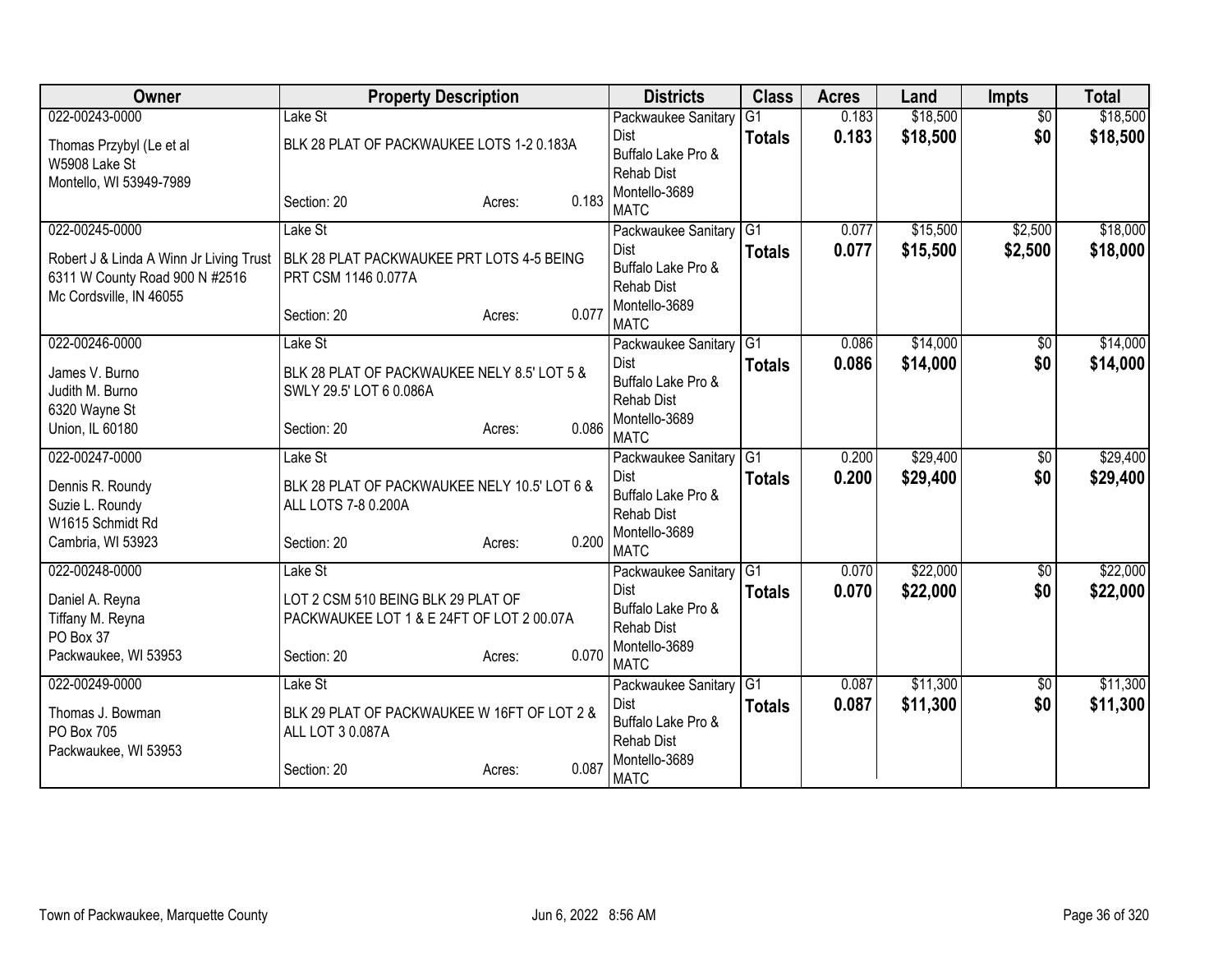| Owner                           | <b>Property Description</b>                   |                 | <b>Districts</b>                   | <b>Class</b>    | <b>Acres</b> | Land     | <b>Impts</b>    | <b>Total</b> |
|---------------------------------|-----------------------------------------------|-----------------|------------------------------------|-----------------|--------------|----------|-----------------|--------------|
| 022-00250-0000                  | Lake St                                       |                 | Packwaukee Sanitary                | G1              | 0.062        | \$14,600 | $\overline{50}$ | \$14,600     |
| Chad M. Reynolds                | BLK 29 PLAT OF PACKWAUKEE LOT 4 0.062A        |                 | <b>Dist</b>                        | <b>Totals</b>   | 0.062        | \$14,600 | \$0             | \$14,600     |
| PO Box 657                      |                                               |                 | Buffalo Lake Pro &                 |                 |              |          |                 |              |
| Packwaukee, WI 53953            |                                               |                 | <b>Rehab Dist</b><br>Montello-3689 |                 |              |          |                 |              |
|                                 | Section: 20                                   | 0.062<br>Acres: | <b>MATC</b>                        |                 |              |          |                 |              |
| 022-00251-0000                  | Lake St                                       |                 | Packwaukee Sanitary                | G1              | 0.070        | \$14,600 | $\overline{50}$ | \$14,600     |
| Richard M. Miller               | BLK 29 PLAT OF PACKWAUKEE LOT 5 0.070A        |                 | <b>Dist</b>                        | <b>Totals</b>   | 0.070        | \$14,600 | \$0             | \$14,600     |
| PO Box 631                      |                                               |                 | Buffalo Lake Pro &                 |                 |              |          |                 |              |
| Packwaukee, WI 53953-0631       |                                               |                 | <b>Rehab Dist</b>                  |                 |              |          |                 |              |
|                                 | Section: 20                                   | 0.070<br>Acres: | Montello-3689<br><b>MATC</b>       |                 |              |          |                 |              |
| 022-00252-0000                  | Lake St                                       |                 | Packwaukee Sanitary                | G1              | 0.220        | \$36,300 | \$0             | \$36,300     |
| Joseph Hilgendorf               | BLK 29 PLAT OF PACKWAUKEE LOTS 6-7-8 0.220A   |                 | <b>Dist</b>                        | <b>Totals</b>   | 0.220        | \$36,300 | \$0             | \$36,300     |
| Joan Hilgendorf                 |                                               |                 | Buffalo Lake Pro &                 |                 |              |          |                 |              |
| PO Box 126                      |                                               |                 | <b>Rehab Dist</b>                  |                 |              |          |                 |              |
| Packwaukee, WI 53953            | Section: 20                                   | 0.220<br>Acres: | Montello-3689<br><b>MATC</b>       |                 |              |          |                 |              |
| 022-00253-0000                  | Lake St                                       |                 | Packwaukee Sanitary                | $\overline{G1}$ | 0.080        | \$30,400 | $\sqrt{6}$      | \$30,400     |
|                                 |                                               |                 | Dist                               | <b>Totals</b>   | 0.080        | \$30,400 | \$0             | \$30,400     |
| Gerald A. Wallace               | LOT 2 CSM 2881 BEING BLK 30 PLAT OF           |                 | Buffalo Lake Pro &                 |                 |              |          |                 |              |
| Denise M. Wallace<br>PO Box 606 | PACKWAUKEE LOTS 1-2 & W 16FT OF LOT 3 00.08A  |                 | <b>Rehab Dist</b>                  |                 |              |          |                 |              |
| Packwaukee, WI 53953            | Section: 20                                   | 0.080<br>Acres: | Montello-3689                      |                 |              |          |                 |              |
|                                 |                                               |                 | <b>MATC</b>                        |                 |              |          |                 |              |
| 022-00254-0000                  | Lake St                                       |                 | Packwaukee Sanitary                | G <sub>1</sub>  | 0.080        | \$20,900 | $\sqrt{6}$      | \$20,900     |
| Patricia A. Register            | LOT 3 CSM 374 BEING PRT L3-4 BLK 30 PLAT OF   |                 | Dist<br>Buffalo Lake Pro &         | <b>Totals</b>   | 0.080        | \$20,900 | \$0             | \$20,900     |
| PO Box 157                      | PACKWAUKEE 00.08A                             |                 | <b>Rehab Dist</b>                  |                 |              |          |                 |              |
| Packwaukee, WI 53953            |                                               |                 | Montello-3689                      |                 |              |          |                 |              |
|                                 | Section: 20                                   | 0.080<br>Acres: | <b>MATC</b>                        |                 |              |          |                 |              |
| 022-00255-0000                  | Lake St                                       |                 | Packwaukee Sanitary                | IG <sub>1</sub> | 0.092        | \$26,900 | $\frac{1}{20}$  | \$26,900     |
| Thomas E Gavers Rev Trust       | PRT OF LOT 1 CSM 355 BEING BLK 30 PLAT OF     |                 | Dist                               | <b>Totals</b>   | 0.092        | \$26,900 | \$0             | \$26,900     |
| PO Box 683                      | PACKWAUKEE E 4FT LOT 4 & ALL LOTS 5-6 00.092A |                 | Buffalo Lake Pro &                 |                 |              |          |                 |              |
| Packwaukee, WI 53953            |                                               |                 | Rehab Dist<br>Montello-3689        |                 |              |          |                 |              |
|                                 | Section: 20                                   | 0.092<br>Acres: | <b>MATC</b>                        |                 |              |          |                 |              |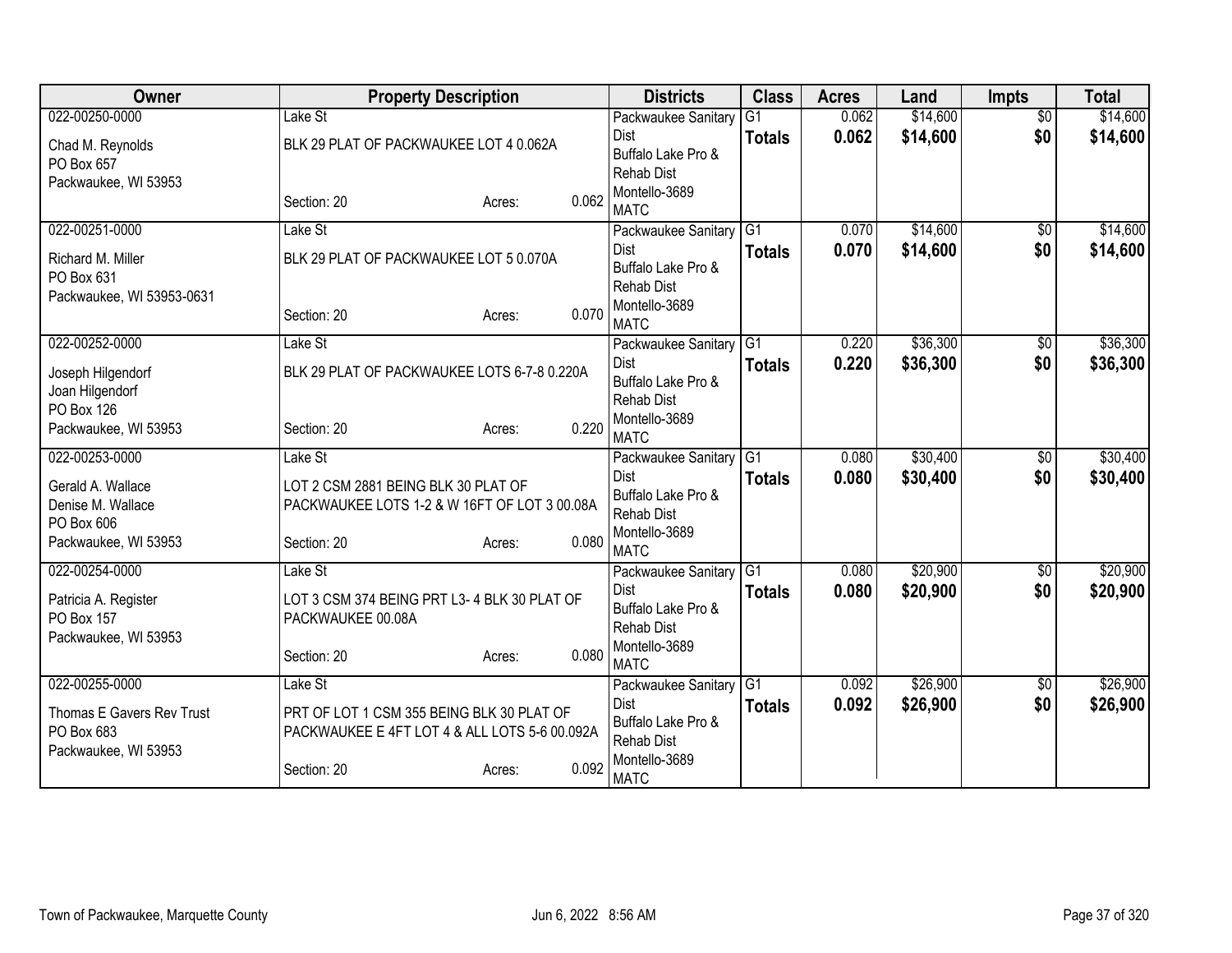| <b>Owner</b>                                                                       |                                                                          | <b>Property Description</b> |       | <b>Districts</b>                                       | <b>Class</b>    | <b>Acres</b> | Land     | Impts           | <b>Total</b> |
|------------------------------------------------------------------------------------|--------------------------------------------------------------------------|-----------------------------|-------|--------------------------------------------------------|-----------------|--------------|----------|-----------------|--------------|
| 022-00256-0000                                                                     | W5848 Lake St                                                            |                             |       | Packwaukee Sanitary                                    | $\overline{G1}$ | 0.085        | \$26,400 | $\overline{50}$ | \$26,400     |
| Thomas E Gavers Rev Trust<br>PO Box 683<br>Packwaukee, WI 53953                    | PRT OF LOT 2 CSM 355 BEING BLK 30 PLAT OF<br>PACKWAUKEE LOTS 7-8 00.085A |                             |       | Dist<br>Buffalo Lake Pro &<br><b>Rehab Dist</b>        | <b>Totals</b>   | 0.085        | \$26,400 | \$0             | \$26,400     |
|                                                                                    | Section: 20                                                              | Acres:                      | 0.085 | Montello-3689<br><b>MATC</b>                           |                 |              |          |                 |              |
| 022-00257-0000                                                                     | W4489 Shore Dr                                                           |                             |       | <b>Williams Lake</b>                                   | $\overline{G1}$ | 0.436        | \$36,500 | \$124,000       | \$160,500    |
| Michael P. Schwantz<br>Tammy L. Schwantz<br>W8090 County Rd X                      | LOT 1 WILLIAMS LAKE ESTATES 0.436A                                       |                             |       | <b>Protection Dist</b><br>Montello-3689<br><b>MATC</b> | <b>Totals</b>   | 0.436        | \$36,500 | \$124,000       | \$160,500    |
| Portage, WI 53901                                                                  | Section: 24                                                              | Acres:                      | 0.436 |                                                        |                 |              |          |                 |              |
| 022-00258-0000                                                                     | W4485 Shore Dr                                                           |                             |       | <b>Williams Lake</b>                                   | $\overline{G1}$ | 0.610        | \$35,700 | \$173,600       | \$209,300    |
| David J. Biedrzycki<br>Marianne L. Biedrzycki<br>9 S 373 Highland Rd               | LOT 1 CSM 1449 BEING LOT 2 WILLIAMS LAKE<br>ESTATES .61A                 |                             |       | <b>Protection Dist</b><br>Montello-3689<br><b>MATC</b> | <b>Totals</b>   | 0.610        | \$35,700 | \$173,600       | \$209,300    |
| Hinsdale, IL 60527                                                                 | Section: 24                                                              | Acres:                      | 0.610 |                                                        |                 |              |          |                 |              |
| 022-00259-0000                                                                     | Shore Dr                                                                 |                             |       | <b>Williams Lake</b>                                   | $\overline{G1}$ | 0.677        | \$16,300 | $\overline{60}$ | \$16,300     |
| David Biedrzycki<br>Marianne L. Biedrzycki                                         | LOT 3 WILLIAMS LAKE ESTATES 0.677A                                       |                             |       | <b>Protection Dist</b><br>Montello-3689<br><b>MATC</b> | <b>Totals</b>   | 0.677        | \$16,300 | \$0             | \$16,300     |
| 9s373 Highland Rd<br>Hinsdale, IL 60527                                            | Section: 24                                                              | Acres:                      | 0.677 |                                                        |                 |              |          |                 |              |
| 022-00260-0000                                                                     | W4483 Shore Dr                                                           |                             |       | <b>Williams Lake</b>                                   | G1              | 0.698        | \$39,900 | \$136,000       | \$175,900    |
| David Biedrzycki<br>Marianne L. Biedrzycki<br>9s373 Highland Rd                    | LOT 4 WILLIAMS LAKE ESTATES 0.698A                                       |                             |       | <b>Protection Dist</b><br>Montello-3689<br><b>MATC</b> | <b>Totals</b>   | 0.698        | \$39,900 | \$136,000       | \$175,900    |
| Hinsdale, IL 60527                                                                 | Section: 24                                                              | Acres:                      | 0.698 |                                                        |                 |              |          |                 |              |
| 022-00261-0000                                                                     | W4475 Shore Dr                                                           |                             |       | <b>Williams Lake</b>                                   | $\overline{G1}$ | 0.616        | \$40,300 | \$147,100       | \$187,400    |
| Kevin & Nancy Brunner Family Trust<br>1155 W South St<br>Whitewater, WI 53190      | LOT 5 WILLIAMS LAKE ESTATES 0.616A                                       |                             |       | <b>Protection Dist</b><br>Montello-3689<br><b>MATC</b> | <b>Totals</b>   | 0.616        | \$40,300 | \$147,100       | \$187,400    |
|                                                                                    | Section: 24                                                              | Acres:                      | 0.616 |                                                        |                 |              |          |                 |              |
| 022-00262-0000                                                                     | W4471 Shore Dr                                                           |                             |       | <b>Williams Lake</b>                                   | $\overline{G1}$ | 0.477        | \$35,500 | \$81,600        | \$117,100    |
| Doris E. Carlson Trustees<br>Jeffrey H & Doris E Carlson Living Trust<br>PO Box 26 | LOT 6 WILLIAMS LAKE ESTATES 0.477A                                       |                             |       | <b>Protection Dist</b><br>Montello-3689<br><b>MATC</b> | <b>Totals</b>   | 0.477        | \$35,500 | \$81,600        | \$117,100    |
| Dover, IL 61323                                                                    | Section: 24                                                              | Acres:                      | 0.477 |                                                        |                 |              |          |                 |              |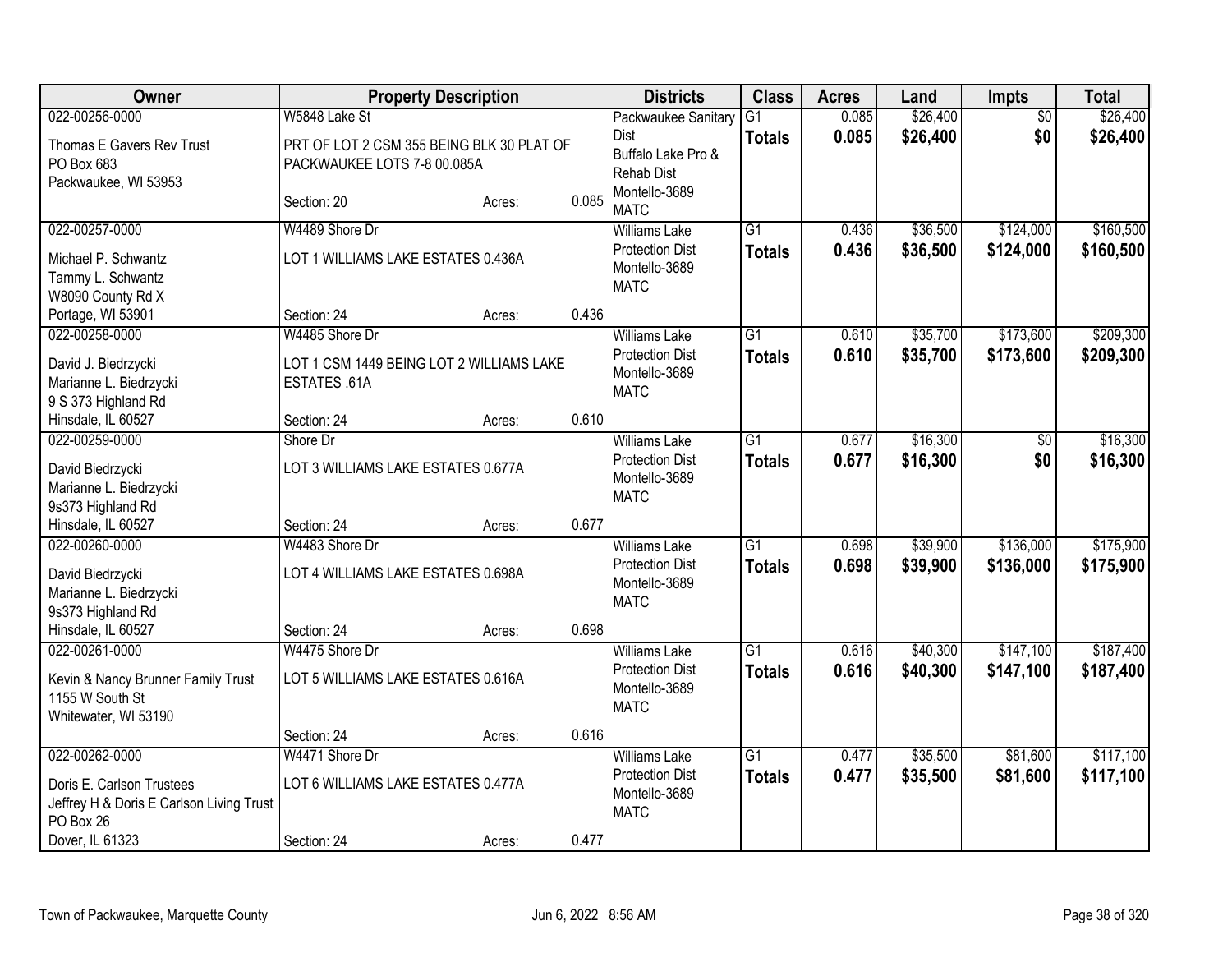| Owner                                                                                                        | <b>Property Description</b>                                                                |        |       | <b>Districts</b>                                                               | <b>Class</b>                     | <b>Acres</b>   | Land                 | <b>Impts</b>           | <b>Total</b>           |
|--------------------------------------------------------------------------------------------------------------|--------------------------------------------------------------------------------------------|--------|-------|--------------------------------------------------------------------------------|----------------------------------|----------------|----------------------|------------------------|------------------------|
| 022-00263-0000                                                                                               | W4463 Shore Dr                                                                             |        |       | <b>Williams Lake</b>                                                           | $\overline{G1}$                  | 0.491          | \$35,500             | \$132,600              | \$168,100              |
| Judy A. Mac Pherson<br>W4463 Shore Dr<br>Montello, WI 53949                                                  | LOT 7 WILLIAMS LAKE ESTATES 0.491A                                                         |        |       | <b>Protection Dist</b><br>Montello-3689<br><b>MATC</b>                         | <b>Totals</b>                    | 0.491          | \$35,500             | \$132,600              | \$168,100              |
|                                                                                                              | Section: 24                                                                                | Acres: | 0.491 |                                                                                |                                  |                |                      |                        |                        |
| 022-00264-0000<br>Edward R. Schleining Jr<br>Ami M. Schleining<br>1431 Garfield Ave                          | W4457 Shore Dr<br>LOT 8 & W 1/2 OF LOT 9 OF WILLIAMS LAKE ESTATE<br>0.758A                 |        |       | <b>Williams Lake</b><br><b>Protection Dist</b><br>Montello-3689<br><b>MATC</b> | $\overline{G1}$<br><b>Totals</b> | 0.758<br>0.758 | \$43,300<br>\$43,300 | \$137,500<br>\$137,500 | \$180,800<br>\$180,800 |
| Aurora, IL 60506                                                                                             | Section: 24                                                                                | Acres: | 0.758 |                                                                                |                                  |                |                      |                        |                        |
| 022-00265-0000<br>John P. Lavey<br>W4449 Shore Dr<br>Montello, WI 53949-7894                                 | W4449 Shore Dr<br>LOT 10 & E1/2 LOT 9 WILLIAMS LAKE ESTATES<br>BEING PRT GOVT LOT 3 0.967A |        |       | <b>Williams Lake</b><br><b>Protection Dist</b><br>Montello-3689<br><b>MATC</b> | G1<br><b>Totals</b>              | 0.967<br>0.967 | \$48,700<br>\$48,700 | \$139,500<br>\$139,500 | \$188,200<br>\$188,200 |
|                                                                                                              | Section: 24                                                                                | Acres: | 0.967 |                                                                                |                                  |                |                      |                        |                        |
| 022-00266-0000<br>Kurt W. Schmidt<br>Susanne Schmidt<br>N66 W26623 Lakeview Dr                               | W4427 Shore Dr<br>LOTS 11-12-13 & W 1/2 LOT 14 OF WILLIAMS LAKE<br>ESTATES 2.526A          |        |       | <b>Williams Lake</b><br><b>Protection Dist</b><br>Montello-3689<br><b>MATC</b> | G1<br><b>Totals</b>              | 2.526<br>2.526 | \$68,200<br>\$68,200 | \$133,000<br>\$133,000 | \$201,200<br>\$201,200 |
| Sussex, WI 53089                                                                                             | Section: 24                                                                                | Acres: | 2.526 |                                                                                |                                  |                |                      |                        |                        |
| 022-00267-0000<br>Kelly C. Schuster<br>3430 Pelican Ln<br>Brown Deer, WI 53209                               | W4425 Shore Dr<br>LOT 15 & E 1/2 OF LOT 14 OF WILLIAMS LAKE<br>ESTATES 0.842A              |        |       | <b>Williams Lake</b><br><b>Protection Dist</b><br>Montello-3689<br><b>MATC</b> | $\overline{G1}$<br><b>Totals</b> | 0.842<br>0.842 | \$45,200<br>\$45,200 | \$141,900<br>\$141,900 | \$187,100<br>\$187,100 |
|                                                                                                              | Section: 24                                                                                | Acres: | 0.842 |                                                                                |                                  |                |                      |                        |                        |
| 022-00268-0000<br>Daniel J. Buehler et al<br>PO Box 68<br>Altura, MN 55910                                   | W4419 Shore Dr<br>LOT 16 WILLIAMS LAKE ESTATES 0.680A                                      |        |       | <b>Williams Lake</b><br><b>Protection Dist</b><br>Montello-3689<br><b>MATC</b> | $\overline{G1}$<br><b>Totals</b> | 0.680<br>0.680 | \$37,100<br>\$37,100 | \$81,000<br>\$81,000   | \$118,100<br>\$118,100 |
|                                                                                                              | Section: 24                                                                                | Acres: | 0.680 |                                                                                |                                  |                |                      |                        |                        |
| 022-00269-0000<br>David J. Biedrzycki<br>Marianne L. Biedrzycki<br>9 S 373 Highland Rd<br>Hinsdale, IL 60527 | W4417 Shore Dr<br>LOT 17 OF WILLIAMS LAKE ESTATES 0.330A<br>Section: 24                    | Acres: | 0.330 | <b>Williams Lake</b><br><b>Protection Dist</b><br>Montello-3689<br><b>MATC</b> | $\overline{G1}$<br><b>Totals</b> | 0.330<br>0.330 | \$33,300<br>\$33,300 | \$115,000<br>\$115,000 | \$148,300<br>\$148,300 |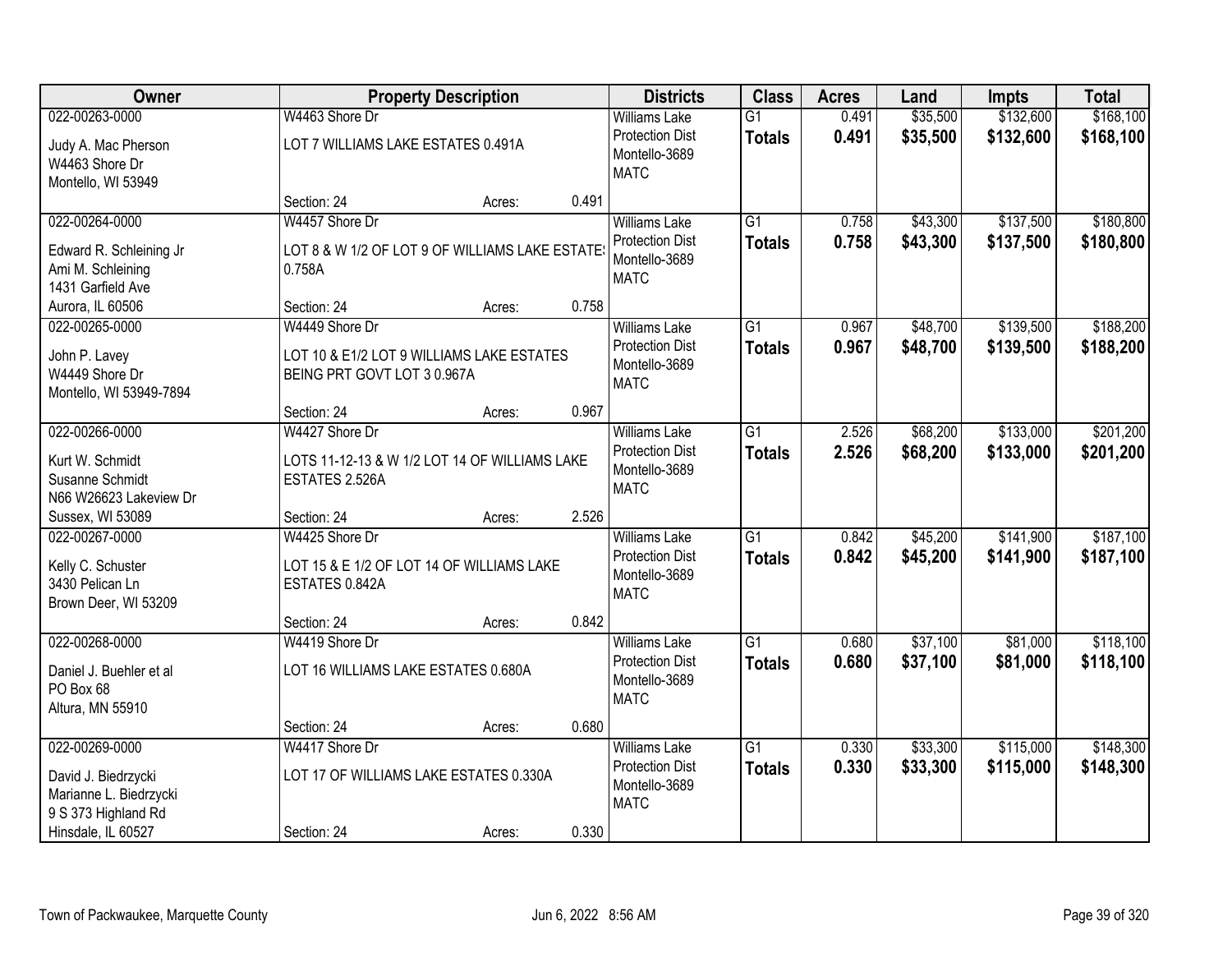| Owner                                                          |                | <b>Property Description</b>            |       | <b>Districts</b>                                                | <b>Class</b>              | <b>Acres</b>   | Land                 | <b>Impts</b>         | <b>Total</b>         |
|----------------------------------------------------------------|----------------|----------------------------------------|-------|-----------------------------------------------------------------|---------------------------|----------------|----------------------|----------------------|----------------------|
| 022-00270-0000                                                 | Shore Dr       |                                        |       | <b>Williams Lake</b>                                            | $\overline{G1}$           | 0.291          | \$14,300             | $\overline{50}$      | \$14,300             |
| Westfield Main Street, LLC<br>PO Box 177<br>Montello, WI 53949 |                | LOT 18 OF WILLIAMS LAKE ESTATES 0.291A |       | <b>Protection Dist</b><br>Montello-3689<br><b>MATC</b>          | <b>Totals</b>             | 0.291          | \$14,300             | \$0                  | \$14,300             |
|                                                                | Section: 24    | Acres:                                 | 0.291 |                                                                 |                           |                |                      |                      |                      |
| 022-00271-0000                                                 | W4415 Shore Dr |                                        |       | Williams Lake                                                   | $\overline{G1}$           | 0.464          | \$37,300             | \$79,500             | \$116,800            |
| Westfield Main Street, LLC<br>PO Box 177<br>Montello, WI 53949 |                | LOT 19 OF WILLIAMS LAKE ESTATES 0.464A |       | <b>Protection Dist</b><br>Montello-3689<br><b>MATC</b>          | <b>Totals</b>             | 0.464          | \$37,300             | \$79,500             | \$116,800            |
|                                                                | Section: 24    | Acres:                                 | 0.464 |                                                                 |                           |                |                      |                      |                      |
| 022-00272-0000                                                 | W4399 Shore Dr |                                        |       | <b>Williams Lake</b>                                            | G1                        | 0.452          | \$38,300             | \$128,800            | \$167,100            |
| Stanley Lubinski<br>Linda Lubinski<br>1621 Prospect Ct         |                | LOT 20 OF WILLIAMS LAKE ESTATES 0.452A |       | <b>Protection Dist</b><br>Montello-3689<br><b>MATC</b>          | <b>Totals</b>             | 0.452          | \$38,300             | \$128,800            | \$167,100            |
| Wheaton, IL 60189                                              | Section: 24    | Acres:                                 | 0.452 |                                                                 |                           |                |                      |                      |                      |
| 022-00273-0000                                                 | Shore Dr       |                                        |       | <b>Williams Lake</b>                                            | G1                        | 0.462          | \$32,600             | \$0                  | \$32,600             |
| Charles H. Harmon<br>Mary Kay Harmon<br>7431 Red Bird Rd       |                | LOT 21 OF WILLIAMS LAKE ESTATES 0.462A |       | <b>Protection Dist</b><br>Montello-3689<br><b>MATC</b>          | <b>Totals</b>             | 0.462          | \$32,600             | \$0                  | \$32,600             |
| Deforest, WI 53532                                             | Section: 24    | Acres:                                 | 0.462 |                                                                 |                           |                |                      |                      |                      |
| 022-00274-0000<br>Charles H. Harmon                            | W4407 Shore Dr | LOT 22 OF WILLIAMS LAKE ESTATES 0.417A |       | <b>Williams Lake</b><br><b>Protection Dist</b><br>Montello-3689 | $\overline{G1}$<br>Totals | 0.417<br>0.417 | \$35,300<br>\$35,300 | \$59,500<br>\$59,500 | \$94,800<br>\$94,800 |
| Mary Kay Harmon<br>7431 Red Bird Rd                            |                |                                        |       | <b>MATC</b>                                                     |                           |                |                      |                      |                      |
| Deforest, WI 53532                                             | Section: 24    | Acres:                                 | 0.417 |                                                                 |                           |                |                      |                      |                      |
| 022-00275-0000                                                 | W4401 Shore Dr |                                        |       | <b>Williams Lake</b>                                            | $\overline{G1}$           | 0.379          | \$33,500             | \$157,200            | \$190,700            |
| Laurie J. Onasch<br>632 Moraine Ct<br>Colgate, WI 53017        |                | LOT 23 OF WILLIAMS LAKE ESTATES 0.379A |       | <b>Protection Dist</b><br>Montello-3689<br><b>MATC</b>          | <b>Totals</b>             | 0.379          | \$33,500             | \$157,200            | \$190,700            |
|                                                                | Section: 24    | Acres:                                 | 0.379 |                                                                 |                           |                |                      |                      |                      |
| 022-00276-0000                                                 | W4395 Shore Dr |                                        |       | <b>Williams Lake</b>                                            | $\overline{G1}$           | 0.367          | \$33,000             | \$114,500            | \$147,500            |
| James L. Koltes<br>Georgia L. Koltes<br>308 Trapp St           |                | LOT 24 OF WILLIAMS LAKE ESTATES 0.367A |       | <b>Protection Dist</b><br>Montello-3689<br><b>MATC</b>          | <b>Totals</b>             | 0.367          | \$33,000             | \$114,500            | \$147,500            |
| Sun Pairie, WI 53590                                           | Section: 24    | Acres:                                 | 0.367 |                                                                 |                           |                |                      |                      |                      |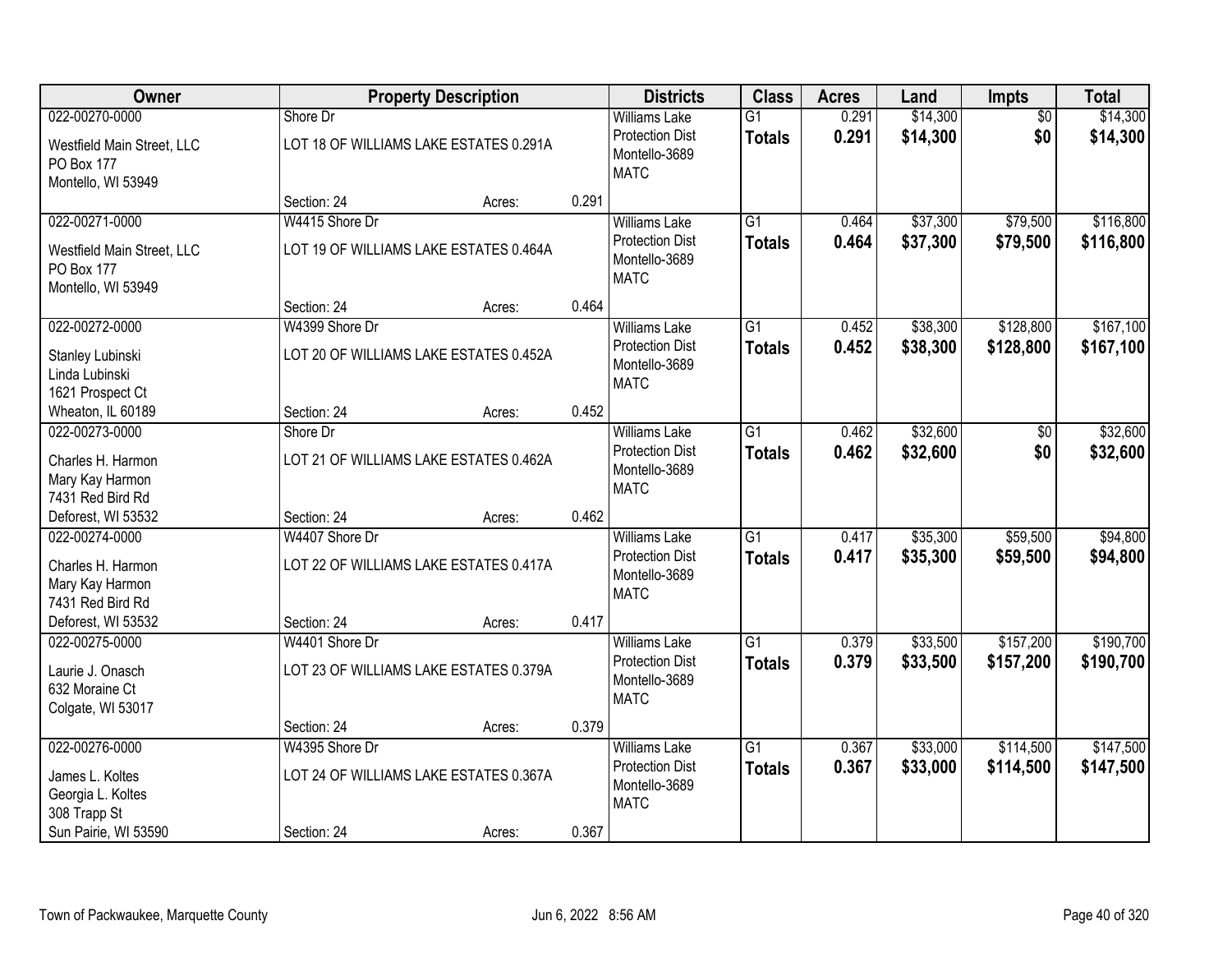| Owner                                                            |                                                           | <b>Property Description</b> |       | <b>Districts</b>                                       | <b>Class</b>    | <b>Acres</b> | Land            | <b>Impts</b> | <b>Total</b> |
|------------------------------------------------------------------|-----------------------------------------------------------|-----------------------------|-------|--------------------------------------------------------|-----------------|--------------|-----------------|--------------|--------------|
| 022-00277-0000                                                   | W4391 Shore Dr                                            |                             |       | <b>Williams Lake</b>                                   | $\overline{G1}$ | 0.483        | \$37,500        | \$90,200     | \$127,700    |
| Jeffrey J. Storch<br>130 10th Ave<br>Baraboo, WI 53913           | LOT 25 OF WILLIAMS LAKE ESTATES 0.483A                    |                             |       | <b>Protection Dist</b><br>Montello-3689<br><b>MATC</b> | <b>Totals</b>   | 0.483        | \$37,500        | \$90,200     | \$127,700    |
|                                                                  | Section: 24                                               | Acres:                      | 0.483 |                                                        |                 |              |                 |              |              |
| 022-00278-0000                                                   | W4383 Shore Dr                                            |                             |       | <b>Williams Lake</b>                                   | $\overline{G1}$ | 0.359        | \$32,500        | \$63,600     | \$96,100     |
| Richard H. Goetz<br>Donna M. Goetz<br>4913 Hillside Dr           | LOT 26 OF WILLIAMS LAKE ESTATES 0.359A                    |                             |       | <b>Protection Dist</b><br>Montello-3689<br><b>MATC</b> | <b>Totals</b>   | 0.359        | \$32,500        | \$63,600     | \$96,100     |
| West Bend, WI 53095                                              | Section: 24                                               | Acres:                      | 0.359 |                                                        |                 |              |                 |              |              |
| 022-00279-0000                                                   | W4375 Shore Dr                                            |                             |       | <b>Williams Lake</b>                                   | $\overline{G1}$ | 0.568        | \$46,500        | \$67,500     | \$114,000    |
| Jeffrey K. Wallace<br>Lisa J. Wallace<br>W10573 County Rd T      | LOTS 27-28 OF WILLIAMS LAKE ESTATES 0.568A                |                             |       | <b>Protection Dist</b><br>Montello-3689<br><b>MATC</b> | <b>Totals</b>   | 0.568        | \$46,500        | \$67,500     | \$114,000    |
| Brandon, WI 53919                                                | Section: 24                                               | Acres:                      | 0.568 |                                                        |                 |              |                 |              |              |
| 022-00279-0005                                                   | W4369 Shore Dr                                            |                             |       | <b>Williams Lake</b>                                   | $\overline{X4}$ | 0.340        | $\overline{30}$ | \$0          | \$0          |
| Town of Packwaukee<br>PO Box 412<br>Packwaukee, WI 53953         | PUBLIC ACCESS LOT ON WILLIAMS LAKE ESTATES<br><b>PLAT</b> |                             |       | <b>Protection Dist</b><br>Montello-3689<br><b>MATC</b> | <b>Totals</b>   | 0.340        | \$0             | \$0          | \$0          |
|                                                                  | Section: 24                                               | Acres:                      | 0.340 |                                                        |                 |              |                 |              |              |
| 022-00280-0000                                                   | W5906 Freedom Rd                                          |                             |       | Buffalo Lake Pro &                                     | $\overline{G1}$ | 0.419        | \$33,600        | \$78,700     | \$112,300    |
| Mc Afee Family Rev Trust<br>720 Prairie Ave<br>Lombard, IL 60148 | MARQUETTE MEADOWS NE 1/2 OF LOT 1 0.419A                  |                             |       | <b>Rehab Dist</b><br>Montello-3689<br><b>MATC</b>      | <b>Totals</b>   | 0.419        | \$33,600        | \$78,700     | \$112,300    |
|                                                                  | Section: 29                                               | Acres:                      | 0.419 |                                                        |                 |              |                 |              |              |
| 022-00281-0000                                                   | W5912 Freedom Rd                                          |                             |       | Buffalo Lake Pro &                                     | $\overline{G1}$ | 0.420        | \$36,100        | \$70,800     | \$106,900    |
| John Timm<br>7836 Kelvin Ave<br>Los Angeles, CA 91306            | MARQUETTE MEADOWS SW 1/2 OF LOT 1 0.420A                  |                             |       | <b>Rehab Dist</b><br>Montello-3689<br><b>MATC</b>      | <b>Totals</b>   | 0.420        | \$36,100        | \$70,800     | \$106,900    |
|                                                                  | Section: 29                                               | Acres:                      | 0.420 |                                                        |                 |              |                 |              |              |
| 022-00282-0000                                                   | W5918 Freedom Rd                                          |                             |       | Buffalo Lake Pro &                                     | $\overline{G1}$ | 0.419        | \$37,500        | \$62,500     | \$100,000    |
| Timothy R. James<br>10945 S Campbell Ave<br>Chicago, IL 60655    | MARQUETTE MEADOWS LOT 2 0.419A                            |                             |       | <b>Rehab Dist</b><br>Montello-3689<br><b>MATC</b>      | <b>Totals</b>   | 0.419        | \$37,500        | \$62,500     | \$100,000    |
|                                                                  | Section: 29                                               | Acres:                      | 0.419 |                                                        |                 |              |                 |              |              |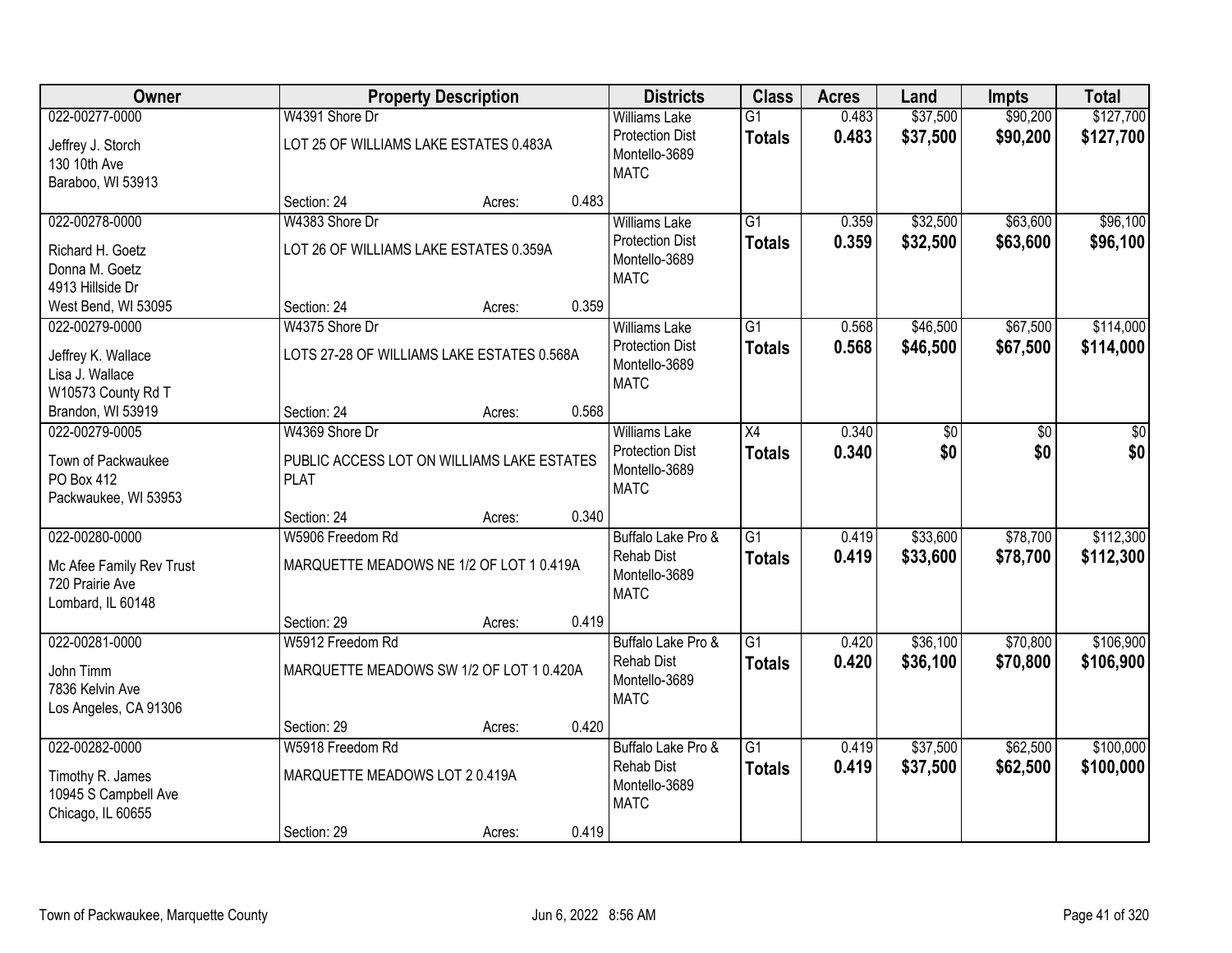| Owner                                       |                                     | <b>Property Description</b> |       | <b>Districts</b>                        | <b>Class</b>    | <b>Acres</b> | Land     | <b>Impts</b>    | <b>Total</b> |
|---------------------------------------------|-------------------------------------|-----------------------------|-------|-----------------------------------------|-----------------|--------------|----------|-----------------|--------------|
| 022-00283-0000                              | W5924 Freedom Rd                    |                             |       | Buffalo Lake Pro &                      | $\overline{G1}$ | 0.585        | \$42,000 | \$156,100       | \$198,100    |
| Gary L. Kershaw                             | MARQUETTE MEADOWS LOT 3 0.585A      |                             |       | <b>Rehab Dist</b>                       | <b>Totals</b>   | 0.585        | \$42,000 | \$156,100       | \$198,100    |
| Rose Mary Kershaw                           |                                     |                             |       | Montello-3689                           |                 |              |          |                 |              |
| W5924 Freedom Rd                            |                                     |                             |       | <b>MATC</b>                             |                 |              |          |                 |              |
| Montello, WI 53949                          | Section: 29                         | Acres:                      | 0.585 |                                         |                 |              |          |                 |              |
| 022-00284-0000                              | W5930 Freedom Rd                    |                             |       | Buffalo Lake Pro &                      | $\overline{G1}$ | 0.438        | \$34,000 | \$77,000        | \$111,000    |
| Thomas A. Shulfer                           | MARQUETTE MEADOWS LOT 4 0.438A      |                             |       | <b>Rehab Dist</b>                       | <b>Totals</b>   | 0.438        | \$34,000 | \$77,000        | \$111,000    |
| Cynthia A. Shulfer                          |                                     |                             |       | Montello-3689                           |                 |              |          |                 |              |
| 209 Forest Ave                              |                                     |                             |       | <b>MATC</b>                             |                 |              |          |                 |              |
| Woodstock, IL 60098                         | Section: 29                         | Acres:                      | 0.438 |                                         |                 |              |          |                 |              |
| 022-00285-0000                              | Freedom Rd                          |                             |       | Buffalo Lake Pro &                      | $\overline{G1}$ | 0.426        | \$34,700 | \$0             | \$34,700     |
|                                             |                                     |                             |       | <b>Rehab Dist</b>                       | <b>Totals</b>   | 0.426        | \$34,700 | \$0             | \$34,700     |
| Thomas A. Shulfer                           | MARQUETTE MEADOWS LOT 5 0.426A      |                             |       | Montello-3689                           |                 |              |          |                 |              |
| Cynthia A. Shulfer                          |                                     |                             |       | <b>MATC</b>                             |                 |              |          |                 |              |
| 209 Forest Ave                              |                                     |                             | 0.426 |                                         |                 |              |          |                 |              |
| Woodstock, IL 60098<br>022-00286-0000       | Section: 29<br>Freedom Rd           | Acres:                      |       |                                         | G1              |              | \$28,000 |                 | \$28,000     |
|                                             |                                     |                             |       | Buffalo Lake Pro &<br><b>Rehab Dist</b> |                 | 0.820        |          | \$0<br>\$0      |              |
| James & Karen Tremaine Rev Trust            | MARQUETTE MEADOWS LOT 6 0.820A      |                             |       | Montello-3689                           | <b>Totals</b>   | 0.820        | \$28,000 |                 | \$28,000     |
| N76 W30676 County Rd Vv                     |                                     |                             |       | <b>MATC</b>                             |                 |              |          |                 |              |
| Hartland, WI 53029                          |                                     |                             |       |                                         |                 |              |          |                 |              |
|                                             | Section: 29                         | Acres:                      | 0.820 |                                         |                 |              |          |                 |              |
| 022-00287-0000                              | W5899 Freedom Rd                    |                             |       | Buffalo Lake Pro &                      | $\overline{G1}$ | 0.410        | \$8,000  | \$77,400        | \$85,400     |
| Mary Wakup Rev Trust                        | MARQUETTE MEADOWS LOT 7 0.410A      |                             |       | <b>Rehab Dist</b>                       | <b>Totals</b>   | 0.410        | \$8,000  | \$77,400        | \$85,400     |
| 1012 Sycamore Dr                            |                                     |                             |       | Montello-3689                           |                 |              |          |                 |              |
| Shorewood, IL 60404                         |                                     |                             |       | <b>MATC</b>                             |                 |              |          |                 |              |
|                                             | Section: 29                         | Acres:                      | 0.410 |                                         |                 |              |          |                 |              |
| 022-00288-0000                              | W5901 Freedom Rd                    |                             |       | Buffalo Lake Pro &                      | $\overline{G1}$ | 0.819        | \$9,400  | \$112,400       | \$121,800    |
| Frank W. Behling                            | MARQUETTE MEADOWS LOTS 8 & 9 0.819A |                             |       | <b>Rehab Dist</b>                       | <b>Totals</b>   | 0.819        | \$9,400  | \$112,400       | \$121,800    |
| Doris R. Behling                            |                                     |                             |       | Montello-3689                           |                 |              |          |                 |              |
| W5901 Freedom Rd                            |                                     |                             |       | <b>MATC</b>                             |                 |              |          |                 |              |
| Montello, WI 53949                          | Section: 29                         | Acres:                      | 0.819 |                                         |                 |              |          |                 |              |
| 022-00290-0000                              | Freedom Rd                          |                             |       | Buffalo Lake Pro &                      | $\overline{G1}$ | 0.408        | \$8,000  | $\overline{50}$ | \$8,000      |
|                                             |                                     |                             |       | <b>Rehab Dist</b>                       | <b>Totals</b>   | 0.408        | \$8,000  | \$0             | \$8,000      |
| Frederic Iwinski<br>5946 S Pennsylvania Ave | MARQUETTE MEADOWS LOT 10 0.408A     |                             |       | Montello-3689                           |                 |              |          |                 |              |
| Cudahy, WI 53110                            |                                     |                             |       | <b>MATC</b>                             |                 |              |          |                 |              |
|                                             | Section: 29                         | Acres:                      | 0.408 |                                         |                 |              |          |                 |              |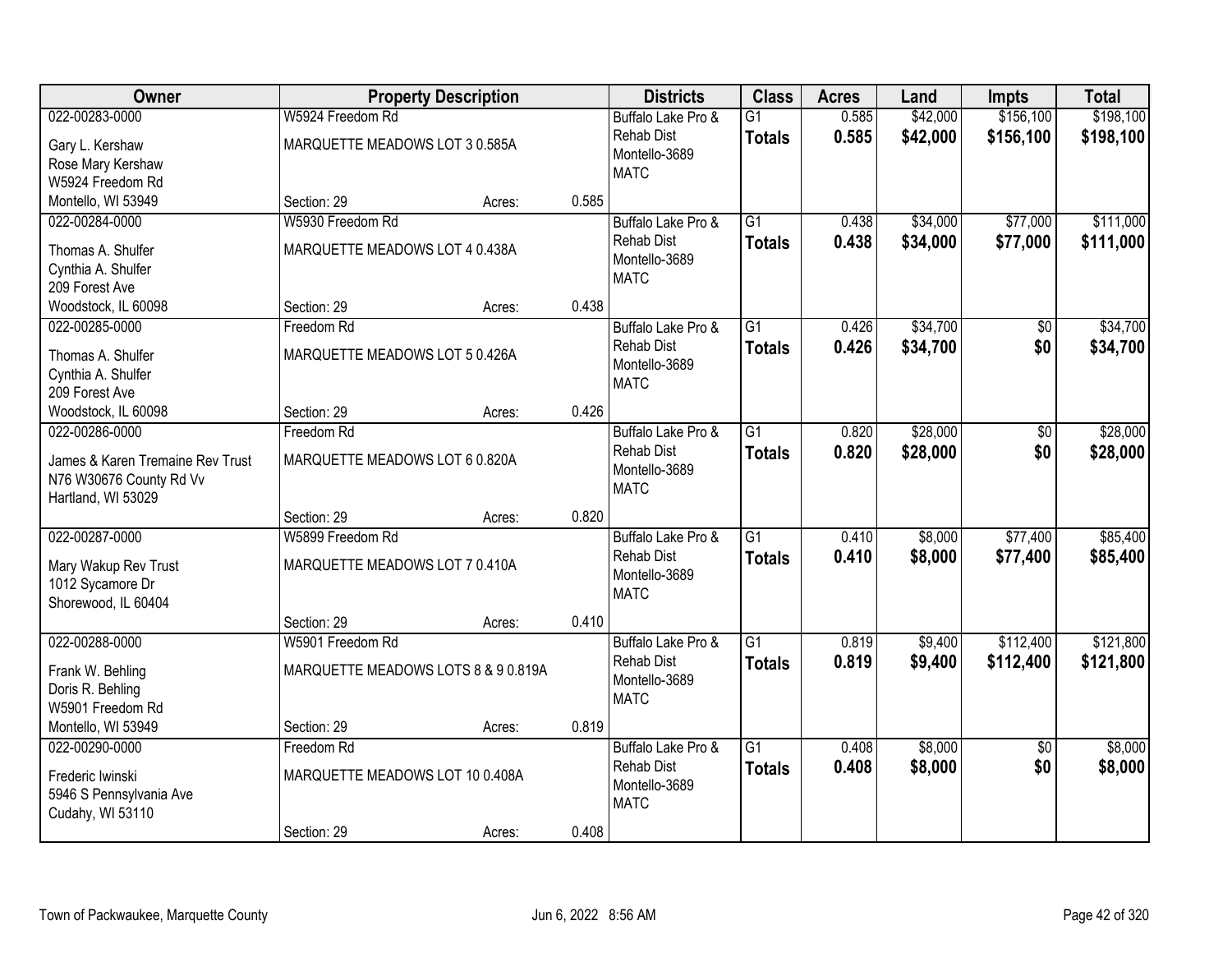| Owner                                                             |                                 | <b>Property Description</b> |       | <b>Districts</b>                                  | <b>Class</b>    | <b>Acres</b> | Land    | <b>Impts</b>    | <b>Total</b> |
|-------------------------------------------------------------------|---------------------------------|-----------------------------|-------|---------------------------------------------------|-----------------|--------------|---------|-----------------|--------------|
| 022-00291-0000                                                    | W5919 Freedom Rd                |                             |       | Buffalo Lake Pro &                                | $\overline{G1}$ | 0.406        | \$8,000 | \$83,400        | \$91,400     |
| Nancy A. Kral<br>W5919 Freedom Rd<br>Montello, WI 53949           | MARQUETTE MEADOWS LOT 11 0.406A |                             |       | <b>Rehab Dist</b><br>Montello-3689<br><b>MATC</b> | <b>Totals</b>   | 0.406        | \$8,000 | \$83,400        | \$91,400     |
|                                                                   | Section: 29                     | Acres:                      | 0.406 |                                                   |                 |              |         |                 |              |
| 022-00292-0000                                                    | W5929 Freedom Rd                |                             |       | Buffalo Lake Pro &                                | $\overline{G1}$ | 0.616        | \$8,900 | \$40,000        | \$48,900     |
| Dennis G. Witthun<br>N39 W27135 Glacier Rd<br>Pewaukee, WI 53072  | MARQUETTE MEADOWS LOT 12 0.616A |                             |       | <b>Rehab Dist</b><br>Montello-3689<br><b>MATC</b> | Totals          | 0.616        | \$8,900 | \$40,000        | \$48,900     |
|                                                                   | Section: 29                     | Acres:                      | 0.616 |                                                   |                 |              |         |                 |              |
| 022-00293-0000                                                    | Freedom Rd                      |                             |       | Buffalo Lake Pro &                                | $\overline{G1}$ | 0.414        | \$8,000 | $\sqrt[6]{30}$  | \$8,000      |
| Joseph M. Collins<br>10649 S Millard<br>Chicago, IL 60655-3224    | MARQUETTE MEADOWS LOT 13 0.414A |                             |       | <b>Rehab Dist</b><br>Montello-3689<br><b>MATC</b> | <b>Totals</b>   | 0.414        | \$8,000 | \$0             | \$8,000      |
|                                                                   | Section: 29                     | Acres:                      | 0.414 |                                                   |                 |              |         |                 |              |
| 022-00294-0000                                                    | W5941 Freedom Rd                |                             |       | Buffalo Lake Pro &                                | $\overline{G1}$ | 0.413        | \$3,700 | \$89,600        | \$93,300     |
| Josef Hose<br>Sally Hose<br>48 White Oaks Ln                      | MARQUETTE MEADOWS LOT 14 0.413A |                             |       | <b>Rehab Dist</b><br>Montello-3689<br><b>MATC</b> | <b>Totals</b>   | 0.413        | \$3,700 | \$89,600        | \$93,300     |
| Madison, WI 53711                                                 | Section: 29                     | Acres:                      | 0.413 |                                                   |                 |              |         |                 |              |
| 022-00295-0000                                                    | Freedom Rd                      |                             |       | Buffalo Lake Pro &                                | $\overline{G1}$ | 0.412        | \$3,700 | \$0             | \$3,700      |
| John Gavin Trust<br>6038 N Harlem Ave<br>Chicago, IL 60631        | MARQUETTE MEADOWS LOT 15 0.412A |                             |       | <b>Rehab Dist</b><br>Montello-3689<br><b>MATC</b> | <b>Totals</b>   | 0.412        | \$3,700 | \$0             | \$3,700      |
|                                                                   | Section: 29                     | Acres:                      | 0.412 |                                                   |                 |              |         |                 |              |
| 022-00296-0000                                                    | Freedom Rd                      |                             |       | Buffalo Lake Pro &                                | $\overline{G1}$ | 0.410        | \$8,000 | $\sqrt{6}$      | \$8,000      |
| James P. Reilly<br>1511 Indian Hill Ave<br>Hanover Park, IL 60133 | MARQUETTE MEADOWS LOT 16 0.410A |                             |       | <b>Rehab Dist</b><br>Montello-3689<br><b>MATC</b> | <b>Totals</b>   | 0.410        | \$8,000 | \$0             | \$8,000      |
|                                                                   | Section: 29                     | Acres:                      | 0.410 |                                                   |                 |              |         |                 |              |
| 022-00297-0000                                                    | Freedom Rd                      |                             |       | Buffalo Lake Pro &                                | $\overline{G1}$ | 0.410        | \$8,000 | $\overline{50}$ | \$8,000      |
| Ronald D. Skowzgird<br>Janet A. Warack<br>2310 Serenity Ln        | MARQUETTE MEADOWS LOT 17 0.410A |                             |       | <b>Rehab Dist</b><br>Montello-3689<br><b>MATC</b> | <b>Totals</b>   | 0.410        | \$8,000 | \$0             | \$8,000      |
| Wauconda, IL 60084                                                | Section: 29                     | Acres:                      | 0.410 |                                                   |                 |              |         |                 |              |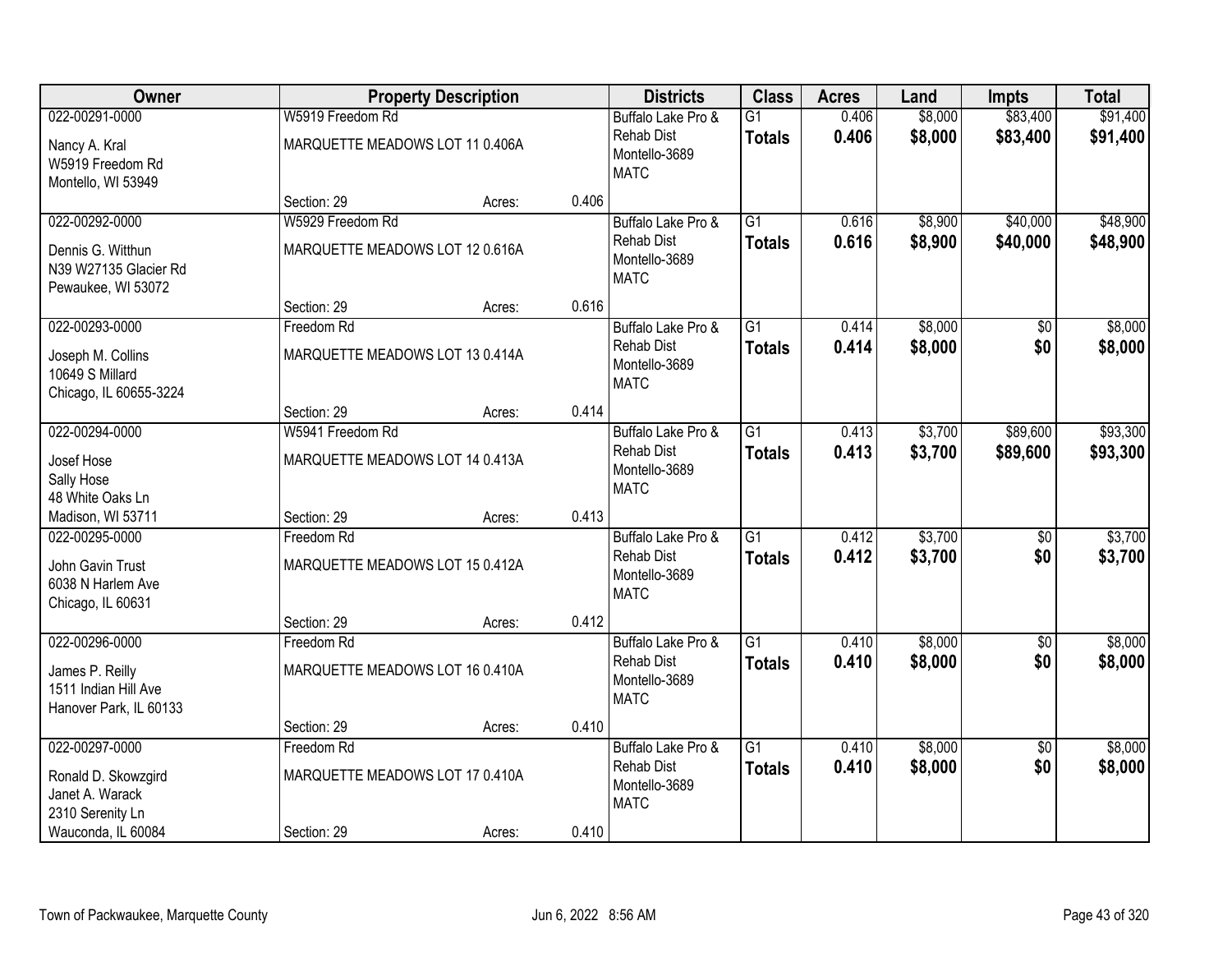| Owner                                                                    |                                                | <b>Property Description</b>         |       | <b>Districts</b>                                                        | <b>Class</b>                     | <b>Acres</b>   | Land               | <b>Impts</b>           | <b>Total</b>       |
|--------------------------------------------------------------------------|------------------------------------------------|-------------------------------------|-------|-------------------------------------------------------------------------|----------------------------------|----------------|--------------------|------------------------|--------------------|
| 022-00299-0000                                                           | W5985 Freedom Rd                               |                                     |       | Buffalo Lake Pro &                                                      | $\overline{G1}$                  | 1.226          | \$10,700           | \$121,600              | \$132,300          |
| Gregory M. Wesolowski<br>Betty L. Wesolowski<br>W5985 Freedom Rd         |                                                | MARQUETTE MEADOWS LOTS 19-21 1.226A |       | <b>Rehab Dist</b><br>Montello-3689<br><b>MATC</b>                       | <b>Totals</b>                    | 1.226          | \$10,700           | \$121,600              | \$132,300          |
| Montello, WI 53949                                                       | Section: 29                                    | Acres:                              | 1.226 |                                                                         |                                  |                |                    |                        |                    |
| 022-00300-0000<br>Dale W. Walters<br>Donna F. Walters                    | Freedom Rd<br>MARQUETTE MEADOWS LOT 22 0.814A  |                                     |       | Buffalo Lake Pro &<br><b>Rehab Dist</b><br>Montello-3689                | $\overline{G1}$<br><b>Totals</b> | 0.814<br>0.814 | \$9,400<br>\$9,400 | $\overline{50}$<br>\$0 | \$9,400<br>\$9,400 |
| PO Box 614                                                               |                                                |                                     |       | <b>MATC</b>                                                             |                                  |                |                    |                        |                    |
| Packwaukee, WI 53953                                                     | Section: 29                                    | Acres:                              | 0.814 |                                                                         |                                  |                |                    |                        |                    |
| 022-00301-0000                                                           | Freedom Rd                                     |                                     |       | Buffalo Lake Pro &                                                      | $\overline{G1}$                  | 0.405          | \$8,000            | \$0                    | \$8,000            |
| Thomas A. Shulfer et al<br>209 Forest Ave<br>Woodstock, IL 60098         | MARQUETTE MEADOWS LOT 23 0.405A                |                                     |       | <b>Rehab Dist</b><br>Montello-3689<br><b>MATC</b>                       | <b>Totals</b>                    | 0.405          | \$8,000            | \$0                    | \$8,000            |
|                                                                          | Section: 29                                    | Acres:                              | 0.405 |                                                                         |                                  |                |                    |                        |                    |
| 022-00302-0000<br>Maruja T. Lara<br>105 Grand Ave                        | Freedom Rd<br>MARQUETTE MEADOWS LOT 24 0.460A  |                                     |       | Buffalo Lake Pro &<br>Rehab Dist<br>Montello-3689                       | $\overline{G1}$<br><b>Totals</b> | 0.460<br>0.460 | \$8,300<br>\$8,300 | \$0<br>\$0             | \$8,300<br>\$8,300 |
| Lodi, WI 53555                                                           |                                                |                                     |       | <b>MATC</b>                                                             |                                  |                |                    |                        |                    |
| 022-00303-0000                                                           | Section: 29<br>W6033 Freedom Rd                | Acres:                              | 0.460 |                                                                         | $\overline{G1}$                  | 0.514          | \$8,600            | \$132,900              | \$141,500          |
| Scott K. Milton<br>Dannon M. Milton<br>W6033 Freedom Rd                  | MARQUETTE MEADOWS LOT 25 0.514A                |                                     |       | Buffalo Lake Pro &<br><b>Rehab Dist</b><br>Montello-3689<br><b>MATC</b> | <b>Totals</b>                    | 0.514          | \$8,600            | \$132,900              | \$141,500          |
| Montello, WI 53949                                                       | Section: 29                                    | Acres:                              | 0.514 |                                                                         |                                  |                |                    |                        |                    |
| 022-00304-0000                                                           | Lakeview Dr                                    |                                     |       | Buffalo Lake Pro &                                                      | $\overline{G1}$                  | 0.434          | \$3,800            | $\sqrt{6}$             | \$3,800            |
| Michael T. Walczak<br>Marilyn Walczak<br>9150 Helen Ln                   | MARQUETTE MEADOWS LOT 26 0.434A                |                                     |       | <b>Rehab Dist</b><br>Montello-3689<br><b>MATC</b>                       | <b>Totals</b>                    | 0.434          | \$3,800            | \$0                    | \$3,800            |
| Orland Park, IL 60462                                                    | Section: 29                                    | Acres:                              | 0.434 |                                                                         |                                  |                |                    |                        |                    |
| 022-00305-0000<br>Leonido L. Fung<br>4483 42nd St<br>San Diego, CA 92116 | Lakeview Dr<br>MARQUETTE MEADOWS LOT 27 0.364A |                                     |       | Buffalo Lake Pro &<br><b>Rehab Dist</b><br>Montello-3689<br><b>MATC</b> | $\overline{G1}$<br><b>Totals</b> | 0.364<br>0.364 | \$3,500<br>\$3,500 | $\overline{30}$<br>\$0 | \$3,500<br>\$3,500 |
|                                                                          | Section: 29                                    | Acres:                              | 0.364 |                                                                         |                                  |                |                    |                        |                    |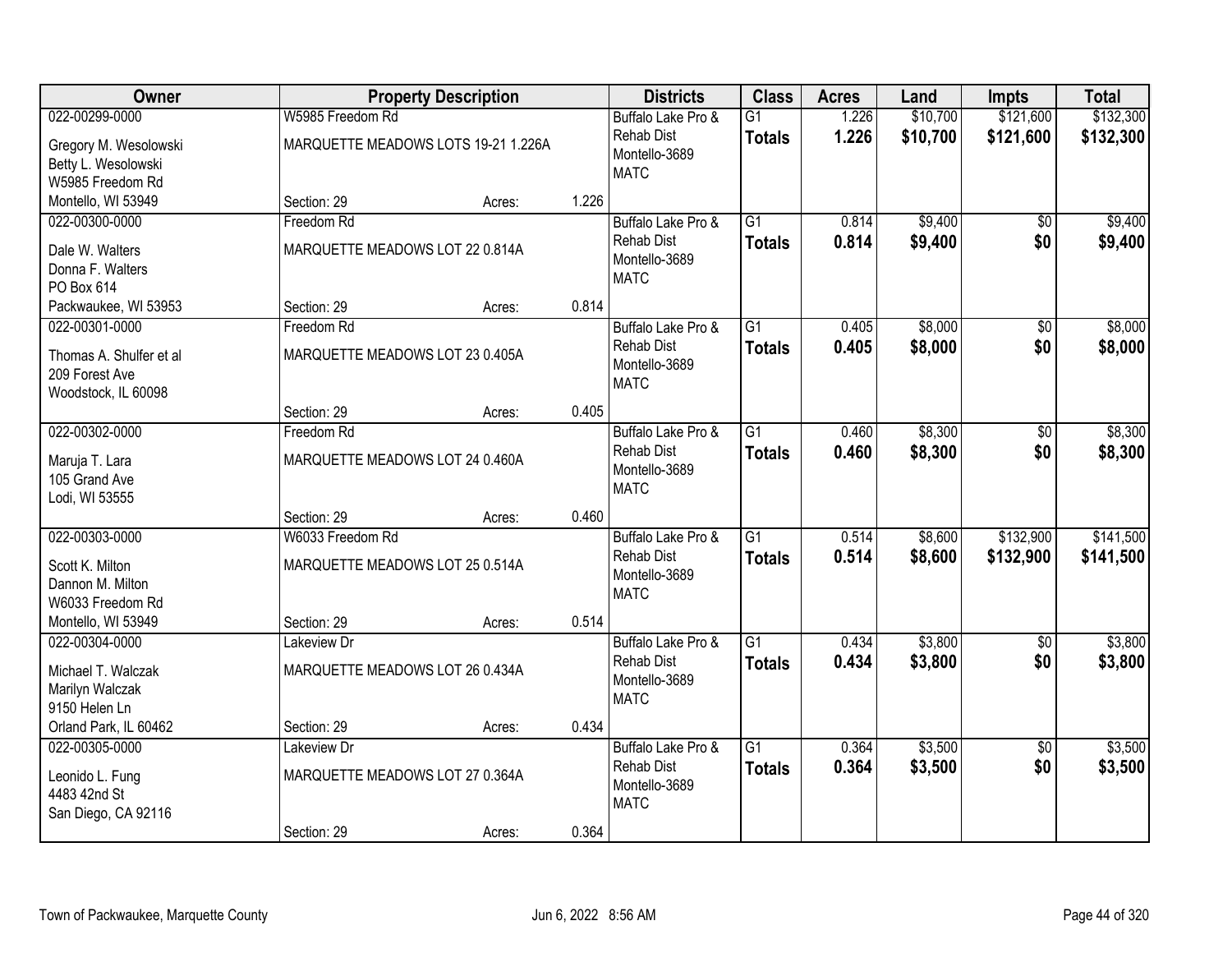| Owner                           |                                 | <b>Property Description</b>               |       | <b>Districts</b>                   | <b>Class</b>    | <b>Acres</b> | Land    | <b>Impts</b>    | <b>Total</b> |
|---------------------------------|---------------------------------|-------------------------------------------|-------|------------------------------------|-----------------|--------------|---------|-----------------|--------------|
| 022-00306-0000                  | Lakeview Dr                     |                                           |       | Buffalo Lake Pro &                 | $\overline{G1}$ | 0.461        | \$3,900 | $\overline{50}$ | \$3,900      |
| Yue Sum Cho                     | MARQUETTE MEADOWS LOT 28 0.461A |                                           |       | <b>Rehab Dist</b><br>Montello-3689 | <b>Totals</b>   | 0.461        | \$3,900 | \$0             | \$3,900      |
| 1811 Locust Ln                  |                                 |                                           |       | <b>MATC</b>                        |                 |              |         |                 |              |
| Mt Prospect, IL 60056           |                                 |                                           |       |                                    |                 |              |         |                 |              |
|                                 | Section: 29                     | Acres:                                    | 0.461 |                                    |                 |              |         |                 |              |
| 022-00307-0000                  | W5960 Lakeview Dr               |                                           |       | Buffalo Lake Pro &                 | $\overline{G1}$ | 0.551        | \$4,100 | \$56,700        | \$60,800     |
| Edward J. Guzy                  | MARQUETTE MEADOWS LOT 29 0.551A |                                           |       | <b>Rehab Dist</b><br>Montello-3689 | <b>Totals</b>   | 0.551        | \$4,100 | \$56,700        | \$60,800     |
| 5602 Greenview Rd               |                                 |                                           |       | <b>MATC</b>                        |                 |              |         |                 |              |
| Oakwood Hills, IL 60013-1044    |                                 |                                           |       |                                    |                 |              |         |                 |              |
|                                 | Section: 29                     | Acres:                                    | 0.551 |                                    |                 |              |         |                 |              |
| 022-00308-0000                  | Freedom Ct                      |                                           |       | Buffalo Lake Pro &                 | G1              | 0.410        | \$3,700 | \$0             | \$3,700      |
| Properties, LLC                 | MARQUETTE MEADOWS LOT 30 0.410A |                                           |       | <b>Rehab Dist</b><br>Montello-3689 | <b>Totals</b>   | 0.410        | \$3,700 | \$0             | \$3,700      |
| PO Box 177                      |                                 |                                           |       | <b>MATC</b>                        |                 |              |         |                 |              |
| Montello, WI 53949              |                                 |                                           |       |                                    |                 |              |         |                 |              |
|                                 | Section: 29                     | Acres:                                    | 0.410 |                                    |                 |              |         |                 |              |
| 022-00310-0000                  | W5948 Freedom Ct                |                                           |       | Buffalo Lake Pro &                 | $\overline{G1}$ | 1.208        | \$7,200 | \$121,600       | \$128,800    |
| David R. Breiwa                 |                                 | MARQUETTE MEADOWS LOTS 18, 31 & 32 1.208A |       | <b>Rehab Dist</b><br>Montello-3689 | <b>Totals</b>   | 1.208        | \$7,200 | \$121,600       | \$128,800    |
| Wendy J. Breiwa                 |                                 |                                           |       | <b>MATC</b>                        |                 |              |         |                 |              |
| W5948 Freedom Ct                |                                 |                                           |       |                                    |                 |              |         |                 |              |
| Montello, WI 53949-9804         | Section: 29                     | Acres:                                    | 1.208 |                                    |                 |              |         |                 |              |
| 022-00311-0000                  | Freedom Ct                      |                                           |       | Buffalo Lake Pro &                 | $\overline{G1}$ | 0.401        | \$3,600 | \$0             | \$3,600      |
| Shirley T. Gladney Trustees Sr  | MARQUETTE MEADOWS LOT 33 0.401A |                                           |       | <b>Rehab Dist</b><br>Montello-3689 | <b>Totals</b>   | 0.401        | \$3,600 | \$0             | \$3,600      |
| <b>Gladney Family Rev Trust</b> |                                 |                                           |       | <b>MATC</b>                        |                 |              |         |                 |              |
| 4676 N 70th St                  |                                 |                                           |       |                                    |                 |              |         |                 |              |
| Milwaukee, WI 53218             | Section: 29                     | Acres:                                    | 0.401 |                                    |                 |              |         |                 |              |
| 022-00312-0000                  | W5930 Freedom Ct                |                                           |       | Buffalo Lake Pro &                 | $\overline{G1}$ | 0.401        | \$3,600 | \$112,000       | \$115,600    |
| <b>Candice Prate</b>            | MARQUETTE MEADOWS LOT 34 0.401A |                                           |       | <b>Rehab Dist</b><br>Montello-3689 | <b>Totals</b>   | 0.401        | \$3,600 | \$112,000       | \$115,600    |
| W5930 Freedom Ct                |                                 |                                           |       | <b>MATC</b>                        |                 |              |         |                 |              |
| Montello, WI 53949              |                                 |                                           |       |                                    |                 |              |         |                 |              |
|                                 | Section: 29                     | Acres:                                    | 0.401 |                                    |                 |              |         |                 |              |
| 022-00313-0000                  | Freedom Ct                      |                                           |       | Buffalo Lake Pro &                 | $\overline{G1}$ | 0.402        | \$3,600 | $\overline{30}$ | \$3,600      |
| Pamela S. Murphy et al          | MARQUETTE MEADOWS LOT 35 0.402A |                                           |       | <b>Rehab Dist</b>                  | <b>Totals</b>   | 0.402        | \$3,600 | \$0             | \$3,600      |
| Attn: Michael D Greiber Estate  |                                 |                                           |       | Montello-3689<br><b>MATC</b>       |                 |              |         |                 |              |
| 216 W Wisconsin St              |                                 |                                           |       |                                    |                 |              |         |                 |              |
| Portage, WI 53901               | Section: 29                     | Acres:                                    | 0.402 |                                    |                 |              |         |                 |              |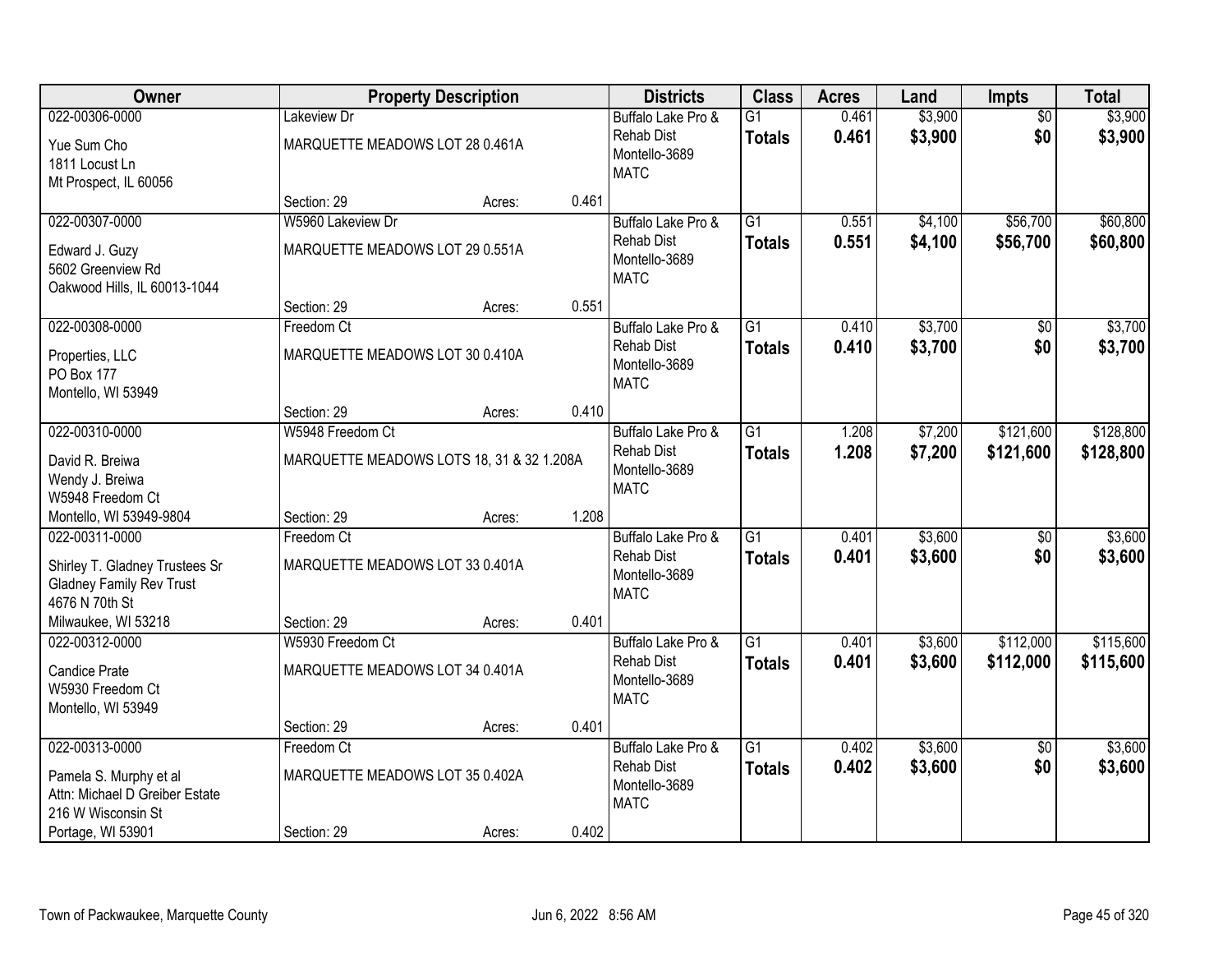| Owner                                                                    |                                                     | <b>Property Description</b> |       | <b>Districts</b>                                                        | <b>Class</b>                     | <b>Acres</b>   | Land               | <b>Impts</b>         | <b>Total</b>         |
|--------------------------------------------------------------------------|-----------------------------------------------------|-----------------------------|-------|-------------------------------------------------------------------------|----------------------------------|----------------|--------------------|----------------------|----------------------|
| 022-00314-0000                                                           | Freedom Ct                                          |                             |       | Buffalo Lake Pro &                                                      | $\overline{G1}$                  | 0.402          | \$3,600            | $\overline{50}$      | \$3,600              |
| Properties, LLC<br><b>PO Box 177</b><br>Montello, WI 53949               | MARQUETTE MEADOWS LOT 36 0.402A                     |                             |       | <b>Rehab Dist</b><br>Montello-3689<br><b>MATC</b>                       | <b>Totals</b>                    | 0.402          | \$3,600            | \$0                  | \$3,600              |
|                                                                          | Section: 29                                         | Acres:                      | 0.402 |                                                                         |                                  |                |                    |                      |                      |
| 022-00315-0000                                                           | W5918 Freedom Ct                                    |                             |       | Buffalo Lake Pro &                                                      | $\overline{G1}$                  | 0.402          | \$3,600            | \$82,500             | \$86,100             |
| Kathleen L. Beihoff<br>N15 W24817 Bluemound Rd<br>Pewaukee, WI 53072     | MARQUETTE MEADOWS LOT 37 0.402A                     |                             |       | <b>Rehab Dist</b><br>Montello-3689<br><b>MATC</b>                       | <b>Totals</b>                    | 0.402          | \$3,600            | \$82,500             | \$86,100             |
|                                                                          | Section: 29                                         | Acres:                      | 0.402 |                                                                         |                                  |                |                    |                      |                      |
| 022-00316-0000                                                           | Freedom Ct                                          |                             |       | Buffalo Lake Pro &                                                      | $\overline{G1}$                  | 0.495          | \$4,000            | \$0                  | \$4,000              |
| Kathleen L. Beihoff<br>N15 W24817 Bluemound Rd<br>Pewaukee, WI 53072     | MARQUETTE MEADOWS LOT 38 0.495A                     |                             |       | <b>Rehab Dist</b><br>Montello-3689<br><b>MATC</b>                       | <b>Totals</b>                    | 0.495          | \$4,000            | \$0                  | \$4,000              |
|                                                                          | Section: 29                                         | Acres:                      | 0.495 |                                                                         |                                  |                |                    |                      |                      |
| 022-00317-0000                                                           | W5914 Freedom Ct                                    |                             |       | Buffalo Lake Pro &                                                      | $\overline{G1}$                  | 0.407          | \$3,700            | \$155,500            | \$159,200            |
| Michael L. Derke<br><b>Charlene Derke</b><br>W5914 Freedom Ct            | MARQUETTE MEADOWS LOT 39 0.407A                     |                             |       | Rehab Dist<br>Montello-3689<br><b>MATC</b>                              | <b>Totals</b>                    | 0.407          | \$3,700            | \$155,500            | \$159,200            |
| Montello, WI 53949                                                       | Section: 29                                         | Acres:                      | 0.407 |                                                                         |                                  |                |                    |                      |                      |
| 022-00318-0000<br>Michael L. Derke<br>Charlene Derke<br>W5914 Freedom Ct | W5914 Freedom Ct<br>MARQUETTE MEADOWS LOT 40 0.408A |                             |       | Buffalo Lake Pro &<br><b>Rehab Dist</b><br>Montello-3689<br><b>MATC</b> | $\overline{G1}$<br><b>Totals</b> | 0.408<br>0.408 | \$3,700<br>\$3,700 | \$19,000<br>\$19,000 | \$22,700<br>\$22,700 |
| Montello, WI 53949                                                       | Section: 29                                         | Acres:                      | 0.408 |                                                                         |                                  |                |                    |                      |                      |
| 022-00319-0000                                                           | Freedom Ct                                          |                             |       | Buffalo Lake Pro &                                                      | $\overline{G1}$                  | 0.409          | \$3,700            | \$0                  | \$3,700              |
| John C. Boeder<br>PO Box 42<br>Packwaukee, WI 53953-0042                 | MARQUETTE MEADOWS LOT 41 0.409A                     |                             |       | <b>Rehab Dist</b><br>Montello-3689<br><b>MATC</b>                       | <b>Totals</b>                    | 0.409          | \$3,700            | \$0                  | \$3,700              |
|                                                                          | Section: 29                                         | Acres:                      | 0.409 |                                                                         |                                  |                |                    |                      |                      |
| 022-00320-0000                                                           | Freedom Ct                                          |                             |       | Buffalo Lake Pro &                                                      | $\overline{G1}$                  | 0.410          | \$3,700            | $\overline{50}$      | \$3,700              |
| Roger G. Brandenburg<br>914 Bridge St<br>Mayville, WI 53050              | MARQUETTE MEADOWS LOT 42 0.410A                     |                             |       | <b>Rehab Dist</b><br>Montello-3689<br><b>MATC</b>                       | <b>Totals</b>                    | 0.410          | \$3,700            | \$0                  | \$3,700              |
|                                                                          | Section: 29                                         | Acres:                      | 0.410 |                                                                         |                                  |                |                    |                      |                      |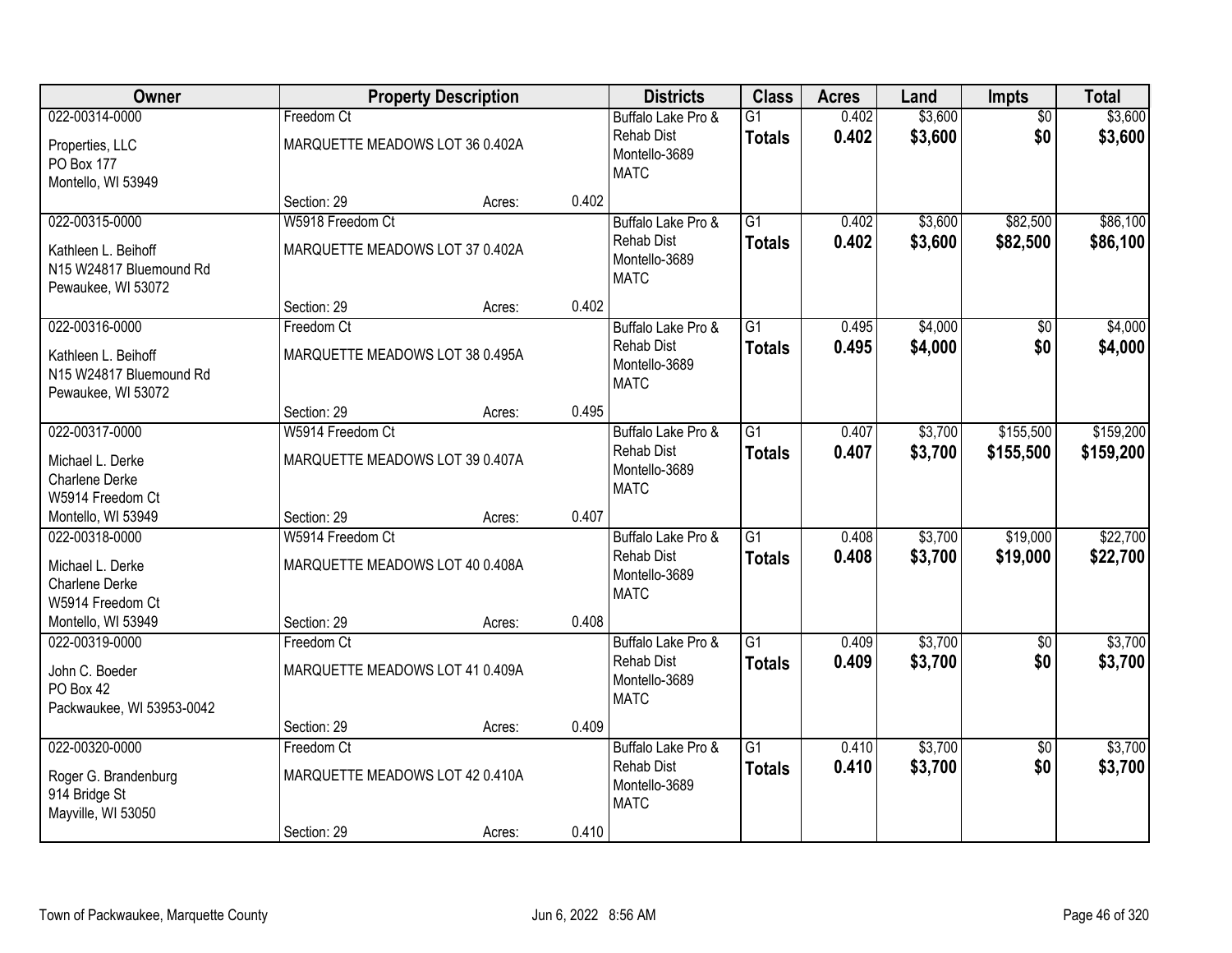| <b>Owner</b>                                                           |                                 | <b>Property Description</b> |       | <b>Districts</b>                                  | <b>Class</b>                     | <b>Acres</b>   | Land               | <b>Impts</b>           | <b>Total</b>       |
|------------------------------------------------------------------------|---------------------------------|-----------------------------|-------|---------------------------------------------------|----------------------------------|----------------|--------------------|------------------------|--------------------|
| 022-00321-0000                                                         | Freedom Ct                      |                             |       | Buffalo Lake Pro &                                | $\overline{G1}$                  | 0.411          | \$3,700            | $\overline{50}$        | \$3,700            |
| Roger G or Sharon A Brandenburg<br>914 Bridge St<br>Mayville, WI 53050 | MARQUETTE MEADOWS LOT 43 .411A  |                             |       | <b>Rehab Dist</b><br>Montello-3689<br><b>MATC</b> | <b>Totals</b>                    | 0.411          | \$3,700            | \$0                    | \$3,700            |
|                                                                        | Section: 29                     | Acres:                      | 0.411 |                                                   |                                  |                |                    |                        |                    |
| 022-00322-0000                                                         | Freedom Ct                      |                             |       | Buffalo Lake Pro &                                | $\overline{G1}$                  | 0.412          | \$3,700            | $\overline{50}$        | \$3,700            |
| Roger G or Sharon A Brandenburg<br>914 Bridge St<br>Mayville, WI 53050 | MARQUETTE MEADOWS LOT 44 0.412A |                             |       | <b>Rehab Dist</b><br>Montello-3689<br><b>MATC</b> | Totals                           | 0.412          | \$3,700            | \$0                    | \$3,700            |
|                                                                        | Section: 29                     | Acres:                      | 0.412 |                                                   |                                  |                |                    |                        |                    |
| 022-00323-0000                                                         | Freedom Ct                      |                             |       | Buffalo Lake Pro &                                | G1                               | 0.406          | \$3,700            | \$0                    | \$3,700            |
| Du Wayne La Fountain<br>5201 S Tuckaway Blvd<br>Greenfield, WI 53221   | MARQUETTE MEADOWS LOT 45 .406A  |                             |       | <b>Rehab Dist</b><br>Montello-3689<br><b>MATC</b> | <b>Totals</b>                    | 0.406          | \$3,700            | \$0                    | \$3,700            |
|                                                                        | Section: 29                     | Acres:                      | 0.406 |                                                   |                                  |                |                    |                        |                    |
| 022-00324-0000                                                         | Freedom Ct                      |                             |       | Buffalo Lake Pro &                                | $\overline{G1}$                  | 0.417          | \$3,700            | \$0                    | \$3,700            |
| William Ziehme<br>Shirley Ziehme<br>N3138 8th Ct                       | MARQUETTE MEADOWS LOT 46 0.417A |                             |       | <b>Rehab Dist</b><br>Montello-3689<br><b>MATC</b> | <b>Totals</b>                    | 0.417          | \$3,700            | \$0                    | \$3,700            |
| Montello, WI 53949                                                     | Section: 29                     | Acres:                      | 0.417 |                                                   |                                  |                |                    |                        |                    |
| 022-00325-0000                                                         | Freedom Ct                      |                             |       | Buffalo Lake Pro &<br><b>Rehab Dist</b>           | $\overline{G1}$<br><b>Totals</b> | 0.434<br>0.434 | \$3,800<br>\$3,800 | $\overline{50}$<br>\$0 | \$3,800<br>\$3,800 |
| Dale W. Walters<br>Donna F. Walters<br>PO Box 614                      | MARQUETTE MEADOWS LOT 47 0.434A |                             |       | Montello-3689<br><b>MATC</b>                      |                                  |                |                    |                        |                    |
| Packwaukee, WI 53953                                                   | Section: 29                     | Acres:                      | 0.434 |                                                   |                                  |                |                    |                        |                    |
| 022-00326-0000                                                         | W5913 Freedom Ct                |                             |       | Buffalo Lake Pro &                                | $\overline{G1}$                  | 0.434          | \$3,800            | \$135,400              | \$139,200          |
| Dale W. Walters<br>Donna F. Walters<br>PO Box 614                      | MARQUETTE MEADOWS LOT 48 0.434A |                             |       | <b>Rehab Dist</b><br>Montello-3689<br><b>MATC</b> | <b>Totals</b>                    | 0.434          | \$3,800            | \$135,400              | \$139,200          |
| Packwaukee, WI 53953                                                   | Section: 29                     | Acres:                      | 0.434 |                                                   |                                  |                |                    |                        |                    |
| 022-00327-0000                                                         | Freedom Ct                      |                             |       | Buffalo Lake Pro &                                | $\overline{G1}$                  | 0.434          | \$3,800            | $\overline{30}$        | \$3,800            |
| Robert A. Mertely<br>W5872 Lakeview Dr<br>Montello, WI 53949           | MARQUETTE MEADOWS LOT 49 0.434A |                             |       | Rehab Dist<br>Montello-3689<br><b>MATC</b>        | <b>Totals</b>                    | 0.434          | \$3,800            | \$0                    | \$3,800            |
|                                                                        | Section: 29                     | Acres:                      | 0.434 |                                                   |                                  |                |                    |                        |                    |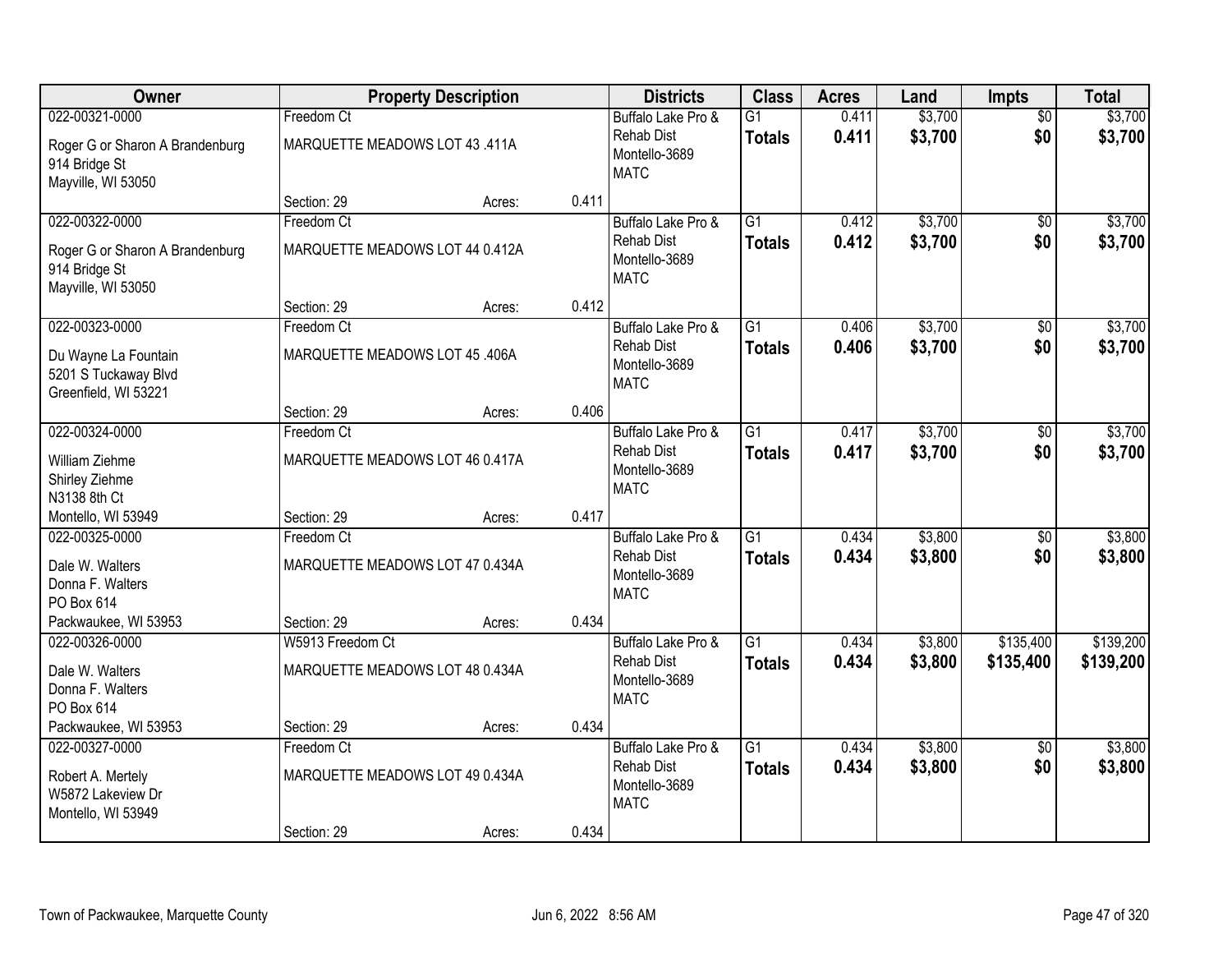| Owner                                                                            |                                                              | <b>Property Description</b> |       | <b>Districts</b>                                                        | <b>Class</b>                     | <b>Acres</b>   | Land               | <b>Impts</b>           | <b>Total</b>           |
|----------------------------------------------------------------------------------|--------------------------------------------------------------|-----------------------------|-------|-------------------------------------------------------------------------|----------------------------------|----------------|--------------------|------------------------|------------------------|
| 022-00328-0000                                                                   | W5917 Freedom Ct                                             |                             |       | Buffalo Lake Pro &                                                      | $\overline{G1}$                  | 0.434          | \$3,800            | $\overline{50}$        | \$3,800                |
| Dale W. Walters<br>Donna F. Walters<br>PO Box 614                                | MARQUETTE MEADOWS LOT 50 0.434A                              |                             |       | <b>Rehab Dist</b><br>Montello-3689<br><b>MATC</b>                       | <b>Totals</b>                    | 0.434          | \$3,800            | \$0                    | \$3,800                |
| Packwaukee, WI 53953                                                             | Section: 29                                                  | Acres:                      | 0.434 |                                                                         |                                  |                |                    |                        |                        |
| 022-00329-0000<br><b>Kimberly Gauf</b><br>W5919 Freedom Ct<br>Montello, WI 53949 | W5919 Freedom Ct<br>MARQUETTE MEADOWS LOT 51 0.435A          |                             |       | Buffalo Lake Pro &<br><b>Rehab Dist</b><br>Montello-3689<br><b>MATC</b> | $\overline{G1}$<br><b>Totals</b> | 0.435<br>0.435 | \$3,800<br>\$3,800 | \$100,800<br>\$100,800 | \$104,600<br>\$104,600 |
|                                                                                  | Section: 29                                                  | Acres:                      | 0.435 |                                                                         |                                  |                |                    |                        |                        |
| 022-00330-0000<br>Amy B. Slama<br>W5896 Lakeview Dr<br>Montello, WI 53949        | Freedom Ct<br>MARQUETTE MEADOWS LOT 52 0.537A                |                             |       | Buffalo Lake Pro &<br><b>Rehab Dist</b><br>Montello-3689<br><b>MATC</b> | $\overline{G1}$<br><b>Totals</b> | 0.537<br>0.537 | \$4,100<br>\$4,100 | \$0<br>\$0             | \$4,100<br>\$4,100     |
|                                                                                  | Section: 29                                                  | Acres:                      | 0.537 |                                                                         |                                  |                |                    |                        |                        |
| 022-00331-0000<br>Carl P. Georgeson<br>Kellie A. Georgeson<br>W5923 Freedom Ct   | W5923 Freedom Ct<br>MARQUETTE MEADOWS LOT 53 0.406A          |                             |       | Buffalo Lake Pro &<br><b>Rehab Dist</b><br>Montello-3689<br><b>MATC</b> | $\overline{G1}$<br><b>Totals</b> | 0.406<br>0.406 | \$3,700<br>\$3,700 | \$140,900<br>\$140,900 | \$144,600<br>\$144,600 |
| Montello, WI 53949                                                               | Section: 29                                                  | Acres:                      | 0.406 |                                                                         |                                  |                |                    |                        |                        |
| 022-00332-0000<br>Harry C. Bagley<br>W5921 Freedom Ct<br>Montello, WI 53949      | W5921 Freedom Ct<br>MARQUETTE MEADOWS LOT 54 0.406A          |                             |       | Buffalo Lake Pro &<br><b>Rehab Dist</b><br>Montello-3689<br><b>MATC</b> | $\overline{G1}$<br><b>Totals</b> | 0.406<br>0.406 | \$3,700<br>\$3,700 | \$63,900<br>\$63,900   | \$67,600<br>\$67,600   |
|                                                                                  | Section: 29                                                  | Acres:                      | 0.406 |                                                                         |                                  |                |                    |                        |                        |
| 022-00333-0000<br>Todd D. Kleist<br>W5931 Freedom Ct<br>Montello, WI 53949       | W5931 Freedom Ct<br>MARQUETTE MEADOWS LOT 55 0.516A          |                             |       | Buffalo Lake Pro &<br><b>Rehab Dist</b><br>Montello-3689<br><b>MATC</b> | $\overline{G1}$<br><b>Totals</b> | 0.516<br>0.516 | \$4,100<br>\$4,100 | \$71,300<br>\$71,300   | \$75,400<br>\$75,400   |
|                                                                                  | Section: 29                                                  | Acres:                      | 0.516 |                                                                         |                                  |                |                    |                        |                        |
| 022-00334-0000<br>Sand County Land, LLC<br>PO Box 444<br>Wheaton, IL 60187-0444  | Freedom Ct<br>MARQUETTE MEADOWS LOT 56 0.420A<br>Section: 29 | Acres:                      | 0.420 | Buffalo Lake Pro &<br><b>Rehab Dist</b><br>Montello-3689<br><b>MATC</b> | $\overline{G1}$<br><b>Totals</b> | 0.420<br>0.420 | \$3,700<br>\$3,700 | $\overline{30}$<br>\$0 | \$3,700<br>\$3,700     |
|                                                                                  |                                                              |                             |       |                                                                         |                                  |                |                    |                        |                        |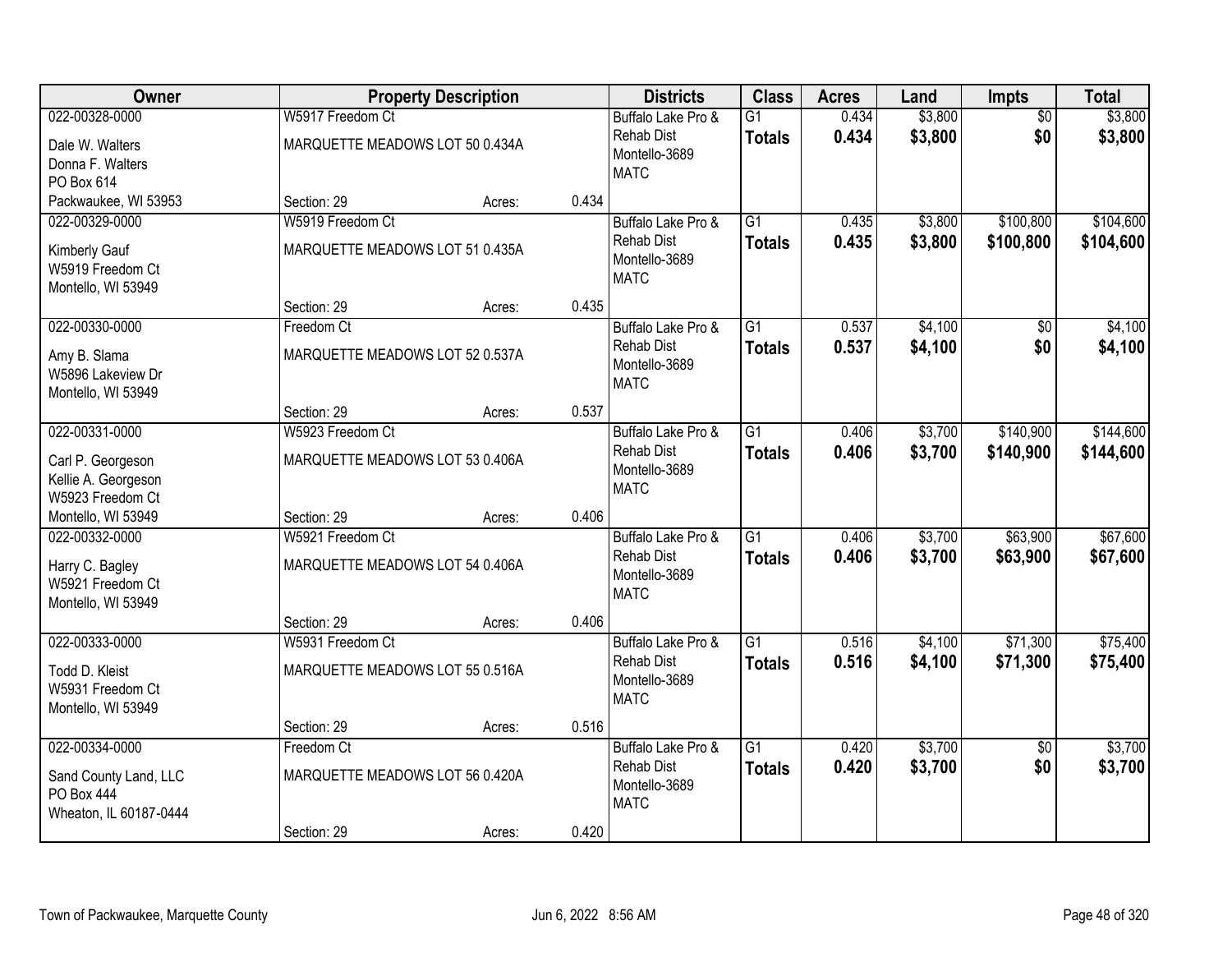| Owner                                                                               |                                                      | <b>Property Description</b> |       | <b>Districts</b>                                                        | <b>Class</b>                     | <b>Acres</b>   | Land               | Impts                  | <b>Total</b>           |
|-------------------------------------------------------------------------------------|------------------------------------------------------|-----------------------------|-------|-------------------------------------------------------------------------|----------------------------------|----------------|--------------------|------------------------|------------------------|
| 022-00335-0000<br>Sand County Land, LLC<br>PO Box 444<br>Wheaton, IL 60187-0444     | Freedom Ct<br>MARQUETTE MEADOWS LOT 57 0.668A        |                             |       | Buffalo Lake Pro &<br><b>Rehab Dist</b><br>Montello-3689<br><b>MATC</b> | $\overline{G1}$<br><b>Totals</b> | 0.668<br>0.668 | \$4,400<br>\$4,400 | $\overline{50}$<br>\$0 | \$4,400<br>\$4,400     |
|                                                                                     | Section: 29                                          | Acres:                      | 0.668 |                                                                         |                                  |                |                    |                        |                        |
| 022-00336-0000<br>Tammy K. Quade<br>Dale J. Martel<br>W5904 Lakeview Dr             | W5904 Lakeview Dr<br>MARQUETTE MEADOWS LOT 58 0.516A |                             |       | Buffalo Lake Pro &<br><b>Rehab Dist</b><br>Montello-3689<br><b>MATC</b> | $\overline{G1}$<br><b>Totals</b> | 0.516<br>0.516 | \$4,100<br>\$4,100 | \$118,100<br>\$118,100 | \$122,200<br>\$122,200 |
| Montello, WI 53949                                                                  | Section: 29                                          | Acres:                      | 0.516 |                                                                         |                                  |                |                    |                        |                        |
| 022-00337-0000<br>Amy B. Slama<br>W5896 Lakeview Dr<br>Montello, WI 53949           | W5896 Lakeview Dr<br>MARQUETTE MEADOWS LOT 59 0.773A |                             |       | Buffalo Lake Pro &<br><b>Rehab Dist</b><br>Montello-3689<br><b>MATC</b> | G1<br><b>Totals</b>              | 0.773<br>0.773 | \$4,700<br>\$4,700 | \$73,500<br>\$73,500   | \$78,200<br>\$78,200   |
|                                                                                     | Section: 29                                          | Acres:                      | 0.773 |                                                                         |                                  |                |                    |                        |                        |
| 022-00338-0000<br>Robert F. Gaffke<br>W5890 Lakeview Dr<br>Montello, WI 53949       | W5890 Lakeview Dr<br>MARQUETTE MEADOWS LOT 60 0.410A |                             |       | Buffalo Lake Pro &<br><b>Rehab Dist</b><br>Montello-3689<br><b>MATC</b> | $\overline{G1}$<br><b>Totals</b> | 0.410<br>0.410 | \$3,700<br>\$3,700 | \$98,200<br>\$98,200   | \$101,900<br>\$101,900 |
|                                                                                     | Section: 29                                          | Acres:                      | 0.410 |                                                                         |                                  |                |                    |                        |                        |
| 022-00339-0000<br>Robert F. Gaffke et al<br>W5890 Lakeview Dr<br>Montello, WI 53949 | W5882 Lakeview Dr<br>MARQUETTE MEADOWS LOT 61 0.434A |                             |       | Buffalo Lake Pro &<br><b>Rehab Dist</b><br>Montello-3689<br><b>MATC</b> | $\overline{G1}$<br><b>Totals</b> | 0.434<br>0.434 | \$3,800<br>\$3,800 | \$0<br>\$0             | \$3,800<br>\$3,800     |
|                                                                                     | Section: 29                                          | Acres:                      | 0.434 |                                                                         |                                  |                |                    |                        |                        |
| 022-00340-0000<br>Robert A. Mertely<br>W5872 Lakeview Dr<br>Montello, WI 53949      | W5872 Lakeview Dr<br>MARQUETTE MEADOWS LOT 62 0.463A |                             |       | Buffalo Lake Pro &<br><b>Rehab Dist</b><br>Montello-3689<br><b>MATC</b> | $\overline{G1}$<br><b>Totals</b> | 0.463<br>0.463 | \$3,900<br>\$3,900 | \$71,200<br>\$71,200   | \$75,100<br>\$75,100   |
|                                                                                     | Section: 29                                          | Acres:                      | 0.463 |                                                                         |                                  |                |                    |                        |                        |
| 022-00341-0000<br>Bonnie L. Francis<br>1808 Purvis Ave<br>Janesville, WI 53548      | W5862 Lakeview Dr<br>MARQUETTE MEADOWS LOT 63 0.490A |                             | 0.490 | Buffalo Lake Pro &<br><b>Rehab Dist</b><br>Montello-3689<br><b>MATC</b> | $\overline{G1}$<br><b>Totals</b> | 0.490<br>0.490 | \$4,000<br>\$4,000 | \$55,500<br>\$55,500   | \$59,500<br>\$59,500   |
|                                                                                     | Section: 29                                          | Acres:                      |       |                                                                         |                                  |                |                    |                        |                        |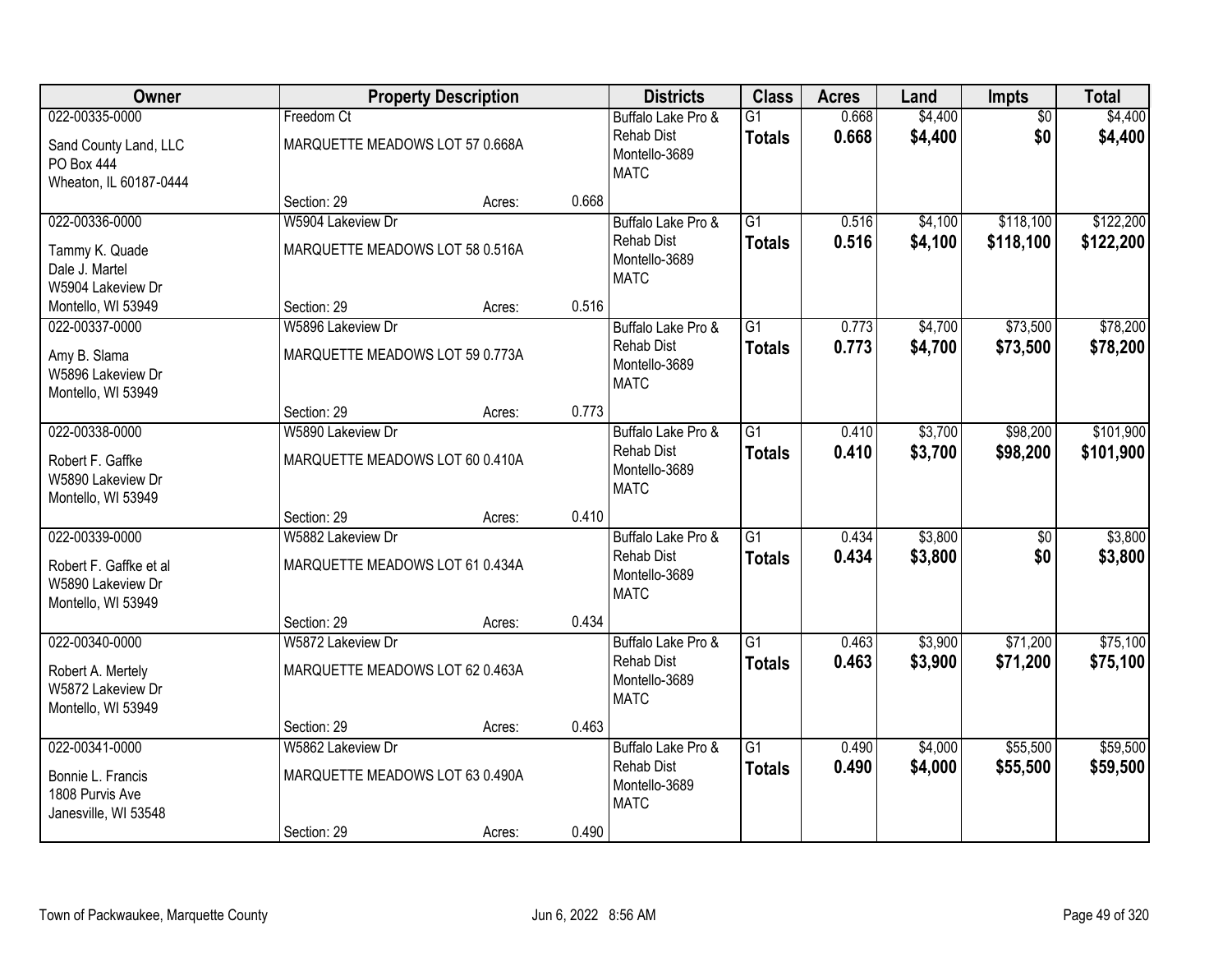| Owner                                                                                               |                                                 | <b>Property Description</b>                |       | <b>Districts</b>                                                        | <b>Class</b>                     | <b>Acres</b>   | Land                   | <b>Impts</b>           | <b>Total</b>           |
|-----------------------------------------------------------------------------------------------------|-------------------------------------------------|--------------------------------------------|-------|-------------------------------------------------------------------------|----------------------------------|----------------|------------------------|------------------------|------------------------|
| 022-00342-0000                                                                                      | N3125 8th Ct                                    |                                            |       | Buffalo Lake Pro &                                                      | $\overline{G1}$                  | 0.512          | \$4,100                | \$96,200               | \$100,300              |
| Robert A. Elstrom<br>N3125 8th Ct<br>Montello, WI 53949                                             | MARQUETTE MEADOWS LOT 64 0.512A                 |                                            |       | <b>Rehab Dist</b><br>Montello-3689<br><b>MATC</b>                       | <b>Totals</b>                    | 0.512          | \$4,100                | \$96,200               | \$100,300              |
|                                                                                                     | Section: 29                                     | Acres:                                     | 0.512 |                                                                         |                                  |                |                        |                        |                        |
| 022-00343-0000<br>William Ziehme<br>Shirley Ziehme<br>N3138 8th Ct                                  | N3138 8th Ct<br>MARQUETTE MEADOWS LOT 65 0.698A |                                            |       | Buffalo Lake Pro &<br>Rehab Dist<br>Montello-3689<br><b>MATC</b>        | $\overline{G1}$<br><b>Totals</b> | 0.698<br>0.698 | \$4,500<br>\$4,500     | \$133,900<br>\$133,900 | \$138,400<br>\$138,400 |
| Montello, WI 53949                                                                                  | Section: 29                                     | Acres:                                     | 0.698 |                                                                         |                                  |                |                        |                        |                        |
| 022-00344-0000<br>Du Wayne La Fountain<br>5201 S Tuckaway Blvd<br>Greenfield, WI 53221              | Lakeview Dr<br>MARQUETTE MEADOWS LOT 66 0.444A  |                                            |       | Buffalo Lake Pro &<br>Rehab Dist<br>Montello-3689<br><b>MATC</b>        | G <sub>1</sub><br><b>Totals</b>  | 0.444<br>0.444 | \$3,800<br>\$3,800     | \$0<br>\$0             | \$3,800<br>\$3,800     |
|                                                                                                     | Section: 29                                     | Acres:                                     | 0.444 |                                                                         |                                  |                |                        |                        |                        |
| 022-00345-0000<br>Janet Galle<br>Tony M. Schwersinske<br>1201 N Thompson Dr                         | Freedom Rd                                      | MARQUETTE MEADOWS OUTLOT 1 1.714A          |       | Buffalo Lake Pro &<br><b>Rehab Dist</b><br>Montello-3689<br><b>MATC</b> | $\overline{G1}$<br><b>Totals</b> | 1.714<br>1.714 | \$22,900<br>\$22,900   | \$0<br>\$0             | \$22,900<br>\$22,900   |
| Madison, WI 53704                                                                                   | Section: 29                                     | Acres:                                     | 1.714 |                                                                         |                                  |                |                        |                        |                        |
| 022-00345-0005<br>Town of Packwaukee<br><b>PO Box 412</b><br>Packwaukee, WI 53953                   | Freedom Rd<br>1 OF MARQUETTE MEADOWS 00.50A     | PUBLIC ACCESS LYING BETWEEN LOT 1 & OUTLOT |       | Buffalo Lake Pro &<br><b>Rehab Dist</b><br>Montello-3689<br><b>MATC</b> | $\overline{X4}$<br><b>Totals</b> | 0.500<br>0.500 | $\overline{50}$<br>\$0 | $\overline{50}$<br>\$0 | \$0<br>\$0             |
|                                                                                                     | Section: 29                                     | Acres:                                     | 0.500 |                                                                         |                                  |                |                        |                        |                        |
| 022-00346-0000<br>Sharon A. Brandenburg<br>Roger G. Brandenburg<br>914 Bridge St                    | Freedom Rd                                      | MARQUETTE MEADOWS OUTLOT 2 2.141A          |       | Buffalo Lake Pro &<br><b>Rehab Dist</b><br>Montello-3689<br><b>MATC</b> | $\overline{G1}$<br><b>Totals</b> | 2.141<br>2.141 | \$9,300<br>\$9,300     | $\overline{60}$<br>\$0 | \$9,300<br>\$9,300     |
| Mayville, WI 53050                                                                                  | Section: 29                                     | Acres:                                     | 2.141 |                                                                         |                                  |                |                        |                        |                        |
| 022-00347-0000<br>James & Karen Tremaine Rev Trust<br>N76 W30676 County Rd Vv<br>Hartland, WI 53029 | Freedom Rd                                      | MARQUETTE MEADOWS OUTLOT 3 1.230A          |       | Buffalo Lake Pro &<br><b>Rehab Dist</b><br>Montello-3689<br><b>MATC</b> | $\overline{G1}$<br><b>Totals</b> | 1.230<br>1.230 | \$32,100<br>\$32,100   | $\overline{50}$<br>\$0 | \$32,100<br>\$32,100   |
|                                                                                                     | Section: 29                                     | Acres:                                     | 1.230 |                                                                         |                                  |                |                        |                        |                        |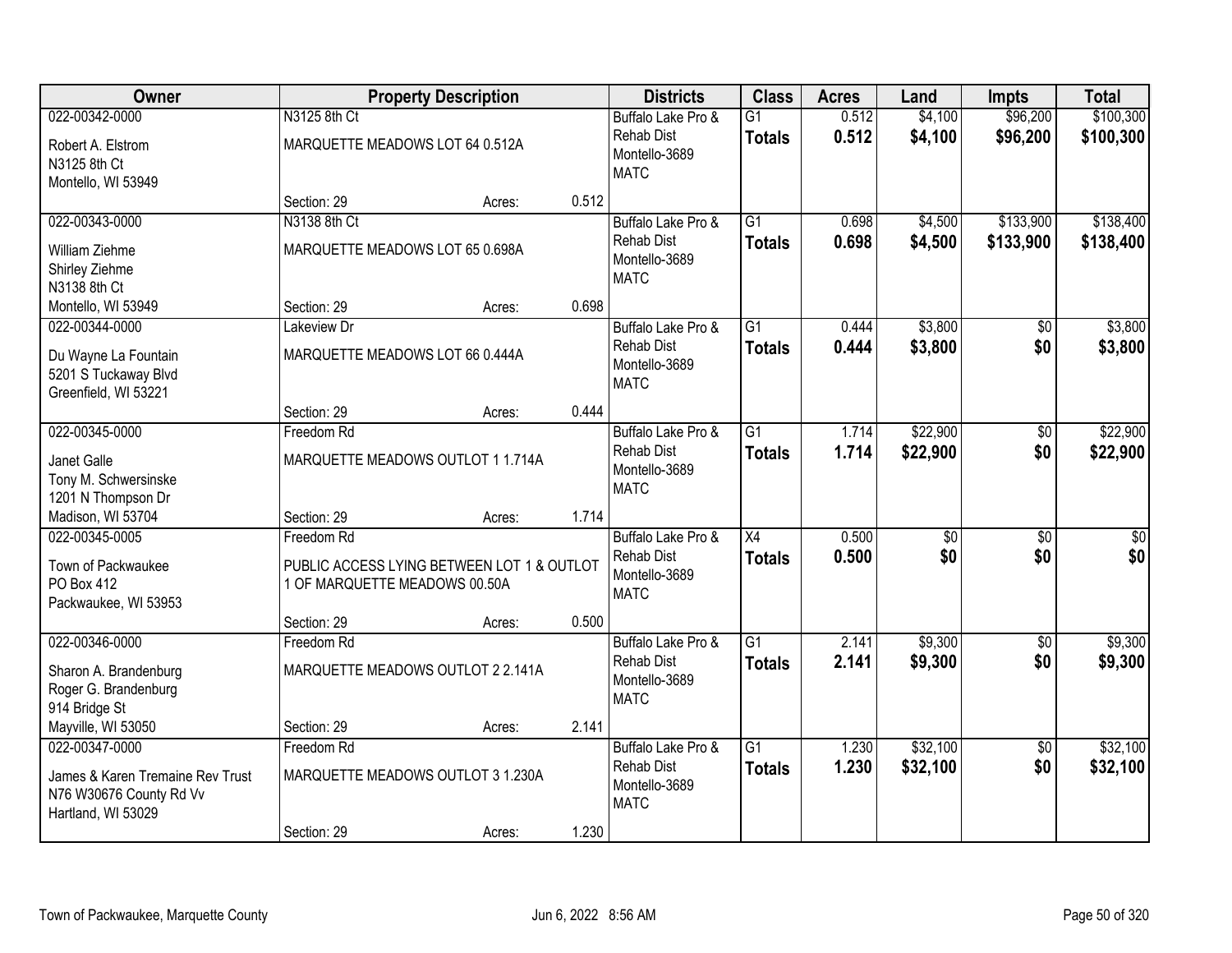| Owner                                 |                                                    | <b>Property Description</b> |       | <b>Districts</b>                   | <b>Class</b>    | <b>Acres</b> | Land     | Impts           | <b>Total</b> |
|---------------------------------------|----------------------------------------------------|-----------------------------|-------|------------------------------------|-----------------|--------------|----------|-----------------|--------------|
| 022-00348-0000                        | Freedom Rd                                         |                             |       | Buffalo Lake Pro &                 | $\overline{G1}$ | 1.217        | \$31,400 | $\overline{50}$ | \$31,400     |
| Dale W. Walters                       | MARQUETTE MEADOWS OUTLOT 4 1.217A                  |                             |       | <b>Rehab Dist</b><br>Montello-3689 | <b>Totals</b>   | 1.217        | \$31,400 | \$0             | \$31,400     |
| Donna F. Walters                      |                                                    |                             |       | <b>MATC</b>                        |                 |              |          |                 |              |
| PO Box 614                            |                                                    |                             |       |                                    |                 |              |          |                 |              |
| Packwaukee, WI 53953                  | Section: 29                                        | Acres:                      | 1.217 |                                    |                 |              |          |                 |              |
| 022-00349-0000                        | W6014 Freedom Rd                                   |                             |       | Buffalo Lake Pro &                 | $\overline{G1}$ | 0.402        | \$34,000 | \$46,600        | \$80,600     |
| Catherine A. Merwin et al             | MARQUETTE MEADOWS E 100FT OF OUTLOT 5              |                             |       | <b>Rehab Dist</b>                  | <b>Totals</b>   | 0.402        | \$34,000 | \$46,600        | \$80,600     |
| 515 Oak Knolls Ave                    | 0.402A                                             |                             |       | Montello-3689                      |                 |              |          |                 |              |
| Rockford, IL 61107                    |                                                    |                             |       | <b>MATC</b>                        |                 |              |          |                 |              |
|                                       | Section: 29                                        | Acres:                      | 0.402 |                                    |                 |              |          |                 |              |
| 022-00350-0000                        | W6018 Freedom Rd                                   |                             |       | Buffalo Lake Pro &                 | $\overline{G1}$ | 0.530        | \$37,300 | \$96,100        | \$133,400    |
| James A. Gnorski                      | LOT 2 CSM 547 BEING PRT OF OUTLOT 5                |                             |       | <b>Rehab Dist</b>                  | <b>Totals</b>   | 0.530        | \$37,300 | \$96,100        | \$133,400    |
| Shauna M. Gnorski                     | <b>MARQUETTE MEADOWS .53A</b>                      |                             |       | Montello-3689                      |                 |              |          |                 |              |
| 1206 Bongard Dr                       |                                                    |                             |       | <b>MATC</b>                        |                 |              |          |                 |              |
| West Port, WI 53597                   | Section: 29                                        | Acres:                      | 0.530 |                                    |                 |              |          |                 |              |
| 022-00351-0000                        | Freedom Rd                                         |                             |       | Buffalo Lake Pro &                 | $\overline{G1}$ | 0.530        | \$20,700 | \$100           | \$20,800     |
| James A. Gnorski                      | LOT 1 CSM 547 BEING PRT OF OUTLOT 5                |                             |       | <b>Rehab Dist</b>                  | <b>Totals</b>   | 0.530        | \$20,700 | \$100           | \$20,800     |
| Shauna M. Gnorski                     | <b>MARQUETTE MEADOWS .53A</b>                      |                             |       | Montello-3689                      |                 |              |          |                 |              |
| 1206 Bongard Dr                       |                                                    |                             |       | <b>MATC</b>                        |                 |              |          |                 |              |
| West Port, WI 53597                   | Section: 29                                        | Acres:                      | 0.530 |                                    |                 |              |          |                 |              |
| 022-00352-0000                        | W6028 Freedom Rd                                   |                             |       | Buffalo Lake Pro &                 | $\overline{G1}$ | 0.518        | \$34,700 | \$119,800       | \$154,500    |
|                                       |                                                    |                             |       | <b>Rehab Dist</b>                  | <b>Totals</b>   | 0.518        | \$34,700 | \$119,800       | \$154,500    |
| William N. Jacobs<br>Sharon L. Jacobs | MARQUETTE MEADOWS THE E 100' OF OUTLOT 6<br>0.518A |                             |       | Montello-3689                      |                 |              |          |                 |              |
| W6028 Freedom Rd                      |                                                    |                             |       | <b>MATC</b>                        |                 |              |          |                 |              |
| Montello, WI 53949                    | Section: 29                                        | Acres:                      | 0.518 |                                    |                 |              |          |                 |              |
| 022-00353-0000                        | W6040 Freedom Rd                                   |                             |       | Buffalo Lake Pro &                 | $\overline{G1}$ | 0.479        | \$34,300 | \$146,100       | \$180,400    |
|                                       |                                                    |                             |       | <b>Rehab Dist</b>                  | <b>Totals</b>   | 0.479        | \$34,300 | \$146,100       | \$180,400    |
| Eileen M. Noegel                      | MARQUETTE MEADOWS THE CENTER 100FT OF              |                             |       | Montello-3689                      |                 |              |          |                 |              |
| W6040 Freedom Rd                      | OUTLOT 6 .479A                                     |                             |       | <b>MATC</b>                        |                 |              |          |                 |              |
| Montello, WI 53949                    |                                                    |                             | 0.479 |                                    |                 |              |          |                 |              |
| 022-00354-0000                        | Section: 29<br>W6046 Freedom Rd                    | Acres:                      |       | Buffalo Lake Pro &                 | $\overline{G1}$ | 0.434        | \$34,000 | \$129,500       | \$163,500    |
|                                       |                                                    |                             |       | <b>Rehab Dist</b>                  | <b>Totals</b>   | 0.434        | \$34,000 | \$129,500       | \$163,500    |
| Keith A. Shortreed                    | MARQUETTE MEADOWS W 100FT OF OUTLOT 6              |                             |       | Montello-3689                      |                 |              |          |                 |              |
| W6046 Freedom Rd                      | 0.434A                                             |                             |       | <b>MATC</b>                        |                 |              |          |                 |              |
| Montello, WI 53949                    |                                                    |                             |       |                                    |                 |              |          |                 |              |
|                                       | Section: 29                                        | Acres:                      | 0.434 |                                    |                 |              |          |                 |              |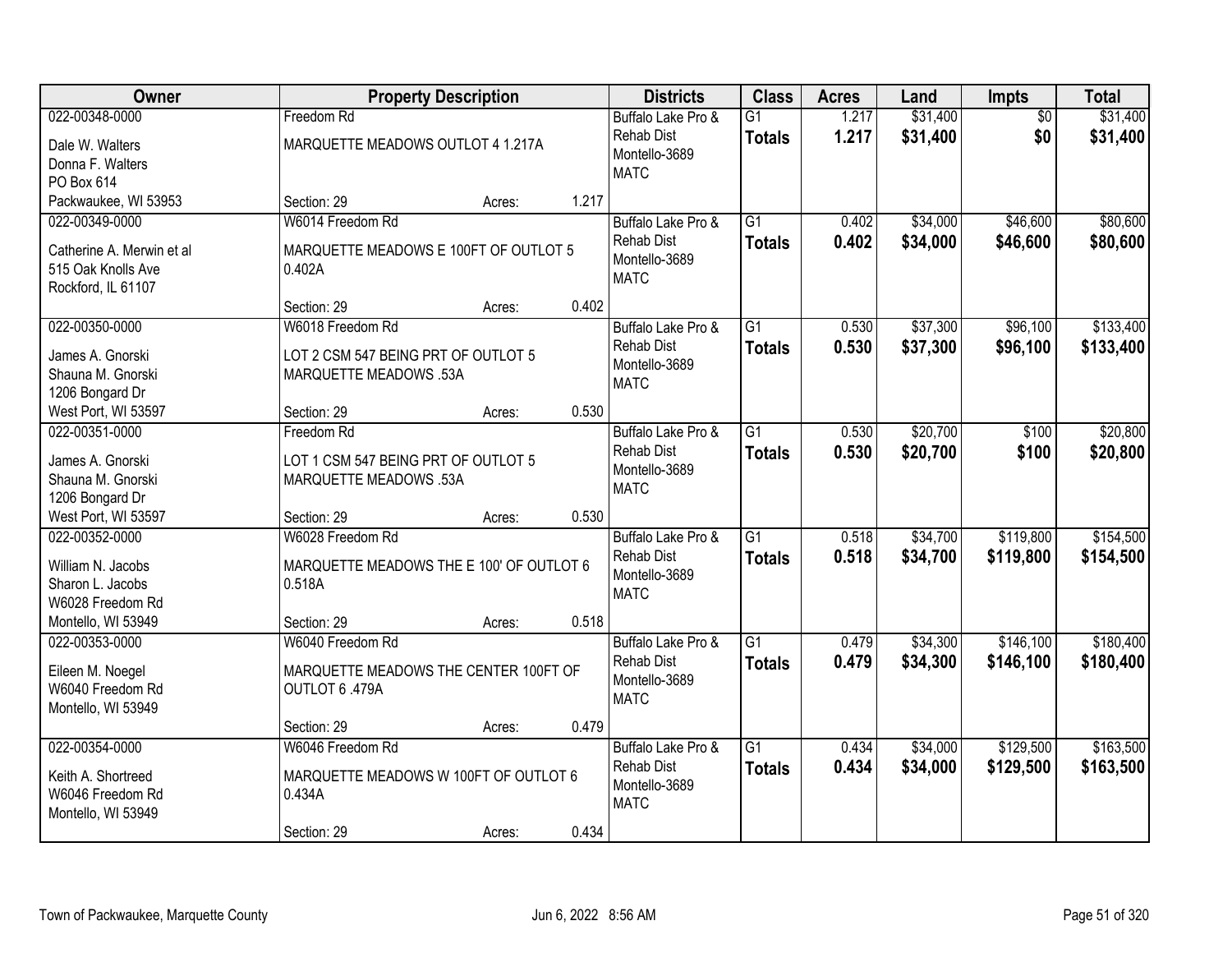| Owner                                                        |                                                         | <b>Property Description</b> |       | <b>Districts</b>                                         | <b>Class</b>                     | <b>Acres</b>   | Land               | <b>Impts</b>           | <b>Total</b>           |
|--------------------------------------------------------------|---------------------------------------------------------|-----------------------------|-------|----------------------------------------------------------|----------------------------------|----------------|--------------------|------------------------|------------------------|
| 022-00355-0000                                               | W6048 Freedom Rd                                        |                             |       | Buffalo Lake Pro &                                       | $\overline{G1}$                  | 0.831          | \$57,500           | \$71,800               | \$129,300              |
| Freedom Road Trust<br>W6048 Freedom Rd<br>Montello, WI 53949 | MARQUETTE MEADOWS OUTLOT 7 0.831A                       |                             |       | <b>Rehab Dist</b><br>Montello-3689<br><b>MATC</b>        | <b>Totals</b>                    | 0.831          | \$57,500           | \$71,800               | \$129,300              |
|                                                              | Section: 29                                             | Acres:                      | 0.831 |                                                          |                                  |                |                    |                        |                        |
| 022-00356-0000                                               | W5905 Lakeview Dr                                       |                             |       | Buffalo Lake Pro &                                       | $\overline{G1}$                  | 0.814          | \$4,900            | \$57,800               | \$62,700               |
| Gerald D. Kemnitz<br>W5905 Lakeview Dr<br>Montello, WI 53949 | MARQUETTE MEADOWS 1ST ADD LOT 67 0.814A                 |                             |       | <b>Rehab Dist</b><br>Montello-3689<br><b>MATC</b>        | <b>Totals</b>                    | 0.814          | \$4,900            | \$57,800               | \$62,700               |
|                                                              | Section: 29                                             | Acres:                      | 0.814 |                                                          |                                  |                |                    |                        |                        |
| 022-00357-0000                                               | W5923 8th Ln                                            |                             |       | Buffalo Lake Pro &                                       | G1                               | 0.814          | \$4,900            | \$141,200              | \$146,100              |
| Roger A. Hooverson<br>Patricia L. Hooverson<br>W5923 8th Ln  | MARQUETTE MEADOWS 1ST ADD LOT 68 0.814A                 |                             |       | <b>Rehab Dist</b><br>Montello-3689<br><b>MATC</b>        | <b>Totals</b>                    | 0.814          | \$4,900            | \$141,200              | \$146,100              |
| Montello, WI 53949                                           | Section: 29                                             | Acres:                      | 0.814 |                                                          |                                  |                |                    |                        |                        |
| 022-00358-0000                                               | W5929 8th Ln                                            |                             |       | Buffalo Lake Pro &                                       | G1                               | 0.846          | \$5,100            | \$51,200               | \$56,300               |
| Judith A. Achterberg<br>W5929 8th Ln<br>Montello, WI 53949   | MARQUETTE MEADOWS 1ST ADD LOT 69 0.846A                 |                             |       | <b>Rehab Dist</b><br>Montello-3689<br><b>MATC</b>        | <b>Totals</b>                    | 0.846          | \$5,100            | \$51,200               | \$56,300               |
|                                                              | Section: 29                                             | Acres:                      | 0.846 |                                                          |                                  |                |                    |                        |                        |
| 022-00359-0000<br>Erika A. Frost<br>Tim L. Alexander         | W5933 8th Ln<br>MARQUETTE MEADOWS 1ST ADD LOT 70 1.107A |                             |       | Buffalo Lake Pro &<br><b>Rehab Dist</b><br>Montello-3689 | $\overline{G1}$<br><b>Totals</b> | 1.107<br>1.107 | \$6,300<br>\$6,300 | \$112,400<br>\$112,400 | \$118,700<br>\$118,700 |
| W5933 8th Ln                                                 |                                                         |                             |       | <b>MATC</b>                                              |                                  |                |                    |                        |                        |
| Montello, WI 53949                                           | Section: 29                                             | Acres:                      | 1.107 |                                                          |                                  |                |                    |                        |                        |
| 022-00360-0000                                               | 8th Ln                                                  |                             |       | Buffalo Lake Pro &                                       | $\overline{G1}$                  | 0.846          | \$5,100            | $\overline{60}$        | \$5,100                |
| Erika A. Frost<br>Tim L. Alexander<br>W5933 8th Ln           | MARQUETTE MEADOWS 1ST ADD LOT 71 0.846A                 |                             |       | <b>Rehab Dist</b><br>Montello-3689<br><b>MATC</b>        | <b>Totals</b>                    | 0.846          | \$5,100            | \$0                    | \$5,100                |
| Montello, WI 53949                                           | Section: 29                                             | Acres:                      | 0.846 |                                                          |                                  |                |                    |                        |                        |
| 022-00361-0000                                               | 8th Ln                                                  |                             |       | Buffalo Lake Pro &                                       | $\overline{G1}$                  | 0.936          | \$5,600            | $\overline{50}$        | \$5,600                |
| Mike Ecker<br>Ashley Ecker<br>37 Stevens Ave                 | MARQUETTE MEADOWS 1ST ADD LOT 72 0.936A                 |                             |       | <b>Rehab Dist</b><br>Montello-3689<br><b>MATC</b>        | <b>Totals</b>                    | 0.936          | \$5,600            | \$0                    | \$5,600                |
| Montello, WI 53949                                           | Section: 29                                             | Acres:                      | 0.936 |                                                          |                                  |                |                    |                        |                        |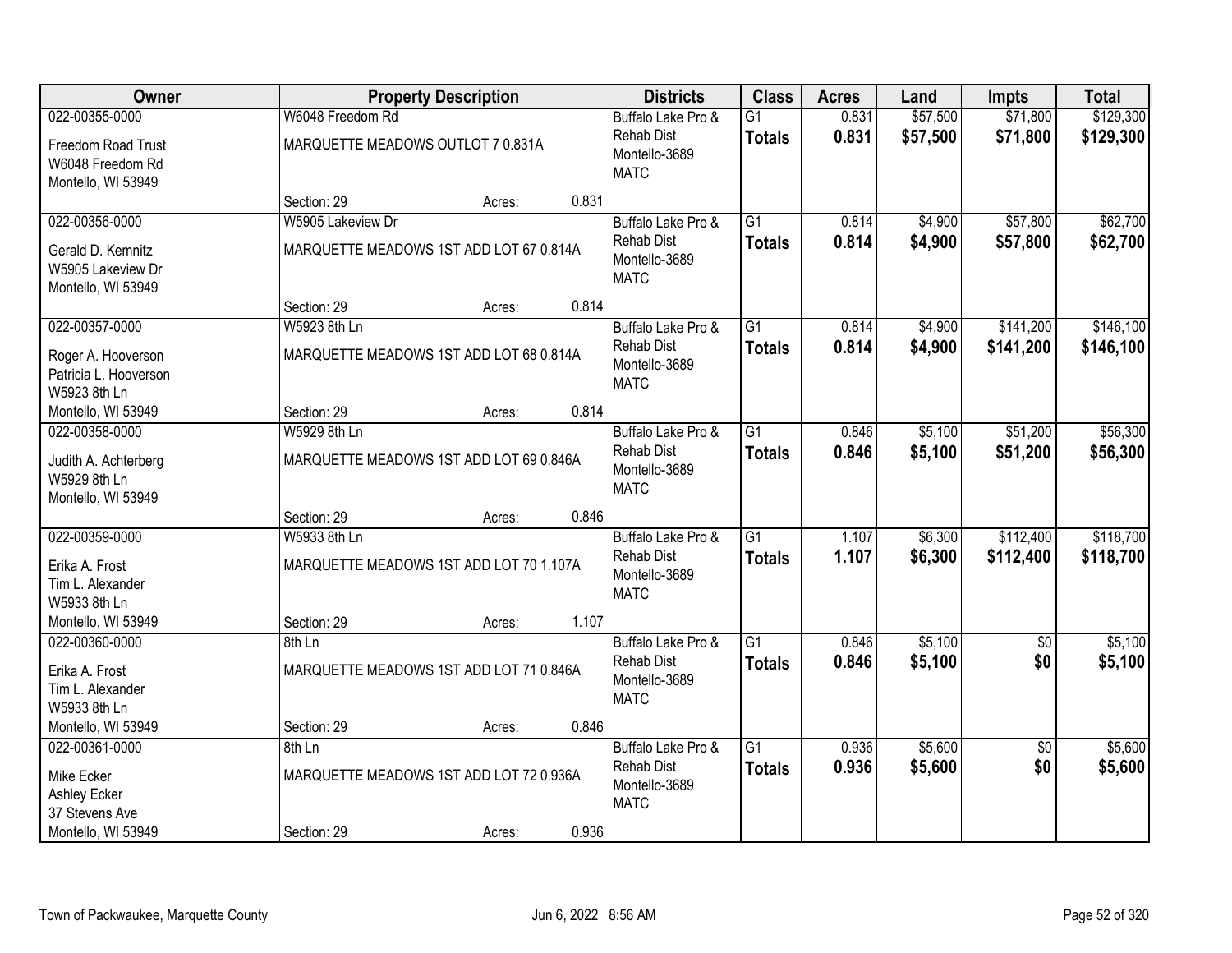| Owner               | <b>Property Description</b>                | <b>Districts</b>                        | <b>Class</b>    | <b>Acres</b>   | Land     | <b>Impts</b>           | <b>Total</b> |
|---------------------|--------------------------------------------|-----------------------------------------|-----------------|----------------|----------|------------------------|--------------|
| 022-00362-0000      | 8th Ln                                     | Buffalo Lake Pro &<br><b>Rehab Dist</b> | $\overline{G1}$ | 1.214<br>1.214 | \$6,600  | $\overline{50}$<br>\$0 | \$6,600      |
| Mike Ecker          | MARQUETTE MEADOWS 1ST ADD LOT 73 1.214A    | Montello-3689                           | <b>Totals</b>   |                | \$6,600  |                        | \$6,600      |
| Ashley Ecker        |                                            | <b>MATC</b>                             |                 |                |          |                        |              |
| 37 Stevens Ave      |                                            |                                         |                 |                |          |                        |              |
| Montello, WI 53949  | Section: 29<br>Acres:                      | 1.214                                   |                 |                |          |                        |              |
| 022-00362-0005      | 8th Ln                                     | Buffalo Lake Pro &                      | $\overline{G1}$ | 3.800          | \$18,300 | \$0                    | \$18,300     |
| Steven R. Breiwa    | PARK LOCATED BETWEEN LOTS 73 & 74 OF       | <b>Rehab Dist</b>                       | <b>Totals</b>   | 3.800          | \$18,300 | \$0                    | \$18,300     |
| Cindy L. Breiwa     | MARQUETTE MEADOWS 1ST ADDITION 3.80A       | Montello-3689                           |                 |                |          |                        |              |
| W5931 8th Ln        |                                            | <b>MATC</b>                             |                 |                |          |                        |              |
| Montello, WI 53949  | Section: 29<br>Acres:                      | 3.800                                   |                 |                |          |                        |              |
| 022-00363-0000      | W5931 8th Ln                               | Buffalo Lake Pro &                      | G1              | 0.843          | \$5,100  | \$120,200              | \$125,300    |
| Steven R. Breiwa    | MARQUETTE MEADOWS 1ST ADD LOT 74 0.843A    | <b>Rehab Dist</b>                       | <b>Totals</b>   | 0.843          | \$5,100  | \$120,200              | \$125,300    |
| Cindy L. Breiwa     |                                            | Montello-3689                           |                 |                |          |                        |              |
| W5931 8th Ln        |                                            | <b>MATC</b>                             |                 |                |          |                        |              |
| Montello, WI 53949  | Section: 29<br>Acres:                      | 0.843                                   |                 |                |          |                        |              |
| 022-00364-0000      | 8th Ln                                     | Buffalo Lake Pro &                      | $\overline{G1}$ | 0.826          | \$5,000  | \$0                    | \$5,000      |
|                     |                                            | <b>Rehab Dist</b>                       | <b>Totals</b>   | 0.826          | \$5,000  | \$0                    | \$5,000      |
| Thomas V. Brabender | LOT 75 OF MARQUETTE MEADOWS 1ST ADDITION   | Montello-3689                           |                 |                |          |                        |              |
| N2628 Fur Dr        | 0.826A                                     | <b>MATC</b>                             |                 |                |          |                        |              |
| Oxford, WI 53952    |                                            |                                         |                 |                |          |                        |              |
|                     | Section: 29<br>Acres:                      | 0.826                                   |                 |                |          |                        |              |
| 022-00365-0000      | W5959 8th Ln                               | Buffalo Lake Pro &                      | $\overline{G1}$ | 1.045          | \$6,100  | \$6,100                | \$12,200     |
| Thomas V. Brabender | LOT 76 OF MARQUETTE MEADOWS 1ST ADDITION & | <b>Rehab Dist</b>                       | <b>Totals</b>   | 1.045          | \$6,100  | \$6,100                | \$12,200     |
| N2628 Fur Dr        | E1/2 OF VACATED HILLTOP AVE 1.045A         | Montello-3689<br><b>MATC</b>            |                 |                |          |                        |              |
| Oxford, WI 53952    |                                            |                                         |                 |                |          |                        |              |
|                     | Section: 29<br>Acres:                      | 1.045                                   |                 |                |          |                        |              |
| 022-00366-0000      | 8th Ln                                     | Buffalo Lake Pro &                      | $\overline{G1}$ | 1.030          | \$6,200  | $\sqrt{6}$             | \$6,200      |
| Le Ann M. Dawson    | MARQUETTE MEADOWS 1ST ADD LOT 77 & W1/2 OF | <b>Rehab Dist</b>                       | <b>Totals</b>   | 1.030          | \$6,200  | \$0                    | \$6,200      |
| William P. Dawson   | VACATED HILLTOP AVE 1.03A                  | Montello-3689                           |                 |                |          |                        |              |
| W5979 8th Ln        |                                            | <b>MATC</b>                             |                 |                |          |                        |              |
| Montello, WI 53949  | Section: 29<br>Acres:                      | 1.030                                   |                 |                |          |                        |              |
| 022-00367-0000      | W5979 8th Ln                               | Buffalo Lake Pro &                      | $\overline{G1}$ | 0.850          | \$5,100  | \$10,000               | \$15,100     |
|                     |                                            | <b>Rehab Dist</b>                       | <b>Totals</b>   | 0.850          | \$5,100  | \$10,000               | \$15,100     |
| William P. Dawson   | MARQUETTE MEADOWS 1ST ADD LOT 78 0.850A    | Montello-3689                           |                 |                |          |                        |              |
| Le Ann M. Dawson    |                                            | <b>MATC</b>                             |                 |                |          |                        |              |
| W5979 8th Ln        |                                            | 0.850                                   |                 |                |          |                        |              |
| Montello, WI 53949  | Section: 29<br>Acres:                      |                                         |                 |                |          |                        |              |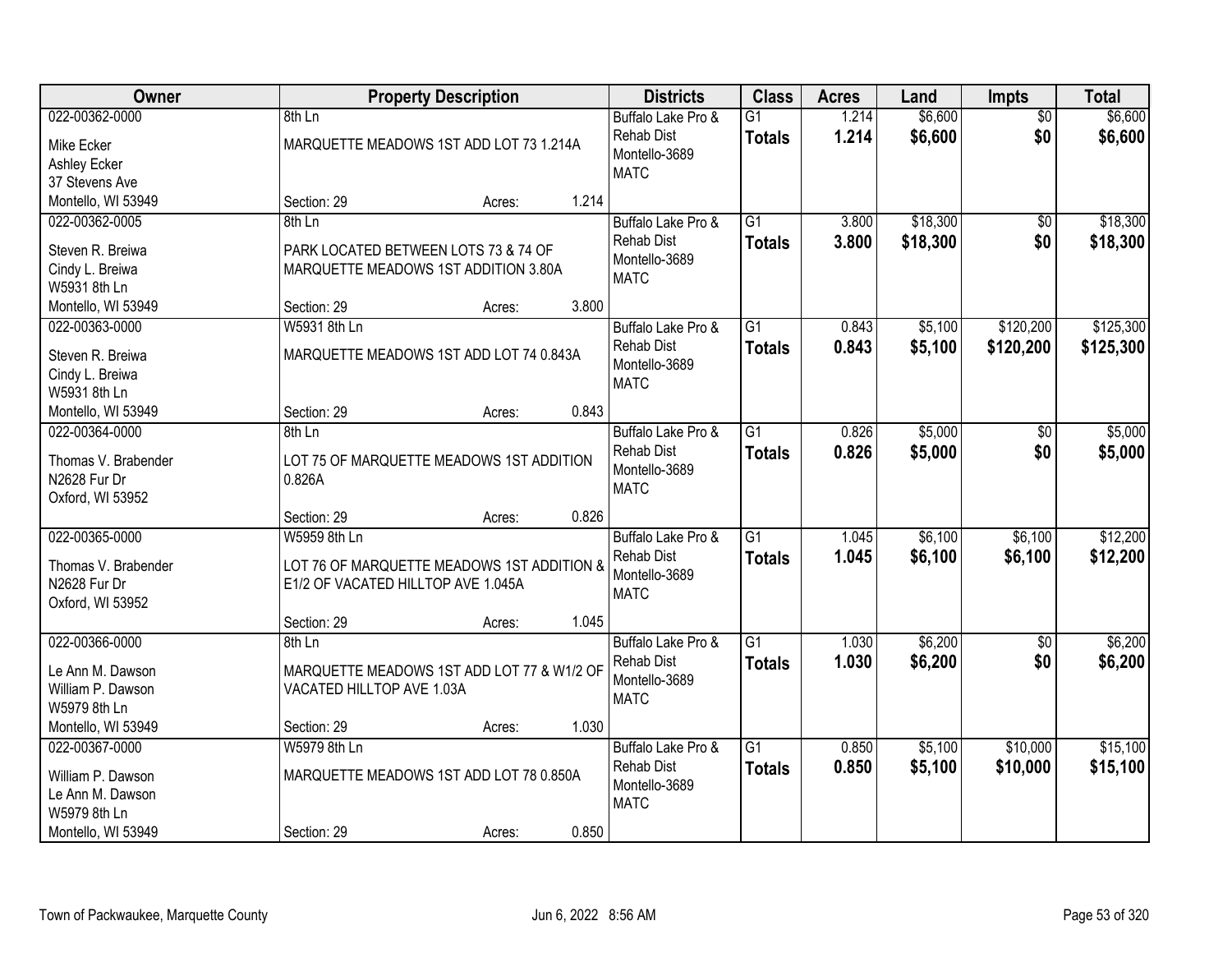| <b>Owner</b>              |                                         | <b>Property Description</b> |       | <b>Districts</b>   | <b>Class</b>    | <b>Acres</b> | Land    | <b>Impts</b>    | <b>Total</b> |
|---------------------------|-----------------------------------------|-----------------------------|-------|--------------------|-----------------|--------------|---------|-----------------|--------------|
| 022-00368-0000            | W5979 8th Ln                            |                             |       | Buffalo Lake Pro & | $\overline{G1}$ | 0.856        | \$5,200 | \$111,600       | \$116,800    |
| Le Ann M. Dawson          | MARQUETTE MEADOWS 1ST ADD LOT 79 0.856A |                             |       | <b>Rehab Dist</b>  | <b>Totals</b>   | 0.856        | \$5,200 | \$111,600       | \$116,800    |
| William P. Dawson         |                                         |                             |       | Montello-3689      |                 |              |         |                 |              |
| W5979 8th Ln              |                                         |                             |       | <b>MATC</b>        |                 |              |         |                 |              |
| Montello, WI 53949        | Section: 29                             | Acres:                      | 0.856 |                    |                 |              |         |                 |              |
| 022-00369-0000            | 8th Ln                                  |                             |       | Buffalo Lake Pro & | $\overline{G1}$ | 1.336        | \$7,000 | $\overline{50}$ | \$7,000      |
|                           |                                         |                             |       | <b>Rehab Dist</b>  | <b>Totals</b>   | 1.336        | \$7,000 | \$0             | \$7,000      |
| William P. Dawson         | MARQUETTE MEADOWS 1ST ADD LOT 80 1.336A |                             |       | Montello-3689      |                 |              |         |                 |              |
| Le Ann M. Dawson          |                                         |                             |       | <b>MATC</b>        |                 |              |         |                 |              |
| W5979 8th Ln              |                                         |                             |       |                    |                 |              |         |                 |              |
| Montello, WI 53949        | Section: 29                             | Acres:                      | 1.336 |                    |                 |              |         |                 |              |
| 022-00370-0000            | W5981 8th Ln                            |                             |       | Buffalo Lake Pro & | G1              | 1.596        | \$7,800 | \$102,000       | \$109,800    |
| Louis E. Jordan           | MARQUETTE MEADOWS 1ST ADD LOT 81 1.596A |                             |       | <b>Rehab Dist</b>  | <b>Totals</b>   | 1.596        | \$7,800 | \$102,000       | \$109,800    |
| Lynette G. Jordan         |                                         |                             |       | Montello-3689      |                 |              |         |                 |              |
| W5981 8th Ln              |                                         |                             |       | <b>MATC</b>        |                 |              |         |                 |              |
| Montello, WI 53949        | Section: 29                             | Acres:                      | 1.596 |                    |                 |              |         |                 |              |
| 022-00371-0000            | W5983 8th Ln                            |                             |       | Buffalo Lake Pro & | G1              | 1.078        | \$6,200 | \$93,300        | \$99,500     |
|                           |                                         |                             |       | <b>Rehab Dist</b>  | <b>Totals</b>   | 1.078        | \$6,200 | \$93,300        | \$99,500     |
| Cory J. Tonn              | MARQUETTE MEADOWS 1ST ADD LOT 82 1.078A |                             |       | Montello-3689      |                 |              |         |                 |              |
| Jeannette E. Tonn (Le     |                                         |                             |       | <b>MATC</b>        |                 |              |         |                 |              |
| W5983 8th Ln              |                                         |                             |       |                    |                 |              |         |                 |              |
| Montello, WI 53949        | Section: 29                             | Acres:                      | 1.078 |                    |                 |              |         |                 |              |
| 022-00372-0000            | 8th Ln                                  |                             |       | Buffalo Lake Pro & | $\overline{G1}$ | 0.804        | \$4,900 | \$400           | \$5,300      |
| Cory J. Tonn              | MARQUETTE MEADOWS 1ST ADD LOT 83 0.804A |                             |       | <b>Rehab Dist</b>  | <b>Totals</b>   | 0.804        | \$4,900 | \$400           | \$5,300      |
| Jeannette E. Tonn (Le     |                                         |                             |       | Montello-3689      |                 |              |         |                 |              |
| W5983 8th Ln              |                                         |                             |       | <b>MATC</b>        |                 |              |         |                 |              |
| Montello, WI 53949        | Section: 29                             | Acres:                      | 0.804 |                    |                 |              |         |                 |              |
| 022-00373-0000            | W5989 8th Ln                            |                             |       | Buffalo Lake Pro & | $\overline{G1}$ | 0.806        | \$4,900 | \$33,100        | \$38,000     |
|                           |                                         |                             |       | <b>Rehab Dist</b>  | <b>Totals</b>   | 0.806        | \$4,900 | \$33,100        | \$38,000     |
| Elizabeth M. Strickland   | MARQUETTE MEADOWS 1ST ADDITION LOT 84   |                             |       | Montello-3689      |                 |              |         |                 |              |
| PO Box 433                | 0.806A                                  |                             |       | <b>MATC</b>        |                 |              |         |                 |              |
| Packwaukee, WI 53953-0433 |                                         |                             |       |                    |                 |              |         |                 |              |
|                           | Section: 29                             | Acres:                      | 0.806 |                    |                 |              |         |                 |              |
| 022-00374-0000            | W5995 8th Ln                            |                             |       | Buffalo Lake Pro & | $\overline{G1}$ | 0.809        | \$4,900 | \$6,900         | \$11,800     |
| Kristina Bilenko          | MARQUETTE MEADOWS 1ST ADD LOT 85 0.809A |                             |       | <b>Rehab Dist</b>  | <b>Totals</b>   | 0.809        | \$4,900 | \$6,900         | \$11,800     |
| N3807 10th Dr             |                                         |                             |       | Montello-3689      |                 |              |         |                 |              |
| Montello, WI 53949        |                                         |                             |       | <b>MATC</b>        |                 |              |         |                 |              |
|                           | Section: 29                             | Acres:                      | 0.809 |                    |                 |              |         |                 |              |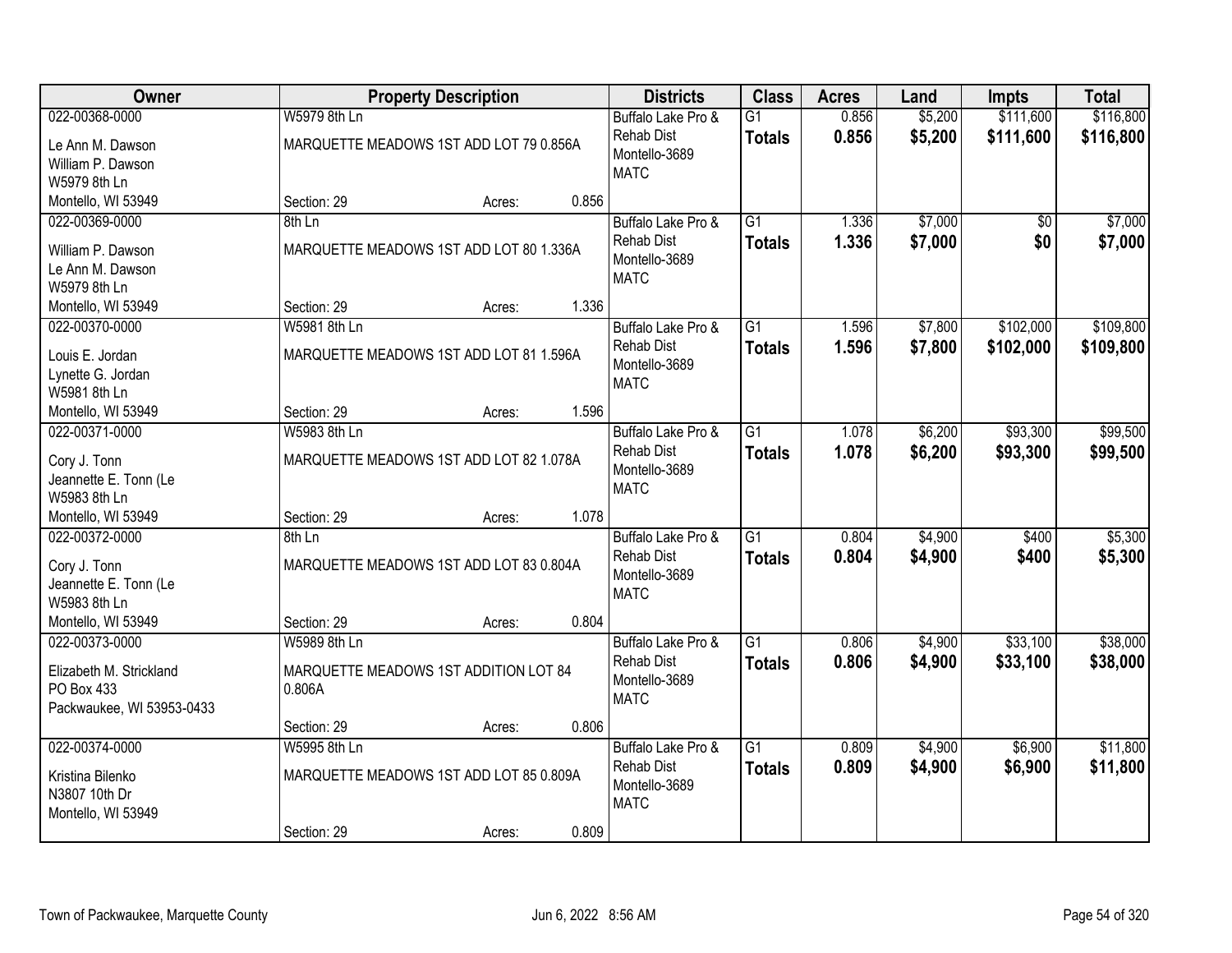| <b>Owner</b>                                                            |                                                                | <b>Property Description</b> |       | <b>Districts</b>                                                        | <b>Class</b>                     | <b>Acres</b>   | Land               | <b>Impts</b>       | <b>Total</b>         |
|-------------------------------------------------------------------------|----------------------------------------------------------------|-----------------------------|-------|-------------------------------------------------------------------------|----------------------------------|----------------|--------------------|--------------------|----------------------|
| 022-00375-0000                                                          | W6001 8th Ln                                                   |                             |       | Buffalo Lake Pro &                                                      | $\overline{G1}$                  | 0.812          | \$4,900            | \$11,600           | \$16,500             |
| Kristina Bilenko<br>N3807 10th Dr<br>Montello, WI 53949                 | MARQUETTE MEADOWS 1ST ADD LOT 86 0.812A                        |                             |       | <b>Rehab Dist</b><br>Montello-3689<br><b>MATC</b>                       | <b>Totals</b>                    | 0.812          | \$4,900            | \$11,600           | \$16,500             |
|                                                                         | Section: 29                                                    | Acres:                      | 0.812 |                                                                         |                                  |                |                    |                    |                      |
| 022-00376-0000                                                          | $8th$ Ln                                                       |                             |       | Buffalo Lake Pro &                                                      | $\overline{G1}$                  | 0.815          | \$4,900            | $\overline{50}$    | \$4,900              |
| Donna M. Kral<br>626 W Pleasant St<br>Portage, WI 53901                 | MARQUETTE MEADOWS 1ST ADD LOT 87 0.815A                        |                             |       | <b>Rehab Dist</b><br>Montello-3689<br><b>MATC</b>                       | Totals                           | 0.815          | \$4,900            | \$0                | \$4,900              |
|                                                                         | Section: 29                                                    | Acres:                      | 0.815 |                                                                         |                                  |                |                    |                    |                      |
| 022-00377-0000                                                          | W6009 8th Ln                                                   |                             |       | Buffalo Lake Pro &                                                      | $\overline{G1}$                  | 1.575          | \$7,700            | \$9,800            | \$17,500             |
| Carlos F. Molina<br>Susan L. Leider<br>2101 N Avers Ave                 | MARQUETTE MEADOWS 1ST ADD LOT 88 1.575A                        |                             |       | <b>Rehab Dist</b><br>Montello-3689<br><b>MATC</b>                       | <b>Totals</b>                    | 1.575          | \$7,700            | \$9,800            | \$17,500             |
| Chicago, IL 60647                                                       | Section: 29                                                    | Acres:                      | 1.575 |                                                                         |                                  |                |                    |                    |                      |
| 022-00378-0000                                                          | W6014 8th Ln                                                   |                             |       | Buffalo Lake Pro &                                                      | $\overline{G1}$                  | 1.540          | \$9,000            | \$60,600           | \$69,600             |
| Linda L. Morgan<br>W6014 8th Ln<br>Montello, WI 53949                   | MARQUETTE MEADOWS 1ST ADDITION LOTS 89 &<br>90 1.54A           |                             |       | <b>Rehab Dist</b><br>Montello-3689<br><b>MATC</b>                       | <b>Totals</b>                    | 1.540          | \$9,000            | \$60,600           | \$69,600             |
|                                                                         | Section: 29                                                    | Acres:                      | 1.540 |                                                                         |                                  |                |                    |                    |                      |
| 022-00380-0000<br>Ried W. Noltemeyer<br>Melissa Noltemeyer              | Lakeview Dr<br>MARQUETTE MEADOWS 1ST ADDITION LOT 91<br>1.540A |                             |       | Buffalo Lake Pro &<br><b>Rehab Dist</b><br>Montello-3689<br><b>MATC</b> | $\overline{G1}$<br><b>Totals</b> | 1.540<br>1.540 | \$7,600<br>\$7,600 | \$0<br>\$0         | \$7,600<br>\$7,600   |
| W6255 Bluffview Dr                                                      |                                                                |                             |       |                                                                         |                                  |                |                    |                    |                      |
| Montello, WI 53949                                                      | Section: 29                                                    | Acres:                      | 1.540 |                                                                         |                                  |                |                    |                    |                      |
| 022-00381-0000                                                          | N3097 Lakeview Ct                                              |                             |       | Buffalo Lake Pro &                                                      | $\overline{G1}$                  | 0.987          | \$5,900            | $\sqrt{6}$         | \$5,900              |
| Virginia Kleinschmidt<br>Jamie J. Jensby<br>9 Guth St                   | MARQUETTE MEADOWS 1ST ADD LOT 92 0.987A                        |                             |       | <b>Rehab Dist</b><br>Montello-3689<br><b>MATC</b>                       | <b>Totals</b>                    | 0.987          | \$5,900            | \$0                | \$5,900              |
| East Dundee, IL 60118                                                   | Section: 29                                                    | Acres:                      | 0.987 |                                                                         |                                  |                |                    |                    |                      |
| 022-00382-0000<br>Jamie J. Jensby<br>Virginia Kleinschmidt<br>9 Guth St | N3091 Lakeview Ct<br>MARQUETTE MEADOWS 1ST ADD LOT 93 1.259A   |                             |       | Buffalo Lake Pro &<br><b>Rehab Dist</b><br>Montello-3689<br><b>MATC</b> | $\overline{G1}$<br><b>Totals</b> | 1.259<br>1.259 | \$6,800<br>\$6,800 | \$6,100<br>\$6,100 | \$12,900<br>\$12,900 |
| East Dundee, IL 60118                                                   | Section: 29                                                    | Acres:                      | 1.259 |                                                                         |                                  |                |                    |                    |                      |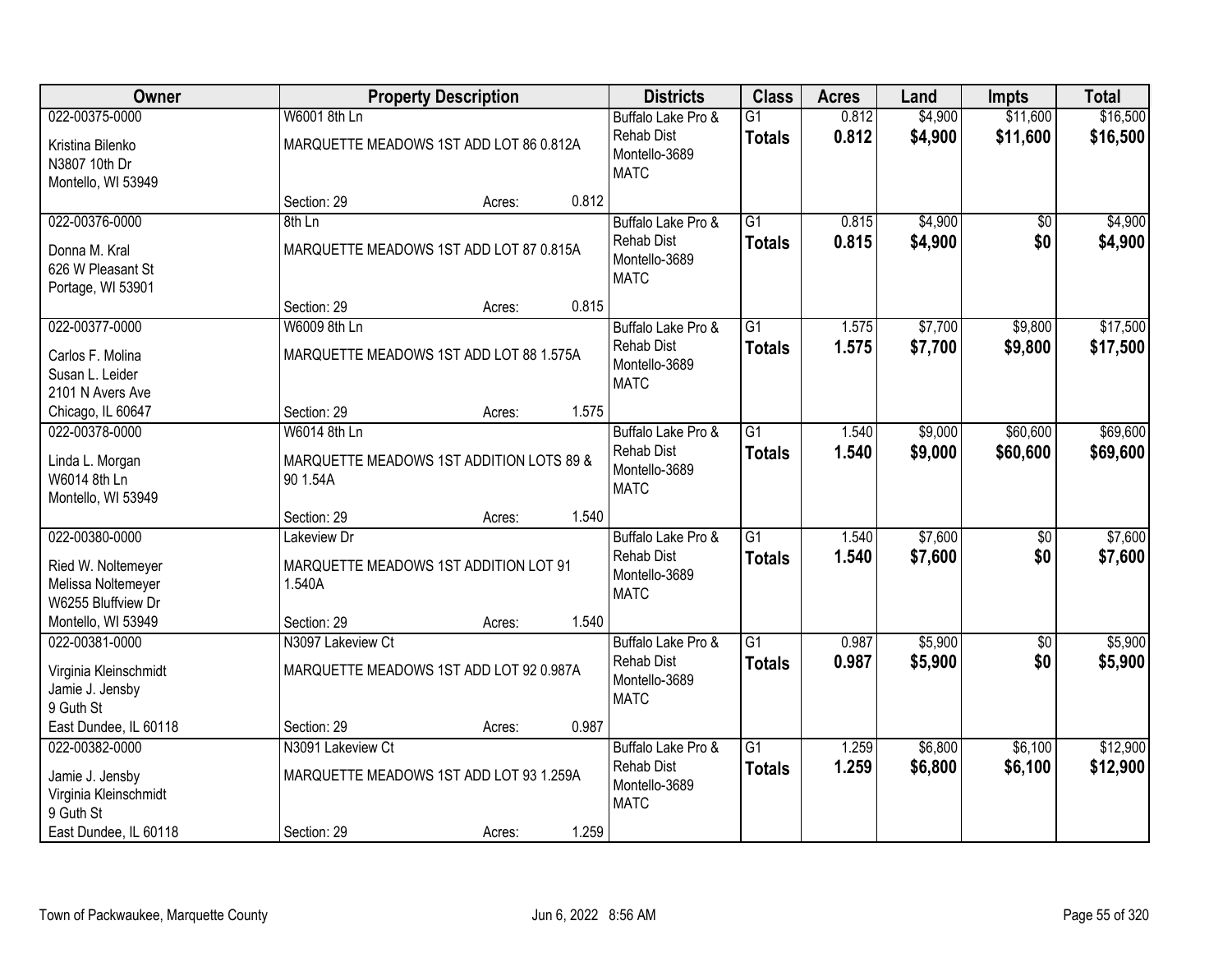| Owner                     | <b>Property Description</b>               | <b>Districts</b>   | <b>Class</b>    | <b>Acres</b> | Land    | <b>Impts</b>    | <b>Total</b> |
|---------------------------|-------------------------------------------|--------------------|-----------------|--------------|---------|-----------------|--------------|
| 022-00383-0000            | N3086 Lakeview Ct                         | Buffalo Lake Pro & | $\overline{G1}$ | 1.102        | \$6,300 | \$5,900         | \$12,200     |
| Virginia Kleinschmidt     | MARQUETTE MEADOWS 1ST ADD LOT 94 1.102A   | <b>Rehab Dist</b>  | <b>Totals</b>   | 1.102        | \$6,300 | \$5,900         | \$12,200     |
| Jamie J. Jensby           |                                           | Montello-3689      |                 |              |         |                 |              |
| 9 Guth St                 |                                           | <b>MATC</b>        |                 |              |         |                 |              |
| East Dundee, IL 60118     | 1.102<br>Section: 29<br>Acres:            |                    |                 |              |         |                 |              |
| 022-00384-0000            | N3090 Lakeview Ct                         | Buffalo Lake Pro & | $\overline{G1}$ | 1.344        | \$7,000 | \$10,100        | \$17,100     |
| Jamie J. Jensby           | MARQUETTE MEADOWS 1ST ADD LOT 95 1.344A   | <b>Rehab Dist</b>  | <b>Totals</b>   | 1.344        | \$7,000 | \$10,100        | \$17,100     |
| Virginia Kleinschmidt     |                                           | Montello-3689      |                 |              |         |                 |              |
| 9 Guth St                 |                                           | <b>MATC</b>        |                 |              |         |                 |              |
| East Dundee, IL 60118     | 1.344<br>Section: 29<br>Acres:            |                    |                 |              |         |                 |              |
| 022-00385-0000            | N3096 Lakeview Ct                         | Buffalo Lake Pro & | G1              | 0.978        | \$5,900 | \$30,600        | \$36,500     |
| Harlen G. Smalley Jr      | MARQUETTE MEADOWS 1ST ADD LOT 96 0.978A   | <b>Rehab Dist</b>  | <b>Totals</b>   | 0.978        | \$5,900 | \$30,600        | \$36,500     |
| Donna E. Smalley          |                                           | Montello-3689      |                 |              |         |                 |              |
| PO Box 674                |                                           | <b>MATC</b>        |                 |              |         |                 |              |
| Packwaukee, WI 53953-0674 | 0.978<br>Section: 29<br>Acres:            |                    |                 |              |         |                 |              |
| 022-00386-0000            | Lakeview Dr                               | Buffalo Lake Pro & | $\overline{G1}$ | 0.814        | \$4,900 | \$0             | \$4,900      |
| Jamie J. Jensby           | MARQUETTE MEADOWS 1ST ADD LOT 97 0.814A   | <b>Rehab Dist</b>  | <b>Totals</b>   | 0.814        | \$4,900 | \$0             | \$4,900      |
| Virginia Kleinschmidt     |                                           | Montello-3689      |                 |              |         |                 |              |
| 9 Guth St                 |                                           | <b>MATC</b>        |                 |              |         |                 |              |
| East Dundee, IL 60118     | 0.814<br>Section: 29<br>Acres:            |                    |                 |              |         |                 |              |
| 022-00387-0000            | W5951 Lakeview Dr                         | Buffalo Lake Pro & | $\overline{G1}$ | 0.726        | \$4,500 | \$16,500        | \$21,000     |
| Mark L. Bollinger         | MARQUETTE MEADOWS 1ST ADD LOT 98 0.726A   | <b>Rehab Dist</b>  | <b>Totals</b>   | 0.726        | \$4,500 | \$16,500        | \$21,000     |
| Renee L. Bollinger        |                                           | Montello-3689      |                 |              |         |                 |              |
| 1508 Radhika St           |                                           | <b>MATC</b>        |                 |              |         |                 |              |
| Fort Atkinson, WI 53538   | 0.726<br>Section: 29<br>Acres:            |                    |                 |              |         |                 |              |
| 022-00388-0000            |                                           | Buffalo Lake Pro & | $\overline{G1}$ | 0.770        | \$4,700 | $\overline{60}$ | \$4,700      |
| Floyd R. Koeppler Jr      | MARQUETTE MEADOWS 1ST ADD E 1/2 OF LOT 99 | <b>Rehab Dist</b>  | <b>Totals</b>   | 0.770        | \$4,700 | \$0             | \$4,700      |
| 5605 W Allerton Ave       | 0.770A                                    | Montello-3689      |                 |              |         |                 |              |
| Greenfield, WI 53220      |                                           | <b>MATC</b>        |                 |              |         |                 |              |
|                           | 0.770<br>Section: 29<br>Acres:            |                    |                 |              |         |                 |              |
| 022-00389-0000            |                                           | Buffalo Lake Pro & | $\overline{G1}$ | 0.770        | \$4,700 | $\overline{50}$ | \$4,700      |
| Robert A. Koeppler        | MARQUETTE MEADOWS 1ST ADD W 1/2 OF LOT 99 | <b>Rehab Dist</b>  | <b>Totals</b>   | 0.770        | \$4,700 | \$0             | \$4,700      |
| 3108 lvy Ln               | 0.770A                                    | Montello-3689      |                 |              |         |                 |              |
| Racine, WI 53402          |                                           | <b>MATC</b>        |                 |              |         |                 |              |
|                           | 0.770<br>Section: 29<br>Acres:            |                    |                 |              |         |                 |              |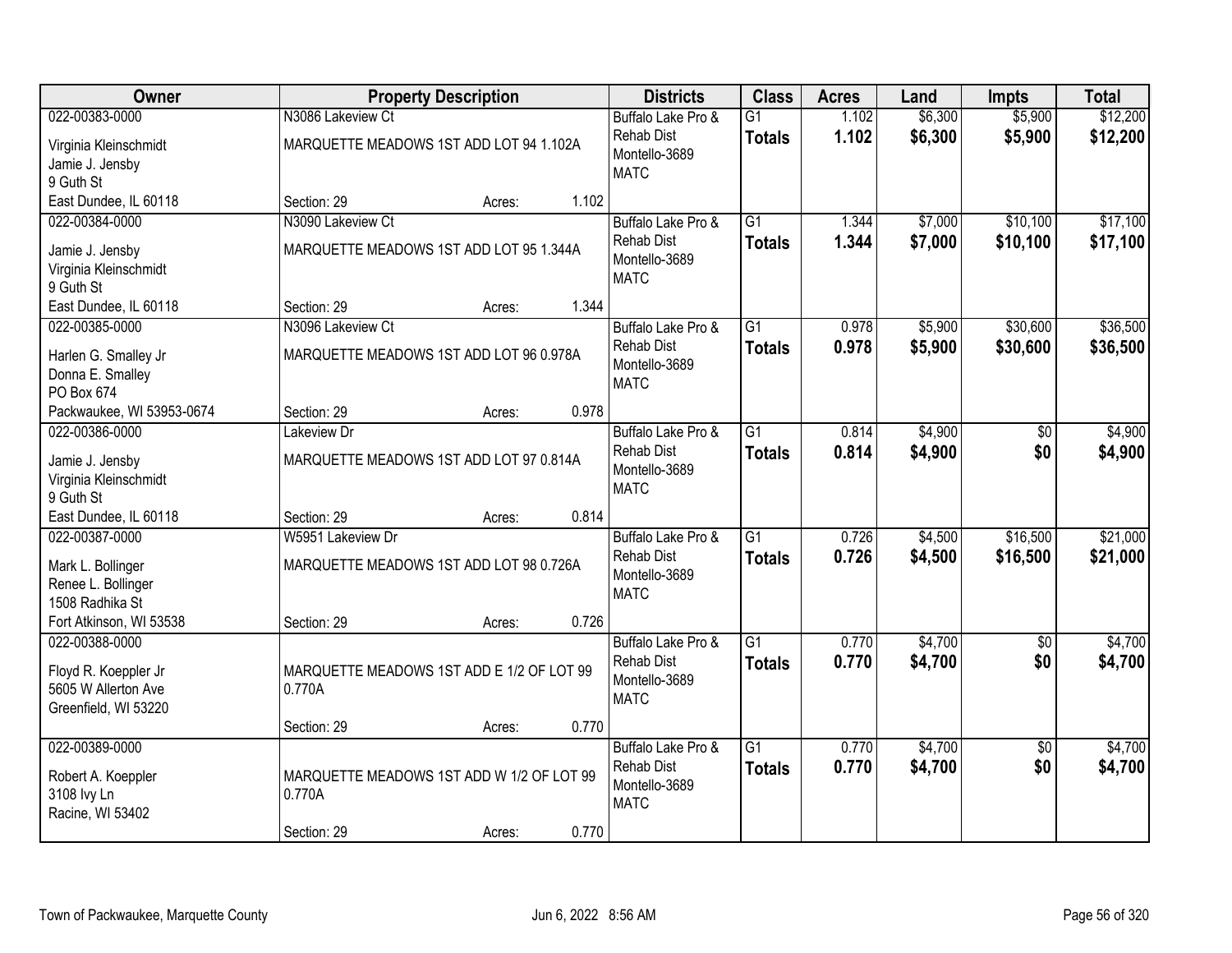| Owner                                                                                  |              | <b>Property Description</b>              |       | <b>Districts</b>                                                        | <b>Class</b>                     | <b>Acres</b>   | Land               | <b>Impts</b>           | <b>Total</b>         |
|----------------------------------------------------------------------------------------|--------------|------------------------------------------|-------|-------------------------------------------------------------------------|----------------------------------|----------------|--------------------|------------------------|----------------------|
| 022-00390-0000                                                                         | W5928 8th Ln |                                          |       | Buffalo Lake Pro &                                                      | $\overline{G1}$                  | 0.800          | \$4,900            | \$41,800               | \$46,700             |
| Paul C. Sanders<br>W5918 County Rd C<br>Montello, WI 53949                             |              | MARQUETTE MEADOWS 1ST ADD LOT 100 0.800A |       | <b>Rehab Dist</b><br>Montello-3689<br><b>MATC</b>                       | <b>Totals</b>                    | 0.800          | \$4,900            | \$41,800               | \$46,700             |
|                                                                                        | Section: 29  | Acres:                                   | 0.800 |                                                                         |                                  |                |                    |                        |                      |
| 022-00391-0000                                                                         | 8th Ln       |                                          |       | Buffalo Lake Pro &                                                      | $\overline{G1}$                  | 0.800          | \$4,900            | $\overline{50}$        | \$4,900              |
| Lonnie P. Ayotte<br>Kelly A. Black<br>W5944 County Rd C                                |              | MARQUETTE MEADOWS 1ST ADD LOT 101 0.800A |       | <b>Rehab Dist</b><br>Montello-3689<br><b>MATC</b>                       | <b>Totals</b>                    | 0.800          | \$4,900            | \$0                    | \$4,900              |
| Montello, WI 53949                                                                     | Section: 29  | Acres:                                   | 0.800 |                                                                         |                                  |                |                    |                        |                      |
| 022-00392-0000                                                                         | 8th Ln       |                                          |       | Buffalo Lake Pro &                                                      | G1                               | 0.785          | \$4,800            | \$0                    | \$4,800              |
| Lonnie P. Ayotte<br>Newcorp Construction, Inc<br>W5944 County Rd C                     |              | MARQUETTE MEADOWS 1ST ADD LOT 102 0.785A |       | <b>Rehab Dist</b><br>Montello-3689<br><b>MATC</b>                       | <b>Totals</b>                    | 0.785          | \$4,800            | \$0                    | \$4,800              |
| Montello, WI 53949                                                                     | Section: 29  | Acres:                                   | 0.785 |                                                                         |                                  |                |                    |                        |                      |
| 022-00393-0000                                                                         | W5938 8th Ln |                                          |       | Buffalo Lake Pro &                                                      | G1                               | 0.949          | \$5,700            | \$0                    | \$5,700              |
| Lonnie P. Ayotte<br>Newcorp Construction, Inc<br>W5944 County Rd C                     |              | MARQUETTE MEADOWS 1ST ADD LOT 103 0.949A |       | <b>Rehab Dist</b><br>Montello-3689<br><b>MATC</b>                       | <b>Totals</b>                    | 0.949          | \$5,700            | \$0                    | \$5,700              |
| Montello, WI 53949                                                                     | Section: 29  | Acres:                                   | 0.949 |                                                                         |                                  |                |                    |                        |                      |
| 022-00394-0000<br>Sand County Land, LLC<br><b>PO Box 444</b><br>Wheaton, IL 60187-0444 |              | MARQUETTE MEADOWS 1ST ADD LOT 104 1.055A |       | Buffalo Lake Pro &<br><b>Rehab Dist</b><br>Montello-3689<br><b>MATC</b> | $\overline{G1}$<br>Totals        | 1.055<br>1.055 | \$6,200<br>\$6,200 | $\overline{30}$<br>\$0 | \$6,200<br>\$6,200   |
|                                                                                        | Section: 29  | Acres:                                   | 1.055 |                                                                         |                                  |                |                    |                        |                      |
| 022-00395-0000                                                                         | 8th Ave      |                                          |       | Buffalo Lake Pro &                                                      | $\overline{G1}$                  | 0.825          | \$5,000            | $\sqrt{6}$             | \$5,000              |
| Lonnie P. Ayotte<br>Kelly A. Black<br>W5944 County Rd C                                |              | MARQUETTE MEADOWS 1ST ADD LOT 105 0.825A |       | <b>Rehab Dist</b><br>Montello-3689<br><b>MATC</b>                       | <b>Totals</b>                    | 0.825          | \$5,000            | \$0                    | \$5,000              |
| Montello, WI 53949                                                                     | Section: 29  | Acres:                                   | 0.825 |                                                                         |                                  |                |                    |                        |                      |
| 022-00396-0000<br>Donna M. Webb<br>W5964 8th Ln<br>Montello, WI 53949                  | W5964 8th Ln | MARQUETTE MEADOWS 1ST ADD LOT 106 0.839A |       | Buffalo Lake Pro &<br><b>Rehab Dist</b><br>Montello-3689<br><b>MATC</b> | $\overline{G1}$<br><b>Totals</b> | 0.839<br>0.839 | \$5,100<br>\$5,100 | \$44,800<br>\$44,800   | \$49,900<br>\$49,900 |
|                                                                                        | Section: 29  | Acres:                                   | 0.839 |                                                                         |                                  |                |                    |                        |                      |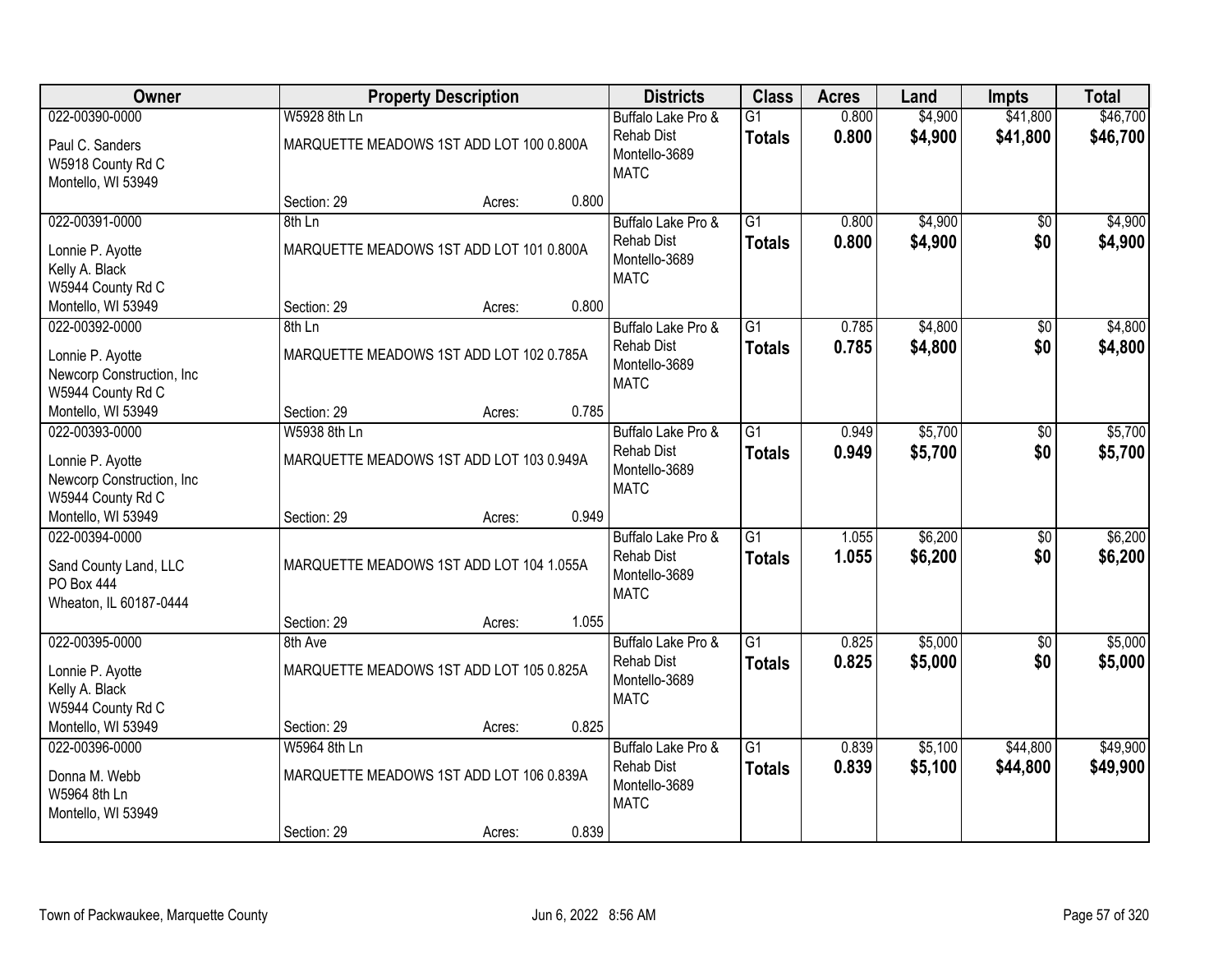| Owner                                  |                                          | <b>Property Description</b> |       | <b>Districts</b>                        | <b>Class</b>                     | <b>Acres</b>   | Land                 | <b>Impts</b>           | <b>Total</b>           |
|----------------------------------------|------------------------------------------|-----------------------------|-------|-----------------------------------------|----------------------------------|----------------|----------------------|------------------------|------------------------|
| 022-00397-0000                         | W5970 8th Ln                             |                             |       | Buffalo Lake Pro &                      | $\overline{G1}$                  | 0.839          | \$5,100              | \$55,500               | \$60,600               |
| Ajk Leasing, LLC                       | MARQUETTE MEADOWS 1ST ADD LOT 107 0.839A |                             |       | <b>Rehab Dist</b><br>Montello-3689      | <b>Totals</b>                    | 0.839          | \$5,100              | \$55,500               | \$60,600               |
| 12945 Oriole Ln                        |                                          |                             |       | <b>MATC</b>                             |                                  |                |                      |                        |                        |
| Brookfield, WI 53005                   | Section: 29                              | Acres:                      | 0.839 |                                         |                                  |                |                      |                        |                        |
| 022-00398-0000                         | W5976 8th Ln                             |                             |       | Buffalo Lake Pro &                      | $\overline{G1}$                  | 0.870          | \$5,300              | \$44,100               | \$49,400               |
| Ronald R. Dietzman                     | MARQUETTE MEADOWS 1ST ADD LOT 108 0.87A  |                             |       | <b>Rehab Dist</b>                       | <b>Totals</b>                    | 0.870          | \$5,300              | \$44,100               | \$49,400               |
| W5976 8th Ln                           |                                          |                             |       | Montello-3689                           |                                  |                |                      |                        |                        |
| Montello, WI 53949                     |                                          |                             |       | <b>MATC</b>                             |                                  |                |                      |                        |                        |
|                                        | Section: 29                              | Acres:                      | 0.870 |                                         |                                  |                |                      |                        |                        |
| 022-00400-0000                         | W5986 8th Ln                             |                             |       | Buffalo Lake Pro &                      | G1                               | 2.038          | \$9,100              | \$23,100               | \$32,200               |
| William E. Hambrecht                   | MARQUETTE MEADOWS 1ST ADD LOTS 109-110   |                             |       | <b>Rehab Dist</b>                       | <b>Totals</b>                    | 2.038          | \$9,100              | \$23,100               | \$32,200               |
| Cathleen Hambrecht                     | 2.038A                                   |                             |       | Montello-3689<br><b>MATC</b>            |                                  |                |                      |                        |                        |
| 780 Water St                           |                                          |                             |       |                                         |                                  |                |                      |                        |                        |
| Prairie Du Sac, WI 53578               | Section: 29                              | Acres:                      | 2.038 |                                         |                                  |                |                      |                        |                        |
| 022-00401-0000                         | W5992 8th Ln                             |                             |       | Buffalo Lake Pro &<br>Rehab Dist        | $\overline{G1}$<br><b>Totals</b> | 0.905<br>0.905 | \$5,500<br>\$5,500   | \$134,800<br>\$134,800 | \$140,300<br>\$140,300 |
| Wendy S. Brabender                     | MARQUETTE MEADOWS 1ST ADD LOT 111 0.905A |                             |       | Montello-3689                           |                                  |                |                      |                        |                        |
| W5992 8th Ln                           |                                          |                             |       | <b>MATC</b>                             |                                  |                |                      |                        |                        |
| Montello, WI 53949                     | Section: 29                              | Acres:                      | 0.905 |                                         |                                  |                |                      |                        |                        |
| 022-00402-0000                         | W6000 8th Ln                             |                             |       | Buffalo Lake Pro &                      | $\overline{G1}$                  | 0.801          | \$4,900              | \$18,900               | \$23,800               |
| Wayne Stewart                          | MARQUETTE MEADOWS 1ST ADD LOT 112 0.801A |                             |       | <b>Rehab Dist</b>                       | <b>Totals</b>                    | 0.801          | \$4,900              | \$18,900               | \$23,800               |
| Joanne Borde                           |                                          |                             |       | Montello-3689                           |                                  |                |                      |                        |                        |
| W6000 8th Ln                           |                                          |                             |       | <b>MATC</b>                             |                                  |                |                      |                        |                        |
| Montello, WI 53949                     | Section: 29                              | Acres:                      | 0.801 |                                         |                                  |                |                      |                        |                        |
| 022-00403-0000                         | W6004 8th Ln                             |                             |       | Buffalo Lake Pro &                      | $\overline{G1}$                  | 0.801          | \$4,900              | $\sqrt{6}$             | \$4,900                |
| Wayne M. Bjornstad                     | MARQUETTE MEADOWS 1ST ADD LOT 113 0.801  |                             |       | <b>Rehab Dist</b>                       | <b>Totals</b>                    | 0.801          | \$4,900              | \$0                    | \$4,900                |
| N80 W13004 Fond Du Lac                 |                                          |                             |       | Montello-3689<br><b>MATC</b>            |                                  |                |                      |                        |                        |
| Menomonee Falls, WI 53052              |                                          |                             |       |                                         |                                  |                |                      |                        |                        |
| 022-00404-0000                         | Section: 29                              | Acres:                      | 0.801 |                                         |                                  |                |                      |                        |                        |
|                                        | N2693 Lakeshore Dr                       |                             |       | Buffalo Lake Pro &<br><b>Rehab Dist</b> | $\overline{G1}$<br><b>Totals</b> | 0.343<br>0.343 | \$37,600<br>\$37,600 | \$2,500<br>\$2,500     | \$40,100<br>\$40,100   |
| Tim L. Swartz                          | LOT 1 & S1/2 OF VACATED LAKE ST BLK 1 OF |                             |       | Montello-3689                           |                                  |                |                      |                        |                        |
| W15110 Franklin Rd<br>Taylor, WI 54659 | <b>BUFFALO SHORES ESTATES .343A</b>      |                             |       | <b>MATC</b>                             |                                  |                |                      |                        |                        |
|                                        | Section: 31                              | Acres:                      | 0.343 |                                         |                                  |                |                      |                        |                        |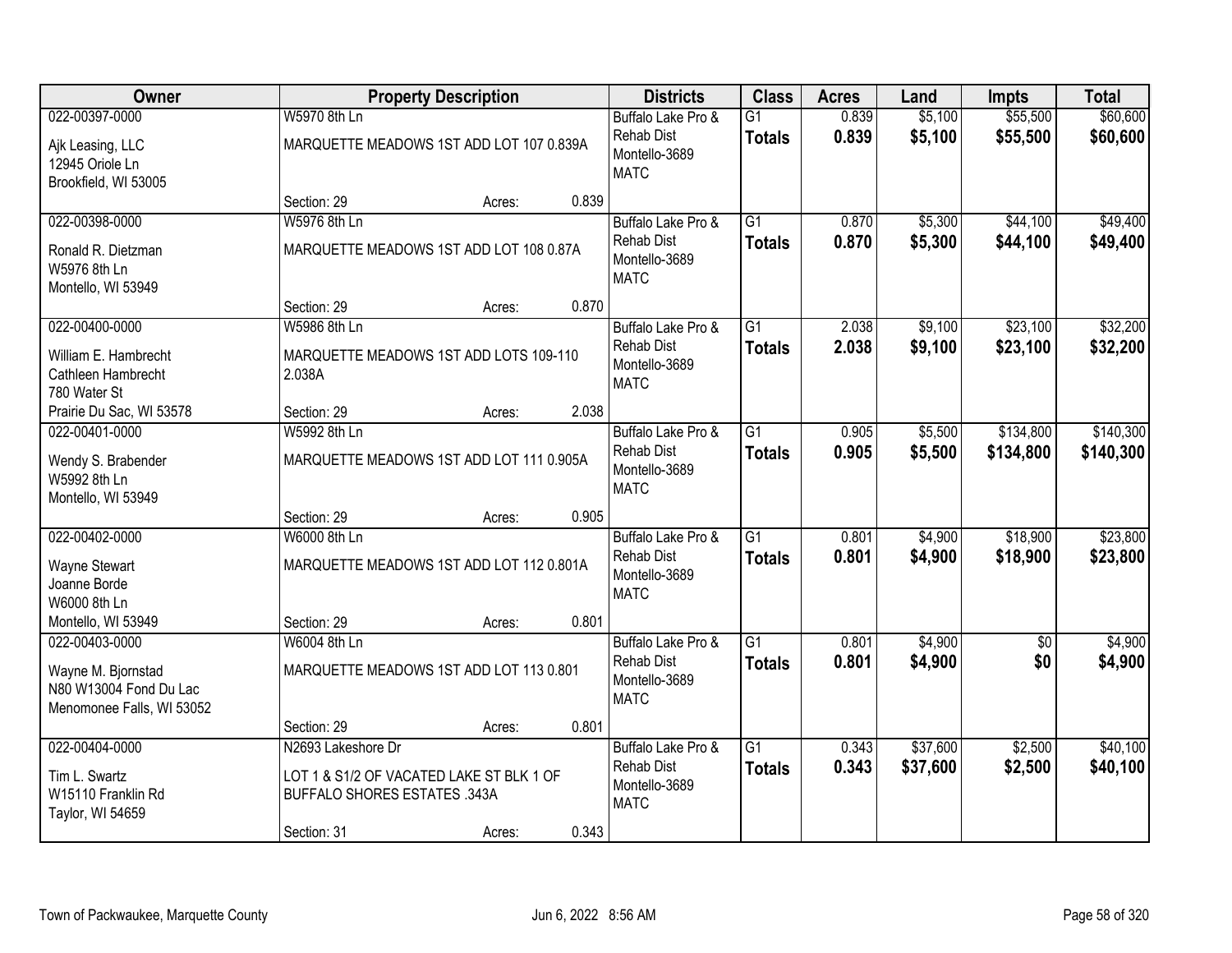| Owner                                                                      |                                                                    | <b>Property Description</b> |       | <b>Districts</b>                                                        | <b>Class</b>                     | <b>Acres</b>   | Land                 | <b>Impts</b>         | <b>Total</b>           |
|----------------------------------------------------------------------------|--------------------------------------------------------------------|-----------------------------|-------|-------------------------------------------------------------------------|----------------------------------|----------------|----------------------|----------------------|------------------------|
| 022-00405-0000                                                             | N2687 Lakeshore Dr                                                 |                             |       | Buffalo Lake Pro &                                                      | $\overline{G1}$                  | 0.237          | \$26,300             | \$17,600             | \$43,900               |
| Justin Gray<br>W7443 State Rd 82<br>Oxford, WI 53952                       | LOT 2 BLK 1 OF BUFFALO SHORES ESTATES 0.237A                       |                             |       | <b>Rehab Dist</b><br>Montello-3689<br><b>MATC</b>                       | <b>Totals</b>                    | 0.237          | \$26,300             | \$17,600             | \$43,900               |
|                                                                            | Section: 31                                                        | Acres:                      | 0.237 |                                                                         |                                  |                |                      |                      |                        |
| 022-00406-0000                                                             | N2683 Lakeshore Dr                                                 |                             |       | Buffalo Lake Pro &                                                      | $\overline{G1}$                  | 0.244          | \$29,500             | \$200                | \$29,700               |
| Ute Mc Gowan<br>Gerald R. Mc Gowan<br>455 Cherokee Ln                      | LOT 3 BLK 1 OF BUFFALO SHORES ESTATES 0.244A                       |                             |       | <b>Rehab Dist</b><br>Montello-3689<br><b>MATC</b>                       | <b>Totals</b>                    | 0.244          | \$29,500             | \$200                | \$29,700               |
| Fort Atkinson, WI 53538                                                    | Section: 31                                                        | Acres:                      | 0.244 |                                                                         |                                  |                |                      |                      |                        |
| 022-00407-0000                                                             | Lakeshore Dr                                                       |                             |       | Buffalo Lake Pro &                                                      | G1                               | 0.247          | \$26,600             | \$0                  | \$26,600               |
| Gregory S. Shortreed<br>1809 Tarragon Dr<br>Madison, WI 53716              | LOT 4 BLK 1 OF BUFFALO SHORES ESTATES 0.247A                       |                             |       | <b>Rehab Dist</b><br>Montello-3689<br><b>MATC</b>                       | <b>Totals</b>                    | 0.247          | \$26,600             | \$0                  | \$26,600               |
|                                                                            | Section: 31                                                        | Acres:                      | 0.247 |                                                                         |                                  |                |                      |                      |                        |
| 022-00408-0000                                                             | N2673 Lakeshore Dr                                                 |                             |       | Buffalo Lake Pro &                                                      | $\overline{G1}$                  | 0.240          | \$25,700             | \$0                  | \$25,700               |
| Dennis J. Baumhardt<br>Nadine Baumhardt<br>W5732 Lakeview Dr               | LOT 5 BLK 1 OF BUFFALO SHORES ESTATES SEE<br>POS GROTHMAN 0.240A   |                             |       | <b>Rehab Dist</b><br>Montello-3689<br><b>MATC</b>                       | <b>Totals</b>                    | 0.240          | \$25,700             | \$0                  | \$25,700               |
| Montello, WI 53949                                                         | Section: 31                                                        | Acres:                      | 0.240 |                                                                         |                                  |                |                      |                      |                        |
| 022-00409-0000<br>Charles M. Haugen<br>Linda A. Haugen<br>W6121 Radloff St | N2859 Lakeshore Dr<br>LOT 1 BLK 2 OF BUFFALO SHORES ESTATES 0.327A |                             |       | Buffalo Lake Pro &<br><b>Rehab Dist</b><br>Montello-3689<br><b>MATC</b> | $\overline{G1}$<br><b>Totals</b> | 0.327<br>0.327 | \$34,600<br>\$34,600 | \$80,200<br>\$80,200 | \$114,800<br>\$114,800 |
| Fort Atkinson, WI 53538                                                    | Section: 31                                                        | Acres:                      | 0.327 |                                                                         |                                  |                |                      |                      |                        |
| 022-00410-0000                                                             | N2835 Lakeshore Dr                                                 |                             |       | Buffalo Lake Pro &                                                      | $\overline{G1}$                  | 0.298          | \$28,900             | \$96,200             | \$125,100              |
| G D Farmette, LLC<br>N4958 Old Hwy 73<br>Columbus, WI 53925                | LOT 2 BLK 2 BUFFALO SHORES ESTATES 0.298A                          |                             |       | <b>Rehab Dist</b><br>Montello-3689<br><b>MATC</b>                       | <b>Totals</b>                    | 0.298          | \$28,900             | \$96,200             | \$125,100              |
|                                                                            | Section: 31                                                        | Acres:                      | 0.298 |                                                                         |                                  |                |                      |                      |                        |
| 022-00411-0000                                                             | N2831 Lakeshore Dr                                                 |                             |       | Buffalo Lake Pro &                                                      | $\overline{G1}$                  | 0.297          | \$28,000             | \$90,100             | \$118,100              |
| Kenneth A. Erdman<br>Pamela A. Erdman<br>N1803 Walton Rd                   | LOT 3 BLK 2 OF BUFFALO SHORES ESTATES 0.297A                       |                             |       | <b>Rehab Dist</b><br>Montello-3689<br><b>MATC</b>                       | <b>Totals</b>                    | 0.297          | \$28,000             | \$90,100             | \$118,100              |
| Watertown, WI 53098                                                        | Section: 31                                                        | Acres:                      | 0.297 |                                                                         |                                  |                |                      |                      |                        |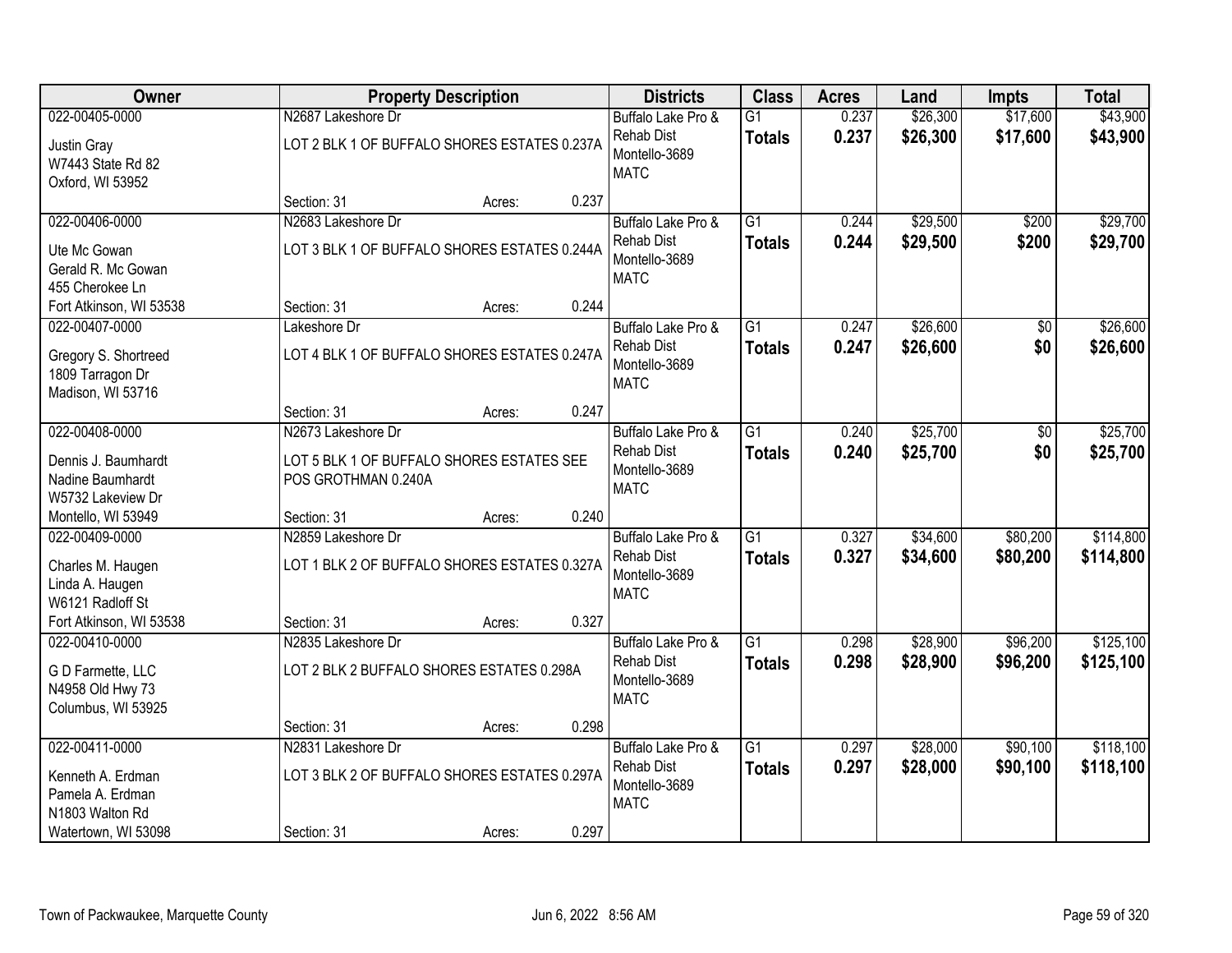| Owner                                                       |                                              | <b>Property Description</b> |       | <b>Districts</b>                   | <b>Class</b>                     | <b>Acres</b>   | Land                 | <b>Impts</b>         | <b>Total</b>         |
|-------------------------------------------------------------|----------------------------------------------|-----------------------------|-------|------------------------------------|----------------------------------|----------------|----------------------|----------------------|----------------------|
| 022-00412-0000                                              | N2827 Lakeshore Dr                           |                             |       | Buffalo Lake Pro &<br>Rehab Dist   | $\overline{G1}$<br><b>Totals</b> | 0.302<br>0.302 | \$28,000<br>\$28,000 | \$67,000<br>\$67,000 | \$95,000<br>\$95,000 |
| Martin W. Haney<br>N2827 Lakeshore Dr<br>Montello, WI 53949 | LOT 4 BLK 2 OF BUFFALO SHORES ESTATES 0.302A |                             |       | Montello-3689<br><b>MATC</b>       |                                  |                |                      |                      |                      |
|                                                             | Section: 31                                  | Acres:                      | 0.302 |                                    |                                  |                |                      |                      |                      |
| 022-00413-0000                                              | N2823 Lakeshore Dr                           |                             |       | Buffalo Lake Pro &                 | $\overline{G1}$                  | 0.307          | \$28,000             | \$93,500             | \$121,500            |
| David D. Hill                                               | LOT 5 BLK 2 OF BUFFALO SHORES ESTATES 0.307A |                             |       | <b>Rehab Dist</b><br>Montello-3689 | <b>Totals</b>                    | 0.307          | \$28,000             | \$93,500             | \$121,500            |
| Ellen G. Hill                                               |                                              |                             |       | <b>MATC</b>                        |                                  |                |                      |                      |                      |
| 504 W Buckingham Dr<br>Decatur, IL 62526                    | Section: 31                                  | Acres:                      | 0.307 |                                    |                                  |                |                      |                      |                      |
| 022-00414-0000                                              | N2819 Lakeshore Dr                           |                             |       | Buffalo Lake Pro &                 | $\overline{G1}$                  | 0.311          | \$28,000             | \$138,300            | \$166,300            |
| Mark Eddy                                                   | LOT 6 BLK 2 OF BUFFALO SHORES ESTATES 0.311A |                             |       | <b>Rehab Dist</b><br>Montello-3689 | <b>Totals</b>                    | 0.311          | \$28,000             | \$138,300            | \$166,300            |
| Sue Eddy                                                    |                                              |                             |       | <b>MATC</b>                        |                                  |                |                      |                      |                      |
| N2819 Lakeshore Dr<br>Montello, WI 53949                    | Section: 31                                  | Acres:                      | 0.311 |                                    |                                  |                |                      |                      |                      |
| 022-00415-0000                                              | N2817 Lakeshore Dr                           |                             |       | Buffalo Lake Pro &                 | $\overline{G1}$                  | 0.309          | \$28,000             | \$82,600             | \$110,600            |
| William J. Vogel                                            | LOT 7 BLK 2 OF BUFFALO SHORES ESTATES 0.309A |                             |       | Rehab Dist                         | <b>Totals</b>                    | 0.309          | \$28,000             | \$82,600             | \$110,600            |
| June M. Vogel                                               |                                              |                             |       | Montello-3689<br><b>MATC</b>       |                                  |                |                      |                      |                      |
| W5101 Vogel Rd                                              |                                              |                             |       |                                    |                                  |                |                      |                      |                      |
| Jefferson, WI 53549<br>022-00416-0000                       | Section: 31<br>N2815 Lakeshore Dr            | Acres:                      | 0.309 | Buffalo Lake Pro &                 | $\overline{G1}$                  | 0.302          | \$28,000             | \$110,800            | \$138,800            |
|                                                             |                                              |                             |       | Rehab Dist                         | <b>Totals</b>                    | 0.302          | \$28,000             | \$110,800            | \$138,800            |
| Peter P. Servi<br>Josette F. Servi                          | LOT 8 BLK 2 OF BUFFALO SHORES ESTATES 0.302A |                             |       | Montello-3689                      |                                  |                |                      |                      |                      |
| 1711 E 31st St                                              |                                              |                             |       | <b>MATC</b>                        |                                  |                |                      |                      |                      |
| La Grange, IL 60526                                         | Section: 31                                  | Acres:                      | 0.302 |                                    |                                  |                |                      |                      |                      |
| 022-00417-0000                                              | N2809 Lakeshore Dr                           |                             |       | Buffalo Lake Pro &                 | $\overline{G1}$                  | 0.294          | \$28,000             | \$77,700             | \$105,700            |
| Donald M. Pralle                                            | LOT 9 BLK 2 OF BUFFALO SHORES ESTATES 0.294A |                             |       | <b>Rehab Dist</b><br>Montello-3689 | <b>Totals</b>                    | 0.294          | \$28,000             | \$77,700             | \$105,700            |
| Jody F. Fameree                                             |                                              |                             |       | <b>MATC</b>                        |                                  |                |                      |                      |                      |
| 906 Retriever Ave<br>Seffner, FL 33584                      | Section: 31                                  | Acres:                      | 0.294 |                                    |                                  |                |                      |                      |                      |
| 022-00418-0000                                              | N2805 Lakeshore Dr                           |                             |       | Buffalo Lake Pro &                 | $\overline{G1}$                  | 0.565          | \$45,000             | \$106,000            | \$151,000            |
| <b>Bradley A Brandsma Protection Trust</b>                  | LOTS 10-11 BLK 2 OF BUFFALO SHORES ESTATES   |                             |       | <b>Rehab Dist</b>                  | <b>Totals</b>                    | 0.565          | \$45,000             | \$106,000            | \$151,000            |
| N2805 Lakeshore Dr                                          | 0.565A                                       |                             |       | Montello-3689                      |                                  |                |                      |                      |                      |
| Montello, WI 53949                                          |                                              |                             |       | <b>MATC</b>                        |                                  |                |                      |                      |                      |
|                                                             | Section: 31                                  | Acres:                      | 0.565 |                                    |                                  |                |                      |                      |                      |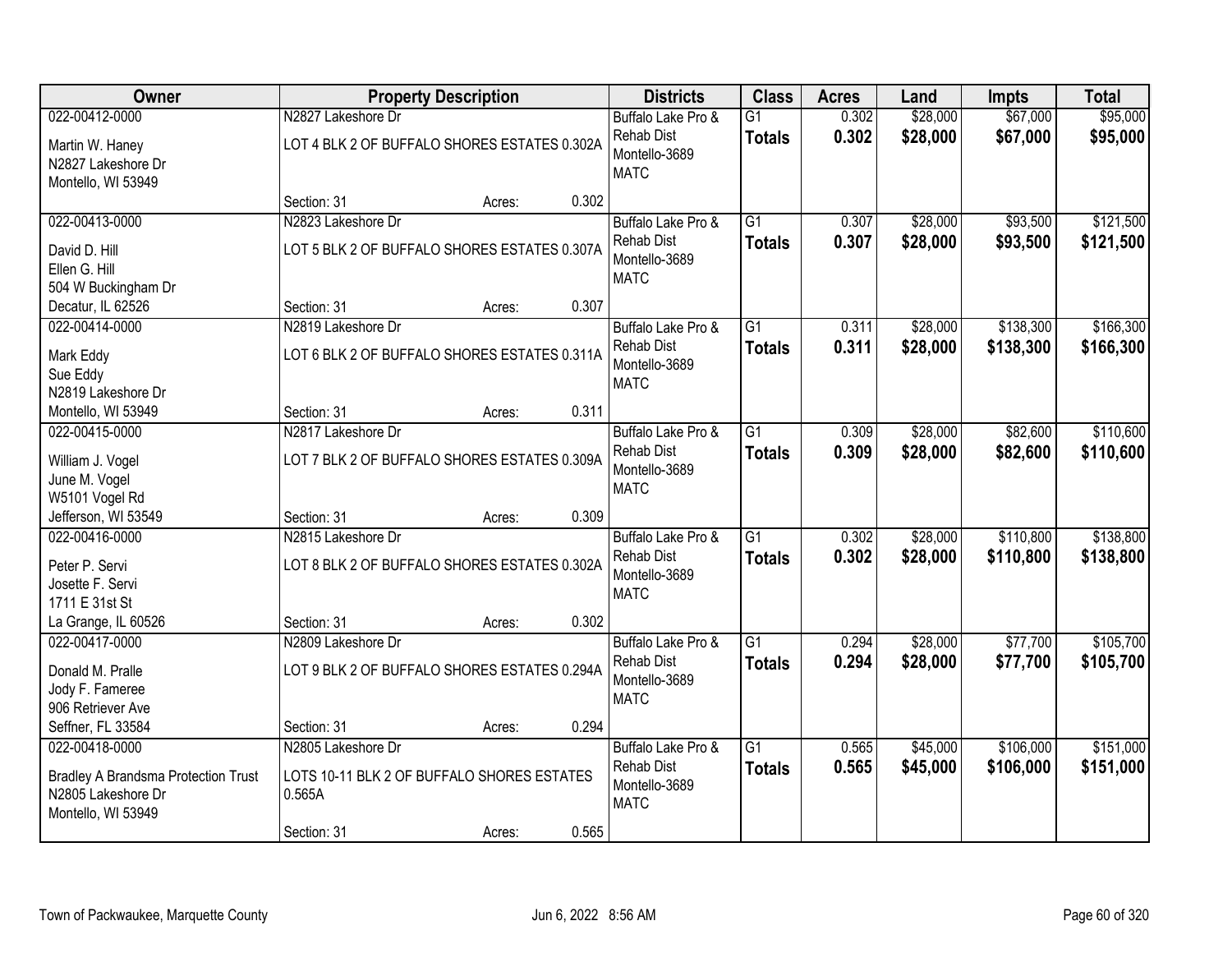| Owner                                                                             |                                                                             | <b>Property Description</b> |       | <b>Districts</b>                                                        | <b>Class</b>                     | <b>Acres</b>   | Land                 | <b>Impts</b>           | <b>Total</b>           |
|-----------------------------------------------------------------------------------|-----------------------------------------------------------------------------|-----------------------------|-------|-------------------------------------------------------------------------|----------------------------------|----------------|----------------------|------------------------|------------------------|
| 022-00419-0000                                                                    | N2801 Lakeshore Dr                                                          |                             |       | Buffalo Lake Pro &                                                      | $\overline{G1}$                  | 0.272          | \$28,000             | \$59,000               | \$87,000               |
| Patricia S. Kurszewski<br>3432 N Bartlett Ave<br>Milwaukee, WI 53211              | LOT 12 BLK 2 OF BUFFALO SHORES ESTATES<br>0.272A                            |                             |       | <b>Rehab Dist</b><br>Montello-3689<br><b>MATC</b>                       | <b>Totals</b>                    | 0.272          | \$28,000             | \$59,000               | \$87,000               |
|                                                                                   | Section: 31                                                                 | Acres:                      | 0.272 |                                                                         |                                  |                |                      |                        |                        |
| 022-00420-0000                                                                    | N2795 Lakeshore Dr                                                          |                             |       | Buffalo Lake Pro &                                                      | $\overline{G1}$                  | 0.264          | \$28,000             | \$142,100              | \$170,100              |
| Bradley D. Retzlaff<br>N2795 Lakeshore Dr<br>Montello, WI 53949                   | LOT 13 BLK 2 OF BUFFALO SHORES ESTATES<br>0.264A                            |                             |       | <b>Rehab Dist</b><br>Montello-3689<br><b>MATC</b>                       | <b>Totals</b>                    | 0.264          | \$28,000             | \$142,100              | \$170,100              |
|                                                                                   | Section: 31                                                                 | Acres:                      | 0.264 |                                                                         |                                  |                |                      |                        |                        |
| 022-00421-0000                                                                    | N2789 Lakeshore Dr                                                          |                             |       | Buffalo Lake Pro &                                                      | G1                               | 0.257          | \$28,000             | \$67,600               | \$95,600               |
| James J. Bernhardt<br>Rose M. Bernhardt<br>1344 Gertrude St                       | LOT 14 BLK 2 OF BUFFALO SHORES ESTATES<br>0.257A                            |                             |       | <b>Rehab Dist</b><br>Montello-3689<br><b>MATC</b>                       | <b>Totals</b>                    | 0.257          | \$28,000             | \$67,600               | \$95,600               |
| Waukesha, WI 53186-2617                                                           | Section: 31                                                                 | Acres:                      | 0.257 |                                                                         |                                  |                |                      |                        |                        |
| 022-00422-0000                                                                    | N2783 Lakeshore Dr                                                          |                             |       | Buffalo Lake Pro &                                                      | G1                               | 0.249          | \$28,000             | \$99,200               | \$127,200              |
| Patricia Nelson<br>Nichols L. Nelson<br>W232 S6930 Millbrook Cir                  | LOT 15 BLK 2 BUFFALO SHORES ESTATES 0.249A                                  |                             |       | <b>Rehab Dist</b><br>Montello-3689<br><b>MATC</b>                       | <b>Totals</b>                    | 0.249          | \$28,000             | \$99,200               | \$127,200              |
| Big Bend, WI 53103                                                                | Section: 31                                                                 | Acres:                      | 0.249 |                                                                         |                                  |                |                      |                        |                        |
| 022-00423-0000<br>Stephanie K. Barton<br>W6214 Hillcrest Dr<br>Montello, WI 53949 | Lakeshore Dr<br>LOT 16 BLK 2 BUFFALO SHORES ESTATES 0.257A                  |                             |       | Buffalo Lake Pro &<br><b>Rehab Dist</b><br>Montello-3689<br><b>MATC</b> | $\overline{G1}$<br><b>Totals</b> | 0.257<br>0.257 | \$28,900<br>\$28,900 | $\overline{50}$<br>\$0 | \$28,900<br>\$28,900   |
|                                                                                   | Section: 31                                                                 | Acres:                      | 0.257 |                                                                         |                                  |                |                      |                        |                        |
| 022-00424-0000                                                                    | N2775 Lakeshore Dr                                                          |                             |       | Buffalo Lake Pro &                                                      | $\overline{G1}$                  | 0.238          | \$28,000             | \$59,600               | \$87,600               |
| Therese H. Simpson<br>Frank A. Coop<br>305 S 3rd Ave                              | LOT 17 BLK 2 OF BUFFALO SHORES ESTATES<br>0.238A                            |                             |       | <b>Rehab Dist</b><br>Montello-3689<br><b>MATC</b>                       | <b>Totals</b>                    | 0.238          | \$28,000             | \$59,600               | \$87,600               |
| Streator, IL 61364                                                                | Section: 31                                                                 | Acres:                      | 0.238 |                                                                         |                                  |                |                      |                        |                        |
| 022-00425-0000<br>Frank A. Coop<br>Therese H. Simpson<br>305 S 3rd Ave            | N2771 Lakeshore Dr<br>LOT 18 & 19 BLK 2 OF BUFFALO SHORES ESTATES<br>0.457A |                             |       | Buffalo Lake Pro &<br><b>Rehab Dist</b><br>Montello-3689<br><b>MATC</b> | $\overline{G1}$<br><b>Totals</b> | 0.457<br>0.457 | \$56,000<br>\$56,000 | \$81,800<br>\$81,800   | \$137,800<br>\$137,800 |
| Streator, IL 61364                                                                | Section: 31                                                                 | Acres:                      | 0.457 |                                                                         |                                  |                |                      |                        |                        |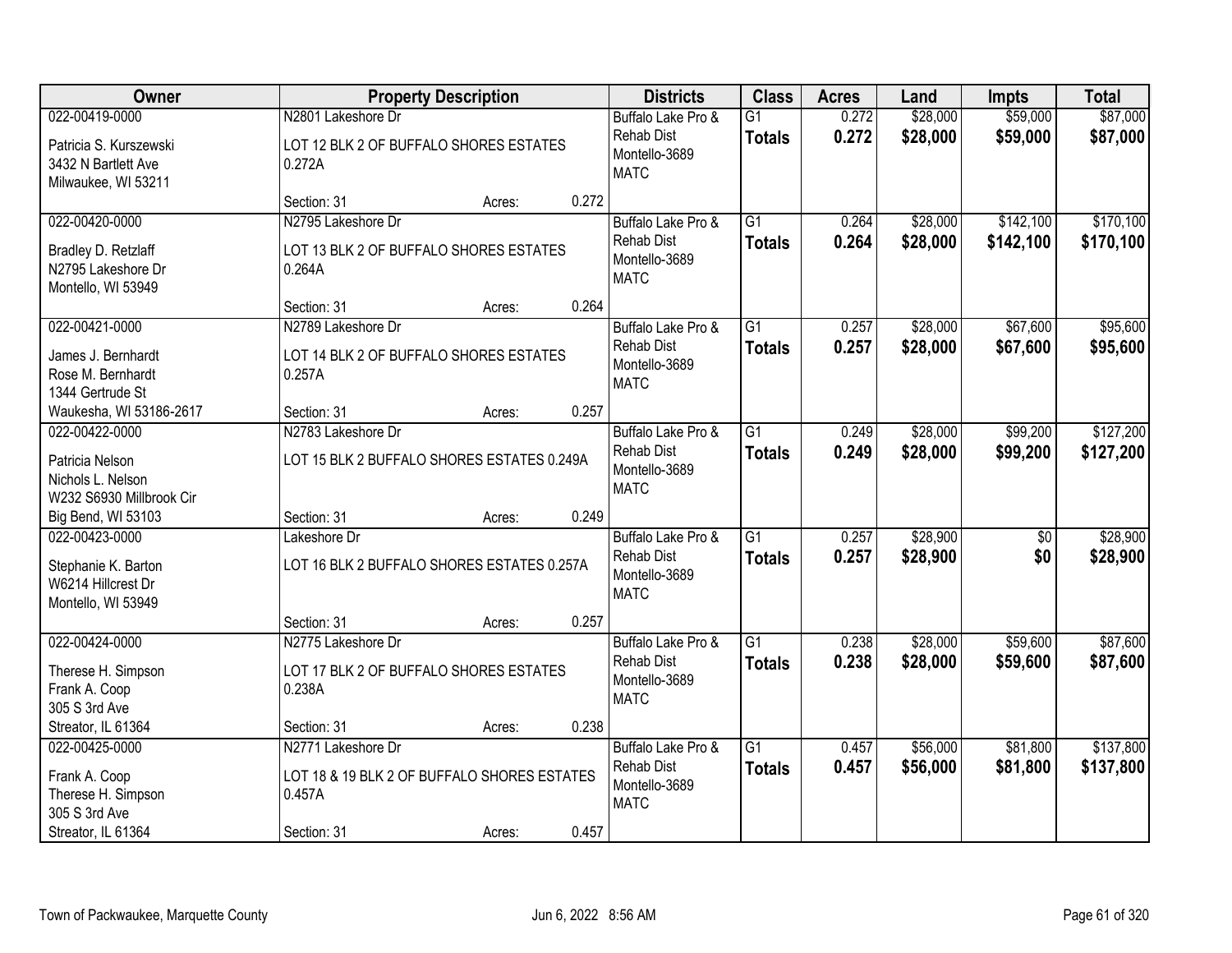| Owner                                          |                                              | <b>Property Description</b> |       | <b>Districts</b>                   | <b>Class</b>    | <b>Acres</b> | Land     | <b>Impts</b> | <b>Total</b> |
|------------------------------------------------|----------------------------------------------|-----------------------------|-------|------------------------------------|-----------------|--------------|----------|--------------|--------------|
| 022-00427-0000                                 | N2767 Lakeshore Dr                           |                             |       | Buffalo Lake Pro &                 | $\overline{G1}$ | 0.243        | \$28,000 | \$122,200    | \$150,200    |
| Francis R. Lloyd                               | LOT 20 BLK 2 OF BUFFALO SHORES ESTATES 0.243 |                             |       | Rehab Dist                         | <b>Totals</b>   | 0.243        | \$28,000 | \$122,200    | \$150,200    |
| Viorene I. Lloyd                               |                                              |                             |       | Montello-3689                      |                 |              |          |              |              |
| N2767 Lakeshore Dr                             |                                              |                             |       | <b>MATC</b>                        |                 |              |          |              |              |
| Montello, WI 53949                             | Section: 31                                  | Acres:                      | 0.243 |                                    |                 |              |          |              |              |
| 022-00428-0000                                 | N2761 Lakeshore Dr                           |                             |       | Buffalo Lake Pro &                 | $\overline{G1}$ | 0.240        | \$28,000 | \$117,000    | \$145,000    |
|                                                | LOT 21 BLK 2 OF BUFFALO SHORES ESTATES       |                             |       | <b>Rehab Dist</b>                  | <b>Totals</b>   | 0.240        | \$28,000 | \$117,000    | \$145,000    |
| Duvaine J. Guenterberg<br>Wilma K. Guenterberg | 0.240A                                       |                             |       | Montello-3689                      |                 |              |          |              |              |
| N9897 Spring Rd                                |                                              |                             |       | <b>MATC</b>                        |                 |              |          |              |              |
| Fox Lake, WI 53933                             | Section: 31                                  | Acres:                      | 0.240 |                                    |                 |              |          |              |              |
| 022-00429-0000                                 | Lakeshore Dr                                 |                             |       | Buffalo Lake Pro &                 | $\overline{G1}$ | 0.232        | \$28,000 | \$300        | \$28,300     |
|                                                |                                              |                             |       | <b>Rehab Dist</b>                  | <b>Totals</b>   | 0.232        | \$28,000 | \$300        | \$28,300     |
| Deborah L. Mesce                               | LOT 22 BLK 2 OF BUFFALO SHORES ESTATES       |                             |       | Montello-3689                      |                 |              |          |              |              |
| 408 N Aldine Ave                               | 0.232A                                       |                             |       | <b>MATC</b>                        |                 |              |          |              |              |
| Park Ridge, IL 60068                           |                                              |                             |       |                                    |                 |              |          |              |              |
|                                                | Section: 31                                  | Acres:                      | 0.232 |                                    |                 |              |          |              |              |
| 022-00430-0000                                 | N2755 Lakeshore Dr                           |                             |       | Buffalo Lake Pro &                 | G1              | 0.211        | \$28,600 | \$96,400     | \$125,000    |
| Deborah L. Mesce                               | LOT 23 BLK 2 OF BUFFALO SHORES ESTATES       |                             |       | <b>Rehab Dist</b><br>Montello-3689 | <b>Totals</b>   | 0.211        | \$28,600 | \$96,400     | \$125,000    |
| 408 N Aldine Ave                               | 0.211A                                       |                             |       | <b>MATC</b>                        |                 |              |          |              |              |
| Park Ridge, IL 60068                           |                                              |                             |       |                                    |                 |              |          |              |              |
|                                                | Section: 31                                  | Acres:                      | 0.211 |                                    |                 |              |          |              |              |
| 022-00431-0000                                 | N2751 Lakeshore Dr                           |                             |       | Buffalo Lake Pro &                 | $\overline{G1}$ | 0.242        | \$29,800 | \$87,300     | \$117,100    |
| Rene E. Pilon                                  | LOT 24 BLK 2 OF BUFFALO SHORES ESTATES       |                             |       | <b>Rehab Dist</b>                  | <b>Totals</b>   | 0.242        | \$29,800 | \$87,300     | \$117,100    |
| Marc G. Pilon                                  | 0.242A                                       |                             |       | Montello-3689                      |                 |              |          |              |              |
| 1505 Hillcrest Dr                              |                                              |                             |       | <b>MATC</b>                        |                 |              |          |              |              |
| Baraboo, WI 53913-1452                         | Section: 31                                  | Acres:                      | 0.242 |                                    |                 |              |          |              |              |
| 022-00432-0000                                 | N2745 Lakeshore Dr                           |                             |       | Buffalo Lake Pro &                 | $\overline{G1}$ | 0.261        | \$30,400 | \$115,500    | \$145,900    |
| Norbert Vogel                                  | LOT 25 BLK 2 BUFFALO SHORES ESTATES 0.261A   |                             |       | <b>Rehab Dist</b>                  | <b>Totals</b>   | 0.261        | \$30,400 | \$115,500    | \$145,900    |
| N2745 Lakeshore Dr                             |                                              |                             |       | Montello-3689                      |                 |              |          |              |              |
| Montello, WI 53949-7877                        |                                              |                             |       | <b>MATC</b>                        |                 |              |          |              |              |
|                                                | Section: 31                                  | Acres:                      | 0.261 |                                    |                 |              |          |              |              |
| 022-00433-0000                                 | N2741 Lakeshore Dr                           |                             |       | Buffalo Lake Pro &                 | $\overline{G1}$ | 0.243        | \$28,000 | \$71,800     | \$99,800     |
|                                                |                                              |                             |       | <b>Rehab Dist</b>                  | <b>Totals</b>   | 0.243        | \$28,000 | \$71,800     | \$99,800     |
| Daryl Lloyd                                    | LOT 26 BLK 2 OF BUFFALO SHORES ESTATES       |                             |       | Montello-3689                      |                 |              |          |              |              |
| Kristy Lloyd<br>620 Ryan St                    | 0.243A                                       |                             |       | <b>MATC</b>                        |                 |              |          |              |              |
| Pewaukee, WI 53072                             | Section: 31                                  | Acres:                      | 0.243 |                                    |                 |              |          |              |              |
|                                                |                                              |                             |       |                                    |                 |              |          |              |              |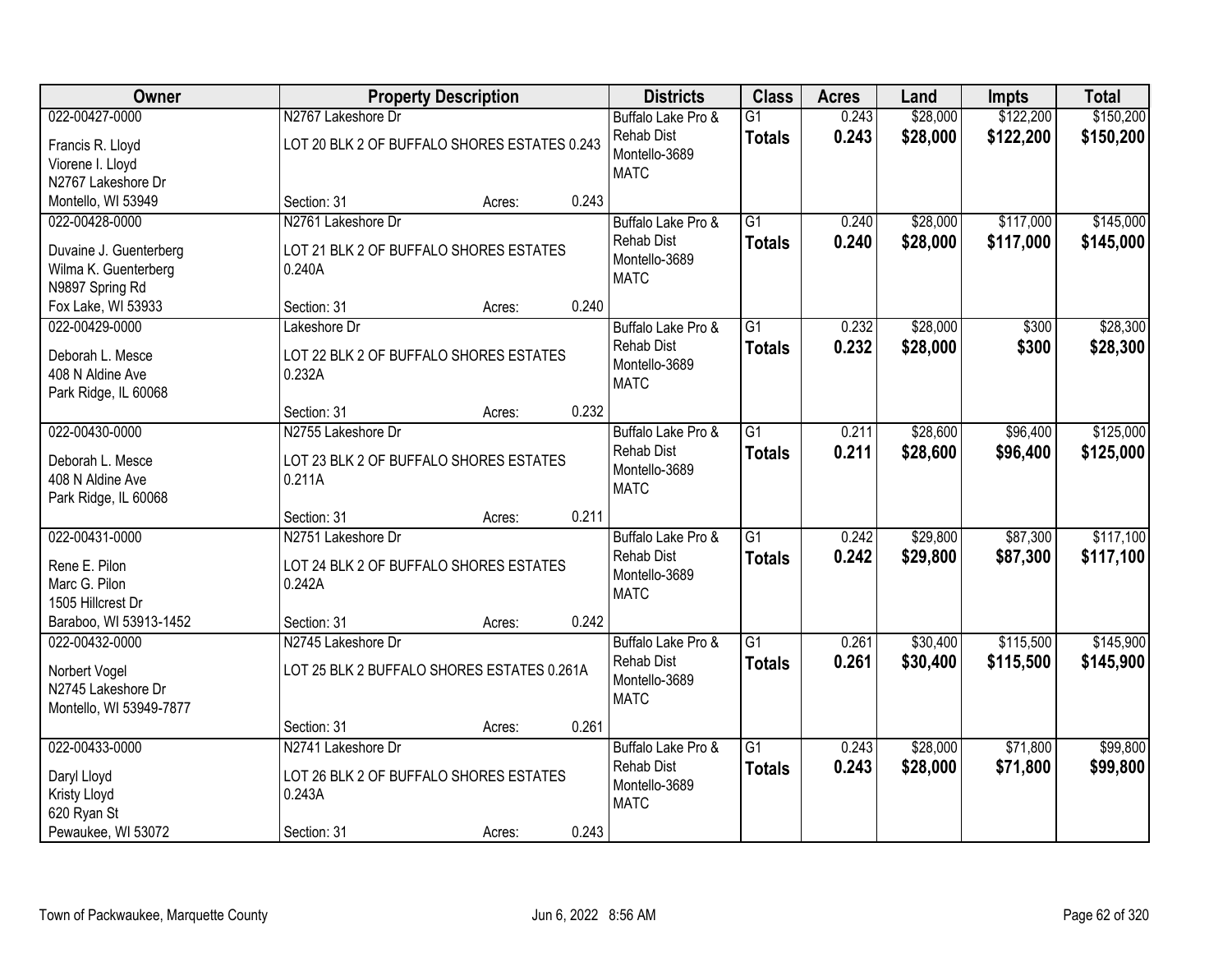| Owner                                | <b>Property Description</b>                      |        | <b>Districts</b>             | <b>Class</b>    | <b>Acres</b> | Land     | <b>Impts</b> | <b>Total</b> |
|--------------------------------------|--------------------------------------------------|--------|------------------------------|-----------------|--------------|----------|--------------|--------------|
| 022-00434-0000                       | N2735 Lakeshore Dr                               |        | Buffalo Lake Pro &           | $\overline{G1}$ | 0.251        | \$28,000 | \$202,000    | \$230,000    |
| Stephanie J. Smith                   | LOT 27 BLK 2 OF BUFFALO SHORES ESTATES           |        | <b>Rehab Dist</b>            | <b>Totals</b>   | 0.251        | \$28,000 | \$202,000    | \$230,000    |
| Adam D. Smith                        | 0.251A                                           |        | Montello-3689                |                 |              |          |              |              |
| N2735 Lakeshore Dr                   |                                                  |        | <b>MATC</b>                  |                 |              |          |              |              |
| Montello, WI 53949                   | Section: 31                                      | Acres: | 0.251                        |                 |              |          |              |              |
| 022-00435-0000                       | N2731 Lakeshore Dr                               |        | Buffalo Lake Pro &           | $\overline{G1}$ | 0.257        | \$28,000 | \$400        | \$28,400     |
|                                      | LOT 28 BLK 2 OF BUFFALO SHORES ESTATES           |        | <b>Rehab Dist</b>            | <b>Totals</b>   | 0.257        | \$28,000 | \$400        | \$28,400     |
| Debra Squire<br>4425 S 35th St       | 0.257A                                           |        | Montello-3689                |                 |              |          |              |              |
| Greenfield, WI 53221                 |                                                  |        | <b>MATC</b>                  |                 |              |          |              |              |
|                                      | Section: 31                                      | Acres: | 0.257                        |                 |              |          |              |              |
| 022-00436-0000                       | N2725 Lakeshore Dr                               |        | Buffalo Lake Pro &           | G1              | 0.258        | \$28,000 | \$500        | \$28,500     |
|                                      |                                                  |        | <b>Rehab Dist</b>            | <b>Totals</b>   | 0.258        | \$28,000 | \$500        | \$28,500     |
| Neil G. Johnson<br>Judith D. Johnson | LOT 29 BLK 2 OF BUFFALO SHORES ESTATES<br>0.258A |        | Montello-3689                |                 |              |          |              |              |
| N2719 Lakeshore Dr                   |                                                  |        | <b>MATC</b>                  |                 |              |          |              |              |
| Montello, WI 53949-7876              | Section: 31                                      | Acres: | 0.258                        |                 |              |          |              |              |
| 022-00437-0000                       | N2719 Lakeshore Dr                               |        | Buffalo Lake Pro &           | G1              | 0.253        | \$28,000 | \$76,200     | \$104,200    |
|                                      |                                                  |        | <b>Rehab Dist</b>            | <b>Totals</b>   | 0.253        | \$28,000 | \$76,200     | \$104,200    |
| Neil G. Johnson                      | LOT 30 BLK 2 OF BUFFALO SHORES ESTATES           |        | Montello-3689                |                 |              |          |              |              |
| Judith D. Johnson                    | 0.253A                                           |        | <b>MATC</b>                  |                 |              |          |              |              |
| N2719 Lakeshore Dr                   |                                                  |        |                              |                 |              |          |              |              |
| Montello, WI 53949-7876              | Section: 31                                      | Acres: | 0.253                        |                 |              |          |              |              |
| 022-00438-0000                       | N2713 Lakeshore Dr                               |        | Buffalo Lake Pro &           | $\overline{G1}$ | 0.248        | \$28,000 | \$114,200    | \$142,200    |
| Vickly A. Mork                       | LOT 31 BLK 2 OF BUFFALO SHORES ESTATES           |        | <b>Rehab Dist</b>            | <b>Totals</b>   | 0.248        | \$28,000 | \$114,200    | \$142,200    |
| Paul L. Champlin                     | 0.248A                                           |        | Montello-3689<br><b>MATC</b> |                 |              |          |              |              |
| 437 A W Grant Pl                     |                                                  |        |                              |                 |              |          |              |              |
| Chicago, IL 60614                    | Section: 31                                      | Acres: | 0.248                        |                 |              |          |              |              |
| 022-00439-0000                       | N2709 Lakeshore Dr                               |        | Buffalo Lake Pro &           | $\overline{G1}$ | 0.245        | \$28,000 | \$71,200     | \$99,200     |
| Edward J. Olkowski                   | LOT 32 BLK 2 OF BUFFALO SHORES ESTATES           |        | <b>Rehab Dist</b>            | <b>Totals</b>   | 0.245        | \$28,000 | \$71,200     | \$99,200     |
| Donna M. Olkowski                    | 0.245A                                           |        | Montello-3689                |                 |              |          |              |              |
| PO Box 40                            |                                                  |        | <b>MATC</b>                  |                 |              |          |              |              |
| Stanley, WI 54768                    | Section: 31                                      | Acres: | 0.245                        |                 |              |          |              |              |
| 022-00440-0000                       | N2705 Lakeshore Dr                               |        | Buffalo Lake Pro &           | G1              | 0.241        | \$28,000 | \$88,100     | \$116,100    |
| Lee A. Dietz                         | LOT 33 BLK 2 OF BUFFALO SHORES ESTATES           |        | <b>Rehab Dist</b>            | <b>Totals</b>   | 0.241        | \$28,000 | \$88,100     | \$116,100    |
| Caroline B. Dietz                    | 0.241A                                           |        | Montello-3689                |                 |              |          |              |              |
| 2n151 Mildred Ave                    |                                                  |        | <b>MATC</b>                  |                 |              |          |              |              |
| Glen Ellyn, IL 60137                 | Section: 31                                      | Acres: | 0.241                        |                 |              |          |              |              |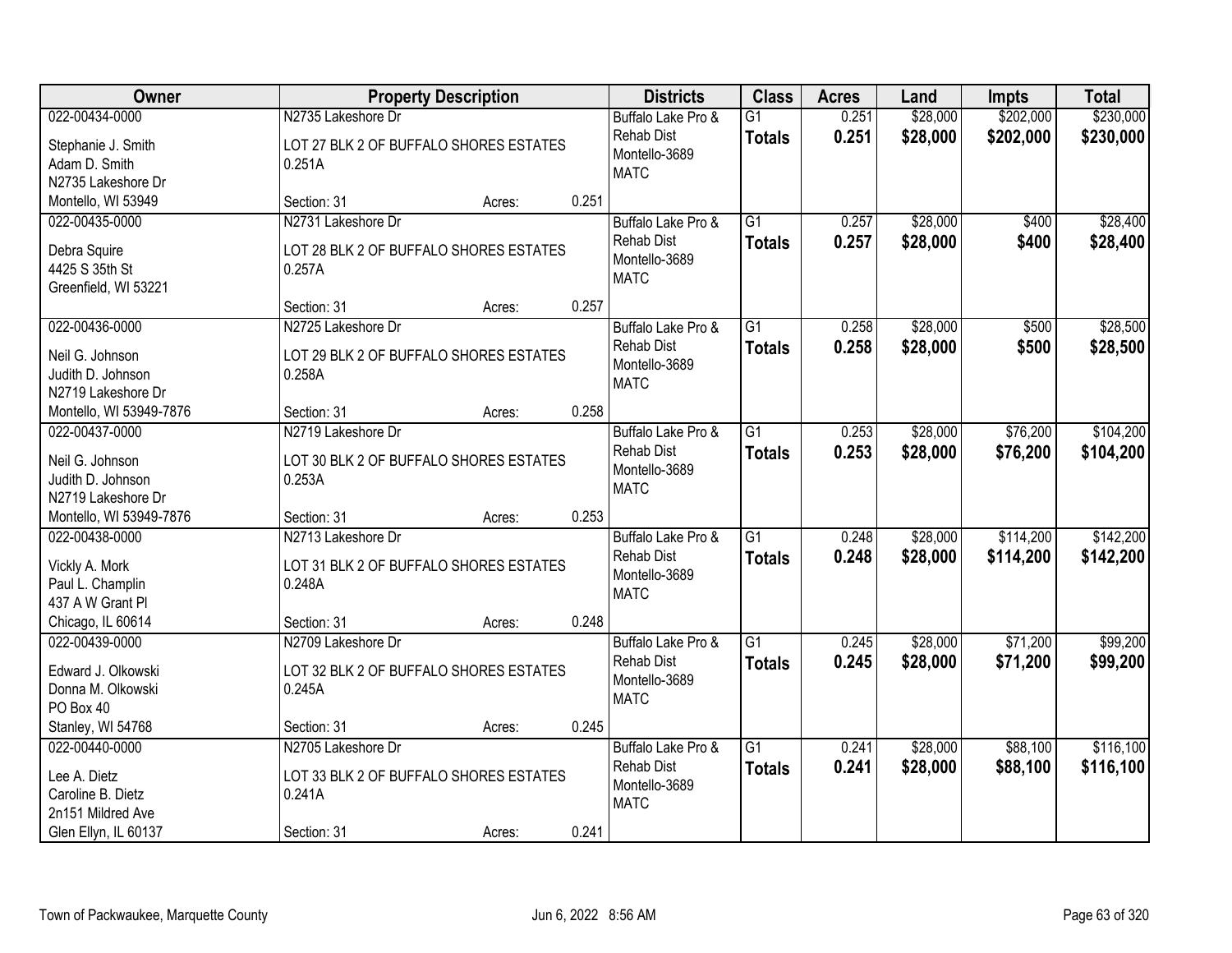| Owner                                                                                  | <b>Property Description</b>                                                                          | <b>Districts</b>                                                        | <b>Class</b>                     | <b>Acres</b>   | Land                 | <b>Impts</b>         | <b>Total</b>           |
|----------------------------------------------------------------------------------------|------------------------------------------------------------------------------------------------------|-------------------------------------------------------------------------|----------------------------------|----------------|----------------------|----------------------|------------------------|
| 022-00441-0000<br>Theresa A. Olson<br>934 Woodgate Ct<br>Oconomowoc, WI 53066          | N2703 Lakeshore Dr<br>LOT 34 BLK 2 OF BUFFALO SHORES ESTATES<br>0.234A                               | Buffalo Lake Pro &<br><b>Rehab Dist</b><br>Montello-3689<br><b>MATC</b> | $\overline{G1}$<br><b>Totals</b> | 0.234<br>0.234 | \$28,000<br>\$28,000 | \$1,900<br>\$1,900   | \$29,900<br>\$29,900   |
|                                                                                        | 0.234<br>Section: 31<br>Acres:                                                                       |                                                                         |                                  |                |                      |                      |                        |
| 022-00442-0000<br>William A. Di Canio et al<br>308 Devoe Dr<br>Oswego, IL 60543        | N2701 Lakeshore Dr<br>LOT 35 & N1/2 OF VACATED LAKE ST BLK 2<br><b>BUFFALO SHORES ESTATES .343A</b>  | Buffalo Lake Pro &<br><b>Rehab Dist</b><br>Montello-3689<br><b>MATC</b> | $\overline{G1}$<br><b>Totals</b> | 0.343<br>0.343 | \$27,800<br>\$27,800 | \$49,800<br>\$49,800 | \$77,600<br>\$77,600   |
|                                                                                        | 0.343<br>Section: 31<br>Acres:                                                                       |                                                                         |                                  |                |                      |                      |                        |
| 022-00443-0000<br>Paul T. Carney<br>Adrienne L. Carney<br>10339 W Footville Hanover Rd | Lakeshore Dr<br>LOT 1 BLK 3 OF BUFFALO SHORES ESTATES 0.264A                                         | Buffalo Lake Pro &<br><b>Rehab Dist</b><br>Montello-3689<br><b>MATC</b> | $\overline{G1}$<br><b>Totals</b> | 0.264<br>0.264 | \$28,300<br>\$28,300 | \$0<br>\$0           | \$28,300<br>\$28,300   |
| Janesville, WI 53548                                                                   | 0.264<br>Section: 31<br>Acres:                                                                       |                                                                         |                                  |                |                      |                      |                        |
| 022-00444-0000<br>Crook Properties, LLC<br>N1024 County Rd A<br>Columbus, WI 53925     | Lakeshore Dr<br>LOT 2 BLOCK 3 OF BUFFALO SHORES ESTATES<br>0.273A                                    | Buffalo Lake Pro &<br><b>Rehab Dist</b><br>Montello-3689<br><b>MATC</b> | $\overline{G1}$<br><b>Totals</b> | 0.273<br>0.273 | \$28,300<br>\$28,300 | \$0<br>\$0           | \$28,300<br>\$28,300   |
|                                                                                        | 0.273<br>Section: 31<br>Acres:                                                                       |                                                                         |                                  |                |                      |                      |                        |
| 022-00445-0000<br><b>Jdklh Trust</b><br>107 Shato Ln<br>Monona, WI 53716               | Lakeshore Dr<br>LOT 3 BLOCK 3 OF BUFFALO SHORES ESTATES<br>0.273A                                    | Buffalo Lake Pro &<br><b>Rehab Dist</b><br>Montello-3689<br><b>MATC</b> | $\overline{G1}$<br><b>Totals</b> | 0.273<br>0.273 | \$28,300<br>\$28,300 | \$0<br>\$0           | \$28,300<br>\$28,300   |
|                                                                                        | 0.273<br>Section: 31<br>Acres:                                                                       |                                                                         |                                  |                |                      |                      |                        |
| 022-00446-0000<br>Jdklh Trust<br>107 Shato Ln<br>Monona, WI 53716                      | N2893 Lakeshore Dr<br>LOT 4 BLOCK 3 OF BUFFALO SHORES ESTATES<br>0.287A                              | Buffalo Lake Pro &<br><b>Rehab Dist</b><br>Montello-3689<br><b>MATC</b> | $\overline{G1}$<br><b>Totals</b> | 0.287<br>0.287 | \$28,300<br>\$28,300 | \$84,500<br>\$84,500 | \$112,800<br>\$112,800 |
|                                                                                        | 0.287<br>Section: 31<br>Acres:                                                                       |                                                                         |                                  |                |                      |                      |                        |
| 022-00447-0000<br>Stephanie J. Smith<br>N2735 Lakeshore Dr<br>Montello, WI 53949       | N2889 Lakeshore Dr<br>LOT 5 BLK 3 OF BUFFALO SHORES ESTATES 0.281A<br>0.281<br>Section: 31<br>Acres: | Buffalo Lake Pro &<br><b>Rehab Dist</b><br>Montello-3689<br><b>MATC</b> | $\overline{G1}$<br><b>Totals</b> | 0.281<br>0.281 | \$28,000<br>\$28,000 | \$91,200<br>\$91,200 | \$119,200<br>\$119,200 |
|                                                                                        |                                                                                                      |                                                                         |                                  |                |                      |                      |                        |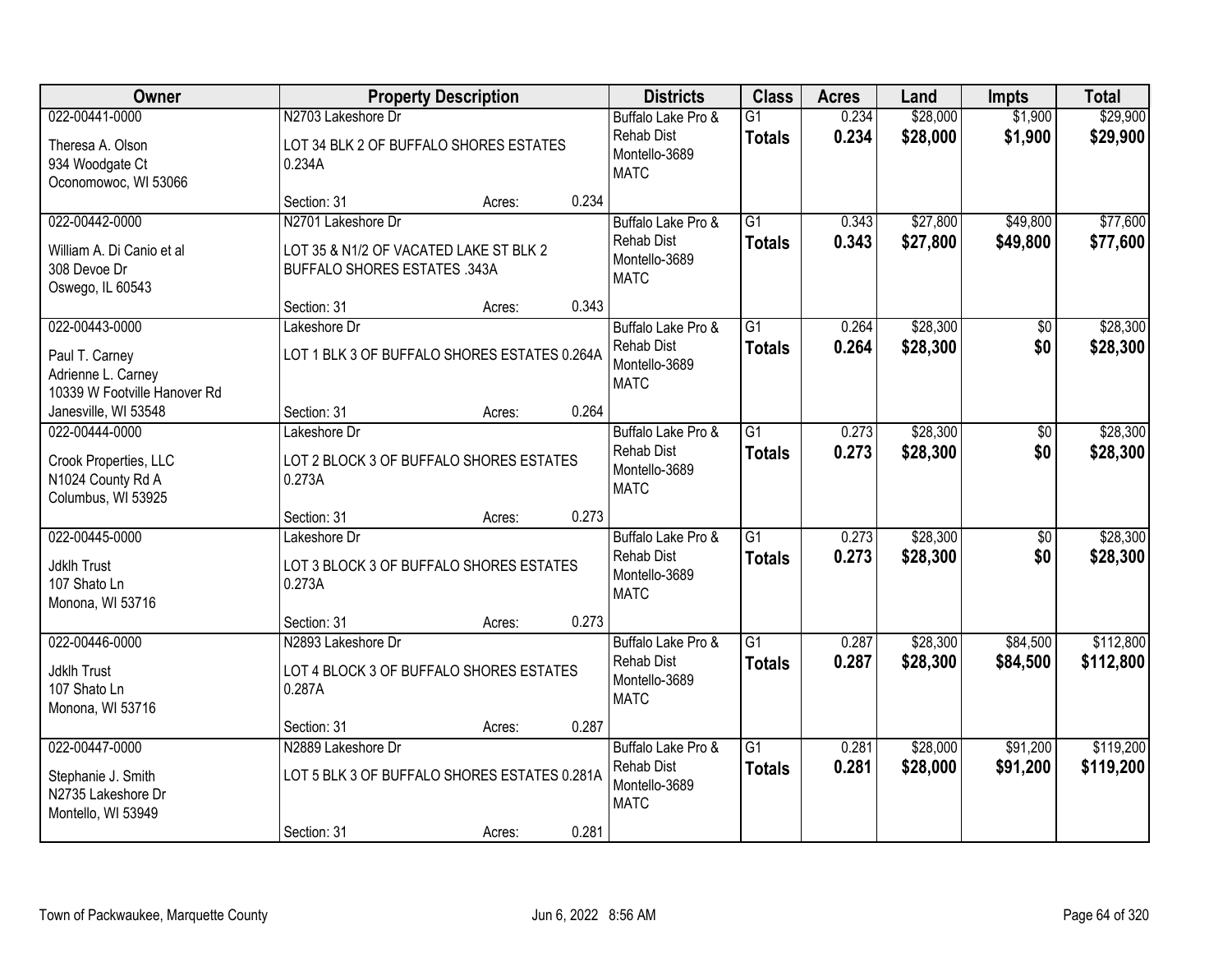| Owner                                 |                    | <b>Property Description</b>                  |       | <b>Districts</b>                   | <b>Class</b>    | <b>Acres</b> | Land     | <b>Impts</b>    | <b>Total</b> |
|---------------------------------------|--------------------|----------------------------------------------|-------|------------------------------------|-----------------|--------------|----------|-----------------|--------------|
| 022-00448-0000                        | N2881 Lakeshore Dr |                                              |       | Buffalo Lake Pro &                 | $\overline{G1}$ | 0.275        | \$28,000 | \$62,900        | \$90,900     |
| Billy A. Hacker                       |                    | LOT 6 BLK 3 OF BUFFALO SHORES ESTATES 0.275  |       | Rehab Dist                         | <b>Totals</b>   | 0.275        | \$28,000 | \$62,900        | \$90,900     |
| Kay F. Hacker                         |                    |                                              |       | Montello-3689                      |                 |              |          |                 |              |
| W157 S7240 Quietwood Dr               |                    |                                              |       | <b>MATC</b>                        |                 |              |          |                 |              |
| Muskego, WI 53150                     | Section: 31        | Acres:                                       | 0.275 |                                    |                 |              |          |                 |              |
| 022-00449-0000                        | Lakeshore Dr       |                                              |       | Buffalo Lake Pro &                 | $\overline{G1}$ | 0.269        | \$19,600 | \$200           | \$19,800     |
| Jeffrey Smith                         |                    | LOT 7 BLK 3 OF BUFFALO SHORES ESTATES 0.269A |       | Rehab Dist                         | <b>Totals</b>   | 0.269        | \$19,600 | \$200           | \$19,800     |
| Jennifer Smith                        |                    |                                              |       | Montello-3689                      |                 |              |          |                 |              |
| N2876 Lakeshore Dr                    |                    |                                              |       | <b>MATC</b>                        |                 |              |          |                 |              |
| Montello, WI 53949                    | Section: 31        | Acres:                                       | 0.269 |                                    |                 |              |          |                 |              |
| 022-00450-0000                        | N2871 Lakeshore Dr |                                              |       | Buffalo Lake Pro &                 | $\overline{G1}$ | 0.264        | \$28,000 | \$103,900       | \$131,900    |
|                                       |                    |                                              |       | <b>Rehab Dist</b>                  | <b>Totals</b>   | 0.264        | \$28,000 | \$103,900       | \$131,900    |
| Edward C. Campbell Sr                 |                    | LOT 8 BLK 3 OF BUFFALO SHORES ESTATES 0.264A |       | Montello-3689                      |                 |              |          |                 |              |
| Alice E. Campbell                     |                    |                                              |       | <b>MATC</b>                        |                 |              |          |                 |              |
| N2871 Lakeshore Dr                    |                    |                                              |       |                                    |                 |              |          |                 |              |
| Montello, WI 53949                    | Section: 31        | Acres:                                       | 0.264 |                                    |                 |              |          |                 |              |
| 022-00451-0000                        | N2867 Lakeshore Dr |                                              |       | Buffalo Lake Pro &                 | G1              | 0.507        | \$45,000 | \$193,200       | \$238,200    |
| <b>Timmy Welch</b>                    |                    | LOT 9 & 10 BLK 3 OF BUFFALO SHORES ESTATES   |       | <b>Rehab Dist</b><br>Montello-3689 | <b>Totals</b>   | 0.507        | \$45,000 | \$193,200       | \$238,200    |
| Mildred S. Welch                      | 0.507A             |                                              |       | <b>MATC</b>                        |                 |              |          |                 |              |
| N2867 Lakeshore Dr                    |                    |                                              |       |                                    |                 |              |          |                 |              |
| Montello, WI 53949                    | Section: 31        | Acres:                                       | 0.507 |                                    |                 |              |          |                 |              |
| 022-00453-0000                        | N2897 Marquette Dr |                                              |       | Buffalo Lake Pro &                 | $\overline{G1}$ | 0.712        | \$7,200  | \$57,800        | \$65,000     |
| August P. Pflum                       |                    | LOT 1 CSM 3264 BEING LOTS 1-2 & 3, BLK 4     |       | <b>Rehab Dist</b>                  | <b>Totals</b>   | 0.712        | \$7,200  | \$57,800        | \$65,000     |
| N2897 Marquette Dr                    |                    | BUFFALO SHORES ESTATES IN NW-NE 00.712       |       | Montello-3689                      |                 |              |          |                 |              |
| Montello, WI 53949                    |                    |                                              |       | <b>MATC</b>                        |                 |              |          |                 |              |
|                                       | Section: 31        | Acres:                                       | 0.712 |                                    |                 |              |          |                 |              |
| 022-00454-0000                        | Marquette Dr       |                                              |       | Buffalo Lake Pro &                 | G1              | 0.238        | \$3,100  | $\sqrt{6}$      | \$3,100      |
| Melissa L. Coronado                   |                    | LOT 4 BLK 4 OF BUFFALO SHORES ESTATES 0.238A |       | <b>Rehab Dist</b>                  | <b>Totals</b>   | 0.238        | \$3,100  | \$0             | \$3,100      |
| Vince R. Fleischman                   |                    |                                              |       | Montello-3689                      |                 |              |          |                 |              |
| 1609 S 94th St                        |                    |                                              |       | <b>MATC</b>                        |                 |              |          |                 |              |
| West Allis, WI 53214                  | Section: 31        | Acres:                                       | 0.238 |                                    |                 |              |          |                 |              |
| 022-00455-0000                        | Marquette Dr       |                                              |       | Buffalo Lake Pro &                 | $\overline{G1}$ | 0.238        | \$3,100  | $\overline{50}$ | \$3,100      |
|                                       |                    |                                              |       | <b>Rehab Dist</b>                  | <b>Totals</b>   | 0.238        | \$3,100  | \$0             | \$3,100      |
| Vince R. Fleischman                   |                    | LOT 5 BLK 4 OF BUFFALO SHORES ESTATES 0.238A |       | Montello-3689                      |                 |              |          |                 |              |
| Melissa L. Coronado<br>1609 S 94th St |                    |                                              |       | <b>MATC</b>                        |                 |              |          |                 |              |
| West Allis, WI 53214                  | Section: 31        | Acres:                                       | 0.238 |                                    |                 |              |          |                 |              |
|                                       |                    |                                              |       |                                    |                 |              |          |                 |              |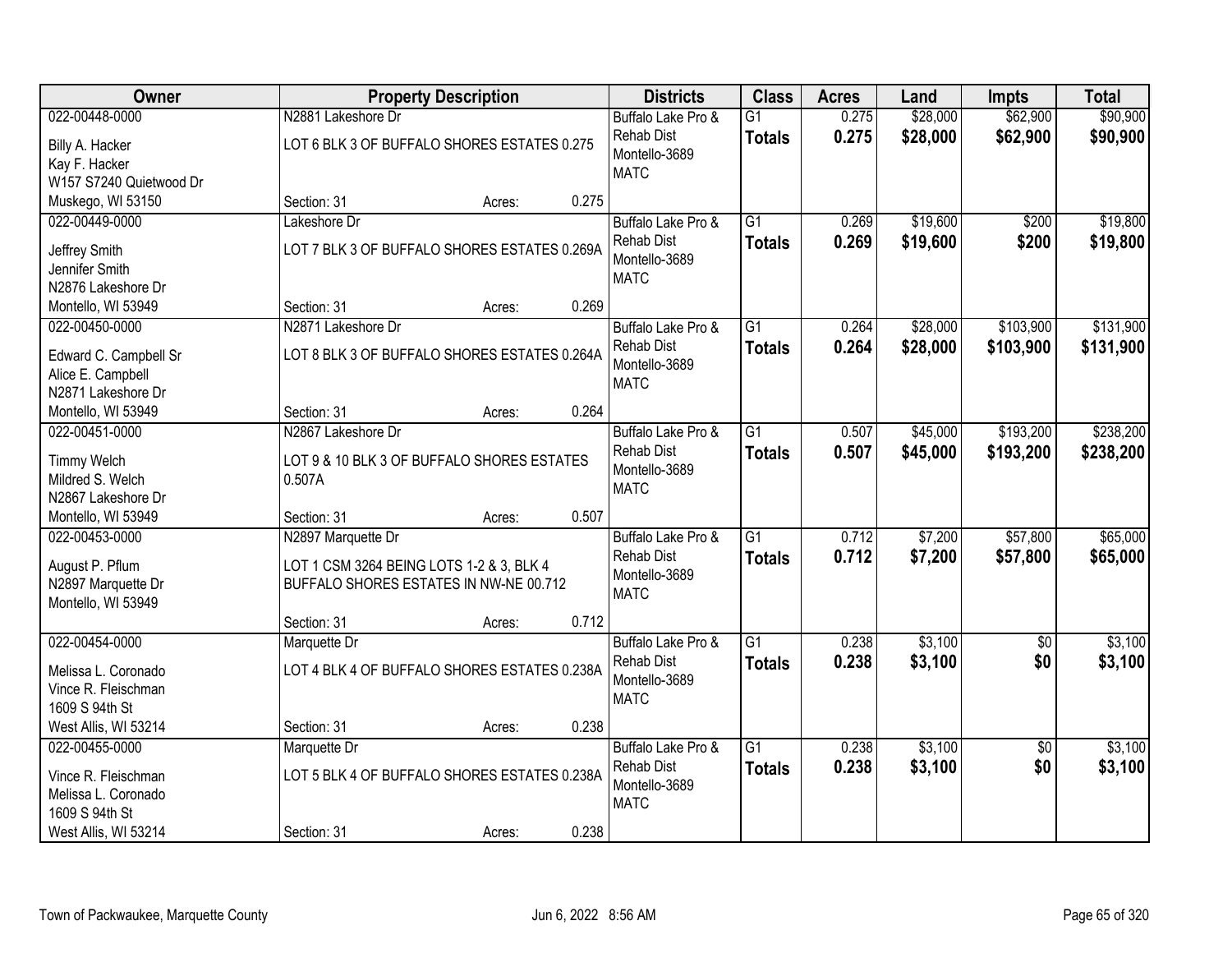| <b>Owner</b>           |                                              | <b>Property Description</b> |       | <b>Districts</b>             | <b>Class</b>    | <b>Acres</b> | Land    | <b>Impts</b>    | <b>Total</b> |
|------------------------|----------------------------------------------|-----------------------------|-------|------------------------------|-----------------|--------------|---------|-----------------|--------------|
| 022-00456-0000         | N2869 Marquette Dr                           |                             |       | Buffalo Lake Pro &           | $\overline{G1}$ | 0.242        | \$3,200 | \$37,800        | \$41,000     |
| Vince R. Fleischman    | LOT 6 BLK 4 OF BUFFALO SHORES ESTATES 0.242A |                             |       | <b>Rehab Dist</b>            | <b>Totals</b>   | 0.242        | \$3,200 | \$37,800        | \$41,000     |
| Melissa L. Coronado    |                                              |                             |       | Montello-3689                |                 |              |         |                 |              |
| 1609 S 94th St         |                                              |                             |       | <b>MATC</b>                  |                 |              |         |                 |              |
| West Allis, WI 53214   | Section: 31                                  | Acres:                      | 0.242 |                              |                 |              |         |                 |              |
| 022-00457-0000         | Marquette Dr                                 |                             |       | Buffalo Lake Pro &           | $\overline{G1}$ | 0.242        | \$3,200 | $\overline{50}$ | \$3,200      |
| Billy J. Brandenburg   | LOT 7 BLK 4 OF BUFFALO SHORES ESTATES 0.242A |                             |       | Rehab Dist                   | <b>Totals</b>   | 0.242        | \$3,200 | \$0             | \$3,200      |
| W3383 Decora Rd        |                                              |                             |       | Montello-3689<br><b>MATC</b> |                 |              |         |                 |              |
| Horicon, WI 53032-9753 |                                              |                             |       |                              |                 |              |         |                 |              |
|                        | Section: 31                                  | Acres:                      | 0.242 |                              |                 |              |         |                 |              |
| 022-00458-0000         | N2863 Marquette Dr                           |                             |       | Buffalo Lake Pro &           | G1              | 0.238        | \$3,100 | \$0             | \$3,100      |
| Billy J. Brandenburg   | LOT 8 BLK 4 OF BUFFALO SHORES ESTATES 0.238A |                             |       | <b>Rehab Dist</b>            | <b>Totals</b>   | 0.238        | \$3,100 | \$0             | \$3,100      |
| W3383 Decora Rd        |                                              |                             |       | Montello-3689<br><b>MATC</b> |                 |              |         |                 |              |
| Horicon, WI 53032-9753 |                                              |                             |       |                              |                 |              |         |                 |              |
|                        | Section: 31                                  | Acres:                      | 0.238 |                              |                 |              |         |                 |              |
| 022-00459-0000         | Marquette Dr                                 |                             |       | Buffalo Lake Pro &           | $\overline{G1}$ | 0.230        | \$3,000 | \$0             | \$3,000      |
| Julie Stout            | LOT 9 BLK 4 OF BUFFALO SHORES ESTATES 0.230A |                             |       | <b>Rehab Dist</b>            | <b>Totals</b>   | 0.230        | \$3,000 | \$0             | \$3,000      |
| 5926 S Packard Ave     |                                              |                             |       | Montello-3689<br><b>MATC</b> |                 |              |         |                 |              |
| Cudahy, WI 53110       |                                              |                             |       |                              |                 |              |         |                 |              |
|                        | Section: 31                                  | Acres:                      | 0.230 |                              |                 |              |         |                 |              |
| 022-00460-0000         | Marquette Dr                                 |                             |       | Buffalo Lake Pro &           | $\overline{G1}$ | 0.230        | \$3,000 | $\overline{30}$ | \$3,000      |
| Julie Stout            | LOT 10 BLK 4 OF BUFFALO SHORES ESTATES       |                             |       | <b>Rehab Dist</b>            | <b>Totals</b>   | 0.230        | \$3,000 | \$0             | \$3,000      |
| 5926 S Packard Ave     | 0.230A                                       |                             |       | Montello-3689<br><b>MATC</b> |                 |              |         |                 |              |
| Cudahy, WI 53110       |                                              |                             |       |                              |                 |              |         |                 |              |
|                        | Section: 31                                  | Acres:                      | 0.230 |                              |                 |              |         |                 |              |
| 022-00461-0000         | Lakeshore Dr                                 |                             |       | Buffalo Lake Pro &           | $\overline{G1}$ | 0.230        | \$3,000 | $\sqrt{6}$      | \$3,000      |
| John F. Herza          | LOT 11 BLK 4 OF BUFFALO SHORES ESTATES       |                             |       | <b>Rehab Dist</b>            | <b>Totals</b>   | 0.230        | \$3,000 | \$0             | \$3,000      |
| Lori J. Benoy          | 0.230A                                       |                             |       | Montello-3689<br><b>MATC</b> |                 |              |         |                 |              |
| 319 E Parkside         |                                              |                             |       |                              |                 |              |         |                 |              |
| Lombard, IL 60148      | Section: 31                                  | Acres:                      | 0.230 |                              |                 |              |         |                 |              |
| 022-00462-0000         | Lakeshore Dr                                 |                             |       | Buffalo Lake Pro &           | $\overline{G1}$ | 0.230        | \$3,000 | \$0             | \$3,000      |
| Patrick J. Reigel      | LOT 12 BLK 4 OF BUFFALO SHORES ESTATES       |                             |       | <b>Rehab Dist</b>            | <b>Totals</b>   | 0.230        | \$3,000 | \$0             | \$3,000      |
| Kathleen A. Woellner   | 0.230A                                       |                             |       | Montello-3689<br><b>MATC</b> |                 |              |         |                 |              |
| PO Box 626             |                                              |                             |       |                              |                 |              |         |                 |              |
| Wautoma, WI 54982      | Section: 31                                  | Acres:                      | 0.230 |                              |                 |              |         |                 |              |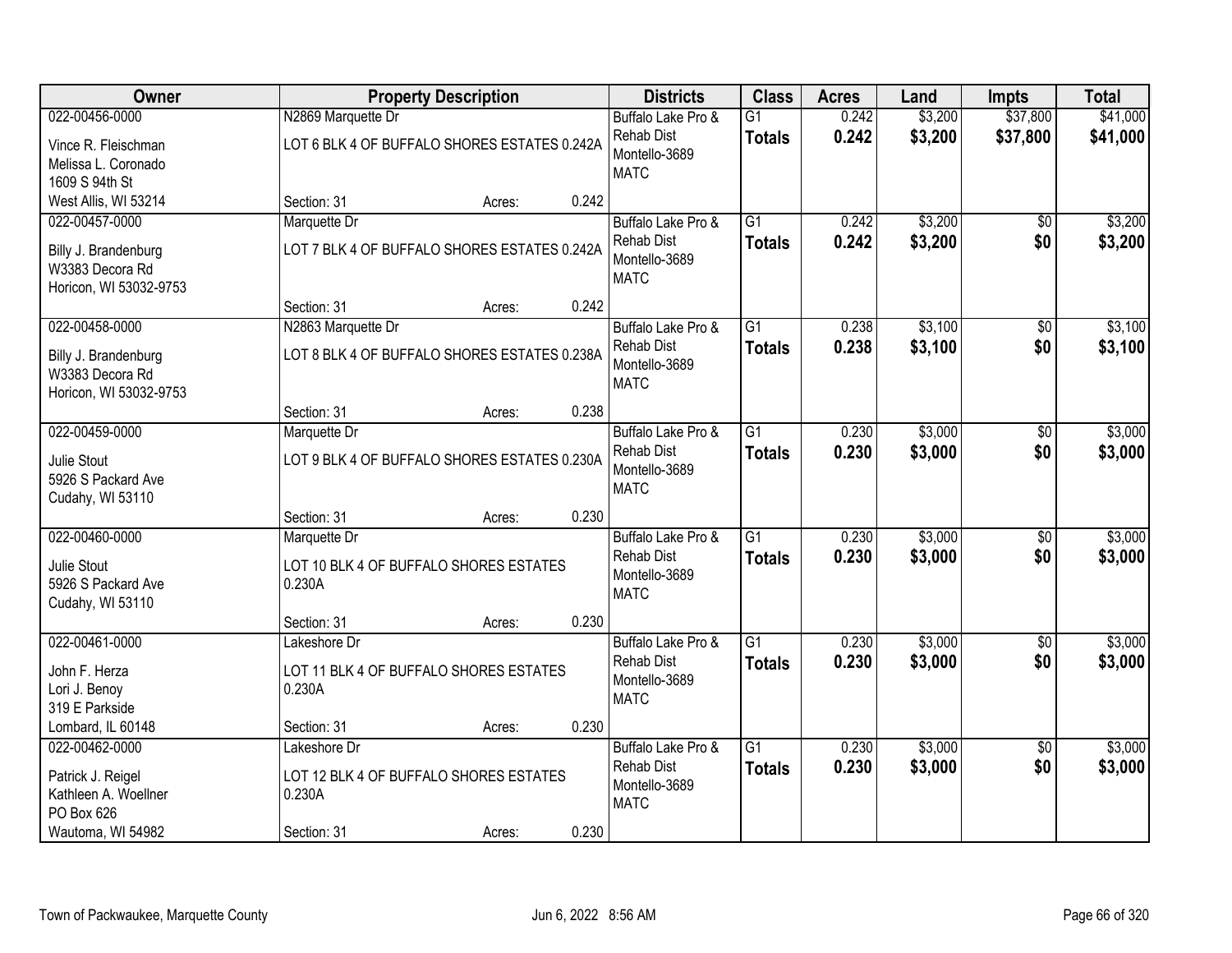| Owner                                                                                                   |                                                                              | <b>Property Description</b> |       | <b>Districts</b>                                                        | <b>Class</b>                     | <b>Acres</b>   | Land               | <b>Impts</b>           | <b>Total</b>           |
|---------------------------------------------------------------------------------------------------------|------------------------------------------------------------------------------|-----------------------------|-------|-------------------------------------------------------------------------|----------------------------------|----------------|--------------------|------------------------|------------------------|
| 022-00463-0000<br>Ronald L. Sievers<br>Diane C. Sievers                                                 | Lakeshore Dr<br>LOT 13 BLK 4 OF BUFFALO SHORES ESTATES<br>0.238A             |                             |       | Buffalo Lake Pro &<br><b>Rehab Dist</b><br>Montello-3689<br><b>MATC</b> | $\overline{G1}$<br><b>Totals</b> | 0.238<br>0.238 | \$3,100<br>\$3,100 | $\overline{50}$<br>\$0 | \$3,100<br>\$3,100     |
| 638 Via Bogota<br>Vista, CA 92081                                                                       | Section: 31                                                                  | Acres:                      | 0.238 |                                                                         |                                  |                |                    |                        |                        |
| 022-00464-0000<br>Edward C. Campbell Sr<br>Alice E. Campbell<br>N2871 Lakeshore Dr                      | Lakeshore Dr<br>LOT 14 BLK 4 OF BUFFALO SHORES ESTATES<br>0.242A             |                             |       | Buffalo Lake Pro &<br><b>Rehab Dist</b><br>Montello-3689<br><b>MATC</b> | $\overline{G1}$<br><b>Totals</b> | 0.242<br>0.242 | \$3,200<br>\$3,200 | \$0<br>\$0             | \$3,200<br>\$3,200     |
| Montello, WI 53949                                                                                      | Section: 31                                                                  | Acres:                      | 0.242 |                                                                         |                                  |                |                    |                        |                        |
| 022-00466-0000<br>Jeffrey Smith<br>Jennifer Smith<br>N2876 Lakeshore Dr                                 | N2876 Lakeshore Dr<br>LOTS 15-16 & 17 BLK 4 BUFFALO SHORES ESTATES<br>0.717A |                             |       | Buffalo Lake Pro &<br><b>Rehab Dist</b><br>Montello-3689<br><b>MATC</b> | $\overline{G1}$<br><b>Totals</b> | 0.717<br>0.717 | \$7,200<br>\$7,200 | \$107,900<br>\$107,900 | \$115,100<br>\$115,100 |
| Montello, WI 53949                                                                                      | Section: 31                                                                  | Acres:                      | 0.717 |                                                                         |                                  |                |                    |                        |                        |
| 022-00467-0000<br>Crook Properties, LLC<br>N1024 County Rd A<br>Columbus, WI 53925                      | Lakeshore Dr<br>LOT 18 BLOCK 4 OF BUFFALO SHORES ESTATES<br>0.238A           |                             |       | Buffalo Lake Pro &<br><b>Rehab Dist</b><br>Montello-3689<br><b>MATC</b> | $\overline{G1}$<br><b>Totals</b> | 0.238<br>0.238 | \$3,100<br>\$3,100 | \$0<br>\$0             | \$3,100<br>\$3,100     |
|                                                                                                         | Section: 31                                                                  | Acres:                      | 0.238 |                                                                         |                                  |                |                    |                        |                        |
| 022-00468-0000<br>Crook Properties, LLC<br>N1024 County Rd A<br>Columbus, WI 53925                      | Lakeshore Dr<br>LOT 19 BLK 4 OF BUFFALO SHORES ESTATES<br>0.238A             |                             |       | Buffalo Lake Pro &<br><b>Rehab Dist</b><br>Montello-3689<br><b>MATC</b> | $\overline{G1}$<br>Totals        | 0.238<br>0.238 | \$3,100<br>\$3,100 | $\overline{30}$<br>\$0 | \$3,100<br>\$3,100     |
|                                                                                                         | Section: 31                                                                  | Acres:                      | 0.238 |                                                                         |                                  |                |                    |                        |                        |
| 022-00469-0000<br>Paul T. Carney<br>Adrienne L. Carney<br>10339 W Footville Hanover Rd                  | W6251 Willow Rd<br>LOT 20 BLK 4 OF BUFFALO SHORES ESTATES<br>0.234A          |                             |       | Buffalo Lake Pro &<br><b>Rehab Dist</b><br>Montello-3689<br><b>MATC</b> | $\overline{G1}$<br><b>Totals</b> | 0.234<br>0.234 | \$3,100<br>\$3,100 | \$63,800<br>\$63,800   | \$66,900<br>\$66,900   |
| Janesville, WI 53548                                                                                    | Section: 31                                                                  | Acres:                      | 0.234 |                                                                         |                                  |                |                    |                        |                        |
| 022-00470-0000<br>Mary A. Burtch<br>Mb Hr Consulting, LLC<br>209 Watertower Cir<br>Iron Ridge, WI 53035 | Lakeview Dr<br>LOT 1 BLK 5 OF BUFFALO SHORES ESTATES 0.233A<br>Section: 31   |                             | 0.233 | Buffalo Lake Pro &<br><b>Rehab Dist</b><br>Montello-3689<br><b>MATC</b> | $\overline{G1}$<br><b>Totals</b> | 0.233<br>0.233 | \$800<br>\$800     | $\overline{50}$<br>\$0 | \$800<br>\$800         |
|                                                                                                         |                                                                              | Acres:                      |       |                                                                         |                                  |                |                    |                        |                        |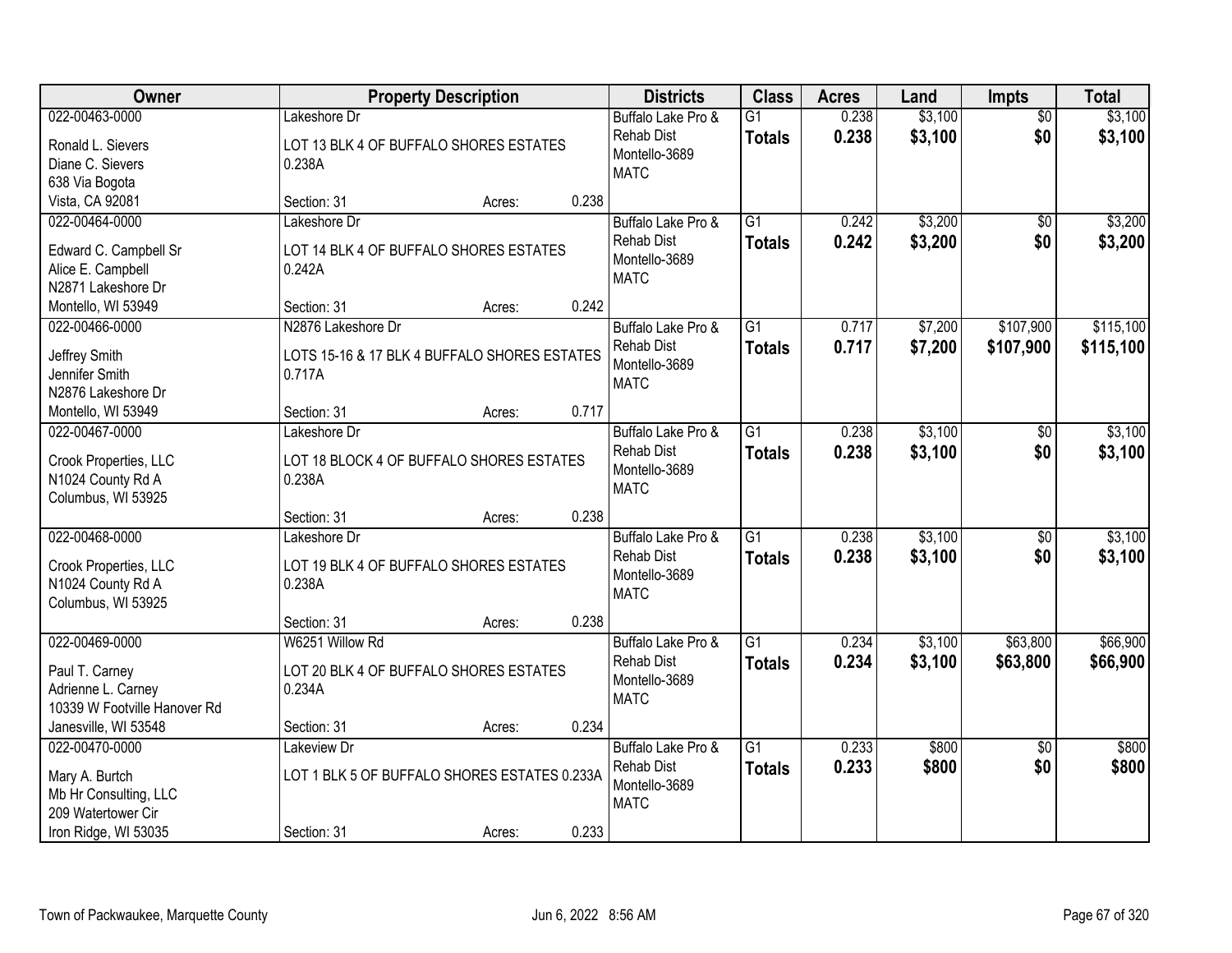| Owner                                                                           |                  | <b>Property Description</b>                  |       | <b>Districts</b>                                  | <b>Class</b>    | <b>Acres</b> | Land    | <b>Impts</b>    | <b>Total</b> |
|---------------------------------------------------------------------------------|------------------|----------------------------------------------|-------|---------------------------------------------------|-----------------|--------------|---------|-----------------|--------------|
| 022-00471-0000                                                                  | <b>Willow Rd</b> |                                              |       | Buffalo Lake Pro &                                | $\overline{G1}$ | 0.466        | \$1,500 | $\overline{50}$ | \$1,500      |
| Mary A. Burtch<br>209 Watertower Cir<br>Iron Ridge, WI 53035                    | 0.466A           | LOTS 2-3 BLK 5 OF BUFFALO SHORES ESTATES     |       | <b>Rehab Dist</b><br>Montello-3689<br><b>MATC</b> | <b>Totals</b>   | 0.466        | \$1,500 | \$0             | \$1,500      |
|                                                                                 | Section: 31      | Acres:                                       | 0.466 |                                                   |                 |              |         |                 |              |
| 022-00472-0000                                                                  | <b>Willow Rd</b> |                                              |       | Buffalo Lake Pro &                                | $\overline{G1}$ | 0.233        | \$3,000 | $\overline{50}$ | \$3,000      |
| Daniel M. Cote<br>47w091 Middleton Rd<br>Hampshire, IL 60140                    |                  | LOT 4 BLK 5 BUFFALO SHORES ESTATES 0.233A    |       | <b>Rehab Dist</b><br>Montello-3689<br><b>MATC</b> | <b>Totals</b>   | 0.233        | \$3,000 | \$0             | \$3,000      |
|                                                                                 | Section: 31      | Acres:                                       | 0.233 |                                                   |                 |              |         |                 |              |
| 022-00473-0000                                                                  | Marquette Dr     |                                              |       | Buffalo Lake Pro &                                | $\overline{G1}$ | 0.232        | \$3,000 | \$0             | \$3,000      |
| Sms Roscoe L Woodward<br>17 Catalina Dr<br>Fairview Heights, IL 62208           |                  | LOT 5 BLK 5 OF BUFFALO SHORES ESTATES 0.232A |       | <b>Rehab Dist</b><br>Montello-3689<br><b>MATC</b> | <b>Totals</b>   | 0.232        | \$3,000 | \$0             | \$3,000      |
|                                                                                 | Section: 31      | Acres:                                       | 0.232 |                                                   |                 |              |         |                 |              |
| 022-00474-0000                                                                  | Marquette Dr     |                                              |       | Buffalo Lake Pro &                                | G1              | 0.240        | \$3,100 | $\sqrt[6]{}$    | \$3,100      |
| Amy J. Grinde Trustees<br>Jeffrey L & Amy J Grinde Living Trust<br>622 State St |                  | LOT 6 BLK 5 OF BUFFALO SHORES ESTATES 0.240A |       | <b>Rehab Dist</b><br>Montello-3689<br><b>MATC</b> | <b>Totals</b>   | 0.240        | \$3,100 | \$0             | \$3,100      |
| Ripon, WI 54971                                                                 | Section: 31      | Acres:                                       | 0.240 |                                                   |                 |              |         |                 |              |
| 022-00475-0000                                                                  | Marquette Dr     |                                              |       | Buffalo Lake Pro &                                | $\overline{G1}$ | 0.242        | \$3,200 | $\overline{50}$ | \$3,200      |
| Properties, LLC<br>PO Box 177                                                   |                  | LOT 7 BLK 5 OF BUFFALO SHORES ESTATES 0.242A |       | <b>Rehab Dist</b><br>Montello-3689<br><b>MATC</b> | <b>Totals</b>   | 0.242        | \$3,200 | \$0             | \$3,200      |
| Montello, WI 53949                                                              | Section: 31      | Acres:                                       | 0.242 |                                                   |                 |              |         |                 |              |
| 022-00476-0000                                                                  | Marquette Dr     |                                              |       | Buffalo Lake Pro &                                | $\overline{G1}$ | 0.242        | \$3,200 | \$0             | \$3,200      |
| Kenneth C. Meigs<br>PO Box 412<br>Black Earth, WI 53515                         |                  | LOT 8 BLK 5 OF BUFFALO SHORES ESTATES 0.242A |       | <b>Rehab Dist</b><br>Montello-3689<br><b>MATC</b> | <b>Totals</b>   | 0.242        | \$3,200 | \$0             | \$3,200      |
|                                                                                 | Section: 31      | Acres:                                       | 0.242 |                                                   |                 |              |         |                 |              |
| 022-00477-0000                                                                  | Marquette Dr     |                                              |       | Buffalo Lake Pro &                                | $\overline{G1}$ | 0.242        | \$3,200 | $\overline{50}$ | \$3,200      |
| Mary A. Burtch<br>Mb Hr Consulting, LLC<br>209 Watertower Cir                   |                  | LOT 9 BLK 5 OF BUFFALO SHORES ESTATES 0.242A |       | <b>Rehab Dist</b><br>Montello-3689<br><b>MATC</b> | <b>Totals</b>   | 0.242        | \$3,200 | \$0             | \$3,200      |
| Iron Ridge, WI 53035                                                            | Section: 31      | Acres:                                       | 0.242 |                                                   |                 |              |         |                 |              |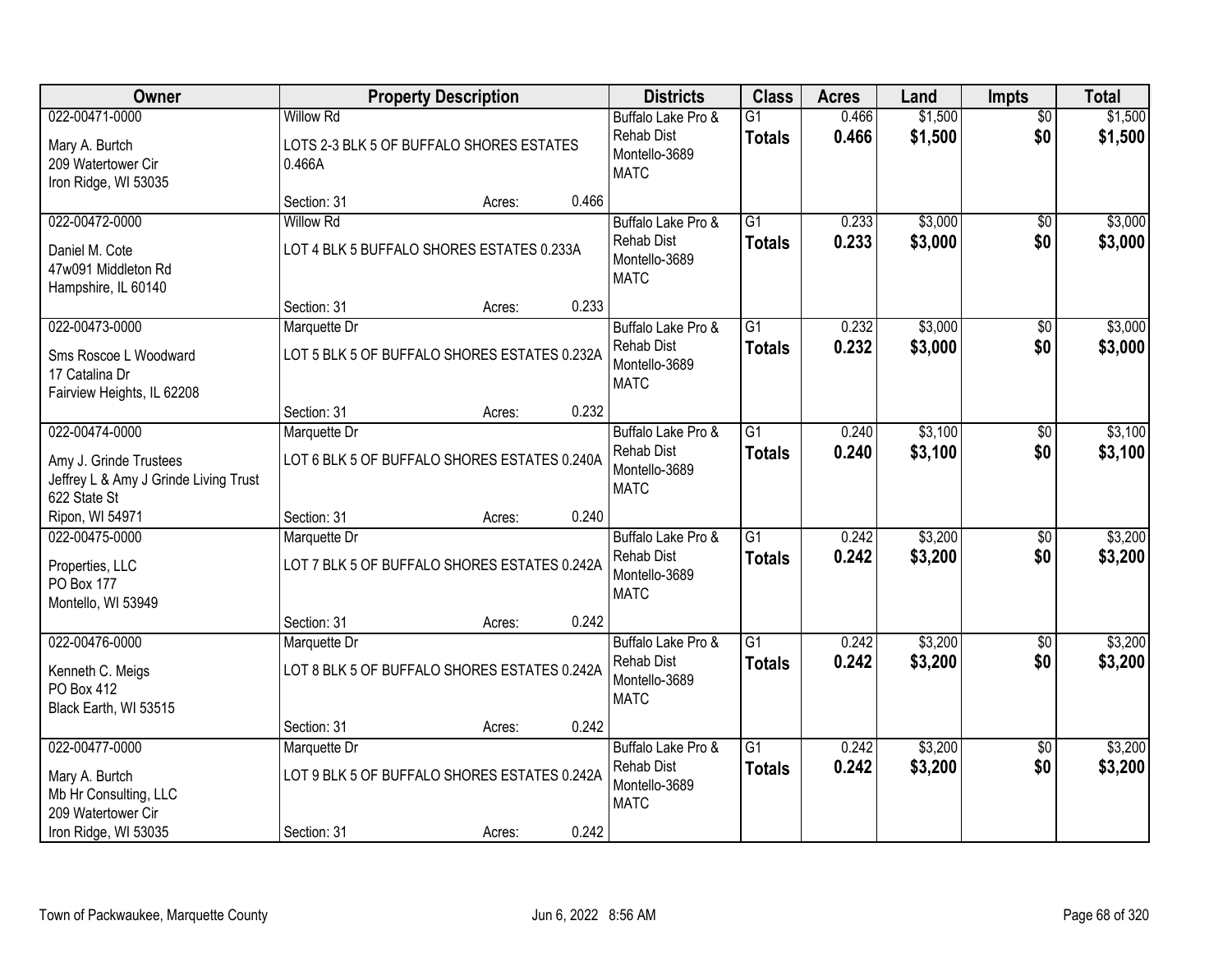| Owner                                                                                   |                                                                                    | <b>Property Description</b> |       | <b>Districts</b>                                                        | <b>Class</b>                     | <b>Acres</b>   | Land               | <b>Impts</b>           | <b>Total</b>         |
|-----------------------------------------------------------------------------------------|------------------------------------------------------------------------------------|-----------------------------|-------|-------------------------------------------------------------------------|----------------------------------|----------------|--------------------|------------------------|----------------------|
| 022-00478-0000<br>Myron J. Markielewski<br>230 Cardinal Ln<br>Madison, WI 53704         | Marquette Dr<br>LOTS 10-11 BLK 5 OF BUFFALO SHORES ESTATES<br>0.481A               |                             |       | Buffalo Lake Pro &<br><b>Rehab Dist</b><br>Montello-3689<br><b>MATC</b> | $\overline{G1}$<br><b>Totals</b> | 0.481<br>0.481 | \$6,100<br>\$6,100 | $\overline{50}$<br>\$0 | \$6,100<br>\$6,100   |
|                                                                                         | Section: 31                                                                        | Acres:                      | 0.481 |                                                                         |                                  |                |                    |                        |                      |
| 022-00479-0000<br>Mirko Trnjanac<br>3028 S 51st St<br>Milwaukee, WI 53219               | Marquette Dr<br>LOT 12 BLK 5 OF BUFFALO SHORES ESTATES<br>0.241A                   |                             |       | Buffalo Lake Pro &<br><b>Rehab Dist</b><br>Montello-3689<br><b>MATC</b> | $\overline{G1}$<br><b>Totals</b> | 0.241<br>0.241 | \$3,100<br>\$3,100 | $\overline{50}$<br>\$0 | \$3,100<br>\$3,100   |
|                                                                                         | Section: 31                                                                        | Acres:                      | 0.241 |                                                                         |                                  |                |                    |                        |                      |
| 022-00480-0000<br>Mladenka Antunovic<br>Dule Trnjanac<br>6826 W Allerton Ave            | W6224 Birch St<br>LOT 13 BLK 5 OF BUFFALO SHORES ESTATES<br>0.241A                 |                             |       | Buffalo Lake Pro &<br><b>Rehab Dist</b><br>Montello-3689<br><b>MATC</b> | $\overline{G1}$<br>Totals        | 0.241<br>0.241 | \$3,100<br>\$3,100 | \$39,100<br>\$39,100   | \$42,200<br>\$42,200 |
| Greenfield, WI 53220                                                                    | Section: 31                                                                        | Acres:                      | 0.241 |                                                                         |                                  |                |                    |                        |                      |
| 022-00481-0000<br>Mirko Trnjanac<br>3028 S 51st St<br>Milwaukee, WI 53219               | Lakeview Dr<br>LOTS 14-15 BLK 5 OF BUFFALO SHORES ESTATES<br>0.482A                |                             |       | Buffalo Lake Pro &<br><b>Rehab Dist</b><br>Montello-3689<br><b>MATC</b> | $\overline{G1}$<br><b>Totals</b> | 0.482<br>0.482 | \$6,100<br>\$6,100 | \$0<br>\$0             | \$6,100<br>\$6,100   |
|                                                                                         | Section: 31                                                                        | Acres:                      | 0.482 |                                                                         |                                  |                |                    |                        |                      |
| 022-00482-0000<br>John E. Schwingle<br>Frances P. Schwingle<br>7894 Wood Pond Tr        | Lakeview Dr<br>LOTS 16-17 BLK 5 OF BUFFALO SHORES ESTATES<br>0.481A                |                             |       | Buffalo Lake Pro &<br><b>Rehab Dist</b><br>Montello-3689<br><b>MATC</b> | $\overline{G1}$<br><b>Totals</b> | 0.481<br>0.481 | \$6,100<br>\$6,100 | \$0<br>\$0             | \$6,100<br>\$6,100   |
| Cross Plains, WI 53528                                                                  | Section: 31                                                                        | Acres:                      | 0.481 |                                                                         |                                  |                |                    |                        |                      |
| 022-00483-0000<br>Peter T. Poterek<br>Debra K. Poterek<br>1309 Woodlawn Rd              | Lakeview Dr<br>LOT 18 BLK 5 OF BUFFALO SHORES ESTATES<br>0.272A                    |                             |       | Buffalo Lake Pro &<br><b>Rehab Dist</b><br>Montello-3689<br><b>MATC</b> | $\overline{G1}$<br><b>Totals</b> | 0.272<br>0.272 | \$3,600<br>\$3,600 | $\overline{60}$<br>\$0 | \$3,600<br>\$3,600   |
| Lee, IL 60530                                                                           | Section: 31                                                                        | Acres:                      | 0.272 |                                                                         |                                  |                |                    |                        |                      |
| 022-00484-0000<br>Park Package Holdings, LLC<br>2805 E 49th St<br>Minneapolis, MN 55417 | Lakeview Dr<br>LOTS 19-20 BLK 5 OF BUFFALO SHORES ESTATES<br>0.485A<br>Section: 31 | Acres:                      | 0.485 | Buffalo Lake Pro &<br><b>Rehab Dist</b><br>Montello-3689<br><b>MATC</b> | $\overline{G1}$<br><b>Totals</b> | 0.485<br>0.485 | \$6,100<br>\$6,100 | \$0<br>\$0             | \$6,100<br>\$6,100   |
|                                                                                         |                                                                                    |                             |       |                                                                         |                                  |                |                    |                        |                      |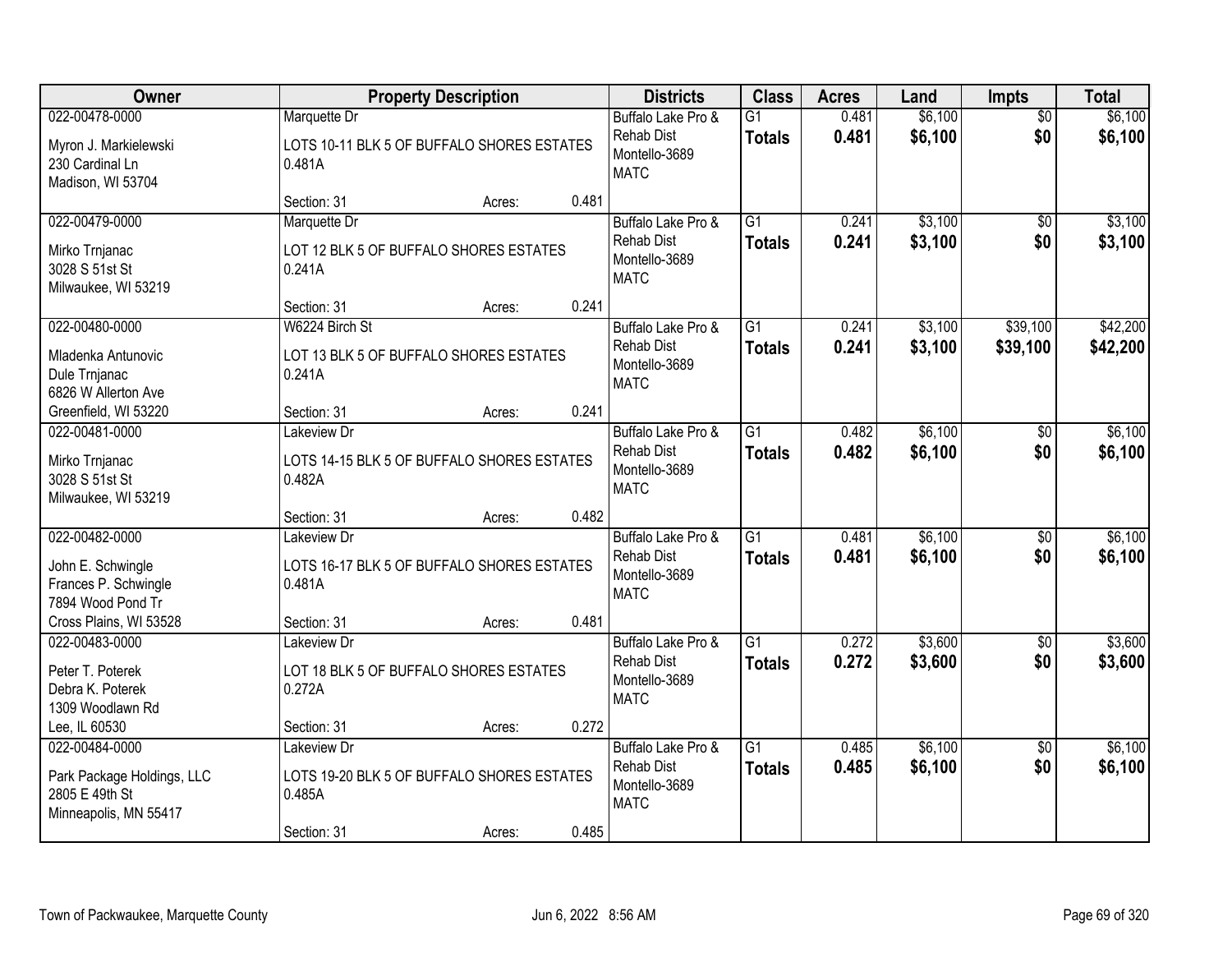| Owner                                                                        |                                                                       | <b>Property Description</b> |       | <b>Districts</b>                                                        | <b>Class</b>                     | <b>Acres</b>   | Land               | <b>Impts</b>           | <b>Total</b>           |
|------------------------------------------------------------------------------|-----------------------------------------------------------------------|-----------------------------|-------|-------------------------------------------------------------------------|----------------------------------|----------------|--------------------|------------------------|------------------------|
| 022-00485-0000                                                               | Lakeview Dr                                                           |                             |       | Buffalo Lake Pro &                                                      | $\overline{G1}$                  | 0.242          | \$3,200            | $\overline{50}$        | \$3,200                |
| Drexsler Duckworth Sr<br>3822 W Hemlock St<br>Milwaukee, WI 53209            | LOT 21 BLK 5 OF BUFFALO SHORES ESTATES<br>0.242A                      |                             |       | <b>Rehab Dist</b><br>Montello-3689<br><b>MATC</b>                       | <b>Totals</b>                    | 0.242          | \$3,200            | \$0                    | \$3,200                |
|                                                                              | Section: 31                                                           | Acres:                      | 0.242 |                                                                         |                                  |                |                    |                        |                        |
| 022-00486-0000                                                               | W6209 Birch St                                                        |                             |       | Buffalo Lake Pro &                                                      | $\overline{G1}$                  | 0.230          | \$3,000            | \$400                  | \$3,400                |
| <b>Chester Trimble</b><br>Teresa M. Trimble<br>N2856 Lakeview Dr             | LOT 1 BLK 6 OF BUFFALO SHORES ESTATES 0.230A                          |                             |       | <b>Rehab Dist</b><br>Montello-3689<br><b>MATC</b>                       | <b>Totals</b>                    | 0.230          | \$3,000            | \$400                  | \$3,400                |
| Montello, WI 53949                                                           | Section: 31                                                           | Acres:                      | 0.230 |                                                                         |                                  |                |                    |                        |                        |
| 022-00487-0000                                                               | W6209 Birch St                                                        |                             |       | Buffalo Lake Pro &                                                      | G1                               | 0.460          | \$6,000            | \$7,900                | \$13,900               |
| <b>Chester Trimble</b><br>Teresa M. Trimble<br>N2856 Lakeview Dr             | LOTS 2-3 BLK 6 OF BUFFALO SHORES ESTATES<br>0.460A                    |                             |       | <b>Rehab Dist</b><br>Montello-3689<br><b>MATC</b>                       | <b>Totals</b>                    | 0.460          | \$6,000            | \$7,900                | \$13,900               |
| Montello, WI 53949                                                           | Section: 31                                                           | Acres:                      | 0.460 |                                                                         |                                  |                |                    |                        |                        |
| 022-00488-0000                                                               | <b>Birch St</b>                                                       |                             |       | Buffalo Lake Pro &                                                      | G1                               | 0.230          | \$3,000            | \$0                    | \$3,000                |
| Thomas M. Darge<br>Suzanne M. Darge<br>W1607 Auburn Ashford Dr               | LOT 4 BLK 6 OF BUFFALO SHORES ESTATES 0.230A                          |                             |       | <b>Rehab Dist</b><br>Montello-3689<br><b>MATC</b>                       | <b>Totals</b>                    | 0.230          | \$3,000            | \$0                    | \$3,000                |
| Campbellsport, WI 53010                                                      | Section: 31                                                           | Acres:                      | 0.230 |                                                                         |                                  |                |                    |                        |                        |
| 022-00489-0000<br>Michael D. Havelka<br>PO Box 642<br>Portage, WI 53901      | <b>Birch St</b><br>LOTS 5-6 BLK 6 OF BUFFALO SHORES ESTATES<br>0.460A |                             |       | Buffalo Lake Pro &<br><b>Rehab Dist</b><br>Montello-3689<br><b>MATC</b> | $\overline{G1}$<br><b>Totals</b> | 0.460<br>0.460 | \$6,000<br>\$6,000 | $\overline{30}$<br>\$0 | \$6,000<br>\$6,000     |
|                                                                              | Section: 31                                                           | Acres:                      | 0.460 |                                                                         |                                  |                |                    |                        |                        |
| 022-00490-0000                                                               | <b>Birch St</b>                                                       |                             |       | Buffalo Lake Pro &                                                      | $\overline{G1}$                  | 0.230          | \$3,000            | $\sqrt{6}$             | \$3,000                |
| Patrick B. Simmons<br>W6237 Birch St<br>Montello, WI 53949                   | LOT 7 BLK 6 OF BUFFALO SHORES ESTATES 0.230A                          |                             |       | <b>Rehab Dist</b><br>Montello-3689<br><b>MATC</b>                       | <b>Totals</b>                    | 0.230          | \$3,000            | \$0                    | \$3,000                |
|                                                                              | Section: 31                                                           | Acres:                      | 0.230 |                                                                         |                                  |                |                    |                        |                        |
| 022-00491-0000<br>Patrick B. Simmons<br>W6237 Birch St<br>Montello, WI 53949 | W6237 Birch St<br>LOT 8 BLK 6 OF BUFFALO SHORES ESTATES 0.230A        |                             |       | Buffalo Lake Pro &<br><b>Rehab Dist</b><br>Montello-3689<br><b>MATC</b> | $\overline{G1}$<br><b>Totals</b> | 0.230<br>0.230 | \$3,000<br>\$3,000 | \$118,300<br>\$118,300 | \$121,300<br>\$121,300 |
|                                                                              | Section: 31                                                           | Acres:                      | 0.230 |                                                                         |                                  |                |                    |                        |                        |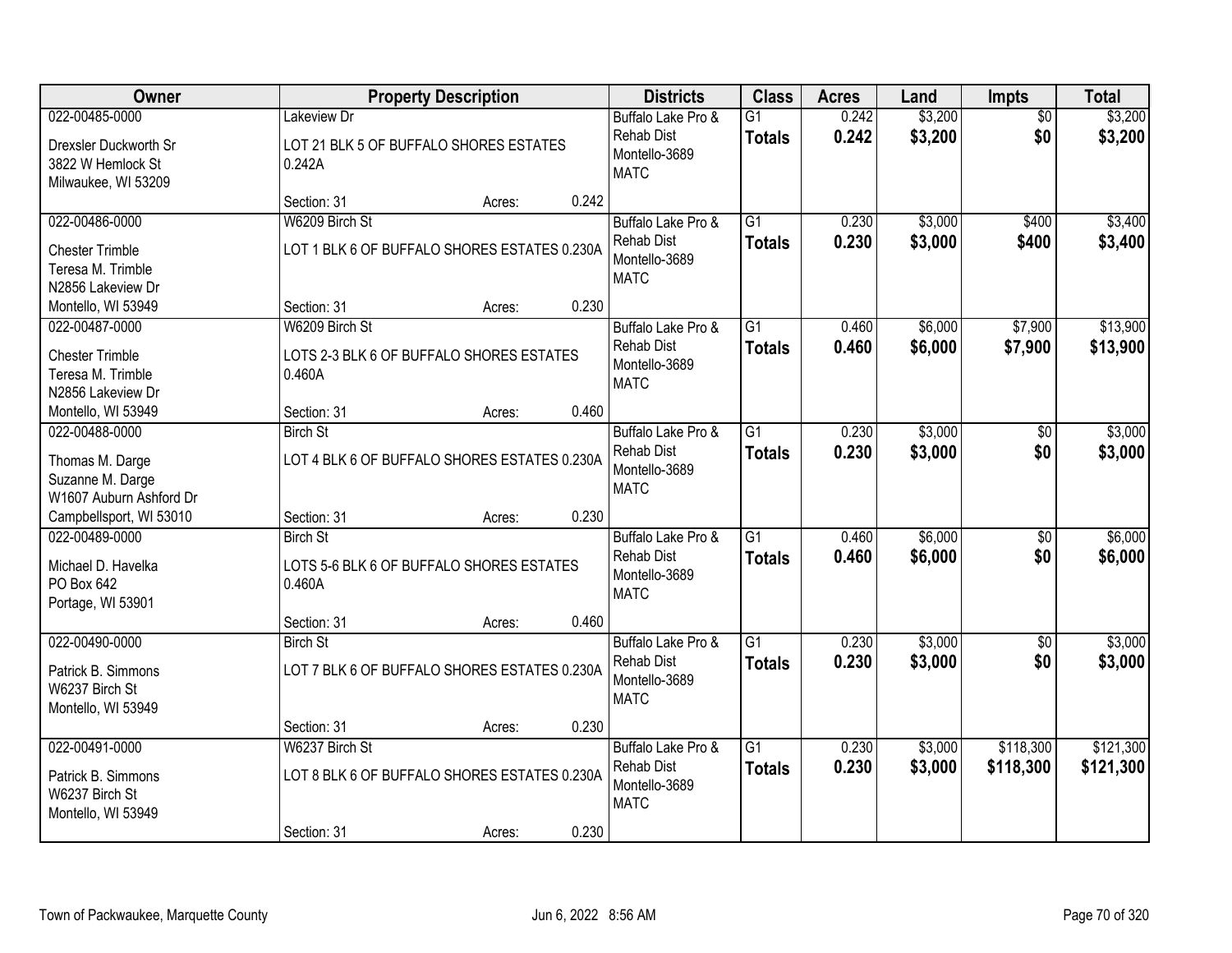| Owner                                                                                          | <b>Property Description</b>                                                            |        |       | <b>Districts</b>                                                        | <b>Class</b>                     | <b>Acres</b>   | Land               | <b>Impts</b>           | <b>Total</b>         |
|------------------------------------------------------------------------------------------------|----------------------------------------------------------------------------------------|--------|-------|-------------------------------------------------------------------------|----------------------------------|----------------|--------------------|------------------------|----------------------|
| 022-00492-0000<br>John F. Herza<br>Lori J. Benoy<br>319 E Parkside                             | <b>Birch St</b><br>LOT 9 BLK 6 OF BUFFALO SHORES ESTATES 0.230A                        |        |       | Buffalo Lake Pro &<br><b>Rehab Dist</b><br>Montello-3689<br><b>MATC</b> | $\overline{G1}$<br><b>Totals</b> | 0.230<br>0.230 | \$3,000<br>\$3,000 | $\overline{50}$<br>\$0 | \$3,000<br>\$3,000   |
| Lombard, IL 60148                                                                              | Section: 31                                                                            | Acres: | 0.230 |                                                                         |                                  |                |                    |                        |                      |
| 022-00493-0000<br>Amy B. Brisky<br>W6253 Birch St<br>Montello, WI 53949                        | W6253 Birch St<br>LOTS 10-11 BLK 6 OF BUFFALO SHORES ESTATES<br>0.510A                 |        |       | Buffalo Lake Pro &<br><b>Rehab Dist</b><br>Montello-3689<br><b>MATC</b> | $\overline{G1}$<br><b>Totals</b> | 0.510<br>0.510 | \$8,800<br>\$8,800 | \$86,400<br>\$86,400   | \$95,200<br>\$95,200 |
|                                                                                                | Section: 31                                                                            | Acres: | 0.510 |                                                                         |                                  |                |                    |                        |                      |
| 022-00495-0000<br>Martin W. Haney<br>N2827 Lakeshore Dr<br>Montello, WI 53949                  | Lakeshore Dr<br>LOT 12 BLK 6 OF BUFFALO SHORES ESTATES<br>0.250A                       |        |       | Buffalo Lake Pro &<br><b>Rehab Dist</b><br>Montello-3689<br><b>MATC</b> | $\overline{G1}$<br><b>Totals</b> | 0.250<br>0.250 | \$4,600<br>\$4,600 | $\sqrt[6]{}$<br>\$0    | \$4,600<br>\$4,600   |
|                                                                                                | Section: 31                                                                            | Acres: | 0.250 |                                                                         |                                  |                |                    |                        |                      |
| 022-00496-0000<br>James E & Julie A Felt Rev Trust<br>W3707 County Rd C<br>Montello, WI 53949  | N2890 Lakeshore Dr<br>LOTS 13-14 BLK 6 OF BUFFALO SHORES ESTATES<br>0.490A             |        |       | Buffalo Lake Pro &<br><b>Rehab Dist</b><br>Montello-3689<br><b>MATC</b> | $\overline{G1}$<br><b>Totals</b> | 0.490<br>0.490 | \$8,600<br>\$8,600 | \$11,300<br>\$11,300   | \$19,900<br>\$19,900 |
|                                                                                                | Section: 31                                                                            | Acres: | 0.490 |                                                                         |                                  |                |                    |                        |                      |
| 022-00497-0000<br>P and P Construction, LLC<br>Attn: Keith A Poulter<br>N3961 County Rd Zz     | W6242 Grandview Dr<br>LOTS 15-16 BLK 6 OF BUFFALO SHORES ESTATES<br>0.460A             |        |       | Buffalo Lake Pro &<br><b>Rehab Dist</b><br>Montello-3689<br><b>MATC</b> | $\overline{G1}$<br><b>Totals</b> | 0.460<br>0.460 | \$6,000<br>\$6,000 | \$0<br>\$0             | \$6,000<br>\$6,000   |
| Montello, WI 53949                                                                             | Section: 31                                                                            | Acres: | 0.460 |                                                                         |                                  |                |                    |                        |                      |
| 022-00498-0000<br>Patrick Wood<br>Attn: Patrick W Ryan<br>3712 Nelson Ln                       | <b>Grandview Dr</b><br>LOT 17 BLK 6 OF BUFFALO SHORES ESTATES<br>0.230A                |        |       | Buffalo Lake Pro &<br><b>Rehab Dist</b><br>Montello-3689<br><b>MATC</b> | $\overline{G1}$<br><b>Totals</b> | 0.230<br>0.230 | \$3,000<br>\$3,000 | $\overline{50}$<br>\$0 | \$3,000<br>\$3,000   |
| Deerfield, WI 53531                                                                            | Section: 31                                                                            | Acres: | 0.230 |                                                                         |                                  |                |                    |                        |                      |
| 022-00499-0000<br>William A. Di Canio<br>Carol J. Di Canio<br>308 Devoe Dr<br>Oswego, IL 60543 | <b>Grandview Dr</b><br>LOT 18 BLK 6 OF BUFFALO SHORES ESTATES<br>0.230A<br>Section: 31 |        | 0.230 | Buffalo Lake Pro &<br><b>Rehab Dist</b><br>Montello-3689<br><b>MATC</b> | $\overline{G1}$<br><b>Totals</b> | 0.230<br>0.230 | \$3,000<br>\$3,000 | \$0<br>\$0             | \$3,000<br>\$3,000   |
|                                                                                                |                                                                                        | Acres: |       |                                                                         |                                  |                |                    |                        |                      |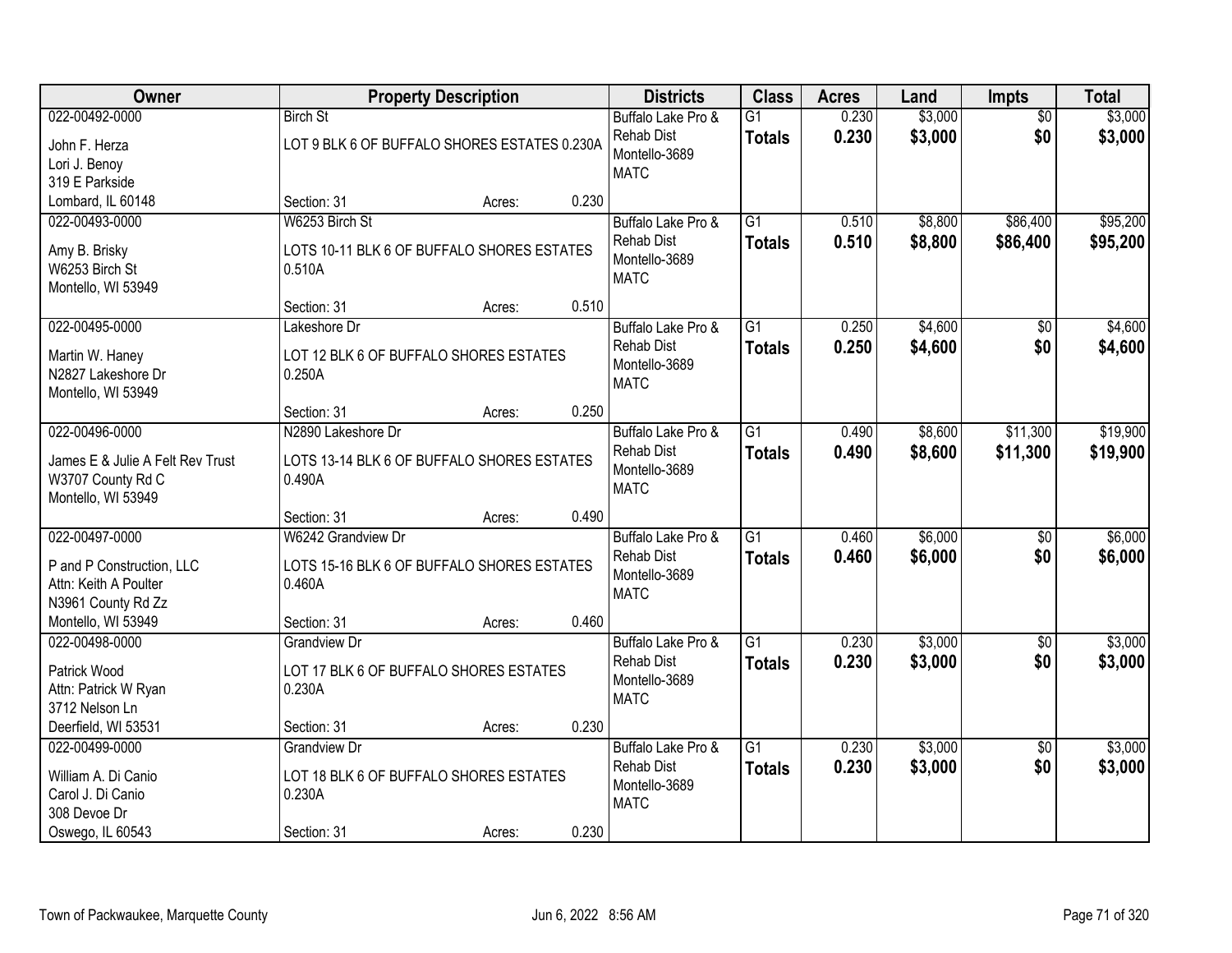| Owner                                   | <b>Property Description</b>                           |                 | <b>Districts</b>             | <b>Class</b>    | <b>Acres</b> | Land    | <b>Impts</b>    | <b>Total</b> |
|-----------------------------------------|-------------------------------------------------------|-----------------|------------------------------|-----------------|--------------|---------|-----------------|--------------|
| 022-00500-0000                          | W6222 Grandview Dr                                    |                 | Buffalo Lake Pro &           | $\overline{G1}$ | 0.230        | \$3,000 | \$5,700         | \$8,700      |
| William A. Di Canio                     | LOT 19 BLK 6 OF BUFFALO SHORES ESTATES                |                 | <b>Rehab Dist</b>            | <b>Totals</b>   | 0.230        | \$3,000 | \$5,700         | \$8,700      |
| Carol J. Di Canio                       | 0.230A                                                |                 | Montello-3689                |                 |              |         |                 |              |
| 308 Devoe Dr                            |                                                       |                 | <b>MATC</b>                  |                 |              |         |                 |              |
| Oswego, IL 60543                        | Section: 31                                           | 0.230<br>Acres: |                              |                 |              |         |                 |              |
| 022-00501-0000                          | <b>Grandview Dr</b>                                   |                 | Buffalo Lake Pro &           | $\overline{G1}$ | 0.230        | \$3,000 | $\overline{50}$ | \$3,000      |
| Nathan K. Schaefer                      | LOT 20 BLK 6 OF BUFFALO SHORES ESTATES                |                 | <b>Rehab Dist</b>            | <b>Totals</b>   | 0.230        | \$3,000 | \$0             | \$3,000      |
| 6100 N Alberta Ln                       | 0.230A                                                |                 | Montello-3689                |                 |              |         |                 |              |
| Glendale, WI 53217                      |                                                       |                 | <b>MATC</b>                  |                 |              |         |                 |              |
|                                         | Section: 31                                           | 0.230<br>Acres: |                              |                 |              |         |                 |              |
| 022-00502-0000                          | <b>Grandview Dr</b>                                   |                 | Buffalo Lake Pro &           | G1              | 0.230        | \$3,000 | \$0             | \$3,000      |
| Douglas R. Dicanio                      | LOT 21 BLK 6 OF BUFFALO SHORES ESTATES                |                 | <b>Rehab Dist</b>            | <b>Totals</b>   | 0.230        | \$3,000 | \$0             | \$3,000      |
| 520 Lichtfield Way                      | 0.230A                                                |                 | Montello-3689                |                 |              |         |                 |              |
| Oswego, IL 60543                        |                                                       |                 | <b>MATC</b>                  |                 |              |         |                 |              |
|                                         | Section: 31                                           | 0.230<br>Acres: |                              |                 |              |         |                 |              |
| 022-00503-0000                          | <b>Grandview Dr</b>                                   |                 | Buffalo Lake Pro &           | G1              | 0.450        | \$5,900 | \$0             | \$5,900      |
|                                         |                                                       |                 | <b>Rehab Dist</b>            | <b>Totals</b>   | 0.450        | \$5,900 | \$0             | \$5,900      |
| Timothy A. O'Grady<br>Sherry M. O'Grady | LOT 22 - 23 BLK 6 OF BUFFALO SHORES ESTATES<br>0.450A |                 | Montello-3689                |                 |              |         |                 |              |
| 2500 S Northwest Dr                     |                                                       |                 | <b>MATC</b>                  |                 |              |         |                 |              |
| Beloit, WI 53511                        | Section: 31                                           | 0.450<br>Acres: |                              |                 |              |         |                 |              |
| 022-00505-0000                          | W6207 Grandview Dr                                    |                 | Buffalo Lake Pro &           | $\overline{G1}$ | 0.460        | \$6,000 | $\overline{30}$ | \$6,000      |
|                                         |                                                       |                 | <b>Rehab Dist</b>            | <b>Totals</b>   | 0.460        | \$6,000 | \$0             | \$6,000      |
| Lee A. Dietz                            | LOTS 1-2 BLK 7 OF BUFFALO SHORES ESTATES              |                 | Montello-3689                |                 |              |         |                 |              |
| Caroline B. Dietz                       | .0460A                                                |                 | <b>MATC</b>                  |                 |              |         |                 |              |
| 2n151 Mildred Ave                       |                                                       |                 |                              |                 |              |         |                 |              |
| Glen Ellyn, IL 60137                    | Section: 31                                           | 0.460<br>Acres: |                              |                 |              |         |                 |              |
| 022-00506-0000                          | <b>Grandview Dr</b>                                   |                 | Buffalo Lake Pro &           | $\overline{G1}$ | 0.230        | \$3,000 | $\sqrt{6}$      | \$3,000      |
| Lee A. Dietz                            | LOT 3 BLK 7 OF BUFFALO SHORES ESTATES 0.230A          |                 | <b>Rehab Dist</b>            | <b>Totals</b>   | 0.230        | \$3,000 | \$0             | \$3,000      |
| Caroline B. Dietz                       |                                                       |                 | Montello-3689<br><b>MATC</b> |                 |              |         |                 |              |
| 2n151 Mildred Ave                       |                                                       |                 |                              |                 |              |         |                 |              |
| Glen Ellyn, IL 60137                    | Section: 31                                           | 0.230<br>Acres: |                              |                 |              |         |                 |              |
| 022-00507-0000                          | <b>Grandview Dr</b>                                   |                 | Buffalo Lake Pro &           | $\overline{G1}$ | 0.230        | \$3,000 | $\overline{50}$ | \$3,000      |
| Lee A. Dietz                            | LOT 4 BLK 7 OF BUFFALO SHORES ESTATES 0.230A          |                 | <b>Rehab Dist</b>            | <b>Totals</b>   | 0.230        | \$3,000 | \$0             | \$3,000      |
| Caroline B. Dietz                       |                                                       |                 | Montello-3689                |                 |              |         |                 |              |
| 2n151 Mildred Ave                       |                                                       |                 | <b>MATC</b>                  |                 |              |         |                 |              |
| Glen Ellyn, IL 60137                    | Section: 31                                           | 0.230<br>Acres: |                              |                 |              |         |                 |              |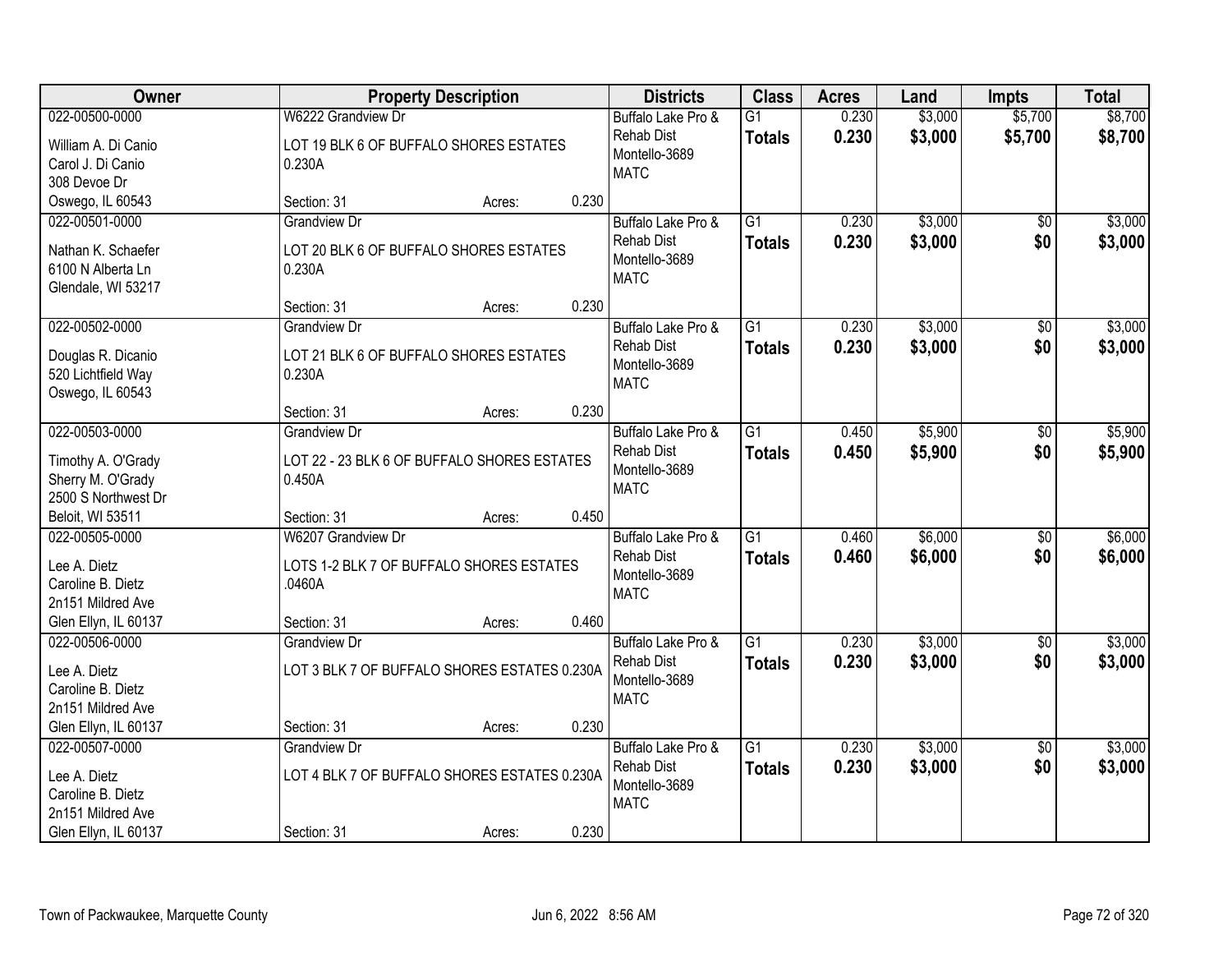| Owner                                                                             | <b>Property Description</b>                                                            |        | <b>Districts</b>                                                                 | <b>Class</b>                     | <b>Acres</b>   | Land               | <b>Impts</b>           | <b>Total</b>         |
|-----------------------------------------------------------------------------------|----------------------------------------------------------------------------------------|--------|----------------------------------------------------------------------------------|----------------------------------|----------------|--------------------|------------------------|----------------------|
| 022-00508-0000<br>Kenneth Narlow<br>W151 S56507 Glenbrook Dr<br>Muskego, WI 53150 | <b>Grandview Dr</b><br>LOT 5 BLK 7 OF BUFFALO SHORES ESTATES 0.230A                    |        | Buffalo Lake Pro &<br>Rehab Dist<br>Montello-3689<br><b>MATC</b>                 | $\overline{G1}$<br><b>Totals</b> | 0.230<br>0.230 | \$3,000<br>\$3,000 | $\overline{50}$<br>\$0 | \$3,000<br>\$3,000   |
|                                                                                   | Section: 31                                                                            | Acres: | 0.230                                                                            |                                  |                |                    |                        |                      |
| 022-00509-0000<br>Robert E. Burke<br>S17 W22025 Anoka Ave<br>Waukesha, WI 53186   | <b>Grandview Dr</b><br>LOT 6 BLK 7 OF BUFFALO SHORES ESTATES 0.230A                    |        | Buffalo Lake Pro &<br><b>Rehab Dist</b><br>Montello-3689<br><b>MATC</b>          | $\overline{G1}$<br><b>Totals</b> | 0.230<br>0.230 | \$3,000<br>\$3,000 | \$0<br>\$0             | \$3,000<br>\$3,000   |
|                                                                                   | Section: 31                                                                            | Acres: | 0.230                                                                            |                                  |                |                    |                        |                      |
| 022-00510-0000<br>John F. Herza<br>Lori J. Benoy<br>319 E Parkside                | <b>Grandview Dr</b><br>LOT 7 BLK 7 OF BUFFALO SHORES ESTATES 0.230A                    |        | Buffalo Lake Pro &<br>Rehab Dist<br>Montello-3689<br><b>MATC</b>                 | $\overline{G1}$<br><b>Totals</b> | 0.230<br>0.230 | \$3,000<br>\$3,000 | \$0<br>\$0             | \$3,000<br>\$3,000   |
| Lombard, IL 60148                                                                 | Section: 31                                                                            | Acres: | 0.230                                                                            |                                  |                |                    |                        |                      |
| 022-00511-0000<br>Peter P. Servi<br>Josette F. Servi<br>1711 E 31st St            | Grandview Dr<br>LOT 8 BLK 7 OF BUFFALO SHORES ESTATES 0.230A                           |        | Buffalo Lake Pro &<br><b>Rehab Dist</b><br>Montello-3689<br><b>MATC</b>          | G1<br><b>Totals</b>              | 0.230<br>0.230 | \$3,000<br>\$3,000 | \$0<br>\$0             | \$3,000<br>\$3,000   |
| La Grange, IL 60526                                                               | Section: 31                                                                            | Acres: | 0.230                                                                            |                                  |                |                    |                        |                      |
| 022-00512-0000<br>Peter P. Servi<br>Josette F. Servi<br>1711 E 31st St            | Lakeshore Dr<br>LOTS 9-10 BLK 7 OF BUFFALO SHORES ESTATES<br>0.460A                    |        | Buffalo Lake Pro &<br><b>Rehab Dist</b><br>Montello-3689<br><b>MATC</b>          | $\overline{G1}$<br><b>Totals</b> | 0.460<br>0.460 | \$8,400<br>\$8,400 | $\overline{50}$<br>\$0 | \$8,400<br>\$8,400   |
| La Grange, IL 60526                                                               | Section: 31                                                                            | Acres: | 0.460                                                                            |                                  |                |                    |                        |                      |
| 022-00513-0000<br>Bradley D. Retzlaff<br>N2795 Lakeshore Dr<br>Montello, WI 53949 | N2790 Lakeshore Dr<br>LOTS 11-12 BLK 7 OF BUFFALO SHORES ESTATES<br>0.460A             |        | Buffalo Lake Pro &<br><b>Rehab Dist</b><br>Montello-3689<br><b>MATC</b>          | $\overline{G1}$<br><b>Totals</b> | 0.460<br>0.460 | \$8,400<br>\$8,400 | \$13,100<br>\$13,100   | \$21,500<br>\$21,500 |
|                                                                                   | Section: 31                                                                            | Acres: | 0.460                                                                            |                                  |                |                    |                        |                      |
| 022-00514-0000<br>Roy G. Hall<br>122 Canterbury Ct<br>Waunakee, WI 53597          | <b>Hillcrest Dr</b><br>LOT 13 BLK 7 OF BUFFALO SHORES ESTATES<br>0.230A<br>Section: 31 | Acres: | Buffalo Lake Pro &<br><b>Rehab Dist</b><br>Montello-3689<br><b>MATC</b><br>0.230 | $\overline{G1}$<br><b>Totals</b> | 0.230<br>0.230 | \$3,000<br>\$3,000 | $\overline{50}$<br>\$0 | \$3,000<br>\$3,000   |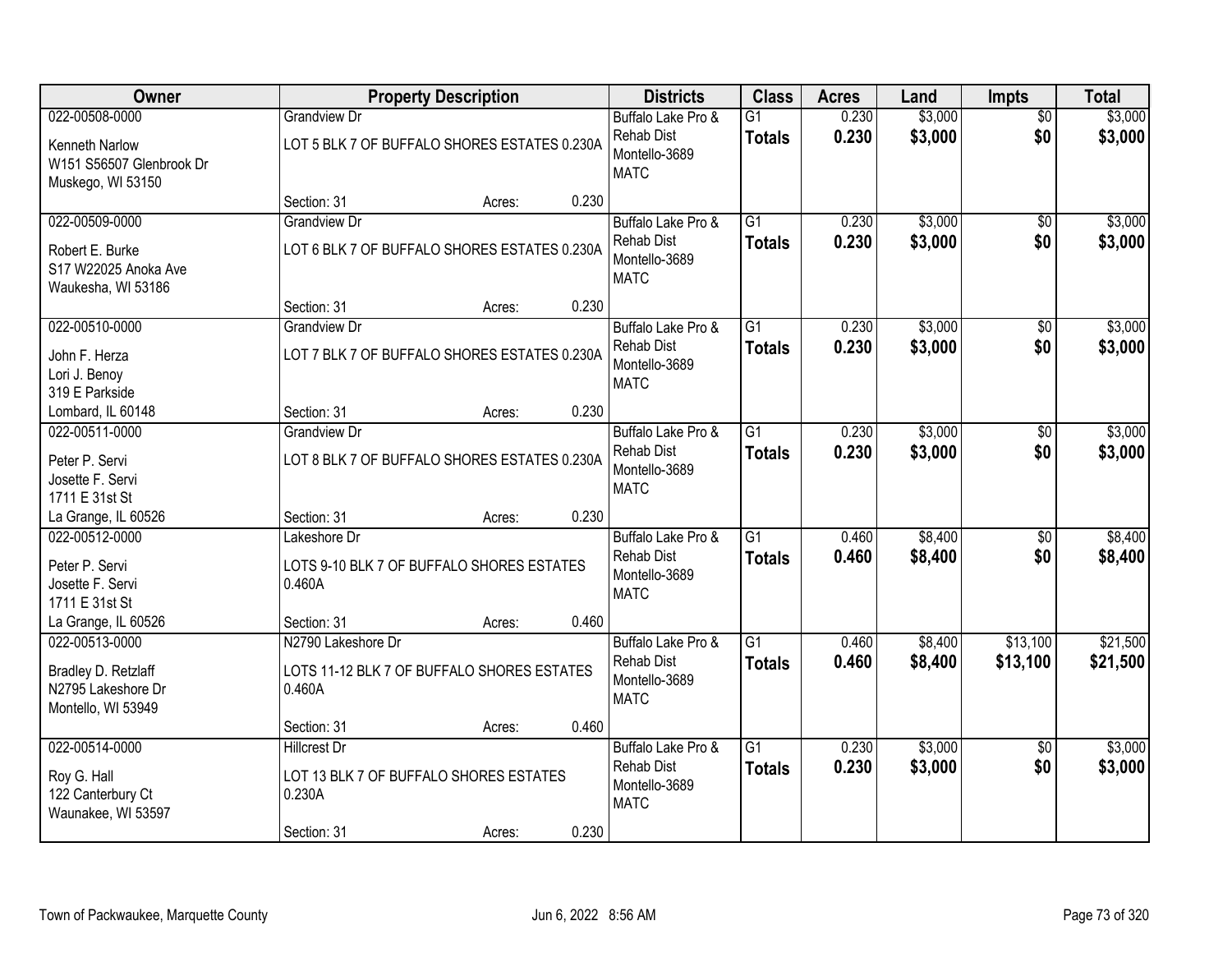| Owner                                                                                                    |                                                                                          | <b>Property Description</b> |       | <b>Districts</b>                                                        | <b>Class</b>                     | <b>Acres</b>   | Land               | <b>Impts</b>           | <b>Total</b>           |
|----------------------------------------------------------------------------------------------------------|------------------------------------------------------------------------------------------|-----------------------------|-------|-------------------------------------------------------------------------|----------------------------------|----------------|--------------------|------------------------|------------------------|
| 022-00515-0000<br>Angela Roldan<br>2390 Camelot Dr<br>Brookfield, WI 53045                               | <b>Hillcrest Dr</b><br>LOT 14 BLK 7 OF BUFFALO SHORES ESTATES<br>0.230A                  |                             |       | Buffalo Lake Pro &<br><b>Rehab Dist</b><br>Montello-3689<br><b>MATC</b> | $\overline{G1}$<br><b>Totals</b> | 0.230<br>0.230 | \$3,000<br>\$3,000 | $\overline{50}$<br>\$0 | \$3,000<br>\$3,000     |
|                                                                                                          | Section: 31                                                                              | Acres:                      | 0.230 |                                                                         |                                  |                |                    |                        |                        |
| 022-00516-0000<br>Timothy M. Konkolowski<br>6130 W Holt Ave<br>Milwaukee, WI 53219                       | <b>Hillcrest Dr</b><br>LOTS 15-16 BLK 7 OF BUFFALO SHORES ESTATES<br>0.460A              |                             |       | Buffalo Lake Pro &<br><b>Rehab Dist</b><br>Montello-3689<br><b>MATC</b> | $\overline{G1}$<br><b>Totals</b> | 0.460<br>0.460 | \$6,000<br>\$6,000 | \$0<br>\$0             | \$6,000<br>\$6,000     |
|                                                                                                          | Section: 31                                                                              | Acres:                      | 0.460 |                                                                         |                                  |                |                    |                        |                        |
| 022-00517-0000<br>Stephanie K. Barton<br>W6214 Hillcrest Dr<br>Montello, WI 53949                        | W6214 Hillcrest Dr<br>LOTS 17-18 BLK 7 OF BUFFALO SHORES ESTATES<br>0.460A               |                             |       | Buffalo Lake Pro &<br><b>Rehab Dist</b><br>Montello-3689<br><b>MATC</b> | $\overline{G1}$<br><b>Totals</b> | 0.460<br>0.460 | \$6,000<br>\$6,000 | \$84,000<br>\$84,000   | \$90,000<br>\$90,000   |
|                                                                                                          | Section: 31                                                                              | Acres:                      | 0.460 |                                                                         |                                  |                |                    |                        |                        |
| 022-00518-0000<br>Lee A. Dietz<br>Caroline B. Dietz<br>2n151 Mildred Ave                                 | <b>Hillcrest Dr</b><br>LOTS 19-20 BLK 7 OF BUFFALO SHORES ESTATES<br>0.460A              |                             |       | Buffalo Lake Pro &<br><b>Rehab Dist</b><br>Montello-3689<br><b>MATC</b> | $\overline{G1}$<br><b>Totals</b> | 0.460<br>0.460 | \$6,000<br>\$6,000 | $\frac{1}{20}$<br>\$0  | \$6,000<br>\$6,000     |
| Glen Ellyn, IL 60137                                                                                     | Section: 31                                                                              | Acres:                      | 0.460 |                                                                         |                                  |                |                    |                        |                        |
| 022-00519-0000<br>Bobbi J. Statton<br>Korey L. Statton<br>8437 W Front St                                | W6213 Hillcrest Dr<br>LOT 1 - 3 BLK 8 OF BUFFALO SHORES ESTATES<br>0.69A                 |                             |       | Buffalo Lake Pro &<br><b>Rehab Dist</b><br>Montello-3689<br><b>MATC</b> | $\overline{G1}$<br><b>Totals</b> | 0.690<br>0.690 | \$7,100<br>\$7,100 | \$102,500<br>\$102,500 | \$109,600<br>\$109,600 |
| Orfordville, WI 53576                                                                                    | Section: 31                                                                              | Acres:                      | 0.690 |                                                                         |                                  |                |                    |                        |                        |
| 022-00522-0000<br>Augustus C. Brown<br>W6217 Hillcrest Dr<br>Montello, WI 53949                          | W6217 Hillcrest Dr<br>LOT 4 BLK 8 OF BUFFALO SHORES ESTATES 0.230A                       |                             |       | Buffalo Lake Pro &<br><b>Rehab Dist</b><br>Montello-3689<br><b>MATC</b> | $\overline{G1}$<br><b>Totals</b> | 0.230<br>0.230 | \$3,000<br>\$3,000 | \$58,300<br>\$58,300   | \$61,300<br>\$61,300   |
|                                                                                                          | Section: 31                                                                              | Acres:                      | 0.230 |                                                                         |                                  |                |                    |                        |                        |
| 022-00523-0000<br>Nichols L. Nelson<br>Patricia Nelson<br>W232 S6930 Millbrook Cir<br>Big Bend, WI 53103 | <b>Hillcrest Dr</b><br>LOTS 5-6 BLK 8 OF BUFFALO SHORES ESTATES<br>0.460A<br>Section: 31 | Acres:                      | 0.460 | Buffalo Lake Pro &<br><b>Rehab Dist</b><br>Montello-3689<br><b>MATC</b> | $\overline{G1}$<br><b>Totals</b> | 0.460<br>0.460 | \$6,000<br>\$6,000 | $\overline{30}$<br>\$0 | \$6,000<br>\$6,000     |
|                                                                                                          |                                                                                          |                             |       |                                                                         |                                  |                |                    |                        |                        |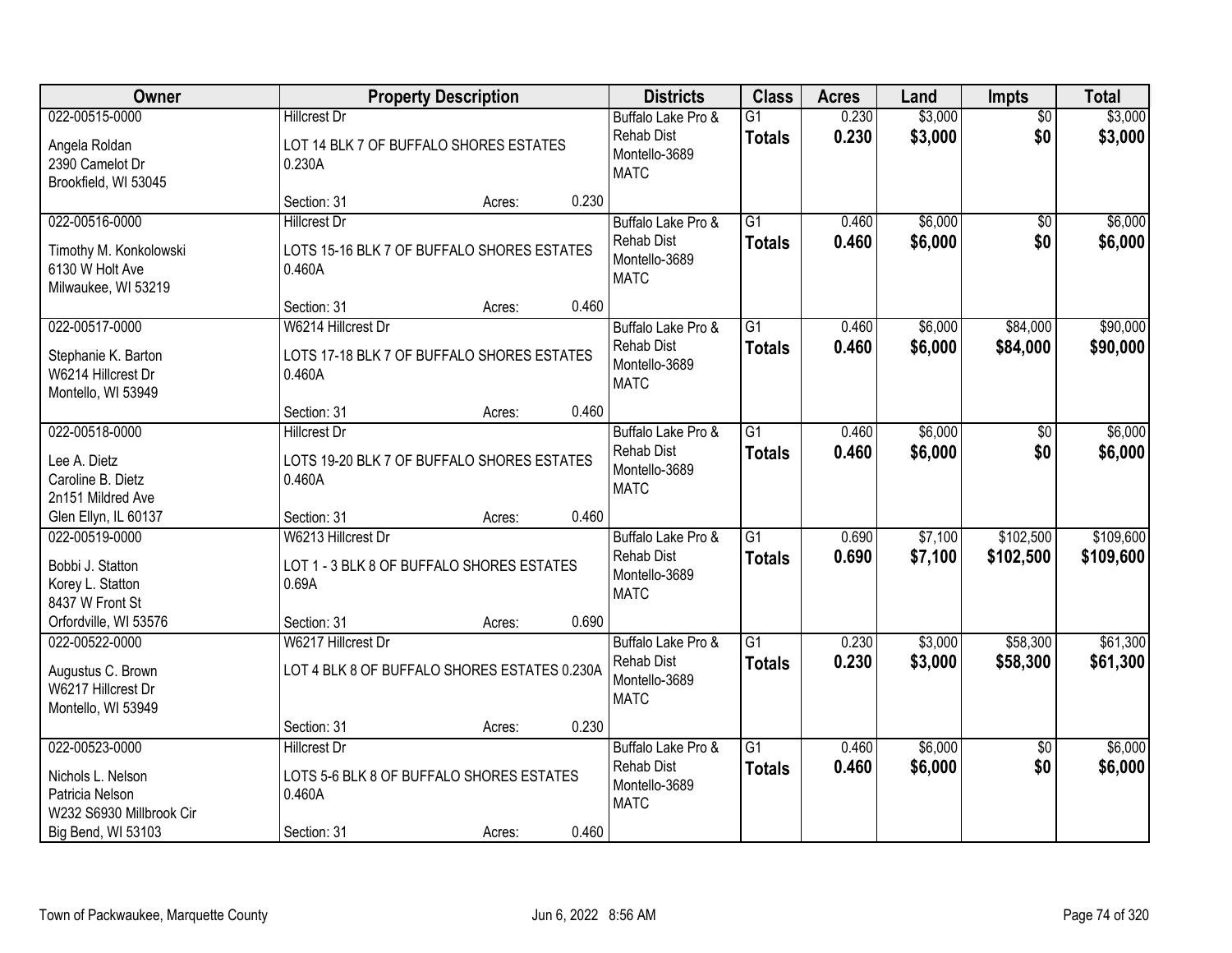| 022-00524-0000<br><b>Hillcrest Dr</b><br>0.230<br>Buffalo Lake Pro &<br>$\overline{G1}$<br>$\overline{50}$<br>\$3,000<br>\$0<br><b>Rehab Dist</b><br>0.230<br><b>Totals</b><br>LOT 7 BLK 8 OF BUFFALO SHORES ESTATES 0.230A<br>Nichols L. Nelson<br>Montello-3689<br>Patricia Nelson<br><b>MATC</b><br>W232 S6930 Millbrook Cir<br>0.230<br>Big Bend, WI 53103<br>Section: 31<br>Acres:<br>\$4,500<br>022-00525-0000<br>Lakeshore Dr<br>Buffalo Lake Pro &<br>$\overline{G1}$<br>0.248<br>$\overline{50}$<br><b>Rehab Dist</b><br>0.248<br>\$4,500<br>\$0<br><b>Totals</b><br>LOT 8 BLK 8 BUFFALO SHORES ESTATES 0.248A<br>Patricia Nelson<br>Montello-3689<br>Nichols L. Nelson<br><b>MATC</b><br>W232 S6930 Millbrook Cir<br>0.248<br>Section: 31<br>Big Bend, WI 53103<br>Acres:<br>022-00526-0000<br>$\overline{G1}$<br>\$15,500<br>N2778 Lakeshore Dr<br>0.254<br>\$4,600<br>Buffalo Lake Pro &<br><b>Rehab Dist</b><br>0.254<br>\$4,600<br>\$15,500<br><b>Totals</b><br>LOT 9 BLK 8 OF BUFFALO SHORES ESTATES 0.254A<br>John L. Wegner<br>Montello-3689<br>3050 S 62nd St<br><b>MATC</b><br>Milwaukee, WI 53219<br>0.254<br>Section: 31<br>Acres:<br>022-00527-0000<br>$\overline{G1}$<br>0.268<br>\$4,900<br>Lakeshore Dr<br>Buffalo Lake Pro &<br>\$0<br><b>Rehab Dist</b><br>0.268<br>\$4,900<br>\$0<br><b>Totals</b><br>Louis Wolski<br>LOT 10 BLK 8 OF BUFFALO SHORES ESTATES<br>Montello-3689<br>620 Merle St<br>0.268A<br><b>MATC</b><br>Villa Park, IL 60181<br>0.268<br>Section: 31<br>Acres:<br>\$4,700<br>022-00528-0000<br>$\overline{G1}$<br>0.257<br>Lakeshore Dr<br>\$0<br>Buffalo Lake Pro &<br>0.257<br>\$4,700<br>\$0<br><b>Rehab Dist</b><br><b>Totals</b><br>LOT 11 BLK 8 OF BUFFALO SHORES ESTATES<br>John L. Wegner<br>Montello-3689<br>3050 S 62nd St<br>0.257A<br><b>MATC</b><br>Milwaukee, WI 53219<br>0.257<br>Section: 31<br>Acres:<br>022-00529-0000<br>$\overline{G1}$<br>0.230<br>\$3,000<br>\$111,500<br>W6258 Bluffview Dr<br>Buffalo Lake Pro &<br><b>Rehab Dist</b><br>0.230<br>\$3,000<br>\$111,500<br><b>Totals</b><br>LOT 12 BLK 8 OF BUFFALO SHORES ESTATES<br>Joselito A. Mercado<br>Montello-3689<br>Dolores Mercado<br>0.230A<br><b>MATC</b><br>W6258 Bluffview Dr<br>0.230<br>Montello, WI 53949<br>Section: 31<br>Acres:<br>\$6,000<br>022-00530-0000<br><b>Bluffview Dr</b><br>$\overline{G1}$<br>Buffalo Lake Pro &<br>0.460<br>\$0<br><b>Rehab Dist</b><br>0.460<br>\$6,000<br>\$0<br><b>Totals</b><br>LOTS 13-14 BLK 8 OF BUFFALO SHORES ESTATES<br>Andrzej Zalucki<br>Montello-3689 | Owner              |        | <b>Property Description</b> | <b>Districts</b> | <b>Class</b> | <b>Acres</b> | Land    | <b>Impts</b> | <b>Total</b>           |
|-------------------------------------------------------------------------------------------------------------------------------------------------------------------------------------------------------------------------------------------------------------------------------------------------------------------------------------------------------------------------------------------------------------------------------------------------------------------------------------------------------------------------------------------------------------------------------------------------------------------------------------------------------------------------------------------------------------------------------------------------------------------------------------------------------------------------------------------------------------------------------------------------------------------------------------------------------------------------------------------------------------------------------------------------------------------------------------------------------------------------------------------------------------------------------------------------------------------------------------------------------------------------------------------------------------------------------------------------------------------------------------------------------------------------------------------------------------------------------------------------------------------------------------------------------------------------------------------------------------------------------------------------------------------------------------------------------------------------------------------------------------------------------------------------------------------------------------------------------------------------------------------------------------------------------------------------------------------------------------------------------------------------------------------------------------------------------------------------------------------------------------------------------------------------------------------------------------------------------------------------------------------------------------------------------------------------------------------------------------------------------------------------------------------------------------------------------------------------------------------------------------------------------------------|--------------------|--------|-----------------------------|------------------|--------------|--------------|---------|--------------|------------------------|
|                                                                                                                                                                                                                                                                                                                                                                                                                                                                                                                                                                                                                                                                                                                                                                                                                                                                                                                                                                                                                                                                                                                                                                                                                                                                                                                                                                                                                                                                                                                                                                                                                                                                                                                                                                                                                                                                                                                                                                                                                                                                                                                                                                                                                                                                                                                                                                                                                                                                                                                                           |                    |        |                             |                  |              |              | \$3,000 |              | \$3,000<br>\$3,000     |
|                                                                                                                                                                                                                                                                                                                                                                                                                                                                                                                                                                                                                                                                                                                                                                                                                                                                                                                                                                                                                                                                                                                                                                                                                                                                                                                                                                                                                                                                                                                                                                                                                                                                                                                                                                                                                                                                                                                                                                                                                                                                                                                                                                                                                                                                                                                                                                                                                                                                                                                                           |                    |        |                             |                  |              |              |         |              |                        |
|                                                                                                                                                                                                                                                                                                                                                                                                                                                                                                                                                                                                                                                                                                                                                                                                                                                                                                                                                                                                                                                                                                                                                                                                                                                                                                                                                                                                                                                                                                                                                                                                                                                                                                                                                                                                                                                                                                                                                                                                                                                                                                                                                                                                                                                                                                                                                                                                                                                                                                                                           |                    |        |                             |                  |              |              |         |              | \$4,500<br>\$4,500     |
|                                                                                                                                                                                                                                                                                                                                                                                                                                                                                                                                                                                                                                                                                                                                                                                                                                                                                                                                                                                                                                                                                                                                                                                                                                                                                                                                                                                                                                                                                                                                                                                                                                                                                                                                                                                                                                                                                                                                                                                                                                                                                                                                                                                                                                                                                                                                                                                                                                                                                                                                           |                    |        |                             |                  |              |              |         |              |                        |
|                                                                                                                                                                                                                                                                                                                                                                                                                                                                                                                                                                                                                                                                                                                                                                                                                                                                                                                                                                                                                                                                                                                                                                                                                                                                                                                                                                                                                                                                                                                                                                                                                                                                                                                                                                                                                                                                                                                                                                                                                                                                                                                                                                                                                                                                                                                                                                                                                                                                                                                                           |                    |        |                             |                  |              |              |         |              | \$20,100<br>\$20,100   |
|                                                                                                                                                                                                                                                                                                                                                                                                                                                                                                                                                                                                                                                                                                                                                                                                                                                                                                                                                                                                                                                                                                                                                                                                                                                                                                                                                                                                                                                                                                                                                                                                                                                                                                                                                                                                                                                                                                                                                                                                                                                                                                                                                                                                                                                                                                                                                                                                                                                                                                                                           |                    |        |                             |                  |              |              |         |              |                        |
|                                                                                                                                                                                                                                                                                                                                                                                                                                                                                                                                                                                                                                                                                                                                                                                                                                                                                                                                                                                                                                                                                                                                                                                                                                                                                                                                                                                                                                                                                                                                                                                                                                                                                                                                                                                                                                                                                                                                                                                                                                                                                                                                                                                                                                                                                                                                                                                                                                                                                                                                           |                    |        |                             |                  |              |              |         |              | \$4,900<br>\$4,900     |
|                                                                                                                                                                                                                                                                                                                                                                                                                                                                                                                                                                                                                                                                                                                                                                                                                                                                                                                                                                                                                                                                                                                                                                                                                                                                                                                                                                                                                                                                                                                                                                                                                                                                                                                                                                                                                                                                                                                                                                                                                                                                                                                                                                                                                                                                                                                                                                                                                                                                                                                                           |                    |        |                             |                  |              |              |         |              |                        |
|                                                                                                                                                                                                                                                                                                                                                                                                                                                                                                                                                                                                                                                                                                                                                                                                                                                                                                                                                                                                                                                                                                                                                                                                                                                                                                                                                                                                                                                                                                                                                                                                                                                                                                                                                                                                                                                                                                                                                                                                                                                                                                                                                                                                                                                                                                                                                                                                                                                                                                                                           |                    |        |                             |                  |              |              |         |              | \$4,700<br>\$4,700     |
|                                                                                                                                                                                                                                                                                                                                                                                                                                                                                                                                                                                                                                                                                                                                                                                                                                                                                                                                                                                                                                                                                                                                                                                                                                                                                                                                                                                                                                                                                                                                                                                                                                                                                                                                                                                                                                                                                                                                                                                                                                                                                                                                                                                                                                                                                                                                                                                                                                                                                                                                           |                    |        |                             |                  |              |              |         |              |                        |
|                                                                                                                                                                                                                                                                                                                                                                                                                                                                                                                                                                                                                                                                                                                                                                                                                                                                                                                                                                                                                                                                                                                                                                                                                                                                                                                                                                                                                                                                                                                                                                                                                                                                                                                                                                                                                                                                                                                                                                                                                                                                                                                                                                                                                                                                                                                                                                                                                                                                                                                                           |                    |        |                             |                  |              |              |         |              | \$114,500<br>\$114,500 |
|                                                                                                                                                                                                                                                                                                                                                                                                                                                                                                                                                                                                                                                                                                                                                                                                                                                                                                                                                                                                                                                                                                                                                                                                                                                                                                                                                                                                                                                                                                                                                                                                                                                                                                                                                                                                                                                                                                                                                                                                                                                                                                                                                                                                                                                                                                                                                                                                                                                                                                                                           |                    |        |                             |                  |              |              |         |              |                        |
| <b>MATC</b><br>W6205 Bluffview Dr<br>0.460<br>Montello, WI 53949-8222<br>Section: 31<br>Acres:                                                                                                                                                                                                                                                                                                                                                                                                                                                                                                                                                                                                                                                                                                                                                                                                                                                                                                                                                                                                                                                                                                                                                                                                                                                                                                                                                                                                                                                                                                                                                                                                                                                                                                                                                                                                                                                                                                                                                                                                                                                                                                                                                                                                                                                                                                                                                                                                                                            | Malgorzata Zalucki | 0.460A |                             |                  |              |              |         |              | \$6,000<br>\$6,000     |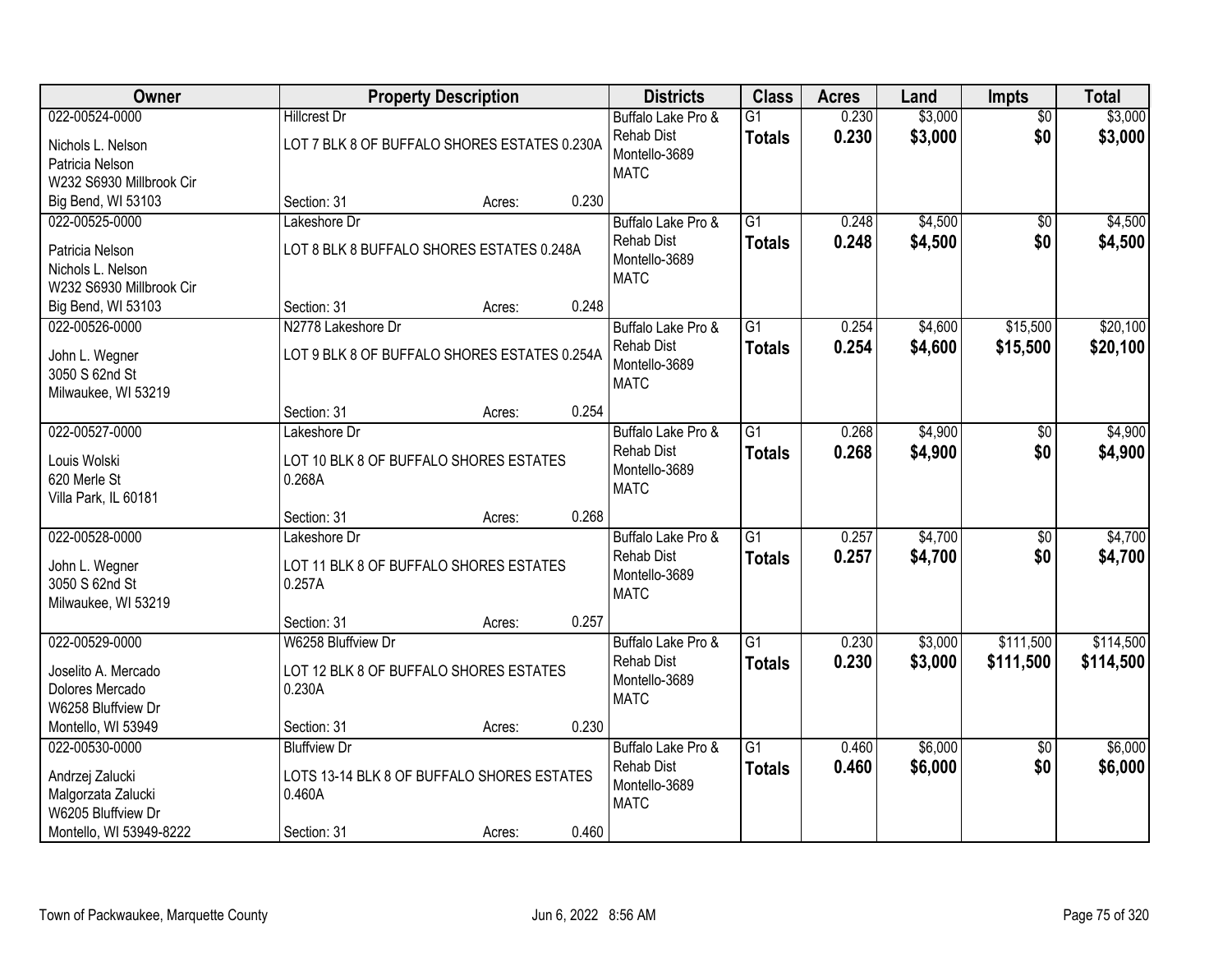| Owner                                                                                                  |                                                                                   | <b>Property Description</b> |       | <b>Districts</b>                                                        | <b>Class</b>                     | <b>Acres</b>   | Land               | <b>Impts</b>           | <b>Total</b>           |
|--------------------------------------------------------------------------------------------------------|-----------------------------------------------------------------------------------|-----------------------------|-------|-------------------------------------------------------------------------|----------------------------------|----------------|--------------------|------------------------|------------------------|
| 022-00531-0000<br>Andrzej Zalucki<br>Malgorzata Zalucki                                                | <b>Bluffview Dr</b><br>LOT 15 BLK 8 OF BUFFALO SHORES ESTATES<br>0.230A           |                             |       | Buffalo Lake Pro &<br><b>Rehab Dist</b><br>Montello-3689<br><b>MATC</b> | $\overline{G1}$<br><b>Totals</b> | 0.230<br>0.230 | \$3,000<br>\$3,000 | $\overline{50}$<br>\$0 | \$3,000<br>\$3,000     |
| W6205 Bluffview Dr                                                                                     |                                                                                   |                             |       |                                                                         |                                  |                |                    |                        |                        |
| Montello, WI 53949-8222<br>022-00532-0000                                                              | Section: 31<br><b>Bluffview Dr</b>                                                | Acres:                      | 0.230 | Buffalo Lake Pro &                                                      | $\overline{G1}$                  | 0.230          | \$3,000            | \$0                    | \$3,000                |
| Andrzej Zalucki<br>Malgorzata Zalucki<br>W6205 Bluffview Dr                                            | LOT 16 BLK 8 OF BUFFALO SHORES ESTATES<br>0.230A                                  |                             |       | <b>Rehab Dist</b><br>Montello-3689<br><b>MATC</b>                       | <b>Totals</b>                    | 0.230          | \$3,000            | \$0                    | \$3,000                |
| Montello, WI 53949-8222                                                                                | Section: 31                                                                       | Acres:                      | 0.230 |                                                                         |                                  |                |                    |                        |                        |
| 022-00533-0000<br>Andrzej Zalucki<br>Malgorzata Zalucki<br>W6205 Bluffview Dr                          | <b>Bluffview Dr</b><br>LOT 17 BLK 8 OF BUFFALO SHORES ESTATES<br>0.230A           |                             |       | Buffalo Lake Pro &<br><b>Rehab Dist</b><br>Montello-3689<br><b>MATC</b> | $\overline{G1}$<br><b>Totals</b> | 0.230<br>0.230 | \$3,000<br>\$3,000 | \$1,900<br>\$1,900     | \$4,900<br>\$4,900     |
| Montello, WI 53949-8222                                                                                | Section: 31                                                                       | Acres:                      | 0.230 |                                                                         |                                  |                |                    |                        |                        |
| 022-00534-0000<br>Andrzej Zalucki<br>Malgorzata Zalucki<br>W6205 Bluffview Dr                          | W6195 Bluffview Dr<br>LOT 18 BLK 8 OF BUFFALO SHORES ESTATES<br>0.230A            |                             |       | Buffalo Lake Pro &<br><b>Rehab Dist</b><br>Montello-3689<br><b>MATC</b> | $\overline{G1}$<br><b>Totals</b> | 0.230<br>0.230 | \$3,000<br>\$3,000 | \$0<br>\$0             | \$3,000<br>\$3,000     |
| Montello, WI 53949-8222                                                                                | Section: 31                                                                       | Acres:                      | 0.230 |                                                                         |                                  |                |                    |                        |                        |
| 022-00535-0000<br>Andrzej Zalucki<br>Malgorzata Zalucki<br>W6205 Bluffview Dr                          | W6205 Bluffview Dr<br>LOTS 1-2 BLK 9 OF BUFFALO SHORES ESTATES<br>0.460           |                             |       | Buffalo Lake Pro &<br><b>Rehab Dist</b><br>Montello-3689<br><b>MATC</b> | $\overline{G1}$<br><b>Totals</b> | 0.460<br>0.460 | \$6,000<br>\$6,000 | \$221,800<br>\$221,800 | \$227,800<br>\$227,800 |
| Montello, WI 53949-8222                                                                                | Section: 31                                                                       | Acres:                      | 0.460 |                                                                         |                                  |                |                    |                        |                        |
| 022-00536-0000<br>Andrzej Zalucki<br>Malgorzata Zalucki<br>W6205 Bluffview Dr                          | <b>Bluffview Dr</b><br>LOTS 3-4 BLK 9 OF BUFFALO SHORES ESTATES<br>0.460A         |                             |       | Buffalo Lake Pro &<br><b>Rehab Dist</b><br>Montello-3689<br><b>MATC</b> | $\overline{G1}$<br><b>Totals</b> | 0.460<br>0.460 | \$6,000<br>\$6,000 | \$0<br>\$0             | \$6,000<br>\$6,000     |
| Montello, WI 53949-8222                                                                                | Section: 31                                                                       | Acres:                      | 0.460 |                                                                         |                                  |                |                    |                        |                        |
| 022-00537-0000<br>Melissa Noltemeyer<br>Ried W. Noltemeyer<br>W6255 Bluffview Dr<br>Montello, WI 53949 | W6255 Bluffview Dr<br>LOT 5 BLK 9 OF BUFFALO SHORES ESTATES 0.230A<br>Section: 31 | Acres:                      | 0.230 | Buffalo Lake Pro &<br><b>Rehab Dist</b><br>Montello-3689<br><b>MATC</b> | $\overline{G1}$<br><b>Totals</b> | 0.230<br>0.230 | \$3,000<br>\$3,000 | \$97,400<br>\$97,400   | \$100,400<br>\$100,400 |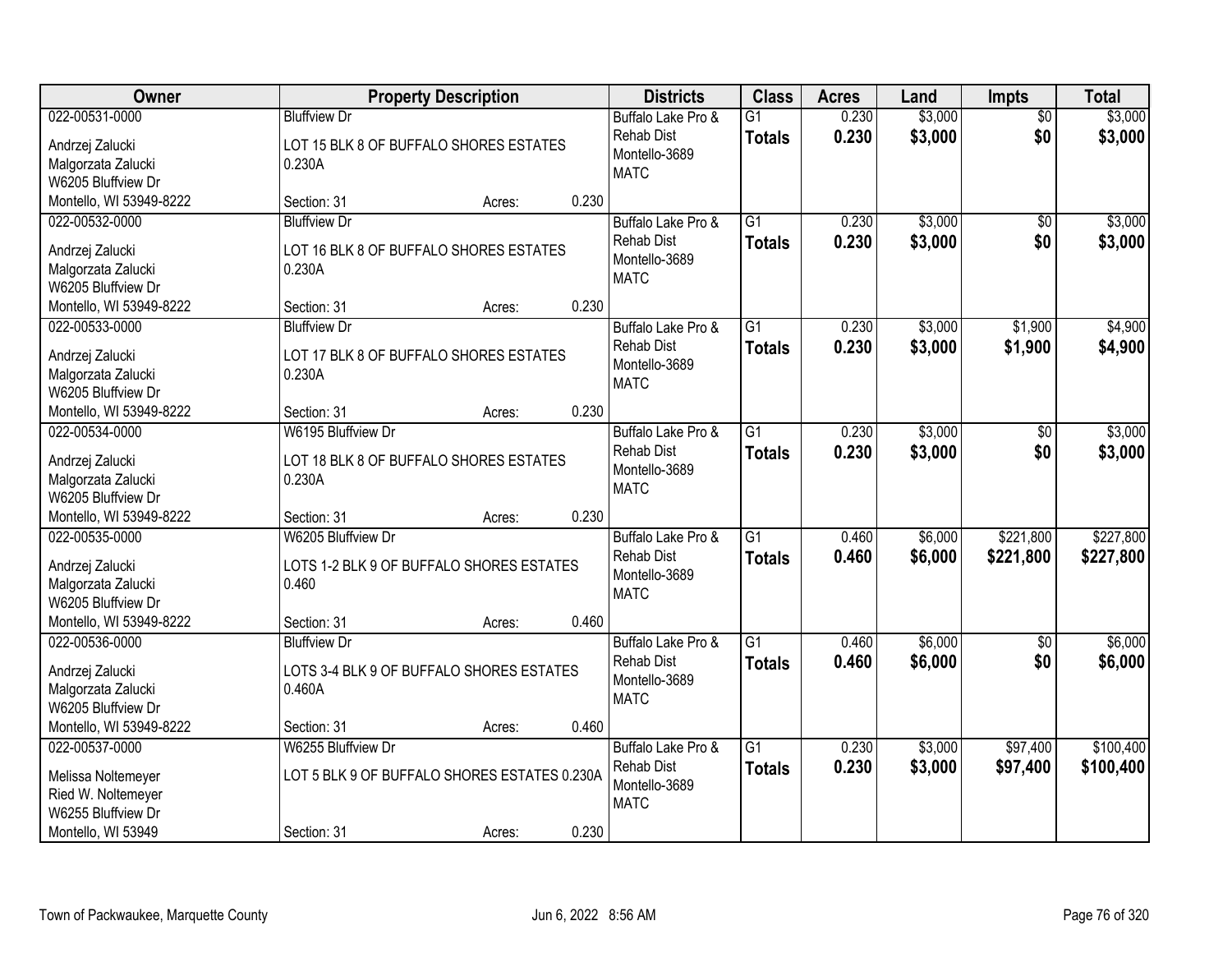| 022-00538-0000<br>\$3,000<br>\$3,000<br><b>Bluffview Dr</b><br>$\overline{G1}$<br>0.230<br>$\overline{50}$<br>Buffalo Lake Pro &<br>0.230<br>\$3,000<br>\$0<br>\$3,000<br><b>Rehab Dist</b><br><b>Totals</b><br>LOT 6 BLK 9 OF BUFFALO SHORES ESTATES 0.230A<br>Melissa Noltemeyer<br>Montello-3689<br>Ried W. Noltemeyer<br><b>MATC</b><br>W6255 Bluffview Dr<br>0.230<br>Montello, WI 53949<br>Section: 31<br>Acres:<br>W6259 Bluffview Dr<br>$\overline{G1}$<br>\$4,800<br>\$141,300<br>022-00539-0000<br>Buffalo Lake Pro &<br>0.264<br>0.264<br><b>Rehab Dist</b><br>\$4,800<br>\$141,300<br><b>Totals</b><br>LOT 7 BLK 9 OF BUFFALO SHORES ESTATES 0.264A<br>Trevor J. Zerbe<br>Montello-3689<br>W6259 Bluffview Dr<br><b>MATC</b><br>Montello, WI 53949<br>0.264<br>Section: 31<br>Acres:<br>\$4,800<br>022-00540-0000<br>N2750 Lakeshore Dr<br>$\overline{G1}$<br>0.250<br>\$4,600<br>Buffalo Lake Pro &<br><b>Rehab Dist</b><br>0.250<br>\$4,600<br>\$4,800<br><b>Totals</b><br>LOT 8 BLK 9 OF BUFFALO SHORES ESTATES 0.250A<br>Sheila R. Rhode<br>Montello-3689<br>N2745 Lakeshore Dr<br><b>MATC</b><br>Montello, WI 53949-7877<br>0.250<br>Section: 31<br>Acres:<br>022-00541-0000<br>$\overline{G1}$<br>\$5,300<br>Lakeshore Dr<br>Buffalo Lake Pro &<br>0.291<br>\$0<br>0.291<br>\$0<br>Rehab Dist<br>\$5,300<br><b>Totals</b><br>LOT 9 BLK 9 OF BUFFALO SHORES ESTATES 0.291A<br>Daryl Lloyd<br>Montello-3689<br>Kristy Lloyd<br><b>MATC</b><br>620 Ryan St<br>0.291<br>Pewaukee, WI 53072<br>Section: 31<br>Acres:<br>$\overline{G1}$<br>\$4,600<br>\$38,600<br>022-00542-0000<br>N2740 Lakeshore Dr<br>0.250<br>Buffalo Lake Pro &<br>0.250<br>\$4,600<br>\$38,600<br><b>Rehab Dist</b><br><b>Totals</b><br>Debra Squire<br>LOT 10 BLK 9 OF BUFFALO SHORES ESTATES<br>Montello-3689<br>4425 S 35th St<br>0.250A<br><b>MATC</b><br>Greenfield, WI 53221<br>0.250<br>Section: 31<br>Acres:<br>$\overline{G1}$<br>\$3,000<br>022-00543-0000<br>0.230<br>$\overline{60}$<br>Deer Run Rd<br>Buffalo Lake Pro &<br>0.230<br>\$3,000<br>\$0<br><b>Rehab Dist</b><br><b>Totals</b><br>LOT 11 BLK 9 OF BUFFALO SHORES ESTATES<br>Debra Squire<br>Montello-3689<br>0.230A<br>4425 S 35th St<br><b>MATC</b><br>Greenfield, WI 53221<br>0.230<br>Section: 31<br>Acres:<br>022-00544-0000<br>$\overline{G1}$<br>\$6,000<br>\$6,000<br>Deer Run Rd<br>Buffalo Lake Pro &<br>0.460<br>$\overline{50}$<br><b>Rehab Dist</b><br>0.460<br>\$6,000<br>\$0<br><b>Totals</b><br>Re Nee L. Cebery<br>LOTS 12-13 BLK 9 OF BUFFALO SHORES ESTATES<br>Montello-3689<br>John T. Cebery<br>0.460A<br><b>MATC</b><br>N2737 Lakeview Dr<br>Montello, WI 53949<br>0.460<br>Section: 31<br>Acres: | <b>Owner</b> | <b>Property Description</b> | <b>Districts</b> | <b>Class</b> | <b>Acres</b> | Land | <b>Impts</b> | <b>Total</b> |
|------------------------------------------------------------------------------------------------------------------------------------------------------------------------------------------------------------------------------------------------------------------------------------------------------------------------------------------------------------------------------------------------------------------------------------------------------------------------------------------------------------------------------------------------------------------------------------------------------------------------------------------------------------------------------------------------------------------------------------------------------------------------------------------------------------------------------------------------------------------------------------------------------------------------------------------------------------------------------------------------------------------------------------------------------------------------------------------------------------------------------------------------------------------------------------------------------------------------------------------------------------------------------------------------------------------------------------------------------------------------------------------------------------------------------------------------------------------------------------------------------------------------------------------------------------------------------------------------------------------------------------------------------------------------------------------------------------------------------------------------------------------------------------------------------------------------------------------------------------------------------------------------------------------------------------------------------------------------------------------------------------------------------------------------------------------------------------------------------------------------------------------------------------------------------------------------------------------------------------------------------------------------------------------------------------------------------------------------------------------------------------------------------------------------------------------------------------------------------------------------------------------------------------------------------------------------------------------------------------------------------------------------------------------------------------|--------------|-----------------------------|------------------|--------------|--------------|------|--------------|--------------|
|                                                                                                                                                                                                                                                                                                                                                                                                                                                                                                                                                                                                                                                                                                                                                                                                                                                                                                                                                                                                                                                                                                                                                                                                                                                                                                                                                                                                                                                                                                                                                                                                                                                                                                                                                                                                                                                                                                                                                                                                                                                                                                                                                                                                                                                                                                                                                                                                                                                                                                                                                                                                                                                                                    |              |                             |                  |              |              |      |              |              |
|                                                                                                                                                                                                                                                                                                                                                                                                                                                                                                                                                                                                                                                                                                                                                                                                                                                                                                                                                                                                                                                                                                                                                                                                                                                                                                                                                                                                                                                                                                                                                                                                                                                                                                                                                                                                                                                                                                                                                                                                                                                                                                                                                                                                                                                                                                                                                                                                                                                                                                                                                                                                                                                                                    |              |                             |                  |              |              |      |              |              |
| \$146,100<br>\$146,100<br>\$5,300<br>\$5,300<br>\$43,200<br>\$6,000                                                                                                                                                                                                                                                                                                                                                                                                                                                                                                                                                                                                                                                                                                                                                                                                                                                                                                                                                                                                                                                                                                                                                                                                                                                                                                                                                                                                                                                                                                                                                                                                                                                                                                                                                                                                                                                                                                                                                                                                                                                                                                                                                                                                                                                                                                                                                                                                                                                                                                                                                                                                                |              |                             |                  |              |              |      |              |              |
|                                                                                                                                                                                                                                                                                                                                                                                                                                                                                                                                                                                                                                                                                                                                                                                                                                                                                                                                                                                                                                                                                                                                                                                                                                                                                                                                                                                                                                                                                                                                                                                                                                                                                                                                                                                                                                                                                                                                                                                                                                                                                                                                                                                                                                                                                                                                                                                                                                                                                                                                                                                                                                                                                    |              |                             |                  |              |              |      |              |              |
| \$9,400<br>\$9,400<br>\$43,200<br>\$3,000<br>\$3,000                                                                                                                                                                                                                                                                                                                                                                                                                                                                                                                                                                                                                                                                                                                                                                                                                                                                                                                                                                                                                                                                                                                                                                                                                                                                                                                                                                                                                                                                                                                                                                                                                                                                                                                                                                                                                                                                                                                                                                                                                                                                                                                                                                                                                                                                                                                                                                                                                                                                                                                                                                                                                               |              |                             |                  |              |              |      |              |              |
|                                                                                                                                                                                                                                                                                                                                                                                                                                                                                                                                                                                                                                                                                                                                                                                                                                                                                                                                                                                                                                                                                                                                                                                                                                                                                                                                                                                                                                                                                                                                                                                                                                                                                                                                                                                                                                                                                                                                                                                                                                                                                                                                                                                                                                                                                                                                                                                                                                                                                                                                                                                                                                                                                    |              |                             |                  |              |              |      |              |              |
|                                                                                                                                                                                                                                                                                                                                                                                                                                                                                                                                                                                                                                                                                                                                                                                                                                                                                                                                                                                                                                                                                                                                                                                                                                                                                                                                                                                                                                                                                                                                                                                                                                                                                                                                                                                                                                                                                                                                                                                                                                                                                                                                                                                                                                                                                                                                                                                                                                                                                                                                                                                                                                                                                    |              |                             |                  |              |              |      |              |              |
|                                                                                                                                                                                                                                                                                                                                                                                                                                                                                                                                                                                                                                                                                                                                                                                                                                                                                                                                                                                                                                                                                                                                                                                                                                                                                                                                                                                                                                                                                                                                                                                                                                                                                                                                                                                                                                                                                                                                                                                                                                                                                                                                                                                                                                                                                                                                                                                                                                                                                                                                                                                                                                                                                    |              |                             |                  |              |              |      |              |              |
|                                                                                                                                                                                                                                                                                                                                                                                                                                                                                                                                                                                                                                                                                                                                                                                                                                                                                                                                                                                                                                                                                                                                                                                                                                                                                                                                                                                                                                                                                                                                                                                                                                                                                                                                                                                                                                                                                                                                                                                                                                                                                                                                                                                                                                                                                                                                                                                                                                                                                                                                                                                                                                                                                    |              |                             |                  |              |              |      |              |              |
|                                                                                                                                                                                                                                                                                                                                                                                                                                                                                                                                                                                                                                                                                                                                                                                                                                                                                                                                                                                                                                                                                                                                                                                                                                                                                                                                                                                                                                                                                                                                                                                                                                                                                                                                                                                                                                                                                                                                                                                                                                                                                                                                                                                                                                                                                                                                                                                                                                                                                                                                                                                                                                                                                    |              |                             |                  |              |              |      |              |              |
|                                                                                                                                                                                                                                                                                                                                                                                                                                                                                                                                                                                                                                                                                                                                                                                                                                                                                                                                                                                                                                                                                                                                                                                                                                                                                                                                                                                                                                                                                                                                                                                                                                                                                                                                                                                                                                                                                                                                                                                                                                                                                                                                                                                                                                                                                                                                                                                                                                                                                                                                                                                                                                                                                    |              |                             |                  |              |              |      |              |              |
|                                                                                                                                                                                                                                                                                                                                                                                                                                                                                                                                                                                                                                                                                                                                                                                                                                                                                                                                                                                                                                                                                                                                                                                                                                                                                                                                                                                                                                                                                                                                                                                                                                                                                                                                                                                                                                                                                                                                                                                                                                                                                                                                                                                                                                                                                                                                                                                                                                                                                                                                                                                                                                                                                    |              |                             |                  |              |              |      |              |              |
|                                                                                                                                                                                                                                                                                                                                                                                                                                                                                                                                                                                                                                                                                                                                                                                                                                                                                                                                                                                                                                                                                                                                                                                                                                                                                                                                                                                                                                                                                                                                                                                                                                                                                                                                                                                                                                                                                                                                                                                                                                                                                                                                                                                                                                                                                                                                                                                                                                                                                                                                                                                                                                                                                    |              |                             |                  |              |              |      |              |              |
|                                                                                                                                                                                                                                                                                                                                                                                                                                                                                                                                                                                                                                                                                                                                                                                                                                                                                                                                                                                                                                                                                                                                                                                                                                                                                                                                                                                                                                                                                                                                                                                                                                                                                                                                                                                                                                                                                                                                                                                                                                                                                                                                                                                                                                                                                                                                                                                                                                                                                                                                                                                                                                                                                    |              |                             |                  |              |              |      |              |              |
|                                                                                                                                                                                                                                                                                                                                                                                                                                                                                                                                                                                                                                                                                                                                                                                                                                                                                                                                                                                                                                                                                                                                                                                                                                                                                                                                                                                                                                                                                                                                                                                                                                                                                                                                                                                                                                                                                                                                                                                                                                                                                                                                                                                                                                                                                                                                                                                                                                                                                                                                                                                                                                                                                    |              |                             |                  |              |              |      |              |              |
|                                                                                                                                                                                                                                                                                                                                                                                                                                                                                                                                                                                                                                                                                                                                                                                                                                                                                                                                                                                                                                                                                                                                                                                                                                                                                                                                                                                                                                                                                                                                                                                                                                                                                                                                                                                                                                                                                                                                                                                                                                                                                                                                                                                                                                                                                                                                                                                                                                                                                                                                                                                                                                                                                    |              |                             |                  |              |              |      |              |              |
|                                                                                                                                                                                                                                                                                                                                                                                                                                                                                                                                                                                                                                                                                                                                                                                                                                                                                                                                                                                                                                                                                                                                                                                                                                                                                                                                                                                                                                                                                                                                                                                                                                                                                                                                                                                                                                                                                                                                                                                                                                                                                                                                                                                                                                                                                                                                                                                                                                                                                                                                                                                                                                                                                    |              |                             |                  |              |              |      |              |              |
|                                                                                                                                                                                                                                                                                                                                                                                                                                                                                                                                                                                                                                                                                                                                                                                                                                                                                                                                                                                                                                                                                                                                                                                                                                                                                                                                                                                                                                                                                                                                                                                                                                                                                                                                                                                                                                                                                                                                                                                                                                                                                                                                                                                                                                                                                                                                                                                                                                                                                                                                                                                                                                                                                    |              |                             |                  |              |              |      |              |              |
|                                                                                                                                                                                                                                                                                                                                                                                                                                                                                                                                                                                                                                                                                                                                                                                                                                                                                                                                                                                                                                                                                                                                                                                                                                                                                                                                                                                                                                                                                                                                                                                                                                                                                                                                                                                                                                                                                                                                                                                                                                                                                                                                                                                                                                                                                                                                                                                                                                                                                                                                                                                                                                                                                    |              |                             |                  |              |              |      |              |              |
|                                                                                                                                                                                                                                                                                                                                                                                                                                                                                                                                                                                                                                                                                                                                                                                                                                                                                                                                                                                                                                                                                                                                                                                                                                                                                                                                                                                                                                                                                                                                                                                                                                                                                                                                                                                                                                                                                                                                                                                                                                                                                                                                                                                                                                                                                                                                                                                                                                                                                                                                                                                                                                                                                    |              |                             |                  |              |              |      |              |              |
|                                                                                                                                                                                                                                                                                                                                                                                                                                                                                                                                                                                                                                                                                                                                                                                                                                                                                                                                                                                                                                                                                                                                                                                                                                                                                                                                                                                                                                                                                                                                                                                                                                                                                                                                                                                                                                                                                                                                                                                                                                                                                                                                                                                                                                                                                                                                                                                                                                                                                                                                                                                                                                                                                    |              |                             |                  |              |              |      |              |              |
|                                                                                                                                                                                                                                                                                                                                                                                                                                                                                                                                                                                                                                                                                                                                                                                                                                                                                                                                                                                                                                                                                                                                                                                                                                                                                                                                                                                                                                                                                                                                                                                                                                                                                                                                                                                                                                                                                                                                                                                                                                                                                                                                                                                                                                                                                                                                                                                                                                                                                                                                                                                                                                                                                    |              |                             |                  |              |              |      |              |              |
|                                                                                                                                                                                                                                                                                                                                                                                                                                                                                                                                                                                                                                                                                                                                                                                                                                                                                                                                                                                                                                                                                                                                                                                                                                                                                                                                                                                                                                                                                                                                                                                                                                                                                                                                                                                                                                                                                                                                                                                                                                                                                                                                                                                                                                                                                                                                                                                                                                                                                                                                                                                                                                                                                    |              |                             |                  |              |              |      |              |              |
|                                                                                                                                                                                                                                                                                                                                                                                                                                                                                                                                                                                                                                                                                                                                                                                                                                                                                                                                                                                                                                                                                                                                                                                                                                                                                                                                                                                                                                                                                                                                                                                                                                                                                                                                                                                                                                                                                                                                                                                                                                                                                                                                                                                                                                                                                                                                                                                                                                                                                                                                                                                                                                                                                    |              |                             |                  |              |              |      |              |              |
|                                                                                                                                                                                                                                                                                                                                                                                                                                                                                                                                                                                                                                                                                                                                                                                                                                                                                                                                                                                                                                                                                                                                                                                                                                                                                                                                                                                                                                                                                                                                                                                                                                                                                                                                                                                                                                                                                                                                                                                                                                                                                                                                                                                                                                                                                                                                                                                                                                                                                                                                                                                                                                                                                    |              |                             |                  |              |              |      |              |              |
|                                                                                                                                                                                                                                                                                                                                                                                                                                                                                                                                                                                                                                                                                                                                                                                                                                                                                                                                                                                                                                                                                                                                                                                                                                                                                                                                                                                                                                                                                                                                                                                                                                                                                                                                                                                                                                                                                                                                                                                                                                                                                                                                                                                                                                                                                                                                                                                                                                                                                                                                                                                                                                                                                    |              |                             |                  |              |              |      |              |              |
|                                                                                                                                                                                                                                                                                                                                                                                                                                                                                                                                                                                                                                                                                                                                                                                                                                                                                                                                                                                                                                                                                                                                                                                                                                                                                                                                                                                                                                                                                                                                                                                                                                                                                                                                                                                                                                                                                                                                                                                                                                                                                                                                                                                                                                                                                                                                                                                                                                                                                                                                                                                                                                                                                    |              |                             |                  |              |              |      |              |              |
|                                                                                                                                                                                                                                                                                                                                                                                                                                                                                                                                                                                                                                                                                                                                                                                                                                                                                                                                                                                                                                                                                                                                                                                                                                                                                                                                                                                                                                                                                                                                                                                                                                                                                                                                                                                                                                                                                                                                                                                                                                                                                                                                                                                                                                                                                                                                                                                                                                                                                                                                                                                                                                                                                    |              |                             |                  |              |              |      |              |              |
|                                                                                                                                                                                                                                                                                                                                                                                                                                                                                                                                                                                                                                                                                                                                                                                                                                                                                                                                                                                                                                                                                                                                                                                                                                                                                                                                                                                                                                                                                                                                                                                                                                                                                                                                                                                                                                                                                                                                                                                                                                                                                                                                                                                                                                                                                                                                                                                                                                                                                                                                                                                                                                                                                    |              |                             |                  |              |              |      |              |              |
|                                                                                                                                                                                                                                                                                                                                                                                                                                                                                                                                                                                                                                                                                                                                                                                                                                                                                                                                                                                                                                                                                                                                                                                                                                                                                                                                                                                                                                                                                                                                                                                                                                                                                                                                                                                                                                                                                                                                                                                                                                                                                                                                                                                                                                                                                                                                                                                                                                                                                                                                                                                                                                                                                    |              |                             |                  |              |              |      |              |              |
|                                                                                                                                                                                                                                                                                                                                                                                                                                                                                                                                                                                                                                                                                                                                                                                                                                                                                                                                                                                                                                                                                                                                                                                                                                                                                                                                                                                                                                                                                                                                                                                                                                                                                                                                                                                                                                                                                                                                                                                                                                                                                                                                                                                                                                                                                                                                                                                                                                                                                                                                                                                                                                                                                    |              |                             |                  |              |              |      |              |              |
|                                                                                                                                                                                                                                                                                                                                                                                                                                                                                                                                                                                                                                                                                                                                                                                                                                                                                                                                                                                                                                                                                                                                                                                                                                                                                                                                                                                                                                                                                                                                                                                                                                                                                                                                                                                                                                                                                                                                                                                                                                                                                                                                                                                                                                                                                                                                                                                                                                                                                                                                                                                                                                                                                    |              |                             |                  |              |              |      |              |              |
|                                                                                                                                                                                                                                                                                                                                                                                                                                                                                                                                                                                                                                                                                                                                                                                                                                                                                                                                                                                                                                                                                                                                                                                                                                                                                                                                                                                                                                                                                                                                                                                                                                                                                                                                                                                                                                                                                                                                                                                                                                                                                                                                                                                                                                                                                                                                                                                                                                                                                                                                                                                                                                                                                    |              |                             |                  |              |              |      |              |              |
|                                                                                                                                                                                                                                                                                                                                                                                                                                                                                                                                                                                                                                                                                                                                                                                                                                                                                                                                                                                                                                                                                                                                                                                                                                                                                                                                                                                                                                                                                                                                                                                                                                                                                                                                                                                                                                                                                                                                                                                                                                                                                                                                                                                                                                                                                                                                                                                                                                                                                                                                                                                                                                                                                    |              |                             |                  |              |              |      |              |              |
|                                                                                                                                                                                                                                                                                                                                                                                                                                                                                                                                                                                                                                                                                                                                                                                                                                                                                                                                                                                                                                                                                                                                                                                                                                                                                                                                                                                                                                                                                                                                                                                                                                                                                                                                                                                                                                                                                                                                                                                                                                                                                                                                                                                                                                                                                                                                                                                                                                                                                                                                                                                                                                                                                    |              |                             |                  |              |              |      |              |              |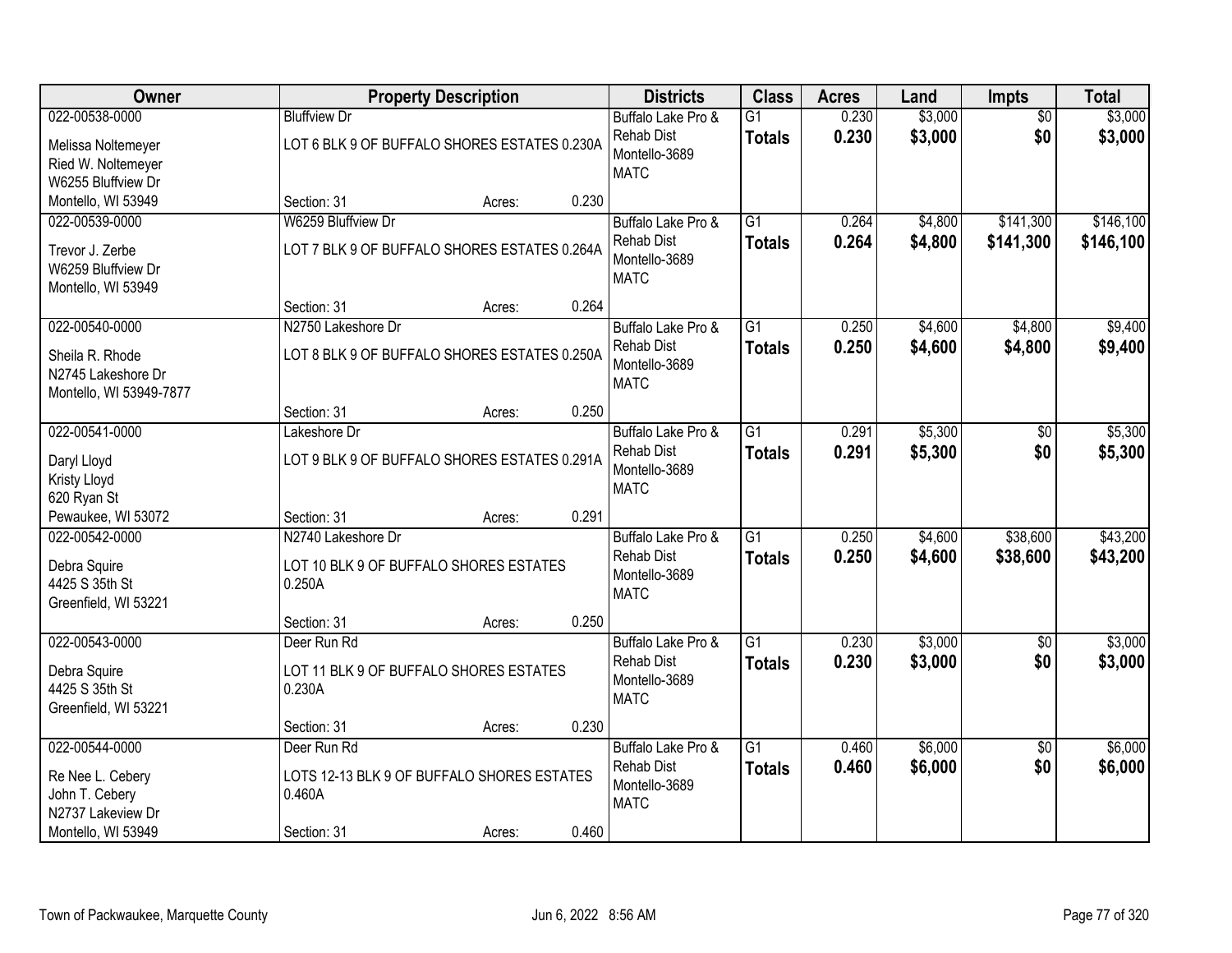| Owner                                                                                 | <b>Property Description</b>                                                                   | <b>Districts</b>                                                        | <b>Class</b>                     | <b>Acres</b>   | Land               | <b>Impts</b>           | <b>Total</b>           |
|---------------------------------------------------------------------------------------|-----------------------------------------------------------------------------------------------|-------------------------------------------------------------------------|----------------------------------|----------------|--------------------|------------------------|------------------------|
| 022-00545-0000<br>Rose M. Roundy<br>Rodney L. Roundy<br>N8019 County Rd Ee            | Deer Run Rd<br>LOT 14 BLK 9 OF BUFFALO SHORES ESTATES<br>0.230A                               | Buffalo Lake Pro &<br><b>Rehab Dist</b><br>Montello-3689<br><b>MATC</b> | $\overline{G1}$<br><b>Totals</b> | 0.230<br>0.230 | \$3,000<br>\$3,000 | \$1,300<br>\$1,300     | \$4,300<br>\$4,300     |
| Portage, WI 53901                                                                     | 0.230<br>Section: 31<br>Acres:                                                                |                                                                         |                                  |                |                    |                        |                        |
| 022-00546-0000<br>Rose M. Roundy<br>Rodney L. Roundy<br>N8019 County Rd Ee            | N2737 Lakeview Dr<br>LOT 15 BLK 9 OF BUFFALO SHORES ESTATES<br>0.230A                         | Buffalo Lake Pro &<br><b>Rehab Dist</b><br>Montello-3689<br><b>MATC</b> | $\overline{G1}$<br><b>Totals</b> | 0.230<br>0.230 | \$3,000<br>\$3,000 | \$98,400<br>\$98,400   | \$101,400<br>\$101,400 |
| Portage, WI 53901                                                                     | 0.230<br>Section: 31<br>Acres:                                                                |                                                                         |                                  |                |                    |                        |                        |
| 022-00547-0000<br>Bradly G. Christianson<br>Morgan A. Christianson<br>W3556 Emanee Dr | Deer Run Rd<br>LOT 1 BLK 10 BUFFALO SHORES ESTATES 0.242A                                     | Buffalo Lake Pro &<br><b>Rehab Dist</b><br>Montello-3689<br><b>MATC</b> | $\overline{G1}$<br><b>Totals</b> | 0.242<br>0.242 | \$3,200<br>\$3,200 | \$0<br>\$0             | \$3,200<br>\$3,200     |
| Mauston, WI 53948                                                                     | 0.242<br>Section: 31<br>Acres:                                                                |                                                                         |                                  |                |                    |                        |                        |
| 022-00549-0000<br>John C. Daniels<br>Mary J. Schmitt<br>609 Grove St                  | W6225 Deer Run Rd<br>LOTS 4-5 BLK 10 BUFFALO SHORES ESTATES<br>0.483A                         | Buffalo Lake Pro &<br><b>Rehab Dist</b><br>Montello-3689<br><b>MATC</b> | $\overline{G1}$<br><b>Totals</b> | 0.483<br>0.483 | \$8,600<br>\$8,600 | \$54,600<br>\$54,600   | \$63,200<br>\$63,200   |
| Beaver Dam, WI 53916                                                                  | 0.483<br>Section: 31<br>Acres:                                                                |                                                                         |                                  |                |                    |                        |                        |
| 022-00550-0000<br>David D. Waddell<br>Sally J. Waddell<br>W8162 Hope Lake Rd          | N2708 Lakeshore Dr<br>LOT 6 BLK 10 OF BUFFALO SHORES ESTATES<br>0.331A                        | Buffalo Lake Pro &<br><b>Rehab Dist</b><br>Montello-3689<br><b>MATC</b> | $\overline{G1}$<br><b>Totals</b> | 0.331<br>0.331 | \$6,100<br>\$6,100 | \$67,200<br>\$67,200   | \$73,300<br>\$73,300   |
| Lake Mills, WI 53551                                                                  | 0.331<br>Section: 31<br>Acres:                                                                |                                                                         |                                  |                |                    |                        |                        |
| 022-00551-0000<br>Tim L. Swartz<br>W15110 Franklin Rd<br>Taylor, WI 54659             | Lake St<br>LOT 7 BLK 10 OF BUFFALO SHORES ESTATES<br>0.255A                                   | Buffalo Lake Pro &<br><b>Rehab Dist</b><br>Montello-3689<br><b>MATC</b> | $\overline{G1}$<br><b>Totals</b> | 0.255<br>0.255 | \$4,700<br>\$4,700 | \$0<br>\$0             | \$4,700<br>\$4,700     |
|                                                                                       | 0.255<br>Section: 31<br>Acres:                                                                |                                                                         |                                  |                |                    |                        |                        |
| 022-00552-0000<br>Tim L. Swartz<br>W15110 Franklin Rd<br>Taylor, WI 54659             | Lake St<br>LOT 8 BLK 10 OF BUFFALO SHORES ESTATES<br>0.242A<br>0.242<br>Section: 31<br>Acres: | Buffalo Lake Pro &<br><b>Rehab Dist</b><br>Montello-3689<br><b>MATC</b> | $\overline{G1}$<br><b>Totals</b> | 0.242<br>0.242 | \$3,200<br>\$3,200 | $\overline{30}$<br>\$0 | \$3,200<br>\$3,200     |
|                                                                                       |                                                                                               |                                                                         |                                  |                |                    |                        |                        |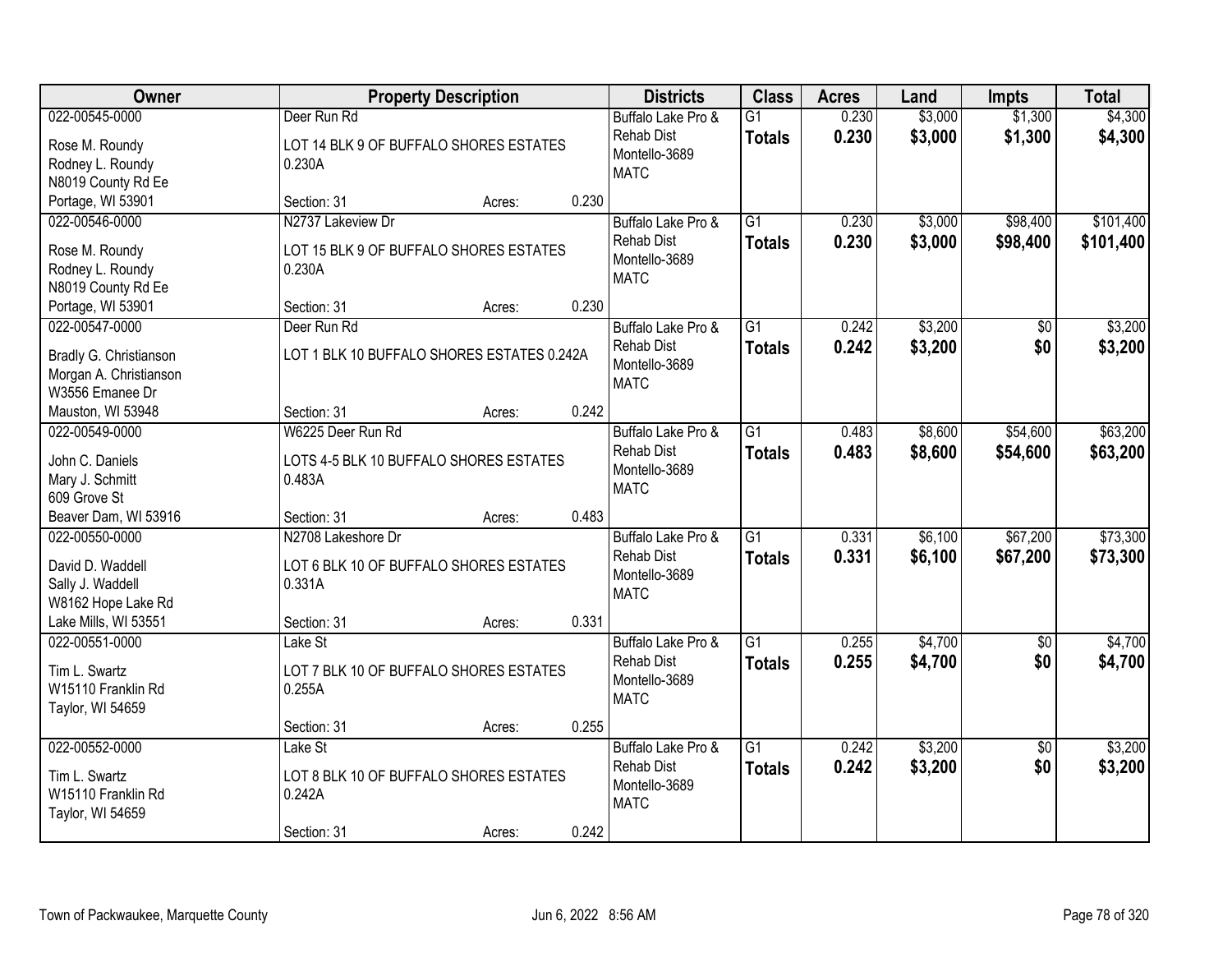| Owner                                                                                              |                                                                                         | <b>Property Description</b> |       | <b>Districts</b>                                                        | <b>Class</b>                     | <b>Acres</b>   | Land               | <b>Impts</b>           | <b>Total</b>           |
|----------------------------------------------------------------------------------------------------|-----------------------------------------------------------------------------------------|-----------------------------|-------|-------------------------------------------------------------------------|----------------------------------|----------------|--------------------|------------------------|------------------------|
| 022-00553-0000<br>Theresa A. Olson<br>934 Woodgate Ct<br>Oconomowoc, WI 53066                      | W6208 Lake St<br>LOTS 2-3 & 9 BLK 10 OF BUFFALO SHORES<br>ESTATES 0.727A                |                             |       | Buffalo Lake Pro &<br><b>Rehab Dist</b><br>Montello-3689<br><b>MATC</b> | $\overline{G1}$<br><b>Totals</b> | 0.727<br>0.727 | \$7,300<br>\$7,300 | \$39,900<br>\$39,900   | \$47,200<br>\$47,200   |
|                                                                                                    | Section: 31                                                                             | Acres:                      | 0.727 |                                                                         |                                  |                |                    |                        |                        |
| 022-00554-0000<br>Morgan A. Christianson<br>Bradly G. Christianson<br>W3556 Emanee Dr              | Lakeview Dr<br>LOT 10 BLK 10 OF BUFFALO SHORES ESTATES<br>0.242A                        |                             |       | Buffalo Lake Pro &<br><b>Rehab Dist</b><br>Montello-3689<br><b>MATC</b> | $\overline{G1}$<br><b>Totals</b> | 0.242<br>0.242 | \$3,200<br>\$3,200 | \$0<br>\$0             | \$3,200<br>\$3,200     |
| Mauston, WI 53948                                                                                  | Section: 31                                                                             | Acres:                      | 0.242 |                                                                         |                                  |                |                    |                        |                        |
| 022-00555-0000<br>David W. Norsman<br>Linda I. Norsman<br>4742 Nora Ln                             | W6211 Lake St<br>LOT 1 OF CSM 1304 BUFFALO SHORES ESTATES<br>0.480A                     |                             |       | Buffalo Lake Pro &<br><b>Rehab Dist</b><br>Montello-3689<br><b>MATC</b> | $\overline{G1}$<br><b>Totals</b> | 0.480<br>0.480 | \$8,900<br>\$8,900 | \$10,100<br>\$10,100   | \$19,000<br>\$19,000   |
| Madison, WI 53711                                                                                  | Section: 31                                                                             | Acres:                      | 0.480 |                                                                         |                                  |                |                    |                        |                        |
| 022-00556-0000<br>Gregory S. Shortreed<br>1809 Tarragon Dr<br>Madison, WI 53716                    | N2685 Lakeview Dr<br>LOT 2 CSM 1304 OF BUFFALO SHORES ESTATES<br>0.510A                 |                             |       | Buffalo Lake Pro &<br>Rehab Dist<br>Montello-3689<br><b>MATC</b>        | $\overline{G1}$<br><b>Totals</b> | 0.510<br>0.510 | \$9,100<br>\$9,100 | \$101,900<br>\$101,900 | \$111,000<br>\$111,000 |
|                                                                                                    | Section: 31                                                                             | Acres:                      | 0.510 |                                                                         |                                  |                |                    |                        |                        |
| 022-00557-0000<br>Ute Mc Gowan<br>Gerald R. Mc Gowan<br>455 Cherokee Ln<br>Fort Atkinson, WI 53538 | W6195 Lake St<br>LOTS 1-2 BLK 12 OF BUFFALO SHORES ESTATES<br>0.230A<br>Section: 32     | Acres:                      | 0.230 | Montello-3689<br><b>MATC</b>                                            | $\overline{G1}$<br><b>Totals</b> | 0.230<br>0.230 | \$4,200<br>\$4,200 | \$79,600<br>\$79,600   | \$83,800<br>\$83,800   |
| 022-00558-0000                                                                                     | Lake St                                                                                 |                             |       | Montello-3689                                                           | $\overline{G1}$                  | 0.230          | \$3,000            | $\overline{50}$        | \$3,000                |
| Gerald R. Mc Gowan<br>Ute Mc Gowan<br>455 Cherokee Ln                                              | LOT 3 BLK 12 OF BUFFALO SHORES ESTATES<br>0.230A                                        |                             |       | <b>MATC</b>                                                             | <b>Totals</b>                    | 0.230          | \$3,000            | \$0                    | \$3,000                |
| Fort Atkinson, WI 53538                                                                            | Section: 32                                                                             | Acres:                      | 0.230 |                                                                         |                                  |                |                    |                        |                        |
| 022-00559-0000<br>Barry J. Thrune<br>Jodie L. Thrune<br>2830 S 126th St<br>New Berlin, WI 53151    | W6147 Deer Run Rd<br>LOTS 1-2 BLK 13 OF BUFFALO SHORES ESTATES<br>0.485A<br>Section: 31 | Acres:                      | 0.485 | Montello-3689<br><b>MATC</b>                                            | $\overline{G1}$<br><b>Totals</b> | 0.485<br>0.485 | \$6,100<br>\$6,100 | \$178,000<br>\$178,000 | \$184,100<br>\$184,100 |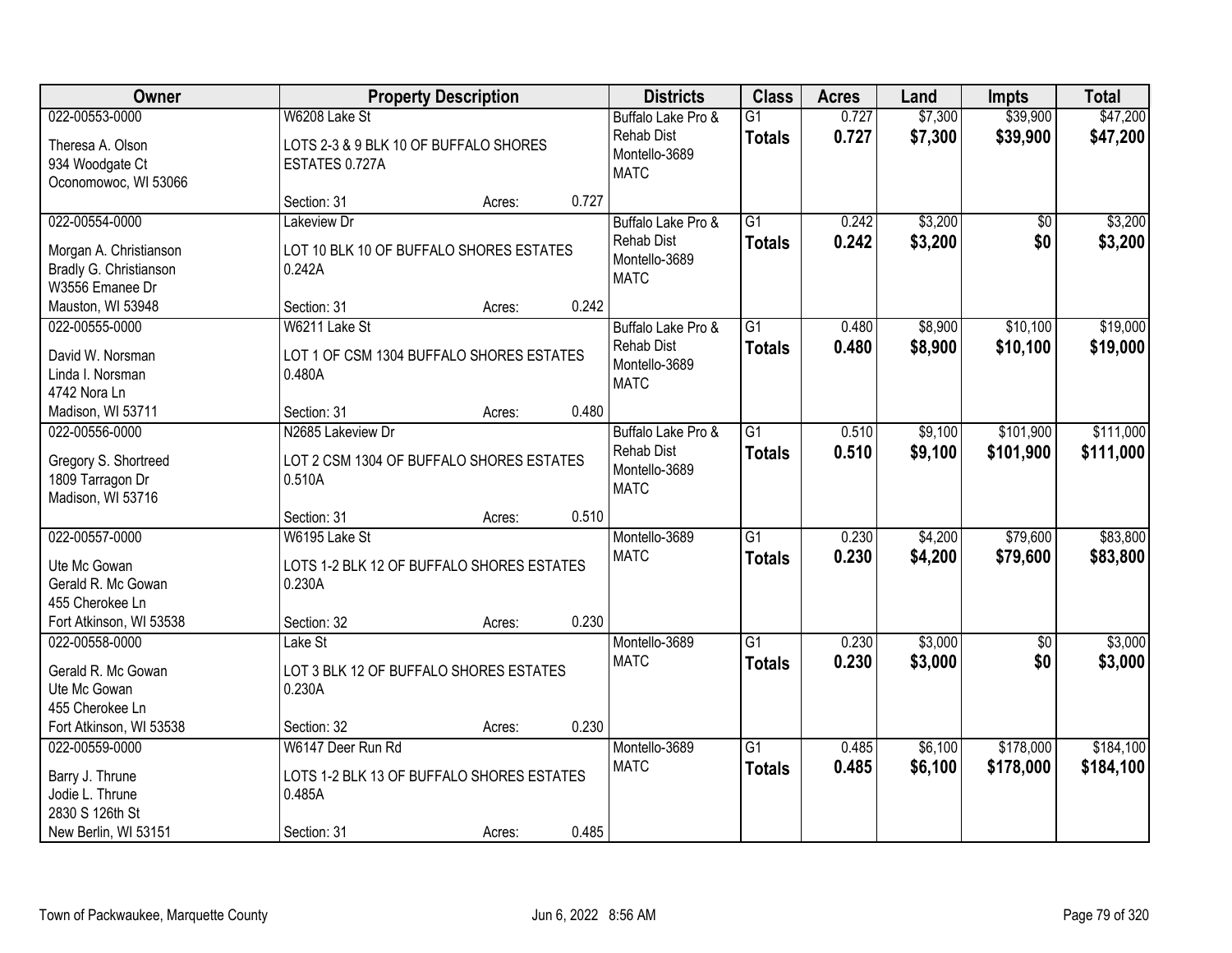| <b>Owner</b>                  |                                           | <b>Property Description</b> |       | <b>Districts</b> | <b>Class</b>    | <b>Acres</b> | Land    | Impts           | <b>Total</b> |
|-------------------------------|-------------------------------------------|-----------------------------|-------|------------------|-----------------|--------------|---------|-----------------|--------------|
| 022-00560-0000                | Deer Run Rd                               |                             |       | Montello-3689    | $\overline{G1}$ | 0.485        | \$6,100 | $\overline{50}$ | \$6,100      |
| Peggy S. Wolf                 | LOTS 3-4 BLK 13 OF BUFFALO SHORES ESTATES |                             |       | <b>MATC</b>      | <b>Totals</b>   | 0.485        | \$6,100 | \$0             | \$6,100      |
| 940 Meadow Ct                 | 0.485A                                    |                             |       |                  |                 |              |         |                 |              |
| Bradley, IL 60915-2661        |                                           |                             |       |                  |                 |              |         |                 |              |
|                               | Section: 32                               | Acres:                      | 0.485 |                  |                 |              |         |                 |              |
| 022-00561-0000                | Deer Run Rd                               |                             |       | Montello-3689    | $\overline{G1}$ | 0.242        | \$3,200 | \$0             | \$3,200      |
| Barry J. Thrune               | LOT 5 BLK 13 OF BUFFALO SHORES ESTATES    |                             |       | <b>MATC</b>      | <b>Totals</b>   | 0.242        | \$3,200 | \$0             | \$3,200      |
| Jodie L. Thrune               | 0.242A                                    |                             |       |                  |                 |              |         |                 |              |
| 2830 S 126th St               |                                           |                             |       |                  |                 |              |         |                 |              |
| New Berlin, WI 53151          | Section: 31                               | Acres:                      | 0.242 |                  |                 |              |         |                 |              |
| 022-00562-0000                | Deer Run Rd                               |                             |       | Montello-3689    | $\overline{G1}$ | 0.242        | \$3,200 | $\overline{50}$ | \$3,200      |
| John W. Paulson               | LOT 6 BLK 13 OF BUFFALO SHORES ESTATES    |                             |       | <b>MATC</b>      | <b>Totals</b>   | 0.242        | \$3,200 | \$0             | \$3,200      |
| Carol Ann Paulson             | 0.242A                                    |                             |       |                  |                 |              |         |                 |              |
| 9833 Round Lake Park Rd       |                                           |                             |       |                  |                 |              |         |                 |              |
| Suring, WI 54174              | Section: 31                               | Acres:                      | 0.242 |                  |                 |              |         |                 |              |
| 022-00563-0000                | W6183 Deer Run Rd                         |                             |       | Montello-3689    | $\overline{G1}$ | 0.242        | \$3,200 | \$71,900        | \$75,100     |
|                               |                                           |                             |       | <b>MATC</b>      | <b>Totals</b>   | 0.242        | \$3,200 | \$71,900        | \$75,100     |
| Le Roy G. Breezee             | LOT 7 BLK 13 OF BUFFALO SHORES ESTATES    |                             |       |                  |                 |              |         |                 |              |
| W6183 Deer Run Rd             | 0.242A                                    |                             |       |                  |                 |              |         |                 |              |
| Montello, WI 53949            |                                           |                             | 0.242 |                  |                 |              |         |                 |              |
| 022-00564-0000                | Section: 31<br>Deer Run Rd                | Acres:                      |       | Montello-3689    | $\overline{G1}$ | 0.242        | \$3,000 | $\overline{50}$ | \$3,000      |
|                               |                                           |                             |       | <b>MATC</b>      |                 | 0.242        |         |                 |              |
| Le Roy G. Breezee             | LOT 8 BLK 13 OF BUFFALO SHORES ESTATES    |                             |       |                  | <b>Totals</b>   |              | \$3,000 | \$0             | \$3,000      |
| W6183 Deer Run Rd             | 0.242A                                    |                             |       |                  |                 |              |         |                 |              |
| Montello, WI 53949            |                                           |                             |       |                  |                 |              |         |                 |              |
|                               | Section: 31                               | Acres:                      | 0.242 |                  |                 |              |         |                 |              |
| 022-00565-0000                | W6189 Deer Run Rd                         |                             |       | Montello-3689    | $\overline{G1}$ | 0.242        | \$3,200 | \$63,700        | \$66,900     |
| Thomas L. Hauge               | LOT 9 BLK 13 OF BUFFALO SHORES ESTATES    |                             |       | <b>MATC</b>      | <b>Totals</b>   | 0.242        | \$3,200 | \$63,700        | \$66,900     |
| 14686 NE 22nd Pl              | 0.242A                                    |                             |       |                  |                 |              |         |                 |              |
| Silver Springs, FL 34488-3469 |                                           |                             |       |                  |                 |              |         |                 |              |
|                               | Section: 31                               | Acres:                      | 0.242 |                  |                 |              |         |                 |              |
| 022-00566-0000                | Deer Run Rd                               |                             |       | Montello-3689    | $\overline{G1}$ | 0.242        | \$3,200 | $\overline{50}$ | \$3,200      |
| Thomas L. Hauge               | LOT 10 BLK 13 OF BUFFALO SHORES ESTATES   |                             |       | <b>MATC</b>      | <b>Totals</b>   | 0.242        | \$3,200 | \$0             | \$3,200      |
| 14686 NE 22nd Pl              | 0.242A                                    |                             |       |                  |                 |              |         |                 |              |
| Silver Springs, FL 34488-3469 |                                           |                             |       |                  |                 |              |         |                 |              |
|                               | Section: 31                               | Acres:                      | 0.242 |                  |                 |              |         |                 |              |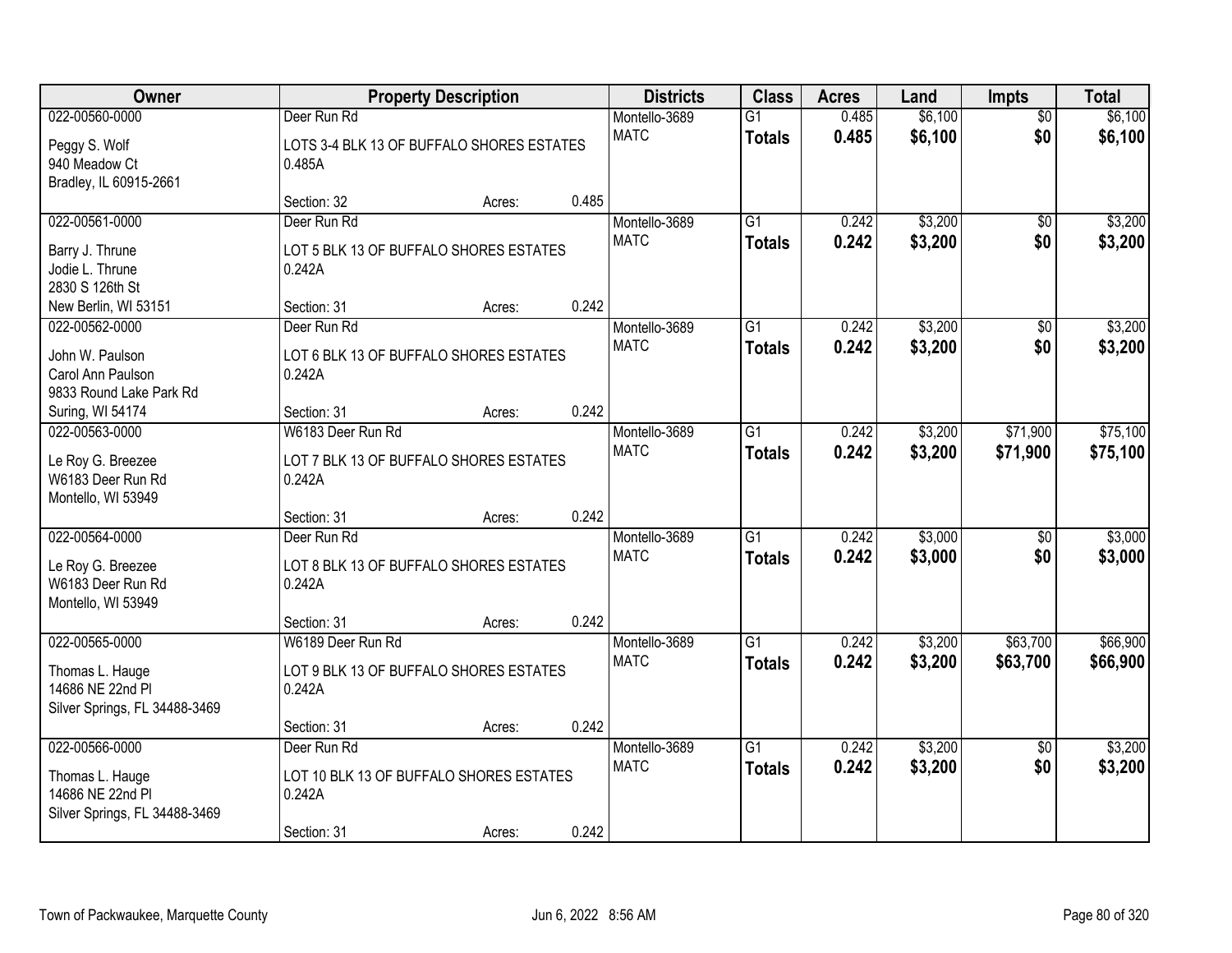| Owner                                                                |                                                   | <b>Property Description</b> |       | <b>Districts</b> | <b>Class</b>    | <b>Acres</b> | Land    | <b>Impts</b>    | <b>Total</b> |
|----------------------------------------------------------------------|---------------------------------------------------|-----------------------------|-------|------------------|-----------------|--------------|---------|-----------------|--------------|
| 022-00567-0000                                                       | Lakeview Dr                                       |                             |       | Montello-3689    | $\overline{G1}$ | 0.242        | \$3,200 | $\overline{50}$ | \$3,200      |
| Thomas L. Hauge<br>14686 NE 22nd Pl<br>Silver Springs, FL 34488-3469 | LOT 11 BLK 13 OF BUFFALO SHORES ESTATES<br>0.242A |                             |       | <b>MATC</b>      | <b>Totals</b>   | 0.242        | \$3,200 | \$0             | \$3,200      |
|                                                                      | Section: 31                                       | Acres:                      | 0.242 |                  |                 |              |         |                 |              |
| 022-00568-0000                                                       | Lakeview Dr                                       |                             |       | Montello-3689    | $\overline{G1}$ | 0.242        | \$3,200 | \$0             | \$3,200      |
| Gerald R. Mc Gowan                                                   | LOT 12 BLK 13 OF BUFFALO SHORES ESTATES           |                             |       | <b>MATC</b>      | <b>Totals</b>   | 0.242        | \$3,200 | \$0             | \$3,200      |
| Ute Mc Gowan                                                         | 0.242A                                            |                             |       |                  |                 |              |         |                 |              |
| 455 Cherokee Ln                                                      |                                                   |                             |       |                  |                 |              |         |                 |              |
| Fort Atkinson, WI 53538                                              | Section: 31                                       | Acres:                      | 0.242 |                  |                 |              |         |                 |              |
| 022-00569-0000                                                       | Lake St                                           |                             |       | Montello-3689    | $\overline{G1}$ | 0.242        | \$3,200 | \$7,700         | \$10,900     |
| Gerald R. Mc Gowan                                                   | LOT 13 BLK 13 OF BUFFALO SHORES ESTATES           |                             |       | <b>MATC</b>      | <b>Totals</b>   | 0.242        | \$3,200 | \$7,700         | \$10,900     |
| Ute Mc Gowan                                                         | 0.242A                                            |                             |       |                  |                 |              |         |                 |              |
| 455 Cherokee Ln                                                      |                                                   |                             |       |                  |                 |              |         |                 |              |
| Fort Atkinson, WI 53538                                              | Section: 31                                       | Acres:                      | 0.242 |                  |                 |              |         |                 |              |
| 022-00570-0000                                                       | Lake St                                           |                             |       | Montello-3689    | G1              | 0.242        | \$3,200 | $\sqrt[6]{}$    | \$3,200      |
| Chad Murrell                                                         | LOT 14 BLK 13 OF BUFFALO SHORES ESTATES           |                             |       | <b>MATC</b>      | <b>Totals</b>   | 0.242        | \$3,200 | \$0             | \$3,200      |
| Luke A. Chapman                                                      | 0.242A                                            |                             |       |                  |                 |              |         |                 |              |
| W150 N7096 Country Ln                                                |                                                   |                             |       |                  |                 |              |         |                 |              |
| Menomonee Falls, WI 53051                                            | Section: 31                                       | Acres:                      | 0.242 |                  |                 |              |         |                 |              |
| 022-00571-0000                                                       | Lake St                                           |                             |       | Montello-3689    | $\overline{G1}$ | 0.242        | \$3,200 | $\overline{50}$ | \$3,200      |
|                                                                      |                                                   |                             |       | <b>MATC</b>      | <b>Totals</b>   | 0.242        | \$3,200 | \$0             | \$3,200      |
| Eugene Psket                                                         | LOT 15 BLK 13 BUFFALO SHORES ESTATES 0.242A       |                             |       |                  |                 |              |         |                 |              |
| Marilyn Psket<br>9811 S Chicago Rd                                   |                                                   |                             |       |                  |                 |              |         |                 |              |
| Oak Creek, WI 53154                                                  | Section: 31                                       | Acres:                      | 0.242 |                  |                 |              |         |                 |              |
| 022-00572-0000                                                       | Lake St                                           |                             |       | Montello-3689    | $\overline{G1}$ | 0.242        | \$3,200 | $\sqrt{6}$      | \$3,200      |
|                                                                      |                                                   |                             |       | <b>MATC</b>      | <b>Totals</b>   | 0.242        | \$3,200 | \$0             | \$3,200      |
| Gerald R. Stimps                                                     | LOT 16 BLK 13 OF BUFFALO SHORES ESTATES           |                             |       |                  |                 |              |         |                 |              |
| Linda L. Stimps                                                      | 0.242A                                            |                             |       |                  |                 |              |         |                 |              |
| W6171 Lake St                                                        |                                                   |                             | 0.242 |                  |                 |              |         |                 |              |
| Montello, WI 53949<br>022-00573-0000                                 | Section: 31<br>Lake St                            | Acres:                      |       | Montello-3689    | $\overline{G1}$ | 0.242        | \$3,200 | $\overline{50}$ | \$3,200      |
|                                                                      |                                                   |                             |       | <b>MATC</b>      |                 | 0.242        | \$3,200 | \$0             | \$3,200      |
| Richard A. Hauke                                                     | LOT 17 BLK 13 OF BUFFALO SHORES ESTATES           |                             |       |                  | <b>Totals</b>   |              |         |                 |              |
| Barbara Hauke                                                        | 0.242A                                            |                             |       |                  |                 |              |         |                 |              |
| W159 N9530 Cherokee Dr                                               |                                                   |                             |       |                  |                 |              |         |                 |              |
| Menomonee Falls, WI 53051-1551                                       | Section: 31                                       | Acres:                      | 0.242 |                  |                 |              |         |                 |              |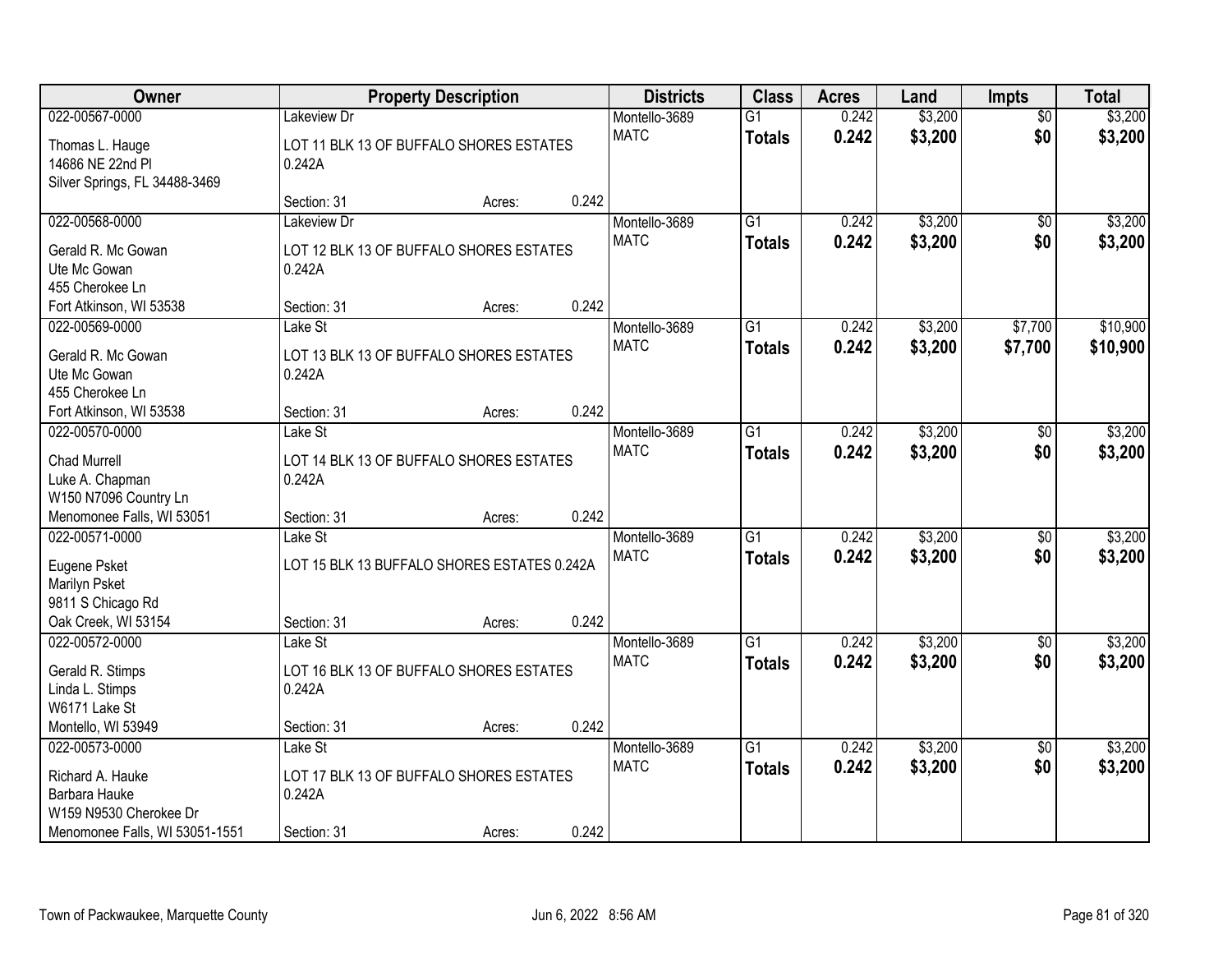| Owner                 |                                                  | <b>Property Description</b> |       | <b>Districts</b> | <b>Class</b>    | <b>Acres</b> | Land    | <b>Impts</b>    | <b>Total</b> |
|-----------------------|--------------------------------------------------|-----------------------------|-------|------------------|-----------------|--------------|---------|-----------------|--------------|
| 022-00574-0000        | Lake St                                          |                             |       | Montello-3689    | $\overline{G1}$ | 0.242        | \$3,200 | $\overline{50}$ | \$3,200      |
| Gerald R. Stimps      | LOT 18 BLK 13 OF BUFFALO SHORES ESTATES          |                             |       | <b>MATC</b>      | <b>Totals</b>   | 0.242        | \$3,200 | \$0             | \$3,200      |
| Linda L. Stimps       | 0.242A                                           |                             |       |                  |                 |              |         |                 |              |
| W6171 Lake St         |                                                  |                             |       |                  |                 |              |         |                 |              |
| Montello, WI 53949    | Section: 31                                      | Acres:                      | 0.242 |                  |                 |              |         |                 |              |
| 022-00575-0000        | <b>Lakeview Dr</b>                               |                             |       | Montello-3689    | $\overline{G1}$ | 0.230        | \$3,000 | $\overline{50}$ | \$3,000      |
| Scott P. Seidl        | LOT 1 BLK 14 OF BUFFALO SHORES ESTATES           |                             |       | <b>MATC</b>      | <b>Totals</b>   | 0.230        | \$3,000 | \$0             | \$3,000      |
| W170 N11569 Armada Dr | 0.230A                                           |                             |       |                  |                 |              |         |                 |              |
| Germantown, WI 53022  |                                                  |                             |       |                  |                 |              |         |                 |              |
|                       | Section: 31                                      | Acres:                      | 0.230 |                  |                 |              |         |                 |              |
| 022-00576-0000        | <b>Bluffview Dr</b>                              |                             |       | Montello-3689    | G1              | 0.460        | \$6,000 | \$0             | \$6,000      |
| Scott P. Seidl        | LOTS 2-3 BLK 14 OF BUFFALO SHORES ESTATES        |                             |       | <b>MATC</b>      | <b>Totals</b>   | 0.460        | \$6,000 | \$0             | \$6,000      |
| W170 N11569 Armada Dr | 0.460A                                           |                             |       |                  |                 |              |         |                 |              |
| Germantown, WI 53022  |                                                  |                             |       |                  |                 |              |         |                 |              |
|                       | Section: 31                                      | Acres:                      | 0.460 |                  |                 |              |         |                 |              |
| 022-00577-0000        | W6173 Bluffview Dr                               |                             |       | Montello-3689    | $\overline{G1}$ | 0.460        | \$6,000 | \$81,400        | \$87,400     |
| Scott P. Seidl        | LOTS 4-5 BLK 14 OF BUFFALO SHORES ESTATES        |                             |       | <b>MATC</b>      | <b>Totals</b>   | 0.460        | \$6,000 | \$81,400        | \$87,400     |
| W170 N11569 Armada Dr | 0.460A                                           |                             |       |                  |                 |              |         |                 |              |
| Germantown, WI 53022  |                                                  |                             |       |                  |                 |              |         |                 |              |
|                       | Section: 31                                      | Acres:                      | 0.460 |                  |                 |              |         |                 |              |
| 022-00578-0000        | <b>Bluffview Dr</b>                              |                             |       | Montello-3689    | $\overline{G1}$ | 0.230        | \$3,000 | $\overline{50}$ | \$3,000      |
| Scott P. Seidl        |                                                  |                             |       | <b>MATC</b>      | <b>Totals</b>   | 0.230        | \$3,000 | \$0             | \$3,000      |
| W170 N11569 Armada Dr | LOT 6 BLK 14 OF BUFFALO SHORES ESTATES<br>0.230A |                             |       |                  |                 |              |         |                 |              |
| Germantown, WI 53022  |                                                  |                             |       |                  |                 |              |         |                 |              |
|                       | Section: 31                                      | Acres:                      | 0.230 |                  |                 |              |         |                 |              |
| 022-00579-0000        | <b>Bluffview Dr</b>                              |                             |       | Montello-3689    | $\overline{G1}$ | 0.230        | \$3,000 | \$0             | \$3,000      |
| Josef Hirth Jr        | LOT 7 BLK 14 OF BUFFALO SHORES ESTATES           |                             |       | <b>MATC</b>      | <b>Totals</b>   | 0.230        | \$3,000 | \$0             | \$3,000      |
| 1154 Hummingbird Ln   | 0.230A                                           |                             |       |                  |                 |              |         |                 |              |
| Plymouth, WI 53073    |                                                  |                             |       |                  |                 |              |         |                 |              |
|                       | Section: 31                                      | Acres:                      | 0.230 |                  |                 |              |         |                 |              |
| 022-00580-0000        | <b>Bluffview Dr</b>                              |                             |       | Montello-3689    | $\overline{G1}$ | 0.460        | \$6,000 | $\overline{30}$ | \$6,000      |
| Robert J. Mielcarek   | LOTS 8-9 BLK 14 OF BUFFALO SHORES ESTATES        |                             |       | <b>MATC</b>      | <b>Totals</b>   | 0.460        | \$6,000 | \$0             | \$6,000      |
| Karen J. Mielcarek    | 0.460A                                           |                             |       |                  |                 |              |         |                 |              |
| 3901 Valley Ridge Rd  |                                                  |                             |       |                  |                 |              |         |                 |              |
| Middleton, WI 53562   | Section: 31                                      | Acres:                      | 0.460 |                  |                 |              |         |                 |              |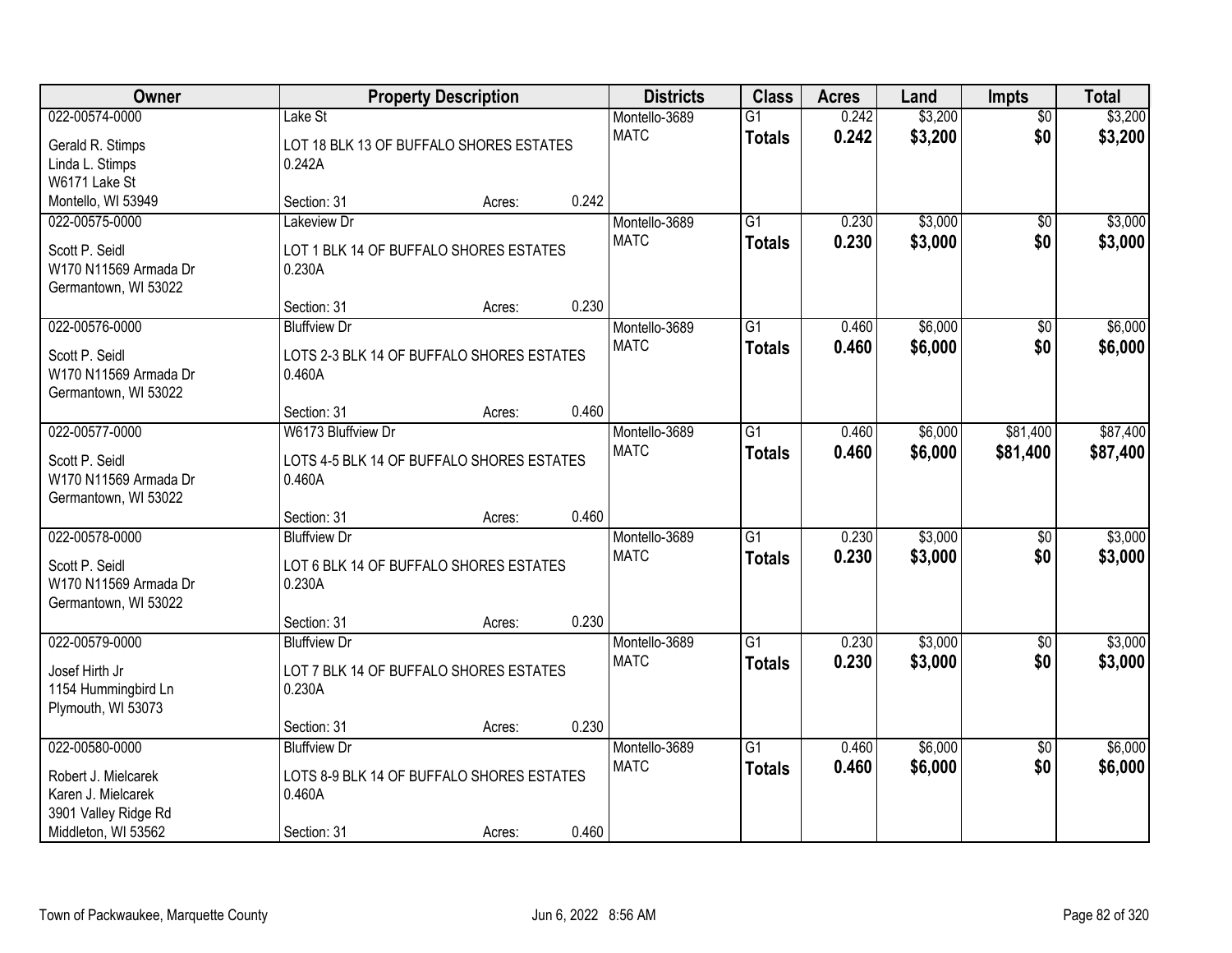| Owner                                |                                                   | <b>Property Description</b> |       | <b>Districts</b> | <b>Class</b>    | <b>Acres</b> | Land    | Impts           | <b>Total</b> |
|--------------------------------------|---------------------------------------------------|-----------------------------|-------|------------------|-----------------|--------------|---------|-----------------|--------------|
| 022-00581-0000                       | <b>Bluffview Dr</b>                               |                             |       | Montello-3689    | $\overline{G1}$ | 0.460        | \$6,000 | $\overline{50}$ | \$6,000      |
| Daniel W. Smalley                    | LOT 10-11 BLK 14 OF BUFFALO SHORES ESTATES        |                             |       | <b>MATC</b>      | <b>Totals</b>   | 0.460        | \$6,000 | \$0             | \$6,000      |
| Rachel R. Smalley                    | 0.460A                                            |                             |       |                  |                 |              |         |                 |              |
| N9219 7th Dr                         |                                                   |                             |       |                  |                 |              |         |                 |              |
| Westfield, WI 53964-8513             | Section: 31                                       | Acres:                      | 0.460 |                  |                 |              |         |                 |              |
| 022-00582-0000                       | N2740 Lakeview Dr                                 |                             |       | Montello-3689    | $\overline{G1}$ | 0.460        | \$6,000 | \$48,000        | \$54,000     |
| Jeremiah F. Fischer                  | LOT 12-13 BLK 14 OF BUFFALO SHORES ESTATES        |                             |       | <b>MATC</b>      | <b>Totals</b>   | 0.460        | \$6,000 | \$48,000        | \$54,000     |
| N2740 Lakeview Dr                    | 0.460A                                            |                             |       |                  |                 |              |         |                 |              |
| Montello, WI 53949                   |                                                   |                             |       |                  |                 |              |         |                 |              |
|                                      | Section: 32                                       | Acres:                      | 0.460 |                  |                 |              |         |                 |              |
| 022-00583-0000                       | W6188 Deer Run Rd                                 |                             |       | Montello-3689    | $\overline{G1}$ | 0.690        | \$7,100 | \$94,400        | \$101,500    |
| Walter F. Kroupa                     | LOT 14-15 & 16, BLK 14 OF BUFFALO SHORES          |                             |       | <b>MATC</b>      | <b>Totals</b>   | 0.690        | \$7,100 | \$94,400        | \$101,500    |
| Judy A. Kroupa                       | ESTATES 0.690A                                    |                             |       |                  |                 |              |         |                 |              |
| W6188 Deer Run Rd                    |                                                   |                             |       |                  |                 |              |         |                 |              |
| Montello, WI 53949                   | Section: 31                                       | Acres:                      | 0.690 |                  |                 |              |         |                 |              |
| 022-00585-0000                       | Deer Run Rd                                       |                             |       | Montello-3689    | $\overline{G1}$ | 0.230        | \$3,000 | \$0             | \$3,000      |
| Andrew R. Kuban                      |                                                   |                             |       | <b>MATC</b>      | <b>Totals</b>   | 0.230        | \$3,000 | \$0             | \$3,000      |
| W6160 Deer Run Rd                    | LOT 17 BLK 14 OF BUFFALO SHORES ESTATES<br>0.230A |                             |       |                  |                 |              |         |                 |              |
| Montello, WI 53949                   |                                                   |                             |       |                  |                 |              |         |                 |              |
|                                      | Section: 31                                       | Acres:                      | 0.230 |                  |                 |              |         |                 |              |
| 022-00586-0000                       | Deer Run Rd                                       |                             |       | Montello-3689    | $\overline{G1}$ | 0.230        | \$3,000 | $\overline{50}$ | \$3,000      |
|                                      |                                                   |                             |       | <b>MATC</b>      | <b>Totals</b>   | 0.230        | \$3,000 | \$0             | \$3,000      |
| Andrew R. Kuban<br>W6160 Deer Run Rd | LOT 18 BLK 14 OF BUFFALO SHORES ESTATES<br>0.230A |                             |       |                  |                 |              |         |                 |              |
| Montello, WI 53949                   |                                                   |                             |       |                  |                 |              |         |                 |              |
|                                      | Section: 31                                       | Acres:                      | 0.230 |                  |                 |              |         |                 |              |
| 022-00587-0000                       | W6160 Deer Run Rd                                 |                             |       | Montello-3689    | G1              | 0.230        | \$3,000 | \$58,500        | \$61,500     |
|                                      |                                                   |                             |       | <b>MATC</b>      | <b>Totals</b>   | 0.230        | \$3,000 | \$58,500        | \$61,500     |
| Andrew R. Kuban                      | LOT 19 BLK 14 OF BUFFALO SHORES ESTATES           |                             |       |                  |                 |              |         |                 |              |
| W6160 Deer Run Rd                    | 0.230A                                            |                             |       |                  |                 |              |         |                 |              |
| Montello, WI 53949                   | Section: 31                                       | Acres:                      | 0.230 |                  |                 |              |         |                 |              |
| 022-00588-0000                       | Deer Run Rd                                       |                             |       | Montello-3689    | $\overline{G1}$ | 0.230        | \$3,000 | $\overline{50}$ | \$3,000      |
|                                      |                                                   |                             |       | <b>MATC</b>      | <b>Totals</b>   | 0.230        | \$3,000 | \$0             | \$3,000      |
| Andrew R. Kuban                      | LOT 20 BLK 14 OF BUFFALO SHORES ESTATES           |                             |       |                  |                 |              |         |                 |              |
| W6160 Deer Run Rd                    | 0.230A                                            |                             |       |                  |                 |              |         |                 |              |
| Montello, WI 53949                   |                                                   |                             |       |                  |                 |              |         |                 |              |
|                                      | Section: 31                                       | Acres:                      | 0.230 |                  |                 |              |         |                 |              |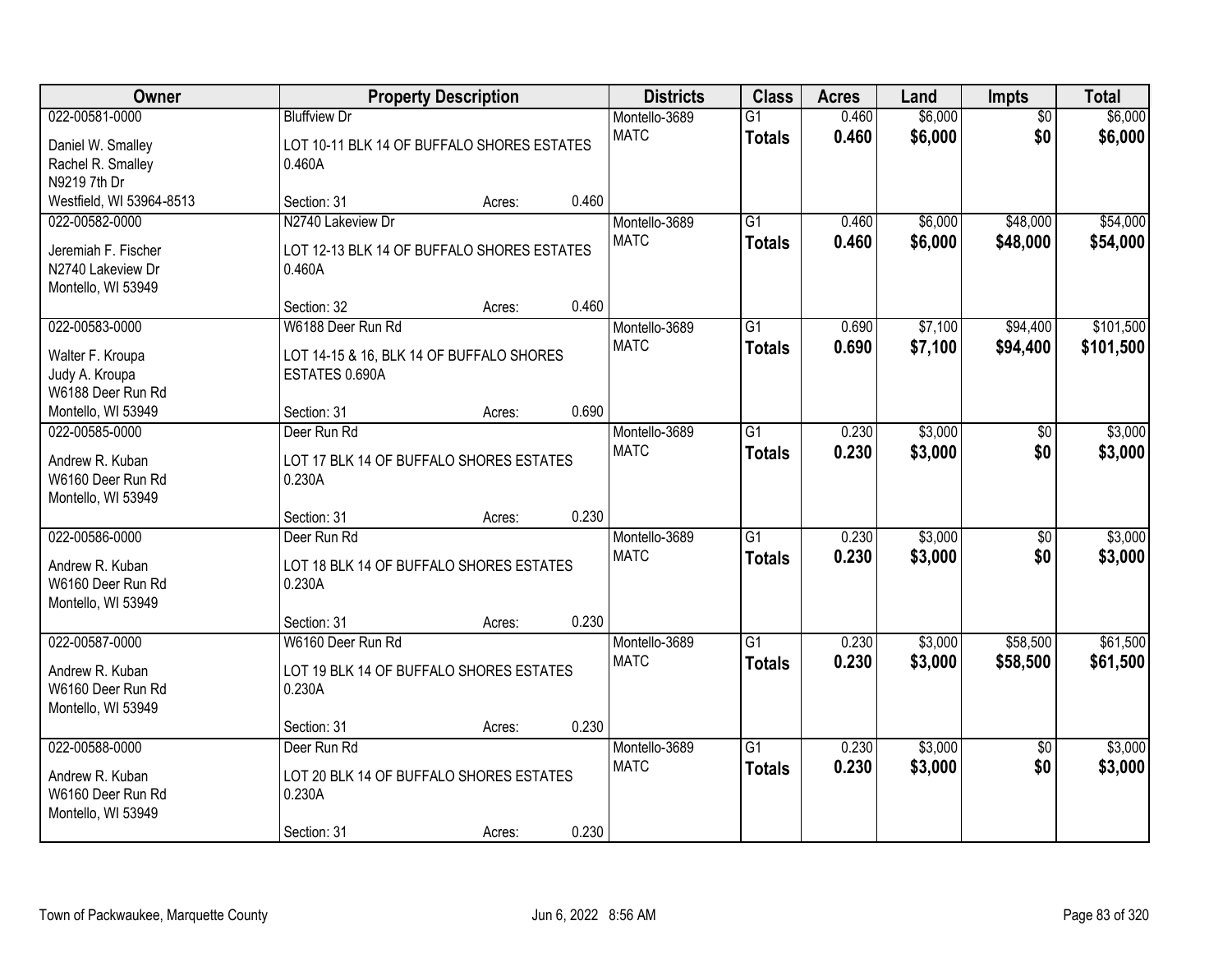| Owner                                 |                                                      | <b>Property Description</b> |       | <b>Districts</b> | <b>Class</b>    | <b>Acres</b> | Land    | <b>Impts</b>    | <b>Total</b> |
|---------------------------------------|------------------------------------------------------|-----------------------------|-------|------------------|-----------------|--------------|---------|-----------------|--------------|
| 022-00589-0000                        | N2731 West Dr                                        |                             |       | Montello-3689    | $\overline{G1}$ | 0.460        | \$6,000 | \$168,000       | \$174,000    |
| Kyle Hillmer                          | LOT 21-22 BLK 14 OF BUFFALO SHORES ESTATES           |                             |       | <b>MATC</b>      | <b>Totals</b>   | 0.460        | \$6,000 | \$168,000       | \$174,000    |
| Jennifer Sebastian                    | 0.460A                                               |                             |       |                  |                 |              |         |                 |              |
| N2731 West Dr                         |                                                      |                             |       |                  |                 |              |         |                 |              |
| Montello, WI 53949                    | Section: 31                                          | Acres:                      | 0.460 |                  |                 |              |         |                 |              |
| 022-00590-0000                        | <b>Hillcrest Dr</b>                                  |                             |       | Montello-3689    | $\overline{G1}$ | 0.460        | \$6,000 | \$0             | \$6,000      |
| Robert H. Bennett                     | LOTS 1-2 BLK 15 OF BUFFALO SHORES ESTATES            |                             |       | <b>MATC</b>      | <b>Totals</b>   | 0.460        | \$6,000 | \$0             | \$6,000      |
| Julie A. Bennett                      | 0.460A                                               |                             |       |                  |                 |              |         |                 |              |
| W6174 Bluffview Dr                    |                                                      |                             |       |                  |                 |              |         |                 |              |
| Montello, WI 53949                    | Section: 31                                          | Acres:                      | 0.460 |                  |                 |              |         |                 |              |
| 022-00593-0000                        | <b>Hillcrest Dr</b>                                  |                             |       | Montello-3689    | $\overline{G1}$ | 0.920        | \$4,400 | $\overline{50}$ | \$4,400      |
|                                       |                                                      |                             |       | <b>MATC</b>      | <b>Totals</b>   | 0.920        | \$4,400 | \$0             | \$4,400      |
| Robert H. Bennett                     | LOTS 3-4-5-6 BLK 15 BUFFALO SHORES ESTATES           |                             |       |                  |                 |              |         |                 |              |
| Julie A. Bennett                      | 0.920A                                               |                             |       |                  |                 |              |         |                 |              |
| W6174 Bluffview Dr                    |                                                      |                             |       |                  |                 |              |         |                 |              |
| Montello, WI 53949                    | Section: 31                                          | Acres:                      | 0.920 |                  |                 |              |         |                 |              |
| 022-00595-0000                        | W6177 Hillcrest Dr                                   |                             |       | Montello-3689    | $\overline{G1}$ | 1.150        | \$9,300 | \$131,000       | \$140,300    |
| George W. Harris                      | LOTS 7-8-9-10-11 OF BLOCK 15 BUFFALO SHORES          |                             |       | <b>MATC</b>      | <b>Totals</b>   | 1.150        | \$9,300 | \$131,000       | \$140,300    |
| Margaret Harris                       | ESTATES 1.150A                                       |                             |       |                  |                 |              |         |                 |              |
| W6177 Hillcrest Dr                    |                                                      |                             |       |                  |                 |              |         |                 |              |
| Montello, WI 53949                    | Section: 31                                          | Acres:                      | 1.150 |                  |                 |              |         |                 |              |
| 022-00596-0000                        | <b>Bluffview Dr</b>                                  |                             |       | Montello-3689    | $\overline{G1}$ | 0.460        | \$6,000 | \$0             | \$6,000      |
|                                       |                                                      |                             |       | <b>MATC</b>      | <b>Totals</b>   | 0.460        | \$6,000 | \$0             | \$6,000      |
| Catherine A. Clark<br>2018 11th St SW | LOT 12-13 BLK 15 OF BUFFALO SHORES ESTATES<br>0.460A |                             |       |                  |                 |              |         |                 |              |
| Rochester, MN 55902                   |                                                      |                             |       |                  |                 |              |         |                 |              |
|                                       | Section: 31                                          | Acres:                      | 0.460 |                  |                 |              |         |                 |              |
| 022-00597-0000                        | <b>Bluffview Dr</b>                                  |                             |       | Montello-3689    | $\overline{G1}$ | 0.230        | \$3,000 | $\overline{60}$ | \$3,000      |
|                                       |                                                      |                             |       | <b>MATC</b>      |                 | 0.230        |         | \$0             |              |
| Sandra Siebuhr                        | LOT 14 BLK 15 OF BUFFALO SHORES ESTATES              |                             |       |                  | <b>Totals</b>   |              | \$3,000 |                 | \$3,000      |
| 6200 Montano Plaza Dr Nw Apt 1        | 0.230A                                               |                             |       |                  |                 |              |         |                 |              |
| Albuquerque, NM 87120-5771            |                                                      |                             |       |                  |                 |              |         |                 |              |
|                                       | Section: 31                                          | Acres:                      | 0.230 |                  |                 |              |         |                 |              |
| 022-00598-0000                        | <b>Bluffview Dr</b>                                  |                             |       | Montello-3689    | $\overline{G1}$ | 0.230        | \$3,000 | $\overline{30}$ | \$3,000      |
| John D. Fisher                        | LOT 15 BLK 15 OF BUFFALO SHORES ESTATES              |                             |       | <b>MATC</b>      | <b>Totals</b>   | 0.230        | \$3,000 | \$0             | \$3,000      |
| 1814 203rd St                         | 0.230A                                               |                             |       |                  |                 |              |         |                 |              |
| Webster City, IA 50595                |                                                      |                             |       |                  |                 |              |         |                 |              |
|                                       | Section: 31                                          | Acres:                      | 0.230 |                  |                 |              |         |                 |              |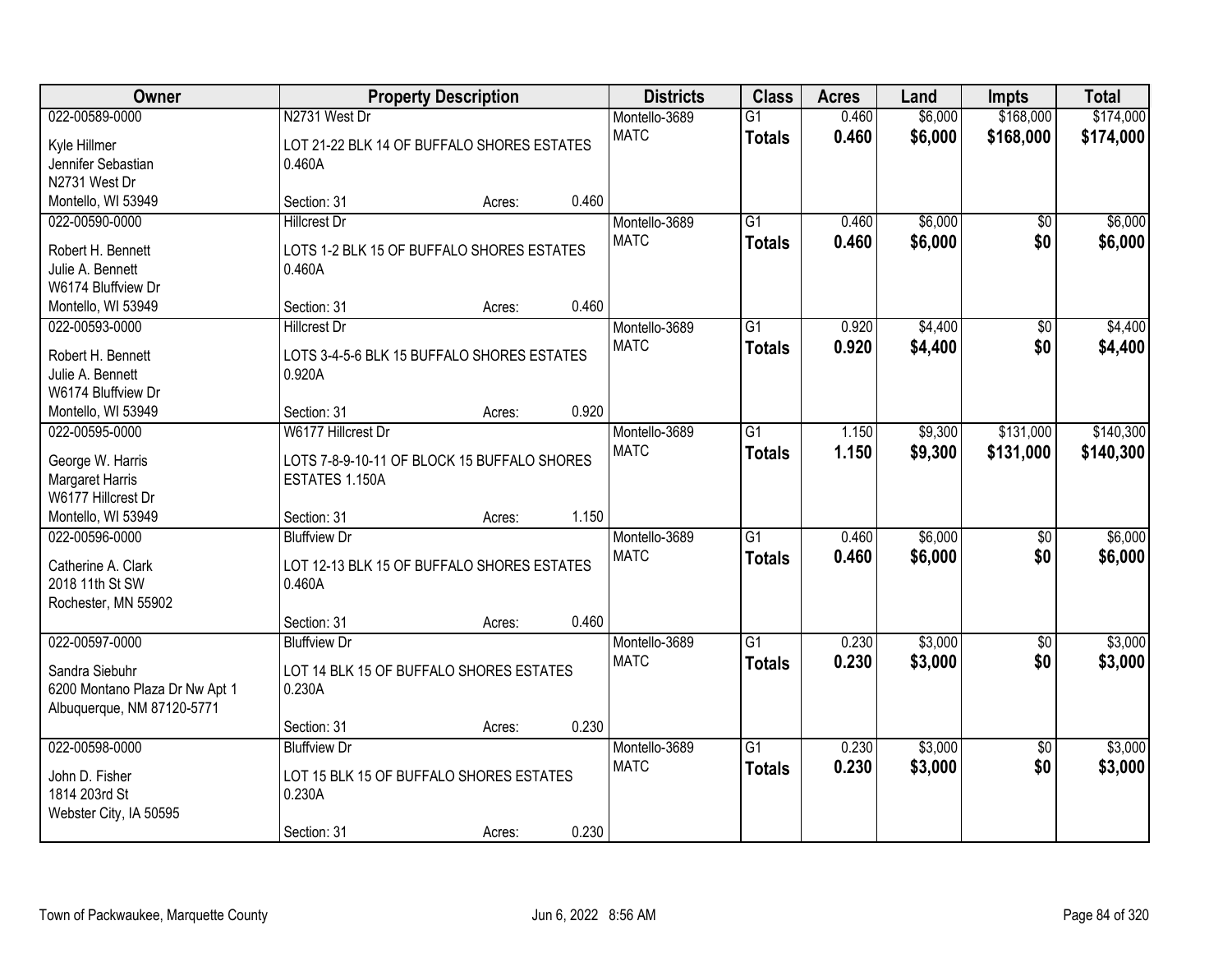| Owner                          | <b>Property Description</b>                      |        |       | <b>Districts</b> | <b>Class</b>    | <b>Acres</b> | Land    | <b>Impts</b>    | <b>Total</b> |
|--------------------------------|--------------------------------------------------|--------|-------|------------------|-----------------|--------------|---------|-----------------|--------------|
| 022-00599-0000                 | <b>Bluffview Dr</b>                              |        |       | Montello-3689    | $\overline{G1}$ | 0.230        | \$3,000 | \$0             | \$3,000      |
| Richard J. Cheslock            | LOT 16 BLK 15 OF BUFFALO SHORES ESTATES          |        |       | <b>MATC</b>      | <b>Totals</b>   | 0.230        | \$3,000 | \$0             | \$3,000      |
| 1265 Wittman Park Ln #1        | 0.230A                                           |        |       |                  |                 |              |         |                 |              |
| Menasha, WI 54952              |                                                  |        |       |                  |                 |              |         |                 |              |
|                                | Section: 31                                      | Acres: | 0.230 |                  |                 |              |         |                 |              |
| 022-00601-0000                 | W6174 Bluffview Dr                               |        |       | Montello-3689    | $\overline{G1}$ | 0.920        | \$8,200 | \$247,500       | \$255,700    |
| Robert H. Bennett              | LOTS 17-18-19-20 BLK 15 OF BUFFALO SHORES        |        |       | <b>MATC</b>      | <b>Totals</b>   | 0.920        | \$8,200 | \$247,500       | \$255,700    |
| Julie A. Bennett               | ESTATES 0.920A                                   |        |       |                  |                 |              |         |                 |              |
| W6174 Bluffview Dr             |                                                  |        |       |                  |                 |              |         |                 |              |
| Montello, WI 53949             | Section: 31                                      | Acres: | 0.920 |                  |                 |              |         |                 |              |
| 022-00602-0000                 | <b>Bluffview Dr</b>                              |        |       | Montello-3689    | G1              | 0.460        | \$6,000 | \$0             | \$6,000      |
| Robert H. Bennett              | LOT 21-22 BLK 15 OF BUFFALO SHORES ESTATES       |        |       | <b>MATC</b>      | <b>Totals</b>   | 0.460        | \$6,000 | \$0             | \$6,000      |
| Julie A. Bennett               | 0.460A                                           |        |       |                  |                 |              |         |                 |              |
| W6174 Bluffview Dr             |                                                  |        |       |                  |                 |              |         |                 |              |
| Montello, WI 53949             | Section: 31                                      | Acres: | 0.460 |                  |                 |              |         |                 |              |
| 022-00603-0000                 | <b>Hillcrest Dr</b>                              |        |       | Montello-3689    | $\overline{G1}$ | 0.230        | \$3,000 | $\sqrt[6]{3}$   | \$3,000      |
|                                |                                                  |        |       | <b>MATC</b>      | <b>Totals</b>   | 0.230        | \$3,000 | \$0             | \$3,000      |
| Peggy S. Wolf<br>940 Meadow Ct | LOT 1 BLK 16 OF BUFFALO SHORES ESTATES<br>0.230A |        |       |                  |                 |              |         |                 |              |
| Bradley, IL 60915-2661         |                                                  |        |       |                  |                 |              |         |                 |              |
|                                | Section: 31                                      | Acres: | 0.230 |                  |                 |              |         |                 |              |
| 022-00604-0000                 | N2816 Lakeview Dr                                |        |       | Montello-3689    | $\overline{G1}$ | 0.233        | \$3,000 | \$0             | \$3,000      |
|                                |                                                  |        |       | <b>MATC</b>      | <b>Totals</b>   | 0.233        | \$3,000 | \$0             | \$3,000      |
| Daniel O'Brien et al           | LOT 2 BLK 16 OF BUFFALO SHORES ESTATES           |        |       |                  |                 |              |         |                 |              |
| N2784 West Dr                  | 0.233A                                           |        |       |                  |                 |              |         |                 |              |
| Montello, WI 53949             | Section: 31                                      |        | 0.233 |                  |                 |              |         |                 |              |
| 022-00605-0000                 | W6156 Hillcrest Dr                               | Acres: |       | Montello-3689    | $\overline{G1}$ | 0.698        | \$7,200 | \$147,000       | \$154,200    |
|                                |                                                  |        |       | <b>MATC</b>      | <b>Totals</b>   | 0.698        | \$7,200 | \$147,000       | \$154,200    |
| Daniel R. Stibbe               | LOTS 3-4 & 5, BLK 16 OF BUFFALO SHORES           |        |       |                  |                 |              |         |                 |              |
| Maureen Y. Stibbe              | ESTATES 0.698A                                   |        |       |                  |                 |              |         |                 |              |
| W6156 Hillcrest Dr             |                                                  |        |       |                  |                 |              |         |                 |              |
| Montello, WI 53949             | Section: 31                                      | Acres: | 0.698 |                  |                 |              |         |                 |              |
| 022-00608-0000                 | <b>Hillcrest Dr</b>                              |        |       | Montello-3689    | G1              | 0.233        | \$3,000 | $\overline{50}$ | \$3,000      |
| Richard J. Gendeman            | LOT 6 BLK 16 OF BUFFALO SHORES ESTATES           |        |       | <b>MATC</b>      | <b>Totals</b>   | 0.233        | \$3,000 | \$0             | \$3,000      |
| Carol A. Gendeman              | 0.233A                                           |        |       |                  |                 |              |         |                 |              |
| 1018 Walter St                 |                                                  |        |       |                  |                 |              |         |                 |              |
| Lemont, IL 60439-3975          | Section: 31                                      | Acres: | 0.233 |                  |                 |              |         |                 |              |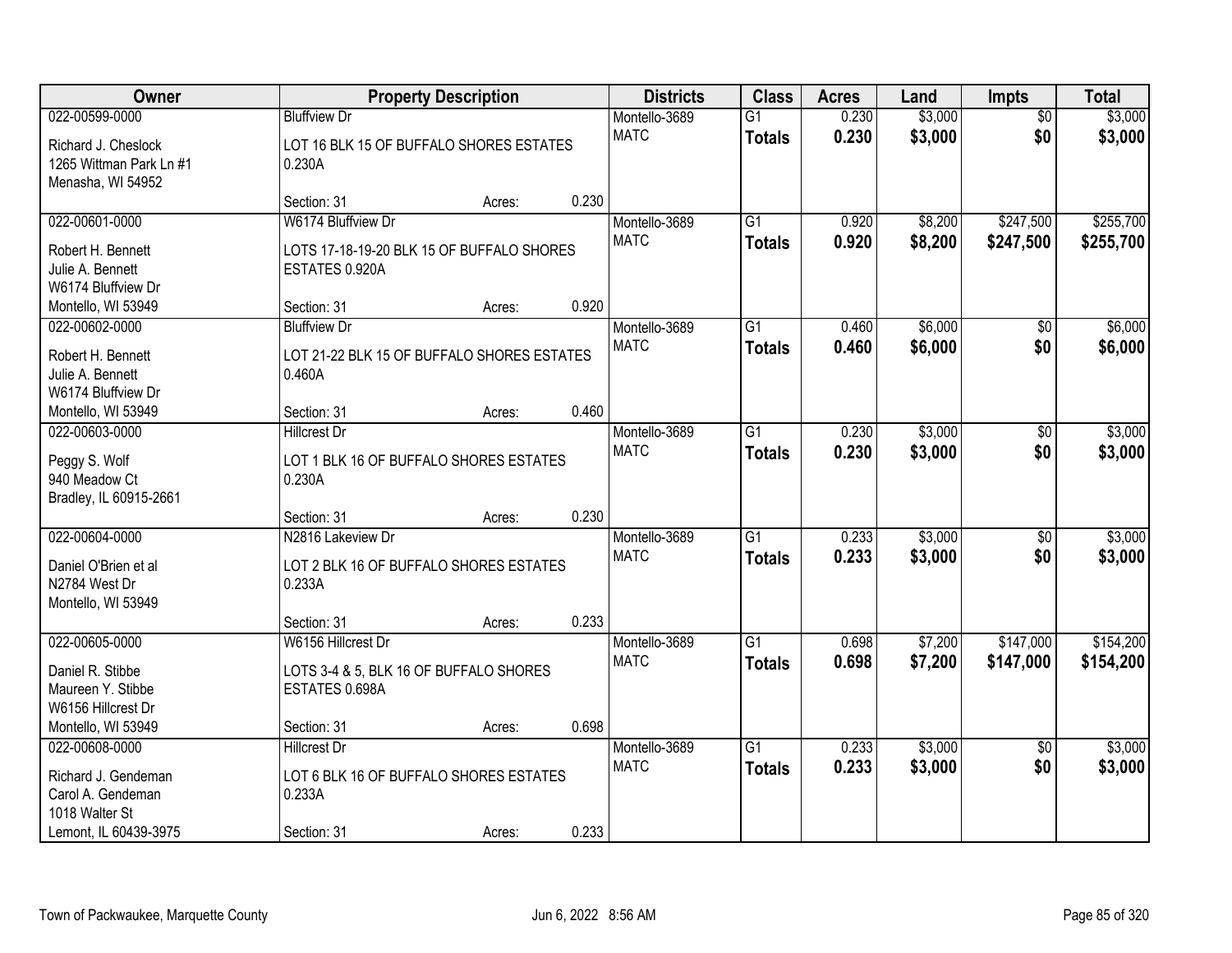| Owner                                    |                                                     | <b>Property Description</b> |       | <b>Districts</b> | <b>Class</b>    | <b>Acres</b> | Land    | <b>Impts</b>    | <b>Total</b> |
|------------------------------------------|-----------------------------------------------------|-----------------------------|-------|------------------|-----------------|--------------|---------|-----------------|--------------|
| 022-00609-0000                           | W6178 Hillcrest Dr                                  |                             |       | Montello-3689    | $\overline{G1}$ | 0.466        | \$6,000 | \$102,600       | \$108,600    |
| Richard J. Gendeman                      | LOTS 7-8 BLK 16 OF BUFFALO SHORES ESTATES           |                             |       | <b>MATC</b>      | <b>Totals</b>   | 0.466        | \$6,000 | \$102,600       | \$108,600    |
| Carol A. Gendeman                        | 0.466A                                              |                             |       |                  |                 |              |         |                 |              |
| 1018 Walter St                           |                                                     |                             |       |                  |                 |              |         |                 |              |
| Lemont, IL 60439-3975                    | Section: 31                                         | Acres:                      | 0.466 |                  |                 |              |         |                 |              |
| 022-00610-0000                           | <b>Hillcrest Dr</b>                                 |                             |       | Montello-3689    | $\overline{G1}$ | 0.233        | \$3,000 | $\overline{50}$ | \$3,000      |
| Steve Serkowski et al                    | LOT 9 BLK 16 OF BUFFALO SHORES ESTATES              |                             |       | <b>MATC</b>      | <b>Totals</b>   | 0.233        | \$3,000 | \$0             | \$3,000      |
| 4907 Gunderson Rd                        | 0.233A                                              |                             |       |                  |                 |              |         |                 |              |
| Waterford, WI 53185                      |                                                     |                             |       |                  |                 |              |         |                 |              |
|                                          | Section: 31                                         | Acres:                      | 0.233 |                  |                 |              |         |                 |              |
| 022-00611-0000                           | <b>Hillcrest Dr</b>                                 |                             |       | Montello-3689    | X4              | 0.233        | \$0     | \$0             | \$0          |
| Habitat For Humanity Srvng Grn Lake      | LOT 10 BLK 16 OF BUFFALO SHORES ESTATES             |                             |       | <b>MATC</b>      | <b>Totals</b>   | 0.233        | \$0     | \$0             | \$0          |
| Marq Wshara Cnties                       | 0.233A                                              |                             |       |                  |                 |              |         |                 |              |
| PO Box 464                               |                                                     |                             |       |                  |                 |              |         |                 |              |
| Wautoma, WI 54982                        | Section: 31                                         | Acres:                      | 0.233 |                  |                 |              |         |                 |              |
| 022-00612-0000                           | <b>Hillcrest Dr</b>                                 |                             |       | Montello-3689    | $\overline{G1}$ | 0.233        | \$3,000 | \$0             | \$3,000      |
| John F. Herza                            | LOT 11 BLK 16 OF BUFFALO SHORES ESTATES             |                             |       | <b>MATC</b>      | <b>Totals</b>   | 0.233        | \$3,000 | \$0             | \$3,000      |
| Lori J. Benoy                            | 0.233A                                              |                             |       |                  |                 |              |         |                 |              |
| 319 E Parkside                           |                                                     |                             |       |                  |                 |              |         |                 |              |
| Lombard, IL 60148                        | Section: 31                                         | Acres:                      | 0.233 |                  |                 |              |         |                 |              |
| 022-00613-0000                           | East Dr                                             |                             |       | Montello-3689    | $\overline{G1}$ | 0.242        | \$3,200 | \$0             | \$3,200      |
| Lance P. Wallace Trustees                | LOT 1 BLK 17 BUFFALO SHORES ESTATES 0.242A          |                             |       | <b>MATC</b>      | <b>Totals</b>   | 0.242        | \$3,200 | \$0             | \$3,200      |
| Norman P Wallace Family Trust            |                                                     |                             |       |                  |                 |              |         |                 |              |
| 5770 N Sunny Point Rd                    |                                                     |                             |       |                  |                 |              |         |                 |              |
| Glendale, WI 53209-4452                  | Section: 32                                         | Acres:                      | 0.242 |                  |                 |              |         |                 |              |
| 022-00614-0000                           | East Dr                                             |                             |       | Montello-3689    | $\overline{G1}$ | 0.460        | \$6,000 | \$0             | \$6,000      |
|                                          |                                                     |                             |       | <b>MATC</b>      | <b>Totals</b>   | 0.460        | \$6,000 | \$0             | \$6,000      |
| Garbis C. Jeknavorian<br>96 Kessel Ct #5 | LOTS 2-3 BLK 17 OF BUFFALO SHORES ESTATES<br>0.460A |                             |       |                  |                 |              |         |                 |              |
| Madison, WI 53711                        |                                                     |                             |       |                  |                 |              |         |                 |              |
|                                          | Section: 32                                         | Acres:                      | 0.460 |                  |                 |              |         |                 |              |
| 022-00615-0000                           | East Dr                                             |                             |       | Montello-3689    | $\overline{G1}$ | 0.460        | \$6,000 | $\overline{30}$ | \$6,000      |
|                                          |                                                     |                             |       | <b>MATC</b>      | <b>Totals</b>   | 0.460        | \$6,000 | \$0             | \$6,000      |
| Kasimir Kolano                           | LOTS 4-5 BLK 17 OF BUFFALO SHORES ESTATES           |                             |       |                  |                 |              |         |                 |              |
| Sandra D. Kolano<br>W6050 Granton Rd     | 0.460A                                              |                             |       |                  |                 |              |         |                 |              |
| Neilsville, WI 54456                     | Section: 32                                         | Acres:                      | 0.460 |                  |                 |              |         |                 |              |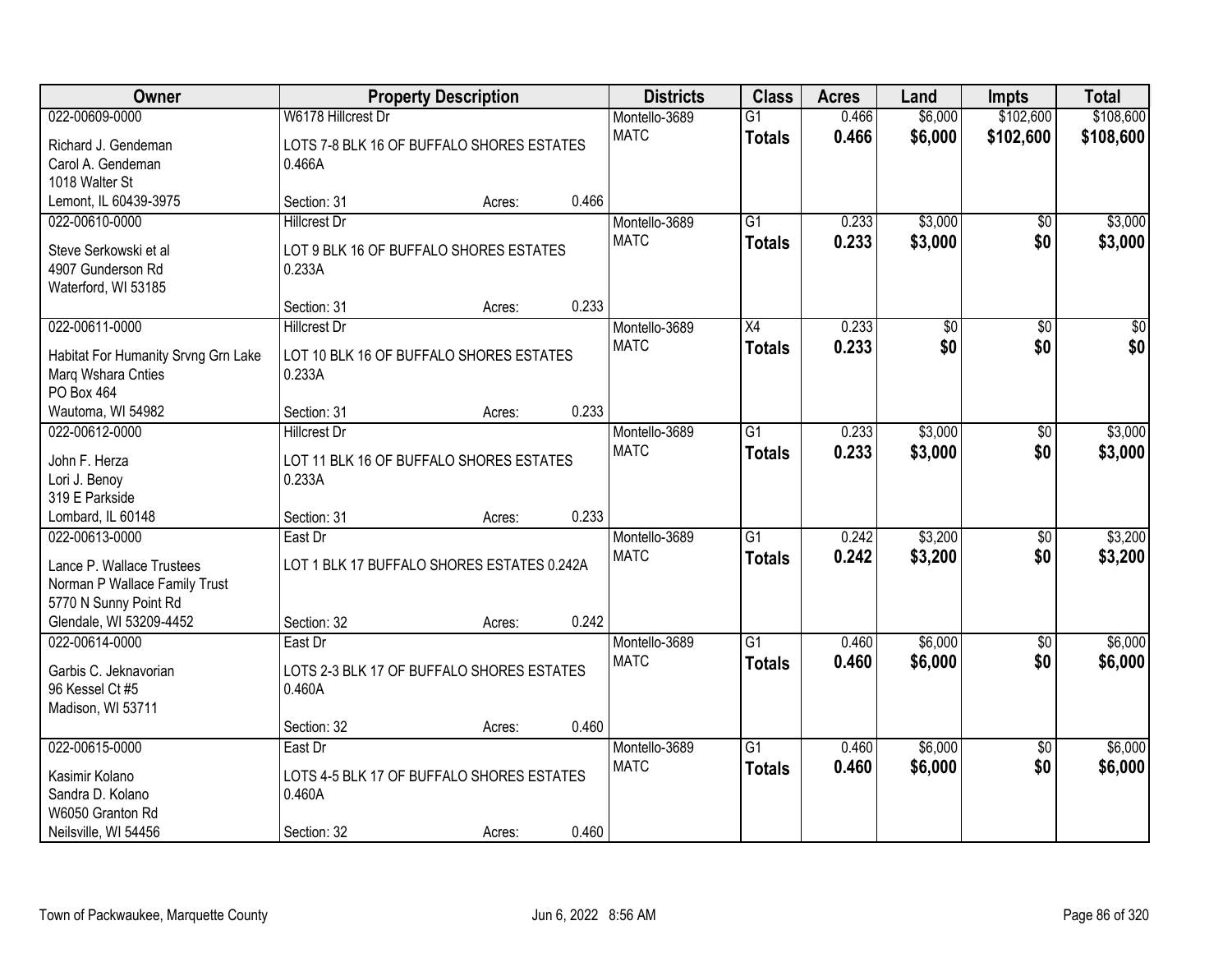| Owner                                                                     |                                           | <b>Property Description</b> |       | <b>Districts</b>   | <b>Class</b>    | <b>Acres</b> | Land     | Impts           | <b>Total</b> |
|---------------------------------------------------------------------------|-------------------------------------------|-----------------------------|-------|--------------------|-----------------|--------------|----------|-----------------|--------------|
| 022-00616-0000                                                            | East Dr                                   |                             |       | Montello-3689      | $\overline{G1}$ | 0.230        | \$3,000  | $\overline{50}$ | \$3,000      |
| Donald R. Rice                                                            | LOT 6 BLK 17 OF BUFFALO SHORES ESTATES    |                             |       | <b>MATC</b>        | <b>Totals</b>   | 0.230        | \$3,000  | \$0             | \$3,000      |
| Charlene C. Makray-Rice                                                   | 0.230A                                    |                             |       |                    |                 |              |          |                 |              |
| N2732 West Dr                                                             |                                           |                             |       |                    |                 |              |          |                 |              |
| Montello, WI 53949                                                        | Section: 32                               | Acres:                      | 0.230 |                    |                 |              |          |                 |              |
| 022-00618-0000                                                            | N2732 West Dr                             |                             |       | Montello-3689      | $\overline{G1}$ | 0.460        | \$6,000  | \$89,100        | \$95,100     |
| Donald R. Rice                                                            | LOTS 7-8 BLK 17 OF BUFFALO SHORES ESTATES |                             |       | <b>MATC</b>        | <b>Totals</b>   | 0.460        | \$6,000  | \$89,100        | \$95,100     |
| Charlene Rice                                                             | 0.460A                                    |                             |       |                    |                 |              |          |                 |              |
| N2732 West Dr                                                             |                                           |                             |       |                    |                 |              |          |                 |              |
| Montello, WI 53949                                                        | Section: 32                               | Acres:                      | 0.460 |                    |                 |              |          |                 |              |
| 022-00619-0000                                                            | W4155 County Rd C                         |                             |       | Buffalo Lake Pro & | G1              | 0.460        | \$48,100 | \$119,900       | \$168,000    |
| <b>Richard Epstein</b>                                                    | LOT 1 OF NORTHSHORE ESTATES 0.46A         |                             |       | <b>Rehab Dist</b>  | <b>Totals</b>   | 0.460        | \$48,100 | \$119,900       | \$168,000    |
| W4155 County Rd C                                                         |                                           |                             |       | Montello-3689      |                 |              |          |                 |              |
| Montello, WI 53949                                                        |                                           |                             |       | <b>MATC</b>        |                 |              |          |                 |              |
|                                                                           | Section: 13                               | Acres:                      | 0.460 |                    |                 |              |          |                 |              |
| 022-00620-0000                                                            | W4175 County Rd C                         |                             |       | Buffalo Lake Pro & | G1              | 0.450        | \$55,000 | \$50,600        | \$105,600    |
|                                                                           | LOT 2 OF NORTHSHORE ESTATES .45A          |                             |       | <b>Rehab Dist</b>  | <b>Totals</b>   | 0.450        | \$55,000 | \$50,600        | \$105,600    |
| Judith A Aldrich Rev Trust<br>W4175 Co Rd C                               |                                           |                             |       | Montello-3689      |                 |              |          |                 |              |
| Montello, WI 53949                                                        |                                           |                             |       | <b>MATC</b>        |                 |              |          |                 |              |
|                                                                           | Section: 13                               | Acres:                      | 0.450 |                    |                 |              |          |                 |              |
| 022-00621-0000                                                            | W4187 County Rd C                         |                             |       | Buffalo Lake Pro & | $\overline{G1}$ | 0.450        | \$43,700 | \$500           | \$44,200     |
|                                                                           |                                           |                             |       | <b>Rehab Dist</b>  | <b>Totals</b>   | 0.450        | \$43,700 | \$500           | \$44,200     |
| Douglas R & Cynthia Kuban Family Trus   LOT 3 OF NORTHSHORE ESTATES 0.45A |                                           |                             |       | Montello-3689      |                 |              |          |                 |              |
| 325 E 11th St<br>Pecatonica, IL 61063                                     |                                           |                             |       | <b>MATC</b>        |                 |              |          |                 |              |
|                                                                           | Section: 13                               | Acres:                      | 0.450 |                    |                 |              |          |                 |              |
| 022-00622-0000                                                            | W4197 County Rd C                         |                             |       | Buffalo Lake Pro & | $\overline{G1}$ | 0.460        | \$46,000 | \$104,900       | \$150,900    |
|                                                                           |                                           |                             |       | <b>Rehab Dist</b>  | <b>Totals</b>   | 0.460        | \$46,000 | \$104,900       | \$150,900    |
| Angela C. Busch                                                           | LOT 4 OF NORTHSHORE ESTATES 0.46A         |                             |       | Montello-3689      |                 |              |          |                 |              |
| W4197 County Rd C                                                         |                                           |                             |       | <b>MATC</b>        |                 |              |          |                 |              |
| Montello, WI 53949                                                        |                                           |                             | 0.460 |                    |                 |              |          |                 |              |
| 022-00623-0000                                                            | Section: 13<br>W4213 County Rd C          | Acres:                      |       | Buffalo Lake Pro & | $\overline{G1}$ | 0.460        | \$38,800 | \$179,200       | \$218,000    |
|                                                                           |                                           |                             |       | <b>Rehab Dist</b>  |                 | 0.460        | \$38,800 | \$179,200       | \$218,000    |
| Agnes Jackson                                                             | LOT 5 OF NORTHSHORE ESTATES 0.46A         |                             |       | Montello-3689      | <b>Totals</b>   |              |          |                 |              |
| Anthony Jackson                                                           |                                           |                             |       | <b>MATC</b>        |                 |              |          |                 |              |
| 206 Comfortcove St                                                        |                                           |                             |       |                    |                 |              |          |                 |              |
| Orfordville, WI 53576                                                     | Section: 13                               | Acres:                      | 0.460 |                    |                 |              |          |                 |              |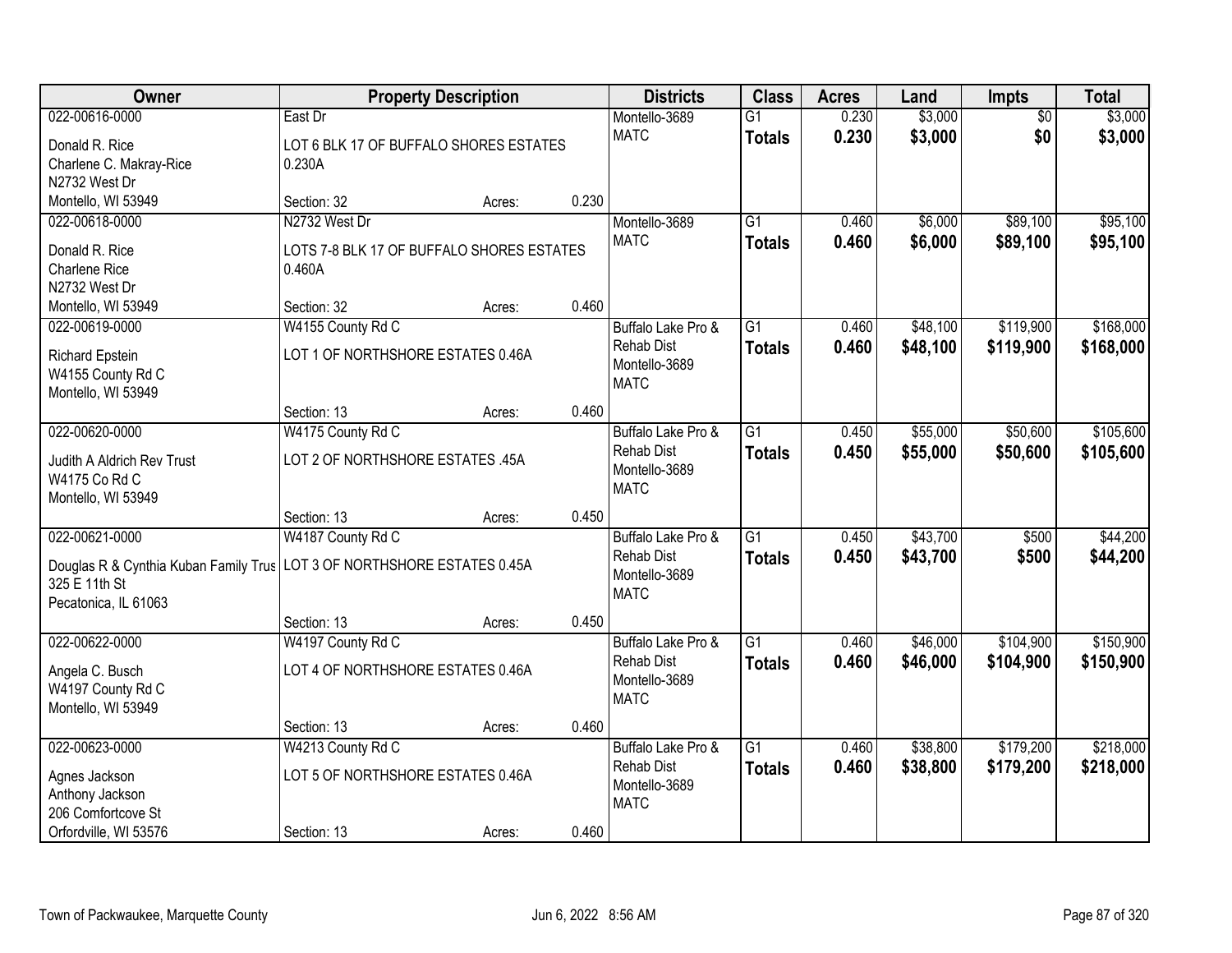| Owner                                |                                              | <b>Property Description</b> |       | <b>Districts</b>                        | <b>Class</b>    | <b>Acres</b> | Land     | <b>Impts</b>    | <b>Total</b> |
|--------------------------------------|----------------------------------------------|-----------------------------|-------|-----------------------------------------|-----------------|--------------|----------|-----------------|--------------|
| 022-00624-0000                       | W4221 County Rd C                            |                             |       | Buffalo Lake Pro &                      | $\overline{G1}$ | 0.460        | \$36,300 | \$77,400        | \$113,700    |
| Thomas A. Korducki                   | LOT 6 OF NORTHSHORE ESTATES 0.46A            |                             |       | <b>Rehab Dist</b>                       | <b>Totals</b>   | 0.460        | \$36,300 | \$77,400        | \$113,700    |
| Nephtali Korducki                    |                                              |                             |       | Montello-3689                           |                 |              |          |                 |              |
| 3345 Jeffers Ct                      |                                              |                             |       | <b>MATC</b>                             |                 |              |          |                 |              |
| New Berlin, WI 53146                 | Section: 13                                  | Acres:                      | 0.460 |                                         |                 |              |          |                 |              |
| 022-00625-0000                       | W4229 County Rd C                            |                             |       | Buffalo Lake Pro &                      | $\overline{G1}$ | 0.460        | \$36,800 | \$204,800       | \$241,600    |
| William L Monroe Rev Trust           | LOT 7 OF NORTHSHORE ESTATES 0.46A            |                             |       | <b>Rehab Dist</b>                       | <b>Totals</b>   | 0.460        | \$36,800 | \$204,800       | \$241,600    |
| Rebecca L Monroe Rev Trust           |                                              |                             |       | Montello-3689                           |                 |              |          |                 |              |
| 925 Whelk Dr                         |                                              |                             |       | <b>MATC</b>                             |                 |              |          |                 |              |
| Sanibel, FL 33957                    | Section: 13                                  | Acres:                      | 0.460 |                                         |                 |              |          |                 |              |
| 022-00626-0000                       | W4237 County Rd C                            |                             |       | Buffalo Lake Pro &                      | $\overline{G1}$ | 0.470        | \$39,700 | \$82,600        | \$122,300    |
|                                      |                                              |                             |       | <b>Rehab Dist</b>                       | <b>Totals</b>   | 0.470        | \$39,700 | \$82,600        | \$122,300    |
| William C. Schmidt<br>PO Box 156     | LOT 8 OF NORTHSHORE ESTATES 0.47A            |                             |       | Montello-3689                           |                 |              |          |                 |              |
| Montello, WI 53949                   |                                              |                             |       | <b>MATC</b>                             |                 |              |          |                 |              |
|                                      | Section: 13                                  | Acres:                      | 0.470 |                                         |                 |              |          |                 |              |
| 022-00627-0000                       | County Rd C                                  |                             |       | Buffalo Lake Pro &                      | $\overline{G1}$ | 0.470        | \$45,100 | \$0             | \$45,100     |
|                                      |                                              |                             |       | <b>Rehab Dist</b>                       | <b>Totals</b>   | 0.470        | \$45,100 | \$0             | \$45,100     |
| John Ross                            | LOT 9 OF NORTHSHORE ESTATES 0.47A            |                             |       | Montello-3689                           |                 |              |          |                 |              |
| <b>Timothy Slover</b>                |                                              |                             |       | <b>MATC</b>                             |                 |              |          |                 |              |
| 1406 Drewry Ln                       |                                              |                             |       |                                         |                 |              |          |                 |              |
| Madison, WI 53704<br>022-00628-0000  | Section: 13                                  | Acres:                      | 0.470 |                                         | $\overline{G1}$ | 1.870        | \$49,400 | \$169,400       | \$218,800    |
|                                      | W4355 County Rd C                            |                             |       | Buffalo Lake Pro &<br><b>Rehab Dist</b> |                 |              |          |                 |              |
| <b>Marguerit Schroeder Trustees</b>  | LOT 1 & OUTLOT 1 NORTHSHORE ESTATES II 1.87A |                             |       | Montello-3689                           | <b>Totals</b>   | 1.870        | \$49,400 | \$169,400       | \$218,800    |
| Schroeder Living Trust               |                                              |                             |       | <b>MATC</b>                             |                 |              |          |                 |              |
| W4355 Co Rd C                        |                                              |                             |       |                                         |                 |              |          |                 |              |
| Montello, WI 53949                   | Section: 13                                  | Acres:                      | 1.870 |                                         |                 |              |          |                 |              |
| 022-00629-0000                       | County Rd C                                  |                             |       | Buffalo Lake Pro &                      | $\overline{G1}$ | 1.650        | \$47,200 | $\overline{50}$ | \$47,200     |
| Avis M. Fisher Trustees              | LOT 2 & OUTLOT 2 NORTHSHORE ESTATES II (LESS |                             |       | Rehab Dist                              | <b>Totals</b>   | 1.650        | \$47,200 | \$0             | \$47,200     |
| Jeffrey R & Avis M Fisher Jt Tenancy | 23 SQ FT OF LOT 2) 1.65A                     |                             |       | Montello-3689                           |                 |              |          |                 |              |
| Trust                                |                                              |                             |       | <b>MATC</b>                             |                 |              |          |                 |              |
| 1623 N Court St                      | Section: 13                                  | Acres:                      | 1.650 |                                         |                 |              |          |                 |              |
| Mc Henry, IL 60050                   |                                              |                             |       |                                         |                 |              |          |                 |              |
| 022-00630-0000                       | W4332 County Rd C                            |                             |       | Buffalo Lake Pro &                      | $\overline{G1}$ | 1.650        | \$39,900 | \$135,600       | \$175,500    |
| Jeffrey H. Schatzke                  | LOT 3 & OUTLOT 3 NORTHSHORE ESTATES II (AND  |                             |       | <b>Rehab Dist</b>                       | <b>Totals</b>   | 1.650        | \$39,900 | \$135,600       | \$175,500    |
| Angeline M. Birkholz                 | 23SQFT OF LOT 2) 1.65A                       |                             |       | Montello-3689                           |                 |              |          |                 |              |
| W10575 Triangle Rd                   |                                              |                             |       | <b>MATC</b>                             |                 |              |          |                 |              |
| Pickett, WI 54964                    | Section: 13                                  | Acres:                      | 1.650 |                                         |                 |              |          |                 |              |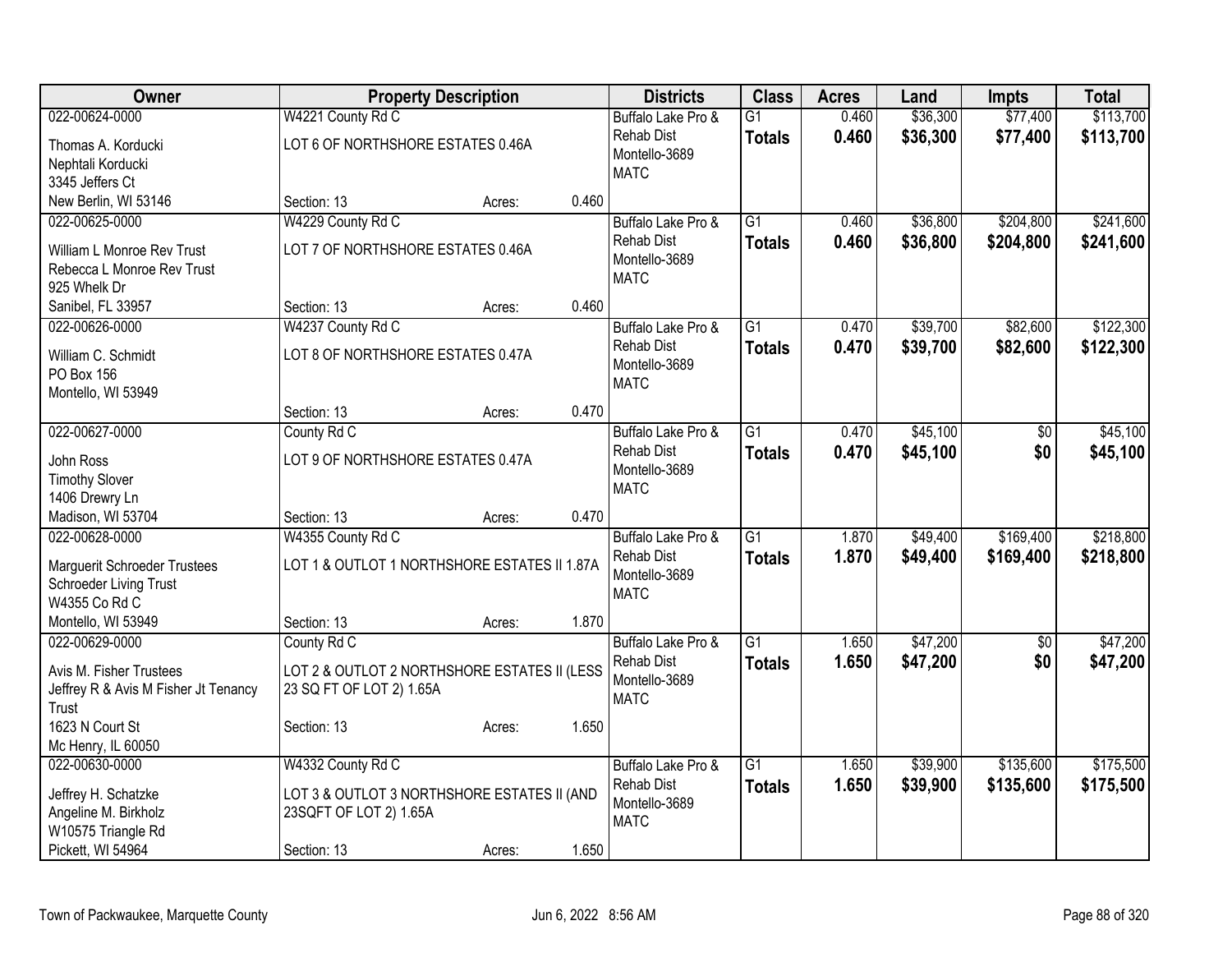| <b>Owner</b>                  |                                              | <b>Property Description</b> |       | <b>Districts</b>             | <b>Class</b>    | <b>Acres</b> | Land     | <b>Impts</b>    | <b>Total</b> |
|-------------------------------|----------------------------------------------|-----------------------------|-------|------------------------------|-----------------|--------------|----------|-----------------|--------------|
| 022-00631-0000                | W4330 County Rd C                            |                             |       | Buffalo Lake Pro &           | $\overline{G1}$ | 1.640        | \$46,700 | \$97,500        | \$144,200    |
| Ernest W. Stetenfeld          | LOT 4 & OUTLOT 4 NORTHSHORE ESTATES II 1.64A |                             |       | <b>Rehab Dist</b>            | <b>Totals</b>   | 1.640        | \$46,700 | \$97,500        | \$144,200    |
| Elizabeth Stetenfeld          |                                              |                             |       | Montello-3689                |                 |              |          |                 |              |
| 5213 Rustling Oaks Ln         |                                              |                             |       | <b>MATC</b>                  |                 |              |          |                 |              |
| Mc Farland, WI 53558          | Section: 13                                  | Acres:                      | 1.640 |                              |                 |              |          |                 |              |
| 022-00632-0000                | W4316 County Rd C                            |                             |       | Buffalo Lake Pro &           | $\overline{G1}$ | 1.640        | \$46,400 | \$5,600         | \$52,000     |
| Jason E. Thistle              | LOT 5 & OUTLOT 5 NORTHSHORE ESTATES II 1.64A |                             |       | <b>Rehab Dist</b>            | <b>Totals</b>   | 1.640        | \$46,400 | \$5,600         | \$52,000     |
| N2765 County Rd V             |                                              |                             |       | Montello-3689                |                 |              |          |                 |              |
| Lodi, WI 53555                |                                              |                             |       | <b>MATC</b>                  |                 |              |          |                 |              |
|                               | Section: 13                                  | Acres:                      | 1.640 |                              |                 |              |          |                 |              |
| 022-00633-0000                | W4312 County Rd C                            |                             |       | Buffalo Lake Pro &           | G1              | 1.650        | \$46,800 | \$125,400       | \$172,200    |
| Leslie W. Davis               | LOT 6 & OUTLOT 6 NORTHSHORE ESTATES II 1.65A |                             |       | <b>Rehab Dist</b>            | <b>Totals</b>   | 1.650        | \$46,800 | \$125,400       | \$172,200    |
| W4312 County Rd C             |                                              |                             |       | Montello-3689                |                 |              |          |                 |              |
| Montello, WI 53949            |                                              |                             |       | <b>MATC</b>                  |                 |              |          |                 |              |
|                               | Section: 13                                  | Acres:                      | 1.650 |                              |                 |              |          |                 |              |
| 022-00634-0000                | County Rd C                                  |                             |       | Buffalo Lake Pro &           | $\overline{G1}$ | 1.650        | \$46,800 | \$0             | \$46,800     |
| Stefanczyk Trust of 2014      | LOT 7 & OUTLOT 7 NORTHSHORE ESTATES II 1.65A |                             |       | <b>Rehab Dist</b>            | <b>Totals</b>   | 1.650        | \$46,800 | \$0             | \$46,800     |
| 5329 Lacy Rd                  |                                              |                             |       | Montello-3689                |                 |              |          |                 |              |
| Fitchburg, WI 53711           |                                              |                             |       | <b>MATC</b>                  |                 |              |          |                 |              |
|                               | Section: 13                                  | Acres:                      | 1.650 |                              |                 |              |          |                 |              |
| 022-00635-0000                | W4300 County Rd C                            |                             |       | Buffalo Lake Pro &           | $\overline{G1}$ | 1.660        | \$46,800 | \$274,200       | \$321,000    |
| Stefanczyk Trust of 2014      | LOT 8 & OUTLOT 8 NORTHSHORE ESTATES II 1.66A |                             |       | Rehab Dist                   | <b>Totals</b>   | 1.660        | \$46,800 | \$274,200       | \$321,000    |
| 5329 Lacy Rd                  |                                              |                             |       | Montello-3689                |                 |              |          |                 |              |
| Fitchburg, WI 53711           |                                              |                             |       | <b>MATC</b>                  |                 |              |          |                 |              |
|                               | Section: 13                                  | Acres:                      | 1.660 |                              |                 |              |          |                 |              |
| 022-00636-0000                | County Rd C                                  |                             |       | Buffalo Lake Pro &           | $\overline{G1}$ | 1.670        | \$46,800 | $\overline{60}$ | \$46,800     |
| Stefanczyk Trust of 2014      | LOT 9 & OUTLOT 9 NORTHSHORE ESTATES II 1.67A |                             |       | <b>Rehab Dist</b>            | <b>Totals</b>   | 1.670        | \$46,800 | \$0             | \$46,800     |
| 5329 Lacy Rd                  |                                              |                             |       | Montello-3689<br><b>MATC</b> |                 |              |          |                 |              |
| Fitchburg, WI 53711           |                                              |                             |       |                              |                 |              |          |                 |              |
|                               | Section: 13                                  | Acres:                      | 1.670 |                              |                 |              |          |                 |              |
| 022-00637-0000                | W4270 County Rd C                            |                             |       | Buffalo Lake Pro &           | $\overline{G1}$ | 3.370        | \$75,000 | \$246,400       | \$321,400    |
| Margaret A Puzek Dec of Trust | LOTS 10-11 & OL10-11 NORTHSHORE ESTATES II   |                             |       | Rehab Dist                   | <b>Totals</b>   | 3.370        | \$75,000 | \$246,400       | \$321,400    |
| 121 Kirkwood Ave              | 3.37A                                        |                             |       | Montello-3689<br><b>MATC</b> |                 |              |          |                 |              |
| Winthorp Harbor, IL 60096     |                                              |                             |       |                              |                 |              |          |                 |              |
|                               | Section: 13                                  | Acres:                      | 3.370 |                              |                 |              |          |                 |              |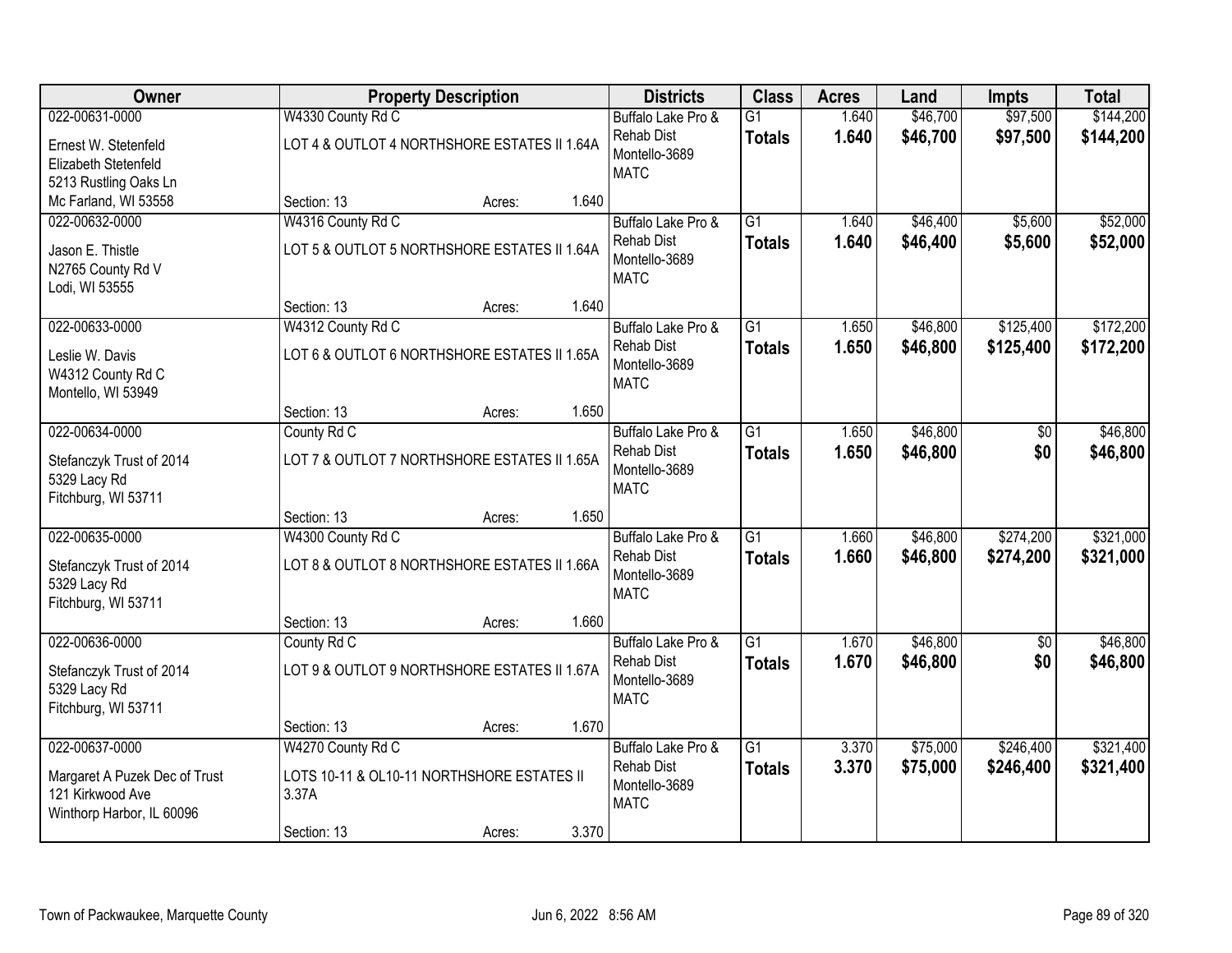| <b>Owner</b>                                                                       |                                                                                                | <b>Property Description</b> |       | <b>Districts</b>                                                        | <b>Class</b>                     | <b>Acres</b>   | Land                 | <b>Impts</b>           | <b>Total</b>           |
|------------------------------------------------------------------------------------|------------------------------------------------------------------------------------------------|-----------------------------|-------|-------------------------------------------------------------------------|----------------------------------|----------------|----------------------|------------------------|------------------------|
| 022-00638-0000<br>Linda L. Radloff<br>W3983 County Rd C<br>Montello, WI 53949      | County Rd C<br>L12 & OUTLOT 12 NORTHSHORE ESTATES II 1.69A                                     |                             |       | Buffalo Lake Pro &<br><b>Rehab Dist</b><br>Montello-3689<br><b>MATC</b> | $\overline{G1}$<br><b>Totals</b> | 1.690<br>1.690 | \$38,600<br>\$38,600 | $\overline{50}$<br>\$0 | \$38,600<br>\$38,600   |
|                                                                                    | Section: 13                                                                                    | Acres:                      | 1.690 |                                                                         |                                  |                |                      |                        |                        |
| 022-00639-0000<br>Caleb Lloyd<br>W4252 County Rd C<br>Montello, WI 53949           | W4252 County Rd C<br>LOTS 3 & 4 CSM 1790 BEING PRT OF LOT 13 OF<br>NORTHSHORE ESTATES II 1.65A |                             |       | Montello-3689<br><b>MATC</b>                                            | $\overline{G1}$<br><b>Totals</b> | 1.650<br>1.650 | \$14,300<br>\$14,300 | \$166,300<br>\$166,300 | \$180,600<br>\$180,600 |
|                                                                                    | Section: 13                                                                                    | Acres:                      | 1.650 |                                                                         |                                  |                |                      |                        |                        |
| 022-00639-0005<br>Philip Hoffmann<br>Emily Hoffmann<br>224 Lake Ave                | County Rd C<br>LOTS 1 & 2 CSM 1790 BEING PRT OF LOT 13 OF<br>NORTHSHORE ESTATES II 2.587A      |                             |       | Montello-3689<br><b>MATC</b>                                            | $\overline{G1}$<br><b>Totals</b> | 2.587<br>2.587 | \$9,100<br>\$9,100   | \$0<br>\$0             | \$9,100<br>\$9,100     |
| Montello, WI 53949                                                                 | Section: 13                                                                                    | Acres:                      | 2.587 |                                                                         |                                  |                |                      |                        |                        |
| 022-00640-0000<br><b>Walter Naekrsz</b><br><b>PO Box 294</b><br>Montello, WI 53949 | W4234 County Rd C<br>LOT 14 OF NORTHSHORE ESTATES II LESS N 61FT<br>4.0245A                    |                             |       | Montello-3689<br><b>MATC</b>                                            | $\overline{G1}$<br><b>Totals</b> | 4.024<br>4.024 | \$22,600<br>\$22,600 | \$34,900<br>\$34,900   | \$57,500<br>\$57,500   |
|                                                                                    | Section: 13                                                                                    | Acres:                      | 4.024 |                                                                         |                                  |                |                      |                        |                        |
| 022-00641-0000<br>John E. Mevis<br>W4154 County Rd C<br>Montello, WI 53949         | W4154 County Rd C<br>LOT 15 OF NORTHSHORE ESTATES II 6.65A<br>Section: 13                      | Acres:                      | 6.650 | Buffalo Lake Pro &<br><b>Rehab Dist</b><br>Montello-3689<br><b>MATC</b> | $\overline{G1}$<br><b>Totals</b> | 6.650<br>6.650 | \$30,100<br>\$30,100 | \$12,600<br>\$12,600   | \$42,700<br>\$42,700   |
| 022-00642-0000                                                                     | County Rd C                                                                                    |                             |       | Montello-3689                                                           | $\overline{G1}$                  | 2.270          | \$16,400             | $\overline{50}$        | \$16,400               |
| John E. Mevis<br>W4154 County Rd C<br>Montello, WI 53949                           | LOT 16 OF NORTHSHORE ESTATES II 2.27A                                                          |                             |       | <b>MATC</b>                                                             | <b>Totals</b>                    | 2.270          | \$16,400             | \$0                    | \$16,400               |
|                                                                                    | Section: 13                                                                                    | Acres:                      | 2.270 |                                                                         |                                  |                |                      |                        |                        |
| 022-00643-0000<br>John E. Mevis<br>W4154 County Rd C<br>Montello, WI 53949         | County Rd C<br>LOT 17 OF NORTHSHORE ESTATES II 2.02A<br>Section: 13                            | Acres:                      | 2.020 | Montello-3689<br><b>MATC</b>                                            | $\overline{G1}$<br><b>Totals</b> | 2.020<br>2.020 | \$15,600<br>\$15,600 | $\overline{50}$<br>\$0 | \$15,600<br>\$15,600   |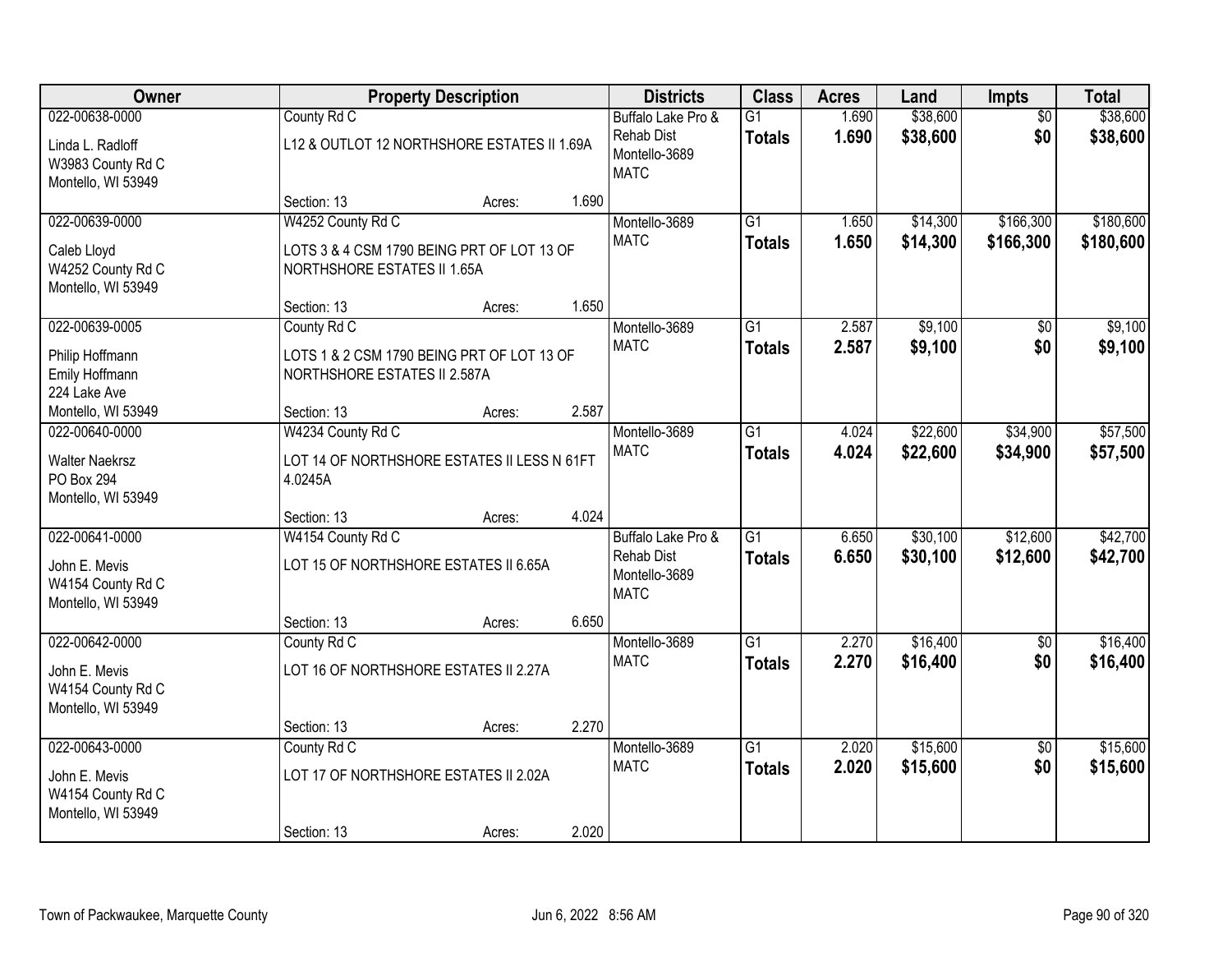| <b>Owner</b>                      |                                                | <b>Property Description</b> |       | <b>Districts</b>   | <b>Class</b>    | <b>Acres</b> | Land     | Impts           | <b>Total</b> |
|-----------------------------------|------------------------------------------------|-----------------------------|-------|--------------------|-----------------|--------------|----------|-----------------|--------------|
| 022-00644-0000                    | County Rd C                                    |                             |       | Montello-3689      | $\overline{G1}$ | 1.760        | \$14,700 | $\overline{50}$ | \$14,700     |
| John E. Mevis                     | LOT 18 OF NORTHSHORE ESTATES II 1.76A          |                             |       | <b>MATC</b>        | <b>Totals</b>   | 1.760        | \$14,700 | \$0             | \$14,700     |
| W4154 County Rd C                 |                                                |                             |       |                    |                 |              |          |                 |              |
| Montello, WI 53949                |                                                |                             |       |                    |                 |              |          |                 |              |
|                                   | Section: 13                                    | Acres:                      | 1.760 |                    |                 |              |          |                 |              |
| 022-00645-0000                    | Lakeview Dr                                    |                             |       | Buffalo Lake Pro & | $\overline{G1}$ | 1.910        | \$7,300  | $\overline{50}$ | \$7,300      |
| Dakota L. Hensler                 | LOT 1 BUFFALO LAKE PLAT & 1/4 INT OUTLOT 1     |                             |       | <b>Rehab Dist</b>  | <b>Totals</b>   | 1.910        | \$7,300  | \$0             | \$7,300      |
| Lisa Hensler                      | 1.91A                                          |                             |       | Montello-3689      |                 |              |          |                 |              |
| W5704 Lakeview Dr E               |                                                |                             |       | <b>MATC</b>        |                 |              |          |                 |              |
| Montello, WI 53949                | Section: 28                                    | Acres:                      | 1.910 |                    |                 |              |          |                 |              |
| 022-00646-0000                    | W5704 E Lakeview Dr                            |                             |       | Buffalo Lake Pro & | $\overline{G1}$ | 1.560        | \$19,600 | \$170,000       | \$189,600    |
| Dakota L. Hensler                 | LOT 2 BUFFALO LAKE PLAT & 1/4 INT OUTLOT 1     |                             |       | <b>Rehab Dist</b>  | <b>Totals</b>   | 1.560        | \$19,600 | \$170,000       | \$189,600    |
| Lisa Hensler                      | 1.56A                                          |                             |       | Montello-3689      |                 |              |          |                 |              |
| W5704 Lakeview Dr E               |                                                |                             |       | <b>MATC</b>        |                 |              |          |                 |              |
| Montello, WI 53949                | Section: 28                                    | Acres:                      | 1.560 |                    |                 |              |          |                 |              |
| 022-00647-0000                    | Lakeview Dr                                    |                             |       | Buffalo Lake Pro & | $\overline{G1}$ | 3.200        | \$31,100 | \$0             | \$31,100     |
| Yoshitani Fam Rev Trust           | LOT 3 CSM 1810 & 1/4 INT OUTLOT 1 SEC 21 & SEC |                             |       | <b>Rehab Dist</b>  | <b>Totals</b>   | 3.200        | \$31,100 | \$0             | \$31,100     |
| Yoshitani Ken Izumi               | 28 3.20A                                       |                             |       | Montello-3689      |                 |              |          |                 |              |
| 5550 S Shore Dr Apt 1107          |                                                |                             |       | <b>MATC</b>        |                 |              |          |                 |              |
| Chicago, IL 60637                 | Section: 28                                    | Acres:                      | 3.200 |                    |                 |              |          |                 |              |
| 022-00648-0000                    | W5708 E Lakeview Dr                            |                             |       | Buffalo Lake Pro & | $\overline{G1}$ | 4.500        | \$31,100 | \$90,000        | \$121,100    |
| Joseph A. Alsteen                 | LOT 4 CSM 1810 & 1/4 INT OUTLOT 1 4.50A        |                             |       | <b>Rehab Dist</b>  | <b>Totals</b>   | 4.500        | \$31,100 | \$90,000        | \$121,100    |
| Wendy L. Alsteen                  |                                                |                             |       | Montello-3689      |                 |              |          |                 |              |
| N120 W20672 Freistadt             |                                                |                             |       | <b>MATC</b>        |                 |              |          |                 |              |
| Germantown, WI 53022              | Section: 21                                    | Acres:                      | 4.500 |                    |                 |              |          |                 |              |
| 022-00649-0000                    | W5720 E Lakeview Dr                            |                             |       | Buffalo Lake Pro & | $\overline{G1}$ | 4.600        | \$31,100 | \$207,100       | \$238,200    |
| Karen A. Torbeck Trustee          | LOT 5 CSM 1811 4.60A                           |                             |       | <b>Rehab Dist</b>  | <b>Totals</b>   | 4.600        | \$31,100 | \$207,100       | \$238,200    |
| <b>Torbeck Jt Revocable Trust</b> |                                                |                             |       | Montello-3689      |                 |              |          |                 |              |
| W5720 E Lakeview Dr               |                                                |                             |       | <b>MATC</b>        |                 |              |          |                 |              |
| Montello, WI 53949                | Section: 21                                    | Acres:                      | 4.600 |                    |                 |              |          |                 |              |
| 022-00650-0000                    | Lakeview Dr                                    |                             |       | Buffalo Lake Pro & | $\overline{G1}$ | 4.700        | \$31,100 | $\overline{50}$ | \$31,100     |
| Hussein H. Shamsuddin             | LOT 6 CSM 1811 4.70A                           |                             |       | <b>Rehab Dist</b>  | <b>Totals</b>   | 4.700        | \$31,100 | \$0             | \$31,100     |
| 1440 Snow Drift Cir               |                                                |                             |       | Montello-3689      |                 |              |          |                 |              |
| Bartlett, IL 60103                |                                                |                             |       | <b>MATC</b>        |                 |              |          |                 |              |
|                                   | Section: 21                                    | Acres:                      | 4.700 |                    |                 |              |          |                 |              |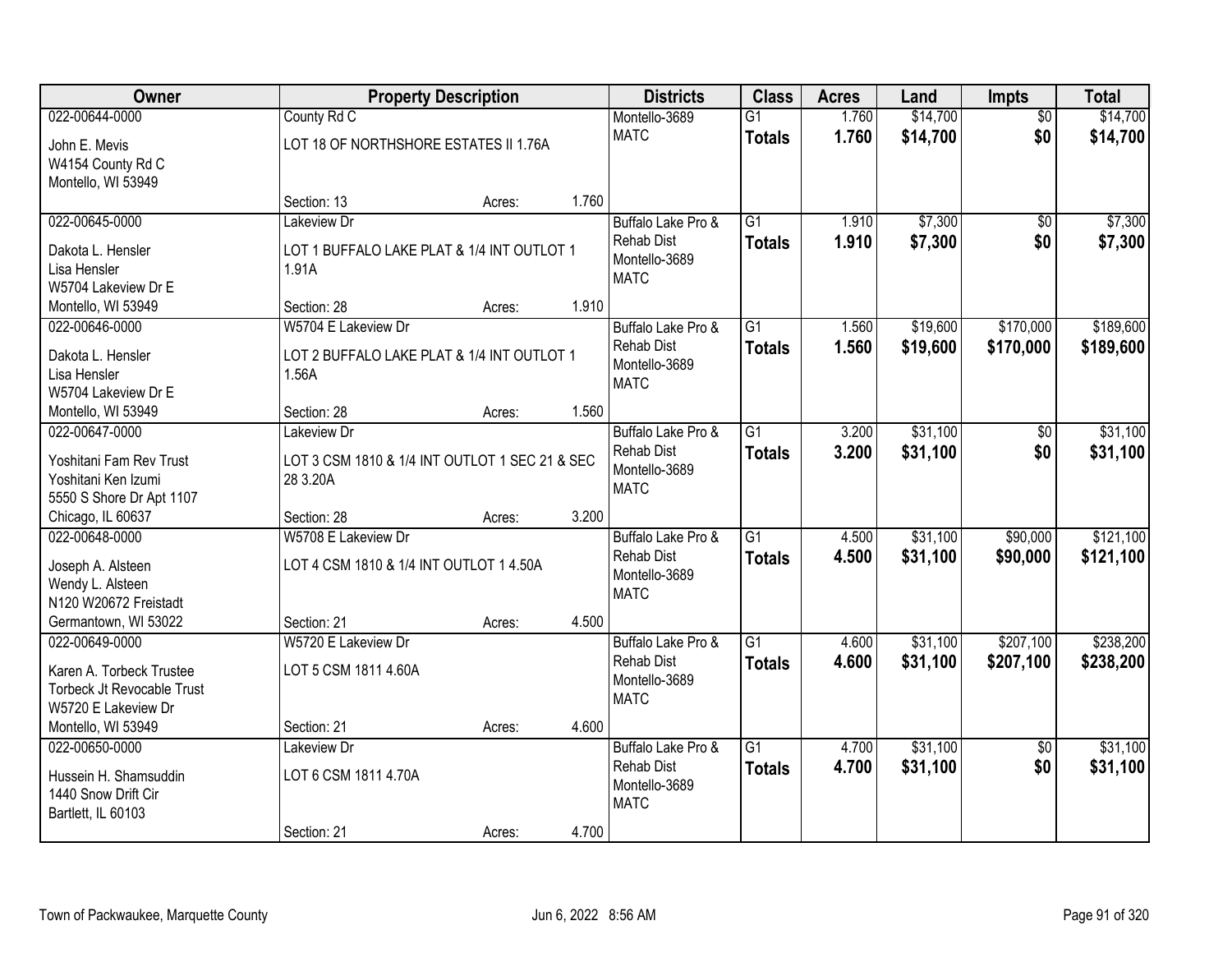| Owner                   |                                                 | <b>Property Description</b> |       | <b>Districts</b>   | <b>Class</b>    | <b>Acres</b> | Land     | <b>Impts</b>    | <b>Total</b> |
|-------------------------|-------------------------------------------------|-----------------------------|-------|--------------------|-----------------|--------------|----------|-----------------|--------------|
| 022-00651-0000          | W5728 E Lakeview Dr                             |                             |       | Buffalo Lake Pro & | $\overline{G1}$ | 4.200        | \$31,100 | \$19,700        | \$50,800     |
| Charles H. Ketelhohn    | LOT 7 CSM 1811 4.20A                            |                             |       | <b>Rehab Dist</b>  | <b>Totals</b>   | 4.200        | \$31,100 | \$19,700        | \$50,800     |
| Julie M. Ketelhohn      |                                                 |                             |       | Montello-3689      |                 |              |          |                 |              |
| N86 W5175 Covington Sq  |                                                 |                             |       | <b>MATC</b>        |                 |              |          |                 |              |
| Cedarburg, WI 53012     | Section: 21                                     | Acres:                      | 4.200 |                    |                 |              |          |                 |              |
| 022-00652-0000          | W5732 E Lakeview Dr                             |                             |       | Buffalo Lake Pro & | $\overline{G1}$ | 3.700        | \$27,700 | \$248,100       | \$275,800    |
|                         |                                                 |                             |       | <b>Rehab Dist</b>  | <b>Totals</b>   | 3.700        | \$27,700 | \$248,100       | \$275,800    |
| Nadine Baumhardt        | LOT 8 CSM 1811 3.70A                            |                             |       | Montello-3689      |                 |              |          |                 |              |
| Dennis J. Baumhardt     |                                                 |                             |       | <b>MATC</b>        |                 |              |          |                 |              |
| W5732 Lakeview Dr       |                                                 |                             |       |                    |                 |              |          |                 |              |
| Montello, WI 53949      | Section: 28                                     | Acres:                      | 3.700 |                    |                 |              |          |                 |              |
| 022-00653-0000          | W5742 E Lakeview Dr                             |                             |       | Buffalo Lake Pro & | G1              | 3.300        | \$26,400 | \$176,200       | \$202,600    |
| John D. Nelson          | LOT 9 CSM 1812 3.30A                            |                             |       | <b>Rehab Dist</b>  | <b>Totals</b>   | 3.300        | \$26,400 | \$176,200       | \$202,600    |
| Julene A. Nelson        |                                                 |                             |       | Montello-3689      |                 |              |          |                 |              |
| W5742 Lakeview Dr       |                                                 |                             |       | <b>MATC</b>        |                 |              |          |                 |              |
| Montello, WI 53949      | Section: 28                                     | Acres:                      | 3.300 |                    |                 |              |          |                 |              |
| 022-00655-0000          | W5746 E Lakeview Dr                             |                             |       | Buffalo Lake Pro & | G1              | 6.300        | \$44,900 | \$169,400       | \$214,300    |
|                         |                                                 |                             |       | <b>Rehab Dist</b>  | <b>Totals</b>   | 6.300        | \$44,900 | \$169,400       | \$214,300    |
| Allan R. Jacobson       | LOT 10 & 11 CSM 1812 BEING PRT GOVT LOT 1 6.30A |                             |       | Montello-3689      |                 |              |          |                 |              |
| Julie M. Jacobson       |                                                 |                             |       | <b>MATC</b>        |                 |              |          |                 |              |
| W5746 Lakeview Dr E     |                                                 |                             |       |                    |                 |              |          |                 |              |
| Montello, WI 53949      | Section: 28                                     | Acres:                      | 6.300 |                    |                 |              |          |                 |              |
| 022-00656-0000          | W5760 E Lakeview Dr                             |                             |       | Buffalo Lake Pro & | $\overline{G1}$ | 3.200        | \$31,100 | \$158,300       | \$189,400    |
| Leandra M. Cunanan      | LOT 12 CSM 1812 BEING PRT OF GOVT LOT 1 SEC     |                             |       | <b>Rehab Dist</b>  | <b>Totals</b>   | 3.200        | \$31,100 | \$158,300       | \$189,400    |
| Clinton Cunanan         | 28 & PRT GOVT LOT 1 SEC 29 3.20A                |                             |       | Montello-3689      |                 |              |          |                 |              |
| W5760 Lakeview Dr       |                                                 |                             |       | <b>MATC</b>        |                 |              |          |                 |              |
| Montello, WI 53949      | Section: 29                                     | Acres:                      | 3.200 |                    |                 |              |          |                 |              |
| 022-00657-0000          | E Lakeview Dr                                   |                             |       | Buffalo Lake Pro & | $\overline{G1}$ | 3.200        | \$31,100 | $\overline{60}$ | \$31,100     |
|                         |                                                 |                             |       | <b>Rehab Dist</b>  |                 | 3.200        | \$31,100 | \$0             | \$31,100     |
| Nathan Remitz           | LOT 13 CSM 1813 3.20A                           |                             |       | Montello-3689      | <b>Totals</b>   |              |          |                 |              |
| Michelle Gales          |                                                 |                             |       | <b>MATC</b>        |                 |              |          |                 |              |
| W319 S8970 Excelsior Ln |                                                 |                             |       |                    |                 |              |          |                 |              |
| Mukwonago, WI 53149     | Section: 29                                     | Acres:                      | 3.200 |                    |                 |              |          |                 |              |
| 022-00658-0000          | W5770 Lakeview Dr                               |                             |       | Buffalo Lake Pro & | $\overline{G1}$ | 3.200        | \$31,100 | \$198,500       | \$229,600    |
| Corey L. Koltz          | LOT 14 CSM 1813 3.20A                           |                             |       | <b>Rehab Dist</b>  | <b>Totals</b>   | 3.200        | \$31,100 | \$198,500       | \$229,600    |
| Kaci L. Koltz           |                                                 |                             |       | Montello-3689      |                 |              |          |                 |              |
| W5770 Lakeview Dr E     |                                                 |                             |       | <b>MATC</b>        |                 |              |          |                 |              |
|                         |                                                 |                             | 3.200 |                    |                 |              |          |                 |              |
| Montello, WI 53949      | Section: 29                                     | Acres:                      |       |                    |                 |              |          |                 |              |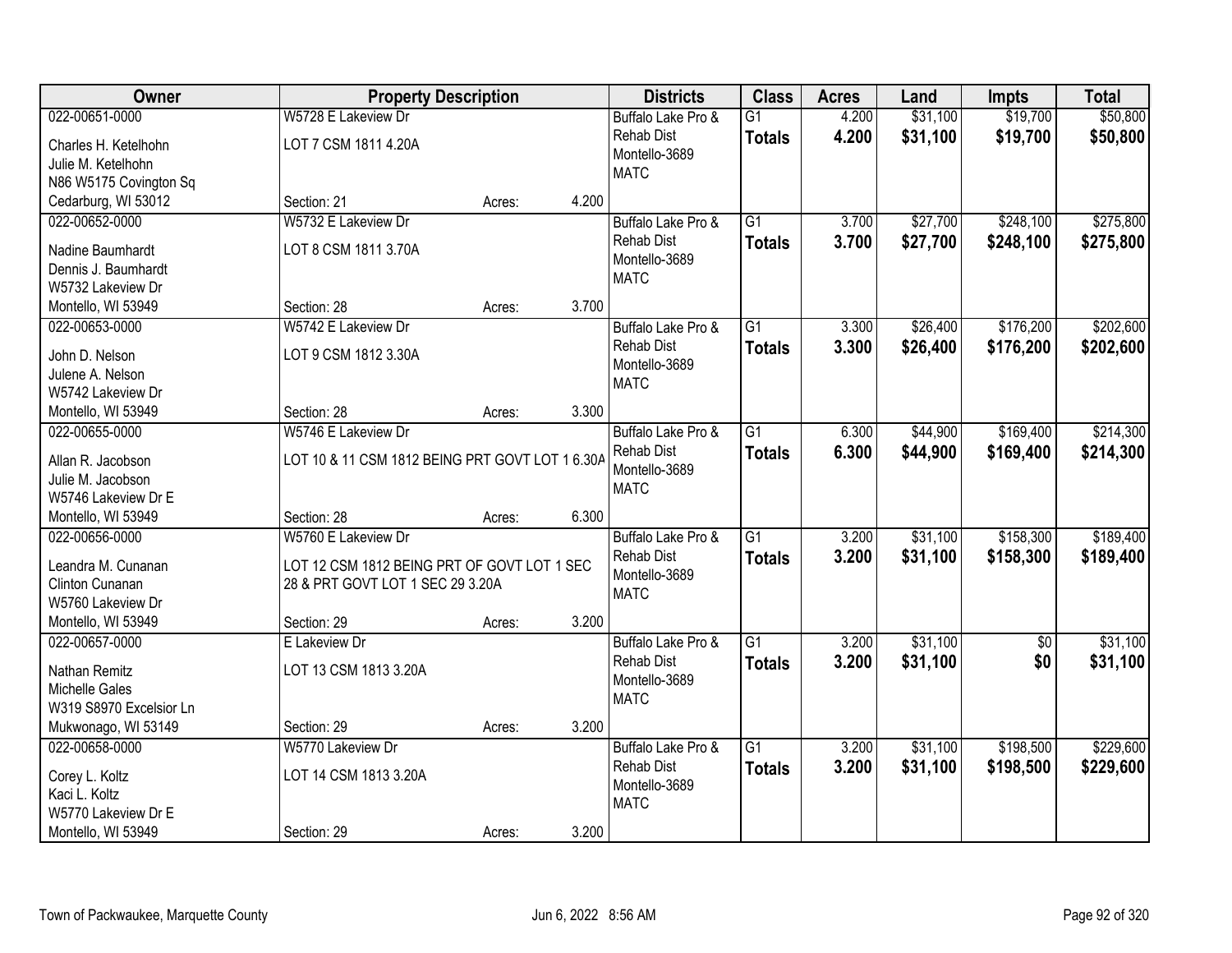| Owner                                                                         | <b>Property Description</b>                     |        |       | <b>Districts</b>                                                        | <b>Class</b>                     | <b>Acres</b>   | Land                 | Impts                  | <b>Total</b>           |
|-------------------------------------------------------------------------------|-------------------------------------------------|--------|-------|-------------------------------------------------------------------------|----------------------------------|----------------|----------------------|------------------------|------------------------|
| 022-00659-0000                                                                | E Lakeview Dr                                   |        |       | Buffalo Lake Pro &                                                      | $\overline{G1}$                  | 3.100          | \$31,100             | $\overline{50}$        | \$31,100               |
| Donald R. Bocinsky<br>1134 Saddle Ridge<br>Portage, WI 53901                  | LOT 15 CSM 1813 3.10A                           |        |       | <b>Rehab Dist</b><br>Montello-3689<br><b>MATC</b>                       | <b>Totals</b>                    | 3.100          | \$31,100             | \$0                    | \$31,100               |
|                                                                               | Section: 29                                     | Acres: | 3.100 |                                                                         |                                  |                |                      |                        |                        |
| 022-00660-0000<br>Christopher Rittenhouse<br>Danielle Rittenhouse             | E Lakeview Dr<br>LOT 16 CSM 1813 2.90A          |        |       | Buffalo Lake Pro &<br>Rehab Dist<br>Montello-3689<br><b>MATC</b>        | $\overline{G1}$<br><b>Totals</b> | 2.900<br>2.900 | \$31,100<br>\$31,100 | \$0<br>\$0             | \$31,100<br>\$31,100   |
| W5778 Lakeview Dr E<br>Montello, WI 53949                                     | Section: 29                                     | Acres: | 2.900 |                                                                         |                                  |                |                      |                        |                        |
| 022-00661-0000                                                                | W5778 E Lakeview Dr                             |        |       | Buffalo Lake Pro &                                                      | G <sub>1</sub>                   | 2.800          | \$31,100             | \$153,000              | \$184,100              |
| Christopher L. Rittenhouse<br>Dani M. Rittenhouse<br>W5778 Lakeview Dr        | LOT 17 CSM 1814 2.80A                           |        |       | <b>Rehab Dist</b><br>Montello-3689<br><b>MATC</b>                       | <b>Totals</b>                    | 2.800          | \$31,100             | \$153,000              | \$184,100              |
| Montello, WI 53949                                                            | Section: 29                                     | Acres: | 2.800 |                                                                         |                                  |                |                      |                        |                        |
| 022-00662-0000<br>Erich A. Soehn<br>W5796 Lakeview Dr E<br>Montello, WI 53949 | W5796 E Lakeview Dr<br>LOT 18 CSM 1814 2.90A    |        |       | Buffalo Lake Pro &<br><b>Rehab Dist</b><br>Montello-3689<br><b>MATC</b> | $\overline{G1}$<br><b>Totals</b> | 2.900<br>2.900 | \$31,100<br>\$31,100 | \$134,500<br>\$134,500 | \$165,600<br>\$165,600 |
|                                                                               | Section: 29                                     | Acres: | 2.900 |                                                                         |                                  |                |                      |                        |                        |
| 022-00663-0000<br>Sarah Alt<br>Jeffrey Alt<br>191 N Lexington Pkwy            | W5800 Lakeview Dr<br>LOT 19 CSM 1814 2.90A      |        |       | Buffalo Lake Pro &<br><b>Rehab Dist</b><br>Montello-3689<br><b>MATC</b> | $\overline{G1}$<br><b>Totals</b> | 2.900<br>2.900 | \$31,100<br>\$31,100 | \$94,500<br>\$94,500   | \$125,600<br>\$125,600 |
| Deforest, WI 53532                                                            | Section: 29                                     | Acres: | 2.900 |                                                                         |                                  |                |                      |                        |                        |
| 022-00664-0000<br>Leonard J. Ihm<br>9743 W Grantosa Dr<br>Wauwatosa, WI 53222 | E Lakeview Dr<br>LOT 20 CSM 1814 2.80A          |        |       | Buffalo Lake Pro &<br><b>Rehab Dist</b><br>Montello-3689<br><b>MATC</b> | $\overline{G1}$<br><b>Totals</b> | 2.800<br>2.800 | \$28,000<br>\$28,000 | $\overline{60}$<br>\$0 | \$28,000<br>\$28,000   |
|                                                                               | Section: 29                                     | Acres: | 2.800 |                                                                         |                                  |                |                      |                        |                        |
| 022-00665-0000<br>Mark A. Eriksen<br>Patti J. Eriksen<br>932 Northern Dr      | E Lakeview Dr<br>LOT 30 BUFFALO LAKE PLAT 2.14A |        |       | Buffalo Lake Pro &<br><b>Rehab Dist</b><br>Montello-3689<br><b>MATC</b> | $\overline{G1}$<br><b>Totals</b> | 2.140<br>2.140 | \$38,500<br>\$38,500 | \$5,000<br>\$5,000     | \$43,500<br>\$43,500   |
| Lockport, IL 60441                                                            | Section: 29                                     | Acres: | 2.140 |                                                                         |                                  |                |                      |                        |                        |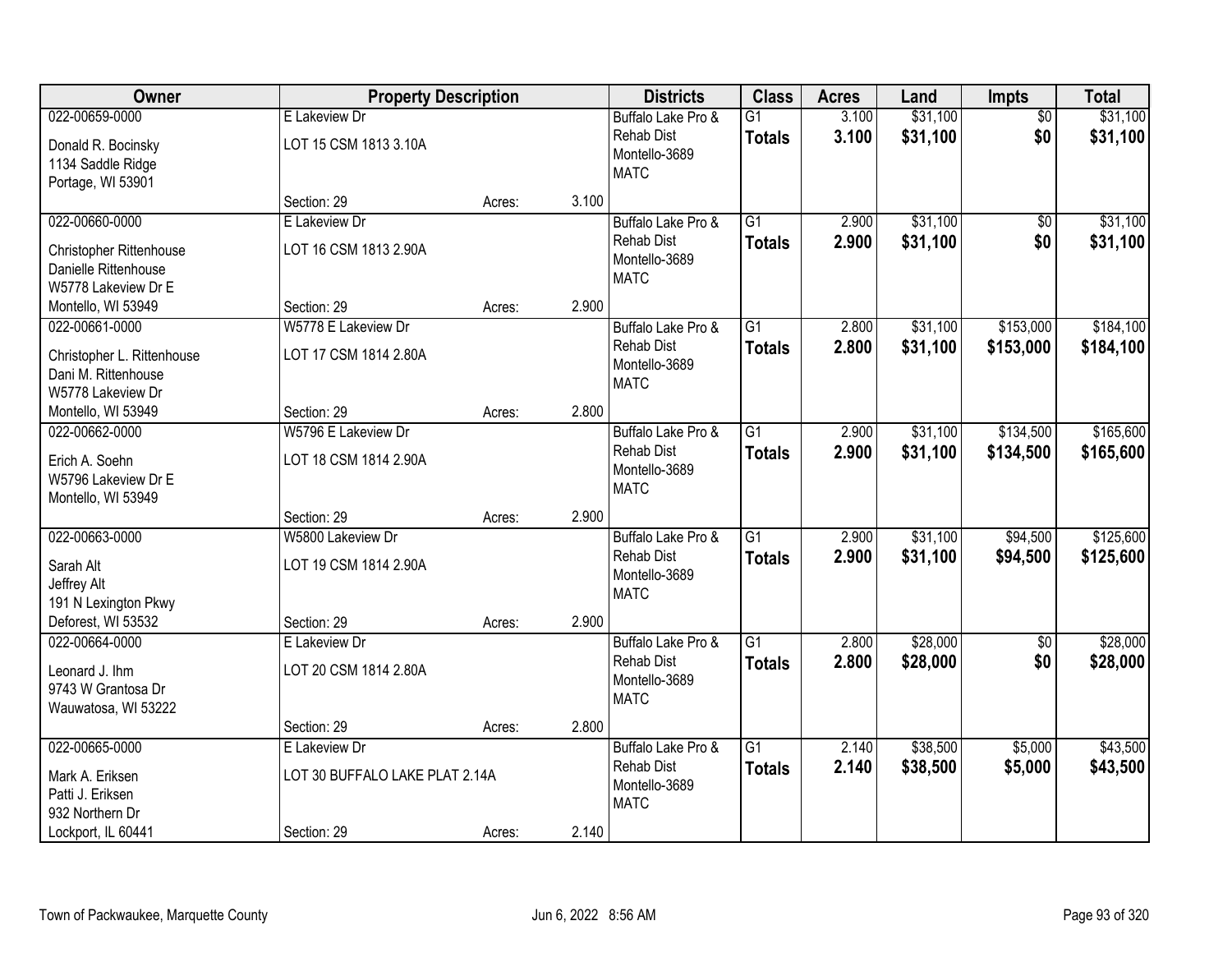| Owner                                                              |                                                     | <b>Property Description</b> |       | <b>Districts</b>                                         | <b>Class</b>                     | <b>Acres</b>   | Land               | <b>Impts</b> | <b>Total</b>       |
|--------------------------------------------------------------------|-----------------------------------------------------|-----------------------------|-------|----------------------------------------------------------|----------------------------------|----------------|--------------------|--------------|--------------------|
| 022-00666-0000                                                     | W5814 E Lakeview Dr                                 |                             |       | Buffalo Lake Pro &                                       | $\overline{G1}$                  | 0.860          | \$17,200           | \$79,900     | \$97,100           |
| Thomas G. Zerbel<br>W5814 Lakeview Dr E<br>Montello, WI 53949      | LOT 31 BUFFALO LAKE PLAT 0.86A                      |                             |       | <b>Rehab Dist</b><br>Montello-3689<br><b>MATC</b>        | <b>Totals</b>                    | 0.860          | \$17,200           | \$79,900     | \$97,100           |
|                                                                    | Section: 29                                         | Acres:                      | 0.860 |                                                          |                                  |                |                    |              |                    |
| 022-00667-0000                                                     | W5816 E Lakeview Dr                                 |                             |       | Buffalo Lake Pro &                                       | $\overline{G1}$                  | 0.860          | \$17,200           | \$109,300    | \$126,500          |
| Austin S. Hodges<br>Melissa D. Rose<br>W5816 Lakeview Dr E         | LOT 32 BUFFALO LAKE PLAT 0.866                      |                             |       | <b>Rehab Dist</b><br>Montello-3689<br><b>MATC</b>        | <b>Totals</b>                    | 0.860          | \$17,200           | \$109,300    | \$126,500          |
| Montello, WI 53949                                                 | Section: 29                                         | Acres:                      | 0.860 |                                                          |                                  |                |                    |              |                    |
| 022-00668-0000                                                     | W5813 E Lakeview Dr                                 |                             |       | Buffalo Lake Pro &                                       | G1                               | 1.030          | \$20,200           | \$69,400     | \$89,600           |
| Ronald D. Brisky<br>W5813 Lakeview Dr E<br>Montello, WI 53949      | LOT 33 BUFFALO LAKE PLAT 1.03A                      |                             |       | <b>Rehab Dist</b><br>Montello-3689<br><b>MATC</b>        | <b>Totals</b>                    | 1.030          | \$20,200           | \$69,400     | \$89,600           |
|                                                                    | Section: 29                                         | Acres:                      | 1.030 |                                                          |                                  |                |                    |              |                    |
| 022-00669-0000                                                     | Lakeview Dr                                         |                             |       | Buffalo Lake Pro &                                       | $\overline{G1}$                  | 1.230          | \$21,200           | \$0          | \$21,200           |
| Regina L. Wildenberg<br>Michael R. Wildenberg<br>W5738 County Rd D | LOT 34 BUFFALO LAKE PLAT 1.23A                      |                             |       | <b>Rehab Dist</b><br>Montello-3689<br><b>MATC</b>        | <b>Totals</b>                    | 1.230          | \$21,200           | \$0          | \$21,200           |
| Montello, WI 53949                                                 | Section: 29                                         | Acres:                      | 1.230 |                                                          |                                  |                |                    |              |                    |
| 022-00670-0000<br>Michael R. Wildenberg                            | W5738 County Rd D<br>LOT 35 BUFFALO LAKE PLAT 1.82A |                             |       | Buffalo Lake Pro &<br><b>Rehab Dist</b><br>Montello-3689 | $\overline{G1}$<br><b>Totals</b> | 1.820<br>1.820 | \$6,300<br>\$6,300 | \$0<br>\$0   | \$6,300<br>\$6,300 |
| Regina L. Wildenberg                                               |                                                     |                             |       | <b>MATC</b>                                              |                                  |                |                    |              |                    |
| W5738 County Rd D<br>Montello, WI 53949                            | Section: 29                                         | Acres:                      | 1.820 |                                                          |                                  |                |                    |              |                    |
| 022-00671-0000                                                     | W5738 County Rd D                                   |                             |       | Buffalo Lake Pro &                                       | $\overline{G1}$                  | 2.320          | \$26,600           | \$244,900    | \$271,500          |
| Regina L. Wildenberg<br>Michael R. Wildenberg<br>W5738 County Rd D | LOT 36 BUFFALO LAKE PLAT 2.32A                      |                             |       | <b>Rehab Dist</b><br>Montello-3689<br><b>MATC</b>        | <b>Totals</b>                    | 2.320          | \$26,600           | \$244,900    | \$271,500          |
| Montello, WI 53949                                                 | Section: 29                                         | Acres:                      | 2.320 |                                                          |                                  |                |                    |              |                    |
| 022-00672-0000                                                     | W5793 E Lakeshore Dr                                |                             |       | Buffalo Lake Pro &                                       | $\overline{G1}$                  | 2.620          | \$28,100           | \$171,900    | \$200,000          |
| Robert C. Best<br>Christine M. Best<br>W5793 Lakeview Dr           | LOT 37 OF BUFFALO LAKE PLAT 2.62A                   |                             |       | Rehab Dist<br>Montello-3689<br><b>MATC</b>               | <b>Totals</b>                    | 2.620          | \$28,100           | \$171,900    | \$200,000          |
| Montello, WI 53949                                                 | Section: 29                                         | Acres:                      | 2.620 |                                                          |                                  |                |                    |              |                    |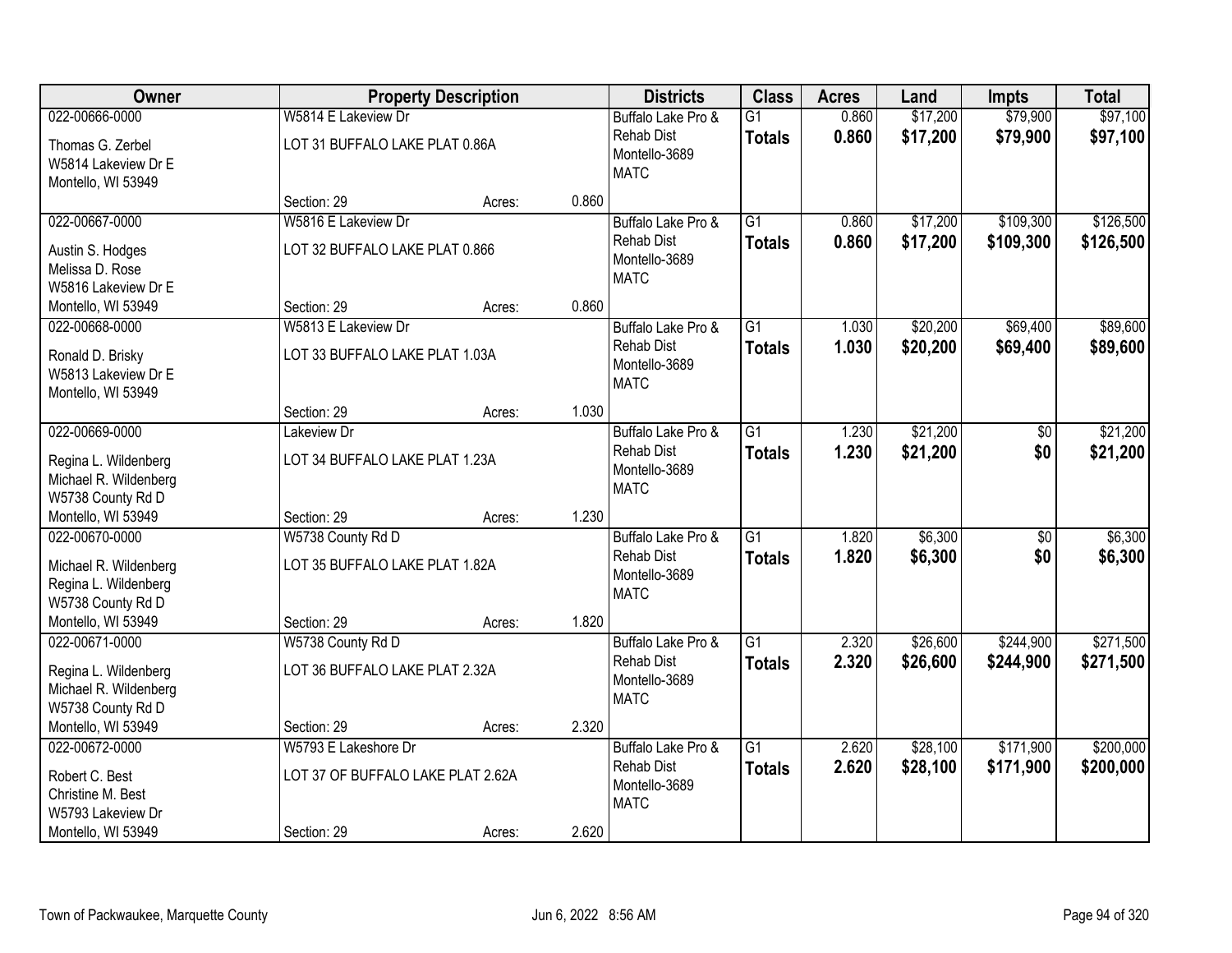| Owner                                    |                                | <b>Property Description</b>                  |       | <b>Districts</b>   | <b>Class</b>    | <b>Acres</b> | Land     | <b>Impts</b> | <b>Total</b> |
|------------------------------------------|--------------------------------|----------------------------------------------|-------|--------------------|-----------------|--------------|----------|--------------|--------------|
| 022-00673-0000                           | W5789 E Lakeshore Dr           |                                              |       | Buffalo Lake Pro & | $\overline{G1}$ | 2.590        | \$28,000 | \$167,500    | \$195,500    |
| Mark W. Hirssig                          | LOT 38 BUFFALO LAKE PLAT 2.59A |                                              |       | <b>Rehab Dist</b>  | <b>Totals</b>   | 2.590        | \$28,000 | \$167,500    | \$195,500    |
| Susan D. Kelso                           |                                |                                              |       | Montello-3689      |                 |              |          |              |              |
| W5789 Lakeview Dr E                      |                                |                                              |       | <b>MATC</b>        |                 |              |          |              |              |
| Montello, WI 53949                       | Section: 29                    | Acres:                                       | 2.590 |                    |                 |              |          |              |              |
| 022-00674-0000                           | W5779 Lakeview Dr              |                                              |       | Buffalo Lake Pro & | $\overline{G1}$ | 2.340        | \$24,000 | \$77,500     | \$101,500    |
| Christopher J. Devitt                    | LOT 39 BUFFALO LAKE PLAT 2.34A |                                              |       | <b>Rehab Dist</b>  | <b>Totals</b>   | 2.340        | \$24,000 | \$77,500     | \$101,500    |
| Kelly L. Gundrum                         |                                |                                              |       | Montello-3689      |                 |              |          |              |              |
| 804 SE Villandry Way                     |                                |                                              |       | <b>MATC</b>        |                 |              |          |              |              |
| Port St Lucie, FL 34984                  | Section: 29                    | Acres:                                       | 2.340 |                    |                 |              |          |              |              |
| 022-00675-0000                           | W5771 E Lakeshore Dr           |                                              |       | Buffalo Lake Pro & | $\overline{G1}$ | 1.780        | \$23,900 | \$116,700    | \$140,600    |
| Kristie Klug                             | LOT 40 BUFFALO LAKE PLAT 1.78A |                                              |       | <b>Rehab Dist</b>  | <b>Totals</b>   | 1.780        | \$23,900 | \$116,700    | \$140,600    |
| W5771 Lakeview Dr E                      |                                |                                              |       | Montello-3689      |                 |              |          |              |              |
| Montello, WI 53949                       |                                |                                              |       | <b>MATC</b>        |                 |              |          |              |              |
|                                          | Section: 29                    | Acres:                                       | 1.780 |                    |                 |              |          |              |              |
| 022-00676-0000                           | W5767 E Lakeshore Dr           |                                              |       | Buffalo Lake Pro & | $\overline{G1}$ | 2.830        | \$29,200 | \$239,900    | \$269,100    |
| Patrick L. Machkovech                    |                                | LOT 1 CSM 2979 BEING LOTS 41 & 42 OF BUFFALO |       | <b>Rehab Dist</b>  | <b>Totals</b>   | 2.830        | \$29,200 | \$239,900    | \$269,100    |
| Kimberly E. Fiore                        | LAKE PLAT IN GOVT LOT 1 2.83A  |                                              |       | Montello-3689      |                 |              |          |              |              |
| W5767 Lakeview Dr E                      |                                |                                              |       | <b>MATC</b>        |                 |              |          |              |              |
| Montello, WI 53949                       | Section: 29                    | Acres:                                       | 2.830 |                    |                 |              |          |              |              |
| 022-00678-0000                           | Lakeview Dr                    |                                              |       | Buffalo Lake Pro & | $\overline{G1}$ | 0.920        | \$18,400 | \$0          | \$18,400     |
|                                          |                                |                                              |       | <b>Rehab Dist</b>  | <b>Totals</b>   | 0.920        | \$18,400 | \$0          | \$18,400     |
| Jerry Zbroszczyk et al<br>3505 N Kostner | LOT 43 BUFFALO LAKE PLAT 0.92A |                                              |       | Montello-3689      |                 |              |          |              |              |
| Chicago, IL 60641                        |                                |                                              |       | <b>MATC</b>        |                 |              |          |              |              |
|                                          | Section: 28                    | Acres:                                       | 0.920 |                    |                 |              |          |              |              |
| 022-00679-0000                           | W5743 E Lakeview Dr            |                                              |       | Buffalo Lake Pro & | $\overline{G1}$ | 0.690        | \$13,800 | \$105,000    | \$118,800    |
| Joan C. Dandoy                           | LOT 44 BUFFALO LAKE PLAT 0.69A |                                              |       | <b>Rehab Dist</b>  | <b>Totals</b>   | 0.690        | \$13,800 | \$105,000    | \$118,800    |
| <b>PO Box 422</b>                        |                                |                                              |       | Montello-3689      |                 |              |          |              |              |
| Packwaukee, WI 53953-0422                |                                |                                              |       | <b>MATC</b>        |                 |              |          |              |              |
|                                          | Section: 28                    | Acres:                                       | 0.690 |                    |                 |              |          |              |              |
| 022-00680-0000                           | W5735 E Lakeshore Dr           |                                              |       | Buffalo Lake Pro & | $\overline{G1}$ | 0.710        | \$14,200 | \$104,100    | \$118,300    |
| Harland E. Tourdot                       | LOT 45 BUFFALO LAKE PLAT 0.71A |                                              |       | <b>Rehab Dist</b>  | <b>Totals</b>   | 0.710        | \$14,200 | \$104,100    | \$118,300    |
| Leslie P. Tourdot                        |                                |                                              |       | Montello-3689      |                 |              |          |              |              |
| W5735 Lakeview Dr E                      |                                |                                              |       | <b>MATC</b>        |                 |              |          |              |              |
| Montello, WI 53949                       | Section: 28                    | Acres:                                       | 0.710 |                    |                 |              |          |              |              |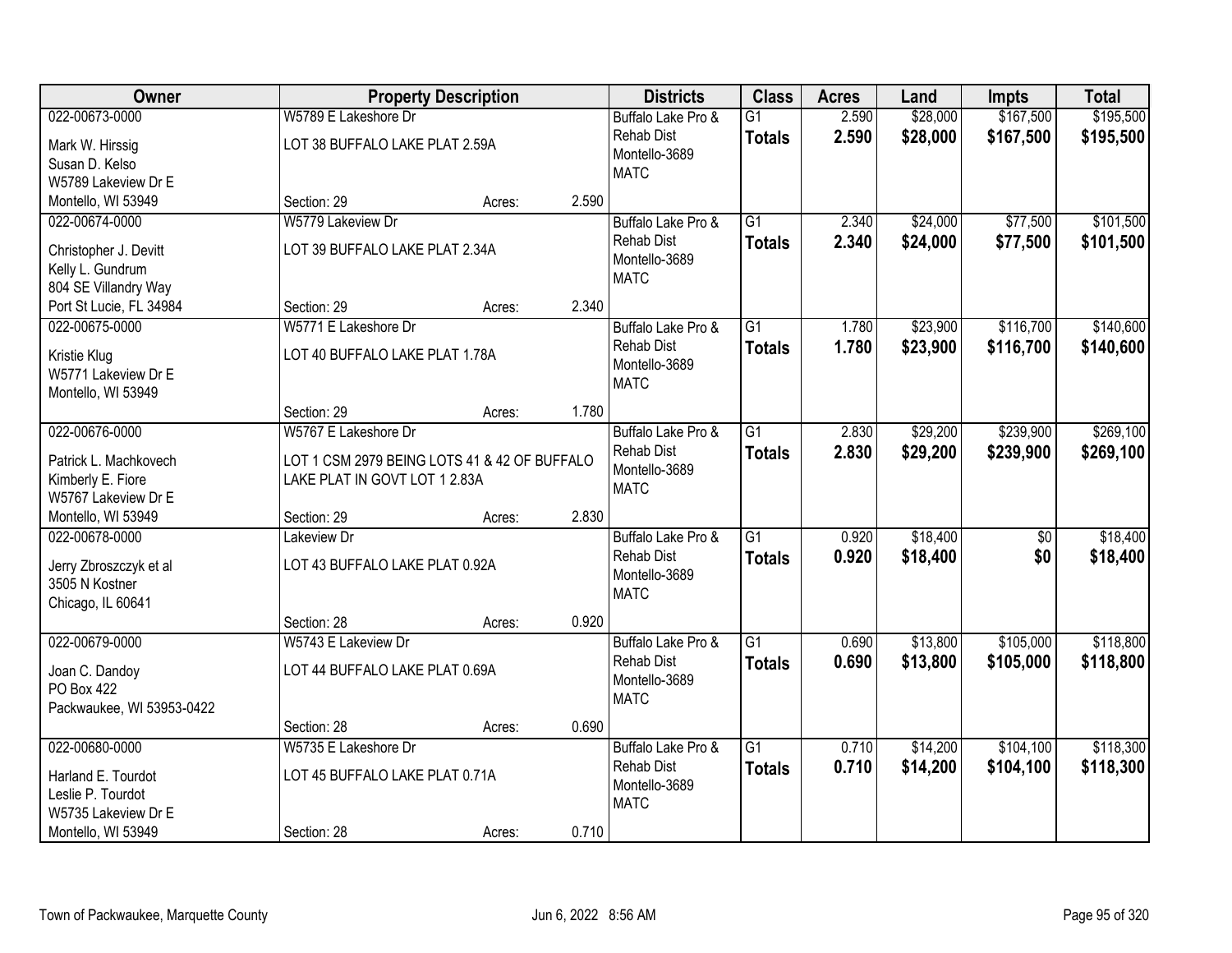| Owner                                                                                 |                                                                                                   | <b>Property Description</b> |        | <b>Districts</b>                                         | <b>Class</b>                                                    | <b>Acres</b>                                | Land                                                | <b>Impts</b>                                          | <b>Total</b>                                        |
|---------------------------------------------------------------------------------------|---------------------------------------------------------------------------------------------------|-----------------------------|--------|----------------------------------------------------------|-----------------------------------------------------------------|---------------------------------------------|-----------------------------------------------------|-------------------------------------------------------|-----------------------------------------------------|
| 022-00681-0000                                                                        | W5729 E Lakeview Dr                                                                               |                             |        | Buffalo Lake Pro &                                       | $\overline{G1}$                                                 | 0.780                                       | \$15,600                                            | \$113,400                                             | \$129,000                                           |
| Frank E. Sturnot<br>W5729 Lakeview Dr E<br>Montello, WI 53949-7305                    | LOT 46 BUFFALO LAKE PLAT 0.78A                                                                    |                             |        | <b>Rehab Dist</b><br>Montello-3689<br><b>MATC</b>        | <b>Totals</b>                                                   | 0.780                                       | \$15,600                                            | \$113,400                                             | \$129,000                                           |
|                                                                                       | Section: 28                                                                                       | Acres:                      | 0.780  |                                                          |                                                                 |                                             |                                                     |                                                       |                                                     |
| 022-00682-0000                                                                        | Lakeview Dr                                                                                       |                             |        | Buffalo Lake Pro &                                       | $\overline{G1}$                                                 | 0.930                                       | \$18,600                                            | \$0                                                   | \$18,600                                            |
| Scott J. Olbie<br><b>Theresa Carlisle</b><br>121 W Park Ave Unit a                    | LOT 47 BUFFALO LAKE PLAT 0.93A                                                                    |                             |        | <b>Rehab Dist</b><br>Montello-3689<br><b>MATC</b>        | <b>Totals</b>                                                   | 0.930                                       | \$18,600                                            | \$0                                                   | \$18,600                                            |
| Sugar Grove, IL 60554                                                                 | Section: 28                                                                                       | Acres:                      | 0.930  |                                                          |                                                                 |                                             |                                                     |                                                       |                                                     |
| 022-00683-0000                                                                        | E Lakeview Dr                                                                                     |                             |        | Buffalo Lake Pro &                                       | $\overline{X4}$                                                 | 1.400                                       | $\overline{50}$                                     | \$0                                                   | $\overline{50}$                                     |
| Town of Packwaukee<br><b>Public Access</b><br>PO Box 412                              | PUBLIC ACCESS LOCATED BETWN L17-18 BUFFALO<br>LAKE PLAT 1.40A                                     |                             |        | <b>Rehab Dist</b><br>Montello-3689<br><b>MATC</b>        | <b>Totals</b>                                                   | 1.400                                       | \$0                                                 | \$0                                                   | \$0                                                 |
| Packwaukee, WI 53953                                                                  | Section: 29                                                                                       | Acres:                      | 1.400  |                                                          |                                                                 |                                             |                                                     |                                                       |                                                     |
| 022-00684-0000<br>Town of Packwaukee<br>Road                                          | E Lakeview Dr<br>LAKEVIEW DR LOCATED IN BUFFALO LAKE PLAT<br>(ROAD) 4.83A                         |                             |        | Buffalo Lake Pro &<br><b>Rehab Dist</b><br>Montello-3689 | X4<br><b>Totals</b>                                             | 4.830<br>4.830                              | \$0<br>\$0                                          | $\sqrt[6]{3}$<br>\$0                                  | $\sqrt{50}$<br>\$0                                  |
| PO Box 412                                                                            |                                                                                                   |                             |        | <b>MATC</b>                                              |                                                                 |                                             |                                                     |                                                       |                                                     |
| Packwaukee, WI 53953                                                                  | Section: 29                                                                                       | Acres:                      | 4.830  |                                                          |                                                                 |                                             |                                                     |                                                       |                                                     |
| 022-00685-0000<br>Fae Williamson (Le et al<br>N2453 County Rd F<br>Montello, WI 53949 | N2453 County Rd F<br>THAT PRT OF NE-NE LY NW OF CO RD F LESS PRT<br>CSM 3541 30.19A<br>Section: 1 | Acres:                      | 30.190 | Montello-3689<br><b>MATC</b>                             | $\overline{G4}$<br>G <sub>5</sub><br>G5M<br>G7<br><b>Totals</b> | 24.710<br>1.000<br>2.480<br>2.000<br>30.190 | \$2,200<br>\$100<br>\$3,500<br>\$12,500<br>\$18,300 | $\overline{50}$<br>\$0<br>\$0<br>\$66,100<br>\$66,100 | \$2,200<br>\$100<br>\$3,500<br>\$78,600<br>\$84,400 |
| 022-00686-0000                                                                        | County Rd F                                                                                       |                             |        | Montello-3689                                            | $\overline{G6}$                                                 | 0.850                                       | \$2,400                                             | \$0                                                   | \$2,400                                             |
| Dennis D Tamminga Trust<br>W530 Ridgewood Ct<br>Fall River, WI 53932                  | THAT PRT OF NE-NE LY SE OF CO RD F 00.85A                                                         |                             |        | <b>MATC</b>                                              | <b>Totals</b>                                                   | 0.850                                       | \$2,400                                             | \$0                                                   | \$2,400                                             |
|                                                                                       | Section: 1                                                                                        | Acres:                      | 0.850  |                                                          |                                                                 |                                             |                                                     |                                                       |                                                     |
| 022-00687-0000                                                                        | W4190 Gale Ct                                                                                     |                             |        | Montello-3689<br><b>MATC</b>                             | $\overline{G1}$<br>G <sub>6</sub>                               | 6.440<br>21.600                             | \$27,500<br>\$56,500                                | \$91,500<br>\$0                                       | \$119,000<br>\$56,500                               |
| Mitchell J. Plautz<br>W4190 Gale Ct<br>Montello, WI 53949                             | LOT 1 CSM 3541 BEING PRT OF N1/2 OF NE1/4 INCL<br>CSM 1582 28.04A                                 |                             |        |                                                          | <b>Totals</b>                                                   | 28.040                                      | \$84,000                                            | \$91,500                                              | \$175,500                                           |
|                                                                                       | Section: 1                                                                                        | Acres:                      | 28.040 |                                                          |                                                                 |                                             |                                                     |                                                       |                                                     |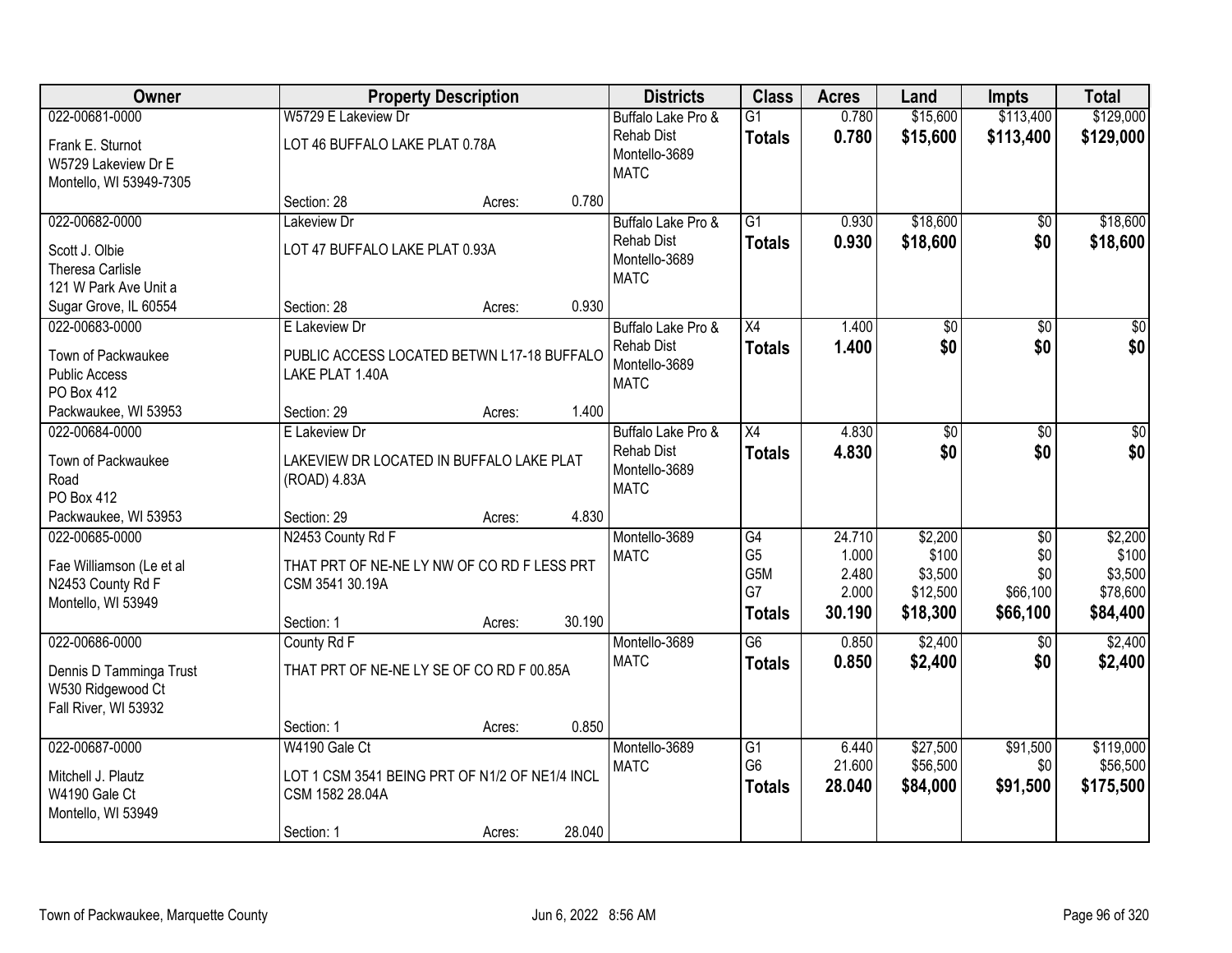| Owner                    |                                   | <b>Property Description</b>                   |        | <b>Districts</b> | <b>Class</b>     | <b>Acres</b> | Land     | <b>Impts</b>    | <b>Total</b> |
|--------------------------|-----------------------------------|-----------------------------------------------|--------|------------------|------------------|--------------|----------|-----------------|--------------|
| 022-00688-0000           | Gale Ct                           |                                               |        | Montello-3689    | G <sub>5</sub> M | 19.720       | \$27,600 | $\overline{50}$ | \$27,600     |
| Fae Williamson (Le et al | NW-NE LESS PRT OF CSM 3541 19.72A |                                               |        | <b>MATC</b>      | <b>Totals</b>    | 19.720       | \$27,600 | \$0             | \$27,600     |
| N2453 County Rd F        |                                   |                                               |        |                  |                  |              |          |                 |              |
| Montello, WI 53949       |                                   |                                               |        |                  |                  |              |          |                 |              |
|                          | Section: 1                        | Acres:                                        | 19.720 |                  |                  |              |          |                 |              |
| 022-00689-0000           | Gale Ct                           |                                               |        | Montello-3689    | $\overline{G5}$  | 37.550       | \$39,500 | \$0             | \$39,500     |
| Fritz A. Weiler          |                                   | PRT OF LOT 3 CSM 936 BEING PRT OF SW-NE       |        | <b>MATC</b>      | <b>Totals</b>    | 37.550       | \$39,500 | \$0             | \$39,500     |
| Marise L. Weiler         | 37.55A                            |                                               |        |                  |                  |              |          |                 |              |
| 9641 W Sarasota PI       |                                   |                                               |        |                  |                  |              |          |                 |              |
| Milwaukee, WI 53222      | Section: 1                        | Acres:                                        | 37.550 |                  |                  |              |          |                 |              |
| 022-00690-0000           | Gale Ct                           |                                               |        | Montello-3689    | $\overline{G1}$  | 1.450        | \$10,100 | \$0             | \$10,100     |
| Lamont L. Bolstad        |                                   | PRT OF LOT 1 CSM 936 BEING PRT OF SW-NE 1.45A |        | <b>MATC</b>      | <b>Totals</b>    | 1.450        | \$10,100 | \$0             | \$10,100     |
| Tammy J. Bolstad         |                                   |                                               |        |                  |                  |              |          |                 |              |
| W4307 Gale Ct            |                                   |                                               |        |                  |                  |              |          |                 |              |
| Montello, WI 53949       | Section: 1                        | Acres:                                        | 1.450  |                  |                  |              |          |                 |              |
| 022-00691-0000           | W4247 Gale Ct                     |                                               |        | Montello-3689    | $\overline{G1}$  | 1.000        | \$8,500  | \$90,300        | \$98,800     |
| Justin Hylland           |                                   | LOT 2 CSM 936 BEING PRT OF SW-NE 1.00A        |        | <b>MATC</b>      | <b>Totals</b>    | 1.000        | \$8,500  | \$90,300        | \$98,800     |
| Molly Stallman           |                                   |                                               |        |                  |                  |              |          |                 |              |
| W4247 Gale Ct            |                                   |                                               |        |                  |                  |              |          |                 |              |
| Montello, WI 53949       | Section: 1                        | Acres:                                        | 1.000  |                  |                  |              |          |                 |              |
| 022-00692-0000           | W4126 14th Rd                     |                                               |        | Montello-3689    | $\overline{G1}$  | 2.000        | \$12,000 | \$10,600        | \$22,600     |
| Gertrud Zimmermann       |                                   | PRT OF SE-NE LY E OF CO RD F PER A POS 10.00A |        | <b>MATC</b>      | G <sub>6</sub>   | 8.000        | \$22,400 | \$0             | \$22,400     |
| 323 N West Ave           |                                   |                                               |        |                  | <b>Totals</b>    | 10.000       | \$34,400 | \$10,600        | \$45,000     |
| Waukesha, WI 53186       |                                   |                                               |        |                  |                  |              |          |                 |              |
|                          | Section: 1                        | Acres:                                        | 10.000 |                  |                  |              |          |                 |              |
| 022-00692-0005           | $14th$ Rd                         |                                               |        | Montello-3689    | $\overline{G6}$  | 15.000       | \$42,000 | \$0             | \$42,000     |
| Marise L. Weiler         |                                   | PRT OF SE-NE LY W OF CO RD F PER A POS 15.00A |        | <b>MATC</b>      | <b>Totals</b>    | 15.000       | \$42,000 | \$0             | \$42,000     |
| 9641 W Sarasota Pl       |                                   |                                               |        |                  |                  |              |          |                 |              |
| Milwaukee, WI 53222      |                                   |                                               |        |                  |                  |              |          |                 |              |
|                          | Section: 1                        | Acres:                                        | 15.000 |                  |                  |              |          |                 |              |
| 022-00693-0000           | W4195 Gale Ct                     |                                               |        | Montello-3689    | $\overline{G1}$  | 2.000        | \$12,000 | \$54,600        | \$66,600     |
| Andrew J. Bolstad        |                                   | LOT 1 CSM 1942 BEING PRT OF SE-NE 2.00A       |        | <b>MATC</b>      | <b>Totals</b>    | 2.000        | \$12,000 | \$54,600        | \$66,600     |
| 4706 Bautista Dr         |                                   |                                               |        |                  |                  |              |          |                 |              |
| Mc Farland, WI 53558     |                                   |                                               |        |                  |                  |              |          |                 |              |
|                          | Section: 1                        | Acres:                                        | 2.000  |                  |                  |              |          |                 |              |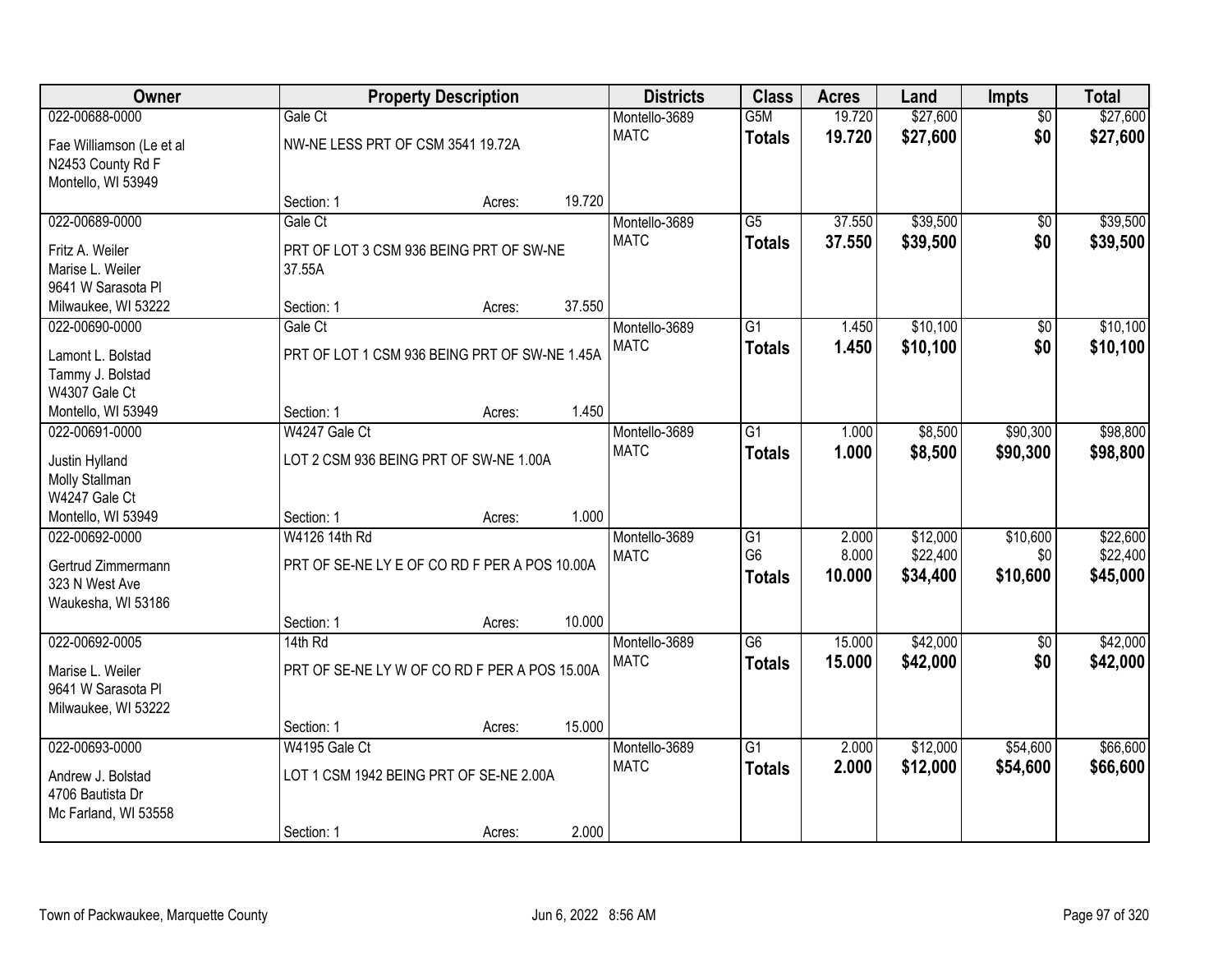| Owner                      |                                          | <b>Property Description</b> |        | <b>Districts</b> | <b>Class</b>                        | <b>Acres</b>    | Land                | <b>Impts</b>         | <b>Total</b>        |
|----------------------------|------------------------------------------|-----------------------------|--------|------------------|-------------------------------------|-----------------|---------------------|----------------------|---------------------|
| 022-00694-0000             | W4155 Gale Ct                            |                             |        | Montello-3689    | $\overline{G1}$                     | 5.754           | \$25,100            | \$108,500            | \$133,600           |
| Matthew L. Bolstad         | LOT 2 CSM 1942 BEING PRT OF SE-NE 5.754A |                             |        | <b>MATC</b>      | <b>Totals</b>                       | 5.754           | \$25,100            | \$108,500            | \$133,600           |
| W4155 Gale Ct              |                                          |                             |        |                  |                                     |                 |                     |                      |                     |
| Montello, WI 53949         |                                          |                             |        |                  |                                     |                 |                     |                      |                     |
|                            | Section: 1                               | Acres:                      | 5.754  |                  |                                     |                 |                     |                      |                     |
| 022-00695-0000             | County Rd F                              |                             |        | Montello-3689    | $\overline{G6}$                     | 5.000           | \$14,000            | $\overline{50}$      | \$14,000            |
| Fritz A. Weiler            | PRT OF SE-NE 5.00A                       |                             |        | <b>MATC</b>      | <b>Totals</b>                       | 5.000           | \$14,000            | \$0                  | \$14,000            |
| Marise L. Weiler           |                                          |                             |        |                  |                                     |                 |                     |                      |                     |
| 9641 W Sarasota PI         |                                          |                             |        |                  |                                     |                 |                     |                      |                     |
| Milwaukee, WI 53222        | Section: 1                               | Acres:                      | 5.000  |                  |                                     |                 |                     |                      |                     |
| 022-00696-0000             | Gale Ave                                 |                             |        | Montello-3689    | G4                                  | 23.000          | \$2,500             | \$0                  | \$2,500             |
| Thomas W. Cotter           | <b>NE-NW 40.00A</b>                      |                             |        | <b>MATC</b>      | G <sub>5</sub><br>G5M               | 2.000<br>15.000 | \$2,100<br>\$21,000 | \$0<br>\$0           | \$2,100<br>\$21,000 |
| Alissa J. Cotter           |                                          |                             |        |                  | <b>Totals</b>                       | 40.000          | \$25,600            | \$0                  | \$25,600            |
| 2420 Wandering Springs Cir |                                          |                             |        |                  |                                     |                 |                     |                      |                     |
| Green Bay, WI 54311-6027   | Section: 1                               | Acres:                      | 40.000 |                  |                                     |                 |                     |                      |                     |
| 022-00697-0000             | Gale Ct                                  |                             |        | Montello-3689    | $\overline{G6}$                     | 8.450           | \$23,700            | \$0                  | \$23,700            |
| Dean A. Bauknecht          | PRT OF NW-NW APPROX THE S 276FT THEREOF  |                             |        | <b>MATC</b>      | <b>Totals</b>                       | 8.450           | \$23,700            | \$0                  | \$23,700            |
| W4505 Gale Ave             | 8.45A                                    |                             |        |                  |                                     |                 |                     |                      |                     |
| Montello, WI 53949         |                                          |                             |        |                  |                                     |                 |                     |                      |                     |
|                            | Section: 1                               | Acres:                      | 8.450  |                  |                                     |                 |                     |                      |                     |
| 022-00699-0000             | Gale Ct                                  |                             |        | Montello-3689    | G4<br>G7                            | 24.940          | \$2,700             | $\overline{50}$      | \$2,700             |
| Dean A. Bauknecht          | PRT OF NW-NW 25.94A                      |                             |        | <b>MATC</b>      |                                     | 1.000<br>25.940 | \$8,000<br>\$10,700 | \$17,100<br>\$17,100 | \$25,100            |
| W4505 Gale Ave             |                                          |                             |        |                  | <b>Totals</b>                       |                 |                     |                      | \$27,800            |
| Montello, WI 53949         |                                          |                             |        |                  |                                     |                 |                     |                      |                     |
|                            | Section: 1                               | Acres:                      | 25.940 |                  |                                     |                 |                     |                      |                     |
| 022-00700-0000             | Gale Ct                                  |                             |        | Montello-3689    | $\overline{G6}$<br>W <sub>6</sub>   | 1.000<br>29.000 | \$2,800             | $\sqrt{6}$<br>\$0    | \$2,800<br>\$0      |
| Joseph H. Klein            | SW-NW EXCEPT 10A ON S SIDE 30.00A        |                             |        | <b>MATC</b>      |                                     | 30.000          | (\$81,200)          | \$0                  |                     |
| W138 S7119 Sherwood Cir    |                                          |                             |        |                  | <b>Totals</b>                       |                 | \$2,800             |                      | \$2,800             |
| Muskego, WI 53150          |                                          |                             |        |                  |                                     |                 |                     |                      |                     |
|                            | Section: 1                               | Acres:                      | 30.000 |                  |                                     |                 |                     |                      |                     |
| 022-00701-0000             | Gale Ct                                  |                             |        | Montello-3689    | $\overline{G4}$<br>G <sub>5</sub> M | 2.000<br>8.000  | \$200<br>\$11,200   | $\overline{50}$      | \$200<br>\$11,200   |
| Joseph J. Oravetz          | 10A ON S SIDE OF SW-NW 10.00A            |                             |        | <b>MATC</b>      |                                     |                 |                     | \$0<br>\$0           |                     |
| Jane K. Oravetz            |                                          |                             |        |                  | <b>Totals</b>                       | 10.000          | \$11,400            |                      | \$11,400            |
| W4416 Gem Ave              |                                          |                             |        |                  |                                     |                 |                     |                      |                     |
| Montello, WI 53949         | Section: 1                               | Acres:                      | 10.000 |                  |                                     |                 |                     |                      |                     |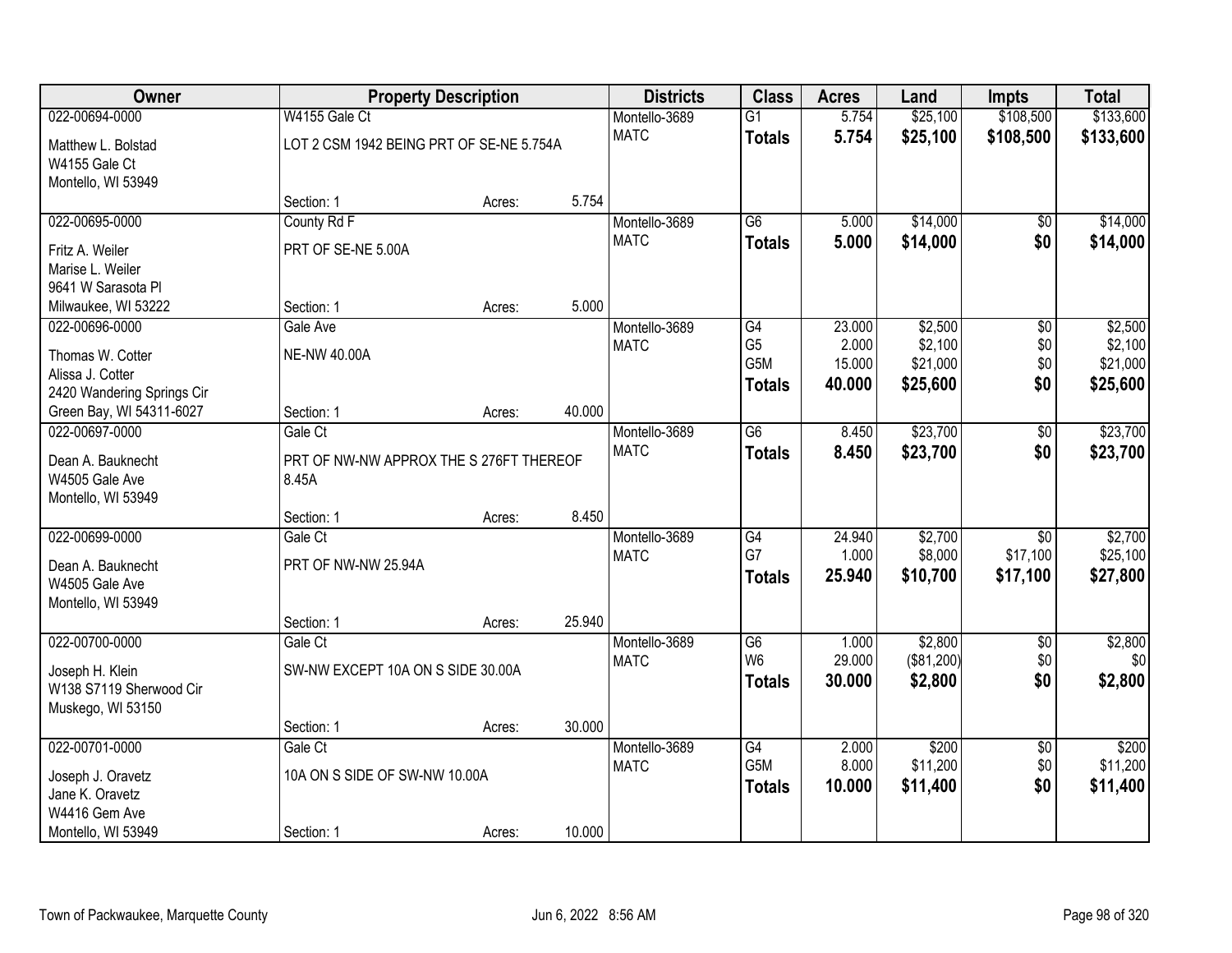| Owner                                | <b>Property Description</b>                   |        |        | <b>Districts</b> | <b>Class</b>                     | <b>Acres</b>    | Land                | <b>Impts</b>    | <b>Total</b>        |
|--------------------------------------|-----------------------------------------------|--------|--------|------------------|----------------------------------|-----------------|---------------------|-----------------|---------------------|
| 022-00702-0000                       | W4307 Gale Ct                                 |        |        | Montello-3689    | $\overline{G1}$                  | 3.560           | \$17,500            | \$185,500       | \$203,000           |
| Lamont L. Bolstad                    | THAT PRT OF LOT 1 CSM 936 BEING IN E 1/2 OF   |        |        | <b>MATC</b>      | <b>Totals</b>                    | 3.560           | \$17,500            | \$185,500       | \$203,000           |
| Tammy J. Bolstad                     | <b>SE-NW 3.56A</b>                            |        |        |                  |                                  |                 |                     |                 |                     |
| W4307 Gale Ct                        |                                               |        |        |                  |                                  |                 |                     |                 |                     |
| Montello, WI 53949                   | Section: 1                                    | Acres: | 3.560  |                  |                                  |                 |                     |                 |                     |
| 022-00703-0000                       | Gale Ct                                       |        |        | Montello-3689    | $\overline{G5}$                  | 1.000           | \$1,100             | \$0             | \$1,100             |
|                                      |                                               |        |        | <b>MATC</b>      | G <sub>6</sub>                   | 15.370          | \$43,000            | \$0             | \$43,000            |
| Fritz A. Weiler                      | PRT OF LOT 3 CSM 936 BEING PRT E 1/2 OF SE-NW |        |        |                  | <b>Totals</b>                    | 16.370          | \$44,100            | \$0             | \$44,100            |
| Marise L. Weiler                     | 16.37A                                        |        |        |                  |                                  |                 |                     |                 |                     |
| 9641 W Sarasota Pl                   |                                               |        | 16.370 |                  |                                  |                 |                     |                 |                     |
| Milwaukee, WI 53222                  | Section: 1                                    | Acres: |        |                  |                                  |                 |                     |                 |                     |
| 022-00704-0000                       | W4375 Gale Ct                                 |        |        | Montello-3689    | G1                               | 5.000           | \$22,500            | \$184,500       | \$207,000           |
| Dorothy E. Waldo                     | W 1/2 OF SE-NW 20.00A                         |        |        | <b>MATC</b>      | G <sub>5</sub><br>G <sub>6</sub> | 5.000<br>10.000 | \$5,300<br>\$28,000 | \$0<br>\$0      | \$5,300<br>\$28,000 |
| W4375 Gale Ct                        |                                               |        |        |                  |                                  |                 |                     |                 |                     |
| Montello, WI 53949                   |                                               |        |        |                  | <b>Totals</b>                    | 20.000          | \$55,800            | \$184,500       | \$240,300           |
|                                      | Section: 1                                    | Acres: | 20.000 |                  |                                  |                 |                     |                 |                     |
| 022-00705-0000                       | Gale Ct                                       |        |        | Montello-3689    | G4                               | 8.000           | \$1,200             | \$0             | \$1,200             |
|                                      | <b>NE-SW 40.00A</b>                           |        |        | <b>MATC</b>      | G <sub>5</sub>                   | 32.000          | \$18,000            | \$0             | \$18,000            |
| Joseph J. Oravetz<br>Jane K. Oravetz |                                               |        |        |                  | <b>Totals</b>                    | 40.000          | \$19,200            | \$0             | \$19,200            |
| W4416 Gem Ave                        |                                               |        |        |                  |                                  |                 |                     |                 |                     |
| Montello, WI 53949                   | Section: 1                                    | Acres: | 40.000 |                  |                                  |                 |                     |                 |                     |
| 022-00706-0000                       | Gale Ct                                       |        |        | Montello-3689    | $\overline{G4}$                  | 25.000          | \$3,000             | $\overline{50}$ | \$3,000             |
|                                      |                                               |        |        | <b>MATC</b>      | G <sub>5</sub> M                 | 15.000          | \$21,000            | \$0             | \$21,000            |
| Joseph J. Oravetz                    | NW-SW 40.00A                                  |        |        |                  | <b>Totals</b>                    | 40.000          | \$24,000            | \$0             | \$24,000            |
| Jane K. Oravetz                      |                                               |        |        |                  |                                  |                 |                     |                 |                     |
| W4416 Gem Ave                        |                                               |        |        |                  |                                  |                 |                     |                 |                     |
| Montello, WI 53949                   | Section: 1                                    | Acres: | 40.000 |                  |                                  |                 |                     |                 |                     |
| 022-00707-0000                       | W4416 Gem Ave                                 |        |        | Montello-3689    | G4                               | 15.000          | \$1,800             | $\overline{60}$ | \$1,800             |
| Joseph J. Oravetz                    | SW-SW 40.00A                                  |        |        | <b>MATC</b>      | G <sub>5</sub>                   | 13.000          | \$13,700            | \$0             | \$13,700            |
| Jane K. Oravetz                      |                                               |        |        |                  | G5M                              | 10.000          | \$14,000            | \$0             | \$14,000            |
| W4416 Gem Ave                        |                                               |        |        |                  | G7                               | 2.000           | \$12,500            | \$166,200       | \$178,700           |
| Montello, WI 53949                   | Section: 1                                    | Acres: | 40.000 |                  | <b>Totals</b>                    | 40.000          | \$42,000            | \$166,200       | \$208,200           |
| 022-00708-0000                       | Gem Ave                                       |        |        | Montello-3689    | G4                               | 11.000          | \$1,200             | $\overline{30}$ | \$1,200             |
|                                      |                                               |        |        | <b>MATC</b>      | G <sub>5</sub>                   | 29.000          | \$16,900            | \$0             | \$16,900            |
| Joseph J. Oravetz                    | <b>SE-SW 40.00A</b>                           |        |        |                  | <b>Totals</b>                    | 40.000          | \$18,100            | \$0             | \$18,100            |
| Jane K. Oravetz                      |                                               |        |        |                  |                                  |                 |                     |                 |                     |
| W4416 Gem Ave                        |                                               |        |        |                  |                                  |                 |                     |                 |                     |
| Montello, WI 53949                   | Section: 1                                    | Acres: | 40.000 |                  |                                  |                 |                     |                 |                     |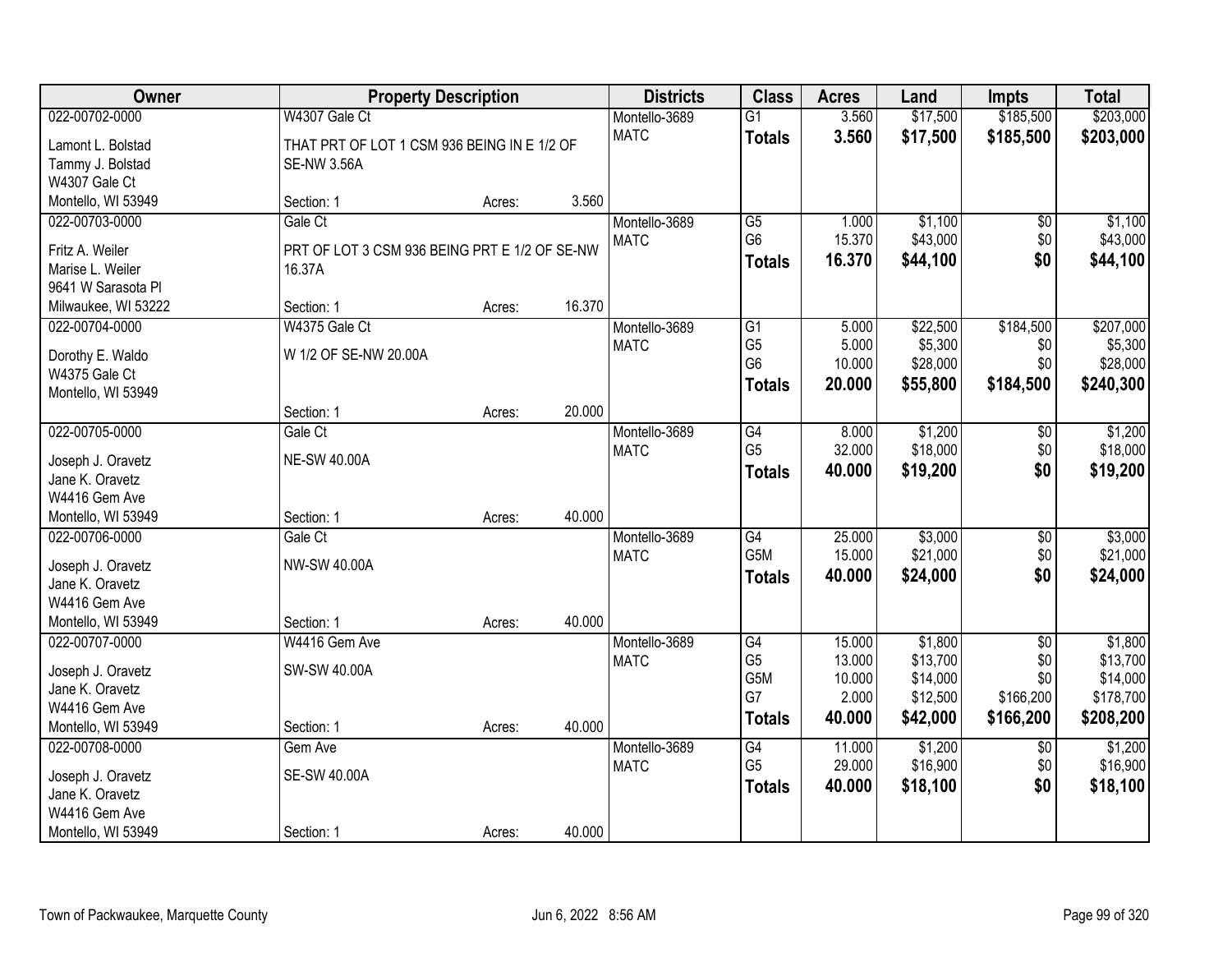| Owner                                                                                          |                                                                                   | <b>Property Description</b> |        | <b>Districts</b>             | <b>Class</b>                           | <b>Acres</b>            | Land                            | Impts                         | <b>Total</b>                    |
|------------------------------------------------------------------------------------------------|-----------------------------------------------------------------------------------|-----------------------------|--------|------------------------------|----------------------------------------|-------------------------|---------------------------------|-------------------------------|---------------------------------|
| 022-00709-0000<br>Lamont L. Bolstad et al<br>W4307 Gale Ct<br>Montello, WI 53949               | County Rd F<br>LOT 1 CSM 2409 BEING PRT OF NE-SE LY E OF CO<br><b>RDF9.76A</b>    |                             |        | Montello-3689<br><b>MATC</b> | $\overline{G5}$<br>G6<br><b>Totals</b> | 3.000<br>6.760<br>9.760 | \$3,200<br>\$18,900<br>\$22,100 | $\overline{50}$<br>\$0<br>\$0 | \$3,200<br>\$18,900<br>\$22,100 |
|                                                                                                | Section: 1                                                                        | Acres:                      | 9.760  |                              |                                        |                         |                                 |                               |                                 |
| 022-00709-0005<br>Lamont L. Bolstad et al<br>W4307 Gale Ct<br>Montello, WI 53949               | County Rd F<br>PRT OF LOT 2 CSM 2409 BEING PRT OF NE-SE LY E<br>OF CO RD F 12.99A |                             |        | Montello-3689<br><b>MATC</b> | $\overline{G6}$<br><b>Totals</b>       | 12.990<br>12.990        | \$36,400<br>\$36,400            | $\overline{50}$<br>\$0        | \$36,400<br>\$36,400            |
|                                                                                                | Section: 1                                                                        | Acres:                      | 12.990 |                              |                                        |                         |                                 |                               |                                 |
| 022-00710-0000<br>Fritz A. Weiler<br>Marise L. Weiler<br>9641 W Sarasota PI                    | County Rd F<br>THAT PRT OF NE-SELY W OF CO RD F EX 1.84A<br>8.16A                 |                             |        | Montello-3689<br><b>MATC</b> | G6<br><b>Totals</b>                    | 8.160<br>8.160          | \$22,800<br>\$22,800            | \$0<br>\$0                    | \$22,800<br>\$22,800            |
| Milwaukee, WI 53222                                                                            | Section: 1                                                                        | Acres:                      | 8.160  |                              |                                        |                         |                                 |                               |                                 |
| 022-00711-0000<br>David E. Kaehne<br>N2263 County Rd F<br>Montello, WI 53949                   | N2263 County Rd F<br>THAT PRT OF NE-SE 1.84A                                      |                             |        | Montello-3689<br><b>MATC</b> | G1<br><b>Totals</b>                    | 1.840<br>1.840          | \$11,400<br>\$11,400            | \$117,200<br>\$117,200        | \$128,600<br>\$128,600          |
|                                                                                                | Section: 1                                                                        | Acres:                      | 1.840  |                              |                                        |                         |                                 |                               |                                 |
| 022-00712-0000<br>Sjoerd Feenstra<br>Bonnie E. Feenstra<br>N2944 14th Rd<br>Montello, WI 53949 | W4099 14th Rd<br>PRT CSM 1533 BEING PRT OF SE-NE & NE-SE 2.663A<br>Section: 1     | Acres:                      | 2.663  | Montello-3689<br><b>MATC</b> | $\overline{G7}$<br><b>Totals</b>       | 2.663<br>2.663          | \$16,400<br>\$16,400            | \$41,000<br>\$41,000          | \$57,400<br>\$57,400            |
| 022-00713-0000<br>Ronald F. Kusz<br>N2284 County Rd F<br>Montello, WI 53949                    | N2284 County Rd F<br>A PARCEL OF NE-SE 4.16A                                      |                             |        | Montello-3689<br><b>MATC</b> | $\overline{G1}$<br><b>Totals</b>       | 4.160<br>4.160          | \$19,600<br>\$19,600            | \$171,600<br>\$171,600        | \$191,200<br>\$191,200          |
|                                                                                                | Section: 1                                                                        | Acres:                      | 4.160  |                              |                                        |                         |                                 |                               |                                 |
| 022-00714-0000<br>Randolph A. Rogers<br>Sue A. Rogers<br>W4133 14th Rd<br>Montello, WI 53949   | W4133 14th Rd<br>CSM 1534 BEING PRT OF SE-NE 1.84A<br>Section: 1                  | Acres:                      | 1.840  | Montello-3689<br><b>MATC</b> | $\overline{G1}$<br><b>Totals</b>       | 1.840<br>1.840          | \$11,400<br>\$11,400            | \$69,400<br>\$69,400          | \$80,800<br>\$80,800            |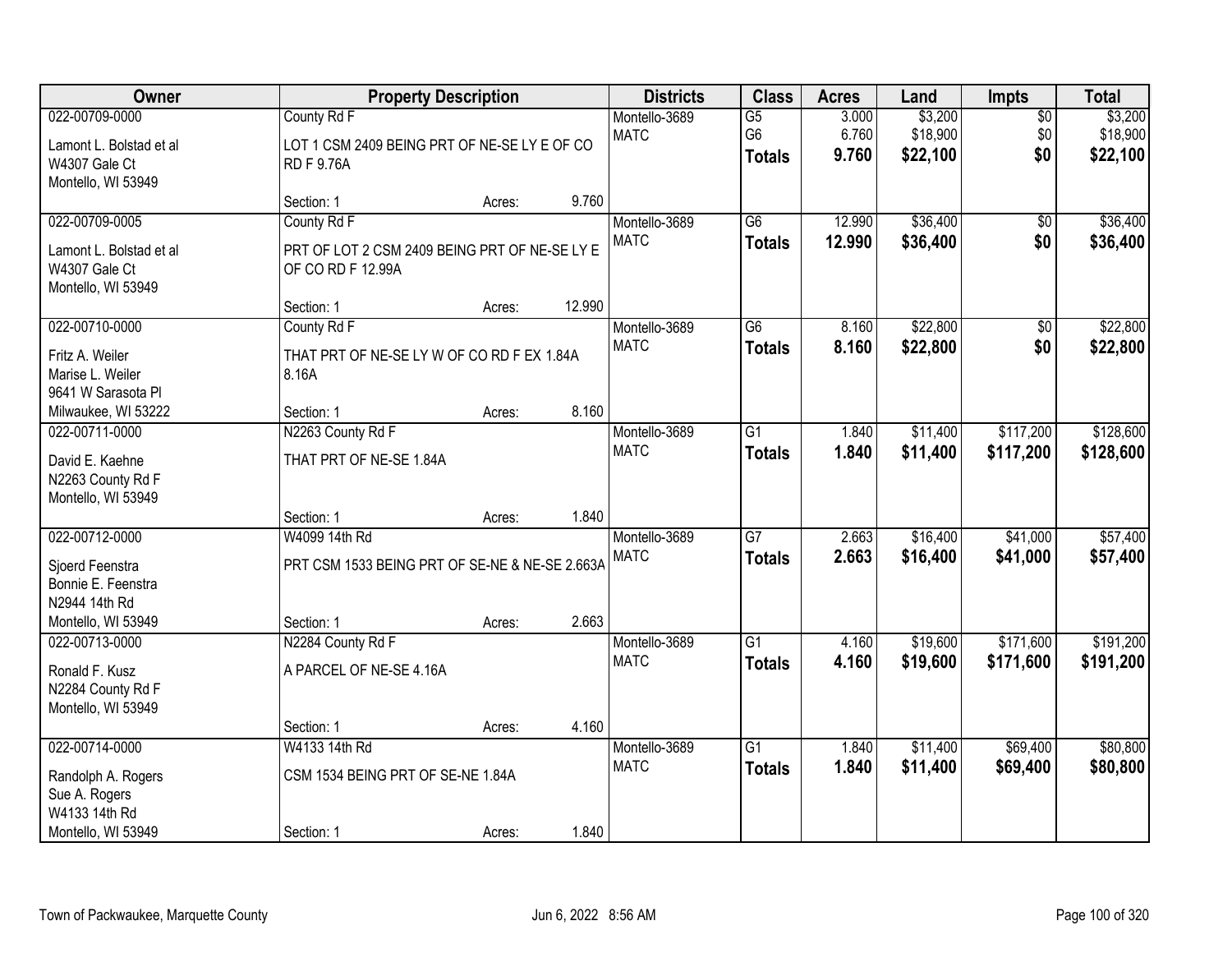| Owner                                    |                                              | <b>Property Description</b> |        | <b>Districts</b> | <b>Class</b>    | <b>Acres</b> | Land      | <b>Impts</b>    | <b>Total</b> |
|------------------------------------------|----------------------------------------------|-----------------------------|--------|------------------|-----------------|--------------|-----------|-----------------|--------------|
| 022-00715-0000                           | N2221 County Rd F                            |                             |        | Montello-3689    | $\overline{G1}$ | 5.000        | \$22,500  | \$12,800        | \$35,300     |
| Fritz A. Weiler                          | <b>NW-SE 40.00A</b>                          |                             |        | <b>MATC</b>      | G <sub>6</sub>  | 35.000       | \$98,000  | \$0             | \$98,000     |
| Marise L. Weiler                         |                                              |                             |        |                  | <b>Totals</b>   | 40.000       | \$120,500 | \$12,800        | \$133,300    |
| 9641 W Sarasota Pl                       |                                              |                             |        |                  |                 |              |           |                 |              |
| Milwaukee, WI 53222                      | Section: 1                                   | Acres:                      | 40.000 |                  |                 |              |           |                 |              |
| 022-00716-0000                           | County Rd F                                  |                             |        | Montello-3689    | $\overline{G1}$ | 2.000        | \$12,000  | \$13,100        | \$25,100     |
|                                          | PRT OF SW-SE & SE-SE 10.97A                  |                             |        | <b>MATC</b>      | G <sub>6</sub>  | 8.970        | \$25,100  | \$0             | \$25,100     |
| Lamont L. Bolstad et al<br>W4307 Gale Ct |                                              |                             |        |                  | <b>Totals</b>   | 10.970       | \$37,100  | \$13,100        | \$50,200     |
| Montello, WI 53949                       |                                              |                             |        |                  |                 |              |           |                 |              |
|                                          | Section: 1                                   | Acres:                      | 10.970 |                  |                 |              |           |                 |              |
| 022-00717-0005                           | N2125 County Rd F                            |                             |        | Montello-3689    | G1              | 3.000        | \$15,500  | \$151,000       | \$166,500    |
|                                          |                                              |                             |        | <b>MATC</b>      | G <sub>6</sub>  | 6.270        | \$17,600  | \$0             | \$17,600     |
| Ronald L. Jones                          | LOT 1 CSM 3063 BEING PRT OF SW-SE & SE-SE    |                             |        |                  | <b>Totals</b>   | 9.270        | \$33,100  | \$151,000       | \$184,100    |
| Janet L. Jones                           | 9.27A                                        |                             |        |                  |                 |              |           |                 |              |
| N2125 County Rd F                        |                                              |                             |        |                  |                 |              |           |                 |              |
| Montello, WI 53949                       | Section: 1                                   | Acres:                      | 9.270  |                  |                 |              |           |                 |              |
| 022-00717-0010                           | W4282 Gem Ave                                |                             |        | Montello-3689    | G <sub>6</sub>  | 6.000        | \$16,800  | \$0             | \$16,800     |
| Marcia L. Beahm                          | LOT 1 CSM 2457 BEING PRT OF SW-SE 8.00A      |                             |        | <b>MATC</b>      | G7              | 2.000        | \$12,500  | \$250,300       | \$262,800    |
| W4282 Gem Ave                            |                                              |                             |        |                  | <b>Totals</b>   | 8.000        | \$29,300  | \$250,300       | \$279,600    |
| Montello, WI 53949                       |                                              |                             |        |                  |                 |              |           |                 |              |
|                                          | Section: 1                                   | Acres:                      | 8.000  |                  |                 |              |           |                 |              |
| 022-00717-0015                           | W4268 Gem Ave                                |                             |        | Montello-3689    | $\overline{G1}$ | 1.000        | \$8,500   | \$9,900         | \$18,400     |
| Ronald L. Jones                          | LOT 2 CSM 3063 BEING PRT OF SW-SE 15.10A     |                             |        | <b>MATC</b>      | G <sub>6</sub>  | 14.100       | \$33,000  | \$0             | \$33,000     |
| Janet L. Jones                           |                                              |                             |        |                  | <b>Totals</b>   | 15.100       | \$41,500  | \$9,900         | \$51,400     |
| N2125 County Rd F                        |                                              |                             |        |                  |                 |              |           |                 |              |
| Montello, WI 53949                       | Section: 1                                   | Acres:                      | 15.100 |                  |                 |              |           |                 |              |
| 022-00718-0000                           | County Rd F                                  |                             |        | Montello-3689    | $\overline{G6}$ | 5.030        | \$14,100  | $\overline{50}$ | \$14,100     |
|                                          |                                              |                             |        | <b>MATC</b>      | <b>Totals</b>   | 5.030        | \$14,100  | \$0             | \$14,100     |
| Lamont L. Bolstad et al                  | LOT 1 OF CSM 2311 BEING PRT OF SE-SE & NE-SE |                             |        |                  |                 |              |           |                 |              |
| W4307 Gale Ct                            | 5.03A                                        |                             |        |                  |                 |              |           |                 |              |
| Montello, WI 53949                       | Section: 1                                   | Acres:                      | 5.030  |                  |                 |              |           |                 |              |
| 022-00718-0005                           | County Rd F                                  |                             |        | Montello-3689    | $\overline{G5}$ | 3.000        | \$3,200   | $\overline{50}$ | \$3,200      |
|                                          |                                              |                             |        | <b>MATC</b>      | G <sub>6</sub>  | 16.530       | \$46,300  | \$0             | \$46,300     |
| Lamont L. Bolstad et al                  | PRT OF SE-SE 19.53A                          |                             |        |                  | <b>Totals</b>   | 19.530       | \$49,500  | \$0             | \$49,500     |
| W4307 Gale Ct                            |                                              |                             |        |                  |                 |              |           |                 |              |
| Montello, WI 53949                       |                                              |                             |        |                  |                 |              |           |                 |              |
|                                          | Section: 1                                   | Acres:                      | 19.530 |                  |                 |              |           |                 |              |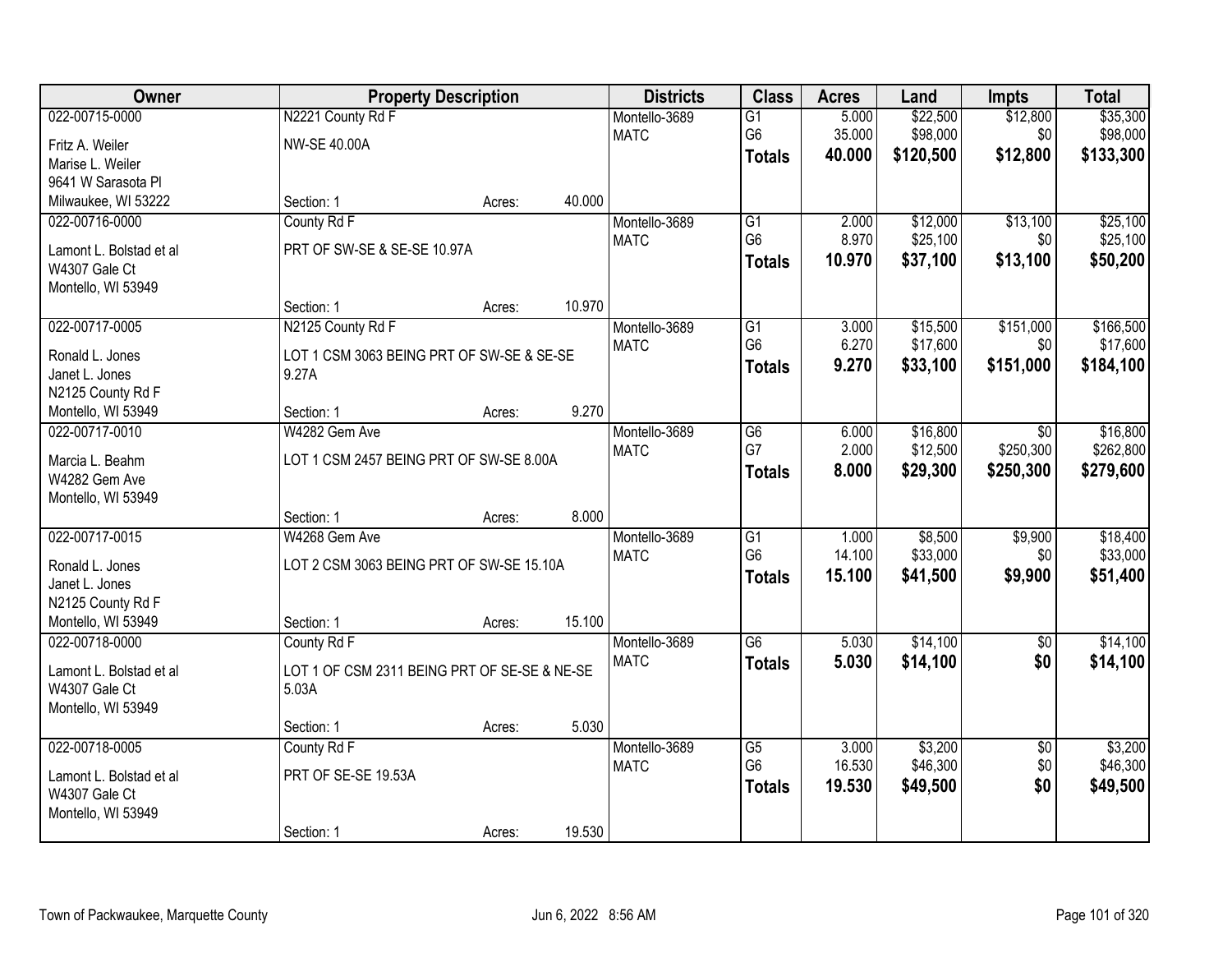| Owner                                                                                   | <b>Property Description</b>                                               | <b>Districts</b>                           | <b>Class</b>                 | <b>Acres</b>                     | Land                             | Impts                | <b>Total</b>           |                      |                        |
|-----------------------------------------------------------------------------------------|---------------------------------------------------------------------------|--------------------------------------------|------------------------------|----------------------------------|----------------------------------|----------------------|------------------------|----------------------|------------------------|
| 022-00719-0000<br>Lamont L. Bolstad et al<br>W4307 Gale Ct<br>Montello, WI 53949        | County Rd F<br>13.42A                                                     | LOTS 1-2-3 CSM 637 BEING PRT SE-SE & SW-SE | Montello-3689<br><b>MATC</b> | $\overline{G6}$<br><b>Totals</b> | 13.420<br>13.420                 | \$37,600<br>\$37,600 | $\overline{50}$<br>\$0 | \$37,600<br>\$37,600 |                        |
|                                                                                         | Section: 1                                                                | Acres:                                     | 13.420                       |                                  |                                  |                      |                        |                      |                        |
| 022-00720-0000<br>Darlene S. Zellmer<br><b>Timothy Zellmer</b><br>N6137 W Horseshoe Rd  | Gem Ave<br>PRT LOT 1 CSM 2347 A PARCEL IN SE COR OF<br><b>SE-SE 2.55A</b> |                                            |                              | Montello-3689<br><b>MATC</b>     | $\overline{G1}$<br><b>Totals</b> | 2.550<br>2.550       | \$13,900<br>\$13,900   | \$0<br>\$0           | \$13,900<br>\$13,900   |
| Horicon, WI 53032<br>022-00721-0000                                                     | Section: 1<br>N4831 County Rd B                                           | Acres:                                     | 2.550                        | Westfield-6335                   | $\overline{G1}$                  | 1.620                | \$58,000               | \$235,100            | \$293,100              |
| Kathleen A. Ludden<br>PO Box 765<br>Montello, WI 53949-0765                             | LOT 1 OF CSM 7 200FT FRTG 1.62A                                           |                                            |                              | <b>MATC</b>                      | <b>Totals</b>                    | 1.620                | \$58,000               | \$235,100            | \$293,100              |
|                                                                                         | Section: 1                                                                | Acres:                                     | 1.620                        |                                  |                                  |                      |                        |                      |                        |
| 022-00722-0000<br>David Eggebrecht<br>Linda Eggebrecht<br>441 W Bayfield Ave            | N4827 County Rd B<br>LOT 1 CSM 352 455 FT ROAD FRTG .63A                  |                                            |                              | Westfield-6335<br><b>MATC</b>    | $\overline{G1}$<br><b>Totals</b> | 0.630<br>0.630       | \$49,200<br>\$49,200   | \$100<br>\$100       | \$49,300<br>\$49,300   |
| Glendale, WI 53217                                                                      | Section: 1                                                                | Acres:                                     | 0.630                        |                                  |                                  |                      |                        |                      |                        |
| 022-00723-0000<br>Volk & Pamperin-Volk Rev Trust<br>3803 Misty Ln<br>Deforest, WI 53532 | N4813 County Rd B<br>A PARCEL OF NE-NW 260 FT FRTG 0.52A<br>Section: 1    | Acres:                                     | 0.520                        | Westfield-6335<br><b>MATC</b>    | $\overline{G1}$<br><b>Totals</b> | 0.520<br>0.520       | \$34,700<br>\$34,700   | \$87,200<br>\$87,200 | \$121,900<br>\$121,900 |
| 022-00724-0000                                                                          | N4811 County Rd B                                                         |                                            |                              | Westfield-6335                   | $\overline{G1}$                  | 0.383                | \$27,800               | \$53,100             | \$80,900               |
| Andrea Becker<br>Jeff Becker<br>340 Lincoln Ave                                         | PRT OF NE-NW 0.383A                                                       |                                            |                              | <b>MATC</b>                      | <b>Totals</b>                    | 0.383                | \$27,800               | \$53,100             | \$80,900               |
| Rio, WI 53960                                                                           | Section: 1                                                                | Acres:                                     | 0.383                        |                                  |                                  |                      |                        |                      |                        |
| 022-00725-0000<br>Laurie K. Forseth<br>N2112 County Rd D<br>Fort Atkinson, WI 53538     | N4809 County Rd B<br>A PARCEL OF NE-NW 0.383A<br>Section: 1               | Acres:                                     | 0.383                        | Westfield-6335<br><b>MATC</b>    | $\overline{G1}$<br><b>Totals</b> | 0.383<br>0.383       | \$36,300<br>\$36,300   | \$80,700<br>\$80,700 | \$117,000<br>\$117,000 |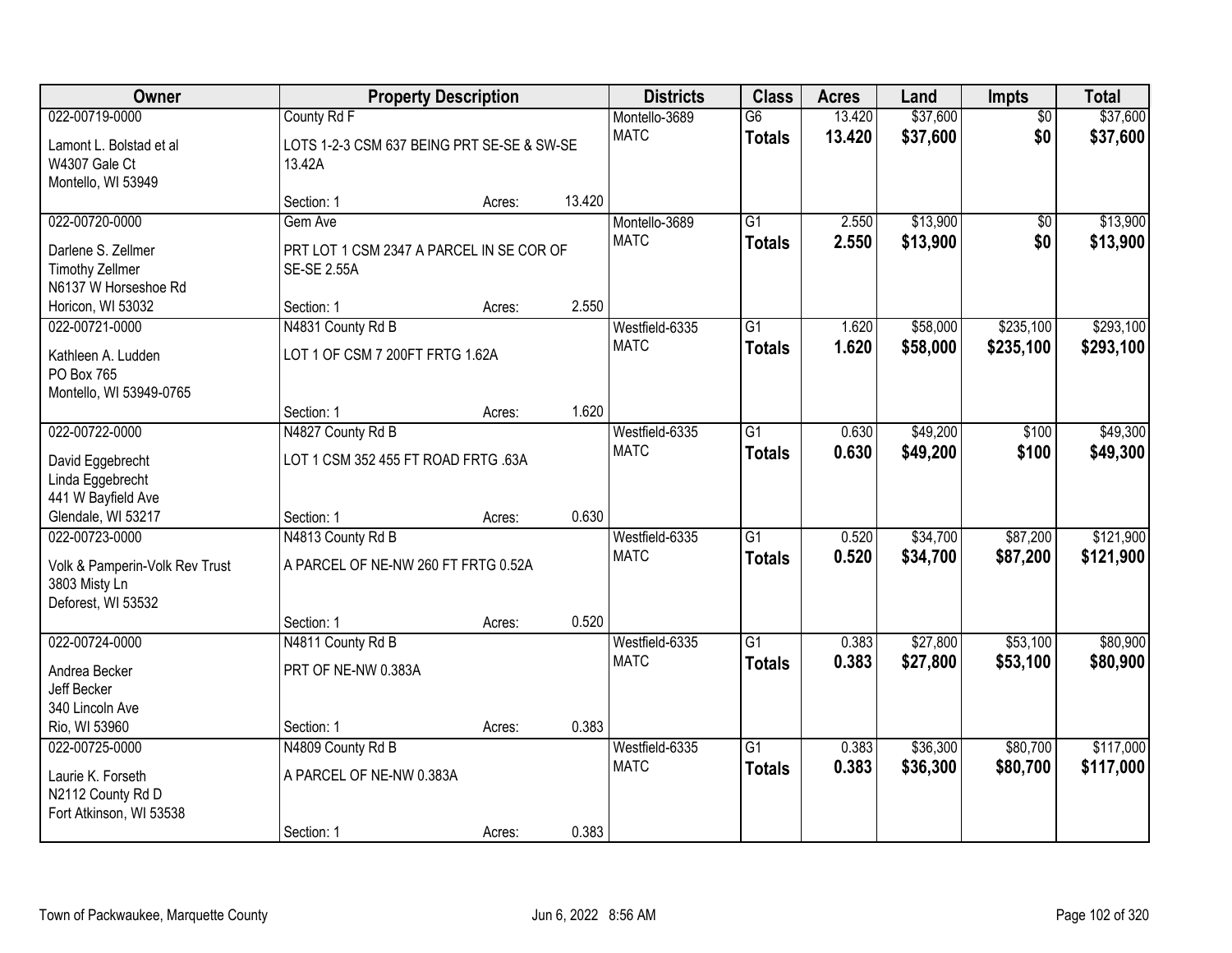| Owner                                                | <b>Property Description</b>                |        |       | <b>Districts</b> | <b>Class</b>    | <b>Acres</b> | Land     | <b>Impts</b> | <b>Total</b> |
|------------------------------------------------------|--------------------------------------------|--------|-------|------------------|-----------------|--------------|----------|--------------|--------------|
| 022-00726-0000                                       | N4801 County Rd B                          |        |       | Westfield-6335   | $\overline{G1}$ | 0.560        | \$31,100 | \$55,000     | \$86,100     |
| Thomas M. Schuh                                      | LOT 1 OF CSM 18 .56A                       |        |       | <b>MATC</b>      | <b>Totals</b>   | 0.560        | \$31,100 | \$55,000     | \$86,100     |
| 860 Castle Rd                                        |                                            |        |       |                  |                 |              |          |              |              |
| Fond Du Lac, WI 54935                                |                                            |        |       |                  |                 |              |          |              |              |
|                                                      | Section: 1                                 | Acres: | 0.560 |                  |                 |              |          |              |              |
| 022-00727-0000                                       | N4803 County Rd B                          |        |       | Westfield-6335   | $\overline{G1}$ | 0.390        | \$29,500 | \$51,500     | \$81,000     |
| Mary B Mc Kibbin Rev Trust                           | LOT 2 OF CSM 18 BEING PRT OF NE-NW & SE-NW |        |       | <b>MATC</b>      | <b>Totals</b>   | 0.390        | \$29,500 | \$51,500     | \$81,000     |
| N4803 Co Rd B                                        | .39A                                       |        |       |                  |                 |              |          |              |              |
| Montello, WI 53949                                   |                                            |        |       |                  |                 |              |          |              |              |
|                                                      | Section: 1                                 | Acres: | 0.390 |                  |                 |              |          |              |              |
| 022-00728-0000                                       | County Rd B                                |        |       | Westfield-6335   | $\overline{G1}$ | 0.420        | \$30,000 | \$0          | \$30,000     |
| Mary B Mc Kibbin Rev Trust                           | N 100FT OF LOT 3 OF CSM 18 00.42A          |        |       | <b>MATC</b>      | <b>Totals</b>   | 0.420        | \$30,000 | \$0          | \$30,000     |
| N4803 County Rd B                                    |                                            |        |       |                  |                 |              |          |              |              |
| Montello, WI 53949                                   |                                            |        |       |                  |                 |              |          |              |              |
|                                                      | Section: 1                                 | Acres: | 0.420 |                  |                 |              |          |              |              |
| 022-00729-0000                                       | W4250 Fawn Ct                              |        |       | Westfield-6335   | $\overline{G1}$ | 0.860        | \$49,900 | \$74,700     | \$124,600    |
| Scott E. Fesus et al                                 | LOT 3 CSM 18 LESS N 100FT BEING PRT NE-NW  |        |       | <b>MATC</b>      | <b>Totals</b>   | 0.860        | \$49,900 | \$74,700     | \$124,600    |
| 12 Red Bud Ct                                        | 200FT FRTG 00.86A                          |        |       |                  |                 |              |          |              |              |
| Bolingbrook, IL 60490                                |                                            |        |       |                  |                 |              |          |              |              |
|                                                      | Section: 1                                 | Acres: | 0.860 |                  |                 |              |          |              |              |
| 022-00730-0000                                       | W4264 Clearwater Dr                        |        |       | Westfield-6335   | $\overline{G1}$ | 0.510        | \$31,900 | \$93,300     | \$125,200    |
|                                                      | LOT 4 OF CSM 146 BEING PRT OF SE-NW 00.51A |        |       | <b>MATC</b>      | <b>Totals</b>   | 0.510        | \$31,900 | \$93,300     | \$125,200    |
| Paul J & Nancy L Condon Rev Trust<br>Scott Eckelberg |                                            |        |       |                  |                 |              |          |              |              |
| W5754 E Clymet Rd                                    |                                            |        |       |                  |                 |              |          |              |              |
| Watertown, WI 53098                                  | Section: 1                                 | Acres: | 0.510 |                  |                 |              |          |              |              |
| 022-00731-0000                                       | W4272 Clearwater Dr                        |        |       | Westfield-6335   | $\overline{G1}$ | 0.570        | \$32,000 | \$126,400    | \$158,400    |
|                                                      | LOT 3 OF CSM 146 BEING PRT OF SE-NW 100FT  |        |       | <b>MATC</b>      | <b>Totals</b>   | 0.570        | \$32,000 | \$126,400    | \$158,400    |
| Patricia Henning Trustees<br>Henning Living Trust    | <b>FRTG 00.57A</b>                         |        |       |                  |                 |              |          |              |              |
| W4272 Clearwater Dr                                  |                                            |        |       |                  |                 |              |          |              |              |
| Montello, WI 53949                                   | Section: 1                                 | Acres: | 0.570 |                  |                 |              |          |              |              |
| 022-00732-0000                                       | W4298 Clearwater Dr                        |        |       | Westfield-6335   | $\overline{G1}$ | 0.570        | \$30,600 | \$12,500     | \$43,100     |
| Daniel J. Balthazor et al                            | LOT 1 OF CSM 146 BEING PRT OF SE-NW 100FT  |        |       | <b>MATC</b>      | <b>Totals</b>   | 0.570        | \$30,600 | \$12,500     | \$43,100     |
| N5916 Westhaven Dr                                   | <b>FRTG 00.57A</b>                         |        |       |                  |                 |              |          |              |              |
| Fond Du Lac, WI 54937                                |                                            |        |       |                  |                 |              |          |              |              |
|                                                      | Section: 1                                 | Acres: | 0.570 |                  |                 |              |          |              |              |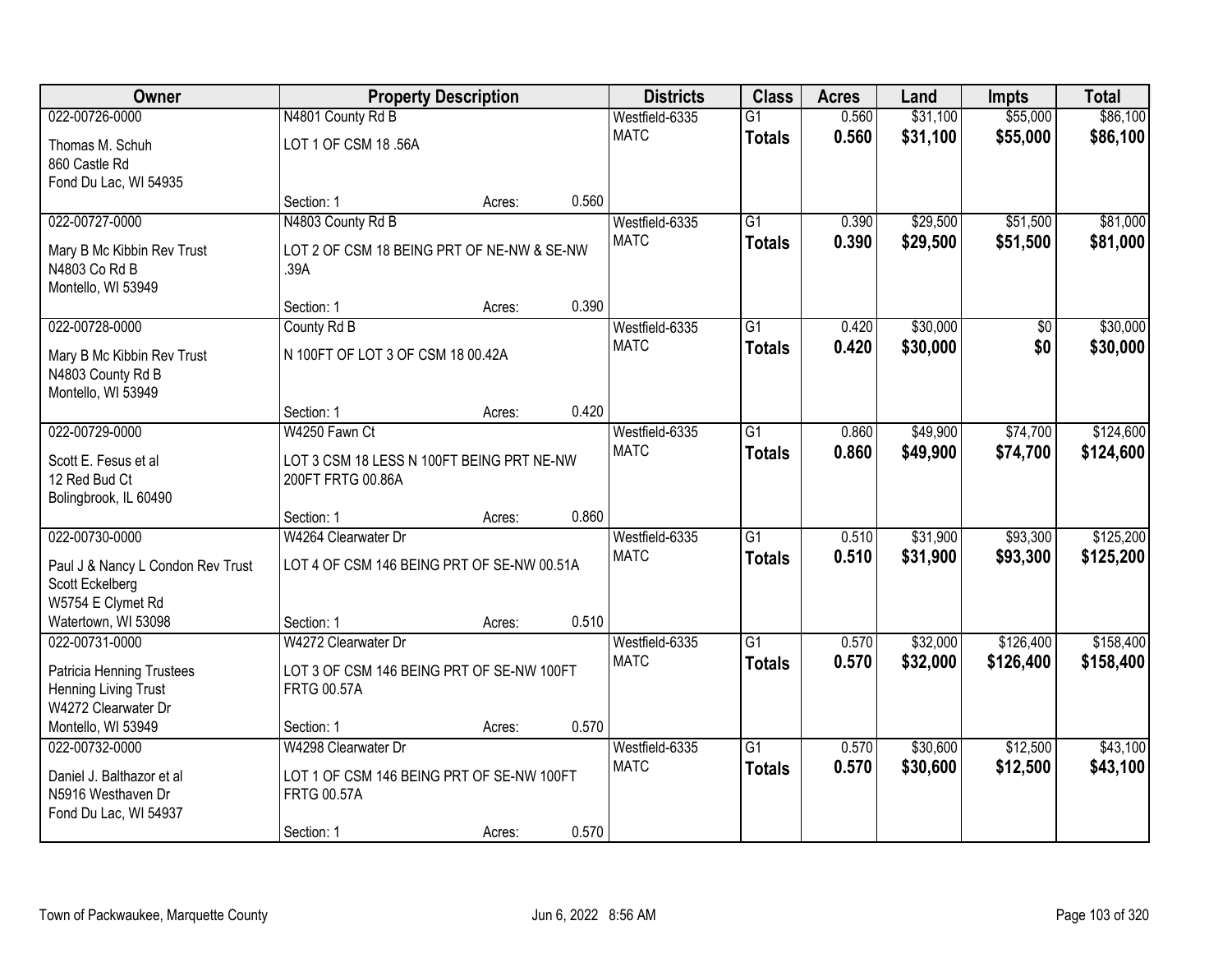| <b>Owner</b>                                                                      |                                                                                         | <b>Property Description</b> |       | <b>Districts</b>              | <b>Class</b>                     | <b>Acres</b>   | Land                 | <b>Impts</b>           | <b>Total</b>           |
|-----------------------------------------------------------------------------------|-----------------------------------------------------------------------------------------|-----------------------------|-------|-------------------------------|----------------------------------|----------------|----------------------|------------------------|------------------------|
| 022-00733-0000                                                                    | W4286 Clearwater Dr                                                                     |                             |       | Westfield-6335                | $\overline{G1}$                  | 0.610          | \$32,100             | \$131,800              | \$163,900              |
| Ann L De Jarlais Rev Living Trust<br>230 Mc Divitt Ln<br>Mukwonago, WI 53149-1710 | LOT 2 OF CSM 146 BEING PRT OF SE-NW 100FT<br><b>FRTG 00.61A</b>                         |                             |       | <b>MATC</b>                   | <b>Totals</b>                    | 0.610          | \$32,100             | \$131,800              | \$163,900              |
|                                                                                   | Section: 1                                                                              | Acres:                      | 0.610 |                               |                                  |                |                      |                        |                        |
| 022-00734-0000<br>Martin T. Wingrove<br>520 Athletic Way                          | W4306 Clearwater Dr<br>CSM 19 PARCEL B BEING PRT OF SE-NW 100FT<br><b>FRTG 0.58A</b>    |                             |       | Westfield-6335<br><b>MATC</b> | G1<br><b>Totals</b>              | 0.580<br>0.580 | \$30,000<br>\$30,000 | \$55,500<br>\$55,500   | \$85,500<br>\$85,500   |
| Sun Prairie, WI 53590                                                             | Section: 1                                                                              | Acres:                      | 0.580 |                               |                                  |                |                      |                        |                        |
| 022-00735-0000                                                                    | W4314 Clearwater Dr                                                                     |                             |       | Westfield-6335                | $\overline{G1}$                  | 0.610          | \$28,600             | \$173,300              | \$201,900              |
| Heather F. Joas<br>225 W Bandera Rd Ste 114<br>Boerne, TX 78006-2842              | LOT 4 OF CSM 145 85FT FRTG .61A                                                         |                             |       | <b>MATC</b>                   | <b>Totals</b>                    | 0.610          | \$28,600             | \$173,300              | \$201,900              |
|                                                                                   | Section: 1                                                                              | Acres:                      | 0.610 |                               |                                  |                |                      |                        |                        |
| 022-00736-0000                                                                    | W4326 Clearwater Dr                                                                     |                             |       | Westfield-6335                | $\overline{G1}$                  | 0.570          | \$30,200             | \$149,200              | \$179,400              |
| Joseph J. Zauner<br>Monica J. Zauner<br>W4326 Clearwater Dr                       | LOT 3 CSM 145 BEING PRT OF SE-NW .57A                                                   |                             |       | <b>MATC</b>                   | <b>Totals</b>                    | 0.570          | \$30,200             | \$149,200              | \$179,400              |
| Montello, WI 53949                                                                | Section: 1                                                                              | Acres:                      | 0.570 |                               |                                  |                |                      |                        |                        |
| 022-00737-0000<br>Kenneth J. Maciejewski<br>Marirose E. Archambeau<br>PO Box 682  | W4360 Clearwater Dr<br>LOT 2 CSM 145 BEING PRT OF SE-NW .68A                            |                             |       | Westfield-6335<br><b>MATC</b> | $\overline{G1}$<br><b>Totals</b> | 0.680<br>0.680 | \$30,800<br>\$30,800 | \$124,500<br>\$124,500 | \$155,300<br>\$155,300 |
| Montello, WI 53949                                                                | Section: 1                                                                              | Acres:                      | 0.680 |                               |                                  |                |                      |                        |                        |
| 022-00739-0000<br>Jerry M. Winder<br>Anita C. Crays-Winder<br>321 W Franklin St   | W4364 Clearwater Dr<br>LOT 1 CSM 145 (87.5FT FRTG) & PRT OF SE-NW<br>(100FT FRTG) 1.36A |                             |       | Westfield-6335<br><b>MATC</b> | $\overline{G1}$<br><b>Totals</b> | 1.360<br>1.360 | \$44,800<br>\$44,800 | \$67,300<br>\$67,300   | \$112,100<br>\$112,100 |
| Rockton, IL 61072                                                                 | Section: 1                                                                              | Acres:                      | 1.360 |                               |                                  |                |                      |                        |                        |
| 022-00740-0000<br>Kenneth W. Busalacchi<br>PO Box 141<br>Montello, WI 53949       | W4368 Clearwater Dr<br>PARCEL OF NE-NW 100FT FRTG 0.45A<br>Section: 1                   | Acres:                      | 0.450 | Westfield-6335<br><b>MATC</b> | $\overline{G1}$<br><b>Totals</b> | 0.450<br>0.450 | \$30,000<br>\$30,000 | \$66,900<br>\$66,900   | \$96,900<br>\$96,900   |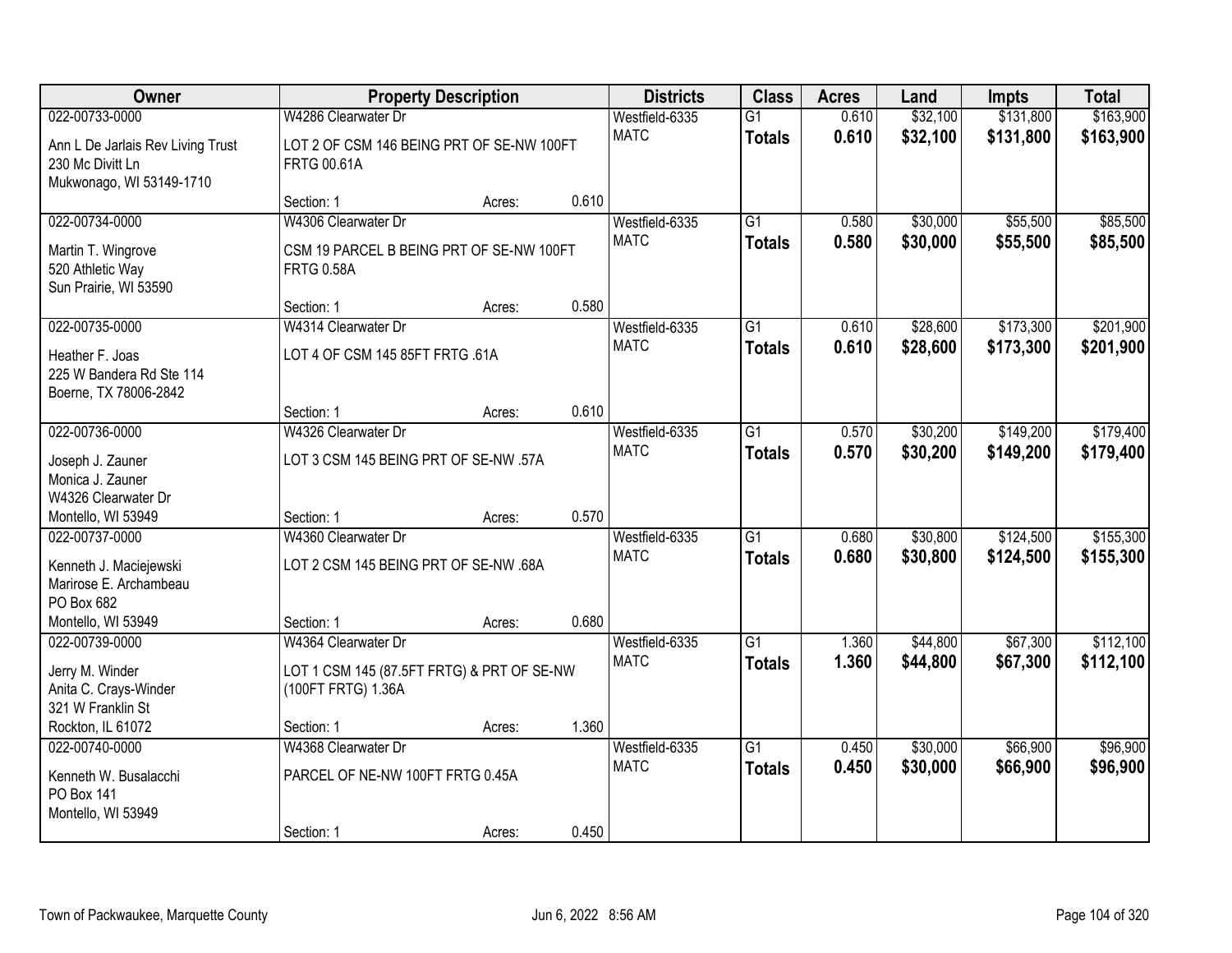| Owner                                                                 |                                               | <b>Property Description</b> |       | <b>Districts</b> | <b>Class</b>    | <b>Acres</b> | Land     | <b>Impts</b> | <b>Total</b> |
|-----------------------------------------------------------------------|-----------------------------------------------|-----------------------------|-------|------------------|-----------------|--------------|----------|--------------|--------------|
| 022-00741-0000                                                        | W4372 Clearwater Dr                           |                             |       | Westfield-6335   | $\overline{G1}$ | 0.550        | \$34,500 | \$99,000     | \$133,500    |
| Dennis L. Kile                                                        | 150FT FRTG LOT 1 OF CSM 186 BEING PRT NE-NW   |                             |       | <b>MATC</b>      | <b>Totals</b>   | 0.550        | \$34,500 | \$99,000     | \$133,500    |
| 326 N High St                                                         | INCL LOT 4 CSM 15 .55A                        |                             |       |                  |                 |              |          |              |              |
| Randolph, WI 53956                                                    |                                               |                             |       |                  |                 |              |          |              |              |
|                                                                       | Section: 1                                    | Acres:                      | 0.550 |                  |                 |              |          |              |              |
| 022-00742-0000                                                        | W4376 Clearwater Dr                           |                             |       | Westfield-6335   | $\overline{G1}$ | 0.400        | \$30,000 | \$107,400    | \$137,400    |
| Wayne H. Janssen                                                      | LOT 3 CSM 15 BEING PRT OF SE-NW 0.40A         |                             |       | <b>MATC</b>      | <b>Totals</b>   | 0.400        | \$30,000 | \$107,400    | \$137,400    |
| Marcy I. Janssen                                                      |                                               |                             |       |                  |                 |              |          |              |              |
| W4376 Clearwater Dr                                                   |                                               |                             |       |                  |                 |              |          |              |              |
| Montello, WI 53949                                                    | Section: 1                                    | Acres:                      | 0.400 |                  |                 |              |          |              |              |
| 022-00743-0000                                                        | W4380 Clearwater Dr                           |                             |       | Westfield-6335   | G1              | 0.450        | \$31,600 | \$65,700     | \$97,300     |
|                                                                       | LOT 2 CSM 7 BEING PRT NE-NW 106.57 FRTG 0.45A |                             |       | <b>MATC</b>      | <b>Totals</b>   | 0.450        | \$31,600 | \$65,700     | \$97,300     |
| Victoria L. Kusyk Trustees<br>Borys I & Victoria L Kusyk Living Trust |                                               |                             |       |                  |                 |              |          |              |              |
| PO Box 694                                                            |                                               |                             |       |                  |                 |              |          |              |              |
| Baraboo, WI 53913                                                     | Section: 1                                    | Acres:                      | 0.450 |                  |                 |              |          |              |              |
| 022-00744-0000                                                        | Fawn Ave                                      |                             |       | Westfield-6335   | $\overline{G1}$ | 1.690        | \$10,900 | \$0          | \$10,900     |
|                                                                       |                                               |                             |       | <b>MATC</b>      | <b>Totals</b>   | 1.690        | \$10,900 | \$0          | \$10,900     |
| Wayne E. Tejcek                                                       | LOT 5 CSM 817 BEING PRT OF NE-NE 1.69A        |                             |       |                  |                 |              |          |              |              |
| Mary K. Tejcek<br>W4137 Fawn Ave                                      |                                               |                             |       |                  |                 |              |          |              |              |
| Montello, WI 53949                                                    | Section: 1                                    | Acres:                      | 1.690 |                  |                 |              |          |              |              |
| 022-00745-0000                                                        | W4137 Fawn Ave                                |                             |       | Westfield-6335   | $\overline{G1}$ | 1.690        | \$10,900 | \$103,600    | \$114,500    |
|                                                                       |                                               |                             |       | <b>MATC</b>      | <b>Totals</b>   | 1.690        | \$10,900 | \$103,600    | \$114,500    |
| Wayne E. Tejcek                                                       | LOT 6 CSM 817 BEING PRT OF NE-NE 1.69A        |                             |       |                  |                 |              |          |              |              |
| Mary K. Tejcek                                                        |                                               |                             |       |                  |                 |              |          |              |              |
| W4137 Fawn Ave                                                        |                                               |                             |       |                  |                 |              |          |              |              |
| Montello, WI 53949                                                    | Section: 1                                    | Acres:                      | 1.690 |                  |                 |              |          |              |              |
| 022-00746-0000                                                        | W4183 Fawn Ave                                |                             |       | Westfield-6335   | $\overline{G1}$ | 3.350        | \$16,700 | \$147,400    | \$164,100    |
| Kevin E. Pederson                                                     | LOTS 7-8 CSM 817 BEING PRT OF NE-NE 3.35A     |                             |       | <b>MATC</b>      | <b>Totals</b>   | 3.350        | \$16,700 | \$147,400    | \$164,100    |
| Donna M. Pederson                                                     |                                               |                             |       |                  |                 |              |          |              |              |
| W4183 Fawn Ave                                                        |                                               |                             |       |                  |                 |              |          |              |              |
| Montello, WI 53949                                                    | Section: 1                                    | Acres:                      | 3.350 |                  |                 |              |          |              |              |
| 022-00747-0000                                                        | W4113 Fawn Ave                                |                             |       | Westfield-6335   | $\overline{G1}$ | 5.370        | \$23,800 | \$54,800     | \$78,600     |
| Charlie Otto                                                          | LOT 2 CSM 591 & 1/3 INT L1 BEING PART NE NE   |                             |       | <b>MATC</b>      | <b>Totals</b>   | 5.370        | \$23,800 | \$54,800     | \$78,600     |
| Sally Otto                                                            | 5.37A                                         |                             |       |                  |                 |              |          |              |              |
| 339 N Slusser St                                                      |                                               |                             |       |                  |                 |              |          |              |              |
| Grays Lake, IL 60030                                                  | Section: 1                                    | Acres:                      | 5.370 |                  |                 |              |          |              |              |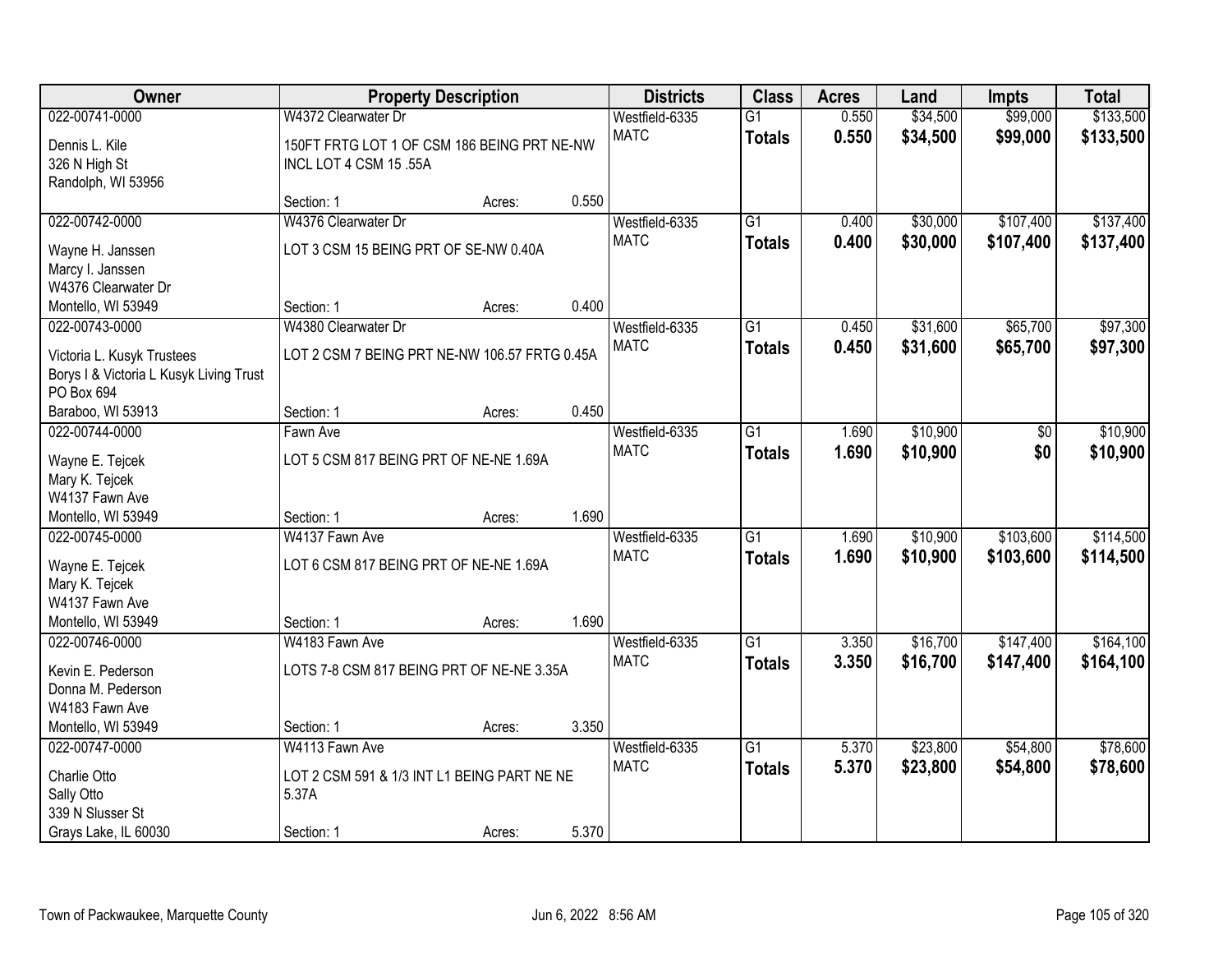| Owner                                                              |                                                        | <b>Property Description</b> |       | <b>Districts</b> | <b>Class</b>    | <b>Acres</b> | Land     | <b>Impts</b> | <b>Total</b> |
|--------------------------------------------------------------------|--------------------------------------------------------|-----------------------------|-------|------------------|-----------------|--------------|----------|--------------|--------------|
| 022-00748-0000                                                     | W4117 Fawn Ave                                         |                             |       | Westfield-6335   | $\overline{G1}$ | 5.370        | \$23,800 | \$133,700    | \$157,500    |
| Duane D. Novy<br>W4117 Fawn Ave<br>Montello, WI 53949              | LOT 3 CSM 591 BEING PRT NE-NE & 1/3 INT LOT 1<br>5.37A |                             |       | <b>MATC</b>      | <b>Totals</b>   | 5.370        | \$23,800 | \$133,700    | \$157,500    |
|                                                                    | Section: 1                                             | Acres:                      | 5.370 |                  |                 |              |          |              |              |
| 022-00749-0000                                                     | Fawn Ave                                               |                             |       | Westfield-6335   | $\overline{G1}$ | 5.370        | \$23,800 | \$0          | \$23,800     |
| Duane D. Novy<br>W4117 Fawn Ave<br>Montello, WI 53949              | LOT 4 CSM 591 BEING PRT NE-NE & 1/3 INT LOT 1<br>5.37A |                             |       | <b>MATC</b>      | <b>Totals</b>   | 5.370        | \$23,800 | \$0          | \$23,800     |
|                                                                    | Section: 1                                             | Acres:                      | 5.370 |                  |                 |              |          |              |              |
| 022-00750-0000                                                     | N4756 County Rd B                                      |                             |       | Westfield-6335   | $\overline{G1}$ | 5.020        | \$22,600 | \$105,200    | \$127,800    |
| <b>Stuart Balliette</b><br>N4756 County Rd B<br>Montello, WI 53949 | LOT 9 CSM 592 BEING PRT OF NE-NE 5.02A                 |                             |       | <b>MATC</b>      | <b>Totals</b>   | 5.020        | \$22,600 | \$105,200    | \$127,800    |
|                                                                    | Section: 1                                             | Acres:                      | 5.020 |                  |                 |              |          |              |              |
| 022-00751-0000                                                     | County Rd B                                            |                             |       | Westfield-6335   | $\overline{G1}$ | 5.410        | \$23,900 | \$0          | \$23,900     |
| Lowell H. Mays<br>Barbara A. Mays                                  | LOT 10 CSM 592 BEING PART NE-NE 5.41A                  |                             |       | <b>MATC</b>      | <b>Totals</b>   | 5.410        | \$23,900 | \$0          | \$23,900     |
| 106 Ozark Tr                                                       |                                                        |                             |       |                  |                 |              |          |              |              |
| Madison, WI 53705                                                  | Section: 1                                             | Acres:                      | 5.410 |                  |                 |              |          |              |              |
| 022-00752-0000                                                     | N4750 County Rd B                                      |                             |       | Westfield-6335   | $\overline{G1}$ | 5.440        | \$24,000 | \$256,200    | \$280,200    |
| Lowell H. Mays                                                     | LOT 11 OF CSM 592 BEING PART NE-NE 5.44A               |                             |       | <b>MATC</b>      | <b>Totals</b>   | 5.440        | \$24,000 | \$256,200    | \$280,200    |
| Barbara A. Mays                                                    |                                                        |                             |       |                  |                 |              |          |              |              |
| 106 Ozark Tr                                                       |                                                        |                             |       |                  |                 |              |          |              |              |
| Madison, WI 53705                                                  | Section: 1                                             | Acres:                      | 5.440 |                  |                 |              |          |              |              |
| 022-00753-0000                                                     | County Rd B                                            |                             |       | Westfield-6335   | $\overline{G1}$ | 5.360        | \$23,800 | $\sqrt{6}$   | \$23,800     |
| Fritz A. Weiler                                                    | LOT 12 CSM 592 BEING PRT OF NE-NE 5.36A                |                             |       | <b>MATC</b>      | <b>Totals</b>   | 5.360        | \$23,800 | \$0          | \$23,800     |
| Marise L. Weiler                                                   |                                                        |                             |       |                  |                 |              |          |              |              |
| 9641 W Sarasota PI                                                 |                                                        |                             |       |                  |                 |              |          |              |              |
| Milwaukee, WI 53222                                                | Section: 1                                             | Acres:                      | 5.360 |                  |                 |              |          |              |              |
| 022-00754-0000                                                     | W4107 Fawn Ave                                         |                             |       | Westfield-6335   | $\overline{G1}$ | 1.350        | \$9,700  | \$20,700     | \$30,400     |
| Joyce M. Gniotczynski (Le et al                                    | PRT OF NE-NE 1.35A                                     |                             |       | <b>MATC</b>      | <b>Totals</b>   | 1.350        | \$9,700  | \$20,700     | \$30,400     |
| Attn: Janet Welch                                                  |                                                        |                             |       |                  |                 |              |          |              |              |
| W4107 Fawn Ave                                                     |                                                        |                             |       |                  |                 |              |          |              |              |
| Montello, WI 53949                                                 | Section: 1                                             | Acres:                      | 1.350 |                  |                 |              |          |              |              |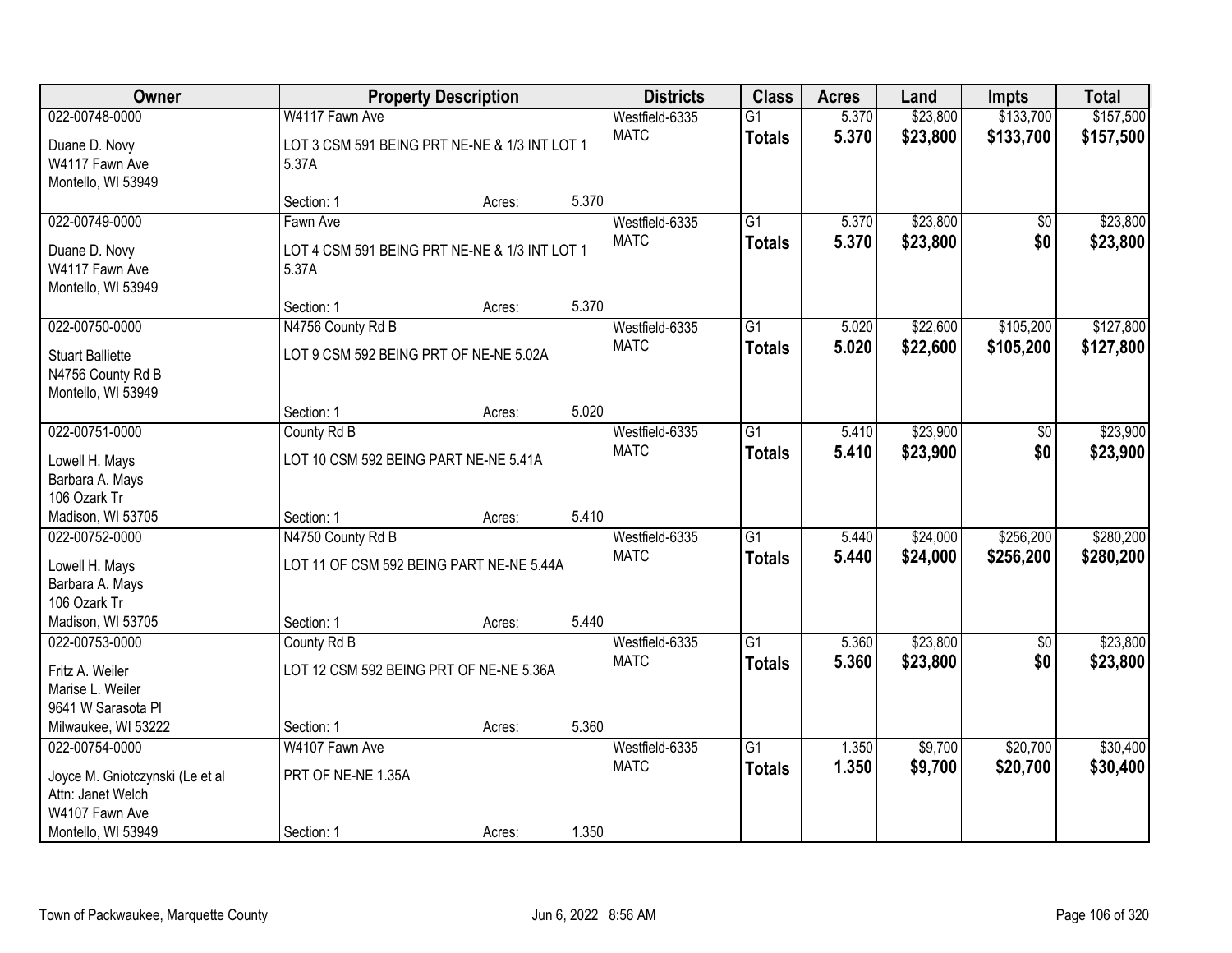| 022-00755-0000<br>$\overline{G1}$<br>0.710<br>\$7,000<br>\$7,000<br>Westfield-6335<br>$\overline{50}$<br>Fawn Ave<br>\$0<br><b>MATC</b><br>0.710<br>\$7,000<br>\$7,000<br><b>Totals</b><br>A PARCEL OF NE-NE 0.71A<br>Michelle R. Steege<br>Troy A. Steege<br>W4203 Fawn Ave<br>0.710<br>Montello, WI 53949<br>Section: 1<br>Acres:<br>N4768 County Rd B<br>$\overline{G1}$<br>\$35,400<br>\$183,600<br>022-00756-0000<br>Westfield-6335<br>8.690<br>8.690<br><b>MATC</b><br>\$35,400<br>\$183,600<br><b>Totals</b><br>Allen D. Daniels<br>LOT 3 CSM 299 & LOT 3 CSM 3295 BOTH BEING PRT<br>Gail M. Daniels<br>OF NW-NE 8.69A<br>PO Box 161<br>8.690<br>Montello, WI 53949-0161<br>Section: 1<br>Acres:<br>022-00757-0000<br>\$18,400<br>\$100,000<br>N4780 County Rd B<br>Montello-3689<br>G1<br>3.830<br><b>MATC</b><br>3.830<br>\$18,400<br>\$100,000<br><b>Totals</b><br>LOT 2 CSM 3295 BEING PRT OF NW-NE 3.83A<br>Bryan J. Schwersinske<br>Trinidad M. Aceves<br>N4780 County Rd B<br>3.830<br>Montello, WI 53949<br>Section: 1<br>Acres:<br>\$298,000<br>022-00757-0005<br>N4786 County Rd B<br>$\overline{G1}$<br>\$22,000<br>Montello-3689<br>4.870<br><b>MATC</b><br>4.870<br>\$22,000<br>\$298,000<br><b>Totals</b><br>LOT 1 CSM 3295 BEING PRT OF NW-NE 4.87A<br>Craig E. Daniels<br>N4786 County Rd B<br>Montello, WI 53949<br>4.870<br>Section: 1<br>Acres:<br>\$23,700<br>022-00758-0000<br>$\overline{G1}$<br>5.200<br>\$23,200<br>N4792 County Rd B<br>Westfield-6335<br><b>MATC</b><br>5.200<br>\$23,200<br>\$23,700<br><b>Totals</b><br>LOT 1 CSM 299 BEING PART OF NW-NE 5.20A<br>Mark Behm<br>628 Western Ave<br>Waukesha, WI 53188<br>5.200<br>Section: 1<br>Acres:<br>$\overline{G1}$<br>\$35,500<br>022-00759-0000<br>W4243 Fawn Ave<br>Westfield-6335<br>\$10,600<br>1.600<br><b>MATC</b><br>1.600<br>\$10,600<br>\$35,500<br><b>Totals</b><br>PRT OF NW-NE 1.60A<br>Edward A. Skolaski Jr<br>Rhonda J. Skolaski<br>W4243 Fawn Ave<br>1.600<br>Montello, WI 53949<br>Section: 1<br>Acres:<br>\$13,400<br>\$41,200<br>022-00760-0000<br>W4253 Fawn Ave<br>Westfield-6335<br>$\overline{G1}$<br>2.390<br><b>MATC</b><br>2.390<br>\$13,400<br>\$41,200<br><b>Totals</b><br>PRT OF NW-NE 2.39A<br>Raymond F & Clara Ma Wille Family<br>Trust | Owner | <b>Property Description</b> |  | <b>Districts</b> | <b>Class</b> | <b>Acres</b> | Land | Impts | <b>Total</b> |
|-------------------------------------------------------------------------------------------------------------------------------------------------------------------------------------------------------------------------------------------------------------------------------------------------------------------------------------------------------------------------------------------------------------------------------------------------------------------------------------------------------------------------------------------------------------------------------------------------------------------------------------------------------------------------------------------------------------------------------------------------------------------------------------------------------------------------------------------------------------------------------------------------------------------------------------------------------------------------------------------------------------------------------------------------------------------------------------------------------------------------------------------------------------------------------------------------------------------------------------------------------------------------------------------------------------------------------------------------------------------------------------------------------------------------------------------------------------------------------------------------------------------------------------------------------------------------------------------------------------------------------------------------------------------------------------------------------------------------------------------------------------------------------------------------------------------------------------------------------------------------------------------------------------------------------------------------------------------------------------------------------------------------------------------------------------------------------------------------------------------------------------------------------------------------------------------------------------------------------------------------------------------|-------|-----------------------------|--|------------------|--------------|--------------|------|-------|--------------|
|                                                                                                                                                                                                                                                                                                                                                                                                                                                                                                                                                                                                                                                                                                                                                                                                                                                                                                                                                                                                                                                                                                                                                                                                                                                                                                                                                                                                                                                                                                                                                                                                                                                                                                                                                                                                                                                                                                                                                                                                                                                                                                                                                                                                                                                                   |       |                             |  |                  |              |              |      |       |              |
| \$219,000                                                                                                                                                                                                                                                                                                                                                                                                                                                                                                                                                                                                                                                                                                                                                                                                                                                                                                                                                                                                                                                                                                                                                                                                                                                                                                                                                                                                                                                                                                                                                                                                                                                                                                                                                                                                                                                                                                                                                                                                                                                                                                                                                                                                                                                         |       |                             |  |                  |              |              |      |       |              |
|                                                                                                                                                                                                                                                                                                                                                                                                                                                                                                                                                                                                                                                                                                                                                                                                                                                                                                                                                                                                                                                                                                                                                                                                                                                                                                                                                                                                                                                                                                                                                                                                                                                                                                                                                                                                                                                                                                                                                                                                                                                                                                                                                                                                                                                                   |       |                             |  |                  |              |              |      |       |              |
|                                                                                                                                                                                                                                                                                                                                                                                                                                                                                                                                                                                                                                                                                                                                                                                                                                                                                                                                                                                                                                                                                                                                                                                                                                                                                                                                                                                                                                                                                                                                                                                                                                                                                                                                                                                                                                                                                                                                                                                                                                                                                                                                                                                                                                                                   |       |                             |  |                  |              |              |      |       |              |
|                                                                                                                                                                                                                                                                                                                                                                                                                                                                                                                                                                                                                                                                                                                                                                                                                                                                                                                                                                                                                                                                                                                                                                                                                                                                                                                                                                                                                                                                                                                                                                                                                                                                                                                                                                                                                                                                                                                                                                                                                                                                                                                                                                                                                                                                   |       |                             |  |                  |              |              |      |       |              |
| \$219,000<br>\$118,400<br>\$118,400<br>\$320,000<br>\$320,000<br>\$46,900<br>\$54,600                                                                                                                                                                                                                                                                                                                                                                                                                                                                                                                                                                                                                                                                                                                                                                                                                                                                                                                                                                                                                                                                                                                                                                                                                                                                                                                                                                                                                                                                                                                                                                                                                                                                                                                                                                                                                                                                                                                                                                                                                                                                                                                                                                             |       |                             |  |                  |              |              |      |       |              |
|                                                                                                                                                                                                                                                                                                                                                                                                                                                                                                                                                                                                                                                                                                                                                                                                                                                                                                                                                                                                                                                                                                                                                                                                                                                                                                                                                                                                                                                                                                                                                                                                                                                                                                                                                                                                                                                                                                                                                                                                                                                                                                                                                                                                                                                                   |       |                             |  |                  |              |              |      |       |              |
|                                                                                                                                                                                                                                                                                                                                                                                                                                                                                                                                                                                                                                                                                                                                                                                                                                                                                                                                                                                                                                                                                                                                                                                                                                                                                                                                                                                                                                                                                                                                                                                                                                                                                                                                                                                                                                                                                                                                                                                                                                                                                                                                                                                                                                                                   |       |                             |  |                  |              |              |      |       |              |
|                                                                                                                                                                                                                                                                                                                                                                                                                                                                                                                                                                                                                                                                                                                                                                                                                                                                                                                                                                                                                                                                                                                                                                                                                                                                                                                                                                                                                                                                                                                                                                                                                                                                                                                                                                                                                                                                                                                                                                                                                                                                                                                                                                                                                                                                   |       |                             |  |                  |              |              |      |       |              |
|                                                                                                                                                                                                                                                                                                                                                                                                                                                                                                                                                                                                                                                                                                                                                                                                                                                                                                                                                                                                                                                                                                                                                                                                                                                                                                                                                                                                                                                                                                                                                                                                                                                                                                                                                                                                                                                                                                                                                                                                                                                                                                                                                                                                                                                                   |       |                             |  |                  |              |              |      |       |              |
|                                                                                                                                                                                                                                                                                                                                                                                                                                                                                                                                                                                                                                                                                                                                                                                                                                                                                                                                                                                                                                                                                                                                                                                                                                                                                                                                                                                                                                                                                                                                                                                                                                                                                                                                                                                                                                                                                                                                                                                                                                                                                                                                                                                                                                                                   |       |                             |  |                  |              |              |      |       |              |
| \$46,900<br>\$46,100<br>\$46,100<br>\$54,600                                                                                                                                                                                                                                                                                                                                                                                                                                                                                                                                                                                                                                                                                                                                                                                                                                                                                                                                                                                                                                                                                                                                                                                                                                                                                                                                                                                                                                                                                                                                                                                                                                                                                                                                                                                                                                                                                                                                                                                                                                                                                                                                                                                                                      |       |                             |  |                  |              |              |      |       |              |
|                                                                                                                                                                                                                                                                                                                                                                                                                                                                                                                                                                                                                                                                                                                                                                                                                                                                                                                                                                                                                                                                                                                                                                                                                                                                                                                                                                                                                                                                                                                                                                                                                                                                                                                                                                                                                                                                                                                                                                                                                                                                                                                                                                                                                                                                   |       |                             |  |                  |              |              |      |       |              |
|                                                                                                                                                                                                                                                                                                                                                                                                                                                                                                                                                                                                                                                                                                                                                                                                                                                                                                                                                                                                                                                                                                                                                                                                                                                                                                                                                                                                                                                                                                                                                                                                                                                                                                                                                                                                                                                                                                                                                                                                                                                                                                                                                                                                                                                                   |       |                             |  |                  |              |              |      |       |              |
|                                                                                                                                                                                                                                                                                                                                                                                                                                                                                                                                                                                                                                                                                                                                                                                                                                                                                                                                                                                                                                                                                                                                                                                                                                                                                                                                                                                                                                                                                                                                                                                                                                                                                                                                                                                                                                                                                                                                                                                                                                                                                                                                                                                                                                                                   |       |                             |  |                  |              |              |      |       |              |
|                                                                                                                                                                                                                                                                                                                                                                                                                                                                                                                                                                                                                                                                                                                                                                                                                                                                                                                                                                                                                                                                                                                                                                                                                                                                                                                                                                                                                                                                                                                                                                                                                                                                                                                                                                                                                                                                                                                                                                                                                                                                                                                                                                                                                                                                   |       |                             |  |                  |              |              |      |       |              |
|                                                                                                                                                                                                                                                                                                                                                                                                                                                                                                                                                                                                                                                                                                                                                                                                                                                                                                                                                                                                                                                                                                                                                                                                                                                                                                                                                                                                                                                                                                                                                                                                                                                                                                                                                                                                                                                                                                                                                                                                                                                                                                                                                                                                                                                                   |       |                             |  |                  |              |              |      |       |              |
|                                                                                                                                                                                                                                                                                                                                                                                                                                                                                                                                                                                                                                                                                                                                                                                                                                                                                                                                                                                                                                                                                                                                                                                                                                                                                                                                                                                                                                                                                                                                                                                                                                                                                                                                                                                                                                                                                                                                                                                                                                                                                                                                                                                                                                                                   |       |                             |  |                  |              |              |      |       |              |
|                                                                                                                                                                                                                                                                                                                                                                                                                                                                                                                                                                                                                                                                                                                                                                                                                                                                                                                                                                                                                                                                                                                                                                                                                                                                                                                                                                                                                                                                                                                                                                                                                                                                                                                                                                                                                                                                                                                                                                                                                                                                                                                                                                                                                                                                   |       |                             |  |                  |              |              |      |       |              |
|                                                                                                                                                                                                                                                                                                                                                                                                                                                                                                                                                                                                                                                                                                                                                                                                                                                                                                                                                                                                                                                                                                                                                                                                                                                                                                                                                                                                                                                                                                                                                                                                                                                                                                                                                                                                                                                                                                                                                                                                                                                                                                                                                                                                                                                                   |       |                             |  |                  |              |              |      |       |              |
|                                                                                                                                                                                                                                                                                                                                                                                                                                                                                                                                                                                                                                                                                                                                                                                                                                                                                                                                                                                                                                                                                                                                                                                                                                                                                                                                                                                                                                                                                                                                                                                                                                                                                                                                                                                                                                                                                                                                                                                                                                                                                                                                                                                                                                                                   |       |                             |  |                  |              |              |      |       |              |
|                                                                                                                                                                                                                                                                                                                                                                                                                                                                                                                                                                                                                                                                                                                                                                                                                                                                                                                                                                                                                                                                                                                                                                                                                                                                                                                                                                                                                                                                                                                                                                                                                                                                                                                                                                                                                                                                                                                                                                                                                                                                                                                                                                                                                                                                   |       |                             |  |                  |              |              |      |       |              |
|                                                                                                                                                                                                                                                                                                                                                                                                                                                                                                                                                                                                                                                                                                                                                                                                                                                                                                                                                                                                                                                                                                                                                                                                                                                                                                                                                                                                                                                                                                                                                                                                                                                                                                                                                                                                                                                                                                                                                                                                                                                                                                                                                                                                                                                                   |       |                             |  |                  |              |              |      |       |              |
|                                                                                                                                                                                                                                                                                                                                                                                                                                                                                                                                                                                                                                                                                                                                                                                                                                                                                                                                                                                                                                                                                                                                                                                                                                                                                                                                                                                                                                                                                                                                                                                                                                                                                                                                                                                                                                                                                                                                                                                                                                                                                                                                                                                                                                                                   |       |                             |  |                  |              |              |      |       |              |
|                                                                                                                                                                                                                                                                                                                                                                                                                                                                                                                                                                                                                                                                                                                                                                                                                                                                                                                                                                                                                                                                                                                                                                                                                                                                                                                                                                                                                                                                                                                                                                                                                                                                                                                                                                                                                                                                                                                                                                                                                                                                                                                                                                                                                                                                   |       |                             |  |                  |              |              |      |       |              |
|                                                                                                                                                                                                                                                                                                                                                                                                                                                                                                                                                                                                                                                                                                                                                                                                                                                                                                                                                                                                                                                                                                                                                                                                                                                                                                                                                                                                                                                                                                                                                                                                                                                                                                                                                                                                                                                                                                                                                                                                                                                                                                                                                                                                                                                                   |       |                             |  |                  |              |              |      |       |              |
|                                                                                                                                                                                                                                                                                                                                                                                                                                                                                                                                                                                                                                                                                                                                                                                                                                                                                                                                                                                                                                                                                                                                                                                                                                                                                                                                                                                                                                                                                                                                                                                                                                                                                                                                                                                                                                                                                                                                                                                                                                                                                                                                                                                                                                                                   |       |                             |  |                  |              |              |      |       |              |
|                                                                                                                                                                                                                                                                                                                                                                                                                                                                                                                                                                                                                                                                                                                                                                                                                                                                                                                                                                                                                                                                                                                                                                                                                                                                                                                                                                                                                                                                                                                                                                                                                                                                                                                                                                                                                                                                                                                                                                                                                                                                                                                                                                                                                                                                   |       |                             |  |                  |              |              |      |       |              |
|                                                                                                                                                                                                                                                                                                                                                                                                                                                                                                                                                                                                                                                                                                                                                                                                                                                                                                                                                                                                                                                                                                                                                                                                                                                                                                                                                                                                                                                                                                                                                                                                                                                                                                                                                                                                                                                                                                                                                                                                                                                                                                                                                                                                                                                                   |       |                             |  |                  |              |              |      |       |              |
|                                                                                                                                                                                                                                                                                                                                                                                                                                                                                                                                                                                                                                                                                                                                                                                                                                                                                                                                                                                                                                                                                                                                                                                                                                                                                                                                                                                                                                                                                                                                                                                                                                                                                                                                                                                                                                                                                                                                                                                                                                                                                                                                                                                                                                                                   |       |                             |  |                  |              |              |      |       |              |
|                                                                                                                                                                                                                                                                                                                                                                                                                                                                                                                                                                                                                                                                                                                                                                                                                                                                                                                                                                                                                                                                                                                                                                                                                                                                                                                                                                                                                                                                                                                                                                                                                                                                                                                                                                                                                                                                                                                                                                                                                                                                                                                                                                                                                                                                   |       |                             |  |                  |              |              |      |       |              |
|                                                                                                                                                                                                                                                                                                                                                                                                                                                                                                                                                                                                                                                                                                                                                                                                                                                                                                                                                                                                                                                                                                                                                                                                                                                                                                                                                                                                                                                                                                                                                                                                                                                                                                                                                                                                                                                                                                                                                                                                                                                                                                                                                                                                                                                                   |       |                             |  |                  |              |              |      |       |              |
|                                                                                                                                                                                                                                                                                                                                                                                                                                                                                                                                                                                                                                                                                                                                                                                                                                                                                                                                                                                                                                                                                                                                                                                                                                                                                                                                                                                                                                                                                                                                                                                                                                                                                                                                                                                                                                                                                                                                                                                                                                                                                                                                                                                                                                                                   |       |                             |  |                  |              |              |      |       |              |
| 805 Ocean Ave                                                                                                                                                                                                                                                                                                                                                                                                                                                                                                                                                                                                                                                                                                                                                                                                                                                                                                                                                                                                                                                                                                                                                                                                                                                                                                                                                                                                                                                                                                                                                                                                                                                                                                                                                                                                                                                                                                                                                                                                                                                                                                                                                                                                                                                     |       |                             |  |                  |              |              |      |       |              |
| 2.390<br>New Smyrna Beach, FL 32169<br>Section: 1<br>Acres:                                                                                                                                                                                                                                                                                                                                                                                                                                                                                                                                                                                                                                                                                                                                                                                                                                                                                                                                                                                                                                                                                                                                                                                                                                                                                                                                                                                                                                                                                                                                                                                                                                                                                                                                                                                                                                                                                                                                                                                                                                                                                                                                                                                                       |       |                             |  |                  |              |              |      |       |              |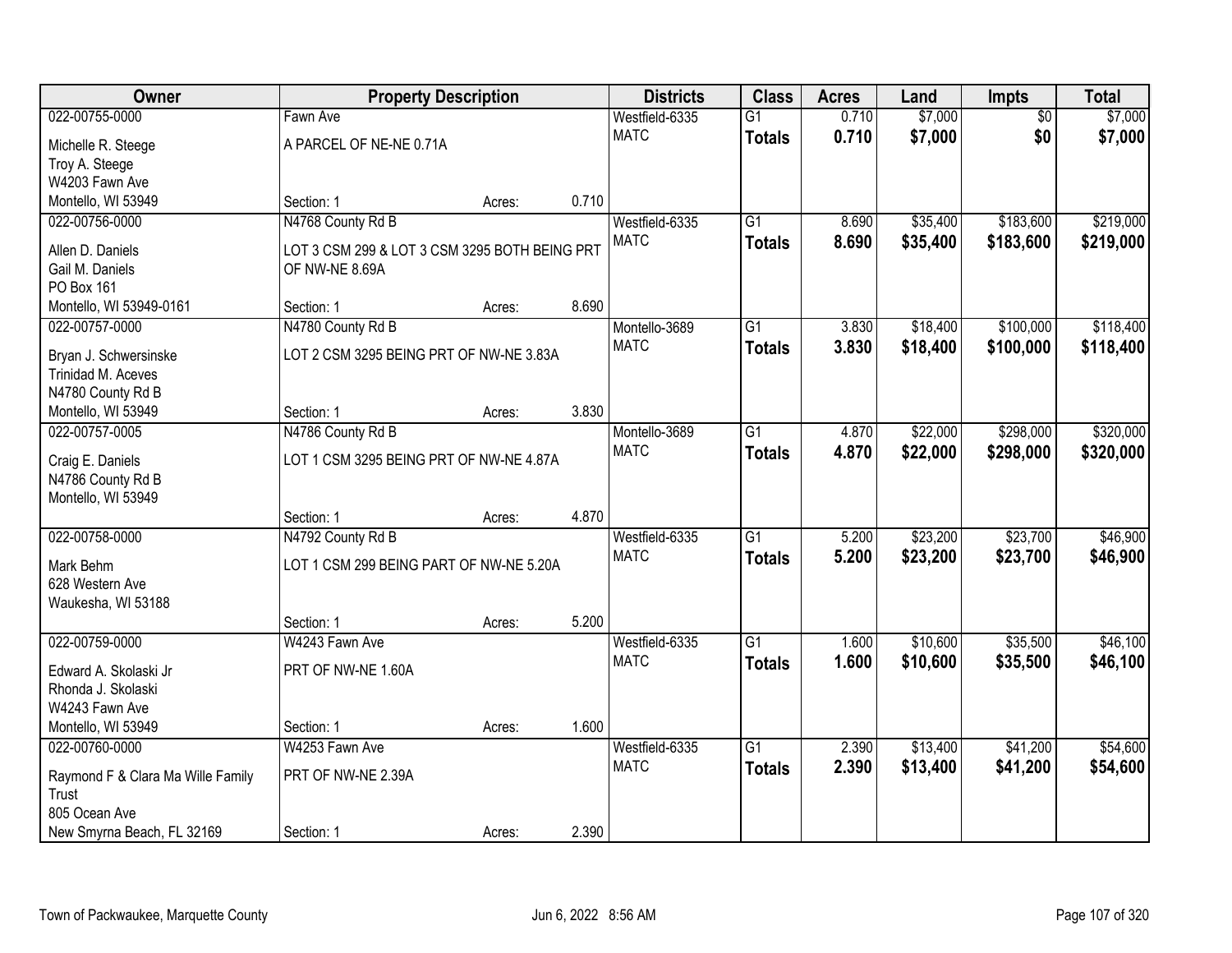| Owner                                |                                           | <b>Property Description</b> |        | <b>Districts</b> | <b>Class</b>    | <b>Acres</b> | Land        | <b>Impts</b>    | <b>Total</b> |
|--------------------------------------|-------------------------------------------|-----------------------------|--------|------------------|-----------------|--------------|-------------|-----------------|--------------|
| 022-00761-0000                       | W4285 Fawn Ave                            |                             |        | Westfield-6335   | $\overline{G1}$ | 2.390        | \$13,400    | \$6,000         | \$19,400     |
| Scott Molle                          | PRT OF NW-NE 2.39A                        |                             |        | <b>MATC</b>      | <b>Totals</b>   | 2.390        | \$13,400    | \$6,000         | \$19,400     |
| Kristen K. Molle                     |                                           |                             |        |                  |                 |              |             |                 |              |
| 2831 Pioneer Ct                      |                                           |                             |        |                  |                 |              |             |                 |              |
| Davenport, IA 52804                  | Section: 1                                | Acres:                      | 2.390  |                  |                 |              |             |                 |              |
| 022-00762-0000                       | W4203 Fawn Ave                            |                             |        | Westfield-6335   | $\overline{G1}$ | 2.360        | \$13,300    | \$89,800        | \$103,100    |
|                                      | PRT OF NW-NE 2.36A                        |                             |        | <b>MATC</b>      | <b>Totals</b>   | 2.360        | \$13,300    | \$89,800        | \$103,100    |
| Michelle R. Steege<br>Troy A. Steege |                                           |                             |        |                  |                 |              |             |                 |              |
| W4203 Fawn Ave                       |                                           |                             |        |                  |                 |              |             |                 |              |
| Montello, WI 53949                   | Section: 1                                | Acres:                      | 2.360  |                  |                 |              |             |                 |              |
| 022-00763-0000                       | N4760 County Rd B                         |                             |        | Westfield-6335   | G1              | 1.000        | \$8,500     | \$48,300        | \$56,800     |
|                                      |                                           |                             |        | <b>MATC</b>      | G <sub>2</sub>  | 1.280        | \$9,500     | \$19,100        | \$28,600     |
| James F. Mc Allister                 | LOT 1 OF CSM 2569 BEING A PRT OF NW-NE &  |                             |        |                  | <b>Totals</b>   | 2.280        | \$18,000    | \$67,400        | \$85,400     |
| Rosemary A. Mc Allister              | <b>NE-NE 2.28A</b>                        |                             |        |                  |                 |              |             |                 |              |
| 156 Carriage Rd                      |                                           |                             |        |                  |                 |              |             |                 |              |
| Montello, WI 53949                   | Section: 1                                | Acres:                      | 2.280  |                  |                 |              |             |                 |              |
| 022-00764-0000                       | County Rd B                               |                             |        | Westfield-6335   | $\overline{G1}$ | 2.450        | \$13,600    | \$0             | \$13,600     |
| Allen D. Daniels                     | PRT OF NE-NE & NW-NE 2.45A                |                             |        | <b>MATC</b>      | <b>Totals</b>   | 2.450        | \$13,600    | \$0             | \$13,600     |
| Gail M. Daniels                      |                                           |                             |        |                  |                 |              |             |                 |              |
| PO Box 161                           |                                           |                             |        |                  |                 |              |             |                 |              |
| Montello, WI 53949-0161              | Section: 1                                | Acres:                      | 2.450  |                  |                 |              |             |                 |              |
| 022-00765-0000                       | County Rd B                               |                             |        | Westfield-6335   | $\overline{G6}$ | 22.100       | \$61,900    | $\overline{50}$ | \$61,900     |
| Echo Lake, LLC                       | ALL OF GOVT LOT 1 BEING PRT SE-NE & NE-SE |                             |        | <b>MATC</b>      | W <sub>6</sub>  | 39.000       | (\$109,200) | \$0             | \$0          |
| 4046 E State Rd 67                   | 61.10A                                    |                             |        |                  | <b>Totals</b>   | 61.100       | \$61,900    | \$0             | \$61,900     |
| Beloit, WI 53511                     |                                           |                             |        |                  |                 |              |             |                 |              |
|                                      | Section: 1                                | Acres:                      | 61.100 |                  |                 |              |             |                 |              |
| 022-00766-0000                       | N4830 County Rd B                         |                             |        | Westfield-6335   | $\overline{G1}$ | 3.000        | \$15,500    | \$274,300       | \$289,800    |
| David B. Knapp                       | LOT 1 CSM 1839 BEING PRT OF NE-NW 12.63A  |                             |        | <b>MATC</b>      | G <sub>6</sub>  | 9.630        | \$27,000    | \$0             | \$27,000     |
| Kimberly A. Knapp                    |                                           |                             |        |                  | <b>Totals</b>   | 12.630       | \$42,500    | \$274,300       | \$316,800    |
| N4830 County Rd B                    |                                           |                             |        |                  |                 |              |             |                 |              |
| Montello, WI 53949                   | Section: 1                                | Acres:                      | 12.630 |                  |                 |              |             |                 |              |
| 022-00767-0000                       | County Rd B                               |                             |        | Westfield-6335   | $\overline{G6}$ | 15,000       | \$42,000    | $\overline{50}$ | \$42,000     |
|                                      |                                           |                             |        | <b>MATC</b>      | <b>Totals</b>   | 15.000       | \$42,000    | \$0             | \$42,000     |
| Steven E. Johnson Sr                 | LOT 2 CSM 1839 BEING PRT OF NE-NW 15.00A  |                             |        |                  |                 |              |             |                 |              |
| Mary K. Johnson                      |                                           |                             |        |                  |                 |              |             |                 |              |
| 7102 Carnwood Rd                     |                                           |                             |        |                  |                 |              |             |                 |              |
| Madison, WI 53719                    | Section: 1                                | Acres:                      | 15.000 |                  |                 |              |             |                 |              |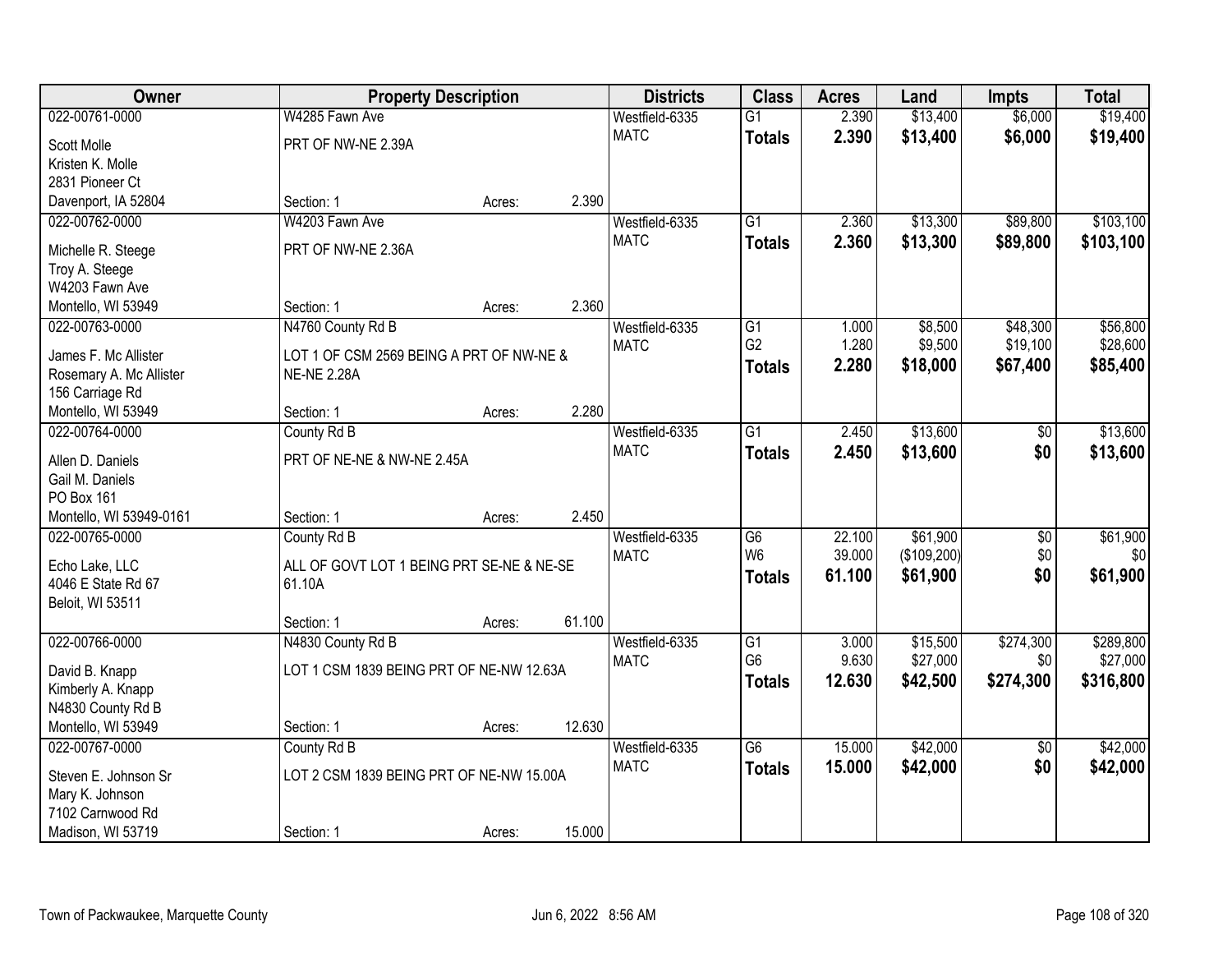| Owner                              |                                               | <b>Property Description</b> |        | <b>Districts</b> | <b>Class</b>    | <b>Acres</b> | Land       | <b>Impts</b>    | <b>Total</b> |
|------------------------------------|-----------------------------------------------|-----------------------------|--------|------------------|-----------------|--------------|------------|-----------------|--------------|
| 022-00768-0000                     | N4871 County Rd B                             |                             |        | Westfield-6335   | G1              | 1.000        | \$8,500    | \$100,400       | \$108,900    |
| Chad L. Krueger                    | CSM 1060 BEING PRT OF NW-NW 9.06A             |                             |        | <b>MATC</b>      | G <sub>6</sub>  | 8.060        | \$22,600   | \$0             | \$22,600     |
| Rachael M. Krueger                 |                                               |                             |        |                  | <b>Totals</b>   | 9.060        | \$31,100   | \$100,400       | \$131,500    |
| N4871 County Rd B                  |                                               |                             |        |                  |                 |              |            |                 |              |
| Montello, WI 53949                 | Section: 1                                    | Acres:                      | 9.060  |                  |                 |              |            |                 |              |
| 022-00769-0000                     | N4365 County Rd B                             |                             |        | Westfield-6335   | $\overline{G1}$ | 3.250        | \$16,400   | $\sqrt{6}$      | \$16,400     |
| Michael J. Reger                   | LOT 1 CSM 730, LOT 1 CSM 741 & LOTS 2-3-4 CSM |                             |        | <b>MATC</b>      | G <sub>6</sub>  | 14.600       | \$40,900   | \$0             | \$40,900     |
| Grace J. Reger                     | 745 BEING PRT OF NW-NW 17.85A                 |                             |        |                  | <b>Totals</b>   | 17.850       | \$57,300   | \$0             | \$57,300     |
| 42984 Pascale Ter                  |                                               |                             |        |                  |                 |              |            |                 |              |
| Ashburn, VA 20148-7320             | Section: 1                                    | Acres:                      | 17.850 |                  |                 |              |            |                 |              |
| 022-00771-0000                     | County Rd B                                   |                             |        | Westfield-6335   | G4              | 16.000       | \$2,200    | \$0             | \$2,200      |
| Lorraine N. Takasaki               | PRT OF NW-NW 17.59A                           |                             |        | <b>MATC</b>      | G <sub>5</sub>  | 1.000        | \$100      | \$0             | \$100        |
| 325 Buena Vista Dr                 |                                               |                             |        |                  | G5M             | 0.590        | \$900      | \$0             | \$900        |
| Arlington, WI 53911                |                                               |                             |        |                  | <b>Totals</b>   | 17.590       | \$3,200    | \$0             | \$3,200      |
|                                    | Section: 1                                    | Acres:                      | 17.590 |                  |                 |              |            |                 |              |
| 022-00772-0000                     | County Rd B                                   |                             |        | Westfield-6335   | $\overline{G5}$ | 20.000       | \$13,800   | $\overline{50}$ | \$13,800     |
| Tracy L. Lehrmann Trustees         | <b>SW-NW 40.00A</b>                           |                             |        | <b>MATC</b>      | G <sub>6</sub>  | 20.000       | \$56,000   | \$0             | \$56,000     |
| Michael C & Tracy L Lehrmann Joint |                                               |                             |        |                  | <b>Totals</b>   | 40.000       | \$69,800   | \$0             | \$69,800     |
| Trust                              |                                               |                             |        |                  |                 |              |            |                 |              |
| W295 S5283 Holiday Oak Ct          | Section: 1                                    | Acres:                      | 40.000 |                  |                 |              |            |                 |              |
| Waukesha, WI 53189                 |                                               |                             |        |                  |                 |              |            |                 |              |
| 022-00773-0000                     | County Rd B                                   |                             |        | Westfield-6335   | G4              | 27.160       | \$3,300    | $\sqrt{6}$      | \$3,300      |
| Monica J. Zauner                   | PRT OF SE-NW LESS CSM 3166 27.16A             |                             |        | <b>MATC</b>      | <b>Totals</b>   | 27.160       | \$3,300    | \$0             | \$3,300      |
| Joseph J. Zauner                   |                                               |                             |        |                  |                 |              |            |                 |              |
| W4326 Clearwater Dr                |                                               |                             |        |                  |                 |              |            |                 |              |
| Montello, WI 53949                 | Section: 1                                    | Acres:                      | 27.160 |                  |                 |              |            |                 |              |
| 022-00773-0005                     | County Rd B                                   |                             |        | Westfield-6335   | $\overline{G4}$ | 2.000        | \$200      | $\overline{50}$ | \$200        |
| Joseph J. Zauner                   | LOT 1 CSM 3166 BEING PRT SE-NW 2.00A          |                             |        | <b>MATC</b>      | <b>Totals</b>   | 2.000        | \$200      | \$0             | \$200        |
| Monica J. Zauner                   |                                               |                             |        |                  |                 |              |            |                 |              |
| W4326 Clearwater Dr                |                                               |                             |        |                  |                 |              |            |                 |              |
| Montello, WI 53949                 | Section: 1                                    | Acres:                      | 2.000  |                  |                 |              |            |                 |              |
| 022-00774-0000                     | Gem Ave                                       |                             |        | Montello-3689    | $\overline{G4}$ | 20.000       | \$2,900    | $\overline{50}$ | \$2,900      |
| Echo Lake, LLC                     | <b>NE-SW 40.00A</b>                           |                             |        | <b>MATC</b>      | G <sub>5</sub>  | 1.300        | \$800      | \$0             | \$800        |
| 4046 E State Rd 67                 |                                               |                             |        |                  | G5M             | 2.700        | \$3,800    | \$0             | \$3,800      |
| Beloit, WI 53511                   |                                               |                             |        |                  | W <sub>6</sub>  | 16.000       | (\$44,800) | \$0             | \$0          |
|                                    | Section: 1                                    | Acres:                      | 40.000 |                  | <b>Totals</b>   | 40.000       | \$7,500    | \$0             | \$7,500      |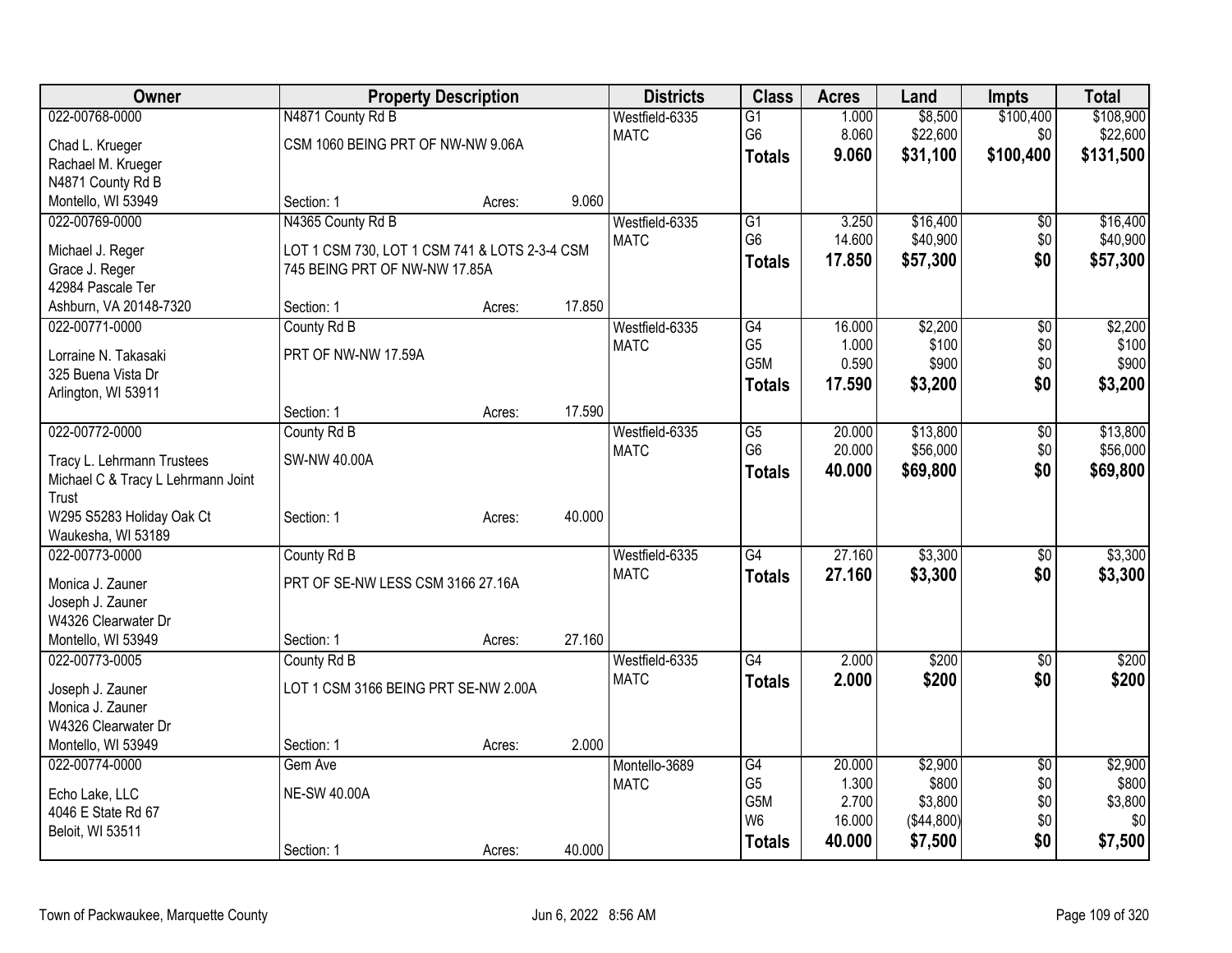| Owner                              | <b>Property Description</b>                   |        |        | <b>Districts</b> | <b>Class</b>           | <b>Acres</b> | Land            | <b>Impts</b>    | <b>Total</b> |
|------------------------------------|-----------------------------------------------|--------|--------|------------------|------------------------|--------------|-----------------|-----------------|--------------|
| 022-00775-0000                     | Fern Ave                                      |        |        | Montello-3689    | $\overline{G5}$        | 10.000       | \$5,700         | $\overline{50}$ | \$5,700      |
| Tracy L. Lehrmann Trustees         | NW-SW 40.00A                                  |        |        | <b>MATC</b>      | G <sub>6</sub>         | 30.000       | \$84,000        | \$0             | \$84,000     |
| Michael C & Tracy L Lehrmann Joint |                                               |        |        |                  | <b>Totals</b>          | 40.000       | \$89,700        | \$0             | \$89,700     |
| Trust                              |                                               |        |        |                  |                        |              |                 |                 |              |
| W295 S5283 Holiday Oak Ct          | Section: 1                                    | Acres: | 40.000 |                  |                        |              |                 |                 |              |
| Waukesha, WI 53189                 |                                               |        |        |                  |                        |              |                 |                 |              |
| 022-00776-0000                     | W4430 Fern Ave                                |        |        | Montello-3689    | $\overline{G4}$        | 17.000       | \$1,700         | $\overline{30}$ | \$1,700      |
| Tracy L. Lehrmann Trustees         | SW-SW 40.00A                                  |        |        | <b>MATC</b>      | G <sub>5</sub>         | 6.000        | \$2,900         | \$0             | \$2,900      |
| Michael C & Tracy L Lehrmann Joint |                                               |        |        |                  | G5M                    | 15.000       | \$21,000        | \$0             | \$21,000     |
| Trust                              |                                               |        |        |                  | G7                     | 2.000        | \$12,500        | \$42,900        | \$55,400     |
| W295 S5283 Holiday Oak Ct          | Section: 1                                    | Acres: | 40.000 |                  | <b>Totals</b>          | 40.000       | \$38,100        | \$42,900        | \$81,000     |
| Waukesha, WI 53189                 |                                               |        |        |                  |                        |              |                 |                 |              |
| 022-00777-0000                     | Fern Ave                                      |        |        | Montello-3689    | G4                     | 6.400        | \$900           | \$0             | \$900        |
| Echo Lake, LLC                     | SE-SW 40.00A                                  |        |        | <b>MATC</b>      | G <sub>5</sub>         | 5.000        | \$2,800         | \$0             | \$2,800      |
| 4046 E State Rd 67                 |                                               |        |        |                  | G5M                    | 10.600       | \$14,900        | \$0             | \$14,900     |
| Beloit, WI 53511                   |                                               |        |        |                  | W <sub>6</sub>         | 18.000       | (\$50,400)      | \$0             | 30           |
|                                    | Section: 1                                    | Acres: | 40.000 |                  | <b>Totals</b>          | 40.000       | \$18,600        | \$0             | \$18,600     |
| 022-00778-0000                     | Fern Ave                                      |        |        | Montello-3689    | G4                     | 4.100        | \$600           | $\overline{50}$ | \$600        |
| Echo Lake, LLC                     | NW-SE BEING GOVT LOT 2 36.42A                 |        |        | <b>MATC</b>      | G <sub>5</sub>         | 1.000        | \$600           | \$0             | \$600        |
| 4046 E State Rd 67                 |                                               |        |        |                  | G5M                    | 21.320       | \$29,900        | \$0             | \$29,900     |
| Beloit, WI 53511                   |                                               |        |        |                  | W <sub>6</sub>         | 10.000       | (\$28,000)      | \$0             | \$0          |
|                                    | Section: 1                                    | Acres: | 36.420 |                  | <b>Totals</b>          | 36.420       | \$31,100        | \$0             | \$31,100     |
| 022-00779-0000                     | Fern Ave                                      |        |        | Montello-3689    | G4                     | 2.000        | \$300           | $\overline{60}$ | \$300        |
| Echo Lake, LLC                     | PRT OF SW-SE BEING PRT OF GOVT LOT 3 30.00A   |        |        | <b>MATC</b>      | G <sub>5</sub>         | 8.630        | \$4,900         | \$0             | \$4,900      |
| 4046 E State Rd 67                 |                                               |        |        |                  | G <sub>5</sub> M       | 19.370       | \$27,100        | \$0             | \$27,100     |
| Beloit, WI 53511                   |                                               |        |        |                  | <b>Totals</b>          | 30.000       | \$32,300        | \$0             | \$32,300     |
|                                    | Section: 1                                    | Acres: | 30.000 |                  |                        |              |                 |                 |              |
| 022-00779-0005                     | Fern Ave                                      |        |        | Montello-3689    | $\overline{\text{X3}}$ | 1.680        | $\overline{50}$ | $\overline{50}$ | $\sqrt{50}$  |
| Marquette County                   | PRT OF CSM 29 BEING PRT OF GOVT LOTS 3 & 4 IN |        |        | <b>MATC</b>      | <b>Totals</b>          | 1.680        | \$0             | \$0             | \$0          |
| Attn: City of Montello             | SE-SE & SW-SE 1.68A                           |        |        |                  |                        |              |                 |                 |              |
| 77 W Park St                       |                                               |        |        |                  |                        |              |                 |                 |              |
| Montello, WI 53949                 | Section: 1                                    | Acres: | 1.680  |                  |                        |              |                 |                 |              |
| 022-00780-0000                     | W4104 Fern Ave                                |        |        | Montello-3689    | G1                     | 2.000        | \$12,000        | \$48,500        | \$60,500     |
| Echo Lake, LLC                     | THAT PRT OF GOV'T LOT 4 SEC 1 & PRT NE-NE SEC |        |        | <b>MATC</b>      | G <sub>6</sub>         | 13.920       | \$39,000        | \$0             | \$39,000     |
| 4046 E State Rd 67                 | 12 LY N OF FERN AVE 15.92A                    |        |        |                  | <b>Totals</b>          | 15.920       | \$51,000        | \$48,500        | \$99,500     |
| Beloit, WI 53511                   |                                               |        |        |                  |                        |              |                 |                 |              |
|                                    | Section: 1                                    | Acres: | 15.920 |                  |                        |              |                 |                 |              |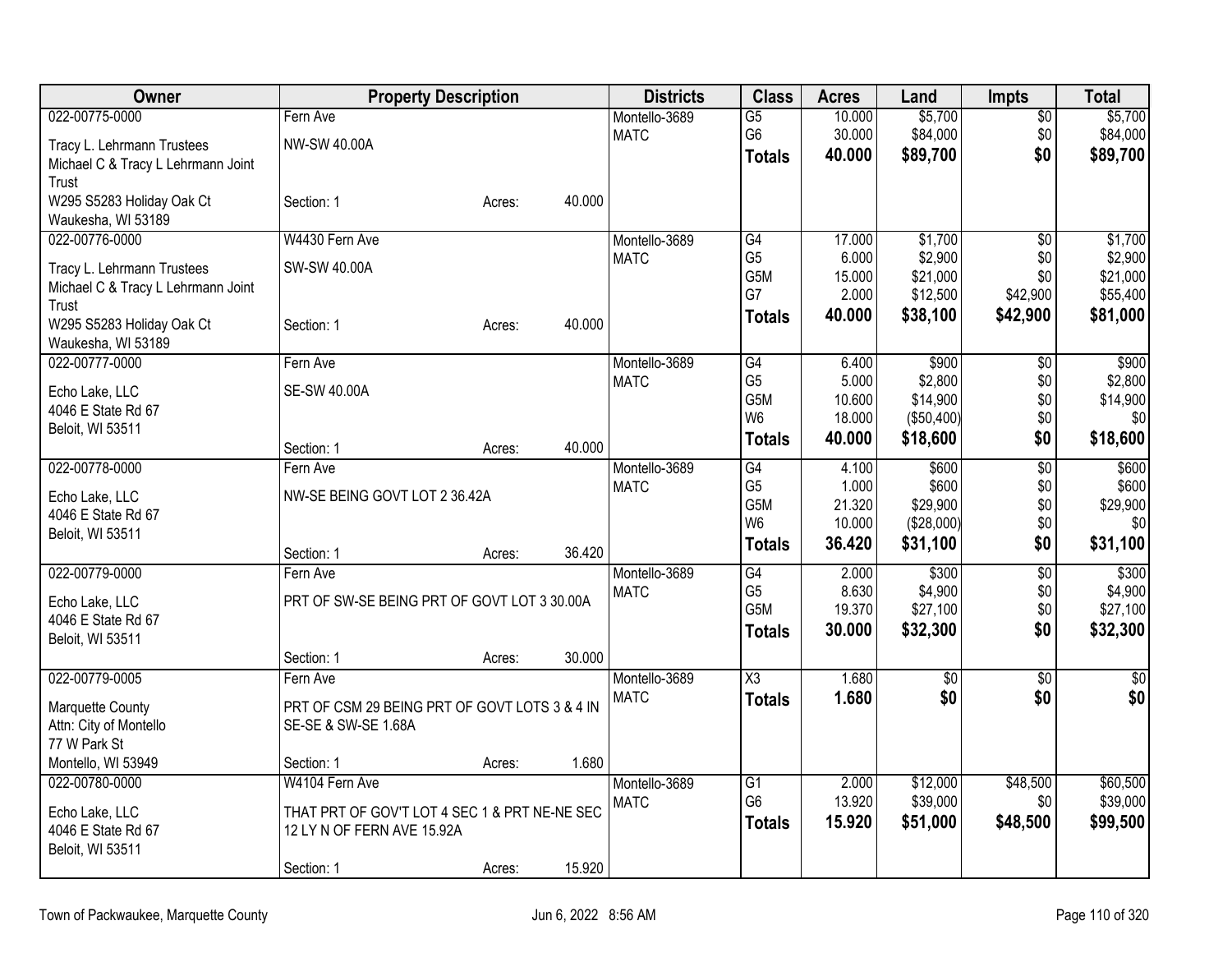| Owner                                                                             |                                                                                                   | <b>Property Description</b> |        | <b>Districts</b>             | <b>Class</b>                                       | <b>Acres</b>                       | Land                                       | Impts                                          | <b>Total</b>                                |
|-----------------------------------------------------------------------------------|---------------------------------------------------------------------------------------------------|-----------------------------|--------|------------------------------|----------------------------------------------------|------------------------------------|--------------------------------------------|------------------------------------------------|---------------------------------------------|
| 022-00781-0000<br>Joseph H. Klein<br>W138 S7119 Sherwood Cir<br>Muskego, WI 53150 | Gale Ave<br>PRT OF W 1/2 OF NE-NE (INCL PARCEL A OF POS)<br>13.69A                                |                             |        | Montello-3689<br><b>MATC</b> | $\overline{G6}$<br>W <sub>6</sub><br><b>Totals</b> | 8.690<br>5.000<br>13.690           | \$24,300<br>(\$14,000)<br>\$24,300         | $\overline{50}$<br>\$0<br>\$0                  | \$24,300<br>\$0<br>\$24,300                 |
|                                                                                   | Section: 2                                                                                        | Acres:                      | 13.690 |                              |                                                    |                                    |                                            |                                                |                                             |
| 022-00781-0005<br>Dean A. Bauknecht<br>W4505 Gale Ave<br>Montello, WI 53949       | Gale Ave<br>PRT OF S 1/2 OF E 1/2 OF NE-NE APPROX S 274FT<br>OF E 835FT (PARCEL B OF POS) 5.24A   |                             |        | Montello-3689<br><b>MATC</b> | $\overline{G6}$<br><b>Totals</b>                   | 5.240<br>5.240                     | \$14,700<br>\$14,700                       | $\overline{50}$<br>\$0                         | \$14,700<br>\$14,700                        |
|                                                                                   | Section: 2                                                                                        | Acres:                      | 5.240  |                              |                                                    |                                    |                                            |                                                |                                             |
| 022-00782-0000<br>Kevin H. Klawitter<br>Katherine Klawitter<br>W4595 Gale Ave     | W4595 Gale Ave<br>A PARCEL OF NE-NE 1.00A                                                         |                             |        | Montello-3689<br><b>MATC</b> | G1<br><b>Totals</b>                                | 1.000<br>1.000                     | \$8,500<br>\$8,500                         | \$108,000<br>\$108,000                         | \$116,500<br>\$116,500                      |
| Montello, WI 53949                                                                | Section: 2                                                                                        | Acres:                      | 1.000  |                              |                                                    |                                    |                                            |                                                |                                             |
| 022-00783-0000<br>Dean A. Bauknecht<br>W4505 Gale Ave<br>Montello, WI 53949       | W4505 Gale Ave<br>A PARCEL LOCATED IN NE COR OF NE-NE OF SEC 2<br>& NW COR OF NW-NW OF SEC 18.13A |                             |        | Montello-3689<br><b>MATC</b> | G1<br>G4<br><b>Totals</b>                          | 2.000<br>6.130<br>8.130            | \$12,000<br>\$300<br>\$12,300              | \$226,800<br>\$0<br>\$226,800                  | \$238,800<br>\$300<br>\$239,100             |
|                                                                                   | Section: 1                                                                                        | Acres:                      | 8.130  |                              |                                                    |                                    |                                            |                                                |                                             |
| 022-00784-0000<br>Dean A. Bauknecht<br>W4505 Gale Ave<br>Montello, WI 53949       | Gale Ave<br>PRT OF NE-NE 18.49A<br>Section: 1                                                     | Acres:                      | 18.490 | Montello-3689<br><b>MATC</b> | $\overline{G2}$<br>G <sub>5</sub><br><b>Totals</b> | 1.000<br>17.490<br>18.490          | \$8,500<br>\$16,300<br>\$24,800            | \$18,700<br>\$0<br>\$18,700                    | \$27,200<br>\$16,300<br>\$43,500            |
| 022-00785-0000<br>Thomas J. Menzel<br>W4799 Gale Ave<br>Montello, WI 53949        | Gale Ave<br><b>NW-NE 40.00A</b><br>Section: 2                                                     | Acres:                      | 40.000 | Montello-3689<br><b>MATC</b> | $\overline{G4}$<br>G5M<br>G7<br><b>Totals</b>      | 31.000<br>8.000<br>1.000<br>40.000 | \$3,400<br>\$11,200<br>\$5,700<br>\$20,300 | $\overline{50}$<br>\$0<br>\$20,400<br>\$20,400 | \$3,400<br>\$11,200<br>\$26,100<br>\$40,700 |
| 022-00786-0000<br>Thomas J. Menzel<br>W4799 Gale Ave<br>Montello, WI 53949        | Gale Ave<br><b>SW-NE 40.00A</b><br>Section: 2                                                     | Acres:                      | 40.000 | Montello-3689<br><b>MATC</b> | $\overline{G4}$<br><b>Totals</b>                   | 40.000<br>40.000                   | \$3,700<br>\$3,700                         | $\overline{50}$<br>\$0                         | \$3,700<br>\$3,700                          |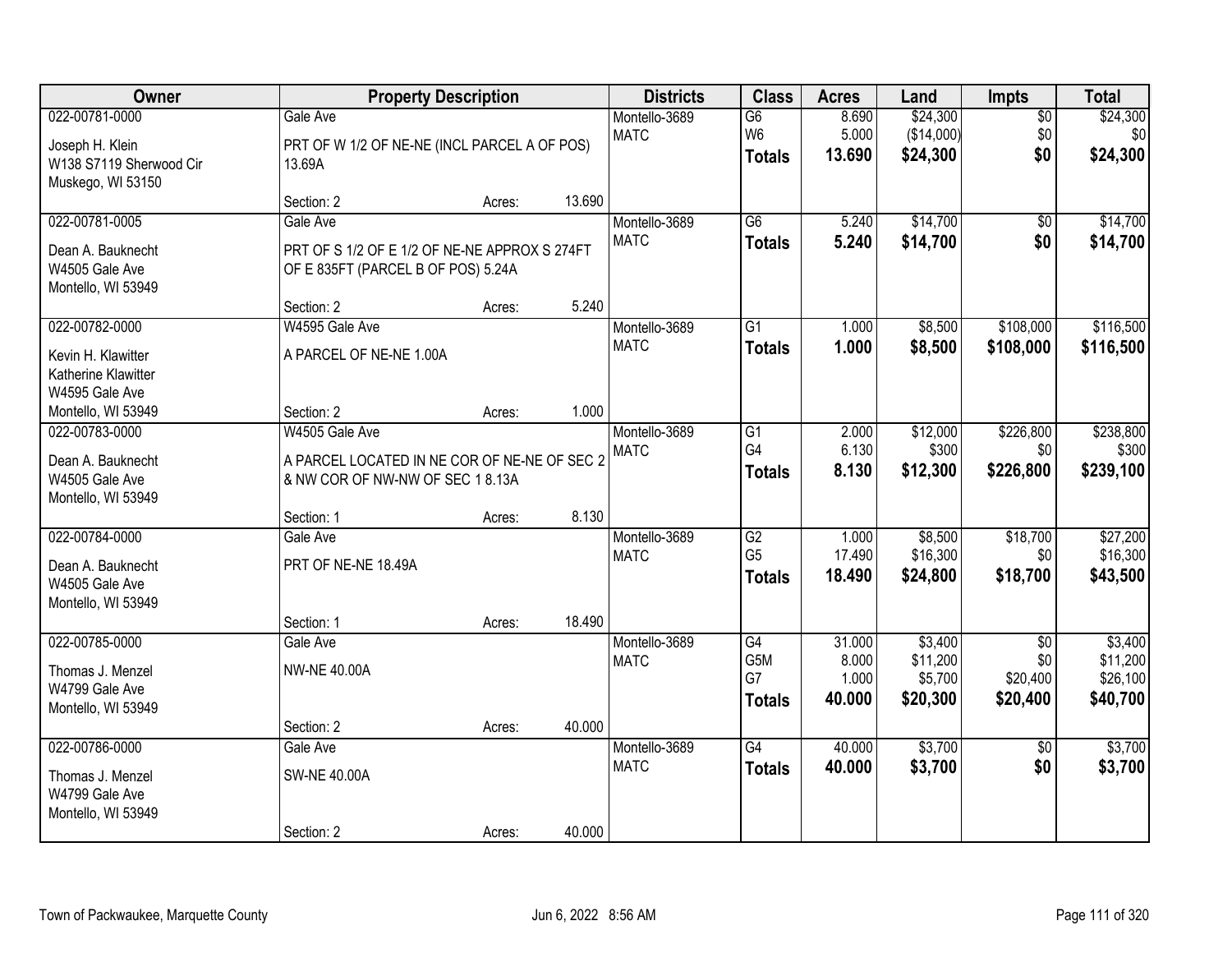| <b>Owner</b>                        |                                          | <b>Property Description</b> |        | <b>Districts</b> | <b>Class</b>     | <b>Acres</b>     | Land                 | <b>Impts</b>           | <b>Total</b>          |
|-------------------------------------|------------------------------------------|-----------------------------|--------|------------------|------------------|------------------|----------------------|------------------------|-----------------------|
| 022-00787-0000                      | Gale Ave                                 |                             |        | Montello-3689    | W <sub>6</sub>   | 40.000           | (\$112,000)          | $\overline{50}$        | \$0                   |
| Joseph H. Klein                     | <b>SE-NE 40.00A</b>                      |                             |        | <b>MATC</b>      | <b>Totals</b>    | 40.000           | \$0                  | \$0                    | \$0                   |
| W138 S7119 Sherwood Cir             |                                          |                             |        |                  |                  |                  |                      |                        |                       |
| Muskego, WI 53150                   |                                          |                             |        |                  |                  |                  |                      |                        |                       |
|                                     | Section: 2                               | Acres:                      | 40.000 |                  |                  |                  |                      |                        |                       |
| 022-00788-0000                      | W4799 Gale Ave                           |                             |        | Montello-3689    | G4               | 26.000           | \$2,500              | $\overline{50}$        | \$2,500               |
| Thomas J. Menzel                    | <b>NE-NW 40.00A</b>                      |                             |        | <b>MATC</b>      | G <sub>5</sub>   | 1.000            | \$100                | \$0                    | \$100                 |
| W4799 Gale Ave                      |                                          |                             |        |                  | G5M<br>G7        | 10.000<br>3.000  | \$14,000<br>\$17,000 | \$0<br>\$280,600       | \$14,000<br>\$297,600 |
| Montello, WI 53949                  |                                          |                             |        |                  |                  | 40.000           | \$33,600             | \$280,600              | \$314,200             |
|                                     | Section: 2                               | Acres:                      | 40.000 |                  | <b>Totals</b>    |                  |                      |                        |                       |
| 022-00789-0005                      | Gale Ave                                 |                             |        | Montello-3689    | G4               | 34.000           | \$3,500              | \$0                    | \$3,500               |
| Shirley J. Mast Trustees            | NW-NW LESS LOT 1 CSM 2055 35.00A         |                             |        | <b>MATC</b>      | G <sub>5</sub>   | 1.000            | \$100                | \$0                    | \$100                 |
| Robert E & Shirley J Mast Rev Trust |                                          |                             |        |                  | <b>Totals</b>    | 35.000           | \$3,600              | \$0                    | \$3,600               |
| N1514 18th Rd                       |                                          |                             |        |                  |                  |                  |                      |                        |                       |
| Dalton, WI 53926                    | Section: 2                               | Acres:                      | 35.000 |                  |                  |                  |                      |                        |                       |
| 022-00789-0010                      | W4881 Gale Ave                           |                             |        | Montello-3689    | G <sub>5</sub> M | 3.000            | \$4,200              | $\sqrt{6}$             | \$4,200               |
| Chad Marshall et al                 | LOT 1 CSM 2055 BEING PART OF NW-NW 5.00A |                             |        | <b>MATC</b>      | G7               | 2.000            | \$12,500             | \$88,500               | \$101,000             |
| W4881 Gale Ave                      |                                          |                             |        |                  | <b>Totals</b>    | 5.000            | \$16,700             | \$88,500               | \$105,200             |
| Montello, WI 53949                  |                                          |                             |        |                  |                  |                  |                      |                        |                       |
|                                     | Section: 2                               | Acres:                      | 5.000  |                  |                  |                  |                      |                        |                       |
| 022-00790-0000                      | Gale Ave                                 |                             |        | Montello-3689    | $\overline{G4}$  | 20.000           | \$2,200              | \$0                    | \$2,200               |
| Shirley J. Mast Trustees            | <b>SW-NW 40.00A</b>                      |                             |        | <b>MATC</b>      | G <sub>5</sub> M | 20.000           | \$28,000             | \$0                    | \$28,000              |
| Robert E & Shirley J Mast Rev Trust |                                          |                             |        |                  | <b>Totals</b>    | 40.000           | \$30,200             | \$0                    | \$30,200              |
| N1514 18th Rd                       |                                          |                             |        |                  |                  |                  |                      |                        |                       |
| Dalton, WI 53926                    | Section: 2                               | Acres:                      | 40.000 |                  |                  |                  |                      |                        |                       |
| 022-00791-0000                      | Gale Ave                                 |                             |        | Montello-3689    | G4<br>G5M        | 32.000           | \$2,200              | $\sqrt{$0}$            | \$2,200               |
| Thomas J. Menzel                    | <b>SE-NW 40.00A</b>                      |                             |        | <b>MATC</b>      |                  | 8.000<br>40.000  | \$11,200<br>\$13,400 | \$0<br>\$0             | \$11,200<br>\$13,400  |
| W4799 Gale Ave                      |                                          |                             |        |                  | <b>Totals</b>    |                  |                      |                        |                       |
| Montello, WI 53949                  |                                          |                             |        |                  |                  |                  |                      |                        |                       |
|                                     | Section: 2                               | Acres:                      | 40.000 |                  |                  |                  |                      |                        |                       |
| 022-00792-0000                      |                                          |                             |        | Montello-3689    | G4<br>G5M        | 13.000<br>15.430 | \$1,400<br>\$21,600  | $\overline{50}$<br>\$0 | \$1,400<br>\$21,600   |
| Curtis J. Colwell                   | PRT OF NE-SW PRT PARCEL A 28.43A         |                             |        | <b>MATC</b>      |                  | 28.430           |                      | \$0                    |                       |
| W4768 Gem Ave                       |                                          |                             |        |                  | <b>Totals</b>    |                  | \$23,000             |                        | \$23,000              |
| Montello, WI 53949                  |                                          |                             |        |                  |                  |                  |                      |                        |                       |
|                                     | Section: 2                               | Acres:                      | 28.430 |                  |                  |                  |                      |                        |                       |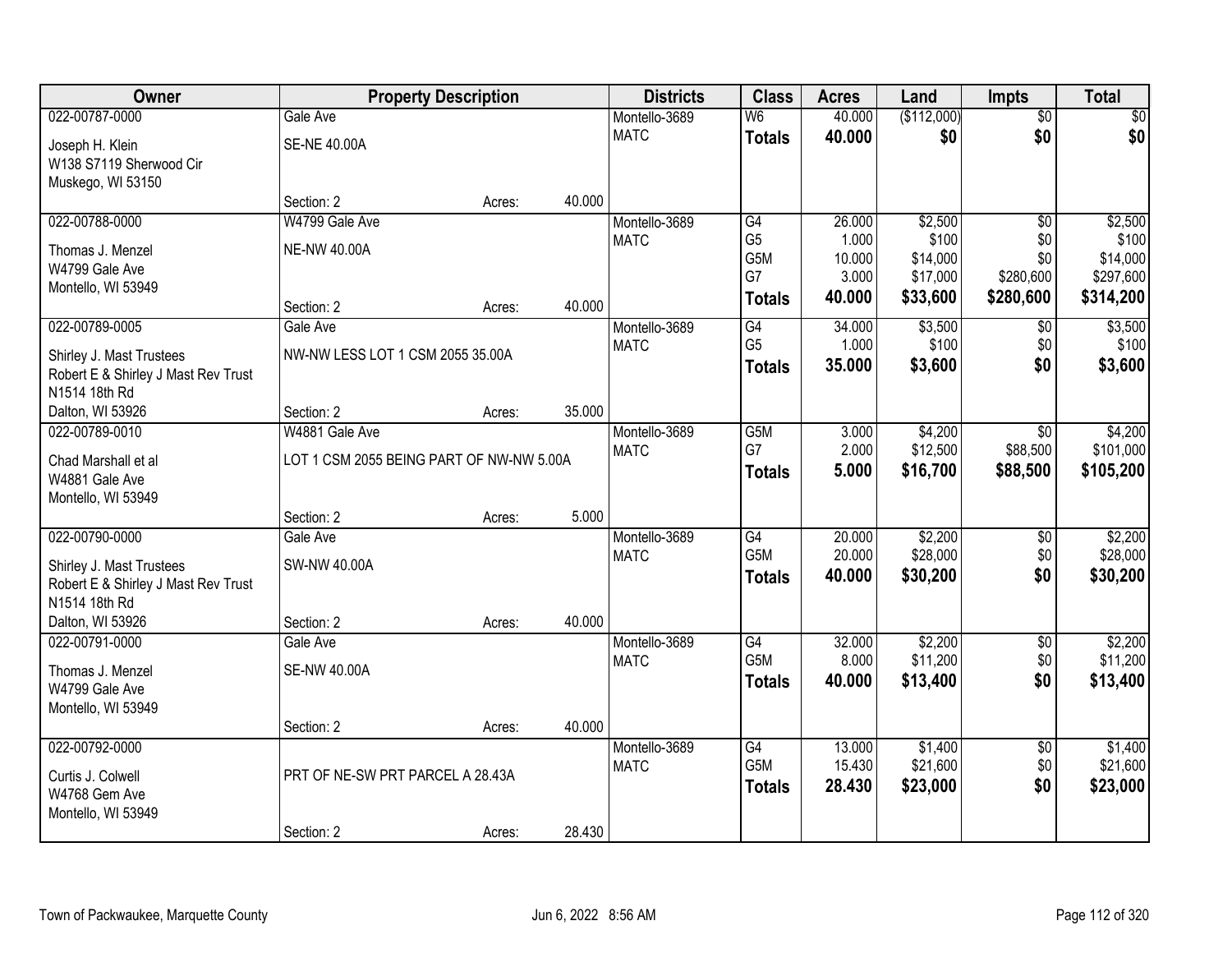| Owner                               |                                             | <b>Property Description</b> |        | <b>Districts</b> | <b>Class</b>    | <b>Acres</b> | Land      | <b>Impts</b>    | <b>Total</b> |
|-------------------------------------|---------------------------------------------|-----------------------------|--------|------------------|-----------------|--------------|-----------|-----------------|--------------|
| 022-00792-0005                      | Gale Ave                                    |                             |        | Montello-3689    | $\overline{G6}$ | 0.430        | \$1,200   | $\overline{50}$ | \$1,200      |
| Thomas J. Menzel                    | A PARCEL OF NE-SW PARCEL J 00.43A           |                             |        | <b>MATC</b>      | <b>Totals</b>   | 0.430        | \$1,200   | \$0             | \$1,200      |
| W4799 Gale Ave                      |                                             |                             |        |                  |                 |              |           |                 |              |
| Montello, WI 53949                  |                                             |                             |        |                  |                 |              |           |                 |              |
|                                     | Section: 2                                  | Acres:                      | 0.430  |                  |                 |              |           |                 |              |
| 022-00792-0010                      | Gem Ave                                     |                             |        | Montello-3689    | $\overline{G4}$ | 11.900       | \$1,700   | $\overline{50}$ | \$1,700      |
| Joseph H. Klein                     | PRT OF NE-SW PRT PARCEL B 11.90A            |                             |        | <b>MATC</b>      | <b>Totals</b>   | 11.900       | \$1,700   | \$0             | \$1,700      |
| W138 S7119 Sherwood Cir             |                                             |                             |        |                  |                 |              |           |                 |              |
| Muskego, WI 53150                   |                                             |                             |        |                  |                 |              |           |                 |              |
|                                     | Section: 2                                  | Acres:                      | 11.900 |                  |                 |              |           |                 |              |
| 022-00793-0000                      | Gale Ave                                    |                             |        | Montello-3689    | $\overline{G4}$ | 13.000       | \$1,400   | \$0             | \$1,400      |
| Shirley J. Mast Trustees            | NW-SW 40.00A                                |                             |        | <b>MATC</b>      | G5M             | 27.000       | \$37,800  | \$0             | \$37,800     |
| Robert E & Shirley J Mast Rev Trust |                                             |                             |        |                  | <b>Totals</b>   | 40.000       | \$39,200  | \$0             | \$39,200     |
| N1514 18th Rd                       |                                             |                             |        |                  |                 |              |           |                 |              |
| Dalton, WI 53926                    | Section: 2                                  | Acres:                      | 40.000 |                  |                 |              |           |                 |              |
| 022-00794-0000                      | W4884 Gem Ave                               |                             |        | Montello-3689    | $\overline{G6}$ | 40.000       | \$112,000 | $\sqrt[6]{3}$   | \$112,000    |
| Shirley J. Mast Trustees            | SW-SW 40.00A                                |                             |        | <b>MATC</b>      | <b>Totals</b>   | 40.000       | \$112,000 | \$0             | \$112,000    |
| Robert E & Shirley J Mast Rev Trust |                                             |                             |        |                  |                 |              |           |                 |              |
| N1514 18th Rd                       |                                             |                             |        |                  |                 |              |           |                 |              |
| Dalton, WI 53926                    | Section: 2                                  | Acres:                      | 40.000 |                  |                 |              |           |                 |              |
| 022-00795-0000                      | W4768 Gem Ave                               |                             |        | Montello-3689    | $\overline{G1}$ | 3.000        | \$15,500  | \$157,000       | \$172,500    |
| Curtis J. Colwell                   | PRT OF SE-SW PRT PARCEL A 16.14A            |                             |        | <b>MATC</b>      | G4              | 5.000        | \$700     | \$0             | \$700        |
| W4768 Gem Ave                       |                                             |                             |        |                  | G <sub>5</sub>  | 8.140        | \$8,600   | \$0             | \$8,600      |
| Montello, WI 53949                  |                                             |                             |        |                  | <b>Totals</b>   | 16.140       | \$24,800  | \$157,000       | \$181,800    |
|                                     | Section: 2                                  | Acres:                      | 16.140 |                  |                 |              |           |                 |              |
| 022-00795-0005                      | Gem Ave                                     |                             |        | Montello-3689    | $\overline{G4}$ | 6.310        | \$700     | \$0             | \$700        |
| Joseph H. Klein                     | PRT OF SE-SW PRT PARCEL B 6.31A             |                             |        | <b>MATC</b>      | <b>Totals</b>   | 6.310        | \$700     | \$0             | \$700        |
| W138 S7119 Sherwood Cir             |                                             |                             |        |                  |                 |              |           |                 |              |
| Muskego, WI 53150                   |                                             |                             |        |                  |                 |              |           |                 |              |
|                                     | Section: 2                                  | Acres:                      | 6.310  |                  |                 |              |           |                 |              |
| 022-00795-0010                      | Gem Ave                                     |                             |        | Montello-3689    | $\overline{G5}$ | 5.000        | \$5,300   | $\overline{30}$ | \$5,300      |
| Timothy J. Mc Reath                 | LOT 1 OF CSM 2141 BEING PRT OF SE-SW 10.00A |                             |        | <b>MATC</b>      | G5M             | 5.000        | \$7,000   | \$0             | \$7,000      |
| Gina L. Mc Reath                    |                                             |                             |        |                  | <b>Totals</b>   | 10.000       | \$12,300  | \$0             | \$12,300     |
| W4315 Gem Ave                       |                                             |                             |        |                  |                 |              |           |                 |              |
| Montello, WI 53949                  | Section: 2                                  | Acres:                      | 10.000 |                  |                 |              |           |                 |              |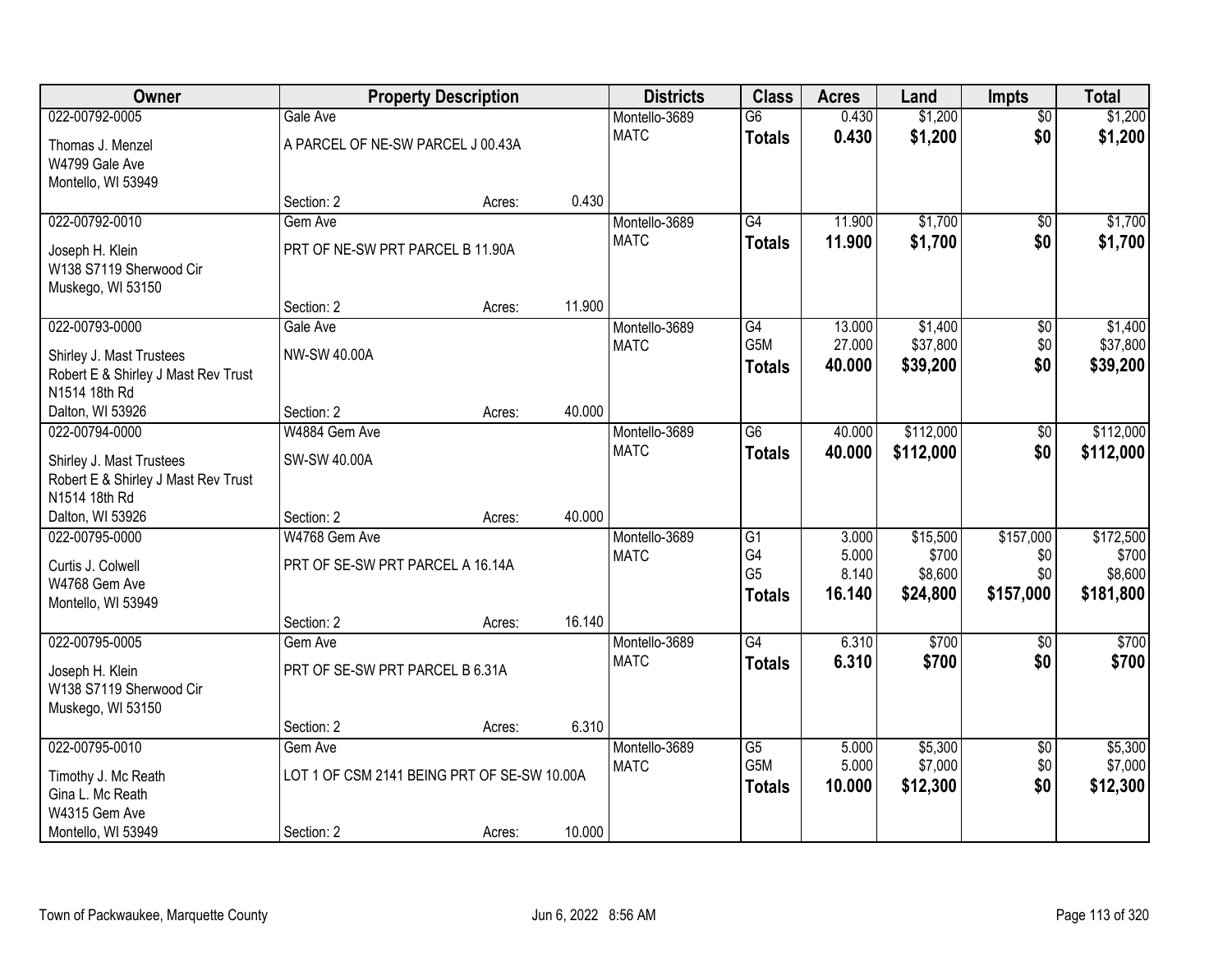| Owner                            |                                                                           | <b>Property Description</b> |        | <b>Districts</b>             | <b>Class</b>                      | <b>Acres</b>   | Land                | <b>Impts</b>           | <b>Total</b>        |
|----------------------------------|---------------------------------------------------------------------------|-----------------------------|--------|------------------------------|-----------------------------------|----------------|---------------------|------------------------|---------------------|
| 022-00795-0015                   | Gem Ave                                                                   |                             |        | Montello-3689<br><b>MATC</b> | $\overline{G5}$<br>G <sub>6</sub> | 6.000<br>4.000 | \$3,400<br>\$11,200 | $\overline{50}$<br>\$0 | \$3,400<br>\$11,200 |
| Timothy J. Mc Reath              | LOT 2 OF CSM 2141 BEING PRT OF SE-SW & SW-SE                              |                             |        |                              | <b>Totals</b>                     | 10.000         | \$14,600            | \$0                    | \$14,600            |
| Gina L. Mc Reath                 | 10.00A                                                                    |                             |        |                              |                                   |                |                     |                        |                     |
| W4315 Gem Ave                    |                                                                           |                             |        |                              |                                   |                |                     |                        |                     |
| Montello, WI 53949               | Section: 2                                                                | Acres:                      | 10.000 |                              |                                   |                |                     |                        |                     |
| 022-00796-0000                   | Gem Ave                                                                   |                             |        | Montello-3689                | W <sub>6</sub>                    | 40.000         | (\$112,000)         | $\overline{50}$        | $\sqrt{50}$         |
| Joseph H. Klein                  | <b>NE-SE 40.00A</b>                                                       |                             |        | <b>MATC</b>                  | <b>Totals</b>                     | 40.000         | \$0                 | \$0                    | \$0                 |
| W138 S7119 Sherwood Cir          |                                                                           |                             |        |                              |                                   |                |                     |                        |                     |
| Muskego, WI 53150                |                                                                           |                             |        |                              |                                   |                |                     |                        |                     |
|                                  | Section: 2                                                                | Acres:                      | 40.000 |                              |                                   |                |                     |                        |                     |
| 022-00797-0000                   | Gem Ave                                                                   |                             |        | Montello-3689                | $\overline{G1}$                   | 3.000          | \$15,500            | $\overline{50}$        | \$15,500            |
| Joseph H. Klein                  | PRT OF NW-SE PRT PARCEL B 40.19A                                          |                             |        | <b>MATC</b>                  | G4                                | 28.190         | \$3,100             | \$0                    | \$3,100             |
| W138 S7119 Sherwood Cir          |                                                                           |                             |        |                              | G <sub>5</sub> M                  | 9.000          | \$12,600            | \$0                    | \$12,600            |
| Muskego, WI 53150                |                                                                           |                             |        |                              | <b>Totals</b>                     | 40.190         | \$31,200            | \$0                    | \$31,200            |
|                                  | Section: 2                                                                | Acres:                      | 40.190 |                              |                                   |                |                     |                        |                     |
| 022-00797-0005                   | Gem Ave                                                                   |                             |        | Montello-3689                | $\overline{G6}$                   | 0.530          | \$1,500             | \$0                    | \$1,500             |
| Thomas J. Menzel                 | A PARCEL OF NW-SE & NE-SW PARCEL K 00.53A                                 |                             |        | <b>MATC</b>                  | <b>Totals</b>                     | 0.530          | \$1,500             | \$0                    | \$1,500             |
| W4799 Gale Ave                   |                                                                           |                             |        |                              |                                   |                |                     |                        |                     |
| Montello, WI 53949               |                                                                           |                             |        |                              |                                   |                |                     |                        |                     |
|                                  | Section: 2                                                                | Acres:                      | 0.530  |                              |                                   |                |                     |                        |                     |
| 022-00798-0000                   | Gem Ave                                                                   |                             |        | Montello-3689                | G4                                | 6.000          | \$700               | $\overline{30}$        | \$700               |
| Michael Hubred                   |                                                                           |                             |        | <b>MATC</b>                  | G <sub>5</sub>                    | 4.000          | \$4,200             | \$0                    | \$4,200             |
| Sarah M. Hubred                  | THAT PRT OF SW-SE LY N OF GEM AVE LESS CSM<br>3632 & LESS CSM 2142 13.44A |                             |        |                              | G5M                               | 3.440          | \$4,800             | \$0                    | \$4,800             |
| W4664 Gem Ave                    |                                                                           |                             |        |                              | <b>Totals</b>                     | 13.440         | \$9,700             | \$0                    | \$9,700             |
| Montello, WI 53949               | Section: 2                                                                | Acres:                      | 13.440 |                              |                                   |                |                     |                        |                     |
| 022-00798-0005                   | W4664 Gem Ave                                                             |                             |        | Montello-3689                | G4                                | 3.000          | \$100               | $\overline{50}$        | \$100               |
|                                  |                                                                           |                             |        | <b>MATC</b>                  | G7                                | 2.000          | \$12,500            | \$106,900              | \$119,400           |
| Michael Hubred                   | LOT 1 OF CSM 2142 BEING PRT OF SW-SE 5.00A                                |                             |        |                              | <b>Totals</b>                     | 5.000          | \$12,600            | \$106,900              | \$119,500           |
| Sarah M. Hubred<br>W4664 Gem Ave |                                                                           |                             |        |                              |                                   |                |                     |                        |                     |
| Montello, WI 53949               | Section: 2                                                                | Acres:                      | 5.000  |                              |                                   |                |                     |                        |                     |
| 022-00798-0010                   | Gem Ave                                                                   |                             |        | Montello-3689                | $\overline{G5}$                   | 12.000         | \$6,800             | \$0                    | \$6,800             |
|                                  |                                                                           |                             |        | <b>MATC</b>                  | G <sub>6</sub>                    | 7.220          | \$20,200            | \$0                    | \$20,200            |
| Timothy J. Mc Reath              | THAT PRT OF SW-SE LY S OF GEM AVE LESS PRT                                |                             |        |                              | <b>Totals</b>                     | 19.220         | \$27,000            | \$0                    | \$27,000            |
| Gina L. Mc Reath                 | OF CSM 2141 PRT PARCEL H 19.22A                                           |                             |        |                              |                                   |                |                     |                        |                     |
| W4315 Gem Ave                    |                                                                           |                             |        |                              |                                   |                |                     |                        |                     |
| Montello, WI 53949               | Section: 2                                                                | Acres:                      | 19.220 |                              |                                   |                |                     |                        |                     |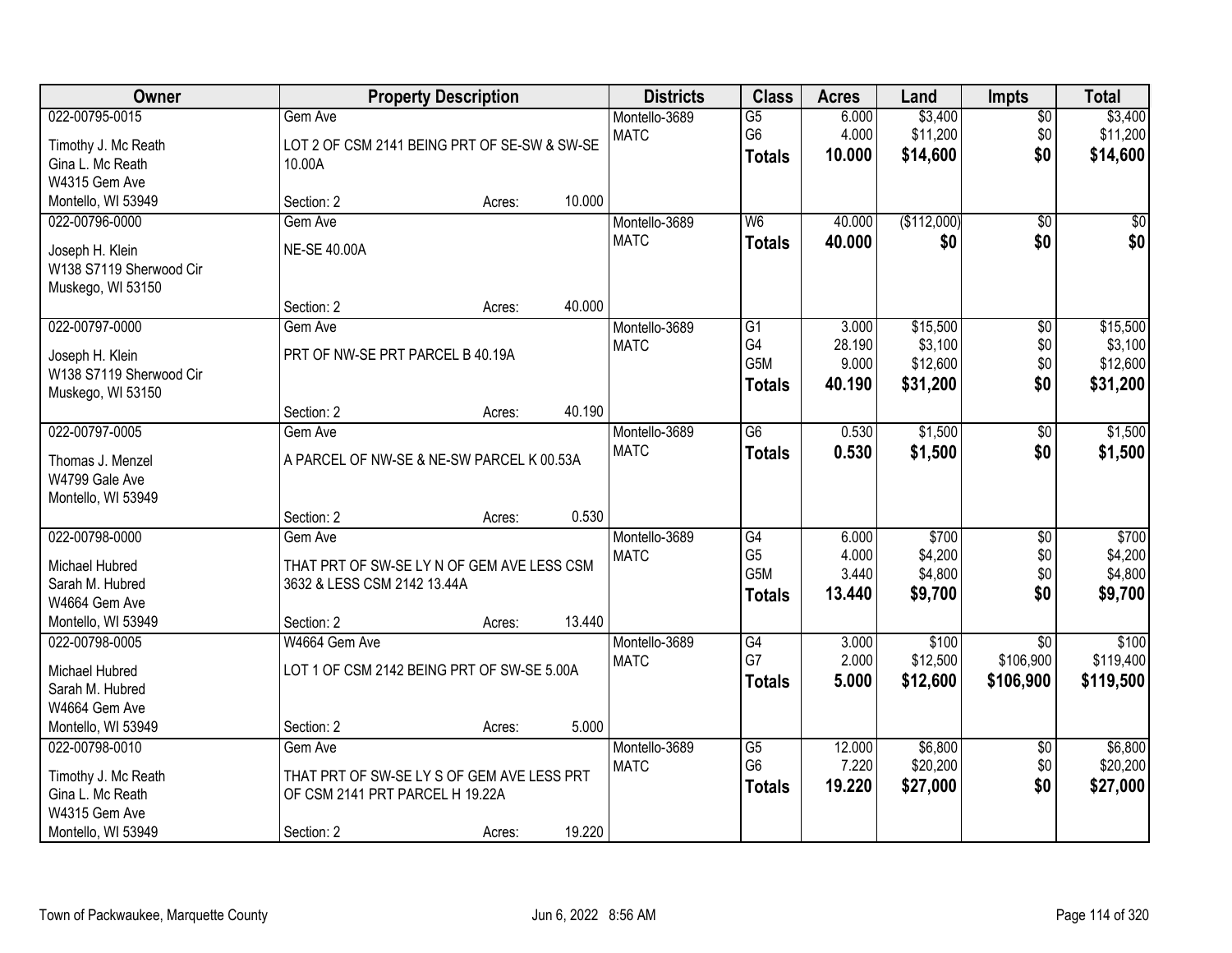| Owner                                   |                                            | <b>Property Description</b> |        | <b>Districts</b>              | <b>Class</b>    | <b>Acres</b> | Land        | <b>Impts</b>    | <b>Total</b> |
|-----------------------------------------|--------------------------------------------|-----------------------------|--------|-------------------------------|-----------------|--------------|-------------|-----------------|--------------|
| 022-00798-0015                          | W4606 Gem Ave                              |                             |        | Montello-3689                 | $\overline{G1}$ | 2.000        | \$12,000    | \$174,000       | \$186,000    |
| Ronald D. Hubred                        | LOT 1 CSM 3632 BEING PRT OF SW-SE 2.00A    |                             |        | <b>MATC</b>                   | <b>Totals</b>   | 2.000        | \$12,000    | \$174,000       | \$186,000    |
| Susan A. Hubred                         |                                            |                             |        |                               |                 |              |             |                 |              |
| W4606 Gem Ave                           |                                            |                             |        |                               |                 |              |             |                 |              |
| Montello, WI 53949                      | Section: 2                                 | Acres:                      | 2.000  |                               |                 |              |             |                 |              |
| 022-00799-0000                          | W4542 Gem Ave                              |                             |        | Montello-3689                 | $\overline{G1}$ | 5.000        | \$22,500    | \$8,300         | \$30,800     |
| Gina L. Mc Reath                        | SE-SE LESS THAT PRT LY S OF GEM AVE 30.00A |                             |        | <b>MATC</b>                   | G <sub>6</sub>  | 25.000       | \$70,000    | \$0             | \$70,000     |
| Timothy J. Mc Reath                     |                                            |                             |        |                               | <b>Totals</b>   | 30.000       | \$92,500    | \$8,300         | \$100,800    |
| W4315 Gem Ave                           |                                            |                             |        |                               |                 |              |             |                 |              |
| Montello, WI 53949                      | Section: 2                                 | Acres:                      | 30.000 |                               |                 |              |             |                 |              |
| 022-00800-0000                          | Gem Ave                                    |                             |        | Montello-3689                 | W <sub>6</sub>  | 10.000       | ( \$28,000) | \$0             | \$0          |
|                                         |                                            |                             |        | <b>MATC</b>                   | <b>Totals</b>   | 10.000       | \$0         | \$0             | \$0          |
| Greg A. Nass et al                      | THAT PRT OF SE-SE LY S OF GEM AVE 10.00A   |                             |        |                               |                 |              |             |                 |              |
| Attn: Waldemar N Nass                   |                                            |                             |        |                               |                 |              |             |                 |              |
| N9596 Hustisford Rd                     |                                            |                             |        |                               |                 |              |             |                 |              |
| Watertown, WI 53094                     | Section: 2                                 | Acres:                      | 10.000 |                               |                 |              |             |                 |              |
| 022-00801-0000                          | Evergreen Ln                               |                             |        | Westfield-6335<br><b>MATC</b> | G <sub>6</sub>  | 10.290       | \$28,800    | \$0             | \$28,800     |
| Julie A. Ostmann                        | PRT CSM 1071 LESS CSM 3017 BEING PRT OF    |                             |        |                               | <b>Totals</b>   | 10.290       | \$28,800    | \$0             | \$28,800     |
| Earl W. Pullen                          | <b>NE-NE 10.29A</b>                        |                             |        |                               |                 |              |             |                 |              |
| N4879 County Rd B                       |                                            |                             |        |                               |                 |              |             |                 |              |
| Montello, WI 53949                      | Section: 2                                 | Acres:                      | 10.290 |                               |                 |              |             |                 |              |
| 022-00801-0005                          | W4607 Evergreen Ln                         |                             |        | Westfield-6335                | $\overline{G1}$ | 3.490        | \$17,200    | \$151,000       | \$168,200    |
| David A. Grotzke                        | LOT 1 CSM 3017 BEING PRT OF NE-NE 3.49A    |                             |        | <b>MATC</b>                   | Totals          | 3.490        | \$17,200    | \$151,000       | \$168,200    |
| Tabitha Grotzke                         |                                            |                             |        |                               |                 |              |             |                 |              |
| W4607 Evergreen Ln                      |                                            |                             |        |                               |                 |              |             |                 |              |
| Montello, WI 53949                      | Section: 2                                 | Acres:                      | 3.490  |                               |                 |              |             |                 |              |
| 022-00801-0010                          | N4897 County Rd B                          |                             |        | Westfield-6335                | $\overline{G1}$ | 2.810        | \$14,800    | \$117,300       | \$132,100    |
|                                         | LOT 2 CSM 3017 BEING PRT OF NE-NE 2.810A   |                             |        | <b>MATC</b>                   | <b>Totals</b>   | 2.810        | \$14,800    | \$117,300       | \$132,100    |
| Steven T. Woloszyk<br>N4897 County Rd B |                                            |                             |        |                               |                 |              |             |                 |              |
| Montello, WI 53949                      |                                            |                             |        |                               |                 |              |             |                 |              |
|                                         | Section: 2                                 | Acres:                      | 2.810  |                               |                 |              |             |                 |              |
| 022-00801-0015                          | County Rd B                                |                             |        | Westfield-6335                | $\overline{G1}$ | 2.650        | \$14,300    | $\overline{50}$ | \$14,300     |
|                                         |                                            |                             |        | <b>MATC</b>                   | <b>Totals</b>   | 2.650        | \$14,300    | \$0             | \$14,300     |
| Steven T. Woloszyk                      | LOT 3 CSM 3017 BEING PRT OF NE-NE 2.65A    |                             |        |                               |                 |              |             |                 |              |
| N4897 County Rd B                       |                                            |                             |        |                               |                 |              |             |                 |              |
| Montello, WI 53949                      |                                            |                             |        |                               |                 |              |             |                 |              |
|                                         | Section: 2                                 | Acres:                      | 2.650  |                               |                 |              |             |                 |              |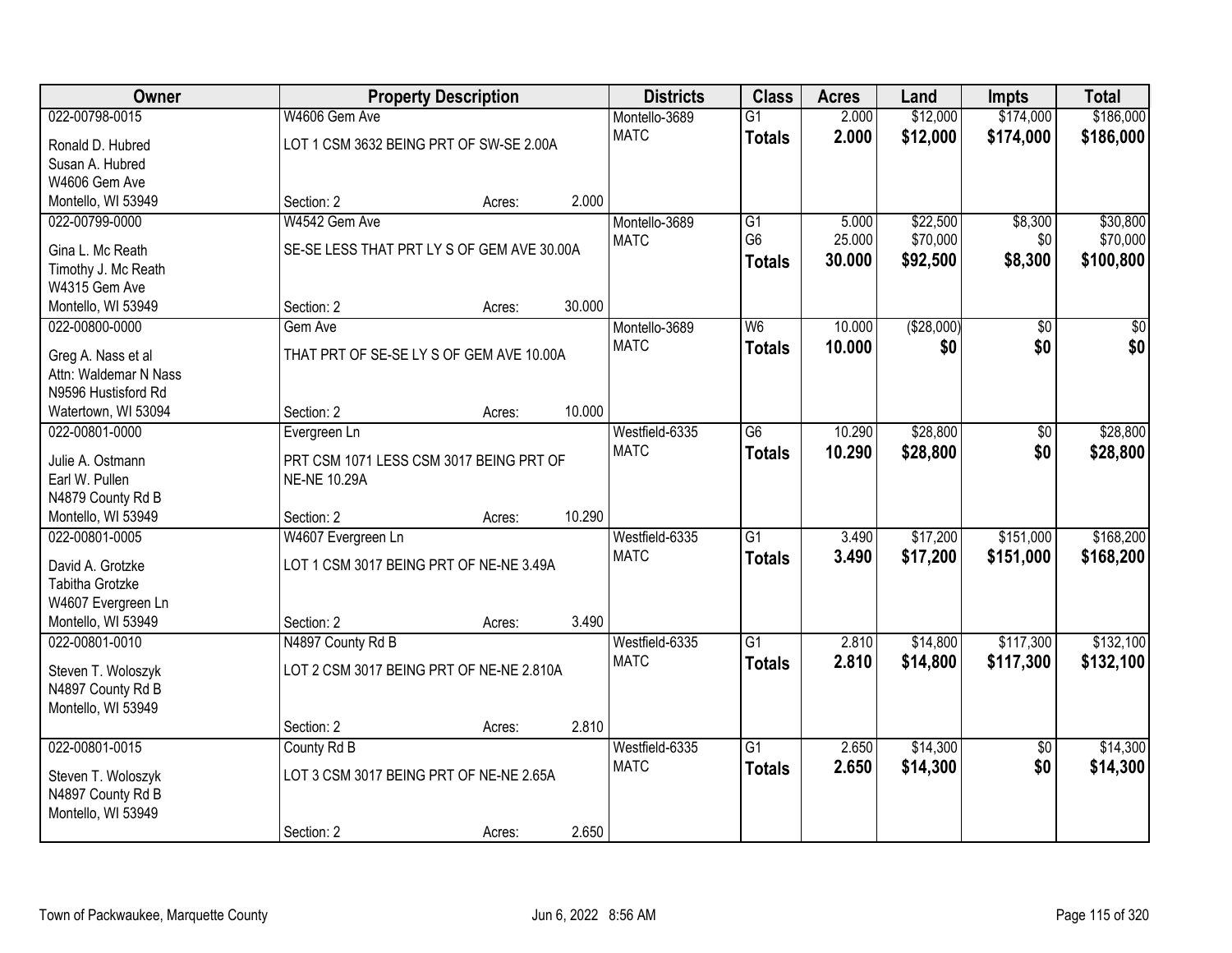| Owner                |                                               | <b>Property Description</b> |        | <b>Districts</b> | <b>Class</b>     | <b>Acres</b> | Land     | <b>Impts</b>    | <b>Total</b> |
|----------------------|-----------------------------------------------|-----------------------------|--------|------------------|------------------|--------------|----------|-----------------|--------------|
| 022-00801-0020       | County Rd B                                   |                             |        | Westfield-6335   | $\overline{G1}$  | 2.810        | \$14,800 | $\overline{50}$ | \$14,800     |
| Jonathan C. Phillips | LOT 4 CSM 3017 BEING PRT OF NE-NE 2.81A       |                             |        | <b>MATC</b>      | <b>Totals</b>    | 2.810        | \$14,800 | \$0             | \$14,800     |
| Carolyn A. Vickers   |                                               |                             |        |                  |                  |              |          |                 |              |
| N4881 Brentwood Way  |                                               |                             |        |                  |                  |              |          |                 |              |
| Montello, WI 53949   | Section: 2                                    | Acres:                      | 2.810  |                  |                  |              |          |                 |              |
| 022-00801-0025       | W4645 Evergreen Ln                            |                             |        | Westfield-6335   | G1               | 3.874        | \$18,600 | \$143,400       | \$162,000    |
| Richard J. Rygiewicz | LOT 1 CSM 3444 BEING PRT OF NE-NE 4.874A      |                             |        | <b>MATC</b>      | G4               | 1.000        | \$100    | \$0             | \$100        |
| Roxanne Rygiewicz    |                                               |                             |        |                  | <b>Totals</b>    | 4.874        | \$18,700 | \$143,400       | \$162,100    |
| W4645 Evergreen Ln   |                                               |                             |        |                  |                  |              |          |                 |              |
| Montello, WI 53949   | Section: 2                                    | Acres:                      | 4.874  |                  |                  |              |          |                 |              |
| 022-00801-0030       |                                               |                             |        | Westfield-6335   | G4               | 16.426       | \$1,800  | \$0             | \$1,800      |
| Richard J. Rygiewicz | PRT OF CSM 1071 LESS CSM 3017 & LESS CSM 3444 |                             |        | <b>MATC</b>      | <b>Totals</b>    | 16.426       | \$1,800  | \$0             | \$1,800      |
| Roxanne Rygiewicz    | BEING PRT OF NE-NE 16.426A                    |                             |        |                  |                  |              |          |                 |              |
| W4645 Evergreen Ln   |                                               |                             |        |                  |                  |              |          |                 |              |
| Montello, WI 53949   | Section: 2                                    | Acres:                      | 16.426 |                  |                  |              |          |                 |              |
| 022-00802-0000       | County Rd B                                   |                             |        | Westfield-6335   | $\overline{G4}$  | 5.020        | \$500    | \$0             | \$500        |
| Lorraine N. Takasaki | PRT OF NE-NE LY NE OF CO RD B 5.02A           |                             |        | <b>MATC</b>      | <b>Totals</b>    | 5.020        | \$500    | \$0             | \$500        |
| 325 Buena Vista Dr   |                                               |                             |        |                  |                  |              |          |                 |              |
| Arlington, WI 53911  |                                               |                             |        |                  |                  |              |          |                 |              |
|                      | Section: 2                                    | Acres:                      | 5.020  |                  |                  |              |          |                 |              |
| 022-00803-0000       |                                               |                             |        | Westfield-6335   | G4               | 41.240       | \$4,100  | \$0             | \$4,100      |
| Aaron Wachholz       | <b>NW-NE 44.24A</b>                           |                             |        | <b>MATC</b>      | G <sub>5</sub>   | 1.000        | \$100    | \$0             | \$100        |
| N4973 County Rd B    |                                               |                             |        |                  | G <sub>5</sub> M | 2.000        | \$2,800  | \$0             | \$2,800      |
| Montello, WI 53949   |                                               |                             |        |                  | <b>Totals</b>    | 44.240       | \$7,000  | \$0             | \$7,000      |
|                      | Section: 2                                    | Acres:                      | 44.240 |                  |                  |              |          |                 |              |
| 022-00804-0000       | N4774 11th Dr                                 |                             |        | Westfield-6335   | $\overline{G1}$  | 5.340        | \$23,700 | \$243,500       | \$267,200    |
| Paul J. Stueber      | LOT 1 CSM 1532 BEING PRT OF NW-NE & SW-NE     |                             |        | <b>MATC</b>      | <b>Totals</b>    | 5.340        | \$23,700 | \$243,500       | \$267,200    |
| N4774 11th Dr        | 5.34A                                         |                             |        |                  |                  |              |          |                 |              |
| Montello, WI 53949   |                                               |                             |        |                  |                  |              |          |                 |              |
|                      | Section: 2                                    | Acres:                      | 5.340  |                  |                  |              |          |                 |              |
| 022-00805-0000       | $11th$ Dr                                     |                             |        | Westfield-6335   | $\overline{G6}$  | 5.340        | \$15,000 | $\overline{50}$ | \$15,000     |
| Paul J. Stueber      | LOT 2 CSM 1532 BEING PRT W1/2 NE1/4 5.34A     |                             |        | <b>MATC</b>      | <b>Totals</b>    | 5.340        | \$15,000 | \$0             | \$15,000     |
| N4774 11th Dr        |                                               |                             |        |                  |                  |              |          |                 |              |
| Montello, WI 53949   |                                               |                             |        |                  |                  |              |          |                 |              |
|                      | Section: 2                                    | Acres:                      | 5.340  |                  |                  |              |          |                 |              |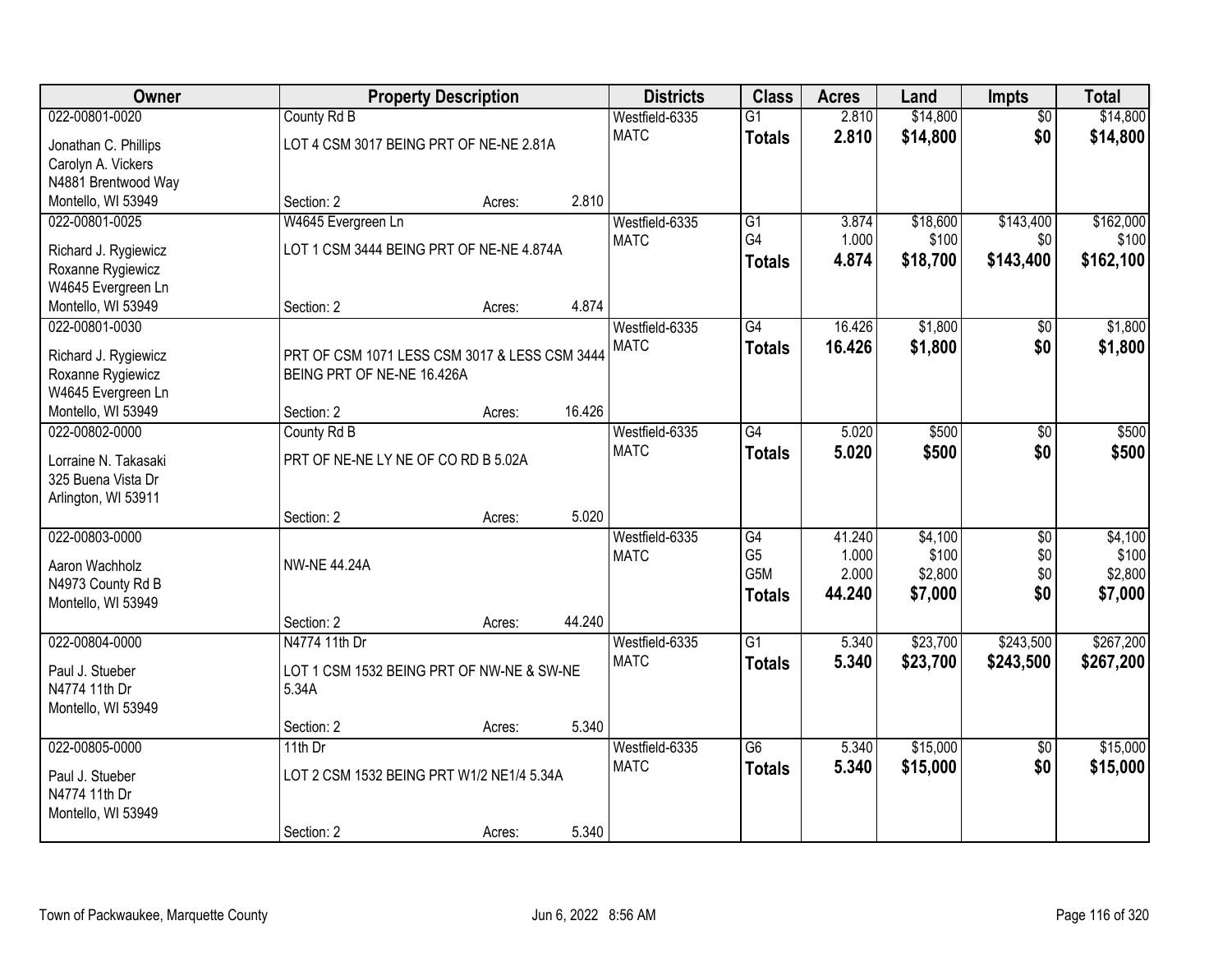| Owner                                        |                                          | <b>Property Description</b> |        |                | <b>Class</b>    | <b>Acres</b> | Land       | <b>Impts</b>    | <b>Total</b> |
|----------------------------------------------|------------------------------------------|-----------------------------|--------|----------------|-----------------|--------------|------------|-----------------|--------------|
| 022-00806-0000                               | N4728 11th Dr                            |                             |        | Westfield-6335 | $\overline{G1}$ | 3.000        | \$15,500   | \$207,500       | \$223,000    |
| Shawn T. Casper                              | LOT 3 CSM 1532 BEING PRT OF SW-NE 33.98A |                             |        | <b>MATC</b>    | G6              | 9.980        | \$27,900   | \$0             | \$27,900     |
| Barbara K. Casper                            |                                          |                             |        |                | W <sub>6</sub>  | 21.000       | (\$58,800) | \$0             | \$0          |
| N4728 11th Dr                                |                                          |                             |        |                | <b>Totals</b>   | 33.980       | \$43,400   | \$207,500       | \$250,900    |
| Montello, WI 53949                           | Section: 2                               | Acres:                      | 33.980 |                |                 |              |            |                 |              |
| 022-00807-0000                               | N4875 County Rd B                        |                             |        | Westfield-6335 | $\overline{G1}$ | 2.940        | \$15,300   | \$38,300        | \$53,600     |
| Julie A. Ostmann                             | LOT 1 CSM 1082 BEING PRT OF SE-NE 2.94A  |                             |        | <b>MATC</b>    | <b>Totals</b>   | 2.940        | \$15,300   | \$38,300        | \$53,600     |
| Earl W. Pullen                               |                                          |                             |        |                |                 |              |            |                 |              |
| N4879 County Rd B                            |                                          |                             |        |                |                 |              |            |                 |              |
| Montello, WI 53949                           | Section: 2                               | Acres:                      | 2.940  |                |                 |              |            |                 |              |
| 022-00808-0000                               | N4879 County Rd B                        |                             |        | Westfield-6335 | $\overline{G1}$ | 2.940        | \$15,300   | \$181,200       | \$196,500    |
|                                              |                                          |                             |        | <b>MATC</b>    | <b>Totals</b>   | 2.940        | \$15,300   | \$181,200       | \$196,500    |
| Julie A. Ostmann                             | LOT 2 CSM 1082 BEING PRT OF SE-NE 2.94A  |                             |        |                |                 |              |            |                 |              |
| N4879 County Rd B                            |                                          |                             |        |                |                 |              |            |                 |              |
| Montello, WI 53949                           | Section: 2                               | Acres:                      | 2.940  |                |                 |              |            |                 |              |
| 022-00809-0000                               | N4881 County Rd B                        |                             |        | Westfield-6335 | $\overline{G1}$ | 3.070        | \$15,700   | \$101,600       | \$117,300    |
|                                              |                                          |                             |        | <b>MATC</b>    |                 | 3.070        | \$15,700   | \$101,600       | \$117,300    |
| Robert F. St Lawrence                        | LOT 3 CSM 1082 BEING PRT OF SE-NE 3.07A  |                             |        |                | <b>Totals</b>   |              |            |                 |              |
| Cecilia G. St Lawrence                       |                                          |                             |        |                |                 |              |            |                 |              |
| N8429 Lakeshore Dr                           |                                          |                             |        |                |                 |              |            |                 |              |
| Fond Du Lac, WI 54937                        | Section: 2                               | Acres:                      | 3.070  |                |                 |              |            |                 |              |
| 022-00810-0000                               |                                          |                             |        | Westfield-6335 | $\overline{G1}$ | 3.070        | \$15,700   | $\overline{50}$ | \$15,700     |
| Robert F. St Lawrence                        | LOT 4 CSM 1082 BEING PRT OF SE-NE 3.07A  |                             |        | <b>MATC</b>    | <b>Totals</b>   | 3.070        | \$15,700   | \$0             | \$15,700     |
| Cecilia G. St Lawrence                       |                                          |                             |        |                |                 |              |            |                 |              |
| N8429 Lakeshore Dr                           |                                          |                             |        |                |                 |              |            |                 |              |
| Fond Du Lac, WI 54937                        | Section: 2                               | Acres:                      | 3.070  |                |                 |              |            |                 |              |
| 022-00811-0000                               |                                          |                             |        | Westfield-6335 | $\overline{G6}$ | 10.830       | \$30,300   | $\sqrt{6}$      | \$30,300     |
| Julie A. Ostmann                             | PRT CSM 1071 LESS CSM 1082 BEING PRT OF  |                             |        | <b>MATC</b>    | <b>Totals</b>   | 10.830       | \$30,300   | \$0             | \$30,300     |
| Earl W. Pullen                               | <b>SE-NE 10.83A</b>                      |                             |        |                |                 |              |            |                 |              |
| N4879 County Rd B                            |                                          |                             |        |                |                 |              |            |                 |              |
| Montello, WI 53949                           | Section: 2                               | Acres:                      | 10.830 |                |                 |              |            |                 |              |
| 022-00811-0005                               |                                          |                             |        | Westfield-6335 | $\overline{G5}$ | 3.000        | \$1,700    | $\overline{50}$ | \$1,700      |
|                                              |                                          |                             |        | <b>MATC</b>    | G <sub>6</sub>  | 15.020       | \$42,100   | \$0             | \$42,100     |
| Robert F. St Lawrence                        | PRT CSM 1071 BEING PRT OF SE-NE 18.02A   |                             |        |                | <b>Totals</b>   | 18.020       | \$43,800   | \$0             | \$43,800     |
| Cecilia G. St Lawrence<br>N8429 Lakeshore Dr |                                          |                             |        |                |                 |              |            |                 |              |
| Fond Du Lac, WI 54937                        | Section: 2                               |                             | 18.020 |                |                 |              |            |                 |              |
|                                              |                                          | Acres:                      |        |                |                 |              |            |                 |              |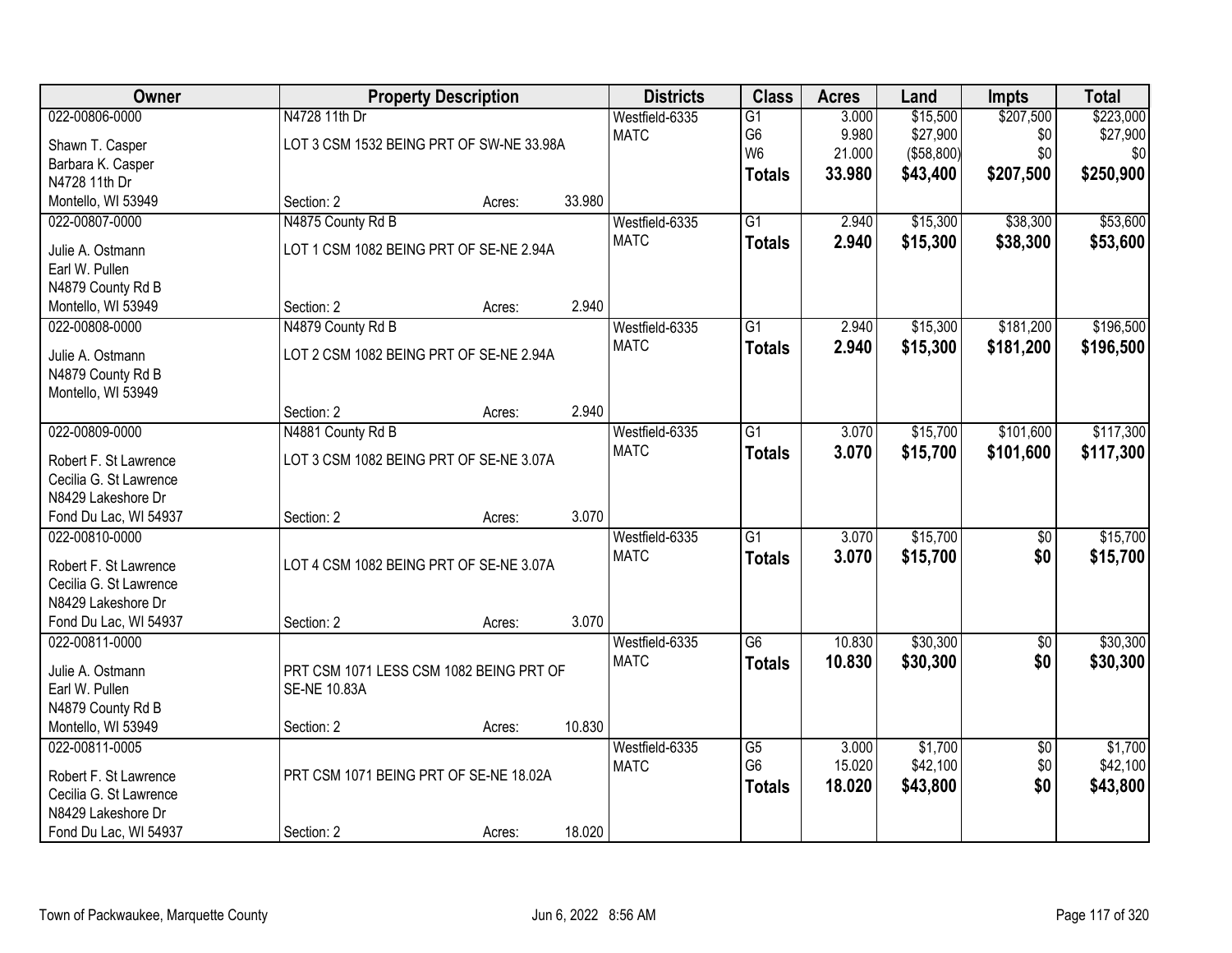| Owner                                                                                                   |                                                                                                         | <b>Property Description</b> |        | <b>Districts</b>              | <b>Class</b>                                       | <b>Acres</b>               | Land                             | Impts                         | <b>Total</b>                     |
|---------------------------------------------------------------------------------------------------------|---------------------------------------------------------------------------------------------------------|-----------------------------|--------|-------------------------------|----------------------------------------------------|----------------------------|----------------------------------|-------------------------------|----------------------------------|
| 022-00812-0000<br>Josef A. Weber<br>Karen A. Weber<br>W331 N9297 W Shore Dr                             | LOT 1 CSM 550 LESS CSM 3708 BEING PRT OF<br><b>NE-NW 26.00A</b>                                         |                             |        | Westfield-6335<br><b>MATC</b> | $\overline{G6}$<br><b>Totals</b>                   | 26.000<br>26.000           | \$72,800<br>\$72,800             | $\overline{50}$<br>\$0        | \$72,800<br>\$72,800             |
| Hartland, WI 53029                                                                                      | Section: 2                                                                                              | Acres:                      | 26.000 |                               |                                                    |                            |                                  |                               |                                  |
| 022-00812-0005<br>James F. Weber<br>Danielle E. Weber<br>W339 N9570 Townline Rd<br>Oconomowoc, WI 53066 | LOT 1 CSM 3708 BEING PRT OF NE-NW 6.00A<br>Section: 2                                                   | Acres:                      | 6.000  | Westfield-6335<br><b>MATC</b> | $\overline{G6}$<br><b>Totals</b>                   | 6.000<br>6.000             | \$16,800<br>\$16,800             | $\overline{50}$<br>\$0        | \$16,800<br>\$16,800             |
| 022-00813-0000<br>Mark B. Cupery<br>Sheri L. Cupery<br>N4845 11th Dr<br>Montello, WI 53949              | N4845 11th Dr<br>LOT 2 CSM 550 LESS CSM 1268 & LESS 158 X 290FT<br>LY DIR W THEREOF 9.62A<br>Section: 2 | Acres:                      | 9.620  | Westfield-6335<br><b>MATC</b> | $\overline{G1}$<br><b>Totals</b>                   | 9.620<br>9.620             | \$38,700<br>\$38,700             | \$162,100<br>\$162,100        | \$200,800<br>\$200,800           |
| 022-00814-0000<br>Brandon R. Wulf<br>Sarah B. Mc Coy<br>N4805 11th Dr<br>Montello, WI 53949             | N4805 11th Dr<br>LOT 1 CSM 1268 & A PARCEL 158 X 290FT LY DIR W<br>THEREOF IN NE-NW 2.88A<br>Section: 2 | Acres:                      | 2.880  | Westfield-6335<br><b>MATC</b> | $\overline{G1}$<br><b>Totals</b>                   | 2.880<br>2.880             | \$15,100<br>\$15,100             | \$95,300<br>\$95,300          | \$110,400<br>\$110,400           |
| 022-00815-0000<br>Rory D. Hall<br>N4362 9th Ave<br>Montello, WI 53949                                   | <b>NW-NW 48.25A</b><br>Section: 2                                                                       | Acres:                      | 48.250 | Westfield-6335<br><b>MATC</b> | $\overline{G6}$<br><b>Totals</b>                   | 48.250<br>48.250           | \$135,100<br>\$135,100           | $\overline{50}$<br>\$0        | \$135,100<br>\$135,100           |
| 022-00816-0000<br>Rory D. Hall<br>N4362 9th Ave<br>Montello, WI 53949                                   | SW-NW 40.00A<br>Section: 2                                                                              | Acres:                      | 40.000 | Westfield-6335<br><b>MATC</b> | G4<br>G5M<br><b>Totals</b>                         | 10.000<br>30.000<br>40.000 | \$1,100<br>\$42,000<br>\$43,100  | $\overline{60}$<br>\$0<br>\$0 | \$1,100<br>\$42,000<br>\$43,100  |
| 022-00817-0000<br>Eric D. Feucht<br><b>Tarha Feucht</b><br>N8212 Sunrise Cir<br>Beaver Dam, WI 53916    | 11th $Dr$<br>LOT 1 OF CSM 596 BEING PRT SE-NW 14.63A<br>Section: 2                                      | Acres:                      | 14.630 | Westfield-6335<br><b>MATC</b> | $\overline{G1}$<br>G <sub>6</sub><br><b>Totals</b> | 2.000<br>12.630<br>14.630  | \$12,000<br>\$35,400<br>\$47,400 | \$7,900<br>\$0<br>\$7,900     | \$19,900<br>\$35,400<br>\$55,300 |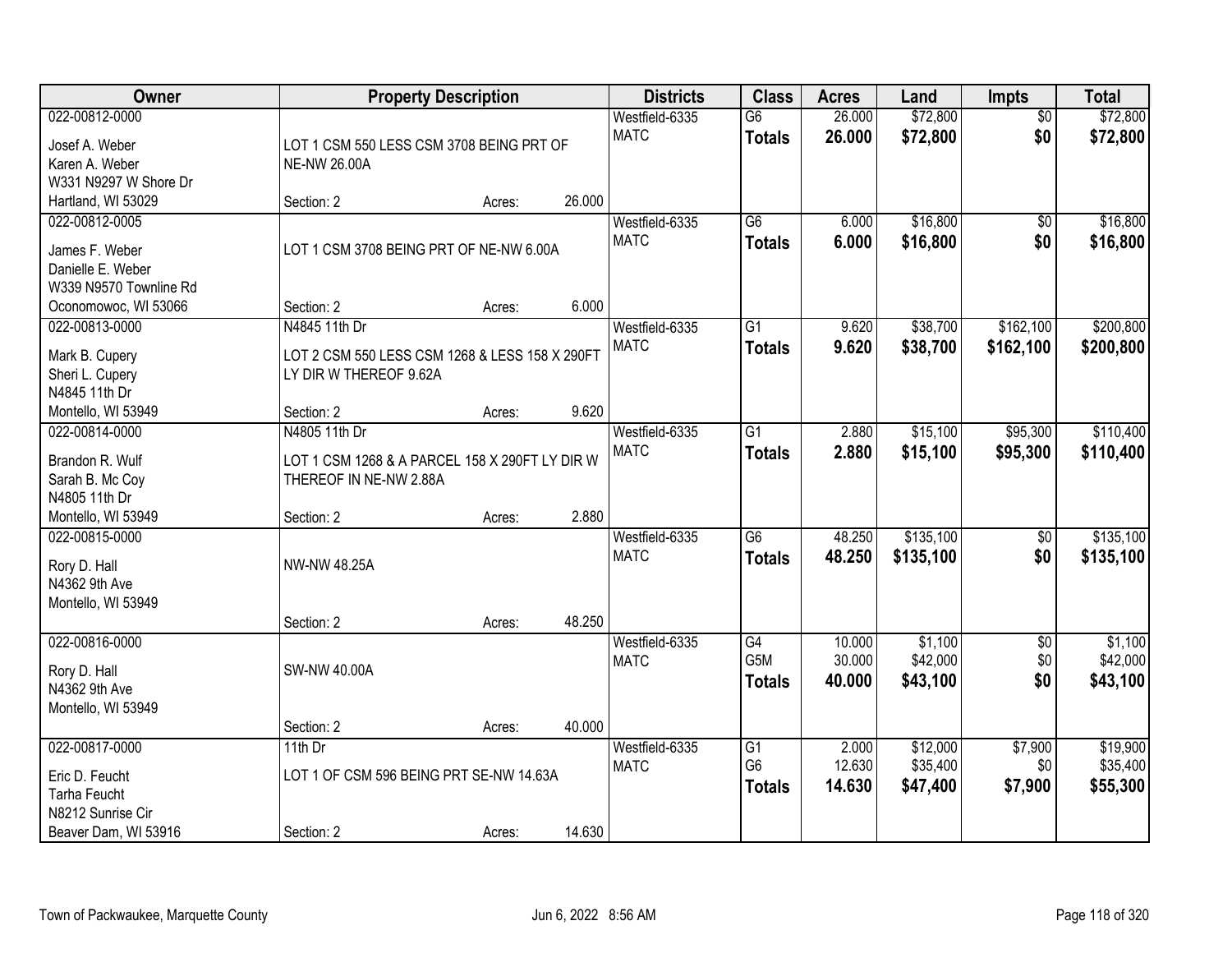| Owner                              |                                            | <b>Property Description</b> |        | <b>Districts</b> | <b>Class</b>    | <b>Acres</b> | Land     | <b>Impts</b>    | <b>Total</b> |
|------------------------------------|--------------------------------------------|-----------------------------|--------|------------------|-----------------|--------------|----------|-----------------|--------------|
| 022-00818-0000                     | N4727 11th Dr                              |                             |        | Westfield-6335   | $\overline{G1}$ | 2.000        | \$12,000 | \$27,500        | \$39,500     |
| Linda M. Sheridan                  | LOT 2 OF CSM 596 BEING PRT SE-NW 14.64A    |                             |        | <b>MATC</b>      | G6              | 12.640       | \$35,400 | \$0             | \$35,400     |
| Gerald J. Becker                   |                                            |                             |        |                  | <b>Totals</b>   | 14.640       | \$47,400 | \$27,500        | \$74,900     |
| 3908 N 88th St                     |                                            |                             |        |                  |                 |              |          |                 |              |
| Milwaukee, WI 53222                | Section: 2                                 | Acres:                      | 14.640 |                  |                 |              |          |                 |              |
| 022-00819-0000                     | N4691 11th Dr                              |                             |        | Westfield-6335   | G1              | 1.970        | \$11,900 | \$183,400       | \$195,300    |
| Aaron D. Kammer                    | LOT 3 CSM 596 BEING PRT OF SE-NW 15.29A    |                             |        | <b>MATC</b>      | G <sub>6</sub>  | 13.320       | \$37,300 | \$0             | \$37,300     |
| N4691 11th Dr                      |                                            |                             |        |                  | <b>Totals</b>   | 15.290       | \$49,200 | \$183,400       | \$232,600    |
| Montello, WI 53949                 |                                            |                             |        |                  |                 |              |          |                 |              |
|                                    | Section: 2                                 | Acres:                      | 15.290 |                  |                 |              |          |                 |              |
| 022-00820-0000                     |                                            |                             |        | Montello-3689    | $\overline{G5}$ | 40.000       | \$22,500 | $\overline{50}$ | \$22,500     |
| Donald D & Debby Hall Living Trust | <b>NE-SW 40.00A</b>                        |                             |        | <b>MATC</b>      | <b>Totals</b>   | 40.000       | \$22,500 | \$0             | \$22,500     |
| N4563 11th Dr                      |                                            |                             |        |                  |                 |              |          |                 |              |
| Montello, WI 53949                 |                                            |                             |        |                  |                 |              |          |                 |              |
|                                    | Section: 2                                 | Acres:                      | 40.000 |                  |                 |              |          |                 |              |
| 022-00821-0000                     |                                            |                             |        | Montello-3689    | G4              | 30.000       | \$3,700  | \$0             | \$3,700      |
| Rory D. Hall                       | <b>NW-SW 40.00A</b>                        |                             |        | <b>MATC</b>      | G <sub>5</sub>  | 10.000       | \$5,700  | \$0             | \$5,700      |
| N4362 9th Ave                      |                                            |                             |        |                  | <b>Totals</b>   | 40.000       | \$9,400  | \$0             | \$9,400      |
| Montello, WI 53949                 |                                            |                             |        |                  |                 |              |          |                 |              |
|                                    | Section: 2                                 | Acres:                      | 40.000 |                  |                 |              |          |                 |              |
| 022-00822-0000                     | W4882 Fern Ave                             |                             |        | Montello-3689    | $\overline{G4}$ | 33.000       | \$3,000  | $\overline{50}$ | \$3,000      |
| Rory D. Hall                       | SW-SW 40.00A                               |                             |        | <b>MATC</b>      | G5M             | 5.000        | \$7,000  | \$0             | \$7,000      |
| N4362 9th Ave                      |                                            |                             |        |                  | G7              | 2.000        | \$12,500 | \$64,300        | \$76,800     |
| Montello, WI 53949                 |                                            |                             |        |                  | <b>Totals</b>   | 40.000       | \$22,500 | \$64,300        | \$86,800     |
|                                    | Section: 2                                 | Acres:                      | 40.000 |                  |                 |              |          |                 |              |
| 022-00823-0000                     | N4563 11th Dr                              |                             |        | Montello-3689    | G1              | 3.000        | \$15,500 | \$125,900       | \$141,400    |
| Donald D & Debby Hall Living Trust | <b>SE-SW 40.00A</b>                        |                             |        | <b>MATC</b>      | G <sub>5</sub>  | 22.000       | \$12,400 | \$0             | \$12,400     |
| N4563 11th Dr                      |                                            |                             |        |                  | G <sub>6</sub>  | 15.000       | \$42,000 | \$0             | \$42,000     |
| Montello, WI 53949                 |                                            |                             |        |                  | <b>Totals</b>   | 40.000       | \$69,900 | \$125,900       | \$195,800    |
|                                    | Section: 2                                 | Acres:                      | 40.000 |                  |                 |              |          |                 |              |
| 022-00824-0000                     | 11th $Dr$                                  |                             |        | Montello-3689    | $\overline{G6}$ | 18.542       | \$51,900 | $\overline{50}$ | \$51,900     |
| Randy J. Hardell                   | LOT 1 CSM 3362 & LOT 2 CSM 3670 BOTH BEING |                             |        | <b>MATC</b>      | <b>Totals</b>   | 18.542       | \$51,900 | \$0             | \$51,900     |
| N4686 11th Dr                      | PRT OF NE-SE & NW-SE 18.542A               |                             |        |                  |                 |              |          |                 |              |
| Montello, WI 53949                 |                                            |                             |        |                  |                 |              |          |                 |              |
|                                    | Section: 2                                 | Acres:                      | 18.542 |                  |                 |              |          |                 |              |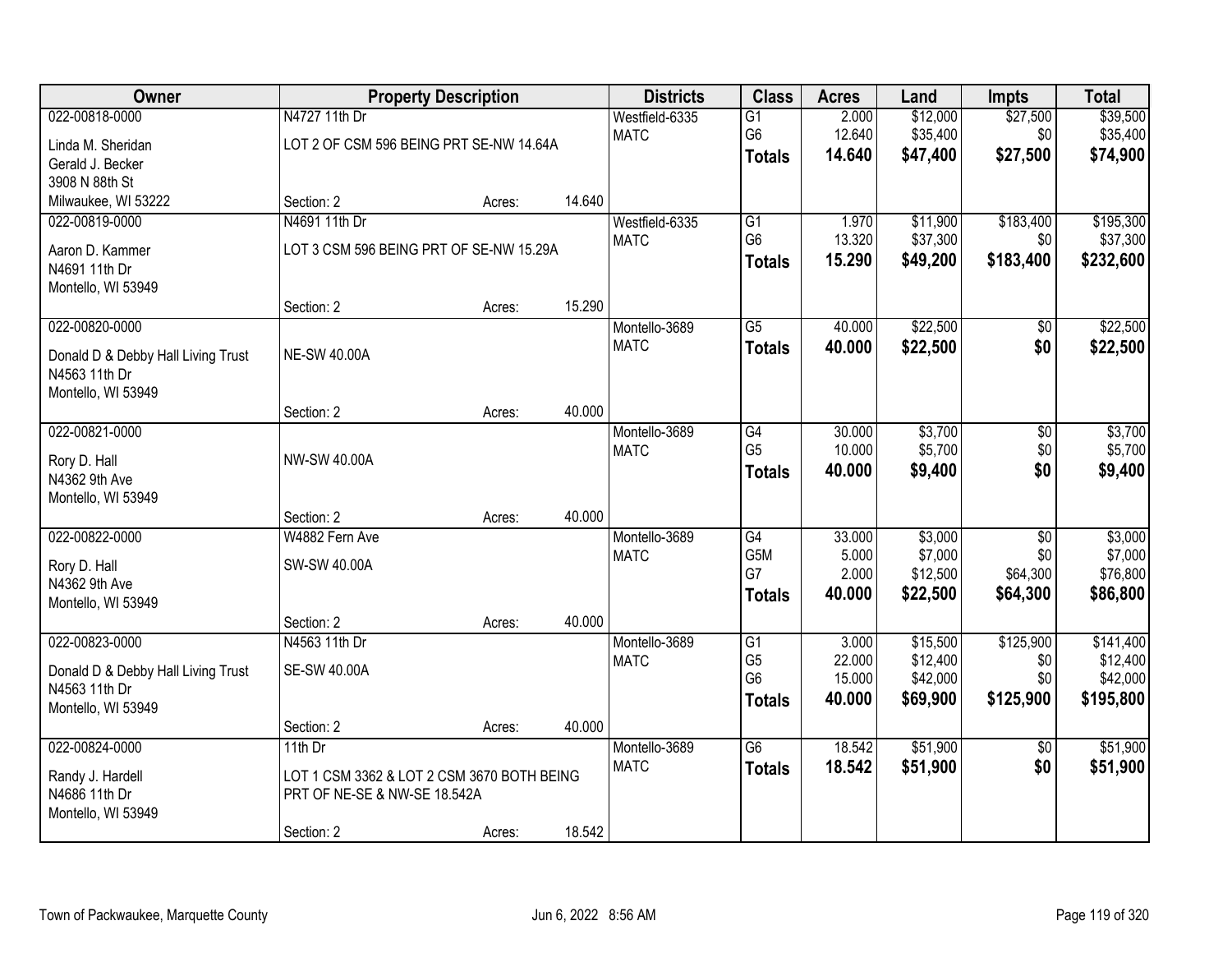| Owner                       |                                           | <b>Property Description</b> |        | <b>Districts</b> | <b>Class</b>                     | <b>Acres</b>     | Land                    | <b>Impts</b>    | <b>Total</b>        |
|-----------------------------|-------------------------------------------|-----------------------------|--------|------------------|----------------------------------|------------------|-------------------------|-----------------|---------------------|
| 022-00825-0000              | N4690 11th Dr                             |                             |        | Montello-3689    | $\overline{G1}$                  | 2.900            | \$15,200                | \$198,500       | \$213,700           |
| Gordon H. Mc Farlin         | LOTS 1 & 2 CSM 1382 & 6A LY W THEREOF ALL |                             |        | <b>MATC</b>      | W <sub>6</sub>                   | 28.000           | (\$78,400)              | \$0             | \$0                 |
| PO Box 532                  | BEING PRT NE-SE 30.90A                    |                             |        |                  | <b>Totals</b>                    | 30.900           | \$15,200                | \$198,500       | \$213,700           |
| Montello, WI 53949          |                                           |                             |        |                  |                                  |                  |                         |                 |                     |
|                             | Section: 2                                | Acres:                      | 30.900 |                  |                                  |                  |                         |                 |                     |
| 022-00826-0000              | N4620 11th Dr                             |                             |        | Montello-3689    | G1                               | 2.000            | \$10,700                | \$17,300        | \$28,000            |
| Gordon H. Mc Farlin         | LOT 1 CSM 3670 BEING PRT OF NW-SE 10.21A  |                             |        | <b>MATC</b>      | G <sub>5</sub><br>G <sub>6</sub> | 1.500<br>6.710   | \$900<br>\$18,800       | \$0<br>\$0      | \$900<br>\$18,800   |
| PO Box 532                  |                                           |                             |        |                  |                                  | 10.210           |                         | \$17,300        |                     |
| Montello, WI 53949          |                                           |                             |        |                  | <b>Totals</b>                    |                  | \$30,400                |                 | \$47,700            |
|                             | Section: 2                                | Acres:                      | 10.210 |                  |                                  |                  |                         |                 |                     |
| 022-00826-0005              | N4686 11th Dr                             |                             |        | Montello-3689    | G1                               | 3.000            | \$15,500                | \$394,700       | \$410,200           |
| Randy J. Hardell            | LOT 1 CSM 2764 BEING PRT OF NW-SE 10.166A |                             |        | <b>MATC</b>      | G <sub>6</sub>                   | 7.166            | \$20,100                | \$0             | \$20,100            |
| Seth A. Hardell             |                                           |                             |        |                  | <b>Totals</b>                    | 10.166           | \$35,600                | \$394,700       | \$430,300           |
| N4686 11th Dr               |                                           |                             |        |                  |                                  |                  |                         |                 |                     |
| Montello, WI 53949          | Section: 2                                | Acres:                      | 10.166 |                  |                                  |                  |                         |                 |                     |
| 022-00827-0000              | N4664 11th Dr                             |                             |        | Montello-3689    | G1                               | 2.000            | \$12,000                | \$284,000       | \$296,000           |
| Seth Hardell                | LOT 1 CSM 3459 BEING PRT OF NW-SE 8.936A  |                             |        | <b>MATC</b>      | G <sub>5</sub>                   | 0.436            | \$300                   | \$0             | \$300               |
| Rebecca Hardell             |                                           |                             |        |                  | G <sub>6</sub>                   | 6.500<br>8.936   | \$18,200                | \$0             | \$18,200            |
| N4664 11th Dr               |                                           |                             |        |                  | <b>Totals</b>                    |                  | \$30,500                | \$284,000       | \$314,500           |
| Montello, WI 53949          | Section: 2                                | Acres:                      | 8.936  |                  |                                  |                  |                         |                 |                     |
| 022-00827-0003              | $11th$ Dr                                 |                             |        | Montello-3689    | $\overline{G6}$                  | 2.000            | \$5,600                 | $\overline{50}$ | \$5,600             |
| Chad A. Mc Farlin           | LOT 2 CSM 3459 BEING PRT OF NW-SE 2.00A   |                             |        | <b>MATC</b>      | <b>Totals</b>                    | 2.000            | \$5,600                 | \$0             | \$5,600             |
| PO Box 353                  |                                           |                             |        |                  |                                  |                  |                         |                 |                     |
| Montello, WI 53949          |                                           |                             |        |                  |                                  |                  |                         |                 |                     |
|                             | Section: 2                                | Acres:                      | 2.000  |                  |                                  |                  |                         |                 |                     |
| 022-00828-0000              | N4588 11th Dr                             |                             |        | Montello-3689    | G1                               | 2.000            | \$12,000                | \$5,300         | \$17,300            |
| Brian A. Steffes            | SW-SE 38.00A                              |                             |        | <b>MATC</b>      | G <sub>6</sub><br>W <sub>6</sub> | 16.000<br>20.000 | \$44,800<br>( \$56,000] | \$0<br>\$0      | \$44,800<br>\$0     |
| Janice L. Steffes           |                                           |                             |        |                  | <b>Totals</b>                    | 38.000           | \$56,800                | \$5,300         | \$62,100            |
| 3851 E Ontonagon Ln         |                                           |                             |        |                  |                                  |                  |                         |                 |                     |
| Green Bay, WI 54301         | Section: 2                                | Acres:                      | 38.000 |                  |                                  |                  |                         |                 |                     |
| 022-00829-0000              | W4498 Fern Ave                            |                             |        | Montello-3689    | G1                               | 2.000            | \$12,000                | \$72,300        | \$84,300            |
| James A. Lehrmann (Le et al | SE-SE LESS 2A 38.00A                      |                             |        | <b>MATC</b>      | G <sub>5</sub><br>G <sub>6</sub> | 5.000<br>31.000  | \$1,800<br>\$74,400     | \$0<br>\$0      | \$1,800<br>\$74,400 |
| 14521 W Lincoln Ave         |                                           |                             |        |                  | <b>Totals</b>                    | 38.000           | \$88,200                | \$72,300        | \$160,500           |
| New Berlin, WI 53151        |                                           |                             |        |                  |                                  |                  |                         |                 |                     |
|                             | Section: 2                                | Acres:                      | 38.000 |                  |                                  |                  |                         |                 |                     |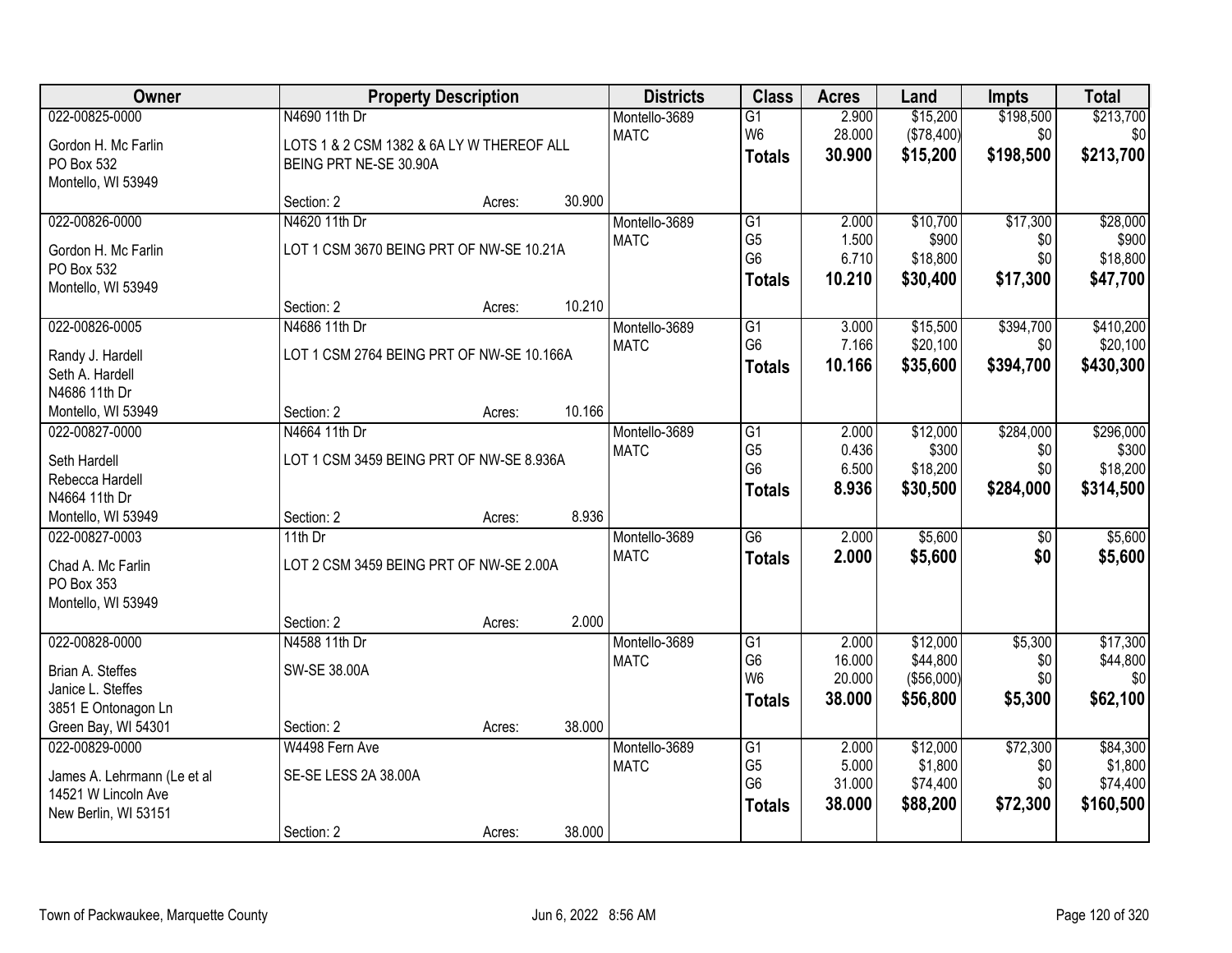| Owner                                 | <b>Property Description</b>    |        |        | <b>Districts</b> | <b>Class</b>     | <b>Acres</b> | Land     | <b>Impts</b> | <b>Total</b> |
|---------------------------------------|--------------------------------|--------|--------|------------------|------------------|--------------|----------|--------------|--------------|
| 022-00830-0000                        | W4598 Fern Ave                 |        |        | Montello-3689    | $\overline{G1}$  | 2.000        | \$12,000 | \$92,400     | \$104,400    |
| Joseph F. Schoebel                    | APPROX 2A IN SW OF SE-SE 2.00A |        |        | <b>MATC</b>      | <b>Totals</b>    | 2.000        | \$12,000 | \$92,400     | \$104,400    |
| Tina M. Kenitz                        |                                |        |        |                  |                  |              |          |              |              |
| W4598 Fern Ave                        |                                |        |        |                  |                  |              |          |              |              |
| Montello, WI 53949                    | Section: 2                     | Acres: | 2.000  |                  |                  |              |          |              |              |
| 022-00831-0000                        | W4929 Gale Ave                 |        |        | Montello-3689    | G1               | 1.000        | \$8,500  | \$14,100     | \$22,600     |
| Abba's Acres, LLC                     | NE-NE LESS 2.07A 37.93A        |        |        | <b>MATC</b>      | G4               | 23.000       | \$2,800  | \$0          | \$2,800      |
| N4575 19th Ave                        |                                |        |        |                  | G <sub>5</sub>   | 1.000        | \$100    | \$0          | \$100        |
| Montello, WI 53949                    |                                |        |        |                  | G5M              | 12.930       | \$18,100 | \$0          | \$18,100     |
|                                       | Section: 3                     | Acres: | 37.930 |                  | <b>Totals</b>    | 37.930       | \$29,500 | \$14,100     | \$43,600     |
| 022-00832-0000                        | W4958 Gale Ave                 |        |        | Montello-3689    | $\overline{G1}$  | 2.070        | \$12,200 | \$1,000      | \$13,200     |
| Abba's Acres, LLC                     | A PARCEL OF NE-NE 2.07A        |        |        | <b>MATC</b>      | <b>Totals</b>    | 2.070        | \$12,200 | \$1,000      | \$13,200     |
| N4575 19th Ave                        |                                |        |        |                  |                  |              |          |              |              |
| Montello, WI 53949                    |                                |        |        |                  |                  |              |          |              |              |
|                                       | Section: 3                     | Acres: | 2.070  |                  |                  |              |          |              |              |
| 022-00833-0000                        | W5043 Gale Ave                 |        |        | Montello-3689    | G1               | 5.000        | \$22,500 | \$103,500    | \$126,000    |
| Leslie G & Sharon L Lang Living Trust | <b>NW-NE 40.00A</b>            |        |        | <b>MATC</b>      | G4               | 8.600        | \$1,500  | \$0          | \$1,500      |
| W5002 Gale Ave                        |                                |        |        |                  | G <sub>5</sub>   | 6.400        | \$5,800  | \$0          | \$5,800      |
| Montello, WI 53949                    |                                |        |        |                  | G5M              | 20.000       | \$28,000 | \$0          | \$28,000     |
|                                       | Section: 3                     | Acres: | 40.000 |                  | <b>Totals</b>    | 40.000       | \$57,800 | \$103,500    | \$161,300    |
| 022-00834-0000                        | 10th Rd                        |        |        | Montello-3689    | $\overline{G4}$  | 30.000       | \$3,300  | \$0          | \$3,300      |
| Abba's Acres, LLC                     | <b>SW-NE 40.00A</b>            |        |        | <b>MATC</b>      | G <sub>5</sub> M | 10.000       | \$14,000 | \$0          | \$14,000     |
| N4575 19th Ave                        |                                |        |        |                  | <b>Totals</b>    | 40.000       | \$17,300 | \$0          | \$17,300     |
| Montello, WI 53949                    |                                |        |        |                  |                  |              |          |              |              |
|                                       | Section: 3                     | Acres: | 40.000 |                  |                  |              |          |              |              |
| 022-00835-0000                        | 10th Rd                        |        |        | Montello-3689    | G4               | 30.000       | \$3,300  | $\sqrt{6}$   | \$3,300      |
| Abba's Acres, LLC                     | <b>SE-NE 40.00A</b>            |        |        | <b>MATC</b>      | G5M              | 10.000       | \$14,000 | \$0          | \$14,000     |
| N4575 19th Ave                        |                                |        |        |                  | <b>Totals</b>    | 40.000       | \$17,300 | \$0          | \$17,300     |
| Montello, WI 53949                    |                                |        |        |                  |                  |              |          |              |              |
|                                       | Section: 3                     | Acres: | 40.000 |                  |                  |              |          |              |              |
| 022-00836-0000                        | W5057 Gale Ave                 |        |        | Montello-3689    | G1               | 3.000        | \$15,500 | \$11,200     | \$26,700     |
| Ginger L. Hale-Walters                | <b>NE-NW 40.00A</b>            |        |        | <b>MATC</b>      | G4               | 35.000       | \$3,800  | \$0          | \$3,800      |
| N2419 10th Rd                         |                                |        |        |                  | G <sub>5</sub>   | 2.000        | \$100    | \$0          | \$100        |
| Montello, WI 53949                    |                                |        |        |                  | <b>Totals</b>    | 40.000       | \$19,400 | \$11,200     | \$30,600     |
|                                       | Section: 3                     | Acres: | 40.000 |                  |                  |              |          |              |              |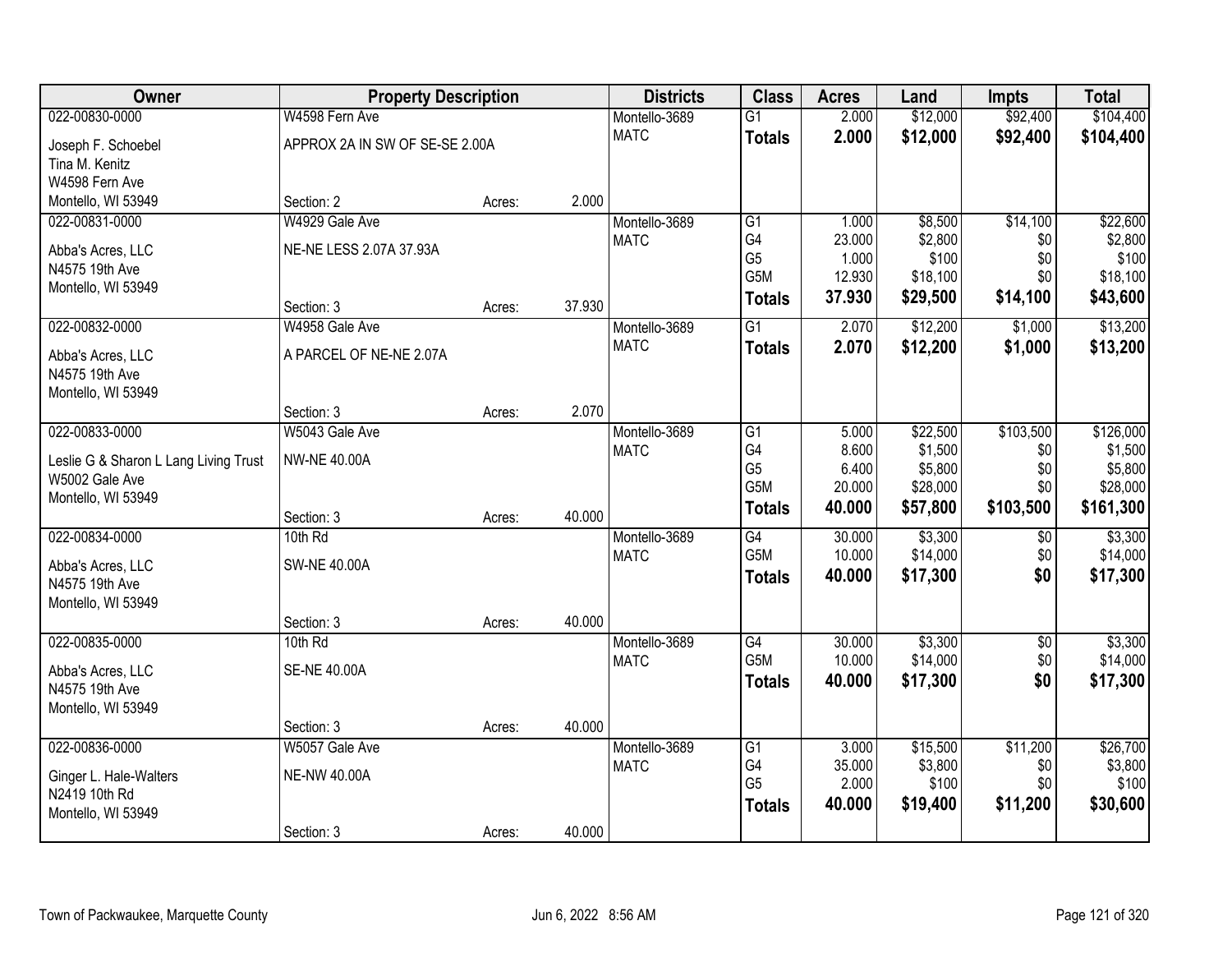| Owner                  |                                   | <b>Property Description</b> |        | <b>Districts</b> | <b>Class</b>     | <b>Acres</b> | Land      | <b>Impts</b>    | <b>Total</b> |
|------------------------|-----------------------------------|-----------------------------|--------|------------------|------------------|--------------|-----------|-----------------|--------------|
| 022-00837-0000         | N2419 10th Rd                     |                             |        | Montello-3689    | G4               | 36.000       | \$4,800   | $\overline{50}$ | \$4,800      |
| Ginger L. Hale-Walters | NW-NW 40.00A                      |                             |        | <b>MATC</b>      | G <sub>5</sub>   | 2.000        | \$100     | \$0             | \$100        |
| N2419 10th Rd          |                                   |                             |        |                  | G7               | 2.000        | \$12,500  | \$76,800        | \$89,300     |
| Montello, WI 53949     |                                   |                             |        |                  | <b>Totals</b>    | 40.000       | \$17,400  | \$76,800        | \$94,200     |
|                        | Section: 3                        | Acres:                      | 40.000 |                  |                  |              |           |                 |              |
| 022-00838-0000         |                                   |                             |        | Montello-3689    | G4               | 39.000       | \$3,700   | \$0             | \$3,700      |
| Ginger L. Hale-Walters | SW-NW 40.00A                      |                             |        | <b>MATC</b>      | G <sub>5</sub>   | 1.000        | \$100     | \$0             | \$100        |
| N2419 10th Rd          |                                   |                             |        |                  | <b>Totals</b>    | 40.000       | \$3,800   | \$0             | \$3,800      |
| Montello, WI 53949     |                                   |                             |        |                  |                  |              |           |                 |              |
|                        | Section: 3                        | Acres:                      | 40.000 |                  |                  |              |           |                 |              |
| 022-00839-0000         |                                   |                             |        | Montello-3689    | G4               | 19.000       | \$1,700   | $\overline{50}$ | \$1,700      |
| Ginger L. Hale-Walters | PRT OF SE-NW 28.64A               |                             |        | <b>MATC</b>      | G <sub>5</sub>   | 1.000        | \$100     | \$0             | \$100        |
| N2419 10th Rd          |                                   |                             |        |                  | G <sub>5</sub> M | 8.640        | \$12,100  | \$0             | \$12,100     |
| Montello, WI 53949     |                                   |                             |        |                  | <b>Totals</b>    | 28.640       | \$13,900  | \$0             | \$13,900     |
|                        | Section: 3                        | Acres:                      | 28.640 |                  |                  |              |           |                 |              |
| 022-00840-0000         | N2288 10th Rd                     |                             |        | Montello-3689    | G1               | 2.980        | \$15,400  | \$148,000       | \$163,400    |
| William C. Kempley     | PRT OF SE-NW LY NE OF ROAD 2.98A  |                             |        | <b>MATC</b>      | <b>Totals</b>    | 2.980        | \$15,400  | \$148,000       | \$163,400    |
| N2288 10th Rd          |                                   |                             |        |                  |                  |              |           |                 |              |
| Montello, WI 53949     |                                   |                             |        |                  |                  |              |           |                 |              |
|                        | Section: 3                        | Acres:                      | 2.980  |                  |                  |              |           |                 |              |
| 022-00841-0000         |                                   |                             |        | Montello-3689    | $\overline{G4}$  | 2.350        | \$400     | \$0             | \$400        |
| Scott W. Kempley       | PRT OF SE-NW LY SW OF ROAD 8.35A  |                             |        | <b>MATC</b>      | G <sub>5</sub>   | 4.000        | \$1,800   | \$0             | \$1,800      |
| Tammy S. Kempley       |                                   |                             |        |                  | W8               | 2.000        | (\$5,600) | \$0             | \$0          |
| W5031 Gem Ave          |                                   |                             |        |                  | <b>Totals</b>    | 8.350        | \$2,200   | \$0             | \$2,200      |
| Montello, WI 53949     | Section: 3                        | Acres:                      | 8.350  |                  |                  |              |           |                 |              |
| 022-00842-0000         | N2306 10th Rd                     |                             |        | Montello-3689    | $\overline{G1}$  | 3.010        | \$15,500  | \$123,400       | \$138,900    |
| David M. Anderson      | CSM 1889 BEING PRT OF SE-NW 3.01A |                             |        | <b>MATC</b>      | <b>Totals</b>    | 3.010        | \$15,500  | \$123,400       | \$138,900    |
| Brenda S. Anderson     |                                   |                             |        |                  |                  |              |           |                 |              |
| N2306 10th Rd          |                                   |                             |        |                  |                  |              |           |                 |              |
| Montello, WI 53949     | Section: 3                        | Acres:                      | 3.010  |                  |                  |              |           |                 |              |
| 022-00843-0000         |                                   |                             |        | Montello-3689    | G4               | 30.370       | \$4,700   | $\overline{50}$ | \$4,700      |
| Scott W. Kempley       | <b>NE-SW 40.37A</b>               |                             |        | <b>MATC</b>      | G <sub>5</sub>   | 5.000        | \$2,800   | \$0             | \$2,800      |
| Tammy S. Kempley       |                                   |                             |        |                  | G5M              | 4.000        | \$5,600   | \$0             | \$5,600      |
| W5031 Gem Ave          |                                   |                             |        |                  | W8               | 1.000        | (\$2,800) | \$0             | \$0          |
| Montello, WI 53949     | Section: 3                        | Acres:                      | 40.370 |                  | <b>Totals</b>    | 40.370       | \$13,100  | \$0             | \$13,100     |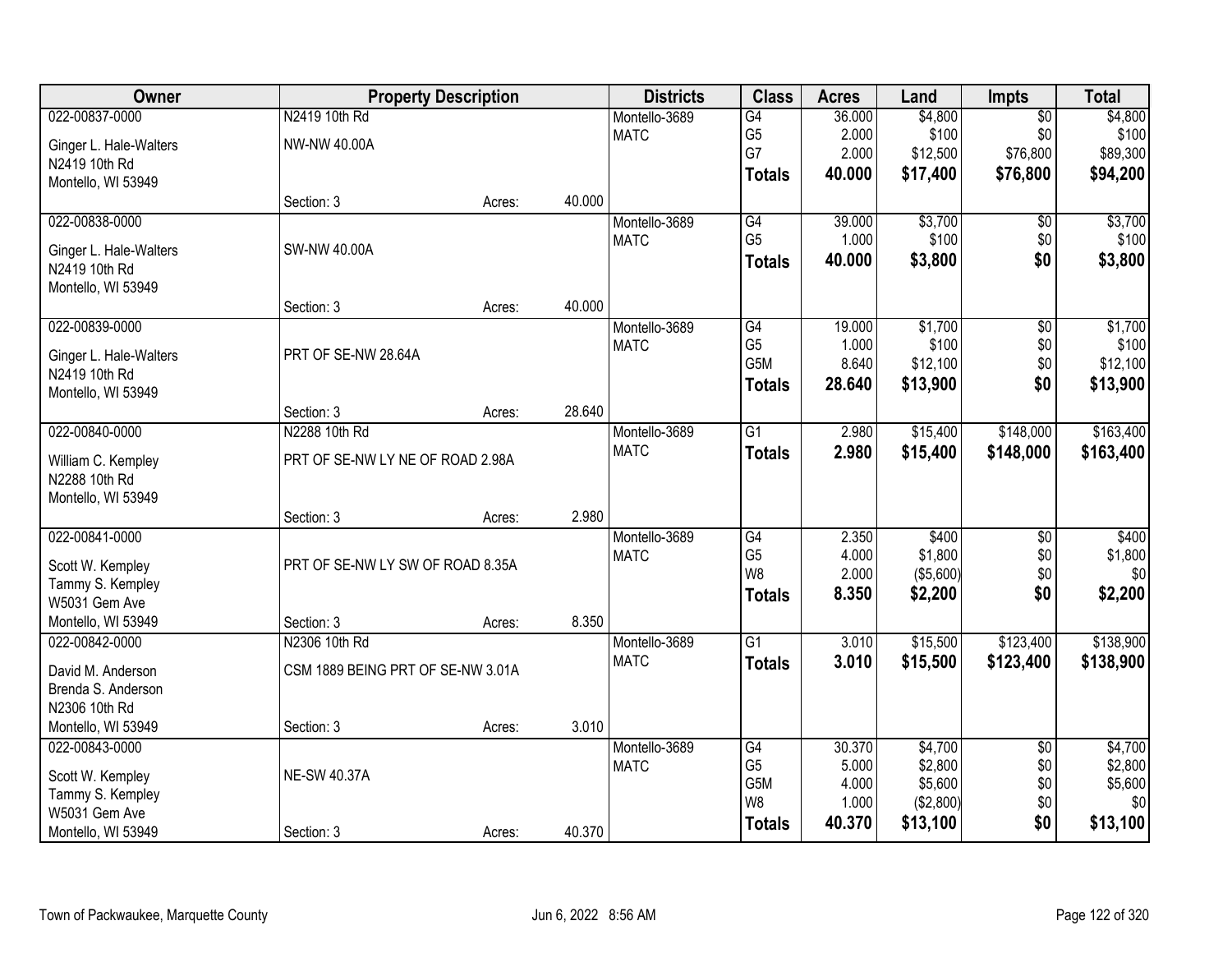| Owner                                                                                                      |                                                                        | <b>Property Description</b> |        | <b>Districts</b>             | <b>Class</b>                            | <b>Acres</b>             | Land                          | Impts                  | <b>Total</b>                  |
|------------------------------------------------------------------------------------------------------------|------------------------------------------------------------------------|-----------------------------|--------|------------------------------|-----------------------------------------|--------------------------|-------------------------------|------------------------|-------------------------------|
| 022-00844-0000<br>Ginger L. Hale-Walters<br>N2419 10th Rd<br>Montello, WI 53949                            | E PRT OF NW-SW LESS 7.40A 23.30A                                       |                             |        | Montello-3689<br><b>MATC</b> | G4<br><b>Totals</b>                     | 23.300<br>23.300         | \$4,000<br>\$4,000            | $\overline{50}$<br>\$0 | \$4,000<br>\$4,000            |
|                                                                                                            | Section: 3                                                             | Acres:                      | 23.300 |                              |                                         |                          |                               |                        |                               |
| 022-00844-0005<br>Janis A. Mink<br>W5222 Gem Ave<br>Montello, WI 53949                                     | LOT 1 CSM 3447 BEING PRT OF NW-SW & SW-SW<br>11.26A                    |                             |        | Montello-3689<br><b>MATC</b> | G4<br><b>Totals</b>                     | 11.260<br>11.260         | \$1,500<br>\$1,500            | $\overline{50}$<br>\$0 | \$1,500<br>\$1,500            |
| 022-00845-0000                                                                                             | Section: 3<br>N2212 10th Ave                                           | Acres:                      | 11.260 | Montello-3689                | $\overline{G1}$                         | 2.000                    | \$12,000                      | \$10,000               | \$22,000                      |
| Lisa J. Bennett<br>N2212 10th Ave<br>Montello, WI 53949                                                    | W PRT OF NW-SW 9.30A                                                   |                             |        | <b>MATC</b>                  | G <sub>5</sub><br><b>Totals</b>         | 7.300<br>9.300           | \$7,700<br>\$19,700           | \$0<br>\$10,000        | \$7,700<br>\$29,700           |
|                                                                                                            | Section: 3                                                             | Acres:                      | 9.300  |                              |                                         |                          |                               |                        |                               |
| 022-00846-0000<br>Ginger L. Hale-Walters<br>N2419 10th Rd<br>Montello, WI 53949                            | PRT OF SW-SW LESS 7.45A 13.22A                                         |                             |        | Montello-3689<br><b>MATC</b> | $\overline{G4}$<br>G5M<br><b>Totals</b> | 7.000<br>6.220<br>13.220 | \$1,200<br>\$8,700<br>\$9,900 | \$0<br>\$0<br>\$0      | \$1,200<br>\$8,700<br>\$9,900 |
|                                                                                                            | Section: 3                                                             | Acres:                      | 13.220 |                              |                                         |                          |                               |                        |                               |
| 022-00846-0005<br>Teri L. Earl Trustees<br><b>Earl Living Trust</b><br>W5278 Gem Ave<br>Montello, WI 53949 | W5278 Gem Ave<br>LOT 2 CSM 3447 BEING PRT OF SW-SW 2.00A<br>Section: 3 | Acres:                      | 2.000  | Montello-3689<br><b>MATC</b> | $\overline{G1}$<br><b>Totals</b>        | 2.000<br>2.000           | \$12,000<br>\$12,000          | \$196,700<br>\$196,700 | \$208,700<br>\$208,700        |
| 022-00847-0000<br>Lisa J. Bennett<br>N2212 10th Ave<br>Montello, WI 53949                                  | W PRT OF SW-SW 9.24A                                                   |                             |        | Montello-3689<br><b>MATC</b> | $\overline{G5}$<br><b>Totals</b>        | 9.240<br>9.240           | \$9,700<br>\$9,700            | $\sqrt{6}$<br>\$0      | \$9,700<br>\$9,700            |
| 022-00848-0000                                                                                             | Section: 3<br>W5222 Gem Ave                                            | Acres:                      | 9.240  | Montello-3689                | G1                                      | 3.700                    | \$18,000                      | \$51,500               | \$69,500                      |
| Janis A. Mink<br>W5222 Gem Ave<br>Montello, WI 53949                                                       | LOT 3 CSM 3447 BEING PRT OF SW-SW 10.79A<br>Section: 3                 | Acres:                      | 10.790 | <b>MATC</b>                  | G4<br><b>Totals</b>                     | 7.090<br>10.790          | \$800<br>\$18,800             | \$0<br>\$51,500        | \$800<br>\$70,300             |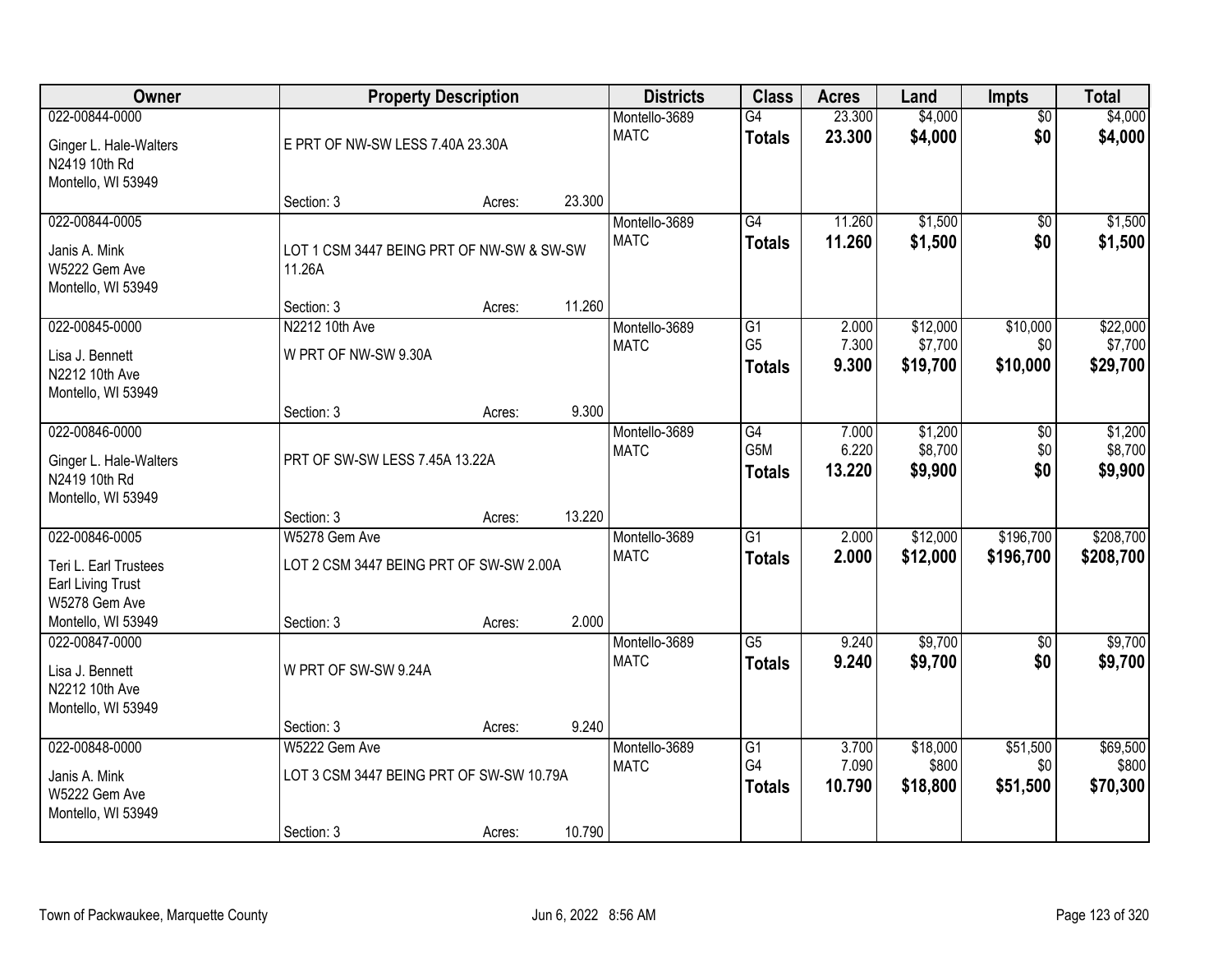| Owner                                     |                                               | <b>Property Description</b> |        | <b>Districts</b> | <b>Class</b>    | <b>Acres</b> | Land        | <b>Impts</b>    | <b>Total</b>     |
|-------------------------------------------|-----------------------------------------------|-----------------------------|--------|------------------|-----------------|--------------|-------------|-----------------|------------------|
| 022-00849-0000                            |                                               |                             |        | Montello-3689    | $\overline{G4}$ | 26.370       | \$3,300     | $\sqrt{$0}$     | \$3,300          |
| Scott W. Kempley                          | <b>SE-SW 40.37A</b>                           |                             |        | <b>MATC</b>      | G <sub>5</sub>  | 11.000       | \$5,800     | \$0             | \$5,800          |
| Tammy S. Kempley                          |                                               |                             |        |                  | G5M             | 3.000        | \$4,200     | \$0             | \$4,200          |
| W5031 Gem Ave                             |                                               |                             |        |                  | Totals          | 40.370       | \$13,300    | \$0             | \$13,300         |
| Montello, WI 53949                        | Section: 3                                    | Acres:                      | 40.370 |                  |                 |              |             |                 |                  |
| 022-00851-0000                            | 10th Rd                                       |                             |        | Montello-3689    | W <sub>6</sub>  | 51.964       | (\$114,300) | $\overline{50}$ | \$0              |
|                                           |                                               |                             |        | <b>MATC</b>      | <b>Totals</b>   | 51.964       | \$0         | \$0             | \$0              |
| Dale W. Walters                           | LOT 1 OF POS DESC AS BEING PRT OF NW-SE,      |                             |        |                  |                 |              |             |                 |                  |
| Donna F. Walters                          | NE-SE & SW-SE 51.964A                         |                             |        |                  |                 |              |             |                 |                  |
| PO Box 614                                |                                               |                             | 51.964 |                  |                 |              |             |                 |                  |
| Packwaukee, WI 53953<br>022-00852-0000    | Section: 3<br>10th Rd                         | Acres:                      |        | Montello-3689    | W <sub>8</sub>  | 12.280       |             |                 | $\overline{\$0}$ |
|                                           |                                               |                             |        |                  |                 |              | ( \$34,400) | $\overline{50}$ |                  |
| Scott W. Kempley                          | PRT OF NW-SE LY SW OF HWY 12.28A              |                             |        | <b>MATC</b>      | <b>Totals</b>   | 12.280       | \$0         | \$0             | \$0              |
| Tammy S. Kempley                          |                                               |                             |        |                  |                 |              |             |                 |                  |
| W5031 Gem Ave                             |                                               |                             |        |                  |                 |              |             |                 |                  |
| Montello, WI 53949                        | Section: 3                                    | Acres:                      | 12.280 |                  |                 |              |             |                 |                  |
| 022-00853-0000                            | 10th Rd                                       |                             |        | Montello-3689    | $\overline{G4}$ | 7.000        | \$800       | \$0             | \$800            |
| Scott W. Kempley                          | PRT OF SW-SE LY SW OF ROAD 37.19A             |                             |        | <b>MATC</b>      | G5M             | 6.190        | \$8,700     | \$0             | \$8,700          |
| Tammy S. Kempley                          |                                               |                             |        |                  | W <sub>8</sub>  | 24.000       | (\$67,200)  | \$0             | \$0              |
| W5031 Gem Ave                             |                                               |                             |        |                  | <b>Totals</b>   | 37.190       | \$9,500     | \$0             | \$9,500          |
| Montello, WI 53949                        | Section: 3                                    | Acres:                      | 37.190 |                  |                 |              |             |                 |                  |
| 022-00855-0000                            | 10th Rd                                       |                             |        | Montello-3689    | $\overline{G6}$ | 51.964       | \$118,300   | $\overline{50}$ | \$118,300        |
|                                           |                                               |                             |        | <b>MATC</b>      | <b>Totals</b>   | 51.964       | \$118,300   | \$0             | \$118,300        |
| Wendy A. Fleck                            | LOT 2 OF POS DESC AS BEING PRT OF SE 1/4      |                             |        |                  |                 |              |             |                 |                  |
| Sherry Pietila                            | 51.964A                                       |                             |        |                  |                 |              |             |                 |                  |
| S66 W32520 County Rd X                    |                                               |                             |        |                  |                 |              |             |                 |                  |
| Mukwonago, WI 53149                       | Section: 3                                    | Acres:                      | 51.964 |                  |                 |              |             |                 |                  |
| 022-00856-0000                            | 10th Rd                                       |                             |        | Montello-3689    | W <sub>8</sub>  | 6.860        | (\$19,200)  | $\overline{50}$ | $\overline{\$0}$ |
| Scott W. Kempley                          | W PRT OF SE-SE LY SW OF ROAD 6.86A            |                             |        | <b>MATC</b>      | <b>Totals</b>   | 6.860        | \$0         | \$0             | \$0              |
| Tammy S. Kempley                          |                                               |                             |        |                  |                 |              |             |                 |                  |
| W5031 Gem Ave                             |                                               |                             |        |                  |                 |              |             |                 |                  |
| Montello, WI 53949                        | Section: 3                                    | Acres:                      | 6.860  |                  |                 |              |             |                 |                  |
| 022-00857-0000                            | Fern Ave                                      |                             |        | Westfield-6335   | G1              | 1.000        | \$8,500     | \$4,200         | \$12,700         |
|                                           | CSM 1108 BEING PRT OF N 1/2 OF N1/2 OF NE 1/4 |                             |        | <b>MATC</b>      | G <sub>6</sub>  | 1.000        | \$2,800     | \$0             | \$2,800          |
| Bam Outdoor Adventures, LLC               | 48.629A                                       |                             |        |                  | W <sub>6</sub>  | 46.629       | (\$130,600) | \$0             | \$0              |
| 6433 Running Horse Rd<br>Racine, WI 53402 |                                               |                             |        |                  | <b>Totals</b>   | 48.629       | \$11,300    | \$4,200         | \$15,500         |
|                                           | Section: 3                                    | Acres:                      | 48.629 |                  |                 |              |             |                 |                  |
|                                           |                                               |                             |        |                  |                 |              |             |                 |                  |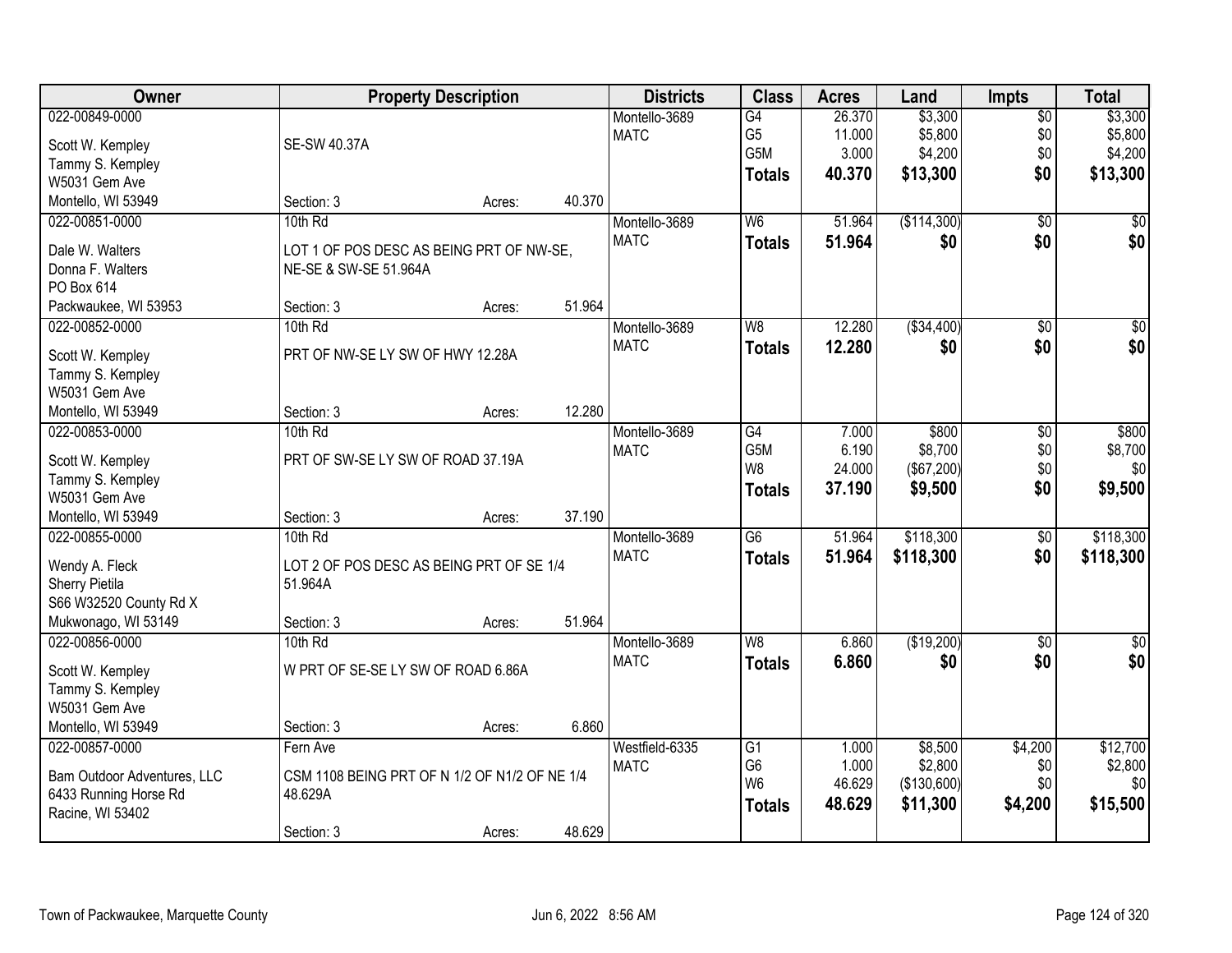| Owner                                                               | <b>Property Description</b>     |                  | <b>Districts</b>              | <b>Class</b>                      | <b>Acres</b>     | Land              | <b>Impts</b>           | <b>Total</b>       |
|---------------------------------------------------------------------|---------------------------------|------------------|-------------------------------|-----------------------------------|------------------|-------------------|------------------------|--------------------|
| 022-00858-0000                                                      |                                 |                  | Westfield-6335                | W6                                | 48.070           | (\$134,600)       | $\overline{60}$        | $\sqrt{50}$        |
| James Spoerl                                                        | S 1/2 OF N 1/2 OF NE 1/4 48.07A |                  | <b>MATC</b>                   | <b>Totals</b>                     | 48.070           | \$0               | \$0                    | \$0                |
| Linda Harring                                                       |                                 |                  |                               |                                   |                  |                   |                        |                    |
| 1889 Steffrud Rd                                                    |                                 |                  |                               |                                   |                  |                   |                        |                    |
| Stoughton, WI 53589                                                 | Section: 3                      | 48.070<br>Acres: |                               |                                   |                  |                   |                        |                    |
| 022-00859-0000                                                      |                                 |                  | Westfield-6335                | W8                                | 20.000           | ( \$56,000)       | \$0                    | \$0                |
| Sidney L. Harring Co-Trustees et al                                 | E 1/2 OF SW-NE 20.00A           |                  | <b>MATC</b>                   | <b>Totals</b>                     | 20,000           | \$0               | \$0                    | \$0                |
| 43 Harrison Ln                                                      |                                 |                  |                               |                                   |                  |                   |                        |                    |
| Reedsburg, WI 53959                                                 |                                 |                  |                               |                                   |                  |                   |                        |                    |
|                                                                     | Section: 3                      | 20.000<br>Acres: |                               |                                   |                  |                   |                        |                    |
| 022-00860-0000                                                      |                                 |                  | Westfield-6335                | $\overline{G6}$                   | 1.000            | \$2,800           | \$0                    | \$2,800            |
| James Spoerl                                                        | 1A ON W SIDE OF SW-NE 1.00A     |                  | <b>MATC</b>                   | <b>Totals</b>                     | 1.000            | \$2,800           | \$0                    | \$2,800            |
| Linda Harring                                                       |                                 |                  |                               |                                   |                  |                   |                        |                    |
| 1889 Steffrud Rd                                                    |                                 |                  |                               |                                   |                  |                   |                        |                    |
| Stoughton, WI 53589                                                 | Section: 3                      | 1.000<br>Acres:  |                               |                                   |                  |                   |                        |                    |
| 022-00861-0000                                                      |                                 |                  | Westfield-6335<br><b>MATC</b> | W <sub>8</sub>                    | 19.000           | ( \$53,200)       | $\sqrt[6]{3}$          | $\sqrt{50}$        |
| Sidney Lee Harring Co-Trustees et al                                | W 1/2 OF SW-NE LESS 1A 19.00A   |                  |                               | <b>Totals</b>                     | 19,000           | \$0               | \$0                    | \$0                |
| 43 Harrison Ln                                                      |                                 |                  |                               |                                   |                  |                   |                        |                    |
| Reedsburg, WI 53959                                                 |                                 |                  |                               |                                   |                  |                   |                        |                    |
|                                                                     | Section: 3                      | 19.000<br>Acres: |                               |                                   |                  |                   |                        |                    |
| 022-00862-0000                                                      |                                 |                  | Westfield-6335<br><b>MATC</b> | $\overline{G4}$<br>G <sub>5</sub> | 10.000<br>20.000 | \$400<br>\$11,300 | $\overline{50}$<br>\$0 | \$400<br>\$11,300  |
| Rory D. Hall                                                        | <b>SE-NE 40.00A</b>             |                  |                               | G <sub>5</sub> M                  | 10.000           | \$14,000          | \$0                    | \$14,000           |
| N4362 9th Ave                                                       |                                 |                  |                               | <b>Totals</b>                     | 40.000           | \$25,700          | \$0                    | \$25,700           |
| Montello, WI 53949                                                  |                                 |                  |                               |                                   |                  |                   |                        |                    |
| 022-00863-0000                                                      | Section: 3                      | 40.000<br>Acres: |                               | W <sub>6</sub>                    | 47.400           | (\$132,700)       |                        |                    |
|                                                                     | 10th Ave                        |                  | Westfield-6335<br><b>MATC</b> | <b>Totals</b>                     | 47.400           | \$0               | $\overline{50}$<br>\$0 | $\sqrt{30}$<br>\$0 |
| James R. Thalacker                                                  | <b>NE-NW 47.40A</b>             |                  |                               |                                   |                  |                   |                        |                    |
| N4954 10th Ave                                                      |                                 |                  |                               |                                   |                  |                   |                        |                    |
| Montello, WI 53949                                                  |                                 | 47.400           |                               |                                   |                  |                   |                        |                    |
| 022-00864-0000                                                      | Section: 3                      | Acres:           | Westfield-6335                | $\overline{G4}$                   | 5.000            | \$700             | $\overline{50}$        | \$700              |
|                                                                     |                                 |                  | <b>MATC</b>                   | G <sub>5</sub> M                  | 7.000            | \$9,800           | \$0                    | \$9,800            |
| Bruce D. Matthews Co-Trustees Sr et al PRT OF N 1/2 OF NW-NW 12.00A |                                 |                  |                               | <b>Totals</b>                     | 12.000           | \$10,500          | \$0                    | \$10,500           |
| PO Box 67                                                           |                                 |                  |                               |                                   |                  |                   |                        |                    |
| Montello, WI 53949                                                  | Section: 3                      | 12.000           |                               |                                   |                  |                   |                        |                    |
|                                                                     |                                 | Acres:           |                               |                                   |                  |                   |                        |                    |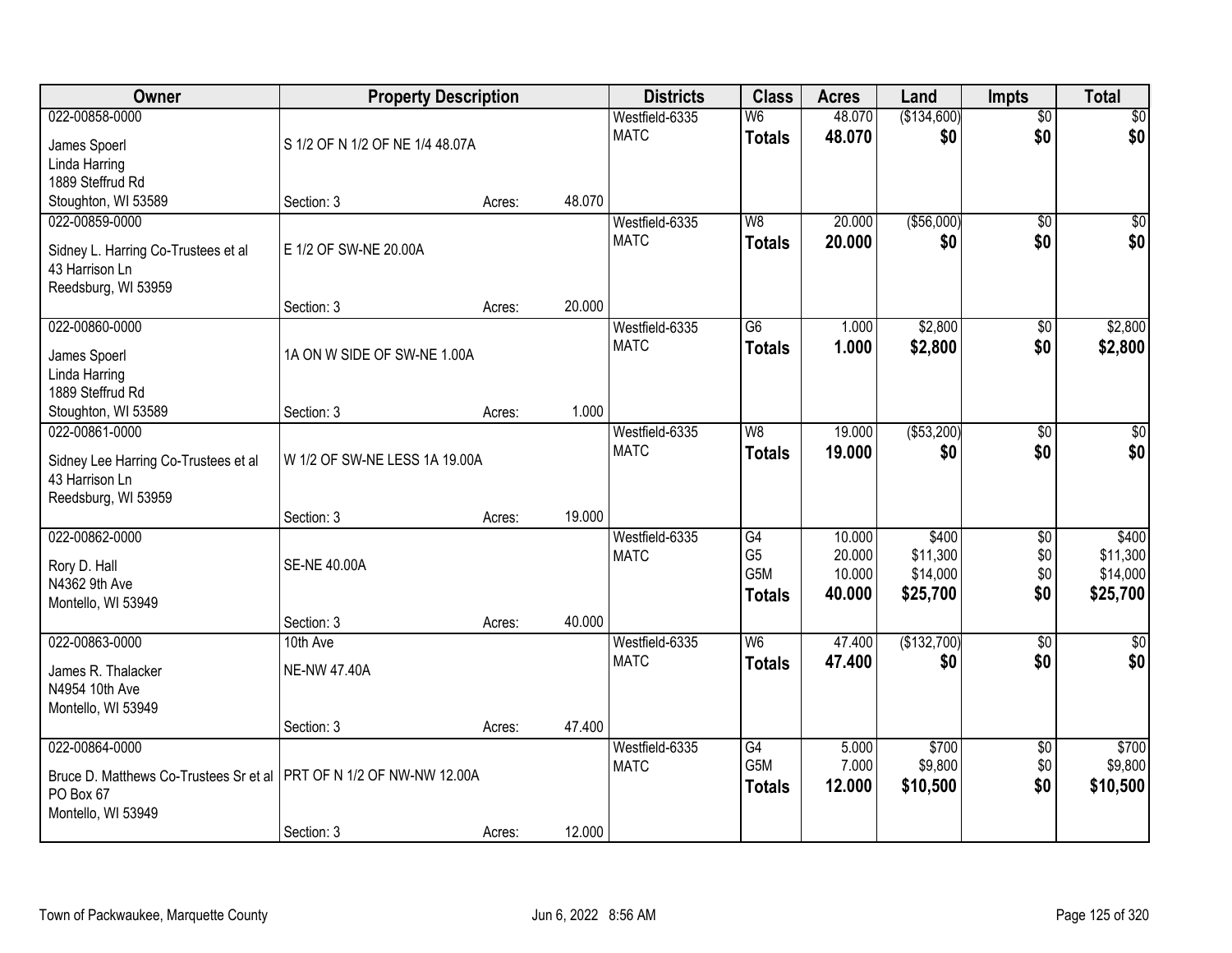| Owner                                                                                                                                |                                                                                  | <b>Property Description</b> |        | <b>Districts</b>              | <b>Class</b>                                              | <b>Acres</b>                         | Land                                       | Impts                                | <b>Total</b>                               |
|--------------------------------------------------------------------------------------------------------------------------------------|----------------------------------------------------------------------------------|-----------------------------|--------|-------------------------------|-----------------------------------------------------------|--------------------------------------|--------------------------------------------|--------------------------------------|--------------------------------------------|
| 022-00865-0000<br>Jo Ann Fletcher Dec of Trust et al<br>512 Shawn Ln<br>Prospect Heights, IL 60070                                   | PT NE-NW & S1/2 OF NW-NW 24.62A                                                  |                             |        | Westfield-6335<br><b>MATC</b> | G4<br>G <sub>5</sub><br><b>Totals</b>                     | 15.000<br>9.620<br>24.620            | \$1,600<br>\$8,200<br>\$9,800              | $\overline{50}$<br>\$0<br>\$0        | \$1,600<br>\$8,200<br>\$9,800              |
|                                                                                                                                      | Section: 3                                                                       | Acres:                      | 24.620 |                               |                                                           |                                      |                                            |                                      |                                            |
| 022-00866-0000<br>Jordan E. Schleicher<br>N4862 10th Ave<br>Montello, WI 53949                                                       | N4862 10th Ave<br>LOT 4 CSM 346 BEING A PARCEL OF N 1/2 OF<br><b>NW-NW 3.01A</b> |                             |        | Westfield-6335<br><b>MATC</b> | G1<br>G4<br><b>Totals</b>                                 | 1.500<br>1.510<br>3.010              | \$10,300<br>\$200<br>\$10,500              | \$89,600<br>\$0<br>\$89,600          | \$99,900<br>\$200<br>\$100,100             |
|                                                                                                                                      | Section: 3                                                                       | Acres:                      | 3.010  |                               |                                                           |                                      |                                            |                                      |                                            |
| 022-00867-0000<br>Bruce D. Matthews Co-Trustees Sr et al<br>PO Box 67<br>Montello, WI 53949                                          | N4900 10th Ave<br>LOT 1 OF CSM 346 BEING PRT OF NW-NW 3.01A                      |                             |        | Westfield-6335<br><b>MATC</b> | $\overline{G1}$<br><b>Totals</b>                          | 3.010<br>3.010                       | \$15,500<br>\$15,500                       | \$254,400<br>\$254,400               | \$269,900<br>\$269,900                     |
|                                                                                                                                      | Section: 3                                                                       | Acres:                      | 3.010  |                               |                                                           |                                      |                                            |                                      |                                            |
| 022-00868-0000<br>Bruce D. Matthews Co-Trustees Sr et al<br>PO Box 67<br>Montello, WI 53949                                          | LOT 2 OF CSM 346 BEING PRT OF NW-NW 3.01A                                        |                             |        | Westfield-6335<br><b>MATC</b> | G4<br><b>Totals</b>                                       | 3.010<br>3.010                       | \$400<br>\$400                             | \$0<br>\$0                           | \$400<br>\$400                             |
|                                                                                                                                      | Section: 3                                                                       | Acres:                      | 3.010  |                               |                                                           |                                      |                                            |                                      |                                            |
| 022-00869-0000<br>Bruce D. Matthews Co-Trustees Sr et al   LOT 3 CSM 346 BEING PRT OF NW-NW 3.01A<br>PO Box 67<br>Montello, WI 53949 |                                                                                  |                             |        | Westfield-6335<br><b>MATC</b> | $\overline{G4}$<br><b>Totals</b>                          | 3.010<br>3.010                       | \$400<br>\$400                             | $\overline{50}$<br>\$0               | \$400<br>\$400                             |
|                                                                                                                                      | Section: 3                                                                       | Acres:                      | 3.010  |                               |                                                           |                                      |                                            |                                      |                                            |
| 022-00870-0000<br>Jo Ann Fletcher Dec of Trust et al<br>512 Shawn Ln<br>Prospect Heights, IL 60070                                   | SW-NW 40.00A                                                                     |                             |        | Westfield-6335<br><b>MATC</b> | G4<br>G <sub>5</sub><br>G5M<br><b>Totals</b>              | 20.000<br>10.000<br>10.000<br>40.000 | \$2,200<br>\$5,700<br>\$14,000<br>\$21,900 | $\overline{60}$<br>\$0<br>\$0<br>\$0 | \$2,200<br>\$5,700<br>\$14,000<br>\$21,900 |
|                                                                                                                                      | Section: 3                                                                       | Acres:                      | 40.000 |                               |                                                           |                                      |                                            |                                      |                                            |
| 022-00871-0000<br>Jo Ann Fletcher Dec of Trust et al<br>512 Shawn Ln<br>Prospect Heights, IL 60070                                   | <b>SE-NW 40.00A</b><br>Section: 3                                                | Acres:                      | 40.000 | Westfield-6335<br><b>MATC</b> | G4<br>G <sub>5</sub><br>G <sub>5</sub> M<br><b>Totals</b> | 30.000<br>3.000<br>7.000<br>40.000   | \$3,300<br>\$1,700<br>\$9,800<br>\$14,800  | $\overline{50}$<br>\$0<br>\$0<br>\$0 | \$3,300<br>\$1,700<br>\$9,800<br>\$14,800  |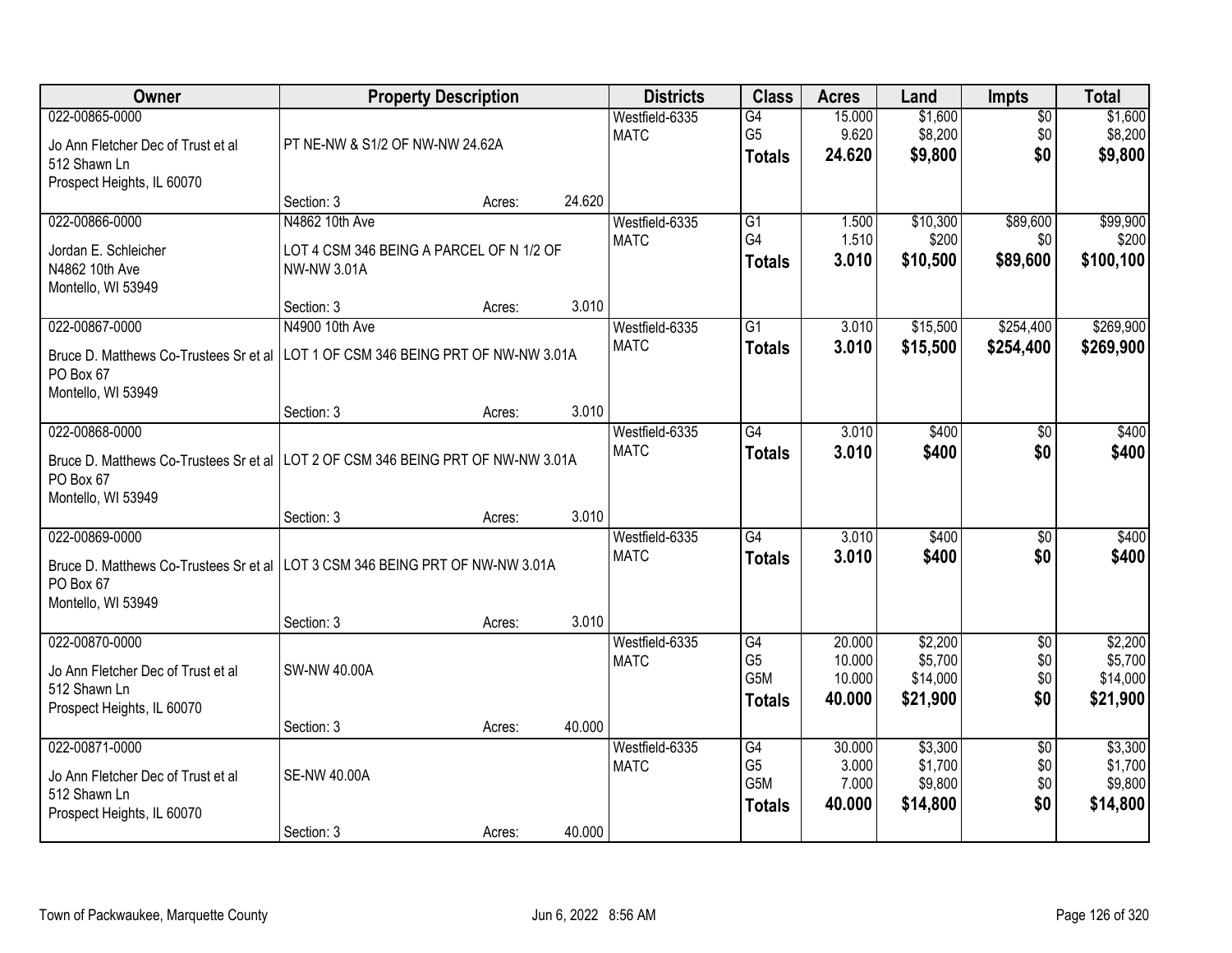| Owner                                              | <b>Property Description</b>                    |        |        | <b>Districts</b> | <b>Class</b>     | <b>Acres</b> | Land      | <b>Impts</b>    | <b>Total</b> |
|----------------------------------------------------|------------------------------------------------|--------|--------|------------------|------------------|--------------|-----------|-----------------|--------------|
| 022-00872-0000                                     |                                                |        |        | Montello-3689    | $\overline{G6}$  | 40.000       | \$112,000 | $\overline{50}$ | \$112,000    |
| James Chapman                                      | <b>NE-SW 40.00A</b>                            |        |        | <b>MATC</b>      | <b>Totals</b>    | 40.000       | \$112,000 | \$0             | \$112,000    |
| Diane Chapman                                      |                                                |        |        |                  |                  |              |           |                 |              |
| W6717 County Rd P                                  |                                                |        |        |                  |                  |              |           |                 |              |
| Endeavor, WI 53930                                 | Section: 3                                     | Acres: | 40.000 |                  |                  |              |           |                 |              |
| 022-00873-0000                                     |                                                |        |        | Montello-3689    | G4               | 30.000       | \$5,300   | $\overline{50}$ | \$5,300      |
|                                                    | <b>NW-SW 40.00A</b>                            |        |        | <b>MATC</b>      | G <sub>5</sub>   | 5.000        | \$2,800   | \$0             | \$2,800      |
| Jo Ann Fletcher Dec of Trust et al<br>512 Shawn Ln |                                                |        |        |                  | G <sub>5</sub> M | 5.000        | \$7,000   | \$0             | \$7,000      |
| Prospect Heights, IL 60070                         |                                                |        |        |                  | <b>Totals</b>    | 40.000       | \$15,100  | \$0             | \$15,100     |
|                                                    | Section: 3                                     | Acres: | 40.000 |                  |                  |              |           |                 |              |
| 022-00874-0000                                     | W5252 Fern Ave                                 |        |        | Montello-3689    | G1               | 4.030        | \$19,100  | \$37,800        | \$56,900     |
|                                                    |                                                |        |        | <b>MATC</b>      | <b>Totals</b>    | 4.030        | \$19,100  | \$37,800        | \$56,900     |
| Rodney A. Hall                                     | THAT PRT OF E 1/2 OF SW-SW LY SW OF CSM 3433   |        |        |                  |                  |              |           |                 |              |
| PO Box 635                                         | 4.03A                                          |        |        |                  |                  |              |           |                 |              |
| Packwaukee, WI 53953                               |                                                |        |        |                  |                  |              |           |                 |              |
|                                                    | Section: 3                                     | Acres: | 4.030  |                  |                  |              |           |                 |              |
| 022-00874-0005                                     |                                                |        |        | Montello-3689    | G4               | 15.970       | \$2,800   | $\sqrt[6]{3}$   | \$2,800      |
| Peppermill Re Holdings, LLC                        | LOT 1 CSM 3433 BEING PRT OF E 1/2 OF SW-SW SEO |        |        | <b>MATC</b>      | <b>Totals</b>    | 15.970       | \$2,800   | \$0             | \$2,800      |
| N3924 County Rd Zz                                 | 3 & PRT OF NW-NW SEC 10 15.97A                 |        |        |                  |                  |              |           |                 |              |
| Montello, WI 53949                                 |                                                |        |        |                  |                  |              |           |                 |              |
|                                                    | Section: 3                                     | Acres: | 15.970 |                  |                  |              |           |                 |              |
| 022-00875-0000                                     | N4568 10th Ave                                 |        |        | Montello-3689    | $\overline{G4}$  | 7.000        | \$800     | $\overline{50}$ | \$800        |
| Rodney A. Hall                                     | W 1/2 OF SW-SW 20.00A                          |        |        | <b>MATC</b>      | G <sub>5</sub>   | 5.000        | \$2,800   | \$0             | \$2,800      |
| PO Box 635                                         |                                                |        |        |                  | G5M              | 6.000        | \$8,400   | \$0             | \$8,400      |
| Packwaukee, WI 53953                               |                                                |        |        |                  | G7               | 2.000        | \$12,500  | \$400           | \$12,900     |
|                                                    | Section: 3                                     | Acres: | 20.000 |                  | <b>Totals</b>    | 20.000       | \$24,500  | \$400           | \$24,900     |
| 022-00876-0000                                     |                                                |        |        | Montello-3689    | $\overline{G6}$  | 33.320       | \$93,300  | $\overline{30}$ | \$93,300     |
| James Chapman                                      | PRT OF SE-SW SEC 3 & A PARCEL IN NW COR OF     |        |        | <b>MATC</b>      | <b>Totals</b>    | 33.320       | \$93,300  | \$0             | \$93,300     |
| Diane Chapman                                      | NE-SW SEC 10 33.32A                            |        |        |                  |                  |              |           |                 |              |
| W6717 County Rd P                                  |                                                |        |        |                  |                  |              |           |                 |              |
| Endeavor, WI 53930                                 | Section: 3                                     | Acres: | 33.320 |                  |                  |              |           |                 |              |
| 022-00877-0000                                     | W5118 Fern Ave                                 |        |        | Montello-3689    | $\overline{G1}$  | 5.610        | \$24,600  | \$42,700        | \$67,300     |
|                                                    |                                                |        |        | <b>MATC</b>      | <b>Totals</b>    | 5.610        | \$24,600  | \$42,700        | \$67,300     |
| Wilmer R. Zimmerman                                | A PARCEL OF SE-SW SEC 3 & NE-NW SEC 10 5.61A   |        |        |                  |                  |              |           |                 |              |
| Sharon A. Zimmerman                                |                                                |        |        |                  |                  |              |           |                 |              |
| N68 W29376 County Rd Ef                            |                                                |        |        |                  |                  |              |           |                 |              |
| Hartland, WI 53029                                 | Section: 3                                     | Acres: | 5.610  |                  |                  |              |           |                 |              |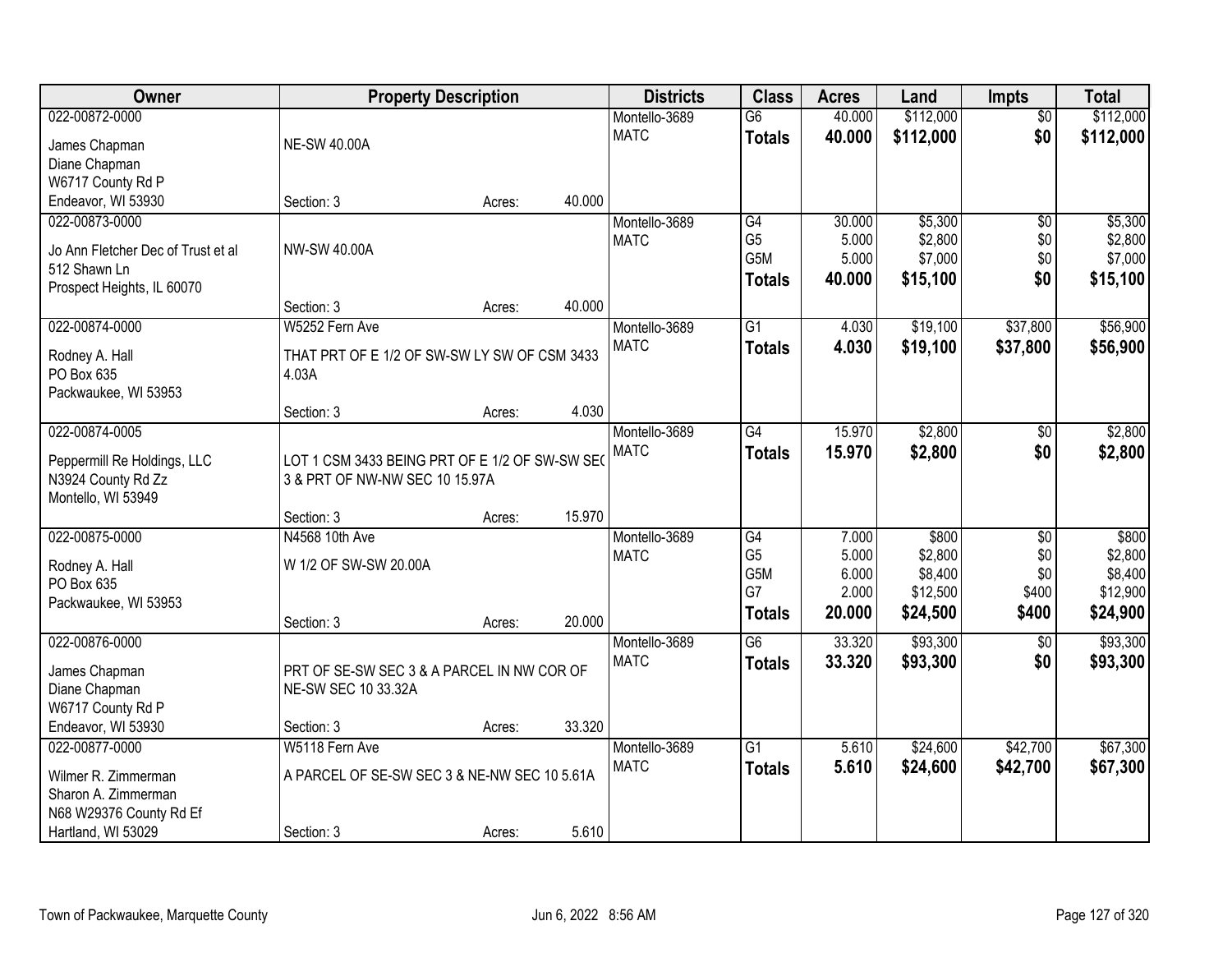| Owner                                                                                          |                                                                 | <b>Property Description</b> |        | <b>Districts</b>             | <b>Class</b>                                       | <b>Acres</b>                                | Land                                              | Impts                                                   | <b>Total</b>                                        |
|------------------------------------------------------------------------------------------------|-----------------------------------------------------------------|-----------------------------|--------|------------------------------|----------------------------------------------------|---------------------------------------------|---------------------------------------------------|---------------------------------------------------------|-----------------------------------------------------|
| 022-00878-0000                                                                                 | W5168 Fern Ave                                                  |                             |        | Montello-3689                | $\overline{G1}$                                    | 2.700                                       | \$14,500                                          | \$106,900                                               | \$121,400                                           |
| Laura L. Walz<br>W5168 Fern Ave<br>Montello, WI 53949                                          | A PARCEL OF SE-SW SEC 3 & NE-NW SEC 10 LY N<br>OF FERN DR 2.70A |                             |        | <b>MATC</b>                  | <b>Totals</b>                                      | 2.700                                       | \$14,500                                          | \$106,900                                               | \$121,400                                           |
|                                                                                                | Section: 3                                                      | Acres:                      | 2.700  |                              |                                                    |                                             |                                                   |                                                         |                                                     |
| 022-00879-0000<br>Sidney L. Harring Co-Trustees et al<br>43 Harrison Ln<br>Reedsburg, WI 53959 | <b>NE-SE 40.00A</b>                                             |                             |        | Montello-3689<br><b>MATC</b> | G4<br>W <sub>8</sub><br><b>Totals</b>              | 20.000<br>20.000<br>40.000                  | \$2,600<br>(\$26,300)<br>\$2,600                  | \$0<br>\$0<br>\$0                                       | \$2,600<br>\$0<br>\$2,600                           |
|                                                                                                | Section: 3                                                      | Acres:                      | 40.000 |                              |                                                    |                                             |                                                   |                                                         |                                                     |
| 022-00880-0000<br>Sidney L. Harring Co-Trustees et al<br>43 Harrison Ln<br>Reedsburg, WI 53959 | N 13A OF E 1/2 OF NW-SE & W 1/2 LESS 1A 32.00A                  |                             |        | Montello-3689<br><b>MATC</b> | G4<br>W8<br><b>Totals</b>                          | 6.000<br>26.000<br>32.000                   | \$800<br>(\$35,100)<br>\$800                      | \$0<br>\$0<br>\$0                                       | \$800<br>\$0<br>\$800                               |
|                                                                                                | Section: 3                                                      | Acres:                      | 32.000 |                              |                                                    |                                             |                                                   |                                                         |                                                     |
| 022-00881-0000<br>Steven A. Harring et al<br>43 Harrison Ln                                    | S 7A OF NW-SE 7.00A                                             |                             |        | Montello-3689<br><b>MATC</b> | $\overline{G4}$<br><b>Totals</b>                   | 7.000<br>7.000                              | \$800<br>\$800                                    | \$0<br>\$0                                              | \$800<br>\$800                                      |
| Reedsburg, WI 53959                                                                            | Section: 3                                                      | Acres:                      | 7.000  |                              |                                                    |                                             |                                                   |                                                         |                                                     |
| 022-00882-0000<br>James Spoerl<br>Linda Harring<br>1889 Steffrud Rd                            | A STRIP 2RDS WIDE ON W SIDE OF NW-SE 1.00A                      |                             |        | Montello-3689<br><b>MATC</b> | $\overline{G5}$<br><b>Totals</b>                   | 1.000<br>1.000                              | \$100<br>\$100                                    | \$0<br>\$0                                              | \$100<br>\$100                                      |
| Stoughton, WI 53589                                                                            | Section: 3                                                      | Acres:                      | 1.000  |                              |                                                    |                                             |                                                   |                                                         |                                                     |
| 022-00883-0000<br>Steven A. Harring et al<br>43 Harrison Ln<br>Reedsburg, WI 53959             | W5040 Fern Ave<br>E 1/2 OF SW-SE LESS 1A 19.00A<br>Section: 3   | Acres:                      | 19.000 | Montello-3689<br><b>MATC</b> | G4<br>G <sub>5</sub><br>G5M<br>G7<br><b>Totals</b> | 11.000<br>1.000<br>5.000<br>2.000<br>19.000 | \$500<br>\$100<br>\$7,000<br>\$12,500<br>\$20,100 | $\overline{50}$<br>\$0<br>\$0<br>\$173,400<br>\$173,400 | \$500<br>\$100<br>\$7,000<br>\$185,900<br>\$193,500 |
| 022-00884-0000                                                                                 | W5042 Fern Ave                                                  |                             |        | Montello-3689                | $\overline{G1}$                                    | 1.000                                       | \$8,500                                           | \$63,500                                                | \$72,000                                            |
| A Frank Blume<br>W5042 Fern Ave<br>Montello, WI 53949                                          | A PARCEL OF E 1/2 OF SW-SE 1.00A<br>Section: 3                  | Acres:                      | 1.000  | <b>MATC</b>                  | <b>Totals</b>                                      | 1.000                                       | \$8,500                                           | \$63,500                                                | \$72,000                                            |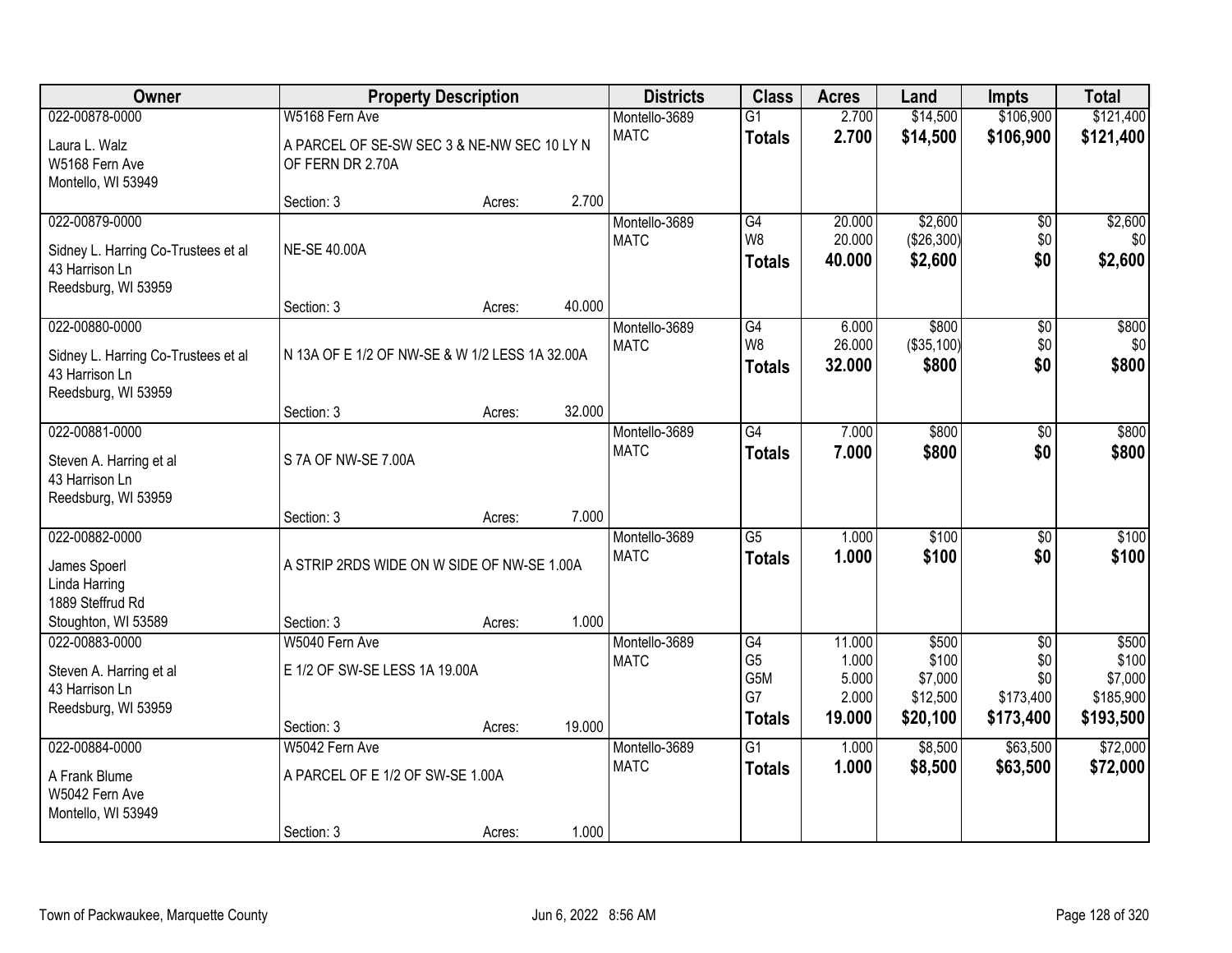| Owner                                                                                          | <b>Property Description</b>                                |        |        | <b>Districts</b>             | <b>Class</b>                                       | <b>Acres</b>              | Land                             | <b>Impts</b>                  | <b>Total</b>                      |
|------------------------------------------------------------------------------------------------|------------------------------------------------------------|--------|--------|------------------------------|----------------------------------------------------|---------------------------|----------------------------------|-------------------------------|-----------------------------------|
| 022-00885-0000<br>Sidney L. Harring Co-Trustees et al<br>43 Harrison Ln<br>Reedsburg, WI 53959 | PRT OF SW-SE 14.40A                                        |        |        | Montello-3689<br><b>MATC</b> | G4<br>W8<br><b>Totals</b>                          | 6.400<br>8.000<br>14.400  | \$700<br>(\$11,200)<br>\$700     | $\overline{50}$<br>\$0<br>\$0 | \$700<br>\$0<br>\$700             |
|                                                                                                | Section: 3                                                 | Acres: | 14.400 |                              |                                                    |                           |                                  |                               |                                   |
| 022-00886-0000<br>James Spoerl<br>Linda Harring<br>1889 Steffrud Rd                            | W5098 Fern Ave<br>1A ON THE W SIDE OF SW-SE 1.00A          |        |        | Montello-3689<br><b>MATC</b> | $\overline{G5}$<br><b>Totals</b>                   | 1.000<br>1.000            | \$100<br>\$100                   | $\overline{50}$<br>\$0        | \$100<br>\$100                    |
| Stoughton, WI 53589                                                                            | Section: 3                                                 | Acres: | 1.000  |                              |                                                    |                           |                                  |                               |                                   |
| 022-00887-0000<br>Steven A. Harring<br>43 Harrison Ln<br>Reedsburg, WI 53959                   | W5082 Fern Ave<br>PRT NW-NE SEC 10 & SW-SE SEC 3 4.60A     |        |        | Montello-3689<br><b>MATC</b> | G1<br><b>Totals</b>                                | 4.600<br>4.600            | \$21,100<br>\$21,100             | \$61,000<br>\$61,000          | \$82,100<br>\$82,100              |
|                                                                                                | Section: 3                                                 | Acres: | 4.600  |                              |                                                    |                           |                                  |                               |                                   |
| 022-00888-0000<br>Steven A. Harring et al<br>43 Harrison Ln<br>Reedsburg, WI 53959             | SE-SE 40.00A                                               |        |        | Montello-3689<br><b>MATC</b> | G4<br>G <sub>5</sub><br><b>Totals</b>              | 39.000<br>1.000<br>40.000 | \$4,300<br>\$100<br>\$4,400      | \$0<br>\$0<br>\$0             | \$4,300<br>\$100<br>\$4,400       |
|                                                                                                | Section: 3                                                 | Acres: | 40.000 |                              |                                                    |                           |                                  |                               |                                   |
| 022-00889-0000<br>Debra E. Puterbaugh<br>N2453 10th Ave<br>Montello, WI 53949                  | N2453 10th Ave<br>PRT OF NE-NE 17.00A                      |        |        | Montello-3689<br><b>MATC</b> | $\overline{G1}$<br>G <sub>6</sub><br><b>Totals</b> | 3.000<br>14.000<br>17.000 | \$15,500<br>\$39,200<br>\$54,700 | \$77,600<br>\$0<br>\$77,600   | \$93,100<br>\$39,200<br>\$132,300 |
|                                                                                                | Section: 4                                                 | Acres: | 17.000 |                              |                                                    |                           |                                  |                               |                                   |
| 022-00890-0000<br>Todd M. Preuss<br>Tamara R. Preuss<br>N2403 10th Ave                         | N2403 10th Ave<br>LOT 1 CSM 2766 BEING PRT OF NE-NE 18.79A |        |        | Montello-3689<br><b>MATC</b> | $\overline{G1}$<br>G4<br><b>Totals</b>             | 3.000<br>15.790<br>18.790 | \$15,500<br>\$2,300<br>\$17,800  | \$158,500<br>\$0<br>\$158,500 | \$174,000<br>\$2,300<br>\$176,300 |
| Montello, WI 53949                                                                             | Section: 4                                                 | Acres: | 18.790 |                              |                                                    |                           |                                  |                               |                                   |
| 022-00891-0000<br>Kermit L. Johnson<br>W4996 Gale Ave<br>Montello, WI 53949                    | N2493 10th Rd<br>A PARCEL OF NE-NE 1.00A<br>Section: 4     | Acres: | 1.000  | Montello-3689<br><b>MATC</b> | $\overline{G1}$<br><b>Totals</b>                   | 1.000<br>1.000            | \$8,500<br>\$8,500               | \$23,600<br>\$23,600          | \$32,100<br>\$32,100              |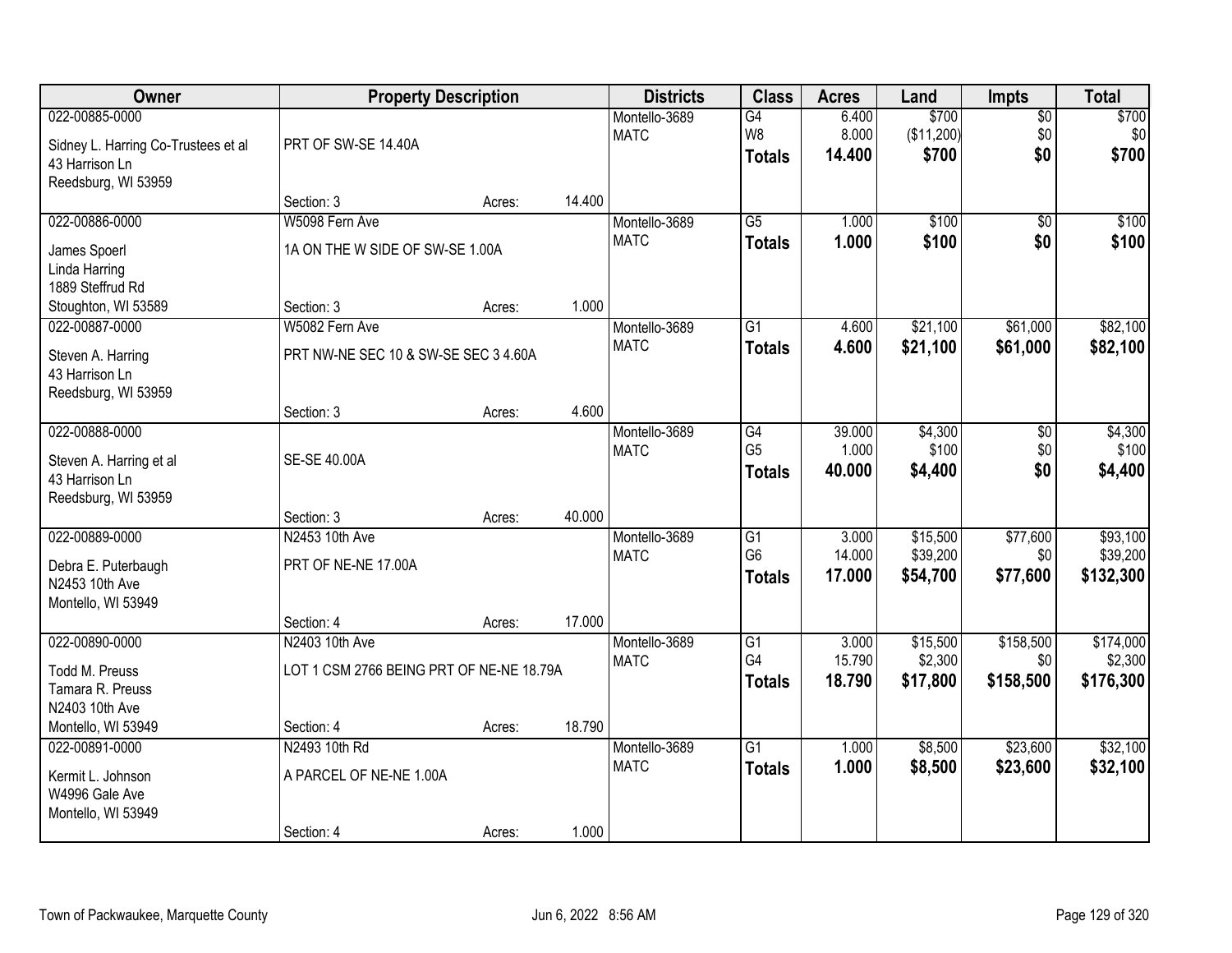| 022-00892-0000<br>N2423 10th Ave<br>\$14,200<br>Montello-3689<br>$\overline{G1}$<br>5.000<br><b>MATC</b><br>5.000<br>\$22,500<br>\$14,200<br><b>Totals</b><br>A PARCEL OF NE-NE 5.00A<br>John A. Tritz<br>Susan E. Urban<br>N9180 Maple St<br>5.000<br>East Troy, WI 53120<br>Section: 4<br>Acres:<br>\$900<br>022-00894-0000<br>Montello-3689<br>G4<br>7.000<br>$\overline{50}$<br>G <sub>5</sub><br><b>MATC</b><br>34.950<br>\$19,700<br>\$0<br>LOT 1 CSM 2456 BEING NW-NE 41.95A<br>Sarah R. Woltring<br>\$0<br>\$20,600<br>41.950<br>\$20,600<br><b>Totals</b><br>Brent D. Hatcher<br>61 Bienville Ave<br>41.950<br>Section: 4<br>Mobile, AL 36606<br>Acres:<br>\$1,500<br>022-00895-0000<br>G4<br>10.000<br>\$0<br>Montello-3689 | Owner | <b>Property Description</b> |  | <b>Districts</b> | <b>Class</b>   | <b>Acres</b> | Land     | <b>Impts</b> | <b>Total</b> |
|---------------------------------------------------------------------------------------------------------------------------------------------------------------------------------------------------------------------------------------------------------------------------------------------------------------------------------------------------------------------------------------------------------------------------------------------------------------------------------------------------------------------------------------------------------------------------------------------------------------------------------------------------------------------------------------------------------------------------------------|-------|-----------------------------|--|------------------|----------------|--------------|----------|--------------|--------------|
|                                                                                                                                                                                                                                                                                                                                                                                                                                                                                                                                                                                                                                                                                                                                       |       |                             |  |                  |                |              | \$22,500 |              | \$36,700     |
|                                                                                                                                                                                                                                                                                                                                                                                                                                                                                                                                                                                                                                                                                                                                       |       |                             |  |                  |                |              |          |              | \$36,700     |
|                                                                                                                                                                                                                                                                                                                                                                                                                                                                                                                                                                                                                                                                                                                                       |       |                             |  |                  |                |              |          |              |              |
|                                                                                                                                                                                                                                                                                                                                                                                                                                                                                                                                                                                                                                                                                                                                       |       |                             |  |                  |                |              |          |              |              |
|                                                                                                                                                                                                                                                                                                                                                                                                                                                                                                                                                                                                                                                                                                                                       |       |                             |  |                  |                |              |          |              |              |
|                                                                                                                                                                                                                                                                                                                                                                                                                                                                                                                                                                                                                                                                                                                                       |       |                             |  |                  |                |              |          |              | \$900        |
|                                                                                                                                                                                                                                                                                                                                                                                                                                                                                                                                                                                                                                                                                                                                       |       |                             |  |                  |                |              |          |              | \$19,700     |
|                                                                                                                                                                                                                                                                                                                                                                                                                                                                                                                                                                                                                                                                                                                                       |       |                             |  |                  |                |              |          |              |              |
|                                                                                                                                                                                                                                                                                                                                                                                                                                                                                                                                                                                                                                                                                                                                       |       |                             |  |                  |                |              |          |              |              |
|                                                                                                                                                                                                                                                                                                                                                                                                                                                                                                                                                                                                                                                                                                                                       |       |                             |  |                  |                |              |          |              |              |
|                                                                                                                                                                                                                                                                                                                                                                                                                                                                                                                                                                                                                                                                                                                                       |       |                             |  |                  |                |              |          |              | \$1,500      |
| <b>SW-NE 40.00A</b><br>Nicholas L. Simonson                                                                                                                                                                                                                                                                                                                                                                                                                                                                                                                                                                                                                                                                                           |       |                             |  | <b>MATC</b>      | G <sub>5</sub> | 30.000       | \$16,900 | \$0          | \$16,900     |
| \$18,400<br>\$0<br>40.000<br><b>Totals</b><br>402 Vince St Apt 3                                                                                                                                                                                                                                                                                                                                                                                                                                                                                                                                                                                                                                                                      |       |                             |  |                  |                |              |          |              | \$18,400     |
| Pardeeville, WI 53954                                                                                                                                                                                                                                                                                                                                                                                                                                                                                                                                                                                                                                                                                                                 |       |                             |  |                  |                |              |          |              |              |
| 40.000<br>Section: 4<br>Acres:                                                                                                                                                                                                                                                                                                                                                                                                                                                                                                                                                                                                                                                                                                        |       |                             |  |                  |                |              |          |              |              |
| 022-00896-0000<br>\$4,100<br>N2361 10th Ave<br>Montello-3689<br>G4<br>32.000<br>\$0                                                                                                                                                                                                                                                                                                                                                                                                                                                                                                                                                                                                                                                   |       |                             |  |                  |                |              |          |              | \$4,100      |
| G5M<br>3.000<br>\$4,200<br>\$0<br><b>MATC</b><br>SE-NE LESS 3A 37.00A<br>Thomas W. Hatcher                                                                                                                                                                                                                                                                                                                                                                                                                                                                                                                                                                                                                                            |       |                             |  |                  |                |              |          |              | \$4,200      |
| G7<br>2.000<br>\$12,500<br>\$140,100<br>N2361 10th Ave                                                                                                                                                                                                                                                                                                                                                                                                                                                                                                                                                                                                                                                                                |       |                             |  |                  |                |              |          |              | \$152,600    |
| 37.000<br>\$20,800<br>\$140,100<br><b>Totals</b><br>Montello, WI 53949                                                                                                                                                                                                                                                                                                                                                                                                                                                                                                                                                                                                                                                                |       |                             |  |                  |                |              |          |              | \$160,900    |
| 37.000<br>Section: 4<br>Acres:                                                                                                                                                                                                                                                                                                                                                                                                                                                                                                                                                                                                                                                                                                        |       |                             |  |                  |                |              |          |              |              |
| $\overline{G1}$<br>\$90,400<br>022-00897-0000<br>N2373 10th Ave<br>3.000<br>\$15,500<br>Montello-3689                                                                                                                                                                                                                                                                                                                                                                                                                                                                                                                                                                                                                                 |       |                             |  |                  |                |              |          |              | \$105,900    |
| <b>MATC</b><br>3.000<br>\$15,500<br>\$90,400<br><b>Totals</b><br>A PARCEL OF SE-NE 3.00A                                                                                                                                                                                                                                                                                                                                                                                                                                                                                                                                                                                                                                              |       |                             |  |                  |                |              |          |              | \$105,900    |
| Matthew I. Hatcher<br>N2373 10th Ave                                                                                                                                                                                                                                                                                                                                                                                                                                                                                                                                                                                                                                                                                                  |       |                             |  |                  |                |              |          |              |              |
| Montello, WI 53949                                                                                                                                                                                                                                                                                                                                                                                                                                                                                                                                                                                                                                                                                                                    |       |                             |  |                  |                |              |          |              |              |
| 3.000<br>Section: 4<br>Acres:                                                                                                                                                                                                                                                                                                                                                                                                                                                                                                                                                                                                                                                                                                         |       |                             |  |                  |                |              |          |              |              |
| 022-00898-0000<br>$\overline{G5}$<br>\$22,500<br>Montello-3689<br>40.000<br>$\overline{50}$                                                                                                                                                                                                                                                                                                                                                                                                                                                                                                                                                                                                                                           |       |                             |  |                  |                |              |          |              | \$22,500     |
| \$0<br><b>MATC</b><br>40.000<br>\$22,500<br><b>Totals</b><br><b>NE-NW 40.00A</b>                                                                                                                                                                                                                                                                                                                                                                                                                                                                                                                                                                                                                                                      |       |                             |  |                  |                |              |          |              | \$22,500     |
| David L. Walters<br>Geralyn A. Walters                                                                                                                                                                                                                                                                                                                                                                                                                                                                                                                                                                                                                                                                                                |       |                             |  |                  |                |              |          |              |              |
| N4126 County Rd Zz                                                                                                                                                                                                                                                                                                                                                                                                                                                                                                                                                                                                                                                                                                                    |       |                             |  |                  |                |              |          |              |              |
| 40.000<br>Montello, WI 53949<br>Section: 4<br>Acres:                                                                                                                                                                                                                                                                                                                                                                                                                                                                                                                                                                                                                                                                                  |       |                             |  |                  |                |              |          |              |              |
| $\overline{G5}$<br>\$14,000<br>022-00899-0000<br>40.000<br>$\overline{50}$<br>Montello-3689                                                                                                                                                                                                                                                                                                                                                                                                                                                                                                                                                                                                                                           |       |                             |  |                  |                |              |          |              | \$14,000     |
| \$0<br><b>MATC</b><br>40.000<br>\$14,000<br><b>Totals</b>                                                                                                                                                                                                                                                                                                                                                                                                                                                                                                                                                                                                                                                                             |       |                             |  |                  |                |              |          |              | \$14,000     |
| NW-NW 40.00A<br>Sand County Land, LLC                                                                                                                                                                                                                                                                                                                                                                                                                                                                                                                                                                                                                                                                                                 |       |                             |  |                  |                |              |          |              |              |
| PO Box 444<br>Wheaton, IL 60187-0444                                                                                                                                                                                                                                                                                                                                                                                                                                                                                                                                                                                                                                                                                                  |       |                             |  |                  |                |              |          |              |              |
| 40.000<br>Section: 4<br>Acres:                                                                                                                                                                                                                                                                                                                                                                                                                                                                                                                                                                                                                                                                                                        |       |                             |  |                  |                |              |          |              |              |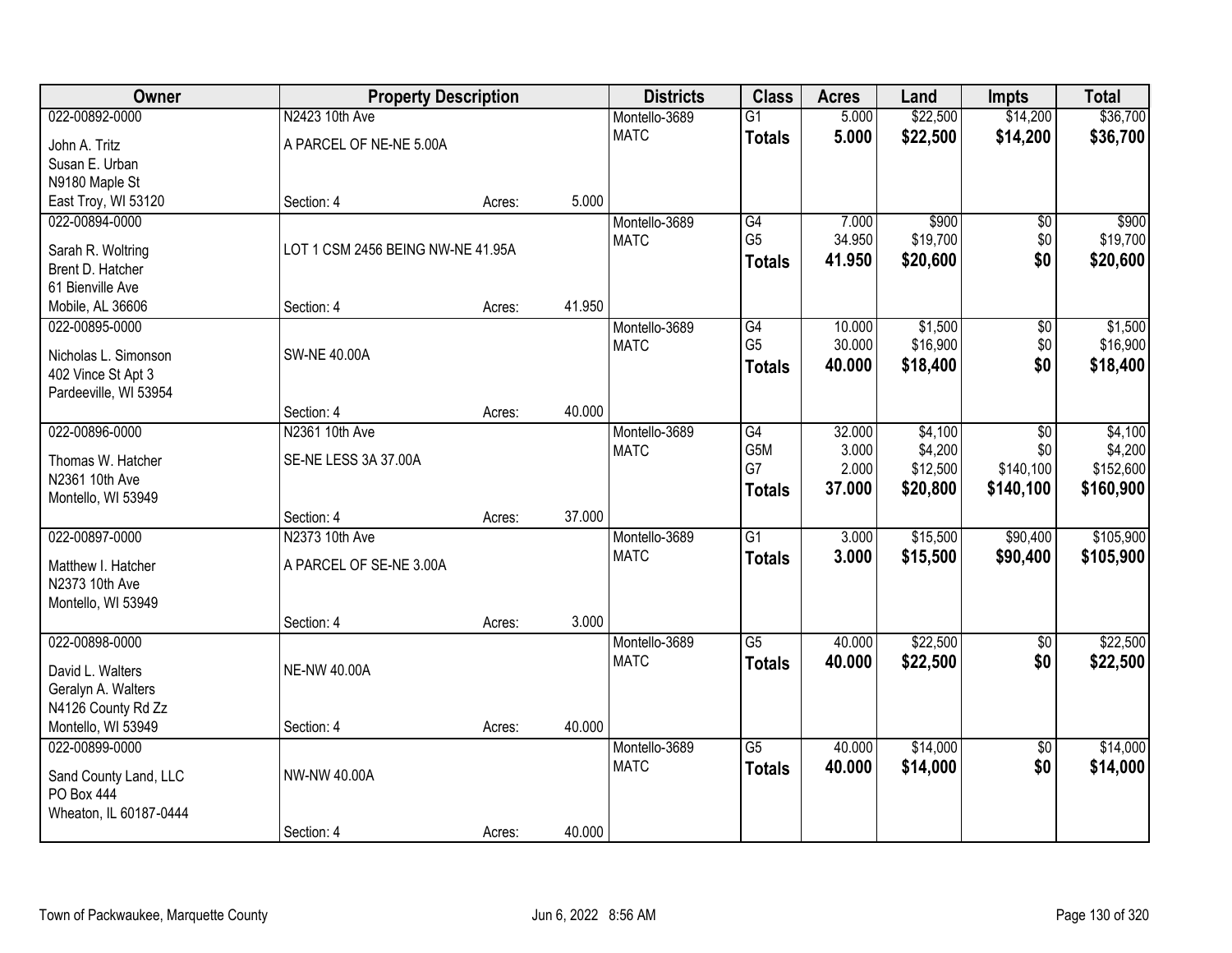| Owner                                 | <b>Property Description</b>                |        |        | <b>Districts</b>             | <b>Class</b>    | <b>Acres</b> | Land     | <b>Impts</b>    | <b>Total</b> |
|---------------------------------------|--------------------------------------------|--------|--------|------------------------------|-----------------|--------------|----------|-----------------|--------------|
| 022-00900-0000                        |                                            |        |        | Montello-3689                | $\overline{G5}$ | 40.000       | \$14,000 | $\overline{50}$ | \$14,000     |
| Sand County Land, LLC                 | <b>SW-NW 40.00A</b>                        |        |        | <b>MATC</b>                  | <b>Totals</b>   | 40.000       | \$14,000 | \$0             | \$14,000     |
| PO Box 444                            |                                            |        |        |                              |                 |              |          |                 |              |
| Wheaton, IL 60187-0444                |                                            |        |        |                              |                 |              |          |                 |              |
|                                       | Section: 4                                 | Acres: | 40.000 |                              |                 |              |          |                 |              |
| 022-00901-0000                        |                                            |        |        | Montello-3689                | $\overline{G5}$ | 41.820       | \$23,500 | \$0             | \$23,500     |
| Benjamin R. Krebs                     | CSM 3766 BEING PRT SE-NW 41.82A            |        |        | <b>MATC</b>                  | <b>Totals</b>   | 41.820       | \$23,500 | \$0             | \$23,500     |
| Sarah J. Krebs                        |                                            |        |        |                              |                 |              |          |                 |              |
| 4175 Hidden Creek Ct                  |                                            |        |        |                              |                 |              |          |                 |              |
| Jackson, WI 53037                     | Section: 4                                 | Acres: | 41.820 |                              |                 |              |          |                 |              |
| 022-00902-0000                        |                                            |        |        | Montello-3689                | G5              | 40.000       | \$19,400 | \$0             | \$19,400     |
| Walter T Hesse Irrev Trust et al      | <b>NE-SW 40.00A</b>                        |        |        | <b>MATC</b>                  | <b>Totals</b>   | 40.000       | \$19,400 | \$0             | \$19,400     |
| 278 W Washington St                   |                                            |        |        |                              |                 |              |          |                 |              |
| Poynette, WI 53955                    |                                            |        |        |                              |                 |              |          |                 |              |
|                                       | Section: 4                                 | Acres: | 40.000 |                              |                 |              |          |                 |              |
| 022-00903-0000                        | 10th Ave                                   |        |        | Montello-3689<br><b>MATC</b> | $\overline{G5}$ | 40.000       | \$18,300 | \$0             | \$18,300     |
| Sand County Land, LLC                 | NW-SW 40.00A                               |        |        |                              | <b>Totals</b>   | 40.000       | \$18,300 | \$0             | \$18,300     |
| PO Box 444                            |                                            |        |        |                              |                 |              |          |                 |              |
| Wheaton, IL 60187-0444                |                                            |        |        |                              |                 |              |          |                 |              |
| 022-00904-0000                        | Section: 4<br>10th Ave                     | Acres: | 40.000 |                              | $\overline{G5}$ | 40.000       | \$18,300 | \$0             | \$18,300     |
|                                       |                                            |        |        | Montello-3689<br><b>MATC</b> | <b>Totals</b>   | 40.000       | \$18,300 | \$0             | \$18,300     |
| Sand County Land, LLC                 | SW-SW 40.00A                               |        |        |                              |                 |              |          |                 |              |
| <b>PO Box 444</b>                     |                                            |        |        |                              |                 |              |          |                 |              |
| Wheaton, IL 60187-0444                |                                            |        | 40.000 |                              |                 |              |          |                 |              |
| 022-00905-0000                        | Section: 4                                 | Acres: |        | Montello-3689                | $\overline{G5}$ | 40.000       | \$21,500 | $\overline{60}$ | \$21,500     |
|                                       |                                            |        |        | <b>MATC</b>                  | <b>Totals</b>   | 40.000       | \$21,500 | \$0             | \$21,500     |
| Walter T Hesse Irrev Trust et al      | <b>SE-SW 40.00A</b>                        |        |        |                              |                 |              |          |                 |              |
| 278 W Washington St                   |                                            |        |        |                              |                 |              |          |                 |              |
| Poynette, WI 53955                    | Section: 4                                 | Acres: | 40.000 |                              |                 |              |          |                 |              |
| 022-00906-0000                        | N2233 10th Ave                             |        |        | Montello-3689                | $\overline{G1}$ | 3.000        | \$15,500 | \$203,400       | \$218,900    |
|                                       |                                            |        |        | <b>MATC</b>                  | G <sub>5</sub>  | 18.910       | \$19,900 | \$0             | \$19,900     |
| Dustin W. Georgeson                   | NE-SE EX N 596FT LESS LOT 1 CSM 967 21.91A |        |        |                              | <b>Totals</b>   | 21.910       | \$35,400 | \$203,400       | \$238,800    |
| Brooke N. Georgeson<br>N2233 10th Ave |                                            |        |        |                              |                 |              |          |                 |              |
| Montello, WI 53949                    | Section: 4                                 | Acres: | 21.910 |                              |                 |              |          |                 |              |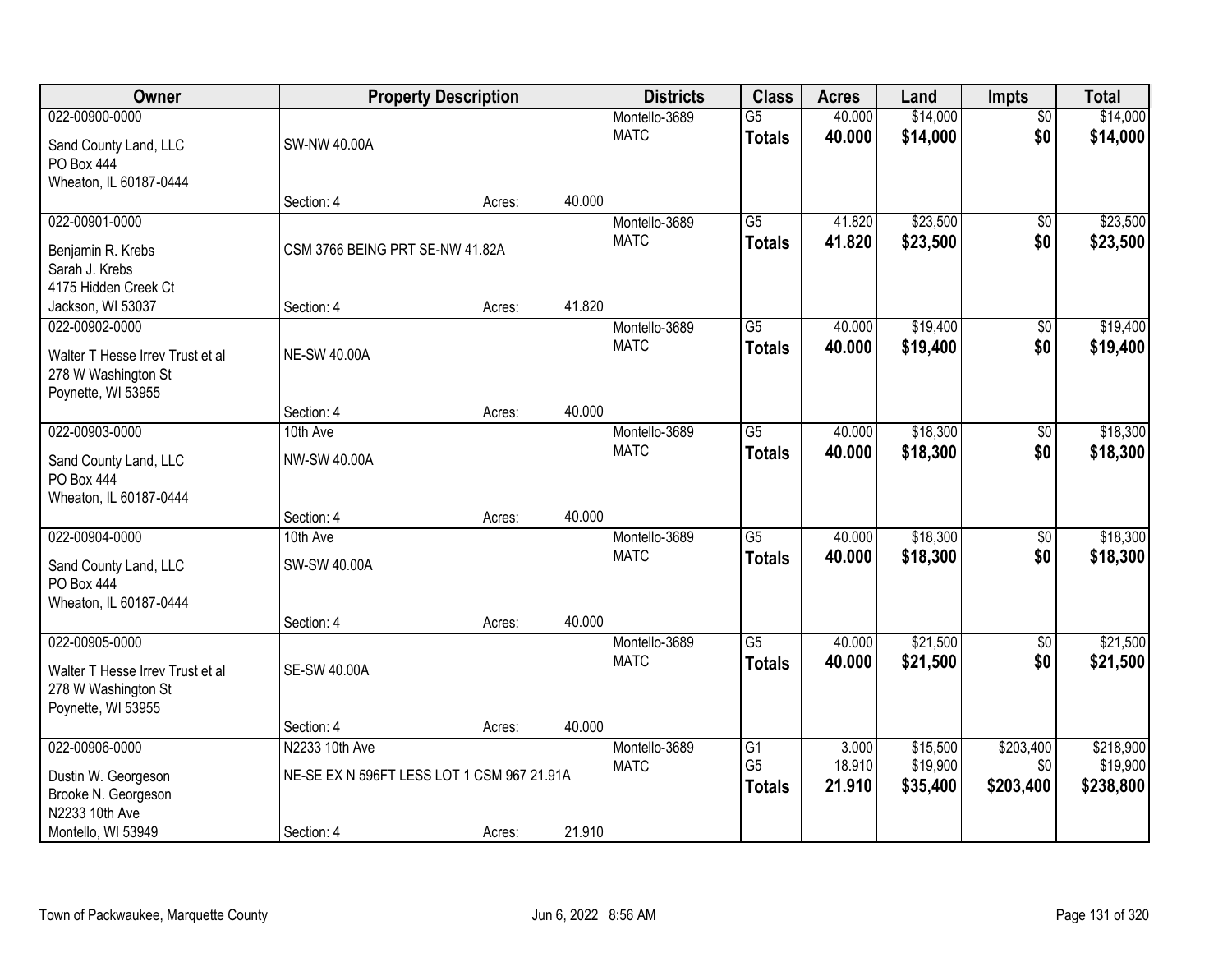| Owner                                                                                           | <b>Property Description</b>                                                                 |                  |                  | <b>Districts</b>             | <b>Class</b>                                       | <b>Acres</b>               | Land                            | <b>Impts</b>                  | <b>Total</b>                       |
|-------------------------------------------------------------------------------------------------|---------------------------------------------------------------------------------------------|------------------|------------------|------------------------------|----------------------------------------------------|----------------------------|---------------------------------|-------------------------------|------------------------------------|
| 022-00907-0000<br>Diane L. Eltrevoog<br>Kim M. Novak<br>W1617 Smith Rd                          | N 596FT OF NE-SE 18.09A                                                                     |                  |                  | Montello-3689<br><b>MATC</b> | G4<br>G5M<br><b>Totals</b>                         | 10.090<br>8.000<br>18.090  | \$1,500<br>\$11,200<br>\$12,700 | $\overline{50}$<br>\$0<br>\$0 | \$1,500<br>\$11,200<br>\$12,700    |
| Wisconsin Dells, WI 53965                                                                       | Section: 4                                                                                  | Acres:           | 18.090           |                              |                                                    |                            |                                 |                               |                                    |
| 022-00908-0000<br>Matthew I. Hatcher<br>N2373 10th Ave<br>Montello, WI 53949                    | <b>NW-SE 40.00A</b>                                                                         |                  |                  | Montello-3689<br><b>MATC</b> | G4<br>G <sub>5</sub> M<br><b>Totals</b>            | 15.000<br>25.000<br>40.000 | \$2,300<br>\$35,000<br>\$37,300 | \$0<br>\$0<br>\$0             | \$2,300<br>\$35,000<br>\$37,300    |
| 022-00909-0000<br>Walter T Hesse Irrev Trust et al<br>278 W Washington St<br>Poynette, WI 53955 | Section: 4<br>SW-SE LESS A PARCEL IN NW COR & LESS<br>EASTERLY 426FT 16.72A                 | Acres:           | 40.000           | Montello-3689<br><b>MATC</b> | $\overline{G5}$<br>G <sub>6</sub><br><b>Totals</b> | 14.000<br>2.720<br>16.720  | \$14,700<br>\$7,600<br>\$22,300 | \$0<br>\$0<br>\$0             | \$14,700<br>\$7,600<br>\$22,300    |
| 022-00909-0005<br>Glenn A. Hesse<br>Elida J. Hesse<br>W5392 Gem Ave<br>Montello, WI 53949       | Section: 4<br>W5392 Gem Ave<br>+LOT 1 CSM 3776 BEING PRT SW-SE & SE-SE 12.08A<br>Section: 4 | Acres:<br>Acres: | 16.720<br>12.080 | Montello-3689<br><b>MATC</b> | $\overline{G1}$<br>G <sub>6</sub><br><b>Totals</b> | 1.000<br>11.080<br>12.080  | \$8,500<br>\$26,600<br>\$35,100 | \$182,600<br>\$0<br>\$182,600 | \$191,100<br>\$26,600<br>\$217,700 |
| 022-00909-0010<br>Laura M Hesse Living Trust<br>278 W Washington St<br>Poynette, WI 53955       | LOT 2 CSM 3776 BEING PRT SE-SE & SW-SE 3.58A<br>Section: 4                                  | Acres:           | 3.580            | Montello-3689<br><b>MATC</b> | G5<br>G <sub>6</sub><br><b>Totals</b>              | 2.580<br>1.000<br>3.580    | \$1,500<br>\$2,400<br>\$3,900   | \$0<br>\$0<br>\$0             | \$1,500<br>\$2,400<br>\$3,900      |
| 022-00910-0000<br>Walter T. Hesse<br>W5455 Gem Ave<br>Montello, WI 53949                        | N2212 10th Ave<br>A PARCEL IN NW COR OF SW-SE 10.62A<br>Section: 4                          | Acres:           | 10.620           | Montello-3689<br><b>MATC</b> | $\overline{G1}$<br>G <sub>6</sub><br><b>Totals</b> | 1.000<br>9.620<br>10.620   | \$8,500<br>\$26,900<br>\$35,400 | \$900<br>\$0<br>\$900         | \$9,400<br>\$26,900<br>\$36,300    |
| 022-00911-0000<br>Lisa J. Bennett<br>N2212 10th Ave<br>Montello, WI 53949                       | SE-SE LESS CSM 967 2.40A<br>Section: 4                                                      | Acres:           | 2.400            | Montello-3689<br><b>MATC</b> | $\overline{G5}$<br><b>Totals</b>                   | 2.400<br>2.400             | \$2,500<br>\$2,500              | $\overline{50}$<br>\$0        | \$2,500<br>\$2,500                 |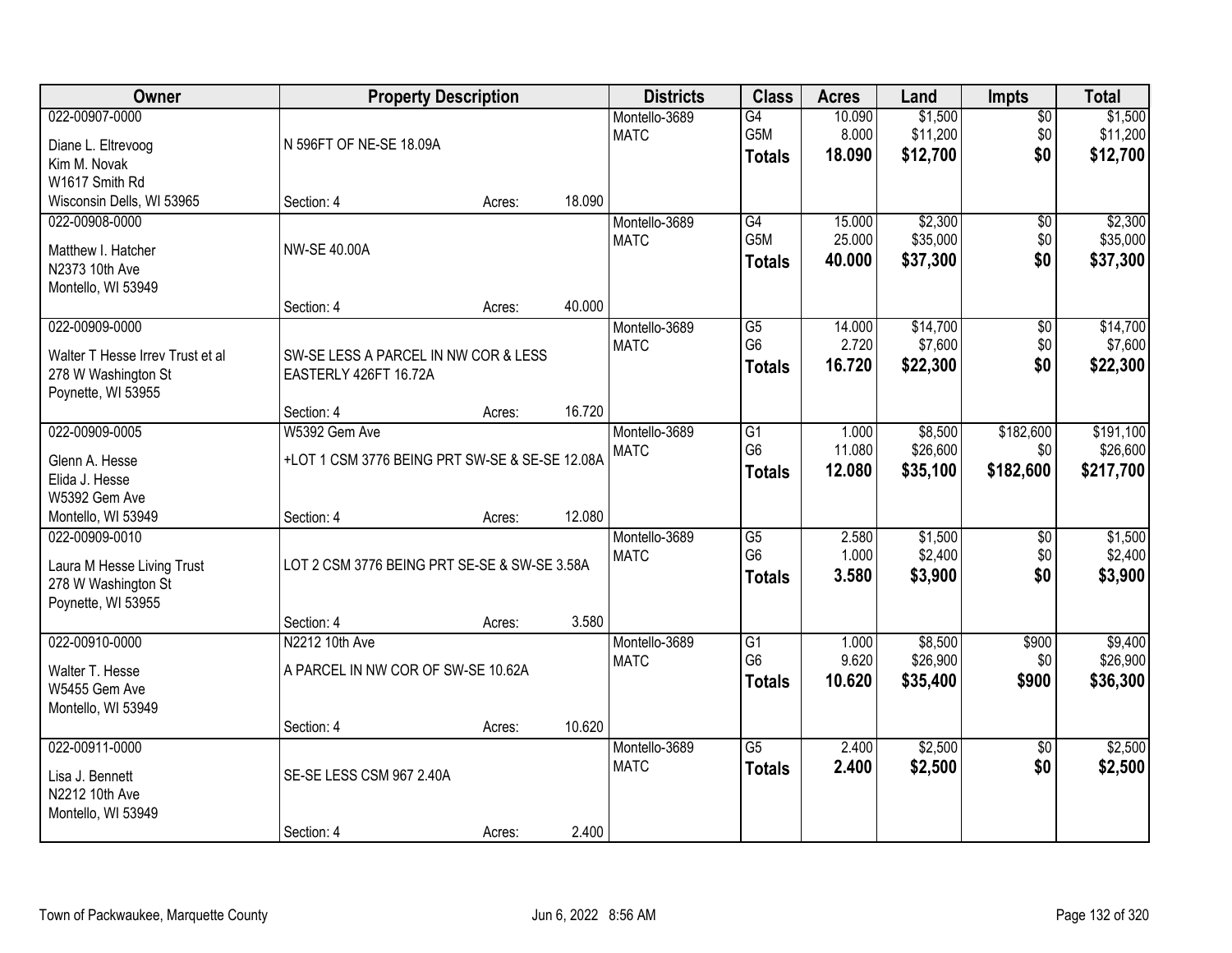| Owner                                     |                                              | <b>Property Description</b> |        | <b>Districts</b>              | <b>Class</b>     | <b>Acres</b> | Land             | <b>Impts</b>           | <b>Total</b>     |
|-------------------------------------------|----------------------------------------------|-----------------------------|--------|-------------------------------|------------------|--------------|------------------|------------------------|------------------|
| 022-00912-0000                            | N2173 10th Ave                               |                             |        | Montello-3689                 | G4               | 10.000       | \$1,100          | $\overline{50}$        | \$1,100          |
| Arlyn C. Johnson                          | LOT 1 OF CSM 967 & A PARCEL IN SE 1/4 35.40A |                             |        | <b>MATC</b>                   | G <sub>5</sub>   | 14.600       | \$15,400         | \$0                    | \$15,400         |
| Kristine D. Johnson                       |                                              |                             |        |                               | G <sub>5</sub> M | 8.800        | \$12,300         | \$0                    | \$12,300         |
| N2173 10th Ave                            |                                              |                             |        |                               | G7               | 2.000        | \$12,500         | \$107,000              | \$119,500        |
| Montello, WI 53949                        | Section: 4                                   | Acres:                      | 35.400 |                               | <b>Totals</b>    | 35.400       | \$41,300         | \$107,000              | \$148,300        |
| 022-00913-0000                            | N4893 10th Ave                               |                             |        | Westfield-6335                | G4               | 33.000       | \$3,400          | \$0                    | \$3,400          |
|                                           | PRT OF N 1/2 OF FRAC NE 1/4 47.50A           |                             |        | <b>MATC</b>                   | G <sub>5</sub>   | 12.500       | \$7,100          | \$0                    | \$7,100          |
| Jeffery K. Mateske et al<br>N4231 9th Ave |                                              |                             |        |                               | G7               | 2.000        | \$12,500         | \$92,000               | \$104,500        |
| Montello, WI 53949                        |                                              |                             |        |                               | <b>Totals</b>    | 47.500       | \$23,000         | \$92,000               | \$115,000        |
|                                           | Section: 4                                   | Acres:                      | 47.500 |                               |                  |              |                  |                        |                  |
| 022-00914-0000                            | N4837 10th Ave                               |                             |        | Westfield-6335                | G4               | 36.500       | \$4,400          | \$0                    | \$4,400          |
|                                           |                                              |                             |        | <b>MATC</b>                   | G <sub>5</sub>   | 6.000        | \$2,900          | \$0                    | \$2,900          |
| Margaret M Suter Rev Trust                | S1/2 OF N1/2 OF NE 47.50A                    |                             |        |                               | G5M              | 3.000        | \$4,200          | \$0                    | \$4,200          |
| 3330 Sigglekow Rd<br>Mc Farland, WI 53558 |                                              |                             |        |                               | G7               | 2.000        | \$12,500         | \$68,100               | \$80,600         |
|                                           | Section: 4                                   | Acres:                      | 47.500 |                               | <b>Totals</b>    | 47.500       | \$24,000         | \$68,100               | \$92,100         |
| 022-00915-0000                            |                                              |                             |        | Westfield-6335                | $\overline{G4}$  | 33.000       | \$3,600          | \$0                    | \$3,600          |
|                                           |                                              |                             |        | <b>MATC</b>                   | G <sub>5</sub>   | 1.000        | \$100            | \$0                    | \$100            |
| Jo Ann Fletcher Dec of Trust et al        | <b>SW-NE 40.00A</b>                          |                             |        |                               | G5M              | 6.000        | \$8,400          | \$0                    | \$8,400          |
| 512 Shawn Ln                              |                                              |                             |        |                               | <b>Totals</b>    | 40.000       | \$12,100         | \$0                    | \$12,100         |
| Prospect Heights, IL 60070                |                                              |                             | 40.000 |                               |                  |              |                  |                        |                  |
| 022-00916-0000                            | Section: 4                                   | Acres:                      |        |                               | $\overline{G4}$  | 37.000       |                  |                        |                  |
|                                           |                                              |                             |        | Westfield-6335<br><b>MATC</b> | G <sub>5</sub>   | 1.000        | \$4,400<br>\$100 | $\overline{50}$<br>\$0 | \$4,400<br>\$100 |
| Jo Ann Fletcher Dec of Trust et al        | SE-NE LESS 2A 38.00A                         |                             |        |                               |                  | 38.000       | \$4,500          | \$0                    | \$4,500          |
| 512 Shawn Ln                              |                                              |                             |        |                               | <b>Totals</b>    |              |                  |                        |                  |
| Prospect Heights, IL 60070                |                                              |                             |        |                               |                  |              |                  |                        |                  |
|                                           | Section: 4                                   | Acres:                      | 38.000 |                               |                  |              |                  |                        |                  |
| 022-00917-0000                            | N4715 10th Ave                               |                             |        | Westfield-6335                | $\overline{G1}$  | 1.790        | \$11,300         | \$61,200               | \$72,500         |
| Arlene M. Van Buren                       | A PARCEL OF SE-NE 300 X 260FT 1.79A          |                             |        | <b>MATC</b>                   | <b>Totals</b>    | 1.790        | \$11,300         | \$61,200               | \$72,500         |
| N4715 10th Ave                            |                                              |                             |        |                               |                  |              |                  |                        |                  |
| Montello, WI 53949                        |                                              |                             |        |                               |                  |              |                  |                        |                  |
|                                           | Section: 4                                   | Acres:                      | 1.790  |                               |                  |              |                  |                        |                  |
| 022-00918-0000                            |                                              |                             |        | Westfield-6335                | G4               | 15.000       | \$1,400          | $\overline{30}$        | \$1,400          |
| Jeffery K. Mateske et al                  | PRT OF NE-NW 23.50A                          |                             |        | <b>MATC</b>                   | G <sub>5</sub>   | 3.000        | \$1,700          | \$0                    | \$1,700          |
| N4231 9th Ave                             |                                              |                             |        |                               | G5M              | 5.500        | \$7,700          | \$0                    | \$7,700          |
| Montello, WI 53949                        |                                              |                             |        |                               | <b>Totals</b>    | 23.500       | \$10,800         | \$0                    | \$10,800         |
|                                           | Section: 4                                   | Acres:                      | 23.500 |                               |                  |              |                  |                        |                  |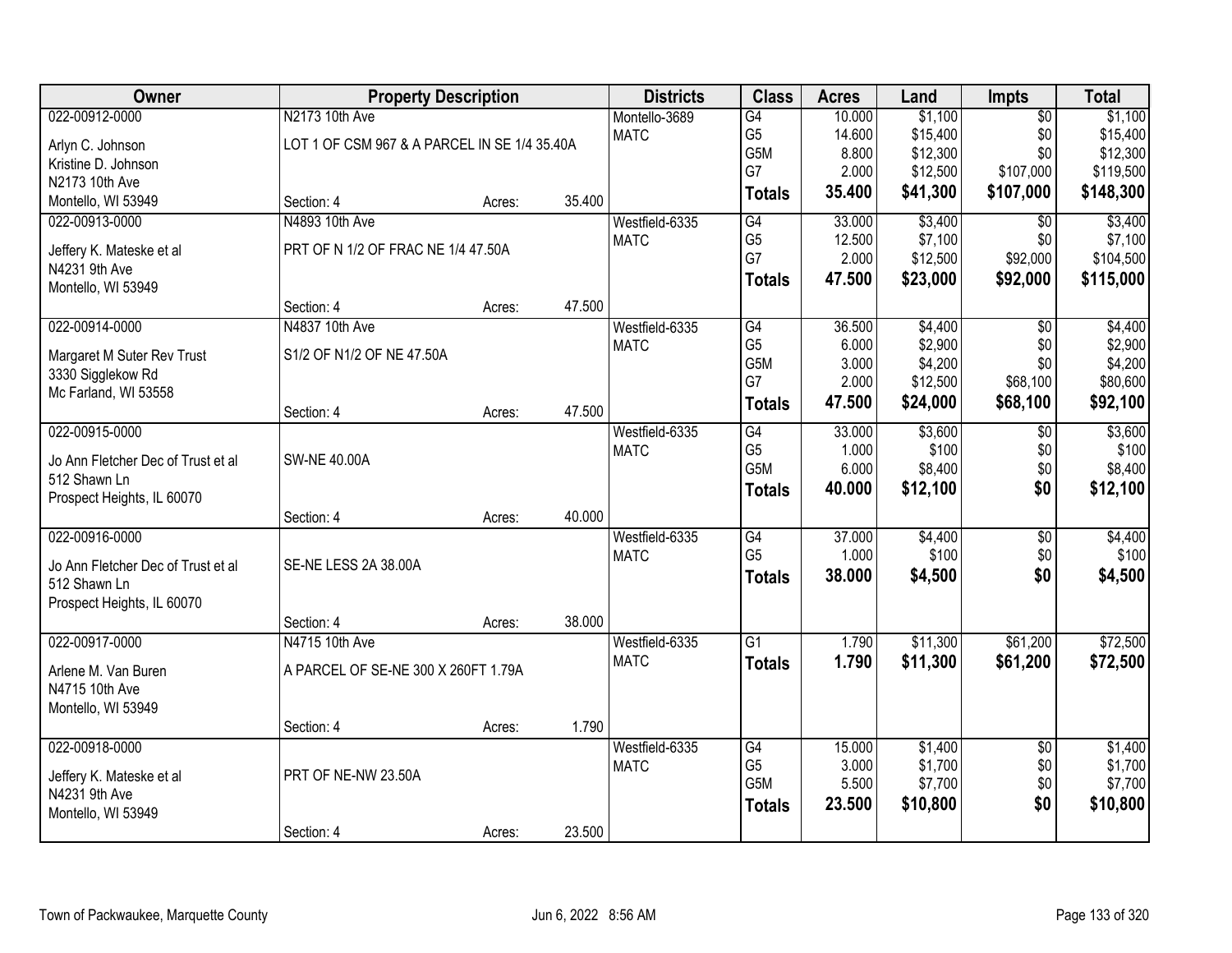| Owner                              | <b>Property Description</b>        |        |        | <b>Districts</b> | <b>Class</b>          | <b>Acres</b>     | Land                | <b>Impts</b>    | <b>Total</b>        |
|------------------------------------|------------------------------------|--------|--------|------------------|-----------------------|------------------|---------------------|-----------------|---------------------|
| 022-00919-0000                     | W5590 Fawn Ct                      |        |        | Westfield-6335   | $\overline{G1}$       | 3.000            | \$15,500            | \$117,500       | \$133,000           |
| Justin Fechtmeyer                  | LOT 1 CSM 1664 PRT OF NE-NW 10.00A |        |        | <b>MATC</b>      | G <sub>5</sub>        | 7.000            | \$7,400             | \$0             | \$7,400             |
| Tammy Fechtmeyer                   |                                    |        |        |                  | <b>Totals</b>         | 10.000           | \$22,900            | \$117,500       | \$140,400           |
| S94 W14580 Groveway Ln             |                                    |        |        |                  |                       |                  |                     |                 |                     |
| Muskego, WI 53150                  | Section: 4                         | Acres: | 10.000 |                  |                       |                  |                     |                 |                     |
| 022-00920-0000                     | 10th Ave                           |        |        | Westfield-6335   | G4                    | 5.000            | \$500               | \$0             | \$500               |
| Margaret M Suter Rev Trust         | PRT OF NE-NW 13.30A                |        |        | <b>MATC</b>      | G <sub>5</sub>        | 8.300            | \$4,700             | \$0             | \$4,700             |
| 3330 Sigglekow Rd                  |                                    |        |        |                  | <b>Totals</b>         | 13.300           | \$5,200             | \$0             | \$5,200             |
| Mc Farland, WI 53558               |                                    |        |        |                  |                       |                  |                     |                 |                     |
|                                    | Section: 4                         | Acres: | 13.300 |                  |                       |                  |                     |                 |                     |
| 022-00921-0000                     |                                    |        |        | Westfield-6335   | G4                    | 12.000           | \$1,300             | $\overline{50}$ | \$1,300             |
|                                    | NW-NW 46.07A                       |        |        | <b>MATC</b>      | G <sub>5</sub>        | 1.000            | \$100               | \$0             | \$100               |
| Donald E. Palm<br>Dorothy Palm     |                                    |        |        |                  | G <sub>5</sub> M      | 33.070           | \$46,300            | \$0             | \$46,300            |
| W5659 Fawn Ct                      |                                    |        |        |                  | <b>Totals</b>         | 46.070           | \$47,700            | \$0             | \$47,700            |
| Montello, WI 53949                 | Section: 4                         | Acres: | 46.070 |                  |                       |                  |                     |                 |                     |
| 022-00922-0000                     | W5659 Fawn Ct                      |        |        | Westfield-6335   | G4                    | 10.000           | \$1,300             | \$0             | \$1,300             |
|                                    |                                    |        |        | <b>MATC</b>      | G <sub>5</sub>        | 28.000           | \$23,700            | \$0             | \$23,700            |
| Donald E. Palm                     | SW-NW 40.00A                       |        |        |                  | G7                    | 2.000            | \$12,500            | \$90,100        | \$102,600           |
| Dorothy Palm                       |                                    |        |        |                  | <b>Totals</b>         | 40.000           | \$37,500            | \$90,100        | \$127,600           |
| W5659 Fawn Ct                      |                                    |        |        |                  |                       |                  |                     |                 |                     |
| Montello, WI 53949                 | Section: 4                         | Acres: | 40.000 |                  |                       |                  |                     |                 |                     |
| 022-00923-0000                     |                                    |        |        | Westfield-6335   | G4                    | 5.000            | \$700               | $\overline{50}$ | \$700               |
| Jo Ann Fletcher Dec of Trust et al | <b>SE-NW 40.00A</b>                |        |        | <b>MATC</b>      | G <sub>5</sub><br>G5M | 15.000<br>20.000 | \$8,500<br>\$28,000 | \$0<br>\$0      | \$8,500<br>\$28,000 |
| 512 Shawn Ln                       |                                    |        |        |                  |                       | 40.000           | \$37,200            | \$0             | \$37,200            |
| Prospect Heights, IL 60070         |                                    |        |        |                  | <b>Totals</b>         |                  |                     |                 |                     |
|                                    | Section: 4                         | Acres: | 40.000 |                  |                       |                  |                     |                 |                     |
| 022-00924-0000                     |                                    |        |        | Montello-3689    | G4                    | 10.000           | \$1,600             | $\sqrt{6}$      | \$1,600             |
| Jo Ann Fletcher Dec of Trust et al | <b>NE-SW 40.00A</b>                |        |        | <b>MATC</b>      | G5M                   | 30.000           | \$42,000            | \$0             | \$42,000            |
| 512 Shawn Ln                       |                                    |        |        |                  | <b>Totals</b>         | 40.000           | \$43,600            | \$0             | \$43,600            |
| Prospect Heights, IL 60070         |                                    |        |        |                  |                       |                  |                     |                 |                     |
|                                    | Section: 4                         | Acres: | 40.000 |                  |                       |                  |                     |                 |                     |
| 022-00925-0000                     |                                    |        |        | Montello-3689    | $\overline{G5}$       | 30.000           | \$16,900            | $\overline{30}$ | \$16,900            |
| Donald E. Palm                     | NW-SW 40.00A                       |        |        | <b>MATC</b>      | G5M                   | 10.000           | \$14,000            | \$0             | \$14,000            |
| Dorothy Palm                       |                                    |        |        |                  | <b>Totals</b>         | 40.000           | \$30,900            | \$0             | \$30,900            |
| W5659 Fawn Ct                      |                                    |        |        |                  |                       |                  |                     |                 |                     |
| Montello, WI 53949                 | Section: 4                         | Acres: | 40.000 |                  |                       |                  |                     |                 |                     |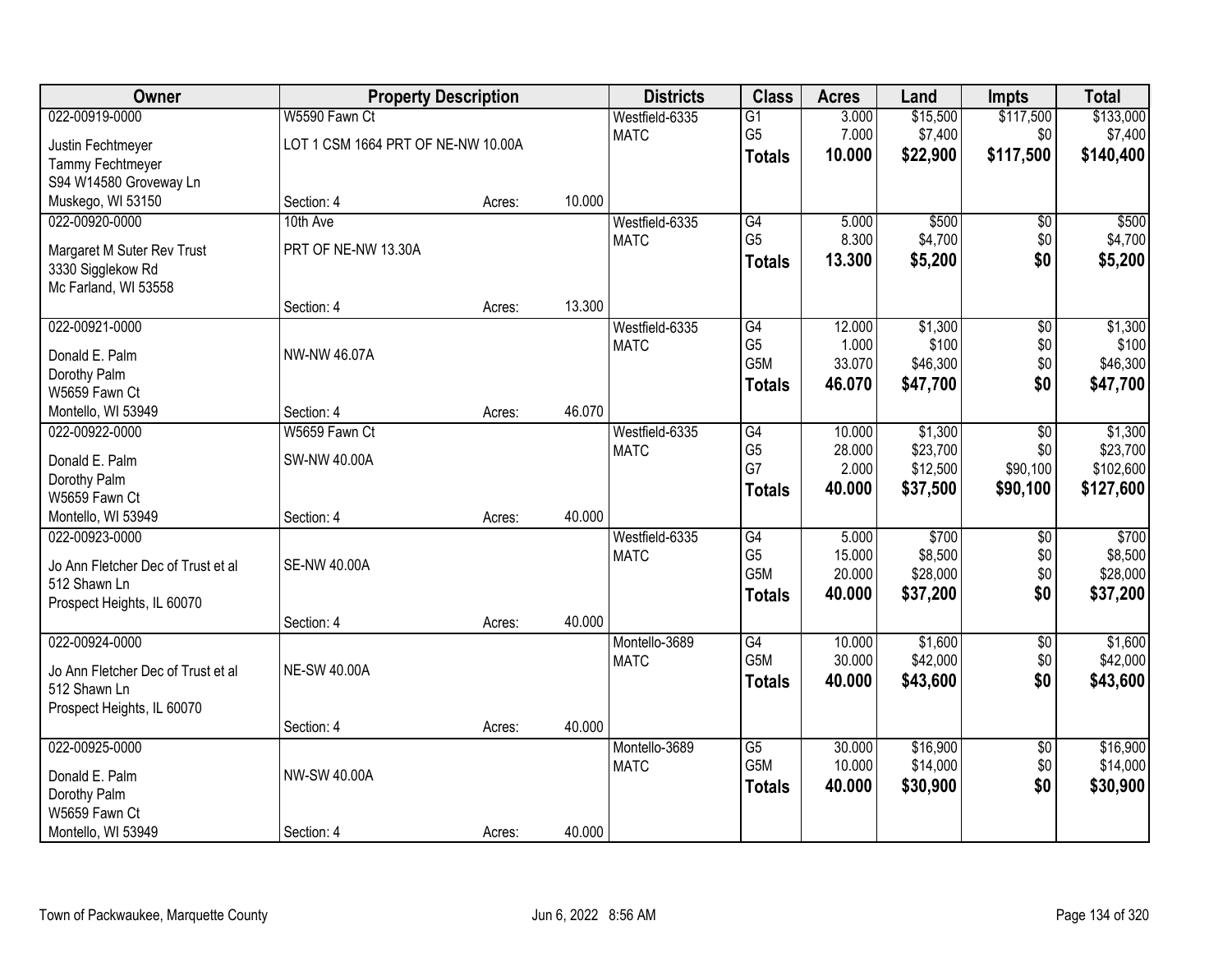| Owner                                                                                              | <b>Property Description</b>                            |                  |        | <b>Districts</b>             | <b>Class</b>                                                         | <b>Acres</b>                        | Land                                        | <b>Impts</b>                                     | <b>Total</b>                                  |
|----------------------------------------------------------------------------------------------------|--------------------------------------------------------|------------------|--------|------------------------------|----------------------------------------------------------------------|-------------------------------------|---------------------------------------------|--------------------------------------------------|-----------------------------------------------|
| 022-00926-0000<br><b>Richard Suter</b><br>Dana Suter<br>1385 Kase Rd                               | N 1/2 OF SW-SW 20.00A                                  |                  |        | Montello-3689<br><b>MATC</b> | $\overline{G5}$<br>G <sub>6</sub><br><b>Totals</b>                   | 5.000<br>15.000<br>20.000           | \$2,800<br>\$42,000<br>\$44,800             | \$0<br>\$0<br>\$0                                | \$2,800<br>\$42,000<br>\$44,800               |
| Stoughton, WI 53589                                                                                | Section: 4                                             | Acres:           | 20.000 |                              |                                                                      |                                     |                                             |                                                  |                                               |
| 022-00927-0000<br>Nicholas A. Kinyon<br>N6312 County Rd C<br>Rosendale, WI 54974                   | N4508 9th Ave<br>S 1/2 OF SW-SW 20.00A                 |                  | 20.000 | Montello-3689<br><b>MATC</b> | $\overline{G1}$<br>G <sub>5</sub><br>G <sub>6</sub><br><b>Totals</b> | 3.000<br>8.000<br>9.000<br>20.000   | \$15,500<br>\$4,500<br>\$25,200<br>\$45,200 | \$11,400<br>\$0<br>\$0<br>\$11,400               | \$26,900<br>\$4,500<br>\$25,200<br>\$56,600   |
| 022-00928-0000<br><b>Richard Suter</b><br>Dana Suter<br>1385 Kase Rd<br>Stoughton, WI 53589        | Section: 4<br>N 1/2 OF SE-SW 20.00A<br>Section: 4      | Acres:<br>Acres: | 20.000 | Montello-3689<br><b>MATC</b> | $\overline{G5}$<br>G <sub>6</sub><br><b>Totals</b>                   | 10.000<br>10.000<br>20.000          | \$5,700<br>\$28,000<br>\$33,700             | \$0<br>\$0<br>\$0                                | \$5,700<br>\$28,000<br>\$33,700               |
| 022-00929-0000<br>Nicholas A. Kinyon<br>N6312 County Rd C<br>Rosendale, WI 54974                   | S 1/2 OF SE-SW 20.00A<br>Section: 4                    | Acres:           | 20.000 | Montello-3689<br><b>MATC</b> | $\overline{G6}$<br><b>Totals</b>                                     | 20.000<br>20.000                    | \$56,000<br>\$56,000                        | $\sqrt[6]{3}$<br>\$0                             | \$56,000<br>\$56,000                          |
| 022-00930-0000<br>Jo Ann Fletcher Dec of Trust et al<br>512 Shawn Ln<br>Prospect Heights, IL 60070 | N4663 10th Ave<br><b>NE-SE 40.00A</b><br>Section: 4    | Acres:           | 40.000 | Montello-3689<br><b>MATC</b> | G4<br>G <sub>5</sub> M<br>G7<br><b>Totals</b>                        | 13.000<br>25.000<br>2.000<br>40.000 | \$1,600<br>\$35,000<br>\$12,500<br>\$49,100 | $\overline{50}$<br>\$0<br>\$139,000<br>\$139,000 | \$1,600<br>\$35,000<br>\$151,500<br>\$188,100 |
| 022-00931-0000<br>Jo Ann Fletcher Dec of Trust et al<br>512 Shawn Ln<br>Prospect Heights, IL 60070 | <b>NW-SE 40.00A</b><br>Section: 4                      | Acres:           | 40.000 | Montello-3689<br><b>MATC</b> | G4<br>G5M<br><b>Totals</b>                                           | 15.000<br>25.000<br>40.000          | \$2,400<br>\$35,000<br>\$37,400             | \$0<br>\$0<br>\$0                                | \$2,400<br>\$35,000<br>\$37,400               |
| 022-00932-0000<br>Gary R. Andler<br>Rose M. Andler<br>N4575 10th Ave<br>Montello, WI 53949         | SW-SE BEING PRT OF LOT 1 CSM 1244 40.59A<br>Section: 4 | Acres:           | 40.590 | Montello-3689<br><b>MATC</b> | G5<br>G <sub>6</sub><br><b>Totals</b>                                | 25.000<br>15.590<br>40.590          | \$14,100<br>\$43,700<br>\$57,800            | $\overline{60}$<br>\$0<br>\$0                    | \$14,100<br>\$43,700<br>\$57,800              |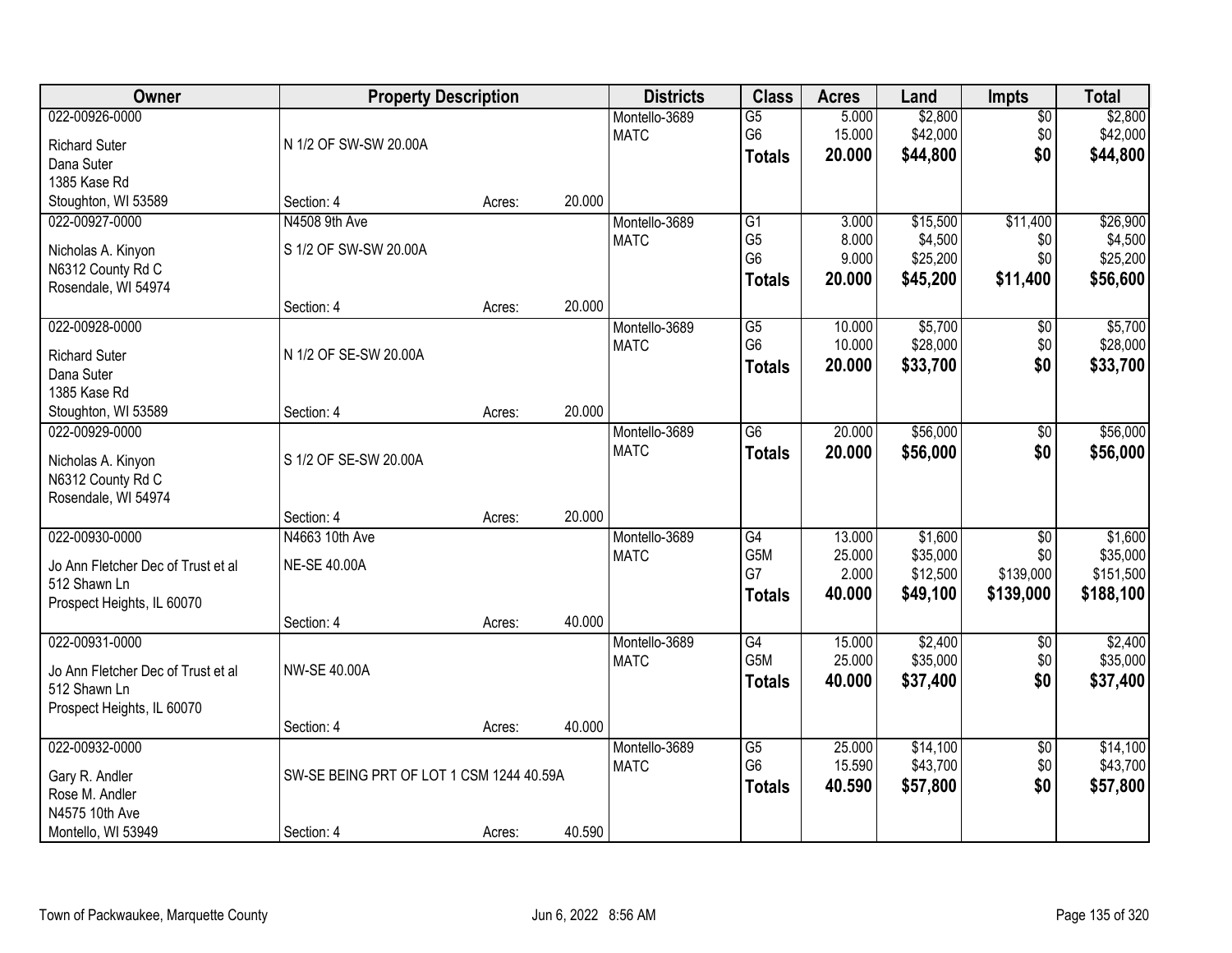| Owner                                 | <b>Property Description</b>                  |        |        | <b>Districts</b> | <b>Class</b>    | <b>Acres</b> | Land     | <b>Impts</b>    | <b>Total</b> |
|---------------------------------------|----------------------------------------------|--------|--------|------------------|-----------------|--------------|----------|-----------------|--------------|
| 022-00933-0000                        | N4575 10th Ave                               |        |        | Montello-3689    | $\overline{G1}$ | 7.800        | \$32,300 | \$303,300       | \$335,600    |
| Gary R. Andler                        | SE-SE BEING PRT OF LOT 1 CSM 1244 40.80A     |        |        | <b>MATC</b>      | G4              | 18.000       | \$2,000  | \$0             | \$2,000      |
| Rose M. Andler                        |                                              |        |        |                  | G <sub>5</sub>  | 15.000       | \$8,500  | \$0             | \$8,500      |
| N4575 10th Ave                        |                                              |        |        |                  | <b>Totals</b>   | 40.800       | \$42,800 | \$303,300       | \$346,100    |
| Montello, WI 53949                    | Section: 4                                   | Acres: | 40.800 |                  |                 |              |          |                 |              |
| 022-00934-0000                        |                                              |        |        | Montello-3689    | $\overline{G5}$ | 21.620       | \$12,200 | \$0             | \$12,200     |
|                                       |                                              |        |        | <b>MATC</b>      | <b>Totals</b>   | 21.620       | \$12,200 | \$0             | \$12,200     |
| Duane Mc Queen                        | W1/2 OF FRAC NE-NE 21.62A                    |        |        |                  |                 |              |          |                 |              |
| Barbara K. Mc Queen                   |                                              |        |        |                  |                 |              |          |                 |              |
| 609 Santa Maria Dr                    |                                              |        |        |                  |                 |              |          |                 |              |
| Arlington, WI 53911                   | Section: 5                                   | Acres: | 21.620 |                  |                 |              |          |                 |              |
| 022-00935-0000                        |                                              |        |        | Montello-3689    | G5              | 20.650       | \$11,600 | \$0             | \$11,600     |
| Jodi J. Kunert Trustees               | E1/2 OF FRAC NE-NE 20.65A                    |        |        | <b>MATC</b>      | <b>Totals</b>   | 20.650       | \$11,600 | \$0             | \$11,600     |
| Robert V & Jodi J Kunert Rev Trust    |                                              |        |        |                  |                 |              |          |                 |              |
| W5201 Navan Rd                        |                                              |        |        |                  |                 |              |          |                 |              |
| Watertown, WI 53094                   | Section: 5                                   | Acres: | 20.650 |                  |                 |              |          |                 |              |
| 022-00936-0000                        | N2278 Lakeview Dr                            |        |        | Montello-3689    | G1              | 1.000        | \$8,500  | \$43,200        | \$51,700     |
|                                       | <b>NW-NE 40.00A</b>                          |        |        | <b>MATC</b>      | G <sub>5</sub>  | 32.000       | \$18,000 | \$0             | \$18,000     |
| Duane Mc Queen<br>Barbara K. Mc Queen |                                              |        |        |                  | G <sub>6</sub>  | 7.000        | \$19,600 | \$0             | \$19,600     |
| 609 Santa Maria Dr                    |                                              |        |        |                  | <b>Totals</b>   | 40.000       | \$46,100 | \$43,200        | \$89,300     |
| Arlington, WI 53911                   | Section: 5                                   | Acres: | 40.000 |                  |                 |              |          |                 |              |
| 022-00937-0000                        | Lakeview Dr                                  |        |        | Montello-3689    | $\overline{G5}$ | 43.650       | \$24,600 | \$0             | \$24,600     |
|                                       |                                              |        |        | <b>MATC</b>      |                 | 43.650       |          |                 |              |
| Jodi J. Kunert Trustees               | PRT OF GOVT LOT 3 & SE-NE 43.65A             |        |        |                  | <b>Totals</b>   |              | \$24,600 | \$0             | \$24,600     |
| Robert V & Jodi J Kunert Rev Trust    |                                              |        |        |                  |                 |              |          |                 |              |
| W5201 Navan Rd                        |                                              |        |        |                  |                 |              |          |                 |              |
| Watertown, WI 53094                   | Section: 5                                   | Acres: | 43.650 |                  |                 |              |          |                 |              |
| 022-00937-0005                        | W Lakeview Dr                                |        |        | Montello-3689    | $\overline{G5}$ | 3.650        | \$2,100  | $\overline{60}$ | \$2,100      |
| Jodi J. Kunert Trustees               | LOT 1 CSM 2437 BEING PRT OF GOVT LOT 3 3.65A |        |        | <b>MATC</b>      | <b>Totals</b>   | 3.650        | \$2,100  | \$0             | \$2,100      |
| Robert V & Jodi J Kunert Rev Trust    |                                              |        |        |                  |                 |              |          |                 |              |
| W5201 Navan Rd                        |                                              |        |        |                  |                 |              |          |                 |              |
| Watertown, WI 53094                   | Section: 5                                   | Acres: | 3.650  |                  |                 |              |          |                 |              |
| 022-00938-0000                        | <b>W Lakeview Dr</b>                         |        |        | Montello-3689    | $\overline{G1}$ | 3.000        | \$19,000 | $\overline{50}$ | \$19,000     |
|                                       |                                              |        |        | <b>MATC</b>      | G <sub>5</sub>  | 3.000        | \$1,700  | \$0             | \$1,700      |
| James A. Renz                         | PRT OF GOVT LOT 3 6.00A                      |        |        |                  | <b>Totals</b>   | 6.000        | \$20,700 | \$0             | \$20,700     |
| Dawn M. Renz                          |                                              |        |        |                  |                 |              |          |                 |              |
| N7805 County Rd N                     |                                              |        |        |                  |                 |              |          |                 |              |
| Neshkoro, WI 54960                    | Section: 5                                   | Acres: | 6.000  |                  |                 |              |          |                 |              |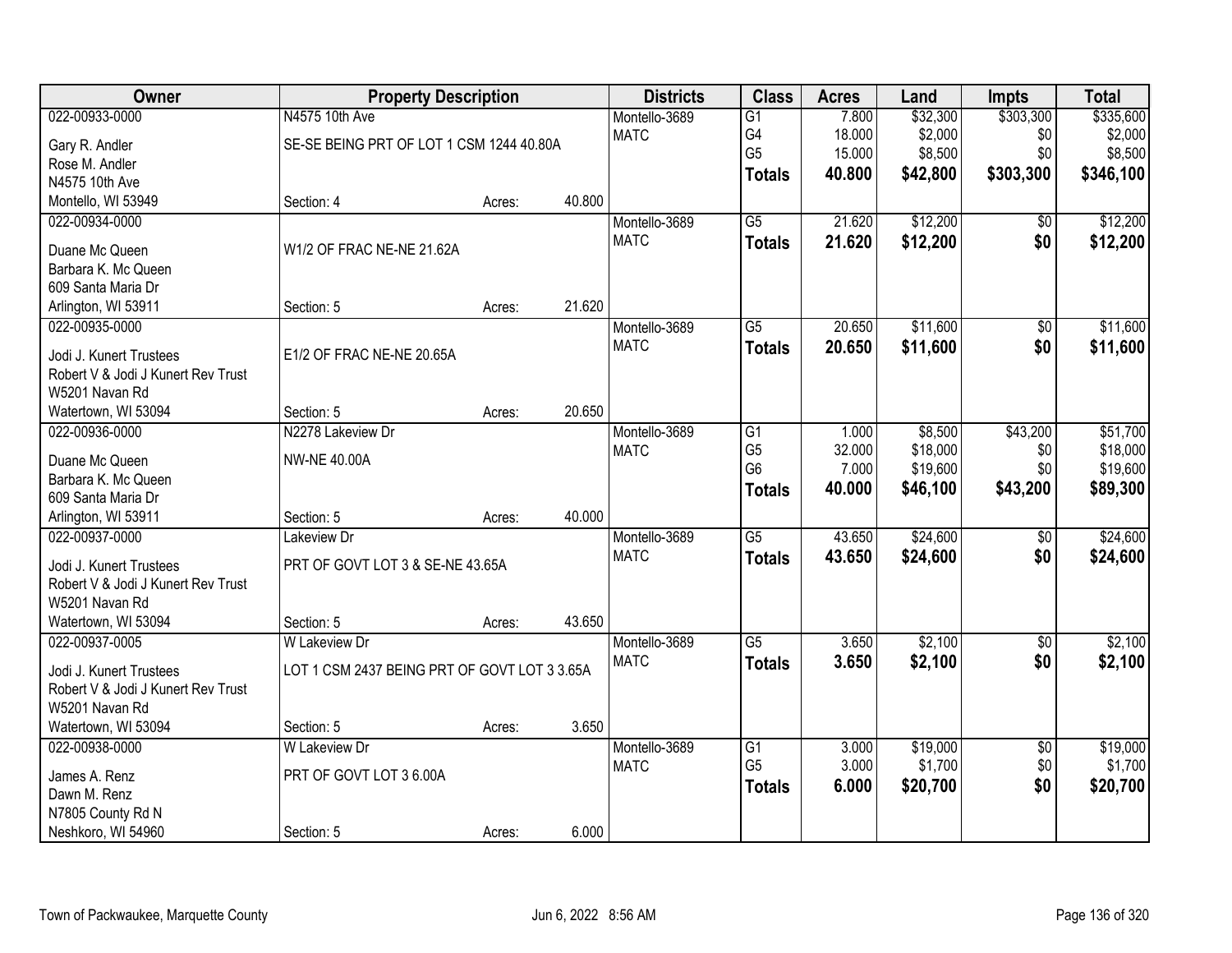| Owner                                                | <b>Property Description</b>              |        |        | <b>Districts</b> | <b>Class</b>    | <b>Acres</b> | Land      | <b>Impts</b>    | <b>Total</b> |
|------------------------------------------------------|------------------------------------------|--------|--------|------------------|-----------------|--------------|-----------|-----------------|--------------|
| 022-00939-0000                                       | Lakeview Dr                              |        |        | Montello-3689    | $\overline{G1}$ | 2.850        | \$15,000  | \$5,800         | \$20,800     |
| Jodi J. Kunert Trustees                              | PRT OF GOVT LOT 3 2.85A                  |        |        | <b>MATC</b>      | <b>Totals</b>   | 2.850        | \$15,000  | \$5,800         | \$20,800     |
| Robert V & Jodi J Kunert Rev Trust                   |                                          |        |        |                  |                 |              |           |                 |              |
| W5201 Navan Rd                                       |                                          |        |        |                  |                 |              |           |                 |              |
| Watertown, WI 53094                                  | Section: 5                               | Acres: | 2.850  |                  |                 |              |           |                 |              |
| 022-00940-0000                                       | <b>W Lakeview Dr</b>                     |        |        | Montello-3689    | $\overline{G1}$ | 4.300        | \$23,600  | \$0             | \$23,600     |
|                                                      | PRT OF GOVT LOT 3 4.30A                  |        |        | <b>MATC</b>      | <b>Totals</b>   | 4.300        | \$23,600  | \$0             | \$23,600     |
| La Donna R Stanaitis<br><b>Michael Stanaitis</b>     |                                          |        |        |                  |                 |              |           |                 |              |
| 118 Park PI                                          |                                          |        |        |                  |                 |              |           |                 |              |
| Mukwonago, WI 53149                                  | Section: 5                               | Acres: | 4.300  |                  |                 |              |           |                 |              |
| 022-00941-0000                                       |                                          |        |        | Montello-3689    | $\overline{G1}$ | 5.000        | \$22,500  | $\overline{50}$ | \$22,500     |
|                                                      |                                          |        |        | <b>MATC</b>      | G <sub>5</sub>  | 5.097        | \$2,900   | \$0             | \$2,900      |
| Jodi J. Kunert Trustees                              | CSM 1645 BEING PRT OF GOVT LOT 3 10.097A |        |        |                  | <b>Totals</b>   | 10.097       | \$25,400  | \$0             | \$25,400     |
| Robert V & Jodi J Kunert Rev Trust                   |                                          |        |        |                  |                 |              |           |                 |              |
| W5201 Navan Rd                                       |                                          |        |        |                  |                 |              |           |                 |              |
| Watertown, WI 53094                                  | Section: 5                               | Acres: | 10.097 |                  |                 |              |           |                 |              |
| 022-00942-0000                                       |                                          |        |        | Montello-3689    | $\overline{G5}$ | 9.600        | \$5,400   | \$0             | \$5,400      |
| Jodi J. Kunert Trustees                              | PRT OF SE-NE 9.60A                       |        |        | <b>MATC</b>      | <b>Totals</b>   | 9.600        | \$5,400   | \$0             | \$5,400      |
| Robert V & Jodi J Kunert Rev Trust                   |                                          |        |        |                  |                 |              |           |                 |              |
| W5201 Navan Rd                                       |                                          |        |        |                  |                 |              |           |                 |              |
| Watertown, WI 53094                                  | Section: 5                               | Acres: | 9.600  |                  |                 |              |           |                 |              |
| 022-00943-0000                                       |                                          |        |        | Montello-3689    | $\overline{G5}$ | 5.000        | \$2,800   | $\overline{50}$ | \$2,800      |
|                                                      | A PARCEL OF SE-NE PARCEL D 5.00A         |        |        | <b>MATC</b>      | <b>Totals</b>   | 5.000        | \$2,800   | \$0             | \$2,800      |
| Jodi J. Kunert Trustees                              |                                          |        |        |                  |                 |              |           |                 |              |
| Robert V & Jodi J Kunert Rev Trust<br>W5201 Navan Rd |                                          |        |        |                  |                 |              |           |                 |              |
| Watertown, WI 53094                                  | Section: 5                               | Acres: | 5.000  |                  |                 |              |           |                 |              |
| 022-00944-0000                                       |                                          |        |        | Montello-3689    | $\overline{G5}$ | 5.000        | \$2,800   | \$0             | \$2,800      |
|                                                      |                                          |        |        | <b>MATC</b>      | <b>Totals</b>   | 5.000        | \$2,800   | \$0             | \$2,800      |
| Jodi J. Kunert Trustees                              | PRT OF SE-NE PARCEL C 5.00A              |        |        |                  |                 |              |           |                 |              |
| Robert V & Jodi J Kunert Rev Trust                   |                                          |        |        |                  |                 |              |           |                 |              |
| W5201 Navan Rd                                       |                                          |        |        |                  |                 |              |           |                 |              |
| Watertown, WI 53094                                  | Section: 5                               | Acres: | 5.000  |                  |                 |              |           |                 |              |
| 022-00945-0000                                       | N2304 Lakeview Dr                        |        |        | Montello-3689    | G1              | 5.639        | \$24,700  | \$2,100         | \$26,800     |
| Charles Gorn                                         | LOT 1 CSM 304 BEING PRT OF NE-NW & SE-NW |        |        | <b>MATC</b>      | G <sub>6</sub>  | 40.000       | \$112,000 | \$0             | \$112,000    |
| Diane Gorn                                           | (GOVT LOT 2) 45.639A                     |        |        |                  | <b>Totals</b>   | 45.639       | \$136,700 | \$2,100         | \$138,800    |
| 5538 Honey Creek Rd                                  |                                          |        |        |                  |                 |              |           |                 |              |
| East Troy, WI 53120                                  | Section: 5                               | Acres: | 45.639 |                  |                 |              |           |                 |              |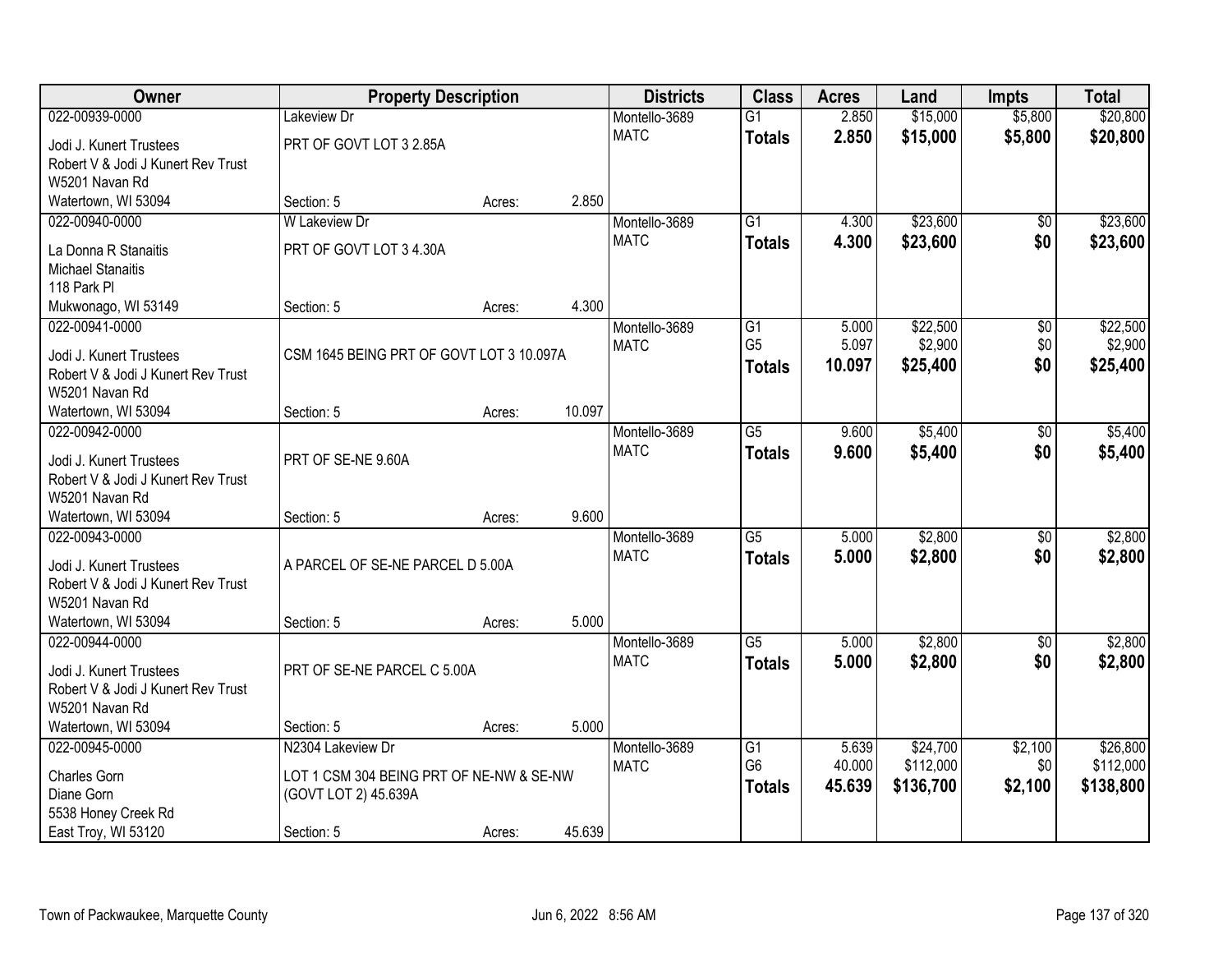| Owner                                                                                             |                                                                                                   | <b>Property Description</b> |        | <b>Districts</b>             | <b>Class</b>                           | <b>Acres</b>               | Land                              | <b>Impts</b>                | <b>Total</b>                       |
|---------------------------------------------------------------------------------------------------|---------------------------------------------------------------------------------------------------|-----------------------------|--------|------------------------------|----------------------------------------|----------------------------|-----------------------------------|-----------------------------|------------------------------------|
| 022-00946-0000<br>Meta L. Peacock<br>N2523 Lakeview Dr<br>Montello, WI 53949                      | N2523 Lakeview Dr<br>NW-NW INCL CSM 1492 & CSM 878 LESS CSM 3750 8<br>CSM 3755 15.31A             |                             |        | Montello-3689<br><b>MATC</b> | $\overline{G1}$<br>G6<br><b>Totals</b> | 2.000<br>13.310<br>15.310  | \$15,500<br>\$37,300<br>\$52,800  | \$89,200<br>\$0<br>\$89,200 | \$104,700<br>\$37,300<br>\$142,000 |
|                                                                                                   | Section: 5                                                                                        | Acres:                      | 15.310 |                              |                                        |                            |                                   |                             |                                    |
| 022-00946-0005<br><b>Charles Gorn</b><br>Diane Gorn<br>5538 Honey Creek Rd                        | Lakeview Dr<br>LOT 1 CSM 3750 BEING PRT NE-NW & NW-NW SEC 5<br>& PRT GOVT LOT 1 SEC 6 13.25A      |                             |        | Montello-3689<br><b>MATC</b> | $\overline{G6}$<br><b>Totals</b>       | 13.250<br>13.250           | \$37,100<br>\$37,100              | \$0<br>\$0                  | \$37,100<br>\$37,100               |
| East Troy, WI 53120                                                                               | Section: 5                                                                                        | Acres:                      | 13.250 |                              |                                        |                            |                                   |                             |                                    |
| 022-00946-0010<br>Derek Gorn<br>33927 Academy Rd<br>Burlington, WI 53105                          | LOT 1 CSM 3755 BEING PRT NW-NW 12.00A                                                             |                             |        | Montello-3689<br><b>MATC</b> | G6<br><b>Totals</b>                    | 12.000<br>12.000           | \$33,600<br>\$33,600              | \$0<br>\$0                  | \$33,600<br>\$33,600               |
|                                                                                                   | Section: 5                                                                                        | Acres:                      | 12.000 |                              |                                        |                            |                                   |                             |                                    |
| 022-00947-0000<br>Roberta M. Ellis<br>18431 W Wisconsin Ave<br>Brookfield, WI 53045               | <b>W</b> Lakeview Dr<br>GOVT LOT 1 & PRT OF GOVT LOT 2 BEING PRT<br>SW-NW & SE-NW 64.68A          |                             |        | Montello-3689<br><b>MATC</b> | G5<br>G <sub>6</sub><br><b>Totals</b>  | 32.710<br>31.970<br>64.680 | \$18,400<br>\$89,500<br>\$107,900 | \$0<br>\$0<br>\$0           | \$18,400<br>\$89,500<br>\$107,900  |
|                                                                                                   | Section: 5                                                                                        | Acres:                      | 64.680 |                              |                                        |                            |                                   |                             |                                    |
| 022-00948-0000<br><b>Carol Manolis</b><br>Dimitri G. Manolis<br>PO Box 17<br>Packwaukee, WI 53953 | N2283 Lakeview Dr<br>PRT OF GOVT LOT 2 BEING PRT LOT 2 CSM 304<br>2.15A<br>Section: 5             | Acres:                      | 2.150  | Montello-3689<br><b>MATC</b> | $\overline{G1}$<br><b>Totals</b>       | 2.150<br>2.150             | \$25,800<br>\$25,800              | \$151,800<br>\$151,800      | \$177,600<br>\$177,600             |
| 022-00950-0000                                                                                    | Lakeview Dr                                                                                       |                             |        | Montello-3689                | $\overline{G1}$                        | 0.420                      | \$13,900                          | $\overline{50}$             | \$13,900                           |
| Larry T. Abernathy et al<br>9504 Riverview Ln<br>Caledonia, WI 53108                              | ELY 100FT OF LOT 4 OF CSM 304 BEING PRT OF<br>GOVT LOT 2 00.42A                                   |                             |        | <b>MATC</b>                  | <b>Totals</b>                          | 0.420                      | \$13,900                          | \$0                         | \$13,900                           |
|                                                                                                   | Section: 5                                                                                        | Acres:                      | 0.420  |                              |                                        |                            |                                   |                             |                                    |
| 022-00951-0000<br>Roberta M. Ellis<br>18431 W Wisconsin Ave<br>Brookfield, WI 53045               | N2315 Lakeview Dr<br>WLY 399FT OF LOT 4 OF CSM 304 BEING PRT OF<br>GOVT LOT 2 3.90A<br>Section: 5 | Acres:                      | 3.900  | Montello-3689<br><b>MATC</b> | $\overline{G1}$<br><b>Totals</b>       | 3.900<br>3.900             | \$21,600<br>\$21,600              | \$55,300<br>\$55,300        | \$76,900<br>\$76,900               |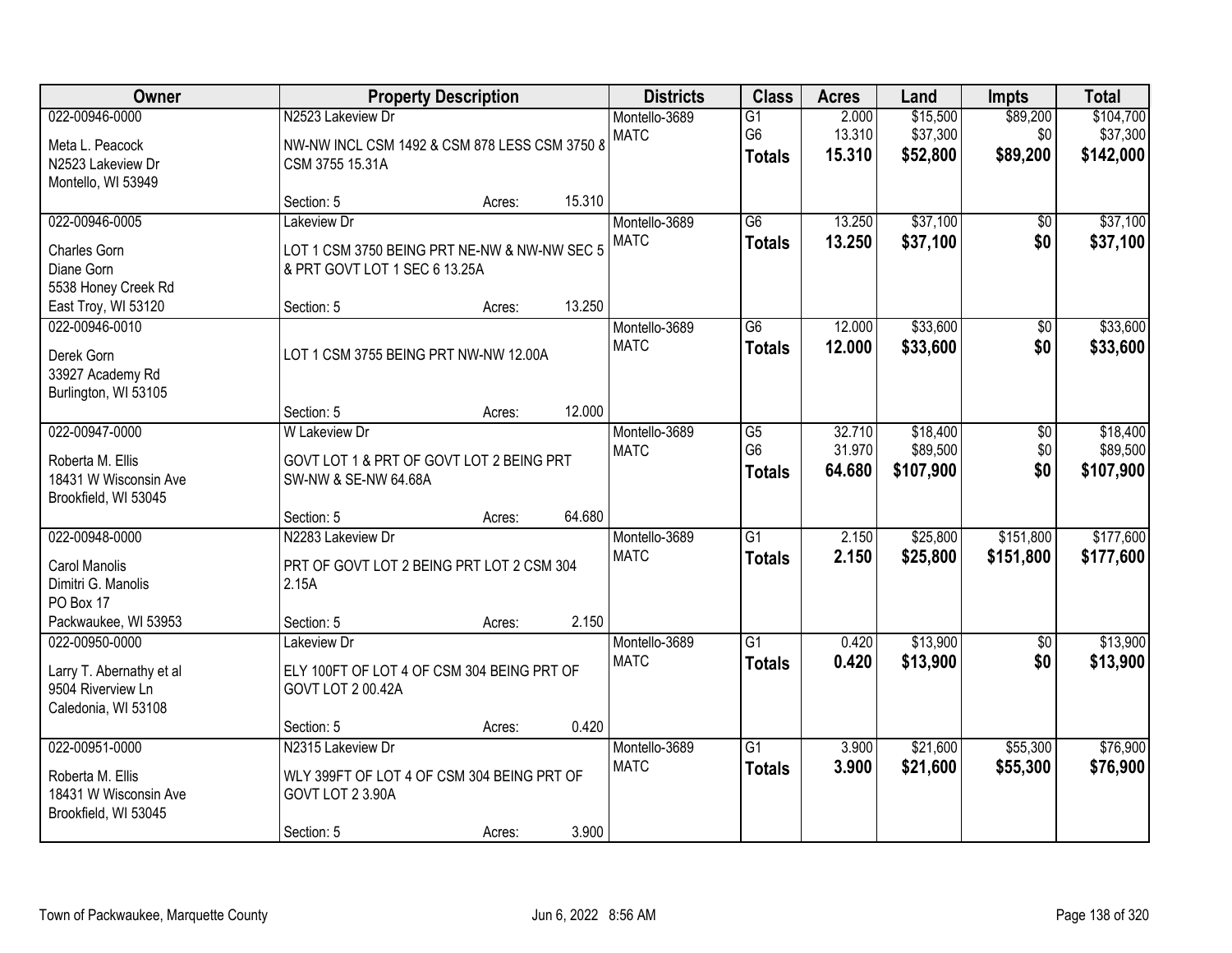| Owner                              |                                            | <b>Property Description</b> |        | <b>Districts</b>             | <b>Class</b>                      | <b>Acres</b>    | Land                 | <b>Impts</b>    | <b>Total</b>         |
|------------------------------------|--------------------------------------------|-----------------------------|--------|------------------------------|-----------------------------------|-----------------|----------------------|-----------------|----------------------|
| 022-00952-0000                     | N2271 Lakeview Dr                          |                             |        | Montello-3689                | $\overline{G1}$                   | 2.089           | \$23,000             | \$86,700        | \$109,700            |
| Rhonda K. Corning                  | LOT 1 CSM 3781 PRT GOVT LOT 2 2.089A       |                             |        | <b>MATC</b>                  | <b>Totals</b>                     | 2.089           | \$23,000             | \$86,700        | \$109,700            |
| Craig A. Corning                   |                                            |                             |        |                              |                                   |                 |                      |                 |                      |
| W5369 State Rd 16                  |                                            |                             |        |                              |                                   |                 |                      |                 |                      |
| Rio, WI 53960                      | Section: 5                                 | Acres:                      | 2.089  |                              |                                   |                 |                      |                 |                      |
| 022-00953-0000                     | Lakeview Dr                                |                             |        | Montello-3689                | $\overline{G1}$                   | 4.480           | \$25,300             | \$0             | \$25,300             |
| Pecora Joint Trust                 | LOT 3 CSM 304 4.48A                        |                             |        | <b>MATC</b>                  | <b>Totals</b>                     | 4.480           | \$25,300             | \$0             | \$25,300             |
| 634 N Vista Ave                    |                                            |                             |        |                              |                                   |                 |                      |                 |                      |
| Lombard, IL 60148                  |                                            |                             |        |                              |                                   |                 |                      |                 |                      |
|                                    | Section: 5                                 | Acres:                      | 4.480  |                              |                                   |                 |                      |                 |                      |
| 022-00955-0000                     |                                            |                             |        | Montello-3689                | G6                                | 5.000           | \$14,000             | \$0             | \$14,000             |
|                                    | PRT OF GOVT LOT 2 5.00A                    |                             |        | <b>MATC</b>                  | <b>Totals</b>                     | 5.000           | \$14,000             | \$0             | \$14,000             |
| <b>Charles Gorn</b><br>Diane Gorn  |                                            |                             |        |                              |                                   |                 |                      |                 |                      |
| 5538 Honey Creek Rd                |                                            |                             |        |                              |                                   |                 |                      |                 |                      |
| East Troy, WI 53120                | Section: 5                                 | Acres:                      | 5.000  |                              |                                   |                 |                      |                 |                      |
| 022-00956-0000                     |                                            |                             |        | Montello-3689                | G5                                | 4.600           | \$300                | \$0             | \$300                |
|                                    |                                            |                             |        | <b>MATC</b>                  | <b>Totals</b>                     | 4.600           | \$300                | \$0             | \$300                |
| Carol Manolis                      | PRT OF GOVT LOT 2 BEING THE ROADWAY ON CSM |                             |        |                              |                                   |                 |                      |                 |                      |
| Dimitri G. Manolis                 | 304 & 6' X 1330' LY W THEREOF 4.60A        |                             |        |                              |                                   |                 |                      |                 |                      |
| PO Box 17                          |                                            |                             | 4.600  |                              |                                   |                 |                      |                 |                      |
| Packwaukee, WI 53953               | Section: 5                                 | Acres:                      |        |                              |                                   |                 |                      |                 |                      |
| 022-00959-0000                     | N2295 Lakeview Dr                          |                             |        | Montello-3689<br><b>MATC</b> | $\overline{G1}$<br>G <sub>5</sub> | 3.000<br>40.880 | \$19,000<br>\$23,000 | \$7,200<br>\$0  | \$26,200<br>\$23,000 |
| Jodi J. Kunert Trustees            | GOVT LOT 4 BEING PRT OF SE-SE 43.88A       |                             |        |                              |                                   | 43.880          | \$42,000             | \$7,200         |                      |
| Robert V & Jodi J Kunert Rev Trust |                                            |                             |        |                              | <b>Totals</b>                     |                 |                      |                 | \$49,200             |
| W5201 Navan Rd                     |                                            |                             |        |                              |                                   |                 |                      |                 |                      |
| Watertown, WI 53094                | Section: 5                                 | Acres:                      | 43.880 |                              |                                   |                 |                      |                 |                      |
| 022-00960-0000                     |                                            |                             |        | Westfield-6335               | $\overline{G4}$                   | 33.450          | \$3,600              | $\overline{50}$ | \$3,600              |
| Maxine E Dunlap Rev Trust          | <b>NE-NE 45.45A</b>                        |                             |        | <b>MATC</b>                  | G <sub>5</sub>                    | 2.000           | \$100                | \$0             | \$100                |
| 695 Co Rd 19                       |                                            |                             |        |                              | G <sub>5</sub> M                  | 10.000          | \$14,000             | \$0             | \$14,000             |
| Mound, MN 55364-8353               |                                            |                             |        |                              | <b>Totals</b>                     | 45.450          | \$17,700             | \$0             | \$17,700             |
|                                    | Section: 5                                 | Acres:                      | 45.450 |                              |                                   |                 |                      |                 |                      |
| 022-00961-0000                     |                                            |                             |        | Westfield-6335               | $\overline{G4}$                   | 29.750          | \$3,200              | $\overline{50}$ | \$3,200              |
| Maxine E Dunlap Rev Trust          | <b>NW-NE 44.75A</b>                        |                             |        | <b>MATC</b>                  | G <sub>5</sub> M                  | 15.000          | \$21,000             | \$0             | \$21,000             |
| 695 Co Rd 19                       |                                            |                             |        |                              | <b>Totals</b>                     | 44.750          | \$24,200             | \$0             | \$24,200             |
| Mound, MN 55364-8353               |                                            |                             |        |                              |                                   |                 |                      |                 |                      |
|                                    | Section: 5                                 | Acres:                      | 44.750 |                              |                                   |                 |                      |                 |                      |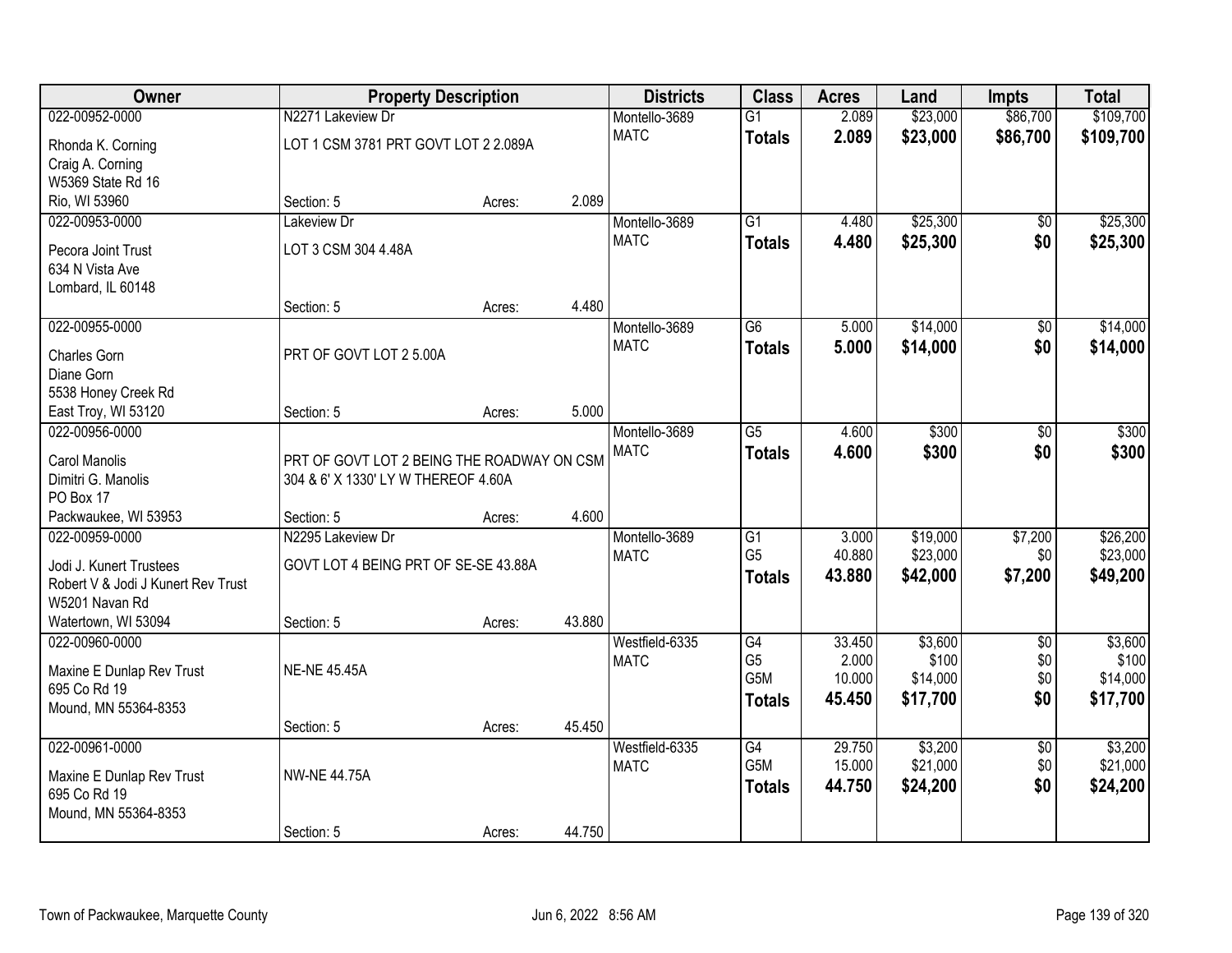| Owner                     |                                              | <b>Property Description</b> |        | <b>Districts</b> | <b>Class</b>          | <b>Acres</b>    | Land                | <b>Impts</b>    | <b>Total</b>        |
|---------------------------|----------------------------------------------|-----------------------------|--------|------------------|-----------------------|-----------------|---------------------|-----------------|---------------------|
| 022-00962-0000            | W5809 Fawn Ct                                |                             |        | Westfield-6335   | $\overline{G1}$       | 2.000           | \$12,000            | \$158,500       | \$170,500           |
| Maxine E Dunlap Rev Trust | SW-NE LESS CSM 3086 39.21A                   |                             |        | <b>MATC</b>      | G4                    | 6.210           | \$1,000             | \$0             | \$1,000             |
| 695 Co Rd 19              |                                              |                             |        |                  | G <sub>5</sub>        | 1.000           | \$100               | \$0             | \$100               |
| Mound, MN 55364-8353      |                                              |                             |        |                  | G5M                   | 30.000          | \$42,000            | \$0             | \$42,000            |
|                           | Section: 5                                   | Acres:                      | 39.210 |                  | <b>Totals</b>         | 39.210          | \$55,100            | \$158,500       | \$213,600           |
| 022-00963-0000            | N4767 9th Ave                                |                             |        | Westfield-6335   | G4                    | 3.000           | \$300               | $\overline{30}$ | \$300               |
| James L. Krueger          | LOT 1 CSM 3173 BEING PRT OF SE-NE 5.00A      |                             |        | <b>MATC</b>      | G7                    | 2.000           | \$12,500            | \$71,900        | \$84,400            |
| N4767 9th Ave             |                                              |                             |        |                  | <b>Totals</b>         | 5.000           | \$12,800            | \$71,900        | \$84,700            |
| Montello, WI 53949        |                                              |                             |        |                  |                       |                 |                     |                 |                     |
|                           | Section: 5                                   | Acres:                      | 5.000  |                  |                       |                 |                     |                 |                     |
| 022-00963-0005            |                                              |                             |        | Westfield-6335   | G4                    | 18.840          | \$2,400             | \$0             | \$2,400             |
| Maxine E Dunlap Rev Trust | SE-NE LESS CSM 3086 18.84A                   |                             |        | <b>MATC</b>      | <b>Totals</b>         | 18.840          | \$2,400             | \$0             | \$2,400             |
| 695 Co Rd 19              |                                              |                             |        |                  |                       |                 |                     |                 |                     |
| Mound, MN 55364-8353      |                                              |                             |        |                  |                       |                 |                     |                 |                     |
|                           | Section: 5                                   | Acres:                      | 18.840 |                  |                       |                 |                     |                 |                     |
| 022-00963-0010            |                                              |                             |        | Westfield-6335   | G4                    | 10.930          | \$1,200             | \$0             | \$1,200             |
| Maxine E Dunlap Rev Trust | PRT OF LOT 1 CSM 3086 LY W OF CSM 3173 BEING |                             |        | <b>MATC</b>      | G7                    | 1.000           | \$8,000             | \$18,000        | \$26,000            |
| 695 Co Rd 19              | PRT OF SE-NE & SW-NE 11.93A                  |                             |        |                  | <b>Totals</b>         | 11.930          | \$9,200             | \$18,000        | \$27,200            |
| Mound, MN 55364-8353      |                                              |                             |        |                  |                       |                 |                     |                 |                     |
|                           | Section: 5                                   | Acres:                      | 11.930 |                  |                       |                 |                     |                 |                     |
| 022-00963-0015            |                                              |                             |        | Westfield-6335   | $\overline{G4}$       | 5.540           | \$1,000             | $\overline{50}$ | \$1,000             |
| Maxine E Dunlap Rev Trust | PRT OF LOT 1 CSM 3086 LY S OF CSM 3173 BEING |                             |        | <b>MATC</b>      | <b>Totals</b>         | 5.540           | \$1,000             | \$0             | \$1,000             |
| 695 Co Rd 19              | PRT OF SE-NE 5.54A                           |                             |        |                  |                       |                 |                     |                 |                     |
| Mound, MN 55364-8353      |                                              |                             |        |                  |                       |                 |                     |                 |                     |
|                           | Section: 5                                   | Acres:                      | 5.540  |                  |                       |                 |                     |                 |                     |
| 022-00964-0000            |                                              |                             |        | Westfield-6335   | G4                    | 10.000          | \$1,100             | $\overline{50}$ | \$1,100             |
| <b>Gkb Income Trust</b>   | PRT OF NE-NW LY N OF FAWN CT 37.13A          |                             |        | <b>MATC</b>      | G <sub>5</sub><br>G5M | 9.130<br>18.000 | \$8,700<br>\$25,200 | \$0<br>\$0      | \$8,700<br>\$25,200 |
| W5641 Co Rd J             |                                              |                             |        |                  | <b>Totals</b>         | 37.130          | \$35,000            | \$0             | \$35,000            |
| Westfield, WI 53964       |                                              |                             |        |                  |                       |                 |                     |                 |                     |
|                           | Section: 5                                   | Acres:                      | 37.130 |                  |                       |                 |                     |                 |                     |
| 022-00965-0000            |                                              |                             |        | Westfield-6335   | $\overline{G6}$       | 7.000           | \$19,600            | $\overline{50}$ | \$19,600            |
| Ronald D. Anderson        | PRT NE-NW LY S OF FAWN CT 7.00A              |                             |        | <b>MATC</b>      | <b>Totals</b>         | 7.000           | \$19,600            | \$0             | \$19,600            |
| N4496 County Rd M         |                                              |                             |        |                  |                       |                 |                     |                 |                     |
| Montello, WI 53949        |                                              |                             |        |                  |                       |                 |                     |                 |                     |
|                           | Section: 5                                   | Acres:                      | 7.000  |                  |                       |                 |                     |                 |                     |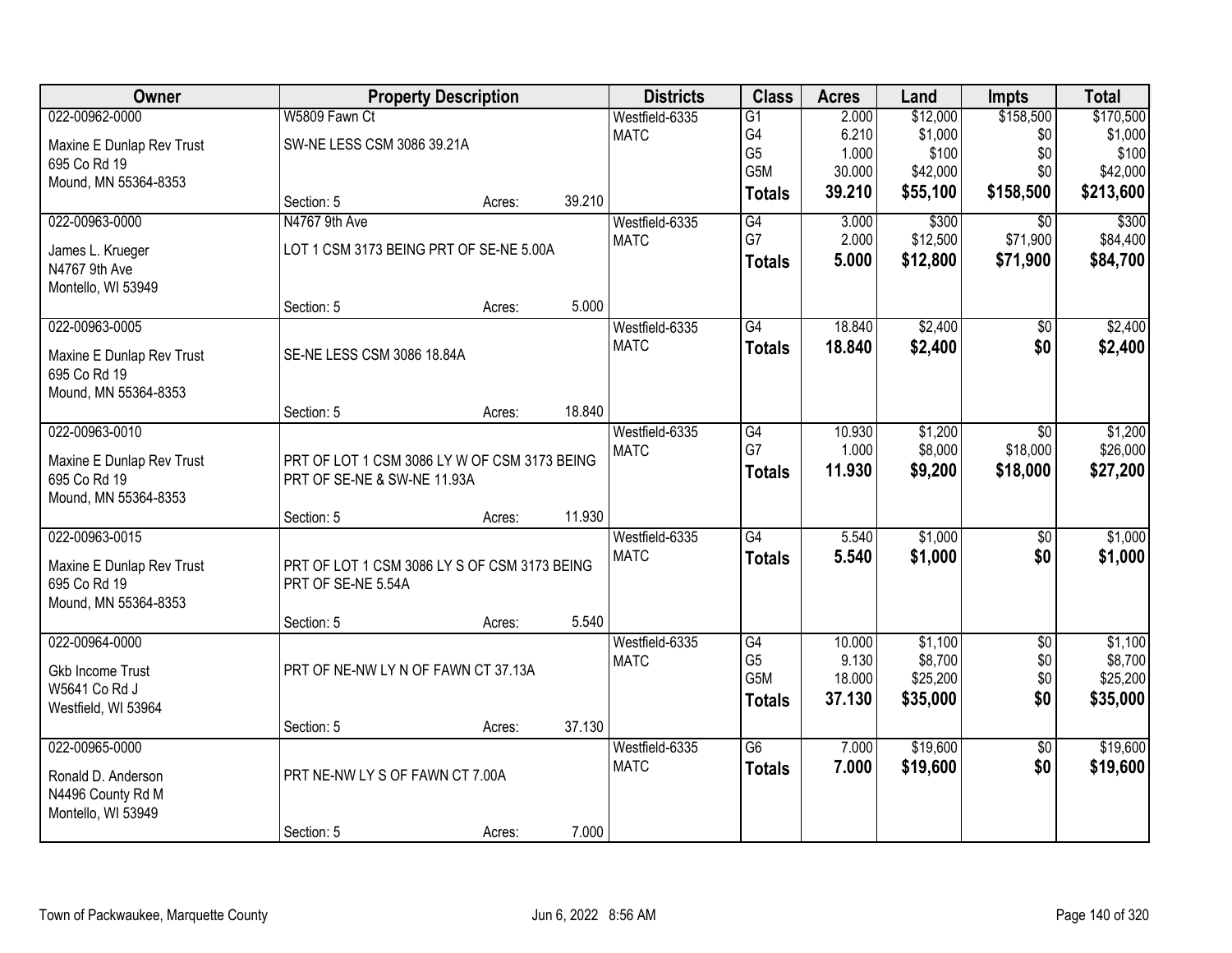| <b>Owner</b>                       | <b>Property Description</b>         |        |        | <b>Districts</b> | <b>Class</b>    | <b>Acres</b>     | Land     | <b>Impts</b>    | <b>Total</b> |
|------------------------------------|-------------------------------------|--------|--------|------------------|-----------------|------------------|----------|-----------------|--------------|
| 022-00966-0000                     | W6076 Fawn Ct                       |        |        | Westfield-6335   | G4              | 27.940           | \$2,900  | $\overline{50}$ | \$2,900      |
| Jason E. Benner                    | PRT OF NW-NW LY N OF FAWN CT 32.94A |        |        | <b>MATC</b>      | G <sub>5</sub>  | 1.000            | \$100    | \$0             | \$100        |
| W6076 Fawn Ct                      |                                     |        |        |                  | G5M             | 2.000            | \$2,800  | \$0             | \$2,800      |
| Montello, WI 53949                 |                                     |        |        |                  | G7              | 2.000            | \$12,500 | \$216,500       | \$229,000    |
|                                    | Section: 5                          | Acres: | 32.940 |                  | <b>Totals</b>   | 32.940           | \$18,300 | \$216,500       | \$234,800    |
| 022-00967-0000                     | W6088 Fawn Ct                       |        |        | Westfield-6335   | $\overline{G1}$ | 1.540            | \$10,400 | \$90,100        | \$100,500    |
| Nathan V & Marcy A Kempf Rev Trust | A PARCEL OF NW-NW 1.54A             |        |        | <b>MATC</b>      | <b>Totals</b>   | 1.540            | \$10,400 | \$90,100        | \$100,500    |
| S14 W32740 Forest Hills Dr         |                                     |        |        |                  |                 |                  |          |                 |              |
| Delafield, WI 53018                |                                     |        |        |                  |                 |                  |          |                 |              |
|                                    | Section: 5                          | Acres: | 1.540  |                  |                 |                  |          |                 |              |
| 022-00968-0000                     |                                     |        |        | Westfield-6335   | G6              | 8.000            | \$22,400 | \$0             | \$22,400     |
| Ronald D. Anderson                 | PRT NW-NW LY S OF FAWN CT 8.00A     |        |        | <b>MATC</b>      | <b>Totals</b>   | 8.000            | \$22,400 | \$0             | \$22,400     |
| N4496 County Rd M                  |                                     |        |        |                  |                 |                  |          |                 |              |
| Montello, WI 53949                 |                                     |        |        |                  |                 |                  |          |                 |              |
|                                    | Section: 5                          | Acres: | 8.000  |                  |                 |                  |          |                 |              |
| 022-00969-0000                     |                                     |        |        | Westfield-6335   | G4              | 9.000            | \$1,200  | \$0             | \$1,200      |
| Ronald D. Anderson                 | SW-NW 40.00A                        |        |        | <b>MATC</b>      | G <sub>5</sub>  | 31.000           | \$17,000 | \$0             | \$17,000     |
| N4496 County Rd M                  |                                     |        |        |                  | <b>Totals</b>   | 40.000           | \$18,200 | \$0             | \$18,200     |
| Montello, WI 53949                 |                                     |        |        |                  |                 |                  |          |                 |              |
|                                    | Section: 5                          | Acres: | 40.000 |                  |                 |                  |          |                 |              |
| 022-00970-0000                     |                                     |        |        | Westfield-6335   | $\overline{G4}$ | 29.000           | \$3,600  | $\overline{50}$ | \$3,600      |
| Ronald D. Anderson                 | <b>SE-NW 40.00A</b>                 |        |        | <b>MATC</b>      | G <sub>5</sub>  | 1.000            | \$100    | \$0             | \$100        |
| N4496 County Rd M                  |                                     |        |        |                  | G5M             | 10.000<br>40.000 | \$14,000 | \$0<br>\$0      | \$14,000     |
| Montello, WI 53949                 |                                     |        |        |                  | <b>Totals</b>   |                  | \$17,700 |                 | \$17,700     |
|                                    | Section: 5                          | Acres: | 40.000 |                  |                 |                  |          |                 |              |
| 022-00971-0000                     |                                     |        |        | Montello-3689    | $\overline{G5}$ | 40.000           | \$25,000 | $\overline{50}$ | \$25,000     |
| Ronald D. Anderson                 | <b>NE-SW 40.00A</b>                 |        |        | <b>MATC</b>      | <b>Totals</b>   | 40.000           | \$25,000 | \$0             | \$25,000     |
| N4496 County Rd M                  |                                     |        |        |                  |                 |                  |          |                 |              |
| Montello, WI 53949                 |                                     |        |        |                  |                 |                  |          |                 |              |
|                                    | Section: 5                          | Acres: | 40.000 |                  |                 |                  |          |                 |              |
| 022-00972-0000                     |                                     |        |        | Montello-3689    | G5              | 20.000           | \$11,300 | $\overline{30}$ | \$11,300     |
| Ronald D. Anderson                 | N 1/2 OF NW-SW 20.00A               |        |        | <b>MATC</b>      | <b>Totals</b>   | 20.000           | \$11,300 | \$0             | \$11,300     |
| N4496 County Rd M                  |                                     |        |        |                  |                 |                  |          |                 |              |
| Montello, WI 53949                 |                                     |        |        |                  |                 |                  |          |                 |              |
|                                    | Section: 5                          | Acres: | 20.000 |                  |                 |                  |          |                 |              |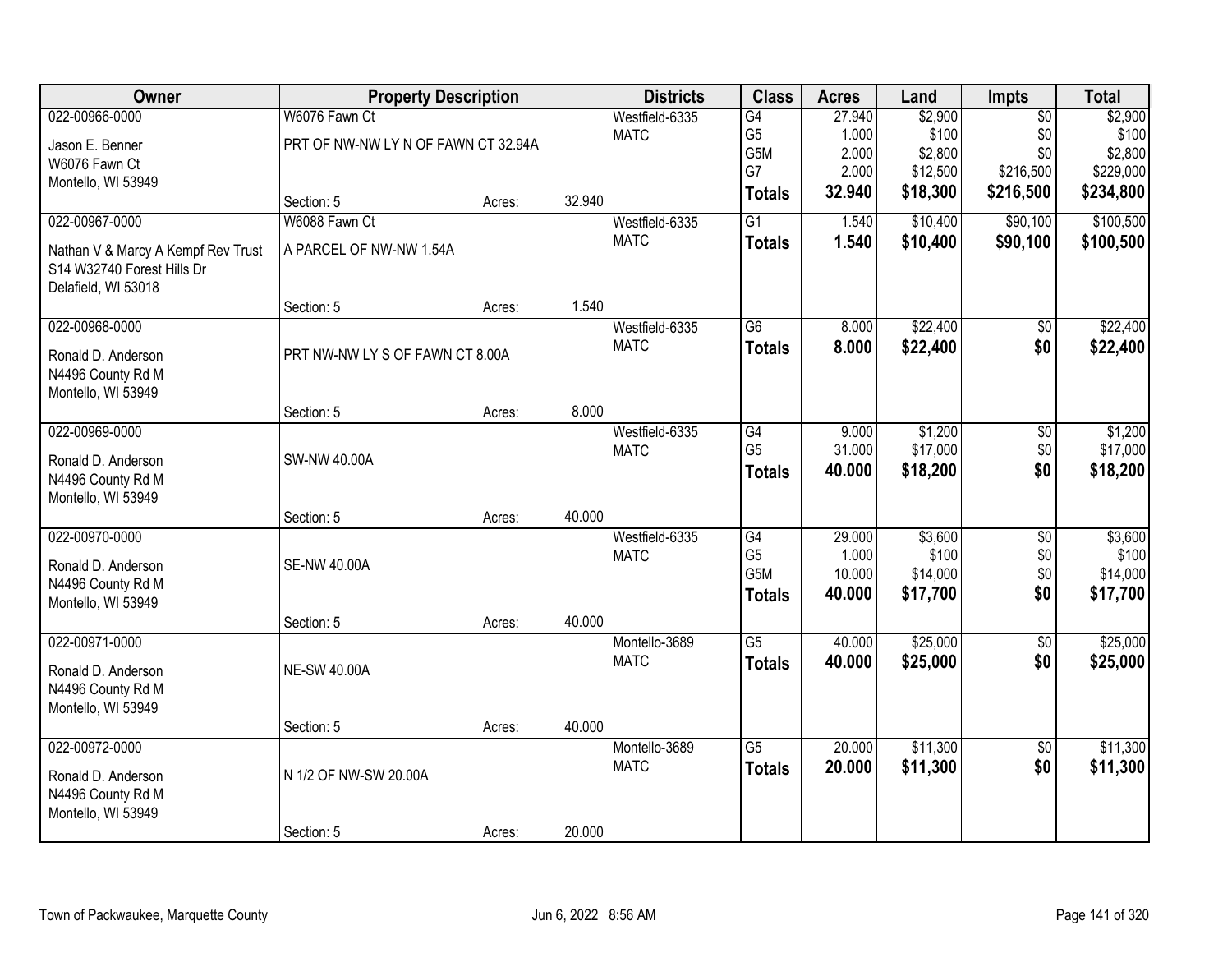| Owner                                                                               | <b>Property Description</b>                                                                                         |                  |                  | <b>Districts</b>             | <b>Class</b>                                       | <b>Acres</b>                        | Land                                       | <b>Impts</b>                         | <b>Total</b>                               |
|-------------------------------------------------------------------------------------|---------------------------------------------------------------------------------------------------------------------|------------------|------------------|------------------------------|----------------------------------------------------|-------------------------------------|--------------------------------------------|--------------------------------------|--------------------------------------------|
| 022-00973-0000<br>Patricia A. Lietz<br>N4722 County Rd M                            | S 1/2 OF NW-SW 20.00A                                                                                               |                  |                  | Montello-3689<br><b>MATC</b> | $\overline{G5}$<br><b>Totals</b>                   | 20.000<br>20.000                    | \$11,300<br>\$11,300                       | $\overline{50}$<br>\$0               | \$11,300<br>\$11,300                       |
| Montello, WI 53949-8022                                                             | Section: 5                                                                                                          | Acres:           | 20.000           |                              |                                                    |                                     |                                            |                                      |                                            |
| 022-00974-0000<br>Joseph Zehren<br>W6152 Fawn Ct<br>Montello, WI 53949              | LOT 1 CSM 3529 LESS 5A PARCEL IN NW COR BEING<br>PRT SE-SE SEC 5, ALL SW-SW PRT SE-SW SEC 6<br>78.36A<br>Section: 6 | Acres:           | 78.360           | Montello-3689<br><b>MATC</b> | G4<br>G <sub>5</sub><br><b>Totals</b>              | 8.000<br>70.360<br>78.360           | \$1,200<br>\$39,600<br>\$40,800            | \$0<br>\$0<br>\$0                    | \$1,200<br>\$39,600<br>\$40,800            |
| 022-00975-0000<br>Gordon J. Krueger<br>N5322 9th Ave<br>Montello, WI 53949          | N 1/2 OF SE-SW 20.00A<br>Section: 5                                                                                 | Acres:           | 20.000           | Montello-3689<br><b>MATC</b> | $\overline{G5}$<br><b>Totals</b>                   | 20.000<br>20.000                    | \$11,300<br>\$11,300                       | \$0<br>\$0                           | \$11,300<br>\$11,300                       |
| 022-00977-0000<br>Maxine E Dunlap Rev Trust<br>695 Co Rd 19<br>Mound, MN 55364-8353 | PRT OF LOT 1 CSM 3086 BEING PRT OF NE-SE<br>17.53A                                                                  |                  |                  | Montello-3689<br><b>MATC</b> | $\overline{G5}$<br>G <sub>6</sub><br><b>Totals</b> | 12.530<br>5.000<br>17.530           | \$13,200<br>\$14,000<br>\$27,200           | $\sqrt[6]{3}$<br>\$0<br>\$0          | \$13,200<br>\$14,000<br>\$27,200           |
| 022-00977-0005<br>Maxine E Dunlap Rev Trust<br>695 Co Rd 19<br>Mound, MN 55364-8353 | Section: 5<br>NE-SE LESS CSM 3086 23.13A<br>Section: 5                                                              | Acres:<br>Acres: | 17.530<br>23.130 | Montello-3689<br><b>MATC</b> | $\overline{G5}$<br>G <sub>6</sub><br><b>Totals</b> | 10.000<br>13.130<br>23.130          | \$10,500<br>\$36,800<br>\$47,300           | $\overline{50}$<br>\$0<br>\$0        | \$10,500<br>\$36,800<br>\$47,300           |
| 022-00978-0000<br>Maxine E Dunlap Rev Trust<br>695 Co Rd 19<br>Mound, MN 55364-8353 | <b>NW-SE 40.00A</b><br>Section: 5                                                                                   | Acres:           | 40.000           | Montello-3689<br><b>MATC</b> | $\overline{G5}$<br>G <sub>6</sub><br><b>Totals</b> | 30.000<br>10.000<br>40.000          | \$21,800<br>\$28,000<br>\$49,800           | $\sqrt{6}$<br>\$0<br>\$0             | \$21,800<br>\$28,000<br>\$49,800           |
| 022-00979-0000<br>Gordon J. Krueger<br>N5322 9th Ave<br>Montello, WI 53949          | SW-SE 40.00A<br>Section: 5                                                                                          | Acres:           | 40.000           | Montello-3689<br><b>MATC</b> | G4<br>G <sub>5</sub><br>G5M<br><b>Totals</b>       | 15.000<br>7.000<br>18.000<br>40.000 | \$1,600<br>\$4,000<br>\$25,200<br>\$30,800 | $\overline{50}$<br>\$0<br>\$0<br>\$0 | \$1,600<br>\$4,000<br>\$25,200<br>\$30,800 |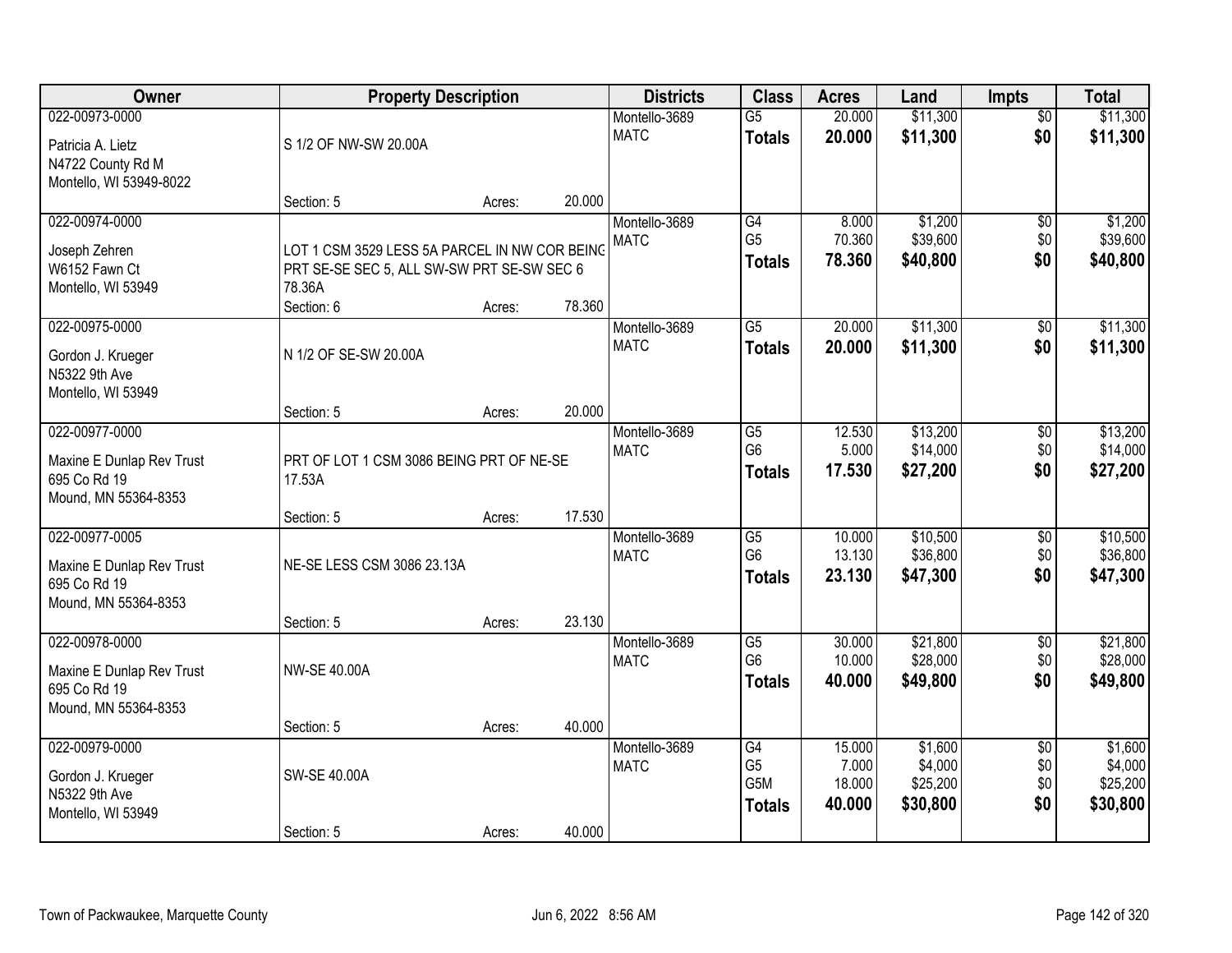| Owner                                                                                            |                                                                          | <b>Property Description</b> |        | <b>Districts</b>                                                        | <b>Class</b>                                            | <b>Acres</b>                       | Land                                        | Impts                              | <b>Total</b>                                 |
|--------------------------------------------------------------------------------------------------|--------------------------------------------------------------------------|-----------------------------|--------|-------------------------------------------------------------------------|---------------------------------------------------------|------------------------------------|---------------------------------------------|------------------------------------|----------------------------------------------|
| 022-00980-0000<br>Gordon J. Krueger<br>N5322 9th Ave<br>Montello, WI 53949                       | SE-SE 40.00A                                                             |                             |        | Montello-3689<br><b>MATC</b>                                            | G4<br>G5M<br><b>Totals</b>                              | 28.000<br>12.000<br>40.000         | \$3,100<br>\$16,800<br>\$19,900             | $\overline{50}$<br>\$0<br>\$0      | \$3,100<br>\$16,800<br>\$19,900              |
|                                                                                                  | Section: 5                                                               | Acres:                      | 40.000 |                                                                         |                                                         |                                    |                                             |                                    |                                              |
| 022-00981-0000<br>Meta L. Peacock<br>N2523 Lakeview Dr<br>Montello, WI 53949                     | N2523 Lakeview Dr<br>PRT OF GOVT LOT 1 300FT FRTG LESS CSM 3750<br>8.30A |                             |        | Buffalo Lake Pro &<br><b>Rehab Dist</b><br>Montello-3689<br><b>MATC</b> | G2<br><b>Totals</b>                                     | 8.300<br>8.300                     | \$107,600<br>\$107,600                      | \$221,400<br>\$221,400             | \$329,000<br>\$329,000                       |
|                                                                                                  | Section: 6                                                               | Acres:                      | 8.300  |                                                                         |                                                         |                                    |                                             |                                    |                                              |
| 022-00982-0000<br>Ronald D. Anderson<br>N4496 County Rd M<br>Montello, WI 53949                  | W6115 Fawn Ct<br>PRT OF NE-NE LYING S OF FAWN CT 2.00A                   |                             |        | Westfield-6335<br><b>MATC</b>                                           | G1<br><b>Totals</b>                                     | 2.000<br>2.000                     | \$12,000<br>\$12,000                        | \$196,900<br>\$196,900             | \$208,900<br>\$208,900                       |
|                                                                                                  | Section: 6                                                               | Acres:                      | 2.000  |                                                                         |                                                         |                                    |                                             |                                    |                                              |
| 022-00983-0000<br>Joseph Zehren<br>W6152 Fawn Ct<br>Montello, WI 53949                           | W6152 Fawn Ct<br>PRT OF NE-NE LY W OF RR 22.00A                          |                             |        | Westfield-6335<br><b>MATC</b>                                           | G1<br>G <sub>5</sub><br>G <sub>6</sub><br><b>Totals</b> | 2.000<br>13.000<br>7.000<br>22.000 | \$12,000<br>\$7,300<br>\$19,600<br>\$38,900 | \$68,900<br>\$0<br>\$0<br>\$68,900 | \$80,900<br>\$7,300<br>\$19,600<br>\$107,800 |
|                                                                                                  | Section: 6                                                               | Acres:                      | 22.000 |                                                                         |                                                         |                                    |                                             |                                    |                                              |
| 022-00984-0000<br>Joseph Zehren<br>W6152 Fawn Ct<br>Montello, WI 53949                           | PRT OF NE-NE 5.00A                                                       |                             |        | Westfield-6335<br><b>MATC</b>                                           | $\overline{G6}$<br><b>Totals</b>                        | 5.000<br>5.000                     | \$14,000<br>\$14,000                        | $\overline{50}$<br>\$0             | \$14,000<br>\$14,000                         |
| 022-00985-0000                                                                                   | Section: 6<br>W6112 Fawn Ct                                              | Acres:                      | 5.000  | Westfield-6335                                                          | $\overline{G1}$                                         | 4.768                              | \$21,700                                    | \$114,400                          | \$136,100                                    |
| Traci A. Campion<br>W6112 Fawn Ct<br>Montello, WI 53949                                          | LOT 2 CSM 2785 BEING PRT OF NE-NE 4.768A                                 |                             |        | <b>MATC</b>                                                             | <b>Totals</b>                                           | 4.768                              | \$21,700                                    | \$114,400                          | \$136,100                                    |
|                                                                                                  | Section: 6                                                               | Acres:                      | 4.768  |                                                                         |                                                         |                                    |                                             |                                    |                                              |
| 022-00985-0005<br>Justin K. Gammeter<br>Kari J. Gammeter<br>N4879 8th Ave<br>Westfield, WI 53964 | N4879 8th Ave<br>LOT 1 CSM 2785 BEING PRT OF NE-NE 3.962A<br>Section: 6  | Acres:                      | 3.962  | Westfield-6335<br><b>MATC</b>                                           | $\overline{G1}$<br><b>Totals</b>                        | 3.962<br>3.962                     | \$18,900<br>\$18,900                        | \$145,500<br>\$145,500             | \$164,400<br>\$164,400                       |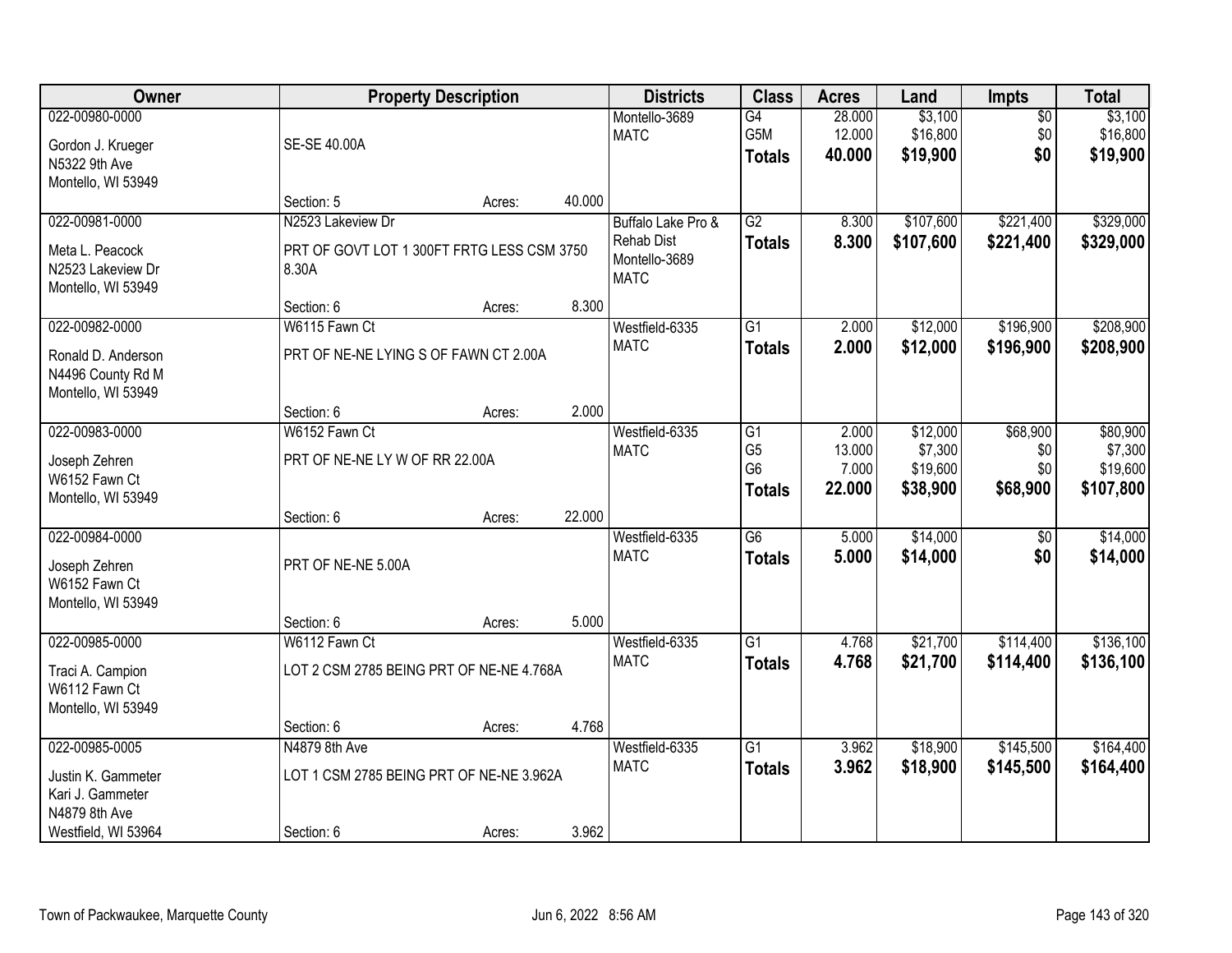| Owner                                                                               |                                                               | <b>Property Description</b> |        | <b>Districts</b>              | <b>Class</b>                                         | <b>Acres</b>               | Land                             | <b>Impts</b>                  | <b>Total</b>                     |
|-------------------------------------------------------------------------------------|---------------------------------------------------------------|-----------------------------|--------|-------------------------------|------------------------------------------------------|----------------------------|----------------------------------|-------------------------------|----------------------------------|
| 022-00986-0000<br>Patricia A. Lietz<br>N4722 County Rd M<br>Montello, WI 53949-8022 | <b>NW-NE 40.00A</b>                                           |                             |        | Westfield-6335<br><b>MATC</b> | G4<br>G <sub>5</sub><br><b>Totals</b>                | 24.000<br>16.000<br>40.000 | \$3,200<br>\$8,600<br>\$11,800   | $\overline{50}$<br>\$0<br>\$0 | \$3,200<br>\$8,600<br>\$11,800   |
|                                                                                     | Section: 6                                                    | Acres:                      | 40.000 |                               |                                                      |                            |                                  |                               |                                  |
| 022-00987-0000<br>Patricia A. Lietz<br>N4722 County Rd M<br>Montello, WI 53949-8022 | <b>SW-NE 40.00A</b>                                           |                             |        | Westfield-6335<br><b>MATC</b> | G4<br>G <sub>5</sub><br><b>Totals</b>                | 28,000<br>12.000<br>40.000 | \$5,000<br>\$5,800<br>\$10,800   | \$0<br>\$0<br>\$0             | \$5,000<br>\$5,800<br>\$10,800   |
|                                                                                     | Section: 6                                                    | Acres:                      | 40.000 |                               |                                                      |                            |                                  |                               |                                  |
| 022-00988-0000<br>Patricia A. Lietz<br>N4722 County Rd M<br>Montello, WI 53949-8022 | SE-NE LESS CSM 3630 35.62A                                    |                             |        | Westfield-6335<br><b>MATC</b> | $\overline{G4}$<br>G5M<br><b>Totals</b>              | 15.620<br>20.000<br>35.620 | \$2,100<br>\$28,000<br>\$30,100  | $\overline{50}$<br>\$0<br>\$0 | \$2,100<br>\$28,000<br>\$30,100  |
|                                                                                     | Section: 6                                                    | Acres:                      | 35.620 |                               |                                                      |                            |                                  |                               |                                  |
| 022-00988-0005<br>Michael C. Mussey<br>Lori A. Mussey                               | W6139 Fawn Ct<br>LOT 1 CSM 3716 BEING PRT SE-NE & NE-SE 5.05A |                             |        | Westfield-6335<br><b>MATC</b> | $\overline{G1}$<br><b>Totals</b>                     | 5.050<br>5.050             | \$22,700<br>\$22,700             | \$185,300<br>\$185,300        | \$208,000<br>\$208,000           |
| W6139 Fawn Ct<br>Montello, WI 53949                                                 | Section: 6                                                    | Acres:                      | 5.050  |                               |                                                      |                            |                                  |                               |                                  |
| 022-00989-0000<br>Patricia A. Lietz<br>N4722 County Rd M<br>Montello, WI 53949-8022 | FRAC PRT OF NE-NW LESS .75A 26.21A                            |                             |        | Westfield-6335<br><b>MATC</b> | $\overline{G5}$<br>G <sub>5</sub> M<br><b>Totals</b> | 10.000<br>16.210<br>26.210 | \$10,500<br>\$22,700<br>\$33,200 | $\overline{30}$<br>\$0<br>\$0 | \$10,500<br>\$22,700<br>\$33,200 |
| 022-00990-0000                                                                      | Section: 6                                                    | Acres:                      | 26.210 |                               | $\overline{G1}$                                      |                            |                                  |                               |                                  |
| Richard C. Lietz<br>W6336 Fawn Ct<br>Montello, WI 53949                             | W6336 Fawn Ct<br>A PARCEL OF NE-NW 0.75A                      |                             |        | Westfield-6335<br><b>MATC</b> | <b>Totals</b>                                        | 0.750<br>0.750             | \$7,200<br>\$7,200               | \$114,100<br>\$114,100        | \$121,300<br>\$121,300           |
|                                                                                     | Section: 6                                                    | Acres:                      | 0.750  |                               |                                                      |                            |                                  |                               |                                  |
| 022-00991-0000<br>Brakebush Brothers, Inc<br>N4993 6th Dr<br>Westfield, WI 53964    | LOT 1 CSM 3228 BEING PRT OF N 1/2 FRAC NW 1/4<br>3.67A        |                             |        | Westfield-6335<br><b>MATC</b> | $\overline{G6}$<br><b>Totals</b>                     | 3.670<br>3.670             | \$10,300<br>\$10,300             | $\overline{50}$<br>\$0        | \$10,300<br>\$10,300             |
|                                                                                     | Section: 6                                                    | Acres:                      | 3.670  |                               |                                                      |                            |                                  |                               |                                  |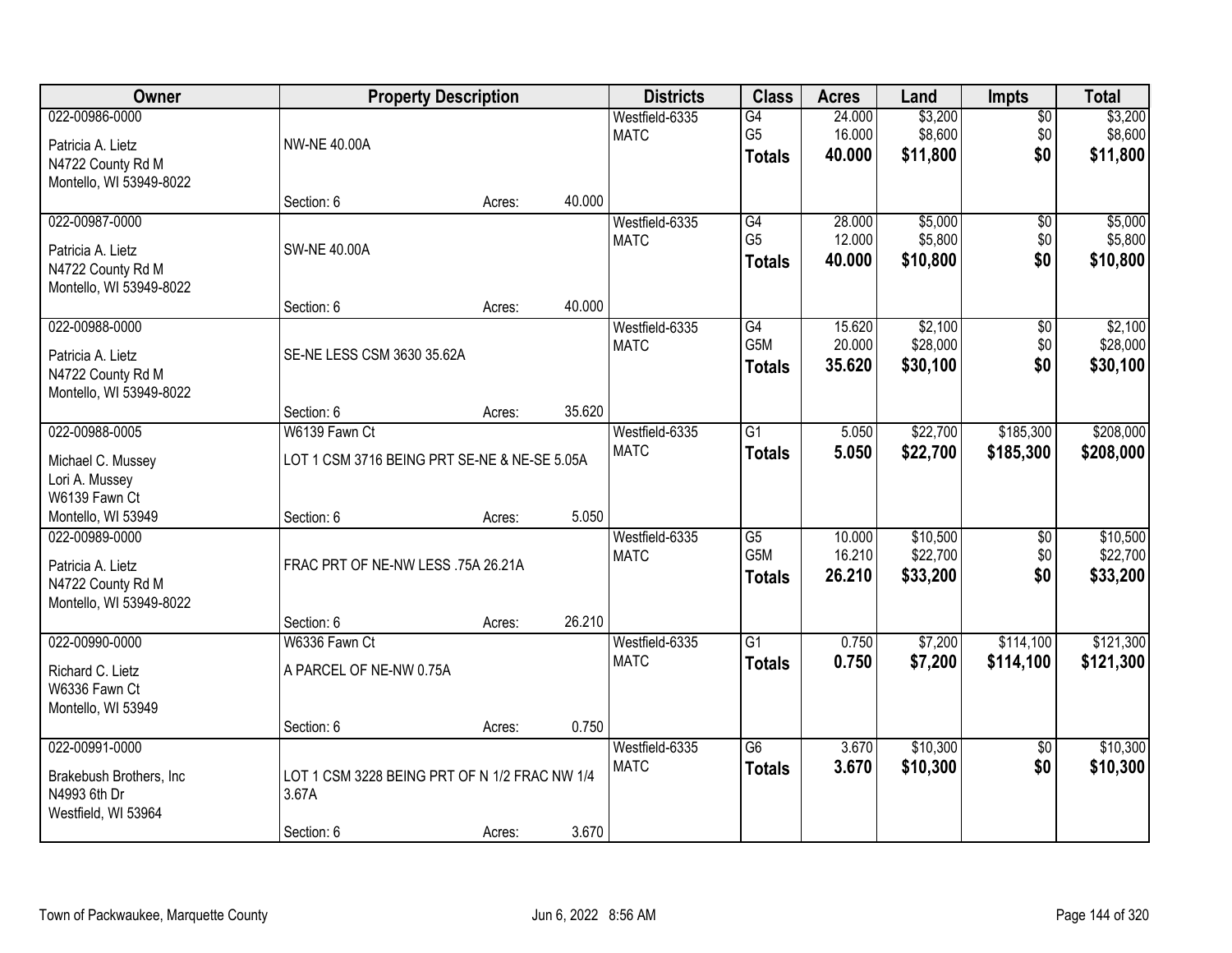| Owner                                                                                       |                                                                                           | <b>Property Description</b> |        | <b>Districts</b>              | <b>Class</b>                                                    | <b>Acres</b>                                | Land                                                  | Impts                                                   | <b>Total</b>                                            |
|---------------------------------------------------------------------------------------------|-------------------------------------------------------------------------------------------|-----------------------------|--------|-------------------------------|-----------------------------------------------------------------|---------------------------------------------|-------------------------------------------------------|---------------------------------------------------------|---------------------------------------------------------|
| 022-00991-0005<br>Brakebush Brothers, Inc<br>N4993 6th Dr<br>Westfield, WI 53964            | LOT 2 CSM 3228 BEING PRT OF N 1/2 FRAC NW 1/4<br>21.50A                                   |                             |        | Westfield-6335<br><b>MATC</b> | $\overline{G5}$<br>G <sub>6</sub><br><b>Totals</b>              | 10.000<br>11.500<br>21.500                  | \$10,500<br>\$32,200<br>\$42,700                      | $\overline{50}$<br>\$0<br>\$0                           | \$10,500<br>\$32,200<br>\$42,700                        |
|                                                                                             | Section: 6                                                                                | Acres:                      | 21.500 |                               |                                                                 |                                             |                                                       |                                                         |                                                         |
| 022-00992-0000<br>Adams-Columbia Elect Cooperative<br>PO Box 70<br>Friendship, WI 53934     | W6490 Fawn Ct<br>LOT 1 OF CSM 388 BEING PRT OF NW-NW 1.00A                                |                             |        | Westfield-6335<br><b>MATC</b> | $\overline{X4}$<br><b>Totals</b>                                | 1.000<br>1.000                              | $\overline{50}$<br>\$0                                | $\overline{50}$<br>\$0                                  | $\overline{50}$<br>\$0                                  |
| 022-00993-0000                                                                              | Section: 6                                                                                | Acres:                      | 1.000  | Westfield-6335                | G4                                                              | 19.860                                      | \$2,900                                               | \$0                                                     | \$2,900                                                 |
| Patricia A. Lietz<br>N4722 County Rd M<br>Montello, WI 53949-8022                           | S 1/2 OF NW 1/4 LY W OF HWY 45.86A                                                        |                             |        | <b>MATC</b>                   | G <sub>5</sub><br>G <sub>5</sub> M<br><b>Totals</b>             | 1.000<br>25.000<br>45.860                   | \$100<br>\$35,000<br>\$38,000                         | \$0<br>\$0<br>\$0                                       | \$100<br>\$35,000<br>\$38,000                           |
|                                                                                             | Section: 6                                                                                | Acres:                      | 45.860 |                               |                                                                 |                                             |                                                       |                                                         |                                                         |
| 022-00994-0000<br>Patricia A. Lietz<br>N4722 County Rd M<br>Montello, WI 53949-8022         | N4722 County Rd M<br>S1/2 OF NW LY E OF HWY LESS .5A 8.50A                                |                             |        | Westfield-6335<br><b>MATC</b> | G4<br>G7<br><b>Totals</b>                                       | 6.500<br>2.000<br>8.500                     | \$1,200<br>\$12,500<br>\$13,700                       | \$0<br>\$63,300<br>\$63,300                             | \$1,200<br>\$75,800<br>\$77,000                         |
|                                                                                             | Section: 6                                                                                | Acres:                      | 8.500  |                               |                                                                 |                                             |                                                       |                                                         |                                                         |
| 022-00995-0000<br>Spencer R. Hamilton<br>N4663 County Rd M<br>Montello, WI 53949            | N4663 County Rd M<br>N1/2 OF N1/2 OF SW1/4 LESS 2A FOR HWY 23.35A<br>Section: 6           | Acres:                      | 23.350 | Westfield-6335<br><b>MATC</b> | $\overline{G4}$<br>G <sub>5</sub><br>G5M<br>G7<br><b>Totals</b> | 1.000<br>12.350<br>8.000<br>2.000<br>23.350 | \$100<br>\$17,400<br>\$11,200<br>\$12,500<br>\$41,200 | $\overline{50}$<br>\$0<br>\$0<br>\$154,800<br>\$154,800 | \$100<br>\$17,400<br>\$11,200<br>\$167,300<br>\$196,000 |
| 022-00996-0000<br>Olen J. Lang<br>Deidre L. Lang<br>N4686 County Rd M<br>Montello, WI 53949 | PARCEL A POS KRIER BEING PRT OF LOT 1 CSM<br>3221 IN THE FRAC SW 1/4 20.00A<br>Section: 6 | Acres:                      | 20.000 | Westfield-6335<br><b>MATC</b> | $\overline{G4}$<br>G5M<br><b>Totals</b>                         | 18.000<br>2.000<br>20,000                   | \$2,600<br>\$2,800<br>\$5,400                         | $\overline{50}$<br>\$0<br>\$0                           | \$2,600<br>\$2,800<br>\$5,400                           |
| 022-00997-0000<br>John A. Barthuly et al<br>W5249 Bechaud Beach Dr<br>Fond Du Lac, WI 54935 | PRT CSM 1219 BEING PRT NE-SW & NW-SE 15.42A<br>Section: 6                                 | Acres:                      | 15.420 | Westfield-6335<br><b>MATC</b> | G4<br>G <sub>5</sub><br><b>Totals</b>                           | 9.420<br>6.000<br>15.420                    | \$1,200<br>\$3,400<br>\$4,600                         | $\overline{50}$<br>\$0<br>\$0                           | \$1,200<br>\$3,400<br>\$4,600                           |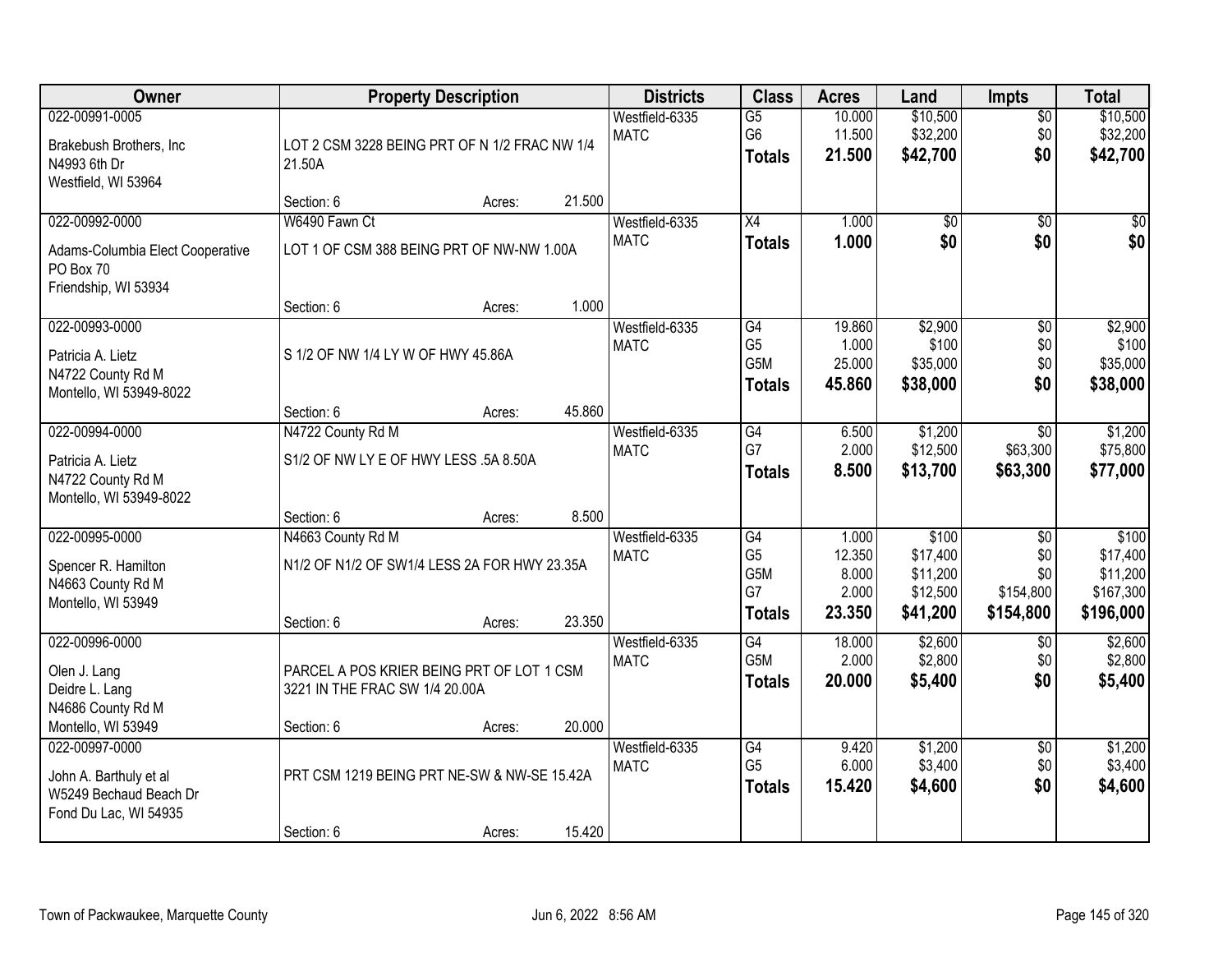| Owner                                                                                                |                                                                                                                                   | <b>Property Description</b> |                  |                               | <b>Class</b>                                             | <b>Acres</b>                       | Land                                        | <b>Impts</b>                                   | <b>Total</b>                                  |
|------------------------------------------------------------------------------------------------------|-----------------------------------------------------------------------------------------------------------------------------------|-----------------------------|------------------|-------------------------------|----------------------------------------------------------|------------------------------------|---------------------------------------------|------------------------------------------------|-----------------------------------------------|
| 022-00998-0000<br>Olen J. Lang<br>Deidre L. Lang<br>N4686 County Rd M                                | N4686 County Rd M<br>LOT 1 CSM 3267 BEING PRT OF NE-SW & NW-SE<br>27.24A                                                          |                             |                  | Westfield-6335<br><b>MATC</b> | $\overline{G1}$<br>G4<br>G <sub>6</sub><br><b>Totals</b> | 3.000<br>7.000<br>17.240<br>27.240 | \$15,500<br>\$1,000<br>\$48,300<br>\$64,800 | \$133,800<br>\$0<br>\$0<br>\$133,800           | \$149,300<br>\$1,000<br>\$48,300<br>\$198,600 |
| Montello, WI 53949                                                                                   | Section: 6                                                                                                                        | Acres:                      | 27.240           |                               |                                                          |                                    |                                             |                                                |                                               |
| 022-00999-0000<br>Joesph M. Oetlinger<br>Jan P. Oetlinger<br>N4603 County Rd M<br>Montello, WI 53949 | N4603 County Rd M<br>PARCEL B POS KRIER BEING PRT OF LOT 1 CSM<br>3221 IN THE FRAC SW 1/4 32.00A<br>Section: 6                    | Acres:                      | 32.000           | Westfield-6335<br><b>MATC</b> | $\overline{G4}$<br>G <sub>5</sub><br>G7<br><b>Totals</b> | 6.680<br>23.320<br>2.000<br>32.000 | \$700<br>\$20,000<br>\$12,500<br>\$33,200   | $\overline{30}$<br>\$0<br>\$64,600<br>\$64,600 | \$700<br>\$20,000<br>\$77,100<br>\$97,800     |
| 022-00999-0005<br>Sandy River, LLC<br>708 Erie Ave Ste 201<br>Sheboygan, WI 53081                    | N4509 County Rd M<br>PARCEL C POS KRIER BEING PRT OF LOT 1 CSM<br>3221 IN THE S 1/2 OF FRAC SW 1/4 18.17A<br>Section: 6           | Acres:                      | 18.170           | Westfield-6335<br><b>MATC</b> | $\overline{G1}$<br>G <sub>5</sub><br><b>Totals</b>       | 2.000<br>16.170<br>18.170          | \$12,000<br>\$24,300<br>\$36,300            | \$273,500<br>\$0<br>\$273,500                  | \$285,500<br>\$24,300<br>\$309,800            |
| 022-01000-0000<br>John A. Barthuly et al<br>W5249 Bechaud Beach Dr<br>Fond Du Lac, WI 54935          | PRT CSM 1219 BEING PRT SE-SW & SW-SE 41.25A                                                                                       |                             |                  | Westfield-6335<br><b>MATC</b> | $\overline{G4}$<br>G <sub>5</sub><br><b>Totals</b>       | 31.250<br>10.000<br>41.250         | \$4,000<br>\$5,700<br>\$9,700               | \$0<br>\$0<br>\$0                              | \$4,000<br>\$5,700<br>\$9,700                 |
| 022-01001-0000<br>Patricia A. Lietz<br>N4722 County Rd M<br>Montello, WI 53949-8022                  | Section: 6<br><b>NE-SE 40.00A</b><br>Section: 6                                                                                   | Acres:<br>Acres:            | 41.250<br>40.000 | Westfield-6335<br><b>MATC</b> | G4<br>G <sub>5</sub> M<br><b>Totals</b>                  | 30.000<br>10.000<br>40.000         | \$3,300<br>\$14,000<br>\$17,300             | $\overline{50}$<br>\$0<br>\$0                  | \$3,300<br>\$14,000<br>\$17,300               |
| 022-01003-0000<br>Ronald D. Anderson<br>N4496 County Rd M<br>Montello, WI 53949                      | N4496 County Rd M<br>LOT 1 CSM 2514 & A 5A PARCEL IN NW COR OF CSM<br>3529 BEING PRT OF SE-SE, SW-SE & SE-SW 22.39A<br>Section: 6 | Acres:                      | 22.390           | Montello-3689<br><b>MATC</b>  | $\overline{G1}$<br>G <sub>5</sub><br><b>Totals</b>       | 2.390<br>20.000<br>22.390          | \$13,400<br>\$11,300<br>\$24,700            | \$15,800<br>\$0<br>\$15,800                    | \$29,200<br>\$11,300<br>\$40,500              |
| 022-01004-0000<br>Daniel C. Rodger<br>David R. Rodger<br>N4426 County Rd M<br>Montello, WI 53949     | <b>NE-NE 40.00A</b><br>Section: 7                                                                                                 | Acres:                      | 40.000           | Montello-3689<br><b>MATC</b>  | $\overline{G4}$<br>G <sub>5</sub> M<br><b>Totals</b>     | 15.000<br>25.000<br>40.000         | \$2,000<br>\$35,000<br>\$37,000             | $\overline{50}$<br>\$0<br>\$0                  | \$2,000<br>\$35,000<br>\$37,000               |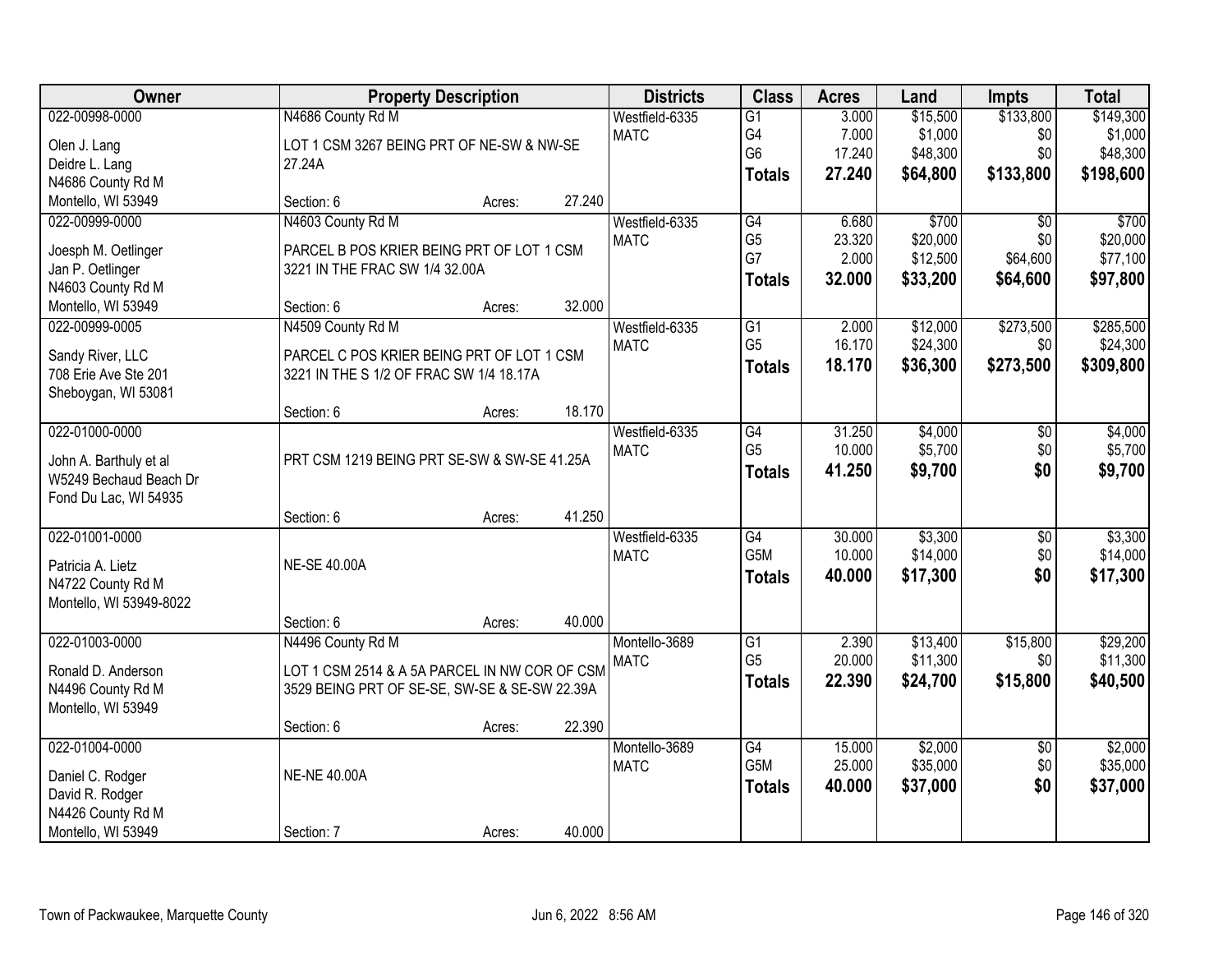| Owner                  | <b>Property Description</b>                   |        |        | <b>Districts</b> | <b>Class</b>     | <b>Acres</b> | Land     | <b>Impts</b>           | <b>Total</b> |
|------------------------|-----------------------------------------------|--------|--------|------------------|------------------|--------------|----------|------------------------|--------------|
| 022-01005-0000         | N4231 County Rd M                             |        |        | Montello-3689    | $\overline{G4}$  | 20.000       | \$2,700  | $\overline{50}$        | \$2,700      |
| Daniel C. Rodger       | <b>NW-NE 40.00A</b>                           |        |        | <b>MATC</b>      | G5M              | 18.000       | \$25,200 | \$0                    | \$25,200     |
| David R. Rodger        |                                               |        |        |                  | G7               | 2.000        | \$12,500 | \$24,100               | \$36,600     |
| N4426 County Rd M      |                                               |        |        |                  | <b>Totals</b>    | 40.000       | \$40,400 | \$24,100               | \$64,500     |
| Montello, WI 53949     | Section: 7                                    | Acres: | 40.000 |                  |                  |              |          |                        |              |
| 022-01006-0000         | County Rd M                                   |        |        | Montello-3689    | G4               | 30.000       | \$3,600  | \$0                    | \$3,600      |
|                        |                                               |        |        | <b>MATC</b>      | G <sub>5</sub> M | 10.000       | \$14,000 | \$0                    | \$14,000     |
| Daniel C. Rodger       | <b>SW-NE 40.00A</b>                           |        |        |                  | <b>Totals</b>    | 40.000       | \$17,600 | \$0                    | \$17,600     |
| David R. Rodger        |                                               |        |        |                  |                  |              |          |                        |              |
| N4426 County Rd M      |                                               |        |        |                  |                  |              |          |                        |              |
| Montello, WI 53949     | Section: 7                                    | Acres: | 40.000 |                  |                  |              |          |                        |              |
| 022-01007-0000         |                                               |        |        | Montello-3689    | $\overline{G4}$  | 40.000       | \$4,800  | $\sqrt[6]{3}$          | \$4,800      |
| Daniel C. Rodger       | <b>SE-NE 40.00A</b>                           |        |        | <b>MATC</b>      | <b>Totals</b>    | 40.000       | \$4,800  | \$0                    | \$4,800      |
| David R. Rodger        |                                               |        |        |                  |                  |              |          |                        |              |
| N4426 County Rd M      |                                               |        |        |                  |                  |              |          |                        |              |
| Montello, WI 53949     | Section: 7                                    | Acres: | 40.000 |                  |                  |              |          |                        |              |
| 022-01008-0000         | N4436 County Rd M                             |        |        | Westfield-6335   | G4               | 42.060       | \$4,900  | \$0                    | \$4,900      |
|                        |                                               |        |        | <b>MATC</b>      | G <sub>5</sub>   | 1.000        | \$100    | \$0                    | \$100        |
| Daniel C. Rodger       | PRT OF N1/2 OF NW 48.06A                      |        |        |                  | G5M              | 3.000        | \$4,200  | \$0                    | \$4,200      |
| David R. Rodger        |                                               |        |        |                  | G7               | 2.000        | \$12,500 | \$70,500               | \$83,000     |
| N4426 County Rd M      |                                               |        |        |                  | <b>Totals</b>    | 48.060       | \$21,700 | \$70,500               | \$92,200     |
| Montello, WI 53949     | Section: 7                                    | Acres: | 48.060 |                  |                  |              |          |                        |              |
| 022-01009-0000         |                                               |        |        | Westfield-6335   | $\overline{G4}$  | 35.850       | \$5,900  | \$0                    | \$5,900      |
| Daniel C. Rodger       | PRT OF S1/2 OF NW1/4 46.85A                   |        |        | <b>MATC</b>      | G <sub>5</sub>   | 1.000        | \$100    | \$0                    | \$100        |
| David R. Rodger        |                                               |        |        |                  | G5M              | 10.000       | \$14,000 | \$0                    | \$14,000     |
| N4426 County Rd M      |                                               |        |        |                  | <b>Totals</b>    | 46.850       | \$20,000 | \$0                    | \$20,000     |
| Montello, WI 53949     | Section: 7                                    | Acres: | 46.850 |                  |                  |              |          |                        |              |
| 022-01010-0000         | N4268 County Rd M                             |        |        | Westfield-6335   | $\overline{G1}$  | 2.000        | \$12,000 | \$56,700               | \$68,700     |
|                        | A PARCEL OF S1/2 OF NW1/4 2.00A               |        |        | <b>MATC</b>      | <b>Totals</b>    | 2.000        | \$12,000 | \$56,700               | \$68,700     |
| Daniel C. Rodger et al |                                               |        |        |                  |                  |              |          |                        |              |
| N4426 County Rd M      |                                               |        |        |                  |                  |              |          |                        |              |
| Montello, WI 53949     | Section: 7                                    |        | 2.000  |                  |                  |              |          |                        |              |
| 022-01011-0000         | N4231 County Rd M                             | Acres: |        | Montello-3689    | G4               | 19.120       | \$2,500  |                        | \$2,500      |
|                        |                                               |        |        | <b>MATC</b>      | G <sub>5</sub>   | 2.000        | \$1,200  | $\overline{50}$<br>\$0 | \$1,200      |
| Daniel C. Rodger       | PRT LOT 1 CSM 1659 BEING PRT OF NE-SW & SE-SW |        |        |                  | G5M              | 5.000        | \$7,000  | \$0                    | \$7,000      |
| David R. Rodger        | INCL PRT OF CSM 1784, LESS LOT SOLD TO        |        |        |                  | G7               | 2.000        | \$12,500 | \$50,700               | \$63,200     |
| N4426 County Rd M      | <b>COUNTY 28.120A</b>                         |        |        |                  |                  | 28.120       | \$23,200 | \$50,700               | \$73,900     |
| Montello, WI 53949     | Section: 7                                    | Acres: | 28.120 |                  | <b>Totals</b>    |              |          |                        |              |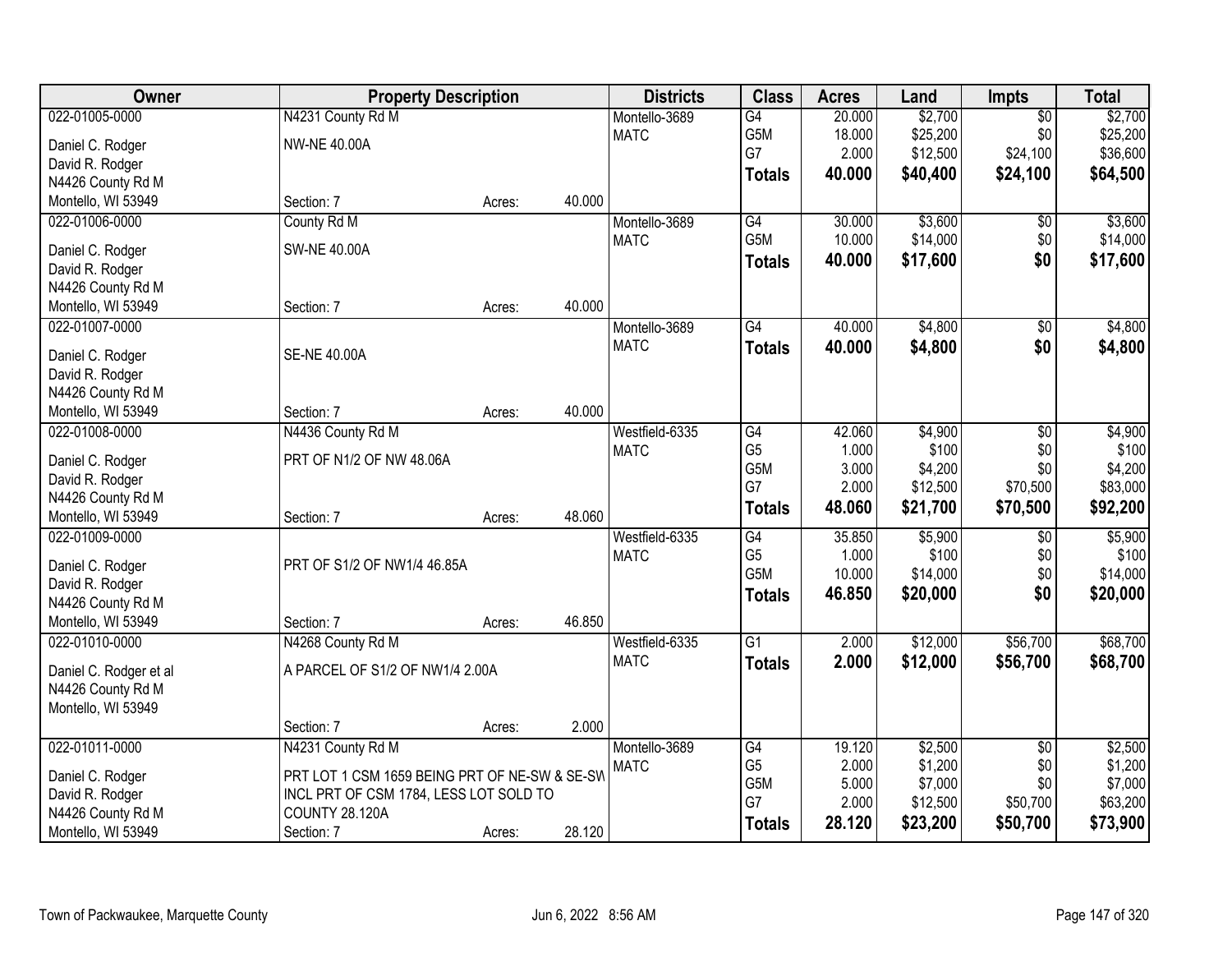| Owner                            |                                               | <b>Property Description</b> |        | <b>Districts</b> | <b>Class</b>        | <b>Acres</b> | Land            | <b>Impts</b>    | <b>Total</b>    |
|----------------------------------|-----------------------------------------------|-----------------------------|--------|------------------|---------------------|--------------|-----------------|-----------------|-----------------|
| 022-01012-0000                   | W6330 State Highway 23                        |                             |        | Westfield-6335   | $\overline{G2}$     | 10.140       | \$40,300        | \$408,800       | \$449,100       |
| Connie B. Calamari               | PRT OF FRAC SW1/4 10.14A                      |                             |        | <b>MATC</b>      | <b>Totals</b>       | 10.140       | \$40,300        | \$408,800       | \$449,100       |
| W6330 State Rd 23                |                                               |                             |        |                  |                     |              |                 |                 |                 |
| Oxford, WI 53952                 |                                               |                             |        |                  |                     |              |                 |                 |                 |
|                                  | Section: 7                                    | Acres:                      | 10.140 |                  |                     |              |                 |                 |                 |
| 022-01013-0000                   |                                               |                             |        | Westfield-6335   | $\overline{G4}$     | 13.800       | \$1,500         | $\overline{50}$ | \$1,500         |
| Daniel C. Rodger                 | PRT LOT 1 CSM 1659 BEING PRT NW-SW 13.80A     |                             |        | <b>MATC</b>      | <b>Totals</b>       | 13.800       | \$1,500         | \$0             | \$1,500         |
| David R. Rodger                  |                                               |                             |        |                  |                     |              |                 |                 |                 |
| N4426 County Rd M                |                                               |                             |        |                  |                     |              |                 |                 |                 |
| Montello, WI 53949               | Section: 7                                    | Acres:                      | 13.800 |                  |                     |              |                 |                 |                 |
| 022-01014-0000                   | <b>W6316 State Rd 23</b>                      |                             |        | Westfield-6335   | $\overline{\chi_3}$ | 5.100        | $\overline{50}$ | $\overline{50}$ | $\overline{30}$ |
|                                  |                                               |                             |        | <b>MATC</b>      | Totals              | 5.100        | \$0             | \$0             | \$0             |
| Marquette County                 | CSM 1010 ALSO INCL LOT LY DIR N THEREOF (PRT  |                             |        |                  |                     |              |                 |                 |                 |
| Attn: City of Montello           | CSM 1659 & 1784) BEING PRT OF NE-SW & SE-SW   |                             |        |                  |                     |              |                 |                 |                 |
| 77 W Park St                     | 5.10A                                         |                             |        |                  |                     |              |                 |                 |                 |
| Montello, WI 53949               | Section: 7                                    | Acres:                      | 5.100  |                  |                     |              |                 |                 |                 |
| 022-01015-0000                   | N4116 8th Ct                                  |                             |        | Westfield-6335   | G1                  | 1.000        | \$8,500         | \$176,000       | \$184,500       |
| James Mc Caske                   | PRT OF S1/2 OF SW1/4 10.50A                   |                             |        | <b>MATC</b>      | G <sub>6</sub>      | 9.500        | \$26,600        | \$0             | \$26,600        |
| Marol D. Mc Caske                |                                               |                             |        |                  | <b>Totals</b>       | 10.500       | \$35,100        | \$176,000       | \$211,100       |
| N4116 8th Ct                     |                                               |                             |        |                  |                     |              |                 |                 |                 |
| Oxford, WI 53952                 | Section: 7                                    | Acres:                      | 10.500 |                  |                     |              |                 |                 |                 |
| 022-01016-0000                   | W6315 State Highway 23                        |                             |        | Westfield-6335   | $\overline{G1}$     | 1.083        | \$8,800         | \$60,400        | \$69,200        |
|                                  | LOT 2 CSM 2822 BEING PRT OF SE FRAC SW 1.083A |                             |        | <b>MATC</b>      | <b>Totals</b>       | 1.083        | \$8,800         | \$60,400        | \$69,200        |
| Neil S. Jarman<br>Amanda L. Swan |                                               |                             |        |                  |                     |              |                 |                 |                 |
| W6315 State Rd 23                |                                               |                             |        |                  |                     |              |                 |                 |                 |
| Oxford, WI 53952                 | Section: 7                                    | Acres:                      | 1.083  |                  |                     |              |                 |                 |                 |
| 022-01016-0005                   | W6313 State Highway 23                        |                             |        | Westfield-6335   | G2                  | 1.858        | \$11,500        | \$82,600        | \$94,100        |
|                                  |                                               |                             |        | <b>MATC</b>      |                     | 1.858        | \$11,500        | \$82,600        | \$94,100        |
| Waylon Zrinsky                   | LOT 1 CSM 2822 BEING PRT OF SE FRAC SW 1.858A |                             |        |                  | <b>Totals</b>       |              |                 |                 |                 |
| N6649 Brandon Rd                 |                                               |                             |        |                  |                     |              |                 |                 |                 |
| Ripon, WI 54971                  |                                               |                             |        |                  |                     |              |                 |                 |                 |
|                                  | Section: 7                                    | Acres:                      | 1.858  |                  |                     |              |                 |                 |                 |
| 022-01016-0010                   |                                               |                             |        | Westfield-6335   | G4                  | 23.679       | \$1,000         | $\overline{30}$ | \$1,000         |
| Greg & Carla Riesen Living Trust | PRT OF S 1/2-SW 1/4 LY S OF HWY 23 23.679A    |                             |        | <b>MATC</b>      | <b>Totals</b>       | 23.679       | \$1,000         | \$0             | \$1,000         |
| N4084 County Rd M                |                                               |                             |        |                  |                     |              |                 |                 |                 |
| Montello, WI 53949               |                                               |                             |        |                  |                     |              |                 |                 |                 |
|                                  | Section: 7                                    | Acres:                      | 23.679 |                  |                     |              |                 |                 |                 |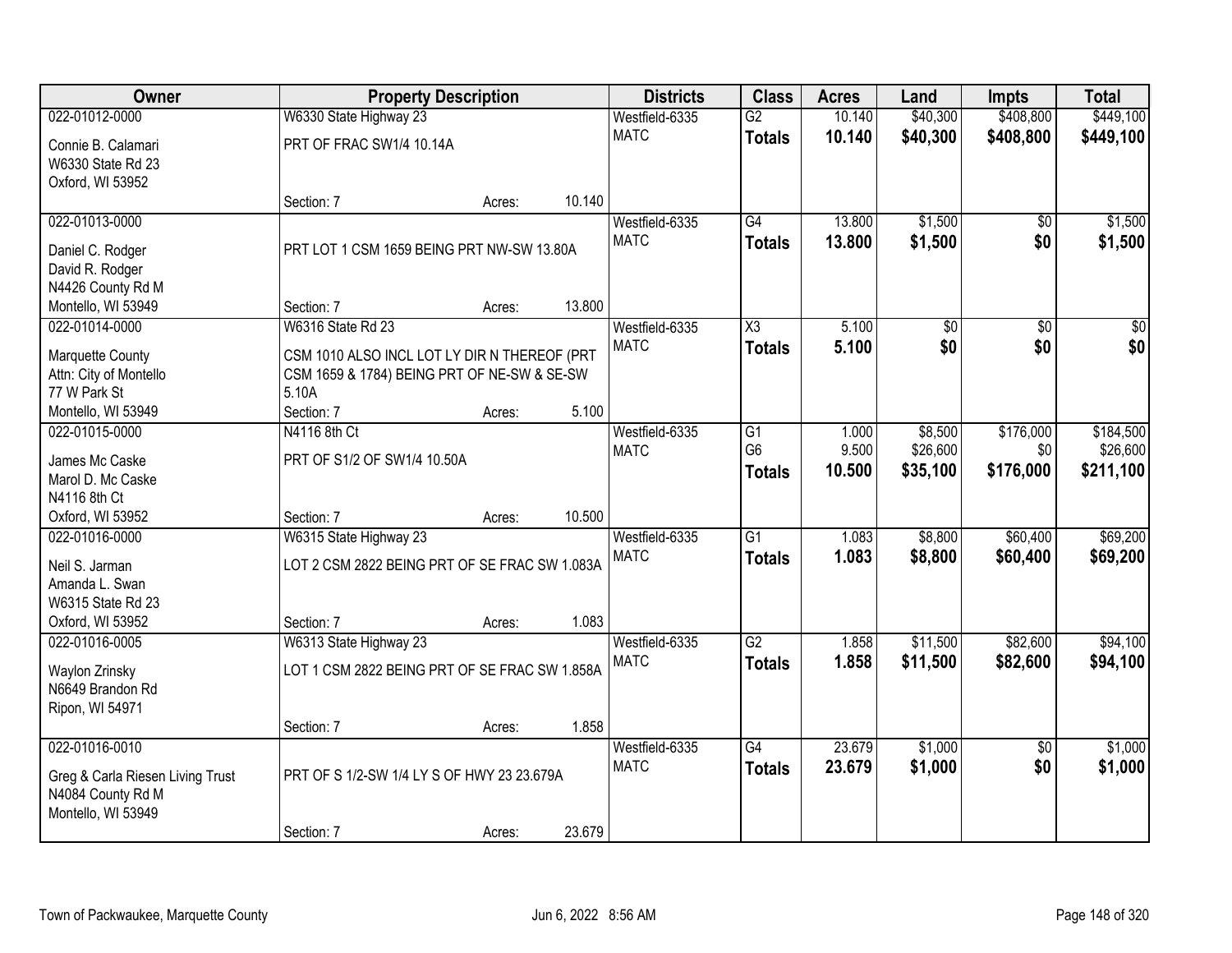| Owner                            |                                             | <b>Property Description</b> |        | <b>Districts</b> | <b>Class</b>           | <b>Acres</b>    | Land             | <b>Impts</b>    | <b>Total</b>    |
|----------------------------------|---------------------------------------------|-----------------------------|--------|------------------|------------------------|-----------------|------------------|-----------------|-----------------|
| 022-01017-0000                   |                                             |                             |        | Westfield-6335   | $\overline{X2}$        | 4.380           | $\overline{50}$  | $\overline{50}$ | $\overline{30}$ |
| Dept of Transportation           | PRT OF S1/2 OF SW1/4 4.38A                  |                             |        | <b>MATC</b>      | <b>Totals</b>          | 4.380           | \$0              | \$0             | \$0             |
| 1681 Second Ave S                |                                             |                             |        |                  |                        |                 |                  |                 |                 |
| Wisconsin Rapids, WI 54495       |                                             |                             |        |                  |                        |                 |                  |                 |                 |
|                                  | Section: 7                                  | Acres:                      | 4.380  |                  |                        |                 |                  |                 |                 |
| 022-01018-0000                   |                                             |                             |        | Montello-3689    | G4<br>G <sub>5</sub>   | 37.620<br>1.000 | \$1,600<br>\$100 | \$0             | \$1,600         |
| Greg & Carla Riesen Living Trust | NE-SE LESS 1.38A FOR HWY 38.62A             |                             |        | <b>MATC</b>      |                        | 38.620          | \$1,700          | \$0<br>\$0      | \$100           |
| N4084 County Rd M                |                                             |                             |        |                  | <b>Totals</b>          |                 |                  |                 | \$1,700         |
| Montello, WI 53949               |                                             |                             |        |                  |                        |                 |                  |                 |                 |
|                                  | Section: 7                                  | Acres:                      | 38.620 |                  |                        |                 |                  |                 |                 |
| 022-01018-0005                   |                                             |                             |        | Montello-3689    | $\overline{\text{X2}}$ | 1.380           | $\overline{50}$  | $\overline{50}$ | $\overline{30}$ |
| Dept of Transportation           | 1.38A PARCEL IN NE-SE FOR HWY PURPOSES      |                             |        | <b>MATC</b>      | <b>Totals</b>          | 1.380           | \$0              | \$0             | \$0             |
| 1681 Second Ave S                | 1.380A                                      |                             |        |                  |                        |                 |                  |                 |                 |
| Wisconsin Rapids, WI 54495       |                                             |                             |        |                  |                        |                 |                  |                 |                 |
|                                  | Section: 7                                  | Acres:                      | 1.380  |                  |                        |                 |                  |                 |                 |
| 022-01019-0000                   | N4222 County Rd M                           |                             |        | Montello-3689    | G4                     | 7.000           | \$1,100          | $\sqrt[6]{3}$   | \$1,100         |
| Jeffrey F. Mc Neill              | THAT PRT OF NW-SE & NE-SW LYING N & E OF CO |                             |        | <b>MATC</b>      | G <sub>5</sub>         | 20.320          | \$20,400         | \$0             | \$20,400        |
| 25547 W Brooks Farm Rd           | RD M & N OF ST RD 23 LESS LOT 1, CSM 3153   |                             |        |                  | <b>Totals</b>          | 27.320          | \$21,500         | \$0             | \$21,500        |
| Round Lake, IL 60073             | 27.32A                                      |                             |        |                  |                        |                 |                  |                 |                 |
|                                  | Section: 7                                  | Acres:                      | 27.320 |                  |                        |                 |                  |                 |                 |
| 022-01020-0000                   | N4225 County Rd M                           |                             |        | Montello-3689    | $\overline{G2}$        | 0.310           | \$2,600          | $\overline{30}$ | \$2,600         |
| Daniel C. Rodger                 | PRT LOT 1 CSM 1659 BEING PRT OF NW-SE INCL  |                             |        | <b>MATC</b>      | G4                     | 7.000           | \$1,000          | \$0             | \$1,000         |
| David R. Rodger                  | PRT CSM 1784 8.31A                          |                             |        |                  | G <sub>5</sub>         | 1.000           | \$100            | \$0             | \$100           |
| N4426 County Rd M                |                                             |                             |        |                  | <b>Totals</b>          | 8.310           | \$3,700          | \$0             | \$3,700         |
| Montello, WI 53949               | Section: 7                                  | Acres:                      | 8.310  |                  |                        |                 |                  |                 |                 |
| 022-01021-0000                   | N4210 County Rd M                           |                             |        | Montello-3689    | $\overline{G2}$        | 1.000           | \$8,500          | \$231,600       | \$240,100       |
| Vicki L. Zajda                   | LOT 1 CSM 3153 BEING PRT OF NW-SE 1.00A     |                             |        | <b>MATC</b>      | <b>Totals</b>          | 1.000           | \$8,500          | \$231,600       | \$240,100       |
| Todd J. Perlberg                 |                                             |                             |        |                  |                        |                 |                  |                 |                 |
| N4218 County Rd M                |                                             |                             |        |                  |                        |                 |                  |                 |                 |
| Montello, WI 53949               | Section: 7                                  | Acres:                      | 1.000  |                  |                        |                 |                  |                 |                 |
| 022-01022-0000                   |                                             |                             |        | Montello-3689    | $\overline{\text{X2}}$ | 0.840           | $\overline{50}$  | $\overline{50}$ | $\overline{50}$ |
| Dept of Transportation           | A PARCEL OF NW-SE & SW-SE ON SE COR OF HWY  |                             |        | <b>MATC</b>      | <b>Totals</b>          | 0.840           | \$0              | \$0             | \$0             |
| 1681 Second Ave S                | M & HWY 23 0.84A                            |                             |        |                  |                        |                 |                  |                 |                 |
| Wisconsin Rapids, WI 54495       |                                             |                             |        |                  |                        |                 |                  |                 |                 |
|                                  | Section: 7                                  | Acres:                      | 0.840  |                  |                        |                 |                  |                 |                 |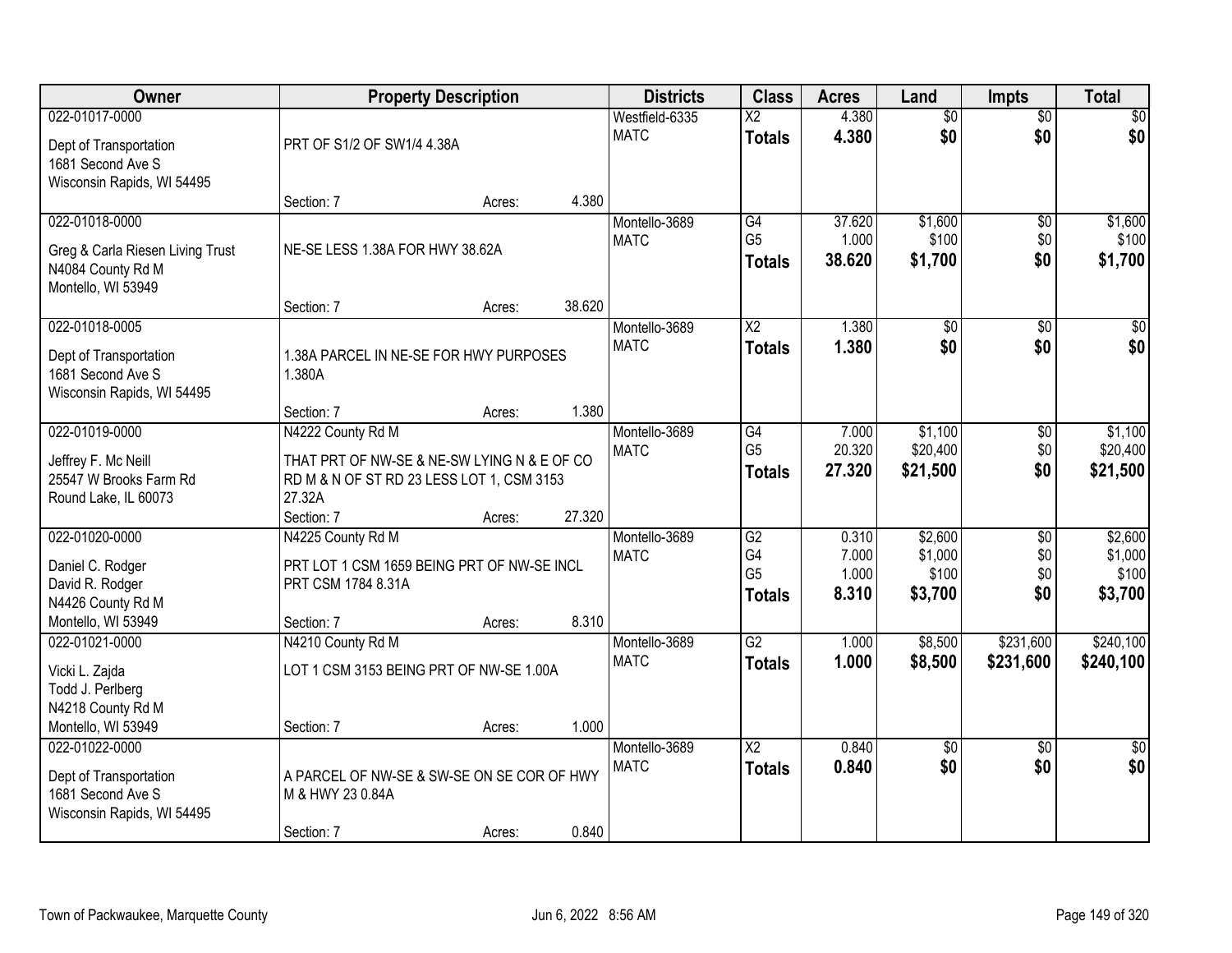| Owner                                                                                                                               | <b>Property Description</b>                                       |        |        | <b>Districts</b>             | <b>Class</b>                                       | <b>Acres</b>                       | Land                                    | <b>Impts</b>                       | <b>Total</b>                             |
|-------------------------------------------------------------------------------------------------------------------------------------|-------------------------------------------------------------------|--------|--------|------------------------------|----------------------------------------------------|------------------------------------|-----------------------------------------|------------------------------------|------------------------------------------|
| 022-01023-0000<br>James Mc Caske<br>Marol D. Mc Caske<br>N4116 8th Ct                                                               | PRT OF SW-SE LESS .91A FOR HWY 30.59A                             |        |        | Montello-3689<br><b>MATC</b> | $\overline{G1}$<br>G <sub>6</sub><br><b>Totals</b> | 2.000<br>28.590<br>30.590          | \$12,000<br>\$80,100<br>\$92,100        | \$7,900<br>\$0<br>\$7,900          | \$19,900<br>\$80,100<br>\$100,000        |
| Oxford, WI 53952                                                                                                                    | Section: 7                                                        | Acres: | 30.590 |                              |                                                    |                                    |                                         |                                    |                                          |
| 022-01023-0005<br>Dept of Transportation<br>1681 Second Ave S<br>Wisconsin Rapids, WI 54495                                         | A PARCEL OF SW-SE & NW-SE FOR HWY PURPOSES<br>2.39A<br>Section: 7 |        | 2.390  | Montello-3689<br><b>MATC</b> | $\overline{\text{X2}}$<br><b>Totals</b>            | 2.390<br>2.390                     | \$0<br>\$0                              | \$0<br>\$0                         | \$0<br>\$0                               |
| 022-01024-0000                                                                                                                      | N4176 County Rd M                                                 | Acres: |        | Montello-3689                | $\overline{G2}$                                    | 3.300                              | \$16,600                                | \$52,600                           | \$69,200                                 |
| Jaster's Ag-Supply, Inc<br>230 N South St<br>Kingston, WI 53939                                                                     | LOT 1 OF CSM 3442 BEING PRT OF NW-SE & SW-SE<br>3.30A             |        |        | <b>MATC</b>                  | <b>Totals</b>                                      | 3.300                              | \$16,600                                | \$52,600                           | \$69,200                                 |
| 022-01025-0000                                                                                                                      | Section: 7                                                        | Acres: | 3.300  |                              |                                                    |                                    |                                         |                                    |                                          |
| Brian P. Duffy<br>N4140 County Rd M<br>Montello, WI 53949                                                                           | N4140 County Rd M<br>LOT 2 OF CSM 3442 BEING PRT OF SW-SE 1.26A   |        |        | Montello-3689<br><b>MATC</b> | G1<br><b>Totals</b>                                | 1.260<br>1.260                     | \$9,400<br>\$9,400                      | \$148,200<br>\$148,200             | \$157,600<br>\$157,600                   |
|                                                                                                                                     | Section: 7                                                        | Acres: | 1.260  |                              |                                                    |                                    |                                         |                                    |                                          |
| 022-01026-0000<br>Greg & Carla Riesen Living Trust<br>N4084 County Rd M<br>Montello, WI 53949                                       | SE-SE LESS .593A 39.407A                                          |        |        | Montello-3689<br><b>MATC</b> | G4<br>G <sub>5</sub><br>G7<br><b>Totals</b>        | 37.000<br>1.000<br>1.407<br>39.407 | \$3,500<br>\$100<br>\$9,800<br>\$13,400 | \$0<br>\$0<br>\$17,600<br>\$17,600 | \$3,500<br>\$100<br>\$27,400<br>\$31,000 |
|                                                                                                                                     | Section: 7                                                        | Acres: | 39.407 |                              |                                                    |                                    |                                         |                                    |                                          |
| 022-01026-0005<br>Aaron G. Riesen<br>N4105 County Rd M<br>Montello, WI 53949                                                        | N4105 County Rd M<br>A PARCEL OF SE-SE 00.593A                    |        |        | Montello-3689<br><b>MATC</b> | $\overline{G1}$<br><b>Totals</b>                   | 0.593<br>0.593                     | \$6,400<br>\$6,400                      | \$129,500<br>\$129,500             | \$135,900<br>\$135,900                   |
|                                                                                                                                     | Section: 7                                                        | Acres: | 0.593  |                              |                                                    |                                    |                                         |                                    |                                          |
| 022-01027-0000<br>Joan M. Zacharias Trustees<br>Gary L & Joan M Zacharias Jt Irrev<br><b>Living Trust</b><br>N61 W28908 Parkside Pl | 9th Ave<br><b>NE-NE 40.00A</b><br>Section: 8                      | Acres: | 40.000 | Montello-3689<br><b>MATC</b> | G4<br>G <sub>5</sub> M<br><b>Totals</b>            | 14.000<br>26.000<br>40.000         | \$2,000<br>\$36,400<br>\$38,400         | $\overline{60}$<br>\$0<br>\$0      | \$2,000<br>\$36,400<br>\$38,400          |
| Hartland, WI 53029                                                                                                                  |                                                                   |        |        |                              |                                                    |                                    |                                         |                                    |                                          |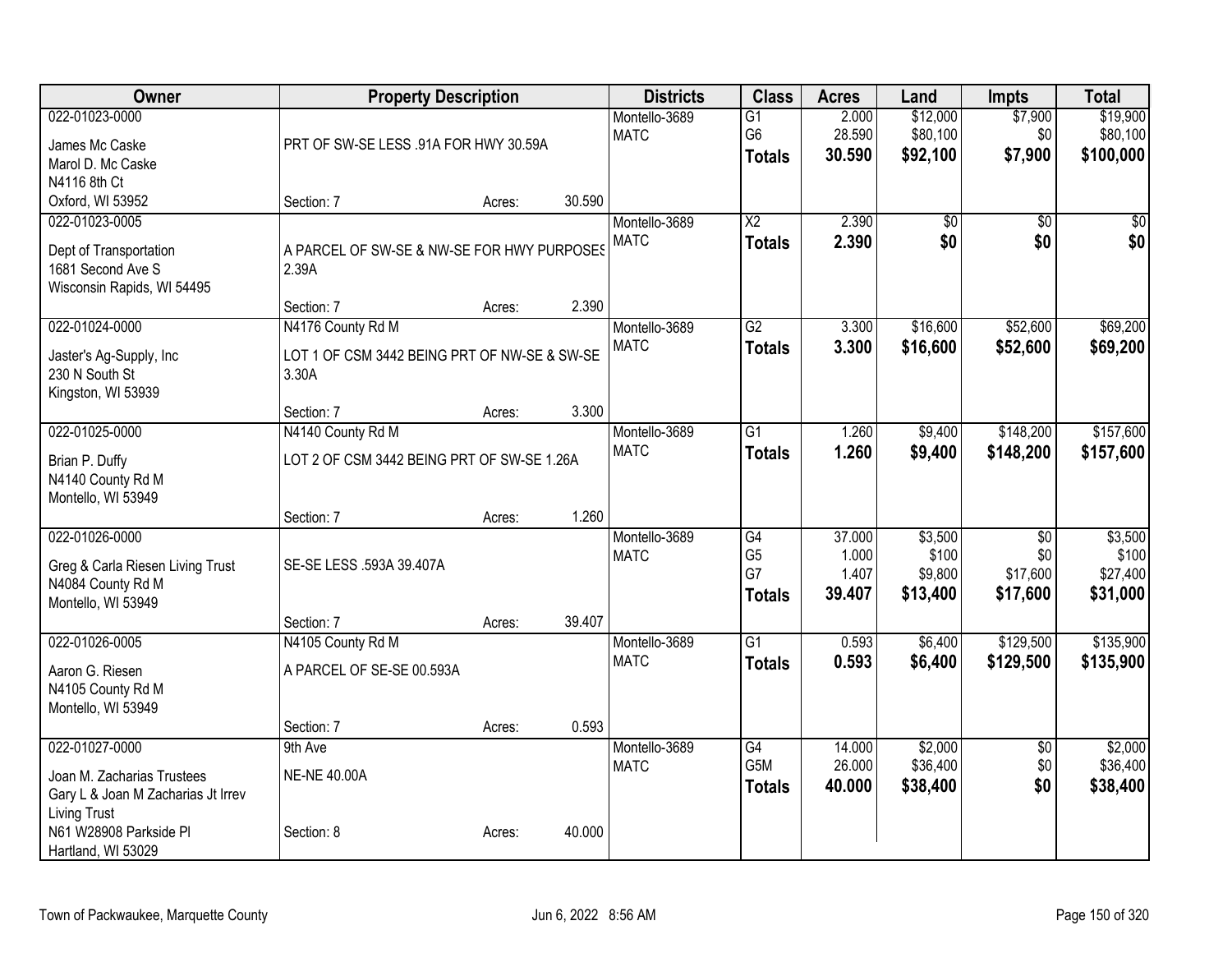| Owner                                                                                              |                                                  | <b>Property Description</b> |        | <b>Districts</b>             | <b>Class</b>                            | <b>Acres</b>               | Land                             | <b>Impts</b>              | <b>Total</b>                     |
|----------------------------------------------------------------------------------------------------|--------------------------------------------------|-----------------------------|--------|------------------------------|-----------------------------------------|----------------------------|----------------------------------|---------------------------|----------------------------------|
| 022-01028-0000<br>Joan M. Zacharias Trustees<br>Gary L & Joan M Zacharias Jt Irrev                 | <b>NW-NE 40.00A</b>                              |                             |        | Montello-3689<br><b>MATC</b> | $\overline{G4}$<br>G5M<br><b>Totals</b> | 20.000<br>20.000<br>40.000 | \$2,900<br>\$28,000<br>\$30,900  | $\sqrt{$0}$<br>\$0<br>\$0 | \$2,900<br>\$28,000<br>\$30,900  |
| <b>Living Trust</b><br>N61 W28908 Parkside Pl<br>Hartland, WI 53029                                | Section: 8                                       | Acres:                      | 40.000 |                              |                                         |                            |                                  |                           |                                  |
| 022-01029-0000<br>James G. Barnhart<br>Ann M. Barnhart<br>22433 Hanson Rd<br>Union Grove, WI 53182 | SW-NE LESS PRT CSM 2186 37.40A<br>Section: 8     | Acres:                      | 37.400 | Montello-3689<br><b>MATC</b> | G4<br>G5M<br><b>Totals</b>              | 21.000<br>16.400<br>37.400 | \$3,000<br>\$23,000<br>\$26,000  | \$0<br>\$0<br>\$0         | \$3,000<br>\$23,000<br>\$26,000  |
| 022-01031-0000<br>James G. Barnhart<br>Ann M. Barnhart<br>22433 Hanson Rd                          | SE-NE LESS PRT CSM 2186 & CEMETERY 35.70A        |                             |        | Montello-3689<br><b>MATC</b> | G4<br>G5M<br><b>Totals</b>              | 15.000<br>20.700<br>35.700 | \$1,600<br>\$29,000<br>\$30,600  | \$0<br>\$0<br>\$0         | \$1,600<br>\$29,000<br>\$30,600  |
| Union Grove, WI 53182                                                                              | Section: 8                                       | Acres:                      | 35.700 |                              |                                         |                            |                                  |                           |                                  |
| 022-01032-0000<br>Oak Hill Cemetery Assoc<br>(Gas Valve)<br>Packwaukee, WI 53953                   | N4339 9th Ave<br>A PARCEL OF SE-NE & NE-SE 4.20A |                             |        | Montello-3689<br><b>MATC</b> | $\overline{X4}$<br><b>Totals</b>        | 4.200<br>4.200             | $\overline{50}$<br>\$0           | \$0<br>\$0                | $\sqrt{50}$<br>\$0               |
|                                                                                                    | Section: 8                                       | Acres:                      | 4.200  |                              |                                         |                            |                                  |                           |                                  |
| 022-01033-0000<br>Anthony L. Korish Co-Trustees et al<br>W8338 Rocky Rd<br>Portage, WI 53901       | County Rd M<br><b>NE-NW 40.00A</b>               |                             |        | Montello-3689<br><b>MATC</b> | G5<br>G <sub>6</sub><br><b>Totals</b>   | 30.000<br>10.000<br>40.000 | \$24,300<br>\$28,000<br>\$52,300 | \$0<br>\$0<br>\$0         | \$24,300<br>\$28,000<br>\$52,300 |
| 022-01034-0000                                                                                     | Section: 8<br>County Rd M                        | Acres:                      | 40.000 | Montello-3689                | $\overline{G1}$                         | 2.000                      | \$12,000                         | \$18,500                  | \$30,500                         |
| Anthony L. Korish Co-Trustees et al<br>W8338 Rocky Rd<br>Portage, WI 53901                         | NW-NW 40.00A                                     |                             |        | <b>MATC</b>                  | G <sub>5</sub><br><b>Totals</b>         | 38.000<br>40.000           | \$35,100<br>\$47,100             | \$0<br>\$18,500           | \$35,100<br>\$65,600             |
|                                                                                                    | Section: 8                                       | Acres:                      | 40.000 |                              |                                         |                            |                                  |                           |                                  |
| 022-01035-0000<br>Dept Natural Resources<br>PO Box 7921<br>Madison, WI 53707                       | SW-NW 40.00A                                     |                             |        | Montello-3689<br><b>MATC</b> | $\overline{X2}$<br><b>Totals</b>        | 40.000<br>40.000           | $\overline{50}$<br>\$0           | $\overline{50}$<br>\$0    | $\sqrt{50}$<br>\$0               |
|                                                                                                    | Section: 8                                       | Acres:                      | 40.000 |                              |                                         |                            |                                  |                           |                                  |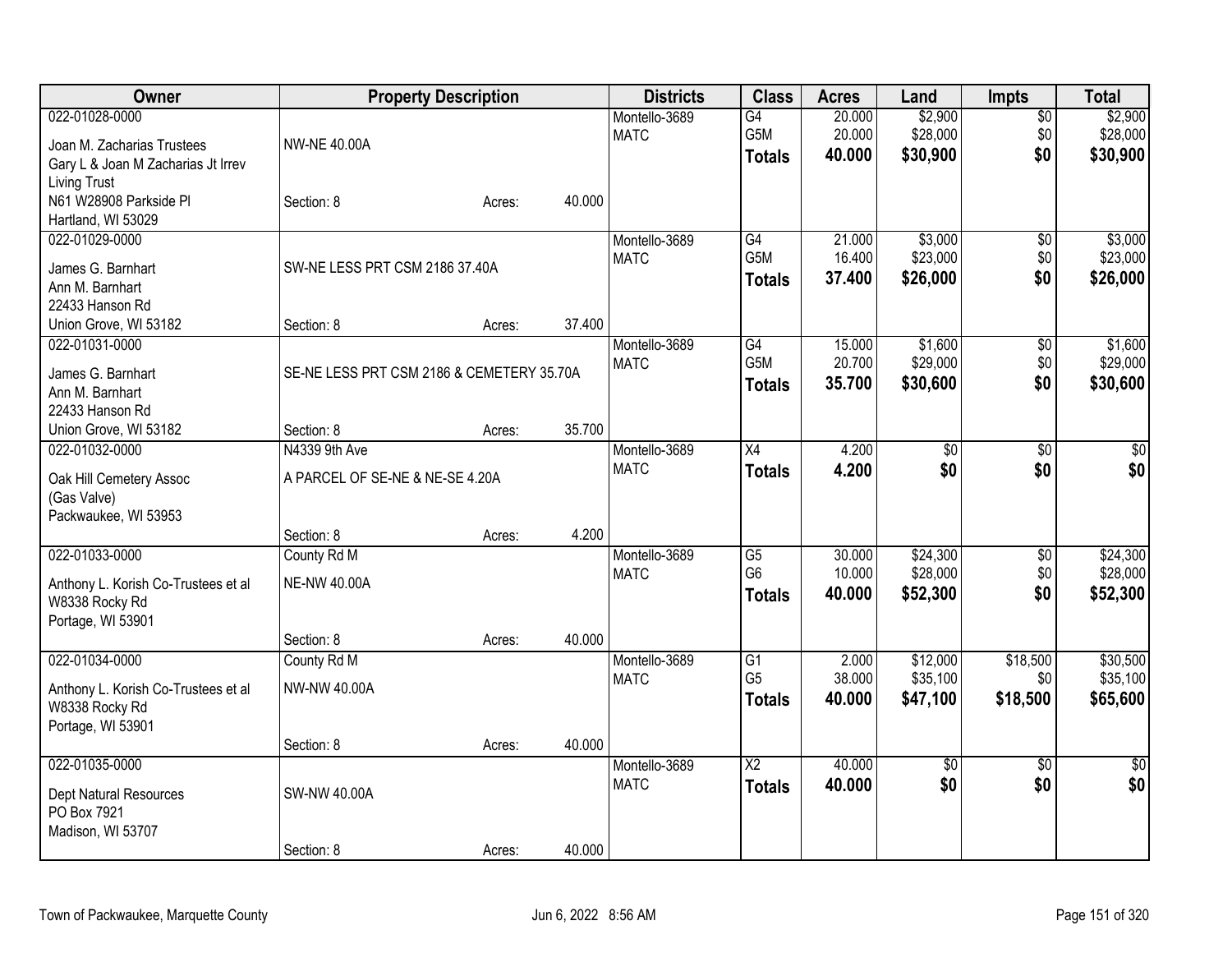| Owner                            | <b>Property Description</b>                 |        |        | <b>Districts</b> | <b>Class</b>           | <b>Acres</b> | Land            | <b>Impts</b>    | <b>Total</b>     |
|----------------------------------|---------------------------------------------|--------|--------|------------------|------------------------|--------------|-----------------|-----------------|------------------|
| 022-01036-0000                   | N4363 9th Ave                               |        |        | Montello-3689    | $\overline{G1}$        | 2.000        | \$12,000        | \$17,700        | \$29,700         |
| James G. Barnhart                | E 1/2 OF SE-NW 20.00A                       |        |        | <b>MATC</b>      | G <sub>5</sub>         | 3.000        | \$1,700         | \$0             | \$1,700          |
| Ann M. Barnhart                  |                                             |        |        |                  | G <sub>6</sub>         | 15.000       | \$42,000        | \$0             | \$42,000         |
| 22433 Hanson Rd                  |                                             |        |        |                  | <b>Totals</b>          | 20.000       | \$55,700        | \$17,700        | \$73,400         |
| Union Grove, WI 53182            | Section: 8                                  | Acres: | 20.000 |                  |                        |              |                 |                 |                  |
| 022-01037-0000                   |                                             |        |        | Montello-3689    | $\overline{\text{X2}}$ | 20.000       | $\overline{50}$ | $\overline{50}$ | \$0              |
| Dept Natural Resources           | W 1/2 OF SE-NW 20.00A                       |        |        | <b>MATC</b>      | <b>Totals</b>          | 20,000       | \$0             | \$0             | \$0              |
| PO Box 7921                      |                                             |        |        |                  |                        |              |                 |                 |                  |
| Madison, WI 53707                |                                             |        |        |                  |                        |              |                 |                 |                  |
|                                  | Section: 8                                  | Acres: | 20.000 |                  |                        |              |                 |                 |                  |
| 022-01038-0000                   |                                             |        |        | Montello-3689    | $\overline{X4}$        | 40.000       | $\overline{60}$ | \$0             | $\overline{\$0}$ |
| <b>Westfield School Dist</b>     | <b>NE-SW 40.00A</b>                         |        |        | <b>MATC</b>      | <b>Totals</b>          | 40.000       | \$0             | \$0             | \$0              |
| N7046 County Rd M                |                                             |        |        |                  |                        |              |                 |                 |                  |
| Westfield, WI 53964              |                                             |        |        |                  |                        |              |                 |                 |                  |
|                                  | Section: 8                                  | Acres: | 40.000 |                  |                        |              |                 |                 |                  |
| 022-01039-0000                   |                                             |        |        | Montello-3689    | $\overline{X4}$        | 28.500       | $\overline{50}$ | \$0             | $\overline{30}$  |
| Westfield School Dist            | E PRT OF NW-SW 28.50A                       |        |        | <b>MATC</b>      | <b>Totals</b>          | 28.500       | \$0             | \$0             | \$0              |
| N7046 County Rd M                |                                             |        |        |                  |                        |              |                 |                 |                  |
| Westfield, WI 53964              |                                             |        |        |                  |                        |              |                 |                 |                  |
|                                  | Section: 8                                  | Acres: | 28.500 |                  |                        |              |                 |                 |                  |
| 022-01040-0000                   | State Highway 23                            |        |        | Montello-3689    | $\overline{G4}$        | 8.170        | \$400           | \$0             | \$400            |
| Greg & Carla Riesen Living Trust | W PRT OF NW-SW LY W OF RR LESS .33A FOR HWY |        |        | <b>MATC</b>      | <b>Totals</b>          | 8.170        | \$400           | \$0             | \$400            |
| N4084 County Rd M                | 8.17A                                       |        |        |                  |                        |              |                 |                 |                  |
| Montello, WI 53949               |                                             |        |        |                  |                        |              |                 |                 |                  |
|                                  | Section: 8                                  | Acres: | 8.170  |                  |                        |              |                 |                 |                  |
| 022-01040-0005                   |                                             |        |        | Montello-3689    | $\overline{X2}$        | 0.330        | $\overline{60}$ | $\overline{50}$ | $\sqrt{50}$      |
| Dept of Transportation           | 33A PARCEL IN NW-SW FOR HWY PURPOSES 00.33/ |        |        | <b>MATC</b>      | <b>Totals</b>          | 0.330        | \$0             | \$0             | \$0              |
| 1681 Second Ave S                |                                             |        |        |                  |                        |              |                 |                 |                  |
| Wisconsin Rapids, WI 54495       |                                             |        |        |                  |                        |              |                 |                 |                  |
|                                  | Section: 8                                  | Acres: | 0.330  |                  |                        |              |                 |                 |                  |
| 022-01041-0000                   |                                             |        |        | Montello-3689    | $\overline{X4}$        | 38,000       | $\overline{50}$ | $\overline{50}$ | $\sqrt{30}$      |
| Westfield School Dist            | E PRT OF SW-SW 38.00A                       |        |        | <b>MATC</b>      | <b>Totals</b>          | 38.000       | \$0             | \$0             | \$0              |
| N7046 County Rd M                |                                             |        |        |                  |                        |              |                 |                 |                  |
| Westfield, WI 53964              |                                             |        |        |                  |                        |              |                 |                 |                  |
|                                  | Section: 8                                  | Acres: | 38.000 |                  |                        |              |                 |                 |                  |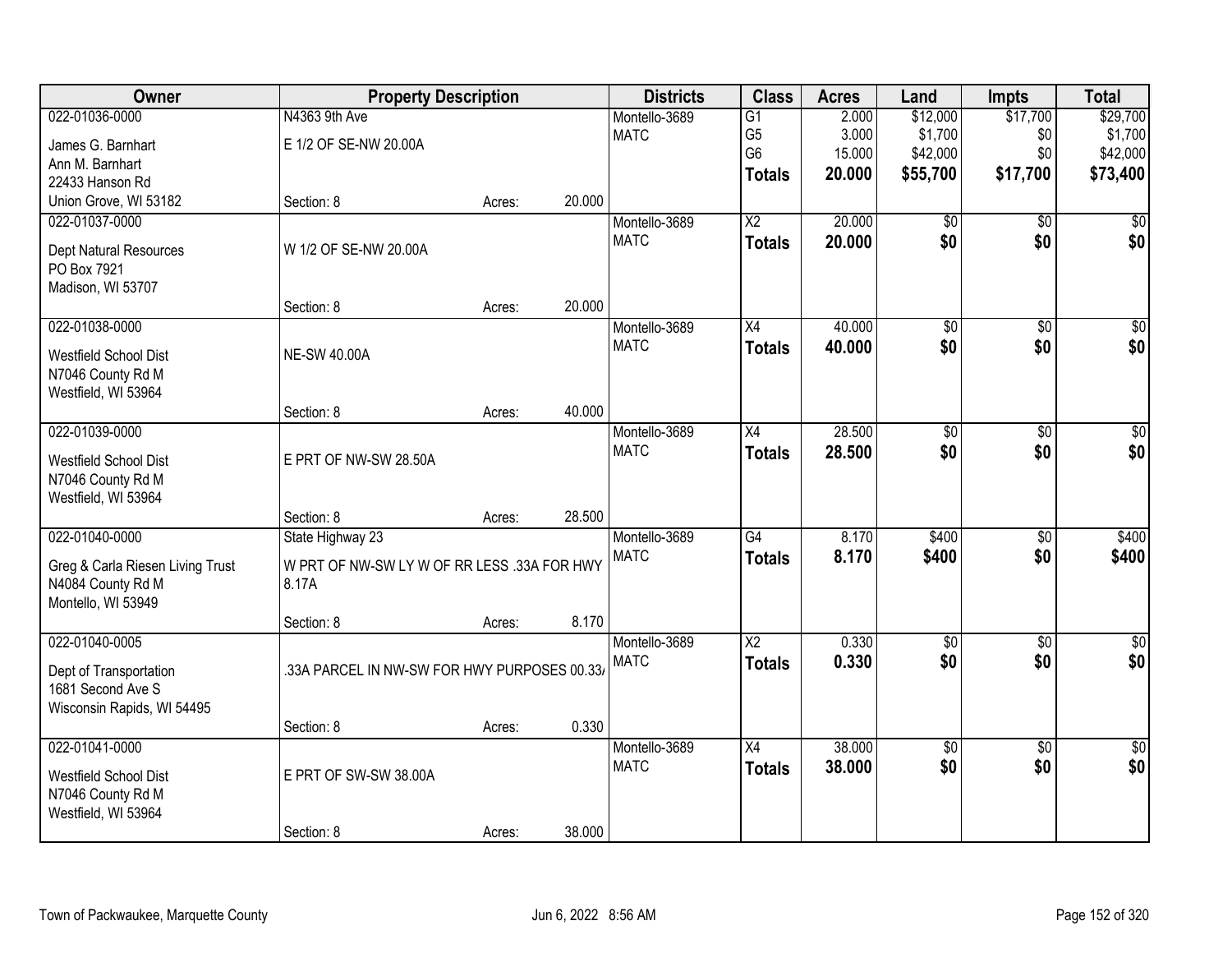| Owner                                                                       | <b>Property Description</b>              |        |        | <b>Districts</b>             | <b>Class</b>                           | <b>Acres</b>              | Land                            | <b>Impts</b>                              | <b>Total</b>                      |
|-----------------------------------------------------------------------------|------------------------------------------|--------|--------|------------------------------|----------------------------------------|---------------------------|---------------------------------|-------------------------------------------|-----------------------------------|
| 022-01042-0000                                                              | State Highway 23                         |        |        | Montello-3689                | $\overline{G4}$                        | 2.000                     | \$100                           | $\overline{50}$                           | \$100                             |
| Greg & Carla Riesen Living Trust<br>N4084 County Rd M<br>Montello, WI 53949 | PRT OF SW-SW 2.00A                       |        |        | <b>MATC</b>                  | <b>Totals</b>                          | 2.000                     | \$100                           | \$0                                       | \$100                             |
|                                                                             | Section: 8                               | Acres: | 2.000  |                              |                                        |                           |                                 |                                           |                                   |
| 022-01043-0000                                                              | State Highway 23                         |        |        | Montello-3689                | $\overline{X4}$                        | 28.930                    | $\overline{50}$                 | $\overline{50}$                           | $\sqrt{50}$                       |
| Westfield School Dist<br>N7046 County Rd M<br>Westfield, WI 53964           | PRT SE-SW LESS ST HWY & CSM 2407 28.93A  |        |        | <b>MATC</b>                  | <b>Totals</b>                          | 28.930                    | \$0                             | \$0                                       | \$0                               |
|                                                                             | Section: 8                               | Acres: | 28.930 |                              |                                        |                           |                                 |                                           |                                   |
| 022-01043-0005                                                              | N4109 8th Dr                             |        |        | Montello-3689                | $\overline{G1}$                        | 5.000                     | \$22,500                        | \$62,300                                  | \$84,800                          |
| Joseph L. Etter<br>Amber A. Etter<br>N4109 8th Dr                           | LOT 1 CSM 2407 BEING PRT OF SE-SW 5.00A  |        |        | <b>MATC</b>                  | <b>Totals</b>                          | 5.000                     | \$22,500                        | \$62,300                                  | \$84,800                          |
| Montello, WI 53949                                                          | Section: 8                               | Acres: | 5.000  |                              |                                        |                           |                                 |                                           |                                   |
| 022-01044-0000                                                              | W5898 Fish Ct                            |        |        | Montello-3689                | G1                                     | 2.070                     | \$32,700                        | \$145,300                                 | \$178,000                         |
| Pamela M. Dishman<br>W5898 Fish Ct<br>Montello, WI 53949                    | A PARCEL OF SE-SW 2.07A                  |        |        | <b>MATC</b>                  | <b>Totals</b>                          | 2.070                     | \$32,700                        | \$145,300                                 | \$178,000                         |
|                                                                             | Section: 8                               | Acres: | 2.070  |                              |                                        |                           |                                 |                                           |                                   |
| 022-01045-0000<br>Dept of Transportation                                    | PRT OF SE-SW 4.00A                       |        |        | Montello-3689<br><b>MATC</b> | $\overline{X2}$<br><b>Totals</b>       | 4.000<br>4.000            | $\overline{50}$<br>\$0          | \$0<br>\$0                                | $\overline{\$0}$<br>\$0           |
| 1681 Second Ave S<br>Wisconsin Rapids, WI 54495                             |                                          |        |        |                              |                                        |                           |                                 |                                           |                                   |
|                                                                             | Section: 8                               | Acres: | 4.000  |                              |                                        |                           |                                 |                                           |                                   |
| 022-01046-0000                                                              | N4291 9th Ave                            |        |        | Montello-3689                | G1                                     | 4.980                     | \$22,400                        | \$149,100                                 | \$171,500                         |
| James R. Matula<br>Janice L. Matula<br>N4291 9th Ave                        | PART CSM 2186 BEING PART OF NE-SE 11.48A |        |        | <b>MATC</b>                  | G4<br>G <sub>5</sub><br>G <sub>6</sub> | 14.000<br>14.500<br>7.800 | \$2,000<br>\$15,300<br>\$21,800 | \$0<br>\$0<br>\$0                         | \$2,000<br>\$15,300<br>\$21,800   |
| Montello, WI 53949                                                          | Section: 8                               | Acres: | 11.480 |                              | <b>Totals</b>                          | 41.280                    | \$61,500                        | \$149,100                                 | \$210,600                         |
| 022-01047-0000<br>Jeffery K. Mateske<br>Judy A. Mateske                     | N4231 9th Ave<br>PRT OF NE-SE 27.30A     |        |        | Montello-3689<br><b>MATC</b> | G4<br>G7<br><b>Totals</b>              | 25.300<br>2.000<br>27.300 | \$1,800<br>\$12,500<br>\$14,300 | $\overline{30}$<br>\$167,700<br>\$167,700 | \$1,800<br>\$180,200<br>\$182,000 |
| N4231 9th Ave<br>Montello, WI 53949                                         | Section: 8                               | Acres: | 27.300 |                              |                                        |                           |                                 |                                           |                                   |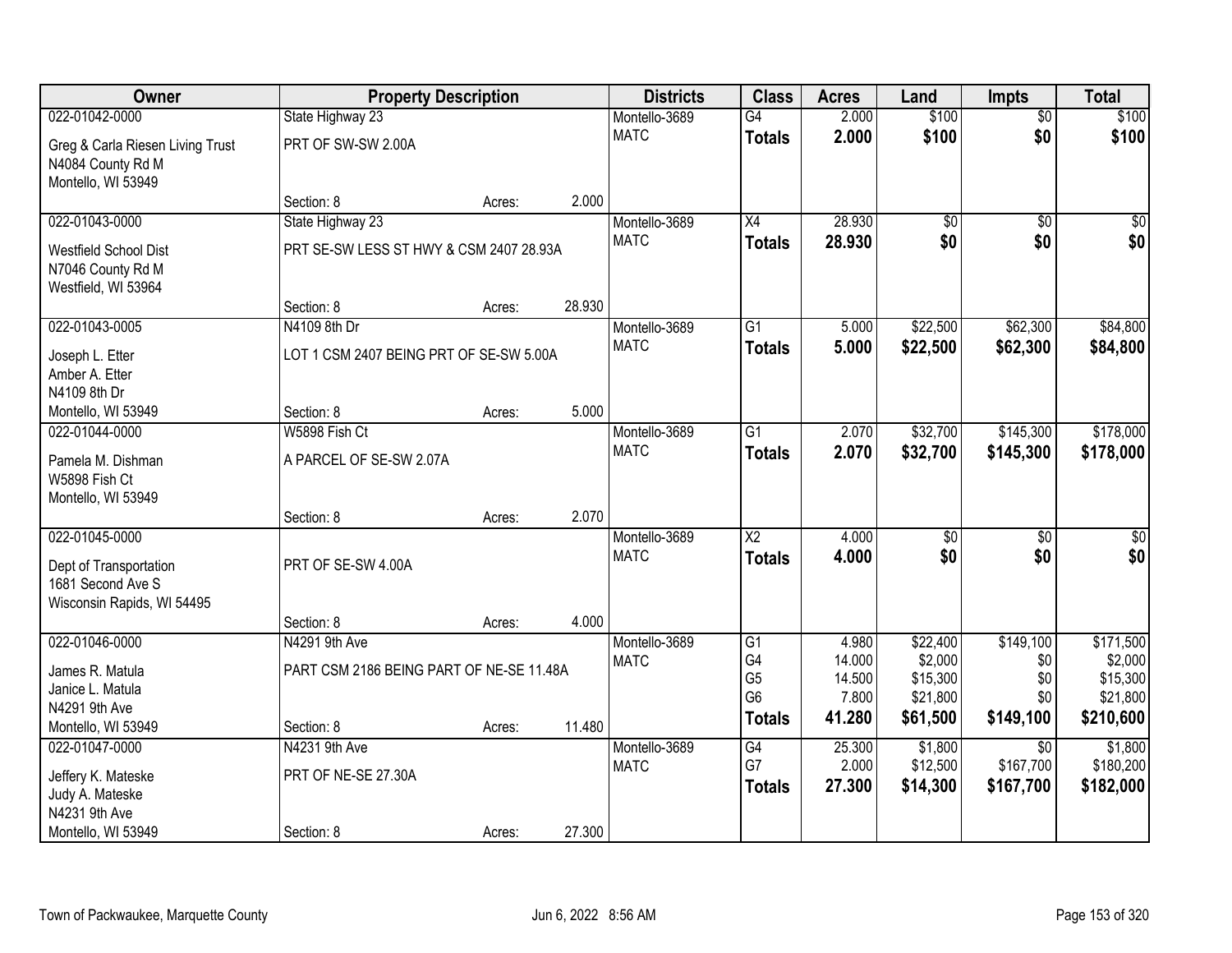| Owner                       | <b>Property Description</b>                    |        |        | <b>Districts</b> | <b>Class</b>           | <b>Acres</b> | Land            | <b>Impts</b>    | <b>Total</b>    |
|-----------------------------|------------------------------------------------|--------|--------|------------------|------------------------|--------------|-----------------|-----------------|-----------------|
| 022-01049-0005              |                                                |        |        | Montello-3689    | $\overline{G4}$        | 2.300        | \$100           | \$0             | \$100           |
| Jeffery K. Mateske          | PRT OF NW-SE 2.30A                             |        |        | <b>MATC</b>      | <b>Totals</b>          | 2.300        | \$100           | \$0             | \$100           |
| Judy A. Mateske             |                                                |        |        |                  |                        |              |                 |                 |                 |
| N4231 9th Ave               |                                                |        |        |                  |                        |              |                 |                 |                 |
| Montello, WI 53949          | Section: 8                                     | Acres: | 2.300  |                  |                        |              |                 |                 |                 |
| 022-01050-0000              | W5798 State Highway 23                         |        |        | Montello-3689    | $\overline{G1}$        | 2.000        | \$12,000        | \$192,100       | \$204,100       |
|                             |                                                |        |        | <b>MATC</b>      | G4                     | 14.500       | \$1,600         | \$0             | \$1,600         |
| Penny L. Negley             | PRT OF NW-SE, SW-SE & SE-SE LY N OF STATE      |        |        |                  | G <sub>5</sub>         | 11.500       | \$12,100        | \$0             | \$12,100        |
| W5798 State Rd 23           | ROAD 23 39.93A                                 |        |        |                  | G5M                    | 11.930       | \$16,700        | \$0             | \$16,700        |
| Montello, WI 53949          | Section: 8                                     | Acres: | 39.930 |                  | <b>Totals</b>          | 39.930       | \$42,400        | \$192,100       | \$234,500       |
| 022-01051-0000              | N4135 County Rd ZZ                             |        |        | Lake Emery Rehab | G1                     | 1.000        | \$30,000        | \$0             | \$30,000        |
|                             |                                                |        |        | <b>Dist</b>      | G <sub>6</sub>         | 8.740        | \$21,000        | \$0             | \$21,000        |
| Michael J. Riecica          | PRT OF S1/2 OF SE LY S OF HWY 23 & N OF MILL   |        |        | Montello-3689    | <b>Totals</b>          | 9.740        | \$51,000        | \$0             | \$51,000        |
| 920 Michael Dr              | <b>POND 9.74A</b>                              |        |        | <b>MATC</b>      |                        |              |                 |                 |                 |
| Brookfield, WI 53045        |                                                |        |        |                  |                        |              |                 |                 |                 |
|                             | Section: 8                                     | Acres: | 9.740  |                  |                        |              |                 |                 |                 |
| 022-01052-0000              | State Highway 23                               |        |        | Lake Emery Rehab | G5                     | 3.000        | \$1,700         | \$0             | \$1,700         |
| Michael J. Riecica          | PRT OF S1/2 OF SE LY N OF MILL POND & S OF HWY |        |        | Dist             | G <sub>6</sub>         | 0.930        | \$2,200         | \$0             | \$2,200         |
| 920 Michael Dr              | 23 3.930A                                      |        |        | Montello-3689    | <b>Totals</b>          | 3.930        | \$3,900         | \$0             | \$3,900         |
| Brookfield, WI 53045        |                                                |        |        | <b>MATC</b>      |                        |              |                 |                 |                 |
|                             | Section: 8                                     | Acres: | 3.930  |                  |                        |              |                 |                 |                 |
| 022-01053-0000              |                                                |        |        | Lake Emery Rehab | $\overline{X4}$        | 10.000       | $\overline{50}$ | $\overline{50}$ | $\sqrt{50}$     |
| Lake Emery Rehab Dist       | S 1/2 OF SE-SE AS DESC IN V172 P221 (10A UNDER |        |        | Dist             | <b>Totals</b>          | 10.000       | \$0             | \$0             | \$0             |
| Attn: Corrine Kopchik Treas | <b>WATER) 10.00A</b>                           |        |        | Montello-3689    |                        |              |                 |                 |                 |
| 7531 Stickney Ave           |                                                |        |        | <b>MATC</b>      |                        |              |                 |                 |                 |
| Bridgeview, IL 60455        | Section: 8                                     | Acres: | 10.000 |                  |                        |              |                 |                 |                 |
| 022-01054-0000              | 9th Ave                                        |        |        | Montello-3689    | G4                     | 12.580       | \$500           | $\overline{50}$ | \$500           |
|                             |                                                |        |        | <b>MATC</b>      | G <sub>5</sub>         | 1.000        | \$100           | \$0             | \$100           |
| Jeffery K. Mateske          | PRT OF SE-SE 13.58A                            |        |        |                  | <b>Totals</b>          | 13.580       | \$600           | \$0             | \$600           |
| Judy A. Mateske             |                                                |        |        |                  |                        |              |                 |                 |                 |
| N4231 9th Ave               |                                                |        |        |                  |                        |              |                 |                 |                 |
| Montello, WI 53949          | Section: 8                                     | Acres: | 13.580 |                  |                        |              |                 |                 |                 |
| 022-01054-0010              |                                                |        |        | Montello-3689    | $\overline{\text{X2}}$ | 0.020        | $\overline{50}$ | $\overline{50}$ | $\overline{50}$ |
| Dept of Transportation      | A PARCEL OF SE-SE FOR ROAD PURPOSES .02A       |        |        | <b>MATC</b>      | <b>Totals</b>          | 0.020        | \$0             | \$0             | \$0             |
| 1681 Second Ave S           |                                                |        |        |                  |                        |              |                 |                 |                 |
| Wisconsin Rapids, WI 54495  |                                                |        |        |                  |                        |              |                 |                 |                 |
|                             | Section: 8                                     | Acres: | 0.020  |                  |                        |              |                 |                 |                 |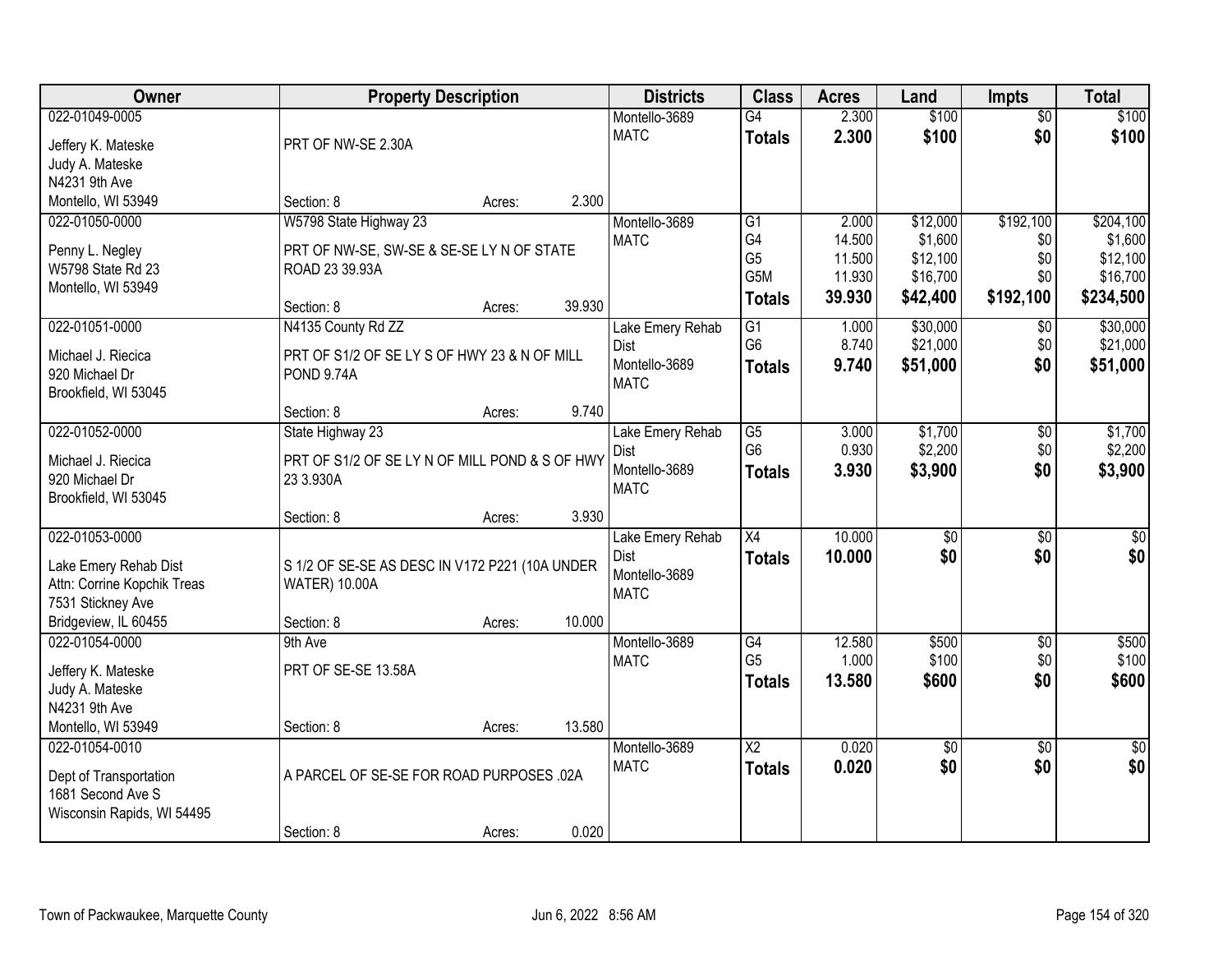| Owner                                             | <b>Property Description</b>                        |        |        | <b>Districts</b> | <b>Class</b>    | <b>Acres</b> | Land        | <b>Impts</b>    | <b>Total</b>    |
|---------------------------------------------------|----------------------------------------------------|--------|--------|------------------|-----------------|--------------|-------------|-----------------|-----------------|
| 022-01055-0000                                    | N4491 10th Ave                                     |        |        | Montello-3689    | $\overline{G1}$ | 2.190        | \$12,700    | \$165,100       | \$177,800       |
| Mark A. Ludtke                                    | A PARCEL OF NE-NE 2.19A                            |        |        | <b>MATC</b>      | <b>Totals</b>   | 2.190        | \$12,700    | \$165,100       | \$177,800       |
| Buffy M. Ludtke                                   |                                                    |        |        |                  |                 |              |             |                 |                 |
| N4491 10th Ave                                    |                                                    |        |        |                  |                 |              |             |                 |                 |
| Montello, WI 53949                                | Section: 9                                         | Acres: | 2.190  |                  |                 |              |             |                 |                 |
| 022-01056-0000                                    | Fern Rd                                            |        |        | Montello-3689    | G4              | 31.030       | \$4,500     | $\overline{50}$ | \$4,500         |
| Peppermill Re Holdings, LLC                       | PRT OF NE-NE BEING PRT LOT 2 OF CSM 1148           |        |        | <b>MATC</b>      | G <sub>5</sub>  | 2.000        | \$100       | \$0             | \$100           |
| N3924 County Rd Zz                                | 37.03A                                             |        |        |                  | G5M             | 4.000        | \$5,600     | \$0             | \$5,600         |
| Montello, WI 53949                                |                                                    |        |        |                  | <b>Totals</b>   | 37.030       | \$10,200    | \$0             | \$10,200        |
|                                                   | Section: 9                                         | Acres: | 37.030 |                  |                 |              |             |                 |                 |
| 022-01056-0005                                    | 10th Ave                                           |        |        | Montello-3689    | X4              | 0.380        | $\sqrt{50}$ | $\overline{50}$ | $\overline{50}$ |
| Wisconsin Gas, LLC                                | A PARCEL OF NE-NE 00.38A                           |        |        | <b>MATC</b>      | <b>Totals</b>   | 0.380        | \$0         | \$0             | \$0             |
| 231 W Michigan St                                 |                                                    |        |        |                  |                 |              |             |                 |                 |
| Milwaukee, WI 53203                               |                                                    |        |        |                  |                 |              |             |                 |                 |
|                                                   | Section: 9                                         | Acres: | 0.380  |                  |                 |              |             |                 |                 |
| 022-01057-0000                                    | W5378 Fern Rd                                      |        |        | Montello-3689    | $\overline{G4}$ | 9.040        | \$900       | \$0             | \$900           |
| <b>Eric Mateske</b>                               | LOT 1 CSM 1148 BEING PRT OF NW-NE 11.04A           |        |        | <b>MATC</b>      | G7              | 2.000        | \$12,500    | \$124,800       | \$137,300       |
| W5378 Fern Rd                                     |                                                    |        |        |                  | <b>Totals</b>   | 11.040       | \$13,400    | \$124,800       | \$138,200       |
| Montello, WI 53949                                |                                                    |        |        |                  |                 |              |             |                 |                 |
|                                                   | Section: 9                                         | Acres: | 11.040 |                  |                 |              |             |                 |                 |
| 022-01058-0000                                    | Fern Rd                                            |        |        | Montello-3689    | $\overline{G4}$ | 28.960       | \$3,700     | $\overline{50}$ | \$3,700         |
|                                                   |                                                    |        |        | <b>MATC</b>      | <b>Totals</b>   | 28.960       | \$3,700     | \$0             | \$3,700         |
| Peppermill Re Holdings, LLC<br>N3924 County Rd Zz | PRT OF LOT 2 CSM 1148 BEING PRT OF NW-NE<br>28.96A |        |        |                  |                 |              |             |                 |                 |
| Montello, WI 53949                                |                                                    |        |        |                  |                 |              |             |                 |                 |
|                                                   | Section: 9                                         | Acres: | 28.960 |                  |                 |              |             |                 |                 |
| 022-01059-0000                                    | N4327 10th Ave                                     |        |        | Montello-3689    | G1              | 3.000        | \$15,500    | \$190,200       | \$205,700       |
|                                                   |                                                    |        |        | <b>MATC</b>      | G4              | 2.000        | \$300       | \$0             | \$300           |
| Michael J. Johnson<br>Alicia J. Johnson           | CSM 1128 BEING PRT OF SW-NE & SE-NE 41.30A         |        |        |                  | G5M             | 36.310       | \$50,900    | \$0             | \$50,900        |
| N4327 10th Ave                                    |                                                    |        |        |                  | <b>Totals</b>   | 41.310       | \$66,700    | \$190,200       | \$256,900       |
| Montello, WI 53949                                | Section: 9                                         | Acres: | 41.310 |                  |                 |              |             |                 |                 |
| 022-01060-0000                                    | W5549 Fern Rd                                      |        |        | Montello-3689    | G1              | 1.000        | \$8,500     | \$159,000       | \$167,500       |
|                                                   |                                                    |        |        | <b>MATC</b>      | G <sub>6</sub>  | 9.000        | \$25,200    | \$0             | \$25,200        |
| Bryon L. Halverson                                | PRT OF SW-NE 10.00A                                |        |        |                  | <b>Totals</b>   | 10.000       | \$33,700    | \$159,000       | \$192,700       |
| Brenda A. Halverson<br>W5549 Fern Rd              |                                                    |        |        |                  |                 |              |             |                 |                 |
| Montello, WI 53949                                | Section: 9                                         | Acres: | 10.000 |                  |                 |              |             |                 |                 |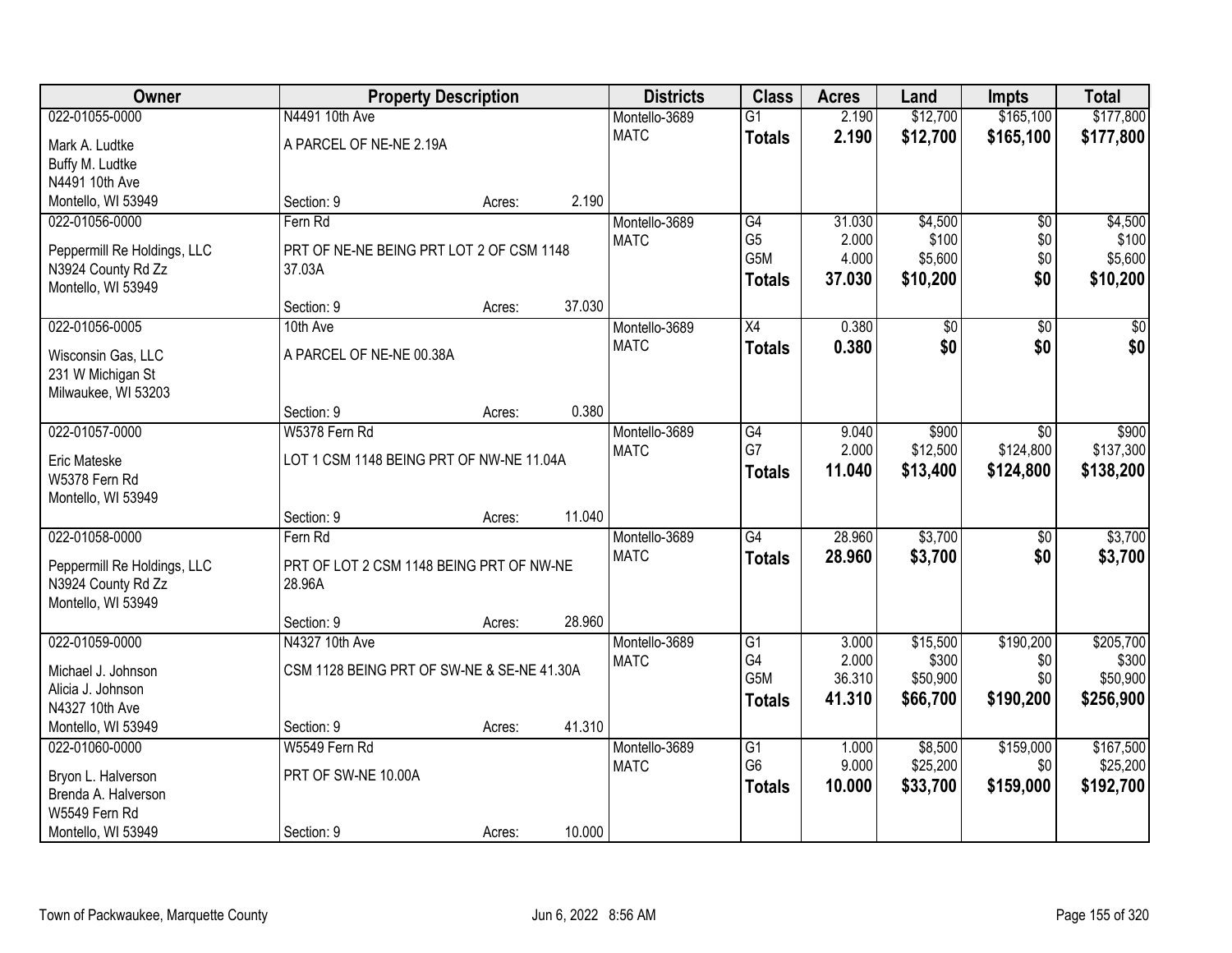| Owner                               |                                            | <b>Property Description</b> |        | <b>Districts</b>             | <b>Class</b>         | <b>Acres</b>    | Land               | <b>Impts</b>         | <b>Total</b>       |
|-------------------------------------|--------------------------------------------|-----------------------------|--------|------------------------------|----------------------|-----------------|--------------------|----------------------|--------------------|
| 022-01061-0000                      |                                            |                             |        | Montello-3689                | $\overline{G4}$      | 26.000          | \$2,800            | \$0                  | \$2,800            |
| Peppermill Re Holdings, LLC         | PRT OF LOT 2 CSM 1148 BEING PRT OF SE-NE & |                             |        | <b>MATC</b>                  | G <sub>5</sub>       | 1.000           | \$100              | \$0                  | \$100              |
| N3924 County Rd Zz                  | <b>SW-NE 28.69A</b>                        |                             |        |                              | G5M                  | 1.690           | \$2,400            | \$0                  | \$2,400            |
| Montello, WI 53949                  |                                            |                             |        |                              | <b>Totals</b>        | 28.690          | \$5,300            | \$0                  | \$5,300            |
|                                     | Section: 9                                 | Acres:                      | 28.690 |                              |                      |                 |                    |                      |                    |
| 022-01062-0000                      | Fern Rd                                    |                             |        | Montello-3689                | G4                   | 12.000          | \$2,100            | $\overline{50}$      | \$2,100            |
| Lincoln R. Borgrud                  | PRT OF NE-NW AS DESC 15.00A                |                             |        | <b>MATC</b>                  | G <sub>5</sub>       | 1.500           | \$600              | \$0                  | \$600              |
| Margery Borgrud                     |                                            |                             |        |                              | G <sub>6</sub>       | 1.500           | \$4,200            | \$0                  | \$4,200            |
| 5355 Hansons Landing #401           |                                            |                             |        |                              | <b>Totals</b>        | 15.000          | \$6,900            | \$0                  | \$6,900            |
| Madison, WI 53704-7683              | Section: 9                                 | Acres:                      | 15.000 |                              |                      |                 |                    |                      |                    |
| 022-01063-0000                      | Fern Rd                                    |                             |        | Montello-3689                | G4                   | 8.000           | \$1,200            | \$0                  | \$1,200            |
|                                     |                                            |                             |        | <b>MATC</b>                  | G <sub>5</sub>       | 4.000           | \$4,200            | \$0                  | \$4,200            |
| Robert A. Nehrbass                  | PRT OF NE-NW 25.00A                        |                             |        |                              | G <sub>6</sub>       | 13.000          | \$36,400           | \$0                  | \$36,400           |
| 748 Pennsylvania Ave                |                                            |                             |        |                              | <b>Totals</b>        | 25,000          | \$41,800           | \$0                  | \$41,800           |
| West Bend, WI 53095                 |                                            |                             |        |                              |                      |                 |                    |                      |                    |
|                                     | Section: 9                                 | Acres:                      | 25.000 |                              |                      |                 |                    |                      |                    |
| 022-01064-0000                      |                                            |                             |        | Montello-3689<br><b>MATC</b> | G4<br>G <sub>6</sub> | 12.000<br>3.000 | \$2,100<br>\$6,600 | $\sqrt[6]{3}$<br>\$0 | \$2,100<br>\$6,600 |
| Lincoln R. Borgrud                  | PRT OF NW-NW 15.00A                        |                             |        |                              |                      |                 |                    | \$0                  |                    |
| Margery Borgrud                     |                                            |                             |        |                              | <b>Totals</b>        | 15.000          | \$8,700            |                      | \$8,700            |
| 5355 Hansons Landing #401           |                                            |                             |        |                              |                      |                 |                    |                      |                    |
| Madison, WI 53704-7683              | Section: 9                                 | Acres:                      | 15.000 |                              |                      |                 |                    |                      |                    |
| 022-01065-0000                      | N4428 9th Ave                              |                             |        | Montello-3689                | $\overline{G1}$      | 2.000           | \$12,000           | \$62,200             | \$74,200           |
| Robert A. Nehrbass                  | PRT OF NW-NW 25.00A                        |                             |        | <b>MATC</b>                  | G4                   | 4.000           | \$600              | \$0                  | \$600              |
| 748 Pennsylvania Ave                |                                            |                             |        |                              | G <sub>5</sub>       | 1.000           | \$1,100            | \$0                  | \$1,100            |
| West Bend, WI 53095                 |                                            |                             |        |                              | G <sub>6</sub>       | 18.000          | \$50,400           | \$0                  | \$50,400           |
|                                     | Section: 9                                 | Acres:                      | 25.000 |                              | <b>Totals</b>        | 25.000          | \$64,100           | \$62,200             | \$126,300          |
| 022-01066-0000                      | 9th Ave                                    |                             |        | Montello-3689                | G4                   | 35.000          | \$4,200            | $\overline{50}$      | \$4,200            |
| Lincoln R. Borgrud                  | SW-NW LESS PARCEL ON W SIDE 38.00A         |                             |        | <b>MATC</b>                  | G <sub>5</sub>       | 3.000           | \$1,200            | \$0                  | \$1,200            |
| Margery Borgrud                     |                                            |                             |        |                              | Totals               | 38,000          | \$5,400            | \$0                  | \$5,400            |
| 5355 Hansons Landing #401           |                                            |                             |        |                              |                      |                 |                    |                      |                    |
| Madison, WI 53704-7683              | Section: 9                                 | Acres:                      | 38.000 |                              |                      |                 |                    |                      |                    |
| 022-01067-0000                      | N4362 9th Ave                              |                             |        | Montello-3689                | $\overline{G1}$      | 2.000           | \$12,000           | \$140,600            | \$152,600          |
|                                     |                                            |                             |        | <b>MATC</b>                  | <b>Totals</b>        | 2.000           | \$12,000           | \$140,600            | \$152,600          |
| Rory D. Hall                        | A PARCEL ON W SIDE OF SW-NW 2.00A          |                             |        |                              |                      |                 |                    |                      |                    |
| N4362 9th Ave<br>Montello, WI 53949 |                                            |                             |        |                              |                      |                 |                    |                      |                    |
|                                     | Section: 9                                 | Acres:                      | 2.000  |                              |                      |                 |                    |                      |                    |
|                                     |                                            |                             |        |                              |                      |                 |                    |                      |                    |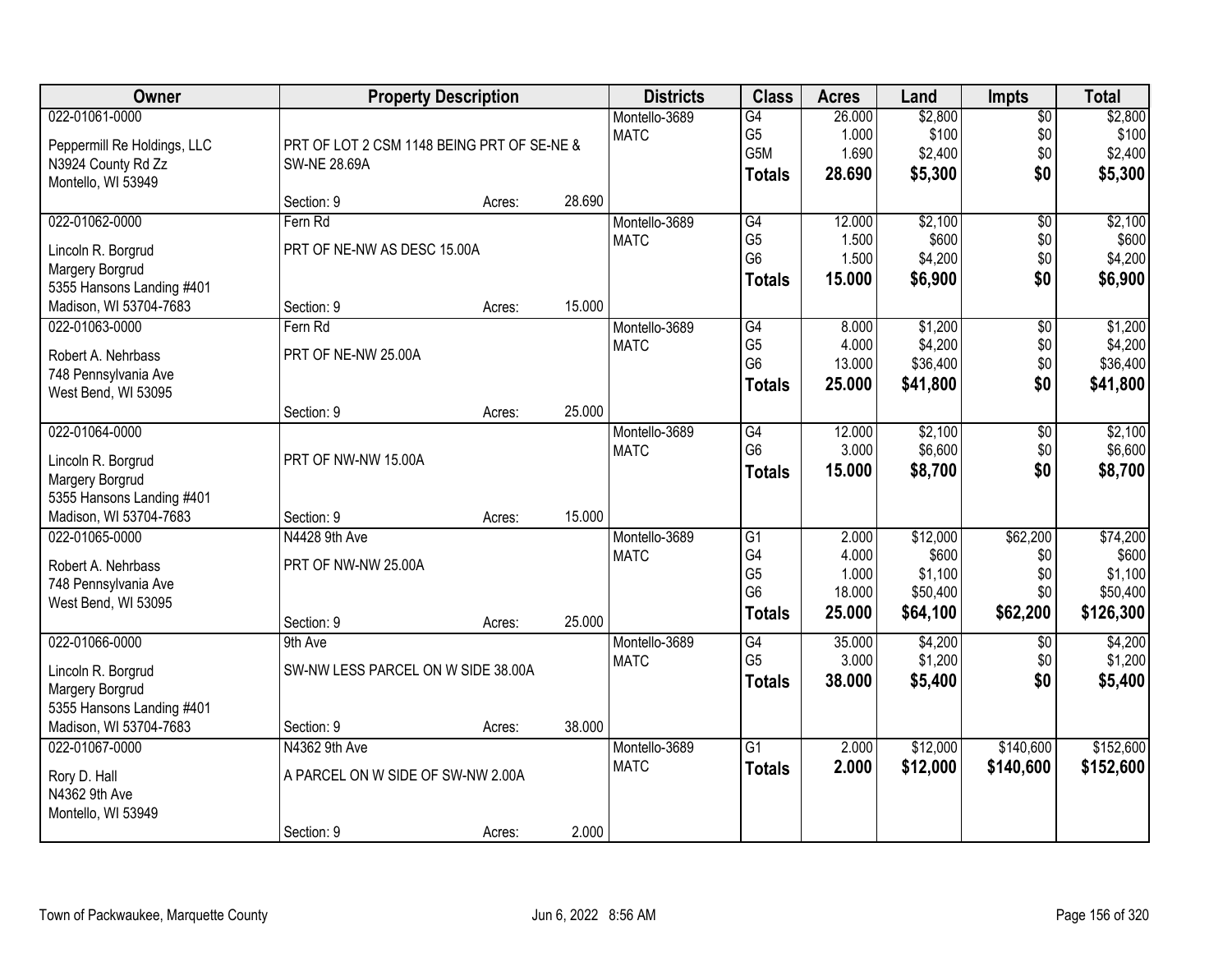| Owner                                       | <b>Property Description</b>                |        |        | <b>Districts</b> | <b>Class</b>          | <b>Acres</b>    | Land              | <b>Impts</b>    | <b>Total</b>      |
|---------------------------------------------|--------------------------------------------|--------|--------|------------------|-----------------------|-----------------|-------------------|-----------------|-------------------|
| 022-01068-0000                              |                                            |        |        | Montello-3689    | $\overline{G4}$       | 34.000          | \$4,300           | \$0             | \$4,300           |
| Lincoln R. Borgrud                          | SE-NW LESS 5A 35.00A                       |        |        | <b>MATC</b>      | G <sub>5</sub>        | 1.000           | \$100             | \$0             | \$100             |
| Margery Borgrud                             |                                            |        |        |                  | <b>Totals</b>         | 35.000          | \$4,400           | \$0             | \$4,400           |
| 5355 Hansons Landing #401                   |                                            |        |        |                  |                       |                 |                   |                 |                   |
| Madison, WI 53704-7683                      | Section: 9                                 | Acres: | 35.000 |                  |                       |                 |                   |                 |                   |
| 022-01069-0000                              | W5550 Fern Rd                              |        |        | Montello-3689    | $\overline{G1}$       | 5.000           | \$22,500          | \$245,000       | \$267,500         |
|                                             | PRT OF SE-NW 5.00A                         |        |        | <b>MATC</b>      | <b>Totals</b>         | 5.000           | \$22,500          | \$245,000       | \$267,500         |
| Charles K. Hudson (Le et al<br>PO Box 24    |                                            |        |        |                  |                       |                 |                   |                 |                   |
| Montello, WI 53949                          |                                            |        |        |                  |                       |                 |                   |                 |                   |
|                                             | Section: 9                                 | Acres: | 5.000  |                  |                       |                 |                   |                 |                   |
| 022-01070-0000                              |                                            |        |        | Montello-3689    | G4                    | 30.000          | \$3,300           | \$0             | \$3,300           |
|                                             |                                            |        |        | <b>MATC</b>      | G5M                   | 10.000          | \$14,000          | \$0             | \$14,000          |
| Michael S. Cacic et al                      | <b>NE-SW 40.00A</b>                        |        |        |                  | <b>Totals</b>         | 40.000          | \$17,300          | \$0             | \$17,300          |
| Attn: Donna Cacic Wissbaum                  |                                            |        |        |                  |                       |                 |                   |                 |                   |
| W5552 State Rd 23                           |                                            |        |        |                  |                       |                 |                   |                 |                   |
| Montello, WI 53949                          | Section: 9                                 | Acres: | 40.000 |                  |                       |                 |                   |                 |                   |
| 022-01071-0000                              |                                            |        |        | Montello-3689    | $\overline{G4}$       | 19.000          | \$3,100           | \$0             | \$3,100           |
| Michael S. Cacic et al                      | NW-SW 40.00A                               |        |        | <b>MATC</b>      | G <sub>5</sub><br>G5M | 1.000<br>20.000 | \$100<br>\$28,000 | \$0<br>\$0      | \$100<br>\$28,000 |
| Attn: Donna Cacic Wissbaum                  |                                            |        |        |                  |                       |                 |                   | \$0             |                   |
| W5552 State Rd 23                           |                                            |        |        |                  | <b>Totals</b>         | 40.000          | \$31,200          |                 | \$31,200          |
| Montello, WI 53949                          | Section: 9                                 | Acres: | 40.000 |                  |                       |                 |                   |                 |                   |
| 022-01072-0000                              |                                            |        |        | Montello-3689    | G4                    | 17.940          | \$1,700           | $\overline{50}$ | \$1,700           |
| Michael S. Cacic et al                      | SW-SW LESS 6.06A (POS FOR W LINE GROTHMAN) |        |        | <b>MATC</b>      | G <sub>5</sub>        | 7.000           | \$3,500           | \$0             | \$3,500           |
| Attn: Donna Cacic Wissbaum                  | 33.94A                                     |        |        |                  | G5M                   | 9.000           | \$12,600          | \$0             | \$12,600          |
| W5552 State Rd 23                           |                                            |        |        |                  | <b>Totals</b>         | 33.940          | \$17,800          | \$0             | \$17,800          |
| Montello, WI 53949                          | Section: 9                                 | Acres: | 33.940 |                  |                       |                 |                   |                 |                   |
| 022-01072-0005                              |                                            |        |        | Montello-3689    | $\overline{X2}$       | 0.060           | $\overline{50}$   | $\overline{50}$ | \$0               |
|                                             |                                            |        |        | <b>MATC</b>      | <b>Totals</b>         | 0.060           | \$0               | \$0             | \$0               |
| Dept of Transportation<br>1681 Second Ave S | A PARCEL OF SW-SW FOR ROAD PURPOSES .06A   |        |        |                  |                       |                 |                   |                 |                   |
| Wisconsin Rapids, WI 54495                  |                                            |        |        |                  |                       |                 |                   |                 |                   |
|                                             | Section: 9                                 | Acres: | 0.060  |                  |                       |                 |                   |                 |                   |
| 022-01073-0000                              | N4130 County Rd ZZ                         |        |        | Montello-3689    | $\overline{G1}$       | 6.000           | \$26,000          | \$56,500        | \$82,500          |
|                                             |                                            |        |        | <b>MATC</b>      | <b>Totals</b>         | 6.000           | \$26,000          | \$56,500        | \$82,500          |
| Richard H. Baehler                          | PRT OF SW-SW IN SW COR (E LINE/ FENCE POS  |        |        |                  |                       |                 |                   |                 |                   |
| Jeanne M. Baehler                           | GROTHMAN) 6.00A                            |        |        |                  |                       |                 |                   |                 |                   |
| N4130 County Rd Zz                          |                                            |        |        |                  |                       |                 |                   |                 |                   |
| Montello, WI 53949                          | Section: 9                                 | Acres: | 6.000  |                  |                       |                 |                   |                 |                   |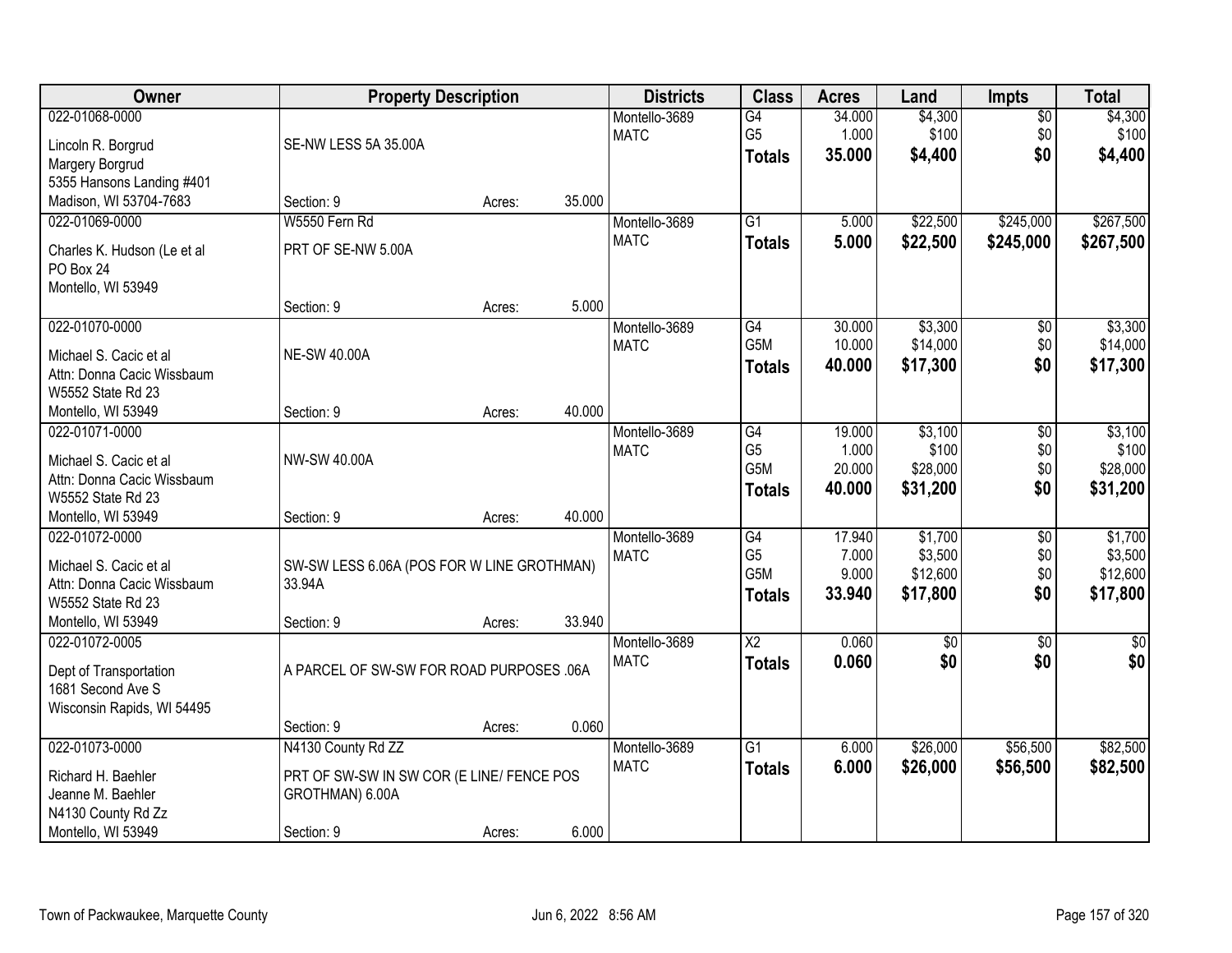| Owner                        | <b>Property Description</b>                    |        |        | <b>Districts</b> | <b>Class</b>    | <b>Acres</b> | Land     | <b>Impts</b>    | <b>Total</b> |
|------------------------------|------------------------------------------------|--------|--------|------------------|-----------------|--------------|----------|-----------------|--------------|
| 022-01074-0000               | W5552 State Highway 23                         |        |        | Montello-3689    | $\overline{G4}$ | 8.000        | \$900    | $\overline{50}$ | \$900        |
| Michael S. Cacic et al       | <b>SE-SW 40.00A</b>                            |        |        | <b>MATC</b>      | G <sub>5</sub>  | 30.000       | \$15,900 | \$0             | \$15,900     |
| Attn: Donna Cacic Wissbaum   |                                                |        |        |                  | G7              | 2.000        | \$12,500 | \$159,800       | \$172,300    |
| W5552 State Rd 23            |                                                |        |        |                  | <b>Totals</b>   | 40.000       | \$29,300 | \$159,800       | \$189,100    |
| Montello, WI 53949           | Section: 9                                     | Acres: | 40.000 |                  |                 |              |          |                 |              |
| 022-01075-0000               | N4267 10th Ave                                 |        |        | Montello-3689    | $\overline{G1}$ | 3.000        | \$15,500 | \$147,100       | \$162,600    |
|                              | LOT 1 CSM 2933 BEING PRT OF NE-SE 10.00A       |        |        | <b>MATC</b>      | G4              | 1.400        | \$200    | \$0             | \$200        |
| Eric Brown                   |                                                |        |        |                  | G5M             | 5.600        | \$7,900  | \$0             | \$7,900      |
| Lisa Brown<br>N4267 10th Ave |                                                |        |        |                  | <b>Totals</b>   | 10.000       | \$23,600 | \$147,100       | \$170,700    |
| Montello, WI 53949           | Section: 9                                     |        | 10.000 |                  |                 |              |          |                 |              |
| 022-01075-0005               |                                                | Acres: |        | Montello-3689    | G4              | 21.000       | \$3,300  |                 | \$3,300      |
|                              |                                                |        |        | <b>MATC</b>      | G <sub>5</sub>  | 1.000        | \$100    | \$0<br>\$0      | \$100        |
| Michael S. Cacic et al       | NE-SE LESS CSM 2933 30.11A                     |        |        |                  | G5M             | 8.110        | \$11,400 | \$0             | \$11,400     |
| Attn: Donna Cacic Wissbaum   |                                                |        |        |                  |                 | 30.110       |          |                 |              |
| W5552 State Rd 23            |                                                |        |        |                  | <b>Totals</b>   |              | \$14,800 | \$0             | \$14,800     |
| Montello, WI 53949           | Section: 9                                     | Acres: | 30.110 |                  |                 |              |          |                 |              |
| 022-01076-0000               |                                                |        |        | Montello-3689    | G4              | 37.110       | \$4,800  | \$0             | \$4,800      |
| Michael S. Cacic et al       | <b>NW-SE 40.11A</b>                            |        |        | <b>MATC</b>      | G5M             | 3.000        | \$4,200  | \$0             | \$4,200      |
| Attn: Donna Cacic Wissbaum   |                                                |        |        |                  | <b>Totals</b>   | 40.110       | \$9,000  | \$0             | \$9,000      |
| W5552 State Rd 23            |                                                |        |        |                  |                 |              |          |                 |              |
| Montello, WI 53949           | Section: 9                                     | Acres: | 40.110 |                  |                 |              |          |                 |              |
| 022-01077-0000               | W5476 State Highway 23                         |        |        | Montello-3689    | $\overline{G4}$ | 22.300       | \$2,400  | $\overline{30}$ | \$2,400      |
|                              |                                                |        |        | <b>MATC</b>      | G <sub>5</sub>  | 12.760       | \$6,200  | \$0             | \$6,200      |
| Michael S. Cacic et al       | SW-SE LESS HWY 37.06A                          |        |        |                  | G7              | 2.000        | \$12,500 | \$10,400        | \$22,900     |
| Attn: Donna Cacic Wissbaum   |                                                |        |        |                  | <b>Totals</b>   | 37.060       | \$21,100 | \$10,400        | \$31,500     |
| W5552 State Rd 23            |                                                |        |        |                  |                 |              |          |                 |              |
| Montello, WI 53949           | Section: 9                                     | Acres: | 37.060 |                  |                 |              |          |                 |              |
| 022-01078-0000               |                                                |        |        | Montello-3689    | G4              | 9.000        | \$1,000  | $\sqrt{6}$      | \$1,000      |
| Michael S. Cacic et al       | THAT PRT OF SE-SE LY N OF STATE ROAD 23        |        |        | <b>MATC</b>      | G <sub>5</sub>  | 3.530        | \$1,500  | \$0             | \$1,500      |
| Attn: Donna Cacic Wissbaum   | 12.53A                                         |        |        |                  | <b>Totals</b>   | 12.530       | \$2,500  | \$0             | \$2,500      |
| W5552 State Rd 23            |                                                |        |        |                  |                 |              |          |                 |              |
| Montello, WI 53949           | Section: 9                                     | Acres: | 12.530 |                  |                 |              |          |                 |              |
| 022-01078-0005               |                                                |        |        | Montello-3689    | $\overline{G5}$ | 8.427        | \$4,800  | $\overline{30}$ | \$4,800      |
|                              |                                                |        |        | <b>MATC</b>      | <b>Totals</b>   | 8.427        | \$4,800  | \$0             | \$4,800      |
| Michael S. Cacic et al       | W 8.427A OF SE-SE LY S OF STATE ROAD 23 8.427A |        |        |                  |                 |              |          |                 |              |
| Attn: Donna Cacic Wissbaum   |                                                |        |        |                  |                 |              |          |                 |              |
| W5552 State Rd 23            |                                                |        |        |                  |                 |              |          |                 |              |
| Montello, WI 53949           | Section: 9                                     | Acres: | 8.427  |                  |                 |              |          |                 |              |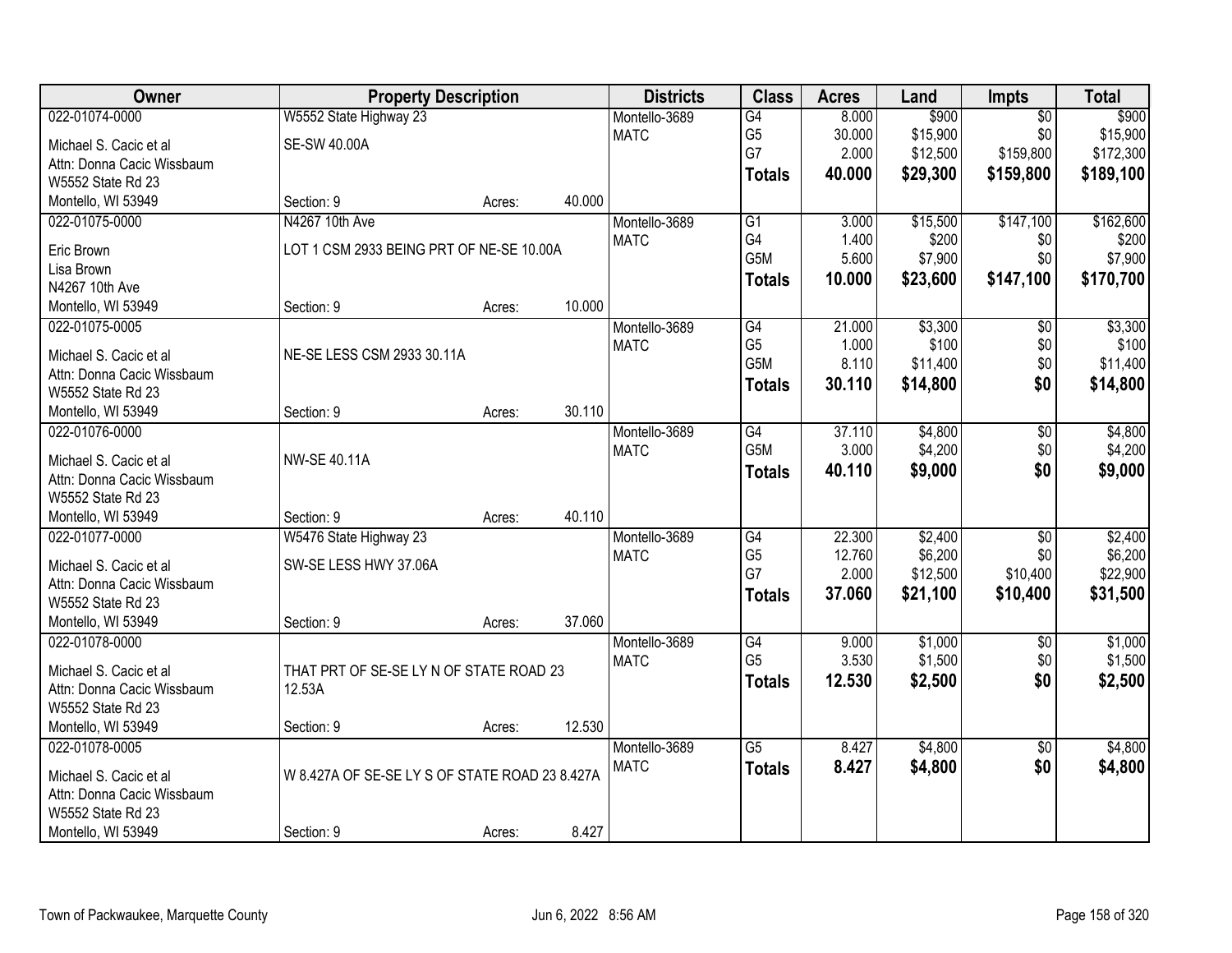| Owner                                                 | <b>Property Description</b>               |        |        | <b>Districts</b> | <b>Class</b>    | <b>Acres</b> | Land       | <b>Impts</b>    | <b>Total</b> |
|-------------------------------------------------------|-------------------------------------------|--------|--------|------------------|-----------------|--------------|------------|-----------------|--------------|
| 022-01079-0000                                        |                                           |        |        | Montello-3689    | $\overline{G6}$ | 7.830        | \$21,900   | $\overline{50}$ | \$21,900     |
| <b>Brian Bulatek</b>                                  | PRT OF SE-SE LY S OF STATE ROAD 23 7.83A  |        |        | <b>MATC</b>      | <b>Totals</b>   | 7.830        | \$21,900   | \$0             | \$21,900     |
| Susan M. Bulatek                                      |                                           |        |        |                  |                 |              |            |                 |              |
| 421 S Gibbons Ave                                     |                                           |        |        |                  |                 |              |            |                 |              |
| Arlington Heights, IL 60004                           | Section: 9                                | Acres: | 7.830  |                  |                 |              |            |                 |              |
| 022-01080-0000                                        | W5307 State Highway 23                    |        |        | Montello-3689    | $\overline{G1}$ | 1.550        | \$10,400   | \$21,600        | \$32,000     |
| Mww, LLC                                              | A PARCEL SE COR OF OF SE-SE LY S OF STATE |        |        | <b>MATC</b>      | G <sub>5</sub>  | 4.940        | \$4,000    | \$0             | \$4,000      |
| N4015 10th Dr                                         | ROAD 23 6.49A                             |        |        |                  | <b>Totals</b>   | 6.490        | \$14,400   | \$21,600        | \$36,000     |
| Montello, WI 53949                                    |                                           |        |        |                  |                 |              |            |                 |              |
|                                                       | Section: 9                                | Acres: | 6.490  |                  |                 |              |            |                 |              |
| 022-01082-0000                                        | W4979 Fern Ave                            |        |        | Montello-3689    | G4              | 32.000       | \$3,500    | \$0             | \$3,500      |
| Jeffry A. Mertens                                     | <b>NE-NE 40.00A</b>                       |        |        | <b>MATC</b>      | G <sub>5</sub>  | 1.000        | \$100      | \$0             | \$100        |
| Elizabeth Mertens                                     |                                           |        |        |                  | G5M             | 5.000        | \$7,000    | \$0             | \$7,000      |
| W4979 Fern Ave                                        |                                           |        |        |                  | G7              | 2.000        | \$12,500   | \$163,400       | \$175,900    |
| Montello, WI 53949                                    | Section: 10                               | Acres: | 40.000 |                  | <b>Totals</b>   | 40.000       | \$23,100   | \$163,400       | \$186,500    |
| 022-01083-0000                                        |                                           |        |        | Montello-3689    | G1              | 2.000        | \$12,000   | \$2,800         | \$14,800     |
|                                                       | PRT NW-NE 29.90A                          |        |        | <b>MATC</b>      | G4              | 21.900       | \$2,100    | \$0             | \$2,100      |
| Sidney L. Harring Co-Trustees et al<br>43 Harrison Ln |                                           |        |        |                  | G <sub>5</sub>  | 1.000        | \$100      | \$0             | \$100        |
| Reedsburg, WI 53959                                   |                                           |        |        |                  | G5M             | 5.000        | \$7,000    | \$0             | \$7,000      |
|                                                       | Section: 10                               | Acres: | 29.900 |                  | <b>Totals</b>   | 29.900       | \$21,200   | \$2,800         | \$24,000     |
| 022-01084-0000                                        | W5087 Fern Ave                            |        |        | Montello-3689    | $\overline{G1}$ | 2.000        | \$12,000   | \$141,100       | \$153,100    |
|                                                       |                                           |        |        | <b>MATC</b>      | G <sub>6</sub>  | 5.180        | \$14,500   | \$0             | \$14,500     |
| Jesse F. Schable<br>Jennifer E. Schable               | PRT OF NW-NE 7.18A                        |        |        |                  | <b>Totals</b>   | 7.180        | \$26,500   | \$141,100       | \$167,600    |
| W5087 Fern Ave                                        |                                           |        |        |                  |                 |              |            |                 |              |
| Montello, WI 53949                                    | Section: 10                               | Acres: | 7.180  |                  |                 |              |            |                 |              |
| 022-01085-0000                                        | W5047 Fern Ave                            |        |        | Montello-3689    | $\overline{G1}$ | 2.920        | \$15,200   | \$84,900        | \$100, 100   |
|                                                       |                                           |        |        | <b>MATC</b>      | <b>Totals</b>   | 2.920        | \$15,200   | \$84,900        | \$100,100    |
| David P. Harring                                      | A PARCEL OF NW-NE 2.92A                   |        |        |                  |                 |              |            |                 |              |
| Marianne E. Harring                                   |                                           |        |        |                  |                 |              |            |                 |              |
| W5047 Fern Ave<br>Montello, WI 53949                  | Section: 10                               | Acres: | 2.920  |                  |                 |              |            |                 |              |
| 022-01086-0000                                        |                                           |        |        | Montello-3689    | $\overline{G4}$ | 5.000        | \$500      | $\overline{30}$ | \$500        |
|                                                       |                                           |        |        | <b>MATC</b>      | W8              | 35.000       | (\$49,000) | \$0             | \$0          |
| Sidney L. Harring Co-Trustees et al                   | <b>SW-NE 40.00A</b>                       |        |        |                  | <b>Totals</b>   | 40.000       | \$500      | \$0             | \$500        |
| 43 Harrison Ln                                        |                                           |        |        |                  |                 |              |            |                 |              |
| Reedsburg, WI 53959                                   |                                           |        |        |                  |                 |              |            |                 |              |
|                                                       | Section: 10                               | Acres: | 40.000 |                  |                 |              |            |                 |              |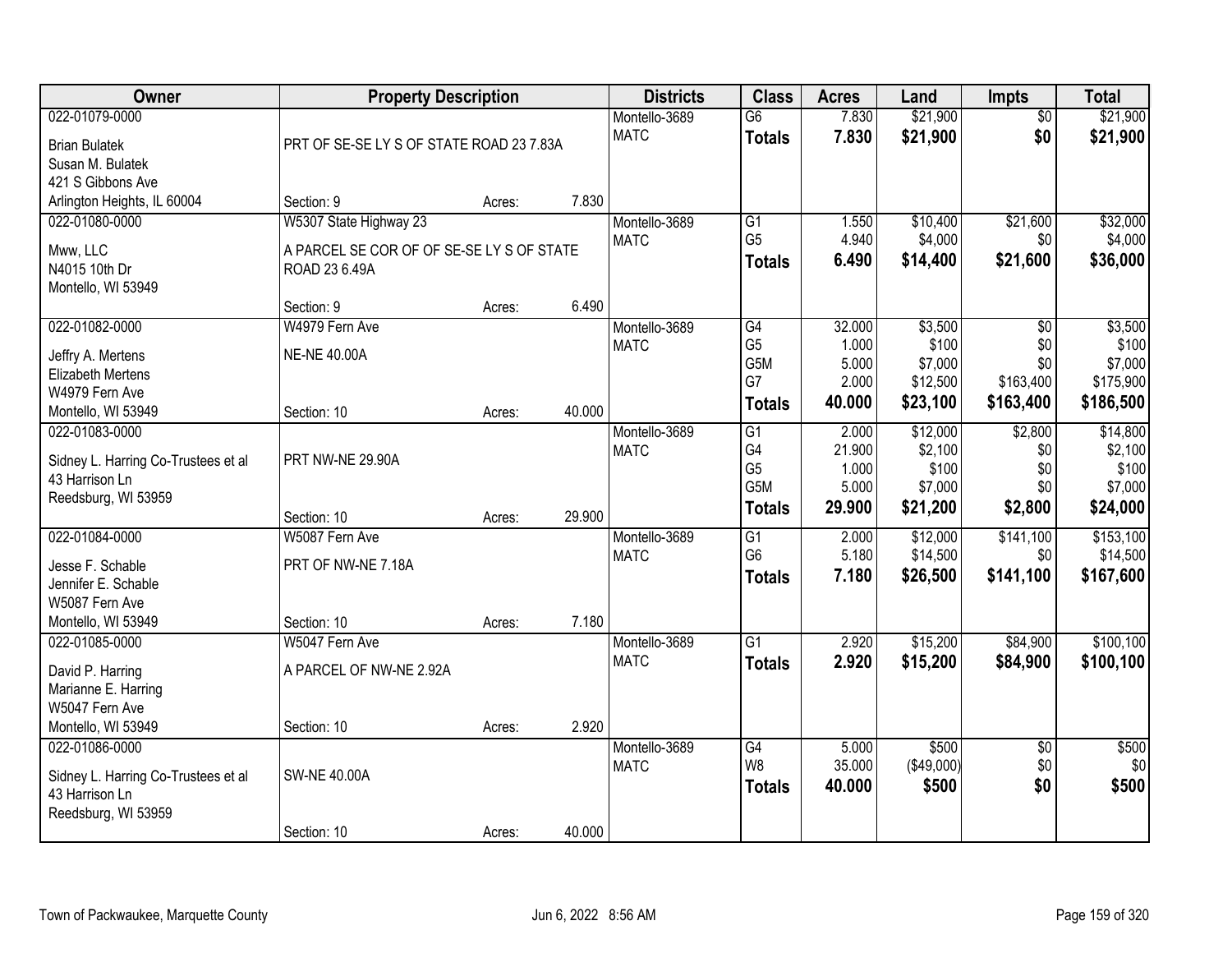| Owner                                 |                                                | <b>Property Description</b> |        | <b>Districts</b> | <b>Class</b>    | <b>Acres</b> | Land      | <b>Impts</b> | <b>Total</b> |
|---------------------------------------|------------------------------------------------|-----------------------------|--------|------------------|-----------------|--------------|-----------|--------------|--------------|
| 022-01087-0000                        | N4289 Pine Dr                                  |                             |        | Montello-3689    | $\overline{G1}$ | 2.000        | \$12,000  | \$48,900     | \$60,900     |
| Robert W. Lindemann                   | <b>SE-NE 40.00A</b>                            |                             |        | <b>MATC</b>      | G6              | 38.000       | \$106,400 | \$0          | \$106,400    |
| N8771 Jefferson Rd                    |                                                |                             |        |                  | <b>Totals</b>   | 40.000       | \$118,400 | \$48,900     | \$167,300    |
| Watertown, WI 53094-8501              |                                                |                             |        |                  |                 |              |           |              |              |
|                                       | Section: 10                                    | Acres:                      | 40.000 |                  |                 |              |           |              |              |
| 022-01088-0000                        | W5169 Fern Ave                                 |                             |        | Montello-3689    | $\overline{G1}$ | 5.000        | \$22,500  | \$29,400     | \$51,900     |
| Byron A. Endres                       | LOT 1 OF CSM 2418 BEING PRT OF NE-NW 5.00A     |                             |        | <b>MATC</b>      | <b>Totals</b>   | 5.000        | \$22,500  | \$29,400     | \$51,900     |
| W5169 Fern Ave                        |                                                |                             |        |                  |                 |              |           |              |              |
| Montello, WI 53949                    |                                                |                             |        |                  |                 |              |           |              |              |
|                                       | Section: 10                                    | Acres:                      | 5.000  |                  |                 |              |           |              |              |
| 022-01089-0000                        |                                                |                             |        | Montello-3689    | G6              | 20.000       | \$56,000  | \$0          | \$56,000     |
| Leo J Poli Declaration of Trust       | E 1/2 OF NE NW 20.00A                          |                             |        | <b>MATC</b>      | <b>Totals</b>   | 20.000       | \$56,000  | \$0          | \$56,000     |
| 4 N 650 Eaton Way                     |                                                |                             |        |                  |                 |              |           |              |              |
| West Chicago, IL 60185                |                                                |                             |        |                  |                 |              |           |              |              |
|                                       | Section: 10                                    | Acres:                      | 20.000 |                  |                 |              |           |              |              |
| 022-01090-0000                        | W5211 Fern Ave                                 |                             |        | Montello-3689    | G1              | 5.180        | \$23,100  | \$128,200    | \$151,300    |
| <b>Bain Family Revoc Trust</b>        | LOTS 1-2 CSM 1907 BEING LOT 1 CSM 196 IN NW-NW |                             |        | <b>MATC</b>      | <b>Totals</b>   | 5.180        | \$23,100  | \$128,200    | \$151,300    |
| 5822 80th St Apt 12                   | 5.18A                                          |                             |        |                  |                 |              |           |              |              |
| Kenosha, WI 53142                     |                                                |                             |        |                  |                 |              |           |              |              |
|                                       | Section: 10                                    | Acres:                      | 5.180  |                  |                 |              |           |              |              |
| 022-01091-0000                        | W5229 Fern Ave                                 |                             |        | Montello-3689    | $\overline{G1}$ | 5.190        | \$23,200  | \$121,900    | \$145,100    |
| Duane Wichman                         | LOT 2 CSM 196 BEING PRT OF NW-NW 5.19A         |                             |        | <b>MATC</b>      | <b>Totals</b>   | 5.190        | \$23,200  | \$121,900    | \$145,100    |
| Theresa Wichman                       |                                                |                             |        |                  |                 |              |           |              |              |
| W5229 Fern Ave                        |                                                |                             |        |                  |                 |              |           |              |              |
| Montello, WI 53949                    | Section: 10                                    | Acres:                      | 5.190  |                  |                 |              |           |              |              |
| 022-01092-0000                        | W5247 Fern Ave                                 |                             |        | Montello-3689    | $\overline{G1}$ | 5.190        | \$23,200  | \$8,100      | \$31,300     |
|                                       | LOT 3 OF CSM 196 BEING PT OF NW-NW 5.19A       |                             |        | <b>MATC</b>      | <b>Totals</b>   | 5.190        | \$23,200  | \$8,100      | \$31,300     |
| Brian Knapp<br>Bronwyn Knapp          |                                                |                             |        |                  |                 |              |           |              |              |
| S110 W20544 S Denoon Rd               |                                                |                             |        |                  |                 |              |           |              |              |
| Muskego, WI 53150                     | Section: 10                                    | Acres:                      | 5.190  |                  |                 |              |           |              |              |
| 022-01093-0000                        | W5269 Fern Ave                                 |                             |        | Montello-3689    | $\overline{G1}$ | 2.000        | \$12,000  | \$138,600    | \$150,600    |
|                                       | LOT 1 CSM 2453 BEING PRT OF NW-NW 2.00A        |                             |        | <b>MATC</b>      | <b>Totals</b>   | 2.000        | \$12,000  | \$138,600    | \$150,600    |
| Paden Drew<br><b>Caitlin Benedict</b> |                                                |                             |        |                  |                 |              |           |              |              |
| W5269 Fern Ave                        |                                                |                             |        |                  |                 |              |           |              |              |
| Montello, WI 53949                    | Section: 10                                    | Acres:                      | 2.000  |                  |                 |              |           |              |              |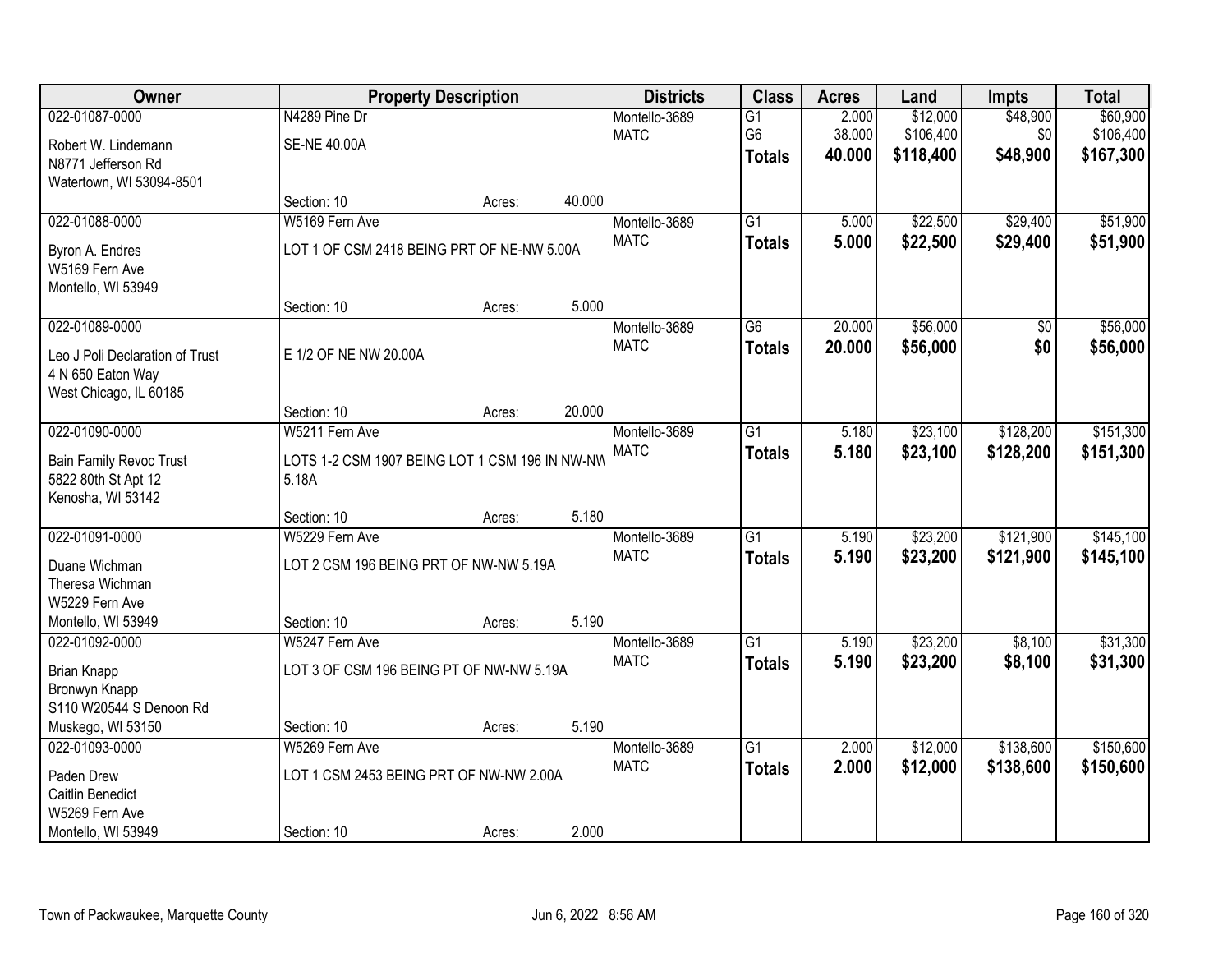| Owner                   |                                         | <b>Property Description</b> |       | <b>Districts</b> | <b>Class</b>                      | <b>Acres</b>   | Land     | <b>Impts</b> | <b>Total</b> |
|-------------------------|-----------------------------------------|-----------------------------|-------|------------------|-----------------------------------|----------------|----------|--------------|--------------|
| 022-01093-0005          | W5267 Fern Ave                          |                             |       | Montello-3689    | $\overline{G1}$                   | 3.180          | \$16,100 | \$140,400    | \$156,500    |
| Kenneth L. Laudolff     | LOT 2 CSM 2453 BEING PRT OF NW-NW 3.18A |                             |       | <b>MATC</b>      | <b>Totals</b>                     | 3.180          | \$16,100 | \$140,400    | \$156,500    |
| Sally A. Jodozi         |                                         |                             |       |                  |                                   |                |          |              |              |
| W5267 Fern Ave          |                                         |                             |       |                  |                                   |                |          |              |              |
| Montello, WI 53949      | Section: 10                             | Acres:                      | 3.180 |                  |                                   |                |          |              |              |
| 022-01094-0000          | N4490 10th Ave                          |                             |       | Montello-3689    | $\overline{G1}$                   | 1.520          | \$10,300 | \$112,100    | \$122,400    |
|                         |                                         |                             |       | <b>MATC</b>      | <b>Totals</b>                     | 1.520          | \$10,300 | \$112,100    | \$122,400    |
| Ronald G. Serna         | LOT 1 CSM 367 BEING PRT OF NW-NW 1.52A  |                             |       |                  |                                   |                |          |              |              |
| Leslie A. Serna         |                                         |                             |       |                  |                                   |                |          |              |              |
| N4490 10th Ave          |                                         |                             |       |                  |                                   |                |          |              |              |
| Montello, WI 53949      | Section: 10                             | Acres:                      | 1.520 |                  |                                   |                |          |              |              |
| 022-01095-0000          | N4468 10th Ave                          |                             |       | Montello-3689    | G1                                | 1.560          | \$10,500 | \$185,900    | \$196,400    |
| William Becker          | LOT 2 CSM 367 BEING PART OF NW-NW 1.56A |                             |       | <b>MATC</b>      | <b>Totals</b>                     | 1.560          | \$10,500 | \$185,900    | \$196,400    |
| Yvonne L. Becker        |                                         |                             |       |                  |                                   |                |          |              |              |
| N4468 10th Ave          |                                         |                             |       |                  |                                   |                |          |              |              |
| Montello, WI 53949      | Section: 10                             | Acres:                      | 1.560 |                  |                                   |                |          |              |              |
| 022-01096-0000          | N4434 10th Ave                          |                             |       | Montello-3689    | G1                                | 2.330          | \$13,200 | \$94,100     | \$107,300    |
|                         |                                         |                             |       | <b>MATC</b>      | <b>Totals</b>                     | 2.330          | \$13,200 | \$94,100     | \$107,300    |
| Linda A. Brink          | LOT 3 CSM 367 BEING PRT OF NW-NW 2.33A  |                             |       |                  |                                   |                |          |              |              |
| N4434 10th Ave          |                                         |                             |       |                  |                                   |                |          |              |              |
| Montello, WI 53949      |                                         |                             |       |                  |                                   |                |          |              |              |
|                         | Section: 10                             | Acres:                      | 2.330 |                  |                                   |                |          |              |              |
| 022-01097-0000          | N4420 10th Ave                          |                             |       | Montello-3689    | $\overline{G1}$                   | 2.000          | \$12,000 | \$202,700    | \$214,700    |
| Brett W. Schehr         | LOT 6 CSM 197 BEING PRT OF NW-NW 8.31A  |                             |       | <b>MATC</b>      | G <sub>6</sub>                    | 6.310          | \$17,700 | \$0          | \$17,700     |
| Tammie A. Schehr        |                                         |                             |       |                  | <b>Totals</b>                     | 8.310          | \$29,700 | \$202,700    | \$232,400    |
| N4420 10th Ave          |                                         |                             |       |                  |                                   |                |          |              |              |
| Montello, WI 53949      | Section: 10                             |                             | 8.310 |                  |                                   |                |          |              |              |
| 022-01098-0000          | N4394 10th Ave                          | Acres:                      |       |                  |                                   |                | \$12,000 | \$174,500    | \$186,500    |
|                         |                                         |                             |       | Montello-3689    | $\overline{G1}$<br>G <sub>6</sub> | 2.000<br>6.630 | \$18,600 | \$0          | \$18,600     |
| Teresa J. Steiskal      | LOT 7 CSM 197 BEING PRT OF SW-NW 8.63A  |                             |       | <b>MATC</b>      |                                   |                |          |              |              |
| Christopher P. Steiskal |                                         |                             |       |                  | <b>Totals</b>                     | 8.630          | \$30,600 | \$174,500    | \$205,100    |
| N4394 10th Ave          |                                         |                             |       |                  |                                   |                |          |              |              |
| Montello, WI 53949      | Section: 10                             | Acres:                      | 8.630 |                  |                                   |                |          |              |              |
| 022-01099-0000          | N4372 10th Ave                          |                             |       | Montello-3689    | $\overline{G1}$                   | 2.000          | \$12,000 | \$139,000    | \$151,000    |
|                         |                                         |                             |       | <b>MATC</b>      | G <sub>6</sub>                    | 6.630          | \$18,600 | \$0          | \$18,600     |
| James W. Schmitz        | LOT 8 CSM 198 BEING PRT OF SW-NW 8.63A  |                             |       |                  | <b>Totals</b>                     | 8.630          | \$30,600 | \$139,000    | \$169,600    |
| N4372 10th Ave          |                                         |                             |       |                  |                                   |                |          |              |              |
| Montello, WI 53949      |                                         |                             |       |                  |                                   |                |          |              |              |
|                         | Section: 10                             | Acres:                      | 8.630 |                  |                                   |                |          |              |              |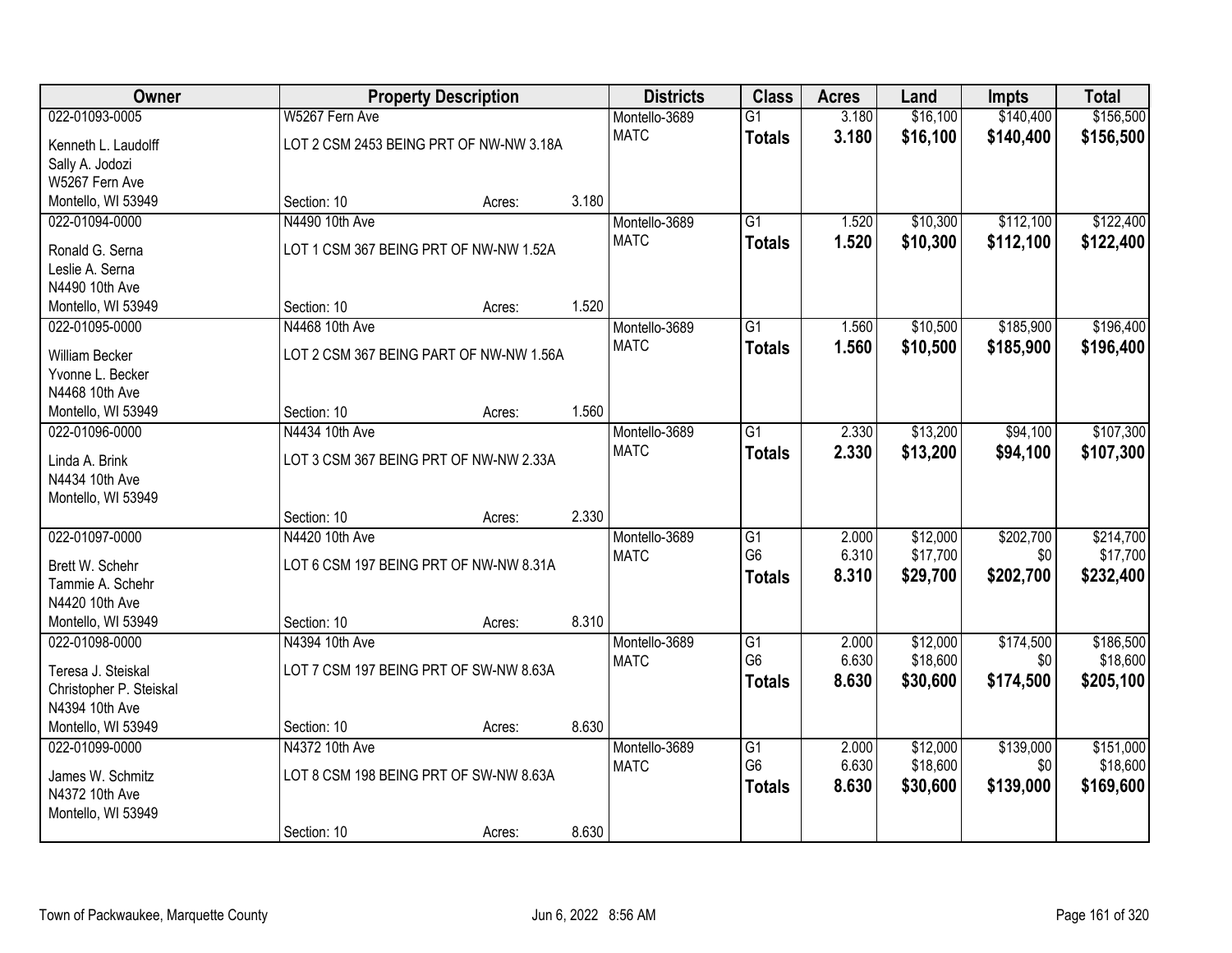| Owner                           |                                            | <b>Property Description</b> |        | <b>Districts</b> | <b>Class</b>     | <b>Acres</b> | Land     | <b>Impts</b>    | <b>Total</b> |
|---------------------------------|--------------------------------------------|-----------------------------|--------|------------------|------------------|--------------|----------|-----------------|--------------|
| 022-01100-0000                  | N4358 10th Ave                             |                             |        | Montello-3689    | $\overline{G1}$  | 2.000        | \$12,000 | \$85,700        | \$97,700     |
| Larry R. Tanner                 | LOT 9 CSM 198 BEING PRT OF SW-NW 8.63A     |                             |        | <b>MATC</b>      | G <sub>6</sub>   | 6.630        | \$18,600 | \$0             | \$18,600     |
| N4358 10th Ave                  |                                            |                             |        |                  | <b>Totals</b>    | 8.630        | \$30,600 | \$85,700        | \$116,300    |
| Montello, WI 53949              |                                            |                             |        |                  |                  |              |          |                 |              |
|                                 | Section: 10                                | Acres:                      | 8.630  |                  |                  |              |          |                 |              |
| 022-01101-0000                  | N4326 10th Ave                             |                             |        | Montello-3689    | $\overline{G1}$  | 2.000        | \$12,000 | \$34,900        | \$46,900     |
| <b>Matt Mittelstaedt</b>        | LOT 10 CSM 198 BEING PRT OF SW-NW 8.63A    |                             |        | <b>MATC</b>      | G <sub>6</sub>   | 6.630        | \$18,600 | \$0             | \$18,600     |
| N4326 10th Ave                  |                                            |                             |        |                  | <b>Totals</b>    | 8.630        | \$30,600 | \$34,900        | \$65,500     |
| Montello, WI 53949              |                                            |                             |        |                  |                  |              |          |                 |              |
|                                 | Section: 10                                | Acres:                      | 8.630  |                  |                  |              |          |                 |              |
| 022-01102-0000                  | N4318 10th Ave                             |                             |        | Montello-3689    | $\overline{G1}$  | 2.000        | \$12,000 | \$132,400       | \$144,400    |
| John A. Mentink                 | LOT 11 CSM 198 BEING PRT OF SW-NW 8.63A    |                             |        | <b>MATC</b>      | G <sub>6</sub>   | 6.630        | \$18,600 | \$0             | \$18,600     |
| Beth C. Mentink                 |                                            |                             |        |                  | <b>Totals</b>    | 8.630        | \$30,600 | \$132,400       | \$163,000    |
| N4318 10th Ave                  |                                            |                             |        |                  |                  |              |          |                 |              |
| Montello, WI 53949              | Section: 10                                | Acres:                      | 8.630  |                  |                  |              |          |                 |              |
| 022-01103-0000                  | W5185 Fern Ave                             |                             |        | Montello-3689    | G1               | 2.000        | \$12,000 | \$141,000       | \$153,000    |
| Guy M. Carlson                  | LOT 1 CSM 3474 BEING PRT OF NE-NW 5.00A    |                             |        | <b>MATC</b>      | G <sub>6</sub>   | 3.000        | \$8,400  | \$0             | \$8,400      |
| Marilyn S. Carlson              |                                            |                             |        |                  | <b>Totals</b>    | 5.000        | \$20,400 | \$141,000       | \$161,400    |
| W5185 Fern Ave                  |                                            |                             |        |                  |                  |              |          |                 |              |
| Montello, WI 53949              | Section: 10                                | Acres:                      | 5.000  |                  |                  |              |          |                 |              |
| 022-01103-0005                  |                                            |                             |        | Montello-3689    | $\overline{G6}$  | 28.950       | \$81,100 | $\overline{50}$ | \$81,100     |
| Leo J Poli Declaration of Trust | LOT 2 CSM 3474 BEING PRT OF SE-NW & PRT OF |                             |        | <b>MATC</b>      | <b>Totals</b>    | 28.950       | \$81,100 | \$0             | \$81,100     |
| 4 N 650 Eaton Way               | NE-NW 28.95                                |                             |        |                  |                  |              |          |                 |              |
| West Chicago, IL 60185          |                                            |                             |        |                  |                  |              |          |                 |              |
|                                 | Section: 10                                | Acres:                      | 28.950 |                  |                  |              |          |                 |              |
| 022-01104-0000                  | W5109 Fern Ave                             |                             |        | Montello-3689    | $\overline{G1}$  | 2.000        | \$12,000 | \$203,500       | \$215,500    |
| Leo J Poli Declaration of Trust | E 1/2 OF SE NW 20.00A                      |                             |        | <b>MATC</b>      | G <sub>6</sub>   | 18.000       | \$50,400 | \$0             | \$50,400     |
| 4 N 650 Eaton Way               |                                            |                             |        |                  | <b>Totals</b>    | 20.000       | \$62,400 | \$203,500       | \$265,900    |
| West Chicago, IL 60185          |                                            |                             |        |                  |                  |              |          |                 |              |
|                                 | Section: 10                                | Acres:                      | 20.000 |                  |                  |              |          |                 |              |
| 022-01105-0000                  |                                            |                             |        | Montello-3689    | $\overline{G1}$  | 1.000        | \$8,500  | $\overline{50}$ | \$8,500      |
| Daniel L. Klawitter et al       | <b>NE-SW 40.00A</b>                        |                             |        | <b>MATC</b>      | G4               | 19.000       | \$2,800  | \$0             | \$2,800      |
| W5195 State Rd 23               |                                            |                             |        |                  | G <sub>5</sub> M | 20.000       | \$28,000 | \$0             | \$28,000     |
| Montello, WI 53949              |                                            |                             |        |                  | <b>Totals</b>    | 40.000       | \$39,300 | \$0             | \$39,300     |
|                                 | Section: 10                                | Acres:                      | 40.000 |                  |                  |              |          |                 |              |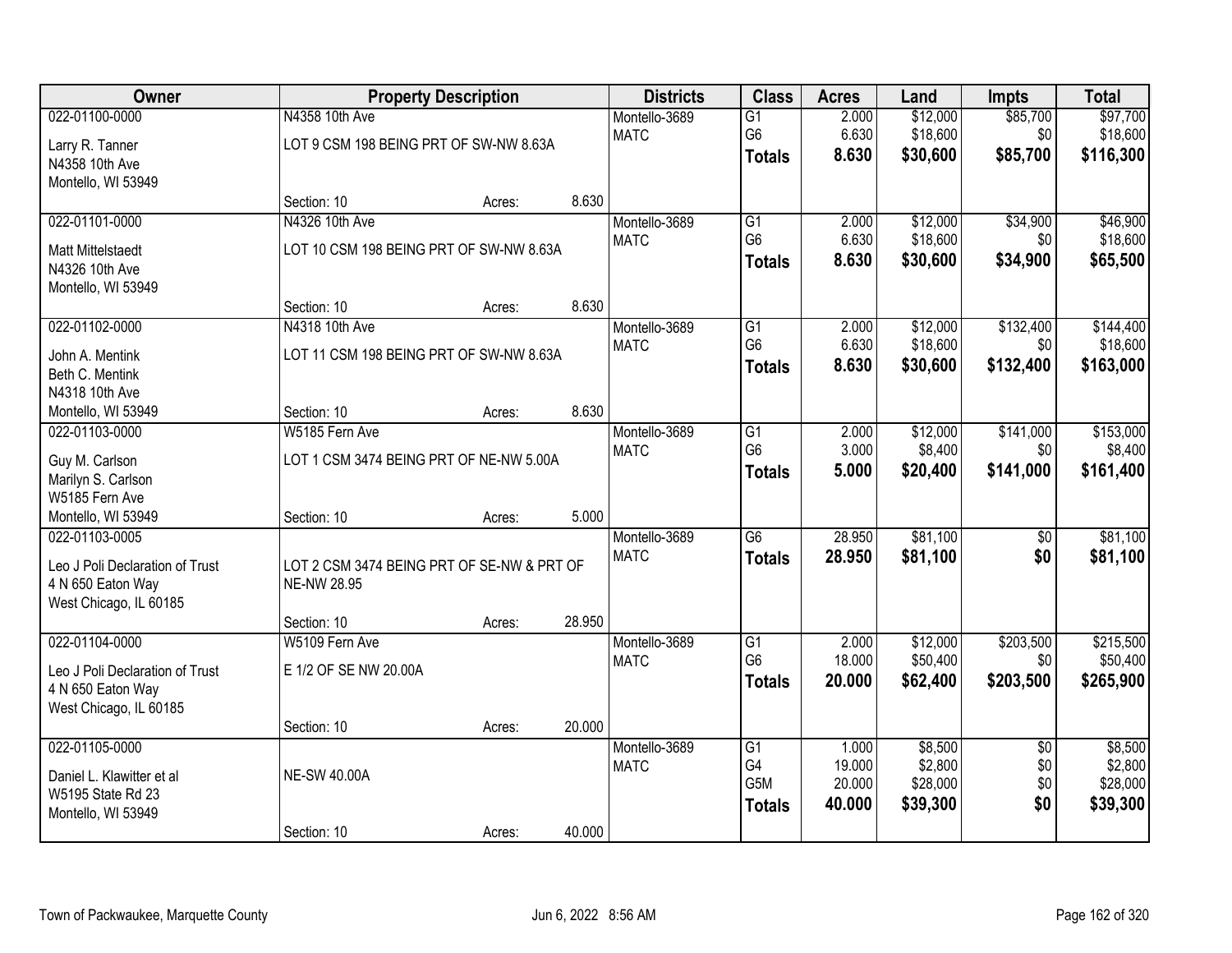| Owner                          |                                          | <b>Property Description</b> |        | <b>Districts</b> | <b>Class</b>         | <b>Acres</b>    | Land                | <b>Impts</b> | <b>Total</b>        |
|--------------------------------|------------------------------------------|-----------------------------|--------|------------------|----------------------|-----------------|---------------------|--------------|---------------------|
| 022-01106-0000                 |                                          |                             |        | Montello-3689    | $\overline{G4}$      | 30.000          | \$4,000             | $\sqrt{$0}$  | \$4,000             |
| Peppermill Re Holdings, LLC    | NW-SW 40.00A                             |                             |        | <b>MATC</b>      | G <sub>5</sub>       | 10.000          | \$9,600             | \$0          | \$9,600             |
| N3924 County Rd Zz             |                                          |                             |        |                  | <b>Totals</b>        | 40.000          | \$13,600            | \$0          | \$13,600            |
| Montello, WI 53949             |                                          |                             |        |                  |                      |                 |                     |              |                     |
|                                | Section: 10                              | Acres:                      | 40.000 |                  |                      |                 |                     |              |                     |
| 022-01107-0000                 |                                          |                             |        | Montello-3689    | G4                   | 14.000          | \$600               | \$0          | \$600               |
| Peppermill Re Holdings, LLC    | PRT SW-SW LY N HWY 23 15.00A             |                             |        | <b>MATC</b>      | G <sub>5</sub>       | 1.000           | \$100               | \$0          | \$100               |
| N3924 County Rd Zz             |                                          |                             |        |                  | <b>Totals</b>        | 15.000          | \$700               | \$0          | \$700               |
| Montello, WI 53949             |                                          |                             |        |                  |                      |                 |                     |              |                     |
|                                | Section: 10                              | Acres:                      | 15.000 |                  |                      |                 |                     |              |                     |
| 022-01108-0000                 |                                          |                             |        | Montello-3689    | $\overline{G4}$      | 8.400           | \$900               | \$0          | \$900               |
| Kathy A. Hoel                  | PRT OF SW-SW LY S OF ST RD 23 8.40A      |                             |        | <b>MATC</b>      | <b>Totals</b>        | 8.400           | \$900               | \$0          | \$900               |
| W5201 State Rd 23              |                                          |                             |        |                  |                      |                 |                     |              |                     |
| Montello, WI 53949             |                                          |                             |        |                  |                      |                 |                     |              |                     |
|                                | Section: 10                              | Acres:                      | 8.400  |                  |                      |                 |                     |              |                     |
| 022-01109-0000                 | State Highway 23                         |                             |        | Montello-3689    | $\overline{G1}$      | 5.610           | \$20,900            | \$19,400     | \$40,300            |
| Mww, LLC                       | PARCEL SW-SW LY S ST RD 23 5.61A         |                             |        | <b>MATC</b>      | <b>Totals</b>        | 5.610           | \$20,900            | \$19,400     | \$40,300            |
| N4015 10th Dr                  |                                          |                             |        |                  |                      |                 |                     |              |                     |
| Montello, WI 53949             |                                          |                             |        |                  |                      |                 |                     |              |                     |
|                                | Section: 10                              | Acres:                      | 5.610  |                  |                      |                 |                     |              |                     |
| 022-01110-0000                 | W5252 State Highway 23                   |                             |        | Montello-3689    | $\overline{G1}$      | 9.500           | \$38,300            | \$72,100     | \$110,400           |
| Vickie A. Raymond              | PRT OF SW-SW LY N HWY 23 9.50A           |                             |        | <b>MATC</b>      | Totals               | 9.500           | \$38,300            | \$72,100     | \$110,400           |
| W5252 State Rd 23              |                                          |                             |        |                  |                      |                 |                     |              |                     |
| Montello, WI 53949             |                                          |                             |        |                  |                      |                 |                     |              |                     |
|                                | Section: 10                              | Acres:                      | 9.500  |                  |                      |                 |                     |              |                     |
| 022-01111-0000                 | W5195 State Highway 23                   |                             |        | Montello-3689    | G1<br>G4             | 3.000<br>24.970 | \$15,500<br>\$3,600 | \$51,800     | \$67,300<br>\$3,600 |
| Daniel L. Klawitter            | LOT 2 CSM 2030 BEING PRT OF SE-SW 39.97A |                             |        | <b>MATC</b>      | G <sub>5</sub>       | 1.000           | \$100               | \$0<br>\$0   | \$100               |
| Wanda M. Klawitter             |                                          |                             |        |                  | G5M                  | 11.000          | \$15,400            | \$0          | \$15,400            |
| W5195 State Rd 23              |                                          |                             |        |                  | <b>Totals</b>        | 39.970          | \$34,600            | \$51,800     | \$86,400            |
| Montello, WI 53949             | Section: 10                              | Acres:                      | 39.970 |                  |                      |                 |                     |              |                     |
| 022-01112-0000                 | State Highway 23                         |                             |        | Montello-3689    | G1<br>G <sub>5</sub> | 1.000<br>19.000 | \$8,500<br>\$20,000 | \$200        | \$8,700<br>\$20,000 |
| Equity Trust Company Custodian | LOT 1 CSM 3637 BEING PRT NE-SE 28.02A    |                             |        | <b>MATC</b>      | G <sub>6</sub>       | 8.020           | \$22,500            | \$0<br>\$0   | \$22,500            |
| c/o James F. Weber             |                                          |                             |        |                  | <b>Totals</b>        | 28.020          | \$51,000            | \$200        | \$51,200            |
| W339 N9570 Townline Rd         |                                          |                             |        |                  |                      |                 |                     |              |                     |
| Oconomowoc, WI 53066           | Section: 11                              | Acres:                      | 28.020 |                  |                      |                 |                     |              |                     |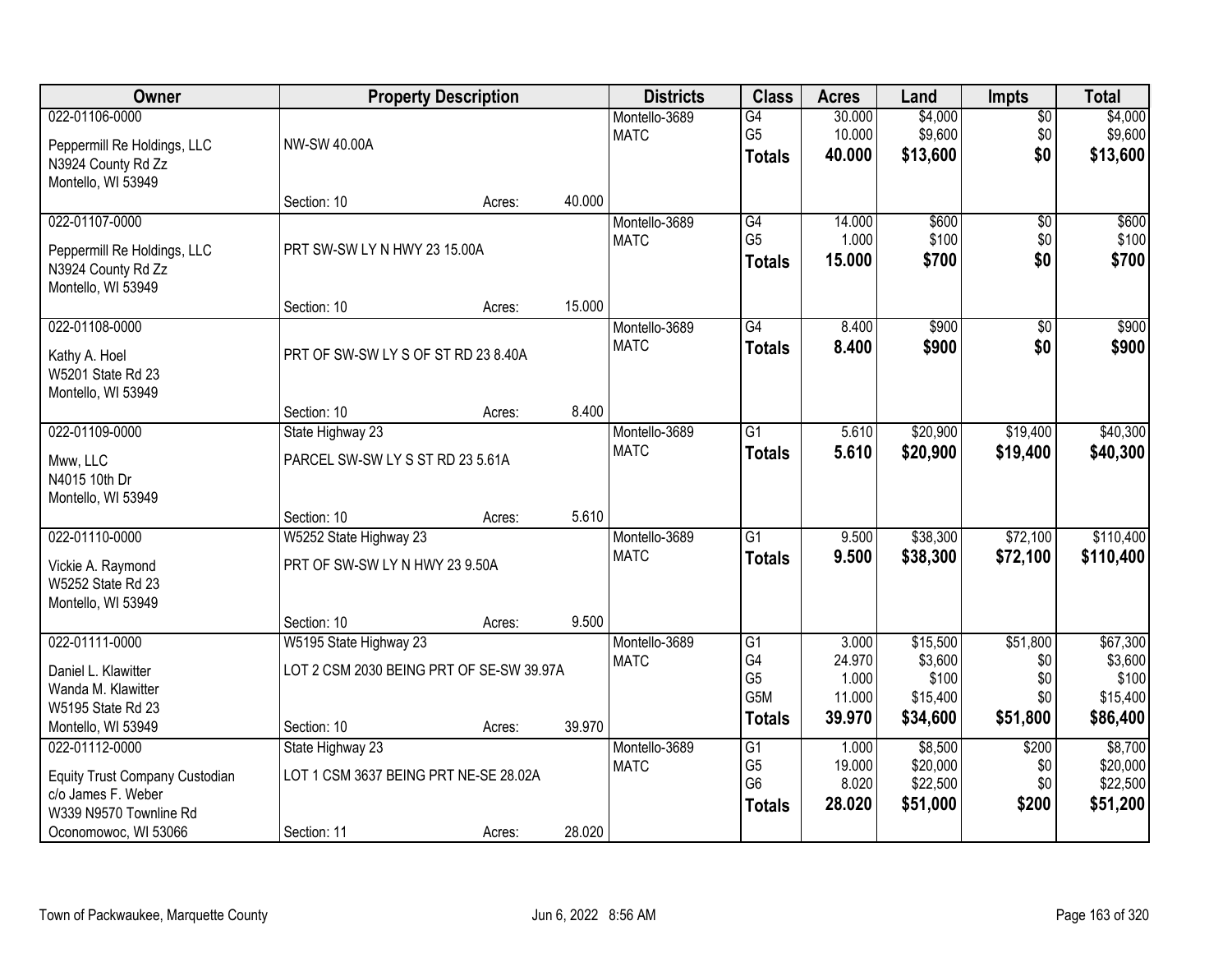| Owner                                             |                                             | <b>Property Description</b> |        | <b>Districts</b> | <b>Class</b>                       | <b>Acres</b>     | Land                 | <b>Impts</b>    | <b>Total</b>         |
|---------------------------------------------------|---------------------------------------------|-----------------------------|--------|------------------|------------------------------------|------------------|----------------------|-----------------|----------------------|
| 022-01113-0000                                    | W5066 State Highway 23                      |                             |        | Montello-3689    | $\overline{G1}$                    | 2.000            | \$12,000             | \$93,000        | \$105,000            |
| Peppermill Re Holdings, LLC                       | LOT 1 CSM 2030 BEING PRT OF NW-SE INCL CSM  |                             |        | <b>MATC</b>      | G4<br><b>Totals</b>                | 38.280<br>40.280 | \$5,600<br>\$17,600  | \$0<br>\$93,000 | \$5,600<br>\$110,600 |
| N3924 County Rd Zz<br>Montello, WI 53949          | 3574 40.28A                                 |                             |        |                  |                                    |                  |                      |                 |                      |
|                                                   | Section: 10                                 | Acres:                      | 40.280 |                  |                                    |                  |                      |                 |                      |
| 022-01114-0000                                    | W5066 State Highway 23                      |                             |        | Montello-3689    | G4                                 | 16.000           | \$2,300              | $\overline{50}$ | \$2,300              |
|                                                   |                                             |                             |        | <b>MATC</b>      | G <sub>5</sub>                     | 12.000           | \$12,600             | \$0             | \$12,600             |
| Peppermill Re Holdings, LLC<br>N3924 County Rd Zz | SW-SE 40.00A                                |                             |        |                  | G5M                                | 10.000           | \$14,000             | \$0             | \$14,000             |
| Montello, WI 53949                                |                                             |                             |        |                  | G7                                 | 2.000            | \$12,500             | \$6,500         | \$19,000             |
|                                                   | Section: 10                                 | Acres:                      | 40.000 |                  | <b>Totals</b>                      | 40.000           | \$41,400             | \$6,500         | \$47,900             |
| 022-01115-0000                                    | W4918 State Highway 23                      |                             |        | Montello-3689    | $\overline{G1}$                    | 2.000            | \$12,000             | \$15,600        | \$27,600             |
| Lorraine E. Mc Dougal (Le et al                   | PRT OF N 1/2 OF SE-SE 17.00A                |                             |        | <b>MATC</b>      | G <sub>6</sub>                     | 15.000           | \$42,000             | \$0             | \$42,000             |
| 747 N Thompson Dr Apt 208                         |                                             |                             |        |                  | Totals                             | 17.000           | \$54,000             | \$15,600        | \$69,600             |
| Madison, WI 53704                                 |                                             |                             |        |                  |                                    |                  |                      |                 |                      |
|                                                   | Section: 10                                 | Acres:                      | 17.000 |                  |                                    |                  |                      |                 |                      |
| 022-01116-0000                                    | W4955 State Highway 23                      |                             |        | Montello-3689    | $\overline{G1}$                    | 3.000            | \$15,500             | \$169,200       | \$184,700            |
| Scott A. Mather                                   | ALL THAT PRT OF SE-SE LY S OF HWY 23 23.00A |                             |        | <b>MATC</b>      | G <sub>5</sub>                     | 14.000           | \$7,900              | \$0             | \$7,900              |
| Kathryn J. Mather                                 |                                             |                             |        |                  | G <sub>6</sub>                     | 6.000            | \$16,800             | \$0             | \$16,800             |
| W4955 State Rd 23                                 |                                             |                             |        |                  | <b>Totals</b>                      | 23.000           | \$40,200             | \$169,200       | \$209,400            |
| Montello, WI 53949                                | Section: 10                                 | Acres:                      | 23.000 |                  |                                    |                  |                      |                 |                      |
| 022-01117-0000                                    | W4541 Fern Ave                              |                             |        | Montello-3689    | $\overline{G1}$                    | 3.000            | \$15,500             | \$117,800       | \$133,300            |
| Patricia M Blume Trust et al                      | <b>NE-NE 40.00A</b>                         |                             |        | <b>MATC</b>      | G4                                 | 10.000           | \$1,100              | \$0             | \$1,100              |
| Attn: John R Blume Pers Rep                       |                                             |                             |        |                  | G <sub>5</sub><br>G5M              | 12.000<br>15.000 | \$6,800<br>\$21,000  | \$0<br>\$0      | \$6,800<br>\$21,000  |
| 6247 W Linden Dr                                  |                                             |                             |        |                  | <b>Totals</b>                      | 40.000           | \$44,400             | \$117,800       | \$162,200            |
| West Bend, WI 53095                               | Section: 11                                 | Acres:                      | 40.000 |                  |                                    |                  |                      |                 |                      |
| 022-01118-0000                                    |                                             |                             |        | Montello-3689    | $\overline{G4}$                    | 25.000           | \$2,700              | $\overline{50}$ | \$2,700              |
| Patricia M Blume Trust et al                      | <b>NW-NE 40.00A</b>                         |                             |        | <b>MATC</b>      | G <sub>5</sub><br>G <sub>5</sub> M | 10.000<br>5.000  | \$5,200<br>\$7,000   | \$0<br>\$0      | \$5,200<br>\$7,000   |
| Attn: John R Blume Pers Rep                       |                                             |                             |        |                  | <b>Totals</b>                      | 40.000           | \$14,900             | \$0             | \$14,900             |
| 6247 W Linden Dr                                  |                                             |                             |        |                  |                                    |                  |                      |                 |                      |
| West Bend, WI 53095                               | Section: 11                                 | Acres:                      | 40.000 |                  |                                    |                  |                      |                 |                      |
| 022-01119-0000                                    | N4278 11th Dr                               |                             |        | Montello-3689    | G4                                 | 30.000           | \$3,300              | $\overline{50}$ | \$3,300              |
| Patricia M Blume Trust et al                      | <b>SW-NE 40.00A</b>                         |                             |        | <b>MATC</b>      | G5M<br>G7                          | 8.000<br>2.000   | \$11,200<br>\$12,500 | \$0<br>\$62,100 | \$11,200<br>\$74,600 |
| Attn: John R Blume Pers Rep                       |                                             |                             |        |                  |                                    | 40.000           | \$27,000             |                 |                      |
| 6247 W Linden Dr                                  |                                             |                             |        |                  | <b>Totals</b>                      |                  |                      | \$62,100        | \$89,100             |
| West Bend, WI 53095                               | Section: 11                                 | Acres:                      | 40.000 |                  |                                    |                  |                      |                 |                      |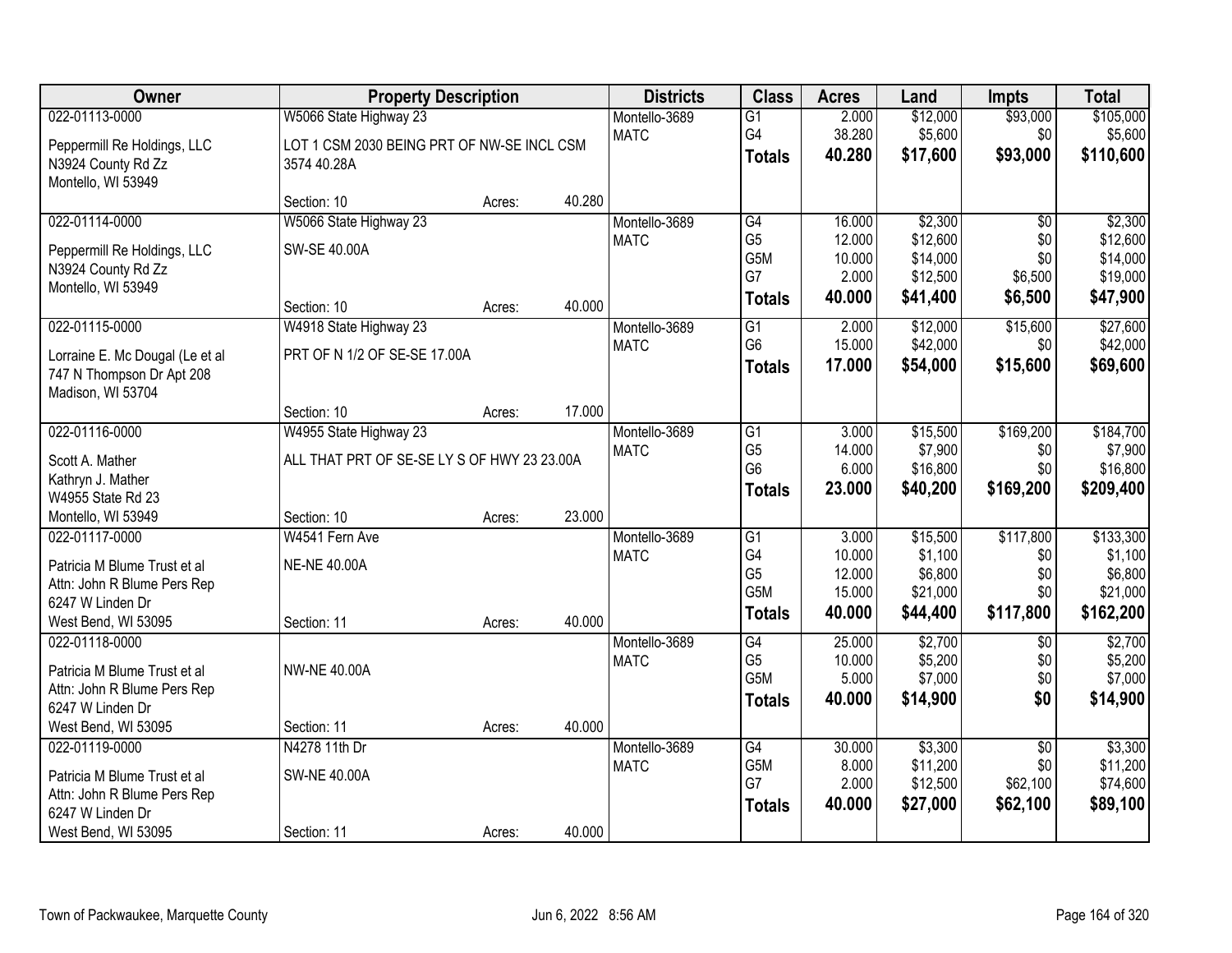| Owner                        | <b>Property Description</b>              |        |        | <b>Districts</b> | <b>Class</b>    | <b>Acres</b> | Land      | <b>Impts</b>    | <b>Total</b> |
|------------------------------|------------------------------------------|--------|--------|------------------|-----------------|--------------|-----------|-----------------|--------------|
| 022-01120-0000               |                                          |        |        | Montello-3689    | G4              | 28.000       | \$3,000   | $\sqrt{$0}$     | \$3,000      |
| Patricia M Blume Trust et al | <b>SE-NE 40.00A</b>                      |        |        | <b>MATC</b>      | G <sub>5</sub>  | 10.000       | \$5,700   | \$0             | \$5,700      |
| Attn: John R Blume Pers Rep  |                                          |        |        |                  | G5M             | 2.000        | \$2,800   | \$0             | \$2,800      |
| 6247 W Linden Dr             |                                          |        |        |                  | <b>Totals</b>   | 40.000       | \$11,500  | \$0             | \$11,500     |
| West Bend, WI 53095          | Section: 11                              | Acres: | 40.000 |                  |                 |              |           |                 |              |
| 022-01121-0000               | N4435 11th Dr                            |        |        | Montello-3689    | $\overline{G1}$ | 2.000        | \$12,000  | \$98,600        | \$110,600    |
|                              |                                          |        |        | <b>MATC</b>      | G4              | 3.790        | \$400     | \$0             | \$400        |
| Ricky A. Bolton              | PRT OF NE-NW 16.54A                      |        |        |                  | G5M             | 10.750       | \$15,100  | \$0             | \$15,100     |
| N3927 6th Rd                 |                                          |        |        |                  | <b>Totals</b>   | 16.540       | \$27,500  | \$98,600        | \$126,100    |
| Oxford, WI 53952-8955        |                                          |        |        |                  |                 |              |           |                 |              |
|                              | Section: 11                              | Acres: | 16.540 |                  |                 |              |           |                 |              |
| 022-01122-0000               | Fern Ave                                 |        |        | Montello-3689    | G1              | 2.250        | \$12,900  | \$18,100        | \$31,000     |
| Mary F. Lein                 | A PARCEL OF NE-NW 2.25A                  |        |        | <b>MATC</b>      | <b>Totals</b>   | 2.250        | \$12,900  | \$18,100        | \$31,000     |
| PO Box 115                   |                                          |        |        |                  |                 |              |           |                 |              |
| Packwaukee, WI 53953         |                                          |        |        |                  |                 |              |           |                 |              |
|                              | Section: 11                              | Acres: | 2.250  |                  |                 |              |           |                 |              |
| 022-01123-0000               | W4757 Fern Ave                           |        |        | Montello-3689    | $\overline{G1}$ | 3.000        | \$15,500  | \$143,500       | \$159,000    |
|                              |                                          |        |        | <b>MATC</b>      | G <sub>6</sub>  | 17.000       | \$47,600  | \$0             | \$47,600     |
| Fred O. Grabow               | PRT OF NE-NW 20.00A                      |        |        |                  | <b>Totals</b>   | 20.000       | \$63,100  | \$143,500       | \$206,600    |
| Sandra K. Grabow             |                                          |        |        |                  |                 |              |           |                 |              |
| W4757 Fern Ave               |                                          |        |        |                  |                 |              |           |                 |              |
| Montello, WI 53949           | Section: 11                              | Acres: | 20.000 |                  |                 |              |           |                 |              |
| 022-01124-0000               |                                          |        |        | Montello-3689    | $\overline{G6}$ | 4.520        | \$9,900   | $\overline{50}$ | \$9,900      |
| Walnut Lawn Trust et al      | LOT 1 CSM 760 BEING PRT OF NW-NW & NE-NW |        |        | <b>MATC</b>      | <b>Totals</b>   | 4.520        | \$9,900   | \$0             | \$9,900      |
| W4843 Fern Ave               | LESS CSM 2610 4.52A                      |        |        |                  |                 |              |           |                 |              |
| Montello, WI 53949           |                                          |        |        |                  |                 |              |           |                 |              |
|                              | Section: 11                              | Acres: | 4.520  |                  |                 |              |           |                 |              |
| 022-01124-0005               | W4843 Fern Ave                           |        |        | Montello-3689    | $\overline{G1}$ | 2.710        | \$14,500  | \$47,100        | \$61,600     |
| Walnut Lawn Trust et al      | LOT 1 CSM 2610 BEING PRT OF NW-NW 2.71A  |        |        | <b>MATC</b>      | <b>Totals</b>   | 2.710        | \$14,500  | \$47,100        | \$61,600     |
| W4843 Fern Ave               |                                          |        |        |                  |                 |              |           |                 |              |
| Montello, WI 53949           |                                          |        |        |                  |                 |              |           |                 |              |
|                              | Section: 11                              | Acres: | 2.710  |                  |                 |              |           |                 |              |
| 022-01125-0000               | W4855 Fern Ave                           |        |        | Montello-3689    | $\overline{G1}$ | 2.000        | \$12,000  | \$247,000       | \$259,000    |
|                              |                                          |        |        | <b>MATC</b>      | G <sub>6</sub>  | 31.440       | \$88,000  | \$0             | \$88,000     |
| Cory G. Ray                  | LOT 1 CSM 3518 BEING PRT OF NW-NW 33.44A |        |        |                  | <b>Totals</b>   | 33.440       | \$100,000 | \$247,000       | \$347,000    |
| Donna D. Ray                 |                                          |        |        |                  |                 |              |           |                 |              |
| W4855 Fern Ave               |                                          |        |        |                  |                 |              |           |                 |              |
| Montello, WI 53949           | Section: 11                              | Acres: | 33.440 |                  |                 |              |           |                 |              |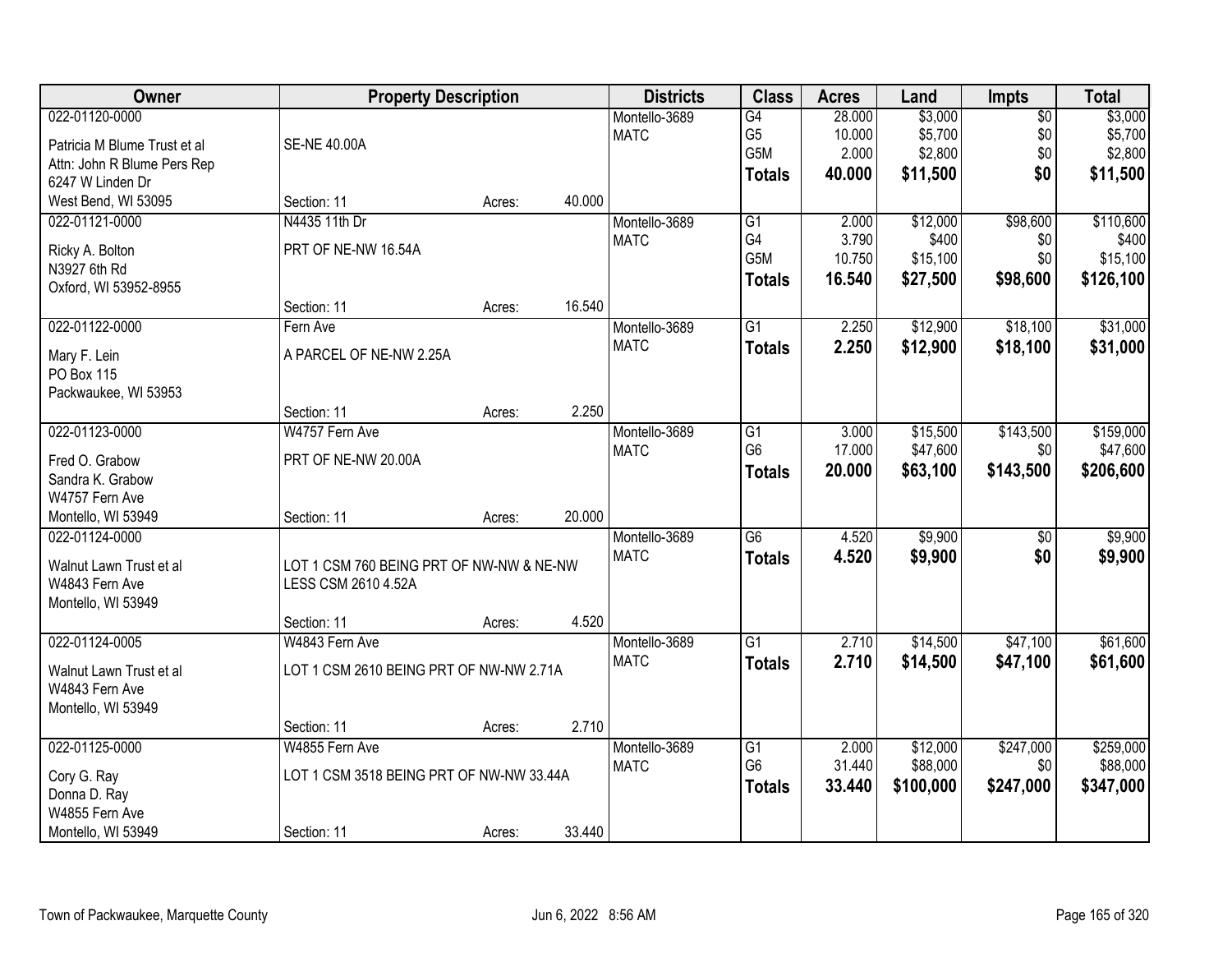| Owner                                                                                     |                                                                        | <b>Property Description</b> |        | <b>Districts</b>             | <b>Class</b>                                 | <b>Acres</b>                       | Land                                   | Impts                                | <b>Total</b>                           |
|-------------------------------------------------------------------------------------------|------------------------------------------------------------------------|-----------------------------|--------|------------------------------|----------------------------------------------|------------------------------------|----------------------------------------|--------------------------------------|----------------------------------------|
| 022-01126-0000<br>John W. Torgerson<br>4805 Halo Ln<br>Madison, WI 53716                  | SW-NW LESS SW1/4 & LESS CSM 2534 25.574A                               |                             |        | Montello-3689<br><b>MATC</b> | $\overline{G6}$<br><b>Totals</b>             | 25.574<br>25.574                   | \$71,600<br>\$71,600                   | $\overline{50}$<br>\$0               | \$71,600<br>\$71,600                   |
|                                                                                           | Section: 11                                                            | Acres:                      | 25.574 |                              |                                              |                                    |                                        |                                      |                                        |
| 022-01126-0005<br>John L. Ellison<br>PO Box 12<br>Montello, WI 53949                      | N4390 Pine Dr<br>LOT 1 CSM 2534 BEING PRT OF SW-NW 2.00A               |                             |        | Montello-3689<br><b>MATC</b> | $\overline{G1}$<br><b>Totals</b>             | 2.000<br>2.000                     | \$12,000<br>\$12,000                   | \$75,500<br>\$75,500                 | \$87,500<br>\$87,500                   |
|                                                                                           | Section: 11                                                            | Acres:                      | 2.000  |                              |                                              |                                    |                                        |                                      |                                        |
| 022-01126-0010<br>Michael Jante<br>5892 Scenic Dr<br>West Bend, WI 53095                  | N4382 Pine Dr<br>LOT 2 CSM 2534 BEING PRT OF SW-NW 3.00A               |                             |        | Montello-3689<br><b>MATC</b> | G1<br><b>Totals</b>                          | 3.000<br>3.000                     | \$15,500<br>\$15,500                   | \$87,300<br>\$87,300                 | \$102,800<br>\$102,800                 |
|                                                                                           | Section: 11                                                            | Acres:                      | 3.000  |                              |                                              |                                    |                                        |                                      |                                        |
| 022-01127-0000<br>John A. Siebert<br>N4296 Pine Dr<br>Montello, WI 53949                  | N4296 Pine Dr<br>LOT 2 CSM 3296 BEING PRT OF SW 1/4 OF SW-NW<br>7.025A |                             |        | Montello-3689<br><b>MATC</b> | G1<br>G <sub>6</sub><br><b>Totals</b>        | 2.000<br>5.025<br>7.025            | \$12,000<br>\$14,100<br>\$26,100       | \$117,000<br>\$0<br>\$117,000        | \$129,000<br>\$14,100<br>\$143,100     |
|                                                                                           | Section: 11                                                            | Acres:                      | 7.025  |                              |                                              |                                    |                                        |                                      |                                        |
| 022-01127-0005<br>Ronald E. Siebert<br>N4292 Pine Dr<br>Montello, WI 53949                | N4292 Pine Dr<br>LOT 1 CSM 3296 BEING PRT OF SW 1/4 OF SW-NW<br>3.00A  |                             |        | Montello-3689<br><b>MATC</b> | $\overline{G1}$<br><b>Totals</b>             | 3.000<br>3.000                     | \$15,500<br>\$15,500                   | \$125,300<br>\$125,300               | \$140,800<br>\$140,800                 |
| 022-01128-0000                                                                            | Section: 11                                                            | Acres:                      | 3.000  | Montello-3689                | G4                                           | 9.500                              | \$1,000                                | $\overline{60}$                      | \$1,000                                |
| John W. Torgerson<br>4805 Halo Ln<br>Madison, WI 53716                                    | 0N1/2 OF SE-NW & PARCEL ON W LINE OF NE-NW<br>21.27A                   |                             |        | <b>MATC</b>                  | G <sub>5</sub><br>G5M<br><b>Totals</b>       | 2.270<br>9.500<br>21.270           | \$2,400<br>\$13,300<br>\$16,700        | \$0<br>\$0<br>\$0                    | \$2,400<br>\$13,300<br>\$16,700        |
|                                                                                           | Section: 11                                                            | Acres:                      | 21.270 |                              |                                              |                                    |                                        |                                      |                                        |
| 022-01129-0000<br>Ryan M. Ruck<br>Jennifer A. Ruck<br>N4243 11th Dr<br>Montello, WI 53949 | 11th $Dr$<br>S1/2 OF SE-NW 20.00A<br>Section: 11                       | Acres:                      | 20.000 | Montello-3689<br><b>MATC</b> | G4<br>G <sub>5</sub><br>G5M<br><b>Totals</b> | 17.000<br>1.000<br>2.000<br>20.000 | \$1,900<br>\$100<br>\$2,800<br>\$4,800 | $\overline{50}$<br>\$0<br>\$0<br>\$0 | \$1,900<br>\$100<br>\$2,800<br>\$4,800 |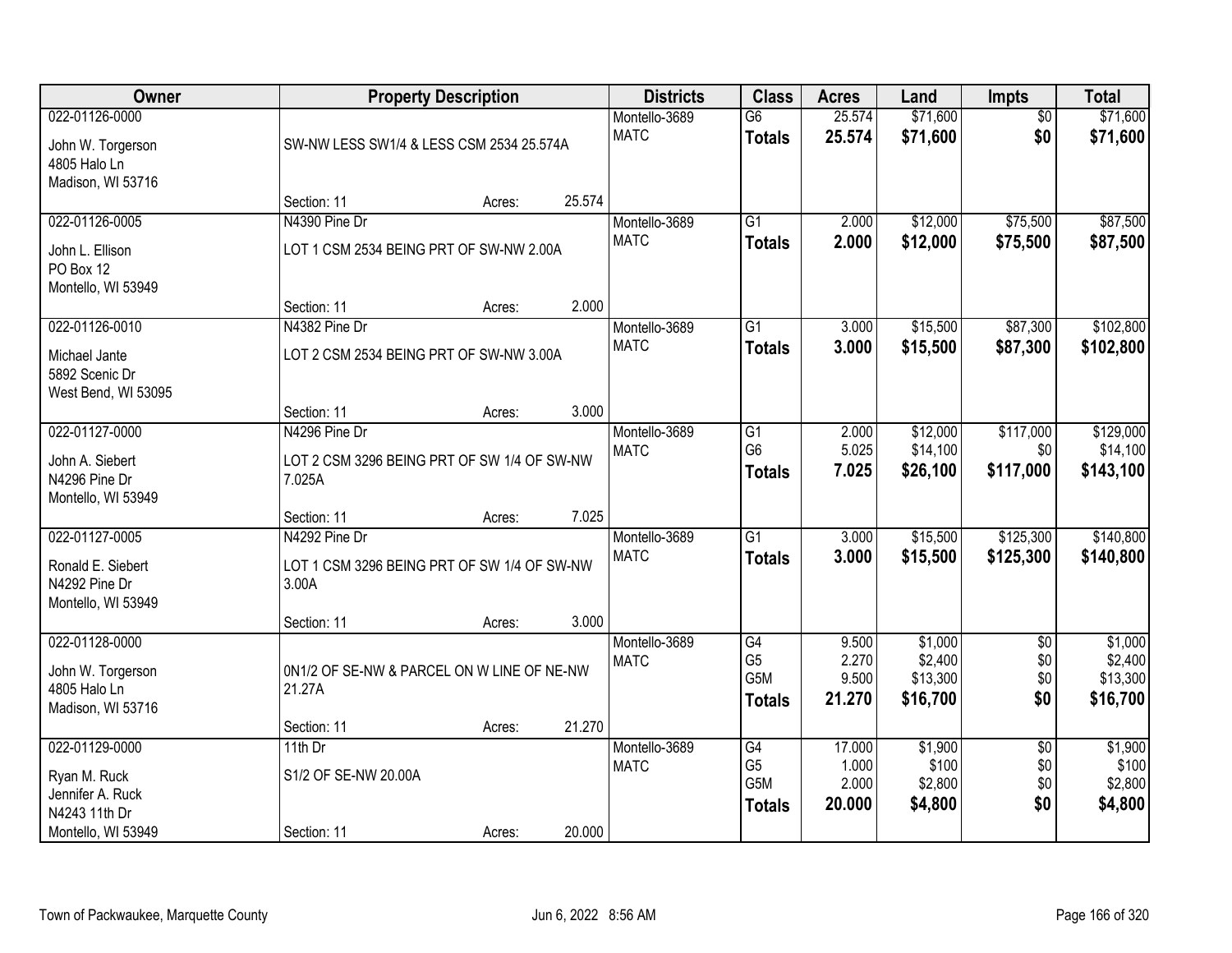| \$254,900<br>022-01130-0000<br>W4728 State Highway 23<br>5.000<br>\$22,500<br>Montello-3689<br>$\overline{G1}$<br><b>MATC</b><br>5.000<br>\$22,500<br>\$254,900<br>\$277,400<br><b>Totals</b><br>LOT 1 CSM 3727 BEING PRT NE-SW & SE-SW 5.00A<br>Ryan M. Ruck<br>Jennifer A. Ruck<br>N4243 11th Dr<br>5.000<br>Montello, WI 53949<br>Section: 11<br>Acres:<br>State Highway 23<br>\$2,700<br>022-01130-0005<br>Montello-3689<br>G4<br>25.532<br>$\overline{50}$<br>G <sub>5</sub><br>\$100<br><b>MATC</b><br>1.000<br>\$0<br>Ryan M. Ruck<br>E PRT OF NE-SW & SE-SW LY N OF HWY 23 INCL LO<br>26.532<br>\$0<br>\$2,800<br><b>Totals</b><br>Jennifer A. Ruck<br>2 CSM 3727 26.532A<br>N4243 11th Dr<br>26.532<br>Section: 11<br>Montello, WI 53949<br>Acres:<br>\$3,200<br>022-01131-0000<br>State Highway 23<br>G1<br>0.200<br>\$2,200<br>Montello-3689<br>G <sub>6</sub><br>23.170<br>\$64,900<br>\$0<br><b>MATC</b><br>LOT 3 CSM 3637 BEING PRT NE-SW & SE-SW &<br>Joseph R. Steinhofer<br>23.370<br>\$68,100<br>\$2,200<br><b>Totals</b><br>919 Tower Dr<br>NW-SW 23.37A<br>Stoughton, WI 53589<br>23.370<br>Section: 11<br>Acres:<br>022-01132-0000<br>\$5,700<br>N4290 Pine Dr<br>Montello-3689<br>G5<br>10.000<br>$\sqrt[6]{}$<br>G <sub>6</sub><br>30.000<br>\$84,000<br>\$0<br><b>MATC</b><br>LOT 2 CSM 3637 BEING PRT NE-SE & NW-SW 40.00A<br>Joseph R. Steinhofer<br>\$0<br>\$89,700<br>40.000<br><b>Totals</b><br>919 Tower Dr<br>Stoughton, WI 53589<br>40.000<br>Section: 11<br>Acres:<br>\$60,900<br>022-01133-0000<br>W4892 State Highway 23<br>$\overline{G1}$<br>7.780<br>\$32,200<br>Montello-3689<br><b>MATC</b><br>7.780<br>\$32,200<br>\$60,900<br><b>Totals</b><br>SW-SW LY N OF HWY 23 7.78A<br>Glenn E. Applebee Jr<br>Heather L. Applebee<br>506 S 4th St<br>Silver Lake, WI 53170<br>7.780<br>Section: 11<br>Acres:<br>$\overline{G5}$<br>29.750<br>\$16,800<br>022-01134-0000<br>Montello-3689<br>$\overline{50}$<br><b>MATC</b><br>29.750<br>\$16,800<br>\$0<br><b>Totals</b><br>SW-SW LY S OF HWY 23 29.75A<br>Ronald A Wilken Living Trust<br>W4945 County Rd C<br>Montello, WI 53949<br>29.750<br>Section: 11<br>Acres: | Owner          | <b>Property Description</b> | <b>Districts</b> | <b>Class</b>           | <b>Acres</b> | Land | Impts           | <b>Total</b>    |
|--------------------------------------------------------------------------------------------------------------------------------------------------------------------------------------------------------------------------------------------------------------------------------------------------------------------------------------------------------------------------------------------------------------------------------------------------------------------------------------------------------------------------------------------------------------------------------------------------------------------------------------------------------------------------------------------------------------------------------------------------------------------------------------------------------------------------------------------------------------------------------------------------------------------------------------------------------------------------------------------------------------------------------------------------------------------------------------------------------------------------------------------------------------------------------------------------------------------------------------------------------------------------------------------------------------------------------------------------------------------------------------------------------------------------------------------------------------------------------------------------------------------------------------------------------------------------------------------------------------------------------------------------------------------------------------------------------------------------------------------------------------------------------------------------------------------------------------------------------------------------------------------------------------------------------------------------------------------------------------------------------------------------------------------------------------------------------------------------------------------------------------------------------|----------------|-----------------------------|------------------|------------------------|--------------|------|-----------------|-----------------|
|                                                                                                                                                                                                                                                                                                                                                                                                                                                                                                                                                                                                                                                                                                                                                                                                                                                                                                                                                                                                                                                                                                                                                                                                                                                                                                                                                                                                                                                                                                                                                                                                                                                                                                                                                                                                                                                                                                                                                                                                                                                                                                                                                        |                |                             |                  |                        |              |      |                 | \$277,400       |
|                                                                                                                                                                                                                                                                                                                                                                                                                                                                                                                                                                                                                                                                                                                                                                                                                                                                                                                                                                                                                                                                                                                                                                                                                                                                                                                                                                                                                                                                                                                                                                                                                                                                                                                                                                                                                                                                                                                                                                                                                                                                                                                                                        |                |                             |                  |                        |              |      |                 |                 |
|                                                                                                                                                                                                                                                                                                                                                                                                                                                                                                                                                                                                                                                                                                                                                                                                                                                                                                                                                                                                                                                                                                                                                                                                                                                                                                                                                                                                                                                                                                                                                                                                                                                                                                                                                                                                                                                                                                                                                                                                                                                                                                                                                        |                |                             |                  |                        |              |      |                 |                 |
|                                                                                                                                                                                                                                                                                                                                                                                                                                                                                                                                                                                                                                                                                                                                                                                                                                                                                                                                                                                                                                                                                                                                                                                                                                                                                                                                                                                                                                                                                                                                                                                                                                                                                                                                                                                                                                                                                                                                                                                                                                                                                                                                                        |                |                             |                  |                        |              |      |                 |                 |
|                                                                                                                                                                                                                                                                                                                                                                                                                                                                                                                                                                                                                                                                                                                                                                                                                                                                                                                                                                                                                                                                                                                                                                                                                                                                                                                                                                                                                                                                                                                                                                                                                                                                                                                                                                                                                                                                                                                                                                                                                                                                                                                                                        |                |                             |                  |                        |              |      |                 |                 |
| \$100<br>\$2,800<br>\$5,400<br>\$64,900<br>\$70,300<br>\$5,700<br>\$84,000<br>\$89,700<br>\$93,100<br>\$93,100<br>\$16,800<br>\$16,800                                                                                                                                                                                                                                                                                                                                                                                                                                                                                                                                                                                                                                                                                                                                                                                                                                                                                                                                                                                                                                                                                                                                                                                                                                                                                                                                                                                                                                                                                                                                                                                                                                                                                                                                                                                                                                                                                                                                                                                                                 |                |                             |                  |                        |              |      |                 | \$2,700         |
|                                                                                                                                                                                                                                                                                                                                                                                                                                                                                                                                                                                                                                                                                                                                                                                                                                                                                                                                                                                                                                                                                                                                                                                                                                                                                                                                                                                                                                                                                                                                                                                                                                                                                                                                                                                                                                                                                                                                                                                                                                                                                                                                                        |                |                             |                  |                        |              |      |                 |                 |
|                                                                                                                                                                                                                                                                                                                                                                                                                                                                                                                                                                                                                                                                                                                                                                                                                                                                                                                                                                                                                                                                                                                                                                                                                                                                                                                                                                                                                                                                                                                                                                                                                                                                                                                                                                                                                                                                                                                                                                                                                                                                                                                                                        |                |                             |                  |                        |              |      |                 |                 |
|                                                                                                                                                                                                                                                                                                                                                                                                                                                                                                                                                                                                                                                                                                                                                                                                                                                                                                                                                                                                                                                                                                                                                                                                                                                                                                                                                                                                                                                                                                                                                                                                                                                                                                                                                                                                                                                                                                                                                                                                                                                                                                                                                        |                |                             |                  |                        |              |      |                 |                 |
|                                                                                                                                                                                                                                                                                                                                                                                                                                                                                                                                                                                                                                                                                                                                                                                                                                                                                                                                                                                                                                                                                                                                                                                                                                                                                                                                                                                                                                                                                                                                                                                                                                                                                                                                                                                                                                                                                                                                                                                                                                                                                                                                                        |                |                             |                  |                        |              |      |                 |                 |
|                                                                                                                                                                                                                                                                                                                                                                                                                                                                                                                                                                                                                                                                                                                                                                                                                                                                                                                                                                                                                                                                                                                                                                                                                                                                                                                                                                                                                                                                                                                                                                                                                                                                                                                                                                                                                                                                                                                                                                                                                                                                                                                                                        |                |                             |                  |                        |              |      |                 |                 |
|                                                                                                                                                                                                                                                                                                                                                                                                                                                                                                                                                                                                                                                                                                                                                                                                                                                                                                                                                                                                                                                                                                                                                                                                                                                                                                                                                                                                                                                                                                                                                                                                                                                                                                                                                                                                                                                                                                                                                                                                                                                                                                                                                        |                |                             |                  |                        |              |      |                 |                 |
|                                                                                                                                                                                                                                                                                                                                                                                                                                                                                                                                                                                                                                                                                                                                                                                                                                                                                                                                                                                                                                                                                                                                                                                                                                                                                                                                                                                                                                                                                                                                                                                                                                                                                                                                                                                                                                                                                                                                                                                                                                                                                                                                                        |                |                             |                  |                        |              |      |                 |                 |
|                                                                                                                                                                                                                                                                                                                                                                                                                                                                                                                                                                                                                                                                                                                                                                                                                                                                                                                                                                                                                                                                                                                                                                                                                                                                                                                                                                                                                                                                                                                                                                                                                                                                                                                                                                                                                                                                                                                                                                                                                                                                                                                                                        |                |                             |                  |                        |              |      |                 |                 |
|                                                                                                                                                                                                                                                                                                                                                                                                                                                                                                                                                                                                                                                                                                                                                                                                                                                                                                                                                                                                                                                                                                                                                                                                                                                                                                                                                                                                                                                                                                                                                                                                                                                                                                                                                                                                                                                                                                                                                                                                                                                                                                                                                        |                |                             |                  |                        |              |      |                 |                 |
|                                                                                                                                                                                                                                                                                                                                                                                                                                                                                                                                                                                                                                                                                                                                                                                                                                                                                                                                                                                                                                                                                                                                                                                                                                                                                                                                                                                                                                                                                                                                                                                                                                                                                                                                                                                                                                                                                                                                                                                                                                                                                                                                                        |                |                             |                  |                        |              |      |                 |                 |
|                                                                                                                                                                                                                                                                                                                                                                                                                                                                                                                                                                                                                                                                                                                                                                                                                                                                                                                                                                                                                                                                                                                                                                                                                                                                                                                                                                                                                                                                                                                                                                                                                                                                                                                                                                                                                                                                                                                                                                                                                                                                                                                                                        |                |                             |                  |                        |              |      |                 |                 |
|                                                                                                                                                                                                                                                                                                                                                                                                                                                                                                                                                                                                                                                                                                                                                                                                                                                                                                                                                                                                                                                                                                                                                                                                                                                                                                                                                                                                                                                                                                                                                                                                                                                                                                                                                                                                                                                                                                                                                                                                                                                                                                                                                        |                |                             |                  |                        |              |      |                 |                 |
|                                                                                                                                                                                                                                                                                                                                                                                                                                                                                                                                                                                                                                                                                                                                                                                                                                                                                                                                                                                                                                                                                                                                                                                                                                                                                                                                                                                                                                                                                                                                                                                                                                                                                                                                                                                                                                                                                                                                                                                                                                                                                                                                                        |                |                             |                  |                        |              |      |                 |                 |
|                                                                                                                                                                                                                                                                                                                                                                                                                                                                                                                                                                                                                                                                                                                                                                                                                                                                                                                                                                                                                                                                                                                                                                                                                                                                                                                                                                                                                                                                                                                                                                                                                                                                                                                                                                                                                                                                                                                                                                                                                                                                                                                                                        |                |                             |                  |                        |              |      |                 |                 |
|                                                                                                                                                                                                                                                                                                                                                                                                                                                                                                                                                                                                                                                                                                                                                                                                                                                                                                                                                                                                                                                                                                                                                                                                                                                                                                                                                                                                                                                                                                                                                                                                                                                                                                                                                                                                                                                                                                                                                                                                                                                                                                                                                        |                |                             |                  |                        |              |      |                 |                 |
|                                                                                                                                                                                                                                                                                                                                                                                                                                                                                                                                                                                                                                                                                                                                                                                                                                                                                                                                                                                                                                                                                                                                                                                                                                                                                                                                                                                                                                                                                                                                                                                                                                                                                                                                                                                                                                                                                                                                                                                                                                                                                                                                                        |                |                             |                  |                        |              |      |                 |                 |
|                                                                                                                                                                                                                                                                                                                                                                                                                                                                                                                                                                                                                                                                                                                                                                                                                                                                                                                                                                                                                                                                                                                                                                                                                                                                                                                                                                                                                                                                                                                                                                                                                                                                                                                                                                                                                                                                                                                                                                                                                                                                                                                                                        |                |                             |                  |                        |              |      |                 |                 |
|                                                                                                                                                                                                                                                                                                                                                                                                                                                                                                                                                                                                                                                                                                                                                                                                                                                                                                                                                                                                                                                                                                                                                                                                                                                                                                                                                                                                                                                                                                                                                                                                                                                                                                                                                                                                                                                                                                                                                                                                                                                                                                                                                        |                |                             |                  |                        |              |      |                 |                 |
|                                                                                                                                                                                                                                                                                                                                                                                                                                                                                                                                                                                                                                                                                                                                                                                                                                                                                                                                                                                                                                                                                                                                                                                                                                                                                                                                                                                                                                                                                                                                                                                                                                                                                                                                                                                                                                                                                                                                                                                                                                                                                                                                                        |                |                             |                  |                        |              |      |                 |                 |
|                                                                                                                                                                                                                                                                                                                                                                                                                                                                                                                                                                                                                                                                                                                                                                                                                                                                                                                                                                                                                                                                                                                                                                                                                                                                                                                                                                                                                                                                                                                                                                                                                                                                                                                                                                                                                                                                                                                                                                                                                                                                                                                                                        |                |                             |                  |                        |              |      |                 |                 |
|                                                                                                                                                                                                                                                                                                                                                                                                                                                                                                                                                                                                                                                                                                                                                                                                                                                                                                                                                                                                                                                                                                                                                                                                                                                                                                                                                                                                                                                                                                                                                                                                                                                                                                                                                                                                                                                                                                                                                                                                                                                                                                                                                        |                |                             |                  |                        |              |      |                 |                 |
|                                                                                                                                                                                                                                                                                                                                                                                                                                                                                                                                                                                                                                                                                                                                                                                                                                                                                                                                                                                                                                                                                                                                                                                                                                                                                                                                                                                                                                                                                                                                                                                                                                                                                                                                                                                                                                                                                                                                                                                                                                                                                                                                                        |                |                             |                  |                        |              |      |                 |                 |
|                                                                                                                                                                                                                                                                                                                                                                                                                                                                                                                                                                                                                                                                                                                                                                                                                                                                                                                                                                                                                                                                                                                                                                                                                                                                                                                                                                                                                                                                                                                                                                                                                                                                                                                                                                                                                                                                                                                                                                                                                                                                                                                                                        |                |                             |                  |                        |              |      |                 |                 |
|                                                                                                                                                                                                                                                                                                                                                                                                                                                                                                                                                                                                                                                                                                                                                                                                                                                                                                                                                                                                                                                                                                                                                                                                                                                                                                                                                                                                                                                                                                                                                                                                                                                                                                                                                                                                                                                                                                                                                                                                                                                                                                                                                        |                |                             |                  |                        |              |      |                 |                 |
|                                                                                                                                                                                                                                                                                                                                                                                                                                                                                                                                                                                                                                                                                                                                                                                                                                                                                                                                                                                                                                                                                                                                                                                                                                                                                                                                                                                                                                                                                                                                                                                                                                                                                                                                                                                                                                                                                                                                                                                                                                                                                                                                                        |                |                             |                  |                        |              |      |                 |                 |
|                                                                                                                                                                                                                                                                                                                                                                                                                                                                                                                                                                                                                                                                                                                                                                                                                                                                                                                                                                                                                                                                                                                                                                                                                                                                                                                                                                                                                                                                                                                                                                                                                                                                                                                                                                                                                                                                                                                                                                                                                                                                                                                                                        | 022-01134-0005 |                             | Montello-3689    | $\overline{\text{X2}}$ | 3.090        | \$0  | $\overline{30}$ | $\overline{50}$ |
| \$0<br>\$0<br>\$0<br><b>MATC</b><br>3.090<br><b>Totals</b><br>PRT OF SW-SW FOR HWY PURPOSES 3.09A                                                                                                                                                                                                                                                                                                                                                                                                                                                                                                                                                                                                                                                                                                                                                                                                                                                                                                                                                                                                                                                                                                                                                                                                                                                                                                                                                                                                                                                                                                                                                                                                                                                                                                                                                                                                                                                                                                                                                                                                                                                      |                |                             |                  |                        |              |      |                 |                 |
| Dept of Transportation<br>1681 Second Ave S                                                                                                                                                                                                                                                                                                                                                                                                                                                                                                                                                                                                                                                                                                                                                                                                                                                                                                                                                                                                                                                                                                                                                                                                                                                                                                                                                                                                                                                                                                                                                                                                                                                                                                                                                                                                                                                                                                                                                                                                                                                                                                            |                |                             |                  |                        |              |      |                 |                 |
| Wisconsin Rapids, WI 54495                                                                                                                                                                                                                                                                                                                                                                                                                                                                                                                                                                                                                                                                                                                                                                                                                                                                                                                                                                                                                                                                                                                                                                                                                                                                                                                                                                                                                                                                                                                                                                                                                                                                                                                                                                                                                                                                                                                                                                                                                                                                                                                             |                |                             |                  |                        |              |      |                 |                 |
| 3.090<br>Section: 11<br>Acres:                                                                                                                                                                                                                                                                                                                                                                                                                                                                                                                                                                                                                                                                                                                                                                                                                                                                                                                                                                                                                                                                                                                                                                                                                                                                                                                                                                                                                                                                                                                                                                                                                                                                                                                                                                                                                                                                                                                                                                                                                                                                                                                         |                |                             |                  |                        |              |      |                 |                 |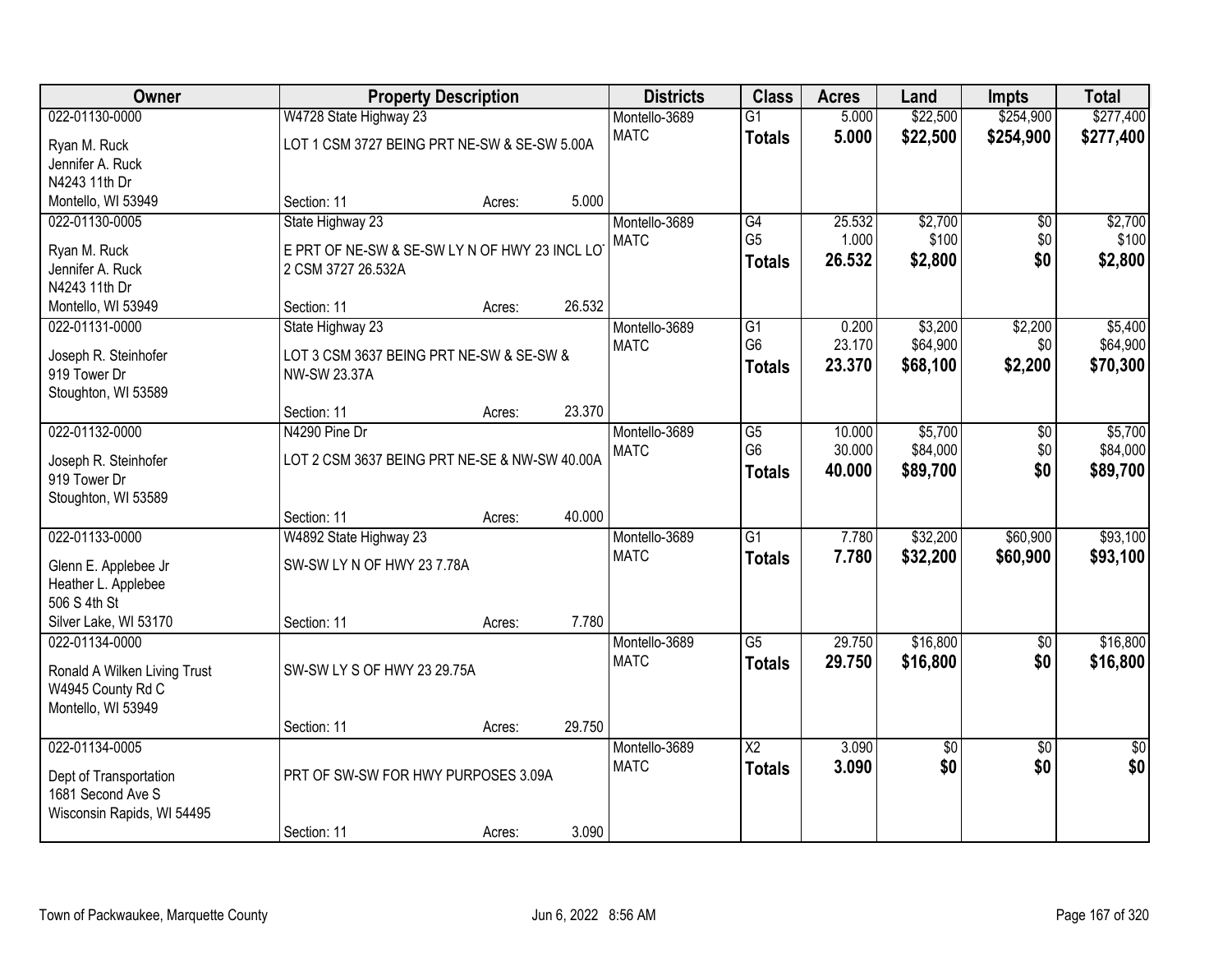| Owner                                                                                                                    |                                                                             | <b>Property Description</b> |        | <b>Districts</b>             | <b>Class</b>                                              | <b>Acres</b>                        | Land                                      | <b>Impts</b>                  | <b>Total</b>                              |
|--------------------------------------------------------------------------------------------------------------------------|-----------------------------------------------------------------------------|-----------------------------|--------|------------------------------|-----------------------------------------------------------|-------------------------------------|-------------------------------------------|-------------------------------|-------------------------------------------|
| 022-01135-0000<br>Ronald A Wilken Living Trust<br>W4945 County Rd C                                                      | SE-SW LY S OF HWY 23 35.01A                                                 |                             |        | Montello-3689<br><b>MATC</b> | G4<br>G <sub>5</sub><br><b>Totals</b>                     | 20.000<br>15.010<br>35.010          | \$1,500<br>\$8,500<br>\$10,000            | $\overline{50}$<br>\$0<br>\$0 | \$1,500<br>\$8,500<br>\$10,000            |
| Montello, WI 53949                                                                                                       | Section: 11                                                                 | Acres:                      | 35.010 |                              |                                                           |                                     |                                           |                               |                                           |
| 022-01135-0005<br>Dept of Transportation<br>1681 Second Ave S<br>Wisconsin Rapids, WI 54495                              | PRT OF SE-SW & NE-SW FOR HWY PURPOSES 3.04A                                 |                             |        | Montello-3689<br><b>MATC</b> | $\overline{\text{X2}}$<br><b>Totals</b>                   | 3.040<br>3.040                      | $\overline{50}$<br>\$0                    | $\overline{30}$<br>\$0        | $\sqrt{50}$<br>\$0                        |
|                                                                                                                          | Section: 11                                                                 | Acres:                      | 3.040  |                              |                                                           |                                     |                                           |                               |                                           |
| 022-01137-0000<br>Patricia M Blume Trust et al<br>Attn: John R Blume Pers Rep<br>6247 W Linden Dr                        | NE-SE LY N OF ST RD 23 27.00A                                               |                             |        | Montello-3689<br><b>MATC</b> | G4<br>G <sub>5</sub><br>G <sub>5</sub> M<br><b>Totals</b> | 10.000<br>14.000<br>3.000<br>27,000 | \$1,400<br>\$7,900<br>\$3,300<br>\$12,600 | \$0<br>\$0<br>\$0<br>\$0      | \$1,400<br>\$7,900<br>\$3,300<br>\$12,600 |
| West Bend, WI 53095                                                                                                      | Section: 11                                                                 | Acres:                      | 27.000 |                              |                                                           |                                     |                                           |                               |                                           |
| 022-01138-0000<br>Matthew G. Parrow<br>W4585 State Rd 23<br>Montello, WI 53949                                           | W4585 State Highway 23<br>NE-SE LY S OF HWY 23 10.14A                       |                             |        | Montello-3689<br><b>MATC</b> | G1<br>G <sub>6</sub><br><b>Totals</b>                     | 2.000<br>8.140<br>10.140            | \$12,000<br>\$22,800<br>\$34,800          | \$64,000<br>\$0<br>\$64,000   | \$76,000<br>\$22,800<br>\$98,800          |
|                                                                                                                          | Section: 11                                                                 | Acres:                      | 10.140 |                              |                                                           |                                     |                                           |                               |                                           |
| 022-01139-0000<br>Patricia M Blume Trust et al<br>Attn: John R Blume Pers Rep<br>6247 W Linden Dr<br>West Bend, WI 53095 | NW-SE LY N OF ST RD 23 LESS PARCELS IN SW COF<br>33.00A<br>Section: 11      | Acres:                      | 33.000 | Montello-3689<br><b>MATC</b> | $\overline{G4}$<br>G <sub>5</sub><br><b>Totals</b>        | 20.000<br>13.000<br>33.000          | \$2,400<br>\$7,300<br>\$9,700             | $\overline{30}$<br>\$0<br>\$0 | \$2,400<br>\$7,300<br>\$9,700             |
| 022-01139-0005<br>Marquette County<br>Attn: City of Montello<br>PO Box 186<br>Montello, WI 53949                         | THAT PRT OF HWY 23 R/W BEING PRT OF N 1/2 OF<br>SE 1/4 6.28A<br>Section: 11 | Acres:                      | 6.280  | Montello-3689<br><b>MATC</b> | $\overline{\text{X3}}$<br><b>Totals</b>                   | 6.280<br>6.280                      | $\overline{50}$<br>\$0                    | $\overline{50}$<br>\$0        | $\overline{\$0}$<br>\$0                   |
| 022-01139-0010<br><b>Unknown</b><br>000 Unknown Ave<br>Montello, WI 53949                                                | State Highway 23<br>NW-SELY S OF ST RD 23 1.83AC<br>Section: 11             | Acres:                      | 1.830  | Montello-3689<br><b>MATC</b> | $\overline{G1}$<br><b>Totals</b>                          | 1.830<br>1.830                      | \$2,300<br>\$2,300                        | $\overline{50}$<br>\$0        | \$2,300<br>\$2,300                        |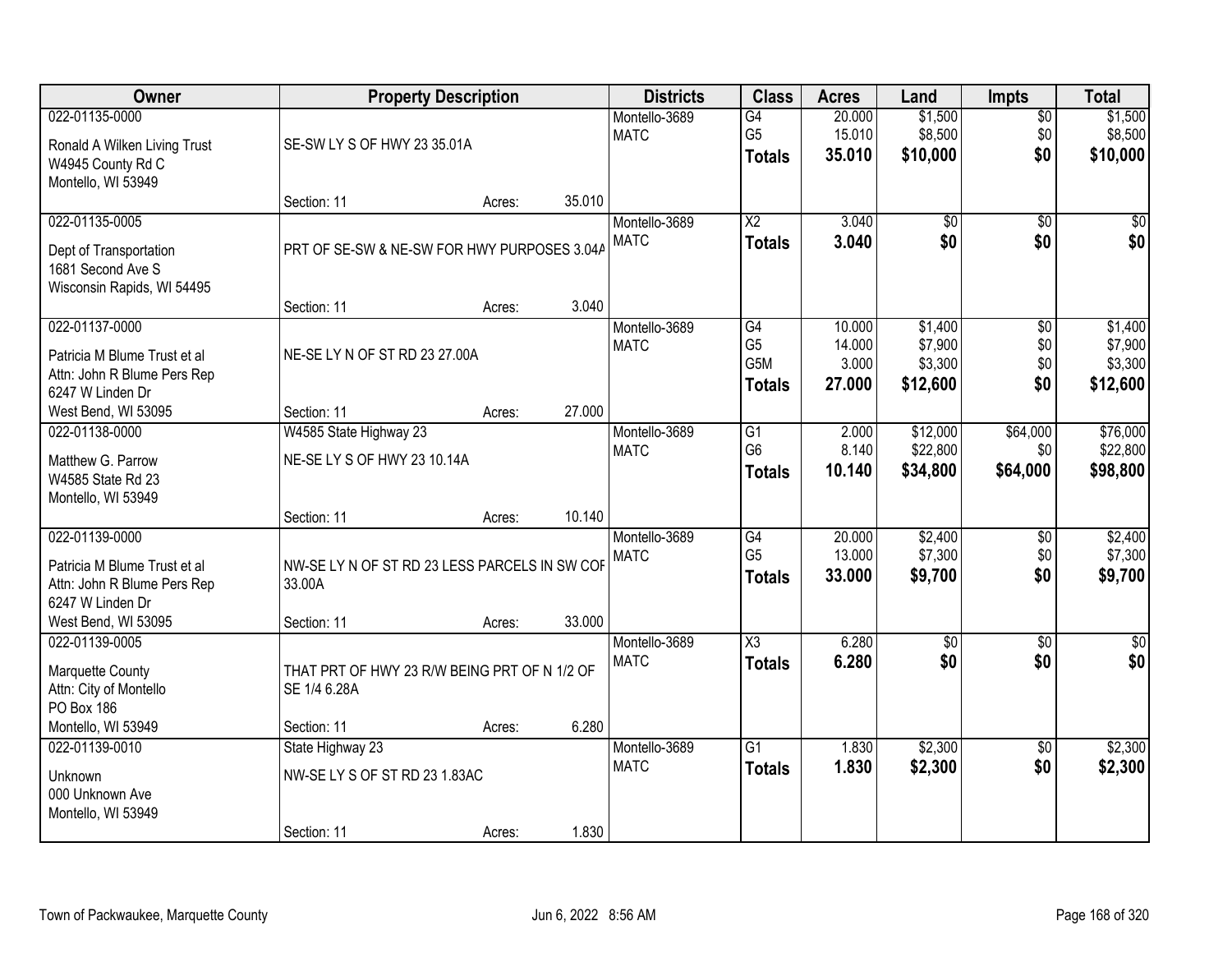| <b>Owner</b>           |                                              | <b>Property Description</b> |        | <b>Districts</b> | <b>Class</b>           | <b>Acres</b> | Land       | Impts           | <b>Total</b>    |
|------------------------|----------------------------------------------|-----------------------------|--------|------------------|------------------------|--------------|------------|-----------------|-----------------|
| 022-01140-0000         | N4222 11th Dr                                |                             |        | Montello-3689    | $\overline{G1}$        | 1.500        | \$10,300   | \$109,700       | \$120,000       |
| Gregory J. Krueger     | PRT OF NW-SE LY N OF ST RD 23 1.50A          |                             |        | <b>MATC</b>      | <b>Totals</b>          | 1.500        | \$10,300   | \$109,700       | \$120,000       |
| N4222 11th Dr          |                                              |                             |        |                  |                        |              |            |                 |                 |
| Montello, WI 53949     |                                              |                             |        |                  |                        |              |            |                 |                 |
|                        | Section: 11                                  | Acres:                      | 1.500  |                  |                        |              |            |                 |                 |
| 022-01141-0000         | N4226 11th Dr                                |                             |        | Montello-3689    | $\overline{G1}$        | 0.500        | \$6,000    | \$43,500        | \$49,500        |
| Joyce Krueger          | THE N1/2A OF NW-SE LY N OF ST RD 23 0.50A    |                             |        | <b>MATC</b>      | <b>Totals</b>          | 0.500        | \$6,000    | \$43,500        | \$49,500        |
| N4226 11th Dr          |                                              |                             |        |                  |                        |              |            |                 |                 |
| Montello, WI 53949     |                                              |                             |        |                  |                        |              |            |                 |                 |
|                        | Section: 11                                  | Acres:                      | 0.500  |                  |                        |              |            |                 |                 |
| 022-01143-0000         | State Highway 23                             |                             |        | Montello-3689    | $\overline{G6}$        | 10.000       | \$28,000   | $\overline{50}$ | \$28,000        |
| John C. West           | LOT 1 OF CSM 2721 BEING PART OF SW-SE 10.00A |                             |        | <b>MATC</b>      | <b>Totals</b>          | 10.000       | \$28,000   | \$0             | \$28,000        |
| 1135 S 75th St         |                                              |                             |        |                  |                        |              |            |                 |                 |
| West Allis, WI 53214   |                                              |                             |        |                  |                        |              |            |                 |                 |
|                        | Section: 11                                  | Acres:                      | 10.000 |                  |                        |              |            |                 |                 |
| 022-01144-0000         |                                              |                             |        | Montello-3689    | G1                     | 0.200        | \$1,700    | \$23,900        | \$25,600        |
| Paul E. Cotter         | SW-SE EX 10A 30.00A                          |                             |        | <b>MATC</b>      | G <sub>6</sub>         | 29.800       | \$83,400   | \$0             | \$83,400        |
| Gladys D Cotter Estate |                                              |                             |        |                  | <b>Totals</b>          | 30.000       | \$85,100   | \$23,900        | \$109,000       |
| 528 Lake Ave           |                                              |                             |        |                  |                        |              |            |                 |                 |
| Montello, WI 53949     | Section: 11                                  | Acres:                      | 30.000 |                  |                        |              |            |                 |                 |
| 022-01145-0000         |                                              |                             |        | Montello-3689    | $\overline{G6}$        | 40.000       | \$112,000  | $\overline{50}$ | \$112,000       |
| Paul E. Cotter         | SE-SE 40.00A                                 |                             |        | <b>MATC</b>      | <b>Totals</b>          | 40.000       | \$112,000  | \$0             | \$112,000       |
| Gladys D Cotter Estate |                                              |                             |        |                  |                        |              |            |                 |                 |
| 528 Lake Ave           |                                              |                             |        |                  |                        |              |            |                 |                 |
| Montello, WI 53949     | Section: 11                                  | Acres:                      | 40.000 |                  |                        |              |            |                 |                 |
| 022-01146-0000         |                                              |                             |        | Montello-3689    | $\overline{G5}$        | 19.770       | \$16,000   | $\overline{60}$ | \$16,000        |
| Russell C. Rainey      | THAT PRT OF GOV'T LOT 4 SEC 1 & PRT OF NE-NE |                             |        | <b>MATC</b>      | G <sub>6</sub>         | 20.000       | \$56,000   | \$0             | \$56,000        |
| Dawn M. Rainey         | SEC 12 LY S OF FERN AVE (POS- GROTHMAN LINE  |                             |        |                  | <b>Totals</b>          | 39.770       | \$72,000   | \$0             | \$72,000        |
| N769 County Rd F       | <b>SURVEY) 39.77A</b>                        |                             |        |                  |                        |              |            |                 |                 |
| Montello, WI 53949     | Section: 12                                  | Acres:                      | 39.770 |                  |                        |              |            |                 |                 |
| 022-01146-0005         |                                              |                             |        | Montello-3689    | $\overline{\text{X3}}$ | 0.400        | $\sqrt{6}$ | $\overline{50}$ | $\overline{50}$ |
| Marquette County       | THAT PRT OF NE-NE & NW-NE LY N OF            |                             |        | <b>MATC</b>      | <b>Totals</b>          | 0.400        | \$0        | \$0             | \$0             |
| Attn: City of Montello | CENTERLINE OF FERN AVE (INCL PRT CSM 29)     |                             |        |                  |                        |              |            |                 |                 |
| 77 W Park St           | 00.40A                                       |                             |        |                  |                        |              |            |                 |                 |
| Montello, WI 53949     | Section: 12                                  | Acres:                      | 0.400  |                  |                        |              |            |                 |                 |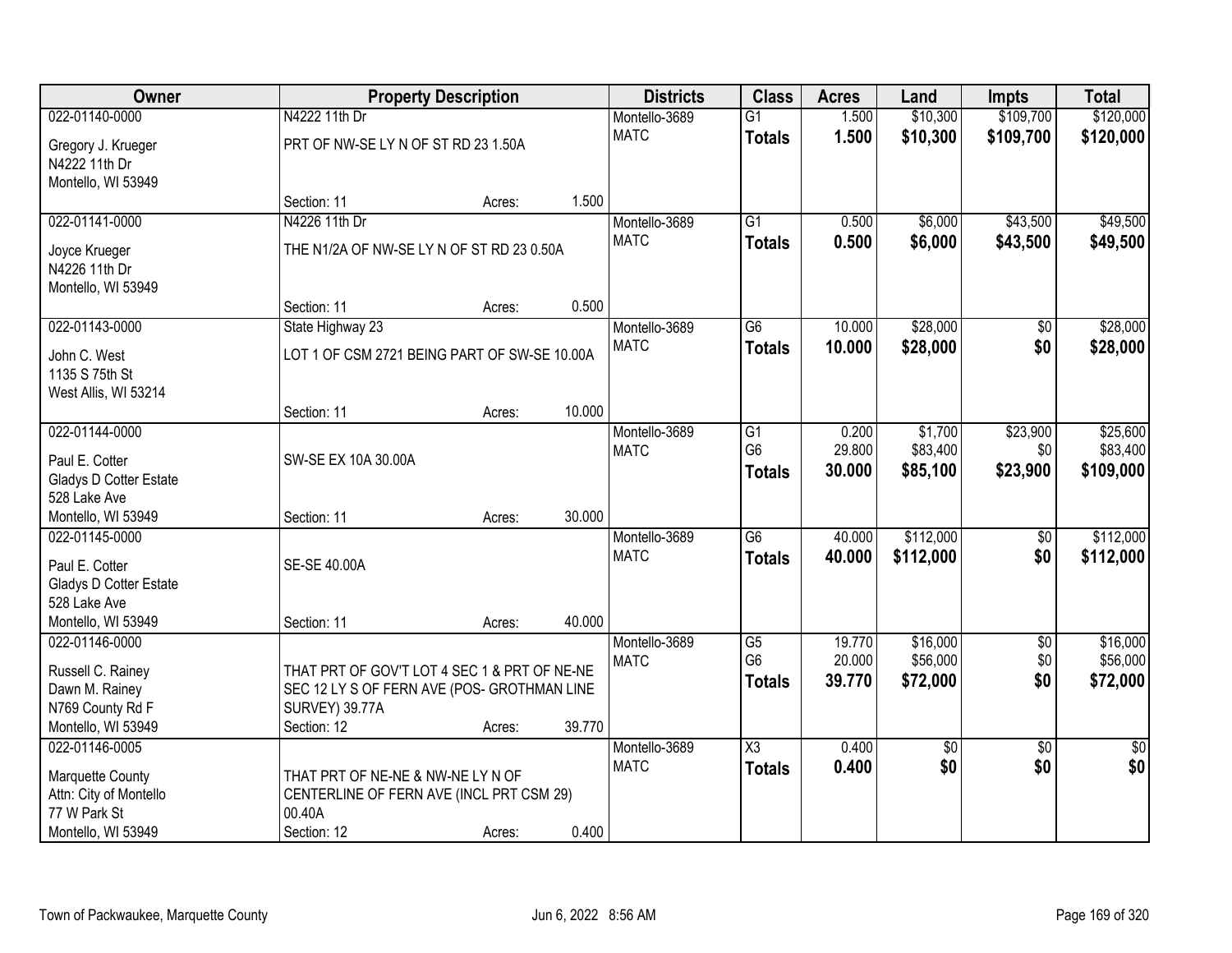| Owner               | <b>Property Description</b>                 |        |        | <b>Districts</b> | <b>Class</b>     | <b>Acres</b> | Land       | <b>Impts</b>    | <b>Total</b> |
|---------------------|---------------------------------------------|--------|--------|------------------|------------------|--------------|------------|-----------------|--------------|
| 022-01147-0000      | W4255 Fern Ave                              |        |        | Montello-3689    | $\overline{G1}$  | 1.000        | \$8,500    | \$14,800        | \$23,300     |
| Russell C. Rainey   | NW-NE LESS .68A & LESS THAT PRT LY N OF     |        |        | <b>MATC</b>      | G <sub>5</sub>   | 9.980        | \$10,500   | \$0             | \$10,500     |
| Dawn M. Rainey      | CENTERLINE OF FERN AVE 38.98A               |        |        |                  | W <sub>6</sub>   | 28.000       | (\$78,400) | \$0             | \$0          |
| N769 County Rd F    |                                             |        |        |                  | <b>Totals</b>    | 38.980       | \$19,000   | \$14,800        | \$33,800     |
| Montello, WI 53949  | Section: 12                                 | Acres: | 38.980 |                  |                  |              |            |                 |              |
| 022-01148-0000      | W4195 Fern Ave                              |        |        | Montello-3689    | $\overline{G1}$  | 0.340        | \$4,700    | \$49,500        | \$54,200     |
| Robert V. Poss      | A PARCEL OF NW-NE 0.34A                     |        |        | <b>MATC</b>      | <b>Totals</b>    | 0.340        | \$4,700    | \$49,500        | \$54,200     |
| 1415 Woodside St    |                                             |        |        |                  |                  |              |            |                 |              |
| Hartland, WI 53029  |                                             |        |        |                  |                  |              |            |                 |              |
|                     | Section: 12                                 | Acres: | 0.340  |                  |                  |              |            |                 |              |
| 022-01149-0000      |                                             |        |        | Montello-3689    | $\overline{G1}$  | 0.340        | \$4,700    | $\overline{50}$ | \$4,700      |
| Robert V. Poss      | A PARCEL OF NW-NE 0.34A                     |        |        | <b>MATC</b>      | <b>Totals</b>    | 0.340        | \$4,700    | \$0             | \$4,700      |
| Kathleen Poss       |                                             |        |        |                  |                  |              |            |                 |              |
| 1415 Woodside St    |                                             |        |        |                  |                  |              |            |                 |              |
| Hartland, WI 53029  | Section: 12                                 | Acres: | 0.340  |                  |                  |              |            |                 |              |
| 022-01150-0000      | W4230 State Highway 23                      |        |        | Montello-3689    | $\overline{G1}$  | 2.000        | \$12,000   | \$198,100       | \$210,100    |
|                     |                                             |        |        | <b>MATC</b>      | G4               | 17.771       | \$1,900    | \$0             | \$1,900      |
| Joseph L. Koback    | LOT 1 CSM 1832 BEING SW-NE POS- GROTHMAN    |        |        |                  | G <sub>5</sub> M | 20.000       | \$28,000   | \$0             | \$28,000     |
| Kathe M. Koback     | LINE SURVEY 39.771A                         |        |        |                  | <b>Totals</b>    | 39.771       | \$41,900   | \$198,100       | \$240,000    |
| W4230 State Rd 23   |                                             |        |        |                  |                  |              |            |                 |              |
| Montello, WI 53949  | Section: 12                                 | Acres: | 39.771 |                  |                  |              |            |                 |              |
| 022-01151-0000      | 4331 Fern Ave                               |        |        | Montello-3689    | $\overline{G2}$  | 2.000        | \$12,000   | \$102,200       | \$114,200    |
| Rainey Rentals, LLC | S 1/2 OF SE-NE 20.00A                       |        |        | <b>MATC</b>      | G <sub>6</sub>   | 18.000       | \$50,400   | \$0             | \$50,400     |
| PO Box 540          |                                             |        |        |                  | <b>Totals</b>    | 20.000       | \$62,400   | \$102,200       | \$164,600    |
| Montello, WI 53949  |                                             |        |        |                  |                  |              |            |                 |              |
|                     | Section: 12                                 | Acres: | 20.000 |                  |                  |              |            |                 |              |
| 022-01151-0005      | Fern Ave                                    |        |        | Montello-3689    | $\overline{G6}$  | 20.000       | \$48,800   | $\overline{60}$ | \$48,800     |
| Russell C. Rainey   | N 1/2 OF SE-NE 20.00A                       |        |        | <b>MATC</b>      | <b>Totals</b>    | 20.000       | \$48,800   | \$0             | \$48,800     |
| Dawn M. Rainey      |                                             |        |        |                  |                  |              |            |                 |              |
| N769 County Rd F    |                                             |        |        |                  |                  |              |            |                 |              |
| Montello, WI 53949  | Section: 12                                 | Acres: | 20.000 |                  |                  |              |            |                 |              |
| 022-01152-0000      | W4395 Fern Ave                              |        |        | Montello-3689    | $\overline{G1}$  | 3.607        | \$17,600   | \$68,400        | \$86,000     |
| James D. Locy       | LOT 1 CSM 2999 & A 1.2A PARCEL LY E THEREOF |        |        | <b>MATC</b>      | <b>Totals</b>    | 3.607        | \$17,600   | \$68,400        | \$86,000     |
| Jean M. Locy        | BEING PRT OF NE-NW & NW-NW 3.607A           |        |        |                  |                  |              |            |                 |              |
| W4395 Fern Ave      |                                             |        |        |                  |                  |              |            |                 |              |
| Montello, WI 53949  | Section: 12                                 | Acres: | 3.607  |                  |                  |              |            |                 |              |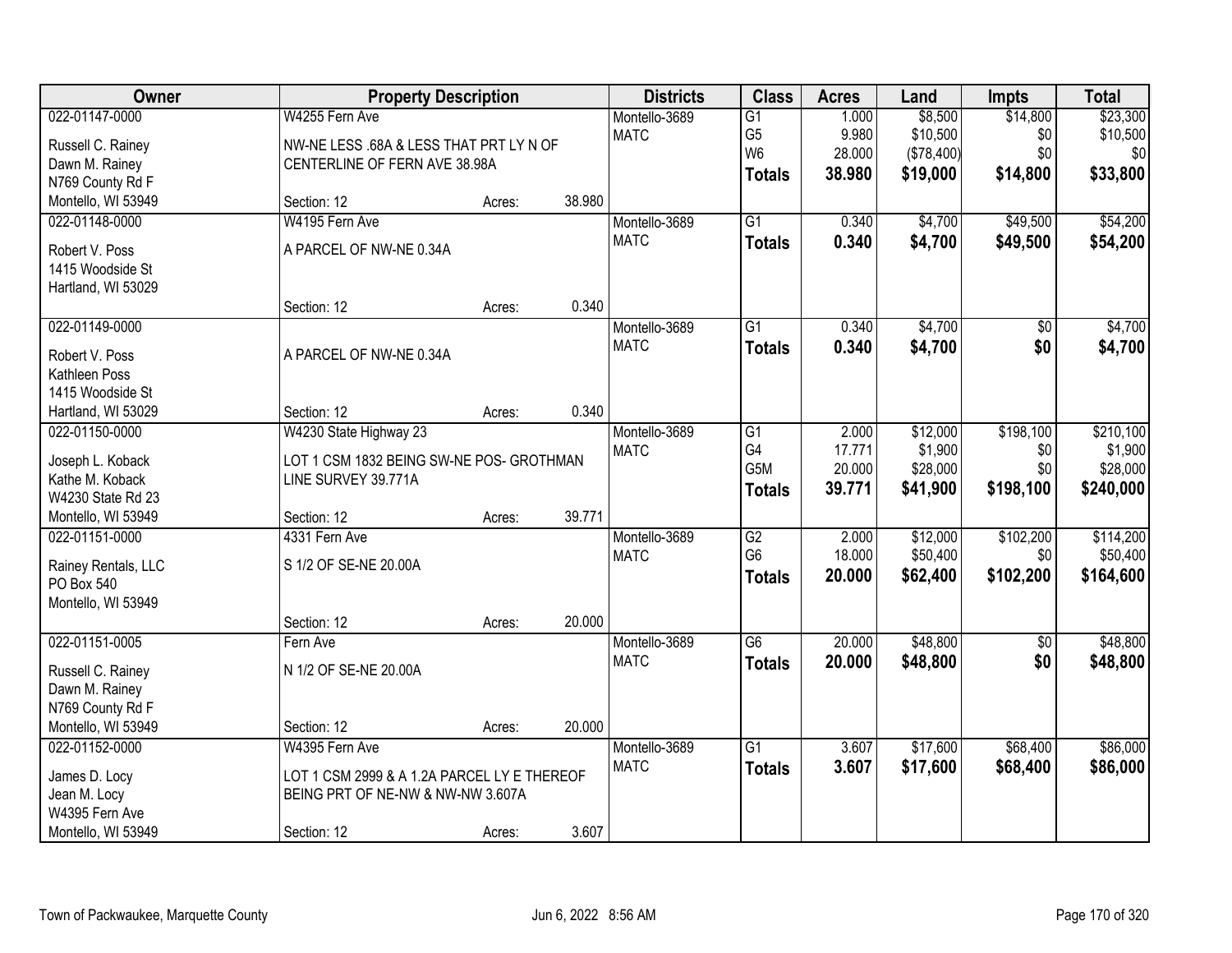| Owner                                   |                                               | <b>Property Description</b> |        | <b>Districts</b> | <b>Class</b>           | <b>Acres</b> | Land         | <b>Impts</b>    | <b>Total</b> |
|-----------------------------------------|-----------------------------------------------|-----------------------------|--------|------------------|------------------------|--------------|--------------|-----------------|--------------|
| 022-01152-0005                          | W4361 Fern Ave                                |                             |        | Montello-3689    | $\overline{G1}$        | 3.000        | \$15,500     | \$40,600        | \$56,100     |
| Harold Fandrey                          | LOT 1 OF CSM 2280 & 1A LY DIR W THEREOF BEING |                             |        | <b>MATC</b>      | <b>Totals</b>          | 3.000        | \$15,500     | \$40,600        | \$56,100     |
| Judith Fandrey                          | PRT OF NE-NW 3.00A                            |                             |        |                  |                        |              |              |                 |              |
| W4361 Fern Ave                          |                                               |                             |        |                  |                        |              |              |                 |              |
| Montello, WI 53949                      | Section: 12                                   | Acres:                      | 3.000  |                  |                        |              |              |                 |              |
| 022-01152-0010                          |                                               |                             |        | Montello-3689    | G4                     | 6.330        | \$900        | $\overline{50}$ | \$900        |
| John R. Blume                           | NE-NW LESS CSM 2280, LESS 2.2A & LESS PRT OF  |                             |        | <b>MATC</b>      | G <sub>5</sub>         | 5.000        | \$2,800      | \$0             | \$2,800      |
| 6247 W Linden Dr                        | CSM 2999 34.33A                               |                             |        |                  | W <sub>6</sub>         | 23.000       | (\$32,200)   | \$0             | \$0          |
| West Bend, WI 53095                     |                                               |                             |        |                  | <b>Totals</b>          | 34.330       | \$3,700      | \$0             | \$3,700      |
|                                         | Section: 12                                   | Acres:                      | 34.330 |                  |                        |              |              |                 |              |
| 022-01153-0000                          |                                               |                             |        | Montello-3689    | G4                     | 10.000       | \$1,100      | \$0             | \$1,100      |
| John R. Blume                           | NW-NW LESS THE W 400FT & LESS PRT OF CSM      |                             |        | <b>MATC</b>      | G5M                    | 12.560       | \$17,600     | \$0             | \$17,600     |
| 6247 W Linden Dr                        | 2999 26.56A                                   |                             |        |                  | W <sub>6</sub>         | 4.000        | (\$11,200)   | \$0             | \$0          |
| West Bend, WI 53095                     |                                               |                             |        |                  | <b>Totals</b>          | 26.560       | \$18,700     | \$0             | \$18,700     |
|                                         | Section: 12                                   | Acres:                      | 26.560 |                  |                        |              |              |                 |              |
| 022-01154-0000                          | W4483 Fern Ave                                |                             |        | Montello-3689    | G1                     | 4.250        | \$19,900     | \$160,200       | \$180,100    |
| Matthew D. O'Connell                    | W 400FT OF NW-NW 12.25A                       |                             |        | <b>MATC</b>      | G4                     | 8.000        | \$1,200      | \$0             | \$1,200      |
| Kaylee A. Griffin                       |                                               |                             |        |                  | <b>Totals</b>          | 12.250       | \$21,100     | \$160,200       | \$181,300    |
| W4483 Fern Ave                          |                                               |                             |        |                  |                        |              |              |                 |              |
| Montello, WI 53949                      | Section: 12                                   | Acres:                      | 12.250 |                  |                        |              |              |                 |              |
| 022-01155-0000                          |                                               |                             |        | Montello-3689    | $\overline{\text{G5}}$ | 7.000        | \$4,000      | $\overline{30}$ | \$4,000      |
|                                         | <b>SW-NW 40.00A</b>                           |                             |        | <b>MATC</b>      | W <sub>8</sub>         | 33.000       | (\$92,400)   | \$0             | \$0          |
| John R. Blume<br>6247 W Linden Dr       |                                               |                             |        |                  | <b>Totals</b>          | 40.000       | \$4,000      | \$0             | \$4,000      |
| West Bend, WI 53095                     |                                               |                             |        |                  |                        |              |              |                 |              |
|                                         | Section: 12                                   | Acres:                      | 40.000 |                  |                        |              |              |                 |              |
| 022-01156-0000                          |                                               |                             |        | Montello-3689    | $\overline{G5}$        | 4.000        | \$2,300      | $\overline{60}$ | \$2,300      |
|                                         |                                               |                             |        | <b>MATC</b>      | W8                     | 36.000       | (\$100, 800) | \$0             | \$0          |
| John R. Blume<br>6247 W Linden Dr       | <b>SE-NW 40.00A</b>                           |                             |        |                  | <b>Totals</b>          | 40.000       | \$2,300      | \$0             | \$2,300      |
| West Bend, WI 53095                     |                                               |                             |        |                  |                        |              |              |                 |              |
|                                         | Section: 12                                   | Acres:                      | 40.000 |                  |                        |              |              |                 |              |
| 022-01157-0000                          |                                               |                             |        | Montello-3689    | $\overline{G6}$        | 5.360        | \$10,800     | $\overline{50}$ | \$10,800     |
|                                         |                                               |                             |        | <b>MATC</b>      | <b>Totals</b>          | 5.360        | \$10,800     | \$0             | \$10,800     |
| Edgar G. Hutchings                      | LOT 1 CSM 1260 BEING PRT OF N1/2-SW1/4 5.36A  |                             |        |                  |                        |              |              |                 |              |
| 706 Marigold St<br>Oconomowoc, WI 53066 |                                               |                             |        |                  |                        |              |              |                 |              |
|                                         | Section: 12                                   | Acres:                      | 5.360  |                  |                        |              |              |                 |              |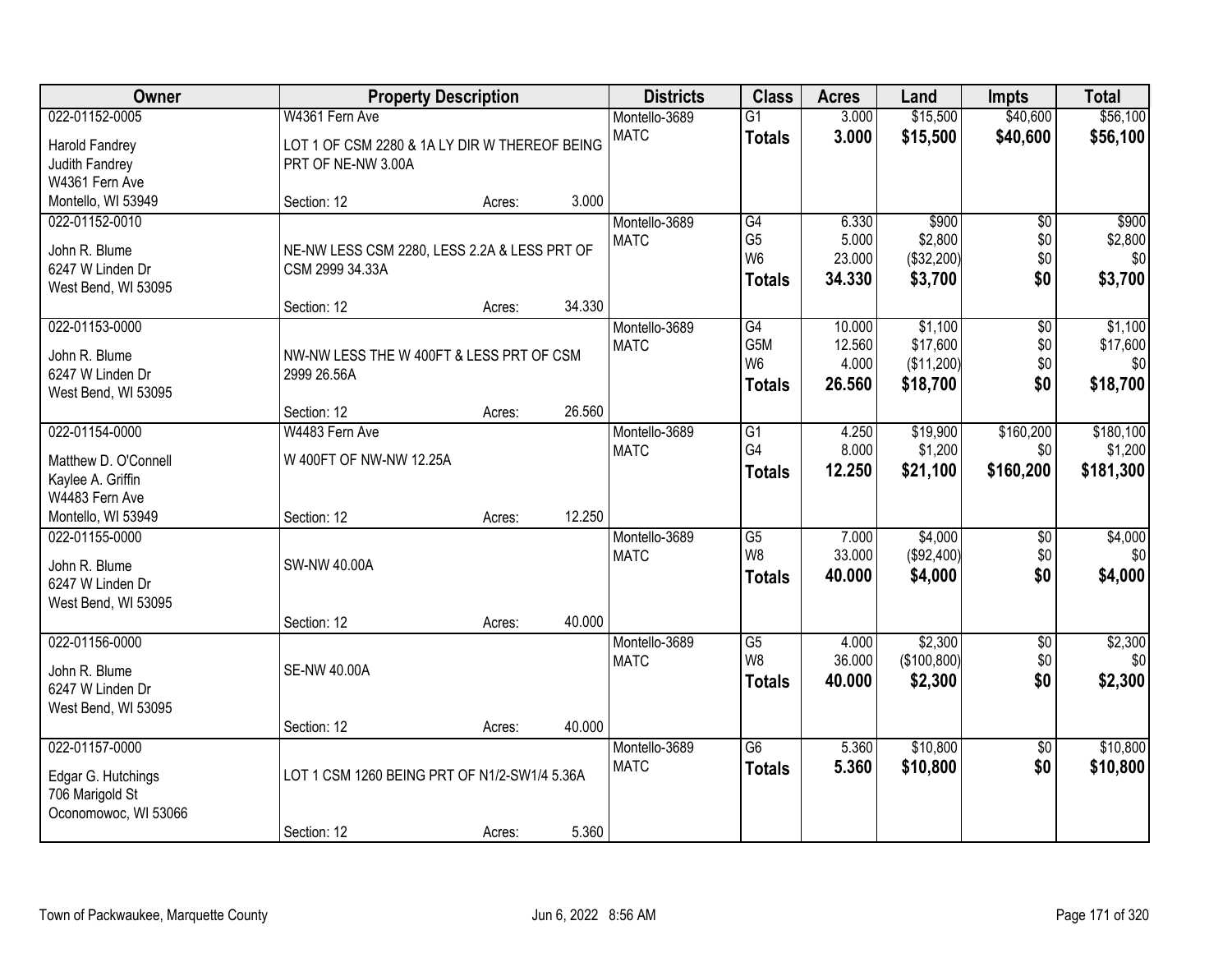| Owner                                                                                        | <b>Property Description</b>                                                      | <b>Districts</b> | <b>Class</b>                                                                 | <b>Acres</b>                 | Land                             | Impts          | <b>Total</b>         |                        |                        |
|----------------------------------------------------------------------------------------------|----------------------------------------------------------------------------------|------------------|------------------------------------------------------------------------------|------------------------------|----------------------------------|----------------|----------------------|------------------------|------------------------|
| 022-01158-0000<br>Gene W. Hutchings<br>Susan R. Hutchings<br>W4406 County Rd C               |                                                                                  |                  | Montello-3689<br><b>MATC</b><br>LOT 2 CSM 1260 BEING PRT OF N1/2-SW1/4 6.71A |                              | $\overline{G1}$<br><b>Totals</b> | 6.710<br>6.710 | \$20,500<br>\$20,500 | $\overline{50}$<br>\$0 | \$20,500<br>\$20,500   |
| Montello, WI 53949                                                                           | Section: 12                                                                      | Acres:           | 6.710                                                                        |                              |                                  |                |                      |                        |                        |
| 022-01159-0000<br>Lonne R. Hutchings<br>231 N Haman Rd<br>Iverness, IL 60010                 | LOT 3 CSM 1260 BEING PRT OF N1/2-SW1/4 8.07A<br>Section: 12                      | Acres:           | 8.070                                                                        | Montello-3689<br><b>MATC</b> | $\overline{G1}$<br><b>Totals</b> | 8.070<br>8.070 | \$23,900<br>\$23,900 | $\overline{50}$<br>\$0 | \$23,900<br>\$23,900   |
| 022-01160-0000                                                                               | W4411 St Rd 23                                                                   |                  |                                                                              | Montello-3689                | $\overline{G1}$                  | 9.280          | \$27,000             | \$24,700               | \$51,700               |
| Lonne R. Hutchings<br>231 N Haman Rd<br>Iverness, IL 60010                                   | LOT 4 CSM 1260 BEING PRT OF NE-SW & NW-SW<br>9.28A                               |                  |                                                                              | <b>MATC</b>                  | <b>Totals</b>                    | 9.280          | \$27,000             | \$24,700               | \$51,700               |
|                                                                                              | Section: 12                                                                      | Acres:           | 9.280                                                                        |                              |                                  |                |                      |                        |                        |
| 022-01161-0000<br>Lonne R. Hutchings<br>231 N Haman Rd<br>Iverness, IL 60010                 | LOT 6 CSM 881 BEING PRT OF NE-SW 9.80A                                           |                  |                                                                              | Montello-3689<br><b>MATC</b> | G1<br><b>Totals</b>              | 9.800<br>9.800 | \$28,300<br>\$28,300 | \$0<br>\$0             | \$28,300<br>\$28,300   |
|                                                                                              | Section: 12                                                                      | Acres:           | 9.800                                                                        |                              |                                  |                |                      |                        |                        |
| 022-01162-0000<br>Edgar G. Hutchings<br>706 Marigold St<br>Oconomowoc, WI 53066              | LOT 7 CSM 881 BEING PRT OF NE-SW 9.79A                                           |                  |                                                                              | Montello-3689<br><b>MATC</b> | $\overline{G1}$<br><b>Totals</b> | 9.790<br>9.790 | \$27,900<br>\$27,900 | $\overline{50}$<br>\$0 | \$27,900<br>\$27,900   |
| 022-01163-0000                                                                               | Section: 12<br>W4313 State Highway 23                                            | Acres:           | 9.790                                                                        | Montello-3689                | $\overline{G1}$                  | 5.880          | \$25,600             | \$143,000              | \$168,600              |
| Michael E. Bond<br>Lisa J. Bond<br>W4313 State Rd 23                                         | LOT 8 CSM 881 LESS N 515.62FT 5.88A                                              |                  |                                                                              | <b>MATC</b>                  | <b>Totals</b>                    | 5.880          | \$25,600             | \$143,000              | \$168,600              |
| Montello, WI 53949-9376                                                                      | Section: 12                                                                      | Acres:           | 5.880                                                                        |                              |                                  |                |                      |                        |                        |
| 022-01164-0000<br>Larry M. Bond Co-Trustees et al<br>W4309 State Rd 23<br>Montello, WI 53949 | W4311 State Highway 23<br>LOT 1 CSM 3156 BEING PRT OF NE-SW 1.30A<br>Section: 12 | Acres:           | 1.300                                                                        | Montello-3689<br><b>MATC</b> | $\overline{G2}$<br><b>Totals</b> | 1.300<br>1.300 | \$9,600<br>\$9,600   | \$112,000<br>\$112,000 | \$121,600<br>\$121,600 |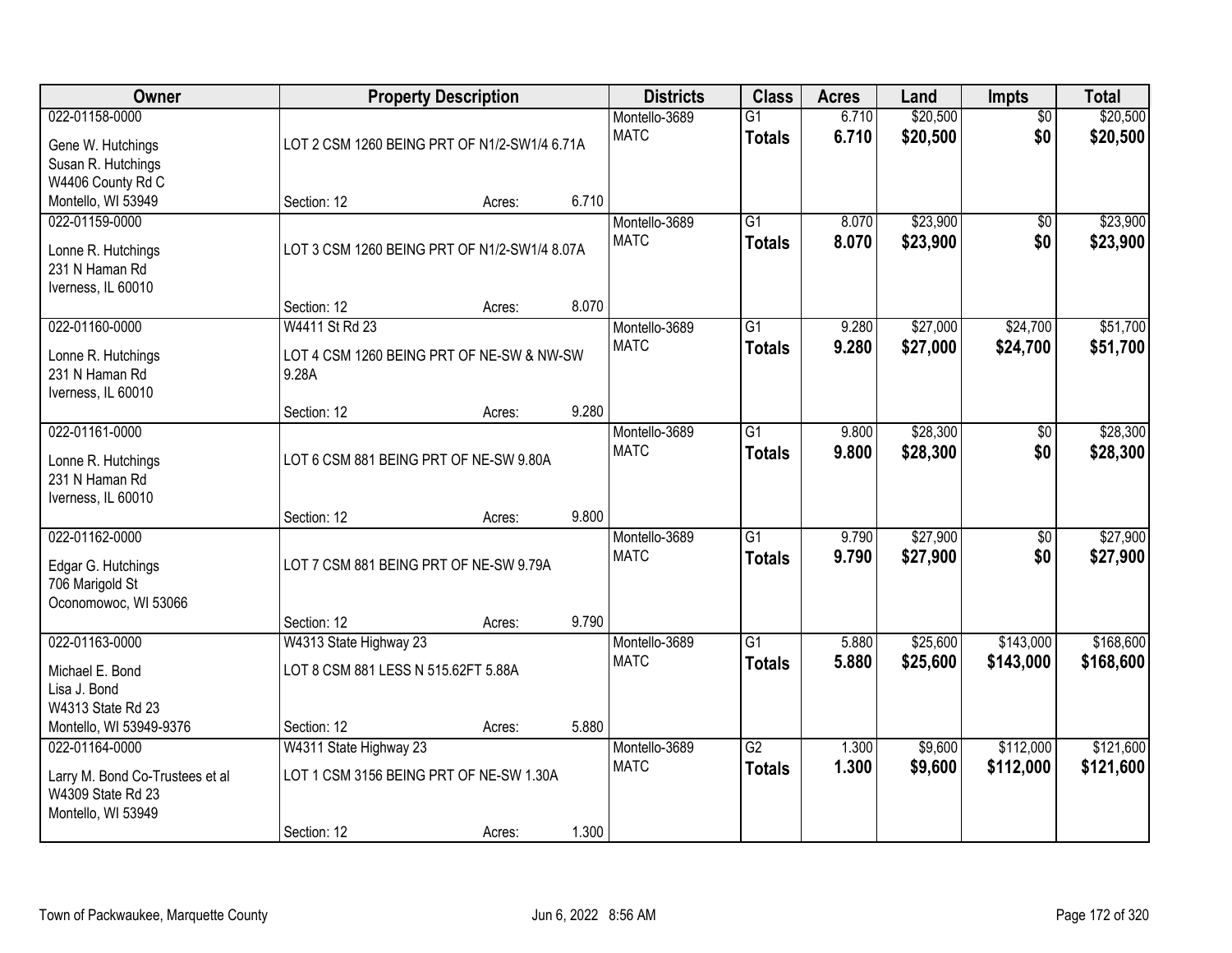| Owner                                                                                            | <b>Property Description</b>                     | <b>Districts</b> | <b>Class</b> | <b>Acres</b>                 | Land                                  | <b>Impts</b>            | <b>Total</b>                |                        |                        |
|--------------------------------------------------------------------------------------------------|-------------------------------------------------|------------------|--------------|------------------------------|---------------------------------------|-------------------------|-----------------------------|------------------------|------------------------|
| 022-01164-0005                                                                                   | W4309 State Highway 23                          |                  |              | Montello-3689                | $\overline{G1}$                       | 0.689                   | \$6,900                     | \$143,800              | \$150,700              |
| Larry M. Bond Co-Trustees et al<br>W4309 State Rd 23<br>Montello, WI 53949                       | LOT 2 CSM 3156 BEING PRT OF NE-SW 00.689A       |                  |              | <b>MATC</b>                  | <b>Totals</b>                         | 0.689                   | \$6,900                     | \$143,800              | \$150,700              |
|                                                                                                  | Section: 12                                     | Acres:           | 0.689        |                              |                                       |                         |                             |                        |                        |
| 022-01165-0000                                                                                   | W4315 State Highway 23                          |                  |              | Montello-3689                | G2                                    | 2.000                   | \$12,000                    | \$130,900              | \$142,900              |
| Kenneth E Streich Living Trust<br>169 Forest Ln<br>Montello, WI 53949                            | N 515.62FT OF W 168.96FT OF LOT 8 CSM 881 2.00A |                  |              | <b>MATC</b>                  | <b>Totals</b>                         | 2.000                   | \$12,000                    | \$130,900              | \$142,900              |
|                                                                                                  | Section: 12                                     | Acres:           | 2.000        |                              |                                       |                         |                             |                        |                        |
| 022-01166-0000<br>John R. Blume<br>6247 W Linden Dr<br>West Bend, WI 53095                       | PRT OF NW-SW LY N OF HWY 8.00A                  |                  |              | Montello-3689<br><b>MATC</b> | G4<br>W <sub>8</sub><br><b>Totals</b> | 3.000<br>5.000<br>8.000 | \$300<br>(\$7,000)<br>\$300 | \$0<br>\$0<br>\$0      | \$300<br>\$0<br>\$300  |
|                                                                                                  | Section: 12                                     | Acres:           | 8.000        |                              |                                       |                         |                             |                        |                        |
| 022-01167-0000<br>Lonne R. Hutchings                                                             | LOT 5 CSM 881 BEING PRT OF NW-SW 9.77A          |                  |              | Montello-3689<br><b>MATC</b> | $\overline{G6}$<br><b>Totals</b>      | 9.770<br>9.770          | \$27,400<br>\$27,400        | \$0<br>\$0             | \$27,400<br>\$27,400   |
| 231 N Haman Rd<br>Iverness, IL 60010                                                             |                                                 |                  |              |                              |                                       |                         |                             |                        |                        |
|                                                                                                  | Section: 12                                     | Acres:           | 9.770        |                              |                                       |                         |                             |                        |                        |
| 022-01168-0000<br>Paul E. Cotter<br>Gladys D Cotter Estate<br>528 Lake Ave<br>Montello, WI 53949 | N 1/2 OF SW-SW 20.00A<br>Section: 12            | Acres:           | 20.000       | Montello-3689<br><b>MATC</b> | $\overline{G6}$<br><b>Totals</b>      | 20.000<br>20.000        | \$56,000<br>\$56,000        | $\overline{50}$<br>\$0 | \$56,000<br>\$56,000   |
| 022-01169-0000                                                                                   |                                                 |                  |              | Montello-3689                | $\overline{G6}$                       | 20.000                  | \$48,000                    | $\overline{60}$        | \$48,000               |
| Paul E. Cotter<br>528 Lake Ave<br>Montello, WI 53949                                             | S1/2 OF SW-SW 20.00A                            |                  |              | <b>MATC</b>                  | <b>Totals</b>                         | 20.000                  | \$48,000                    | \$0                    | \$48,000               |
|                                                                                                  | Section: 12                                     | Acres:           | 20.000       |                              |                                       |                         |                             |                        |                        |
| 022-01170-0000<br>Eunice S. Hutchings (Le et al<br>W4394 County Rd C<br>Montello, WI 53949       | <b>SE-SW 40.00A</b>                             |                  |              | Montello-3689<br><b>MATC</b> | $\overline{G6}$<br><b>Totals</b>      | 40.000<br>40.000        | \$112,000<br>\$112,000      | $\overline{50}$<br>\$0 | \$112,000<br>\$112,000 |
|                                                                                                  | Section: 12                                     | Acres:           | 40.000       |                              |                                       |                         |                             |                        |                        |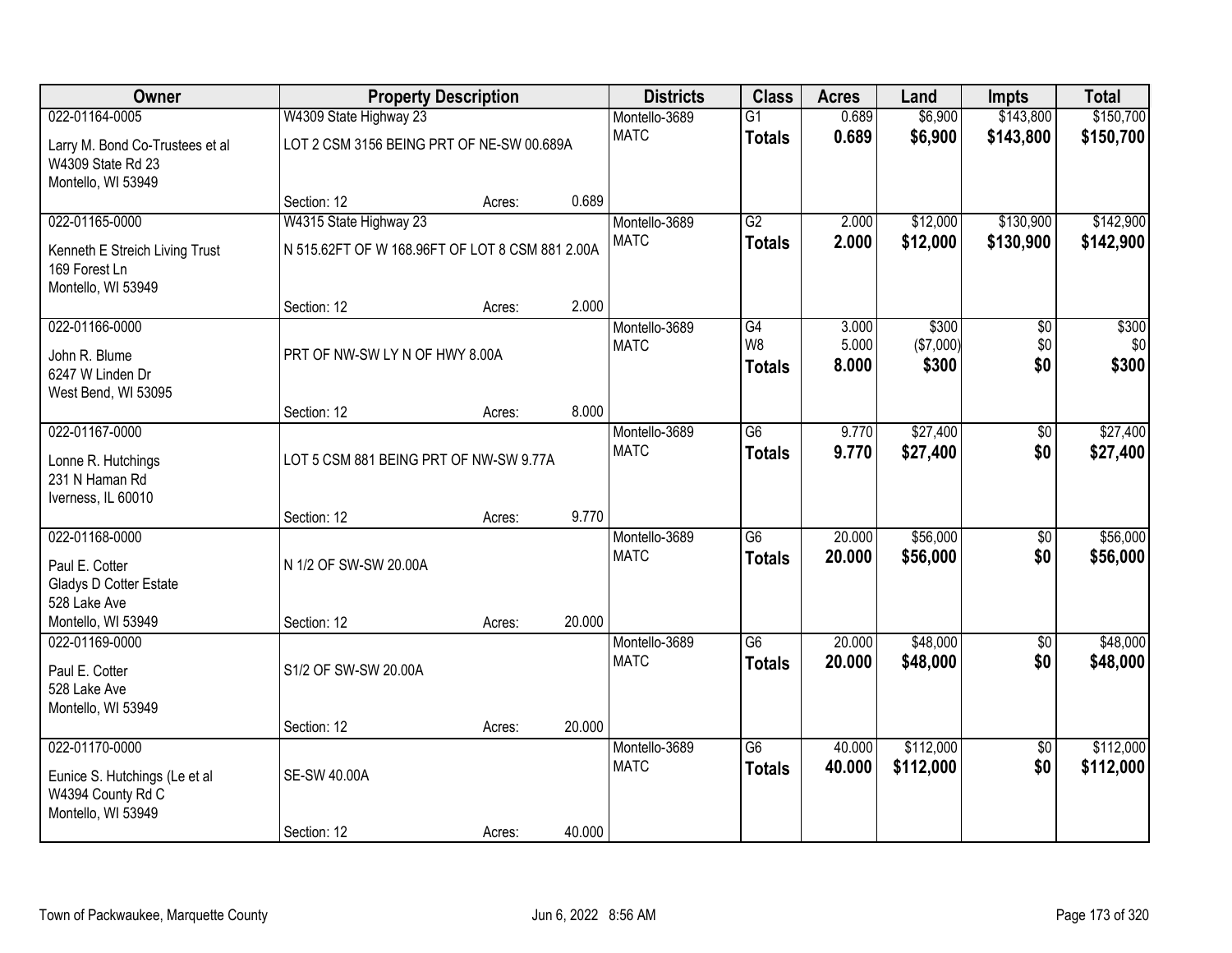| Owner                                |                                                         | <b>Property Description</b> |        | <b>Districts</b>             | <b>Class</b>    | <b>Acres</b> | Land     | <b>Impts</b>    | <b>Total</b>          |
|--------------------------------------|---------------------------------------------------------|-----------------------------|--------|------------------------------|-----------------|--------------|----------|-----------------|-----------------------|
| 022-01171-0000                       | W4125 State Highway 23                                  |                             |        | Montello-3689                | $\overline{G1}$ | 3.000        | \$15,500 | \$13,300        | \$28,800              |
| Jeanie E. Kind                       | E 1/2 OF NE-SE LESS CSM 1124 14.30A                     |                             |        | <b>MATC</b>                  | G6              | 11.300       | \$31,600 | \$0             | \$31,600              |
| 125 Church St                        |                                                         |                             |        |                              | <b>Totals</b>   | 14.300       | \$47,100 | \$13,300        | \$60,400              |
| Montello, WI 53949                   |                                                         |                             |        |                              |                 |              |          |                 |                       |
|                                      | Section: 12                                             | Acres:                      | 14.300 |                              |                 |              |          |                 |                       |
| 022-01171-0005                       | State Highway 23                                        |                             |        | Montello-3689<br><b>MATC</b> | $\overline{G6}$ | 0.150        | \$400    | $\overline{50}$ | \$400                 |
| Tollefson's Storage, LLC             | A PARCEL IN NE-SE LY N OF CSM 1124 & S OF               |                             |        |                              | <b>Totals</b>   | 0.150        | \$400    | \$0             | \$400                 |
| PO Box 164                           | STATE ROAD 23 R/W 00.15A                                |                             |        |                              |                 |              |          |                 |                       |
| Montello, WI 53949                   |                                                         |                             | 0.150  |                              |                 |              |          |                 |                       |
| 022-01172-0000                       | Section: 12<br>W4123 State Highway 23                   | Acres:                      |        | Montello-3689                | $\overline{G2}$ | 1.900        | \$11,700 | \$58,100        | \$69,800              |
|                                      |                                                         |                             |        | <b>MATC</b>                  | <b>Totals</b>   | 1.900        | \$11,700 | \$58,100        | \$69,800              |
| Tollefson's Storage, LLC             | LOT 1 CSM 1124 BEING PRT OF NE-SE 1.90A                 |                             |        |                              |                 |              |          |                 |                       |
| PO Box 164<br>Montello, WI 53949     |                                                         |                             |        |                              |                 |              |          |                 |                       |
|                                      | Section: 12                                             | Acres:                      | 1.900  |                              |                 |              |          |                 |                       |
| 022-01173-0000                       | W4123 State Highway 23                                  |                             |        | Montello-3689                | $\overline{G1}$ | 1.000        | \$8,500  | \$45,100        | \$53,600              |
| Tollefson's Storage, LLC             | LOT 2 CSM 1124 BEING PRT OF NE-SE 1.90A                 |                             |        | <b>MATC</b>                  | G <sub>2</sub>  | 0.900        | \$7,700  | \$11,700        | \$19,400              |
| PO Box 164                           |                                                         |                             |        |                              | <b>Totals</b>   | 1.900        | \$16,200 | \$56,800        | \$73,000              |
| Montello, WI 53949                   |                                                         |                             |        |                              |                 |              |          |                 |                       |
|                                      | Section: 12                                             | Acres:                      | 1.900  |                              |                 |              |          |                 |                       |
| 022-01174-0000                       |                                                         |                             |        | Montello-3689                | $\overline{G1}$ | 1.900        | \$11,700 | $\overline{50}$ | \$11,700              |
| Tollefson's Storage, LLC             | LOT 3 CSM 1124 BEING PRT OF NE-SE 1.90A                 |                             |        | <b>MATC</b>                  | <b>Totals</b>   | 1.900        | \$11,700 | \$0             | \$11,700              |
| PO Box 164                           |                                                         |                             |        |                              |                 |              |          |                 |                       |
| Montello, WI 53949                   |                                                         |                             |        |                              |                 |              |          |                 |                       |
| 022-01175-0000                       | Section: 12                                             | Acres:                      | 1.900  |                              | $\overline{G1}$ | 2.000        | \$12,000 | \$155,500       |                       |
|                                      | W4189 State Highway 23                                  |                             |        | Montello-3689<br><b>MATC</b> | G <sub>5</sub>  | 9.230        | \$13,900 | \$0             | \$167,500<br>\$13,900 |
| Michael L. Madigan                   | PRT LOT 2 CSM 3100 BEING ALL IN NE-SE 19.50A            |                             |        |                              | G <sub>6</sub>  | 8.270        | \$23,200 | \$0             | \$23,200              |
| Anna L. Madigan<br>W4189 State Rd 23 |                                                         |                             |        |                              | <b>Totals</b>   | 19.500       | \$49,100 | \$155,500       | \$204,600             |
| Montello, WI 53949                   | Section: 12                                             | Acres:                      | 19.500 |                              |                 |              |          |                 |                       |
| 022-01176-0000                       | W4225 St Rd 23                                          |                             |        | Montello-3689                | $\overline{G4}$ | 8.400        | \$900    | $\overline{50}$ | \$900                 |
|                                      |                                                         |                             |        | <b>MATC</b>                  | G5M             | 8.730        | \$12,200 | \$0             | \$12,200              |
| Susan M. Wagner<br>W4277 State Rd 23 | LOT 1 & PRT LOT 2 CSM 3100 BEING ALL IN NW-SE<br>19.13A |                             |        |                              | G7              | 2.000        | \$12,500 | \$3,100         | \$15,600              |
| Montello, WI 53949                   |                                                         |                             |        |                              | <b>Totals</b>   | 19.130       | \$25,600 | \$3,100         | \$28,700              |
|                                      | Section: 12                                             | Acres:                      | 19.130 |                              |                 |              |          |                 |                       |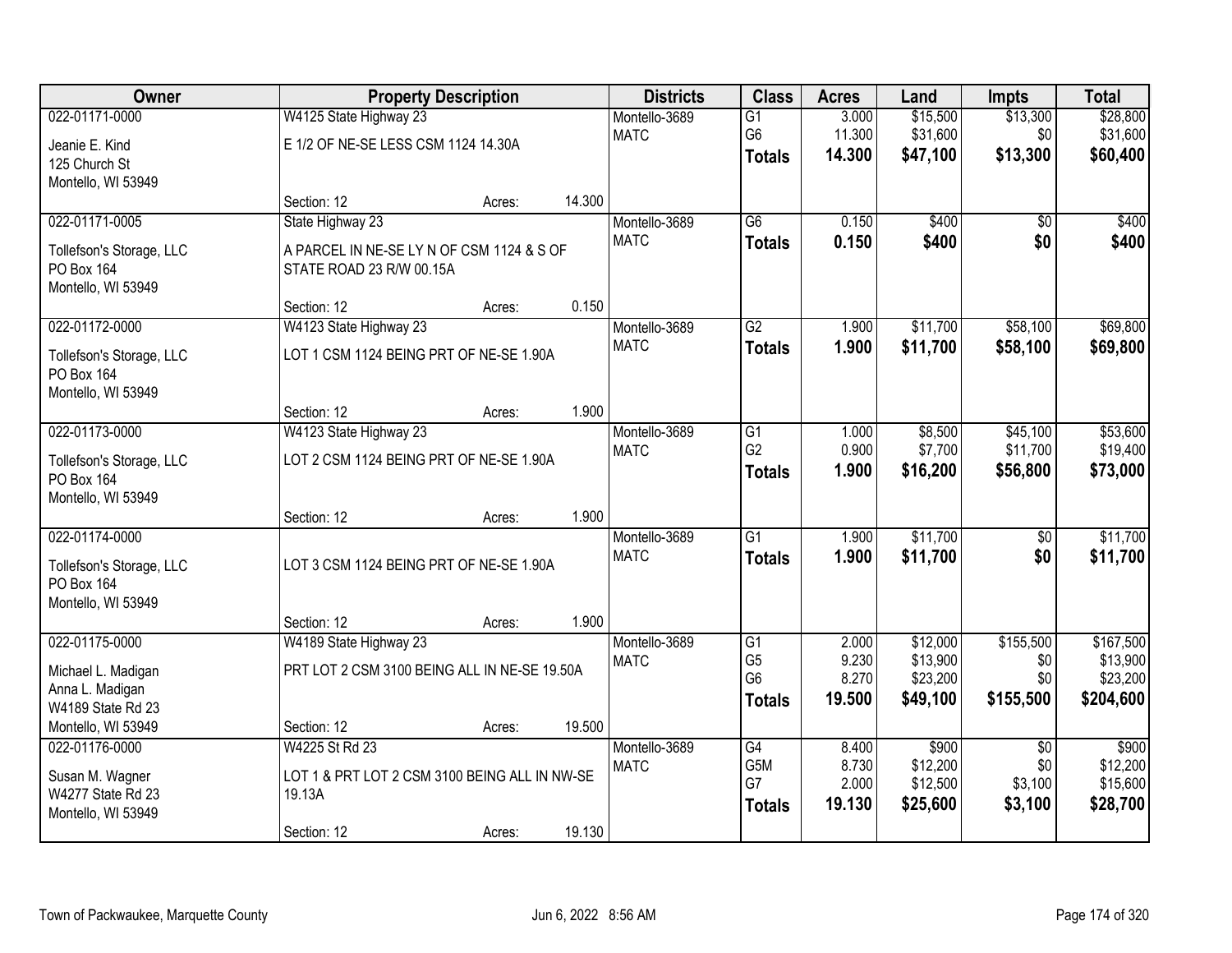| Owner                                   |                                              | <b>Property Description</b> |        | <b>Districts</b>             | <b>Class</b>         | <b>Acres</b>   | Land                | <b>Impts</b>    | <b>Total</b>        |
|-----------------------------------------|----------------------------------------------|-----------------------------|--------|------------------------------|----------------------|----------------|---------------------|-----------------|---------------------|
| 022-01176-0005                          | W4277 State Highway 23                       |                             |        | Montello-3689                | $\overline{G1}$      | 3.000          | \$15,500            | \$194,400       | \$209,900           |
| Susan M. Wagner                         | LOT 1 OF CSM 2664 LESS CSM 3656 BEING PRT OF |                             |        | <b>MATC</b>                  | G <sub>5</sub>       | 7.000          | \$7,400             | \$0             | \$7,400             |
| W4277 State Rd 23                       | NW-SE 16.269A                                |                             |        |                              | G <sub>6</sub>       | 6.269          | \$17,600            | \$0             | \$17,600            |
| Montello, WI 53949                      |                                              |                             |        |                              | <b>Totals</b>        | 16.269         | \$40,500            | \$194,400       | \$234,900           |
|                                         | Section: 12                                  | Acres:                      | 16.269 |                              |                      |                |                     |                 |                     |
| 022-01176-0007                          | State Highway 23                             |                             |        | Montello-3689                | $\overline{G1}$      | 2.613          | \$14,100            | \$0             | \$14,100            |
| Edna M. Bond Trustees                   | LOT 1 OF CSM 3656 BEING PRT OF NW-SE 2.613A  |                             |        | <b>MATC</b>                  | <b>Totals</b>        | 2.613          | \$14,100            | \$0             | \$14,100            |
| Larry M & Edna M Bond Jt Rev Trust      |                                              |                             |        |                              |                      |                |                     |                 |                     |
| W4309 St Rd 23                          |                                              |                             |        |                              |                      |                |                     |                 |                     |
| Montello, WI 53949                      | Section: 12                                  | Acres:                      | 2.613  |                              |                      |                |                     |                 |                     |
| 022-01177-0000                          | W4231 State Highway 23                       |                             |        | Montello-3689                | $\overline{G1}$      | 1.500          | \$10,300            | \$61,400        | \$71,700            |
| Robert A. Reuter                        | A PARCEL OF NW-SE 1.50A                      |                             |        | <b>MATC</b>                  | <b>Totals</b>        | 1.500          | \$10,300            | \$61,400        | \$71,700            |
| W4231 State Rd 23                       |                                              |                             |        |                              |                      |                |                     |                 |                     |
| Montello, WI 53949                      |                                              |                             |        |                              |                      |                |                     |                 |                     |
|                                         | Section: 12                                  | Acres:                      | 1.500  |                              |                      |                |                     |                 |                     |
| 022-01178-0000                          |                                              |                             |        | Montello-3689<br><b>MATC</b> | G1<br>G <sub>5</sub> | 3.000<br>7.000 | \$15,500<br>\$7,400 | \$5,600<br>\$0  | \$21,100<br>\$7,400 |
| Patricia Nelson                         | SW-SE 40.00A                                 |                             |        |                              | G <sub>6</sub>       | 30.000         | \$84,000            | \$0             | \$84,000            |
| Nichols L. Nelson                       |                                              |                             |        |                              | <b>Totals</b>        | 40.000         | \$106,900           | \$5,600         | \$112,500           |
| W232 S6930 Millbrook Cir                |                                              |                             |        |                              |                      |                |                     |                 |                     |
| Big Bend, WI 53103<br>022-01179-0000    | Section: 12                                  | Acres:                      | 40.000 |                              | $\overline{G5}$      | 10.000         | \$10,500            | $\overline{50}$ | \$10,500            |
|                                         |                                              |                             |        | Montello-3689<br><b>MATC</b> | G <sub>6</sub>       | 30.000         | \$84,000            | \$0             | \$84,000            |
| Jeanie E. Kind                          | SE-SE 40.00A                                 |                             |        |                              | <b>Totals</b>        | 40.000         | \$94,500            | \$0             | \$94,500            |
| 125 Church St                           |                                              |                             |        |                              |                      |                |                     |                 |                     |
| Montello, WI 53949                      | Section: 12                                  | Acres:                      | 40.000 |                              |                      |                |                     |                 |                     |
| 022-01180-0000                          | W4151 County Rd C                            |                             |        | Buffalo Lake Pro &           | $\overline{G1}$      | 0.500          | \$26,800            | \$128,400       | \$155,200           |
|                                         |                                              |                             |        | <b>Rehab Dist</b>            | <b>Totals</b>        | 0.500          | \$26,800            | \$128,400       | \$155,200           |
| Kyle Prouty                             | FRAC PRT OF GOVT LOT 3 0.50A                 |                             |        | Montello-3689                |                      |                |                     |                 |                     |
| Mauri Prouty<br>W4151 County Rd C       |                                              |                             |        | <b>MATC</b>                  |                      |                |                     |                 |                     |
| Montello, WI 53949                      | Section: 13                                  | Acres:                      | 0.500  |                              |                      |                |                     |                 |                     |
| 022-01181-0000                          | W4105 County Rd C                            |                             |        | Buffalo Lake Pro &           | $\overline{G1}$      | 0.150          | \$21,400            | \$57,500        | \$78,900            |
|                                         |                                              |                             |        | <b>Rehab Dist</b>            | <b>Totals</b>        | 0.150          | \$21,400            | \$57,500        | \$78,900            |
| Sara L. Lambert                         | PRT OF GOVT LOT 3 60FT FRTG 0.15A            |                             |        | Montello-3689                |                      |                |                     |                 |                     |
| W4105 County Rd C<br>Montello, WI 53949 |                                              |                             |        | <b>MATC</b>                  |                      |                |                     |                 |                     |
|                                         | Section: 13                                  | Acres:                      | 0.150  |                              |                      |                |                     |                 |                     |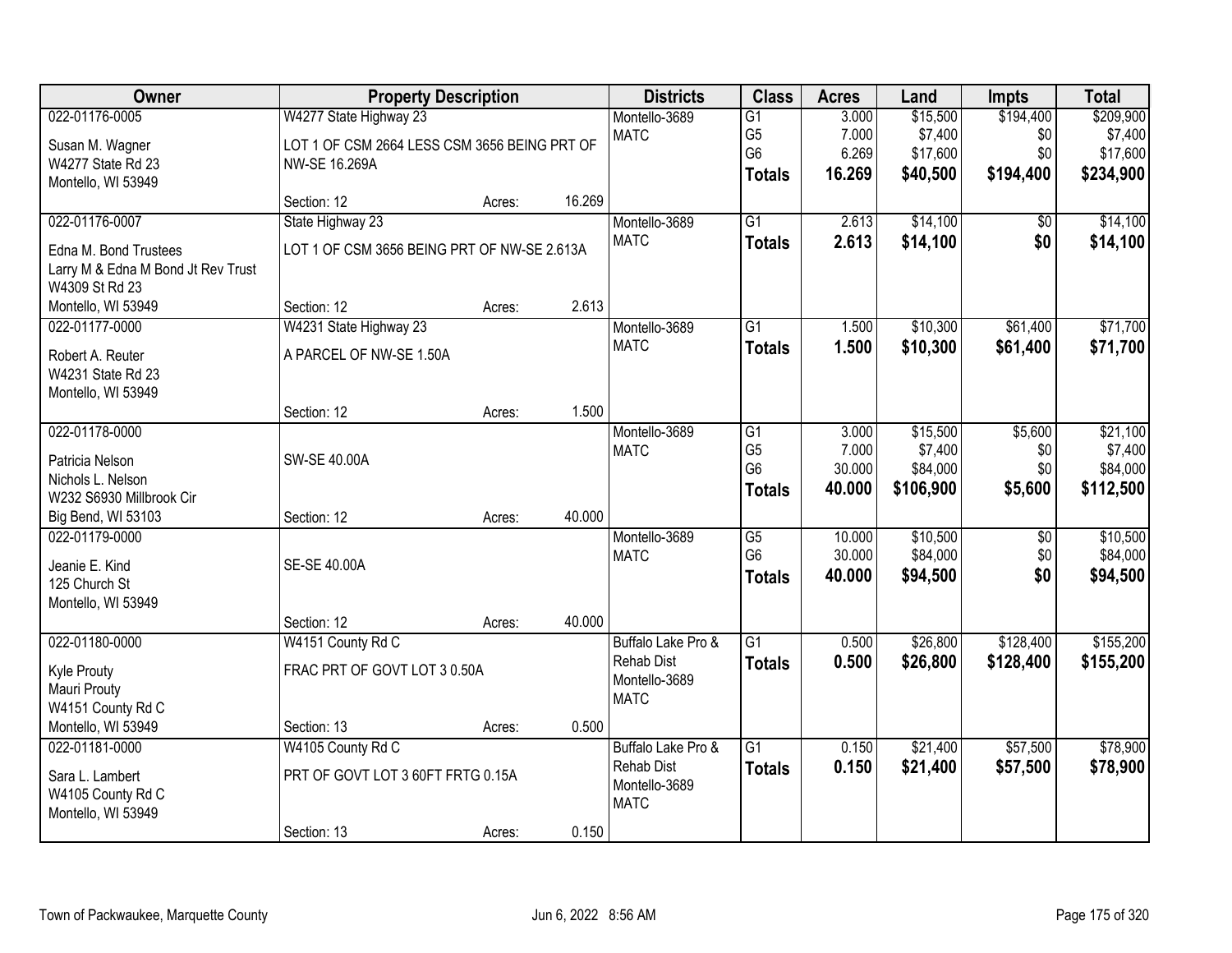| Owner                                         |                                              | <b>Property Description</b> |        | <b>Districts</b>                                  | <b>Class</b>    | <b>Acres</b> | Land     | <b>Impts</b> | <b>Total</b> |
|-----------------------------------------------|----------------------------------------------|-----------------------------|--------|---------------------------------------------------|-----------------|--------------|----------|--------------|--------------|
| 022-01182-0000                                | W4115 County Rd C                            |                             |        | Buffalo Lake Pro &                                | $\overline{G1}$ | 0.100        | \$21,100 | \$99,100     | \$120,200    |
| Steven C. Spiker<br>Geolene K. Spiker         | PRT OF GOVT LOT 3 60FT FRTG 0.10A            |                             |        | <b>Rehab Dist</b><br>Montello-3689<br><b>MATC</b> | <b>Totals</b>   | 0.100        | \$21,100 | \$99,100     | \$120,200    |
| W4115 County Rd C                             |                                              |                             |        |                                                   |                 |              |          |              |              |
| Montello, WI 53949                            | Section: 13                                  | Acres:                      | 0.100  |                                                   |                 |              |          |              |              |
| 022-01183-0000                                | W4111 County Rd C                            |                             |        | Buffalo Lake Pro &                                | $\overline{G1}$ | 0.200        | \$21,900 | \$62,700     | \$84,600     |
| Robert A. Henderson                           | PRT OF GOVT LOT 3 60FT FRTG 0.20A            |                             |        | <b>Rehab Dist</b>                                 | <b>Totals</b>   | 0.200        | \$21,900 | \$62,700     | \$84,600     |
| Joyce E. Henderson                            |                                              |                             |        | Montello-3689                                     |                 |              |          |              |              |
| 652 76th St                                   |                                              |                             |        | <b>MATC</b>                                       |                 |              |          |              |              |
| Franksville, WI 53126                         | Section: 13                                  | Acres:                      | 0.200  |                                                   |                 |              |          |              |              |
| 022-01185-0000                                | W4143 County Rd C                            |                             |        | Buffalo Lake Pro &                                | G1              | 0.361        | \$33,700 | \$111,700    | \$145,400    |
| Timothy K. Currie                             | PRT OF GOVT LOT 3 99FT FRTG 0.361A           |                             |        | <b>Rehab Dist</b>                                 | <b>Totals</b>   | 0.361        | \$33,700 | \$111,700    | \$145,400    |
| 39w119 E Mallory Dr                           |                                              |                             |        | Montello-3689                                     |                 |              |          |              |              |
| Geneva, IL 60134                              |                                              |                             |        | <b>MATC</b>                                       |                 |              |          |              |              |
|                                               | Section: 13                                  | Acres:                      | 0.361  |                                                   |                 |              |          |              |              |
| 022-01186-0000                                | W4133 County Rd C                            |                             |        | Buffalo Lake Pro &                                | G1              | 0.570        | \$42,100 | \$58,800     | \$100,900    |
|                                               |                                              |                             |        | <b>Rehab Dist</b>                                 | <b>Totals</b>   | 0.570        | \$42,100 | \$58,800     | \$100,900    |
| Cheryl Martin                                 | PRT OF GOVT LOT 3 0.570A                     |                             |        | Montello-3689                                     |                 |              |          |              |              |
| <b>Todd Martin</b>                            |                                              |                             |        | <b>MATC</b>                                       |                 |              |          |              |              |
| 13 Wedgewood Cir                              |                                              |                             | 0.570  |                                                   |                 |              |          |              |              |
| Lake in the Hills, IL 60156<br>022-01187-0000 | Section: 13<br>W4123 County Rd C             | Acres:                      |        |                                                   | $\overline{G1}$ | 1.000        | \$47,300 | \$132,100    | \$179,400    |
|                                               |                                              |                             |        | Buffalo Lake Pro &<br><b>Rehab Dist</b>           |                 |              |          |              |              |
| Denis Stewart                                 | PRT OF GOVT LOT 3 1.00A                      |                             |        | Montello-3689                                     | <b>Totals</b>   | 1.000        | \$47,300 | \$132,100    | \$179,400    |
| Linda Stewart                                 |                                              |                             |        | <b>MATC</b>                                       |                 |              |          |              |              |
| PO Box 295                                    |                                              |                             |        |                                                   |                 |              |          |              |              |
| Montello, WI 53949                            | Section: 13                                  | Acres:                      | 1.000  |                                                   |                 |              |          |              |              |
| 022-01188-0000                                |                                              |                             |        | Montello-3689                                     | $\overline{G1}$ | 2.000        | \$12,000 | \$10,300     | \$22,300     |
| Philip Hoffmann                               | N 61FT OF LOT 14 NORTHSHORE ESTATES II & PRT |                             |        | <b>MATC</b>                                       | G <sub>5</sub>  | 30.000       | \$31,500 | \$0          | \$31,500     |
| Emily Hoffmann                                | OF GOVT LOTS 3-4 LESS CSM 2356 50.0055A      |                             |        |                                                   | G <sub>6</sub>  | 18.005       | \$50,400 | \$0          | \$50,400     |
| 224 Lake Ave                                  |                                              |                             |        |                                                   | <b>Totals</b>   | 50.005       | \$93,900 | \$10,300     | \$104,200    |
| Montello, WI 53949                            | Section: 13                                  | Acres:                      | 50.005 |                                                   |                 |              |          |              |              |
| 022-01188-0005                                | W4194 County Rd C                            |                             |        | Montello-3689                                     | $\overline{G1}$ | 2.000        | \$12,000 | \$37,400     | \$49,400     |
| Janice Wronski                                | LOT 1 CSM 2356 BEING PRT OF GOVT LOT 3 2.00A |                             |        | <b>MATC</b>                                       | <b>Totals</b>   | 2.000        | \$12,000 | \$37,400     | \$49,400     |
| Sandy Gorde                                   |                                              |                             |        |                                                   |                 |              |          |              |              |
| W4194 County Rd C                             |                                              |                             |        |                                                   |                 |              |          |              |              |
| Montello, WI 53949                            | Section: 13                                  | Acres:                      | 2.000  |                                                   |                 |              |          |              |              |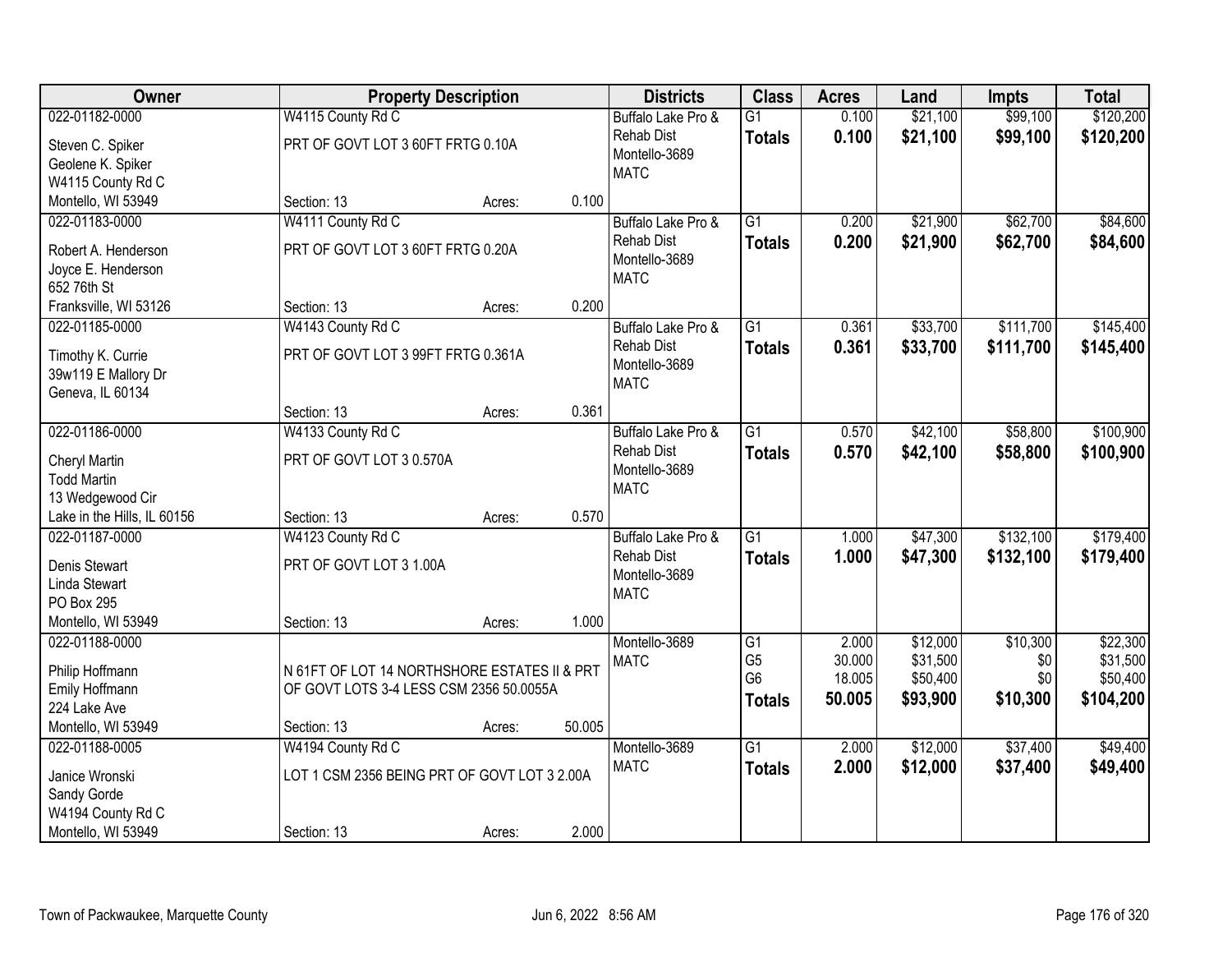| Owner                              | <b>Property Description</b>                   |        |        | <b>Districts</b>   | <b>Class</b>    | <b>Acres</b> | Land     | <b>Impts</b>    | <b>Total</b> |
|------------------------------------|-----------------------------------------------|--------|--------|--------------------|-----------------|--------------|----------|-----------------|--------------|
| 022-01189-0000                     | W4256 County Rd C                             |        |        | Montello-3689      | $\overline{G1}$ | 5.000        | \$22,500 | \$204,200       | \$226,700    |
| Charles L. Shearer (Le et al       | LOT 1 CSM 1270 BEING PRT OF GOVT LOTS 4-5     |        |        | <b>MATC</b>        | G <sub>5</sub>  | 6.000        | \$6,300  | \$0             | \$6,300      |
| W4256 County Rd C                  | 25.00A                                        |        |        |                    | G <sub>6</sub>  | 14.000       | \$39,200 | \$0             | \$39,200     |
| Montello, WI 53949                 |                                               |        |        |                    | <b>Totals</b>   | 25.000       | \$68,000 | \$204,200       | \$272,200    |
|                                    | Section: 13                                   | Acres: | 25.000 |                    |                 |              |          |                 |              |
| 022-01190-0000                     |                                               |        |        | Montello-3689      | $\overline{G5}$ | 5.000        | \$5,300  | \$0             | \$5,300      |
| THE McDOWELL TRUST                 | E 1/2 OF LOT 2 CSM 1270 BEING PRT OF GOVT LOT |        |        | <b>MATC</b>        | G <sub>6</sub>  | 10.830       | \$30,300 | \$0             | \$30,300     |
| 8224 N Lawndale Ave                | 4 15.83A                                      |        |        |                    | <b>Totals</b>   | 15.830       | \$35,600 | \$0             | \$35,600     |
| Skokie, IL 60076                   |                                               |        |        |                    |                 |              |          |                 |              |
|                                    | Section: 13                                   | Acres: | 15.830 |                    |                 |              |          |                 |              |
| 022-01190-0005                     |                                               |        |        | Montello-3689      | $\overline{G6}$ | 15.830       | \$44,300 | $\overline{50}$ | \$44,300     |
| THE McDOWELL TRUST                 | W 1/2 OF LOT 2 CSM 1270 BEING PRT OF GOVT LOT |        |        | <b>MATC</b>        | <b>Totals</b>   | 15.830       | \$44,300 | \$0             | \$44,300     |
| 8224 N Lawndale Ave                | 4 15.83A                                      |        |        |                    |                 |              |          |                 |              |
| Skokie, IL 60076                   |                                               |        |        |                    |                 |              |          |                 |              |
|                                    | Section: 13                                   | Acres: | 15.830 |                    |                 |              |          |                 |              |
| 022-01191-0000                     | W4394 County Rd C                             |        |        | Montello-3689      | $\overline{G1}$ | 5.000        | \$56,800 | \$124,700       | \$181,500    |
| Eunice S. Hutchings (Le et al      | W 1/2 OF GOVT LOT 5 25.00A                    |        |        | <b>MATC</b>        | G <sub>5</sub>  | 10.000       | \$3,500  | \$0             | \$3,500      |
| W4394 County Rd C                  |                                               |        |        |                    | G <sub>6</sub>  | 10.000       | \$28,500 | \$0             | \$28,500     |
| Montello, WI 53949                 |                                               |        |        |                    | <b>Totals</b>   | 25.000       | \$88,800 | \$124,700       | \$213,500    |
|                                    | Section: 13                                   | Acres: | 25.000 |                    |                 |              |          |                 |              |
| 022-01192-0000                     | County Rd C                                   |        |        | Montello-3689      | $\overline{G1}$ | 0.670        | \$5,700  | \$3,800         | \$9,500      |
| James S Murre Declaration of Trust | PRT CSM 1535 BEING PRT NW-NW 22.67A           |        |        | <b>MATC</b>        | G4              | 21.000       | \$2,400  | \$0             | \$2,400      |
| 3950 Suffolk Ave                   |                                               |        |        |                    | G5M             | 1.000        | \$1,400  | \$0             | \$1,400      |
| Hoffman Estates, IL 60192          |                                               |        |        |                    | <b>Totals</b>   | 22.670       | \$9,500  | \$3,800         | \$13,300     |
|                                    | Section: 13                                   | Acres: | 22.670 |                    |                 |              |          |                 |              |
| 022-01193-0000                     | County Rd C                                   |        |        | Buffalo Lake Pro & | $\overline{G5}$ | 6.400        | \$2,300  | $\overline{60}$ | \$2,300      |
| Eunice S. Hutchings (Le et al      | PRT OF NW-NW 14.66A                           |        |        | <b>Rehab Dist</b>  | G <sub>6</sub>  | 8.260        | \$21,900 | \$0             | \$21,900     |
| W4394 County Rd C                  |                                               |        |        | Montello-3689      | <b>Totals</b>   | 14.660       | \$24,200 | \$0             | \$24,200     |
| Montello, WI 53949                 |                                               |        |        | <b>MATC</b>        |                 |              |          |                 |              |
|                                    | Section: 13                                   | Acres: | 14.660 |                    |                 |              |          |                 |              |
| 022-01194-0000                     | W4472 County Rd C                             |        |        | Buffalo Lake Pro & | $\overline{G1}$ | 2.000        | \$40,000 | \$94,300        | \$134,300    |
| James S Murre Declaration of Trust | PRT OF CSM 1535 BEING PRT OF GOVT LOT 6       |        |        | <b>Rehab Dist</b>  | G4              | 13.000       | \$1,400  | \$0             | \$1,400      |
| 3950 Suffolk Ave                   | 21.75A                                        |        |        | Montello-3689      | G5M             | 6.750        | \$10,200 | \$0             | \$10,200     |
| Hoffman Estates, IL 60192          |                                               |        |        | <b>MATC</b>        | <b>Totals</b>   | 21.750       | \$51,600 | \$94,300        | \$145,900    |
|                                    | Section: 13                                   | Acres: | 21.750 |                    |                 |              |          |                 |              |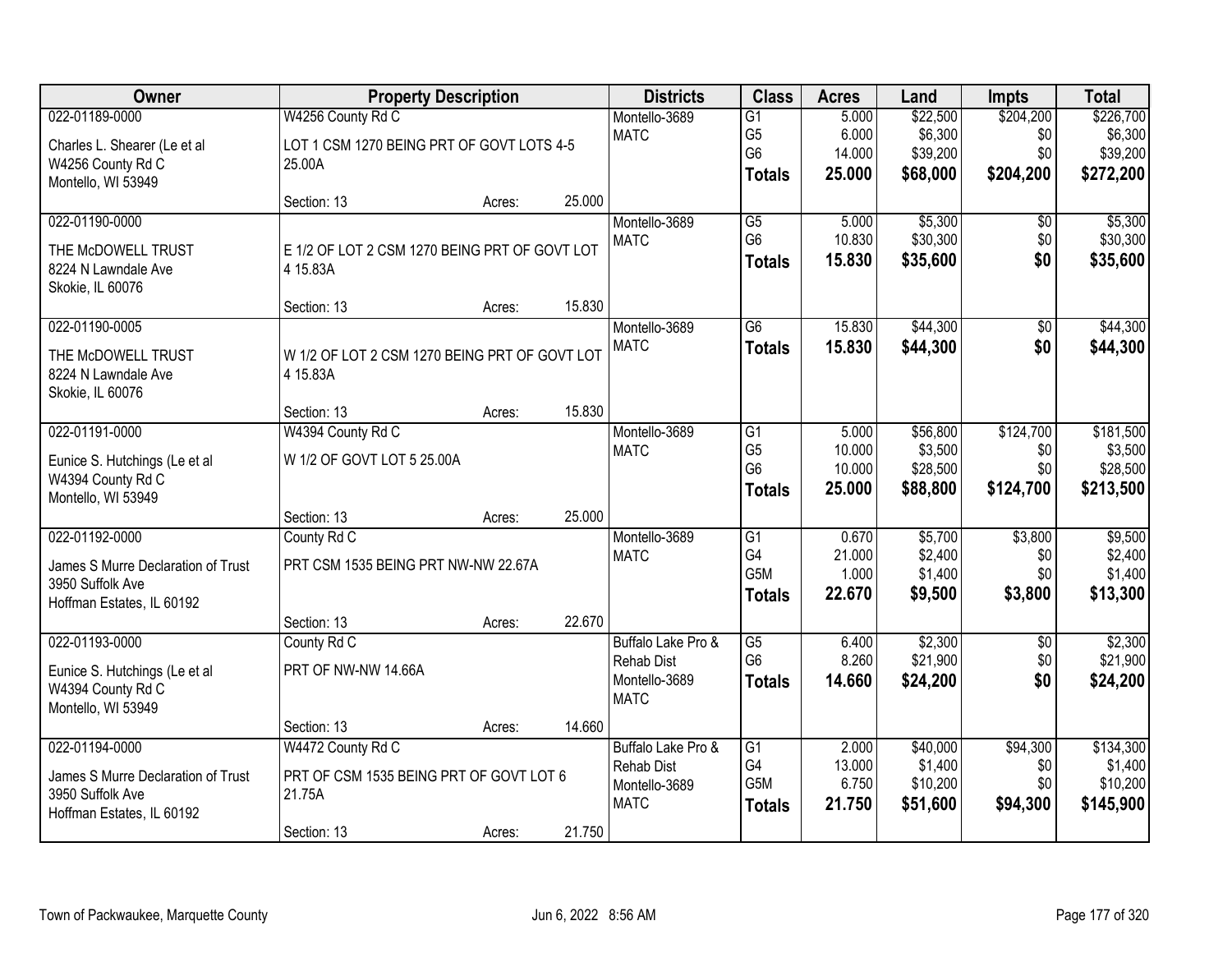| Owner                                                                                        |                                                                                         | <b>Property Description</b> |        | <b>Districts</b>                                                        | <b>Class</b>                          | <b>Acres</b>             | Land                        | Impts                         | <b>Total</b>                |
|----------------------------------------------------------------------------------------------|-----------------------------------------------------------------------------------------|-----------------------------|--------|-------------------------------------------------------------------------|---------------------------------------|--------------------------|-----------------------------|-------------------------------|-----------------------------|
| 022-01194-0005<br>Gene W. Hutchings<br>Susan R. Hutchings<br>W4406 County Rd C               | County Rd C<br>BEING PRT OF EASTERLY 400' OF CSM 1535 BEING<br>PRT OF GOVT LOT 6 10.62A |                             |        | Buffalo Lake Pro &<br>Rehab Dist<br>Montello-3689<br><b>MATC</b>        | G4<br>G <sub>5</sub><br><b>Totals</b> | 9.750<br>0.870<br>10.620 | \$1,400<br>\$500<br>\$1,900 | $\overline{50}$<br>\$0<br>\$0 | \$1,400<br>\$500<br>\$1,900 |
| Montello, WI 53949                                                                           | Section: 13                                                                             | Acres:                      | 10.620 |                                                                         |                                       |                          |                             |                               |                             |
| 022-01195-0000<br>Gene W. Hutchings<br>Susan R. Hutchings<br>W4406 County Rd C               | W4406 County Rd C<br>PRT GOVT LOT 5 & 6 200FT FRTG 5.21A                                |                             |        | Buffalo Lake Pro &<br><b>Rehab Dist</b><br>Montello-3689<br><b>MATC</b> | $\overline{G1}$<br><b>Totals</b>      | 5.210<br>5.210           | \$45,200<br>\$45,200        | \$234,700<br>\$234,700        | \$279,900<br>\$279,900      |
| Montello, WI 53949                                                                           | Section: 13                                                                             | Acres:                      | 5.210  |                                                                         |                                       |                          |                             |                               |                             |
| 022-01196-0000<br>Stephen C. Pabian<br>Stephen J. Ebener<br>611 Wauponis St                  | W4385 County Rd C<br>FRAC PRT OF W1/2 OF GOVT LOT 5 100FT 0.35A                         |                             |        | Buffalo Lake Pro &<br><b>Rehab Dist</b><br>Montello-3689<br><b>MATC</b> | $\overline{G1}$<br><b>Totals</b>      | 0.350<br>0.350           | \$32,900<br>\$32,900        | \$5,000<br>\$5,000            | \$37,900<br>\$37,900        |
| Tonica, IL 61370                                                                             | Section: 13                                                                             | Acres:                      | 0.350  |                                                                         |                                       |                          |                             |                               |                             |
| 022-01197-0000<br>Gary J. Madrigal<br>Rosanne Madrigal<br>2424 Hickory Creek Rd              | W4388 County Rd C<br>LOT 1 CSM 1291 BEING PRT OF GOVT LOT 5 0.79A                       |                             |        | Montello-3689<br><b>MATC</b>                                            | $\overline{G1}$<br><b>Totals</b>      | 0.790<br>0.790           | \$10,800<br>\$10,800        | \$14,000<br>\$14,000          | \$24,800<br>\$24,800        |
| Denton, TX 76210                                                                             | Section: 13                                                                             | Acres:                      | 0.790  |                                                                         |                                       |                          |                             |                               |                             |
| 022-01198-0000<br>Leeta M. Kraft<br>David A. Haas<br>W4366 County Rd C<br>Montello, WI 53949 | W4366 County Rd C<br>FRAC PRT W1/2 OF GOVT LOT 5 16.5FT FRTG 1.16A<br>Section: 13       | Acres:                      | 1.160  | Buffalo Lake Pro &<br><b>Rehab Dist</b><br>Montello-3689<br><b>MATC</b> | $\overline{G1}$<br><b>Totals</b>      | 1.160<br>1.160           | \$27,400<br>\$27,400        | \$33,900<br>\$33,900          | \$61,300<br>\$61,300        |
| 022-01199-0000                                                                               | W4380 County Rd C                                                                       |                             |        | Montello-3689                                                           | $\overline{G1}$                       | 0.740                    | \$10,500                    | \$76,000                      | \$86,500                    |
| William G. Ebener et al<br>117 Oakwood Ave<br>Oglesby, IL 61348                              | FRAC PRT OF W1/2 OF GOVT LOT 5 0.74A                                                    |                             |        | <b>MATC</b>                                                             | <b>Totals</b>                         | 0.740                    | \$10,500                    | \$76,000                      | \$86,500                    |
|                                                                                              | Section: 13                                                                             | Acres:                      | 0.740  |                                                                         |                                       |                          |                             |                               |                             |
| 022-01200-0000<br>Sheila A. Lucas<br>W4357 County Rd C<br>Montello, WI 53949                 | W4357 County Rd C<br>FRAC PRT OF W1/2 OF GOVT LOT 5 0.370A                              |                             |        | Buffalo Lake Pro &<br><b>Rehab Dist</b><br>Montello-3689<br><b>MATC</b> | $\overline{G1}$<br><b>Totals</b>      | 0.370<br>0.370           | \$35,600<br>\$35,600        | \$27,300<br>\$27,300          | \$62,900<br>\$62,900        |
|                                                                                              | Section: 13                                                                             | Acres:                      | 0.370  |                                                                         |                                       |                          |                             |                               |                             |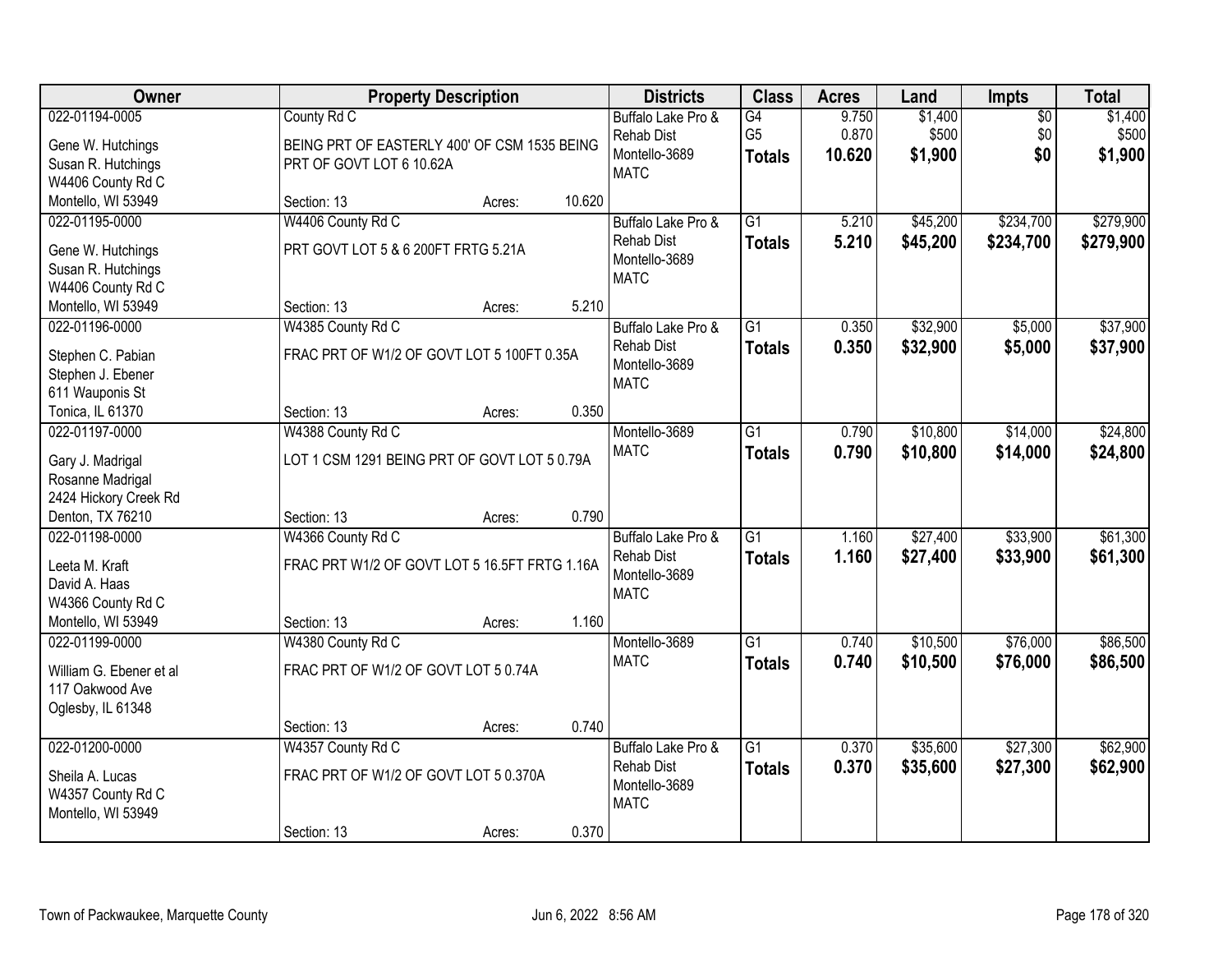| Owner                                |                                            | <b>Property Description</b> |       | <b>Districts</b>                        | <b>Class</b>    | <b>Acres</b> | Land     | <b>Impts</b> | <b>Total</b> |
|--------------------------------------|--------------------------------------------|-----------------------------|-------|-----------------------------------------|-----------------|--------------|----------|--------------|--------------|
| 022-01201-0000                       | W4381 County Rd C                          |                             |       | Buffalo Lake Pro &                      | $\overline{G1}$ | 0.230        | \$26,000 | \$17,100     | \$43,100     |
| Josh Simanskey                       | LOT 1 OF CSM 2607 BEING PRT OF GOVT LOT 5  |                             |       | <b>Rehab Dist</b>                       | <b>Totals</b>   | 0.230        | \$26,000 | \$17,100     | \$43,100     |
| Sarah Simanskey                      | 0.230A                                     |                             |       | Montello-3689                           |                 |              |          |              |              |
| 2341 W Altgeld St                    |                                            |                             |       | <b>MATC</b>                             |                 |              |          |              |              |
| Chicago, IL 60647                    | Section: 13                                | Acres:                      | 0.230 |                                         |                 |              |          |              |              |
| 022-01202-0000                       | W4375 County Rd C                          |                             |       | Buffalo Lake Pro &                      | $\overline{G1}$ | 0.260        | \$35,800 | \$19,800     | \$55,600     |
| Dawn M. Evica                        | FRAC PRT OF GOVT LOT 5 0.260A              |                             |       | <b>Rehab Dist</b>                       | <b>Totals</b>   | 0.260        | \$35,800 | \$19,800     | \$55,600     |
| Frank J. Evica Jr                    |                                            |                             |       | Montello-3689                           |                 |              |          |              |              |
| 3451 S 55th St                       |                                            |                             |       | <b>MATC</b>                             |                 |              |          |              |              |
| Milwaukee, WI 53219                  | Section: 13                                | Acres:                      | 0.260 |                                         |                 |              |          |              |              |
| 022-01203-0000                       | W4356 County Rd C                          |                             |       | Montello-3689                           | G1              | 0.750        | \$10,600 | \$22,000     | \$32,600     |
|                                      |                                            |                             |       | <b>MATC</b>                             | <b>Totals</b>   | 0.750        | \$10,600 | \$22,000     | \$32,600     |
| Lonne R. Hutchings                   | PRT OF GOVT LOT 5 0.75A                    |                             |       |                                         |                 |              |          |              |              |
| 231 N Haman Rd<br>Iverness, IL 60010 |                                            |                             |       |                                         |                 |              |          |              |              |
|                                      | Section: 13                                | Acres:                      | 0.750 |                                         |                 |              |          |              |              |
| 022-01204-0000                       | W4365 County Rd C                          |                             |       | Buffalo Lake Pro &                      | $\overline{G1}$ | 0.250        | \$32,900 | \$40,700     | \$73,600     |
|                                      |                                            |                             |       | <b>Rehab Dist</b>                       | <b>Totals</b>   | 0.250        | \$32,900 | \$40,700     | \$73,600     |
| Gregory Remsza                       | FRAC PRT OF GOVT LOT 5 100FT FRTG 0.25A    |                             |       | Montello-3689                           |                 |              |          |              |              |
| PO Box 275                           |                                            |                             |       | <b>MATC</b>                             |                 |              |          |              |              |
| Montello, WI 53949                   |                                            |                             |       |                                         |                 |              |          |              |              |
|                                      | Section: 13                                | Acres:                      | 0.250 |                                         | $\overline{G1}$ |              |          |              |              |
| 022-01205-0000                       | W4480 County Rd K                          |                             |       | Buffalo Lake Pro &<br><b>Rehab Dist</b> |                 | 2.535        | \$64,200 | \$199,800    | \$264,000    |
| Paul & Donna Einwich Living Trust    | FRAC PRT OF GOVT LOT 2 201.5FT 2.535A      |                             |       | Montello-3689                           | <b>Totals</b>   | 2.535        | \$64,200 | \$199,800    | \$264,000    |
| W4480 County Rd K                    |                                            |                             |       | <b>MATC</b>                             |                 |              |          |              |              |
| Montello, WI 53949                   |                                            |                             |       |                                         |                 |              |          |              |              |
|                                      | Section: 13                                | Acres:                      | 2.535 |                                         |                 |              |          |              |              |
| 022-01206-0000                       | W4450 County Rd K                          |                             |       | Buffalo Lake Pro &                      | $\overline{G1}$ | 1.150        | \$32,700 | \$57,700     | \$90,400     |
| Katie M. Johnson                     | FRAC PRT OF GOVT LOT 2 79.5FT FTRG 1.15A   |                             |       | <b>Rehab Dist</b>                       | <b>Totals</b>   | 1.150        | \$32,700 | \$57,700     | \$90,400     |
| Jeff J. Johnson                      |                                            |                             |       | Montello-3689                           |                 |              |          |              |              |
| W4450 County Rd K                    |                                            |                             |       | <b>MATC</b>                             |                 |              |          |              |              |
| Montello, WI 53949                   | Section: 13                                | Acres:                      | 1.150 |                                         |                 |              |          |              |              |
| 022-01207-0000                       | W4464 County Rd K                          |                             |       | Buffalo Lake Pro &                      | $\overline{G1}$ | 1.150        | \$36,400 | \$47,000     | \$83,400     |
| Scott A. Bohl                        | LOT 1 CSM 132 BEING FRAC PRT OF GOVT LOT 2 |                             |       | Rehab Dist                              | <b>Totals</b>   | 1.150        | \$36,400 | \$47,000     | \$83,400     |
| W4468 County Rd K                    | 90FT FRTG 1.15A                            |                             |       | Montello-3689                           |                 |              |          |              |              |
| Montello, WI 53949                   |                                            |                             |       | <b>MATC</b>                             |                 |              |          |              |              |
|                                      | Section: 13                                | Acres:                      | 1.150 |                                         |                 |              |          |              |              |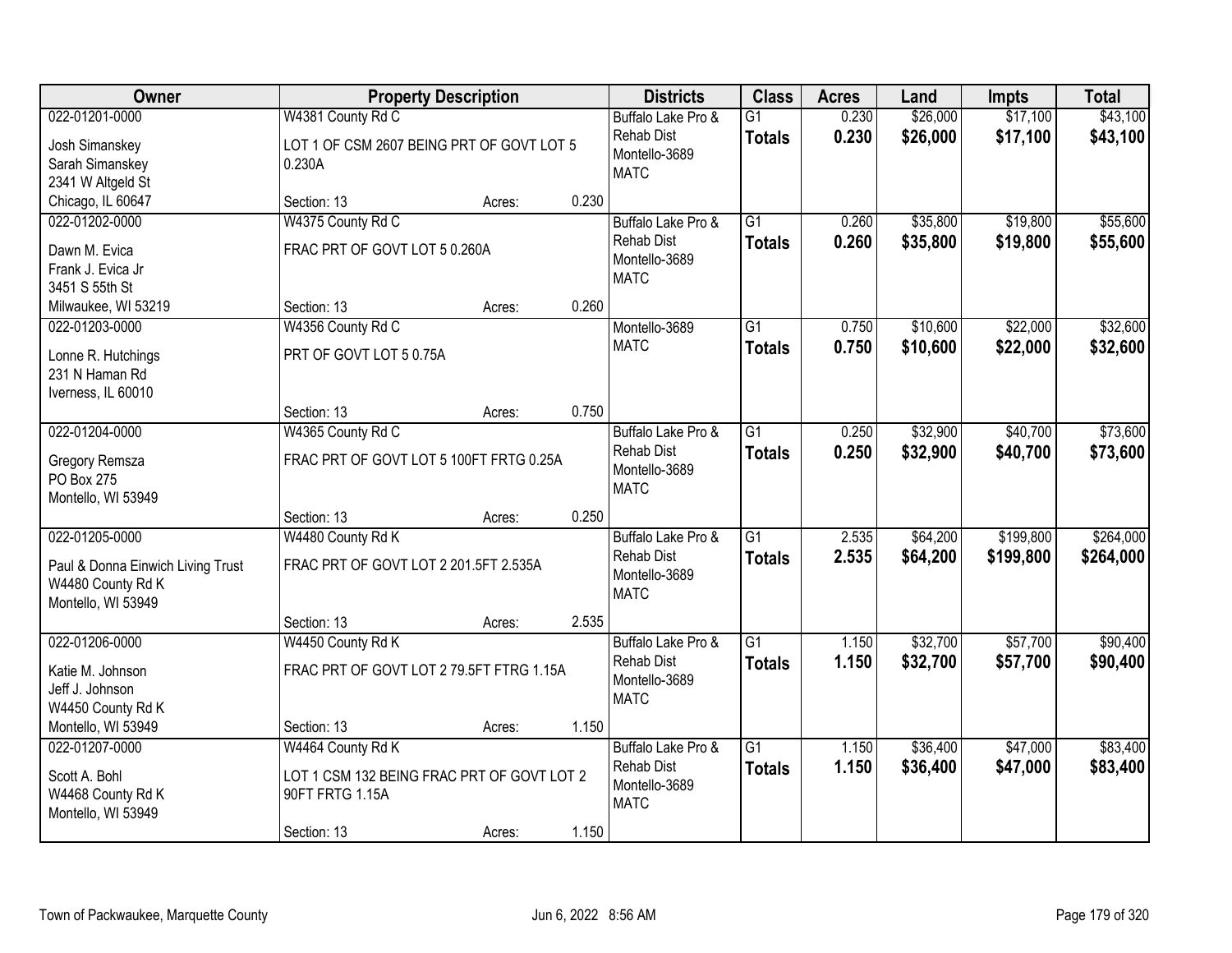| Owner                                                                             | <b>Property Description</b>                                                                                     | <b>Districts</b>                                                        | <b>Class</b>                          | <b>Acres</b>            | Land                           | Impts                | <b>Total</b>                   |
|-----------------------------------------------------------------------------------|-----------------------------------------------------------------------------------------------------------------|-------------------------------------------------------------------------|---------------------------------------|-------------------------|--------------------------------|----------------------|--------------------------------|
| 022-01208-0000                                                                    | W4352 County Rd K                                                                                               | Buffalo Lake Pro &                                                      | $\overline{G1}$                       | 1.180                   | \$40,200                       | \$168,500            | \$208,700                      |
| Trust<br>616 E Sherwood Ln                                                        | Louise A Sommerfield Gst Exempt Fami   LOT 1 CSM 242 BEING PRT OF GOVT LOT 2 1.18A                              | <b>Rehab Dist</b><br>Montello-3689<br><b>MATC</b>                       | <b>Totals</b>                         | 1.180                   | \$40,200                       | \$168,500            | \$208,700                      |
| Schaumburg, IL 60193                                                              | 1.180<br>Section: 13<br>Acres:                                                                                  |                                                                         |                                       |                         |                                |                      |                                |
| 022-01209-0000<br>Joan G. Junek (Le et al<br>4108 Briar Ridge Ln                  | W4340 County Rd K<br>LOT 2 OF CSM 242 BEING PRT OF GOVT LOT 2 1.63A                                             | Buffalo Lake Pro &<br><b>Rehab Dist</b><br>Montello-3689<br><b>MATC</b> | $\overline{G1}$<br><b>Totals</b>      | 1.630<br>1.630          | \$52,800<br>\$52,800           | \$90,700<br>\$90,700 | \$143,500<br>\$143,500         |
| Colgate, WI 53017                                                                 | 1.630<br>Section: 13<br>Acres:                                                                                  |                                                                         |                                       |                         |                                |                      |                                |
| 022-01210-0000                                                                    | W4330 County Rd K                                                                                               | Buffalo Lake Pro &                                                      | $\overline{G1}$                       | 3.000                   | \$69,400                       | \$69,700             | \$139,100                      |
| Mark L. Teigland<br>Linda Teigland<br>36834 N Boulevard Vw                        | LOT 3 OF CSM 242 BEING PRT OF GOVT LOT 2 3.00A                                                                  | <b>Rehab Dist</b><br>Montello-3689<br><b>MATC</b>                       | <b>Totals</b>                         | 3.000                   | \$69,400                       | \$69,700             | \$139,100                      |
| Waukegan, IL 60087                                                                | 3.000<br>Section: 13<br>Acres:                                                                                  |                                                                         |                                       |                         |                                |                      |                                |
| 022-01211-0000<br><b>Brian Stigen</b><br>11 Warren St                             | W4488 County Rd K<br>THAT PRT OF PARCEL B OF A PLAT OF SURVEY IN<br>SW COR OF GOVT LOT 2 LY N OF S SIDE CO RD K | Buffalo Lake Pro &<br><b>Rehab Dist</b><br>Montello-3689<br><b>MATC</b> | G1<br>G <sub>5</sub><br><b>Totals</b> | 1.000<br>2.789<br>3.789 | \$8,500<br>\$1,600<br>\$10,100 | \$0<br>\$0<br>\$0    | \$8,500<br>\$1,600<br>\$10,100 |
| Ripon, WI 54971                                                                   | 3.789A<br>3.789<br>Section: 13<br>Acres:                                                                        |                                                                         |                                       |                         |                                |                      |                                |
| 022-01212-0000<br>David J. Strozinsky<br>Kathrine M. Strozinsky<br>3640 S 77th St | W4444 County Rd K<br>LOT 1 CSM 133 BEING PRT OF GOVT LOT 2 1.10A                                                | Buffalo Lake Pro &<br><b>Rehab Dist</b><br>Montello-3689<br><b>MATC</b> | $\overline{G1}$<br><b>Totals</b>      | 1.100<br>1.100          | \$34,100<br>\$34,100           | \$32,700<br>\$32,700 | \$66,800<br>\$66,800           |
| Milwaukee, WI 53220                                                               | 1.100<br>Section: 13<br>Acres:                                                                                  |                                                                         |                                       |                         |                                |                      |                                |
| 022-01213-0000                                                                    | W4440 County Rd K Unit 1                                                                                        | Buffalo Lake Pro &                                                      | $\overline{G1}$                       | 0.000                   | \$15,000                       | \$22,500             | \$37,500                       |
| Aron Jashek<br>Gail C. Jashek<br>502 S Sky Ranch Rd                               | UNIT 1 SHADY REST CONDOS & 1/7 INT IN 2.64A                                                                     | <b>Rehab Dist</b><br>Montello-3689<br><b>MATC</b>                       | <b>Totals</b>                         | 0.000                   | \$15,000                       | \$22,500             | \$37,500                       |
| Sierra Vista, AZ 85635                                                            | 0.000<br>Section: 13<br>Acres:                                                                                  |                                                                         |                                       |                         |                                |                      |                                |
| 022-01214-0000<br>Steven M. Miller<br>Kathleen Miller<br>510 Wright Dr            | W4440 County Rd K Unit 2<br>UNIT 2 SHADY REST CONDOS & 1/7 INT IN 2.64A                                         | Buffalo Lake Pro &<br><b>Rehab Dist</b><br>Montello-3689<br><b>MATC</b> | $\overline{G1}$<br><b>Totals</b>      | 0.000<br>0.000          | \$15,000<br>\$15,000           | \$26,500<br>\$26,500 | \$41,500<br>\$41,500           |
| Lake in the Hills, IL 60156                                                       | 0.000<br>Section: 13<br>Acres:                                                                                  |                                                                         |                                       |                         |                                |                      |                                |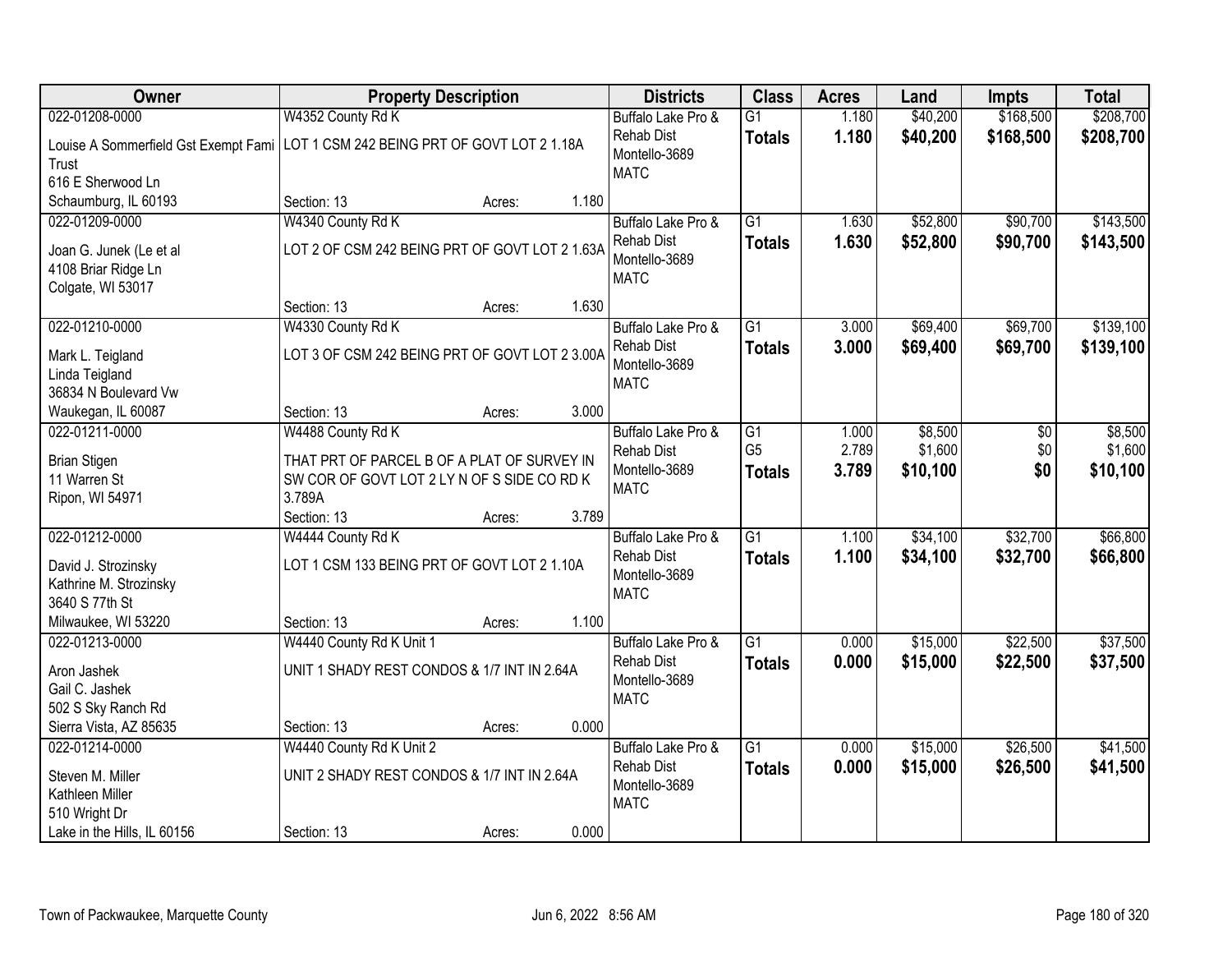| Owner                                                                          |                                                                  | <b>Property Description</b> |       | <b>Districts</b>                                  | <b>Class</b>    | <b>Acres</b> | Land     | <b>Impts</b> | <b>Total</b> |
|--------------------------------------------------------------------------------|------------------------------------------------------------------|-----------------------------|-------|---------------------------------------------------|-----------------|--------------|----------|--------------|--------------|
| 022-01215-0000                                                                 | W4440 County Rd K Unit 3                                         |                             |       | Buffalo Lake Pro &                                | $\overline{G1}$ | 0.000        | \$15,000 | \$34,000     | \$49,000     |
| Jerome Murphy et al<br>5815 American Pkwy Apt 305<br>Madison, WI 53718         | UNIT 3 SHADY REST CONDOS & 1/7 INT IN 2.64A                      |                             |       | <b>Rehab Dist</b><br>Montello-3689<br><b>MATC</b> | <b>Totals</b>   | 0.000        | \$15,000 | \$34,000     | \$49,000     |
|                                                                                | Section: 13                                                      | Acres:                      | 0.000 |                                                   |                 |              |          |              |              |
| 022-01216-0000                                                                 | W4440 County Rd K Unit 4                                         |                             |       | Buffalo Lake Pro &                                | $\overline{G1}$ | 0.000        | \$10,000 | \$28,000     | \$38,000     |
| Josette Skelnik<br>1014 N Spring St<br>Elgin, IL 60120                         | UNIT 4 SHADY REST CONDOS & 1/7 INT IN 2.64A                      |                             |       | <b>Rehab Dist</b><br>Montello-3689<br><b>MATC</b> | <b>Totals</b>   | 0.000        | \$10,000 | \$28,000     | \$38,000     |
|                                                                                | Section: 13                                                      | Acres:                      | 0.000 |                                                   |                 |              |          |              |              |
| 022-01217-0000                                                                 | W4440 County Rd K Unit 5                                         |                             |       | Buffalo Lake Pro &                                | G1              | 0.000        | \$10,000 | \$30,000     | \$40,000     |
| Lubick Family Rev Living Trust<br>3621 N Fair Oak Rd<br>Deerfield, WI 53531    | UNIT 5 SHADY REST CONDOS & 1/7 INT IN 2.64A                      |                             |       | <b>Rehab Dist</b><br>Montello-3689<br><b>MATC</b> | <b>Totals</b>   | 0.000        | \$10,000 | \$30,000     | \$40,000     |
|                                                                                | Section: 13                                                      | Acres:                      | 0.000 |                                                   |                 |              |          |              |              |
| 022-01218-0000                                                                 | W4440 County Rd K Unit 6                                         |                             |       | Buffalo Lake Pro &                                | $\overline{G1}$ | 0.000        | \$10,000 | \$24,000     | \$34,000     |
| Thomas K. Probst<br>N96 W20275 County Line Rd Apt<br>Menomonee Falls, WI 53051 | UNIT 6 SHADY REST CONDOS & 1/7 INT 2.64A                         |                             |       | <b>Rehab Dist</b><br>Montello-3689<br><b>MATC</b> | <b>Totals</b>   | 0.000        | \$10,000 | \$24,000     | \$34,000     |
|                                                                                | Section: 13                                                      | Acres:                      | 0.000 |                                                   |                 |              |          |              |              |
| 022-01219-0000                                                                 | W4440 County Rd K Unit 7                                         |                             |       | Buffalo Lake Pro &                                | $\overline{G1}$ | 0.000        | \$10,000 | \$91,000     | \$101,000    |
| John J. Mc Keever<br>Pamela J. Mc Keever<br>473 Snow Drift Cir                 | UNIT 7 SHADY REST CONDOS & 1/7 INT IN 2.64A                      |                             |       | <b>Rehab Dist</b><br>Montello-3689<br><b>MATC</b> | <b>Totals</b>   | 0.000        | \$10,000 | \$91,000     | \$101,000    |
| Bartlett, IL 60103                                                             | Section: 13                                                      | Acres:                      | 0.000 |                                                   |                 |              |          |              |              |
| 022-01220-0000                                                                 | W4460 County Rd K                                                |                             |       | Buffalo Lake Pro &                                | $\overline{G1}$ | 1.150        | \$32,100 | \$55,500     | \$87,600     |
| Steven P. Lindauer<br>11726 Flagstone Rd<br>Tomah, WI 54660                    | LOT 2 CSM 132 BEING PRT OF GOVT LOT 2 80 FT<br><b>FRTG 1.15A</b> |                             |       | <b>Rehab Dist</b><br>Montello-3689<br><b>MATC</b> | <b>Totals</b>   | 1.150        | \$32,100 | \$55,500     | \$87,600     |
|                                                                                | Section: 13                                                      | Acres:                      | 1.150 |                                                   |                 |              |          |              |              |
| 022-01221-0000                                                                 | W4396 County Rd K                                                |                             |       | Buffalo Lake Pro &                                | $\overline{G1}$ | 1.120        | \$38,300 | \$131,800    | \$170,100    |
| Robert A. Bloom<br>Christine Bloom<br>PO Box 597609                            | LOT 1 CSM 2101 BEING PART OF GOVT LOT 2 1.12A                    |                             |       | <b>Rehab Dist</b><br>Montello-3689<br><b>MATC</b> | <b>Totals</b>   | 1.120        | \$38,300 | \$131,800    | \$170,100    |
| Chicago, IL 60659-7609                                                         | Section: 13                                                      | Acres:                      | 1.120 |                                                   |                 |              |          |              |              |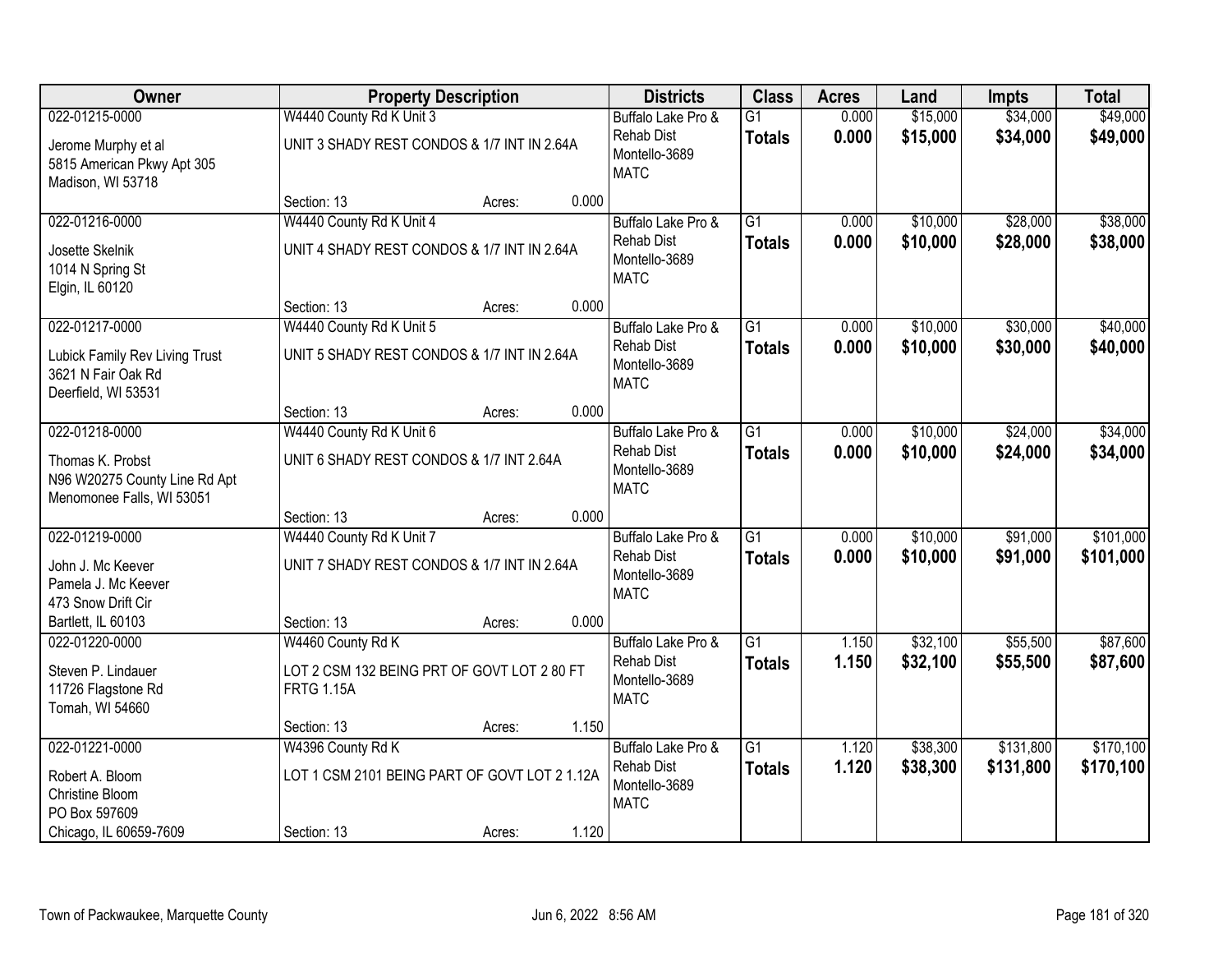| Owner                                     |                                             | <b>Property Description</b> |       | <b>Districts</b>             | <b>Class</b>    | <b>Acres</b> | Land     | <b>Impts</b> | <b>Total</b> |
|-------------------------------------------|---------------------------------------------|-----------------------------|-------|------------------------------|-----------------|--------------|----------|--------------|--------------|
| 022-01222-0000                            | W4390 County Rd K                           |                             |       | Buffalo Lake Pro &           | $\overline{G1}$ | 1.000        | \$34,700 | \$75,300     | \$110,000    |
| Richard A. Swendrowski                    | PRT OF GOVT LOT 2 PARCEL B 1.00A            |                             |       | <b>Rehab Dist</b>            | <b>Totals</b>   | 1.000        | \$34,700 | \$75,300     | \$110,000    |
| Attn: Danelle Veihmeyer                   |                                             |                             |       | Montello-3689<br><b>MATC</b> |                 |              |          |              |              |
| 3909 W Bridge St                          |                                             |                             |       |                              |                 |              |          |              |              |
| Greenfield, WI 53221                      | Section: 13                                 | Acres:                      | 1.000 |                              |                 |              |          |              |              |
| 022-01223-0000                            | W4382 County Rd K                           |                             |       | Buffalo Lake Pro &           | $\overline{G1}$ | 1.000        | \$34,700 | \$72,500     | \$107,200    |
| Mary A. Heiling                           | PRT OF GOVT LOT 2 90FT FTG 1.00A            |                             |       | <b>Rehab Dist</b>            | <b>Totals</b>   | 1.000        | \$34,700 | \$72,500     | \$107,200    |
| W4382 County Rd K                         |                                             |                             |       | Montello-3689                |                 |              |          |              |              |
| Montello, WI 53949                        |                                             |                             |       | <b>MATC</b>                  |                 |              |          |              |              |
|                                           | Section: 13                                 | Acres:                      | 1.000 |                              |                 |              |          |              |              |
| 022-01224-0000                            | W4376 County Rd K                           |                             |       | Buffalo Lake Pro &           | $\overline{G1}$ | 1.090        | \$37,900 | \$95,900     | \$133,800    |
| Nicole T. Schreindl                       | PRT GOVT LOT 2 100FT ALG HWY PARCEL D 1.09A |                             |       | <b>Rehab Dist</b>            | <b>Totals</b>   | 1.090        | \$37,900 | \$95,900     | \$133,800    |
| W148 N7518 Woodland Dr                    |                                             |                             |       | Montello-3689                |                 |              |          |              |              |
| Menomonee Falls, WI 53051                 |                                             |                             |       | <b>MATC</b>                  |                 |              |          |              |              |
|                                           | Section: 13                                 | Acres:                      | 1.090 |                              |                 |              |          |              |              |
| 022-01225-0000                            | W4364 County Rd K                           |                             |       | Buffalo Lake Pro &           | G1              | 1.490        | \$46,500 | \$226,000    | \$272,500    |
| Kevin C. Albrecht                         | PRT OF GOVT LOT 2 PARCEL E 1.490A           |                             |       | <b>Rehab Dist</b>            | <b>Totals</b>   | 1.490        | \$46,500 | \$226,000    | \$272,500    |
| Ruth A. Albrecht                          |                                             |                             |       | Montello-3689                |                 |              |          |              |              |
| W4364 County Rd K                         |                                             |                             |       | <b>MATC</b>                  |                 |              |          |              |              |
| Montello, WI 53949                        | Section: 13                                 | Acres:                      | 1.490 |                              |                 |              |          |              |              |
| 022-01226-0000                            | W4270 County Rd K                           |                             |       | Buffalo Lake Pro &           | $\overline{G1}$ | 0.350        | \$35,000 | \$58,800     | \$93,800     |
|                                           | A PARCEL OF SW-SE 100 X 285 FT 0.350A       |                             |       | <b>Rehab Dist</b>            | <b>Totals</b>   | 0.350        | \$35,000 | \$58,800     | \$93,800     |
| Michael J. Ferguson<br>Cheryl A. Ferguson |                                             |                             |       | Montello-3689                |                 |              |          |              |              |
| 36 Cremin Dr                              |                                             |                             |       | <b>MATC</b>                  |                 |              |          |              |              |
| Lake Villa, IL 60046                      | Section: 13                                 | Acres:                      | 0.350 |                              |                 |              |          |              |              |
| 022-01227-0000                            | W4150 County Rd K                           |                             |       | Buffalo Lake Pro &           | $\overline{G1}$ | 0.150        | \$26,600 | \$60,600     | \$87,200     |
|                                           |                                             |                             |       | <b>Rehab Dist</b>            | <b>Totals</b>   | 0.150        | \$26,600 | \$60,600     | \$87,200     |
| Roger Wuteska<br>Sandra Wuteska           | A PARCEL OF SW-SE 75FT FTG 0.150A           |                             |       | Montello-3689                |                 |              |          |              |              |
| W4150 County Rd K                         |                                             |                             |       | <b>MATC</b>                  |                 |              |          |              |              |
| Montello, WI 53949                        | Section: 13                                 | Acres:                      | 0.150 |                              |                 |              |          |              |              |
| 022-01228-0000                            | W4422 County Rd K                           |                             |       | Buffalo Lake Pro &           | $\overline{G1}$ | 1.700        | \$40,000 | \$174,800    | \$214,800    |
|                                           |                                             |                             |       | <b>Rehab Dist</b>            | <b>Totals</b>   | 1.700        | \$40,000 | \$174,800    | \$214,800    |
| David A. Wilson                           | PRT OF GOVT LOT 2 1.70A                     |                             |       | Montello-3689                |                 |              |          |              |              |
| Rita L. Wilson                            |                                             |                             |       | <b>MATC</b>                  |                 |              |          |              |              |
| 5854 Oxbow Bend                           |                                             |                             |       |                              |                 |              |          |              |              |
| Madison, WI 53716                         | Section: 13                                 | Acres:                      | 1.700 |                              |                 |              |          |              |              |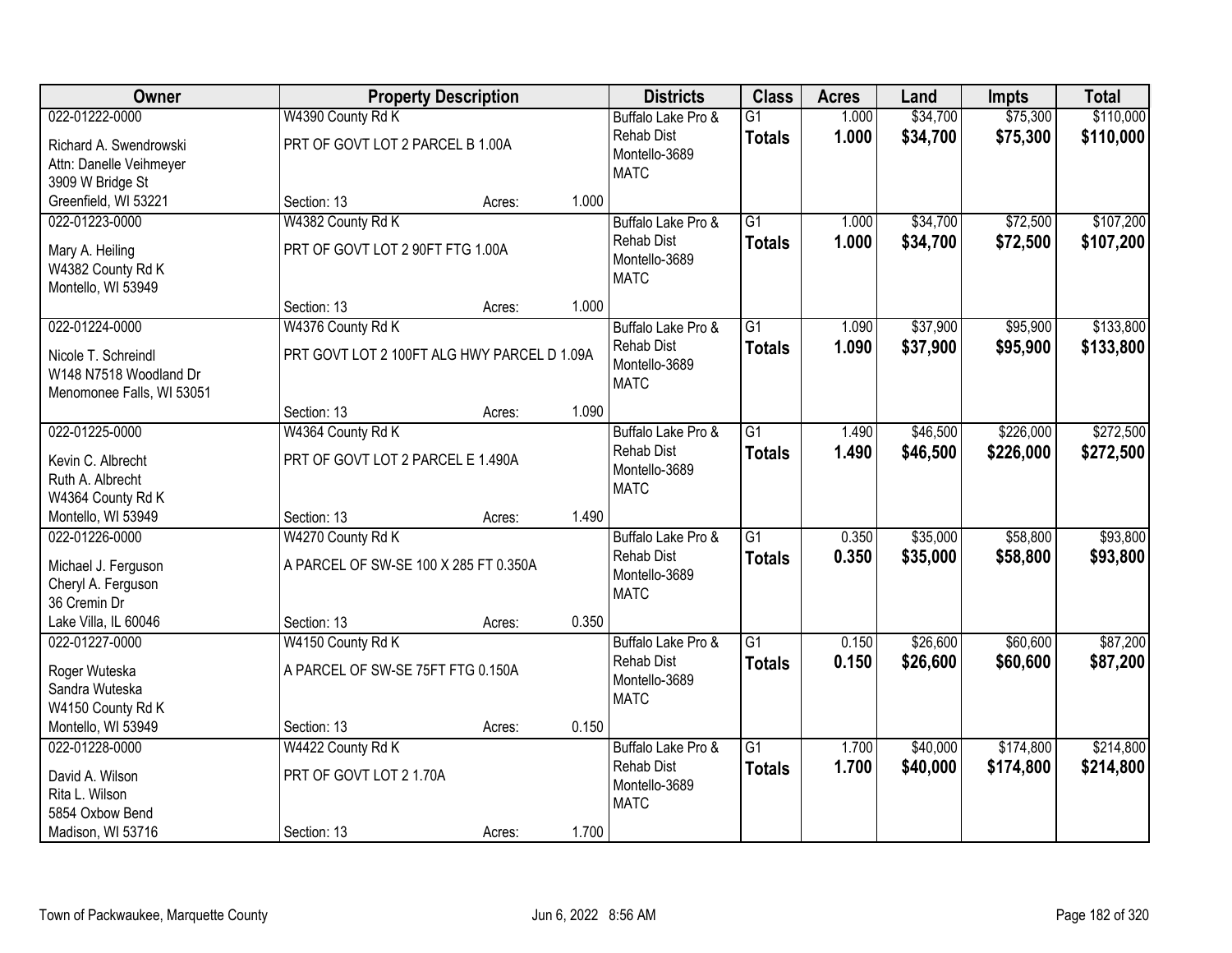| Owner                                                                    |                                                                  | <b>Property Description</b> |       | <b>Districts</b>                                  | <b>Class</b>    | <b>Acres</b> | Land     | <b>Impts</b>    | <b>Total</b> |
|--------------------------------------------------------------------------|------------------------------------------------------------------|-----------------------------|-------|---------------------------------------------------|-----------------|--------------|----------|-----------------|--------------|
| 022-01229-0000                                                           | W4486 County Rd K                                                |                             |       | Buffalo Lake Pro &                                | $\overline{G1}$ | 0.800        | \$42,100 | \$49,000        | \$91,100     |
| Thomas M. Osborne<br>Nancy J. Osborne                                    | PRT OF GOVT LOT 2 127FT FTG 0.800A                               |                             |       | <b>Rehab Dist</b><br>Montello-3689                | <b>Totals</b>   | 0.800        | \$42,100 | \$49,000        | \$91,100     |
| 735 S Lewis St                                                           |                                                                  |                             |       | <b>MATC</b>                                       |                 |              |          |                 |              |
| Columbus, WI 53925                                                       | Section: 13                                                      | Acres:                      | 0.800 |                                                   |                 |              |          |                 |              |
| 022-01230-0000                                                           | W4482 County Rd K                                                |                             |       | Buffalo Lake Pro &                                | $\overline{G1}$ | 1.290        | \$42,300 | \$19,000        | \$61,300     |
| Emilio Sturino<br>7029 Lake Rd                                           | PRT OF GOVT LOT 2 100FT FRTG 1.290A                              |                             |       | <b>Rehab Dist</b><br>Montello-3689<br><b>MATC</b> | <b>Totals</b>   | 1.290        | \$42,300 | \$19,000        | \$61,300     |
| De Forest, WI 53532                                                      | Section: 13                                                      | Acres:                      | 1.290 |                                                   |                 |              |          |                 |              |
| 022-01231-0000                                                           | W4484 County Rd K                                                |                             |       | Buffalo Lake Pro &                                | G1              | 0.826        | \$36,800 | \$66,100        | \$102,900    |
| The Cindy Ludwig Trust et al<br>N4007 County Rd Zz<br>Montello, WI 53949 | PRT OF GOVT LOT 2 100FT FRTG 0.826A                              |                             |       | <b>Rehab Dist</b><br>Montello-3689<br><b>MATC</b> | <b>Totals</b>   | 0.826        | \$36,800 | \$66,100        | \$102,900    |
|                                                                          | Section: 13                                                      | Acres:                      | 0.826 |                                                   |                 |              |          |                 |              |
| 022-01232-0000                                                           | W4406 County Rd K                                                |                             |       | Buffalo Lake Pro &                                | G1              | 1.232        | \$28,900 | \$25,700        | \$54,600     |
| Ramiro B. Vara<br>Olga I. Vara<br>1122 W Madison St                      | LOT 2 CSM 1371 BEING PRT OF GOVT LOT 2 1.232A                    |                             |       | <b>Rehab Dist</b><br>Montello-3689<br><b>MATC</b> | <b>Totals</b>   | 1.232        | \$28,900 | \$25,700        | \$54,600     |
| Milwaukee, WI 53204                                                      | Section: 13                                                      | Acres:                      | 1.232 |                                                   |                 |              |          |                 |              |
| 022-01233-0000                                                           | County Rd K                                                      |                             |       | Buffalo Lake Pro &                                | $\overline{G1}$ | 1.283        | \$35,800 | $\overline{50}$ | \$35,800     |
| Kathryn L. Woerpel<br>Matthew T. Woerpel<br>108 Tena Marie Cir           | LOT 1 CSM 1371 BEING PRT OF GOVT LOT 2 1.283A                    |                             |       | <b>Rehab Dist</b><br>Montello-3689<br><b>MATC</b> | <b>Totals</b>   | 1.283        | \$35,800 | \$0             | \$35,800     |
| Lodi, WI 53555                                                           | Section: 13                                                      | Acres:                      | 1.283 |                                                   |                 |              |          |                 |              |
| 022-01234-0000                                                           | W4400 County Rd K                                                |                             |       | Buffalo Lake Pro &                                | $\overline{G1}$ | 0.992        | \$37,000 | \$125,000       | \$162,000    |
| John J. Gonczy<br>10029 S Keeler Ave<br>Oak Lawn, IL 60453               | LOT 1 CSM 1417 BEING PRT GOVT LOT 2 83.53'<br><b>FRTG 0.992A</b> |                             |       | <b>Rehab Dist</b><br>Montello-3689<br><b>MATC</b> | <b>Totals</b>   | 0.992        | \$37,000 | \$125,000       | \$162,000    |
|                                                                          | Section: 13                                                      | Acres:                      | 0.992 |                                                   |                 |              |          |                 |              |
| 022-01235-0000                                                           | W4474 County Rd K                                                |                             |       | Buffalo Lake Pro &                                | $\overline{G1}$ | 1.270        | \$31,800 | \$48,200        | \$80,000     |
| Lauren M. Pacheco<br>Philip J. Mullins<br>7225 Hemlock Ave               | PRT OF GOVT LOT 2 78.62FT 1.270A                                 |                             |       | <b>Rehab Dist</b><br>Montello-3689<br><b>MATC</b> | <b>Totals</b>   | 1.270        | \$31,800 | \$48,200        | \$80,000     |
| Gary, IN 46403                                                           | Section: 13                                                      | Acres:                      | 1.270 |                                                   |                 |              |          |                 |              |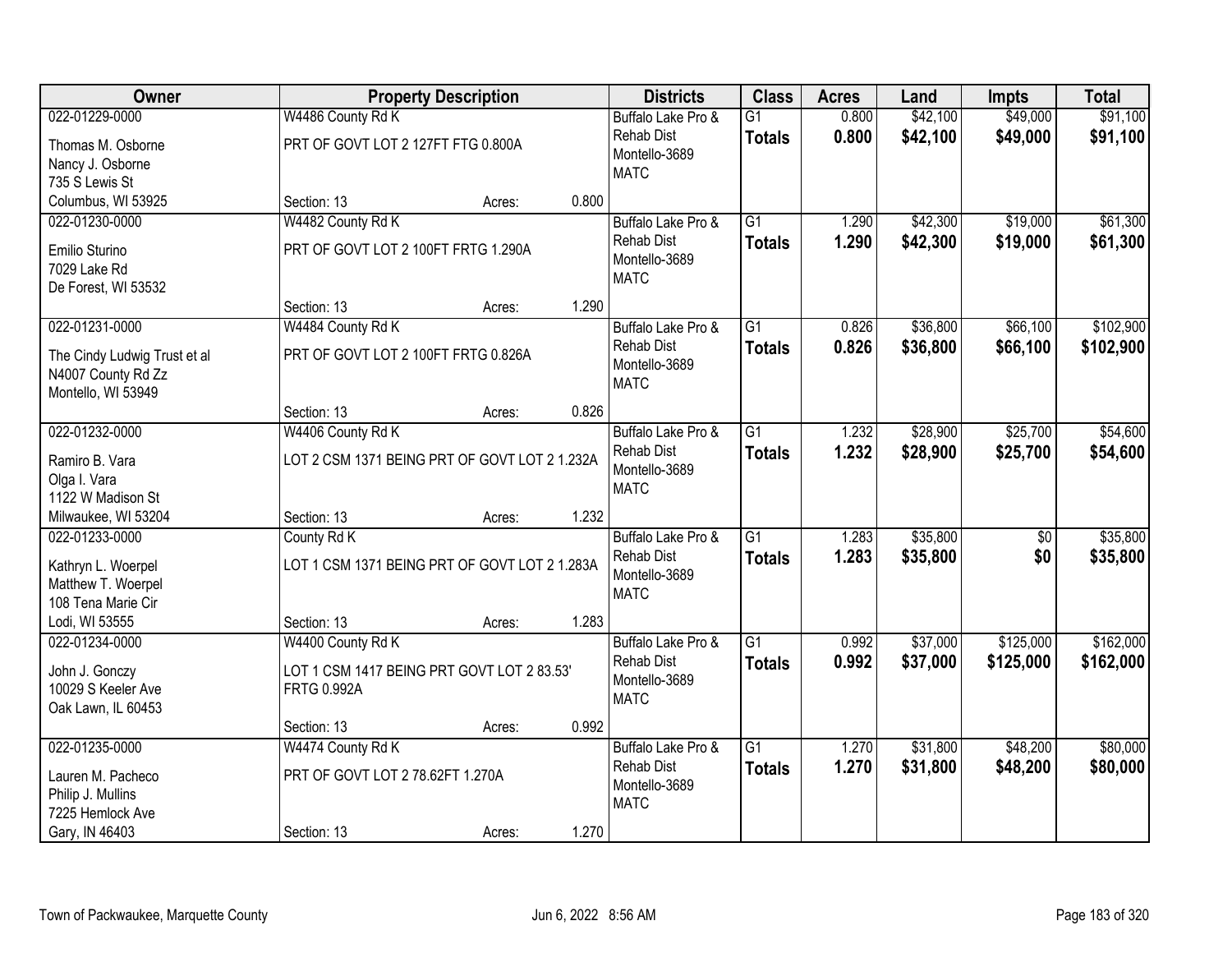| <b>Owner</b>                                 | <b>Property Description</b>                   |        |       | <b>Districts</b>   | <b>Class</b>    | <b>Acres</b> | Land     | Impts           | <b>Total</b> |
|----------------------------------------------|-----------------------------------------------|--------|-------|--------------------|-----------------|--------------|----------|-----------------|--------------|
| 022-01235-0010                               | County Rd K                                   |        |       | Montello-3689      | $\overline{G1}$ | 1.300        | \$4,600  | $\overline{50}$ | \$4,600      |
| Alvin C. Chmielewski                         | PRT OF GOVT LOT 2 LY S OF CO RD K & N OF      |        |       | <b>MATC</b>        | <b>Totals</b>   | 1.300        | \$4,600  | \$0             | \$4,600      |
| Hazel D. Chmielewski                         | SECTION 24 1.30A                              |        |       |                    |                 |              |          |                 |              |
| W4407 County Rd K                            |                                               |        |       |                    |                 |              |          |                 |              |
| Montello, WI 53949                           | Section: 13                                   | Acres: | 1.300 |                    |                 |              |          |                 |              |
| 022-01236-0000                               | W4256 County Rd K                             |        |       | Buffalo Lake Pro & | G1              | 0.334        | \$29,100 | \$118,900       | \$148,000    |
| Arnold E. Hillmer Jr                         | A PARCEL OF SW-SE 83 X 200FT 0.334A           |        |       | <b>Rehab Dist</b>  | <b>Totals</b>   | 0.334        | \$29,100 | \$118,900       | \$148,000    |
| Calvin M Sampson Rev Living Trust            |                                               |        |       | Montello-3689      |                 |              |          |                 |              |
| W4256 County Rd K                            |                                               |        |       | <b>MATC</b>        |                 |              |          |                 |              |
| Montello, WI 53949                           | Section: 13                                   | Acres: | 0.334 |                    |                 |              |          |                 |              |
| 022-01237-0000                               | W4110 County Rd K                             |        |       | Buffalo Lake Pro & | $\overline{G1}$ | 0.340        | \$34,000 | \$200,100       | \$234,100    |
| Ronald T. Bender Jr                          | LOT 3 CSM 1873 BEING PRT OF GOVT LOT 1 0.340A |        |       | <b>Rehab Dist</b>  | <b>Totals</b>   | 0.340        | \$34,000 | \$200,100       | \$234,100    |
| N2456 Giles Dr                               |                                               |        |       | Montello-3689      |                 |              |          |                 |              |
| Burlington, WI 53105                         |                                               |        |       | <b>MATC</b>        |                 |              |          |                 |              |
|                                              | Section: 13                                   | Acres: | 0.340 |                    |                 |              |          |                 |              |
| 022-01238-0000                               | W4174 County Rd K                             |        |       | Buffalo Lake Pro & | $\overline{G1}$ | 0.290        | \$31,200 | \$36,500        | \$67,700     |
|                                              |                                               |        |       | <b>Rehab Dist</b>  | <b>Totals</b>   | 0.290        | \$31,200 | \$36,500        | \$67,700     |
| Nancy J. Ogden Trustees                      | PRT OF GOVT LOT 1 95FT 0.290A                 |        |       | Montello-3689      |                 |              |          |                 |              |
| Thomas D & Nancy J Ogden Rev Living<br>Trust |                                               |        |       | <b>MATC</b>        |                 |              |          |                 |              |
| 152 Evergreen Pkwy                           | Section: 13                                   | Acres: | 0.290 |                    |                 |              |          |                 |              |
| Crystal Lake, IL 60014                       |                                               |        |       |                    |                 |              |          |                 |              |
| 022-01239-0000                               | W4166 County Rd K                             |        |       | Buffalo Lake Pro & | $\overline{G1}$ | 0.210        | \$31,800 | \$68,300        | \$100,100    |
|                                              |                                               |        |       | <b>Rehab Dist</b>  | <b>Totals</b>   | 0.210        | \$31,800 | \$68,300        | \$100,100    |
| Gary Woolever                                | LOT 1 CSM 1213 BEING PRT GOVT LOT 1 100.48'   |        |       | Montello-3689      |                 |              |          |                 |              |
| W4166 County Rd K<br>Montello, WI 53949      | <b>FRTG 0.21A</b>                             |        |       | <b>MATC</b>        |                 |              |          |                 |              |
|                                              | Section: 13                                   | Acres: | 0.210 |                    |                 |              |          |                 |              |
| 022-01239-0005                               | W4162 County Rd K                             |        |       | Buffalo Lake Pro & | $\overline{G1}$ | 0.200        | \$18,900 | \$70,300        | \$89,200     |
|                                              |                                               |        |       | <b>Rehab Dist</b>  | <b>Totals</b>   | 0.200        | \$18,900 | \$70,300        | \$89,200     |
| Bruce E. Hinrichsen                          | PRT OF GOVT LOT 1 50FT FRTG 0.20A             |        |       | Montello-3689      |                 |              |          |                 |              |
| Joyce A. Hinrichsen                          |                                               |        |       | <b>MATC</b>        |                 |              |          |                 |              |
| W4162 County Rd K                            |                                               |        | 0.200 |                    |                 |              |          |                 |              |
| Montello, WI 53949<br>022-01240-0000         | Section: 13<br>W4276 County Rd K              | Acres: |       | Buffalo Lake Pro & | $\overline{G1}$ | 0.200        | \$30,100 | \$69,300        | \$99,400     |
|                                              |                                               |        |       | <b>Rehab Dist</b>  |                 | 0.200        | \$30,100 |                 |              |
| <b>Patrick Ackles Trustees</b>               | PRT OF GOVT LOT 10.20A                        |        |       | Montello-3689      | <b>Totals</b>   |              |          | \$69,300        | \$99,400     |
| Barbara A & Patrick Ackles Jt Rev Trust      |                                               |        |       | <b>MATC</b>        |                 |              |          |                 |              |
| 126 S Harvard Ave                            |                                               |        |       |                    |                 |              |          |                 |              |
| Arlington Heights, IL 60005                  | Section: 13                                   | Acres: | 0.200 |                    |                 |              |          |                 |              |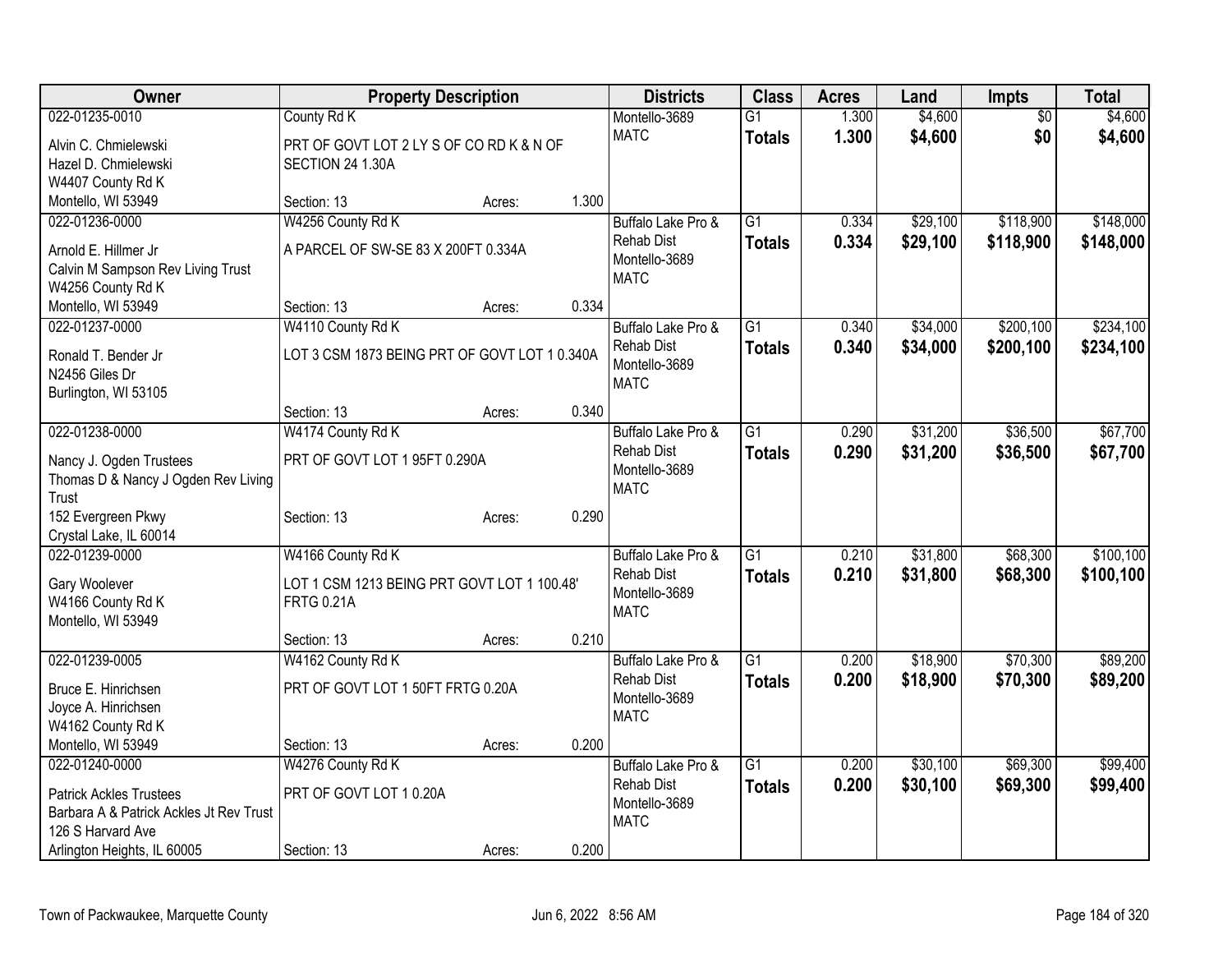| Owner                                                                |                                              | <b>Property Description</b> |       | <b>Districts</b>                                  | <b>Class</b>    | <b>Acres</b> | Land     | <b>Impts</b> | <b>Total</b> |
|----------------------------------------------------------------------|----------------------------------------------|-----------------------------|-------|---------------------------------------------------|-----------------|--------------|----------|--------------|--------------|
| 022-01241-0000                                                       | W4282 County Rd K                            |                             |       | Buffalo Lake Pro &                                | $\overline{G1}$ | 0.160        | \$18,900 | \$55,300     | \$74,200     |
| Head & Revesz Family Trust<br>778 N Stephen Dr<br>Palatine, IL 60067 | PRT OF GOVT LOT 1 50FT FRTG 0.16A            |                             |       | <b>Rehab Dist</b><br>Montello-3689<br><b>MATC</b> | <b>Totals</b>   | 0.160        | \$18,900 | \$55,300     | \$74,200     |
|                                                                      | Section: 13                                  | Acres:                      | 0.160 |                                                   |                 |              |          |              |              |
| 022-01242-0000                                                       | W4468 County Rd K                            |                             |       | Buffalo Lake Pro &                                | $\overline{G1}$ | 0.200        | \$33,000 | \$108,100    | \$141,100    |
| Scott A. Bohl<br>Wendy J. Bohl<br>W4468 County Rd K                  | PRT OF GOVT LOT 279FT FTG 0.20A              |                             |       | <b>Rehab Dist</b><br>Montello-3689<br><b>MATC</b> | <b>Totals</b>   | 0.200        | \$33,000 | \$108,100    | \$141,100    |
| Montello, WI 53949                                                   | Section: 13                                  | Acres:                      | 0.200 |                                                   |                 |              |          |              |              |
| 022-01243-0000                                                       | W4182 County Rd K                            |                             |       | Buffalo Lake Pro &                                | $\overline{G1}$ | 0.320        | \$29,900 | \$76,000     | \$105,900    |
| Larry R. Olesen<br>Kimberley A. Olesen<br>624 S 3rd St               | PRT OF GOVT LOT 1 89FT FRTG 0.32A            |                             |       | <b>Rehab Dist</b><br>Montello-3689<br><b>MATC</b> | <b>Totals</b>   | 0.320        | \$29,900 | \$76,000     | \$105,900    |
| West Dundee, IL 60118                                                | Section: 13                                  | Acres:                      | 0.320 |                                                   |                 |              |          |              |              |
| 022-01244-0000                                                       | W4136 County Rd K                            |                             |       | Buffalo Lake Pro &                                | $\overline{G1}$ | 0.100        | \$32,200 | \$64,000     | \$96,200     |
| Michael R. Heil<br>Nancy L. Neustaedter-Heil                         | PRT OF GOVT LOT 10.10A                       |                             |       | <b>Rehab Dist</b><br>Montello-3689                | <b>Totals</b>   | 0.100        | \$32,200 | \$64,000     | \$96,200     |
| N6607 Kulow Rd                                                       |                                              |                             |       | <b>MATC</b>                                       |                 |              |          |              |              |
| Elkhorn, WI 53121                                                    | Section: 13                                  | Acres:                      | 0.100 |                                                   |                 |              |          |              |              |
| 022-01245-0000                                                       | W4104 County Rd K                            |                             |       | Buffalo Lake Pro &                                | $\overline{G1}$ | 0.460        | \$37,200 | \$100,800    | \$138,000    |
| Allen L. Oftedahl                                                    | LOT 4 CSM 1873 BEING PRT GOVT LOT 1 0.46A    |                             |       | <b>Rehab Dist</b>                                 | <b>Totals</b>   | 0.460        | \$37,200 | \$100,800    | \$138,000    |
| Carol M. Oftedahl                                                    |                                              |                             |       | Montello-3689                                     |                 |              |          |              |              |
| W4104 County Rd K                                                    |                                              |                             |       | <b>MATC</b>                                       |                 |              |          |              |              |
| Montello, WI 53949                                                   | Section: 13                                  | Acres:                      | 0.460 |                                                   |                 |              |          |              |              |
| 022-01246-0000                                                       | W4246 County Rd K                            |                             |       | Buffalo Lake Pro &                                | $\overline{G1}$ | 0.710        | \$24,900 | \$118,800    | \$143,700    |
| Dennis A. Dazzo Jr                                                   | LOT 1 CSM 1706 BEING PRT OF GOVT LOT 1 0.71A |                             |       | <b>Rehab Dist</b>                                 | <b>Totals</b>   | 0.710        | \$24,900 | \$118,800    | \$143,700    |
| Lauren P. Ostrye                                                     |                                              |                             |       | Montello-3689                                     |                 |              |          |              |              |
| 918 Shabbona Tr                                                      |                                              |                             |       | <b>MATC</b>                                       |                 |              |          |              |              |
| Batavia, IL 60510                                                    | Section: 13                                  | Acres:                      | 0.710 |                                                   |                 |              |          |              |              |
| 022-01247-0000                                                       | W4260 County Rd K                            |                             |       | Buffalo Lake Pro &                                | $\overline{G1}$ | 0.250        | \$31,800 | \$86,900     | \$118,700    |
| Randal S. Fehr                                                       | PRT OF GOVT LOT 1 90 X 250FT 0.25A           |                             |       | <b>Rehab Dist</b>                                 | <b>Totals</b>   | 0.250        | \$31,800 | \$86,900     | \$118,700    |
| Kathy J. Fehr                                                        |                                              |                             |       | Montello-3689                                     |                 |              |          |              |              |
| 3835 E Hickory Grove Rd                                              |                                              |                             |       | <b>MATC</b>                                       |                 |              |          |              |              |
| Dakota, IL 61018                                                     | Section: 13                                  | Acres:                      | 0.250 |                                                   |                 |              |          |              |              |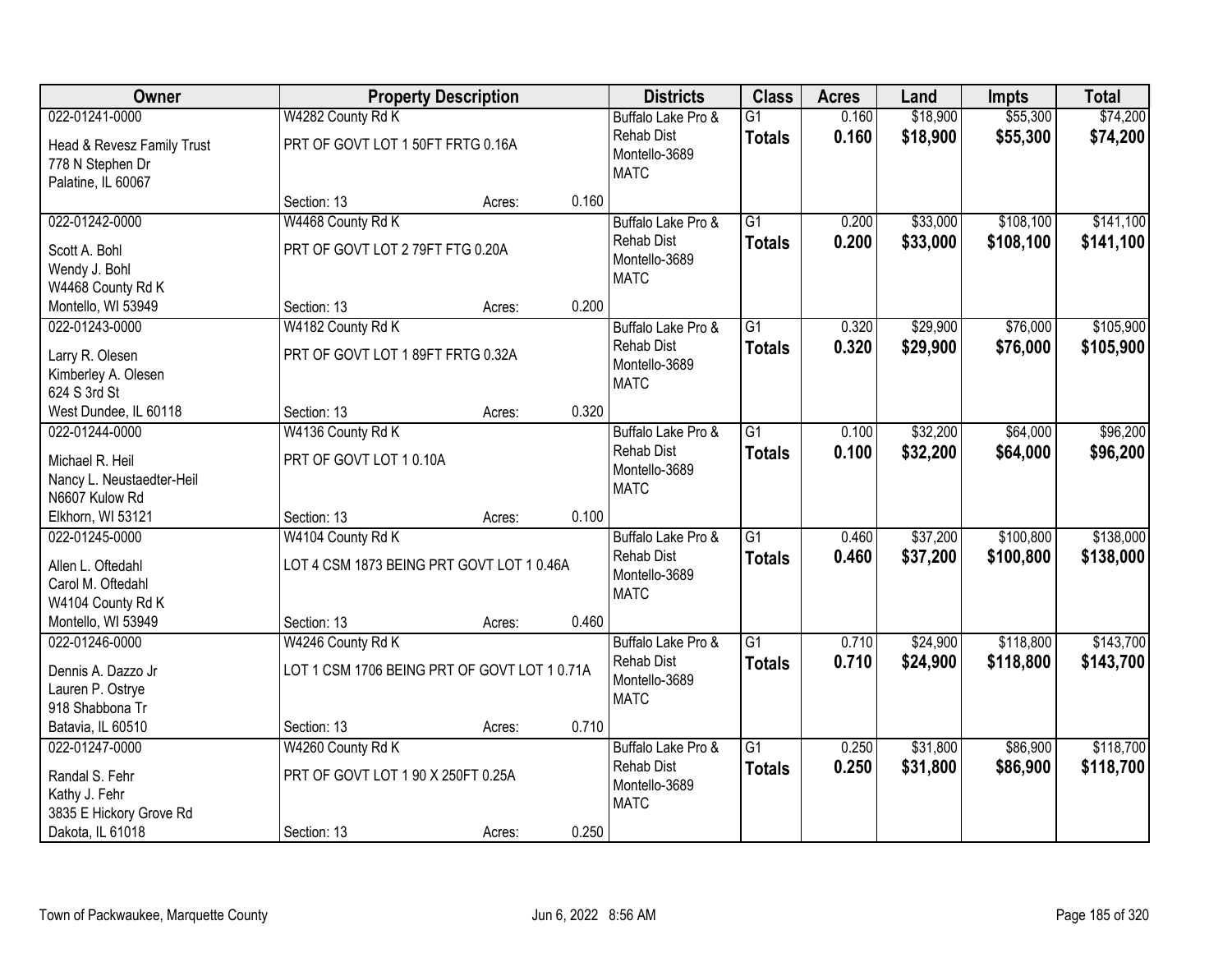| Owner                   |                                              | <b>Property Description</b> |       | <b>Districts</b>             | <b>Class</b>    | <b>Acres</b> | Land     | Impts           | <b>Total</b> |
|-------------------------|----------------------------------------------|-----------------------------|-------|------------------------------|-----------------|--------------|----------|-----------------|--------------|
| 022-01248-0000          | County Rd K                                  |                             |       | Buffalo Lake Pro &           | $\overline{G1}$ | 0.200        | \$24,000 | $\overline{50}$ | \$24,000     |
| Michael J. Ferguson     | PRT OF GOVT LOT 1 60 X 280FT 0.20A           |                             |       | <b>Rehab Dist</b>            | <b>Totals</b>   | 0.200        | \$24,000 | \$0             | \$24,000     |
| Cheryl A. Ferguson      |                                              |                             |       | Montello-3689<br><b>MATC</b> |                 |              |          |                 |              |
| 36 Cremin Dr            |                                              |                             |       |                              |                 |              |          |                 |              |
| Lake Villa, IL 60046    | Section: 13                                  | Acres:                      | 0.200 |                              |                 |              |          |                 |              |
| 022-01249-0000          | W4142 County Rd K                            |                             |       | Buffalo Lake Pro &           | $\overline{G1}$ | 0.400        | \$32,200 | \$56,500        | \$88,700     |
| Benjamin M. Brindley    | PRT OF SE-SE 100FT FRTG 0.40A                |                             |       | <b>Rehab Dist</b>            | <b>Totals</b>   | 0.400        | \$32,200 | \$56,500        | \$88,700     |
| 259 E Netherwood Rd     |                                              |                             |       | Montello-3689<br><b>MATC</b> |                 |              |          |                 |              |
| Oregon, WI 53575        |                                              |                             |       |                              |                 |              |          |                 |              |
|                         | Section: 13                                  | Acres:                      | 0.400 |                              |                 |              |          |                 |              |
| 022-01250-0000          | W4128 County Rd K                            |                             |       | Buffalo Lake Pro &           | G1              | 0.350        | \$39,400 | \$100,600       | \$140,000    |
| Michael Erlien et al    | LOT 1 CSM 1873 BEING PRT GOVT LOT 1 0.35A    |                             |       | <b>Rehab Dist</b>            | <b>Totals</b>   | 0.350        | \$39,400 | \$100,600       | \$140,000    |
| 8397 Timberwood Rd      |                                              |                             |       | Montello-3689<br><b>MATC</b> |                 |              |          |                 |              |
| Woodbury, MN 55125      |                                              |                             |       |                              |                 |              |          |                 |              |
|                         | Section: 13                                  | Acres:                      | 0.350 |                              |                 |              |          |                 |              |
| 022-01251-0000          | W4120 County Rd K                            |                             |       | Buffalo Lake Pro &           | G1              | 0.280        | \$32,500 | \$64,100        | \$96,600     |
| Robert F. Pammler       | LOT 2 CSM 1873 BEING PRT OF GOVT LOT 1 0.28A |                             |       | <b>Rehab Dist</b>            | <b>Totals</b>   | 0.280        | \$32,500 | \$64,100        | \$96,600     |
| Catherine Pammler       |                                              |                             |       | Montello-3689                |                 |              |          |                 |              |
| W4120 County Rd K       |                                              |                             |       | <b>MATC</b>                  |                 |              |          |                 |              |
| Montello, WI 53949      | Section: 13                                  | Acres:                      | 0.280 |                              |                 |              |          |                 |              |
| 022-01252-0000          | W4298 County Rd K                            |                             |       | Buffalo Lake Pro &           | $\overline{G1}$ | 2.154        | \$64,600 | \$194,600       | \$259,200    |
| Ricky L. Stearns        | LOT 1 & 2 CSM 1063 LESS CSM 1599 2.154A      |                             |       | <b>Rehab Dist</b>            | <b>Totals</b>   | 2.154        | \$64,600 | \$194,600       | \$259,200    |
| Susan N. Stearns        |                                              |                             |       | Montello-3689                |                 |              |          |                 |              |
| W4298 County Rd K       |                                              |                             |       | <b>MATC</b>                  |                 |              |          |                 |              |
| Montello, WI 53949      | Section: 13                                  | Acres:                      | 2.154 |                              |                 |              |          |                 |              |
| 022-01253-0000          | W4288 County Rd K                            |                             |       | Buffalo Lake Pro &           | $\overline{G1}$ | 1.130        | \$42,900 | \$130,400       | \$173,300    |
| Lynn M. Rademacher      | CSM 1599 BEING PRT OF GOVT LOT 1 1.13A       |                             |       | <b>Rehab Dist</b>            | <b>Totals</b>   | 1.130        | \$42,900 | \$130,400       | \$173,300    |
| Gerald W. Rademacher Jr |                                              |                             |       | Montello-3689                |                 |              |          |                 |              |
| W4288 County Rd K       |                                              |                             |       | <b>MATC</b>                  |                 |              |          |                 |              |
| Montello, WI 53949      | Section: 13                                  | Acres:                      | 1.130 |                              |                 |              |          |                 |              |
| 022-01254-0000          | W4158 County Rd K                            |                             |       | Buffalo Lake Pro &           | $\overline{G1}$ | 0.100        | \$25,100 | \$55,500        | \$80,600     |
| Jamie Baltus            | PRT OF GOVT LOT 1 BEING PRT SE-SE 75FT 0.10A |                             |       | <b>Rehab Dist</b>            | <b>Totals</b>   | 0.100        | \$25,100 | \$55,500        | \$80,600     |
| W4158 County Rd K       |                                              |                             |       | Montello-3689                |                 |              |          |                 |              |
| Montello, WI 53949      |                                              |                             |       | <b>MATC</b>                  |                 |              |          |                 |              |
|                         | Section: 13                                  | Acres:                      | 0.100 |                              |                 |              |          |                 |              |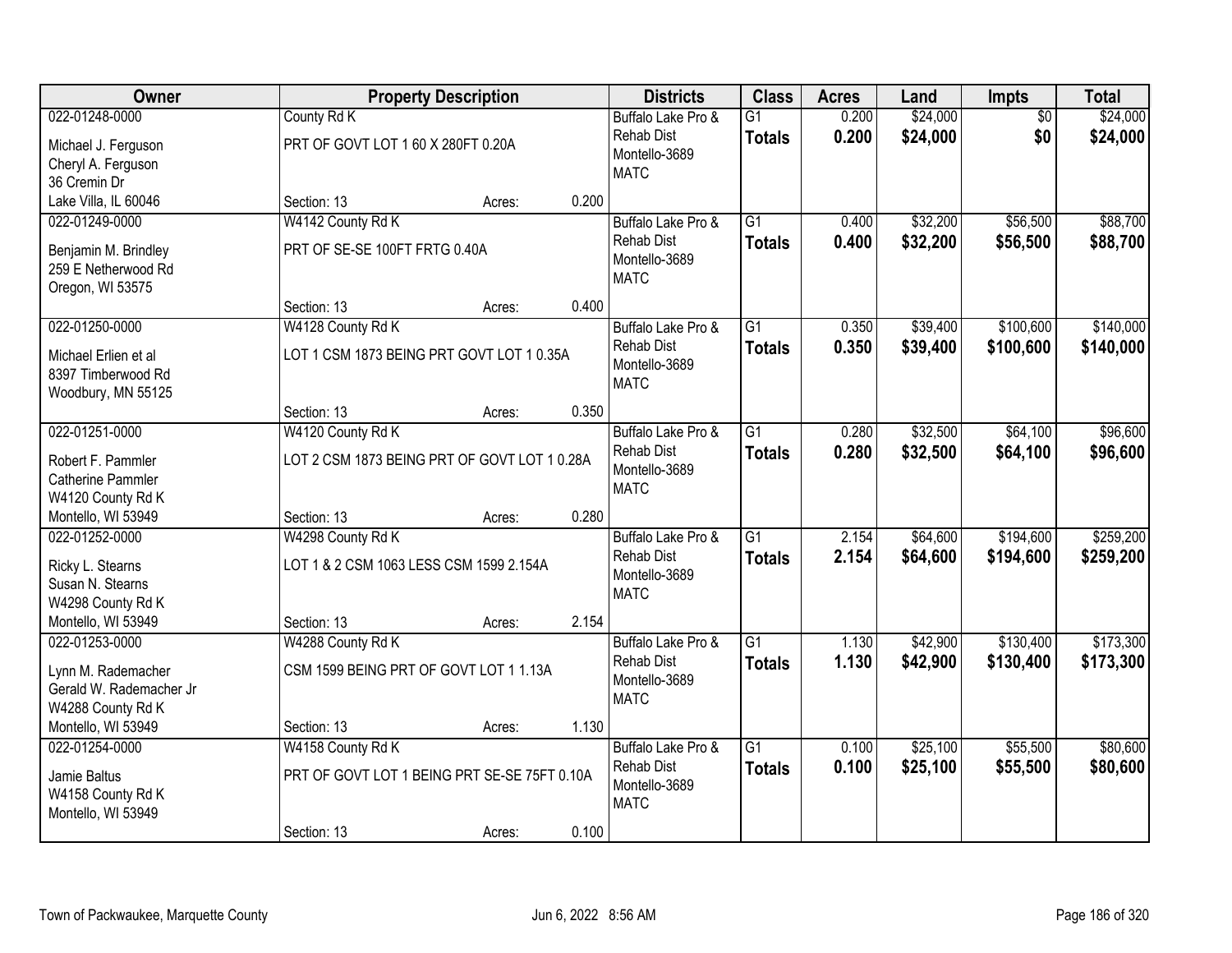| \$15,500<br>\$15,500<br>022-01255-0000<br>County Rd K<br>2.000<br>Buffalo Lake Pro &<br>$\overline{G1}$<br>$\sqrt{$0}$<br>G <sub>6</sub><br>\$28,700<br>10.250<br>\$0<br>\$28,700<br><b>Rehab Dist</b><br>W 1/2 OF GOVT LOT 1 EX 1/4A 12.25A<br>Arnold E. Hillmer Jr.<br>Montello-3689<br>12.250<br>\$44,200<br>\$0<br>\$44,200<br><b>Totals</b><br>Calvin M Sampson Rev Living Trust<br><b>MATC</b><br>W4256 County Rd K<br>Montello, WI 53949<br>12.250<br>Section: 13<br>Acres:<br>022-01256-0000<br>W4191 County Rd K<br>$\overline{G1}$<br>\$36,400<br>\$91,300<br>Montello-3689<br>10.380<br><b>MATC</b><br>10,380<br>\$36,400<br>\$91,300<br><b>Totals</b><br>LOT 2 CSM 3748 BEING PRT OF GOVT LOT 1 10.38A<br>Richard C & Joanie E Campbell Rev<br><b>Living Trust</b><br>Joanie E. Campbell Trustees<br>10.380<br>232 6th Ave<br>Section: 13<br>Acres:<br>Baraboo, WI 53913<br>\$26,000<br>022-01256-0002<br>County Rd K<br>$\overline{G1}$<br>Montello-3689<br>5.000<br>\$0<br><b>MATC</b><br>5.000<br>\$26,000<br>\$0<br><b>Totals</b><br>LOT 1 CSM 3748 BEING PRT GOVT LOT 1 5.00A<br>Cory L. Campbell<br>502 Cedar St<br>Baraboo, WI 53913<br>5.000<br>Section: 13<br>Acres:<br>County Rd K<br>\$8,200<br>022-01256-0003<br>$\overline{G1}$<br>1.900<br>Buffalo Lake Pro &<br>\$0<br><b>Rehab Dist</b><br>\$8,200<br>\$0<br>1.900<br><b>Totals</b><br>LOT 1 CSM 3753 (254' FTG) BEING PRT GOVT LOT 1<br>Cory L. Campbell et al<br>Montello-3689<br>502 Cedar St<br>1.90A<br><b>MATC</b><br>Baraboo, WI 53913<br>1.900<br>Section: 13<br>Acres:<br>022-01256-0005<br>W4137 County Rd K<br>$\overline{G1}$<br>\$13,600<br>\$130,500<br>Montello-3689<br>1.444<br><b>MATC</b><br>1.444<br>\$13,600<br>\$130,500<br><b>Totals</b><br>Clay T. Campbell<br>LOT 2 OF CSM 2479 BEING PRT OF GOVT LOT 1<br>W4137 County Rd K<br>1.444A<br>Montello, WI 53949<br>1.444<br>Section: 13<br>Acres:<br>\$162,200<br>022-01257-0000<br>W4133 County Rd K<br>$\overline{G1}$<br>\$27,000<br>Montello-3689<br>5.410<br><b>MATC</b><br>5.410<br>\$27,000<br>\$162,200<br><b>Totals</b><br>LOT 1 CSM 507 & PARCELS ADJ TO 5.41A<br>John L. Campbell<br>W4133 County Rd K<br>Montello, WI 53949<br>5.410<br>Section: 13<br>Acres:<br>022-01258-0000<br>W4117 County Rd K<br>\$12,000<br>\$108,700<br>Montello-3689<br>$\overline{G1}$<br>2.000<br>G <sub>5</sub><br>5.350<br>\$5,600<br>\$0<br><b>MATC</b><br>LOT 2 CSM 507 & PARCELS ADJ TO 7.35A<br>Judith M. Weiss<br>\$108,700<br>7.350<br>\$17,600<br>\$126,300<br><b>Totals</b><br>W4117 County Rd K<br>Montello, WI 53949 | Owner | <b>Property Description</b> | <b>Districts</b> | <b>Class</b> | <b>Acres</b> | Land | Impts | <b>Total</b> |
|---------------------------------------------------------------------------------------------------------------------------------------------------------------------------------------------------------------------------------------------------------------------------------------------------------------------------------------------------------------------------------------------------------------------------------------------------------------------------------------------------------------------------------------------------------------------------------------------------------------------------------------------------------------------------------------------------------------------------------------------------------------------------------------------------------------------------------------------------------------------------------------------------------------------------------------------------------------------------------------------------------------------------------------------------------------------------------------------------------------------------------------------------------------------------------------------------------------------------------------------------------------------------------------------------------------------------------------------------------------------------------------------------------------------------------------------------------------------------------------------------------------------------------------------------------------------------------------------------------------------------------------------------------------------------------------------------------------------------------------------------------------------------------------------------------------------------------------------------------------------------------------------------------------------------------------------------------------------------------------------------------------------------------------------------------------------------------------------------------------------------------------------------------------------------------------------------------------------------------------------------------------------------------------------------------------------------------------------------------------------------------------------------------------------------------------------------------------------------------------------------------------------------------------------------------------------------|-------|-----------------------------|------------------|--------------|--------------|------|-------|--------------|
|                                                                                                                                                                                                                                                                                                                                                                                                                                                                                                                                                                                                                                                                                                                                                                                                                                                                                                                                                                                                                                                                                                                                                                                                                                                                                                                                                                                                                                                                                                                                                                                                                                                                                                                                                                                                                                                                                                                                                                                                                                                                                                                                                                                                                                                                                                                                                                                                                                                                                                                                                                           |       |                             |                  |              |              |      |       |              |
|                                                                                                                                                                                                                                                                                                                                                                                                                                                                                                                                                                                                                                                                                                                                                                                                                                                                                                                                                                                                                                                                                                                                                                                                                                                                                                                                                                                                                                                                                                                                                                                                                                                                                                                                                                                                                                                                                                                                                                                                                                                                                                                                                                                                                                                                                                                                                                                                                                                                                                                                                                           |       |                             |                  |              |              |      |       |              |
|                                                                                                                                                                                                                                                                                                                                                                                                                                                                                                                                                                                                                                                                                                                                                                                                                                                                                                                                                                                                                                                                                                                                                                                                                                                                                                                                                                                                                                                                                                                                                                                                                                                                                                                                                                                                                                                                                                                                                                                                                                                                                                                                                                                                                                                                                                                                                                                                                                                                                                                                                                           |       |                             |                  |              |              |      |       |              |
| \$127,700<br>\$127,700<br>\$26,000<br>\$26,000<br>\$8,200<br>\$8,200<br>\$144,100<br>\$189,200                                                                                                                                                                                                                                                                                                                                                                                                                                                                                                                                                                                                                                                                                                                                                                                                                                                                                                                                                                                                                                                                                                                                                                                                                                                                                                                                                                                                                                                                                                                                                                                                                                                                                                                                                                                                                                                                                                                                                                                                                                                                                                                                                                                                                                                                                                                                                                                                                                                                            |       |                             |                  |              |              |      |       |              |
|                                                                                                                                                                                                                                                                                                                                                                                                                                                                                                                                                                                                                                                                                                                                                                                                                                                                                                                                                                                                                                                                                                                                                                                                                                                                                                                                                                                                                                                                                                                                                                                                                                                                                                                                                                                                                                                                                                                                                                                                                                                                                                                                                                                                                                                                                                                                                                                                                                                                                                                                                                           |       |                             |                  |              |              |      |       |              |
|                                                                                                                                                                                                                                                                                                                                                                                                                                                                                                                                                                                                                                                                                                                                                                                                                                                                                                                                                                                                                                                                                                                                                                                                                                                                                                                                                                                                                                                                                                                                                                                                                                                                                                                                                                                                                                                                                                                                                                                                                                                                                                                                                                                                                                                                                                                                                                                                                                                                                                                                                                           |       |                             |                  |              |              |      |       |              |
|                                                                                                                                                                                                                                                                                                                                                                                                                                                                                                                                                                                                                                                                                                                                                                                                                                                                                                                                                                                                                                                                                                                                                                                                                                                                                                                                                                                                                                                                                                                                                                                                                                                                                                                                                                                                                                                                                                                                                                                                                                                                                                                                                                                                                                                                                                                                                                                                                                                                                                                                                                           |       |                             |                  |              |              |      |       |              |
|                                                                                                                                                                                                                                                                                                                                                                                                                                                                                                                                                                                                                                                                                                                                                                                                                                                                                                                                                                                                                                                                                                                                                                                                                                                                                                                                                                                                                                                                                                                                                                                                                                                                                                                                                                                                                                                                                                                                                                                                                                                                                                                                                                                                                                                                                                                                                                                                                                                                                                                                                                           |       |                             |                  |              |              |      |       |              |
|                                                                                                                                                                                                                                                                                                                                                                                                                                                                                                                                                                                                                                                                                                                                                                                                                                                                                                                                                                                                                                                                                                                                                                                                                                                                                                                                                                                                                                                                                                                                                                                                                                                                                                                                                                                                                                                                                                                                                                                                                                                                                                                                                                                                                                                                                                                                                                                                                                                                                                                                                                           |       |                             |                  |              |              |      |       |              |
|                                                                                                                                                                                                                                                                                                                                                                                                                                                                                                                                                                                                                                                                                                                                                                                                                                                                                                                                                                                                                                                                                                                                                                                                                                                                                                                                                                                                                                                                                                                                                                                                                                                                                                                                                                                                                                                                                                                                                                                                                                                                                                                                                                                                                                                                                                                                                                                                                                                                                                                                                                           |       |                             |                  |              |              |      |       |              |
|                                                                                                                                                                                                                                                                                                                                                                                                                                                                                                                                                                                                                                                                                                                                                                                                                                                                                                                                                                                                                                                                                                                                                                                                                                                                                                                                                                                                                                                                                                                                                                                                                                                                                                                                                                                                                                                                                                                                                                                                                                                                                                                                                                                                                                                                                                                                                                                                                                                                                                                                                                           |       |                             |                  |              |              |      |       |              |
|                                                                                                                                                                                                                                                                                                                                                                                                                                                                                                                                                                                                                                                                                                                                                                                                                                                                                                                                                                                                                                                                                                                                                                                                                                                                                                                                                                                                                                                                                                                                                                                                                                                                                                                                                                                                                                                                                                                                                                                                                                                                                                                                                                                                                                                                                                                                                                                                                                                                                                                                                                           |       |                             |                  |              |              |      |       |              |
|                                                                                                                                                                                                                                                                                                                                                                                                                                                                                                                                                                                                                                                                                                                                                                                                                                                                                                                                                                                                                                                                                                                                                                                                                                                                                                                                                                                                                                                                                                                                                                                                                                                                                                                                                                                                                                                                                                                                                                                                                                                                                                                                                                                                                                                                                                                                                                                                                                                                                                                                                                           |       |                             |                  |              |              |      |       |              |
| \$144,100<br>\$189,200<br>\$120,700<br>\$5,600                                                                                                                                                                                                                                                                                                                                                                                                                                                                                                                                                                                                                                                                                                                                                                                                                                                                                                                                                                                                                                                                                                                                                                                                                                                                                                                                                                                                                                                                                                                                                                                                                                                                                                                                                                                                                                                                                                                                                                                                                                                                                                                                                                                                                                                                                                                                                                                                                                                                                                                            |       |                             |                  |              |              |      |       |              |
|                                                                                                                                                                                                                                                                                                                                                                                                                                                                                                                                                                                                                                                                                                                                                                                                                                                                                                                                                                                                                                                                                                                                                                                                                                                                                                                                                                                                                                                                                                                                                                                                                                                                                                                                                                                                                                                                                                                                                                                                                                                                                                                                                                                                                                                                                                                                                                                                                                                                                                                                                                           |       |                             |                  |              |              |      |       |              |
|                                                                                                                                                                                                                                                                                                                                                                                                                                                                                                                                                                                                                                                                                                                                                                                                                                                                                                                                                                                                                                                                                                                                                                                                                                                                                                                                                                                                                                                                                                                                                                                                                                                                                                                                                                                                                                                                                                                                                                                                                                                                                                                                                                                                                                                                                                                                                                                                                                                                                                                                                                           |       |                             |                  |              |              |      |       |              |
|                                                                                                                                                                                                                                                                                                                                                                                                                                                                                                                                                                                                                                                                                                                                                                                                                                                                                                                                                                                                                                                                                                                                                                                                                                                                                                                                                                                                                                                                                                                                                                                                                                                                                                                                                                                                                                                                                                                                                                                                                                                                                                                                                                                                                                                                                                                                                                                                                                                                                                                                                                           |       |                             |                  |              |              |      |       |              |
|                                                                                                                                                                                                                                                                                                                                                                                                                                                                                                                                                                                                                                                                                                                                                                                                                                                                                                                                                                                                                                                                                                                                                                                                                                                                                                                                                                                                                                                                                                                                                                                                                                                                                                                                                                                                                                                                                                                                                                                                                                                                                                                                                                                                                                                                                                                                                                                                                                                                                                                                                                           |       |                             |                  |              |              |      |       |              |
|                                                                                                                                                                                                                                                                                                                                                                                                                                                                                                                                                                                                                                                                                                                                                                                                                                                                                                                                                                                                                                                                                                                                                                                                                                                                                                                                                                                                                                                                                                                                                                                                                                                                                                                                                                                                                                                                                                                                                                                                                                                                                                                                                                                                                                                                                                                                                                                                                                                                                                                                                                           |       |                             |                  |              |              |      |       |              |
|                                                                                                                                                                                                                                                                                                                                                                                                                                                                                                                                                                                                                                                                                                                                                                                                                                                                                                                                                                                                                                                                                                                                                                                                                                                                                                                                                                                                                                                                                                                                                                                                                                                                                                                                                                                                                                                                                                                                                                                                                                                                                                                                                                                                                                                                                                                                                                                                                                                                                                                                                                           |       |                             |                  |              |              |      |       |              |
|                                                                                                                                                                                                                                                                                                                                                                                                                                                                                                                                                                                                                                                                                                                                                                                                                                                                                                                                                                                                                                                                                                                                                                                                                                                                                                                                                                                                                                                                                                                                                                                                                                                                                                                                                                                                                                                                                                                                                                                                                                                                                                                                                                                                                                                                                                                                                                                                                                                                                                                                                                           |       |                             |                  |              |              |      |       |              |
|                                                                                                                                                                                                                                                                                                                                                                                                                                                                                                                                                                                                                                                                                                                                                                                                                                                                                                                                                                                                                                                                                                                                                                                                                                                                                                                                                                                                                                                                                                                                                                                                                                                                                                                                                                                                                                                                                                                                                                                                                                                                                                                                                                                                                                                                                                                                                                                                                                                                                                                                                                           |       |                             |                  |              |              |      |       |              |
|                                                                                                                                                                                                                                                                                                                                                                                                                                                                                                                                                                                                                                                                                                                                                                                                                                                                                                                                                                                                                                                                                                                                                                                                                                                                                                                                                                                                                                                                                                                                                                                                                                                                                                                                                                                                                                                                                                                                                                                                                                                                                                                                                                                                                                                                                                                                                                                                                                                                                                                                                                           |       |                             |                  |              |              |      |       |              |
|                                                                                                                                                                                                                                                                                                                                                                                                                                                                                                                                                                                                                                                                                                                                                                                                                                                                                                                                                                                                                                                                                                                                                                                                                                                                                                                                                                                                                                                                                                                                                                                                                                                                                                                                                                                                                                                                                                                                                                                                                                                                                                                                                                                                                                                                                                                                                                                                                                                                                                                                                                           |       |                             |                  |              |              |      |       |              |
|                                                                                                                                                                                                                                                                                                                                                                                                                                                                                                                                                                                                                                                                                                                                                                                                                                                                                                                                                                                                                                                                                                                                                                                                                                                                                                                                                                                                                                                                                                                                                                                                                                                                                                                                                                                                                                                                                                                                                                                                                                                                                                                                                                                                                                                                                                                                                                                                                                                                                                                                                                           |       |                             |                  |              |              |      |       |              |
|                                                                                                                                                                                                                                                                                                                                                                                                                                                                                                                                                                                                                                                                                                                                                                                                                                                                                                                                                                                                                                                                                                                                                                                                                                                                                                                                                                                                                                                                                                                                                                                                                                                                                                                                                                                                                                                                                                                                                                                                                                                                                                                                                                                                                                                                                                                                                                                                                                                                                                                                                                           |       |                             |                  |              |              |      |       |              |
|                                                                                                                                                                                                                                                                                                                                                                                                                                                                                                                                                                                                                                                                                                                                                                                                                                                                                                                                                                                                                                                                                                                                                                                                                                                                                                                                                                                                                                                                                                                                                                                                                                                                                                                                                                                                                                                                                                                                                                                                                                                                                                                                                                                                                                                                                                                                                                                                                                                                                                                                                                           |       |                             |                  |              |              |      |       |              |
|                                                                                                                                                                                                                                                                                                                                                                                                                                                                                                                                                                                                                                                                                                                                                                                                                                                                                                                                                                                                                                                                                                                                                                                                                                                                                                                                                                                                                                                                                                                                                                                                                                                                                                                                                                                                                                                                                                                                                                                                                                                                                                                                                                                                                                                                                                                                                                                                                                                                                                                                                                           |       |                             |                  |              |              |      |       |              |
|                                                                                                                                                                                                                                                                                                                                                                                                                                                                                                                                                                                                                                                                                                                                                                                                                                                                                                                                                                                                                                                                                                                                                                                                                                                                                                                                                                                                                                                                                                                                                                                                                                                                                                                                                                                                                                                                                                                                                                                                                                                                                                                                                                                                                                                                                                                                                                                                                                                                                                                                                                           |       |                             |                  |              |              |      |       |              |
|                                                                                                                                                                                                                                                                                                                                                                                                                                                                                                                                                                                                                                                                                                                                                                                                                                                                                                                                                                                                                                                                                                                                                                                                                                                                                                                                                                                                                                                                                                                                                                                                                                                                                                                                                                                                                                                                                                                                                                                                                                                                                                                                                                                                                                                                                                                                                                                                                                                                                                                                                                           |       |                             |                  |              |              |      |       |              |
|                                                                                                                                                                                                                                                                                                                                                                                                                                                                                                                                                                                                                                                                                                                                                                                                                                                                                                                                                                                                                                                                                                                                                                                                                                                                                                                                                                                                                                                                                                                                                                                                                                                                                                                                                                                                                                                                                                                                                                                                                                                                                                                                                                                                                                                                                                                                                                                                                                                                                                                                                                           |       |                             |                  |              |              |      |       |              |
|                                                                                                                                                                                                                                                                                                                                                                                                                                                                                                                                                                                                                                                                                                                                                                                                                                                                                                                                                                                                                                                                                                                                                                                                                                                                                                                                                                                                                                                                                                                                                                                                                                                                                                                                                                                                                                                                                                                                                                                                                                                                                                                                                                                                                                                                                                                                                                                                                                                                                                                                                                           |       |                             |                  |              |              |      |       |              |
|                                                                                                                                                                                                                                                                                                                                                                                                                                                                                                                                                                                                                                                                                                                                                                                                                                                                                                                                                                                                                                                                                                                                                                                                                                                                                                                                                                                                                                                                                                                                                                                                                                                                                                                                                                                                                                                                                                                                                                                                                                                                                                                                                                                                                                                                                                                                                                                                                                                                                                                                                                           |       |                             |                  |              |              |      |       |              |
|                                                                                                                                                                                                                                                                                                                                                                                                                                                                                                                                                                                                                                                                                                                                                                                                                                                                                                                                                                                                                                                                                                                                                                                                                                                                                                                                                                                                                                                                                                                                                                                                                                                                                                                                                                                                                                                                                                                                                                                                                                                                                                                                                                                                                                                                                                                                                                                                                                                                                                                                                                           |       |                             |                  |              |              |      |       |              |
| 7.350<br>Section: 13<br>Acres:                                                                                                                                                                                                                                                                                                                                                                                                                                                                                                                                                                                                                                                                                                                                                                                                                                                                                                                                                                                                                                                                                                                                                                                                                                                                                                                                                                                                                                                                                                                                                                                                                                                                                                                                                                                                                                                                                                                                                                                                                                                                                                                                                                                                                                                                                                                                                                                                                                                                                                                                            |       |                             |                  |              |              |      |       |              |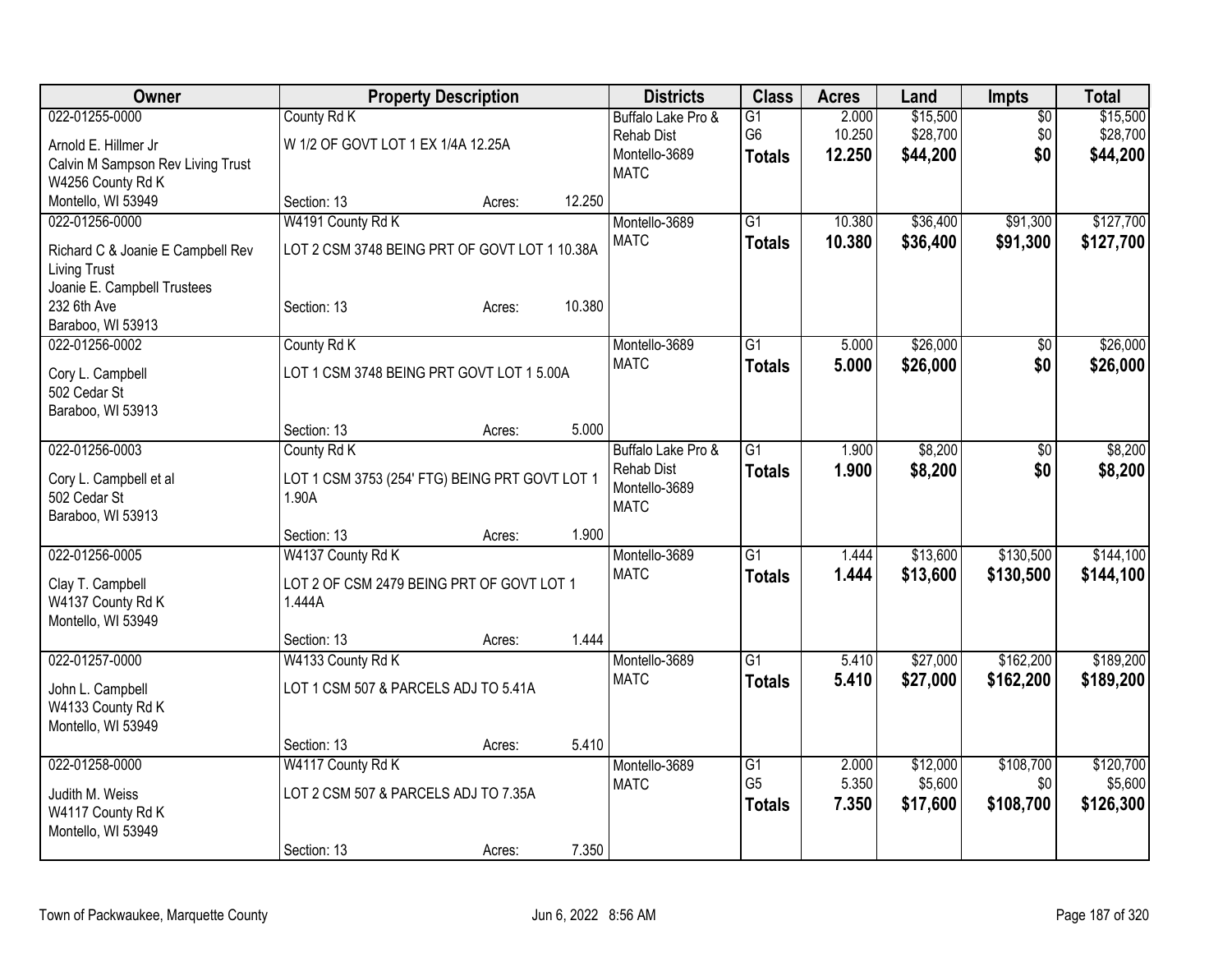| Owner                                           | <b>Property Description</b>                   |        |        | <b>Districts</b>             | <b>Class</b>                      | <b>Acres</b>   | Land               | <b>Impts</b>    | <b>Total</b>          |
|-------------------------------------------------|-----------------------------------------------|--------|--------|------------------------------|-----------------------------------|----------------|--------------------|-----------------|-----------------------|
| 022-01259-0000                                  | County Rd K                                   |        |        | Montello-3689                | $\overline{G5}$                   | 0.750          | \$100              | $\overline{50}$ | \$100                 |
| Carolyn Lambert Trustees                        | PARCEL OF SE-SE SEC 13 & NE-NE SEC 24 0.75A   |        |        | <b>MATC</b>                  | <b>Totals</b>                     | 0.750          | \$100              | \$0             | \$100                 |
| <b>Lambert Trust</b>                            |                                               |        |        |                              |                                   |                |                    |                 |                       |
| S58 W22698 Glengarry Rd                         |                                               |        |        |                              |                                   |                |                    |                 |                       |
| Waukesha, WI 53189                              | Section: 13                                   | Acres: | 0.750  |                              |                                   |                |                    |                 |                       |
| 022-01260-0000                                  | W4554 County Rd C                             |        |        | Montello-3689                | $\overline{G1}$                   | 1.000          | \$8,500            | \$143,800       | \$152,300             |
| Thomas W. Leanna                                | THAT PRT OF NE-NE & GOVT LOT 2 DESC IN POS BY |        |        | <b>MATC</b>                  | G4                                | 25.000         | \$2,700            | \$0             | \$2,700               |
| Sue E. Leanna                                   | GROTHMAN BEING PRT OF CSM 1535 45.00A         |        |        |                              | G5M                               | 19.000         | \$26,600           | \$0             | \$26,600              |
| W4554 County Rd C                               |                                               |        |        |                              | <b>Totals</b>                     | 45.000         | \$37,800           | \$143,800       | \$181,600             |
| Montello, WI 53949                              | Section: 14                                   | Acres: | 45.000 |                              |                                   |                |                    |                 |                       |
| 022-01261-0000                                  | County Rd C                                   |        |        | Montello-3689                | G5                                | 10.000         | \$5,700            | \$0             | \$5,700               |
|                                                 |                                               |        |        | <b>MATC</b>                  | G <sub>6</sub>                    | 30.000         | \$84,000           | \$0             | \$84,000              |
| Paul E. Cotter                                  | <b>NW-NE 40.00A</b>                           |        |        |                              | <b>Totals</b>                     | 40.000         | \$89,700           | \$0             | \$89,700              |
| Gladys D Cotter Estate                          |                                               |        |        |                              |                                   |                |                    |                 |                       |
| 528 Lake Ave                                    |                                               |        |        |                              |                                   |                |                    |                 |                       |
| Montello, WI 53949                              | Section: 14                                   | Acres: | 40.000 |                              |                                   |                |                    |                 |                       |
| 022-01262-0000                                  | County Rd C                                   |        |        | Buffalo Lake Pro &           | G4                                | 7.070          | \$1,000            | \$0             | \$1,000               |
| Annita M. Reimer Trustees                       | PRT OF GOVT LOT 3 LY E OF CSM 3196 & CSM 1461 |        |        | <b>Rehab Dist</b>            | G <sub>5</sub><br>G5M             | 2.650<br>6.000 | \$1,500<br>\$8,400 | \$0<br>\$0      | \$1,500<br>\$8,400    |
| Jeffrey L & Annita M Reimer Jt Rev Trus 15.72A  |                                               |        |        | Montello-3689<br><b>MATC</b> |                                   |                |                    | \$0             |                       |
| W4588 Co Rd C                                   |                                               |        |        |                              | <b>Totals</b>                     | 15.720         | \$10,900           |                 | \$10,900              |
| Montello, WI 53949                              | Section: 14                                   | Acres: | 15.720 |                              |                                   |                |                    |                 |                       |
| 022-01263-0000                                  | County Rd C                                   |        |        | Buffalo Lake Pro &           | G4                                | 7.598          | \$1,100            | $\overline{30}$ | \$1,100               |
| Annita M. Reimer Trustees                       | LOT 2 CSM 3196 BEING PRT OF GOVT LOT 3 7.598A |        |        | <b>Rehab Dist</b>            | Totals                            | 7.598          | \$1,100            | \$0             | \$1,100               |
| Jeffrey L & Annita M Reimer Jt Rev Trus         |                                               |        |        | Montello-3689                |                                   |                |                    |                 |                       |
| W4588 Co Rd C                                   |                                               |        |        | <b>MATC</b>                  |                                   |                |                    |                 |                       |
| Montello, WI 53949                              | Section: 14                                   | Acres: | 7.598  |                              |                                   |                |                    |                 |                       |
| 022-01264-0000                                  | W4613 County Rd C                             |        |        | Buffalo Lake Pro &           | $\overline{G1}$                   | 3.000          | \$36,600           | \$130,300       | \$166,900             |
|                                                 |                                               |        |        | <b>Rehab Dist</b>            | <b>Totals</b>                     | 3.000          | \$36,600           | \$130,300       | \$166,900             |
| Michael W Nahorniak Dec of Trust                | PRT OF GOVT LOT 3 3.00A                       |        |        | Montello-3689                |                                   |                |                    |                 |                       |
| Mary R Wiertel Dec of Trust<br>4821 N Ozark Ave |                                               |        |        | <b>MATC</b>                  |                                   |                |                    |                 |                       |
| Norridge, IL 60706                              | Section: 14                                   |        | 3.000  |                              |                                   |                |                    |                 |                       |
|                                                 |                                               | Acres: |        |                              |                                   | 2.000          | \$12,000           | \$128,000       |                       |
| 022-01265-0000                                  | W4678 County Rd C                             |        |        | Montello-3689<br><b>MATC</b> | $\overline{G1}$<br>G <sub>6</sub> | 4.576          | \$12,800           | \$0             | \$140,000<br>\$12,800 |
| Thomas J. Bowman                                | CSM 1461 BEING PRT OF GOVT LOT 3 6.576A       |        |        |                              |                                   | 6.576          | \$24,800           | \$128,000       | \$152,800             |
| PO Box 705                                      |                                               |        |        |                              | Totals                            |                |                    |                 |                       |
| Packwaukee, WI 53953                            |                                               |        |        |                              |                                   |                |                    |                 |                       |
|                                                 | Section: 14                                   | Acres: | 6.576  |                              |                                   |                |                    |                 |                       |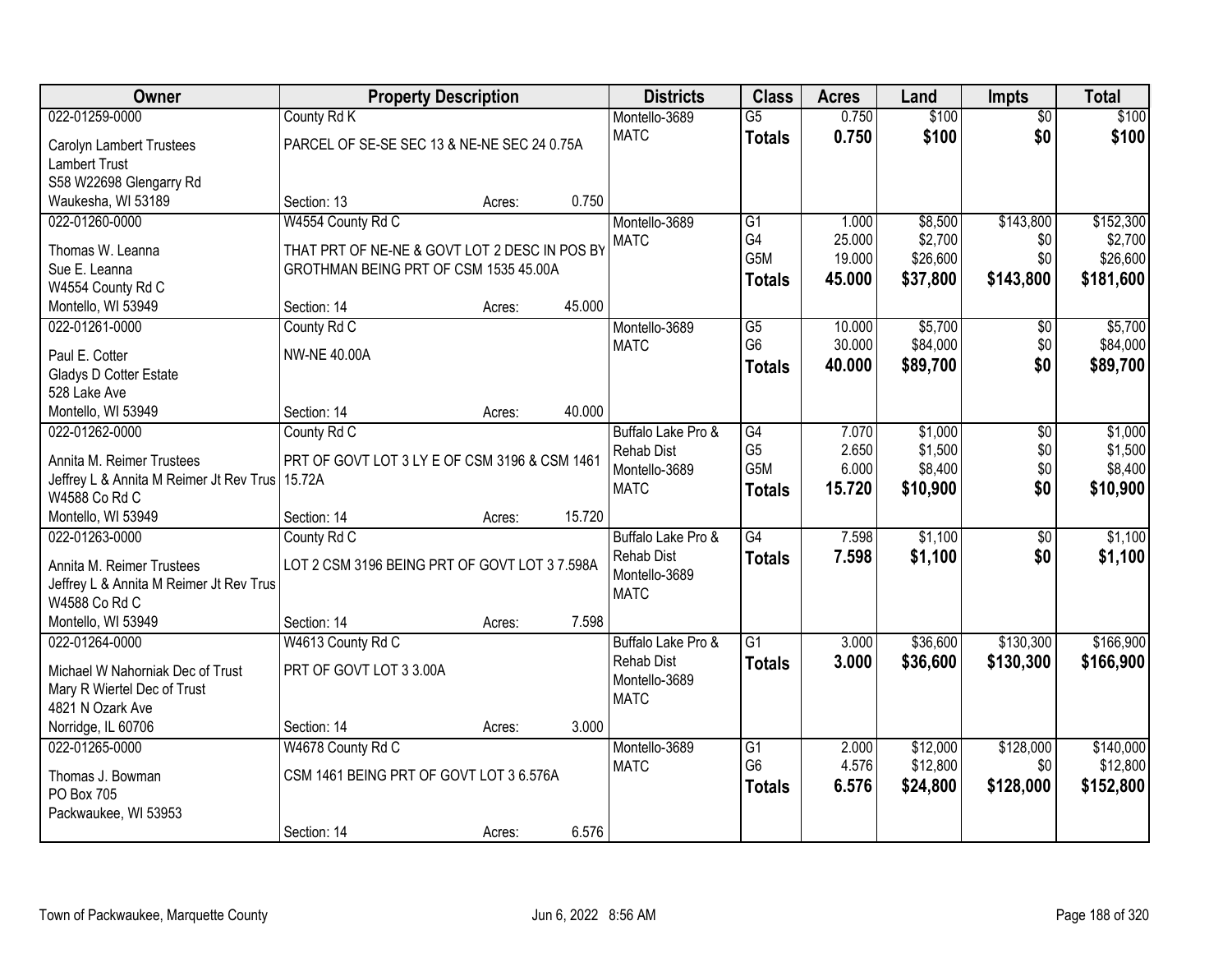| Owner                                                                                                                   | <b>Property Description</b>                                                              |        |        | <b>Districts</b>             | <b>Class</b>                                         | <b>Acres</b>                      | Land                                     | Impts                         | <b>Total</b>                             |
|-------------------------------------------------------------------------------------------------------------------------|------------------------------------------------------------------------------------------|--------|--------|------------------------------|------------------------------------------------------|-----------------------------------|------------------------------------------|-------------------------------|------------------------------------------|
| 022-01266-0000<br>James S Murre Declaration of Trust<br>3950 Suffolk Ave<br>Hoffman Estates, IL 60192                   | County Rd C<br>PRT OF CSM 1535 BEING PRT OF NE-NE & GOVT<br>LOT 2 LESS POS 23.50         |        |        | Montello-3689<br><b>MATC</b> | $\overline{G5}$<br>G5M<br><b>Totals</b>              | 17.500<br>6.000<br>23.500         | \$25,400<br>\$9,000<br>\$34,400          | $\overline{50}$<br>\$0<br>\$0 | \$25,400<br>\$9,000<br>\$34,400          |
|                                                                                                                         | Section: 14                                                                              | Acres: | 23.500 |                              |                                                      |                                   |                                          |                               |                                          |
| 022-01267-0000<br>Annita M. Reimer Trustees<br>Jeffrey L & Annita M Reimer Jt Rev Trus<br>W4588 Co Rd C                 | W4588 County Rd C<br>PRT OF GOVT LOT 2 4.224A                                            |        |        | Montello-3689<br><b>MATC</b> | $\overline{G1}$<br><b>Totals</b>                     | 4.224<br>4.224                    | \$40,900<br>\$40,900                     | \$229,600<br>\$229,600        | \$270,500<br>\$270,500                   |
| Montello, WI 53949                                                                                                      | Section: 14                                                                              | Acres: | 4.224  |                              |                                                      |                                   |                                          |                               |                                          |
| 022-01268-0000<br>James A. Heil<br>Patricia A. Heil<br>W4508 County Rd C                                                | W4508 County Rd C<br>CSM 1401 BEING PRT OF GOVT LOT 2 1.67A                              |        |        | Montello-3689<br><b>MATC</b> | G1<br><b>Totals</b>                                  | 1.670<br>1.670                    | \$14,300<br>\$14,300                     | \$263,300<br>\$263,300        | \$277,600<br>\$277,600                   |
| Montello, WI 53949                                                                                                      | Section: 14                                                                              | Acres: | 1.670  |                              |                                                      |                                   |                                          |                               |                                          |
| 022-01269-0000<br>Debra A. Psicihulis Trustee<br>Psicihulis Living Trust<br>208 N Honey Lake Rd<br>Burlington, WI 53105 | SW 1/4 OF NE-NW, PRT OF GOVT LOT 4, PRT OF<br>NW-NW & PRT OF SW-NW 21.68A<br>Section: 14 | Acres: | 21.680 | Montello-3689<br><b>MATC</b> | G4<br>G <sub>5</sub><br>G5M<br><b>Totals</b>         | 6.000<br>8.430<br>7.250<br>21.680 | \$900<br>\$4,800<br>\$10,200<br>\$15,900 | \$0<br>\$0<br>\$0<br>\$0      | \$900<br>\$4,800<br>\$10,200<br>\$15,900 |
| 022-01270-0000<br>David T. Chapman<br>405 Arbor Dr<br>Juneau, WI 53039                                                  | N1/2 & SE1/4 OF NE-NW 30.00A<br>Section: 14                                              | Acres: | 30.000 | Montello-3689<br><b>MATC</b> | $\overline{G4}$<br><b>Totals</b>                     | 30.000<br>30.000                  | \$4,400<br>\$4,400                       | $\overline{50}$<br>\$0        | \$4,400<br>\$4,400                       |
| 022-01271-0000<br>Ronald R. Gassen<br>W4886 County Rd C<br>Montello, WI 53949                                           | PRT OF NW-NW & SW-NW 37.70A                                                              |        |        | Montello-3689<br><b>MATC</b> | G4<br>G <sub>5</sub><br><b>Totals</b>                | 25.000<br>12.700<br>37.700        | \$2,700<br>\$7,200<br>\$9,900            | $\overline{50}$<br>\$0<br>\$0 | \$2,700<br>\$7,200<br>\$9,900            |
|                                                                                                                         | Section: 14                                                                              | Acres: | 37.700 |                              |                                                      |                                   |                                          |                               |                                          |
| 022-01272-0000<br>Ronald R. Gassen<br>W4886 County Rd C<br>Montello, WI 53949                                           | PRT OF SW-NW 28.73A                                                                      |        |        | Montello-3689<br><b>MATC</b> | $\overline{G4}$<br>G <sub>5</sub> M<br><b>Totals</b> | 24.210<br>4.520<br>28.730         | \$3,000<br>\$6,400<br>\$9,400            | $\overline{50}$<br>\$0<br>\$0 | \$3,000<br>\$6,400<br>\$9,400            |
|                                                                                                                         | Section: 14                                                                              | Acres: | 28.730 |                              |                                                      |                                   |                                          |                               |                                          |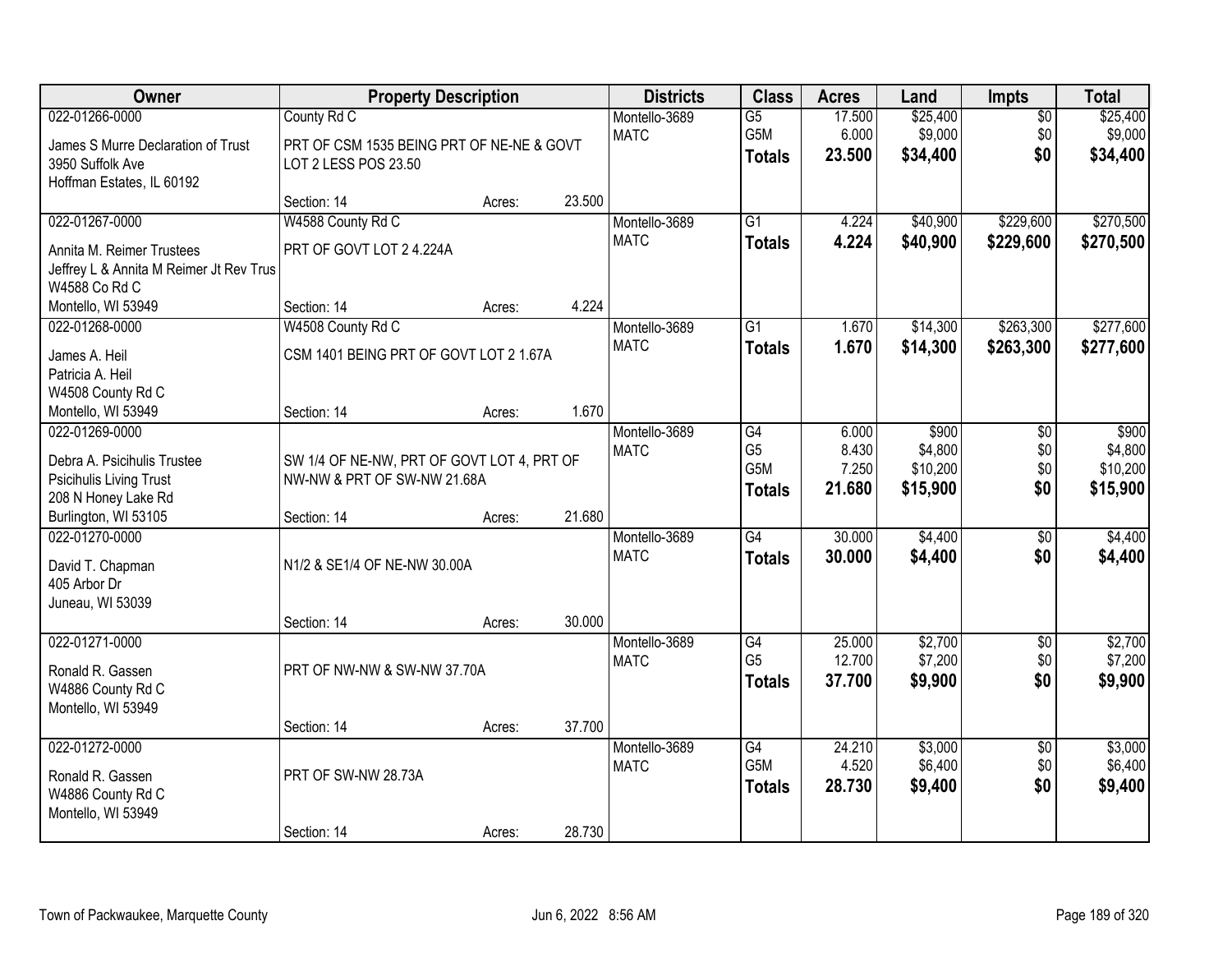| 022-01272-0005                                                                      | W4886 County Rd C                                                                                |        |        |                                                                         |                                       |                          |                               |                               |                                 |
|-------------------------------------------------------------------------------------|--------------------------------------------------------------------------------------------------|--------|--------|-------------------------------------------------------------------------|---------------------------------------|--------------------------|-------------------------------|-------------------------------|---------------------------------|
|                                                                                     |                                                                                                  |        |        | Montello-3689                                                           | $\overline{G1}$                       | 3.418                    | \$17,000                      | \$15,900                      | \$32,900                        |
| Ronald R. Gassen<br>W4886 County Rd C<br>Montello, WI 53949                         | LOT 1 CSM 2552 BEING PRT OF SW-NW & GOVT LOT<br>53.418A                                          |        |        | <b>MATC</b>                                                             | <b>Totals</b>                         | 3.418                    | \$17,000                      | \$15,900                      | \$32,900                        |
|                                                                                     | Section: 14                                                                                      | Acres: | 3.418  |                                                                         |                                       |                          |                               |                               |                                 |
| 022-01273-0000<br>Ronald R. Gassen<br>W4886 County Rd C<br>Montello, WI 53949       | PRT OF GOVT LOT 4 10.999A                                                                        |        |        | Montello-3689<br><b>MATC</b>                                            | G4<br>G <sub>5</sub><br><b>Totals</b> | 7.730<br>3.269<br>10.999 | \$800<br>\$1,900<br>\$2,700   | \$0<br>\$0<br>\$0             | \$800<br>\$1,900<br>\$2,700     |
|                                                                                     | Section: 14                                                                                      | Acres: | 10.999 |                                                                         |                                       |                          |                               |                               |                                 |
| 022-01273-0005<br>Lance C F. Achterberg<br>Connie M. Achterberg<br>PO Box 64        | W4788 County Rd C<br>LOT 1 CSM 2556 BEING PRT OF GOVT LOT 4 7.571                                |        |        | Montello-3689<br><b>MATC</b>                                            | G4<br>G7<br><b>Totals</b>             | 5.571<br>2.000<br>7.571  | \$800<br>\$12,500<br>\$13,300 | \$0<br>\$112,900<br>\$112,900 | \$800<br>\$125,400<br>\$126,200 |
| Packwaukee, WI 53953-0064                                                           | Section: 14                                                                                      | Acres: | 7.571  |                                                                         |                                       |                          |                               |                               |                                 |
| 022-01273-0010<br>Mww, LLC<br>N4015 10th Dr<br>Montello, WI 53949                   | A PARCEL OF GOVT LOT 4 LY W OF LOT 11 OF<br>GRAHAM'S PLAT & N & W OF THE RIVER CHANNEL<br>00.95A |        |        | Buffalo Lake Pro &<br><b>Rehab Dist</b><br>Montello-3689<br><b>MATC</b> | $\overline{G1}$<br><b>Totals</b>      | 0.950<br>0.950           | \$3,900<br>\$3,900            | \$0<br>\$0                    | \$3,900<br>\$3,900              |
|                                                                                     | Section: 14                                                                                      | Acres: | 0.950  |                                                                         |                                       |                          |                               |                               |                                 |
| 022-01274-0000<br>Rodney D. Goodweiler<br>Judith L. Goodweiler<br>W4795 County Rd C | W4795 County Rd C<br>LOT 1 OF CSM 2247 BEING PRT GOVT LOT 4 LY S OF<br>CO RD C 1.71A             |        |        | Buffalo Lake Pro &<br><b>Rehab Dist</b><br>Montello-3689<br><b>MATC</b> | $\overline{G1}$<br><b>Totals</b>      | 1.710<br>1.710           | \$35,900<br>\$35,900          | \$169,300<br>\$169,300        | \$205,200<br>\$205,200          |
| Montello, WI 53949                                                                  | Section: 14                                                                                      | Acres: | 1.710  |                                                                         |                                       |                          |                               |                               |                                 |
| 022-01274-0005<br>Robert L. Wilcox<br>Cindy S. Wilcox<br>W4785 County Rd C          | W4775 County Rd C<br>LOT 2 OF CSM 2247 BEING PRT GOVT LOT 4 LY S OF<br>CO RD C 3.99A             |        |        | Buffalo Lake Pro &<br><b>Rehab Dist</b><br>Montello-3689<br><b>MATC</b> | $\overline{G1}$<br><b>Totals</b>      | 3.990<br>3.990           | \$47,000<br>\$47,000          | \$147,900<br>\$147,900        | \$194,900<br>\$194,900          |
| Montello, WI 53949                                                                  | Section: 14                                                                                      | Acres: | 3.990  |                                                                         |                                       |                          |                               |                               |                                 |
| 022-01275-0000<br>David T. Chapman<br>405 Arbor Dr<br>Juneau, WI 53039              | PRT OF GOVT LOT 4 6.26A<br>Section: 14                                                           | Acres: | 6.260  | Montello-3689<br><b>MATC</b>                                            | $\overline{G5}$<br><b>Totals</b>      | 6.260<br>6.260           | \$4,700<br>\$4,700            | $\overline{50}$<br>\$0        | \$4,700<br>\$4,700              |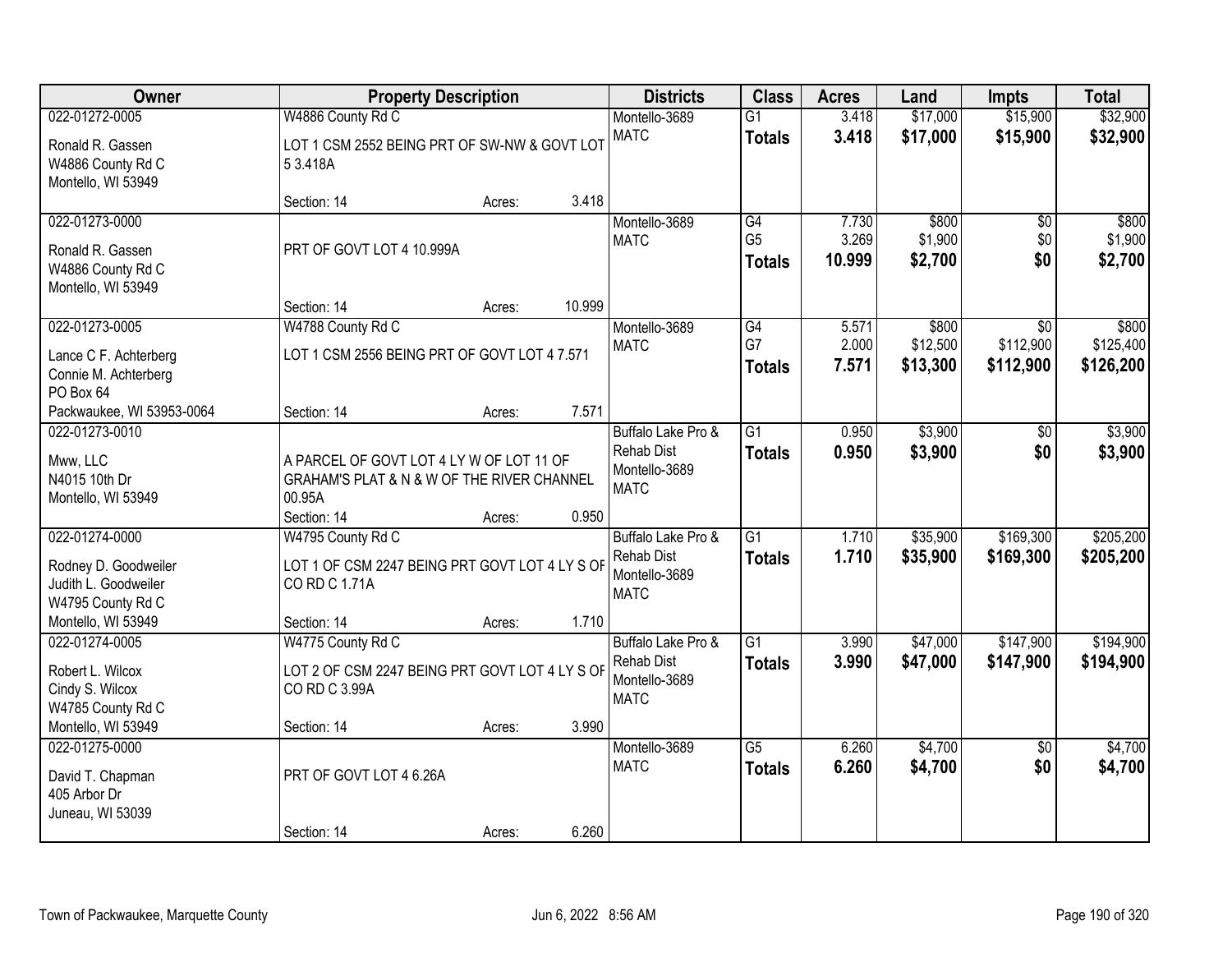| Owner                                                                                                                          |                                                                                     | <b>Property Description</b> |        | <b>Districts</b>             | <b>Class</b>                                       | <b>Acres</b>             | Land                            | Impts                         | <b>Total</b>                      |
|--------------------------------------------------------------------------------------------------------------------------------|-------------------------------------------------------------------------------------|-----------------------------|--------|------------------------------|----------------------------------------------------|--------------------------|---------------------------------|-------------------------------|-----------------------------------|
| 022-01276-0000<br>Lea-Joseph, LLC<br>2315 N Central Ave                                                                        | County Rd C<br>LOT 1 CSM 3196 BEING PRT GOVT LOTS 3-4 12.853A                       |                             |        | Montello-3689<br><b>MATC</b> | G4<br>G <sub>5</sub><br><b>Totals</b>              | 8.870<br>3.983<br>12.853 | \$1,000<br>\$2,300<br>\$3,300   | $\overline{50}$<br>\$0<br>\$0 | \$1,000<br>\$2,300<br>\$3,300     |
| Rockford, IL 61101                                                                                                             | Section: 14                                                                         | Acres:                      | 12.853 |                              |                                                    |                          |                                 |                               |                                   |
| 022-01277-0005<br>Terry L. Hanson<br>Penny J. Hanson                                                                           | W4784 County Rd C<br>LOT 2 CSM 3649 BEING PRT GOVT LOT 4 4.150A                     |                             |        | Montello-3689<br><b>MATC</b> | $\overline{G1}$<br>G <sub>5</sub><br><b>Totals</b> | 3.000<br>1.150<br>4.150  | \$19,000<br>\$400<br>\$19,400   | \$110,800<br>\$0<br>\$110,800 | \$129,800<br>\$400<br>\$130,200   |
| W4784 County Rd C<br>Montello, WI 53949                                                                                        | Section: 14                                                                         | Acres:                      | 4.150  |                              |                                                    |                          |                                 |                               |                                   |
| 022-01277-0007<br>Debra A. Psicihulis Trustee<br>Psicihulis Living Trust<br>208 N Honey Lake Rd                                | County Rd C<br>LOT 1 CSM 2809 BEING PRT GOVT LOT 4 & SW-NW<br>3.227A                |                             |        | Montello-3689<br><b>MATC</b> | G1<br>G <sub>5</sub><br><b>Totals</b>              | 1.377<br>1.850<br>3.227  | \$9,800<br>\$700<br>\$10,500    | \$11,300<br>\$0<br>\$11,300   | \$21,100<br>\$700<br>\$21,800     |
| Burlington, WI 53105                                                                                                           | Section: 14                                                                         | Acres:                      | 3.227  |                              |                                                    |                          |                                 |                               |                                   |
| 022-01277-0008<br>Debra A. Psicihulis Trustee<br>Psicihulis Living Trust<br>208 N Honey Lake Rd                                | County Rd C<br>LOT 2 CSM 2692 BEING PRT GOVT LOT 4 2.126A                           |                             |        | Montello-3689<br><b>MATC</b> | $\overline{G1}$<br><b>Totals</b>                   | 2.126<br>2.126           | \$9,100<br>\$9,100              | \$0<br>\$0                    | \$9,100<br>\$9,100                |
| Burlington, WI 53105                                                                                                           | Section: 14                                                                         | Acres:                      | 2.126  |                              |                                                    |                          |                                 |                               |                                   |
| 022-01277-0009<br>Debra A. Psicihulis Trustee<br><b>Psicihulis Living Trust</b><br>208 N Honey Lake Rd<br>Burlington, WI 53105 | County Rd C<br>LOT 1 CSM 2692 BEING PRT GOVT LOT 4 & SW-NW<br>2.148A<br>Section: 14 | Acres:                      | 2.148  | Montello-3689<br><b>MATC</b> | $\overline{G1}$<br><b>Totals</b>                   | 2.148<br>2.148           | \$9,100<br>\$9,100              | $\overline{50}$<br>\$0        | \$9,100<br>\$9,100                |
| 022-01277-0010<br>Daniel Braaksma<br>W4736 County Rd C<br>Montello, WI 53949                                                   | W4736 County Rd C<br>LOT 1 CSM 3649 BEING PRT GOVT LOT 4 7.35A<br>Section: 14       |                             | 7.350  | Montello-3689<br><b>MATC</b> | G1<br>G <sub>5</sub><br><b>Totals</b>              | 4.000<br>3.350<br>7.350  | \$22,500<br>\$1,300<br>\$23,800 | \$157,000<br>\$0<br>\$157,000 | \$179,500<br>\$1,300<br>\$180,800 |
| 022-01278-0000<br>Ronald R. Gassen<br>W4886 County Rd C<br>Montello, WI 53949                                                  | PRT OF GOVT LOT 5 6.50A<br>Section: 14                                              | Acres:<br>Acres:            | 6.500  | Montello-3689<br><b>MATC</b> | $\overline{G4}$<br><b>Totals</b>                   | 6.500<br>6.500           | \$700<br>\$700                  | $\overline{50}$<br>\$0        | \$700<br>\$700                    |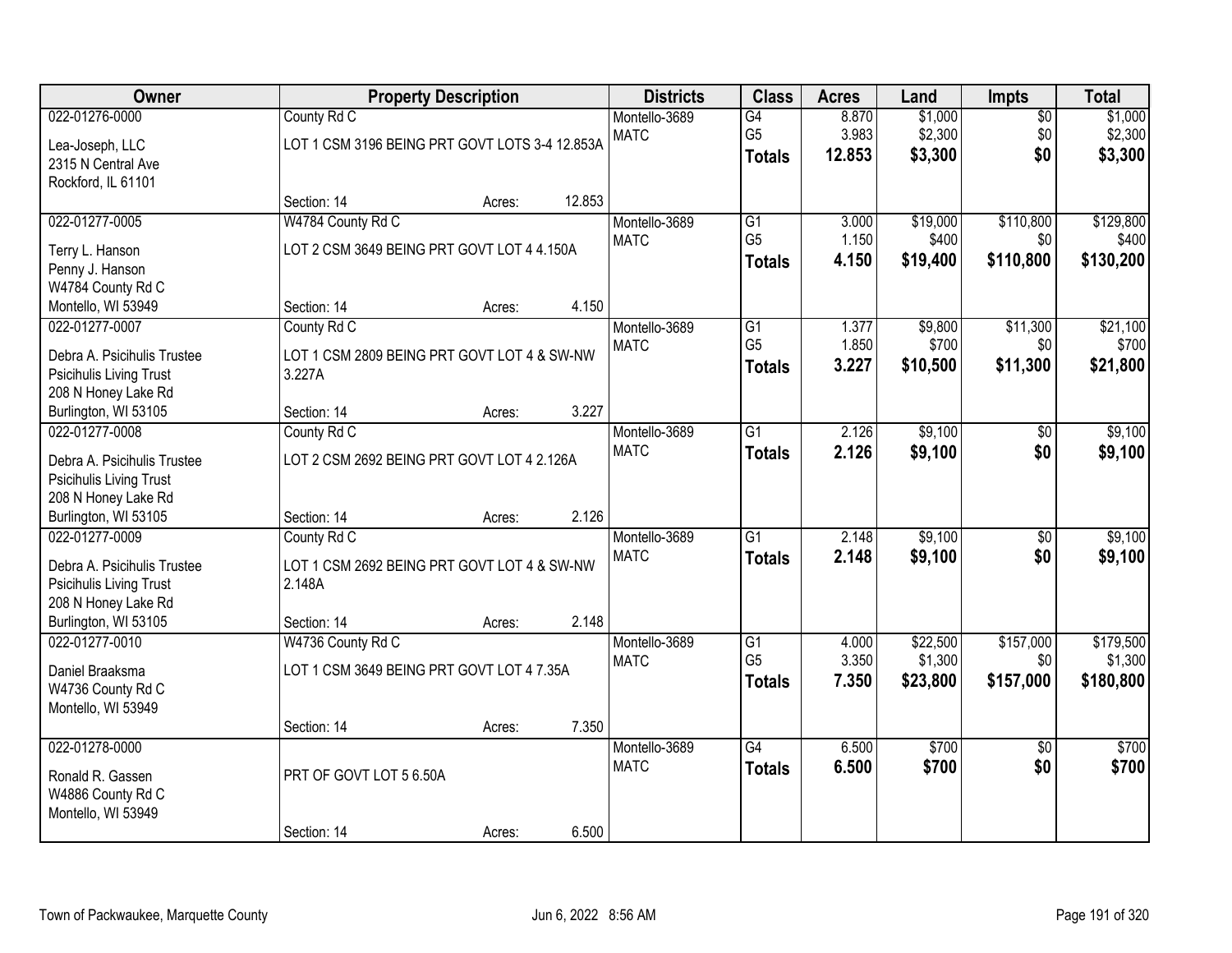| Owner                              |                                               | <b>Property Description</b> |       | <b>Districts</b>                   | <b>Class</b>    | <b>Acres</b> | Land     | Impts     | <b>Total</b> |
|------------------------------------|-----------------------------------------------|-----------------------------|-------|------------------------------------|-----------------|--------------|----------|-----------|--------------|
| 022-01279-0000                     | W4827 County Rd C                             |                             |       | Buffalo Lake Pro &                 | $\overline{G1}$ | 0.960        | \$37,000 | \$223,600 | \$260,600    |
| Randall Polk                       | LOT 1 CSM 1159 BEING PRT OF GOVT LOT 4 & GOV1 |                             |       | <b>Rehab Dist</b><br>Montello-3689 | <b>Totals</b>   | 0.960        | \$37,000 | \$223,600 | \$260,600    |
| Sarah Polk                         | LOT 5 0.96A                                   |                             |       | <b>MATC</b>                        |                 |              |          |           |              |
| PO Box 806                         |                                               |                             |       |                                    |                 |              |          |           |              |
| Montello, WI 53949                 | Section: 14                                   | Acres:                      | 0.960 |                                    |                 |              |          |           |              |
| 022-01280-0000                     | W4885 County Rd C                             |                             |       | Buffalo Lake Pro &                 | $\overline{G1}$ | 0.400        | \$45,700 | \$43,000  | \$88,700     |
| Thomas A. Baker                    | LOT 1 CSM 489 BEING PART OF GOVT LOT 5 232 FT |                             |       | Rehab Dist<br>Montello-3689        | <b>Totals</b>   | 0.400        | \$45,700 | \$43,000  | \$88,700     |
| W4891 County Rd C                  | FRTG CO RD C .40A                             |                             |       | <b>MATC</b>                        |                 |              |          |           |              |
| Montello, WI 53949                 |                                               |                             |       |                                    |                 |              |          |           |              |
|                                    | Section: 14                                   | Acres:                      | 0.400 |                                    |                 |              |          |           |              |
| 022-01281-0000                     | W4897 County Rd C                             |                             |       | Buffalo Lake Pro &                 | $\overline{G1}$ | 0.370        | \$36,000 | \$97,400  | \$133,400    |
| Joan M. Zacharias Trustees         | LOT 2 CSM 489 BEING PRT OF GOVT LOT 5 107FT   |                             |       | <b>Rehab Dist</b>                  | <b>Totals</b>   | 0.370        | \$36,000 | \$97,400  | \$133,400    |
| Gary L & Joan M Zacharias Jt Irrev | FRTG .37A                                     |                             |       | Montello-3689<br><b>MATC</b>       |                 |              |          |           |              |
| <b>Living Trust</b>                |                                               |                             |       |                                    |                 |              |          |           |              |
| N61 W28908 Parkside Pl             | Section: 14                                   | Acres:                      | 0.370 |                                    |                 |              |          |           |              |
| Hartland, WI 53029                 |                                               |                             |       |                                    |                 |              |          |           |              |
| 022-01283-0000                     | W4877 County Rd C                             |                             |       | Buffalo Lake Pro &                 | $\overline{G1}$ | 3.000        | \$46,900 | \$119,500 | \$166,400    |
| Mary A. Schiller                   | LOT 1 OF CSM 375 BEING PRT GOVT LOT 5 3.00A   |                             |       | <b>Rehab Dist</b><br>Montello-3689 | <b>Totals</b>   | 3.000        | \$46,900 | \$119,500 | \$166,400    |
| 1318 Sheridan Rd                   |                                               |                             |       | <b>MATC</b>                        |                 |              |          |           |              |
| Kenosha, WI 53140                  |                                               |                             |       |                                    |                 |              |          |           |              |
|                                    | Section: 14                                   | Acres:                      | 3.000 |                                    |                 |              |          |           |              |
| 022-01284-0000                     | W4867 County Rd C                             |                             |       | Buffalo Lake Pro &                 | G1              | 1.120        | \$40,900 | \$106,200 | \$147,100    |
| Noreen E Davidson Rev Trust        | LOT 2 CSM 375 BEING PRT OF GOVT LOT 5 110 FT  |                             |       | Rehab Dist                         | <b>Totals</b>   | 1.120        | \$40,900 | \$106,200 | \$147,100    |
| Agreement                          | <b>FRTG 1.12A</b>                             |                             |       | Montello-3689<br><b>MATC</b>       |                 |              |          |           |              |
| W4867 Co Rd C                      |                                               |                             |       |                                    |                 |              |          |           |              |
| Montello, WI 53949                 | Section: 14                                   | Acres:                      | 1.120 |                                    |                 |              |          |           |              |
| 022-01285-0000                     | W4855 County Rd C                             |                             |       | Buffalo Lake Pro &                 | $\overline{G1}$ | 1.080        | \$39,900 | \$92,200  | \$132,100    |
| Mary Hablewitz                     | LOT 1 OF ASSESSORS PLAT 3 113.61FT FRTG 1.08A |                             |       | <b>Rehab Dist</b>                  | <b>Totals</b>   | 1.080        | \$39,900 | \$92,200  | \$132,100    |
| <b>Robert Hablewitz</b>            |                                               |                             |       | Montello-3689<br><b>MATC</b>       |                 |              |          |           |              |
| S16 W32178 High Meadow Cir         |                                               |                             |       |                                    |                 |              |          |           |              |
| Delafield, WI 53018                | Section: 14                                   | Acres:                      | 1.080 |                                    |                 |              |          |           |              |
| 022-01286-0000                     | W4853 County Rd C                             |                             |       | Buffalo Lake Pro &                 | $\overline{G1}$ | 0.950        | \$38,300 | \$100,200 | \$138,500    |
| Jeffry V. Glaser                   | LOT 2 OF ASSESSORS PLAT 3 100FT FRTG 0.95A    |                             |       | Rehab Dist                         | <b>Totals</b>   | 0.950        | \$38,300 | \$100,200 | \$138,500    |
| Linda L. Glaser                    |                                               |                             |       | Montello-3689                      |                 |              |          |           |              |
| W4853 County Rd C                  |                                               |                             |       | <b>MATC</b>                        |                 |              |          |           |              |
| Montello, WI 53949                 | Section: 14                                   | Acres:                      | 0.950 |                                    |                 |              |          |           |              |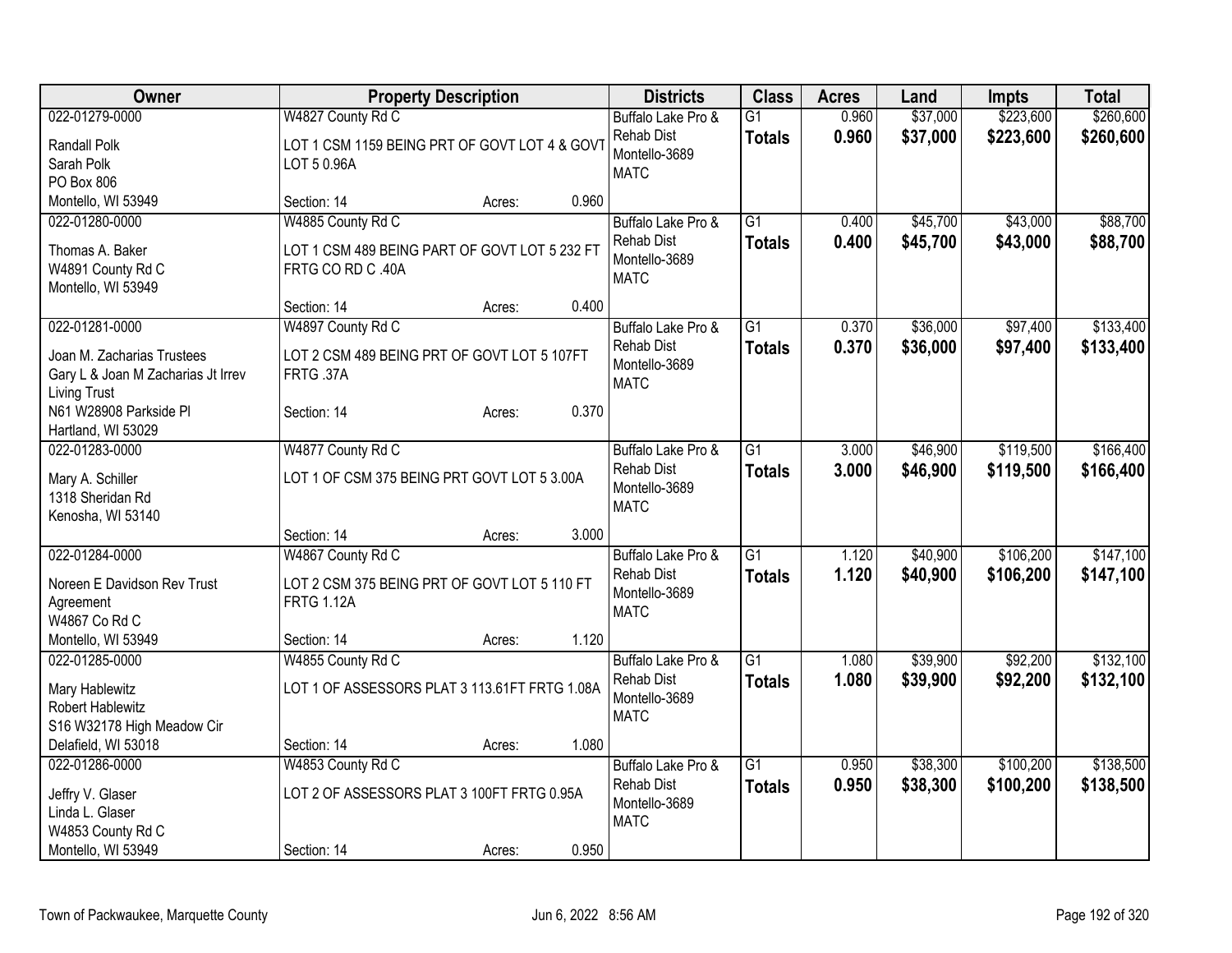| Owner                                                                           |                                               | <b>Property Description</b> |        | <b>Districts</b>             | <b>Class</b>    | <b>Acres</b> | Land     | <b>Impts</b>    | <b>Total</b> |
|---------------------------------------------------------------------------------|-----------------------------------------------|-----------------------------|--------|------------------------------|-----------------|--------------|----------|-----------------|--------------|
| 022-01287-0000                                                                  | W4845 County Rd C                             |                             |        | Buffalo Lake Pro &           | $\overline{G1}$ | 0.990        | \$37,500 | \$88,000        | \$125,500    |
| Karen E. Rohner                                                                 | LOT 3 OF ASSESSORS PLAT 3 100FT FRTG 0.99A    |                             |        | <b>Rehab Dist</b>            | <b>Totals</b>   | 0.990        | \$37,500 | \$88,000        | \$125,500    |
| W4845 County Rd C                                                               |                                               |                             |        | Montello-3689<br><b>MATC</b> |                 |              |          |                 |              |
| Montello, WI 53949                                                              |                                               |                             |        |                              |                 |              |          |                 |              |
|                                                                                 | Section: 14                                   | Acres:                      | 0.990  |                              |                 |              |          |                 |              |
| 022-01288-0000                                                                  | W4835 County Rd C                             |                             |        | Buffalo Lake Pro &           | $\overline{G1}$ | 0.990        | \$37,900 | \$13,200        | \$51,100     |
| Ronnie G. Lee                                                                   | LOT 4 OF ASSESSORS PLAT 3 100FT FRTG 0.99A    |                             |        | <b>Rehab Dist</b>            | <b>Totals</b>   | 0.990        | \$37,900 | \$13,200        | \$51,100     |
| Christine A. Lee                                                                |                                               |                             |        | Montello-3689<br><b>MATC</b> |                 |              |          |                 |              |
| 807 Hilltop Dr                                                                  |                                               |                             |        |                              |                 |              |          |                 |              |
| Deforest, WI 53532                                                              | Section: 14                                   | Acres:                      | 0.990  |                              |                 |              |          |                 |              |
| 022-01289-0000                                                                  | W4829 County Rd C                             |                             |        | Buffalo Lake Pro &           | G1              | 1.000        | \$38,500 | \$111,400       | \$149,900    |
| Shelly A. Havelka                                                               | LOT 5 OF ASSESSORS PLAT 3 101.27FT 1.00A      |                             |        | <b>Rehab Dist</b>            | <b>Totals</b>   | 1.000        | \$38,500 | \$111,400       | \$149,900    |
| PO Box 642                                                                      |                                               |                             |        | Montello-3689<br><b>MATC</b> |                 |              |          |                 |              |
| Portage, WI 53901                                                               |                                               |                             |        |                              |                 |              |          |                 |              |
|                                                                                 | Section: 14                                   | Acres:                      | 1.000  |                              |                 |              |          |                 |              |
| 022-01290-0000                                                                  | W4815 County Rd C                             |                             |        | Buffalo Lake Pro &           | $\overline{G1}$ | 0.920        | \$40,600 | \$135,900       | \$176,500    |
| James E. Martinson                                                              | LOT 2 CSM 1159 BEING PRT OF GOVT LOT 4 0.92A  |                             |        | <b>Rehab Dist</b>            | <b>Totals</b>   | 0.920        | \$40,600 | \$135,900       | \$176,500    |
| W2694 Stakers Row Rd                                                            |                                               |                             |        | Montello-3689                |                 |              |          |                 |              |
| Helenville, WI 53137                                                            |                                               |                             |        | <b>MATC</b>                  |                 |              |          |                 |              |
|                                                                                 | Section: 14                                   | Acres:                      | 0.920  |                              |                 |              |          |                 |              |
| 022-01291-0000                                                                  | W4807 County Rd C                             |                             |        | Buffalo Lake Pro &           | $\overline{G1}$ | 1.310        | \$40,600 | \$168,300       | \$208,900    |
| Rodney A. Steurer                                                               | LOT 1 CSM 3244 BEING PRT OF GOVT LOT 4 1.31A  |                             |        | <b>Rehab Dist</b>            | <b>Totals</b>   | 1.310        | \$40,600 | \$168,300       | \$208,900    |
| Debra K. Steurer                                                                |                                               |                             |        | Montello-3689                |                 |              |          |                 |              |
| 3415 Hampshire Rd                                                               |                                               |                             |        | <b>MATC</b>                  |                 |              |          |                 |              |
| Janesville, WI 53546                                                            | Section: 14                                   | Acres:                      | 1.310  |                              |                 |              |          |                 |              |
| 022-01292-0000                                                                  |                                               |                             |        | Montello-3689                | $\overline{G5}$ | 11.418       | \$12,000 | $\overline{60}$ | \$12,000     |
| Scott & Debora Dziadosz Living Trust et   CSM 1694 BEING PRT GOVT LOT 5 11.418A |                                               |                             |        | <b>MATC</b>                  | <b>Totals</b>   | 11.418       | \$12,000 | \$0             | \$12,000     |
| al                                                                              |                                               |                             |        |                              |                 |              |          |                 |              |
| 8311 N Grandview Dr                                                             |                                               |                             |        |                              |                 |              |          |                 |              |
| Brown Deer, WI 53223                                                            | Section: 14                                   | Acres:                      | 11.418 |                              |                 |              |          |                 |              |
| 022-01293-0000                                                                  | 4801 County Rd C                              |                             |        | Buffalo Lake Pro &           | $\overline{G1}$ | 1.350        | \$47,100 | \$152,000       | \$199,100    |
| Allan D. Millin                                                                 | LOT 2 CSM 3244 BEING PRT OF GOV'T LOT 4 1.35A |                             |        | <b>Rehab Dist</b>            | <b>Totals</b>   | 1.350        | \$47,100 | \$152,000       | \$199,100    |
| Sally I. Millin                                                                 |                                               |                             |        | Montello-3689                |                 |              |          |                 |              |
| W4801 County Rd C                                                               |                                               |                             |        | <b>MATC</b>                  |                 |              |          |                 |              |
| Montello, WI 53949                                                              | Section: 14                                   | Acres:                      | 1.350  |                              |                 |              |          |                 |              |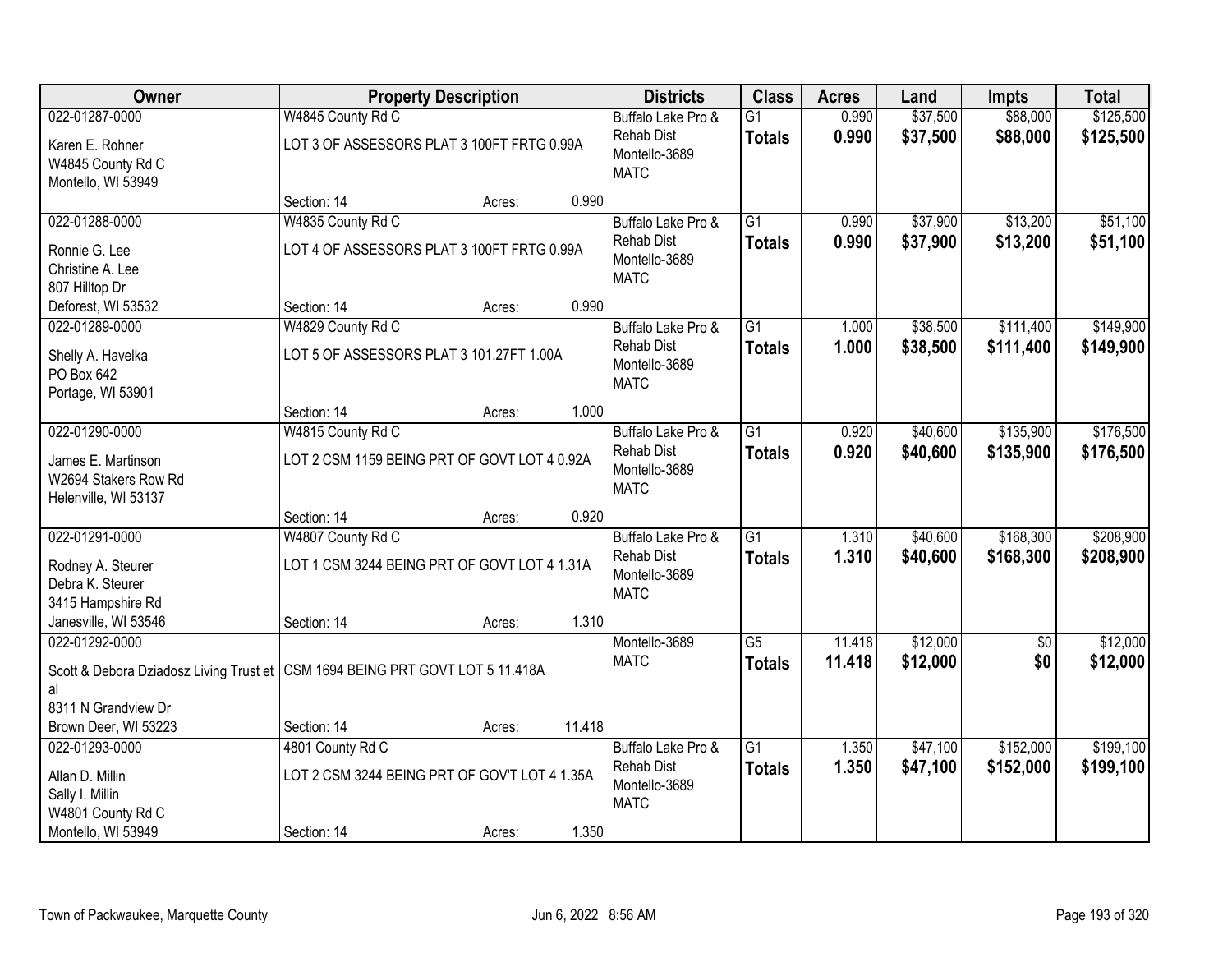| <b>Owner</b>                                                                                              |                                                                                                               | <b>Property Description</b> |       | <b>Districts</b>                                                        | <b>Class</b>                     | <b>Acres</b>   | Land                 | <b>Impts</b>           | <b>Total</b>         |
|-----------------------------------------------------------------------------------------------------------|---------------------------------------------------------------------------------------------------------------|-----------------------------|-------|-------------------------------------------------------------------------|----------------------------------|----------------|----------------------|------------------------|----------------------|
| 022-01294-0000<br>Rodney & Mary Dziadosz Trust<br>N5645 Nebula Dr<br>Pardeeville, WI 53954                | LOT 1 CSM 1804 BEING PRT GOVT LOT 5 1.50A                                                                     |                             |       | Montello-3689<br><b>MATC</b>                                            | $\overline{G1}$<br><b>Totals</b> | 1.500<br>1.500 | \$10,300<br>\$10,300 | $\overline{50}$<br>\$0 | \$10,300<br>\$10,300 |
|                                                                                                           | Section: 14                                                                                                   | Acres:                      | 1.500 |                                                                         |                                  |                |                      |                        |                      |
| 022-01294-0005<br>Mary Hablewitz<br>Robert Hablewitz<br>S16 W32178 High Meadow Cir<br>Delafield, WI 53018 | LOT 2 OF CSM 1804 BEING PRT OF GOVT LOT 5<br>1.50A<br>Section: 14                                             | Acres:                      | 1.500 | Montello-3689<br><b>MATC</b>                                            | $\overline{G1}$<br><b>Totals</b> | 1.500<br>1.500 | \$10,300<br>\$10,300 | \$0<br>\$0             | \$10,300<br>\$10,300 |
| 022-01294-0010                                                                                            |                                                                                                               |                             |       | Montello-3689                                                           | $\overline{G1}$                  | 1.500          | \$10,300             | \$2,700                | \$13,000             |
| Jeffry V. Glaser<br>Linda L. Glaser<br>W4853 County Rd C                                                  | LOT 3 OF CSM 1804 BEING PRT OF GOVT LOT 5<br>1.50A                                                            |                             |       | <b>MATC</b>                                                             | <b>Totals</b>                    | 1.500          | \$10,300             | \$2,700                | \$13,000             |
| Montello, WI 53949                                                                                        | Section: 14                                                                                                   | Acres:                      | 1.500 |                                                                         |                                  |                |                      |                        |                      |
| 022-01294-0015<br>Kenneth J Steinberger 221972<br>c/o Marshell Sherre Center<br>1318 N 14th St            | LOT 4 OF CSM 1804 BEING PRT OF GOVT LOT 5<br>1.50A                                                            |                             |       | Montello-3689<br><b>MATC</b>                                            | $\overline{G1}$<br><b>Totals</b> | 1.500<br>1.500 | \$10,300<br>\$10,300 | $\sqrt[6]{3}$<br>\$0   | \$10,300<br>\$10,300 |
| Milwaukee, WI 53205                                                                                       | Section: 14                                                                                                   | Acres:                      | 1.500 |                                                                         |                                  |                |                      |                        |                      |
| 022-01295-0000<br>Maverick P. Hovey<br>Serena Hovey<br>6225 Camino Way                                    | W4704 County Rd K<br>PARCEL IN SW COR OF GOVT LOT 3 (SE/SW) SEC 14<br>& IN NE COR OF GOVT LOT 1, SEC 23 1.20A |                             |       | Buffalo Lake Pro &<br><b>Rehab Dist</b><br>Montello-3689<br><b>MATC</b> | $\overline{G1}$<br><b>Totals</b> | 1.200<br>1.200 | \$36,500<br>\$36,500 | \$62,500<br>\$62,500   | \$99,000<br>\$99,000 |
| Madison, WI 53719                                                                                         | Section: 14                                                                                                   | Acres:                      | 1.200 |                                                                         |                                  |                |                      |                        |                      |
| 022-01296-0000<br>Herman Grzes<br>W4507 County Rd K<br>Montello, WI 53949                                 | LOT 1 CSM 986 BEING PRT OF GOVT LOT 1 0.46A                                                                   |                             |       | Buffalo Lake Pro &<br><b>Rehab Dist</b><br>Montello-3689<br><b>MATC</b> | $\overline{G1}$<br><b>Totals</b> | 0.460<br>0.460 | \$1,600<br>\$1,600   | $\sqrt{$0}$<br>\$0     | \$1,600<br>\$1,600   |
|                                                                                                           | Section: 14                                                                                                   | Acres:                      | 0.460 |                                                                         |                                  |                |                      |                        |                      |
| 022-01296-0005<br>Herman Grzes<br>W4507 County Rd K<br>Montello, WI 53949                                 | County Rd K<br>LOT 1 CSM 980 LESS THE WESTERNMOST 60FT<br>BEING PRT OF GOVT LOT 10.172A<br>Section: 14        | Acres:                      | 0.172 | Buffalo Lake Pro &<br><b>Rehab Dist</b><br>Montello-3689<br><b>MATC</b> | $\overline{G1}$<br><b>Totals</b> | 0.172<br>0.172 | \$3,000<br>\$3,000   | $\overline{30}$<br>\$0 | \$3,000<br>\$3,000   |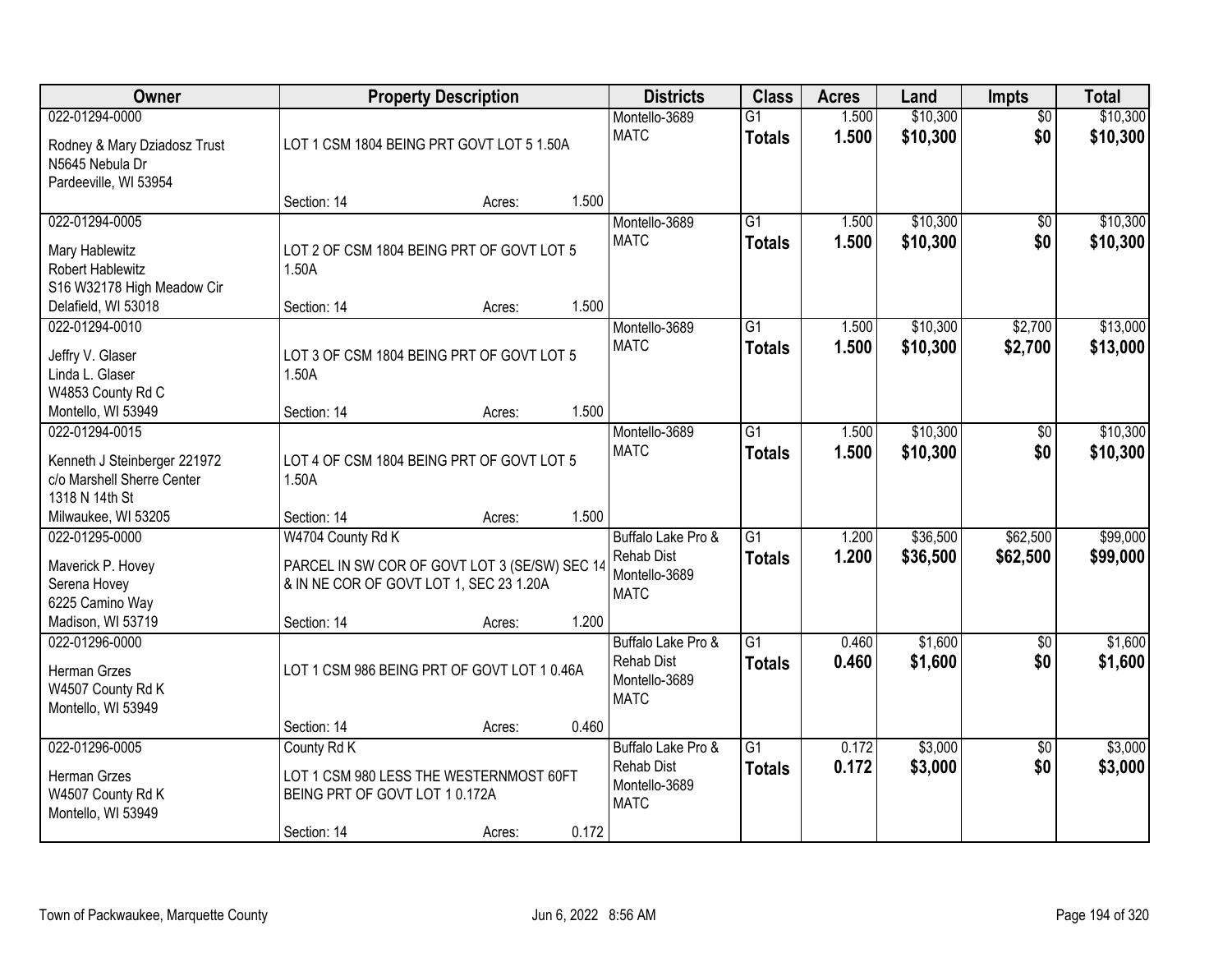| Owner                                                                              | <b>Property Description</b>                                                                                  | <b>Districts</b>                                                        | <b>Class</b>                     | <b>Acres</b>   | Land                 | <b>Impts</b>           | <b>Total</b>           |
|------------------------------------------------------------------------------------|--------------------------------------------------------------------------------------------------------------|-------------------------------------------------------------------------|----------------------------------|----------------|----------------------|------------------------|------------------------|
| 022-01296-0010<br>Steven R. Butcher<br>Beverly R. Butcher<br>PO Box 575            | County Rd K<br>THE WESTERNMOST 60FT OF LOT 1 CSM 980 BEING<br>PRT OF GOVT LOT 10.028A                        | Buffalo Lake Pro &<br><b>Rehab Dist</b><br>Montello-3689<br><b>MATC</b> | $\overline{G1}$<br><b>Totals</b> | 0.028<br>0.028 | \$1,200<br>\$1,200   | $\overline{50}$<br>\$0 | \$1,200<br>\$1,200     |
| Montello, WI 53949                                                                 | 0.028<br>Section: 14<br>Acres:                                                                               |                                                                         |                                  |                |                      |                        |                        |
| 022-01297-0000<br>Twyla J. Davis (Le<br>Karen R Davis Trust<br>3022 Edmonton Dr    | W4548 County Rd K<br>PRT OF GOVT LOT 17.61A                                                                  | Buffalo Lake Pro &<br><b>Rehab Dist</b><br>Montello-3689<br><b>MATC</b> | $\overline{G1}$<br><b>Totals</b> | 7.610<br>7.610 | \$38,700<br>\$38,700 | \$122,400<br>\$122,400 | \$161,100<br>\$161,100 |
| Sun Prairie, WI 53590                                                              | 7.610<br>Section: 14<br>Acres:                                                                               |                                                                         |                                  |                |                      |                        |                        |
| 022-01298-0000<br>Karen R Davis Trust<br>3022 Edmonton Dr<br>Sun Prairie, WI 53590 | W4578 County Rd K<br>LOT 1 CSM 324 BEING PRT OF GOVT LOT 1 (177'<br>FRTG) 00.69A                             | Buffalo Lake Pro &<br><b>Rehab Dist</b><br>Montello-3689<br><b>MATC</b> | $\overline{G1}$<br><b>Totals</b> | 0.690<br>0.690 | \$49,400<br>\$49,400 | \$139,700<br>\$139,700 | \$189,100<br>\$189,100 |
|                                                                                    | 0.690<br>Section: 14<br>Acres:                                                                               |                                                                         |                                  |                |                      |                        |                        |
| 022-01299-0000<br>Richard A. Ditsworth<br>W4655 County Rd K<br>Montello, WI 53949  | W4655 County Rd K<br>CSM 406 BEING FRAC PRT OF GOVT LOT 17.318A                                              | Buffalo Lake Pro &<br><b>Rehab Dist</b><br>Montello-3689<br><b>MATC</b> | G1<br><b>Totals</b>              | 7.318<br>7.318 | \$30,600<br>\$30,600 | \$168,600<br>\$168,600 | \$199,200<br>\$199,200 |
|                                                                                    | 7.318<br>Section: 14<br>Acres:                                                                               |                                                                         |                                  |                |                      |                        |                        |
| 022-01300-0000<br>Jon M. Whiting<br>Gina M. Whiting<br>N3694 11th Dr               | N3694 11th Dr<br>W 425FT OF FRAC PRT OF GOVT LOT 1 IN SEC 14 &<br>N 50FT OF W 425FT OF NW-NE OF SEC 23 3.49A | Buffalo Lake Pro &<br><b>Rehab Dist</b><br>Montello-3689<br><b>MATC</b> | $\overline{G1}$<br><b>Totals</b> | 3.490<br>3.490 | \$17,200<br>\$17,200 | \$100,300<br>\$100,300 | \$117,500<br>\$117,500 |
| Montello, WI 53949                                                                 | Section: 14<br>3.490<br>Acres:                                                                               |                                                                         |                                  |                |                      |                        |                        |
| 022-01301-0000<br>Mark W. Gauger<br>W4488 County Rd K<br>Montello, WI 53949        | W4488 County Rd K<br>PARCEL A IN NE COR OF GOVT LOT 1 LY N CREEK<br>1.50A                                    | Buffalo Lake Pro &<br><b>Rehab Dist</b><br>Montello-3689<br><b>MATC</b> | $\overline{G1}$<br><b>Totals</b> | 1.500<br>1.500 | \$64,700<br>\$64,700 | \$113,600<br>\$113,600 | \$178,300<br>\$178,300 |
| 022-01302-0000                                                                     | 1.500<br>Section: 14<br>Acres:<br>County Rd K                                                                |                                                                         | $\overline{G1}$                  | 0.350          | \$18,600             |                        | \$18,600               |
| Jay P. Joseph<br>Brenda J. Joseph<br>3 Woodhaven Ln                                | A PARCEL OF GOVT LOT 10.35A                                                                                  | Buffalo Lake Pro &<br><b>Rehab Dist</b><br>Montello-3689<br><b>MATC</b> | <b>Totals</b>                    | 0.350          | \$18,600             | $\overline{50}$<br>\$0 | \$18,600               |
| Kaukauna, WI 54130                                                                 | 0.350<br>Section: 14<br>Acres:                                                                               |                                                                         |                                  |                |                      |                        |                        |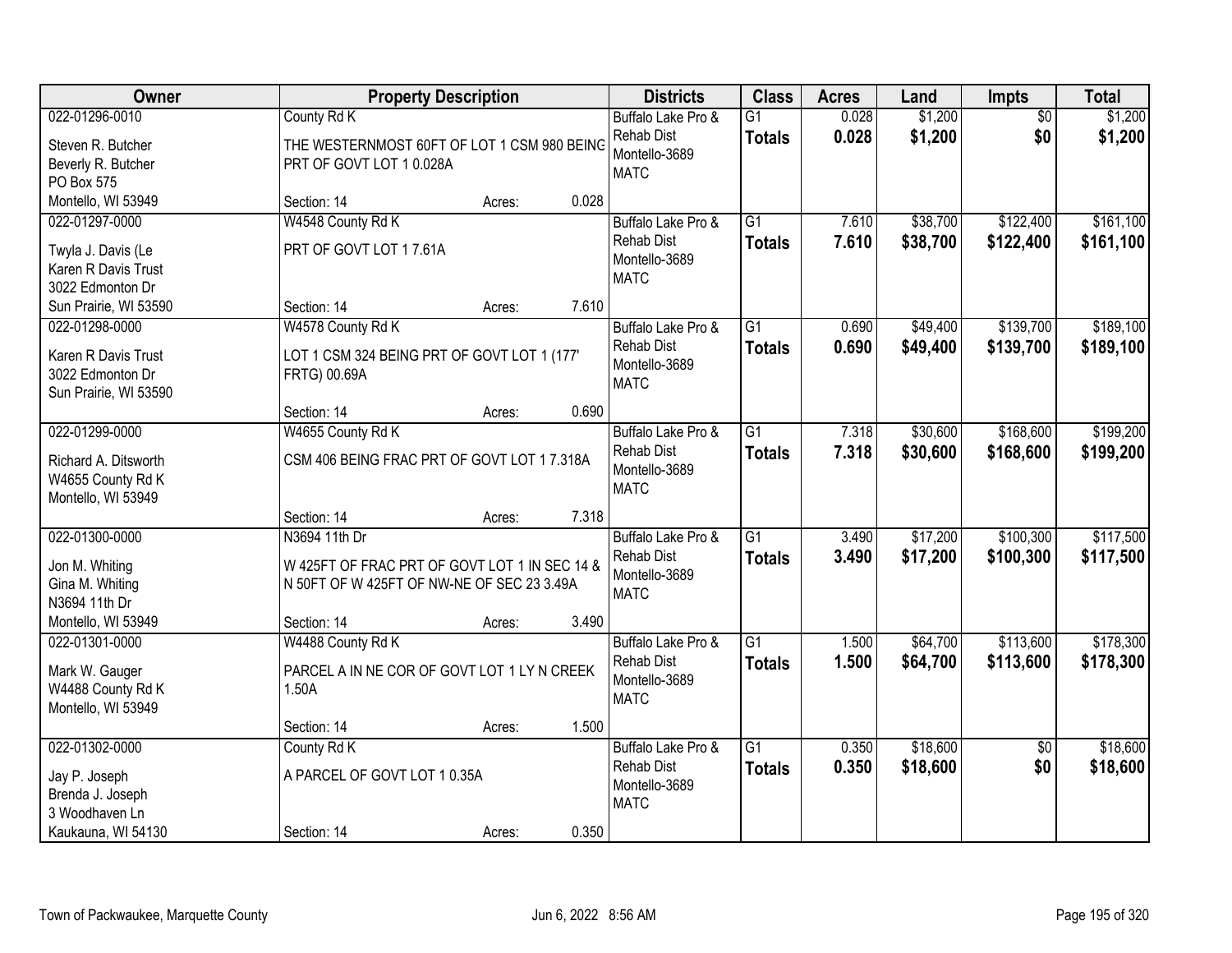| Owner                                   |                                                       | <b>Property Description</b> |       | <b>Districts</b>                        | <b>Class</b>                     | <b>Acres</b>   | Land                 | Impts                  | <b>Total</b>         |
|-----------------------------------------|-------------------------------------------------------|-----------------------------|-------|-----------------------------------------|----------------------------------|----------------|----------------------|------------------------|----------------------|
| 022-01303-0000                          | County Rd K                                           |                             |       | Buffalo Lake Pro &<br><b>Rehab Dist</b> | $\overline{G1}$<br><b>Totals</b> | 0.150<br>0.150 | \$10,000<br>\$10,000 | $\overline{50}$<br>\$0 | \$10,000<br>\$10,000 |
| Gary L. Odekirk                         | FRAC PRT OF GOVT LOT 10.15A                           |                             |       | Montello-3689                           |                                  |                |                      |                        |                      |
| Lynn M. Odekirk                         |                                                       |                             |       | <b>MATC</b>                             |                                  |                |                      |                        |                      |
| N3643 11th Dr                           |                                                       |                             | 0.150 |                                         |                                  |                |                      |                        |                      |
| Montello, WI 53949<br>022-01304-0000    | Section: 14                                           | Acres:                      |       |                                         | $\overline{G1}$                  | 0.600          | \$59,200             | \$83,100               | \$142,300            |
|                                         | W4638 County Rd K                                     |                             |       | Buffalo Lake Pro &<br><b>Rehab Dist</b> |                                  |                |                      |                        |                      |
| Property Preparation, Inc               | FRAC PRT OF GOVT LOT 10.60A                           |                             |       | Montello-3689                           | <b>Totals</b>                    | 0.600          | \$59,200             | \$83,100               | \$142,300            |
| 4708 Laurel Ave                         |                                                       |                             |       | <b>MATC</b>                             |                                  |                |                      |                        |                      |
| Glenview, IL 60025                      |                                                       |                             |       |                                         |                                  |                |                      |                        |                      |
|                                         | Section: 14                                           | Acres:                      | 0.600 |                                         |                                  |                |                      |                        |                      |
| 022-01305-0000                          | W4588 County Rd K                                     |                             |       | Buffalo Lake Pro &                      | $\overline{G1}$                  | 0.410          | \$54,700             | \$109,200              | \$163,900            |
| Gordon R. Hanson                        | CSM 142A LESS 30FT BEING PRT SE-SE 0.410A             |                             |       | <b>Rehab Dist</b>                       | <b>Totals</b>                    | 0.410          | \$54,700             | \$109,200              | \$163,900            |
| W4588 County Rd K                       |                                                       |                             |       | Montello-3689                           |                                  |                |                      |                        |                      |
| Montello, WI 53949                      |                                                       |                             |       | <b>MATC</b>                             |                                  |                |                      |                        |                      |
|                                         | Section: 14                                           | Acres:                      | 0.410 |                                         |                                  |                |                      |                        |                      |
| 022-01306-0000                          | W4617 County Rd K                                     |                             |       | Buffalo Lake Pro &                      | $\overline{G1}$                  | 2.119          | \$43,100             | \$3,900                | \$47,000             |
| <b>Paulette Bennett</b>                 | CSM 263 LESS S 1.41A & LESS CSM 1259 2.119A           |                             |       | <b>Rehab Dist</b>                       | <b>Totals</b>                    | 2.119          | \$43,100             | \$3,900                | \$47,000             |
| W4619 County Rd K                       |                                                       |                             |       | Montello-3689                           |                                  |                |                      |                        |                      |
| Montello, WI 53949                      |                                                       |                             |       | <b>MATC</b>                             |                                  |                |                      |                        |                      |
|                                         | Section: 14                                           | Acres:                      | 2.119 |                                         |                                  |                |                      |                        |                      |
| 022-01307-0000                          | County Rd K                                           |                             |       | Buffalo Lake Pro &                      | $\overline{G1}$                  | 1.170          | \$41,500             | $\overline{50}$        | \$41,500             |
|                                         | LOT 1 CSM 1259 BEING PRT OF GOVT LOT 1 1.17A          |                             |       | <b>Rehab Dist</b>                       | <b>Totals</b>                    | 1.170          | \$41,500             | \$0                    | \$41,500             |
| Dawn Maier<br>W12361 Partridge run      |                                                       |                             |       | Montello-3689                           |                                  |                |                      |                        |                      |
| Lodi, WI 53555                          |                                                       |                             |       | <b>MATC</b>                             |                                  |                |                      |                        |                      |
|                                         | Section: 14                                           | Acres:                      | 1.170 |                                         |                                  |                |                      |                        |                      |
| 022-01308-0000                          | W4619 County Rd K                                     |                             |       | Montello-3689                           | $\overline{G1}$                  | 1.411          | \$13,400             | \$84,500               | \$97,900             |
|                                         |                                                       |                             |       | <b>MATC</b>                             | <b>Totals</b>                    | 1.411          | \$13,400             | \$84,500               | \$97,900             |
| Paulette Bennett                        | S 1.411A OF CSM 263 BEING PRT OF GOVT LOT 1<br>1.411A |                             |       |                                         |                                  |                |                      |                        |                      |
| W4619 County Rd K<br>Montello, WI 53949 |                                                       |                             |       |                                         |                                  |                |                      |                        |                      |
|                                         | Section: 14                                           | Acres:                      | 1.411 |                                         |                                  |                |                      |                        |                      |
| 022-01309-0000                          | W4595 County Rd K                                     |                             |       | Buffalo Lake Pro &                      | $\overline{G1}$                  | 1.659          | \$15,900             | \$140,900              | \$156,800            |
|                                         |                                                       |                             |       | <b>Rehab Dist</b>                       | <b>Totals</b>                    | 1.659          | \$15,900             | \$140,900              | \$156,800            |
| Frank A. Lochner                        | LOT 1-2 CSM 1858 PRT OF GOVT LOT 1 30FT FRTG          |                             |       | Montello-3689                           |                                  |                |                      |                        |                      |
| Margo L. Lochner                        | 1.659A                                                |                             |       | <b>MATC</b>                             |                                  |                |                      |                        |                      |
| W4595 County Rd K                       |                                                       |                             |       |                                         |                                  |                |                      |                        |                      |
| Montello, WI 53949                      | Section: 14                                           | Acres:                      | 1.659 |                                         |                                  |                |                      |                        |                      |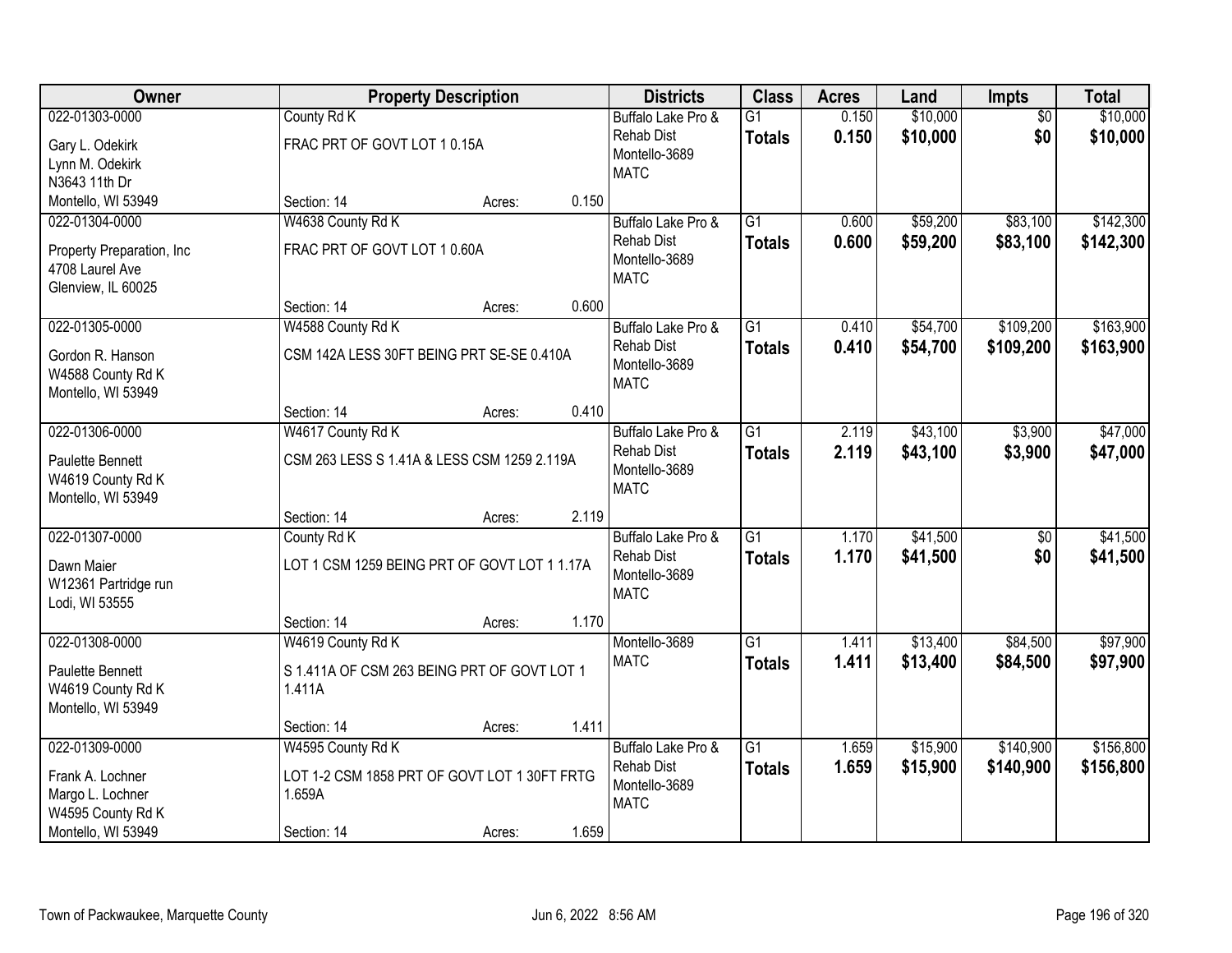| Owner                   |                                              | <b>Property Description</b> |        | <b>Districts</b>             | <b>Class</b>                      | <b>Acres</b>     | Land        | <b>Impts</b>    | <b>Total</b>    |
|-------------------------|----------------------------------------------|-----------------------------|--------|------------------------------|-----------------------------------|------------------|-------------|-----------------|-----------------|
| 022-01310-0000          | W4611 County Rd K                            |                             |        | Buffalo Lake Pro &           | $\overline{G1}$                   | 0.520            | \$9,200     | \$70,100        | \$79,300        |
| Kandice N. Kaercher     | PRT OF GOVT LOT 10.52A                       |                             |        | <b>Rehab Dist</b>            | <b>Totals</b>                     | 0.520            | \$9,200     | \$70,100        | \$79,300        |
| Nathan J. Kaercher      |                                              |                             |        | Montello-3689                |                                   |                  |             |                 |                 |
| N53 W37138 Madison St   |                                              |                             |        | <b>MATC</b>                  |                                   |                  |             |                 |                 |
| Oconomowoc, WI 53066    | Section: 14                                  | Acres:                      | 0.520  |                              |                                   |                  |             |                 |                 |
| 022-01311-0000          | County Rd K                                  |                             |        | Montello-3689                | $\overline{G1}$                   | 3.160            | \$19,600    | $\overline{50}$ | \$19,600        |
| Karen R Davis Trust     | LOT 1 CSM 1089 BEING PRT OF GOVT LOT 1 3.16A |                             |        | <b>MATC</b>                  | <b>Totals</b>                     | 3.160            | \$19,600    | \$0             | \$19,600        |
| 3022 Edmonton Dr        |                                              |                             |        |                              |                                   |                  |             |                 |                 |
| Sun Prairie, WI 53590   |                                              |                             |        |                              |                                   |                  |             |                 |                 |
|                         | Section: 14                                  | Acres:                      | 3.160  |                              |                                   |                  |             |                 |                 |
| 022-01312-0000          | County Rd K                                  |                             |        | Montello-3689                | $\overline{G1}$                   | 3.180            | \$19,600    | \$0             | \$19,600        |
| Karen R Davis Trust     | LOT 2 CSM 1089 BEING PRT OF GOVT LOT 1 3.18A |                             |        | <b>MATC</b>                  | <b>Totals</b>                     | 3.180            | \$19,600    | \$0             | \$19,600        |
| 3022 Edmonton Dr        |                                              |                             |        |                              |                                   |                  |             |                 |                 |
| Sun Prairie, WI 53590   |                                              |                             |        |                              |                                   |                  |             |                 |                 |
|                         | Section: 14                                  | Acres:                      | 3.180  |                              |                                   |                  |             |                 |                 |
| 022-01313-0000          | County Rd K                                  |                             |        | Buffalo Lake Pro &           | $\overline{G1}$                   | 0.050            | \$500       | \$0             | \$500           |
| Karen R Davis Trust     | LOT 1 CSM 1785 BEING PRT OF GOVT LOT 1 0.05A |                             |        | Rehab Dist                   | <b>Totals</b>                     | 0.050            | \$500       | \$0             | \$500           |
| 3022 Edmonton Dr        |                                              |                             |        | Montello-3689<br><b>MATC</b> |                                   |                  |             |                 |                 |
| Sun Prairie, WI 53590   |                                              |                             |        |                              |                                   |                  |             |                 |                 |
|                         | Section: 14                                  | Acres:                      | 0.050  |                              |                                   |                  |             |                 |                 |
| 022-01314-0000          | State Highway 23                             |                             |        | Montello-3689                | W <sub>6</sub>                    | 40.000           | (\$112,000) | $\overline{50}$ | \$0             |
| Dale F Pate Trust No 1  | <b>NE-NE 40.00A</b>                          |                             |        | <b>MATC</b>                  | <b>Totals</b>                     | 40.000           | \$0         | \$0             | \$0             |
| 905 Fairmont Rd         |                                              |                             |        |                              |                                   |                  |             |                 |                 |
| Pingree Grove, IL 60140 |                                              |                             |        |                              |                                   |                  |             |                 |                 |
|                         | Section: 15                                  | Acres:                      | 40.000 |                              |                                   |                  |             |                 |                 |
| 022-01315-0000          | 10th $Dr$                                    |                             |        | Montello-3689                | G4<br>G <sub>5</sub>              | 11.000           | \$1,200     | $\sqrt{6}$      | \$1,200         |
| Roberto Diaz Jr         | PRT NW-NE 29.00A                             |                             |        | <b>MATC</b>                  |                                   | 18.000<br>29.000 | \$18,000    | \$0<br>\$0      | \$18,000        |
| 8218 W Puetz            |                                              |                             |        |                              | <b>Totals</b>                     |                  | \$19,200    |                 | \$19,200        |
| Franklin, WI 53132      |                                              |                             |        |                              |                                   |                  |             |                 |                 |
|                         | Section: 15                                  | Acres:                      | 29.000 |                              |                                   |                  |             |                 |                 |
| 022-01316-0000          | N4076 10th Dr                                |                             |        | Montello-3689                | $\overline{G1}$<br>W <sub>6</sub> | 5.890<br>2.000   | \$25,600    | \$71,800        | \$97,400<br>\$0 |
| Dale F Pate Trust No 1  | PRT OF NW-NE LESS CSM 3771 7.89A             |                             |        | <b>MATC</b>                  |                                   |                  | (\$7,000)   | \$0             |                 |
| 905 Fairmont Rd         |                                              |                             |        |                              | <b>Totals</b>                     | 7.890            | \$25,600    | \$71,800        | \$97,400        |
| Pingree Grove, IL 60140 |                                              |                             |        |                              |                                   |                  |             |                 |                 |
|                         | Section: 15                                  | Acres:                      | 7.890  |                              |                                   |                  |             |                 |                 |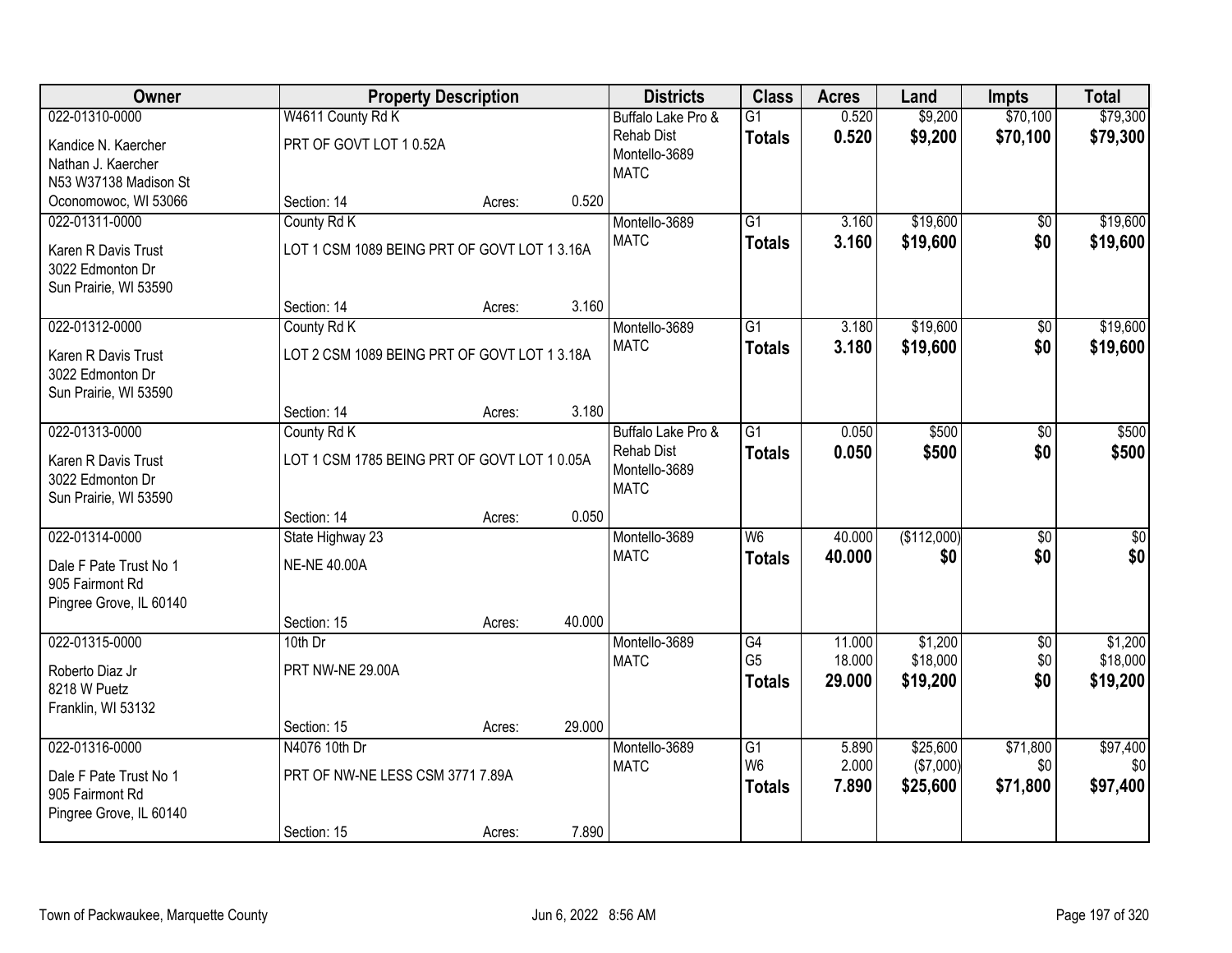| Owner                                   | <b>Property Description</b>              |        |        | <b>Districts</b> | <b>Class</b>    | <b>Acres</b> | Land     | <b>Impts</b> | <b>Total</b> |
|-----------------------------------------|------------------------------------------|--------|--------|------------------|-----------------|--------------|----------|--------------|--------------|
| 022-01316-0005                          | N4084 10th Dr                            |        |        | Montello-3689    | $\overline{G1}$ | 3.110        | \$15,900 | \$166,000    | \$181,900    |
| Barbara E. Raupp                        | LOT 1 CSM 3771 3.11A                     |        |        | <b>MATC</b>      | <b>Totals</b>   | 3.110        | \$15,900 | \$166,000    | \$181,900    |
| Leroy R. Raupp                          |                                          |        |        |                  |                 |              |          |              |              |
| 905 Fairmont Rd                         |                                          |        |        |                  |                 |              |          |              |              |
| Pingree Grove, IL 60140                 | Section: 15                              | Acres: | 3.110  |                  |                 |              |          |              |              |
| 022-01317-0000                          | N3936 10th Dr                            |        |        | Montello-3689    | G1              | 4.000        | \$19,000 | \$13,100     | \$32,100     |
| Scott A. Buss                           | PRT OF SW-NE 28.25A                      |        |        | <b>MATC</b>      | G <sub>5</sub>  | 20.250       | \$21,300 | \$0          | \$21,300     |
| Terry A. Buss                           |                                          |        |        |                  | G <sub>6</sub>  | 4.000        | \$11,200 | \$0          | \$11,200     |
| 707 Pleasant Wood Dr                    |                                          |        |        |                  | <b>Totals</b>   | 28.250       | \$51,500 | \$13,100     | \$64,600     |
| Kewauskum, WI 53040                     | Section: 15                              | Acres: | 28.250 |                  |                 |              |          |              |              |
| 022-01318-0000                          | N3904 10th Dr                            |        |        | Montello-3689    | G1              | 3.750        | \$18,100 | \$58,300     | \$76,400     |
| Breanna R. Schehr                       | PRT OF SW-NE 3.75A                       |        |        | <b>MATC</b>      | <b>Totals</b>   | 3.750        | \$18,100 | \$58,300     | \$76,400     |
| N3904 10th Dr                           |                                          |        |        |                  |                 |              |          |              |              |
| Montello, WI 53949                      |                                          |        |        |                  |                 |              |          |              |              |
|                                         | Section: 15                              | Acres: | 3.750  |                  |                 |              |          |              |              |
| 022-01319-0000                          | N3968 10th Dr                            |        |        | Montello-3689    | G1              | 1.000        | \$8,500  | \$77,000     | \$85,500     |
| Larry G. Richards                       | LOT 1 CSM 2779 BEING PRT OF SW-NE 2.002A |        |        | <b>MATC</b>      | G <sub>2</sub>  | 1.002        | \$8,500  | \$31,500     | \$40,000     |
| N3968 10th Dr                           |                                          |        |        |                  | <b>Totals</b>   | 2.002        | \$17,000 | \$108,500    | \$125,500    |
| Montello, WI 53949-8064                 |                                          |        |        |                  |                 |              |          |              |              |
|                                         | Section: 15                              | Acres: | 2.002  |                  |                 |              |          |              |              |
| 022-01319-0005                          | N3968 10th Dr Unit 2                     |        |        | Montello-3689    | $\overline{G1}$ | 2.000        | \$12,000 | \$91,300     | \$103,300    |
| Kenneth G. Richards                     | LOT 2 CSM 2779 BEING PRT OF SW-NE 2.00A  |        |        | <b>MATC</b>      | <b>Totals</b>   | 2.000        | \$12,000 | \$91,300     | \$103,300    |
| N3968 10th Dr Lot 2                     |                                          |        |        |                  |                 |              |          |              |              |
| Montello, WI 53949                      |                                          |        |        |                  |                 |              |          |              |              |
|                                         | Section: 15                              | Acres: | 2.000  |                  |                 |              |          |              |              |
| 022-01320-0000                          |                                          |        |        | Montello-3689    | $\overline{G5}$ | 4.000        | \$4,200  | $\sqrt{6}$   | \$4,200      |
| Roberto Diaz Jr                         | A PARCEL OF SW-NE 4.00A                  |        |        | <b>MATC</b>      | <b>Totals</b>   | 4.000        | \$4,200  | \$0          | \$4,200      |
| 8218 W Puetz                            |                                          |        |        |                  |                 |              |          |              |              |
| Franklin, WI 53132                      |                                          |        |        |                  |                 |              |          |              |              |
|                                         | Section: 15                              | Acres: | 4.000  |                  |                 |              |          |              |              |
| 022-01321-0000                          | 10th Dr                                  |        |        | Montello-3689    | $\overline{G1}$ | 1.000        | \$8,500  | \$36,500     | \$45,000     |
| Scott & Debora Dziadosz Living Trust et | PRT OF SE-NE 30.25A                      |        |        | <b>MATC</b>      | G <sub>5</sub>  | 21.250       | \$22,300 | \$0          | \$22,300     |
| al                                      |                                          |        |        |                  | G <sub>6</sub>  | 8.000        | \$22,400 | \$0          | \$22,400     |
| 8311 N Grandview Dr                     |                                          |        |        |                  | <b>Totals</b>   | 30.250       | \$53,200 | \$36,500     | \$89,700     |
| Brown Deer, WI 53223                    | Section: 15                              | Acres: | 30.250 |                  |                 |              |          |              |              |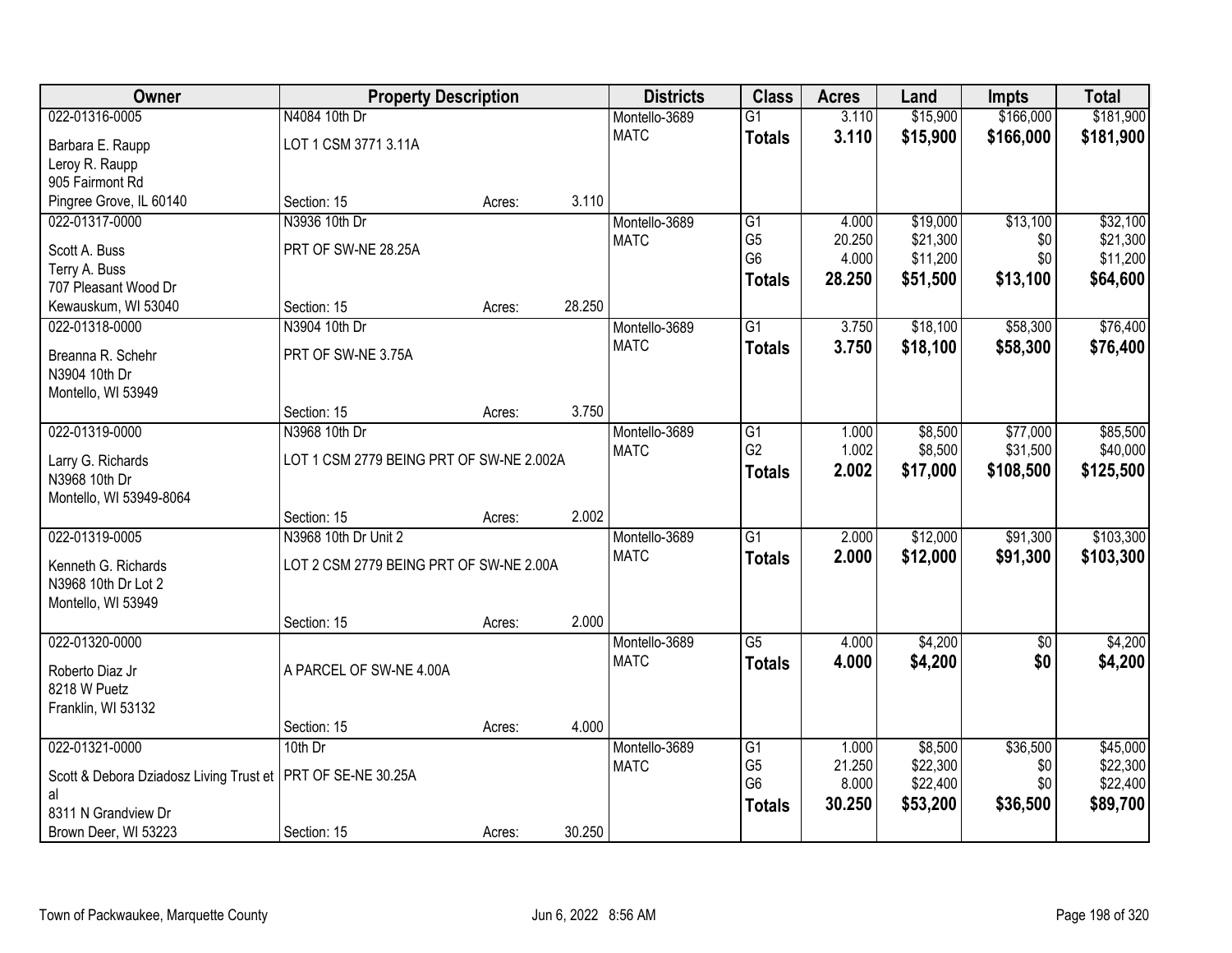| <b>Owner</b>                                   |                                                                  | <b>Property Description</b> |        | <b>Districts</b> | <b>Class</b>    | <b>Acres</b> | Land     | <b>Impts</b>    | <b>Total</b> |
|------------------------------------------------|------------------------------------------------------------------|-----------------------------|--------|------------------|-----------------|--------------|----------|-----------------|--------------|
| 022-01322-0000                                 |                                                                  |                             |        | Montello-3689    | $\overline{G5}$ | 9.750        | \$10,300 | $\overline{30}$ | \$10,300     |
| Scott A. Buss                                  | PRT OF SE-NE 9.75A                                               |                             |        | <b>MATC</b>      | <b>Totals</b>   | 9.750        | \$10,300 | \$0             | \$10,300     |
| Terry A. Buss                                  |                                                                  |                             |        |                  |                 |              |          |                 |              |
| 707 Pleasant Wood Dr                           |                                                                  |                             |        |                  |                 |              |          |                 |              |
| Kewauskum, WI 53040                            | Section: 15                                                      | Acres:                      | 9.750  |                  |                 |              |          |                 |              |
| 022-01323-0000                                 | N4047 10th Dr                                                    |                             |        | Montello-3689    | $\overline{G1}$ | 2.000        | \$12,000 | \$15,200        | \$27,200     |
| Joseph J. Schielka                             | E 1/2 OF PARCEL A OF A POS BEING N 1/2 OF NE-NV                  |                             |        | <b>MATC</b>      | G <sub>6</sub>  | 17.900       | \$50,100 | \$0             | \$50,100     |
| N4047 10th Dr                                  | 19.90A                                                           |                             |        |                  | <b>Totals</b>   | 19.900       | \$62,100 | \$15,200        | \$77,300     |
| Montello, WI 53949                             |                                                                  |                             |        |                  |                 |              |          |                 |              |
|                                                | Section: 15                                                      | Acres:                      | 19.900 |                  |                 |              |          |                 |              |
| 022-01324-0000                                 |                                                                  |                             |        | Montello-3689    | $\overline{G6}$ | 19.090       | \$53,500 | \$0             | \$53,500     |
| Dietmar A Behrendt Trust                       | PRT OF PARCEL B OF A POS LESS .80A IN SW COR                     |                             |        | <b>MATC</b>      | <b>Totals</b>   | 19.090       | \$53,500 | \$0             | \$53,500     |
| Mary D Behrendt Trust                          | BEING PRT S 1/2 OF NE-NW 19.09A                                  |                             |        |                  |                 |              |          |                 |              |
| 8011 Church Ter                                |                                                                  |                             |        |                  |                 |              |          |                 |              |
| Niles, IL 60714                                | Section: 15                                                      | Acres:                      | 19.090 |                  |                 |              |          |                 |              |
| 022-01324-0005                                 |                                                                  |                             |        | Montello-3689    | $\overline{G6}$ | 0.800        | \$2,200  | $\sqrt[6]{}$    | \$2,200      |
| Eileen P Messner Living Trust                  | A PARCEL IN SW COR OF PARCEL B OF A POS                          |                             |        | <b>MATC</b>      | <b>Totals</b>   | 0.800        | \$2,200  | \$0             | \$2,200      |
| N4015 10th Dr                                  | BEING PRT S 1/2 OF NE-NW 00.80A                                  |                             |        |                  |                 |              |          |                 |              |
| Montello, WI 53949                             |                                                                  |                             |        |                  |                 |              |          |                 |              |
|                                                | Section: 15                                                      | Acres:                      | 0.800  |                  |                 |              |          |                 |              |
| 022-01325-0000                                 | W5201 State Highway 23                                           |                             |        | Montello-3689    | $\overline{G1}$ | 2.000        | \$12,000 | \$177,600       | \$189,600    |
|                                                | W 1/2 OF PARCEL A OF POS BEING N 1/2 OF NW-NW                    |                             |        | <b>MATC</b>      | G <sub>5</sub>  | 4.000        | \$1,400  | \$0             | \$1,400      |
| Kathy A. Hoel<br>W5201 State Rd 23             | 19.90A                                                           |                             |        |                  | G5M             | 13.900       | \$19,500 | \$0             | \$19,500     |
| Montello, WI 53949                             |                                                                  |                             |        |                  | <b>Totals</b>   | 19.900       | \$32,900 | \$177,600       | \$210,500    |
|                                                | Section: 15                                                      | Acres:                      | 19.900 |                  |                 |              |          |                 |              |
| 022-01326-0000                                 |                                                                  |                             |        | Montello-3689    | $\overline{G6}$ | 9.880        | \$27,700 | \$0             | \$27,700     |
|                                                | N 1/2 OF PARCEL F OF A POS BEING SW 1/4 OF                       |                             |        | <b>MATC</b>      | <b>Totals</b>   | 9.880        | \$27,700 | \$0             | \$27,700     |
| John W. Frederick<br>4n057 Wiant Rd            | <b>NW-NW 9.88A</b>                                               |                             |        |                  |                 |              |          |                 |              |
| West Chicago, IL 60185                         |                                                                  |                             |        |                  |                 |              |          |                 |              |
|                                                | Section: 15                                                      | Acres:                      | 9.880  |                  |                 |              |          |                 |              |
| 022-01327-0000                                 | N4015 10th Dr                                                    |                             |        | Montello-3689    | $\overline{G2}$ | 9.900        | \$39,700 | \$406,900       | \$446,600    |
|                                                |                                                                  |                             |        | <b>MATC</b>      | <b>Totals</b>   | 9.900        | \$39,700 | \$406,900       | \$446,600    |
| Eileen P Messner Living Trust<br>N4015 10th Dr | N 1/2 OF PARCEL G OF A POS BEING SE 1/4 OF<br><b>NW-NW 9.90A</b> |                             |        |                  |                 |              |          |                 |              |
| Montello, WI 53949                             |                                                                  |                             |        |                  |                 |              |          |                 |              |
|                                                | Section: 15                                                      | Acres:                      | 9.900  |                  |                 |              |          |                 |              |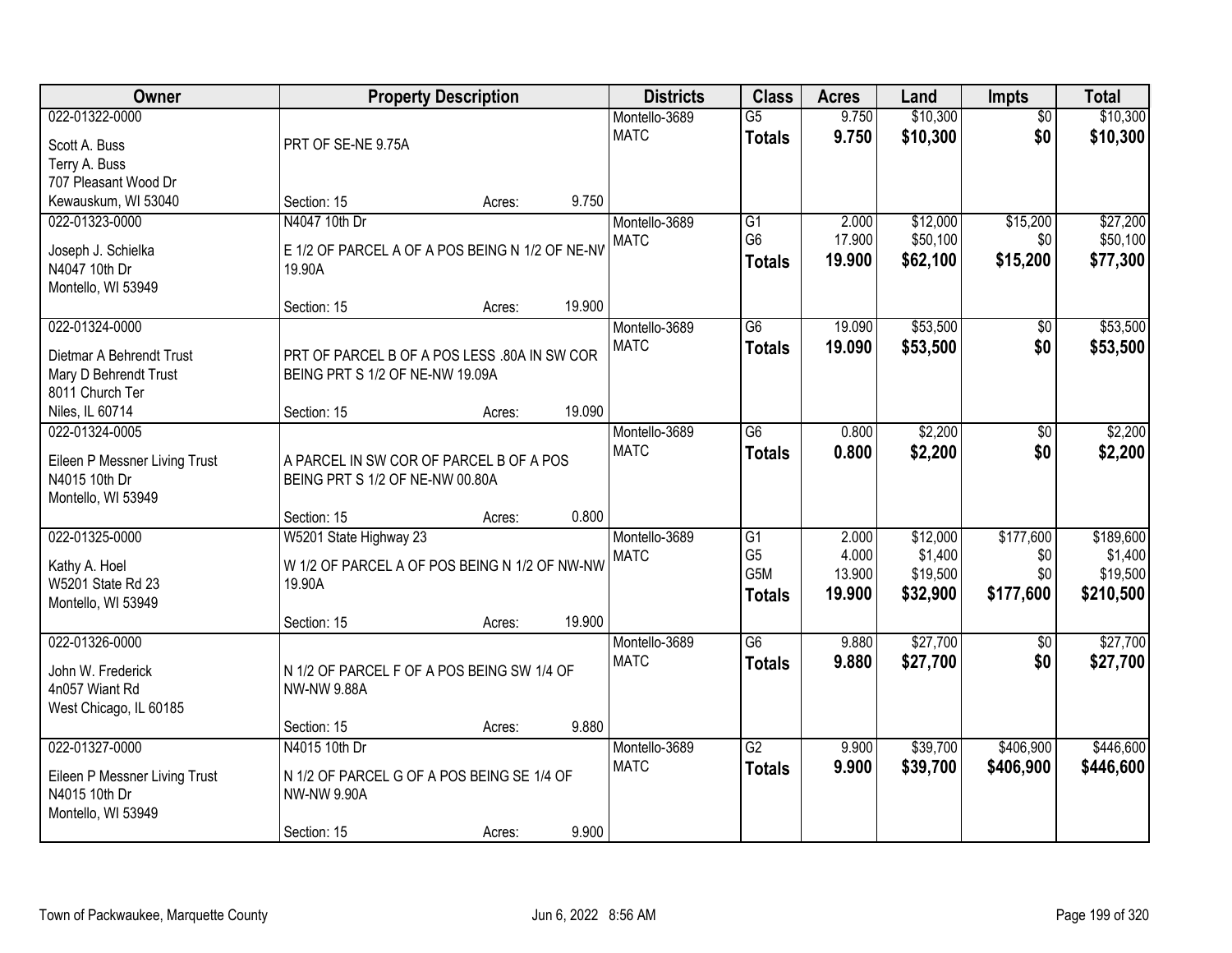| Owner                                                                                  |                                                                                      | <b>Property Description</b> |        | <b>Districts</b>             | <b>Class</b>                                                         | <b>Acres</b>                       | Land                                        | Impts                              | <b>Total</b>                                |
|----------------------------------------------------------------------------------------|--------------------------------------------------------------------------------------|-----------------------------|--------|------------------------------|----------------------------------------------------------------------|------------------------------------|---------------------------------------------|------------------------------------|---------------------------------------------|
| 022-01328-0000<br>Eileen P Messner Living Trust<br>N4015 10th Dr<br>Montello, WI 53949 | S 1/2 OF PARCEL G OF A POS BEING NE 1/4 OF<br><b>SW-NW 9.90A</b>                     |                             |        | Montello-3689<br><b>MATC</b> | $\overline{G6}$<br><b>Totals</b>                                     | 9.900<br>9.900                     | \$27,700<br>\$27,700                        | $\overline{50}$<br>\$0             | \$27,700<br>\$27,700                        |
|                                                                                        | Section: 15                                                                          | Acres:                      | 9.900  |                              |                                                                      |                                    |                                             |                                    |                                             |
| 022-01329-0000<br>John W. Frederick<br>4n057 Wiant Rd<br>West Chicago, IL 60185        | N4021 10th Dr<br>S 1/2 OF PARCEL F OF A POS BEING NW 1/4 OF<br><b>SW-NW 9.88A</b>    |                             |        | Montello-3689<br><b>MATC</b> | $\overline{G1}$<br><b>Totals</b>                                     | 9.880<br>9.880                     | \$39,600<br>\$39,600                        | \$102,400<br>\$102,400             | \$142,000<br>\$142,000                      |
|                                                                                        | Section: 15                                                                          | Acres:                      | 9.880  |                              |                                                                      |                                    |                                             |                                    |                                             |
| 022-01330-0000<br>Jerry C. Messner et al<br>N4015 10th Dr<br>Montello, WI 53949        | N4015 10th Dr<br>PARCEL E OF A POS BEING S 1/2 OF SW-NW 19.71A                       |                             |        | Montello-3689<br><b>MATC</b> | $\overline{G1}$<br>G <sub>5</sub><br>G <sub>6</sub><br><b>Totals</b> | 2.000<br>3.710<br>14.000<br>19.710 | \$12,000<br>\$1,300<br>\$39,200<br>\$52,500 | \$14,700<br>\$0<br>\$0<br>\$14,700 | \$26,700<br>\$1,300<br>\$39,200<br>\$67,200 |
|                                                                                        | Section: 15                                                                          | Acres:                      | 19.710 |                              |                                                                      |                                    |                                             |                                    |                                             |
| 022-01331-0000<br>Ronald J. Lepek<br>11236 Bellflower Ln<br>Huntley, IL 60142          | N4009 10th Dr<br>PARCEL C OF A POS BEING E1/2 OF SE-NW 19.83A                        |                             |        | Montello-3689<br><b>MATC</b> | G1<br>G <sub>6</sub><br><b>Totals</b>                                | 5.000<br>14.830<br>19.830          | \$22,500<br>\$41,500<br>\$64,000            | \$89,700<br>\$0<br>\$89,700        | \$112,200<br>\$41,500<br>\$153,700          |
|                                                                                        | Section: 15                                                                          | Acres:                      | 19.830 |                              |                                                                      |                                    |                                             |                                    |                                             |
| 022-01332-0000<br>Mary D Behrendt Trust<br>Dietmar A Behrendt Trust<br>8011 Church Ter | N4011 10th Dr<br>PARCEL D OF A POS BEING W 1/2 OF SE-NW 19.79A                       |                             |        | Montello-3689<br><b>MATC</b> | $\overline{G1}$<br>G <sub>6</sub><br><b>Totals</b>                   | 5.000<br>14.790<br>19.790          | \$22,500<br>\$41,400<br>\$63,900            | \$158,200<br>\$0<br>\$158,200      | \$180,700<br>\$41,400<br>\$222,100          |
| Niles, IL 60714                                                                        | Section: 15                                                                          | Acres:                      | 19.790 |                              |                                                                      |                                    |                                             |                                    |                                             |
| 022-01333-0000<br>Dean C. Hayes<br>Irina Hayes<br>N3807 10th Dr<br>Montello, WI 53949  | N3807 10th Dr<br>LOT 1 CSM 2748 BEING PRT OF E 1/2 OF NE-SW<br>4.869A<br>Section: 15 | Acres:                      | 4.869  | Montello-3689<br><b>MATC</b> | G1<br><b>Totals</b>                                                  | 4.869<br>4.869                     | \$22,000<br>\$22,000                        | \$188,400<br>\$188,400             | \$210,400<br>\$210,400                      |
| 022-01333-0005                                                                         | N3871 10th Dr                                                                        |                             |        | Montello-3689                | $\overline{G1}$                                                      | 2.000                              | \$12,000                                    | \$195,300                          | \$207,300                                   |
| Levi L. Laitinen<br>Kayla J. Laitinen<br>N3871 10th Dr<br>Montello, WI 53949           | E 1/2 OF NE-SW LESS CSM 2748 15.13A<br>Section: 15                                   | Acres:                      | 15.130 | <b>MATC</b>                  | G <sub>5</sub><br>G <sub>6</sub><br><b>Totals</b>                    | 10.000<br>3.130<br>15.130          | \$10,500<br>\$8,800<br>\$31,300             | \$0<br>\$0<br>\$195,300            | \$10,500<br>\$8,800<br>\$226,600            |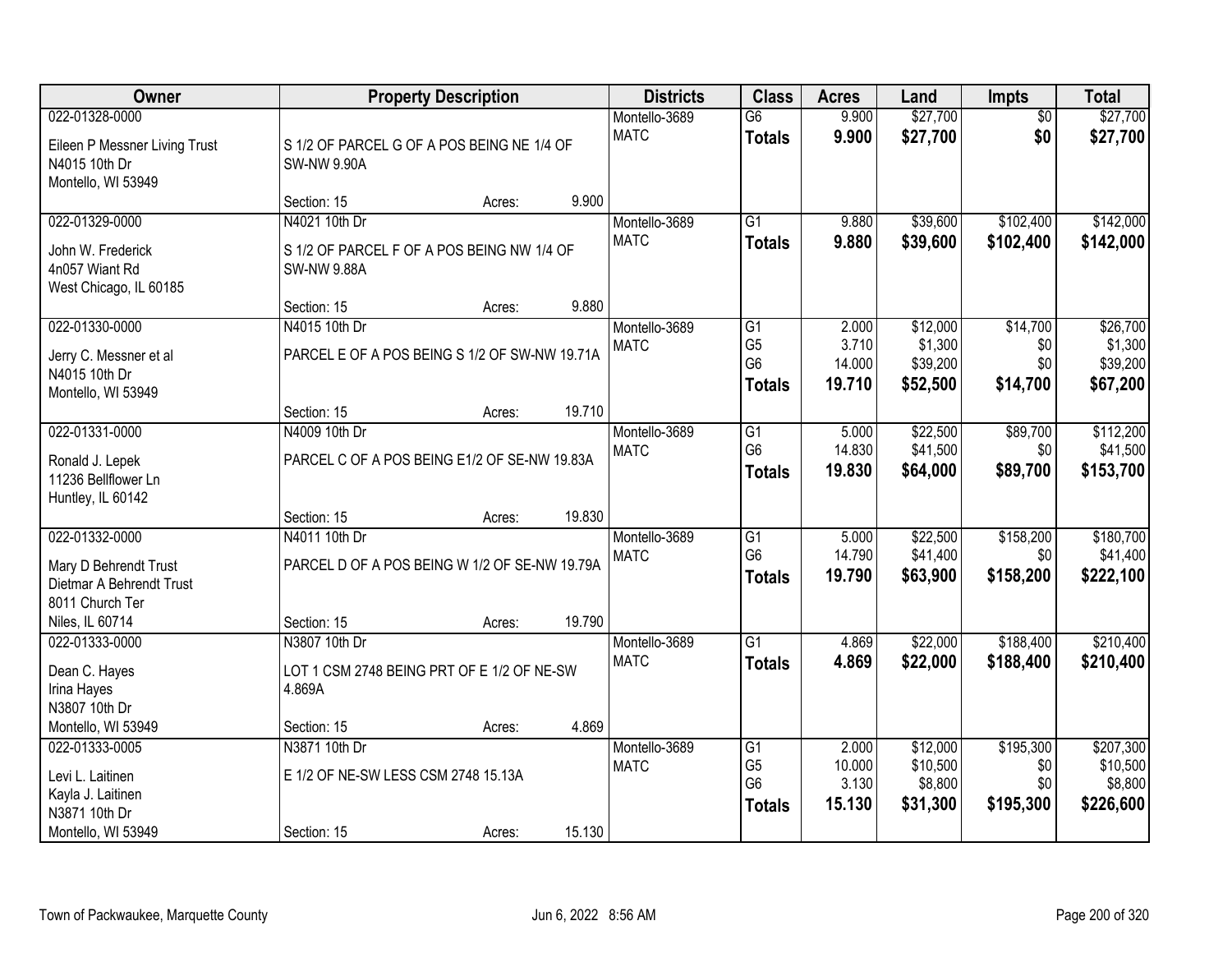| Owner                |                                               | <b>Property Description</b> |        | <b>Districts</b>   | <b>Class</b>     | <b>Acres</b> | Land     | <b>Impts</b>    | <b>Total</b> |
|----------------------|-----------------------------------------------|-----------------------------|--------|--------------------|------------------|--------------|----------|-----------------|--------------|
| 022-01334-0000       | County Rd C                                   |                             |        | Montello-3689      | $\overline{G1}$  | 5.000        | \$22,500 | $\overline{50}$ | \$22,500     |
| Paul N. Neidhardt    | W 1/2 OF NE-SW 20.00A                         |                             |        | <b>MATC</b>        | G4               | 13.000       | \$1,400  | \$0             | \$1,400      |
| 40411 N Bluff Dr     |                                               |                             |        |                    | G5M              | 2.000        | \$2,800  | \$0             | \$2,800      |
| Antioch, IL 60002    |                                               |                             |        |                    | <b>Totals</b>    | 20.000       | \$26,700 | \$0             | \$26,700     |
|                      | Section: 15                                   | Acres:                      | 20.000 |                    |                  |              |          |                 |              |
| 022-01335-0000       | N3903 10th Dr                                 |                             |        | Montello-3689      | G1               | 5.000        | \$22,500 | \$11,800        | \$34,300     |
| Miguel Alvarez       | N 1/2 OF NW-SW 20.00A                         |                             |        | <b>MATC</b>        | G4               | 15.000       | \$1,600  | \$0             | \$1,600      |
| 48 W Streamwood Blvd |                                               |                             |        |                    | <b>Totals</b>    | 20.000       | \$24,100 | \$11,800        | \$35,900     |
| Streamwood, IL 60107 |                                               |                             |        |                    |                  |              |          |                 |              |
|                      | Section: 15                                   | Acres:                      | 20.000 |                    |                  |              |          |                 |              |
| 022-01336-0000       | County Rd C                                   |                             |        | Montello-3689      | $\overline{G5}$  | 15.500       | \$13,900 | \$0             | \$13,900     |
| Sheila R. Olson      | LOT 1 CSM 1612 BEING PRT OF S1/2 OF NW-SW SEC |                             |        | <b>MATC</b>        | G <sub>6</sub>   | 4.000        | \$11,200 | \$0             | \$11,200     |
| Mckenzie Olson       | 15 & PRT NE-SE SEC 16 ALL LY E CREEK 19.50A   |                             |        |                    | <b>Totals</b>    | 19.500       | \$25,100 | \$0             | \$25,100     |
| W5272 County Rd C    |                                               |                             |        |                    |                  |              |          |                 |              |
| Montello, WI 53949   | Section: 16                                   | Acres:                      | 19.500 |                    |                  |              |          |                 |              |
| 022-01337-0000       | County Rd C                                   |                             |        | Buffalo Lake Pro & | $\overline{G1}$  | 12.500       | \$43,800 | \$0             | \$43,800     |
| Larry M. Purcell     | THAT PRT SW-SW SEC 15 LY S OF CO RD C & PRT   |                             |        | <b>Rehab Dist</b>  | G <sub>5</sub>   | 5.700        | \$3,200  | \$0             | \$3,200      |
| 201 Judy Ln          | GOVT LOT 5 SEC 22 ALL LY E OF OX CREEK 18.20A |                             |        | Montello-3689      | <b>Totals</b>    | 18.200       | \$47,000 | \$0             | \$47,000     |
| Streamwood, IL 60107 |                                               |                             |        | <b>MATC</b>        |                  |              |          |                 |              |
|                      | Section: 15                                   | Acres:                      | 18.200 |                    |                  |              |          |                 |              |
| 022-01339-0000       | County Rd C                                   |                             |        | Montello-3689      | $\overline{G5}$  | 2.000        | \$1,200  | $\overline{50}$ | \$1,200      |
| Gene W. Hutchings    | A PARCEL OF SW-SW LY N OF OF HWY 2.00A        |                             |        | <b>MATC</b>        | <b>Totals</b>    | 2.000        | \$1,200  | \$0             | \$1,200      |
| W4406 County Rd C    |                                               |                             |        |                    |                  |              |          |                 |              |
| Montello, WI 53949   |                                               |                             |        |                    |                  |              |          |                 |              |
|                      | Section: 15                                   | Acres:                      | 2.000  |                    |                  |              |          |                 |              |
| 022-01340-0000       | W5244 County Rd C                             |                             |        | Montello-3689      | G1               | 2.000        | \$12,000 | \$83,500        | \$95,500     |
| Douglas J. Slama     | E 1/2 OF SW-SW LY N OF CO RD C LESS CSM 2403  |                             |        | <b>MATC</b>        | G4               | 1.000        | \$100    | \$0             | \$100        |
| Janny L. Slama       | 11.60A                                        |                             |        |                    | G <sub>5</sub> M | 8.600        | \$12,100 | \$0             | \$12,100     |
| W5244 County Rd C    |                                               |                             |        |                    | <b>Totals</b>    | 11.600       | \$24,200 | \$83,500        | \$107,700    |
| Montello, WI 53949   | Section: 15                                   | Acres:                      | 11.600 |                    |                  |              |          |                 |              |
| 022-01340-0005       | W5234 County Rd C                             |                             |        | Montello-3689      | $\overline{G1}$  | 1.000        | \$8,500  | \$62,800        | \$71,300     |
| Brandon P. Fischer   | LOT 1 CSM 2403 BEING PRT OF SW-SW LY N OF CO  |                             |        | <b>MATC</b>        | <b>Totals</b>    | 1.000        | \$8,500  | \$62,800        | \$71,300     |
| Lisa F. Fischer      | <b>RD C 1.00A</b>                             |                             |        |                    |                  |              |          |                 |              |
| W5234 County Rd C    |                                               |                             |        |                    |                  |              |          |                 |              |
| Montello, WI 53949   | Section: 15                                   | Acres:                      | 1.000  |                    |                  |              |          |                 |              |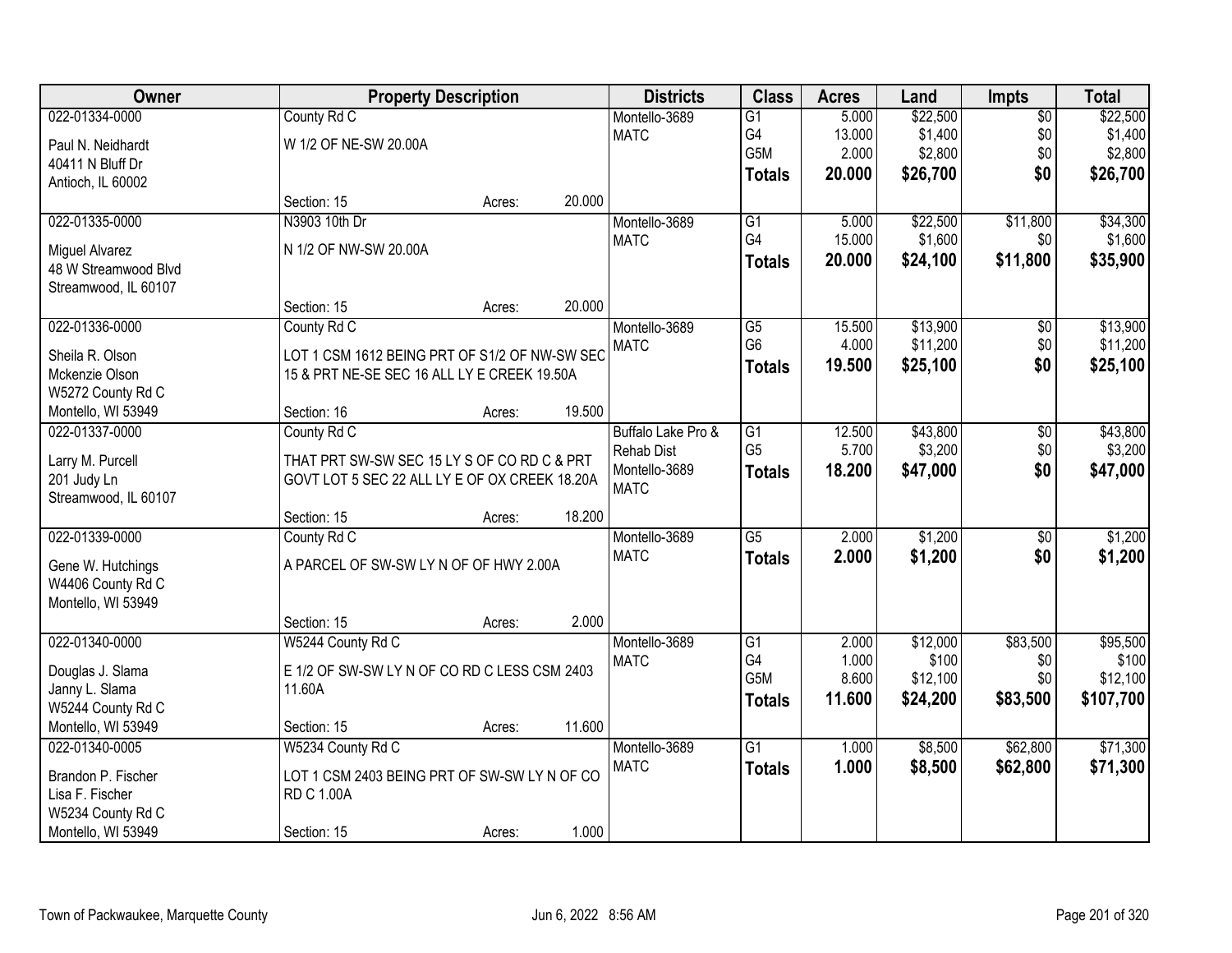| Owner                                       |                                               | <b>Property Description</b> |        | <b>Districts</b>   | <b>Class</b>           | <b>Acres</b> | Land     | <b>Impts</b>    | <b>Total</b> |
|---------------------------------------------|-----------------------------------------------|-----------------------------|--------|--------------------|------------------------|--------------|----------|-----------------|--------------|
| 022-01341-0000                              | W5272 County Rd C                             |                             |        | Montello-3689      | $\overline{G1}$        | 2.000        | \$12,000 | \$91,400        | \$103,400    |
| Sheila R. Olson                             | ALL THAT PRT OF LOT 2 CSM 1612 BEING PRT OF   |                             |        | <b>MATC</b>        | G <sub>5</sub>         | 8.000        | \$8,400  | \$0             | \$8,400      |
| Mckenzie Olson                              | W1/2 SW-SW SEC 15 LY N OF CO RD C 10.00A      |                             |        |                    | <b>Totals</b>          | 10.000       | \$20,400 | \$91,400        | \$111,800    |
| W5272 County Rd C                           |                                               |                             |        |                    |                        |              |          |                 |              |
| Montello, WI 53949                          | Section: 16                                   | Acres:                      | 10.000 |                    |                        |              |          |                 |              |
| 022-01342-0000                              | County Rd C                                   |                             |        | Buffalo Lake Pro & | $\overline{G1}$        | 5.300        | \$53,700 | \$0             | \$53,700     |
| Raymond Kode                                | CSM 1996 BEING PRT OF SE-SW 5.30A             |                             |        | <b>Rehab Dist</b>  | <b>Totals</b>          | 5.300        | \$53,700 | \$0             | \$53,700     |
| Judith Kode                                 |                                               |                             |        | Montello-3689      |                        |              |          |                 |              |
| 5771 St Frances Ave                         |                                               |                             |        | <b>MATC</b>        |                        |              |          |                 |              |
| New Berlin, WI 53151                        | Section: 15                                   | Acres:                      | 5.300  |                    |                        |              |          |                 |              |
| 022-01343-0000                              | W5152 County Rd C                             |                             |        | Buffalo Lake Pro & | $\overline{G1}$        | 3.450        | \$17,100 | \$125,900       | \$143,000    |
| <b>Brenda Theresa White</b>                 | LOT 1 CSM 1566 BEING PRT OF W 1/2 OF GOVT LOT |                             |        | <b>Rehab Dist</b>  | G4                     | 10.350       | \$1,100  | \$0             | \$1,100      |
| James M. Duka                               | 3 17.80A                                      |                             |        | Montello-3689      | G <sub>5</sub>         | 4.000        | \$3,300  | \$0             | \$3,300      |
| W5152 County Rd C                           |                                               |                             |        | <b>MATC</b>        | <b>Totals</b>          | 17.800       | \$21,500 | \$125,900       | \$147,400    |
| Montello, WI 53949                          | Section: 15                                   | Acres:                      | 17.800 |                    |                        |              |          |                 |              |
| 022-01343-0005                              | County Rd C                                   |                             |        | Buffalo Lake Pro & | $\overline{\text{X2}}$ | 2.540        | \$0      | \$0             | \$0          |
|                                             | A PARCEL OF GOVT LOT 3 & SW-SW 2.54A          |                             |        | <b>Rehab Dist</b>  | <b>Totals</b>          | 2.540        | \$0      | \$0             | \$0          |
| Dept of Transportation<br>1681 Second Ave S |                                               |                             |        | Montello-3689      |                        |              |          |                 |              |
| Wisconsin Rapids, WI 54495                  |                                               |                             |        | <b>MATC</b>        |                        |              |          |                 |              |
|                                             | Section: 15                                   | Acres:                      | 2.540  |                    |                        |              |          |                 |              |
| 022-01344-0000                              | N3791 10th Dr                                 |                             |        | Montello-3689      | $\overline{G1}$        | 3.043        | \$15,700 | \$125,900       | \$141,600    |
|                                             |                                               |                             |        | <b>MATC</b>        | <b>Totals</b>          | 3.043        | \$15,700 | \$125,900       | \$141,600    |
| James P. Hale<br>N3791 10th Dr              | LOT 1 CSM 2020 BEING PRT OF SE-SW 3.043A      |                             |        |                    |                        |              |          |                 |              |
| Montello, WI 53949                          |                                               |                             |        |                    |                        |              |          |                 |              |
|                                             | Section: 15                                   | Acres:                      | 3.043  |                    |                        |              |          |                 |              |
| 022-01345-0000                              | W5142 County Rd C                             |                             |        | Montello-3689      | $\overline{G1}$        | 7.186        | \$30,200 | \$23,700        | \$53,900     |
|                                             |                                               |                             |        | <b>MATC</b>        | <b>Totals</b>          | 7.186        | \$30,200 | \$23,700        | \$53,900     |
| Raymond J. Kode                             | LOT 2 CSM 2020 BEING PRT OF SE-SW 7.186A      |                             |        |                    |                        |              |          |                 |              |
| Judith A. Kode<br>5771 S Frances Ave        |                                               |                             |        |                    |                        |              |          |                 |              |
| New Berlin, WI 53151                        | Section: 15                                   | Acres:                      | 7.186  |                    |                        |              |          |                 |              |
| 022-01346-0000                              | County Rd C                                   |                             |        | Montello-3689      | $\overline{G4}$        | 38.730       | \$5,600  | $\overline{50}$ | \$5,600      |
|                                             |                                               |                             |        | <b>MATC</b>        | G <sub>5</sub> M       | 10.000       | \$14,000 | \$0             | \$14,000     |
| Peppermill Re Holdings, LLC                 | PRT GOVT LOT 2 BEING PRT OF LOT 1 CSM 1081    |                             |        |                    | <b>Totals</b>          | 48.730       | \$19,600 | \$0             | \$19,600     |
| N3924 County Rd Zz                          | 48.73A                                        |                             |        |                    |                        |              |          |                 |              |
| Montello, WI 53949                          | Section: 15                                   |                             | 48.730 |                    |                        |              |          |                 |              |
|                                             |                                               | Acres:                      |        |                    |                        |              |          |                 |              |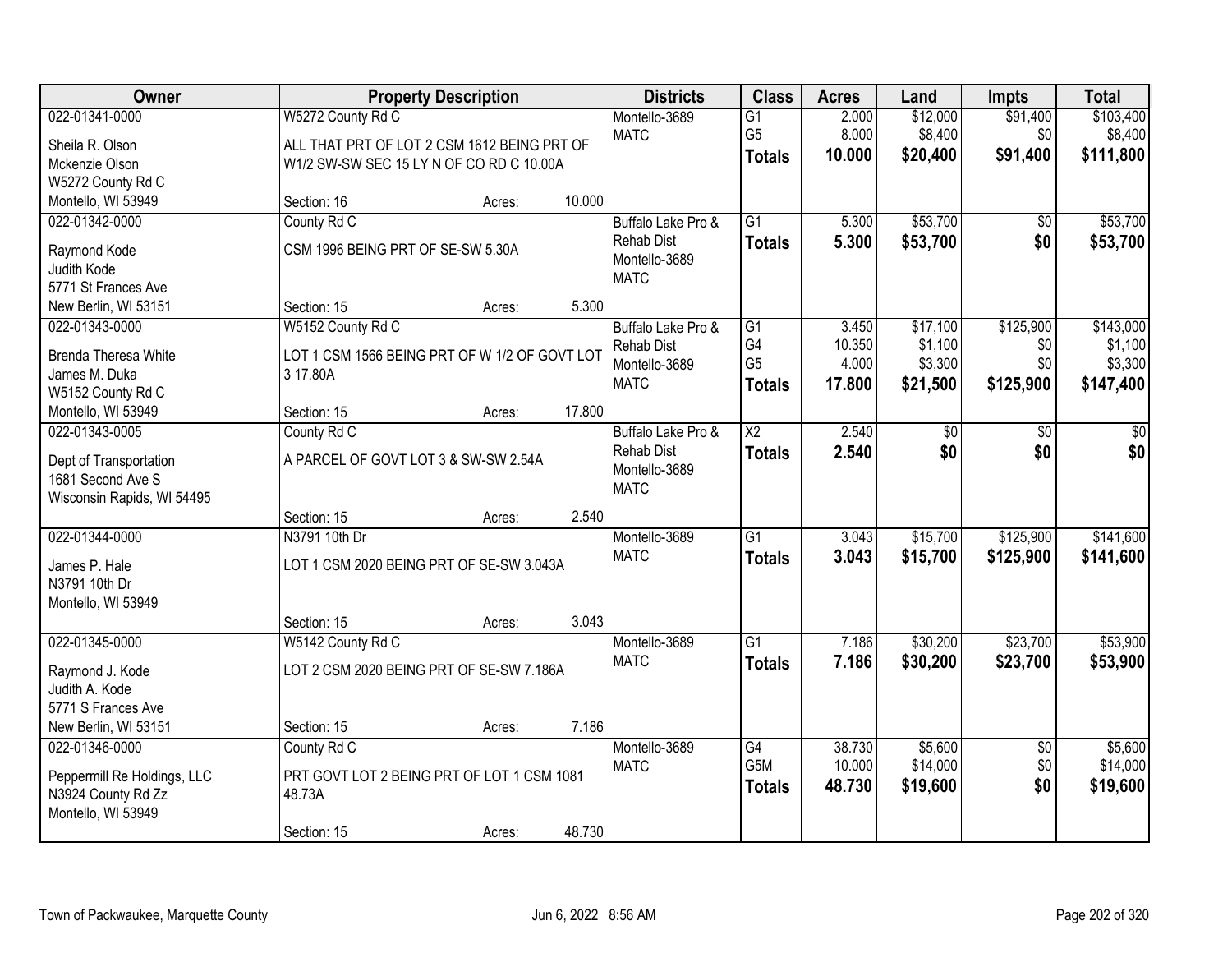| Owner                                                                                                 | <b>Property Description</b>                                                                                                      | <b>Districts</b>                                                                 | <b>Class</b>                                        | <b>Acres</b>             | Land                          | <b>Impts</b>           | <b>Total</b>                  |
|-------------------------------------------------------------------------------------------------------|----------------------------------------------------------------------------------------------------------------------------------|----------------------------------------------------------------------------------|-----------------------------------------------------|--------------------------|-------------------------------|------------------------|-------------------------------|
| 022-01347-0000<br>Marquette County<br>Attn: City of Montello<br>77 W Park St                          | County Rd C<br>PRT OF GOVT LOT 2 LY S OF ROAD 5.40A                                                                              | Buffalo Lake Pro &<br><b>Rehab Dist</b><br>Montello-3689<br><b>MATC</b>          | X3<br><b>Totals</b>                                 | 5.400<br>5.400           | $\overline{60}$<br>\$0        | $\overline{50}$<br>\$0 | \$0<br>\$0                    |
| Montello, WI 53949                                                                                    | Section: 15<br>Acres:                                                                                                            | 5.400                                                                            |                                                     |                          |                               |                        |                               |
| 022-01348-0000<br>Edward W. Vroman<br>Kimberly A. Ringberg<br>131 Garfield Ave                        | N3768 10th Dr<br>A PARCEL OF GOVT LOT 2 4.80A                                                                                    | Montello-3689<br><b>MATC</b>                                                     | $\overline{G1}$<br><b>Totals</b>                    | 4.800<br>4.800           | \$21,800<br>\$21,800          | \$140,000<br>\$140,000 | \$161,800<br>\$161,800        |
| Evansville, WI 53536<br>022-01349-0000                                                                | Section: 15<br>Acres:                                                                                                            | 4.800                                                                            | X3                                                  | 0.460                    |                               |                        | $\overline{50}$               |
| Marquette County<br>Attn: City of Montello<br>77 W Park St<br>Montello, WI 53949                      | County Rd C<br>LOT 3 CSM 1081 BEING PRT OF GOVT LOT 2 0.46A<br>Section: 15<br>Acres:                                             | Buffalo Lake Pro &<br><b>Rehab Dist</b><br>Montello-3689<br><b>MATC</b><br>0.460 | <b>Totals</b>                                       | 0.460                    | $\overline{50}$<br>\$0        | \$0<br>\$0             | \$0                           |
| 022-01350-0000                                                                                        | County Rd C                                                                                                                      | Montello-3689                                                                    | G4                                                  | 23.030                   | \$2,500                       | \$0                    | \$2,500                       |
| Peppermill Re Holdings, LLC<br>N3924 County Rd Zz<br>Montello, WI 53949                               | PRT GOVT LOT 1 BEING PRT OF LOT 1 CSM 1081<br>32.03A                                                                             | <b>MATC</b>                                                                      | G <sub>5</sub><br>G <sub>5</sub> M<br><b>Totals</b> | 1.000<br>8.000<br>32.030 | \$100<br>\$11,200<br>\$13,800 | \$0<br>\$0<br>\$0      | \$100<br>\$11,200<br>\$13,800 |
|                                                                                                       | 32.030<br>Section: 15<br>Acres:                                                                                                  |                                                                                  |                                                     |                          |                               |                        |                               |
| 022-01351-0000<br>Eric Seatz<br>3323 Country Aire Dr<br>Cedarburg, WI 53012                           | W4899 County Rd C<br>LOT 2 CSM 67A BEING PRT OF GOVT LOT 1, SEC 15<br>& PRT OF GOVT LOT 5, SEC 14 2.21A<br>Section: 15<br>Acres: | Buffalo Lake Pro &<br><b>Rehab Dist</b><br>Montello-3689<br><b>MATC</b><br>2.210 | $\overline{G1}$<br><b>Totals</b>                    | 2.210<br>2.210           | \$73,700<br>\$73,700          | \$50,200<br>\$50,200   | \$123,900<br>\$123,900        |
| 022-01352-0000                                                                                        | W4915 County Rd C                                                                                                                | Buffalo Lake Pro &                                                               | $\overline{G1}$                                     | 0.690                    | \$36,100                      | \$77,000               | \$113,100                     |
| Mark J. Waters<br>W4915 County Rd C<br>Montello, WI 53949                                             | LOT 1 CSM 67A BEING PRT OF GOVT LOT 1 100 FT<br><b>FRTG 00.69A</b>                                                               | <b>Rehab Dist</b><br>Montello-3689<br><b>MATC</b>                                | <b>Totals</b>                                       | 0.690                    | \$36,100                      | \$77,000               | \$113,100                     |
|                                                                                                       | Section: 15<br>Acres:                                                                                                            | 0.690                                                                            |                                                     |                          |                               |                        |                               |
| 022-01353-0000<br>Gregory Schertler<br>Noreen H. Schertler<br>532 Bedford Ln<br>Des Plaines, IL 60016 | W4933 County Rd C<br>FRAC PRT OF GOVT LOT 1 BY LAKE 100FT N 0.75A<br>Section: 15<br>Acres:                                       | Buffalo Lake Pro &<br><b>Rehab Dist</b><br>Montello-3689<br><b>MATC</b><br>0.750 | $\overline{G1}$<br><b>Totals</b>                    | 0.750<br>0.750           | \$35,800<br>\$35,800          | \$62,100<br>\$62,100   | \$97,900<br>\$97,900          |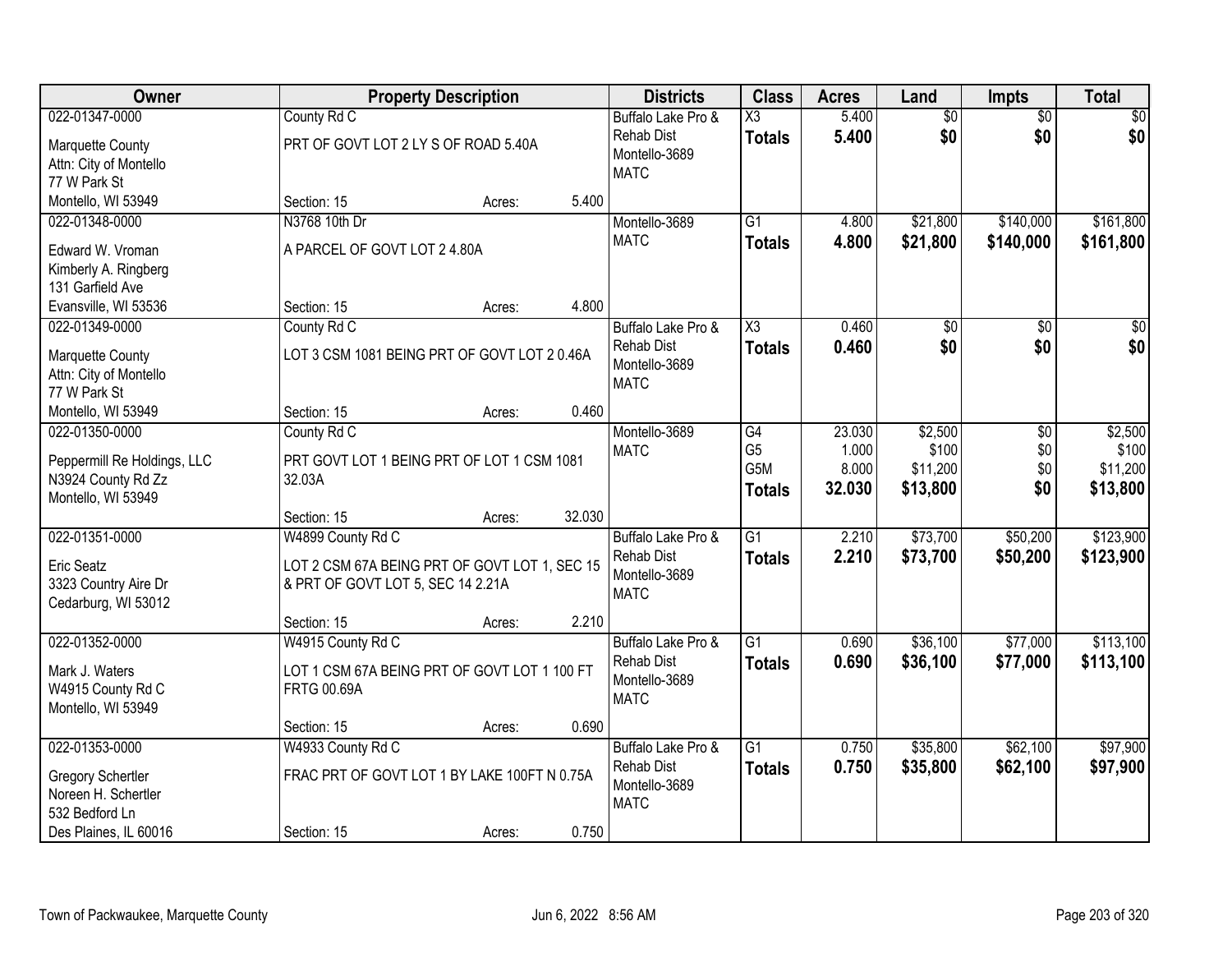| Owner                             |                                              | <b>Property Description</b> |       | <b>Districts</b>   | <b>Class</b>    | <b>Acres</b> | Land     | <b>Impts</b> | <b>Total</b> |
|-----------------------------------|----------------------------------------------|-----------------------------|-------|--------------------|-----------------|--------------|----------|--------------|--------------|
| 022-01354-0000                    | W4961 County Rd C                            |                             |       | Buffalo Lake Pro & | $\overline{G1}$ | 0.750        | \$53,200 | \$68,600     | \$121,800    |
| Kathleen A. Gerken                | FRAC PRT OF GOVT LOT 1 183 X 243FT 0.75A     |                             |       | <b>Rehab Dist</b>  | <b>Totals</b>   | 0.750        | \$53,200 | \$68,600     | \$121,800    |
| Joyce M. Sica                     |                                              |                             |       | Montello-3689      |                 |              |          |              |              |
| 3311 Bellwood Ln                  |                                              |                             |       | <b>MATC</b>        |                 |              |          |              |              |
| Glenview, IL 60026                | Section: 15                                  | Acres:                      | 0.750 |                    |                 |              |          |              |              |
| 022-01355-0000                    | W4971 County Rd C                            |                             |       | Buffalo Lake Pro & | $\overline{G1}$ | 0.347        | \$23,000 | \$66,000     | \$89,000     |
| Robert P. Jeske                   | FRAC PRT OF GOVT LOT 1 60FT 0.347A           |                             |       | <b>Rehab Dist</b>  | <b>Totals</b>   | 0.347        | \$23,000 | \$66,000     | \$89,000     |
| Darleen Y. Jeske                  |                                              |                             |       | Montello-3689      |                 |              |          |              |              |
| 12770 W Manitoba Ave              |                                              |                             |       | <b>MATC</b>        |                 |              |          |              |              |
| New Berlin, WI 53151              | Section: 15                                  | Acres:                      | 0.347 |                    |                 |              |          |              |              |
| 022-01356-0000                    | W4945 County Rd C                            |                             |       | Buffalo Lake Pro & | $\overline{G1}$ | 1.500        | \$63,000 | \$78,800     | \$141,800    |
| Ronald A Wilken Living Trust      | FRAC PRT OF GOVT LOT 1 246FT FRTG 1.50A      |                             |       | <b>Rehab Dist</b>  | <b>Totals</b>   | 1.500        | \$63,000 | \$78,800     | \$141,800    |
| W4945 County Rd C                 |                                              |                             |       | Montello-3689      |                 |              |          |              |              |
| Montello, WI 53949                |                                              |                             |       | <b>MATC</b>        |                 |              |          |              |              |
|                                   | Section: 15                                  | Acres:                      | 1.500 |                    |                 |              |          |              |              |
| 022-01357-0000                    | W4975 County Rd C                            |                             |       | Buffalo Lake Pro & | G1              | 0.600        | \$34,700 | \$194,500    | \$229,200    |
| Jeffrey Lee Monigold              | FRAC PRT OF GOVT LOT 10.60A                  |                             |       | <b>Rehab Dist</b>  | <b>Totals</b>   | 0.600        | \$34,700 | \$194,500    | \$229,200    |
| Rose A. Monigold                  |                                              |                             |       | Montello-3689      |                 |              |          |              |              |
| 937 S 17th Ave                    |                                              |                             |       | <b>MATC</b>        |                 |              |          |              |              |
| Freeport, IL 61032                | Section: 15                                  | Acres:                      | 0.600 |                    |                 |              |          |              |              |
| 022-01358-0000                    | W5005 County Rd C                            |                             |       | Buffalo Lake Pro & | $\overline{G1}$ | 0.740        | \$45,400 | \$106,200    | \$151,600    |
| Dennis L. Sailing                 | LOT 1 CSM 1112 BEING PRT OF GOVT LOT 1 0.74A |                             |       | <b>Rehab Dist</b>  | <b>Totals</b>   | 0.740        | \$45,400 | \$106,200    | \$151,600    |
| Linda L. Sailing                  |                                              |                             |       | Montello-3689      |                 |              |          |              |              |
| 3517 W County Rd A                |                                              |                             |       | <b>MATC</b>        |                 |              |          |              |              |
| Janesville, WI 53548              | Section: 15                                  | Acres:                      | 0.740 |                    |                 |              |          |              |              |
| 022-01359-0000                    | County Rd C                                  |                             |       | Buffalo Lake Pro & | $\overline{G1}$ | 0.610        | \$38,500 | $\sqrt{6}$   | \$38,500     |
|                                   | LOT 2 CSM 1112 0.61A                         |                             |       | <b>Rehab Dist</b>  | <b>Totals</b>   | 0.610        | \$38,500 | \$0          | \$38,500     |
| Joy Dato<br>10555 Braeburn Rd     |                                              |                             |       | Montello-3689      |                 |              |          |              |              |
| Barrington Hills, IL 60010        |                                              |                             |       | <b>MATC</b>        |                 |              |          |              |              |
|                                   | Section: 15                                  | Acres:                      | 0.610 |                    |                 |              |          |              |              |
| 022-01360-0000                    | W4983 County Rd C                            |                             |       | Buffalo Lake Pro & | $\overline{G1}$ | 0.560        | \$34,800 | \$168,800    | \$203,600    |
|                                   | LOT 3 CSM 1112 BEING PRT OF GOVT LOT 1 0.56A |                             |       | <b>Rehab Dist</b>  | <b>Totals</b>   | 0.560        | \$34,800 | \$168,800    | \$203,600    |
| Bonnie J. White<br>Kay L. Michels |                                              |                             |       | Montello-3689      |                 |              |          |              |              |
| W4983 County Rd C                 |                                              |                             |       | <b>MATC</b>        |                 |              |          |              |              |
| Montello, WI 53949                | Section: 15                                  | Acres:                      | 0.560 |                    |                 |              |          |              |              |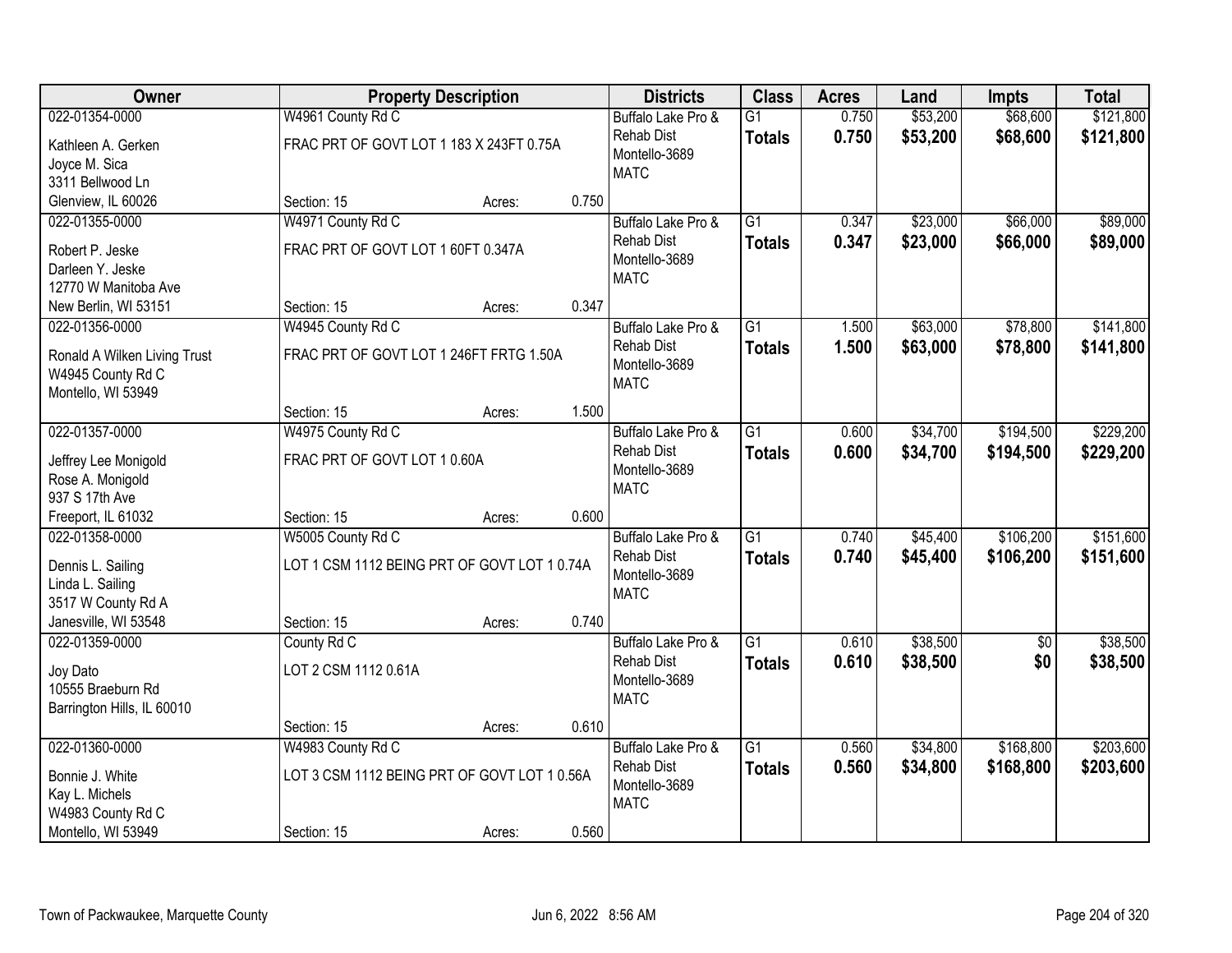| Owner                       |                                              | <b>Property Description</b> |        | <b>Districts</b>             | <b>Class</b>                     | <b>Acres</b>     | Land                 | <b>Impts</b>    | <b>Total</b>         |
|-----------------------------|----------------------------------------------|-----------------------------|--------|------------------------------|----------------------------------|------------------|----------------------|-----------------|----------------------|
| 022-01361-0000              | W4908 County Rd C                            |                             |        | Montello-3689                | $\overline{G1}$                  | 7.320            | \$30,600             | \$142,600       | \$173,200            |
| Randy J. Robinson           | LOT 2 CSM 1081 BEING PRT OF GOVT LOT 2 7.32A |                             |        | <b>MATC</b>                  | <b>Totals</b>                    | 7.320            | \$30,600             | \$142,600       | \$173,200            |
| W4908 County Rd C           |                                              |                             |        |                              |                                  |                  |                      |                 |                      |
| Montello, WI 53949          |                                              |                             |        |                              |                                  |                  |                      |                 |                      |
|                             | Section: 15                                  | Acres:                      | 7.320  |                              |                                  |                  |                      |                 |                      |
| 022-01362-0000              | W5013 County Rd C                            |                             |        | Buffalo Lake Pro &           | $\overline{G1}$                  | 1.000            | \$50,300             | \$139,800       | \$190,100            |
| Larry D. Putnam             | A PARCEL OF GOVT LOTS 1-2 1.00A              |                             |        | <b>Rehab Dist</b>            | <b>Totals</b>                    | 1.000            | \$50,300             | \$139,800       | \$190,100            |
| W5013 Co Rd C               |                                              |                             |        | Montello-3689<br><b>MATC</b> |                                  |                  |                      |                 |                      |
| Montello, WI 53949          |                                              |                             |        |                              |                                  |                  |                      |                 |                      |
|                             | Section: 15                                  | Acres:                      | 1.000  |                              |                                  |                  |                      |                 |                      |
| 022-01363-0000              | State Highway 23                             |                             |        | Montello-3689                | G1                               | 2.000            | \$12,000             | \$12,100        | \$24,100             |
| <b>Brian Bulatek</b>        | PRT OF NE-NE 17.48A                          |                             |        | <b>MATC</b>                  | G <sub>5</sub>                   | 9.000            | \$5,100              | \$0             | \$5,100              |
| Susan M. Bulatek            |                                              |                             |        |                              | G <sub>6</sub>                   | 6.480<br>17.480  | \$18,100             | \$0             | \$18,100             |
| 421 S Gibbons Ave           |                                              |                             |        |                              | <b>Totals</b>                    |                  | \$35,200             | \$12,100        | \$47,300             |
| Arlington Heights, IL 60004 | Section: 16                                  | Acres:                      | 17.480 |                              |                                  |                  |                      |                 |                      |
| 022-01364-0000              | State Highway 23                             |                             |        | Montello-3689                | G1                               | 1.000            | \$2,800              | \$7,800         | \$10,600             |
| Mww, LLC                    | PRT OF NE-NE 22.28A                          |                             |        | <b>MATC</b>                  | G <sub>5</sub><br>G <sub>6</sub> | 20.000           | \$11,300             | \$0             | \$11,300             |
| N4015 10th Dr               |                                              |                             |        |                              |                                  | 1.280<br>22.280  | \$3,600<br>\$17,700  | \$0             | \$3,600              |
| Montello, WI 53949          |                                              |                             |        |                              | <b>Totals</b>                    |                  |                      | \$7,800         | \$25,500             |
|                             | Section: 16                                  | Acres:                      | 22.280 |                              |                                  |                  |                      |                 |                      |
| 022-01365-0000              | State Highway 23                             |                             |        | Montello-3689                | $\overline{G4}$                  | 2.340            | \$300                | \$0             | \$300                |
| Michael S. Cacic et al      | <b>NW-NE 40.04A</b>                          |                             |        | <b>MATC</b>                  | G <sub>5</sub><br>G5M            | 12.700           | \$7,200              | \$0             | \$7,200              |
| Attn: Donna Cacic Wissbaum  |                                              |                             |        |                              |                                  | 25.000<br>40.040 | \$35,000<br>\$42,500 | \$0<br>\$0      | \$35,000<br>\$42,500 |
| W5552 State Rd 23           |                                              |                             |        |                              | <b>Totals</b>                    |                  |                      |                 |                      |
| Montello, WI 53949          | Section: 16                                  | Acres:                      | 40.040 |                              |                                  |                  |                      |                 |                      |
| 022-01366-0000              | State Highway 23                             |                             |        | Montello-3689                | G4                               | 8.000            | \$1,200              | $\overline{60}$ | \$1,200              |
| Peppermill Re Holdings, LLC | <b>SW-NE 40.00A</b>                          |                             |        | <b>MATC</b>                  | G <sub>5</sub><br>G5M            | 11.000<br>21.000 | \$6,200<br>\$29,400  | \$0<br>\$0      | \$6,200<br>\$29,400  |
| N3924 County Rd Zz          |                                              |                             |        |                              | <b>Totals</b>                    | 40.000           | \$36,800             | \$0             | \$36,800             |
| Montello, WI 53949          |                                              |                             |        |                              |                                  |                  |                      |                 |                      |
|                             | Section: 16                                  | Acres:                      | 40.000 |                              |                                  |                  |                      |                 |                      |
| 022-01367-0000              | State Highway 23                             |                             |        | Montello-3689                | G5                               | 11.000           | \$6,200              | $\overline{30}$ | \$6,200              |
| Peppermill Re Holdings, LLC | PRT OF SE-NE LY W OF CREEK 22.00A            |                             |        | <b>MATC</b>                  | G <sub>6</sub>                   | 11.000           | \$30,800             | \$0             | \$30,800             |
| N3924 County Rd Zz          |                                              |                             |        |                              | <b>Totals</b>                    | 22.000           | \$37,000             | \$0             | \$37,000             |
| Montello, WI 53949          |                                              |                             |        |                              |                                  |                  |                      |                 |                      |
|                             | Section: 16                                  | Acres:                      | 22.000 |                              |                                  |                  |                      |                 |                      |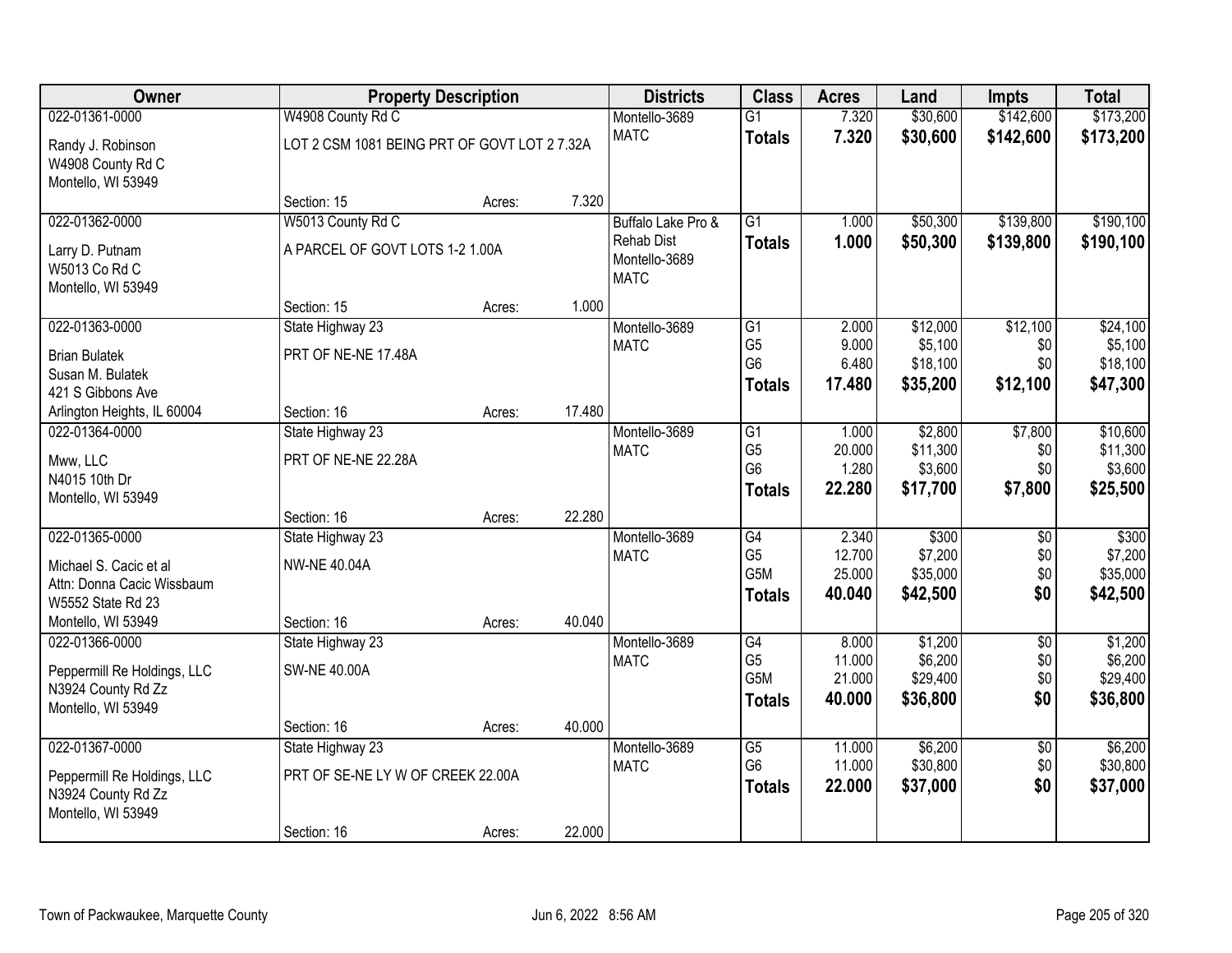| Owner                                |                                               | <b>Property Description</b> |        | <b>Districts</b>             | <b>Class</b>    | <b>Acres</b> | Land     | Impts           | <b>Total</b> |
|--------------------------------------|-----------------------------------------------|-----------------------------|--------|------------------------------|-----------------|--------------|----------|-----------------|--------------|
| 022-01368-0000                       | State Highway 23                              |                             |        | Montello-3689                | $\overline{G5}$ | 9.550        | \$10,100 | $\sqrt{$0}$     | \$10,100     |
| Gerald L. Messner et al              | PRT OF SE-NE LY NE OF CREEK 18.00A            |                             |        | <b>MATC</b>                  | G6              | 8.450        | \$20,300 | \$0             | \$20,300     |
| N4015 10th Dr                        |                                               |                             |        |                              | <b>Totals</b>   | 18.000       | \$30,400 | \$0             | \$30,400     |
| Montello, WI 53949                   |                                               |                             |        |                              |                 |              |          |                 |              |
|                                      | Section: 16                                   | Acres:                      | 18.000 |                              |                 |              |          |                 |              |
| 022-01369-0000                       | State Highway 23                              |                             |        | Montello-3689                | $\overline{G5}$ | 10.000       | \$5,700  | $\overline{60}$ | \$5,700      |
| Michael S. Cacic et al               | NE-NW (POS FOR W LINE) 40.00A                 |                             |        | <b>MATC</b>                  | G <sub>6</sub>  | 30.000       | \$84,000 | \$0             | \$84,000     |
| Attn: Donna Cacic Wissbaum           |                                               |                             |        |                              | <b>Totals</b>   | 40.000       | \$89,700 | \$0             | \$89,700     |
| W5552 State Rd 23                    |                                               |                             |        |                              |                 |              |          |                 |              |
| Montello, WI 53949                   | Section: 16                                   | Acres:                      | 40.000 |                              |                 |              |          |                 |              |
| 022-01371-0000                       | N4044 County Rd ZZ                            |                             |        | Montello-3689                | $\overline{G1}$ | 3.620        | \$17,700 | \$115,100       | \$132,800    |
| <b>Brian Potts</b>                   | PRT OF NW-NW 450 X 350FT 3.62A                |                             |        | <b>MATC</b>                  | <b>Totals</b>   | 3.620        | \$17,700 | \$115,100       | \$132,800    |
| <b>Kristin Potts</b>                 |                                               |                             |        |                              |                 |              |          |                 |              |
| N4044 County Rd Zz                   |                                               |                             |        |                              |                 |              |          |                 |              |
| Montello, WI 53949                   | Section: 16                                   | Acres:                      | 3.620  |                              |                 |              |          |                 |              |
| 022-01372-0000                       | N4126 County Rd ZZ                            |                             |        | Montello-3689                | G1              | 3.000        | \$13,500 | \$127,200       | \$140,700    |
|                                      |                                               |                             |        | <b>MATC</b>                  | G <sub>6</sub>  | 10.000       | \$28,000 | \$0             | \$28,000     |
| David L. Walters                     | PRT OF NW-NW (N & E LINE/ FENCE POS           |                             |        |                              | <b>Totals</b>   | 13.000       | \$41,500 | \$127,200       | \$168,700    |
| Judith A. Walters                    | GROTHMAN) 13.00A                              |                             |        |                              |                 |              |          |                 |              |
| N4126 County Rd Zz                   | Section: 16                                   |                             | 13.000 |                              |                 |              |          |                 |              |
| Montello, WI 53949<br>022-01373-0000 | N4068 County Rd ZZ                            | Acres:                      |        |                              | $\overline{G1}$ | 2.000        | \$11,500 | \$108,400       | \$119,900    |
|                                      |                                               |                             |        | Montello-3689<br><b>MATC</b> | G <sub>6</sub>  | 21.500       | \$60,200 | \$0             | \$60,200     |
| Jeri Showers Living Trust            | PRT OF NW-NW (E LINE/ FENCE POS GROTHMAN)     |                             |        |                              |                 | 23.500       | \$71,700 | \$108,400       | \$180,100    |
| PO Box 637                           | 23.50A                                        |                             |        |                              | <b>Totals</b>   |              |          |                 |              |
| Packwaukee, WI 53953                 |                                               |                             |        |                              |                 |              |          |                 |              |
|                                      | Section: 16                                   | Acres:                      | 23.500 |                              |                 |              |          |                 |              |
| 022-01374-0000                       | County Rd ZZ                                  |                             |        | Montello-3689                | G4              | 20.180       | \$3,600  | $\sqrt{6}$      | \$3,600      |
| Peppermill Re Holdings, LLC          | LOT 2 OF CSM 2661 BEING PRT OF S 1/2 OF SW-NW |                             |        | <b>MATC</b>                  | <b>Totals</b>   | 20.180       | \$3,600  | \$0             | \$3,600      |
| N3924 County Rd Zz                   | & N PRT OF W 1/2 OF NW-SW SEC 16 & PRT OF     |                             |        |                              |                 |              |          |                 |              |
| Montello, WI 53949                   | NE-SE SEC 17 20.18A                           |                             |        |                              |                 |              |          |                 |              |
|                                      | Section: 16                                   | Acres:                      | 20.180 |                              |                 |              |          |                 |              |
| 022-01376-0000                       | N3996 County Rd ZZ                            |                             |        | Montello-3689                | $\overline{G1}$ | 3.000        | \$15,500 | \$123,600       | \$139,100    |
| Frazier L. Streich Sr                | LOT 1 OF CSM 2661 BEING N 1/2 OF SW-NW 20.18A |                             |        | <b>MATC</b>                  | G4              | 8.000        | \$1,400  | \$0             | \$1,400      |
| Renee M. Streich                     |                                               |                             |        |                              | G <sub>5</sub>  | 3.000        | \$3,200  | \$0             | \$3,200      |
| <b>PO Box 148</b>                    |                                               |                             |        |                              | G5M             | 6.180        | \$8,700  | \$0             | \$8,700      |
| Montello, WI 53949                   | Section: 16                                   | Acres:                      | 20.180 |                              | <b>Totals</b>   | 20.180       | \$28,800 | \$123,600       | \$152,400    |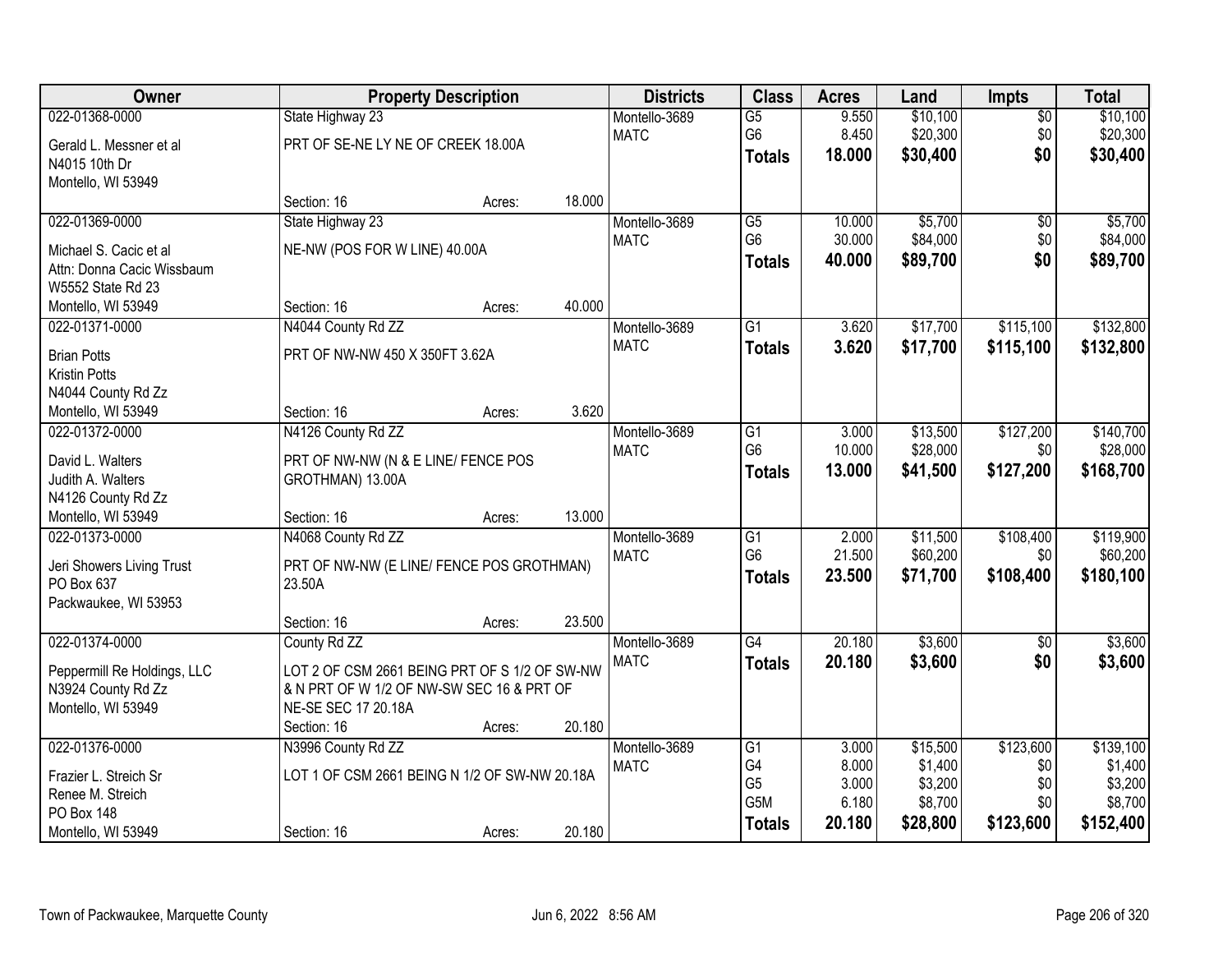| Owner                                                            | <b>Property Description</b>                  |        |        | <b>Districts</b>             | <b>Class</b>         | <b>Acres</b>    | Land                | <b>Impts</b>     | <b>Total</b>         |
|------------------------------------------------------------------|----------------------------------------------|--------|--------|------------------------------|----------------------|-----------------|---------------------|------------------|----------------------|
| 022-01377-0000                                                   | N3940 County Rd ZZ                           |        |        | Montello-3689                | $\overline{G1}$      | 2.500           | \$13,800            | \$73,000         | \$86,800             |
| Christine M. Rickel                                              | PRT OF W1/2 OF SW-NW 2.50A                   |        |        | <b>MATC</b>                  | <b>Totals</b>        | 2.500           | \$13,800            | \$73,000         | \$86,800             |
| N3940 County Rd Zz                                               |                                              |        |        |                              |                      |                 |                     |                  |                      |
| Montello, WI 53949                                               |                                              |        |        |                              |                      |                 |                     |                  |                      |
|                                                                  | Section: 16                                  | Acres: | 2.500  |                              |                      |                 |                     |                  |                      |
| 022-01378-0000                                                   | N3924 County Rd ZZ                           |        |        | Montello-3689                | G4                   | 32.000          | \$3,500             | $\overline{30}$  | \$3,500              |
| Peppermill Re Holdings, LLC                                      | <b>SE-NW 40.00A</b>                          |        |        | <b>MATC</b>                  | G <sub>5</sub><br>G7 | 6.000<br>2.000  | \$3,400<br>\$12,500 | \$0<br>\$70,500  | \$3,400<br>\$83,000  |
| N3924 County Rd Zz                                               |                                              |        |        |                              | <b>Totals</b>        | 40.000          | \$19,400            | \$70,500         | \$89,900             |
| Montello, WI 53949                                               |                                              |        |        |                              |                      |                 |                     |                  |                      |
|                                                                  | Section: 16                                  | Acres: | 40.000 |                              |                      |                 |                     |                  |                      |
| 022-01379-0000                                                   | N3924 County Rd ZZ                           |        |        | Montello-3689<br><b>MATC</b> | G4<br>G7             | 38.000<br>2.000 | \$4,400<br>\$12,500 | \$0<br>\$153,400 | \$4,400<br>\$165,900 |
| Peppermill Re Holdings, LLC                                      | <b>NE-SW 40.00A</b>                          |        |        |                              | <b>Totals</b>        | 40.000          | \$16,900            | \$153,400        | \$170,300            |
| N3924 County Rd Zz                                               |                                              |        |        |                              |                      |                 |                     |                  |                      |
| Montello, WI 53949                                               | Section: 16                                  | Acres: | 40.000 |                              |                      |                 |                     |                  |                      |
| 022-01380-0000                                                   | County Rd C                                  |        |        | Montello-3689                | G4                   | 5.000           | \$700               | \$0              | \$700                |
|                                                                  |                                              |        |        | <b>MATC</b>                  | G5M                  | 15.139          | \$21,200            | \$0              | \$21,200             |
| Cheryl E. Poulter Trustees                                       | LOT 1 CSM 2949 BEING PRT OF NW-SW & SW-NW    |        |        |                              | <b>Totals</b>        | 20.139          | \$21,900            | \$0              | \$21,900             |
| James R & Cheryl E Poulter Living Trust 20.139A<br>W6109 Co Rd D |                                              |        |        |                              |                      |                 |                     |                  |                      |
| Montello, WI 53949                                               | Section: 16                                  | Acres: | 20.139 |                              |                      |                 |                     |                  |                      |
| 022-01381-0000                                                   | N3894 County Rd ZZ                           |        |        | Montello-3689                | $\overline{G1}$      | 2.000           | \$12,000            | \$56,600         | \$68,600             |
| Peppermill Re Holdings, LLC                                      | PRT OF W 1/2 OF NW-SW SEC 16 & PRT OF NE-SE  |        |        | <b>MATC</b>                  | G <sub>5</sub>       | 18.100          | \$27,200            | \$0              | \$27,200             |
| N3924 County Rd Zz                                               | SEC 17 20.10A                                |        |        |                              | <b>Totals</b>        | 20.100          | \$39,200            | \$56,600         | \$95,800             |
| Montello, WI 53949                                               |                                              |        |        |                              |                      |                 |                     |                  |                      |
|                                                                  | Section: 16                                  | Acres: | 20.100 |                              |                      |                 |                     |                  |                      |
| 022-01382-0000                                                   | W5630 County Rd C                            |        |        | Montello-3689                | $\overline{G1}$      | 5.000           | \$22,500            | \$33,500         | \$56,000             |
| Mandica Tadijanovic et al                                        | E 1/2 OF SW-SW 20.00A                        |        |        | <b>MATC</b>                  | G <sub>6</sub>       | 15.000          | \$42,000            | \$0              | \$42,000             |
| 631 Cumberland Tr Apt b1                                         |                                              |        |        |                              | <b>Totals</b>        | 20.000          | \$64,500            | \$33,500         | \$98,000             |
| Roselle, IL 60172                                                |                                              |        |        |                              |                      |                 |                     |                  |                      |
|                                                                  | Section: 16                                  | Acres: | 20.000 |                              |                      |                 |                     |                  |                      |
| 022-01383-0000                                                   | County Rd C                                  |        |        | Montello-3689                | $\overline{G6}$      | 10.084          | \$28,200            | $\overline{50}$  | \$28,200             |
| Cheryl E. Poulter Trustees                                       | LOT 1 OF CSM 2288 BEING PRT OF SW-SW 10.084A |        |        | <b>MATC</b>                  | <b>Totals</b>        | 10.084          | \$28,200            | \$0              | \$28,200             |
| James R & Cheryl E Poulter Living Trust                          |                                              |        |        |                              |                      |                 |                     |                  |                      |
| W6109 Co Rd D                                                    |                                              |        |        |                              |                      |                 |                     |                  |                      |
| Montello, WI 53949                                               | Section: 16                                  | Acres: | 10.084 |                              |                      |                 |                     |                  |                      |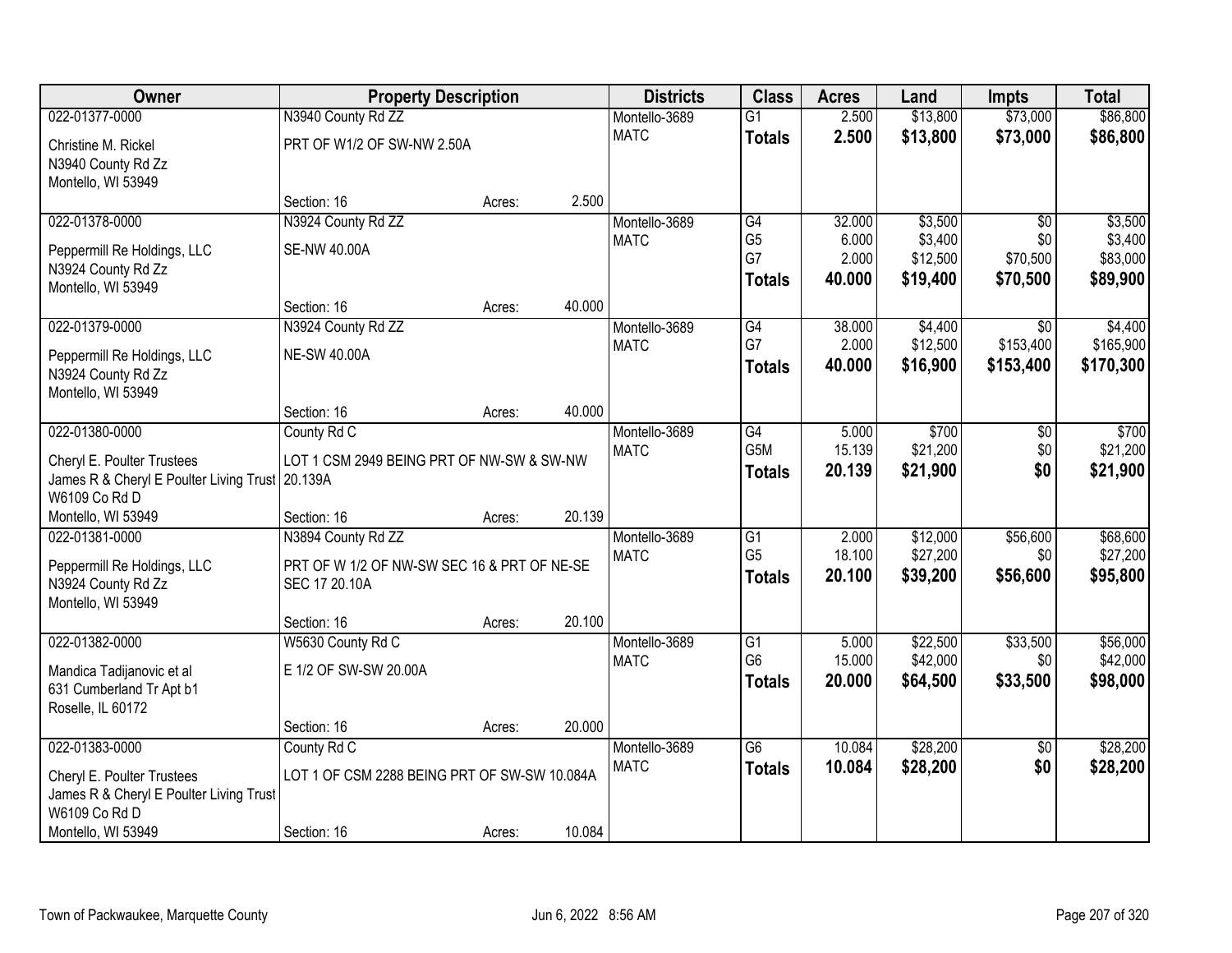| Owner                                    | <b>Property Description</b>                |        |        | <b>Districts</b>             | <b>Class</b>                       | <b>Acres</b>     | Land                | <b>Impts</b>    | <b>Total</b>        |
|------------------------------------------|--------------------------------------------|--------|--------|------------------------------|------------------------------------|------------------|---------------------|-----------------|---------------------|
| 022-01383-0005                           | County Rd C                                |        |        | Montello-3689                | $\overline{G6}$                    | 10.087           | \$28,200            | $\overline{50}$ | \$28,200            |
| Cheryl E. Poulter Trustees               | LOT 2 CSM 2288 BEING PRT OF SW-SW 10.087A  |        |        | <b>MATC</b>                  | <b>Totals</b>                      | 10.087           | \$28,200            | \$0             | \$28,200            |
| James R & Cheryl E Poulter Living Trust  |                                            |        |        |                              |                                    |                  |                     |                 |                     |
| W6109 Co Rd D                            |                                            |        |        |                              |                                    |                  |                     |                 |                     |
| Montello, WI 53949                       | Section: 16                                | Acres: | 10.087 |                              |                                    |                  |                     |                 |                     |
| 022-01384-0000                           | County Rd C                                |        |        | Montello-3689                | G4                                 | 10.000           | \$1,500             | $\overline{50}$ | \$1,500             |
| Peppermill Re Holdings, LLC              | <b>SE-SW 40.00A</b>                        |        |        | <b>MATC</b>                  | G <sub>5</sub><br>G5M              | 10.000<br>20.000 | \$5,200<br>\$28,000 | \$0<br>\$0      | \$5,200<br>\$28,000 |
| N3924 County Rd Zz                       |                                            |        |        |                              | <b>Totals</b>                      | 40.000           | \$34,700            | \$0             | \$34,700            |
| Montello, WI 53949                       |                                            |        |        |                              |                                    |                  |                     |                 |                     |
|                                          | Section: 16                                | Acres: | 40.000 |                              |                                    |                  |                     |                 |                     |
| 022-01385-0000                           | County Rd C                                |        |        | Montello-3689                | G4                                 | 20.000           | \$3,100             | $\overline{50}$ | \$3,100             |
| Peppermill Re Holdings, LLC              | NE-SE EX A PARCEL LY N OF CREEK 36.00A     |        |        | <b>MATC</b>                  | G <sub>5</sub><br>G <sub>5</sub> M | 10.000<br>6.000  | \$5,700<br>\$8,400  | \$0<br>\$0      | \$5,700<br>\$8,400  |
| N3924 County Rd Zz                       |                                            |        |        |                              | <b>Totals</b>                      | 36.000           | \$17,200            | \$0             | \$17,200            |
| Montello, WI 53949                       |                                            |        |        |                              |                                    |                  |                     |                 |                     |
|                                          | Section: 16                                | Acres: | 36.000 |                              |                                    |                  |                     |                 |                     |
| 022-01386-0000                           | County Rd C                                |        |        | Montello-3689<br><b>MATC</b> | $\overline{G5}$                    | 3.000            | \$1,700             | \$0             | \$1,700             |
| Miguel Alvarez                           | PARCEL OF NE-SE LY N CREEK 3.00A           |        |        |                              | <b>Totals</b>                      | 3.000            | \$1,700             | \$0             | \$1,700             |
| 48 W Streamwood Blvd                     |                                            |        |        |                              |                                    |                  |                     |                 |                     |
| Streamwood, IL 60107                     |                                            |        |        |                              |                                    |                  |                     |                 |                     |
| 022-01387-0000                           | Section: 16<br>County Rd C                 | Acres: | 3.000  | Montello-3689                | $\overline{G6}$                    | 1.220            | \$3,400             | \$0             | \$3,400             |
|                                          |                                            |        |        | <b>MATC</b>                  | <b>Totals</b>                      | 1.220            | \$3,400             | \$0             | \$3,400             |
| Gene W. Hutchings                        | PARCEL IN SE COR OF NE-SE LY W OF OX CREEK |        |        |                              |                                    |                  |                     |                 |                     |
| W4406 County Rd C                        | PER POS 1.22A                              |        |        |                              |                                    |                  |                     |                 |                     |
| Montello, WI 53949                       | Section: 16                                |        | 1.220  |                              |                                    |                  |                     |                 |                     |
| 022-01388-0000                           | County Rd C                                | Acres: |        | Montello-3689                | G4                                 | 39.750           | \$4,400             | $\overline{30}$ | \$4,400             |
|                                          |                                            |        |        | <b>MATC</b>                  | G7                                 | 0.250            | \$2,000             | \$10,000        | \$12,000            |
| Peppermill Re Holdings, LLC              | <b>NW-SE 40.00A</b>                        |        |        |                              | <b>Totals</b>                      | 40.000           | \$6,400             | \$10,000        | \$16,400            |
| N3924 County Rd Zz                       |                                            |        |        |                              |                                    |                  |                     |                 |                     |
| Montello, WI 53949                       | Section: 16                                | Acres: | 40.000 |                              |                                    |                  |                     |                 |                     |
| 022-01389-0000                           | W5414 County Rd C                          |        |        | Montello-3689                | G4                                 | 24.450           | \$2,400             | $\overline{60}$ | \$2,400             |
|                                          |                                            |        |        | <b>MATC</b>                  | G <sub>5</sub>                     | 1.000            | \$100               | \$0             | \$100               |
| Peppermill Re Holdings, LLC              | PRT OF SW-SE 34.45A                        |        |        |                              | G5M                                | 8.000            | \$11,200            | \$0             | \$11,200            |
| N3924 County Rd Zz<br>Montello, WI 53949 |                                            |        |        |                              | G7                                 | 1.000            | \$8,000             | \$8,600         | \$16,600            |
|                                          | Section: 16                                | Acres: | 34.450 |                              | <b>Totals</b>                      | 34.450           | \$21,700            | \$8,600         | \$30,300            |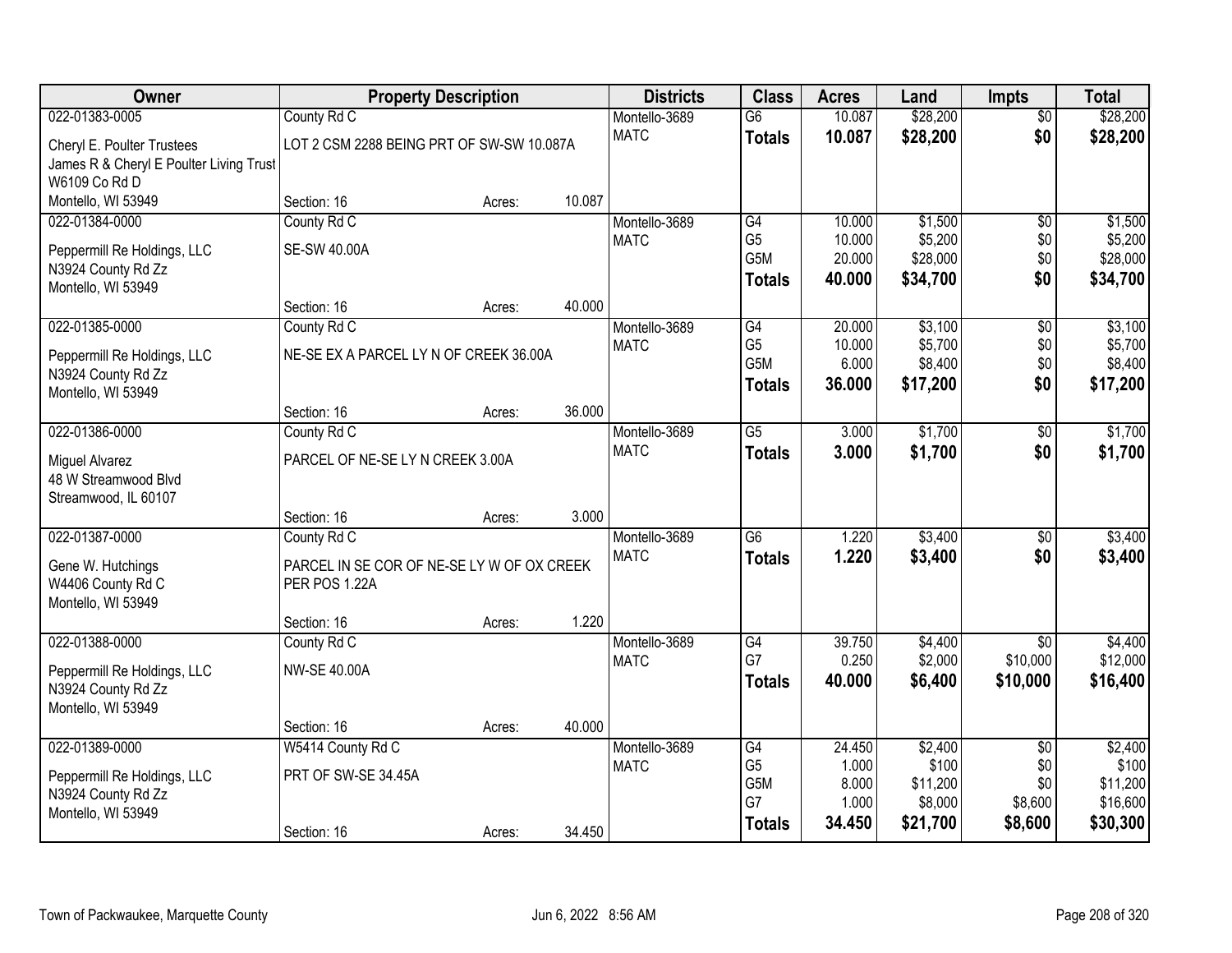| Owner                                   |                                               | <b>Property Description</b> |        | <b>Districts</b>             | <b>Class</b>    | <b>Acres</b> | Land            | <b>Impts</b>    | <b>Total</b>     |
|-----------------------------------------|-----------------------------------------------|-----------------------------|--------|------------------------------|-----------------|--------------|-----------------|-----------------|------------------|
| 022-01390-0000                          | W5410 County Rd C                             |                             |        | Montello-3689                | $\overline{G1}$ | 3.900        | \$18,700        | \$127,100       | \$145,800        |
| Jay J. Klonowski                        | A PARCEL OF SW-SE (POS) 3.900A                |                             |        | <b>MATC</b>                  | <b>Totals</b>   | 3.900        | \$18,700        | \$127,100       | \$145,800        |
| Ruth L. Klonowski                       |                                               |                             |        |                              |                 |              |                 |                 |                  |
| W5410 County Rd C                       |                                               |                             |        |                              |                 |              |                 |                 |                  |
| Montello, WI 53949                      | Section: 16                                   | Acres:                      | 3.900  |                              |                 |              |                 |                 |                  |
| 022-01392-0000                          | W5330 County Rd C                             |                             |        | Montello-3689                | $\overline{G1}$ | 2.000        | \$12,000        | \$6,100         | \$18,100         |
| Gene W. Hutchings                       | PRT OF SE-SE INCL PRT CSM 1612 LY N OF HWY    |                             |        | <b>MATC</b>                  | G <sub>5</sub>  | 11.350       | \$4,000         | \$0             | \$4,000          |
| W4406 County Rd C                       | 35.00A                                        |                             |        |                              | G <sub>6</sub>  | 21.650       | \$60,600        | \$0             | \$60,600         |
| Montello, WI 53949                      |                                               |                             |        |                              | <b>Totals</b>   | 35.000       | \$76,600        | \$6,100         | \$82,700         |
|                                         | Section: 16                                   | Acres:                      | 35.000 |                              |                 |              |                 |                 |                  |
| 022-01393-0000                          | W5311 County Rd C                             |                             |        | Montello-3689                | G1              | 0.811        | \$7,500         | \$71,300        | \$78,800         |
| Ethan W. Noblin                         | CSM 1250 BEING PRT OF SE-SE 0.811A            |                             |        | <b>MATC</b>                  | <b>Totals</b>   | 0.811        | \$7,500         | \$71,300        | \$78,800         |
| Kassandra K. Noblin                     |                                               |                             |        |                              |                 |              |                 |                 |                  |
| W5311 County Rd C                       |                                               |                             |        |                              |                 |              |                 |                 |                  |
| Montello, WI 53949                      | Section: 16                                   | Acres:                      | 0.811  |                              |                 |              |                 |                 |                  |
| 022-01394-0000                          | W5333 County Rd C                             |                             |        | Montello-3689                | G1              | 1.750        | \$11,100        | \$71,100        | \$82,200         |
|                                         |                                               |                             |        | <b>MATC</b>                  | <b>Totals</b>   | 1.750        | \$11,100        | \$71,100        | \$82,200         |
| Darrell L. Hodgkins                     | A PARCEL OF SE-SE LY S OF HWY 1.75A           |                             |        |                              |                 |              |                 |                 |                  |
| W5333 County Rd C<br>Montello, WI 53949 |                                               |                             |        |                              |                 |              |                 |                 |                  |
|                                         | Section: 16                                   | Acres:                      | 1.750  |                              |                 |              |                 |                 |                  |
| 022-01395-0000                          | County Rd ZZ                                  |                             |        | Lake Emery Rehab             | $\overline{X4}$ | 0.690        | $\overline{50}$ | $\overline{30}$ | $\overline{\$0}$ |
|                                         |                                               |                             |        | <b>Dist</b>                  | Totals          | 0.690        | \$0             | \$0             | \$0              |
| Lake Emery Rehab Dist                   | PRT OF NE-NE LY E OF MILL POND BEING PRT OF   |                             |        | Montello-3689                |                 |              |                 |                 |                  |
| Attn: Corrine Kopchik Treas             | CSM 33 00.69A                                 |                             |        | <b>MATC</b>                  |                 |              |                 |                 |                  |
| 7531 Stickney Ave                       |                                               |                             |        |                              |                 |              |                 |                 |                  |
| Bridgeview, IL 60455                    | Section: 17                                   | Acres:                      | 0.690  |                              |                 |              |                 |                 |                  |
| 022-01396-0000                          | N4121 County Rd ZZ                            |                             |        | Lake Emery Rehab             | $\overline{G1}$ | 0.410        | \$51,800        | \$44,700        | \$96,500         |
| Terence V. Mc Gowan                     | A PARCEL OF NE-NE LY E OF MILL POND BEING PRT |                             |        | <b>Dist</b><br>Montello-3689 | <b>Totals</b>   | 0.410        | \$51,800        | \$44,700        | \$96,500         |
| 7032 N Olcott Ave                       | OF CSM 33, 160 FT FRTG 00.41A                 |                             |        | <b>MATC</b>                  |                 |              |                 |                 |                  |
| Chicago, IL 60631                       |                                               |                             |        |                              |                 |              |                 |                 |                  |
|                                         | Section: 17                                   | Acres:                      | 0.410  |                              |                 |              |                 |                 |                  |
| 022-01397-0000                          | N4107 County Rd ZZ                            |                             |        | Lake Emery Rehab             | $\overline{G1}$ | 0.270        | \$40,400        | \$133,500       | \$173,900        |
| Joseph J. Manicki                       | A PARCEL OF NE-NE LY E OF MILL POND BEING PRT |                             |        | <b>Dist</b>                  | Totals          | 0.270        | \$40,400        | \$133,500       | \$173,900        |
| N4107 County Rd Zz                      | OF CSM 33, 90 FT FRTG 00.27A                  |                             |        | Montello-3689                |                 |              |                 |                 |                  |
| Montello, WI 53949                      |                                               |                             |        | <b>MATC</b>                  |                 |              |                 |                 |                  |
|                                         | Section: 17                                   | Acres:                      | 0.270  |                              |                 |              |                 |                 |                  |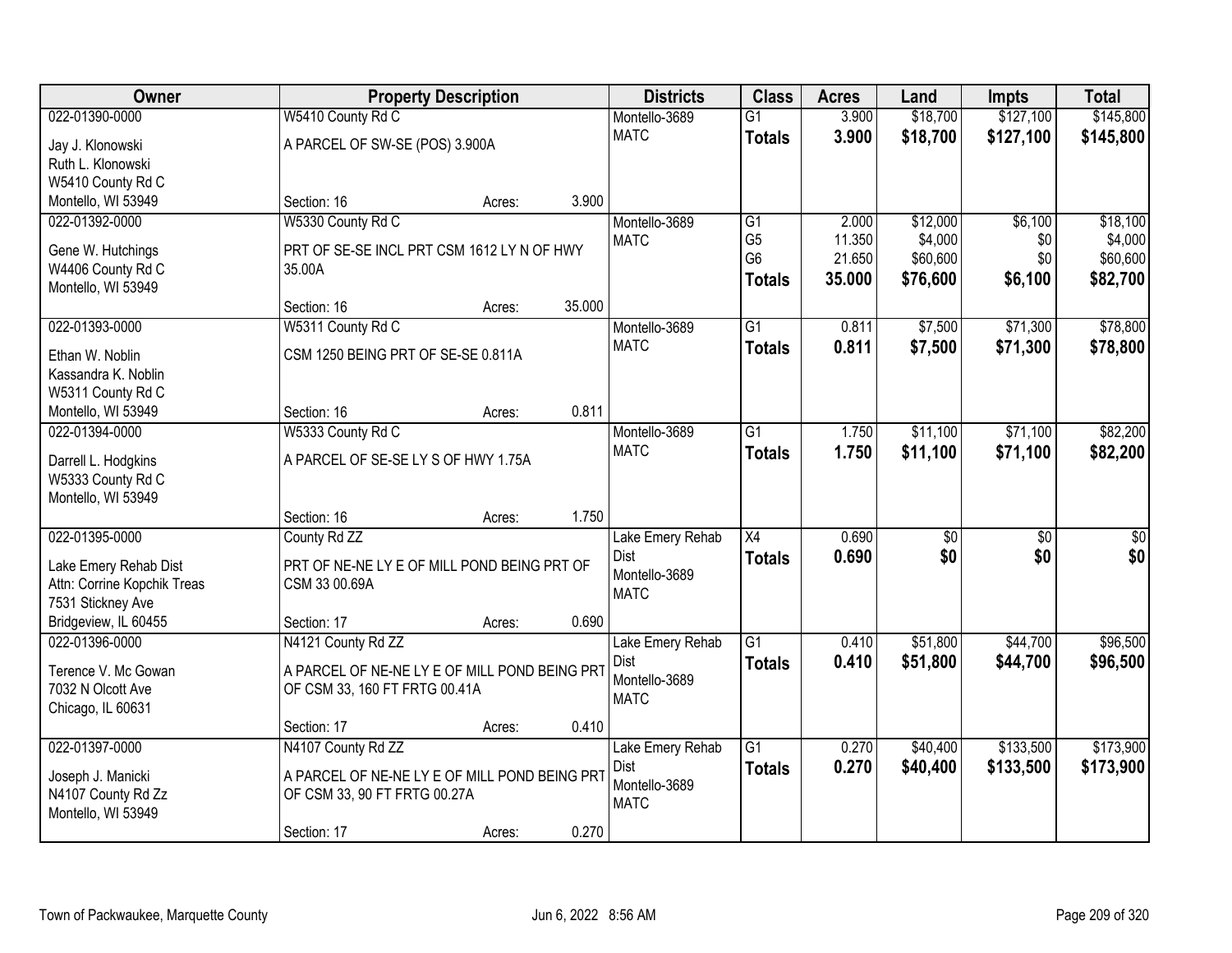| Owner                      |                                       | <b>Property Description</b>                  |       | <b>Districts</b>             | <b>Class</b>    | <b>Acres</b> | Land       | <b>Impts</b>    | <b>Total</b> |
|----------------------------|---------------------------------------|----------------------------------------------|-------|------------------------------|-----------------|--------------|------------|-----------------|--------------|
| 022-01398-0000             | N4075 County Rd ZZ                    |                                              |       | Lake Emery Rehab             | $\overline{G1}$ | 0.560        | \$45,200   | \$118,700       | \$163,900    |
| Reuben M. Hoffman          | CSM 1047 BEING PRT OF NE-NE 00.56A    |                                              |       | Dist                         | <b>Totals</b>   | 0.560        | \$45,200   | \$118,700       | \$163,900    |
| Mary Kay Hoffman           |                                       |                                              |       | Montello-3689                |                 |              |            |                 |              |
| N4075 County Rd Zz         |                                       |                                              |       | <b>MATC</b>                  |                 |              |            |                 |              |
| Montello, WI 53949         | Section: 17                           | Acres:                                       | 0.560 |                              |                 |              |            |                 |              |
| 022-01399-0000             | W5895 Fish Ct                         |                                              |       | Lake Emery Rehab             | $\overline{G1}$ | 1.800        | \$10,900   | \$89,500        | \$100,400    |
| James Hancock              | A PARCEL OF NE1/4 PARCEL 42 1.80A     |                                              |       | Dist                         | <b>Totals</b>   | 1.800        | \$10,900   | \$89,500        | \$100,400    |
| Denise Hancock             |                                       |                                              |       | Montello-3689                |                 |              |            |                 |              |
| 17w509 Southlane Dr        |                                       |                                              |       | <b>MATC</b>                  |                 |              |            |                 |              |
| Villa Park, IL 60181       | Section: 17                           | Acres:                                       | 1.800 |                              |                 |              |            |                 |              |
| 022-01400-0000             | Fish Ct                               |                                              |       | Lake Emery Rehab             | $\overline{G1}$ | 1.850        | \$11,100   | \$0             | \$11,100     |
| John F. Nowak              | A PARCEL OF NE1/4 PARCEL 43 1.85A     |                                              |       | <b>Dist</b>                  | <b>Totals</b>   | 1.850        | \$11,100   | \$0             | \$11,100     |
| S71 W19767 Simand Dr       |                                       |                                              |       | Montello-3689                |                 |              |            |                 |              |
| Muskego, WI 53150          |                                       |                                              |       | <b>MATC</b>                  |                 |              |            |                 |              |
|                            | Section: 17                           | Acres:                                       | 1.850 |                              |                 |              |            |                 |              |
| 022-01402-0000             |                                       |                                              |       | Lake Emery Rehab             | W <sub>8</sub>  | 6.500        | (\$18,200) | \$0             | \$0          |
| Deborah M. Klajda Villacci | A PARCEL OF NE1/4 PARCELS 45-46 6.50A |                                              |       | <b>Dist</b>                  | <b>Totals</b>   | 6.500        | \$0        | \$0             | \$0          |
| 340 E Madison St           |                                       |                                              |       | Montello-3689<br><b>MATC</b> |                 |              |            |                 |              |
| Villa Park, IL 60181       |                                       |                                              |       |                              |                 |              |            |                 |              |
|                            | Section: 17                           | Acres:                                       | 6.500 |                              |                 |              |            |                 |              |
| 022-01403-0000             | Fish Ct                               |                                              |       | Lake Emery Rehab             | $\overline{G1}$ | 2.597        | \$12,700   | $\overline{30}$ | \$12,700     |
| Dennis L. Fischbach        |                                       | PRT OF LOT 1 CSM 2221 & A PARCEL OF NW-NE LY |       | Dist                         | <b>Totals</b>   | 2.597        | \$12,700   | \$0             | \$12,700     |
| W5810 Fish Ct              | S THEREOF 2.597A                      |                                              |       | Montello-3689<br><b>MATC</b> |                 |              |            |                 |              |
| Montello, WI 53949-7863    |                                       |                                              |       |                              |                 |              |            |                 |              |
|                            | Section: 17                           | Acres:                                       | 2.597 |                              |                 |              |            |                 |              |
| 022-01404-0000             | W5817 Fish Ct                         |                                              |       | Lake Emery Rehab             | $\overline{G1}$ | 2.750        | \$13,000   | \$31,100        | \$44,100     |
| Dennis L. Fischbach        |                                       | LOT 1 CSM 134 BEING A PARCEL OF NW-NE 2.75A  |       | Dist<br>Montello-3689        | <b>Totals</b>   | 2.750        | \$13,000   | \$31,100        | \$44,100     |
| W5810 Fish Ct              |                                       |                                              |       | <b>MATC</b>                  |                 |              |            |                 |              |
| Montello, WI 53949-7863    |                                       |                                              |       |                              |                 |              |            |                 |              |
|                            | Section: 17                           | Acres:                                       | 2.750 |                              |                 |              |            |                 |              |
| 022-01405-0000             | W5787 Fish Ct                         |                                              |       | Lake Emery Rehab             | $\overline{G1}$ | 3.000        | \$13,500   | \$15,900        | \$29,400     |
| Jeffrey L. Kidd            |                                       | LOT 1 OF CSM 2262 BEING PRT OF NE 1/4 3.00A  |       | Dist<br>Montello-3689        | <b>Totals</b>   | 3.000        | \$13,500   | \$15,900        | \$29,400     |
| Pauline Kidd               |                                       |                                              |       | <b>MATC</b>                  |                 |              |            |                 |              |
| W5796 Fish Ct              |                                       |                                              |       |                              |                 |              |            |                 |              |
| Montello, WI 53949         | Section: 17                           | Acres:                                       | 3.000 |                              |                 |              |            |                 |              |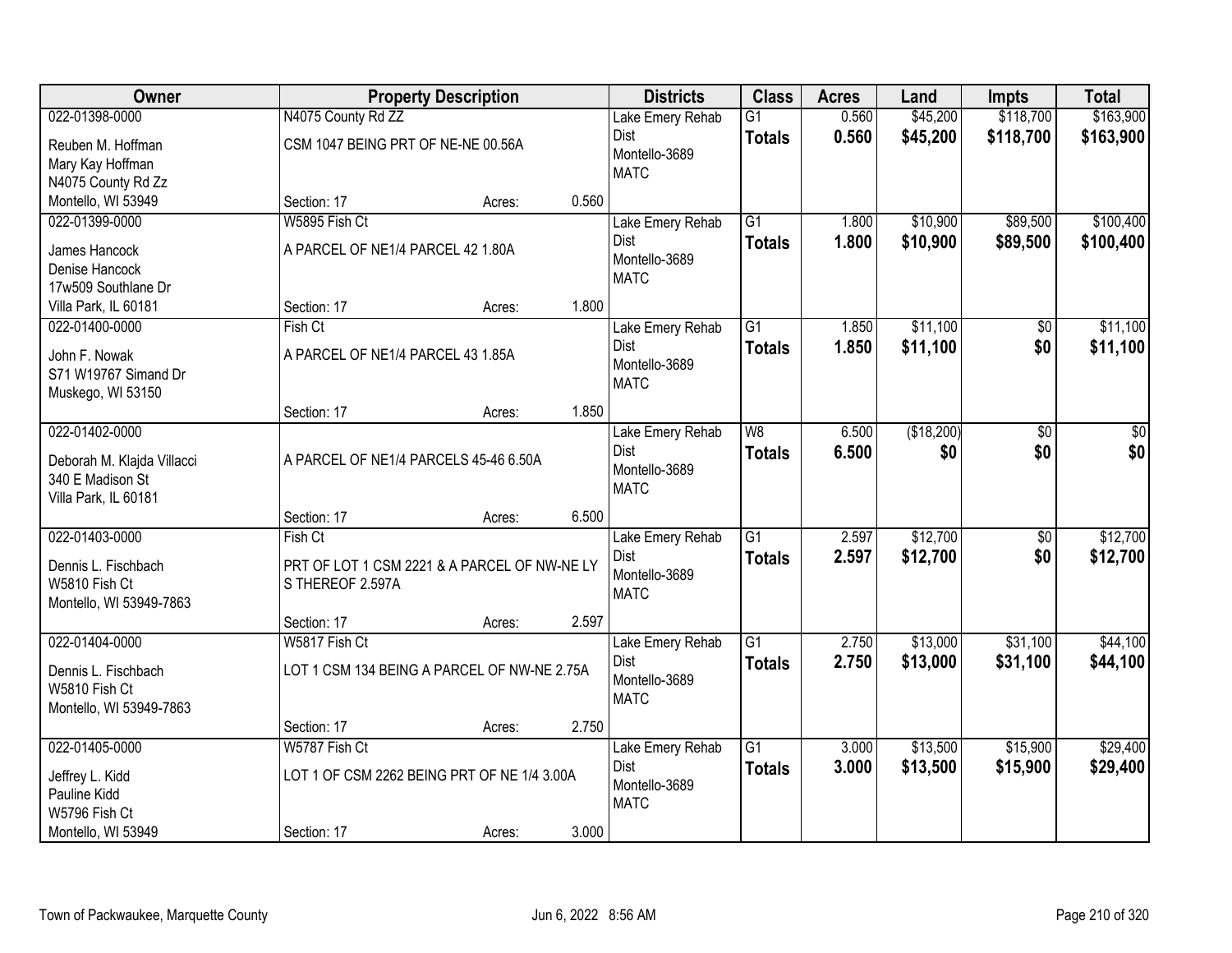| Owner                                   |                                              | <b>Property Description</b> |        | <b>Districts</b> | <b>Class</b>                      | <b>Acres</b>   | Land               | <b>Impts</b>    | <b>Total</b>       |
|-----------------------------------------|----------------------------------------------|-----------------------------|--------|------------------|-----------------------------------|----------------|--------------------|-----------------|--------------------|
| 022-01405-0005                          | Fish Ct                                      |                             |        | Lake Emery Rehab | $\overline{G1}$                   | 3.000          | \$13,500           | $\overline{50}$ | \$13,500           |
| Jeffrey L. Kidd                         | LOT 2 OF CSM 2262 BEING PRT OF NE 1/4 3.00A  |                             |        | Dist             | <b>Totals</b>                     | 3.000          | \$13,500           | \$0             | \$13,500           |
| Pauline Kidd                            |                                              |                             |        | Montello-3689    |                                   |                |                    |                 |                    |
| W5796 Fish Ct                           |                                              |                             |        | <b>MATC</b>      |                                   |                |                    |                 |                    |
| Montello, WI 53949                      | Section: 17                                  | Acres:                      | 3.000  |                  |                                   |                |                    |                 |                    |
| 022-01406-0000                          | W5797 Fish Ct                                |                             |        | Montello-3689    | $\overline{G1}$                   | 1.200          | \$9,200            | \$125,500       | \$134,700          |
| Andrew M. Paugels                       | LOT 1 CSM 3364 BEING PRT OF NW-NE & SW-NE    |                             |        | <b>MATC</b>      | G <sub>6</sub>                    | 8.800          | \$24,600           | \$0             | \$24,600           |
| Rebecca L. Button                       | 10.00A                                       |                             |        |                  | <b>Totals</b>                     | 10.000         | \$33,800           | \$125,500       | \$159,300          |
| W5797 Fish Ct                           |                                              |                             |        |                  |                                   |                |                    |                 |                    |
| Montello, WI 53949                      | Section: 17                                  | Acres:                      | 10.000 |                  |                                   |                |                    |                 |                    |
| 022-01406-0005                          |                                              |                             |        | Montello-3689    | G <sub>5</sub> M                  | 22.070         | \$30,900           | \$0             | \$30,900           |
|                                         |                                              |                             |        | <b>MATC</b>      | <b>Totals</b>                     | 22.070         | \$30,900           | \$0             | \$30,900           |
| Cynthia K. Miller<br>N3839 County Rd Zz | LOT 2 CSM 3364 BEING PRT OF SW-NE 22.07A     |                             |        |                  |                                   |                |                    |                 |                    |
| Montello, WI 53949                      |                                              |                             |        |                  |                                   |                |                    |                 |                    |
|                                         | Section: 17                                  | Acres:                      | 22.070 |                  |                                   |                |                    |                 |                    |
| 022-01406-0010                          |                                              |                             |        | Montello-3689    | $\overline{G6}$                   | 3.810          | \$10,700           | \$0             | \$10,700           |
|                                         |                                              |                             |        | <b>MATC</b>      | <b>Totals</b>                     | 3.810          | \$10,700           | \$0             | \$10,700           |
| Dennis L. Fischbach                     | PARCEL A OF A POS BEING PRT OF SW-NE & NW-NE |                             |        |                  |                                   |                |                    |                 |                    |
| W5810 Fish Ct                           | W/ACCESS EASEMENT ON CSM 3364 3.81A          |                             |        |                  |                                   |                |                    |                 |                    |
| Montello, WI 53949-7863                 |                                              |                             |        |                  |                                   |                |                    |                 |                    |
|                                         | Section: 17                                  | Acres:                      | 3.810  |                  |                                   |                |                    |                 |                    |
| 022-01406-0015                          |                                              |                             |        | Montello-3689    | $\overline{G5}$<br>G <sub>6</sub> | 1.820<br>1.500 | \$1,900<br>\$4,200 | \$0<br>\$0      | \$1,900<br>\$4,200 |
| Jeffrey L. Kidd                         | PARCEL B OF A POS BEING PRT OF SW-NE, NW-NE  |                             |        | <b>MATC</b>      |                                   | 3.320          | \$6,100            | \$0             | \$6,100            |
| Pauline Kidd                            | & SE-NE W/ACCESS EASEMENT ON CSM 3364 3.32A  |                             |        |                  | <b>Totals</b>                     |                |                    |                 |                    |
| W5796 Fish Ct                           |                                              |                             |        |                  |                                   |                |                    |                 |                    |
| Montello, WI 53949                      | Section: 17                                  | Acres:                      | 3.320  |                  |                                   |                |                    |                 |                    |
| 022-01407-0000                          |                                              |                             |        | Montello-3689    | $\overline{G6}$                   | 2.300          | \$6,400            | $\overline{$0}$ | \$6,400            |
| Deborah M. Klajda Villacci              | A PARCEL OF NE1/4 (PARCEL 47) 2.80A          |                             |        | <b>MATC</b>      | W8                                | 0.500          | (\$1,400)          | \$0             | \$0                |
| 340 E Madison St                        |                                              |                             |        |                  | <b>Totals</b>                     | 2.800          | \$6,400            | \$0             | \$6,400            |
| Villa Park, IL 60181                    |                                              |                             |        |                  |                                   |                |                    |                 |                    |
|                                         | Section: 17                                  | Acres:                      | 2.800  |                  |                                   |                |                    |                 |                    |
| 022-01408-0005                          | W5769 Fish Ct                                |                             |        | Lake Emery Rehab | $\overline{G1}$                   | 1.032          | \$8,600            | \$108,200       | \$116,800          |
| Gary L. Whipple                         | LOT 1 CSM 2156 BEING PART OF NE-NE 1.032A    |                             |        | Dist             | <b>Totals</b>                     | 1.032          | \$8,600            | \$108,200       | \$116,800          |
| Dawn L. Whipple                         |                                              |                             |        | Montello-3689    |                                   |                |                    |                 |                    |
| W5769 Fish Ct                           |                                              |                             |        | <b>MATC</b>      |                                   |                |                    |                 |                    |
| Montello, WI 53949                      | Section: 17                                  | Acres:                      | 1.032  |                  |                                   |                |                    |                 |                    |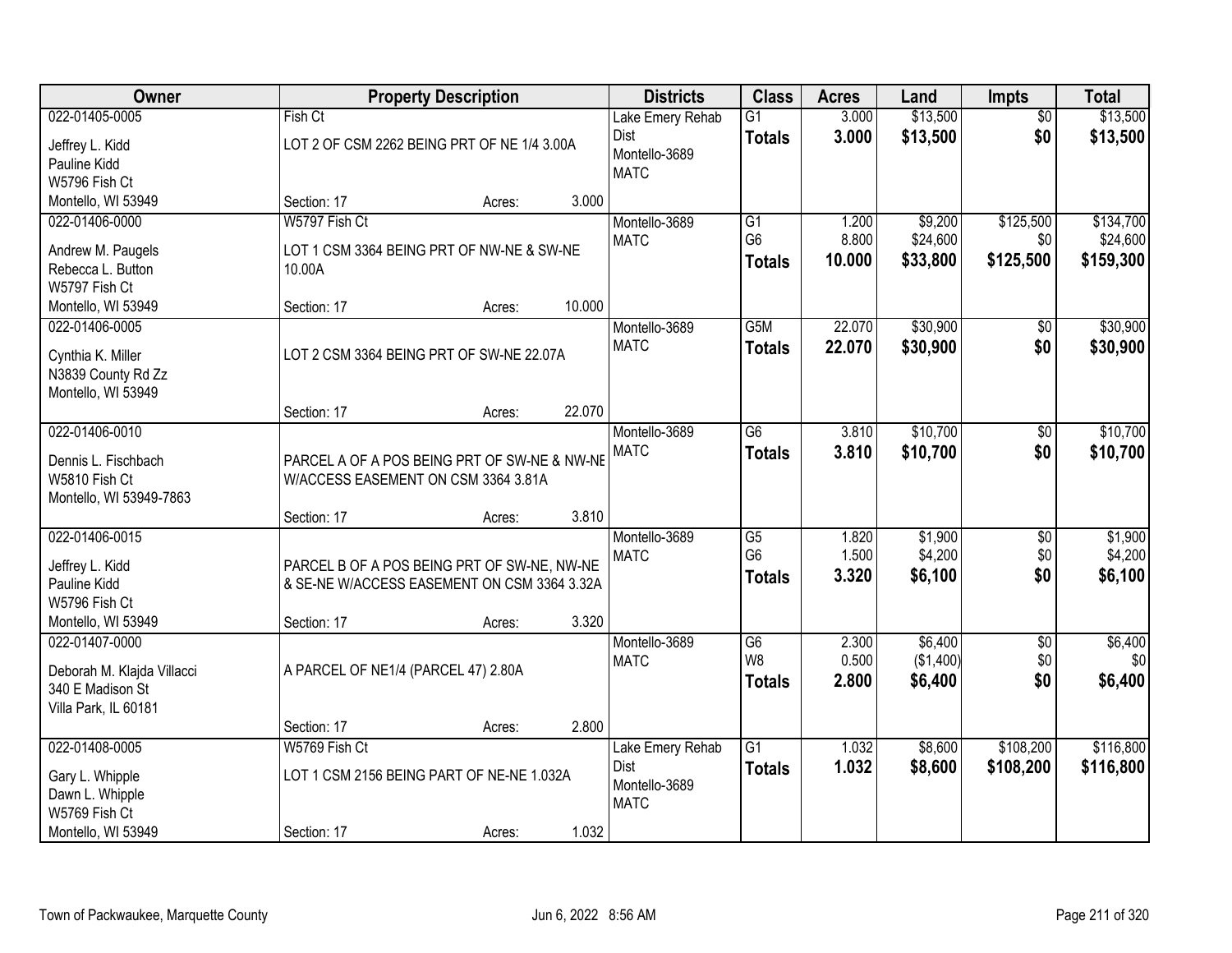| Owner                 |                                           | <b>Property Description</b> |        | <b>Districts</b>             | <b>Class</b>    | <b>Acres</b> | Land     | <b>Impts</b> | <b>Total</b> |
|-----------------------|-------------------------------------------|-----------------------------|--------|------------------------------|-----------------|--------------|----------|--------------|--------------|
| 022-01408-0010        | W5755 Fish Ct                             |                             |        | Lake Emery Rehab             | $\overline{G1}$ | 1.926        | \$11,300 | \$86,500     | \$97,800     |
| Bert A. Lietzow       | LOT 2 CSM 2156 BEING PART OF NE-NE 1.926A |                             |        | Dist                         | <b>Totals</b>   | 1.926        | \$11,300 | \$86,500     | \$97,800     |
| N8614 Fenske Rd       |                                           |                             |        | Montello-3689                |                 |              |          |              |              |
| Pardeeville, WI 53954 |                                           |                             |        | <b>MATC</b>                  |                 |              |          |              |              |
|                       | Section: 17                               | Acres:                      | 1.926  |                              |                 |              |          |              |              |
| 022-01409-0000        |                                           |                             |        | Lake Emery Rehab             | $\overline{G1}$ | 1.500        | \$10,000 | \$0          | \$10,000     |
| Thomas J. Miller      | PARCEL OF NE-NE PARCEL 59 1.50A           |                             |        | <b>Dist</b>                  | <b>Totals</b>   | 1.500        | \$10,000 | \$0          | \$10,000     |
| Amber J. Miller       |                                           |                             |        | Montello-3689<br><b>MATC</b> |                 |              |          |              |              |
| N4035 County Rd Zz    |                                           |                             |        |                              |                 |              |          |              |              |
| Montello, WI 53949    | Section: 17                               | Acres:                      | 1.500  |                              |                 |              |          |              |              |
| 022-01410-0000        |                                           |                             |        | Lake Emery Rehab             | $\overline{G1}$ | 2.700        | \$12,900 | $\sqrt{$0}$  | \$12,900     |
| Raymond F. Kupetis    | PARCEL OF NE-NE PARCEL 58 2.70A           |                             |        | Dist                         | <b>Totals</b>   | 2.700        | \$12,900 | \$0          | \$12,900     |
| 1842 Birch Rd         |                                           |                             |        | Montello-3689                |                 |              |          |              |              |
| Northbrook, IL 60062  |                                           |                             |        | <b>MATC</b>                  |                 |              |          |              |              |
|                       | Section: 17                               | Acres:                      | 2.700  |                              |                 |              |          |              |              |
| 022-01411-0000        | W5725 Fish Ct                             |                             |        | Lake Emery Rehab             | $\overline{G1}$ | 1.750        | \$10,800 | \$81,300     | \$92,100     |
| Anthony M. Belman     | PARCEL IN NE-NE PARCEL 60 1.75A           |                             |        | Dist                         | <b>Totals</b>   | 1.750        | \$10,800 | \$81,300     | \$92,100     |
| Karen F. Belman       |                                           |                             |        | Montello-3689<br><b>MATC</b> |                 |              |          |              |              |
| 3232 Maryland Rd      |                                           |                             |        |                              |                 |              |          |              |              |
| Rockford, IL 61108    | Section: 17                               | Acres:                      | 1.750  |                              |                 |              |          |              |              |
| 022-01412-0000        | W5709 Fish Ct                             |                             |        | Lake Emery Rehab             | $\overline{G1}$ | 1.730        | \$10,700 | \$148,200    | \$158,900    |
| Deryl K. Denman       | LOT 1 CSM 1477 BEING PRT OF NE 1/4 1.73A  |                             |        | Dist                         | <b>Totals</b>   | 1.730        | \$10,700 | \$148,200    | \$158,900    |
| Eileen J. Denman      |                                           |                             |        | Montello-3689<br><b>MATC</b> |                 |              |          |              |              |
| W5709 Fish Ct         |                                           |                             |        |                              |                 |              |          |              |              |
| Montello, WI 53949    | Section: 17                               | Acres:                      | 1.730  |                              |                 |              |          |              |              |
| 022-01413-0000        | N4035 County Rd ZZ                        |                             |        | Lake Emery Rehab             | $\overline{G1}$ | 1.740        | \$11,100 | \$167,800    | \$178,900    |
| Amber Miller          | LOT 2 CSM 1477 BEING PRT OF NE 1/4 1.74A  |                             |        | Dist                         | <b>Totals</b>   | 1.740        | \$11,100 | \$167,800    | \$178,900    |
| <b>Thomas Miller</b>  |                                           |                             |        | Montello-3689<br><b>MATC</b> |                 |              |          |              |              |
| N4035 County Rd Zz    |                                           |                             |        |                              |                 |              |          |              |              |
| Montello, WI 53949    | Section: 17                               | Acres:                      | 1.740  |                              |                 |              |          |              |              |
| 022-01414-0000        | N4007 County Rd ZZ                        |                             |        | Montello-3689                | $\overline{G1}$ | 11.130       | \$42,300 | \$102,400    | \$144,700    |
| John A. Thill         | PRT OF S1/2 OF NE1/4 350 X 1385FT 11.13A  |                             |        | <b>MATC</b>                  | <b>Totals</b>   | 11.130       | \$42,300 | \$102,400    | \$144,700    |
| Holly A. Thill        |                                           |                             |        |                              |                 |              |          |              |              |
| N4007 County Rd Zz    |                                           |                             |        |                              |                 |              |          |              |              |
| Montello, WI 53949    | Section: 17                               | Acres:                      | 11.130 |                              |                 |              |          |              |              |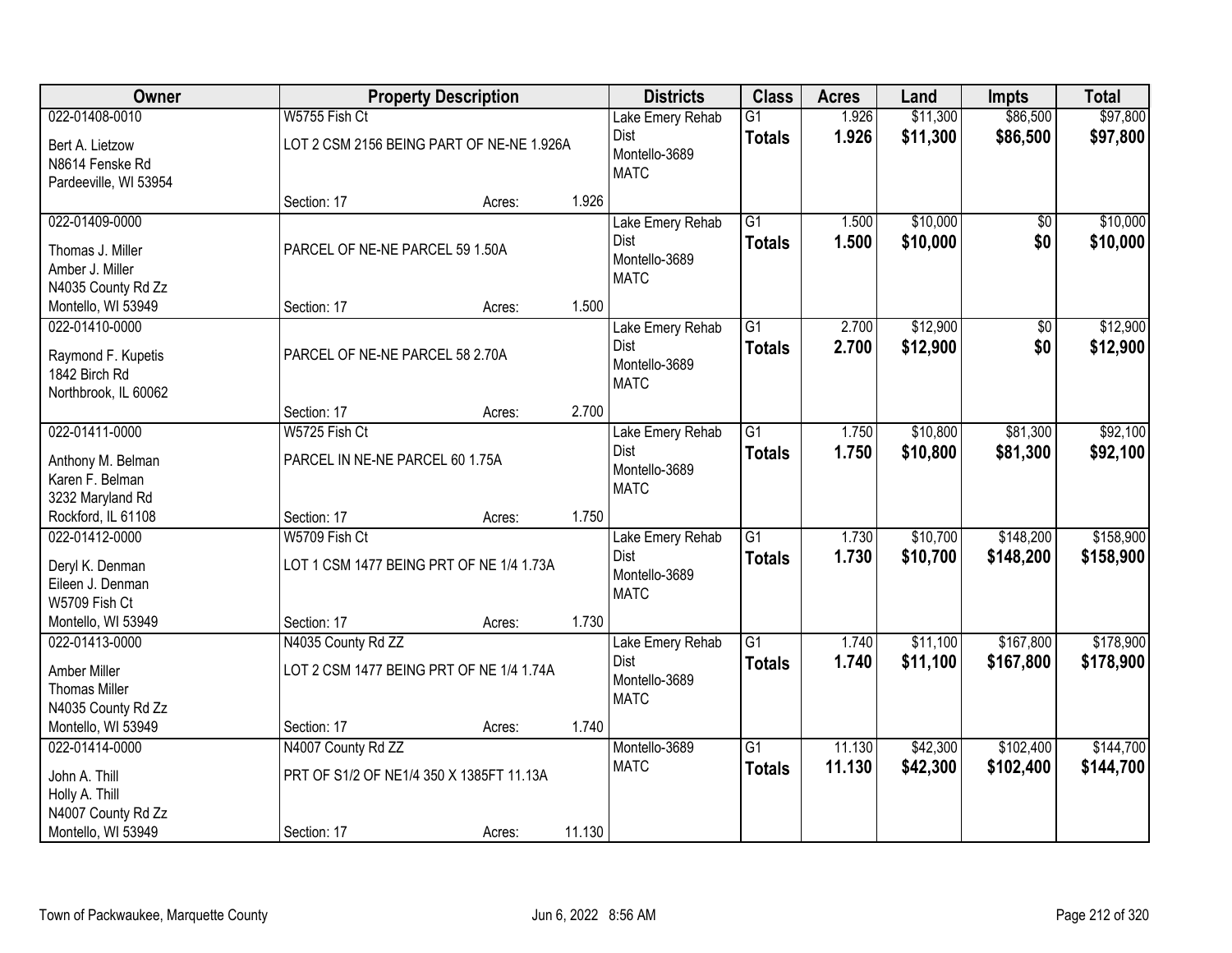| Owner                            | <b>Property Description</b>                    |        |        | <b>Districts</b>             | <b>Class</b>    | <b>Acres</b>     | Land                | <b>Impts</b>    | <b>Total</b>        |
|----------------------------------|------------------------------------------------|--------|--------|------------------------------|-----------------|------------------|---------------------|-----------------|---------------------|
| 022-01415-0000                   | N3961 County Rd ZZ                             |        |        | Montello-3689                | $\overline{G1}$ | 2.000            | \$12,000            | \$253,500       | \$265,500           |
| Keith A. Poulter                 | PRT OF NE1/4 29.40A                            |        |        | <b>MATC</b>                  | G6              | 27.400           | \$76,700            | \$0             | \$76,700            |
| N3961 County Rd Zz               |                                                |        |        |                              | <b>Totals</b>   | 29.400           | \$88,700            | \$253,500       | \$342,200           |
| Montello, WI 53949               |                                                |        |        |                              |                 |                  |                     |                 |                     |
|                                  | Section: 17                                    | Acres: | 29.400 |                              |                 |                  |                     |                 |                     |
| 022-01416-0000                   | 8th Dr                                         |        |        | Lake Emery Rehab             | $\overline{W8}$ | 30.000           | ( \$84,000)         | $\overline{50}$ | \$0                 |
| Deborah M. Klajda Villacci       | NE-NW EX 10A 30.00A                            |        |        | Dist                         | <b>Totals</b>   | 30.000           | \$0                 | \$0             | \$0                 |
| 340 E Madison St                 |                                                |        |        | Montello-3689<br><b>MATC</b> |                 |                  |                     |                 |                     |
| Villa Park, IL 60181             |                                                |        |        |                              |                 |                  |                     |                 |                     |
|                                  | Section: 17                                    | Acres: | 30.000 |                              |                 |                  |                     |                 |                     |
| 022-01417-0000                   | N4062 8th Dr                                   |        |        | Montello-3689                | X4              | 11.270           | \$0                 | $\overline{50}$ | $\overline{50}$     |
| Town of Packwaukee               | LOTS 1 & 2 CSM 3564 BEING NW1/4 OF THE NE-NW & |        |        | <b>MATC</b>                  | <b>Totals</b>   | 11.270           | \$0                 | \$0             | \$0                 |
| Dump                             | THAT PRT OF NW-NW LY NE OF 8TH DR 11.27A       |        |        |                              |                 |                  |                     |                 |                     |
| PO Box 412                       |                                                |        |        |                              |                 |                  |                     |                 |                     |
| Packwaukee, WI 53953             | Section: 17                                    | Acres: | 11.270 |                              |                 |                  |                     |                 |                     |
| 022-01418-0000                   | 8th Dr                                         |        |        | Montello-3689                | $\overline{G4}$ | 38.290           | \$2,600             | \$0             | \$2,600             |
| Greg & Carla Riesen Living Trust | NW-NW LESS PRT OF LOT 2 CSM 1611 & LESS LOT 2  |        |        | <b>MATC</b>                  | <b>Totals</b>   | 38.290           | \$2,600             | \$0             | \$2,600             |
| N4084 County Rd M                | CSM 3564 38.29A                                |        |        |                              |                 |                  |                     |                 |                     |
| Montello, WI 53949               |                                                |        |        |                              |                 |                  |                     |                 |                     |
|                                  | Section: 17                                    | Acres: | 38.290 |                              |                 |                  |                     |                 |                     |
| 022-01419-0000                   |                                                |        |        | Montello-3689                | $\overline{G4}$ | 40.000           | \$3,100             | $\overline{50}$ | \$3,100             |
| Greg & Carla Riesen Living Trust | SW-NW 40.00A                                   |        |        | <b>MATC</b>                  | <b>Totals</b>   | 40.000           | \$3,100             | \$0             | \$3,100             |
| N4084 County Rd M                |                                                |        |        |                              |                 |                  |                     |                 |                     |
| Montello, WI 53949               |                                                |        |        |                              |                 |                  |                     |                 |                     |
|                                  | Section: 17                                    | Acres: | 40.000 |                              |                 |                  |                     |                 |                     |
| 022-01420-0000                   | N3942 8th Dr                                   |        |        | Montello-3689                | G1              | 2.000            | \$12,000            | \$299,800       | \$311,800           |
| Jason D. Kohnke                  | <b>SE-NW 40.00A</b>                            |        |        | <b>MATC</b>                  | G4<br>G5M       | 15.000<br>23.000 | \$2,200<br>\$32,200 | \$0<br>\$0      | \$2,200<br>\$32,200 |
| Jennifer L. Kohnke               |                                                |        |        |                              |                 | 40.000           | \$46,400            | \$299,800       | \$346,200           |
| N3942 8th Dr                     |                                                |        |        |                              | <b>Totals</b>   |                  |                     |                 |                     |
| Montello, WI 53949               | Section: 17                                    | Acres: | 40.000 |                              |                 |                  |                     |                 |                     |
| 022-01421-0000                   |                                                |        |        | Montello-3689                | $\overline{G4}$ | 23.830           | \$3,200             | $\overline{50}$ | \$3,200             |
| Six Ps Enterprises, LLC          | PRT OF NE-SW 25.83A                            |        |        | <b>MATC</b>                  | G <sub>5</sub>  | 2.000            | \$100               | \$0             | \$100               |
| 4154 4th Dr                      |                                                |        |        |                              | <b>Totals</b>   | 25.830           | \$3,300             | \$0             | \$3,300             |
| Wisconsin Dells, WI 53965        |                                                |        |        |                              |                 |                  |                     |                 |                     |
|                                  | Section: 17                                    | Acres: | 25.830 |                              |                 |                  |                     |                 |                     |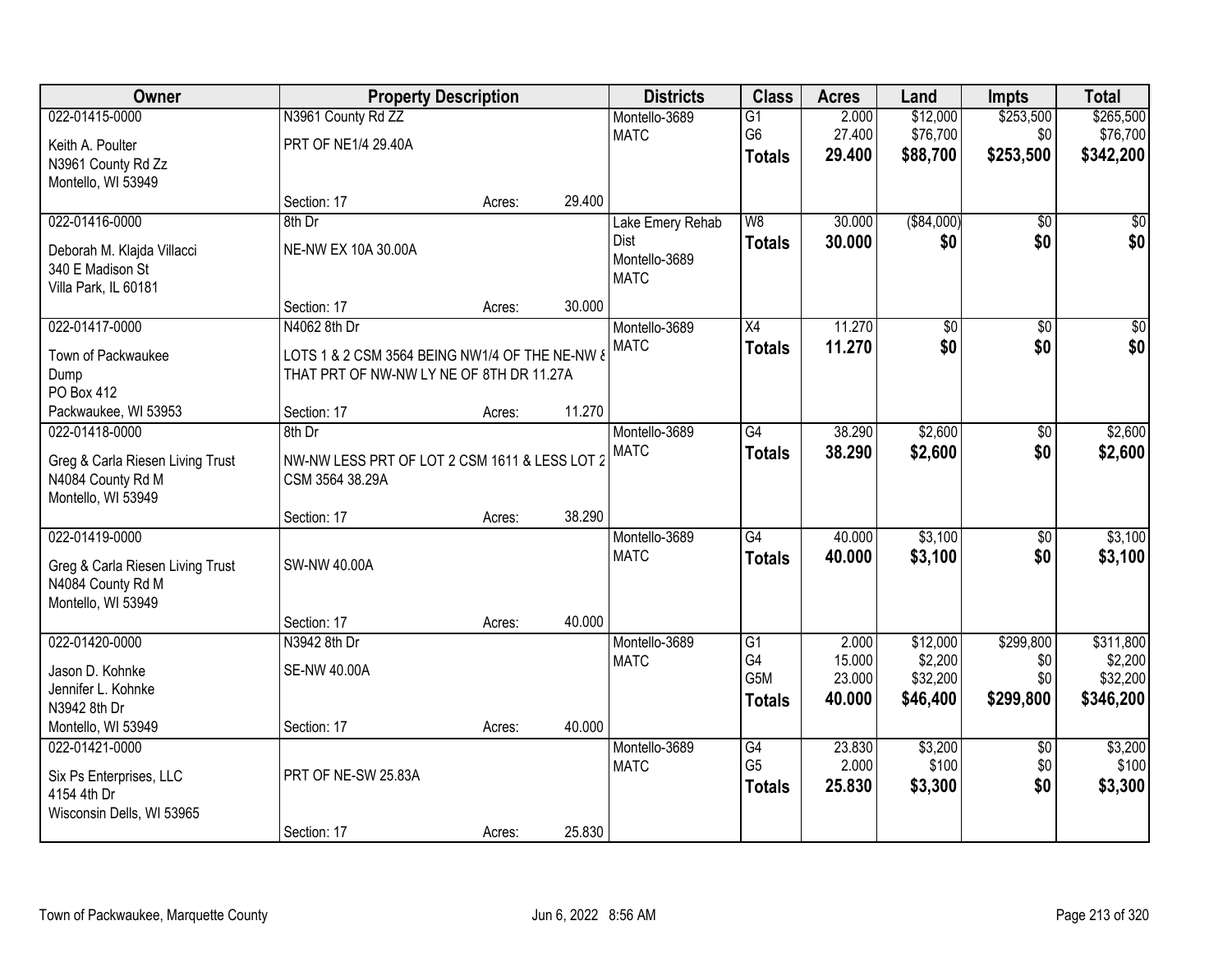| Owner                                                                                 | <b>Property Description</b>                           |        | <b>Districts</b> | <b>Class</b>                 | <b>Acres</b>                          | Land                              | <b>Impts</b>                            | <b>Total</b>                               |                                          |
|---------------------------------------------------------------------------------------|-------------------------------------------------------|--------|------------------|------------------------------|---------------------------------------|-----------------------------------|-----------------------------------------|--------------------------------------------|------------------------------------------|
| 022-01421-0005                                                                        | N3811 8th Dr                                          |        |                  | Montello-3689                | $\overline{G1}$                       | 3.300                             | \$16,600                                | \$300                                      | \$16,900                                 |
| Kenneth D. Jordan<br>526 S Main St<br>Westfield, WI 53964                             | LOT 1 OF CSM 2321 BEING PRT OF NE-SW & SE-SW<br>3.30A |        |                  | <b>MATC</b>                  | <b>Totals</b>                         | 3.300                             | \$16,600                                | \$300                                      | \$16,900                                 |
|                                                                                       | Section: 17                                           | Acres: | 3.300            |                              |                                       |                                   |                                         |                                            |                                          |
| 022-01422-0000<br>Donn L. Kruger<br>N3829 County Rd Zz<br>Montello, WI 53949          | PRT OF NE-SW 12.00A                                   |        |                  | Montello-3689<br><b>MATC</b> | G4<br>G <sub>5</sub><br><b>Totals</b> | 11.000<br>1.000<br>12.000         | \$700<br>\$100<br>\$800                 | \$0<br>\$0<br>\$0                          | \$700<br>\$100<br>\$800                  |
| 022-01423-0000                                                                        | Section: 17                                           | Acres: | 12.000           |                              | G4                                    | 39.000                            |                                         |                                            |                                          |
| Six Ps Enterprises, LLC<br>4154 4th Dr<br>Wisconsin Dells, WI 53965                   | NW-SW 40.00A                                          |        |                  | Montello-3689<br><b>MATC</b> | G <sub>5</sub><br><b>Totals</b>       | 1.000<br>40.000                   | \$4,300<br>\$100<br>\$4,400             | \$0<br>\$0<br>\$0                          | \$4,300<br>\$100<br>\$4,400              |
|                                                                                       | Section: 17                                           | Acres: | 40.000           |                              |                                       |                                   |                                         |                                            |                                          |
| 022-01424-0000<br>Six Ps Enterprises, LLC<br>4154 4th Dr<br>Wisconsin Dells, WI 53965 | SW-SW 40.00A                                          |        |                  | Montello-3689<br><b>MATC</b> | G4<br>G <sub>5</sub><br><b>Totals</b> | 39.000<br>1.000<br>40.000         | \$4,400<br>\$100<br>\$4,500             | \$0<br>\$0<br>\$0                          | \$4,400<br>\$100<br>\$4,500              |
|                                                                                       | Section: 17                                           | Acres: | 40.000           |                              |                                       |                                   |                                         |                                            |                                          |
| 022-01425-0000<br>Six Ps Enterprises, LLC<br>4154 4th Dr<br>Wisconsin Dells, WI 53965 | PRT OF SE-SW 23.87A                                   |        | 23.870           | Montello-3689<br><b>MATC</b> | G4<br>G <sub>5</sub><br><b>Totals</b> | 22.870<br>1.000<br>23.870         | \$3,300<br>\$100<br>\$3,400             | \$0<br>\$0<br>\$0                          | \$3,300<br>\$100<br>\$3,400              |
| 022-01426-0000                                                                        | Section: 17                                           | Acres: |                  | Montello-3689                | G4                                    | 12.000                            | \$1,600                                 | $\overline{$0}$                            | \$1,600                                  |
| Donn L. Kruger<br>N3829 County Rd Zz<br>Montello, WI 53949                            | PRT OF SE-SW 15.00A                                   |        |                  | <b>MATC</b>                  | G5M<br><b>Totals</b>                  | 3.000<br>15.000                   | \$4,200<br>\$5,800                      | \$0<br>\$0                                 | \$4,200<br>\$5,800                       |
|                                                                                       | Section: 17                                           | Acres: | 15.000           |                              |                                       |                                   |                                         |                                            |                                          |
| 022-01427-0000<br>Cynthia K. Miller<br>Donn L. Kruger<br>N3839 County Rd Zz           | N3829 County Rd ZZ<br>NE-SE LESS 3.35A 36.65A         |        |                  | Montello-3689<br><b>MATC</b> | G4<br>G <sub>5</sub><br>G5M<br>G7     | 28.650<br>2.000<br>4.000<br>2.000 | \$2,800<br>\$100<br>\$5,600<br>\$12,500 | $\overline{50}$<br>\$0<br>\$0<br>\$113,000 | \$2,800<br>\$100<br>\$5,600<br>\$125,500 |
| Montello, WI 53949                                                                    | Section: 17                                           | Acres: | 36.650           |                              | <b>Totals</b>                         | 36.650                            | \$21,000                                | \$113,000                                  | \$134,000                                |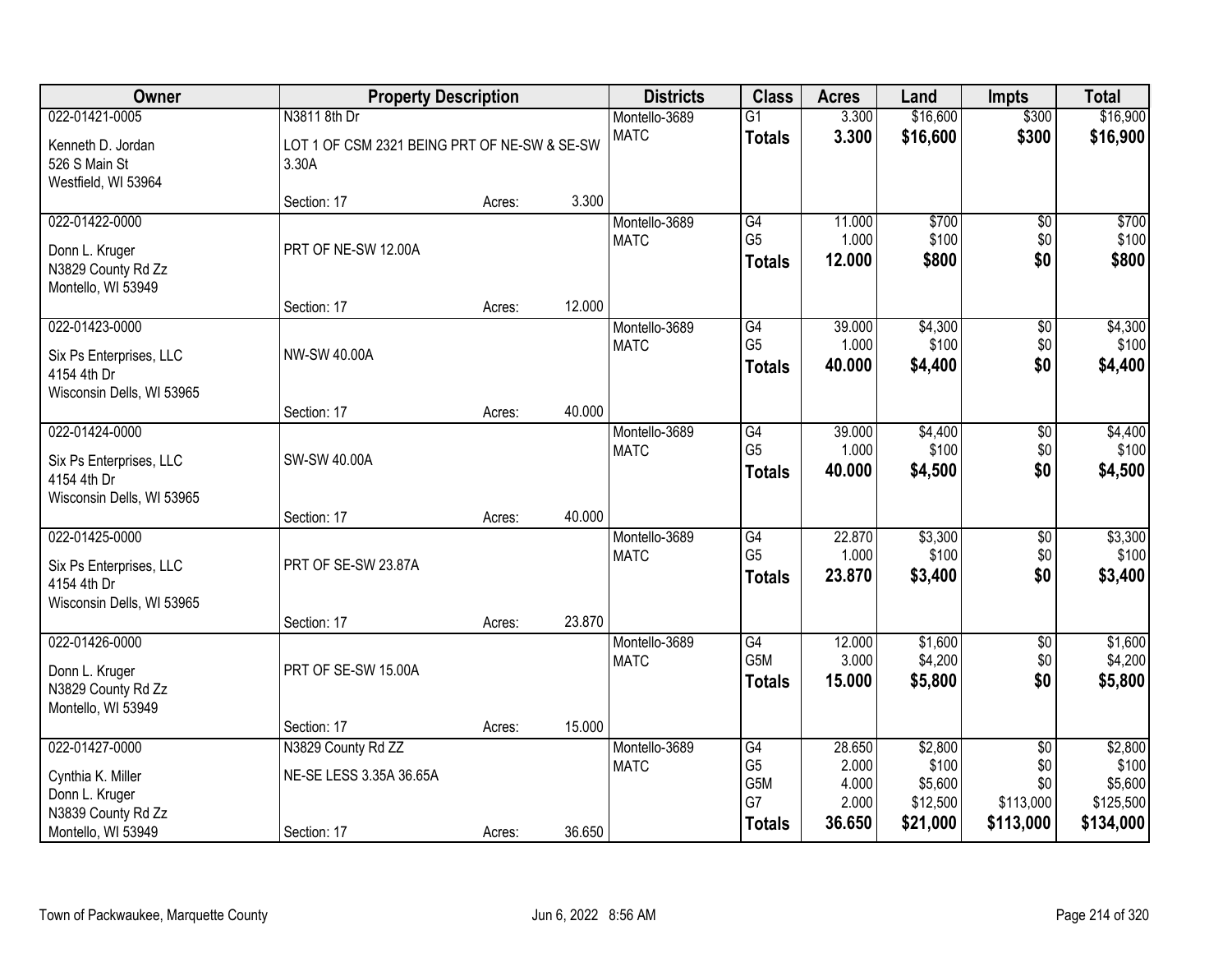| Owner                                    | <b>Property Description</b>                |        |        | <b>Districts</b> | <b>Class</b>         | <b>Acres</b>   | Land     | <b>Impts</b>    | <b>Total</b> |
|------------------------------------------|--------------------------------------------|--------|--------|------------------|----------------------|----------------|----------|-----------------|--------------|
| 022-01429-0000                           | N3839 County Rd ZZ                         |        |        | Montello-3689    | $\overline{G1}$      | 0.740          | \$7,100  | \$22,600        | \$29,700     |
| Cynthia K. Miller                        | LOT 1 CSM 122 BEING PRT OF NE-SE 0.74A     |        |        | <b>MATC</b>      | <b>Totals</b>        | 0.740          | \$7,100  | \$22,600        | \$29,700     |
| Donn L. Kruger                           |                                            |        |        |                  |                      |                |          |                 |              |
| N3839 County Rd Zz                       |                                            |        |        |                  |                      |                |          |                 |              |
| Montello, WI 53949                       | Section: 17                                | Acres: | 0.740  |                  |                      |                |          |                 |              |
| 022-01430-0000                           |                                            |        |        | Montello-3689    | G4                   | 30.000         | \$3,000  | $\overline{50}$ | \$3,000      |
| Cynthia K. Miller                        | <b>NW-SE 40.00A</b>                        |        |        | <b>MATC</b>      | G <sub>5</sub>       | 7.000          | \$4,000  | \$0             | \$4,000      |
| Donn L. Kruger                           |                                            |        |        |                  | G5M                  | 3.000          | \$4,200  | \$0             | \$4,200      |
| N3839 County Rd Zz                       |                                            |        |        |                  | <b>Totals</b>        | 40.000         | \$11,200 | \$0             | \$11,200     |
| Montello, WI 53949                       | Section: 17                                | Acres: | 40.000 |                  |                      |                |          |                 |              |
| 022-01431-0000                           |                                            |        |        | Montello-3689    | G4                   | 15.000         | \$1,600  | $\overline{50}$ | \$1,600      |
|                                          |                                            |        |        | <b>MATC</b>      | G <sub>5</sub>       | 15.000         | \$8,500  | \$0             | \$8,500      |
| Cynthia K. Miller                        | SW-SE 40.00A                               |        |        |                  | G5M                  | 10.000         | \$14,000 | \$0             | \$14,000     |
| Donn L. Kruger                           |                                            |        |        |                  | <b>Totals</b>        | 40.000         | \$24,100 | \$0             | \$24,100     |
| N3839 County Rd Zz<br>Montello, WI 53949 | Section: 17                                | Acres: | 40.000 |                  |                      |                |          |                 |              |
| 022-01432-0000                           |                                            |        |        | Montello-3689    | G4                   | 28.260         | \$4,100  | \$0             | \$4,100      |
|                                          |                                            |        |        | <b>MATC</b>      | G <sub>5</sub>       | 11.000         | \$4,700  | \$0             | \$4,700      |
| Cynthia K. Miller                        | SE-SE 39.26A                               |        |        |                  | <b>Totals</b>        | 39.260         | \$8,800  | \$0             | \$8,800      |
| Donn L. Kruger                           |                                            |        |        |                  |                      |                |          |                 |              |
| N3839 County Rd Zz                       |                                            |        |        |                  |                      |                |          |                 |              |
| Montello, WI 53949                       | Section: 17                                | Acres: | 39.260 |                  |                      |                |          |                 |              |
| 022-01433-0000                           | N4084 County Rd M                          |        |        | Montello-3689    | G4                   | 14.810         | \$900    | $\overline{30}$ | \$900        |
| Greg & Carla Riesen Living Trust         | NE-NE EX 7A FOR HWY 15.35A & EX PRT L2 CSM |        |        | <b>MATC</b>      | G <sub>5</sub><br>G7 | 1.000<br>2.000 | \$100    | \$0             | \$100        |
| N4084 County Rd M                        | 1611 17.81A                                |        |        |                  |                      |                | \$12,500 | \$131,700       | \$144,200    |
| Montello, WI 53949                       |                                            |        |        |                  | <b>Totals</b>        | 17.810         | \$13,500 | \$131,700       | \$145,200    |
|                                          | Section: 18                                | Acres: | 17.810 |                  |                      |                |          |                 |              |
| 022-01434-0000                           | W6155 Fish Ave                             |        |        | Montello-3689    | $\overline{G1}$      | 2.000          | \$12,000 | \$100,900       | \$112,900    |
| Douglas W. Berthon                       | A PARCEL OF NE-NE 2.00A                    |        |        | <b>MATC</b>      | <b>Totals</b>        | 2.000          | \$12,000 | \$100,900       | \$112,900    |
| Holli S. Berthon                         |                                            |        |        |                  |                      |                |          |                 |              |
| W6155 Fish Ave                           |                                            |        |        |                  |                      |                |          |                 |              |
| Montello, WI 53949                       | Section: 18                                | Acres: | 2.000  |                  |                      |                |          |                 |              |
| 022-01435-0000                           | N3981 County Rd M                          |        |        | Montello-3689    | $\overline{G1}$      | 1.616          | \$10,700 | \$155,700       | \$166,400    |
|                                          | LOTS 1-2 CSM 1738 BEING PRT NE-NE & SE-NE  |        |        | <b>MATC</b>      | <b>Totals</b>        | 1.616          | \$10,700 | \$155,700       | \$166,400    |
| Richard Markunas<br>N3981 County Rd M    | 1.616A                                     |        |        |                  |                      |                |          |                 |              |
| Montello, WI 53949                       |                                            |        |        |                  |                      |                |          |                 |              |
|                                          | Section: 18                                | Acres: | 1.616  |                  |                      |                |          |                 |              |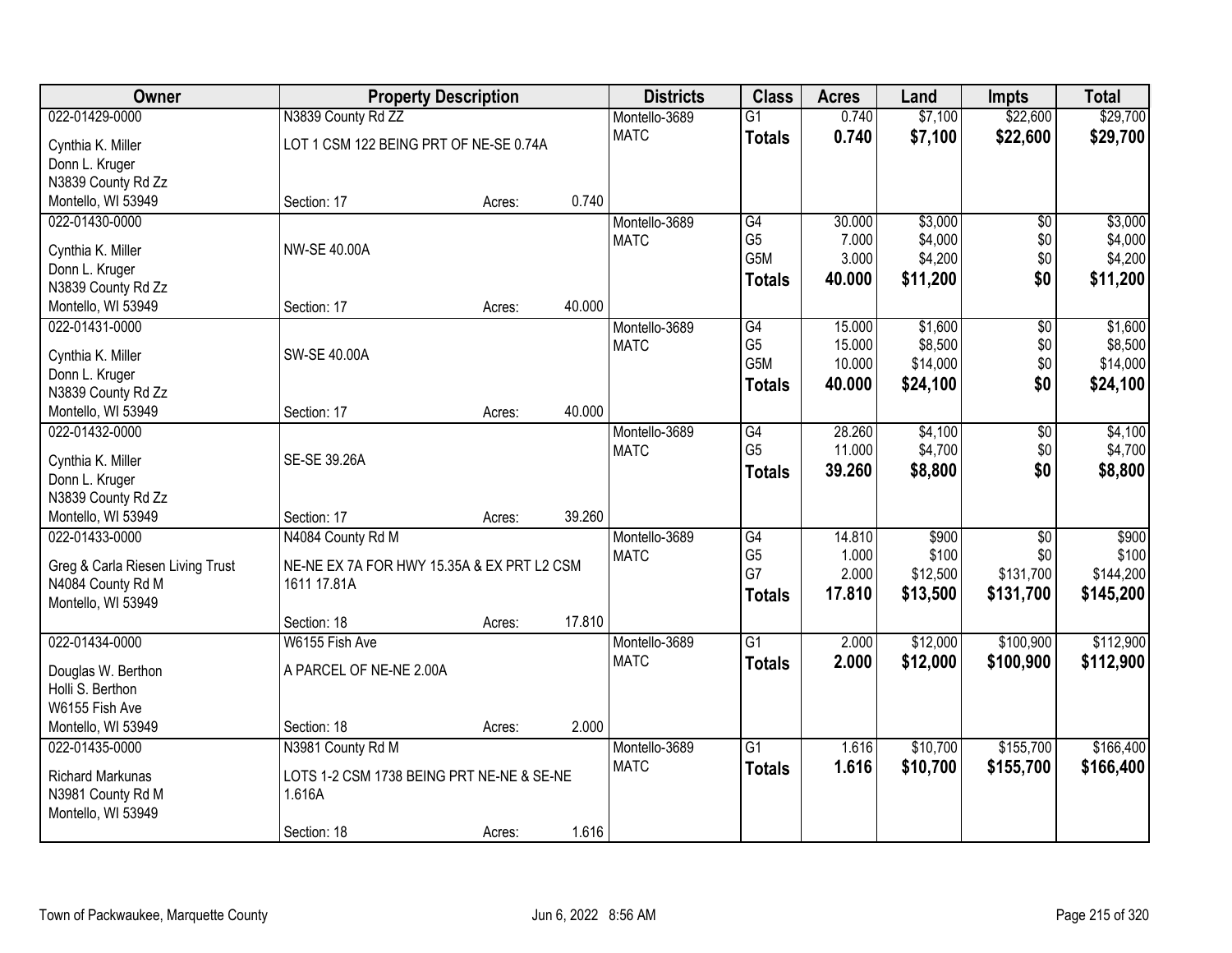| Owner                     |                                               | <b>Property Description</b> |        | <b>Districts</b> | <b>Class</b>    | <b>Acres</b> | Land     | <b>Impts</b>    | <b>Total</b> |
|---------------------------|-----------------------------------------------|-----------------------------|--------|------------------|-----------------|--------------|----------|-----------------|--------------|
| 022-01436-0000            | N4008 County Rd M                             |                             |        | Montello-3689    | $\overline{G1}$ | 1.610        | \$10,600 | \$100,300       | \$110,900    |
| Robert D. Bethke          | LOT 1 CSM 1611 BEING PRT OF NE-NE 1.61A       |                             |        | <b>MATC</b>      | <b>Totals</b>   | 1.610        | \$10,600 | \$100,300       | \$110,900    |
| Emily A. Bethke           |                                               |                             |        |                  |                 |              |          |                 |              |
| PO Box 73                 |                                               |                             |        |                  |                 |              |          |                 |              |
| Packwaukee, WI 53953      | Section: 18                                   | Acres:                      | 1.610  |                  |                 |              |          |                 |              |
| 022-01437-0000            | N4065 County Rd M                             |                             |        | Montello-3689    | $\overline{G1}$ | 2.676        | \$14,400 | \$113,000       | \$127,400    |
| Melissa M. Helmer         | LOT 1 CSM 626 BEING PRT OF NE-NE 2.676A       |                             |        | <b>MATC</b>      | <b>Totals</b>   | 2.676        | \$14,400 | \$113,000       | \$127,400    |
| N4065 County Rd M         |                                               |                             |        |                  |                 |              |          |                 |              |
| Montello, WI 53949        |                                               |                             |        |                  |                 |              |          |                 |              |
|                           | Section: 18                                   | Acres:                      | 2.676  |                  |                 |              |          |                 |              |
| 022-01438-0000            |                                               |                             |        | Montello-3689    | G1              | 2.676        | \$14,400 | \$0             | \$14,400     |
| Melissa M. Helmer         | LOT 2 CSM 626 BEING PRT OF NE-NE 2.676A       |                             |        | <b>MATC</b>      | <b>Totals</b>   | 2.676        | \$14,400 | \$0             | \$14,400     |
| N4065 County Rd M         |                                               |                             |        |                  |                 |              |          |                 |              |
| Montello, WI 53949        |                                               |                             |        |                  |                 |              |          |                 |              |
|                           | Section: 18                                   | Acres:                      | 2.676  |                  |                 |              |          |                 |              |
| 022-01439-0000            | N3980 County Rd M                             |                             |        | Montello-3689    | $\overline{G1}$ | 0.500        | \$6,000  | \$87,700        | \$93,700     |
| Jeri Showers Living Trust | CSM 632 BEING PRT OF NE-NE & SW-NE 0.50A      |                             |        | <b>MATC</b>      | <b>Totals</b>   | 0.500        | \$6,000  | \$87,700        | \$93,700     |
| PO Box 637                |                                               |                             |        |                  |                 |              |          |                 |              |
| Packwaukee, WI 53953      |                                               |                             |        |                  |                 |              |          |                 |              |
|                           | Section: 18                                   | Acres:                      | 0.500  |                  |                 |              |          |                 |              |
| 022-01440-0000            | N3992 County Rd M                             |                             |        | Montello-3689    | $\overline{G1}$ | 1.830        | \$11,400 | \$227,500       | \$238,900    |
| Lance F. Achterberg       | LOT 2 CSM 1611 BEING PRT OF NE-NE SEC.18 &    |                             |        | <b>MATC</b>      | <b>Totals</b>   | 1.830        | \$11,400 | \$227,500       | \$238,900    |
| PO Box 64                 | <b>NW-NW SEC 17 1.83A</b>                     |                             |        |                  |                 |              |          |                 |              |
| Packwaukee, WI 53953-0064 |                                               |                             |        |                  |                 |              |          |                 |              |
|                           | Section: 18                                   | Acres:                      | 1.830  |                  |                 |              |          |                 |              |
| 022-01441-0000            | W6267 Fish Ave                                |                             |        | Montello-3689    | G4              | 84.810       | \$11,500 | $\overline{50}$ | \$11,500     |
| Six Ps Enterprises, LLC   | NW-NE & PRT OF SW-NE SE-NW & NE-NW 86.81A     |                             |        | <b>MATC</b>      | G7              | 2.000        | \$12,500 | \$5,600         | \$18,100     |
| 4154 4th Dr               |                                               |                             |        |                  | <b>Totals</b>   | 86.810       | \$24,000 | \$5,600         | \$29,600     |
| Wisconsin Dells, WI 53965 |                                               |                             |        |                  |                 |              |          |                 |              |
|                           | Section: 18                                   | Acres:                      | 86.810 |                  |                 |              |          |                 |              |
| 022-01442-0000            |                                               |                             |        | Montello-3689    | G4              | 26.580       | \$3,500  | $\overline{50}$ | \$3,500      |
| Scott W. Kempley          | LOT 1 CSM 3640 BEING PRT SW-NE, SE-NW, NW-SE, |                             |        | <b>MATC</b>      | <b>Totals</b>   | 26.580       | \$3,500  | \$0             | \$3,500      |
| Tammy S. Kempley          | <b>NE-SW 26.58A</b>                           |                             |        |                  |                 |              |          |                 |              |
| W5031 Gem Ave             |                                               |                             |        |                  |                 |              |          |                 |              |
| Montello, WI 53949        | Section: 18                                   | Acres:                      | 26.580 |                  |                 |              |          |                 |              |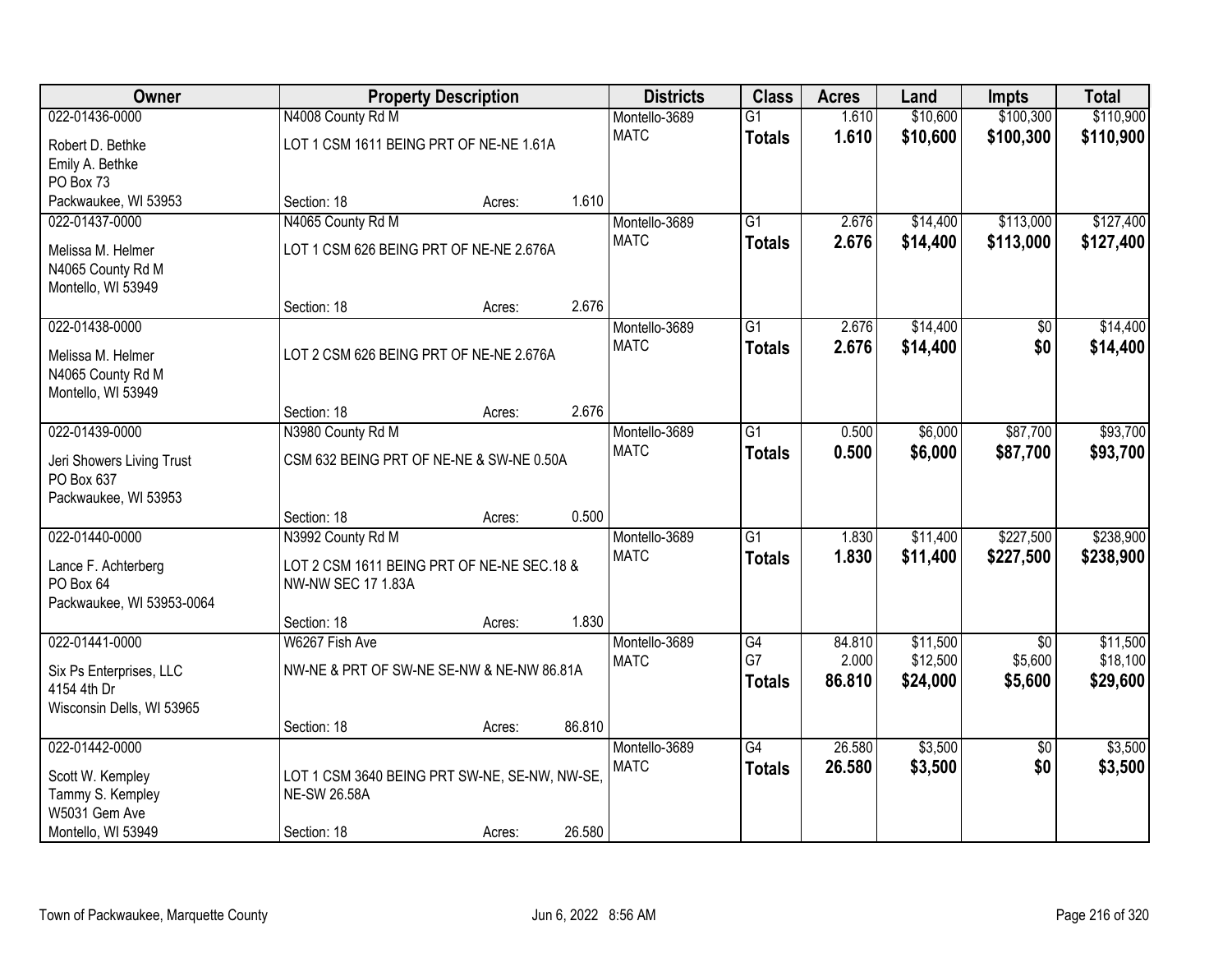| Owner                                                                                                        |                                                                                 | <b>Property Description</b> |        | <b>Districts</b>             | <b>Class</b>                                              | <b>Acres</b>                        | Land                                     | <b>Impts</b>                         | <b>Total</b>                             |
|--------------------------------------------------------------------------------------------------------------|---------------------------------------------------------------------------------|-----------------------------|--------|------------------------------|-----------------------------------------------------------|-------------------------------------|------------------------------------------|--------------------------------------|------------------------------------------|
| 022-01443-0000<br>Greg & Carla Riesen Living Trust<br>N4084 County Rd M<br>Montello, WI 53949                | PRT OF SE-NE 33.74A                                                             |                             |        | Montello-3689<br><b>MATC</b> | G4<br>G <sub>5</sub><br><b>Totals</b>                     | 10.000<br>23.740<br>33.740          | \$1,500<br>\$13,400<br>\$14,900          | $\overline{30}$<br>\$0<br>\$0        | \$1,500<br>\$13,400<br>\$14,900          |
|                                                                                                              | Section: 18                                                                     | Acres:                      | 33.740 |                              |                                                           |                                     |                                          |                                      |                                          |
| 022-01446-0000<br>James Mc Caske<br>Marol D. Mc Caske<br>N4116 8th Ct<br>Oxford, WI 53952                    | LOT 1 CSM 1629 BEING PRT OF NW-NW, NE-NW,<br>SE-NW, SW-NW 40.00A<br>Section: 18 | Acres:                      | 40.000 | Montello-3689<br><b>MATC</b> | G4<br>G <sub>5</sub><br>G <sub>5</sub> M<br><b>Totals</b> | 2.300<br>15.700<br>22.000<br>40.000 | \$300<br>\$9,300<br>\$30,800<br>\$40,400 | $\overline{50}$<br>\$0<br>\$0<br>\$0 | \$300<br>\$9,300<br>\$30,800<br>\$40,400 |
| 022-01451-0000                                                                                               | $\overline{139}$                                                                |                             |        | Montello-3689                | G4                                                        | 32.000                              | \$4,600                                  | \$0                                  | \$4,600                                  |
| Grant Farms Corp<br>1624 Valley Dr<br>Wisconsin Dells, WI 53965                                              | SW-NW, SE-NW & NE-NW LESS CSM 1629 & CSM<br>3640 & POS BY GROTHMAN 47.00A       |                             |        | <b>MATC</b>                  | G <sub>5</sub><br><b>Totals</b>                           | 15.000<br>47.000                    | \$8,500<br>\$13,100                      | \$0<br>\$0                           | \$8,500<br>\$13,100                      |
|                                                                                                              | Section: 18                                                                     | Acres:                      | 47.000 |                              |                                                           |                                     |                                          |                                      |                                          |
| 022-01452-0000<br>Zbw, LLC<br>5000 Plummers Point Rd<br>Oshkosh, WI 54904                                    | PRT OF CSM 1651 BEING PRT OF NE-SW 37.61A                                       |                             |        | Montello-3689<br><b>MATC</b> | $\overline{G5}$<br><b>Totals</b>                          | 37.610<br>37.610                    | \$21,200<br>\$21,200                     | \$0<br>\$0                           | \$21,200<br>\$21,200                     |
|                                                                                                              | Section: 18                                                                     | Acres:                      | 37.610 |                              |                                                           |                                     |                                          |                                      |                                          |
| 022-01454-0000<br>Zbw, LLC<br>5000 Plummers Point Rd<br>Oshkosh, WI 54904                                    | $\overline{139}$<br>PRT CSM 1651 BEING NW-SW 22.26A                             |                             |        | Montello-3689<br><b>MATC</b> | $\overline{G5}$<br><b>Totals</b>                          | 22.260<br>22.260                    | \$15,100<br>\$15,100                     | $\overline{50}$<br>\$0               | \$15,100<br>\$15,100                     |
|                                                                                                              | Section: 18<br>$\overline{139}$                                                 | Acres:                      | 22.260 |                              | $\overline{G6}$                                           |                                     |                                          |                                      |                                          |
| 022-01455-0000<br>Zbw, LLC<br>5000 Plummers Point Rd<br>Oshkosh, WI 54904                                    | PRT OF CSM 1651 BEING PRT OF SW-SW 14.95A                                       |                             |        | Montello-3689<br><b>MATC</b> | <b>Totals</b>                                             | 14.950<br>14.950                    | \$41,900<br>\$41,900                     | $\sqrt{6}$<br>\$0                    | \$41,900<br>\$41,900                     |
|                                                                                                              | Section: 18                                                                     | Acres:                      | 14.950 |                              |                                                           |                                     |                                          |                                      |                                          |
| 022-01456-0000<br>Mad River Hunting Camp, LLP<br>Attn: Daniel Vogelsang<br>W6965 Fern Rd<br>Oxford, WI 53952 | $\overline{139}$<br>PRT CSM 1799 BEING PRT SW-SW 7.66A<br>Section: 18           | Acres:                      | 7.660  | Montello-3689<br><b>MATC</b> | $\overline{G6}$<br><b>Totals</b>                          | 7.660<br>7.660                      | \$21,400<br>\$21,400                     | $\overline{50}$<br>\$0               | \$21,400<br>\$21,400                     |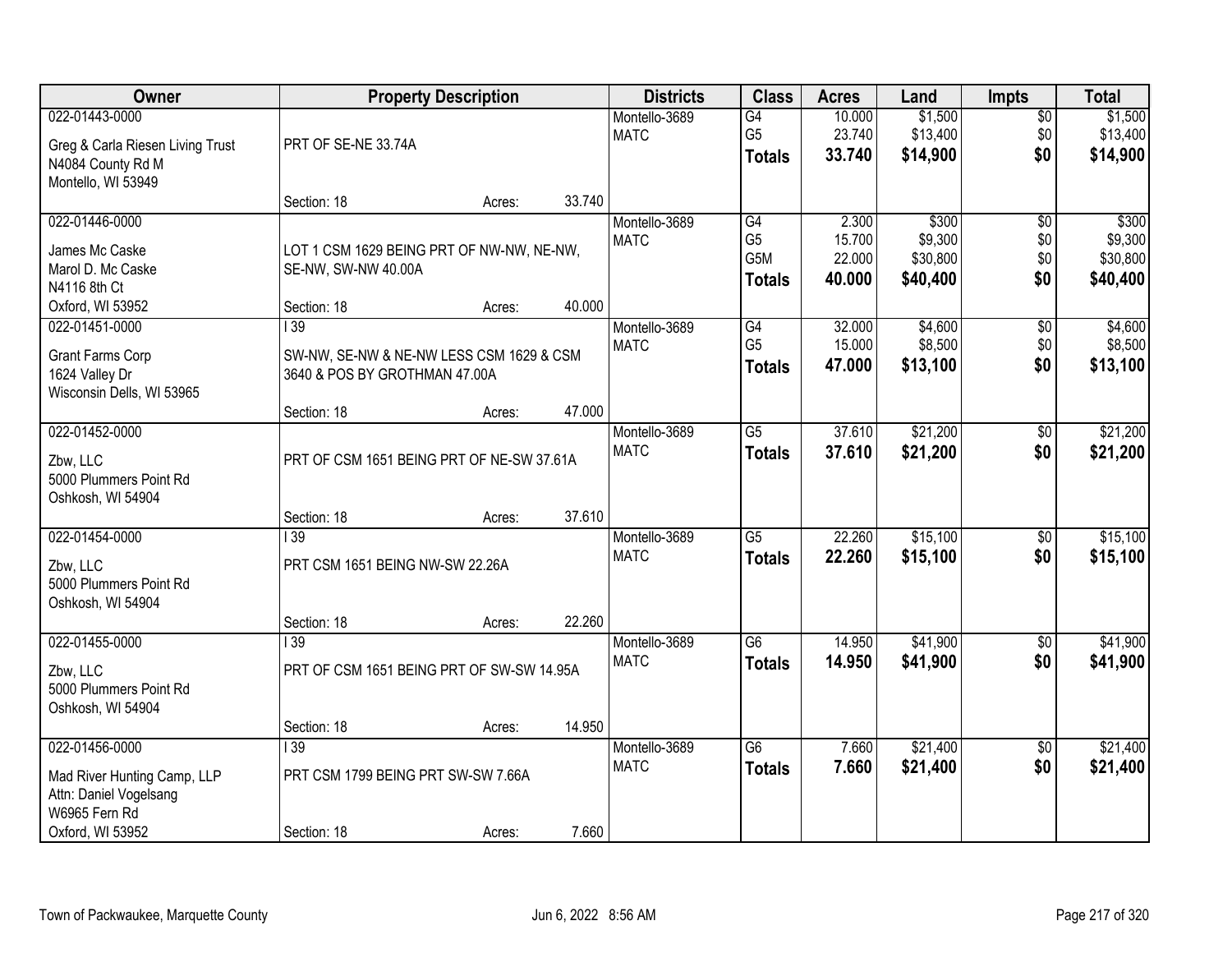| Owner                                                                                                        |                                                                                            | <b>Property Description</b> |        | <b>Districts</b>             | <b>Class</b>                                       | <b>Acres</b>               | Land                            | Impts                         | <b>Total</b>                    |
|--------------------------------------------------------------------------------------------------------------|--------------------------------------------------------------------------------------------|-----------------------------|--------|------------------------------|----------------------------------------------------|----------------------------|---------------------------------|-------------------------------|---------------------------------|
| 022-01457-0000<br>Zbw, LLC<br>5000 Plummers Point Rd<br>Oshkosh, WI 54904                                    | $\overline{139}$<br>PRT OF CSM 1651 BEING PRT OF SE-SW 25.55A                              |                             |        | Montello-3689<br><b>MATC</b> | $\overline{G5}$<br>G6<br><b>Totals</b>             | 5.550<br>20.000<br>25.550  | \$3,100<br>\$56,000<br>\$59,100 | $\overline{50}$<br>\$0<br>\$0 | \$3,100<br>\$56,000<br>\$59,100 |
|                                                                                                              | Section: 18                                                                                | Acres:                      | 25.550 |                              |                                                    |                            |                                 |                               |                                 |
| 022-01458-0000<br>Mad River Hunting Camp, LLP<br>Attn: Daniel Vogelsang<br>W6965 Fern Rd                     | $\overline{139}$<br>PART CSM 1799 BEING PART SE-SW 13.45A                                  |                             |        | Montello-3689<br><b>MATC</b> | $\overline{G6}$<br><b>Totals</b>                   | 13.450<br>13.450           | \$37,700<br>\$37,700            | $\overline{50}$<br>\$0        | \$37,700<br>\$37,700            |
| Oxford, WI 53952                                                                                             | Section: 18                                                                                | Acres:                      | 13.450 |                              |                                                    |                            |                                 |                               |                                 |
| 022-01459-0000<br>Scott W. Kempley<br>Tammy S. Kempley<br>W5031 Gem Ave                                      | County Rd M<br>PRT NE-SE LY W OF CO RD M ROW 34.50A                                        |                             |        | Montello-3689<br><b>MATC</b> | $\overline{G4}$<br>G <sub>5</sub><br><b>Totals</b> | 32.000<br>2.500<br>34.500  | \$4,600<br>\$1,000<br>\$5,600   | $\overline{50}$<br>\$0<br>\$0 | \$4,600<br>\$1,000<br>\$5,600   |
| Montello, WI 53949                                                                                           | Section: 18                                                                                | Acres:                      | 34.500 |                              |                                                    |                            |                                 |                               |                                 |
| 022-01460-0000<br>Scott W. Kempley<br>Tammy S. Kempley<br>W5031 Gem Ave                                      | County Rd M<br>NW-SE & NE-SW LESS CSM 1651 & CSM 3640 41.97A                               |                             |        | Montello-3689<br><b>MATC</b> | G4<br>G <sub>5</sub><br><b>Totals</b>              | 39.000<br>2.970<br>41.970  | \$5,700<br>\$1,700<br>\$7,400   | \$0<br>\$0<br>\$0             | \$5,700<br>\$1,700<br>\$7,400   |
| Montello, WI 53949                                                                                           | Section: 18                                                                                | Acres:                      | 41.970 |                              |                                                    |                            |                                 |                               |                                 |
| 022-01461-0000<br>Scott W. Kempley<br>Tammy S. Kempley<br>W5031 Gem Ave<br>Montello, WI 53949                | County Rd M<br>PRT OF SW-SE & A PARCEL LY NE OF CSM 1651 IN<br>SE-SW 29.32A<br>Section: 18 | Acres:                      | 29.320 | Montello-3689<br><b>MATC</b> | $\overline{G4}$<br>G <sub>5</sub><br><b>Totals</b> | 14.000<br>15.320<br>29.320 | \$2,000<br>\$8,600<br>\$10,600  | $\overline{50}$<br>\$0<br>\$0 | \$2,000<br>\$8,600<br>\$10,600  |
| 022-01462-0000                                                                                               | County Rd M                                                                                |                             |        | Montello-3689                | $\overline{G5}$                                    | 3.750                      | \$2,100                         | $\sqrt{6}$                    | \$2,100                         |
| Zbw, LLC<br>5000 Plummers Point Rd<br>Oshkosh, WI 54904                                                      | PRT CSM 1651 BEING PRT OF SW-SE 3.75A                                                      |                             |        | <b>MATC</b>                  | <b>Totals</b>                                      | 3.750                      | \$2,100                         | \$0                           | \$2,100                         |
|                                                                                                              | Section: 18                                                                                | Acres:                      | 3.750  |                              |                                                    |                            |                                 |                               |                                 |
| 022-01463-0000<br>Mad River Hunting Camp, LLP<br>Attn: Daniel Vogelsang<br>W6965 Fern Rd<br>Oxford, WI 53952 | County Rd M<br>PRT CSM 1799 BEING PRT SW-SE 7.93A<br>Section: 18                           | Acres:                      | 7.930  | Montello-3689<br><b>MATC</b> | $\overline{G5}$<br><b>Totals</b>                   | 7.930<br>7.930             | \$4,500<br>\$4,500              | $\overline{50}$<br>\$0        | \$4,500<br>\$4,500              |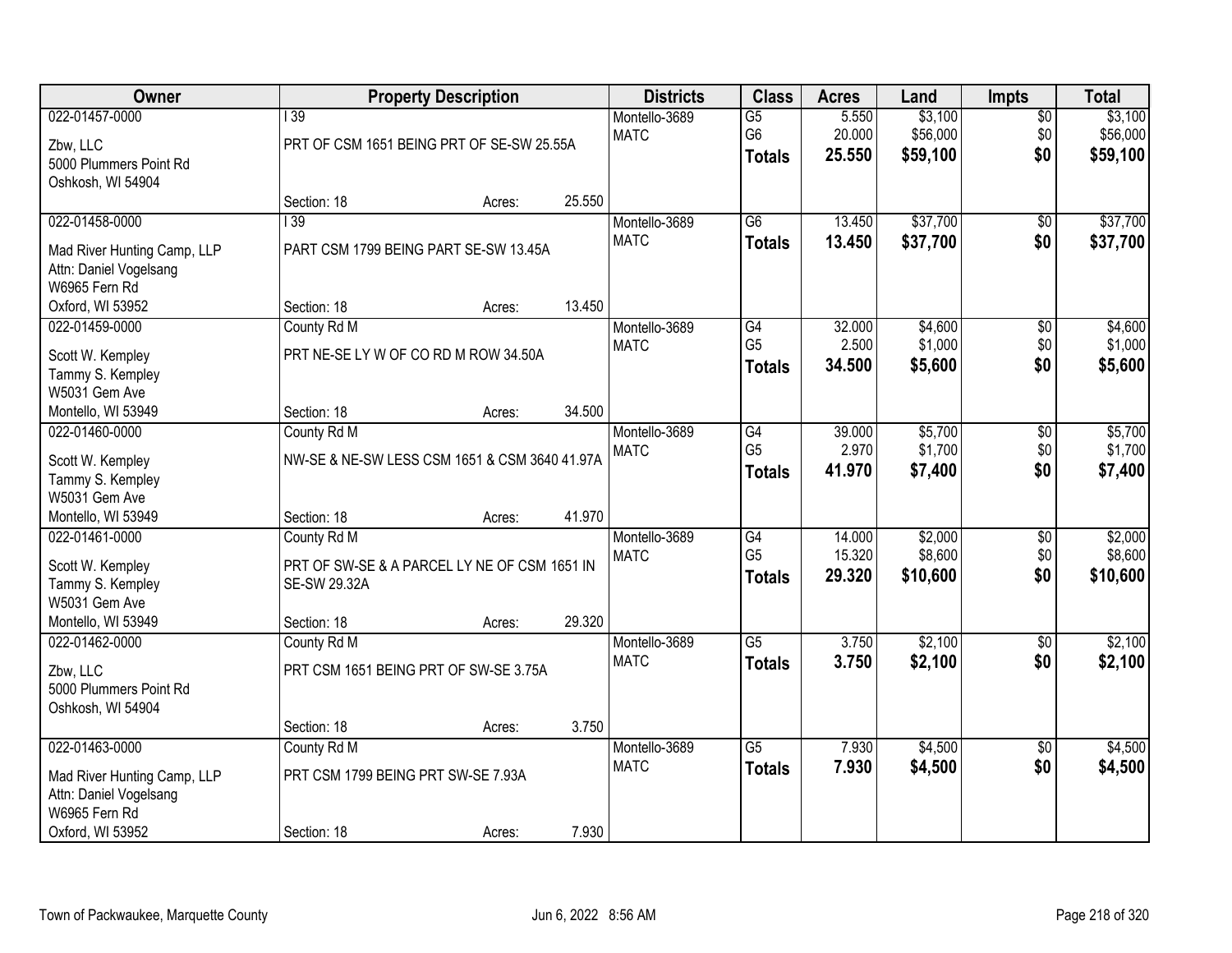| Owner                                   |                                              | <b>Property Description</b> |        | <b>Districts</b> | <b>Class</b>     | <b>Acres</b> | Land      | <b>Impts</b>    | <b>Total</b> |
|-----------------------------------------|----------------------------------------------|-----------------------------|--------|------------------|------------------|--------------|-----------|-----------------|--------------|
| 022-01464-0000                          | County Rd M                                  |                             |        | Montello-3689    | $\overline{G4}$  | 16.000       | \$2,300   | $\sqrt{$0}$     | \$2,300      |
| Scott W. Kempley                        | PRT SE-SE LY W OF CO RD M ROW 34.50A         |                             |        | <b>MATC</b>      | G <sub>5</sub>   | 18.500       | \$10,000  | \$0             | \$10,000     |
| Tammy S. Kempley                        |                                              |                             |        |                  | <b>Totals</b>    | 34.500       | \$12,300  | \$0             | \$12,300     |
| W5031 Gem Ave                           |                                              |                             |        |                  |                  |              |           |                 |              |
| Montello, WI 53949                      | Section: 18                                  | Acres:                      | 34.500 |                  |                  |              |           |                 |              |
| 022-01465-0000                          |                                              |                             |        | Montello-3689    | $\overline{G4}$  | 20.240       | \$2,900   | $\overline{50}$ | \$2,900      |
|                                         |                                              |                             |        | <b>MATC</b>      | G <sub>5</sub>   | 1.000        | \$100     | \$0             | \$100        |
| Scott W. Kempley                        | PRT NE 1/4 LY W OF CO RD M R/W LY E OF CSM   |                             |        |                  | G5M              | 4.260        | \$6,000   | \$0             | \$6,000      |
| Tammy S. Kempley                        | 1799 LESS CSM 2207 25.50A                    |                             |        |                  | <b>Totals</b>    | 25.500       | \$9,000   | \$0             | \$9,000      |
| W5031 Gem Ave                           |                                              |                             |        |                  |                  |              |           |                 |              |
| Montello, WI 53949                      | Section: 19                                  | Acres:                      | 25.500 |                  |                  |              |           |                 |              |
| 022-01465-0005                          |                                              |                             |        | Montello-3689    | $\overline{G5}$  | 16.620       | \$9,400   | $\sqrt[6]{}$    | \$9,400      |
| Scott W. Kempley                        | LOT 1 OF CSM 2207 BEING PRT OF NE-NE & SE-NE |                             |        | <b>MATC</b>      | <b>Totals</b>    | 16.620       | \$9,400   | \$0             | \$9,400      |
| Tammy S. Kempley                        | 16.62A                                       |                             |        |                  |                  |              |           |                 |              |
| W5031 Gem Ave                           |                                              |                             |        |                  |                  |              |           |                 |              |
| Montello, WI 53949                      | Section: 19                                  | Acres:                      | 16.620 |                  |                  |              |           |                 |              |
| 022-01467-0000                          |                                              |                             |        | Montello-3689    | G <sub>6</sub>   | 35.740       | \$100,100 | \$0             | \$100, 100   |
|                                         | PRT CSM 1799 BEING PRT OF NW-NE 35.74A       |                             |        | <b>MATC</b>      | <b>Totals</b>    | 35.740       | \$100,100 | \$0             | \$100,100    |
| Mad River Hunting Camp, LLP             |                                              |                             |        |                  |                  |              |           |                 |              |
| Attn: Daniel Vogelsang<br>W6965 Fern Rd |                                              |                             |        |                  |                  |              |           |                 |              |
| Oxford, WI 53952                        | Section: 19                                  | Acres:                      | 35.740 |                  |                  |              |           |                 |              |
| 022-01468-0000                          | County Rd M                                  |                             |        | Montello-3689    | $\overline{G4}$  | 5.000        | \$900     | \$0             | \$900        |
|                                         |                                              |                             |        | <b>MATC</b>      | G <sub>5</sub>   | 16.300       | \$9,200   | \$0             | \$9,200      |
| Tyler Arnold, LLC                       | PRT CSM 1830 BEING PRT OF SW-NE 21.30A       |                             |        |                  |                  | 21.300       | \$10,100  | \$0             | \$10,100     |
| 4012 Towne Lakes Cir Apt 8111           |                                              |                             |        |                  | <b>Totals</b>    |              |           |                 |              |
| Appleton, WI 54913                      |                                              |                             |        |                  |                  |              |           |                 |              |
|                                         | Section: 19                                  | Acres:                      | 21.300 |                  |                  |              |           |                 |              |
| 022-01469-0000                          |                                              |                             |        | Montello-3689    | $\overline{G5}$  | 10.800       | \$6,100   | $\overline{$0}$ | \$6,100      |
| Mad River Hunting Camp, LLP             | PRT CSM 1799 BEING PRT OF SW-NE 18.71A       |                             |        | <b>MATC</b>      | G <sub>6</sub>   | 7.910        | \$22,100  | \$0             | \$22,100     |
| Attn: Daniel Vogelsang                  |                                              |                             |        |                  | <b>Totals</b>    | 18.710       | \$28,200  | \$0             | \$28,200     |
| W6965 Fern Rd                           |                                              |                             |        |                  |                  |              |           |                 |              |
| Oxford, WI 53952                        | Section: 19                                  | Acres:                      | 18.710 |                  |                  |              |           |                 |              |
| 022-01471-0000                          |                                              |                             |        | Montello-3689    | G1               | 1.000        | \$8,500   | \$3,300         | \$11,800     |
|                                         |                                              |                             |        | <b>MATC</b>      | G4               | 4.800        | \$700     | \$0             | \$700        |
| Mad River Hunting Camp, LLP             | PRT CSM 1799 BEING PRT OF SE-NE 13.61A       |                             |        |                  | G <sub>5</sub> M | 4.910        | \$6,900   | \$0             | \$6,900      |
| Attn: Daniel Vogelsang                  |                                              |                             |        |                  | G <sub>6</sub>   | 2.900        | \$6,400   | \$0             | \$6,400      |
| W6965 Fern Rd                           |                                              |                             |        |                  | <b>Totals</b>    | 13.610       | \$22,500  | \$3,300         | \$25,800     |
| Oxford, WI 53952                        | Section: 19                                  | Acres:                      | 13.610 |                  |                  |              |           |                 |              |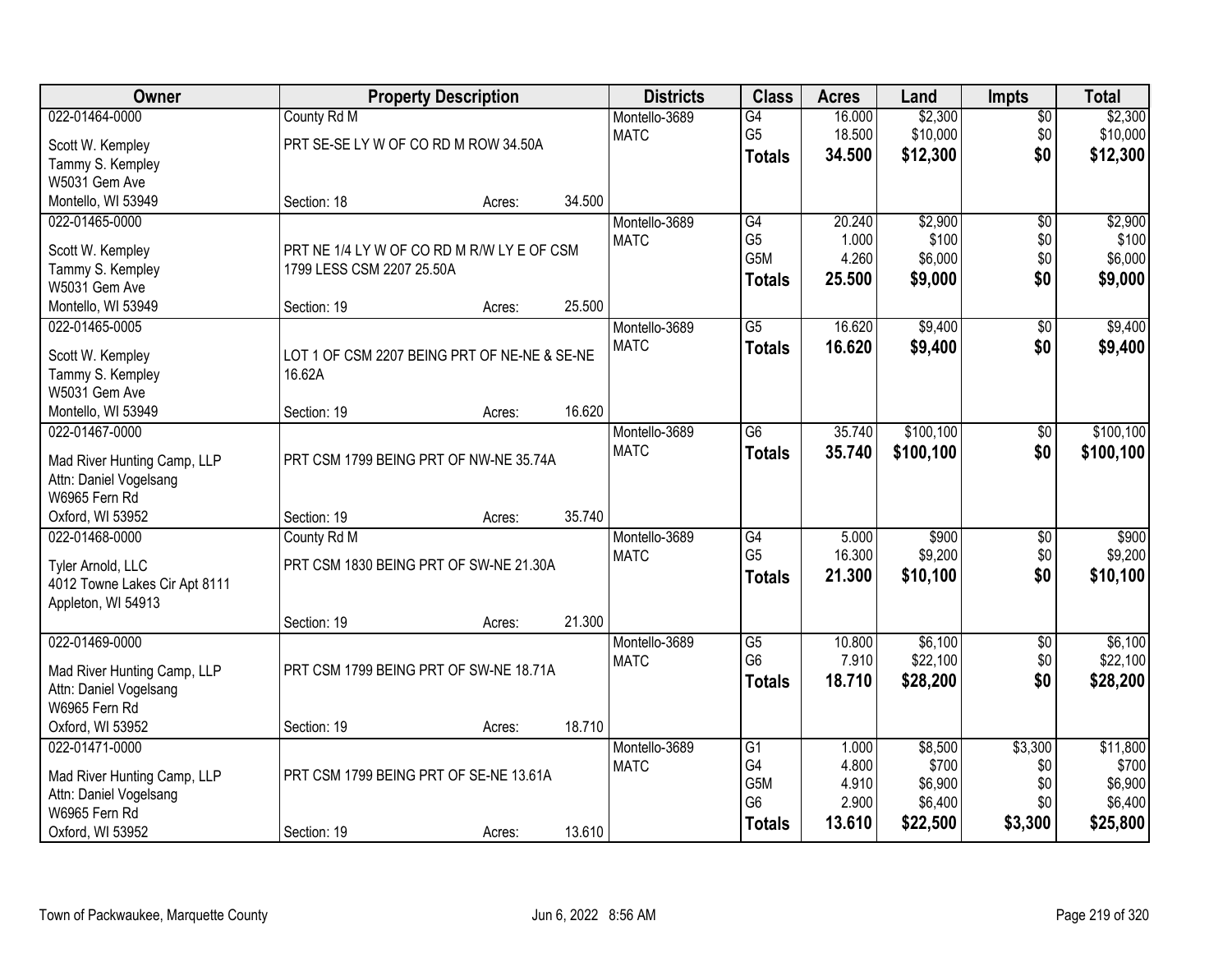| Owner                         |                                        | <b>Property Description</b> |        | <b>Districts</b> | <b>Class</b>    | <b>Acres</b> | Land      | <b>Impts</b>    | <b>Total</b> |
|-------------------------------|----------------------------------------|-----------------------------|--------|------------------|-----------------|--------------|-----------|-----------------|--------------|
| 022-01472-0000                | N3495 County Rd M                      |                             |        | Montello-3689    | $\overline{G1}$ | 2.060        | \$12,200  | \$154,700       | \$166,900    |
| <b>Matthew Bignell</b>        | LOT 1 CSM 3593 BEING PRT SE-NE 2.06A   |                             |        | <b>MATC</b>      | <b>Totals</b>   | 2.060        | \$12,200  | \$154,700       | \$166,900    |
| N3495 Co Rd M                 |                                        |                             |        |                  |                 |              |           |                 |              |
| Montello, WI 53949            |                                        |                             |        |                  |                 |              |           |                 |              |
|                               | Section: 19                            | Acres:                      | 2.060  |                  |                 |              |           |                 |              |
| 022-01473-0000                |                                        |                             |        | Montello-3689    | $\overline{G6}$ | 40.350       | \$113,000 | \$0             | \$113,000    |
| Mad River Hunting Camp, LLP   | PRT CSM 1799 BEING PRT NE-NW 40.35A    |                             |        | <b>MATC</b>      | <b>Totals</b>   | 40.350       | \$113,000 | \$0             | \$113,000    |
| Attn: Daniel Vogelsang        |                                        |                             |        |                  |                 |              |           |                 |              |
| W6965 Fern Rd                 |                                        |                             |        |                  |                 |              |           |                 |              |
| Oxford, WI 53952              | Section: 19                            | Acres:                      | 40.350 |                  |                 |              |           |                 |              |
| 022-01474-0000                |                                        |                             |        | Montello-3689    | G6              | 22.830       | \$63,900  | \$0             | \$63,900     |
| Mad River Hunting Camp, LLP   | PRT CSM 1799 BEING PRT NW-NW 22.83A    |                             |        | <b>MATC</b>      | <b>Totals</b>   | 22.830       | \$63,900  | \$0             | \$63,900     |
| Attn: Daniel Vogelsang        |                                        |                             |        |                  |                 |              |           |                 |              |
| W6965 Fern Rd                 |                                        |                             |        |                  |                 |              |           |                 |              |
| Oxford, WI 53952              | Section: 19                            | Acres:                      | 22.830 |                  |                 |              |           |                 |              |
| 022-01475-0000                | 139                                    |                             |        | Montello-3689    | $\overline{G6}$ | 11.600       | \$32,500  | \$0             | \$32,500     |
| Tyler Arnold, LLC             | PRT CSM 1830 BEING PRT OF SW-NW 11.60A |                             |        | <b>MATC</b>      | <b>Totals</b>   | 11.600       | \$32,500  | \$0             | \$32,500     |
| 4012 Towne Lakes Cir Apt 8111 |                                        |                             |        |                  |                 |              |           |                 |              |
| Appleton, WI 54913            |                                        |                             |        |                  |                 |              |           |                 |              |
|                               | Section: 19                            | Acres:                      | 11.600 |                  |                 |              |           |                 |              |
| 022-01476-0000                |                                        |                             |        | Montello-3689    | $\overline{G6}$ | 10.690       | \$29,900  | $\overline{50}$ | \$29,900     |
| Mad River Hunting Camp, LLP   | PRT CSM 1799 BEING PRT OF SW-NW 10.69A |                             |        | <b>MATC</b>      | <b>Totals</b>   | 10.690       | \$29,900  | \$0             | \$29,900     |
| Attn: Daniel Vogelsang        |                                        |                             |        |                  |                 |              |           |                 |              |
| W6965 Fern Rd                 |                                        |                             |        |                  |                 |              |           |                 |              |
| Oxford, WI 53952              | Section: 19                            | Acres:                      | 10.690 |                  |                 |              |           |                 |              |
| 022-01477-0000                |                                        |                             |        | Montello-3689    | $\overline{G5}$ | 14.000       | \$7,900   | $\overline{60}$ | \$7,900      |
| Tyler Arnold, LLC             | PRT CSM 1830 BEING PRT OF SE-NW 21.30A |                             |        | <b>MATC</b>      | G <sub>6</sub>  | 7.300        | \$20,400  | \$0             | \$20,400     |
| 4012 Towne Lakes Cir Apt 8111 |                                        |                             |        |                  | <b>Totals</b>   | 21.300       | \$28,300  | \$0             | \$28,300     |
| Appleton, WI 54913            |                                        |                             |        |                  |                 |              |           |                 |              |
|                               | Section: 19                            | Acres:                      | 21.300 |                  |                 |              |           |                 |              |
| 022-01478-0000                |                                        |                             |        | Montello-3689    | $\overline{G6}$ | 19.200       | \$53,800  | $\overline{50}$ | \$53,800     |
| Mad River Hunting Camp, LLP   | PRT CSM 1799 BEING PRT OF SE-NW 19.20A |                             |        | <b>MATC</b>      | <b>Totals</b>   | 19.200       | \$53,800  | \$0             | \$53,800     |
| Attn: Daniel Vogelsang        |                                        |                             |        |                  |                 |              |           |                 |              |
| W6965 Fern Rd                 |                                        |                             |        |                  |                 |              |           |                 |              |
| Oxford, WI 53952              | Section: 19                            | Acres:                      | 19.200 |                  |                 |              |           |                 |              |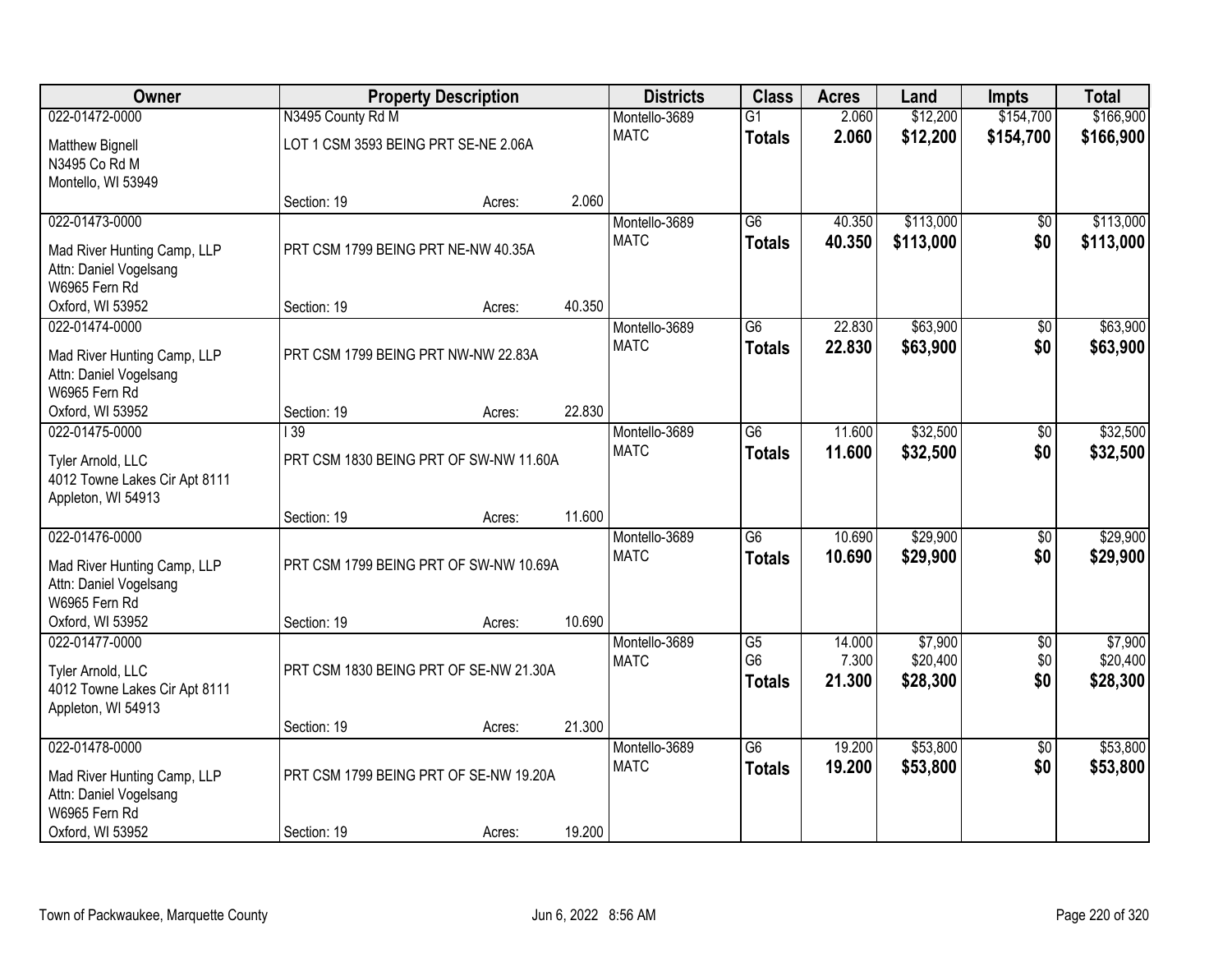| Owner                                                                                      |                                                                                    | <b>Property Description</b> |        | <b>Districts</b>             | <b>Class</b>                                                    | <b>Acres</b>                                | Land                                                 | <b>Impts</b>                            | <b>Total</b>                                         |
|--------------------------------------------------------------------------------------------|------------------------------------------------------------------------------------|-----------------------------|--------|------------------------------|-----------------------------------------------------------------|---------------------------------------------|------------------------------------------------------|-----------------------------------------|------------------------------------------------------|
| 022-01479-0000<br>Tyler Arnold, LLC<br>4012 Towne Lakes Cir Apt 8111<br>Appleton, WI 54913 | PRT CSM 1830 BEING PRT OF NE-SW DESC 8.40A                                         |                             |        | Montello-3689<br><b>MATC</b> | $\overline{G6}$<br><b>Totals</b>                                | 8.400<br>8.400                              | \$23,500<br>\$23,500                                 | $\overline{50}$<br>\$0                  | \$23,500<br>\$23,500                                 |
|                                                                                            | Section: 19                                                                        | Acres:                      | 8.400  |                              |                                                                 |                                             |                                                      |                                         |                                                      |
| 022-01480-0000<br>Glenn H. Getchel et al<br>4826 N Zinfandel Dr<br>Milton, WI 53563        | PRT LOT 2 CSM 1683 IN NE-SW 31.91A                                                 |                             |        | Montello-3689<br><b>MATC</b> | $\overline{G5}$<br>G <sub>6</sub><br><b>Totals</b>              | 24.000<br>7.910<br>31.910                   | \$13,500<br>\$22,100<br>\$35,600                     | $\overline{50}$<br>\$0<br>\$0           | \$13,500<br>\$22,100<br>\$35,600                     |
| 022-01481-0000                                                                             | Section: 19<br>$\overline{139}$                                                    | Acres:                      | 31.910 | Montello-3689                | $\overline{G5}$                                                 | 3.000                                       | \$1,700                                              | $\overline{50}$                         | \$1,700                                              |
| Tyler Arnold, LLC<br>4012 Towne Lakes Cir Apt 8111<br>Appleton, WI 54913                   | PRT CSM 1830 BEING PRT OF NW-SW 4.60A                                              |                             |        | <b>MATC</b>                  | G <sub>6</sub><br><b>Totals</b>                                 | 1.600<br>4.600                              | \$4,500<br>\$6,200                                   | \$0<br>\$0                              | \$4,500<br>\$6,200                                   |
|                                                                                            | Section: 19                                                                        | Acres:                      | 4.600  |                              |                                                                 |                                             |                                                      |                                         |                                                      |
| 022-01482-0000<br>Glenn H. Getchel et al<br>4826 N Zinfandel Dr<br>Milton, WI 53563        | PRT LOT 2 CSM 1683 IN NW-SW 17.14A                                                 |                             |        | Montello-3689<br><b>MATC</b> | $\overline{G5}$<br><b>Totals</b>                                | 17.140<br>17.140                            | \$9,700<br>\$9,700                                   | \$0<br>\$0                              | \$9,700<br>\$9,700                                   |
|                                                                                            | Section: 19                                                                        | Acres:                      | 17.140 |                              |                                                                 |                                             |                                                      |                                         |                                                      |
| 022-01483-0000<br>Renata R. Quillen<br>7078 Shady Lane Rd<br>West Bend, WI 53090           | <b>SW-SW 19.83A</b>                                                                |                             |        | Montello-3689<br><b>MATC</b> | $\overline{G6}$<br><b>Totals</b>                                | 19.830<br>19,830                            | \$55,500<br>\$55,500                                 | $\overline{50}$<br>\$0                  | \$55,500<br>\$55,500                                 |
| 022-01484-0000                                                                             | Section: 19                                                                        | Acres:                      | 19.830 | Montello-3689                | $\overline{G6}$                                                 | 38.500                                      | \$107,800                                            | $\overline{60}$                         | \$107,800                                            |
| Renata R. Quillen<br>7078 Shady Lane Rd<br>West Bend, WI 53090                             | <b>SE-SW 38.50A</b>                                                                |                             |        | <b>MATC</b>                  | <b>Totals</b>                                                   | 38.500                                      | \$107,800                                            | \$0                                     | \$107,800                                            |
|                                                                                            | Section: 19                                                                        | Acres:                      | 38.500 |                              |                                                                 |                                             |                                                      |                                         |                                                      |
| 022-01485-0000<br>Tyler Arnold, LLC<br>4012 Towne Lakes Cir Apt 8111<br>Appleton, WI 54913 | N3535 County Rd M<br>PRT CSM 1830 BEING PRT OF NE-SE & SE-NE 21.64A<br>Section: 19 | Acres:                      | 21.640 | Montello-3689<br><b>MATC</b> | G1<br>G4<br>G <sub>5</sub><br>G <sub>5</sub> M<br><b>Totals</b> | 1.940<br>6.000<br>2.500<br>11.200<br>21.640 | \$11,800<br>\$800<br>\$1,400<br>\$15,700<br>\$29,700 | \$8,300<br>\$0<br>\$0<br>\$0<br>\$8,300 | \$20,100<br>\$800<br>\$1,400<br>\$15,700<br>\$38,000 |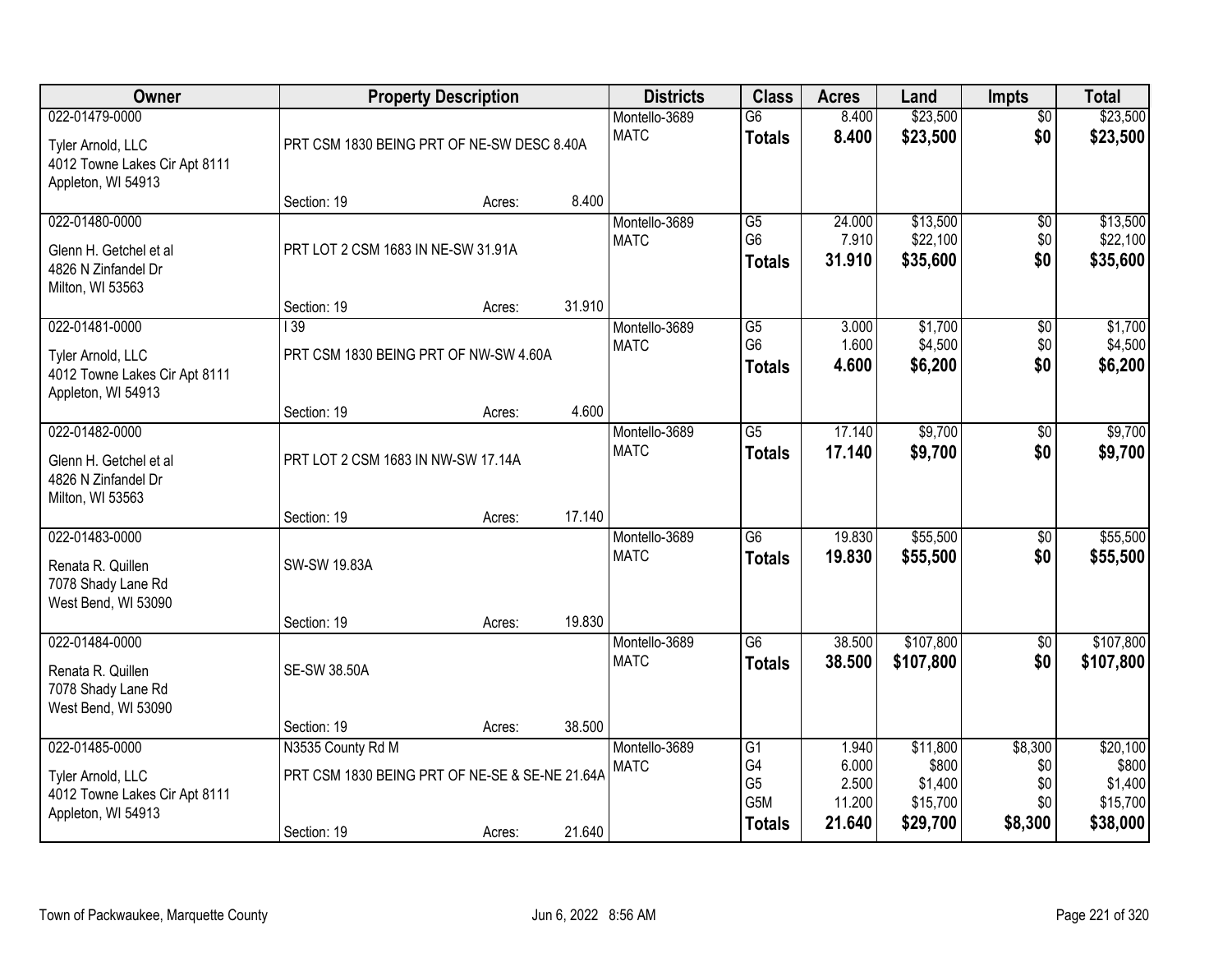| Owner                                  |                                               | <b>Property Description</b> |       | <b>Districts</b>             | <b>Class</b>    | <b>Acres</b> | Land     | <b>Impts</b>    | <b>Total</b> |
|----------------------------------------|-----------------------------------------------|-----------------------------|-------|------------------------------|-----------------|--------------|----------|-----------------|--------------|
| 022-01486-0000                         | N3475 County Rd M                             |                             |       | Montello-3689                | $\overline{G1}$ | 1.950        | \$11,800 | \$54,200        | \$66,000     |
| James Barker                           | A PARCEL OF NE-SE LY W OF CO RD M 1.95A       |                             |       | <b>MATC</b>                  | <b>Totals</b>   | 1.950        | \$11,800 | \$54,200        | \$66,000     |
| Joan Barker                            |                                               |                             |       |                              |                 |              |          |                 |              |
| 644 Evergreen Dr                       |                                               |                             |       |                              |                 |              |          |                 |              |
| Grand Marsh, WI 53936                  | Section: 19                                   | Acres:                      | 1.950 |                              |                 |              |          |                 |              |
| 022-01487-0000                         | N3461 County Rd M                             |                             |       | Montello-3689                | $\overline{G2}$ | 1.937        | \$11,800 | \$110,800       | \$122,600    |
| Jeri Showers Living Trust              | A PARCEL OF NE-SE (MOTEL) 1.937A              |                             |       | <b>MATC</b>                  | <b>Totals</b>   | 1.937        | \$11,800 | \$110,800       | \$122,600    |
| PO Box 637                             |                                               |                             |       |                              |                 |              |          |                 |              |
| Packwaukee, WI 53953                   |                                               |                             |       |                              |                 |              |          |                 |              |
|                                        | Section: 19                                   | Acres:                      | 1.937 |                              |                 |              |          |                 |              |
| 022-01488-0000                         | N3469 County Rd M                             |                             |       | Montello-3689                | $\overline{G1}$ | 0.628        | \$6,600  | \$75,800        | \$82,400     |
|                                        | A PARCEL OF NE-SE 00.628A                     |                             |       | <b>MATC</b>                  | <b>Totals</b>   | 0.628        | \$6,600  | \$75,800        | \$82,400     |
| Dawn I. Weishaar et al<br>N7879 7th Ln |                                               |                             |       |                              |                 |              |          |                 |              |
| Westfield, WI 53964                    |                                               |                             |       |                              |                 |              |          |                 |              |
|                                        | Section: 19                                   | Acres:                      | 0.628 |                              |                 |              |          |                 |              |
| 022-01489-0000                         | N3489 County Rd M                             |                             |       | Montello-3689                | $\overline{G1}$ | 0.420        | \$5,400  | \$36,700        | \$42,100     |
|                                        |                                               |                             |       | <b>MATC</b>                  | <b>Totals</b>   | 0.420        | \$5,400  | \$36,700        | \$42,100     |
| Brian K. Elliott                       | A PARCEL OF NE-SE 0.42A                       |                             |       |                              |                 |              |          |                 |              |
| Tina M. Elliott<br>N3489 County Rd M   |                                               |                             |       |                              |                 |              |          |                 |              |
| Montello, WI 53949                     | Section: 19                                   | Acres:                      | 0.420 |                              |                 |              |          |                 |              |
| 022-01489-0005                         | N3591 Liberty St                              |                             |       | Montello-3689                | $\overline{G1}$ | 0.220        | \$3,500  | \$22,500        | \$26,000     |
|                                        |                                               |                             |       | <b>MATC</b>                  | <b>Totals</b>   | 0.220        | \$3,500  | \$22,500        | \$26,000     |
| Steven A. Schwersinske                 | A PARCEL IN NE COR NE-SE LY S OF LIBERTY ST & |                             |       |                              |                 |              |          |                 |              |
| Cheryl M. Schwersinske                 | E OF CO RD M 00.22A                           |                             |       |                              |                 |              |          |                 |              |
| N3591 County Rd M                      |                                               |                             |       |                              |                 |              |          |                 |              |
| Montello, WI 53949<br>022-01490-0000   | Section: 19                                   | Acres:                      | 0.220 |                              | $\overline{G1}$ |              |          |                 |              |
|                                        | N3393 County Rd M                             |                             |       | Montello-3689<br><b>MATC</b> |                 | 4.960        | \$22,400 | \$149,400       | \$171,800    |
| Devin J. Malec                         | LOT 1 CSM 3118 BEING PRT OF SE-SE 4.96A       |                             |       |                              | <b>Totals</b>   | 4.960        | \$22,400 | \$149,400       | \$171,800    |
| N3393 County Rd M                      |                                               |                             |       |                              |                 |              |          |                 |              |
| Montello, WI 53949                     |                                               |                             |       |                              |                 |              |          |                 |              |
|                                        | Section: 19                                   | Acres:                      | 4.960 |                              |                 |              |          |                 |              |
| 022-01490-0005                         | County Rd M                                   |                             |       | Montello-3689                | $\overline{G1}$ | 4.960        | \$22,400 | $\overline{50}$ | \$22,400     |
| Jamie M. Parchem                       | LOT 2 CSM 3118 BEING PRT OF NE-SE & SE-SE     |                             |       | <b>MATC</b>                  | <b>Totals</b>   | 4.960        | \$22,400 | \$0             | \$22,400     |
| Joseph G. Parchem                      | 4.96A                                         |                             |       |                              |                 |              |          |                 |              |
| 321 Vine St                            |                                               |                             |       |                              |                 |              |          |                 |              |
| Baraboo, WI 53913                      | Section: 19                                   | Acres:                      | 4.960 |                              |                 |              |          |                 |              |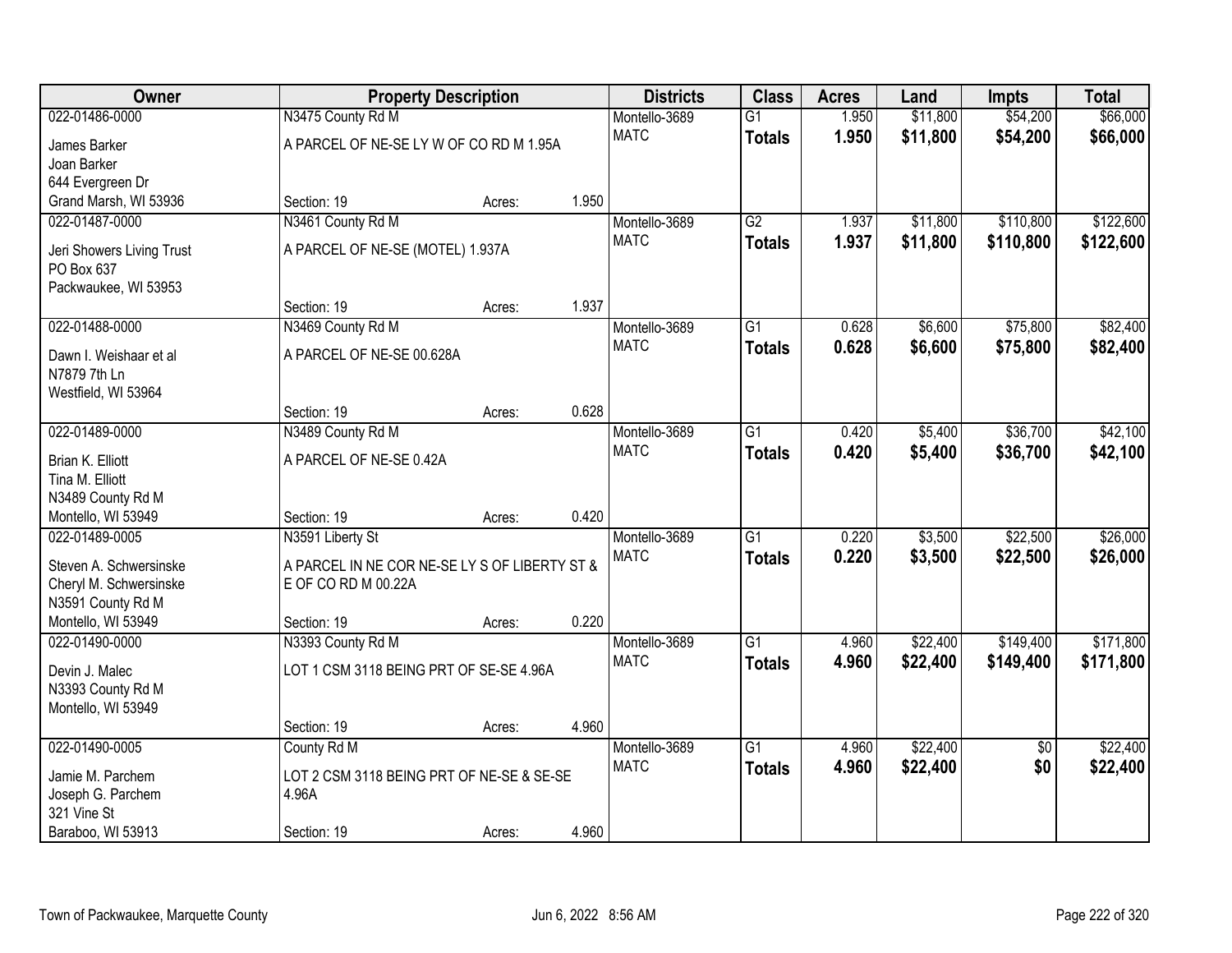| Owner                         |                                             | <b>Property Description</b> |        | <b>Districts</b> | <b>Class</b>    | <b>Acres</b>   | Land               | <b>Impts</b>    | <b>Total</b>       |
|-------------------------------|---------------------------------------------|-----------------------------|--------|------------------|-----------------|----------------|--------------------|-----------------|--------------------|
| 022-01491-0000                | N3397 County Rd M                           |                             |        | Montello-3689    | $\overline{G1}$ | 0.580          | \$4,900            | \$77,500        | \$82,400           |
| Glenn H. Getchel et al        | PRT LOT 2 CSM 1683 IN NE-SE 18.58A          |                             |        | <b>MATC</b>      | W <sub>6</sub>  | 18.000         | (\$50,400)         | \$0             | \$0                |
| 4826 N Zinfandel Dr           |                                             |                             |        |                  | <b>Totals</b>   | 18.580         | \$4,900            | \$77,500        | \$82,400           |
| Milton, WI 53563              |                                             |                             |        |                  |                 |                |                    |                 |                    |
|                               | Section: 19                                 | Acres:                      | 18.580 |                  |                 |                |                    |                 |                    |
| 022-01492-0000                | County Rd M                                 |                             |        | Montello-3689    | $\overline{G5}$ | 6.500          | \$3,700            | \$0             | \$3,700            |
| Tyler Arnold, LLC             | PRT CSM 1830 BEING PRT OF NW-SE 8.50A       |                             |        | <b>MATC</b>      | G <sub>6</sub>  | 2.000<br>8.500 | \$5,600<br>\$9,300 | \$0<br>\$0      | \$5,600<br>\$9,300 |
| 4012 Towne Lakes Cir Apt 8111 |                                             |                             |        |                  | <b>Totals</b>   |                |                    |                 |                    |
| Appleton, WI 54913            |                                             |                             |        |                  |                 |                |                    |                 |                    |
|                               | Section: 19                                 | Acres:                      | 8.500  |                  |                 |                |                    |                 |                    |
| 022-01493-0000                | County Rd M                                 |                             |        | Montello-3689    | W6              | 32.370         | ( \$90,600)        | $\overline{50}$ | $\overline{30}$    |
| Glenn H. Getchel et al        | PRT LOT 2 CSM 1683 IN NW-SE 32.37A          |                             |        | <b>MATC</b>      | <b>Totals</b>   | 32.370         | \$0                | \$0             | \$0                |
| 4826 N Zinfandel Dr           |                                             |                             |        |                  |                 |                |                    |                 |                    |
| Milton, WI 53563              |                                             |                             |        |                  |                 |                |                    |                 |                    |
| 022-01494-0000                | Section: 19                                 | Acres:                      | 32.370 | Montello-3689    | $\overline{G6}$ | 5.000          | \$14,000           | \$0             | \$14,000           |
|                               |                                             |                             |        | <b>MATC</b>      | <b>Totals</b>   | 5.000          | \$14,000           | \$0             | \$14,000           |
| Renata R. Quillen             | PRT OF SW-SE 5.00A                          |                             |        |                  |                 |                |                    |                 |                    |
| 7078 Shady Lane Rd            |                                             |                             |        |                  |                 |                |                    |                 |                    |
| West Bend, WI 53090           | Section: 19                                 |                             | 5.000  |                  |                 |                |                    |                 |                    |
| 022-01495-0000                | N3265 County Rd M                           | Acres:                      |        | Montello-3689    | $\overline{G1}$ | 2.040          | \$12,100           | \$68,200        | \$80,300           |
|                               |                                             |                             |        | <b>MATC</b>      | <b>Totals</b>   | 2.040          | \$12,100           | \$68,200        | \$80,300           |
| Mark O. Carney                | PRT OF SW-SE SEC 19 & PRT GOVT LOT 6 OF SEC |                             |        |                  |                 |                |                    |                 |                    |
| PO Box 121                    | 30 2.04A                                    |                             |        |                  |                 |                |                    |                 |                    |
| Packwaukee, WI 53953          | Section: 19                                 | Acres:                      | 2.040  |                  |                 |                |                    |                 |                    |
| 022-01496-0000                | N3346 County Rd M                           |                             |        | Montello-3689    | $\overline{G1}$ | 2.670          | \$14,300           | $\sqrt{6}$      | \$14,300           |
|                               |                                             |                             |        | <b>MATC</b>      | <b>Totals</b>   | 2.670          | \$14,300           | \$0             | \$14,300           |
| Islandale, LLC<br>PO Box 70   | PRT OF SW-SE 2.67A                          |                             |        |                  |                 |                |                    |                 |                    |
| Dousman, WI 53118             |                                             |                             |        |                  |                 |                |                    |                 |                    |
|                               | Section: 19                                 | Acres:                      | 2.670  |                  |                 |                |                    |                 |                    |
| 022-01497-0000                | N3291 County Rd M                           |                             |        | Montello-3689    | G1              | 2.000          | \$12,000           | \$105,200       | \$117,200          |
|                               |                                             |                             |        | <b>MATC</b>      | G <sub>6</sub>  | 26.700         | \$74,800           | \$0             | \$74,800           |
| Mark Waldmer<br>PO Box 712    | PRT OF SW-SE 28.70A                         |                             |        |                  | <b>Totals</b>   | 28.700         | \$86,800           | \$105,200       | \$192,000          |
| Packwaukee, WI 53953          |                                             |                             |        |                  |                 |                |                    |                 |                    |
|                               | Section: 19                                 | Acres:                      | 28.700 |                  |                 |                |                    |                 |                    |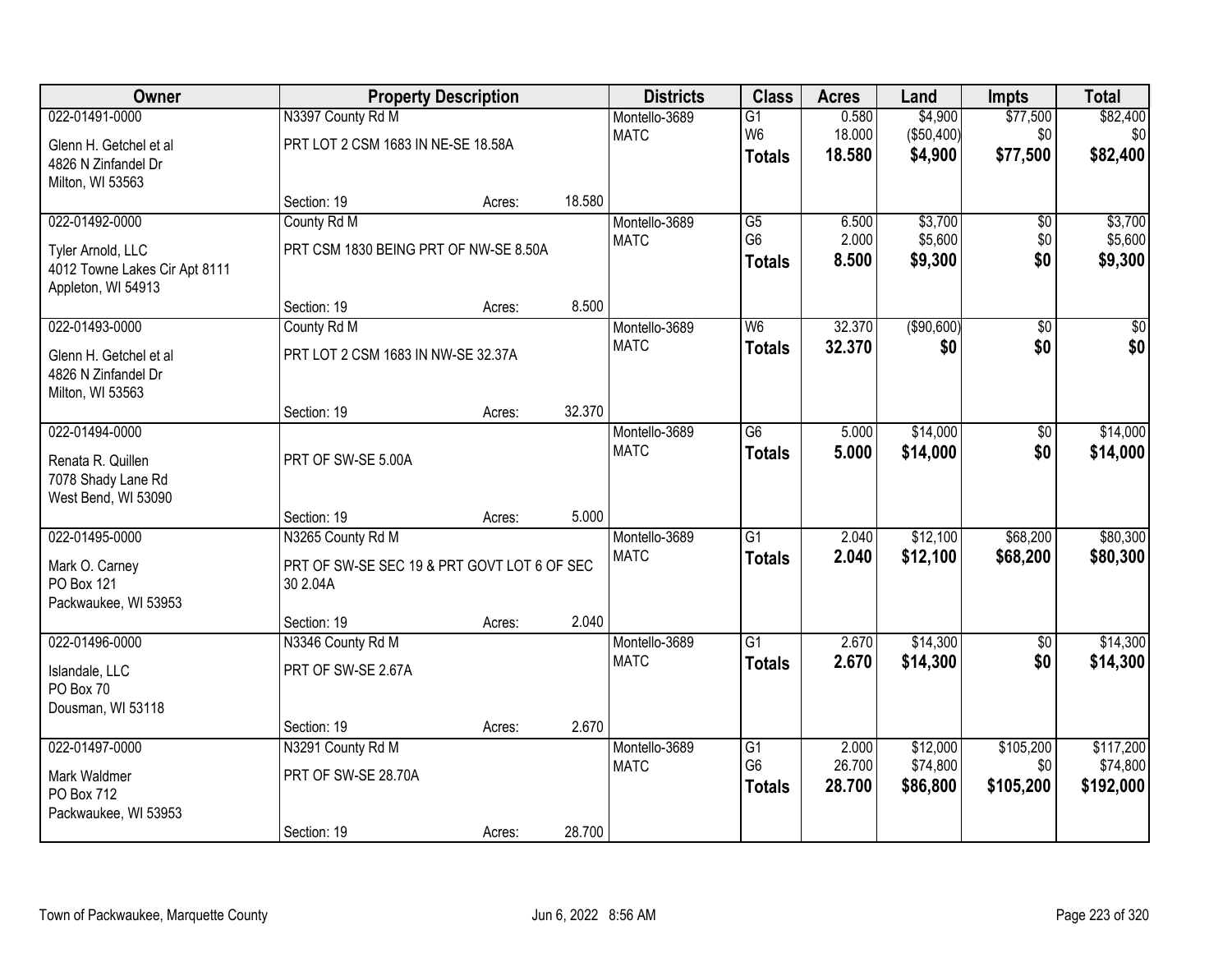| Owner                                                                                                  |                                                                                                                                 | <b>Property Description</b> |        | <b>Districts</b>                                            | <b>Class</b>                                       | <b>Acres</b>              | Land                            | <b>Impts</b>                     | <b>Total</b>                      |
|--------------------------------------------------------------------------------------------------------|---------------------------------------------------------------------------------------------------------------------------------|-----------------------------|--------|-------------------------------------------------------------|----------------------------------------------------|---------------------------|---------------------------------|----------------------------------|-----------------------------------|
| 022-01498-0000<br>Jeffrey A. Kral<br>W6154 County Rd D<br>Montello, WI 53949                           | W6154 County Rd D<br>PART LOT 1 CSM 2132 BEING PART OF SE-SE 16.32A                                                             |                             |        | Montello-3689<br><b>MATC</b>                                | $\overline{G1}$<br>G <sub>2</sub><br><b>Totals</b> | 1.000<br>15.320<br>16.320 | \$8,500<br>\$50,600<br>\$59,100 | \$61,000<br>\$19,800<br>\$80,800 | \$69,500<br>\$70,400<br>\$139,900 |
|                                                                                                        | Section: 19                                                                                                                     | Acres:                      | 16.320 |                                                             |                                                    |                           |                                 |                                  |                                   |
| 022-01499-0000<br>Chelci L. Peterson<br><b>Gus Peterson</b><br>W6094 County Rd D<br>Montello, WI 53949 | W6094 County Rd D<br>PRT OF SE-SE SEC 19 & THAT PRT CSM 115 LY N<br>OF CORD D BEING PRT GOV'T LOT 6 SEC 30 7.25A<br>Section: 19 | Acres:                      | 7.250  | Packwaukee Sanitary<br>Dist<br>Montello-3689<br><b>MATC</b> | $\overline{G1}$<br><b>Totals</b>                   | 7.250<br>7.250            | \$31,600<br>\$31,600            | \$74,800<br>\$74,800             | \$106,400<br>\$106,400            |
| 022-01500-0000<br>Jeffrey A. Kral<br>W6154 County Rd D                                                 | County Rd M<br>LOT 2 CSM 2132 BEING PART OF SE-SE 5.84A                                                                         |                             |        | Montello-3689<br><b>MATC</b>                                | $\overline{G1}$<br><b>Totals</b>                   | 5.840<br>5.840            | \$19,100<br>\$19,100            | \$0<br>\$0                       | \$19,100<br>\$19,100              |
| Montello, WI 53949                                                                                     | Section: 19                                                                                                                     | Acres:                      | 5.840  |                                                             |                                                    |                           |                                 |                                  |                                   |
| 022-01502-0000<br>John C. Hendricks<br>Suzanne M. Hendricks<br>W224 S7990 Oakridge Dr                  | PRT OF SE-SE 1.75A                                                                                                              |                             |        | Montello-3689<br><b>MATC</b>                                | $\overline{G1}$<br><b>Totals</b>                   | 1.750<br>1.750            | \$4,400<br>\$4,400              | \$0<br>\$0                       | \$4,400<br>\$4,400                |
| Big Bend, WI 53103                                                                                     | Section: 19                                                                                                                     | Acres:                      | 1.750  |                                                             |                                                    |                           |                                 |                                  |                                   |
| 022-01503-0000<br>Dawn Baek<br>John Baek<br>N3389 County Rd M<br>Montello, WI 53949                    | N3389 County Rd M<br>PRT OF SE-SE LY W OF HWY 1.38A<br>Section: 19                                                              | Acres:                      | 1.380  | Montello-3689<br><b>MATC</b>                                | $\overline{G1}$<br><b>Totals</b>                   | 1.380<br>1.380            | \$9,800<br>\$9,800              | \$70,300<br>\$70,300             | \$80,100<br>\$80,100              |
| 022-01504-0000<br>David C. Suchomel<br>833 Baneberry Dr<br>Sun Prairie, WI 53590                       | County Rd C<br>LOT 1, CSM 3531 BEING PRT OF NE-NE & NW-NE LY<br>SE OF CO RD C 21.91A<br>Section: 20                             | Acres:                      | 21.910 | Montello-3689<br><b>MATC</b>                                | $\overline{G1}$<br>G <sub>6</sub><br><b>Totals</b> | 1.000<br>20.910<br>21.910 | \$8,500<br>\$58,500<br>\$67,000 | \$88,200<br>\$0<br>\$88,200      | \$96,700<br>\$58,500<br>\$155,200 |
| 022-01504-0005<br>Thomas J. Bowman<br>PO Box 705<br>Packwaukee, WI 53953                               | A PARCEL OF NE-NE LY S & E OF CO RD C 2.30A<br>Section: 20                                                                      | Acres:                      | 2.300  | Montello-3689<br><b>MATC</b>                                | $\overline{G6}$<br><b>Totals</b>                   | 2.300<br>2.300            | \$6,400<br>\$6,400              | $\overline{50}$<br>\$0           | \$6,400<br>\$6,400                |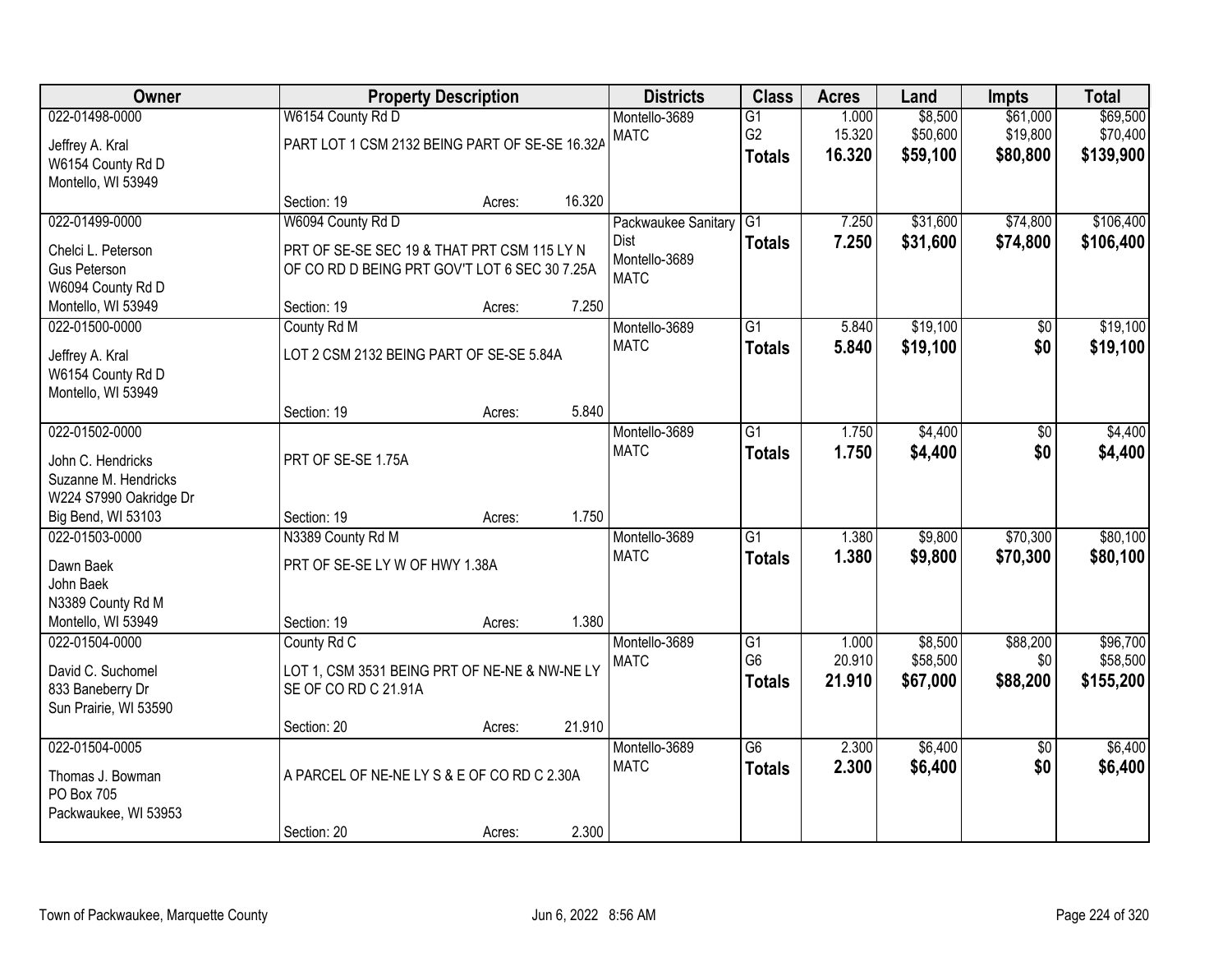| Owner                                     |                                           | <b>Property Description</b> |       | <b>Districts</b> | <b>Class</b>    | <b>Acres</b> | Land     | <b>Impts</b> | <b>Total</b> |
|-------------------------------------------|-------------------------------------------|-----------------------------|-------|------------------|-----------------|--------------|----------|--------------|--------------|
| 022-01505-0000                            | W5743 County Rd C                         |                             |       | Montello-3689    | $\overline{G1}$ | 3.770        | \$18,200 | \$47,900     | \$66,100     |
| Jeri Showers Living Trust                 | PRT OF NE-NE 3.77A                        |                             |       | <b>MATC</b>      | <b>Totals</b>   | 3.770        | \$18,200 | \$47,900     | \$66,100     |
| PO Box 637                                |                                           |                             |       |                  |                 |              |          |              |              |
| Packwaukee, WI 53953                      |                                           |                             |       |                  |                 |              |          |              |              |
|                                           | Section: 20                               | Acres:                      | 3.770 |                  |                 |              |          |              |              |
| 022-01506-0000                            | W5705 County Rd C                         |                             |       | Montello-3689    | $\overline{G1}$ | 0.780        | \$7,300  | \$52,500     | \$59,800     |
| Lawrence E. Carl                          | PRT OF NE-NE 0.78A                        |                             |       | <b>MATC</b>      | <b>Totals</b>   | 0.780        | \$7,300  | \$52,500     | \$59,800     |
| W5705 County Rd C                         |                                           |                             |       |                  |                 |              |          |              |              |
| Montello, WI 53949                        |                                           |                             |       |                  |                 |              |          |              |              |
|                                           | Section: 20                               | Acres:                      | 0.780 |                  |                 |              |          |              |              |
| 022-01507-0000                            | W5707 County Rd C                         |                             |       | Montello-3689    | $\overline{G1}$ | 0.820        | \$7,500  | \$96,500     | \$104,000    |
| Gary A. Phillis                           | PRT OF NE-NE 158 X 225FT 0.82A            |                             |       | <b>MATC</b>      | <b>Totals</b>   | 0.820        | \$7,500  | \$96,500     | \$104,000    |
| Sylvia S. Phillis                         |                                           |                             |       |                  |                 |              |          |              |              |
| W5707 County Rd C                         |                                           |                             |       |                  |                 |              |          |              |              |
| Montello, WI 53949                        | Section: 20                               | Acres:                      | 0.820 |                  |                 |              |          |              |              |
| 022-01508-0000                            | W5734 Meiller Rd                          |                             |       | Montello-3689    | $\overline{G1}$ | 0.500        | \$6,000  | \$55,800     | \$61,800     |
| Dawn M. Wesbrock                          | LOT 1 CSM 251 BEING PRT OF NE-NE 0.50A    |                             |       | <b>MATC</b>      | <b>Totals</b>   | 0.500        | \$6,000  | \$55,800     | \$61,800     |
| W5734 County Rd C                         |                                           |                             |       |                  |                 |              |          |              |              |
| Montello, WI 53949                        |                                           |                             |       |                  |                 |              |          |              |              |
|                                           | Section: 20                               | Acres:                      | 0.500 |                  |                 |              |          |              |              |
| 022-01509-0000                            | W5803 County Rd C                         |                             |       | Montello-3689    | $\overline{G1}$ | 2.390        | \$13,400 | \$144,000    | \$157,400    |
| Debra Sanchez Trustees                    | LOTS 1 & 2 CSM 3677 BEING PRT NW NE 2.39A |                             |       | <b>MATC</b>      | <b>Totals</b>   | 2.390        | \$13,400 | \$144,000    | \$157,400    |
| Sanchez Family Trust                      |                                           |                             |       |                  |                 |              |          |              |              |
| PO Box 113                                |                                           |                             |       |                  |                 |              |          |              |              |
| Packwaukee, WI 53953                      | Section: 20                               | Acres:                      | 2.390 |                  |                 |              |          |              |              |
| 022-01510-0000                            | W5683 Meiller Rd                          |                             |       | Montello-3689    | $\overline{G1}$ | 1.000        | \$8,500  | $\sqrt{6}$   | \$8,500      |
|                                           | A PARCEL OF NE-NE 1.00A                   |                             |       | <b>MATC</b>      | <b>Totals</b>   | 1.000        | \$8,500  | \$0          | \$8,500      |
| Rodney J. Knapp<br>W161 S7929 Bay Lane PI |                                           |                             |       |                  |                 |              |          |              |              |
| Muskego, WI 53150-8922                    |                                           |                             |       |                  |                 |              |          |              |              |
|                                           | Section: 20                               | Acres:                      | 1.000 |                  |                 |              |          |              |              |
| 022-01511-0000                            | W5725 County Rd C                         |                             |       | Montello-3689    | $\overline{G1}$ | 2.000        | \$12,000 | \$38,300     | \$50,300     |
|                                           |                                           |                             |       | <b>MATC</b>      | <b>Totals</b>   | 2.000        | \$12,000 | \$38,300     | \$50,300     |
| Terry L. Tweed                            | A PARCEL OF NE-NE 2.00A                   |                             |       |                  |                 |              |          |              |              |
| W5725 County Rd C<br>Montello, WI 53949   |                                           |                             |       |                  |                 |              |          |              |              |
|                                           | Section: 20                               | Acres:                      | 2.000 |                  |                 |              |          |              |              |
|                                           |                                           |                             |       |                  |                 |              |          |              |              |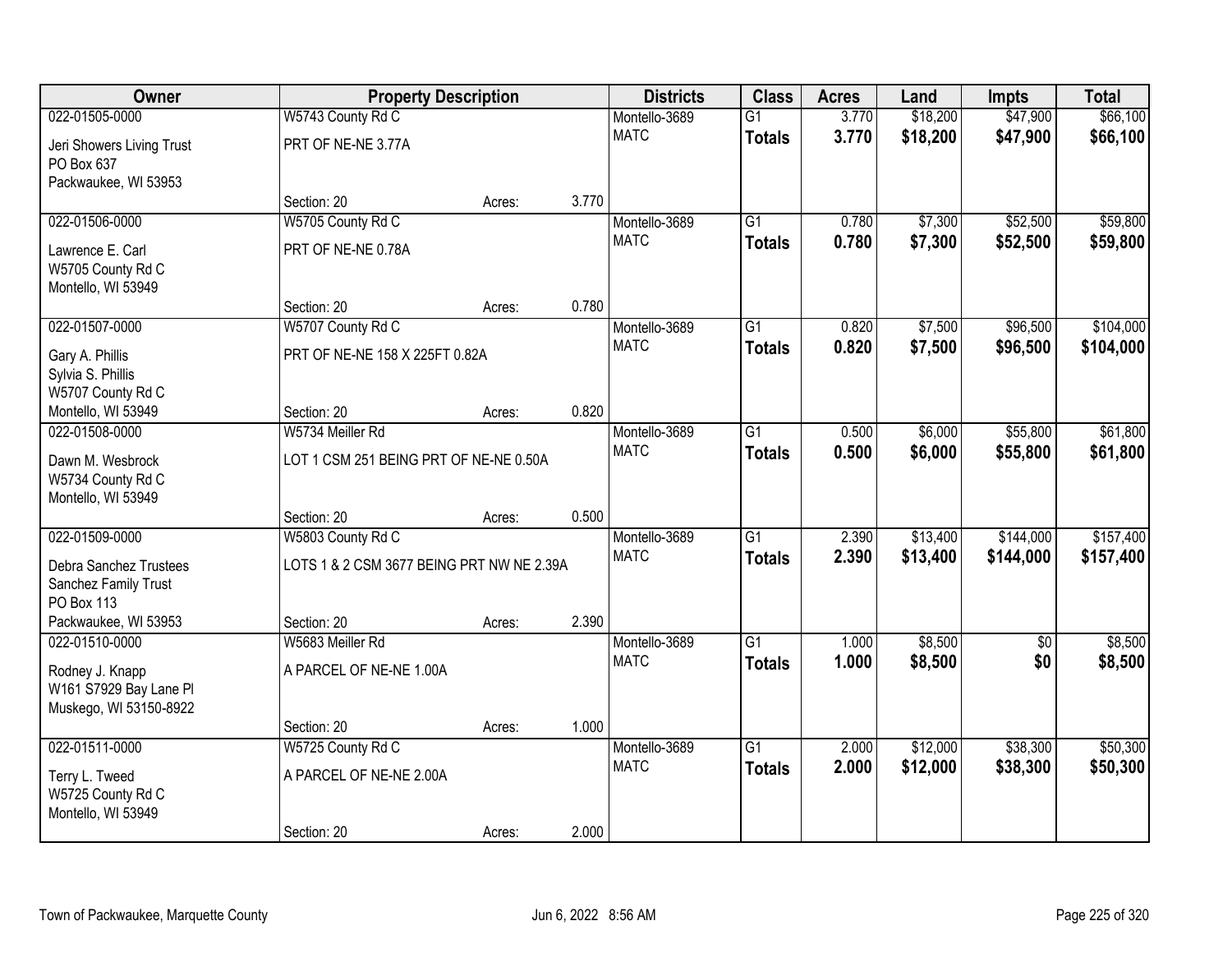| Owner                  | <b>Property Description</b>                 |        |       | <b>Districts</b> | <b>Class</b>    | <b>Acres</b> | Land     | Impts    | <b>Total</b> |
|------------------------|---------------------------------------------|--------|-------|------------------|-----------------|--------------|----------|----------|--------------|
| 022-01513-0000         | W5717 County Rd C                           |        |       | Montello-3689    | $\overline{G1}$ | 2.000        | \$12,000 | \$71,600 | \$83,600     |
| Mark R. Jillson        | LOT 1 CSM 672 BEING A PARCEL OF NE-NE 2.00A |        |       | <b>MATC</b>      | <b>Totals</b>   | 2.000        | \$12,000 | \$71,600 | \$83,600     |
| Barbara J. Jillson     |                                             |        |       |                  |                 |              |          |          |              |
| W5717 County Rd C      |                                             |        |       |                  |                 |              |          |          |              |
| Montello, WI 53949     | Section: 20                                 | Acres: | 2.000 |                  |                 |              |          |          |              |
| 022-01514-0000         | W5703 County Rd C                           |        |       | Montello-3689    | $\overline{G1}$ | 1.220        | \$9,300  | \$18,700 | \$28,000     |
| Thomas J. Bowman       | A PARCEL OF NE-NE 1.22A                     |        |       | <b>MATC</b>      | <b>Totals</b>   | 1.220        | \$9,300  | \$18,700 | \$28,000     |
| PO Box 705             |                                             |        |       |                  |                 |              |          |          |              |
| Packwaukee, WI 53953   |                                             |        |       |                  |                 |              |          |          |              |
|                        | Section: 20                                 | Acres: | 1.220 |                  |                 |              |          |          |              |
| 022-01515-0000         | W5689 Meiller Rd                            |        |       | Montello-3689    | $\overline{G1}$ | 1.000        | \$8,500  | \$100    | \$8,600      |
| Millard A. Mayer et al | A PARCEL OF NE-NE 1.00A                     |        |       | <b>MATC</b>      | <b>Totals</b>   | 1.000        | \$8,500  | \$100    | \$8,600      |
| W181 S7801 Valley Dr   |                                             |        |       |                  |                 |              |          |          |              |
| Muskego, WI 53150-9158 |                                             |        |       |                  |                 |              |          |          |              |
|                        | Section: 20                                 | Acres: | 1.000 |                  |                 |              |          |          |              |
| 022-01516-0000         | W5697 Meiller Rd                            |        |       | Montello-3689    | $\overline{G1}$ | 2.000        | \$12,000 | \$21,200 | \$33,200     |
| <b>Eliot Doyle</b>     | A PARCEL OF NE-NE 2.00A                     |        |       | <b>MATC</b>      | <b>Totals</b>   | 2.000        | \$12,000 | \$21,200 | \$33,200     |
| W5697 County Rd C      |                                             |        |       |                  |                 |              |          |          |              |
| Montello, WI 53949     |                                             |        |       |                  |                 |              |          |          |              |
|                        | Section: 20                                 | Acres: | 2.000 |                  |                 |              |          |          |              |
| 022-01517-0000         | W5690 County Rd C                           |        |       | Montello-3689    | $\overline{G1}$ | 0.500        | \$6,000  | \$51,500 | \$57,500     |
| Jack L. Lapp           | A PARCEL OF NE-NE 0.50A                     |        |       | <b>MATC</b>      | <b>Totals</b>   | 0.500        | \$6,000  | \$51,500 | \$57,500     |
| W5690 County Rd C      |                                             |        |       |                  |                 |              |          |          |              |
| Montello, WI 53949     |                                             |        |       |                  |                 |              |          |          |              |
|                        | Section: 20                                 | Acres: | 0.500 |                  |                 |              |          |          |              |
| 022-01518-0000         | W5682 Meiller Rd                            |        |       | Montello-3689    | $\overline{G1}$ | 1.150        | \$9,000  | \$5,000  | \$14,000     |
| David Rodziczak        | A PARCEL OF NE-NE 1.15A                     |        |       | <b>MATC</b>      | <b>Totals</b>   | 1.150        | \$9,000  | \$5,000  | \$14,000     |
| 2101 S 75th St Apt a   |                                             |        |       |                  |                 |              |          |          |              |
| West Allis, WI 53219   |                                             |        |       |                  |                 |              |          |          |              |
|                        | Section: 20                                 | Acres: | 1.150 |                  |                 |              |          |          |              |
| 022-01519-0000         | W5787 County Rd C                           |        |       | Montello-3689    | $\overline{G1}$ | 5.000        | \$22,500 | \$50,000 | \$72,500     |
| James A. Obrion        | PRT OF NE-NE 5.00A                          |        |       | <b>MATC</b>      | <b>Totals</b>   | 5.000        | \$22,500 | \$50,000 | \$72,500     |
| W5787 County Rd C      |                                             |        |       |                  |                 |              |          |          |              |
| Montello, WI 53949     |                                             |        |       |                  |                 |              |          |          |              |
|                        | Section: 20                                 | Acres: | 5.000 |                  |                 |              |          |          |              |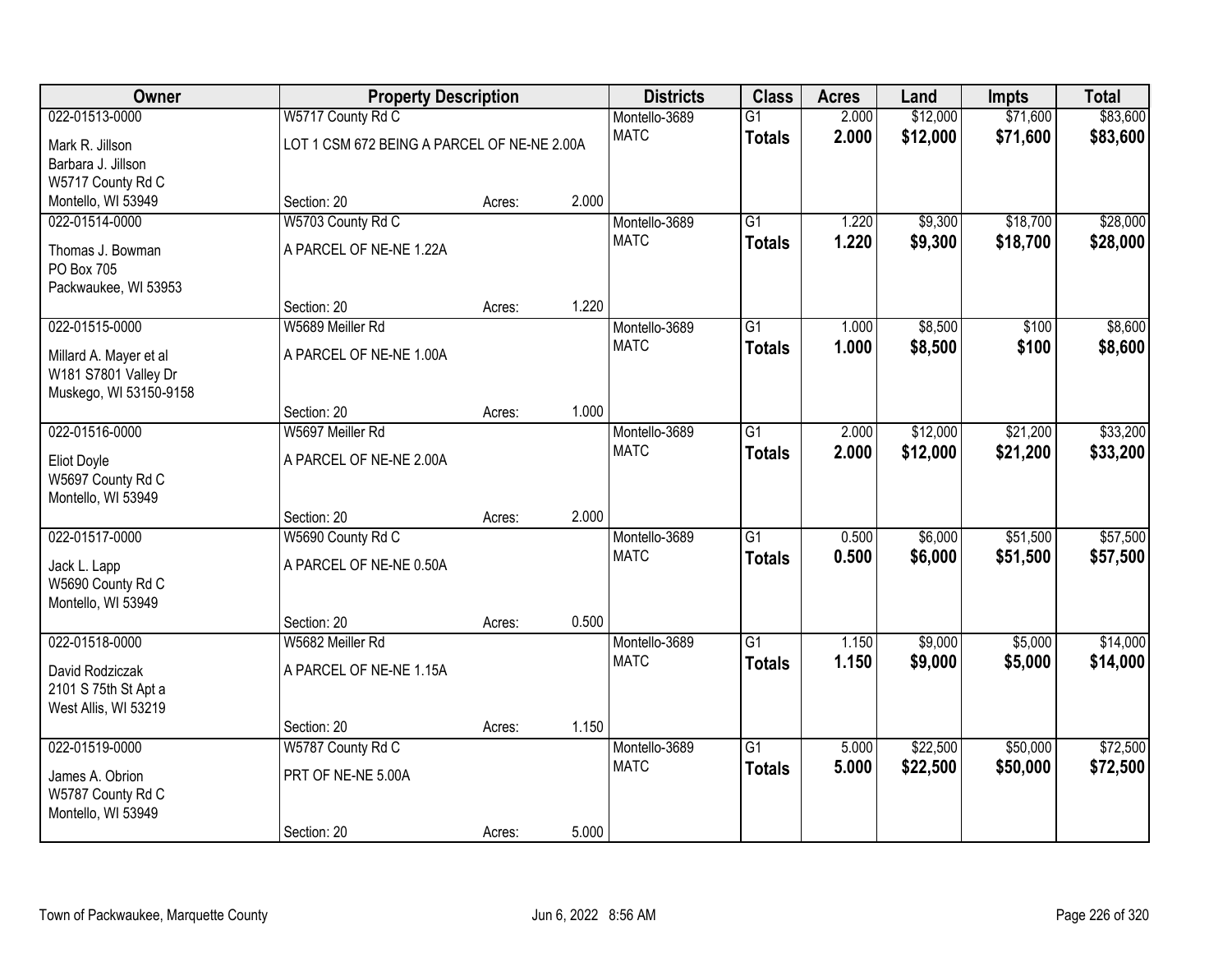| <b>Owner</b>                          |                                                 | <b>Property Description</b> |        | <b>Districts</b>                        | <b>Class</b>         | <b>Acres</b>     | Land                | <b>Impts</b>           | <b>Total</b>        |
|---------------------------------------|-------------------------------------------------|-----------------------------|--------|-----------------------------------------|----------------------|------------------|---------------------|------------------------|---------------------|
| 022-01520-0000                        | W5814 County Rd C                               |                             |        | Montello-3689                           | $\overline{G1}$      | 3.050            | \$15,700            | \$73,000               | \$88,700            |
| Rightway Farms, LLC                   | LOT 1 CSM 3398 BEING PRT OF NW-NE & NE-NW LY    |                             |        | <b>MATC</b>                             | G4                   | 8.337            | \$1,500             | \$0                    | \$1,500             |
| W3571 County Rd K                     | N OF CO RD C& E OF 8TH DR 12.387A               |                             |        |                                         | G <sub>5</sub>       | 1.000            | \$100               | \$0                    | \$100               |
| Montello, WI 53949                    |                                                 |                             |        |                                         | <b>Totals</b>        | 12.387           | \$17,300            | \$73,000               | \$90,300            |
|                                       | Section: 20                                     | Acres:                      | 12.387 |                                         |                      |                  |                     |                        |                     |
| 022-01520-0005                        |                                                 |                             |        | Montello-3689                           | G4                   | 20.000           | \$3,600             | \$0                    | \$3,600             |
| Peppermill Re Holdings, LLC           | LOT 2 CSM 3398 LESS .14A IN NW CORNER BEING     |                             |        | <b>MATC</b>                             | <b>Totals</b>        | 20.000           | \$3,600             | \$0                    | \$3,600             |
| N3924 County Rd Zz                    | PRT OF NW-NE & NE-NE 20.00A                     |                             |        |                                         |                      |                  |                     |                        |                     |
| Montello, WI 53949                    |                                                 |                             |        |                                         |                      |                  |                     |                        |                     |
|                                       | Section: 20                                     | Acres:                      | 20.000 |                                         |                      |                  |                     |                        |                     |
| 022-01521-0005                        |                                                 |                             |        | Montello-3689                           | G6                   | 4.500            | \$12,600            | \$0                    | \$12,600            |
| Rightway Farms, LLC                   | A PARCEL OF NW-NE LY S & E OF CO RD C 4.50A     |                             |        | <b>MATC</b>                             | <b>Totals</b>        | 4.500            | \$12,600            | \$0                    | \$12,600            |
| W3571 County Rd K                     |                                                 |                             |        |                                         |                      |                  |                     |                        |                     |
| Montello, WI 53949                    |                                                 |                             |        |                                         |                      |                  |                     |                        |                     |
|                                       | Section: 20                                     | Acres:                      | 4.500  |                                         |                      |                  |                     |                        |                     |
| 022-01522-0000                        | W5782 County Rd C                               |                             |        | Montello-3689                           | $\overline{G1}$      | 0.650            | \$6,700             | \$33,800               | \$40,500            |
| Rodney A. Hall                        | PRT LOT 2 CSM 3398 & A PARCEL OF NE-NE 0.65A    |                             |        | <b>MATC</b>                             | <b>Totals</b>        | 0.650            | \$6,700             | \$33,800               | \$40,500            |
| PO Box 635                            |                                                 |                             |        |                                         |                      |                  |                     |                        |                     |
| Packwaukee, WI 53953                  |                                                 |                             |        |                                         |                      |                  |                     |                        |                     |
|                                       | Section: 20                                     | Acres:                      | 0.650  |                                         |                      |                  |                     |                        |                     |
| 022-01523-0000                        |                                                 |                             |        | Buffalo Lake Pro &<br><b>Rehab Dist</b> | G5<br>G <sub>6</sub> | 8.000<br>5.000   | \$8,400<br>\$14,000 | \$0<br>\$0             | \$8,400<br>\$14,000 |
| Wtwf Outdoors, LLC                    | E PRT OF GOVT LOT 1 LY E OF CREEK & S OF CO     |                             |        | Montello-3689                           | <b>Totals</b>        | 13.000           | \$22,400            | \$0                    | \$22,400            |
| W5649 County Rd C                     | RD C LESS CSM 3112 13.00A                       |                             |        | <b>MATC</b>                             |                      |                  |                     |                        |                     |
| Montello, WI 53949                    |                                                 |                             |        |                                         |                      |                  |                     |                        |                     |
| 022-01525-0005                        | Section: 20                                     | Acres:                      | 13.000 | Montello-3689                           | $\overline{G5}$      |                  | \$7,900             |                        | \$7,900             |
|                                       |                                                 |                             |        | <b>MATC</b>                             | <b>Totals</b>        | 11.330<br>11.330 | \$7,900             | $\overline{60}$<br>\$0 | \$7,900             |
| <b>Tyler Thede</b>                    | PRT LOT 1 CSM 1854 BEING PRT OF NE-NW 11.33A    |                             |        |                                         |                      |                  |                     |                        |                     |
| Laurie Thede                          |                                                 |                             |        |                                         |                      |                  |                     |                        |                     |
| 3940 Country Aire Dr                  | Section: 20                                     |                             | 11.330 |                                         |                      |                  |                     |                        |                     |
| Cedarburg, WI 53012<br>022-01526-0000 |                                                 | Acres:                      |        | Montello-3689                           | G4                   | 47.300           | \$5,900             | $\overline{50}$        | \$5,900             |
|                                       |                                                 |                             |        | <b>MATC</b>                             | G <sub>5</sub>       | 2.000            | \$100               | \$0                    | \$100               |
| Six Ps Enterprises, LLC               | PRT OF THE NW1/ SEC 20 & PRT E1/2 OF NE 1/4 SEC |                             |        |                                         | <b>Totals</b>        | 49.300           | \$6,000             | \$0                    | \$6,000             |
| 4154 4th Dr                           | 19 LY N OF CSM 3612 (DESC PER POS GROTHMAN)     |                             |        |                                         |                      |                  |                     |                        |                     |
| Wisconsin Dells, WI 53965             | 49.30A<br>Section: 20                           |                             | 49.300 |                                         |                      |                  |                     |                        |                     |
|                                       |                                                 | Acres:                      |        |                                         |                      |                  |                     |                        |                     |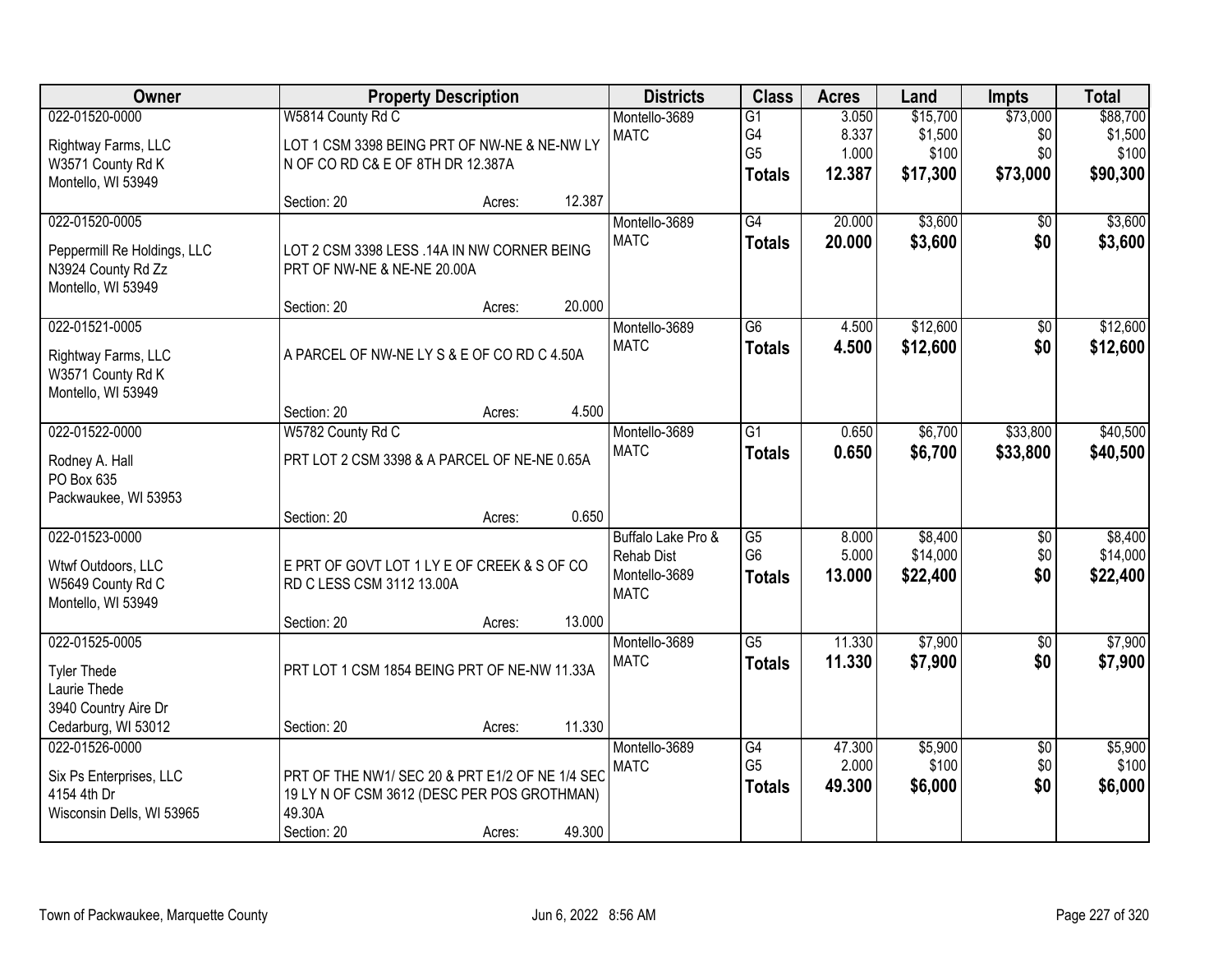| Owner                                              |                                                         | <b>Property Description</b> |        | <b>Districts</b>             | <b>Class</b>         | <b>Acres</b>     | Land                   | <b>Impts</b>           | <b>Total</b>     |
|----------------------------------------------------|---------------------------------------------------------|-----------------------------|--------|------------------------------|----------------------|------------------|------------------------|------------------------|------------------|
| 022-01527-0000                                     |                                                         |                             |        | Packwaukee Sanitary<br>Dist  | X4<br><b>Totals</b>  | 20.470<br>20.470 | $\overline{50}$<br>\$0 | $\overline{$0}$<br>\$0 | \$0<br>\$0       |
| Packwaukee Sanitary Dist No 1<br><b>PO Box 412</b> | PRT OF NW-NW SEE POS 20.47A                             |                             |        | Montello-3689<br><b>MATC</b> |                      |                  |                        |                        |                  |
| Packwaukee, WI 53953                               |                                                         |                             | 20.470 |                              |                      |                  |                        |                        |                  |
|                                                    | Section: 20                                             | Acres:                      |        |                              |                      |                  |                        |                        |                  |
| 022-01528-0000                                     |                                                         |                             |        | Montello-3689                | G4<br>G <sub>5</sub> | 29.090<br>1.000  | \$3,200<br>\$100       | $\overline{50}$        | \$3,200<br>\$100 |
| Larry J. Grant                                     | LOT 1 CSM 3612 BEING PRT S1/2 OF NW & SE-NE             |                             |        | <b>MATC</b>                  | G5M                  | 10.000           | \$14,000               | \$0<br>\$0             | \$14,000         |
| 1624 Valley Dr                                     | SEC 19 40.09A                                           |                             |        |                              |                      | 40.090           | \$17,300               | \$0                    |                  |
| Wisconsin Dells, WI 53965                          |                                                         |                             |        |                              | <b>Totals</b>        |                  |                        |                        | \$17,300         |
|                                                    | Section: 20                                             | Acres:                      | 40.090 |                              |                      |                  |                        |                        |                  |
| 022-01529-0000                                     | <b>Liberty St</b>                                       |                             |        | Montello-3689                | $\overline{X4}$      | 0.340            | $\overline{50}$        | \$0                    | $\sqrt{50}$      |
| Wisconsin Gas, LLC                                 | A PARCEL OF SW-NW 00.34A                                |                             |        | <b>MATC</b>                  | <b>Totals</b>        | 0.340            | \$0                    | \$0                    | \$0              |
| 231 W Michigan St                                  |                                                         |                             |        |                              |                      |                  |                        |                        |                  |
| Milwaukee, WI 53203                                |                                                         |                             |        |                              |                      |                  |                        |                        |                  |
|                                                    | Section: 20                                             | Acres:                      | 0.340  |                              |                      |                  |                        |                        |                  |
| 022-01530-0000                                     | <b>Liberty St</b>                                       |                             |        | Montello-3689                | G4                   | 21.000           | \$2,300                | \$0                    | \$2,300          |
|                                                    |                                                         |                             |        | <b>MATC</b>                  | G <sub>5</sub>       | 4.000            | \$2,300                | \$0                    | \$2,300          |
| <b>Tyler Thede</b>                                 | PRT LOT 1 CSM 1854 BEING PRT OF SE-NW & NE-SV<br>33.57A |                             |        |                              | G5M                  | 8.570            | \$10,300               | \$0                    | \$10,300         |
| Laurie Thede<br>3940 Country Aire Dr               |                                                         |                             |        |                              | <b>Totals</b>        | 33.570           | \$14,900               | \$0                    | \$14,900         |
| Cedarburg, WI 53012                                | Section: 20                                             | Acres:                      | 33.570 |                              |                      |                  |                        |                        |                  |
| 022-01531-0000                                     | <b>Liberty St</b>                                       |                             |        | Montello-3689                | $\overline{G5}$      | 21.320           | \$17,400               | $\overline{50}$        | \$17,400         |
|                                                    |                                                         |                             |        | <b>MATC</b>                  | G <sub>6</sub>       | 11.000           | \$30,800               | \$0                    | \$30,800         |
| Cathy L. Mills                                     | PRT OF NW-SW & GOVT LOT 4 & NE-SE 32.32A                |                             |        |                              | <b>Totals</b>        | 32.320           | \$48,200               | \$0                    | \$48,200         |
| PO Box 653                                         |                                                         |                             |        |                              |                      |                  |                        |                        |                  |
| Packwaukee, WI 53953                               |                                                         |                             |        |                              |                      |                  |                        |                        |                  |
|                                                    | Section: 20                                             | Acres:                      | 32.320 |                              |                      |                  |                        |                        |                  |
| 022-01532-0000                                     | W6052 County Rd D                                       |                             |        | Packwaukee Sanitary          | G1                   | 0.500            | \$6,000                | \$83,900               | \$89,900         |
| Roland Welsch Jr                                   | A PARCEL OF NW-SW OR GOVT LOT 4 0.50A                   |                             |        | <b>Dist</b>                  | <b>Totals</b>        | 0.500            | \$6,000                | \$83,900               | \$89,900         |
| PO Box 171                                         |                                                         |                             |        | Montello-3689                |                      |                  |                        |                        |                  |
| Packwaukee, WI 53953-0171                          |                                                         |                             |        | <b>MATC</b>                  |                      |                  |                        |                        |                  |
|                                                    | Section: 20                                             | Acres:                      | 0.500  |                              |                      |                  |                        |                        |                  |
| 022-01533-0000                                     | N3583 Liberty St                                        |                             |        | Montello-3689                | $\overline{G1}$      | 1.220            | \$9,300                | \$65,000               | \$74,300         |
| Steven A. Schwersinske                             | A PARCEL IN NW CORNER OF NW-SW LY S OF                  |                             |        | <b>MATC</b>                  | <b>Totals</b>        | 1.220            | \$9,300                | \$65,000               | \$74,300         |
| Cheryl M. Schwersinske                             | LIBERTY ST 1.22A                                        |                             |        |                              |                      |                  |                        |                        |                  |
| N3591 County Rd M                                  |                                                         |                             |        |                              |                      |                  |                        |                        |                  |
| Montello, WI 53949                                 | Section: 20                                             | Acres:                      | 1.220  |                              |                      |                  |                        |                        |                  |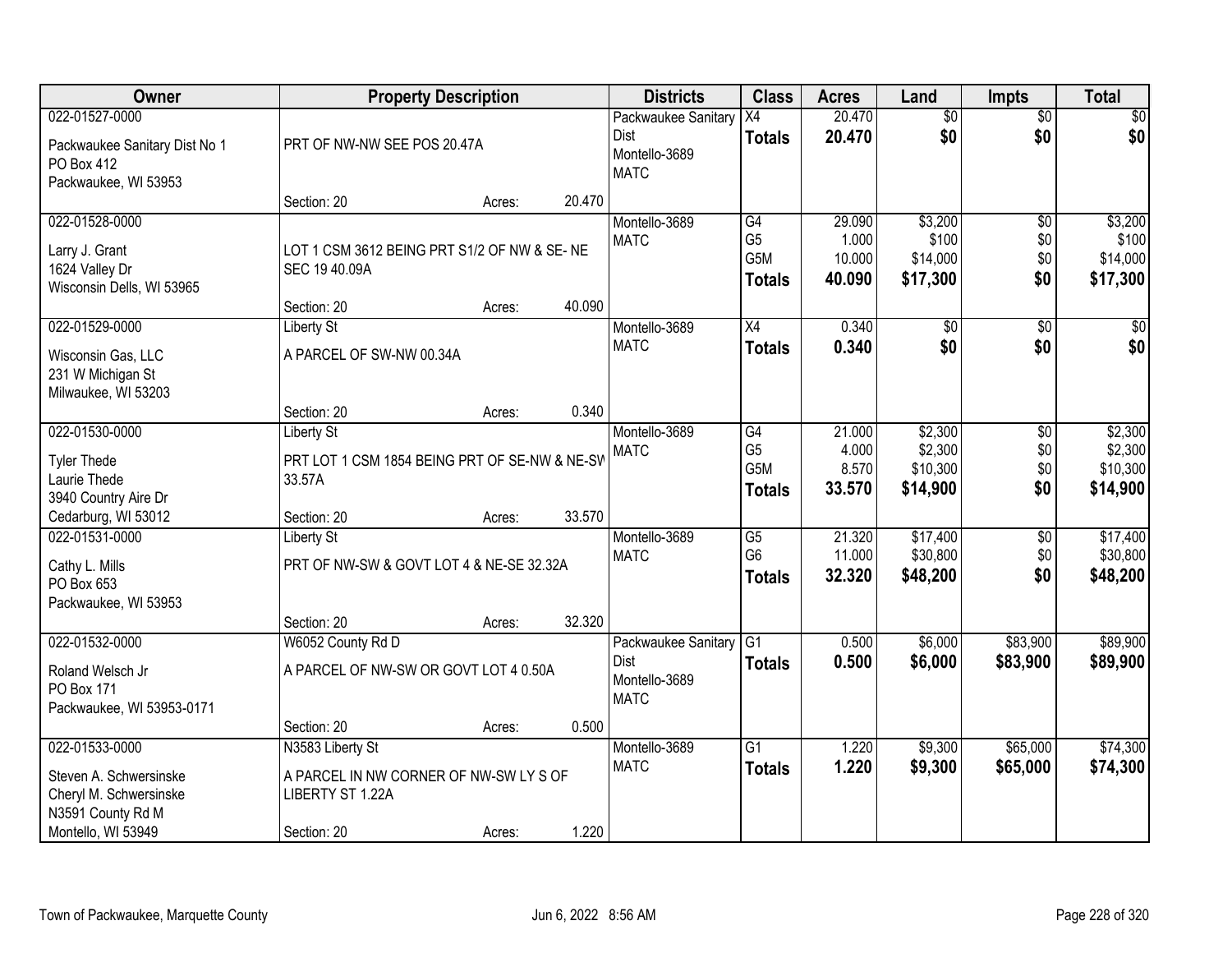| Owner                                  |                                              | <b>Property Description</b> |       | <b>Districts</b>                   | <b>Class</b>    | <b>Acres</b> | Land     | Impts     | <b>Total</b> |
|----------------------------------------|----------------------------------------------|-----------------------------|-------|------------------------------------|-----------------|--------------|----------|-----------|--------------|
| 022-01534-0000                         | W6044 County Rd D                            |                             |       | Packwaukee Sanitary                | $\overline{G1}$ | 6.310        | \$27,100 | \$106,500 | \$133,600    |
| Alan G. Pulver                         | PRT OF NW-SW BEING PRT OF GOVT LOT 4 LY N OF |                             |       | Dist                               | <b>Totals</b>   | 6.310        | \$27,100 | \$106,500 | \$133,600    |
| Brenda C. Pulver                       | CO RD C 6.31A                                |                             |       | Montello-3689<br><b>MATC</b>       |                 |              |          |           |              |
| W6044 County Rd D                      |                                              |                             |       |                                    |                 |              |          |           |              |
| Montello, WI 53949                     | Section: 20                                  | Acres:                      | 6.310 |                                    |                 |              |          |           |              |
| 022-01535-0000                         | N3495 Liberty St                             |                             |       | Packwaukee Sanitary                | G1              | 0.340        | \$4,700  | \$100,400 | \$105,100    |
| Janice L. Rahn                         | LOT 1 CSM 317 BEING PRT OF GOVT LOT 4 0.34A  |                             |       | Dist<br>Montello-3689              | <b>Totals</b>   | 0.340        | \$4,700  | \$100,400 | \$105,100    |
| PO Box 48                              |                                              |                             |       | <b>MATC</b>                        |                 |              |          |           |              |
| Packwaukee, WI 53953                   |                                              |                             | 0.340 |                                    |                 |              |          |           |              |
| 022-01536-0000                         | Section: 20<br>N3485 Liberty St              | Acres:                      |       | Packwaukee Sanitary                | G1              | 0.340        | \$4,700  | \$31,000  | \$35,700     |
|                                        |                                              |                             |       | Dist                               | <b>Totals</b>   | 0.340        | \$4,700  | \$31,000  | \$35,700     |
| David Pufahl                           | LOT 2 CSM 317 BEING PRT OF GOVT LOT 4 0.34A  |                             |       | Montello-3689                      |                 |              |          |           |              |
| N3485 Liberty St<br>Montello, WI 53949 |                                              |                             |       | <b>MATC</b>                        |                 |              |          |           |              |
|                                        | Section: 20                                  | Acres:                      | 0.340 |                                    |                 |              |          |           |              |
| 022-01537-0000                         | <b>Liberty St</b>                            |                             |       | Packwaukee Sanitary                | $\overline{G1}$ | 0.500        | \$6,000  | \$0       | \$6,000      |
|                                        | A PARCEL OF NW-SW 0.50A                      |                             |       | <b>Dist</b>                        | <b>Totals</b>   | 0.500        | \$6,000  | \$0       | \$6,000      |
| Phyllis Johnson<br>1640 Koshkonong Rd  |                                              |                             |       | Montello-3689                      |                 |              |          |           |              |
| Stoughton, WI 53589                    |                                              |                             |       | <b>MATC</b>                        |                 |              |          |           |              |
|                                        | Section: 20                                  | Acres:                      | 0.500 |                                    |                 |              |          |           |              |
| 022-01538-0000                         | W6055 Main St                                |                             |       | Packwaukee Sanitary                | $\overline{G1}$ | 1.080        | \$38,300 | \$112,400 | \$150,700    |
| Dwight Fenderson                       | LOT 1 OF CSM 847 BEING PRT OF SW-SW 1.08A    |                             |       | Dist                               | <b>Totals</b>   | 1.080        | \$38,300 | \$112,400 | \$150,700    |
| W6055 County Rd D                      |                                              |                             |       | Buffalo Lake Pro &                 |                 |              |          |           |              |
| Montello, WI 53949                     |                                              |                             |       | <b>Rehab Dist</b><br>Montello-3689 |                 |              |          |           |              |
|                                        | Section: 20                                  | Acres:                      | 1.080 | <b>MATC</b>                        |                 |              |          |           |              |
| 022-01539-0000                         | W6068 Main St                                |                             |       | Montello-3689                      | $\overline{G1}$ | 8.000        | \$33,000 | \$95,000  | \$128,000    |
| Jack D. Lee                            | FRAC PRT OF GOVT LOT 4 LY N OF CO RD D 8.00A |                             |       | <b>MATC</b>                        | <b>Totals</b>   | 8.000        | \$33,000 | \$95,000  | \$128,000    |
| Marcia L. Lee                          |                                              |                             |       |                                    |                 |              |          |           |              |
| PO Box 664                             |                                              |                             |       |                                    |                 |              |          |           |              |
| Packwaukee, WI 53953-0664              | Section: 20                                  | Acres:                      | 8.000 |                                    |                 |              |          |           |              |
| 022-01540-0000                         | W6061 Main St                                |                             |       | Packwaukee Sanitary                | $\overline{G1}$ | 0.991        | \$37,900 | \$72,600  | \$110,500    |
| David Burton                           | A PARCEL OF SW-SW 100FT FRTG 0.991A          |                             |       | Dist<br>Buffalo Lake Pro &         | <b>Totals</b>   | 0.991        | \$37,900 | \$72,600  | \$110,500    |
| W6061 County Rd D                      |                                              |                             |       | <b>Rehab Dist</b>                  |                 |              |          |           |              |
| Montello, WI 53949                     |                                              |                             |       | Montello-3689                      |                 |              |          |           |              |
|                                        | Section: 20                                  | Acres:                      | 0.991 | <b>MATC</b>                        |                 |              |          |           |              |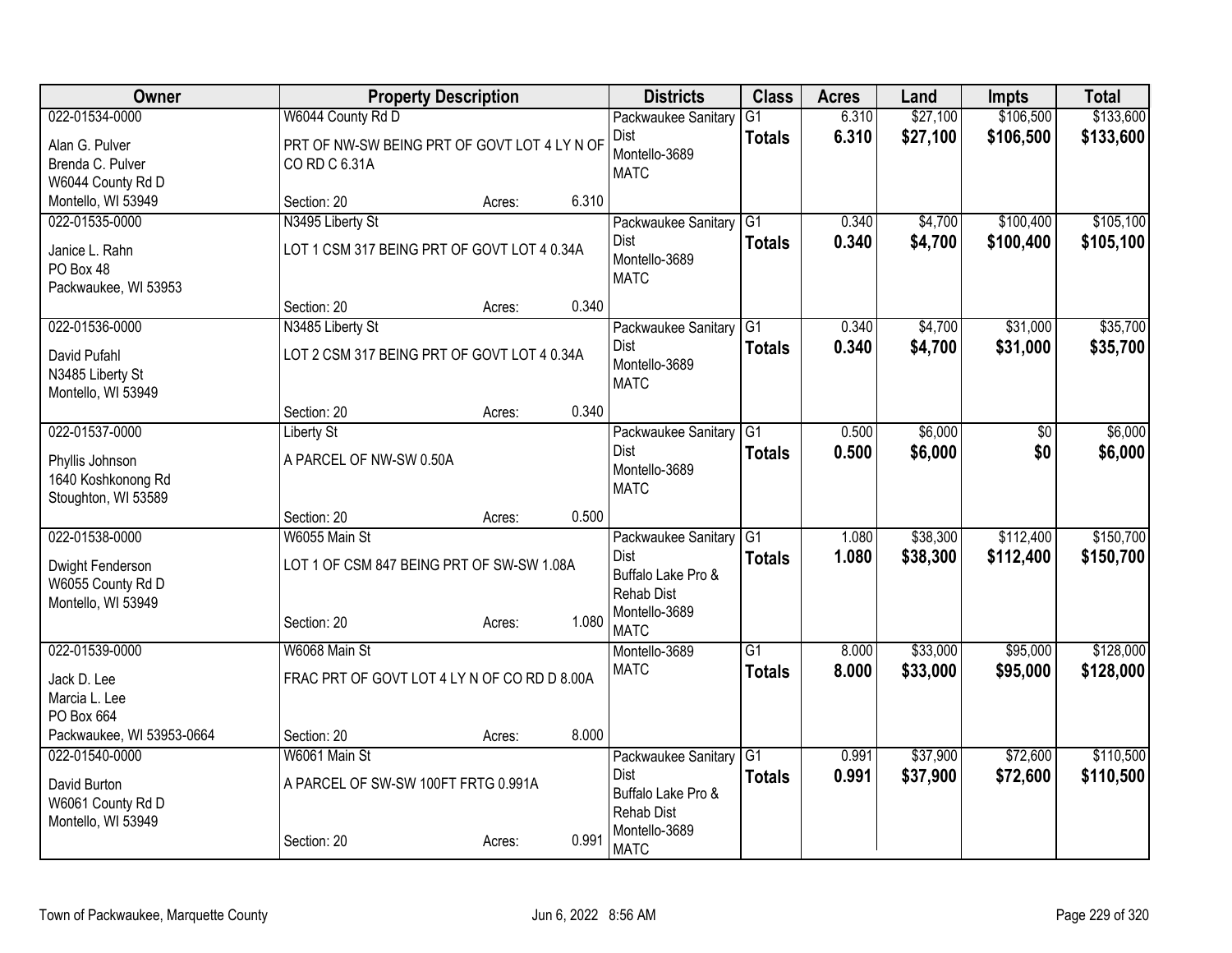| <b>Owner</b>                                                                          |                                                         | <b>Property Description</b> | <b>Districts</b> |                                                                                        | <b>Class</b>                     | <b>Acres</b>   | Land                 | <b>Impts</b>           | <b>Total</b>           |
|---------------------------------------------------------------------------------------|---------------------------------------------------------|-----------------------------|------------------|----------------------------------------------------------------------------------------|----------------------------------|----------------|----------------------|------------------------|------------------------|
| 022-01541-0000<br>Malen Family Rev Trust<br>801 S Carol Ln<br>Mt Prospect, IL 60056   | W6077 Main St<br>PRT OF SW-SW 70FT 0.75A                |                             |                  | Buffalo Lake Pro &<br><b>Rehab Dist</b><br>Montello-3689<br><b>MATC</b>                | $\overline{G1}$<br><b>Totals</b> | 0.750<br>0.750 | \$28,100<br>\$28,100 | \$129,600<br>\$129,600 | \$157,700<br>\$157,700 |
|                                                                                       | Section: 20                                             | Acres:                      | 0.750            |                                                                                        |                                  |                |                      |                        |                        |
| 022-01542-0000                                                                        | W6081 County Rd D                                       |                             |                  | Packwaukee Sanitary                                                                    | G1                               | 0.750          | \$28,100             | \$129,500              | \$157,600              |
| Danny's Dream, LLC<br>470 E Parkway Estates Dr<br>Oak Creek, WI 53154                 | PRT OF SW-SW 70FT 0.75A<br>Section: 20                  | Acres:                      | 0.750            | Dist<br>Buffalo Lake Pro &<br><b>Rehab Dist</b><br>Montello-3689                       | <b>Totals</b>                    | 0.750          | \$28,100             | \$129,500              | \$157,600              |
| 022-01543-0000                                                                        | W6021 Stockyard Rd                                      |                             |                  | <b>MATC</b><br>Packwaukee Sanitary                                                     | G <sub>1</sub>                   | 0.372          | \$23,700             | $\overline{50}$        | \$23,700               |
| Jon M. Cooke<br>PO Box 1287<br>Cedar Lake, IN 46303-1287                              | FRAC PRT OF GOVT LOT 4 200 X 81FT 0.372A<br>Section: 20 | Acres:                      | 0.372            | <b>Dist</b><br>Buffalo Lake Pro &<br><b>Rehab Dist</b><br>Montello-3689<br><b>MATC</b> | <b>Totals</b>                    | 0.372          | \$23,700             | \$0                    | \$23,700               |
| 022-01544-0000                                                                        | W6021 Stockyard Rd                                      |                             |                  | Packwaukee Sanitary                                                                    | G1                               | 0.406          | \$31,600             | \$116,500              | \$148,100              |
| John R. Hoffman<br>Mark J. Battista<br>7324 Grainfield Ct<br>Lascassas, TN 37085-2500 | FRAC PRT OF GOVT LOT 4 81 X 200' 0.406A<br>Section: 20  | Acres:                      | 0.406            | Dist<br>Buffalo Lake Pro &<br><b>Rehab Dist</b><br>Montello-3689<br><b>MATC</b>        | <b>Totals</b>                    | 0.406          | \$31,600             | \$116,500              | \$148,100              |
| 022-01545-0000                                                                        | W6027 Stockyard Rd                                      |                             |                  | Packwaukee Sanitary                                                                    | G1                               | 0.386          | \$31,600             | \$109,600              | \$141,200              |
| Allison G. Dobbin<br>Eric J. Dobbin<br>1211 Prospect St<br>Watertown, WI 53098        | FRAC PRT OF GOVT LOT 4 200 X 81FT 0.386A<br>Section: 20 | Acres:                      | 0.386            | Dist<br>Buffalo Lake Pro &<br><b>Rehab Dist</b><br>Montello-3689<br><b>MATC</b>        | <b>Totals</b>                    | 0.386          | \$31,600             | \$109,600              | \$141,200              |
| 022-01546-0000                                                                        | W6035 Stockyard Rd                                      |                             |                  | Packwaukee Sanitary                                                                    | G1                               | 0.380          | \$31,600             | \$86,000               | \$117,600              |
| Susan M. Rybarczyk<br>William M. Rybarczyk<br>8950 S 29th St<br>Franklin, WI 53132    | FRAC PRT OF GOVT LOT 4 200 X 81FT 0.380A<br>Section: 20 | Acres:                      | 0.380            | Dist<br>Buffalo Lake Pro &<br><b>Rehab Dist</b><br>Montello-3689<br><b>MATC</b>        | <b>Totals</b>                    | 0.380          | \$31,600             | \$86,000               | \$117,600              |
| 022-01547-0000                                                                        | W6017 Stockyard Rd                                      |                             |                  | Packwaukee Sanitary                                                                    | G <sub>1</sub>                   | 0.759          | \$37,500             | \$53,800               | \$91,300               |
| Linda M. Masih<br>8000 W Crawford Ave<br>Milwaukee, WI 53220                          | PRT OF SW-SW 0.759A<br>Section: 20                      | Acres:                      | 0.759            | Dist<br>Buffalo Lake Pro &<br><b>Rehab Dist</b><br>Montello-3689<br><b>MATC</b>        | <b>Totals</b>                    | 0.759          | \$37,500             | \$53,800               | \$91,300               |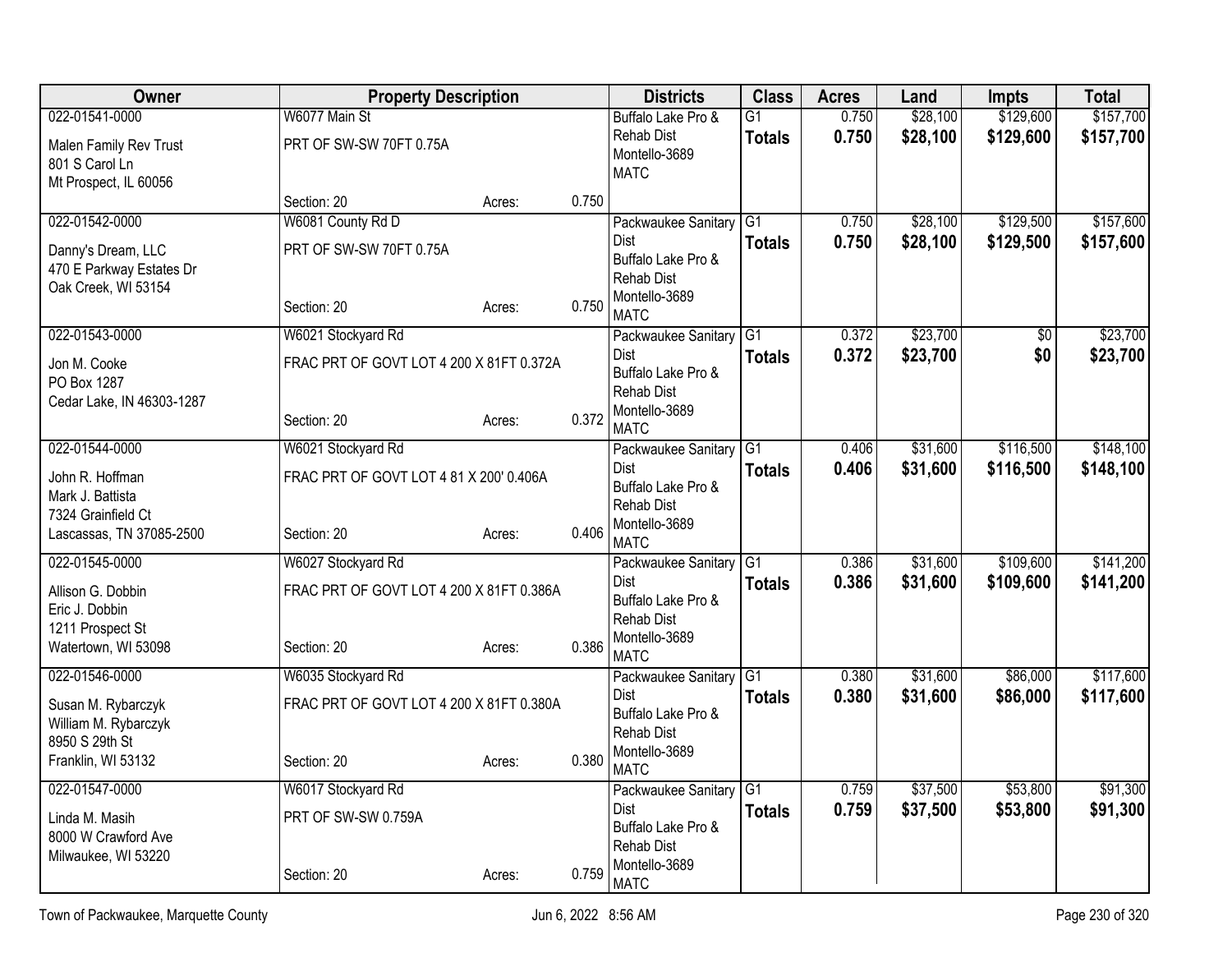| Owner                                                                 | <b>Property Description</b>                  |        |       | <b>Districts</b>                                       | <b>Class</b>  | <b>Acres</b> | Land     | <b>Impts</b> | <b>Total</b> |
|-----------------------------------------------------------------------|----------------------------------------------|--------|-------|--------------------------------------------------------|---------------|--------------|----------|--------------|--------------|
| 022-01548-0000                                                        | W6109 County Rd D                            |        |       | Packwaukee Sanitary                                    | G1            | 2.100        | \$55,000 | \$153,500    | \$208,500    |
| Cheryl E. Poulter Trustees<br>James R & Cheryl E Poulter Living Trust | LOT 1 CSM 3147 BEING PRT OF SW-SW 2.10A      |        |       | Dist<br>Buffalo Lake Pro &<br>Rehab Dist               | <b>Totals</b> | 2.100        | \$55,000 | \$153,500    | \$208,500    |
| W6109 Co Rd D<br>Montello, WI 53949                                   | Section: 20                                  | Acres: | 2.100 | Montello-3689<br><b>MATC</b>                           |               |              |          |              |              |
| 022-01549-0000                                                        | W6085 County Rd D                            |        |       | Packwaukee Sanitary                                    | G1            | 0.990        | \$36,900 | \$160, 100   | \$197,000    |
| David C. Ewert<br>Cynthia M. Ewert                                    | PRT OF GOVT LOT 4 IN THE SW-SW PER POS 0.99A |        |       | Dist<br>Buffalo Lake Pro &<br><b>Rehab Dist</b>        | <b>Totals</b> | 0.990        | \$36,900 | \$160,100    | \$197,000    |
| W6085 County Rd D<br>Montello, WI 53949                               | Section: 20                                  | Acres: | 0.990 | Montello-3689<br><b>MATC</b>                           |               |              |          |              |              |
| 022-01551-0000                                                        | W6071 County Rd D                            |        |       | Packwaukee Sanitary G1                                 |               | 0.700        | \$28,100 | \$61,300     | \$89,400     |
| James J. Burton<br>W6071 County Rd D                                  | PRT OF SW-SW 0.70A                           |        |       | <b>Dist</b><br>Buffalo Lake Pro &<br><b>Rehab Dist</b> | <b>Totals</b> | 0.700        | \$28,100 | \$61,300     | \$89,400     |
| Montello, WI 53949                                                    | Section: 20                                  | Acres: | 0.700 | Montello-3689<br><b>MATC</b>                           |               |              |          |              |              |
| 022-01552-0000                                                        | W6063 Main St                                |        |       | Packwaukee Sanitary                                    | G1            | 0.650        | \$28,100 | \$78,600     | \$106,700    |
| Michael E. Marine<br>Christine A. Marine<br>13510 Bell Rd             | CSM 731 BEING PRT OF SW-SW 0.65A             |        |       | Dist<br>Buffalo Lake Pro &<br><b>Rehab Dist</b>        | <b>Totals</b> | 0.650        | \$28,100 | \$78,600     | \$106,700    |
| Caledonia, WI 53108                                                   | Section: 20                                  | Acres: | 0.650 | Montello-3689<br><b>MATC</b>                           |               |              |          |              |              |
| 022-01553-0000                                                        | W6039 Stockyard Rd                           |        |       | Packwaukee Sanitary G1                                 |               | 0.680        | \$20,300 | \$73,100     | \$93,400     |
| Ewa S. Tatkowski<br><b>Ted Tatkowski</b>                              | LOT 1 CSM 751 BEING PRT OF SW-SW 0.68A       |        |       | <b>Dist</b><br>Buffalo Lake Pro &<br><b>Rehab Dist</b> | <b>Totals</b> | 0.680        | \$20,300 | \$73,100     | \$93,400     |
| 9603 Seeman Rd<br>Union, IL 60180                                     | Section: 20                                  | Acres: | 0.680 | Montello-3689<br><b>MATC</b>                           |               |              |          |              |              |
| 022-01554-0000                                                        | W6053 County Rd D                            |        |       | Packwaukee Sanitary                                    | G1            | 0.670        | \$30,500 | \$159,000    | \$189,500    |
| Judy M. Goehring<br>Robert C. Kurtz                                   | LOT 2 OF CSM 751 BEING PRT OF SW-SW .67A     |        |       | Dist<br>Buffalo Lake Pro &<br>Rehab Dist               | <b>Totals</b> | 0.670        | \$30,500 | \$159,000    | \$189,500    |
| W6053 County Rd D<br>Montello, WI 53949-7779                          | Section: 20                                  | Acres: | 0.670 | Montello-3689<br><b>MATC</b>                           |               |              |          |              |              |
| 022-01555-0000                                                        | W6036 Main St                                |        |       | Packwaukee Sanitary                                    | G1            | 0.250        | \$4,000  | \$30,900     | \$34,900     |
| James L. Rhode<br>Angela M. Rhode<br>W5930 Walnut St                  | PRT GOVT LOT 4 0.25A                         |        |       | Dist<br>Montello-3689<br><b>MATC</b>                   | <b>Totals</b> | 0.250        | \$4,000  | \$30,900     | \$34,900     |
| Montello, WI 53949                                                    | Section: 20                                  | Acres: | 0.250 |                                                        |               |              |          |              |              |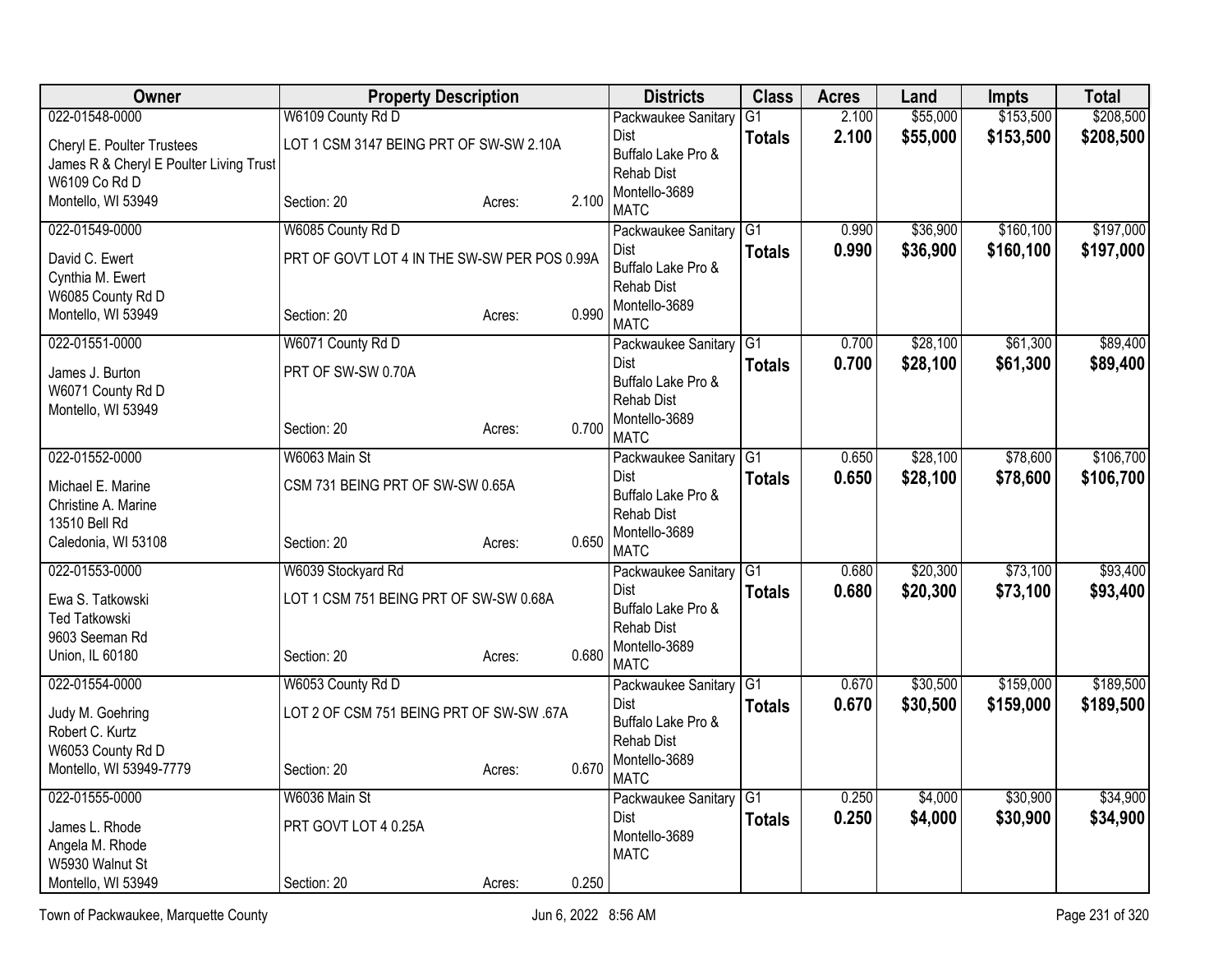| Owner                        |                                                            | <b>Property Description</b> |       | <b>Districts</b>             | <b>Class</b>    | <b>Acres</b> | Land     | <b>Impts</b>    | <b>Total</b> |
|------------------------------|------------------------------------------------------------|-----------------------------|-------|------------------------------|-----------------|--------------|----------|-----------------|--------------|
| 022-01556-0000               | W6038 Main St                                              |                             |       | Packwaukee Sanitary          | $\overline{G1}$ | 0.250        | \$4,000  | \$102,500       | \$106,500    |
| Daniel P. Britz              | A PARCEL OF GOVT LOT 4 3 PARCELS                           |                             |       | Dist                         | <b>Totals</b>   | 0.250        | \$4,000  | \$102,500       | \$106,500    |
| Karrell D. Britz             |                                                            |                             |       | Montello-3689                |                 |              |          |                 |              |
| W6038 County Rd D            |                                                            |                             |       | <b>MATC</b>                  |                 |              |          |                 |              |
| Montello, WI 53949           | Section: 20                                                | Acres:                      | 0.250 |                              |                 |              |          |                 |              |
| 022-01557-0000               | W6028 Main St                                              |                             |       | Packwaukee Sanitary          | G1              | 0.250        | \$4,000  | \$72,800        | \$76,800     |
| Gerald P. Nelson             | PRT OF GOVT LOT 4 80FT 0.25A                               |                             |       | Dist                         | <b>Totals</b>   | 0.250        | \$4,000  | \$72,800        | \$76,800     |
| W6028 Main St                |                                                            |                             |       | Montello-3689                |                 |              |          |                 |              |
| Montello, WI 53949           |                                                            |                             |       | <b>MATC</b>                  |                 |              |          |                 |              |
|                              | Section: 20                                                | Acres:                      | 0.250 |                              |                 |              |          |                 |              |
| 022-01559-0000               | N3477 Liberty St                                           |                             |       | Packwaukee Sanitary          | G1              | 0.379        | \$5,000  | \$115,500       | \$120,500    |
|                              |                                                            |                             |       | Dist                         | <b>Totals</b>   | 0.379        | \$5,000  | \$115,500       | \$120,500    |
| Cathy L. Mills<br>PO Box 653 | PRT OF LOTS 5-6 OF BLK 2 BEING PRT OF GOVT<br>LOT 4 0.379A |                             |       | Montello-3689                |                 |              |          |                 |              |
| Packwaukee, WI 53953         |                                                            |                             |       | <b>MATC</b>                  |                 |              |          |                 |              |
|                              | Section: 20                                                | Acres:                      | 0.379 |                              |                 |              |          |                 |              |
| 022-01560-0000               | W6013 Stockyard Rd                                         |                             |       | Packwaukee Sanitary          | G1              | 0.190        | \$24,300 | \$28,500        | \$52,800     |
|                              |                                                            |                             |       | Dist                         | <b>Totals</b>   | 0.190        | \$24,300 | \$28,500        | \$52,800     |
| Lamar C. Knudtson            | PRT OF GOVT LOT 3 BEING PRT OF SE-SW 00.19A                |                             |       | Buffalo Lake Pro &           |                 |              |          |                 |              |
| Marcy L. Knudtson            |                                                            |                             |       | <b>Rehab Dist</b>            |                 |              |          |                 |              |
| 1028 Oak Tree Tr             |                                                            |                             | 0.190 | Montello-3689                |                 |              |          |                 |              |
| Lake Villa, IL 60046         | Section: 20                                                | Acres:                      |       | <b>MATC</b>                  |                 |              |          |                 |              |
| 022-01561-0000               | W6019 Stockyard Rd                                         |                             |       | Packwaukee Sanitary          | $\overline{G1}$ | 0.210        | \$29,900 | \$57,100        | \$87,000     |
| Diana D. Johnson             | PRT OF SE-SW 0.21A                                         |                             |       | Dist                         | <b>Totals</b>   | 0.210        | \$29,900 | \$57,100        | \$87,000     |
| Frank L. Johnson             |                                                            |                             |       | Buffalo Lake Pro &           |                 |              |          |                 |              |
| 5940 Wildrose Ln             |                                                            |                             |       | <b>Rehab Dist</b>            |                 |              |          |                 |              |
| Schereville, IN 46375        | Section: 20                                                | Acres:                      | 0.210 | Montello-3689<br><b>MATC</b> |                 |              |          |                 |              |
| 022-01562-0000               | W6041 Main St                                              |                             |       |                              | $\overline{G1}$ | 1.377        | \$13,300 | \$68,900        | \$82,200     |
|                              |                                                            |                             |       | Packwaukee Sanitary<br>Dist  |                 | 1.377        | \$13,300 | \$68,900        | \$82,200     |
| Keith E. Leathers            | PRT OF SE-SW 250 X 240FT 1.377A                            |                             |       | Montello-3689                | <b>Totals</b>   |              |          |                 |              |
| Kent E. Leathers (Le         |                                                            |                             |       | <b>MATC</b>                  |                 |              |          |                 |              |
| W6041 County Rd D            |                                                            |                             |       |                              |                 |              |          |                 |              |
| Montello, WI 53949           | Section: 20                                                | Acres:                      | 1.377 |                              |                 |              |          |                 |              |
| 022-01563-0000               | Stockyard Rd                                               |                             |       | Packwaukee Sanitary          | $\overline{G1}$ | 0.460        | \$5,700  | $\overline{50}$ | \$5,700      |
| Lonnie P. Ayotte             | LOT 1 CSM 3533 BEING PRT OF SE-SW 00.460A                  |                             |       | Dist                         | <b>Totals</b>   | 0.460        | \$5,700  | \$0             | \$5,700      |
| W5944 County Rd C            |                                                            |                             |       | Montello-3689<br><b>MATC</b> |                 |              |          |                 |              |
| Montello, WI 53949           |                                                            |                             |       |                              |                 |              |          |                 |              |
|                              | Section: 20                                                | Acres:                      | 0.460 |                              |                 |              |          |                 |              |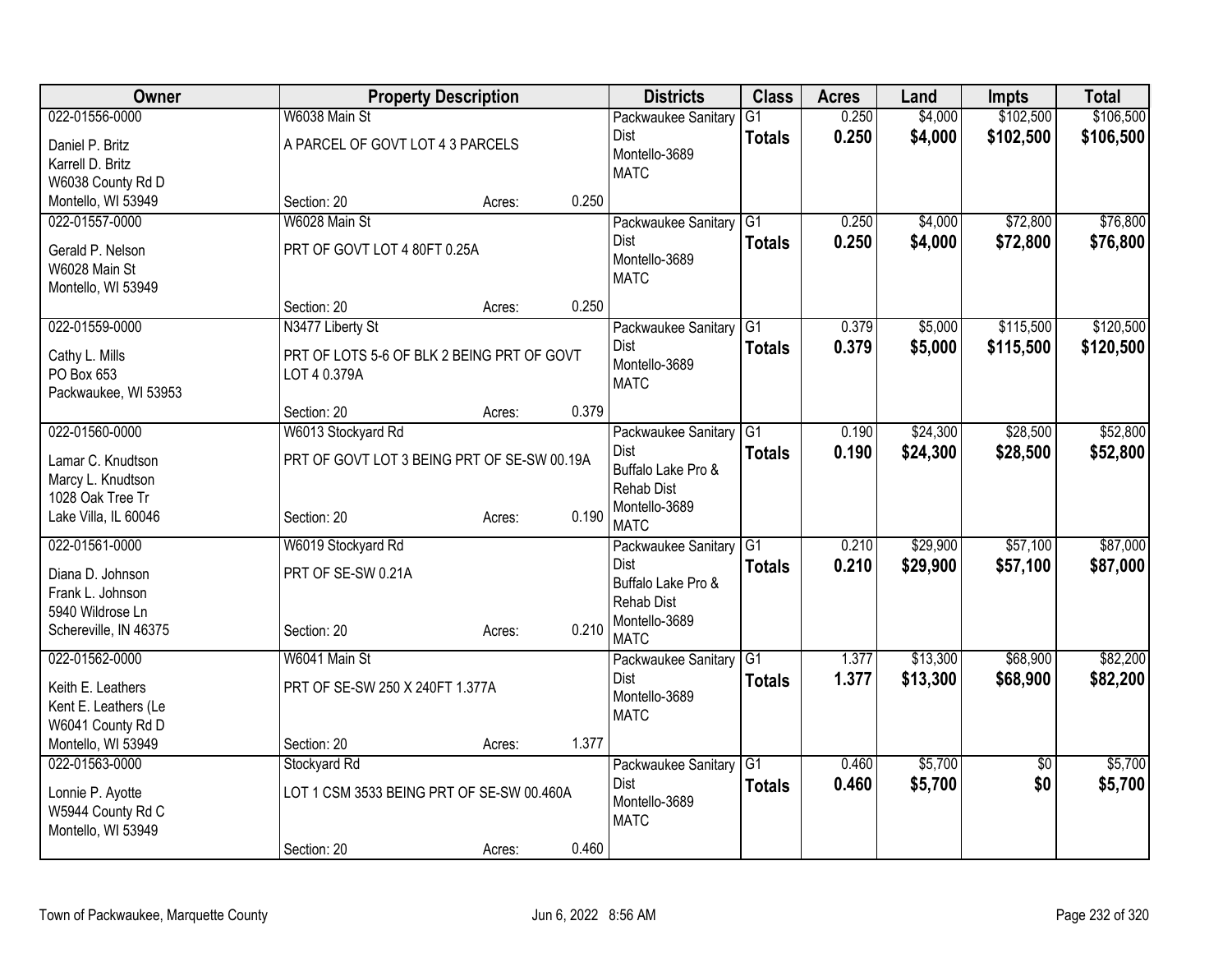| Owner                         | <b>Property Description</b>                   |                 | <b>Districts</b>                   | <b>Class</b>    | <b>Acres</b>   | Land                 | <b>Impts</b> | <b>Total</b> |
|-------------------------------|-----------------------------------------------|-----------------|------------------------------------|-----------------|----------------|----------------------|--------------|--------------|
| 022-01564-0000                | W5842 Lake St                                 |                 | Packwaukee Sanitary                | $\overline{G1}$ | 0.930          | \$37,400             | \$77,400     | \$114,800    |
| Chad J. Klein                 | LOT 2 CSM 2698 BEING PRT OF GOVT LOT 2 00.93A |                 | Dist                               | <b>Totals</b>   | 0.930          | \$37,400             | \$77,400     | \$114,800    |
| PO Box 425                    |                                               |                 | Buffalo Lake Pro &                 |                 |                |                      |              |              |
| Packwaukee, WI 53953          |                                               |                 | <b>Rehab Dist</b><br>Montello-3689 |                 |                |                      |              |              |
|                               | Section: 20                                   | 0.930<br>Acres: | <b>MATC</b>                        |                 |                |                      |              |              |
| 022-01564-0005                | W5846 Lake St                                 |                 | Packwaukee Sanitary G1             |                 | 1.030          | \$40,400             | \$15,000     | \$55,400     |
| Gerald A. Wallace             | LOT 1 CSM 2698 BEING PRT OF GOVT LOT 2 1.03A  |                 | <b>Dist</b>                        | <b>Totals</b>   | 1.030          | \$40,400             | \$15,000     | \$55,400     |
| Denise M. Wallace             |                                               |                 | Buffalo Lake Pro &                 |                 |                |                      |              |              |
| PO Box 606                    |                                               |                 | <b>Rehab Dist</b>                  |                 |                |                      |              |              |
| Packwaukee, WI 53953          | Section: 20                                   | 1.030<br>Acres: | Montello-3689<br><b>MATC</b>       |                 |                |                      |              |              |
| 022-01565-0000                | W5829 Lake St                                 |                 | Packwaukee Sanitary G1             |                 | 0.630          | \$51,500             | \$92,800     | \$144,300    |
|                               |                                               |                 | Dist                               | <b>Totals</b>   | 0.630          | \$51,500             | \$92,800     | \$144,300    |
| Larry D. Haygood              | PRT OF NW-SE 270FT FRTG 0.630A                |                 | Buffalo Lake Pro &                 |                 |                |                      |              |              |
| Merry A. Haygood<br>PO Box 23 |                                               |                 | <b>Rehab Dist</b>                  |                 |                |                      |              |              |
| Packwaukee, WI 53953-0023     | Section: 20                                   | 0.630<br>Acres: | Montello-3689                      |                 |                |                      |              |              |
|                               |                                               |                 | <b>MATC</b>                        |                 |                |                      |              |              |
| 022-01566-0000                | W5821 Lake St                                 |                 | Packwaukee Sanitary G1<br>Dist     |                 | 0.380<br>0.380 | \$41,000<br>\$41,000 | \$75,100     | \$116,100    |
| Michael J. Stearns            | LOT 1 OF CSM 2313 BEING PRT GOVT LOT 1        |                 | Buffalo Lake Pro &                 | <b>Totals</b>   |                |                      | \$75,100     | \$116,100    |
| PO Box 624                    | 105.95FT FRTG 00.38A                          |                 | <b>Rehab Dist</b>                  |                 |                |                      |              |              |
| Packwaukee, WI 53953          |                                               |                 | Montello-3689                      |                 |                |                      |              |              |
|                               | Section: 20                                   | 0.380<br>Acres: | <b>MATC</b>                        |                 |                |                      |              |              |
| 022-01567-0000                | W5856 Lake St                                 |                 | Packwaukee Sanitary G1             |                 | 2.962          | \$18,900             | \$5,500      | \$24,400     |
| Thomas E Gavers Rev Trust     | PRT OF LOT 1 CSM 355 BEING PRT OF FRAC GOVT   |                 | Dist                               | <b>Totals</b>   | 2.962          | \$18,900             | \$5,500      | \$24,400     |
| PO Box 683                    | LOT 2 2.962A                                  |                 | Buffalo Lake Pro &                 |                 |                |                      |              |              |
| Packwaukee, WI 53953          |                                               |                 | <b>Rehab Dist</b><br>Montello-3689 |                 |                |                      |              |              |
|                               | Section: 20                                   | 2.962<br>Acres: | <b>MATC</b>                        |                 |                |                      |              |              |
| 022-01568-0000                | W5848 Lake St                                 |                 | Packwaukee Sanitary G1             |                 | 2.689          | \$17,900             | \$128,700    | \$146,600    |
| Thomas E Gavers Rev Trust     | PRT OF LOT 2 OF CSM 355 BEING PRT FRAC GOVT   |                 | Dist                               | <b>Totals</b>   | 2.689          | \$17,900             | \$128,700    | \$146,600    |
| PO Box 683                    | LOT 2 2.689A                                  |                 | Buffalo Lake Pro &                 |                 |                |                      |              |              |
| Packwaukee, WI 53953          |                                               |                 | <b>Rehab Dist</b>                  |                 |                |                      |              |              |
|                               | Section: 20                                   | 2.689<br>Acres: | Montello-3689<br><b>MATC</b>       |                 |                |                      |              |              |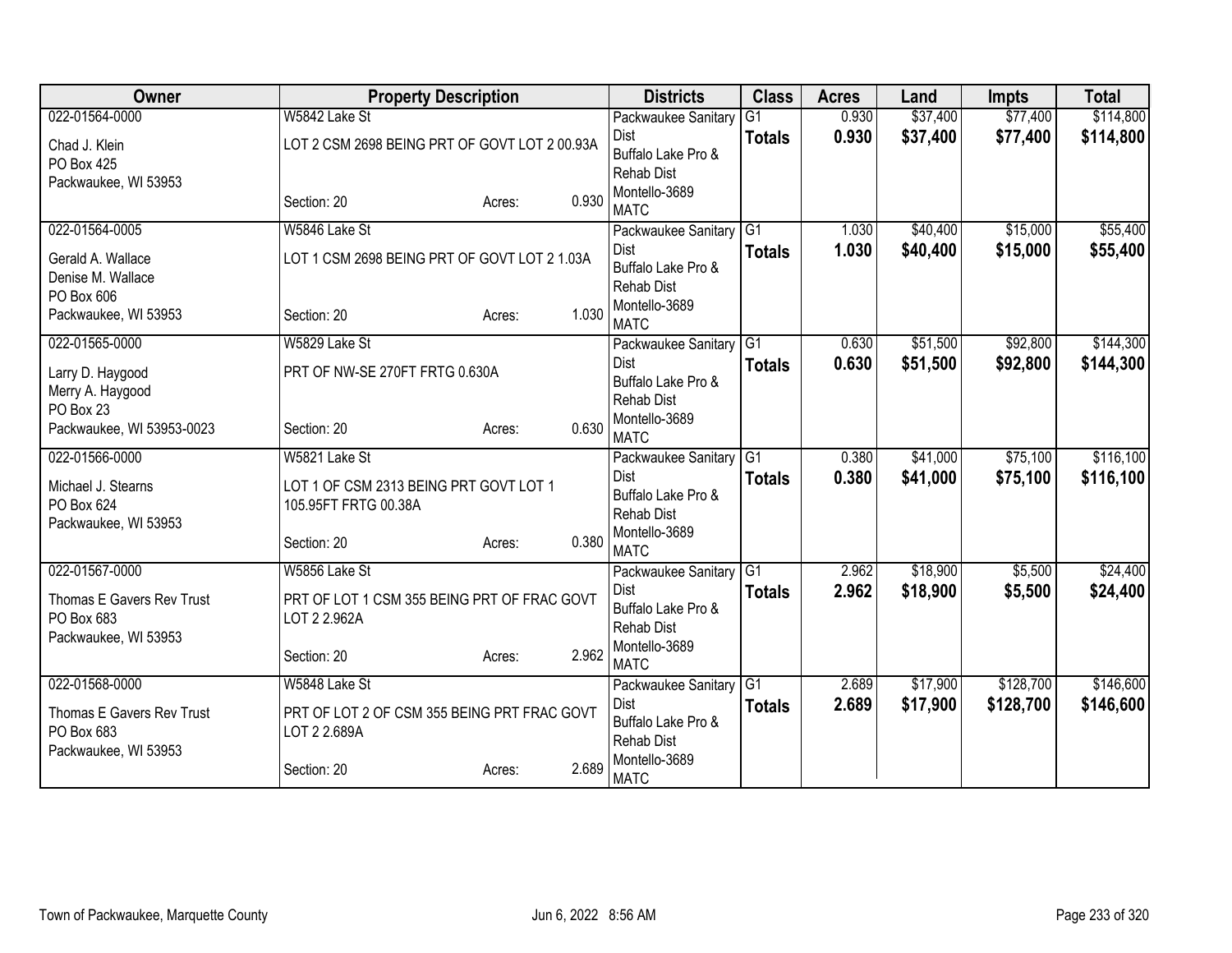| Owner                               | <b>Property Description</b>                 |                  | <b>Districts</b>                   | <b>Class</b>    | <b>Acres</b> | Land       | <b>Impts</b>    | <b>Total</b> |
|-------------------------------------|---------------------------------------------|------------------|------------------------------------|-----------------|--------------|------------|-----------------|--------------|
| 022-01569-0000                      | W5836 Lake St                               |                  | Packwaukee Sanitary                | $\overline{G1}$ | 0.500        | \$34,300   | \$71,000        | \$105,300    |
| Carol R. Sanders (Le                | FRAC PRT OF GOVT LOT 20.50A                 |                  | <b>Dist</b>                        | <b>Totals</b>   | 0.500        | \$34,300   | \$71,000        | \$105,300    |
| Gary J. Sanders                     |                                             |                  | Buffalo Lake Pro &                 |                 |              |            |                 |              |
| PO Box 711                          |                                             |                  | <b>Rehab Dist</b>                  |                 |              |            |                 |              |
| Packwaukee, WI 53953                | Section: 20                                 | 0.500<br>Acres:  | Montello-3689<br><b>MATC</b>       |                 |              |            |                 |              |
| 022-01570-0000                      | Lake St                                     |                  | Packwaukee Sanitary                | G1              | 0.500        | \$34,300   | $\overline{60}$ | \$34,300     |
| Ann Mary Pleva                      | FRAC PRT OF GOVT LOT 20.50A                 |                  | Dist                               | <b>Totals</b>   | 0.500        | \$34,300   | \$0             | \$34,300     |
| 420 Dracena Way                     |                                             |                  | Buffalo Lake Pro &                 |                 |              |            |                 |              |
| Gulf Breeze, FL 32561               |                                             |                  | <b>Rehab Dist</b>                  |                 |              |            |                 |              |
|                                     | Section: 20                                 | 0.500<br>Acres:  | Montello-3689<br><b>MATC</b>       |                 |              |            |                 |              |
| 022-01571-0000                      | N5831 Lake St                               |                  | Packwaukee Sanitary                | X4              | 0.050        | \$0        | \$0             | \$0          |
| Packwaukee Sanitary Dist No 1       | PARCEL OF NW-SE 50FT 0.05A                  |                  | Dist                               | <b>Totals</b>   | 0.050        | \$0        | \$0             | \$0          |
| PO Box 412                          |                                             |                  | Buffalo Lake Pro &                 |                 |              |            |                 |              |
| Packwaukee, WI 53953                |                                             |                  | <b>Rehab Dist</b>                  |                 |              |            |                 |              |
|                                     | Section: 20                                 | 0.050<br>Acres:  | Montello-3689                      |                 |              |            |                 |              |
| 022-01572-0000                      | W5811 Lake St                               |                  | <b>MATC</b>                        | IG1             | 1.000        | \$64,100   | \$282,800       | \$346,900    |
|                                     |                                             |                  | Packwaukee Sanitary<br><b>Dist</b> | G <sub>6</sub>  | 4.000        | \$12,000   | \$0             | \$12,000     |
| Gary Heath                          | LOT 3 CSM 3112 BEING PRT OF GOVT LOTS 1 & 2 |                  | Buffalo Lake Pro &                 | W <sub>6</sub>  | 5.000        | (\$15,000) | \$0             | \$0          |
| Gwen Heath                          | 10.00A                                      |                  | <b>Rehab Dist</b>                  | <b>Totals</b>   | 10.000       | \$76,100   | \$282,800       | \$358,900    |
| 818 Philip Dr                       |                                             |                  | Montello-3689                      |                 |              |            |                 |              |
| Waukesha, WI 53186                  | Section: 20                                 | 10.000<br>Acres: | <b>MATC</b>                        |                 |              |            |                 |              |
| 022-01572-0005                      | Lake St                                     |                  | Packwaukee Sanitary                | G6              | 3.000        | \$9,000    | $\sqrt{$0}$     | \$9,000      |
| Gary Heath                          | LOT 2 CSM 3112 BEING PRT OF GOVT LOTS 1 & 2 |                  | <b>Dist</b>                        | W <sub>6</sub>  | 27.000       | (\$81,000) | \$0             | \$0          |
| Gwen Heath                          | 30.00A                                      |                  | Buffalo Lake Pro &                 | <b>Totals</b>   | 30.000       | \$9,000    | \$0             | \$9,000      |
| 818 Philip Dr                       |                                             |                  | Rehab Dist                         |                 |              |            |                 |              |
| Waukesha, WI 53186                  | Section: 20                                 | 30.000<br>Acres: | Montello-3689<br><b>MATC</b>       |                 |              |            |                 |              |
| 022-01573-0000                      | Lake St                                     |                  | Packwaukee Sanitary                | G5              | 9.460        | \$10,000   | $\overline{60}$ | \$10,000     |
|                                     |                                             |                  | Dist                               | G <sub>6</sub>  | 5.000        | \$12,000   | \$0             | \$12,000     |
| Gary Heath                          | LOT 1 CSM 3112 BEING PRT OF GOVT LOTS 1 & 2 |                  | Buffalo Lake Pro &                 | W <sub>6</sub>  | 26.000       | (\$62,400) | \$0             | \$0          |
| Gwen Heath                          | 40.46A                                      |                  | <b>Rehab Dist</b>                  | <b>Totals</b>   | 40.460       | \$22,000   | \$0             | \$22,000     |
| 818 Philip Dr<br>Waukesha, WI 53186 | Section: 20                                 | 40.460<br>Acres: | Montello-3689                      |                 |              |            |                 |              |
|                                     |                                             |                  | <b>MATC</b>                        |                 |              |            |                 |              |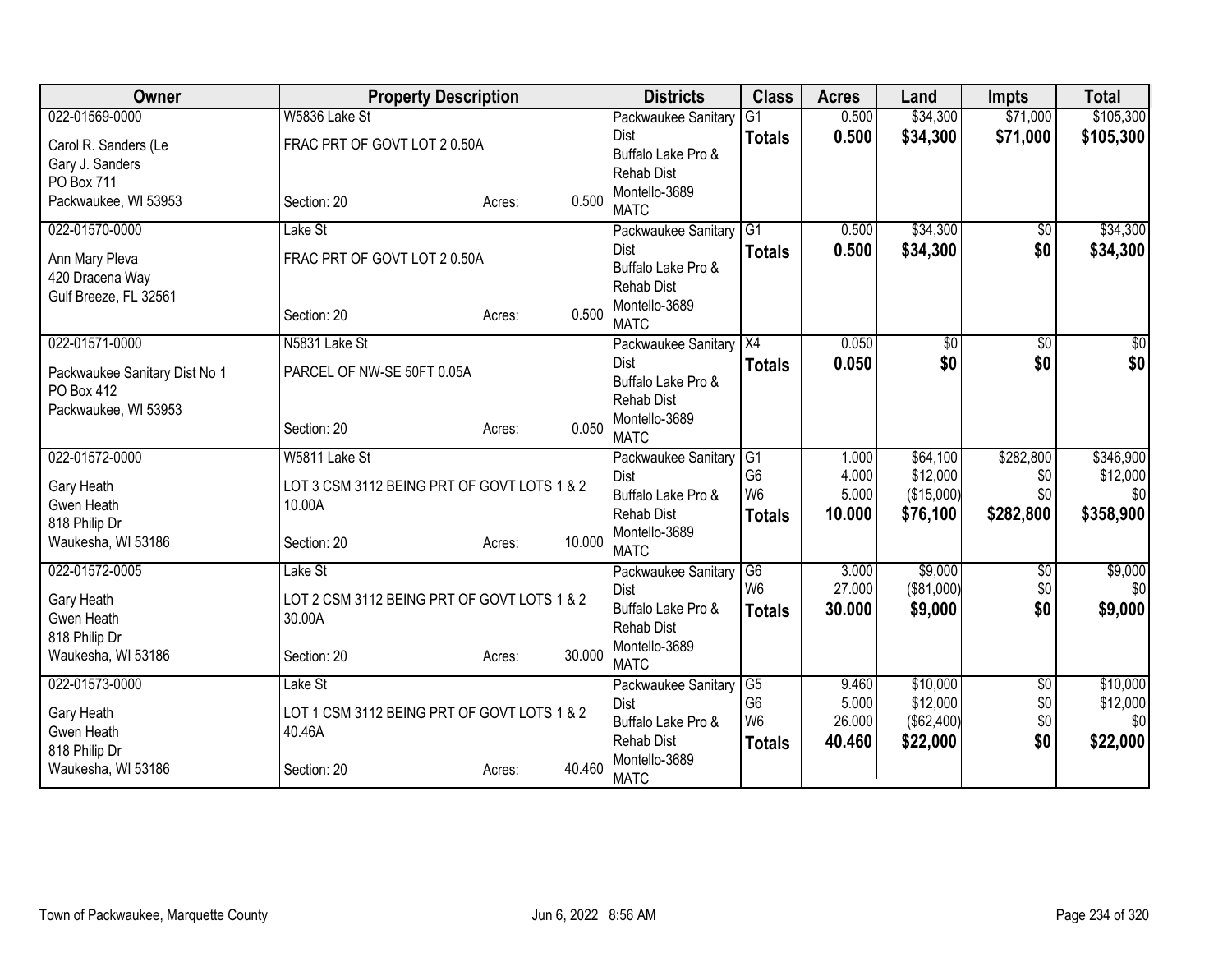| Owner                                |                                               | <b>Property Description</b> |       | <b>Districts</b>                   | <b>Class</b>    | <b>Acres</b> | Land     | <b>Impts</b>    | <b>Total</b> |
|--------------------------------------|-----------------------------------------------|-----------------------------|-------|------------------------------------|-----------------|--------------|----------|-----------------|--------------|
| 022-01574-0000                       | W5817 Lake St                                 |                             |       | Packwaukee Sanitary                | G1              | 0.330        | \$32,700 | \$63,500        | \$96,200     |
| Karyn N. Kitigade                    | A PARCEL 80 X 180FT OF NE-SE 0.33A            |                             |       | Dist                               | <b>Totals</b>   | 0.330        | \$32,700 | \$63,500        | \$96,200     |
| PO Box 155                           |                                               |                             |       | Buffalo Lake Pro &                 |                 |              |          |                 |              |
| Packwaukee, WI 53953                 |                                               |                             |       | <b>Rehab Dist</b><br>Montello-3689 |                 |              |          |                 |              |
|                                      | Section: 20                                   | Acres:                      | 0.330 | <b>MATC</b>                        |                 |              |          |                 |              |
| 022-01575-0000                       | N3699 Ox Creek Rd                             |                             |       | Buffalo Lake Pro &                 | $\overline{G1}$ | 3.900        | \$55,900 | \$149,300       | \$205,200    |
| Matthew D. Haseman                   | PARCEL 11 BEING PRT GOVT LOT 4 3.90A          |                             |       | <b>Rehab Dist</b>                  | <b>Totals</b>   | 3.900        | \$55,900 | \$149,300       | \$205,200    |
| Annie M. Haseman                     |                                               |                             |       | Montello-3689                      |                 |              |          |                 |              |
| 8128 N Navajo Rd                     |                                               |                             |       | <b>MATC</b>                        |                 |              |          |                 |              |
| Fox Point, WI 53217                  | Section: 21                                   | Acres:                      | 3.900 |                                    |                 |              |          |                 |              |
| 022-01575-0005                       | N3695 Ox Creek Rd                             |                             |       | Buffalo Lake Pro &                 | $\overline{G1}$ | 3.700        | \$56,100 | \$128,700       | \$184,800    |
| Michael W. Meicher                   | PRT GOVT LOT 4 PARCEL 12 3.70A                |                             |       | <b>Rehab Dist</b>                  | <b>Totals</b>   | 3.700        | \$56,100 | \$128,700       | \$184,800    |
| N3695 Ox Creek Rd                    |                                               |                             |       | Montello-3689                      |                 |              |          |                 |              |
| Montello, WI 53949                   |                                               |                             |       | <b>MATC</b>                        |                 |              |          |                 |              |
|                                      | Section: 21                                   | Acres:                      | 3.700 |                                    |                 |              |          |                 |              |
| 022-01576-0000                       | N3683 Ox Creek Rd                             |                             |       | Buffalo Lake Pro &                 | $\overline{G1}$ | 3.500        | \$44,900 | $\overline{50}$ | \$44,900     |
| David A. Low                         | PRT GOVT LOT 4 PARCEL 13 3.50A                |                             |       | <b>Rehab Dist</b>                  | <b>Totals</b>   | 3.500        | \$44,900 | \$0             | \$44,900     |
| Nancy A. Low                         |                                               |                             |       | Montello-3689                      |                 |              |          |                 |              |
| N4915 County Rd J                    |                                               |                             |       | <b>MATC</b>                        |                 |              |          |                 |              |
| Oxford, WI 53952                     | Section: 21                                   | Acres:                      | 3.500 |                                    |                 |              |          |                 |              |
| 022-01577-0005                       | N3671 Ox Creek Rd                             |                             |       | Buffalo Lake Pro &                 | G1              | 2.840        | \$46,300 | \$122,900       | \$169,200    |
|                                      |                                               |                             |       | <b>Rehab Dist</b>                  | <b>Totals</b>   | 2.840        | \$46,300 | \$122,900       | \$169,200    |
| David C. Fenrich                     | LOT 1 CSM 2159 BEING PART OF GOVT LOT 4 2.84A |                             |       | Montello-3689                      |                 |              |          |                 |              |
| Patricia J. Fenrich<br>19 W 14th Ave |                                               |                             |       | <b>MATC</b>                        |                 |              |          |                 |              |
| Oshkosh, WI 54902                    | Section: 21                                   | Acres:                      | 2.840 |                                    |                 |              |          |                 |              |
| 022-01577-0010                       | County Rd C                                   |                             |       | Buffalo Lake Pro &                 | $\overline{G1}$ | 2.680        | \$46,300 | \$0             | \$46,300     |
|                                      |                                               |                             |       | <b>Rehab Dist</b>                  | <b>Totals</b>   | 2.680        | \$46,300 | \$0             | \$46,300     |
| Michael M. Di Leo                    | LOT 2 CSM 2159 BEING PART OF GOVT LOT 4 2.68A |                             |       | Montello-3689                      |                 |              |          |                 |              |
| 6011 N Marmora Ave                   |                                               |                             |       | <b>MATC</b>                        |                 |              |          |                 |              |
| Chicago, IL 60646                    |                                               |                             |       |                                    |                 |              |          |                 |              |
| 022-01578-0000                       | Section: 21<br>N3677 Ox Creek Rd              | Acres:                      | 2.680 | Buffalo Lake Pro &                 | $\overline{G1}$ | 5.300        | \$82,400 | \$175,700       | \$258,100    |
|                                      |                                               |                             |       | <b>Rehab Dist</b>                  |                 |              |          |                 |              |
| Kenneth Mueller                      | PARCEL 15 BEING PRT OF GOVT LOT 4 5.30A       |                             |       | Montello-3689                      | <b>Totals</b>   | 5.300        | \$82,400 | \$175,700       | \$258,100    |
| Donna Mueller                        |                                               |                             |       | <b>MATC</b>                        |                 |              |          |                 |              |
| N3677 Ox Creek Rd                    |                                               |                             |       |                                    |                 |              |          |                 |              |
| Montello, WI 53949                   | Section: 21                                   | Acres:                      | 5.300 |                                    |                 |              |          |                 |              |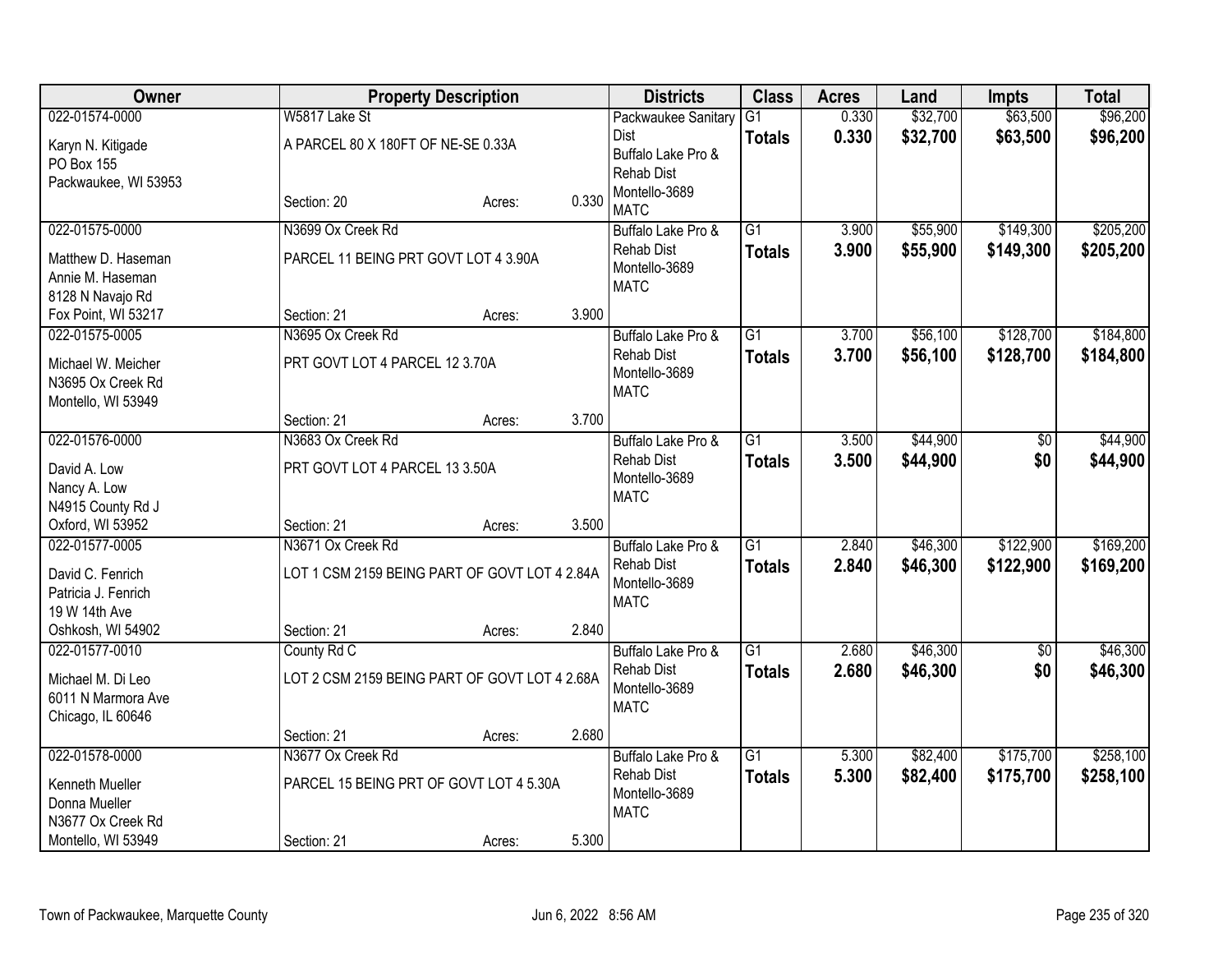| Owner                                        |                                                | <b>Property Description</b> |        | <b>Districts</b>   | <b>Class</b>    | <b>Acres</b> | Land      | <b>Impts</b>    | <b>Total</b> |
|----------------------------------------------|------------------------------------------------|-----------------------------|--------|--------------------|-----------------|--------------|-----------|-----------------|--------------|
| 022-01579-0000                               | N3659 Ox Creek Rd                              |                             |        | Buffalo Lake Pro & | $\overline{G1}$ | 5.300        | \$81,500  | \$191,400       | \$272,900    |
| David D. Putman                              | PRT OF GOVT LOT 4 PARCEL 16 5.30A              |                             |        | <b>Rehab Dist</b>  | <b>Totals</b>   | 5.300        | \$81,500  | \$191,400       | \$272,900    |
| Deborah D. Putman                            |                                                |                             |        | Montello-3689      |                 |              |           |                 |              |
| 4244 N Claremont Ave                         |                                                |                             |        | <b>MATC</b>        |                 |              |           |                 |              |
| Chicago, IL 60618                            | Section: 21                                    | Acres:                      | 5.300  |                    |                 |              |           |                 |              |
| 022-01580-0000                               | County Rd C                                    |                             |        | Buffalo Lake Pro & | $\overline{G1}$ | 5.000        | \$82,600  | $\overline{50}$ | \$82,600     |
|                                              |                                                |                             |        | Rehab Dist         | G <sub>6</sub>  | 15.400       | \$46,200  | \$0             | \$46,200     |
| Lot 6 Riverview Trust                        | PARCELS 4-5-6-7 BEING PRT OF GOVT LOT 5 20.40A |                             |        | Montello-3689      | <b>Totals</b>   | 20.400       | \$128,800 | \$0             | \$128,800    |
| 4037 Phelan Rd Ste a-194<br>Phelan, CA 92371 |                                                |                             |        | <b>MATC</b>        |                 |              |           |                 |              |
|                                              | Section: 21                                    | Acres:                      | 20.400 |                    |                 |              |           |                 |              |
| 022-01581-0000                               | County Rd C                                    |                             |        | Buffalo Lake Pro & | G1              | 5.740        | \$52,400  | \$0             | \$52,400     |
|                                              |                                                |                             |        | <b>Rehab Dist</b>  |                 | 5.740        | \$52,400  | \$0             | \$52,400     |
| James D. Borchert                            | A PARCEL GOVT LOT PARCEL 1 5.74A               |                             |        | Montello-3689      | <b>Totals</b>   |              |           |                 |              |
| Gloria G. Borchert                           |                                                |                             |        | <b>MATC</b>        |                 |              |           |                 |              |
| 4534 Jade Ln                                 |                                                |                             |        |                    |                 |              |           |                 |              |
| Madison, WI 53714                            | Section: 21                                    | Acres:                      | 5.740  |                    |                 |              |           |                 |              |
| 022-01582-0000                               | W5409 County Rd C                              |                             |        | Buffalo Lake Pro & | G1              | 5.100        | \$65,600  | \$5,100         | \$70,700     |
| Brent J. Schoumaker                          | PRT GOVT LOT 5 PARCEL 9 5.10A                  |                             |        | <b>Rehab Dist</b>  | <b>Totals</b>   | 5.100        | \$65,600  | \$5,100         | \$70,700     |
| Bridget A. Curry                             |                                                |                             |        | Montello-3689      |                 |              |           |                 |              |
| 10914 Flint Estates Dr                       |                                                |                             |        | <b>MATC</b>        |                 |              |           |                 |              |
| Thonotossa, FL 33592                         | Section: 21                                    | Acres:                      | 5.100  |                    |                 |              |           |                 |              |
| 022-01583-0000                               | W5409 County Rd C                              |                             |        | Buffalo Lake Pro & | $\overline{G1}$ | 5.100        | \$66,000  | \$137,900       | \$203,900    |
|                                              |                                                |                             |        | <b>Rehab Dist</b>  | Totals          | 5.100        | \$66,000  | \$137,900       | \$203,900    |
| James W. Lutz                                | PRT GOVT LOTS 4-5 PARCEL 1 5.10A               |                             |        | Montello-3689      |                 |              |           |                 |              |
| Lisa A. Lutz                                 |                                                |                             |        | <b>MATC</b>        |                 |              |           |                 |              |
| W5409 County Rd C<br>Montello, WI 53949      | Section: 21                                    |                             | 5.100  |                    |                 |              |           |                 |              |
| 022-01584-0000                               | W5479 County Rd C                              | Acres:                      |        | Buffalo Lake Pro & | $\overline{G1}$ | 4.990        | \$49,000  | \$153,200       | \$202,200    |
|                                              |                                                |                             |        | <b>Rehab Dist</b>  |                 | 4.990        |           |                 |              |
| Trust No 2080-190                            | LOT 1 CSM 2532 BEING PRT OF GOVT LOT 5 4.99A   |                             |        | Montello-3689      | <b>Totals</b>   |              | \$49,000  | \$153,200       | \$202,200    |
| W5479 Co Rd C                                |                                                |                             |        | <b>MATC</b>        |                 |              |           |                 |              |
| Montello, WI 53949                           |                                                |                             |        |                    |                 |              |           |                 |              |
|                                              | Section: 21                                    | Acres:                      | 4.990  |                    |                 |              |           |                 |              |
| 022-01585-0000                               | W5471 County Rd C                              |                             |        | Buffalo Lake Pro & | $\overline{G1}$ | 5.100        | \$49,300  | \$88,500        | \$137,800    |
| Mary L. Roe                                  | PRT OF GOVT LOT 5 PARCEL 3 5.10A               |                             |        | <b>Rehab Dist</b>  | <b>Totals</b>   | 5.100        | \$49,300  | \$88,500        | \$137,800    |
| 3354 S 17th St                               |                                                |                             |        | Montello-3689      |                 |              |           |                 |              |
| Milwaukee, WI 53215                          |                                                |                             |        | <b>MATC</b>        |                 |              |           |                 |              |
|                                              | Section: 21                                    | Acres:                      | 5.100  |                    |                 |              |           |                 |              |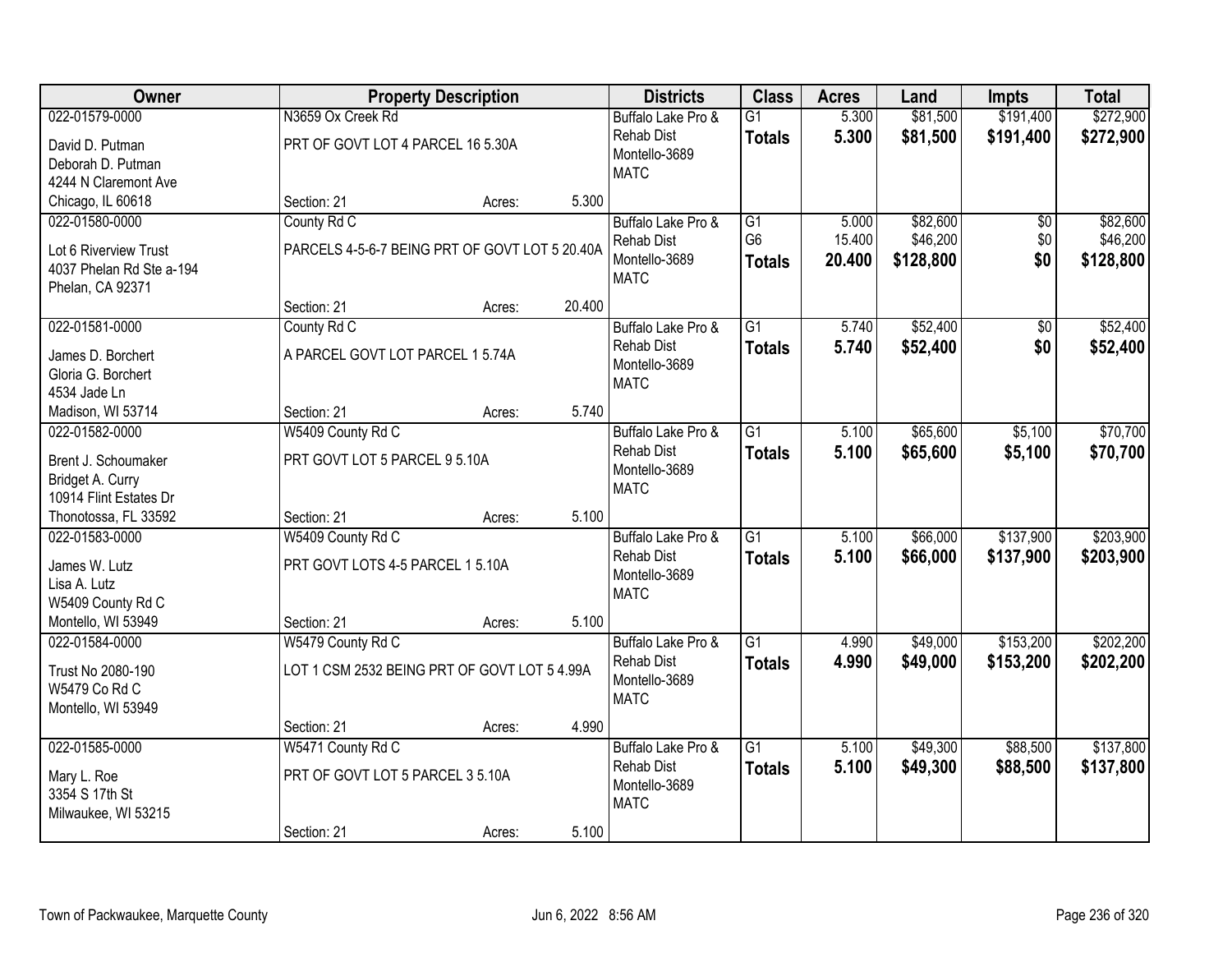| <b>Owner</b>                                                                        |                                                                                                                   | <b>Property Description</b> |        | <b>Districts</b>                                                        | <b>Class</b>                                      | <b>Acres</b>             | Land                            | <b>Impts</b>            | <b>Total</b>                     |
|-------------------------------------------------------------------------------------|-------------------------------------------------------------------------------------------------------------------|-----------------------------|--------|-------------------------------------------------------------------------|---------------------------------------------------|--------------------------|---------------------------------|-------------------------|----------------------------------|
| 022-01586-0000                                                                      | W5423 County Rd C                                                                                                 |                             |        | Buffalo Lake Pro &                                                      | $\overline{G1}$                                   | 5.100                    | \$59,000                        | \$225,900               | \$284,900                        |
| Ronald E. Alexander<br>W5423 County Rd C<br>Montello, WI 53949                      | PRT OF GOVT LOT 5 PARCEL 8 5.10A                                                                                  |                             |        | <b>Rehab Dist</b><br>Montello-3689<br><b>MATC</b>                       | <b>Totals</b>                                     | 5.100                    | \$59,000                        | \$225,900               | \$284,900                        |
|                                                                                     | Section: 21                                                                                                       | Acres:                      | 5.100  |                                                                         |                                                   |                          |                                 |                         |                                  |
| 022-01587-0000<br><b>Tiffany Rednour</b><br>W5575 County Rd C<br>Montello, WI 53949 | County Rd C<br>LOT 1 OF CSM 2236 BEING PRT OF GOVT LOT 6<br>5.39A                                                 |                             |        | Buffalo Lake Pro &<br><b>Rehab Dist</b><br>Montello-3689<br><b>MATC</b> | $\overline{G1}$<br><b>Totals</b>                  | 5.390<br>5.390           | \$27,000<br>\$27,000            | $\overline{50}$<br>\$0  | \$27,000<br>\$27,000             |
|                                                                                     | Section: 21                                                                                                       | Acres:                      | 5.390  |                                                                         |                                                   |                          |                                 |                         |                                  |
| 022-01587-0005<br><b>Tiffany Rednour</b><br>W5575 County Rd C<br>Montello, WI 53949 | County Rd C<br>LOT 2 OF CSM 2236 BEING PRT OF GOVT LOT 6<br>5.15A                                                 |                             |        | Buffalo Lake Pro &<br><b>Rehab Dist</b><br>Montello-3689<br><b>MATC</b> | $\overline{G1}$<br><b>Totals</b>                  | 5.150<br>5.150           | \$26,400<br>\$26,400            | $\overline{50}$<br>\$0  | \$26,400<br>\$26,400             |
|                                                                                     | Section: 21                                                                                                       | Acres:                      | 5.150  |                                                                         |                                                   |                          |                                 |                         |                                  |
| 022-01587-0010<br>Mary P. Wandtke<br>PO Box 481<br>Stoughton, WI 53589-0481         | County Rd C<br>LOT 3 OF CSM 2236 BEING PRT OF GOVT LOT 6<br>3.56A                                                 |                             |        | Buffalo Lake Pro &<br><b>Rehab Dist</b><br>Montello-3689<br><b>MATC</b> | $\overline{G1}$<br><b>Totals</b>                  | 3.560<br>3.560           | \$21,000<br>\$21,000            | \$0<br>\$0              | \$21,000<br>\$21,000             |
|                                                                                     | Section: 21                                                                                                       | Acres:                      | 3.560  |                                                                         |                                                   |                          |                                 |                         |                                  |
| 022-01587-0015<br><b>Tiffany Rednour</b><br>W5575 County Rd C<br>Montello, WI 53949 | W5489 County Rd C<br>LOT 4 OF CSM 2237 BEING PRT OF GOVT LOT 6<br>6.14A                                           |                             |        | Buffalo Lake Pro &<br><b>Rehab Dist</b><br>Montello-3689<br><b>MATC</b> | $\overline{G1}$<br><b>Totals</b>                  | 6.140<br>6.140           | \$90,900<br>\$90,900            | \$183,000<br>\$183,000  | \$273,900<br>\$273,900           |
|                                                                                     | Section: 21                                                                                                       | Acres:                      | 6.140  |                                                                         |                                                   |                          |                                 |                         |                                  |
| 022-01587-0020<br>Mary P. Wandtke<br>PO Box 481<br>Stoughton, WI 53589-0481         | W5487 County Rd C<br>LOT 5 OF CSM 2237 BEING PRT OF GOVT LOT 6<br>7.44A                                           |                             |        | Buffalo Lake Pro &<br><b>Rehab Dist</b><br>Montello-3689<br><b>MATC</b> | $\overline{G1}$<br><b>Totals</b>                  | 7.440<br>7.440           | \$90,900<br>\$90,900            | \$162,800<br>\$162,800  | \$253,700<br>\$253,700           |
| 022-01588-0000                                                                      | Section: 21                                                                                                       | Acres:                      | 7.440  |                                                                         | $\overline{G1}$                                   | 2.000                    | \$15,500                        | \$325,200               | \$340,700                        |
| Alex Rednour<br>W5489 County Rd C<br>Montello, WI 53949                             | W5575 County Rd C<br>LOT 1 CSM 2464 BEING PRT OF GOVT LOT 6 (AKA<br>LOTS 1 & 2 OF CSM 3621) 12.05A<br>Section: 21 | Acres:                      | 12.050 | Buffalo Lake Pro &<br><b>Rehab Dist</b><br>Montello-3689<br><b>MATC</b> | G <sub>5</sub><br>G <sub>6</sub><br><b>Totals</b> | 2.000<br>8.050<br>12.050 | \$2,100<br>\$20,100<br>\$37,700 | \$0<br>\$0<br>\$325,200 | \$2,100<br>\$20,100<br>\$362,900 |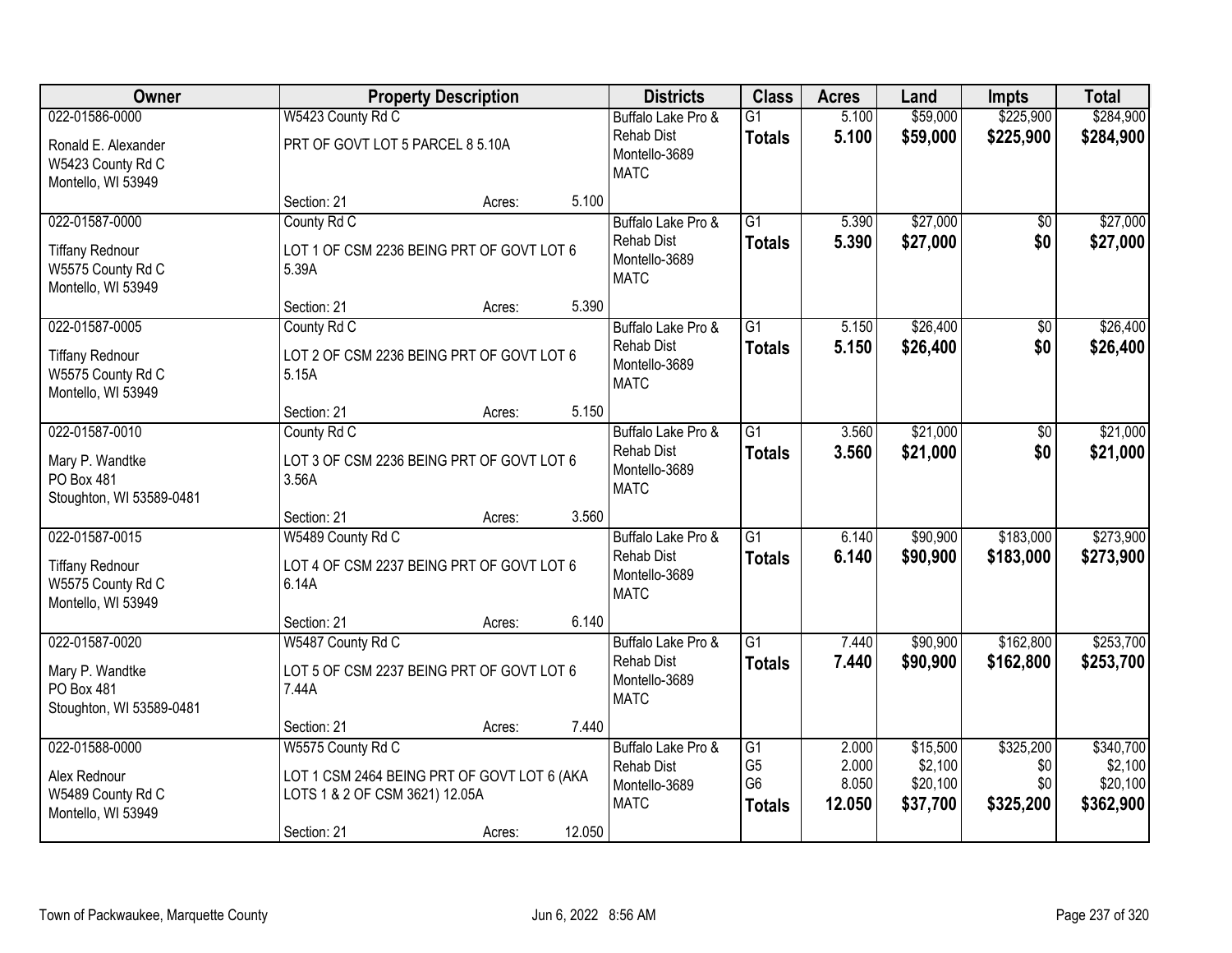| <b>Owner</b>                            |                                                 | <b>Property Description</b> |        | <b>Districts</b>   | <b>Class</b>    | <b>Acres</b> | Land      | <b>Impts</b>    | <b>Total</b> |
|-----------------------------------------|-------------------------------------------------|-----------------------------|--------|--------------------|-----------------|--------------|-----------|-----------------|--------------|
| 022-01588-0005                          | W5573 County Rd C                               |                             |        | Buffalo Lake Pro & | $\overline{G1}$ | 6.430        | \$29,600  | \$19,300        | \$48,900     |
| Daniel D. Loveland                      | LOT 2 CSM 2464 BEING PRT OF GOVT LOT 6 6.43A    |                             |        | <b>Rehab Dist</b>  | <b>Totals</b>   | 6.430        | \$29,600  | \$19,300        | \$48,900     |
| Kathleen R. Loveland                    |                                                 |                             |        | Montello-3689      |                 |              |           |                 |              |
| W5649 County Rd C                       |                                                 |                             |        | <b>MATC</b>        |                 |              |           |                 |              |
| Montello, WI 53949                      | Section: 21                                     | Acres:                      | 6.430  |                    |                 |              |           |                 |              |
| 022-01588-0010                          | County Rd C                                     |                             |        | Buffalo Lake Pro & | $\overline{G1}$ | 5.730        | \$56,300  | $\overline{50}$ | \$56,300     |
| Alex Rednour                            |                                                 |                             |        | <b>Rehab Dist</b>  | <b>Totals</b>   | 5.730        | \$56,300  | \$0             | \$56,300     |
| W5489 County Rd C                       | LOT 3 CSM 2464 BEING PRT OF GOVT LOT 6 (381.49) |                             |        | Montello-3689      |                 |              |           |                 |              |
| Montello, WI 53949                      | <b>FRTG) 5.73A</b>                              |                             |        | <b>MATC</b>        |                 |              |           |                 |              |
|                                         | Section: 21                                     | Acres:                      | 5.730  |                    |                 |              |           |                 |              |
| 022-01588-0015                          | County Rd C                                     |                             |        | Buffalo Lake Pro & | G1              | 6.690        | \$59,200  | \$0             | \$59,200     |
|                                         |                                                 |                             |        | <b>Rehab Dist</b>  | <b>Totals</b>   | 6.690        | \$59,200  | \$0             | \$59,200     |
| Daniel D. Loveland                      | LOT 4 CSM 2464 BEING PRT OF GOVT LOT 6 (390.34' |                             |        | Montello-3689      |                 |              |           |                 |              |
| Kathleen R. Loveland                    | <b>FRTG) 6.69A</b>                              |                             |        | <b>MATC</b>        |                 |              |           |                 |              |
| W5649 County Rd C<br>Montello, WI 53949 | Section: 21                                     |                             | 6.690  |                    |                 |              |           |                 |              |
| 022-01589-0000                          | County Rd C                                     | Acres:                      |        | Buffalo Lake Pro & | $\overline{G5}$ | 20.000       | \$18,600  |                 | \$18,600     |
|                                         |                                                 |                             |        | <b>Rehab Dist</b>  | G <sub>6</sub>  | 15.000       | \$42,000  | \$0<br>\$0      | \$42,000     |
| Wtwf Outdoors, LLC                      | PRT OF NW-NW & PRT GOVT LOT 7 LESS CSM 1954     |                             |        | Montello-3689      |                 | 35.000       | \$60,600  | \$0             | \$60,600     |
| W5649 County Rd C                       | & LESS CSM 2043 35.00A                          |                             |        | <b>MATC</b>        | <b>Totals</b>   |              |           |                 |              |
| Montello, WI 53949                      |                                                 |                             |        |                    |                 |              |           |                 |              |
|                                         | Section: 21                                     | Acres:                      | 35.000 |                    |                 |              |           |                 |              |
| 022-01590-0000                          | County Rd C                                     |                             |        | Buffalo Lake Pro & | $\overline{G1}$ | 2.000        | \$15,500  | $\overline{30}$ | \$15,500     |
| Kathleen R. Loveland                    | LOT 1 CSM 2043 BEING PART OF NW-NW 17.35A       |                             |        | <b>Rehab Dist</b>  | G <sub>5</sub>  | 6.000        | \$3,400   | \$0             | \$3,400      |
| W5649 County Rd C                       |                                                 |                             |        | Montello-3689      | G <sub>6</sub>  | 9.350        | \$26,200  | \$0             | \$26,200     |
| Montello, WI 53949                      |                                                 |                             |        | <b>MATC</b>        | <b>Totals</b>   | 17.350       | \$45,100  | \$0             | \$45,100     |
|                                         | Section: 21                                     | Acres:                      | 17.350 |                    |                 |              |           |                 |              |
| 022-01591-0000                          | W5649 County Rd C                               |                             |        | Buffalo Lake Pro & | $\overline{G1}$ | 5.000        | \$90,000  | \$200,600       | \$290,600    |
| Daniel D. Loveland                      | LOT 2 CSM 2043 14.02A                           |                             |        | <b>Rehab Dist</b>  | G <sub>5</sub>  | 5.000        | \$2,800   | \$0             | \$2,800      |
| Kathleen R. Loveland                    |                                                 |                             |        | Montello-3689      | G <sub>6</sub>  | 4.020        | \$12,100  | \$0             | \$12,100     |
| W5649 County Rd C                       |                                                 |                             |        | <b>MATC</b>        | Totals          | 14.020       | \$104,900 | \$200,600       | \$305,500    |
| Montello, WI 53949                      | Section: 21                                     | Acres:                      | 14.020 |                    |                 |              |           |                 |              |
| 022-01592-0000                          | County Rd C                                     |                             |        | Buffalo Lake Pro & | $\overline{G1}$ | 4.370        | \$46,800  | $\overline{30}$ | \$46,800     |
| Wtwf Outdoors, LLC                      | LOT 1 CSM 1954 4.37A                            |                             |        | <b>Rehab Dist</b>  | <b>Totals</b>   | 4.370        | \$46,800  | \$0             | \$46,800     |
| W5649 County Rd C                       |                                                 |                             |        | Montello-3689      |                 |              |           |                 |              |
| Montello, WI 53949                      |                                                 |                             |        | <b>MATC</b>        |                 |              |           |                 |              |
|                                         | Section: 21                                     | Acres:                      | 4.370  |                    |                 |              |           |                 |              |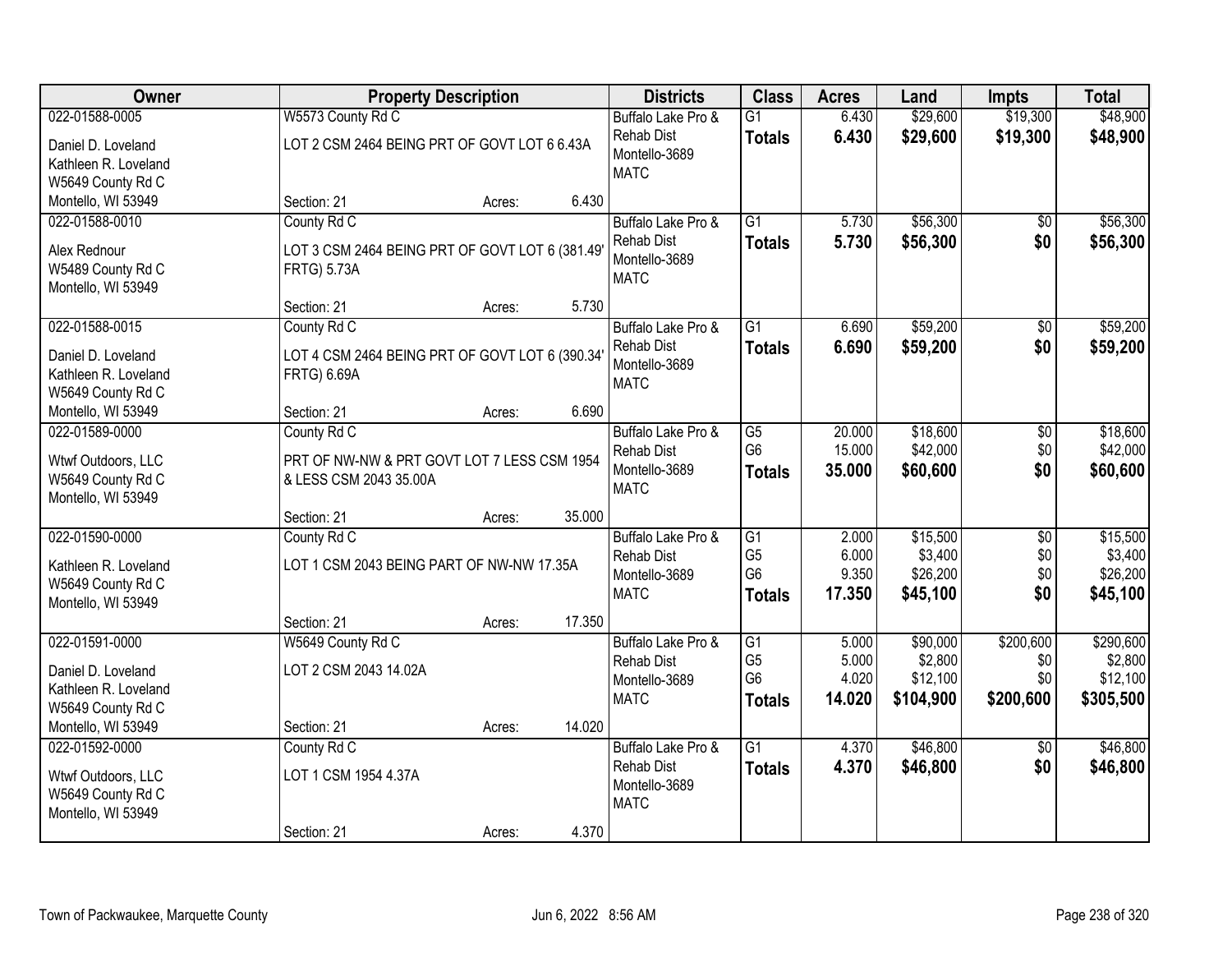| Owner                                   | <b>Property Description</b>               |        |        | <b>Districts</b>                        | <b>Class</b>                     | <b>Acres</b>    | Land                 | <b>Impts</b>           | <b>Total</b>         |
|-----------------------------------------|-------------------------------------------|--------|--------|-----------------------------------------|----------------------------------|-----------------|----------------------|------------------------|----------------------|
| 022-01593-0000<br>Kathleen R. Loveland  | County Rd C<br>LOT 3 CSM 1954 3.53A       |        |        | Buffalo Lake Pro &<br><b>Rehab Dist</b> | $\overline{G1}$<br><b>Totals</b> | 3.530<br>3.530  | \$37,700<br>\$37,700 | $\overline{50}$<br>\$0 | \$37,700<br>\$37,700 |
| W5649 County Rd C<br>Montello, WI 53949 |                                           |        |        | Montello-3689<br><b>MATC</b>            |                                  |                 |                      |                        |                      |
|                                         | Section: 21                               | Acres: | 3.530  |                                         |                                  |                 |                      |                        |                      |
| 022-01594-0000                          | Lakeview Dr                               |        |        | Buffalo Lake Pro &                      | G4                               | 1.000           | \$100                | \$0                    | \$100                |
| Joseph Steuck                           | PRT OF GOVT LOT 3 LYING S OF CREEK 22.00A |        |        | <b>Rehab Dist</b><br>Montello-3689      | G <sub>5</sub><br>G5M            | 14.000<br>7.000 | \$7,900<br>\$9,800   | \$0<br>\$0             | \$7,900<br>\$9,800   |
| Amanda Steuck                           |                                           |        |        | <b>MATC</b>                             | <b>Totals</b>                    | 22.000          | \$17,800             | \$0                    | \$17,800             |
| W5616 County Rd D                       |                                           |        |        |                                         |                                  |                 |                      |                        |                      |
| Montello, WI 53949<br>022-01595-0000    | Section: 21                               | Acres: | 22.000 |                                         | $\overline{G5}$                  | 21.138          | \$11,900             |                        | \$11,900             |
|                                         | County Rd K                               |        |        | Buffalo Lake Pro &<br><b>Rehab Dist</b> | <b>Totals</b>                    | 21.138          | \$11,900             | \$0<br>\$0             | \$11,900             |
| Mark M. Wadium                          | LOT 1 CSM 1949 21.138A                    |        |        | Montello-3689                           |                                  |                 |                      |                        |                      |
| 2309 Willard Ave                        |                                           |        |        | <b>MATC</b>                             |                                  |                 |                      |                        |                      |
| Madison, WI 53704                       | Section: 21                               | Acres: | 21.138 |                                         |                                  |                 |                      |                        |                      |
| 022-01595-0005                          | N3497 County Rd K                         |        |        | Buffalo Lake Pro &                      | $\overline{G1}$                  | 0.860           | \$11,200             | \$95,000               | \$106,200            |
|                                         |                                           |        |        | <b>Rehab Dist</b>                       | <b>Totals</b>                    | 0.860           | \$11,200             | \$95,000               | \$106,200            |
| Erin Bentley                            | LOT 1 CSM 1705 BEING PRT OF GOVT LOT 1 &  |        |        | Montello-3689                           |                                  |                 |                      |                        |                      |
| 198 Kilby Lake Rd<br>Montello, WI 53949 | NE-SE 00.86A                              |        |        | <b>MATC</b>                             |                                  |                 |                      |                        |                      |
|                                         | Section: 21                               | Acres: | 0.860  |                                         |                                  |                 |                      |                        |                      |
| 022-01596-0000                          | County Rd K                               |        |        | Buffalo Lake Pro &                      | $\overline{X4}$                  | 47.665          | $\overline{50}$      | $\overline{50}$        | $\sqrt{50}$          |
| The Nature Conservancy                  | LOT 2 CSM 1949 47.665A                    |        |        | <b>Rehab Dist</b>                       | <b>Totals</b>                    | 47.665          | \$0                  | \$0                    | \$0                  |
| Attn: Dawn Dennis                       |                                           |        |        | Montello-3689                           |                                  |                 |                      |                        |                      |
| 633 W Main St                           |                                           |        |        | <b>MATC</b>                             |                                  |                 |                      |                        |                      |
| Madison, WI 53703                       | Section: 21                               | Acres: | 47.665 |                                         |                                  |                 |                      |                        |                      |
| 022-01597-0000                          | W5448 Buffalo Dr                          |        |        | Buffalo Lake Pro &                      | $\overline{G1}$                  | 0.410           | \$35,800             | \$94,800               | \$130,600            |
| Kimberly D. Efinger                     | PRT GOVT LOT 20.41A                       |        |        | <b>Rehab Dist</b>                       | <b>Totals</b>                    | 0.410           | \$35,800             | \$94,800               | \$130,600            |
| W5448 Buffalo Dr                        |                                           |        |        | Montello-3689                           |                                  |                 |                      |                        |                      |
| Montello, WI 53949                      |                                           |        |        | <b>MATC</b>                             |                                  |                 |                      |                        |                      |
|                                         | Section: 21                               | Acres: | 0.410  |                                         |                                  |                 |                      |                        |                      |
| 022-01598-0000                          | W5442 Buffalo Dr                          |        |        | Buffalo Lake Pro &                      | $\overline{G1}$                  | 0.190           | \$20,800             | \$141,200              | \$162,000            |
| Nelson & Pade Rev Trust                 | PRT GOVT LOT 20.19A                       |        |        | <b>Rehab Dist</b>                       | <b>Totals</b>                    | 0.190           | \$20,800             | \$141,200              | \$162,000            |
| W5442 Buffalo Dr                        |                                           |        |        | Montello-3689<br><b>MATC</b>            |                                  |                 |                      |                        |                      |
| Montello, WI 53949                      |                                           |        |        |                                         |                                  |                 |                      |                        |                      |
|                                         | Section: 21                               | Acres: | 0.190  |                                         |                                  |                 |                      |                        |                      |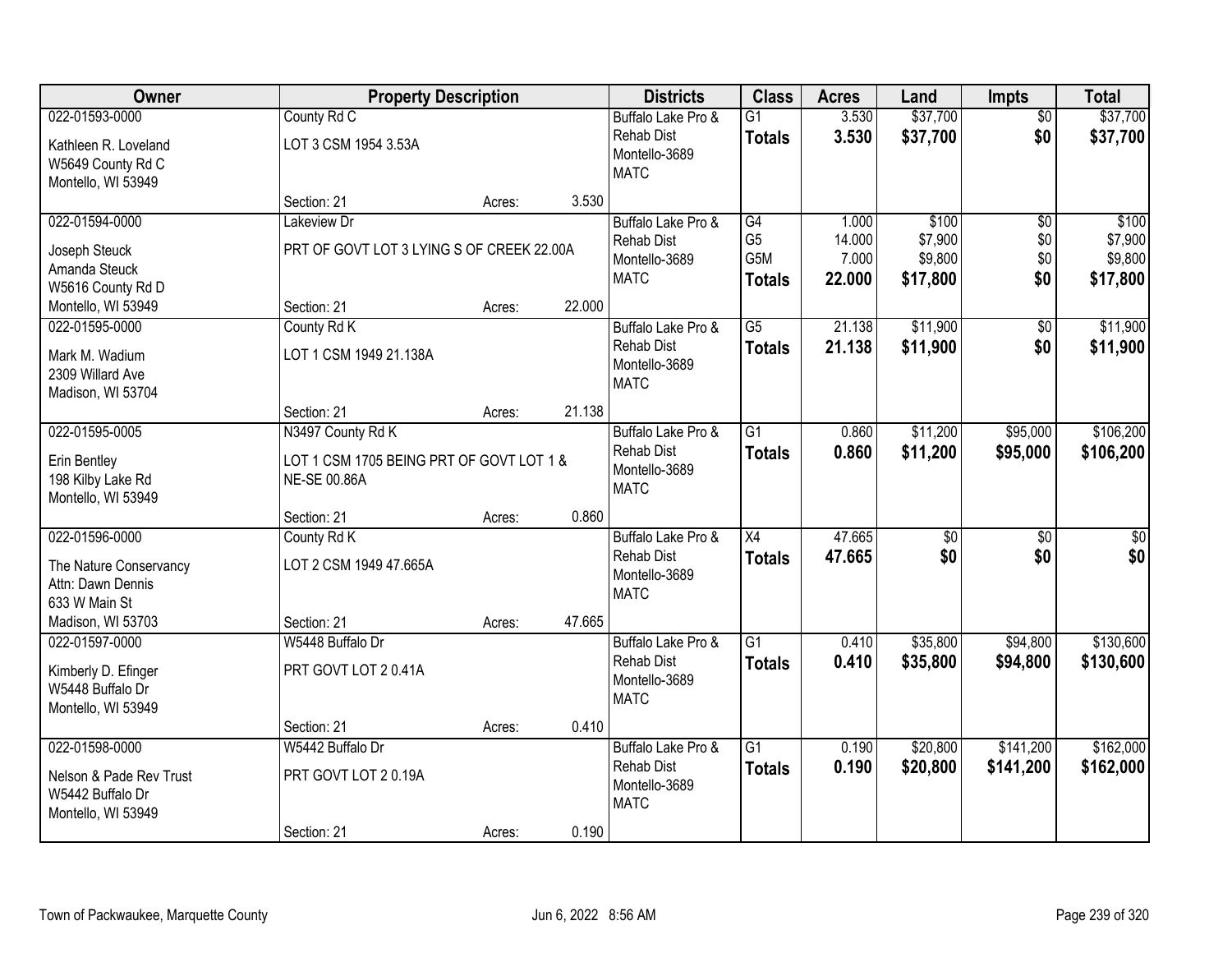| Owner                                                             |                                         | <b>Property Description</b> |        | <b>Districts</b>                                  | <b>Class</b>    | <b>Acres</b> | Land     | <b>Impts</b>    | <b>Total</b> |
|-------------------------------------------------------------------|-----------------------------------------|-----------------------------|--------|---------------------------------------------------|-----------------|--------------|----------|-----------------|--------------|
| 022-01599-0000                                                    | W5426 Buffalo Dr                        |                             |        | Buffalo Lake Pro &                                | $\overline{G1}$ | 0.120        | \$20,800 | \$32,500        | \$53,300     |
| Wisco Water Holdings, LLC<br>PO Box 767<br>Montello, WI 53949     | FRAC PRT OF GOVT LOT 2 50 X 100FT 0.12A |                             |        | <b>Rehab Dist</b><br>Montello-3689<br><b>MATC</b> | <b>Totals</b>   | 0.120        | \$20,800 | \$32,500        | \$53,300     |
|                                                                   | Section: 21                             | Acres:                      | 0.120  |                                                   |                 |              |          |                 |              |
| 022-01600-0000                                                    | W5432 Buffalo Dr                        |                             |        | Buffalo Lake Pro &                                | $\overline{G1}$ | 0.140        | \$20,800 | \$17,700        | \$38,500     |
| Joseph F. Colbeck<br>W1301 Dover Rd<br>Neshkoro, WI 54960         | FRAC PRT OF GOVT LOT 2 50 X 125FT 0.14A |                             |        | Rehab Dist<br>Montello-3689<br><b>MATC</b>        | <b>Totals</b>   | 0.140        | \$20,800 | \$17,700        | \$38,500     |
|                                                                   | Section: 21                             | Acres:                      | 0.140  |                                                   |                 |              |          |                 |              |
| 022-01601-0000                                                    | W5420 Buffalo Dr                        |                             |        | Buffalo Lake Pro &                                | $\overline{G1}$ | 0.690        | \$43,400 | \$48,800        | \$92,200     |
| Robert W. Koellen (Le et al<br>PO Box 401<br>Packwaukee, WI 53953 | PRT OF GOVT LOT 2 150 FRTG 0.69A        |                             |        | <b>Rehab Dist</b><br>Montello-3689<br><b>MATC</b> | <b>Totals</b>   | 0.690        | \$43,400 | \$48,800        | \$92,200     |
|                                                                   | Section: 21                             | Acres:                      | 0.690  |                                                   |                 |              |          |                 |              |
| 022-01602-0000                                                    | W5400 Buffalo Dr                        |                             |        | Buffalo Lake Pro &                                | G1              | 0.710        | \$47,000 | \$119,100       | \$166, 100   |
| Steven W. Hough<br>Shiela L. Hough<br>10622 W Beloit Newark Rd    | LOT 1 CSM 1763 0.71A                    |                             |        | <b>Rehab Dist</b><br>Montello-3689<br><b>MATC</b> | <b>Totals</b>   | 0.710        | \$47,000 | \$119,100       | \$166,100    |
| Beloit, WI 53511                                                  | Section: 21                             | Acres:                      | 0.710  |                                                   |                 |              |          |                 |              |
| 022-01603-0000                                                    | W5390 Buffalo Dr                        |                             |        | Buffalo Lake Pro &                                | $\overline{G1}$ | 0.690        | \$47,000 | \$150,300       | \$197,300    |
| Michael D. Hammer<br>W5390 Buffalo Dr<br>Montello, WI 53949       | LOT 2 CSM 1763 0.69A                    |                             |        | <b>Rehab Dist</b><br>Montello-3689<br><b>MATC</b> | <b>Totals</b>   | 0.690        | \$47,000 | \$150,300       | \$197,300    |
|                                                                   | Section: 21                             | Acres:                      | 0.690  |                                                   |                 |              |          |                 |              |
| 022-01604-0000                                                    | <b>Buffalo Dr</b>                       |                             |        | Buffalo Lake Pro &                                | G1              | 0.710        | \$47,000 | $\overline{60}$ | \$47,000     |
| Marian Pajdzik<br>Teresa Pajdzik<br>638 N Florence Dr             | LOT 3 CSM 1763 0.71A                    |                             |        | <b>Rehab Dist</b><br>Montello-3689<br><b>MATC</b> | <b>Totals</b>   | 0.710        | \$47,000 | \$0             | \$47,000     |
| Park Ridge, IL 60068                                              | Section: 21                             | Acres:                      | 0.710  |                                                   |                 |              |          |                 |              |
| 022-01605-0000                                                    | <b>Buffalo Dr</b>                       |                             |        | Buffalo Lake Pro &                                | $\overline{X4}$ | 28.965       | \$0      | $\overline{50}$ | $\sqrt{50}$  |
| The Nature Conservancy<br>Attn: Dawn Dennis<br>633 W Main St      | LOT 3 CSM 1949 28.965A                  |                             |        | <b>Rehab Dist</b><br>Montello-3689<br><b>MATC</b> | <b>Totals</b>   | 28.965       | \$0      | \$0             | \$0          |
| Madison, WI 53703                                                 | Section: 21                             | Acres:                      | 28.965 |                                                   |                 |              |          |                 |              |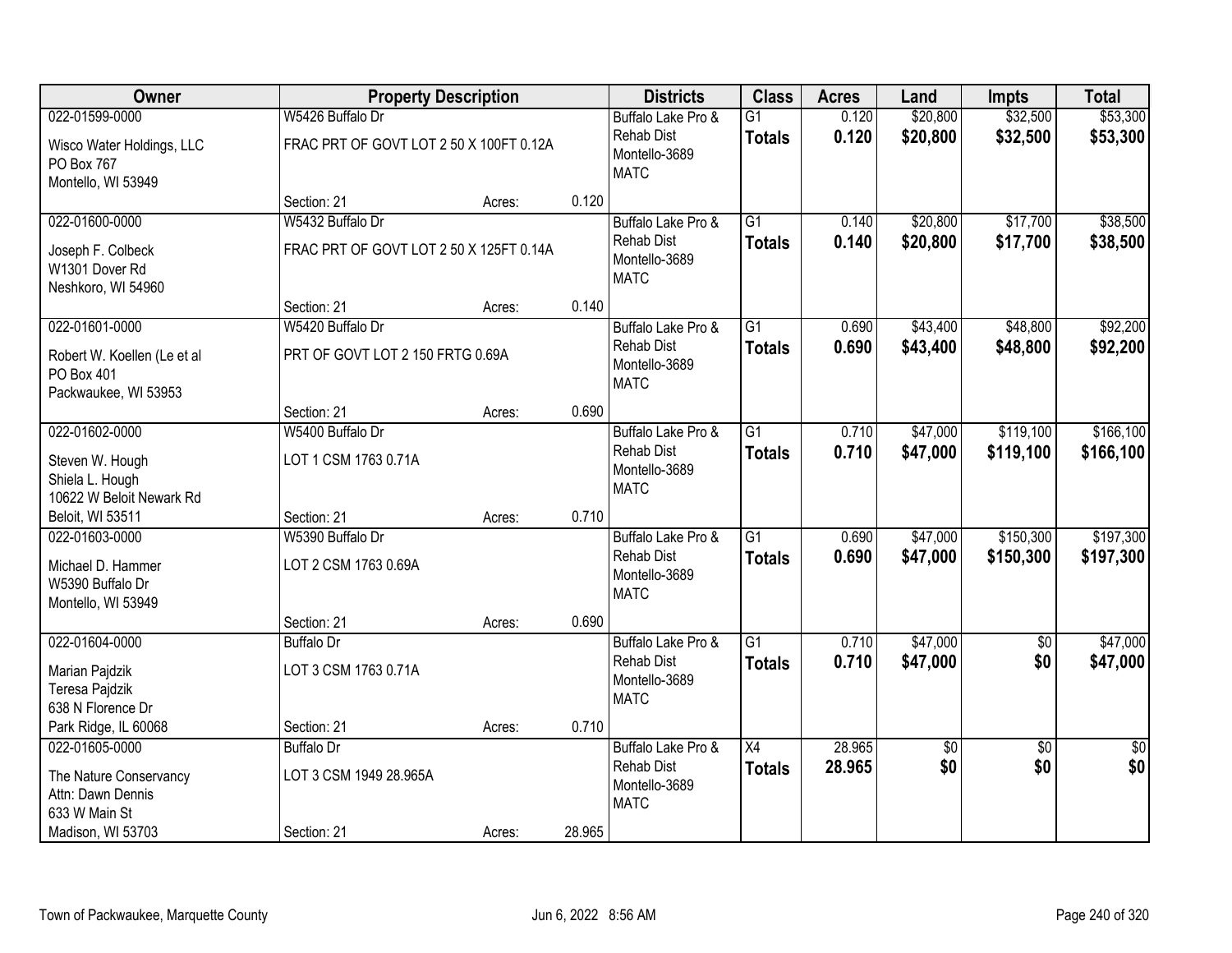| Owner                                                                                 |                                                                      | <b>Property Description</b> |       | <b>Districts</b>                                                        | <b>Class</b>                     | <b>Acres</b>   | Land                 | Impts                  | <b>Total</b>         |
|---------------------------------------------------------------------------------------|----------------------------------------------------------------------|-----------------------------|-------|-------------------------------------------------------------------------|----------------------------------|----------------|----------------------|------------------------|----------------------|
| 022-01606-0000                                                                        | <b>Buffalo Dr</b>                                                    |                             |       | Buffalo Lake Pro &                                                      | $\overline{G1}$                  | 0.100          | \$15,000             | $\overline{50}$        | \$15,000             |
| Nelson & Pade Rev Trust<br>W5442 Buffalo Dr<br>Montello, WI 53949                     | FRAC PRT OF GOVT LOT 2 50FT FRTG 0.10A                               |                             |       | <b>Rehab Dist</b><br>Montello-3689<br><b>MATC</b>                       | <b>Totals</b>                    | 0.100          | \$15,000             | \$0                    | \$15,000             |
|                                                                                       | Section: 21                                                          | Acres:                      | 0.100 |                                                                         |                                  |                |                      |                        |                      |
| 022-01607-0000                                                                        | W5410 Buffalo Dr                                                     |                             |       | Buffalo Lake Pro &                                                      | $\overline{G1}$                  | 0.930          | \$51,600             | \$96,600               | \$148,200            |
| Marian Pajdzik et al<br>638 N Florence Dr<br>Park Ridge, IL 60068                     | PRT OF GOVT LOT 2 225 FT FRTG 0.93A                                  |                             |       | <b>Rehab Dist</b><br>Montello-3689<br><b>MATC</b>                       | <b>Totals</b>                    | 0.930          | \$51,600             | \$96,600               | \$148,200            |
|                                                                                       | Section: 21                                                          | Acres:                      | 0.930 |                                                                         |                                  |                |                      |                        |                      |
| 022-01608-0000                                                                        | <b>Buffalo Dr</b>                                                    |                             |       | Buffalo Lake Pro &                                                      | G1                               | 0.180          | \$1,500              | \$300                  | \$1,800              |
| Nelson & Pade Rev Trust<br>W5442 Buffalo Dr<br>Montello, WI 53949                     | A PARCEL OF GOVT LOT 20.18A                                          |                             |       | <b>Rehab Dist</b><br>Montello-3689<br><b>MATC</b>                       | <b>Totals</b>                    | 0.180          | \$1,500              | \$300                  | \$1,800              |
|                                                                                       | Section: 21                                                          | Acres:                      | 0.180 |                                                                         |                                  |                |                      |                        |                      |
| 022-01609-0000                                                                        | W5296 County Rd K                                                    |                             |       | Buffalo Lake Pro &                                                      | $\overline{G1}$                  | 5.040          | \$62,700             | \$113,000              | \$175,700            |
| Kay L. Wolff<br>W5296 County Rd K<br>Montello, WI 53949                               | LOT 1 CSM 3400 BEING PRT OF GOVT LOTS 1 & 2 LY<br>W OF CO RD K 5.04A |                             |       | <b>Rehab Dist</b><br>Montello-3689<br><b>MATC</b>                       | <b>Totals</b>                    | 5.040          | \$62,700             | \$113,000              | \$175,700            |
|                                                                                       | Section: 21                                                          | Acres:                      | 5.040 |                                                                         |                                  |                |                      |                        |                      |
| 022-01609-0005                                                                        | W5366 Buffalo Dr                                                     |                             |       | Buffalo Lake Pro &                                                      | $\overline{G1}$                  | 1.100          | \$48,000             | \$88,500               | \$136,500            |
| Darrel Unsinn<br>Donna Unsinn                                                         | LOT 1 CSM 3401 BEING PRT OF GOVT LOT 1 1.10A                         |                             |       | <b>Rehab Dist</b><br>Montello-3689<br><b>MATC</b>                       | <b>Totals</b>                    | 1.100          | \$48,000             | \$88,500               | \$136,500            |
| N1793 Medina Dr                                                                       |                                                                      |                             |       |                                                                         |                                  |                |                      |                        |                      |
| Greenville, WI 54942                                                                  | Section: 21                                                          | Acres:                      | 1.100 |                                                                         |                                  |                |                      |                        |                      |
| 022-01609-0010<br>Kyle R. Kriegl<br>Kristin M. Helgerson-Kriegl<br>920 Vista Ridge Dr | County Rd K<br>LOT 2 CSM 3401 BEING PRT OF GOVT LOT 1 1.08A          |                             |       | Buffalo Lake Pro &<br><b>Rehab Dist</b><br>Montello-3689<br><b>MATC</b> | $\overline{G1}$<br><b>Totals</b> | 1.080<br>1.080 | \$45,100<br>\$45,100 | $\overline{60}$<br>\$0 | \$45,100<br>\$45,100 |
| Mount Horeb, WI 53572                                                                 | Section: 21                                                          | Acres:                      | 1.080 |                                                                         |                                  |                |                      |                        |                      |
| 022-01609-0015                                                                        | <b>Buffalo Dr</b>                                                    |                             |       | Buffalo Lake Pro &                                                      | $\overline{G1}$                  | 1.080          | \$33,600             | $\overline{50}$        | \$33,600             |
| Marian Pajdzik<br>Teresa Pajdzik<br>638 N Florence Dr                                 | LOT 3 CSM 3401 BEING PRT OF GOVT LOT 1 1.08A                         |                             |       | <b>Rehab Dist</b><br>Montello-3689<br><b>MATC</b>                       | <b>Totals</b>                    | 1.080          | \$33,600             | \$0                    | \$33,600             |
| Park Ridge, IL 60068                                                                  | Section: 21                                                          | Acres:                      | 1.080 |                                                                         |                                  |                |                      |                        |                      |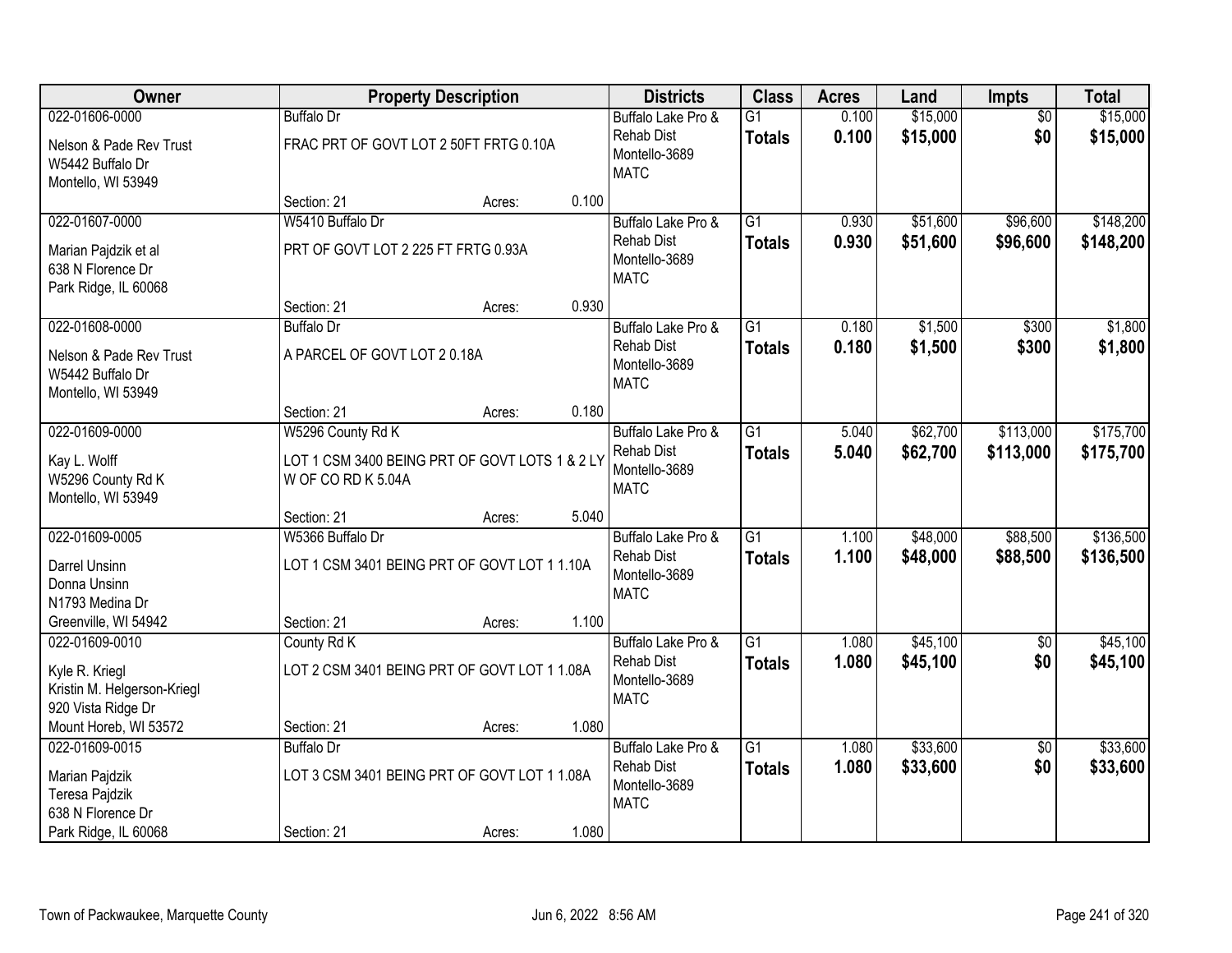| Owner                                                                                |                                                                                         | <b>Property Description</b> |        | <b>Districts</b>                                                        | <b>Class</b>                     | <b>Acres</b>              | Land                             | <b>Impts</b>          | <b>Total</b>                     |
|--------------------------------------------------------------------------------------|-----------------------------------------------------------------------------------------|-----------------------------|--------|-------------------------------------------------------------------------|----------------------------------|---------------------------|----------------------------------|-----------------------|----------------------------------|
| 022-01609-0020                                                                       | W5324 Buffalo Dr                                                                        |                             |        | Buffalo Lake Pro &                                                      | $\overline{G1}$                  | 1.080                     | \$33,800                         | \$2,500               | \$36,300                         |
| Wisco Water Holdings, LLC<br>PO Box 767<br>Montello, WI 53949                        | LOT 4 CSM 3401 BEING PRT OF GOVT LOT 1 1.08A                                            |                             |        | <b>Rehab Dist</b><br>Montello-3689<br><b>MATC</b>                       | <b>Totals</b>                    | 1.080                     | \$33,800                         | \$2,500               | \$36,300                         |
|                                                                                      | Section: 21                                                                             | Acres:                      | 1.080  |                                                                         |                                  |                           |                                  |                       |                                  |
| 022-01610-0000                                                                       | County Rd K                                                                             |                             |        | Montello-3689                                                           | $\overline{G5}$                  | 20.000                    | \$13,800                         | \$0                   | \$13,800                         |
| William F. Lind et al<br>W3748 Oak St<br>Montello, WI 53949                          | THAT PRT OF SW-SE LY S OF CREEK 27.00A                                                  |                             |        | <b>MATC</b>                                                             | G <sub>6</sub><br><b>Totals</b>  | 7.000<br>27.000           | \$19,600<br>\$33,400             | \$0<br>\$0            | \$19,600<br>\$33,400             |
|                                                                                      | Section: 21                                                                             | Acres:                      | 27.000 |                                                                         |                                  |                           |                                  |                       |                                  |
| 022-01611-0000                                                                       | County Rd K                                                                             |                             |        | Montello-3689                                                           | $\overline{G5}$                  | 15.000                    | \$8,500                          | \$0                   | \$8,500                          |
| William F. Lind et al<br>W3748 Oak St                                                | SE-SE LY S OF CREEK 25.00A                                                              |                             |        | <b>MATC</b>                                                             | G <sub>6</sub><br><b>Totals</b>  | 10.000<br>25.000          | \$28,000<br>\$36,500             | \$0<br>\$0            | \$28,000<br>\$36,500             |
| Montello, WI 53949                                                                   | Section: 21                                                                             | Acres:                      | 25.000 |                                                                         |                                  |                           |                                  |                       |                                  |
| 022-01612-0000                                                                       | W4985 County Rd K                                                                       |                             |        | Buffalo Lake Pro &                                                      | G4                               | 14.800                    | \$1,600                          | $\sqrt[6]{3}$         | \$1,600                          |
| Robert B. Williams et al<br>W6450 Phillips Rd<br>Pardeeville, WI 53954               | FRAC PRT GOVT LOT 1 & 10A PARCEL IN NE COR<br>OF LOT 2 61.80A                           |                             |        | <b>Rehab Dist</b><br>Montello-3689<br><b>MATC</b>                       | G <sub>5</sub><br>G5M<br>G7      | 20.000<br>25.000<br>2.000 | \$11,300<br>\$35,000<br>\$12,500 | \$0<br>\$0<br>\$3,500 | \$11,300<br>\$35,000<br>\$16,000 |
|                                                                                      | Section: 22                                                                             | Acres:                      | 61.800 |                                                                         | <b>Totals</b>                    | 61.800                    | \$60,400                         | \$3,500               | \$63,900                         |
| 022-01613-0000<br>Jonathan M. Butzine<br><b>Michell Butzine</b><br>4808 Helgeland Dr | W4896 County Rd K<br>A PARCEL OF GOVT LOT 10.41A                                        |                             |        | Buffalo Lake Pro &<br><b>Rehab Dist</b><br>Montello-3689<br><b>MATC</b> | $\overline{G1}$<br><b>Totals</b> | 0.410<br>0.410            | \$20,800<br>\$20,800             | \$20,700<br>\$20,700  | \$41,500<br>\$41,500             |
| Sun Prairie, WI 53590                                                                | Section: 22                                                                             | Acres:                      | 0.410  |                                                                         |                                  |                           |                                  |                       |                                  |
| 022-01614-0000                                                                       | W4929 County Rd K                                                                       |                             |        | Buffalo Lake Pro &                                                      | $\overline{G1}$                  | 3.500                     | \$68,500                         | \$164,600             | \$233,100                        |
| Edward C. Schams<br>Susan M. Schams<br>W4929 County Rd K                             | A PARCEL IN GOVT LOT 1 3.50A                                                            |                             |        | <b>Rehab Dist</b><br>Montello-3689<br><b>MATC</b>                       | <b>Totals</b>                    | 3.500                     | \$68,500                         | \$164,600             | \$233,100                        |
| Montello, WI 53949                                                                   | Section: 22                                                                             | Acres:                      | 3.500  |                                                                         |                                  |                           |                                  |                       |                                  |
| 022-01615-0000<br>Gary S. Perinovic<br>Barbara L. Perinovic<br>N8174 Bluebird Ct     | W4994 County Rd K<br>PRT OF LOT 2 BEING PRT NW-NE 100 X 111FT LAKE<br><b>FRTG 0.25A</b> |                             |        | Buffalo Lake Pro &<br><b>Rehab Dist</b><br>Montello-3689<br><b>MATC</b> | $\overline{G1}$<br><b>Totals</b> | 0.250<br>0.250            | \$34,900<br>\$34,900             | \$72,200<br>\$72,200  | \$107,100<br>\$107,100           |
| Ixonia, WI 53036                                                                     | Section: 22                                                                             | Acres:                      | 0.250  |                                                                         |                                  |                           |                                  |                       |                                  |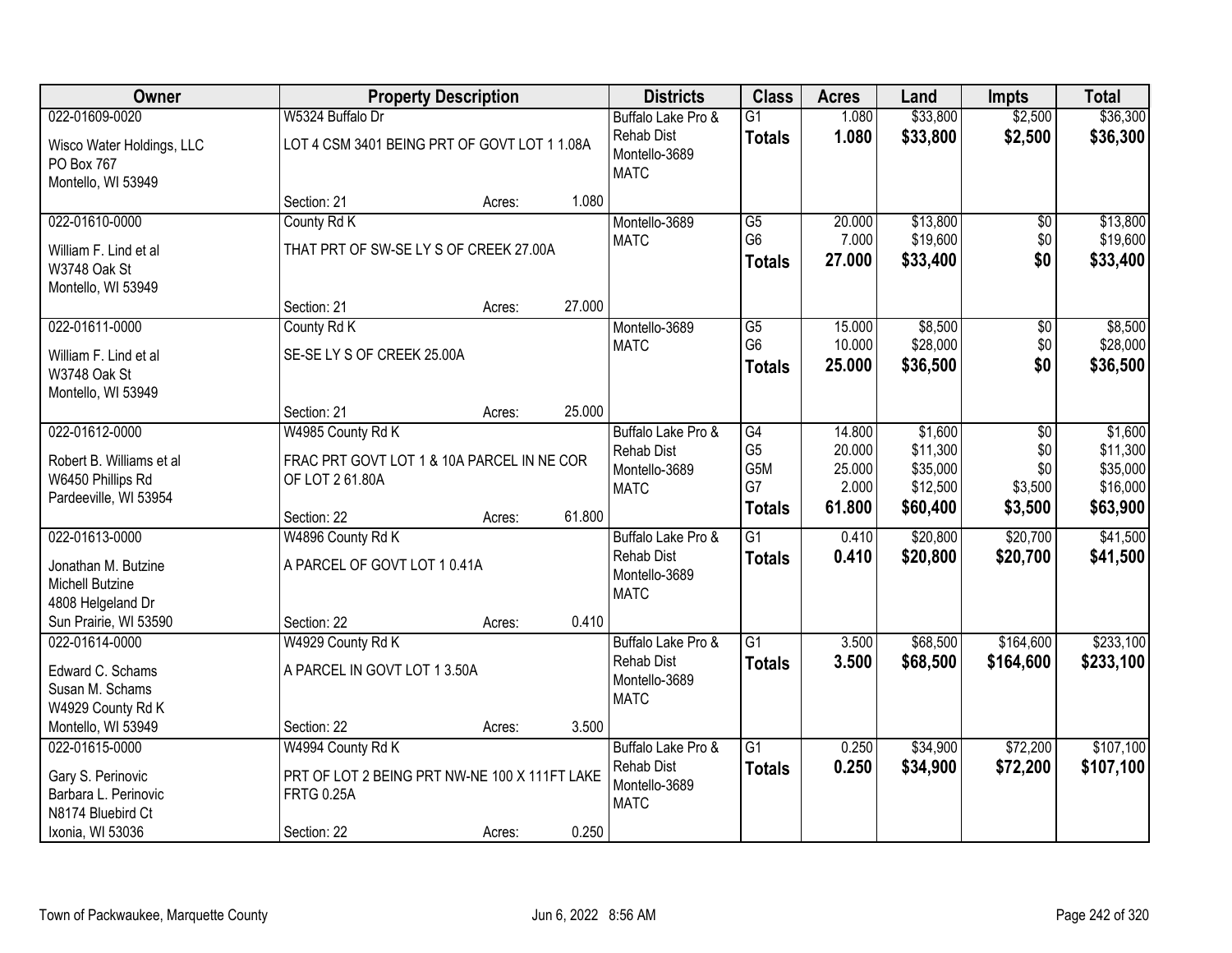| <b>Owner</b>                                                                  |                                             | <b>Property Description</b> |       | <b>Districts</b>                                                        | <b>Class</b>                     | <b>Acres</b>   | Land                 | <b>Impts</b>           | <b>Total</b>           |
|-------------------------------------------------------------------------------|---------------------------------------------|-----------------------------|-------|-------------------------------------------------------------------------|----------------------------------|----------------|----------------------|------------------------|------------------------|
| 022-01616-0000                                                                | W5056 County Rd K                           |                             |       | Buffalo Lake Pro &                                                      | $\overline{G1}$                  | 1.500          | \$74,100             | \$32,500               | \$106,600              |
| Gregory Sleszynski et al<br>1023 Partridge Ln<br>Lake Zurich, IL 60047        | FRAC PRT OF GOVT LOT 2 622FT FRTG 1.50A     |                             |       | <b>Rehab Dist</b><br>Montello-3689<br><b>MATC</b>                       | <b>Totals</b>                    | 1.500          | \$74,100             | \$32,500               | \$106,600              |
|                                                                               | Section: 22                                 | Acres:                      | 1.500 |                                                                         |                                  |                |                      |                        |                        |
| 022-01617-0000                                                                | W5075 County Rd K                           |                             |       | Buffalo Lake Pro &                                                      | $\overline{G1}$                  | 1.255          | \$29,300             | \$35,000               | \$64,300               |
| Andrew K. Piepkorn<br>Christy F. Piepkorn<br>438 Bobolink Ave                 | PRT OF GOVT LOT 2 1.255A                    |                             |       | <b>Rehab Dist</b><br>Montello-3689<br><b>MATC</b>                       | <b>Totals</b>                    | 1.255          | \$29,300             | \$35,000               | \$64,300               |
| Grafton, WI 53024                                                             | Section: 22                                 | Acres:                      | 1.255 |                                                                         |                                  |                |                      |                        |                        |
| 022-01618-0000                                                                | W4998 County Rd K                           |                             |       | Buffalo Lake Pro &                                                      | $\overline{G1}$                  | 1.000          | \$56,300             | \$53,400               | \$109,700              |
| Timothy J. Belfeuil<br>Dawn J. Belfeuil<br>N2278 Heavenly Dr                  | FRAC PRT OF GOVT LOT 2 250FT FRTG 1.00A     |                             |       | <b>Rehab Dist</b><br>Montello-3689<br><b>MATC</b>                       | <b>Totals</b>                    | 1.000          | \$56,300             | \$53,400               | \$109,700              |
| Greenville, WI 54942                                                          | Section: 22                                 | Acres:                      | 1.000 |                                                                         |                                  |                |                      |                        |                        |
| 022-01620-0000                                                                | W5096 County Rd K                           |                             |       | Buffalo Lake Pro &                                                      | $\overline{G1}$                  | 0.180          | \$26,500             | \$49,800               | \$76,300               |
| Erin K. Weileder<br>Robert D. Weileder Jr<br>15805 Burleigh Blvd              | CSM 1470 BEING PRT OF GOVT LOT 3 0.18A      |                             |       | <b>Rehab Dist</b><br>Montello-3689<br><b>MATC</b>                       | <b>Totals</b>                    | 0.180          | \$26,500             | \$49,800               | \$76,300               |
| Brookfield, WI 53005                                                          | Section: 22                                 | Acres:                      | 0.180 |                                                                         |                                  |                |                      |                        |                        |
| 022-01621-0000<br>Mabel C. Branton<br>W5104 County Rd K<br>Montello, WI 53949 | W5104 County Rd K<br>PRT OF GOVT LOT 20.12A |                             |       | Buffalo Lake Pro &<br><b>Rehab Dist</b><br>Montello-3689<br><b>MATC</b> | $\overline{G1}$<br><b>Totals</b> | 0.120<br>0.120 | \$23,000<br>\$23,000 | \$116,800<br>\$116,800 | \$139,800<br>\$139,800 |
|                                                                               | Section: 22                                 | Acres:                      | 0.120 |                                                                         |                                  |                |                      |                        |                        |
| 022-01622-0000                                                                | W5084 County Rd K                           |                             |       | Buffalo Lake Pro &                                                      | $\overline{G1}$                  | 0.170          | \$21,300             | \$78,100               | \$99,400               |
| Shauna Oakland<br>W5084 County Rd K<br>Montello, WI 53949                     | PRT OF GOVT LOT 20.17A                      |                             |       | <b>Rehab Dist</b><br>Montello-3689<br><b>MATC</b>                       | <b>Totals</b>                    | 0.170          | \$21,300             | \$78,100               | \$99,400               |
|                                                                               | Section: 22                                 | Acres:                      | 0.170 |                                                                         |                                  |                |                      |                        |                        |
| 022-01623-0000                                                                | W5068 County Rd K                           |                             |       | Buffalo Lake Pro &                                                      | $\overline{G1}$                  | 0.325          | \$48,800             | \$100,500              | \$149,300              |
| Roger Wiese<br>Sheryl Wiese<br>1328 Fair Rd                                   | PRT OF GOVT LOT 20.325A                     |                             |       | <b>Rehab Dist</b><br>Montello-3689<br><b>MATC</b>                       | <b>Totals</b>                    | 0.325          | \$48,800             | \$100,500              | \$149,300              |
| Greenleaf, WI 54126                                                           | Section: 22                                 | Acres:                      | 0.325 |                                                                         |                                  |                |                      |                        |                        |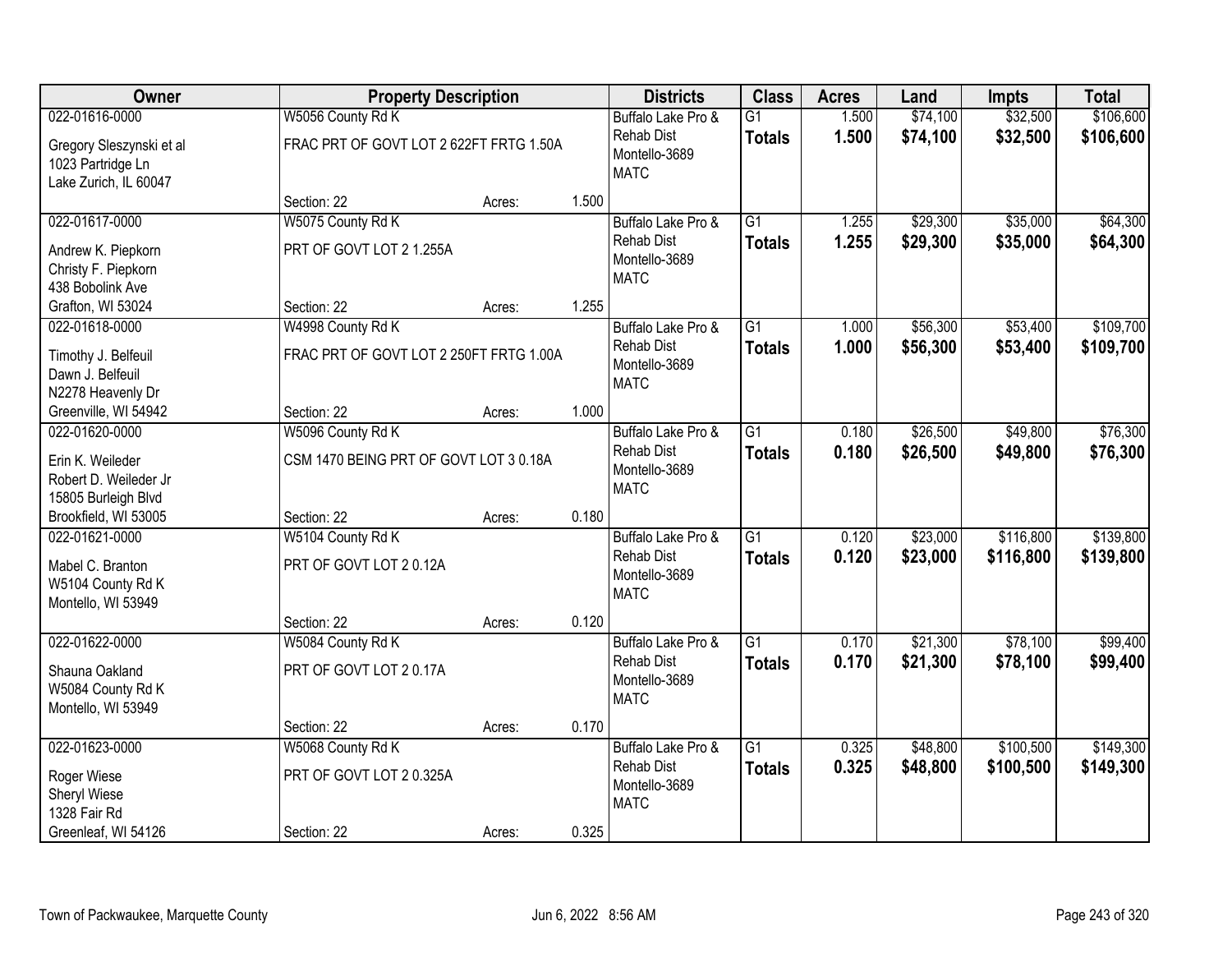| <b>Class</b><br>Owner<br><b>Property Description</b><br><b>Districts</b><br>Land<br><b>Acres</b><br><b>Impts</b>                  | <b>Total</b>                   |
|-----------------------------------------------------------------------------------------------------------------------------------|--------------------------------|
| $\overline{50}$<br>022-01624-0000<br>County Rd K<br>40.350<br>Buffalo Lake Pro &<br>X4                                            | $\sqrt{50}$<br>$\overline{50}$ |
| \$0<br><b>Rehab Dist</b><br>40.350<br><b>Totals</b><br>FRAC PRT OF GOVT LOT 2 40.35A<br>The Nature Conservancy                    | \$0<br>\$0                     |
| Montello-3689<br>Attn: Dawn Dennis                                                                                                |                                |
| <b>MATC</b><br>633 W Main St                                                                                                      |                                |
| 40.350<br>Madison, WI 53703<br>Section: 22<br>Acres:                                                                              |                                |
| W5193 County Rd K<br>\$171,100<br>022-01625-0000<br>Buffalo Lake Pro &<br>$\overline{G1}$<br>2.000<br>\$40,000                    | \$211,100                      |
| G4<br>14.000<br>\$1,500<br><b>Rehab Dist</b><br>PRT OF GOVT LOTS 3-4 INCL CSM 1422 21.94A<br>Ruth Butler Co-Trustees et al        | \$0<br>\$1,500                 |
| G <sub>5</sub><br>5.940<br>\$6,300<br>Montello-3689<br>W5193 County Rd K                                                          | \$0<br>\$6,300                 |
| <b>MATC</b><br>21.940<br>\$47,800<br>\$171,100<br><b>Totals</b><br>Montello, WI 53949                                             | \$218,900                      |
| 21.940<br>Section: 22<br>Acres:                                                                                                   |                                |
| \$39,900<br>\$112,800<br>022-01626-0000<br>W5154 County Rd K<br>G1<br>0.520<br>Buffalo Lake Pro &                                 | \$152,700                      |
| <b>Rehab Dist</b><br>0.520<br>\$39,900<br>\$112,800<br><b>Totals</b><br>PRT OF GOVT LOT 3 257 FT FRTG 0.52A                       | \$152,700                      |
| Michael P. Kenney<br>Montello-3689                                                                                                |                                |
| Julie A. Kenney<br><b>MATC</b><br>W5154 County Rd K                                                                               |                                |
| 0.520<br>Montello, WI 53949<br>Section: 22<br>Acres:                                                                              |                                |
| \$23,800<br>\$88,200<br>022-01627-0000<br>W5122 County Rd K<br>Buffalo Lake Pro &<br>G1<br>0.260                                  | \$112,000                      |
| <b>Rehab Dist</b><br>0.260<br>\$23,800<br>\$88,200<br><b>Totals</b>                                                               | \$112,000                      |
| FRAC PRT OF GOVT LOT 30.26A<br>Warren Stannard<br>Montello-3689                                                                   |                                |
| W6054 Hackbarth Rd<br><b>MATC</b>                                                                                                 |                                |
| Fort Atkinson, WI 53538                                                                                                           |                                |
| 0.260<br>Section: 22<br>Acres:                                                                                                    |                                |
| \$27,500<br>022-01628-0000<br>W5108 County Rd K<br>$\overline{G1}$<br>0.190<br>\$20,800<br>Buffalo Lake Pro &                     | \$48,300                       |
| <b>Rehab Dist</b><br>0.190<br>\$20,800<br>\$27,500<br>Totals<br>LOT 1 CSM 1170 BEING PRT OF GOVT LOT 3 0.19A<br>Timothy R. Wing   | \$48,300                       |
| Montello-3689<br>416 Oakridge Ct                                                                                                  |                                |
| <b>MATC</b><br>Fort Atkinson, WI 53538                                                                                            |                                |
| 0.190<br>Section: 22<br>Acres:                                                                                                    |                                |
| 022-01629-0000<br>$\overline{G1}$<br>\$171,000<br>W5116 County Rd K<br>Buffalo Lake Pro &<br>0.610<br>\$39,800                    | \$210,800                      |
| <b>Rehab Dist</b><br>0.610<br>\$39,800<br>\$171,000<br><b>Totals</b><br>CSM 1351 BEING PRT OF GOVT LOT 3 0.61A<br>John C. Bluemke | \$210,800                      |
| Montello-3689<br>Diane E. Bluemke                                                                                                 |                                |
| <b>MATC</b><br>W5116 County Rd K                                                                                                  |                                |
| Montello, WI 53949<br>0.610<br>Section: 22<br>Acres:                                                                              |                                |
| 022-01630-0000<br>W5086 County Rd K<br>$\overline{G1}$<br>0.150<br>\$23,800<br>\$33,900<br>Buffalo Lake Pro &                     | \$57,700                       |
| <b>Rehab Dist</b><br>0.150<br>\$23,800<br>\$33,900<br><b>Totals</b><br>FRAC PRT OF GOVT LOT 3 68FT 0.15A                          | \$57,700                       |
| John K. Van Dien II<br>Montello-3689<br>2528 Hamilton Dr                                                                          |                                |
| <b>MATC</b><br>Lindenhurst, IL 60046                                                                                              |                                |
| 0.150<br>Section: 22<br>Acres:                                                                                                    |                                |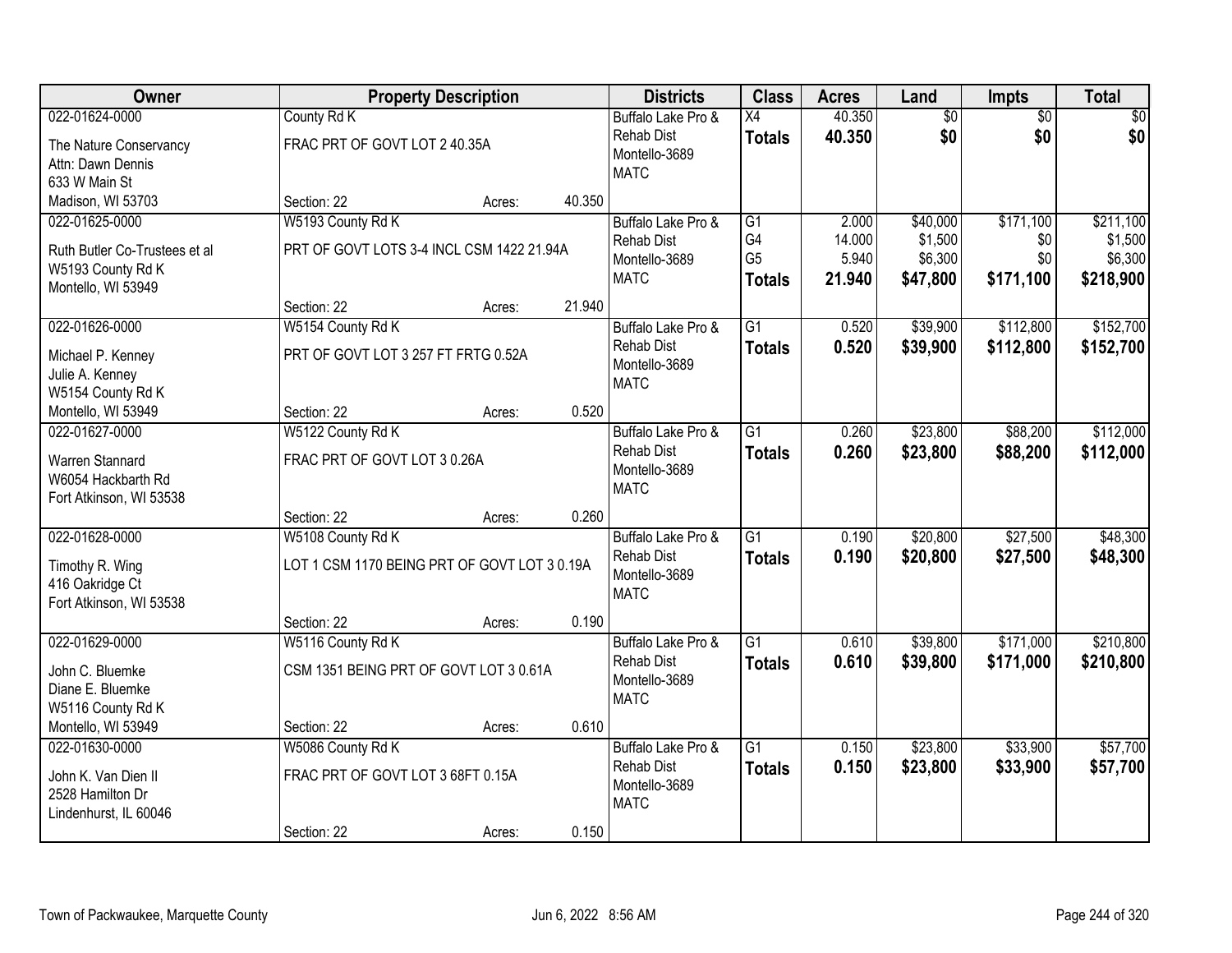| \$32,500<br>\$72,000<br>022-01631-0000<br>W5148 County Rd K<br>$\overline{G1}$<br>0.300<br>Buffalo Lake Pro &                                                  | \$104,500 |
|----------------------------------------------------------------------------------------------------------------------------------------------------------------|-----------|
|                                                                                                                                                                |           |
| 0.300<br><b>Rehab Dist</b><br>\$32,500<br>\$72,000<br><b>Totals</b><br>FRAC PRT OF GOVT LOT 3 0.30A<br>Michelle Boettcher                                      | \$104,500 |
| Montello-3689<br>Christopher Zastrow                                                                                                                           |           |
| <b>MATC</b><br>4753 Bloods Point Rd                                                                                                                            |           |
| 0.300<br>Belvidere, IL 61008<br>Section: 22<br>Acres:                                                                                                          |           |
| \$28,300<br>\$131,000<br>W5110 County Rd K<br>$\overline{G1}$<br>0.350<br>022-01632-0000<br>Buffalo Lake Pro &                                                 | \$159,300 |
| 0.350<br>\$28,300<br>\$131,000<br><b>Rehab Dist</b><br><b>Totals</b>                                                                                           | \$159,300 |
| Thomas J. Kohn<br>LOT 1 CSM 728 BEING FRAC PT OF LOT 3 80FT<br>Montello-3689                                                                                   |           |
| Susan M. Kohn<br>0.35A<br><b>MATC</b>                                                                                                                          |           |
| W5110 County Rd K<br>0.350                                                                                                                                     |           |
| Section: 22<br>Montello, WI 53949<br>Acres:                                                                                                                    |           |
| \$116,900<br>022-01633-0000<br>W5128 County Rd K<br>$\overline{G1}$<br>0.400<br>\$34,100<br>Buffalo Lake Pro &                                                 | \$151,000 |
| \$34,100<br>\$116,900<br><b>Rehab Dist</b><br>0.400<br><b>Totals</b><br>LOT 1 CSM 2529 BEING PRT OF GOVT LOT 3 00.40A<br>Richard A. Pokriefke<br>Montello-3689 | \$151,000 |
| Sandra A. Pokriefke<br><b>MATC</b>                                                                                                                             |           |
| W5128 County Rd K                                                                                                                                              |           |
| 0.400<br>Section: 22<br>Montello, WI 53949<br>Acres:                                                                                                           |           |
| $\overline{G1}$<br>\$32,900<br>\$17,900<br>022-01634-0000<br>W5138 County Rd K<br>Buffalo Lake Pro &<br>0.350                                                  | \$50,800  |
| 0.350<br><b>Rehab Dist</b><br>\$32,900<br>\$17,900<br><b>Totals</b><br>James P & Diana Dietterle Trust et al<br>FRAC PRT OF GOVT LOT 3 100FT FRTG 0.35A        | \$50,800  |
| Montello-3689<br>Attn: Brian S Dietterle                                                                                                                       |           |
| <b>MATC</b><br>11902 S Lavergne Ave                                                                                                                            |           |
| 0.350<br>Alsip, IL 60803<br>Section: 22<br>Acres:                                                                                                              |           |
| $\overline{G1}$<br>\$32,900<br>\$98,200<br>022-01635-0000<br>W5144 County Rd K<br>0.200<br>Buffalo Lake Pro &                                                  | \$131,100 |
| <b>Rehab Dist</b><br>0.200<br>\$32,900<br>\$98,200<br><b>Totals</b>                                                                                            | \$131,100 |
| Ann F. Williams<br>FRAC PRT OF GOVT LOT 3 100FT FRTG 0.20A<br>Montello-3689                                                                                    |           |
| W5144 County Rd K<br><b>MATC</b>                                                                                                                               |           |
| Montello, WI 53949                                                                                                                                             |           |
| 0.200<br>Section: 22<br>Acres:                                                                                                                                 |           |
| $\overline{G2}$<br>\$159,600<br>022-01638-0000<br>W5303 County Rd C<br>Buffalo Lake Pro &<br>6.910<br>\$96,300                                                 | \$255,900 |
| G <sub>5</sub><br>2.670<br>\$2,800<br>\$0<br><b>Rehab Dist</b><br>LOT 1 CSM 2876 BEING PRT OF SW-SW SEC 15, PRT<br>Mark Ditzig                                 | \$2,800   |
| Montello-3689<br>9.580<br>\$99,100<br>\$159,600<br><b>Totals</b><br>OF SE-SE SEC 16 AND PRT OF GOVT LOT 5 LY W OF<br>Pamela Ditzig                             | \$258,700 |
| <b>MATC</b><br>OX CREEK SEC 22 9.58A<br>W5303 County Rd C                                                                                                      |           |
| Montello, WI 53949<br>9.580<br>Section: 22<br>Acres:                                                                                                           |           |
| 23.370<br>022-01639-0000<br>$\overline{X4}$<br>County Rd K<br>Buffalo Lake Pro &<br>\$0<br>$\overline{50}$                                                     | \$0       |
| \$0<br>23.370<br>\$0<br><b>Rehab Dist</b><br><b>Totals</b><br>PRT OF GOVT LOTS 3-4 23.37A<br>The Nature Conservancy                                            | \$0       |
| Montello-3689<br>Attn: Dawn Dennis                                                                                                                             |           |
| <b>MATC</b><br>633 W Main St                                                                                                                                   |           |
| 23.370<br>Madison, WI 53703<br>Section: 22<br>Acres:                                                                                                           |           |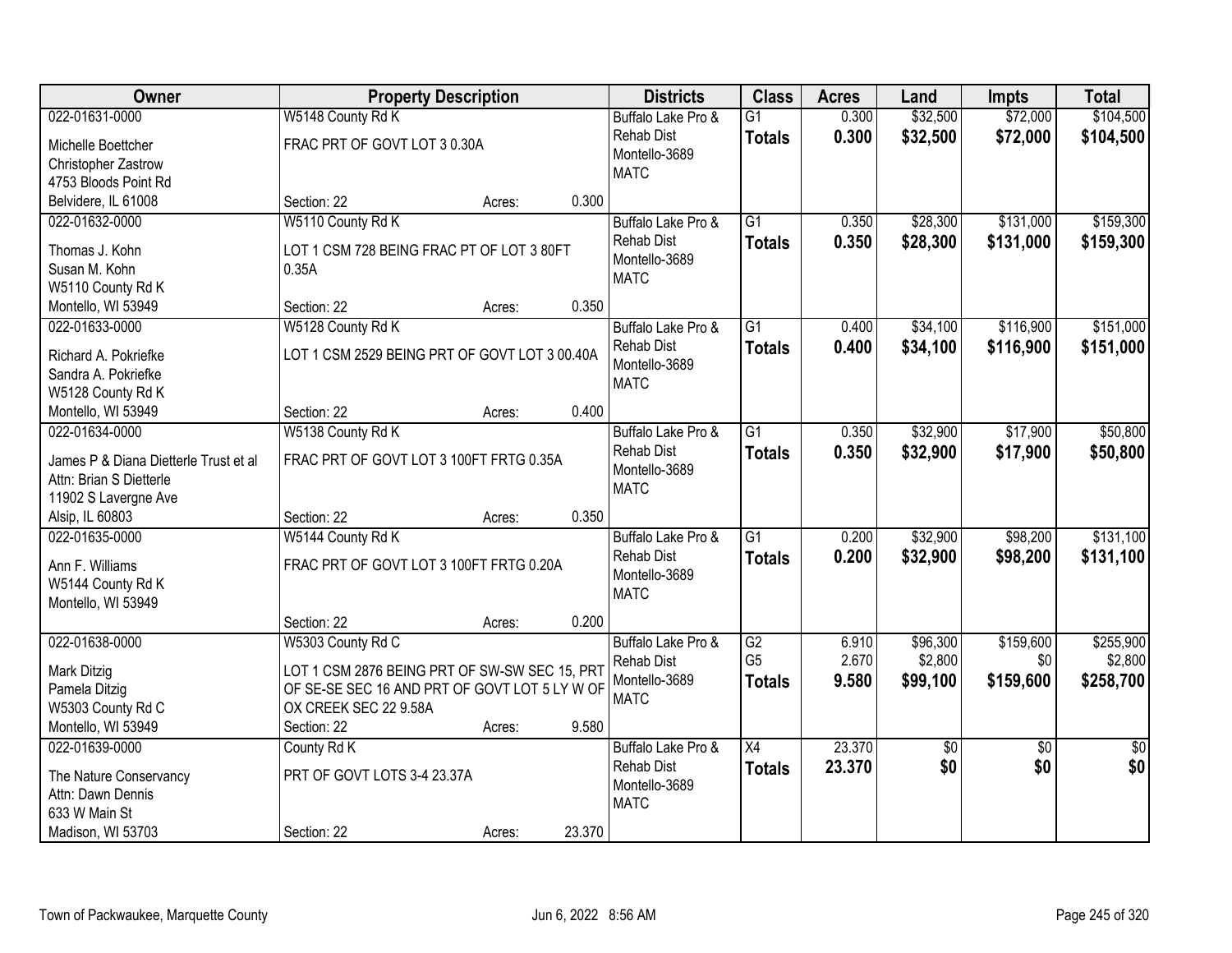| Owner                                          | <b>Property Description</b> |        |        | <b>Districts</b>             | <b>Class</b>    | <b>Acres</b> | Land            | <b>Impts</b>    | <b>Total</b>       |
|------------------------------------------------|-----------------------------|--------|--------|------------------------------|-----------------|--------------|-----------------|-----------------|--------------------|
| 022-01640-0000                                 | County Rd K                 |        |        | Montello-3689                | $\overline{X4}$ | 40.000       | $\overline{50}$ | $\overline{30}$ | \$0                |
| The Nature Conservancy                         | <b>NE-SW 40.00A</b>         |        |        | <b>MATC</b>                  | <b>Totals</b>   | 40.000       | \$0             | \$0             | \$0                |
| Attn: Dawn Dennis                              |                             |        |        |                              |                 |              |                 |                 |                    |
| 4245 N Fairfax Dr Ste 100                      |                             |        |        |                              |                 |              |                 |                 |                    |
| Arlington, VA 22203-1606                       | Section: 22                 | Acres: | 40.000 |                              |                 |              |                 |                 |                    |
| 022-01641-0000                                 | County Rd K                 |        |        | Montello-3689                | $\overline{X4}$ | 40.000       | $\overline{50}$ | $\overline{50}$ | \$0                |
| The Nature Conservancy                         | NW-SW INCL CSM 1648 40.00A  |        |        | <b>MATC</b>                  | <b>Totals</b>   | 40.000       | \$0             | \$0             | \$0                |
| Attn: Dawn Dennis                              |                             |        |        |                              |                 |              |                 |                 |                    |
| 4245 N Fairfax Dr Ste 100                      |                             |        |        |                              |                 |              |                 |                 |                    |
| Arlington, VA 22203-1606                       | Section: 22                 | Acres: | 40.000 |                              |                 |              |                 |                 |                    |
| 022-01642-0000                                 | County Rd K                 |        |        | Montello-3689                | X4              | 40.000       | $\overline{50}$ | $\overline{50}$ | $\overline{\$0}$   |
| The Nature Conservancy                         | SW-SW 40.00A                |        |        | <b>MATC</b>                  | <b>Totals</b>   | 40.000       | \$0             | \$0             | \$0                |
| Attn: Dawn Dennis                              |                             |        |        |                              |                 |              |                 |                 |                    |
| 4245 N Fairfax Dr Ste 100                      |                             |        |        |                              |                 |              |                 |                 |                    |
| Arlington, VA 22203-1606                       | Section: 22                 | Acres: | 40.000 |                              |                 |              |                 |                 |                    |
| 022-01643-0000                                 | County Rd K                 |        |        | Montello-3689                | X4              | 40.000       | \$0             | \$0             | $\sqrt{50}$        |
|                                                |                             |        |        | <b>MATC</b>                  | <b>Totals</b>   | 40.000       | \$0             | \$0             | \$0                |
| The Nature Conservancy                         | <b>SE-SW 40.00A</b>         |        |        |                              |                 |              |                 |                 |                    |
| Attn: Dawn Dennis<br>4245 N Fairfax Dr Ste 100 |                             |        |        |                              |                 |              |                 |                 |                    |
| Arlington, VA 22203-1606                       | Section: 22                 | Acres: | 40.000 |                              |                 |              |                 |                 |                    |
| 022-01644-0000                                 | County Rd K                 |        |        | Montello-3689                | $\overline{G1}$ | 2.000        | \$12,000        | \$4,900         | \$16,900           |
|                                                |                             |        |        | <b>MATC</b>                  | G4              | 13.000       | \$1,900         | \$0             | \$1,900            |
| Robert B. Williams et al                       | <b>NE-SE 40.00A</b>         |        |        |                              | G <sub>5</sub>  | 15.000       | \$8,500         | \$0             | \$8,500            |
| W6450 Phillips Rd                              |                             |        |        |                              | G5M             | 10.000       | \$14,000        | \$0             | \$14,000           |
| Pardeeville, WI 53954                          |                             |        |        |                              | <b>Totals</b>   | 40.000       | \$36,400        | \$4,900         | \$41,300           |
|                                                | Section: 22                 | Acres: | 40.000 |                              |                 |              |                 |                 |                    |
| 022-01645-0000                                 | County Rd K                 |        |        | Montello-3689<br><b>MATC</b> | $\overline{X4}$ | 40.000       | \$0<br>\$0      | \$0<br>\$0      | $\sqrt{30}$<br>\$0 |
| The Nature Conservancy                         | <b>NW-SE 40.00A</b>         |        |        |                              | <b>Totals</b>   | 40.000       |                 |                 |                    |
| Attn: Dawn Dennis                              |                             |        |        |                              |                 |              |                 |                 |                    |
| 4245 N Fairfax Dr Ste 100                      |                             |        |        |                              |                 |              |                 |                 |                    |
| Arlington, VA 22203-1606                       | Section: 22                 | Acres: | 40.000 |                              |                 |              |                 |                 |                    |
| 022-01646-0000                                 | County Rd K                 |        |        | Montello-3689                | X4              | 40.000       | $\overline{50}$ | $\overline{50}$ | $\overline{30}$    |
| The Nature Conservancy                         | SW-SE 40.00A                |        |        | <b>MATC</b>                  | <b>Totals</b>   | 40.000       | \$0             | \$0             | \$0                |
| Attn: Dawn Dennis                              |                             |        |        |                              |                 |              |                 |                 |                    |
| 4245 N Fairfax Dr Ste 100                      |                             |        |        |                              |                 |              |                 |                 |                    |
| Arlington, VA 22203-1606                       | Section: 22                 | Acres: | 40.000 |                              |                 |              |                 |                 |                    |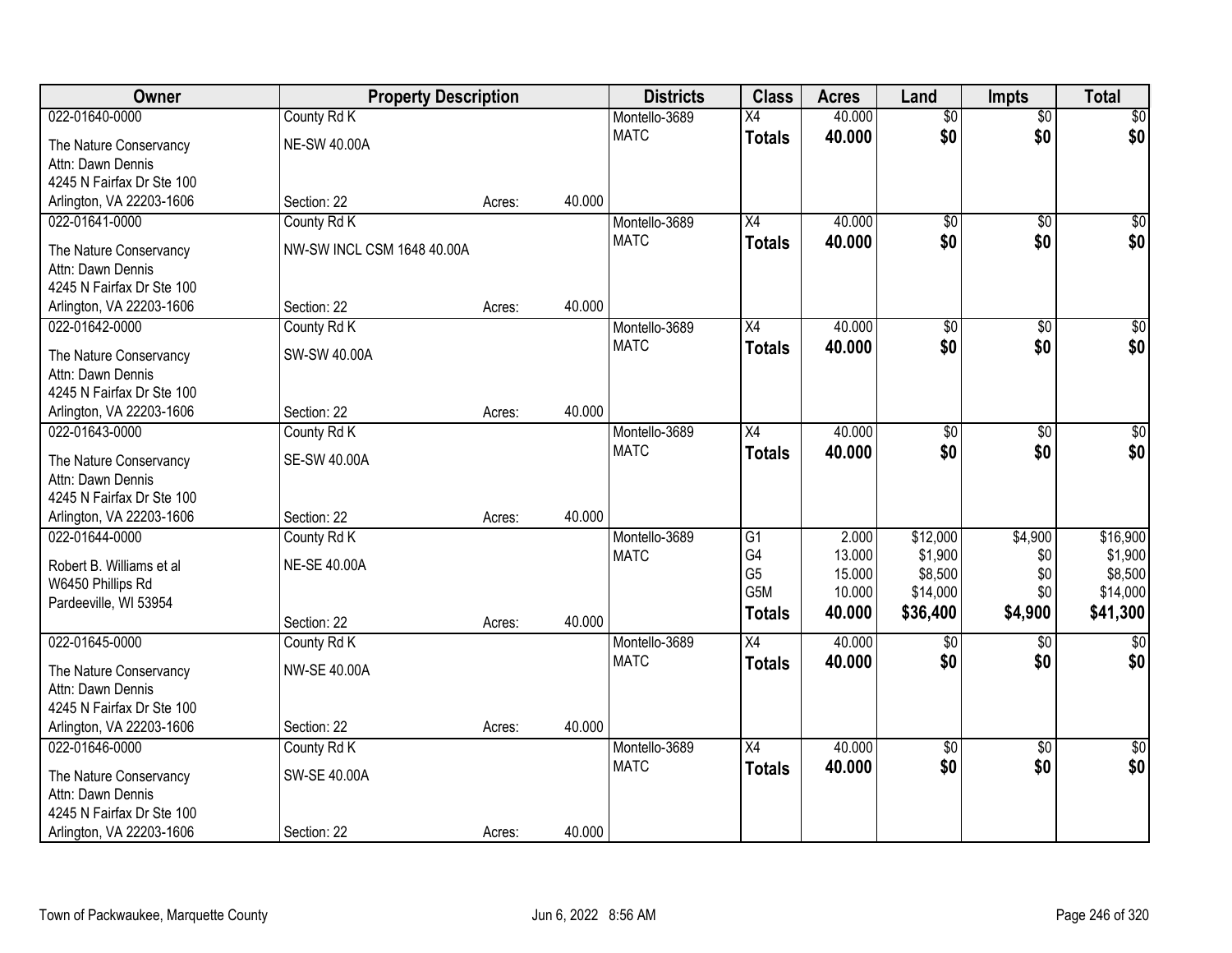| Owner                                       |                                             | <b>Property Description</b> |        | <b>Districts</b>   | <b>Class</b>    | <b>Acres</b> | Land            | Impts           | <b>Total</b> |
|---------------------------------------------|---------------------------------------------|-----------------------------|--------|--------------------|-----------------|--------------|-----------------|-----------------|--------------|
| 022-01647-0000                              | County Rd K                                 |                             |        | Montello-3689      | $\overline{X4}$ | 40.000       | $\overline{60}$ | $\overline{50}$ | \$0          |
| The Nature Conservancy                      | PRT OF SE-SE 40.00A                         |                             |        | <b>MATC</b>        | <b>Totals</b>   | 40.000       | \$0             | \$0             | \$0          |
| Attn: Dawn Dennis                           |                                             |                             |        |                    |                 |              |                 |                 |              |
| 4245 N Fairfax Dr Ste 100                   |                                             |                             |        |                    |                 |              |                 |                 |              |
| Arlington, VA 22203-1606                    | Section: 22                                 | Acres:                      | 40.000 |                    |                 |              |                 |                 |              |
| 022-01648-0000                              | W5080 County Rd K                           |                             |        | Buffalo Lake Pro & | $\overline{G1}$ | 0.170        | \$21,600        | \$84,900        | \$106,500    |
| James R Carr General Trust                  | PRT OF GOVT LOT 2 60FT FRTG 0.17A           |                             |        | <b>Rehab Dist</b>  | <b>Totals</b>   | 0.170        | \$21,600        | \$84,900        | \$106,500    |
| 1825 W Canyon Dr                            |                                             |                             |        | Montello-3689      |                 |              |                 |                 |              |
| Freeport, IL 61032                          |                                             |                             |        | <b>MATC</b>        |                 |              |                 |                 |              |
|                                             | Section: 22                                 | Acres:                      | 0.170  |                    |                 |              |                 |                 |              |
| 022-01649-0000                              | W4507 County Rd K                           |                             |        | Montello-3689      | G1              | 2.120        | \$12,400        | \$111,100       | \$123,500    |
| Herman Grzes                                | LOT 2 CSM 980 BEING PRT OF NE-NE 39.62A     |                             |        | <b>MATC</b>        | G <sub>6</sub>  | 37.500       | \$105,000       | \$0             | \$105,000    |
| W4507 County Rd K                           |                                             |                             |        |                    | <b>Totals</b>   | 39.620       | \$117,400       | \$111,100       | \$228,500    |
| Montello, WI 53949                          |                                             |                             |        |                    |                 |              |                 |                 |              |
|                                             | Section: 23                                 | Acres:                      | 39.620 |                    |                 |              |                 |                 |              |
| 022-01651-0000                              | 11th Dr                                     |                             |        | Montello-3689      | $\overline{X4}$ | 39.510       | \$0             | \$0             | \$0          |
| Montello Union Free High School             | NW-NE LESS N 50FT OF W 425FT THEREOF 39.51A |                             |        | <b>MATC</b>        | <b>Totals</b>   | 39.510       | \$0             | \$0             | \$0          |
| 222 Forest Ln                               |                                             |                             |        |                    |                 |              |                 |                 |              |
| Montello, WI 53949                          |                                             |                             |        |                    |                 |              |                 |                 |              |
|                                             | Section: 23                                 | Acres:                      | 39.510 |                    |                 |              |                 |                 |              |
| 022-01652-0000                              | N3572 11th Dr                               |                             |        | Montello-3689      | $\overline{G1}$ | 5.020        | \$22,600        | \$9,200         | \$31,800     |
| <b>Nykiel Family Trust</b>                  | LOT 1 CSM 810 BEING PRT OF SW-NE 5.02A      |                             |        | <b>MATC</b>        | <b>Totals</b>   | 5.020        | \$22,600        | \$9,200         | \$31,800     |
| 3744 S 5th PI                               |                                             |                             |        |                    |                 |              |                 |                 |              |
| Milwaukee, WI 53207                         |                                             |                             |        |                    |                 |              |                 |                 |              |
|                                             | Section: 23                                 | Acres:                      | 5.020  |                    |                 |              |                 |                 |              |
| 022-01653-0000                              | N3546 11th Dr                               |                             |        | Montello-3689      | $\overline{G1}$ | 5.020        | \$22,600        | \$31,200        | \$53,800     |
|                                             | LOT 2 OF CSM 810 BEING PRT SW-NE 5.02A      |                             |        | <b>MATC</b>        | <b>Totals</b>   | 5.020        | \$22,600        | \$31,200        | \$53,800     |
| <b>Nykiel Family Trust</b><br>3744 S 5th PI |                                             |                             |        |                    |                 |              |                 |                 |              |
| Milwaukee, WI 53207                         |                                             |                             |        |                    |                 |              |                 |                 |              |
|                                             | Section: 23                                 | Acres:                      | 5.020  |                    |                 |              |                 |                 |              |
| 022-01654-0000                              | W4652 Fox Rd                                |                             |        | Montello-3689      | $\overline{G1}$ | 5.010        | \$22,500        | \$143,800       | \$166,300    |
|                                             | LOT 3 CSM 810 5.01A                         |                             |        | <b>MATC</b>        | <b>Totals</b>   | 5.010        | \$22,500        | \$143,800       | \$166,300    |
| Dorothy A. Magestro<br>W4652 Fox Rd         |                                             |                             |        |                    |                 |              |                 |                 |              |
| Montello, WI 53949                          |                                             |                             |        |                    |                 |              |                 |                 |              |
|                                             | Section: 23                                 | Acres:                      | 5.010  |                    |                 |              |                 |                 |              |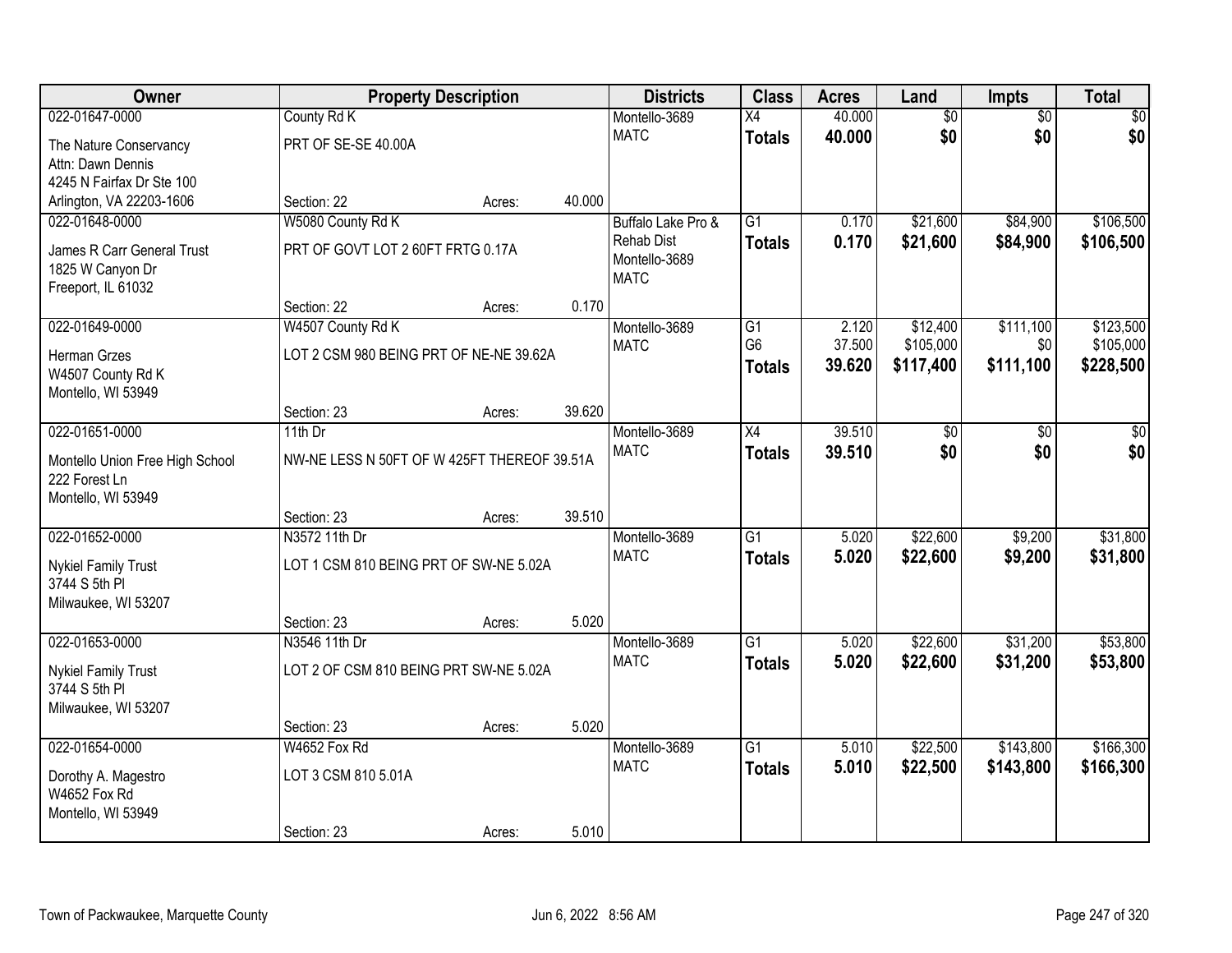| Owner                                      |                                              | <b>Property Description</b> |        | <b>Districts</b>             | <b>Class</b>    | <b>Acres</b> | Land     | Impts           | <b>Total</b> |
|--------------------------------------------|----------------------------------------------|-----------------------------|--------|------------------------------|-----------------|--------------|----------|-----------------|--------------|
| 022-01655-0000                             | Fox Rd                                       |                             |        | Montello-3689                | $\overline{G1}$ | 4.120        | \$19,400 | $\overline{50}$ | \$19,400     |
| Dorothy A. Magestro                        | LOT 2 CSM 1437 4.12A                         |                             |        | <b>MATC</b>                  | <b>Totals</b>   | 4.120        | \$19,400 | \$0             | \$19,400     |
| W4652 Fox Rd                               |                                              |                             |        |                              |                 |              |          |                 |              |
| Montello, WI 53949                         |                                              |                             |        |                              |                 |              |          |                 |              |
|                                            | Section: 23                                  | Acres:                      | 4.120  |                              |                 |              |          |                 |              |
| 022-01656-0000                             | N3544 11th Dr                                |                             |        | Montello-3689                | $\overline{G1}$ | 5.310        | \$23,600 | \$46,600        | \$70,200     |
| <b>Nykiel Family Trust</b>                 | LOT 4 CSM 810 5.31A                          |                             |        | <b>MATC</b>                  | <b>Totals</b>   | 5.310        | \$23,600 | \$46,600        | \$70,200     |
| 3744 S 5th PI                              |                                              |                             |        |                              |                 |              |          |                 |              |
| Milwaukee, WI 53207                        |                                              |                             |        |                              |                 |              |          |                 |              |
|                                            | Section: 23                                  | Acres:                      | 5.310  |                              |                 |              |          |                 |              |
| 022-01657-0000                             | Fox Rd                                       |                             |        | Montello-3689<br><b>MATC</b> | G1              | 3.920        | \$18,700 | \$0             | \$18,700     |
| <b>Nykiel Family Trust</b>                 | LOT 1 CSM 1437 3.92A                         |                             |        |                              | <b>Totals</b>   | 3.920        | \$18,700 | \$0             | \$18,700     |
| 3744 S 5th PI                              |                                              |                             |        |                              |                 |              |          |                 |              |
| Milwaukee, WI 53207                        | Section: 23                                  |                             | 3.920  |                              |                 |              |          |                 |              |
| 022-01658-0000                             | W4616 Fox Rd                                 | Acres:                      |        | Montello-3689                | G1              | 2.000        | \$12,000 | \$159,100       | \$171,100    |
|                                            |                                              |                             |        | <b>MATC</b>                  | G <sub>6</sub>  | 10.590       | \$29,700 | \$0             | \$29,700     |
| Lynette A. Kerznar                         | LOT 1 OF CSM 2251 BEING PRT OF SW-NE & SE-NE |                             |        |                              | <b>Totals</b>   | 12.590       | \$41,700 | \$159,100       | \$200,800    |
| Lisa Brandt-Wendt<br>PO Box 23             | 12.59A                                       |                             |        |                              |                 |              |          |                 |              |
| Kingston, WI 53939                         | Section: 23                                  | Acres:                      | 12.590 |                              |                 |              |          |                 |              |
| 022-01659-0000                             | $11th$ Dr                                    |                             |        | Montello-3689                | $\overline{G1}$ | 1.210        | \$9,200  | $\overline{50}$ | \$9,200      |
|                                            |                                              |                             |        | <b>MATC</b>                  | <b>Totals</b>   | 1.210        | \$9,200  | \$0             | \$9,200      |
| Andrew L. Homan<br>3235 S Landl Ln Apt 112 | LOT 1 CSM 914 BEING PRT OF SW-NE 1.21A       |                             |        |                              |                 |              |          |                 |              |
| Milwaukee, WI 53227-4477                   |                                              |                             |        |                              |                 |              |          |                 |              |
|                                            | Section: 23                                  | Acres:                      | 1.210  |                              |                 |              |          |                 |              |
| 022-01660-0000                             | 11th $Dr$                                    |                             |        | Montello-3689                | $\overline{G1}$ | 1.070        | \$8,700  | \$2,500         | \$11,200     |
| Andrew L. Homan                            | LOT 2 CSM 914 BEING PRT OF SW-NE 1.07A       |                             |        | <b>MATC</b>                  | <b>Totals</b>   | 1.070        | \$8,700  | \$2,500         | \$11,200     |
| 3235 S Landl Ln Apt 112                    |                                              |                             |        |                              |                 |              |          |                 |              |
| Milwaukee, WI 53227-4477                   |                                              |                             |        |                              |                 |              |          |                 |              |
|                                            | Section: 23                                  | Acres:                      | 1.070  |                              |                 |              |          |                 |              |
| 022-01661-0000                             | 11th Dr                                      |                             |        | Montello-3689                | $\overline{G1}$ | 1.070        | \$8,700  | $\overline{50}$ | \$8,700      |
| Andrew L. Homan                            | LOT 3 CSM 914 BEING PRT OF SW-NE 1.07A       |                             |        | <b>MATC</b>                  | <b>Totals</b>   | 1.070        | \$8,700  | \$0             | \$8,700      |
| 3235 S Landl Ln Apt 112                    |                                              |                             |        |                              |                 |              |          |                 |              |
| Milwaukee, WI 53227-4477                   |                                              |                             |        |                              |                 |              |          |                 |              |
|                                            | Section: 23                                  | Acres:                      | 1.070  |                              |                 |              |          |                 |              |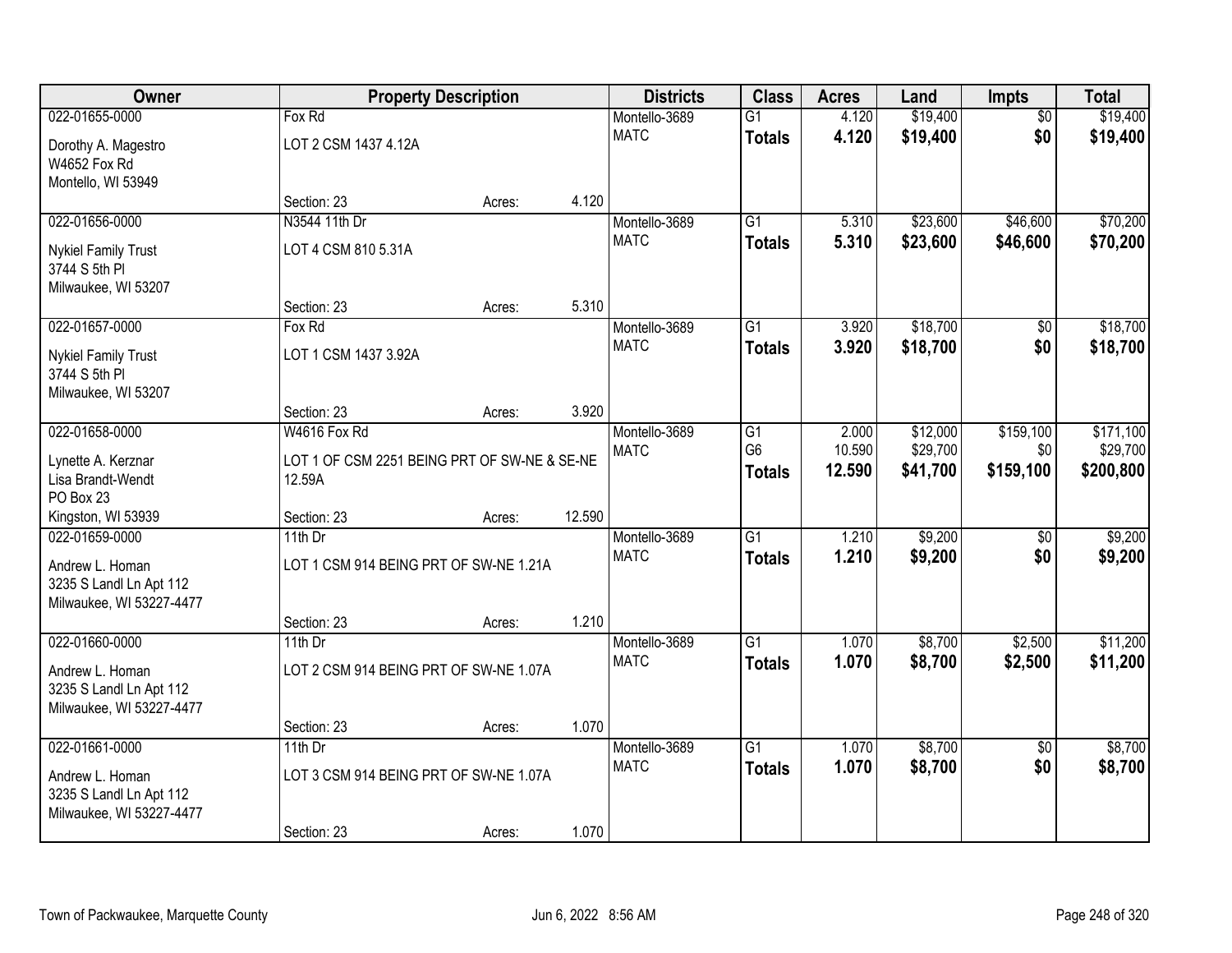| Owner                         |                                          | <b>Property Description</b> |        | <b>Districts</b>                   | <b>Class</b>    | <b>Acres</b> | Land     | <b>Impts</b>    | <b>Total</b> |
|-------------------------------|------------------------------------------|-----------------------------|--------|------------------------------------|-----------------|--------------|----------|-----------------|--------------|
| 022-01662-0000                | N3580 11th Dr                            |                             |        | Montello-3689                      | $\overline{G1}$ | 1.070        | \$8,700  | \$65,600        | \$74,300     |
| David A. Bottger              | LOT 4 CSM 914 BEING PRT OF SW-NE 1.07A   |                             |        | <b>MATC</b>                        | <b>Totals</b>   | 1.070        | \$8,700  | \$65,600        | \$74,300     |
| Frances Mc Roberts Bottger    |                                          |                             |        |                                    |                 |              |          |                 |              |
| 921 Ontario St Unit c         |                                          |                             |        |                                    |                 |              |          |                 |              |
| Oak Park, IL 60302            | Section: 23                              | Acres:                      | 1.070  |                                    |                 |              |          |                 |              |
| 022-01663-0000                | Fox Rd                                   |                             |        | Montello-3689                      | $\overline{G6}$ | 23.700       | \$66,400 | \$0             | \$66,400     |
| Peter R. Pacheco              | PRT OF SE-NE 23.70A                      |                             |        | <b>MATC</b>                        | <b>Totals</b>   | 23.700       | \$66,400 | \$0             | \$66,400     |
| Vivian M. Pacheco             |                                          |                             |        |                                    |                 |              |          |                 |              |
| 4531 S California Ave         |                                          |                             |        |                                    |                 |              |          |                 |              |
| Chicago, IL 60632             | Section: 23                              | Acres:                      | 23.700 |                                    |                 |              |          |                 |              |
| 022-01664-0000                | W4504 Fox Rd                             |                             |        | Montello-3689                      | $\overline{G1}$ | 10.000       | \$40,000 | \$176,300       | \$216,300    |
|                               |                                          |                             |        | <b>MATC</b>                        | <b>Totals</b>   | 10.000       | \$40,000 | \$176,300       | \$216,300    |
| Kyle L. Block<br>W4504 Fox Rd | E 10A OF SE-NE 10.00A                    |                             |        |                                    |                 |              |          |                 |              |
| Montello, WI 53949            |                                          |                             |        |                                    |                 |              |          |                 |              |
|                               | Section: 23                              | Acres:                      | 10.000 |                                    |                 |              |          |                 |              |
| 022-01665-0000                | County Rd K                              |                             |        | Buffalo Lake Pro &                 | $\overline{G4}$ | 5.780        | \$600    | \$0             | \$600        |
|                               |                                          |                             |        | <b>Rehab Dist</b>                  | G <sub>6</sub>  | 4.600        | \$12,900 | \$0             | \$12,900     |
| Robert D. Dawidziak           | FRAC PRT OF GOVT LOT 1 10.38A            |                             |        | Montello-3689                      | <b>Totals</b>   | 10.380       | \$13,500 | \$0             | \$13,500     |
| Jean M. Dawidziak             |                                          |                             |        | <b>MATC</b>                        |                 |              |          |                 |              |
| W4863 County Rd K             |                                          |                             |        |                                    |                 |              |          |                 |              |
| Montello, WI 53949            | Section: 23                              | Acres:                      | 10.380 |                                    |                 |              |          |                 |              |
| 022-01666-0000                | W4746 County Rd K                        |                             |        | Buffalo Lake Pro &                 | $\overline{G1}$ | 0.300        | \$29,100 | \$43,000        | \$72,100     |
| Robert J. Leske               | FRAC PRT OF GOVT LOT 10.30A              |                             |        | <b>Rehab Dist</b><br>Montello-3689 | <b>Totals</b>   | 0.300        | \$29,100 | \$43,000        | \$72,100     |
| Jelena Kivimurd               |                                          |                             |        | <b>MATC</b>                        |                 |              |          |                 |              |
| W4746 County Rd K             |                                          |                             |        |                                    |                 |              |          |                 |              |
| Montello, WI 53949            | Section: 23                              | Acres:                      | 0.300  |                                    |                 |              |          |                 |              |
| 022-01667-0000                | W4766 County Rd K                        |                             |        | Buffalo Lake Pro &                 | $\overline{G1}$ | 0.250        | \$33,200 | \$112,600       | \$145,800    |
| Carol A. Koralewski Trustees  | LOT 2 CSM 55 BEING PRT OF NE-NW 0.25A    |                             |        | <b>Rehab Dist</b>                  | <b>Totals</b>   | 0.250        | \$33,200 | \$112,600       | \$145,800    |
| Koralewski 2015 Jt Rev Trust  |                                          |                             |        | Montello-3689                      |                 |              |          |                 |              |
| W4766 Co Rd K                 |                                          |                             |        | <b>MATC</b>                        |                 |              |          |                 |              |
| Montello, WI 53949            | Section: 23                              | Acres:                      | 0.250  |                                    |                 |              |          |                 |              |
| 022-01668-0000                | County Rd K                              |                             |        | Buffalo Lake Pro &                 | $\overline{G1}$ | 1.865        | \$15,000 | $\overline{50}$ | \$15,000     |
| Lisa M. Seibold               | LOT 1 CSM 2474 BEING PRT OF NE-NW 1.865A |                             |        | <b>Rehab Dist</b>                  | <b>Totals</b>   | 1.865        | \$15,000 | \$0             | \$15,000     |
| 1309 Bayridge Rd              |                                          |                             |        | Montello-3689                      |                 |              |          |                 |              |
| Madison, WI 53716             |                                          |                             |        | <b>MATC</b>                        |                 |              |          |                 |              |
|                               | Section: 23                              | Acres:                      | 1.865  |                                    |                 |              |          |                 |              |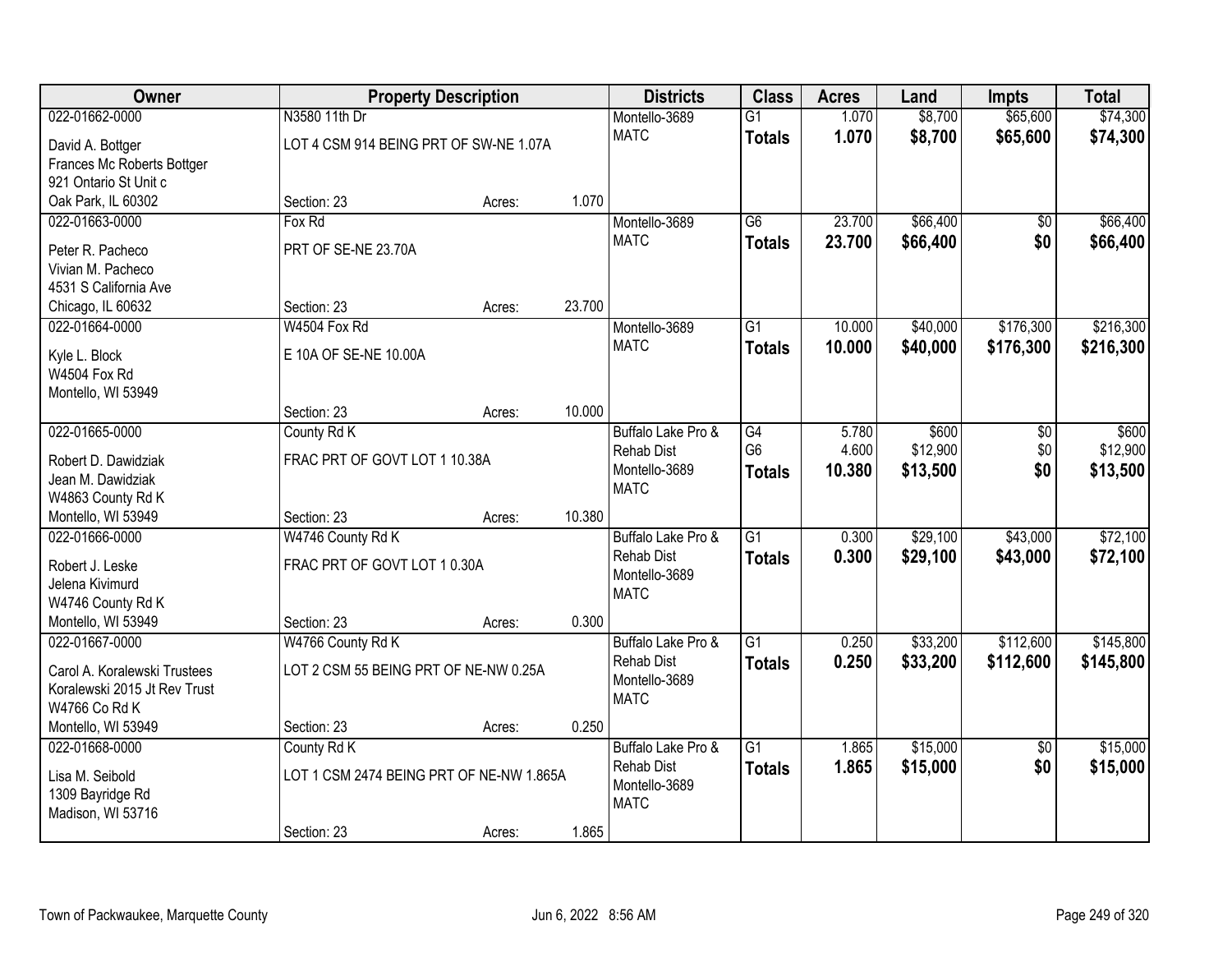| <b>Owner</b>                                                             |                                                              | <b>Property Description</b> |       |                                                   | <b>Class</b>    | <b>Acres</b> | Land     | <b>Impts</b> | <b>Total</b> |
|--------------------------------------------------------------------------|--------------------------------------------------------------|-----------------------------|-------|---------------------------------------------------|-----------------|--------------|----------|--------------|--------------|
| 022-01668-0005                                                           | W4780 County Rd K                                            |                             |       | Buffalo Lake Pro &                                | $\overline{G1}$ | 0.937        | \$60,600 | \$71,500     | \$132,100    |
| Lisa M. Seibold<br>1309 Bayridge Rd<br>Madison, WI 53716                 | LOT 1 CSM 2473 BEING PRT OF NE-NW 00.937A                    |                             |       | <b>Rehab Dist</b><br>Montello-3689<br><b>MATC</b> | <b>Totals</b>   | 0.937        | \$60,600 | \$71,500     | \$132,100    |
|                                                                          | Section: 23                                                  | Acres:                      | 0.937 |                                                   |                 |              |          |              |              |
| 022-01669-0000                                                           | N3679 11th Dr                                                |                             |       | Montello-3689                                     | $\overline{G1}$ | 4.740        | \$25,100 | \$176,900    | \$202,000    |
| Donald Svec<br>1300 Prairie Dr<br>Algonquin, IL 60102                    | PRT GOVT LOT 1 BEING PRT OF NE-NW 4.74A                      |                             |       | <b>MATC</b>                                       | <b>Totals</b>   | 4.740        | \$25,100 | \$176,900    | \$202,000    |
|                                                                          | Section: 23                                                  | Acres:                      | 4.740 |                                                   |                 |              |          |              |              |
| 022-01670-0000                                                           | W4719 County Rd K                                            |                             |       | Buffalo Lake Pro &                                | $\overline{G1}$ | 0.350        | \$24,500 | \$104,900    | \$129,400    |
| Timothy J. Fleming<br>W4719 County Rd K<br>Montello, WI 53949            | FRAC PRT OF GOVT LOT 10.35A                                  |                             |       | <b>Rehab Dist</b><br>Montello-3689<br><b>MATC</b> | <b>Totals</b>   | 0.350        | \$24,500 | \$104,900    | \$129,400    |
|                                                                          | Section: 23                                                  | Acres:                      | 0.350 |                                                   |                 |              |          |              |              |
| 022-01671-0000                                                           | W4715 County Rd K                                            |                             |       | Buffalo Lake Pro &                                | $\overline{G1}$ | 0.350        | \$25,000 | \$44,000     | \$69,000     |
| Timothy M. Dessing et al<br>914 21st St<br>Mendota, IL 61342             | FRAC PRT OF GOVT LOT 1 66FT FRTG 0.35A                       |                             |       | Rehab Dist<br>Montello-3689<br><b>MATC</b>        | <b>Totals</b>   | 0.350        | \$25,000 | \$44,000     | \$69,000     |
|                                                                          | Section: 23                                                  | Acres:                      | 0.350 |                                                   |                 |              |          |              |              |
| 022-01672-0000                                                           | W4738 County Rd K                                            |                             |       | Buffalo Lake Pro &                                | $\overline{G1}$ | 0.300        | \$27,700 | \$29,000     | \$56,700     |
| Colette E. Prellwitz<br>831 N Wisconsin Ave<br>Port Washington, WI 53074 | PRT GOVT LOT 175FT FRTG 0.30A                                |                             |       | <b>Rehab Dist</b><br>Montello-3689<br><b>MATC</b> | <b>Totals</b>   | 0.300        | \$27,700 | \$29,000     | \$56,700     |
|                                                                          | Section: 23                                                  | Acres:                      | 0.300 |                                                   |                 |              |          |              |              |
| 022-01673-0000                                                           | W4727 County Rd K                                            |                             |       | Buffalo Lake Pro &                                | $\overline{G1}$ | 0.530        | \$22,900 | \$32,000     | \$54,900     |
| Jay P. Joseph<br>Brenda J. Joseph<br>3 Woodhaven Ln                      | PRT OF GOVT LOT 10.53A                                       |                             |       | <b>Rehab Dist</b><br>Montello-3689<br><b>MATC</b> | <b>Totals</b>   | 0.530        | \$22,900 | \$32,000     | \$54,900     |
| Kaukauna, WI 54130                                                       | Section: 23                                                  | Acres:                      | 0.530 |                                                   |                 |              |          |              |              |
| 022-01674-0000                                                           | W4756 County Rd K                                            |                             |       | Buffalo Lake Pro &                                | $\overline{G1}$ | 0.170        | \$28,800 | \$35,900     | \$64,700     |
| Frank J. Vogrinc<br>Cheryl A. Vogrinc<br>3401 Portage Rd                 | 85FT FRTG LOT 1 CSM 55 & A 50FT PIECE LY E<br>THEREOF 00.17A |                             |       | <b>Rehab Dist</b><br>Montello-3689<br><b>MATC</b> | <b>Totals</b>   | 0.170        | \$28,800 | \$35,900     | \$64,700     |
| Madison, WI 53704                                                        | Section: 23                                                  | Acres:                      | 0.170 |                                                   |                 |              |          |              |              |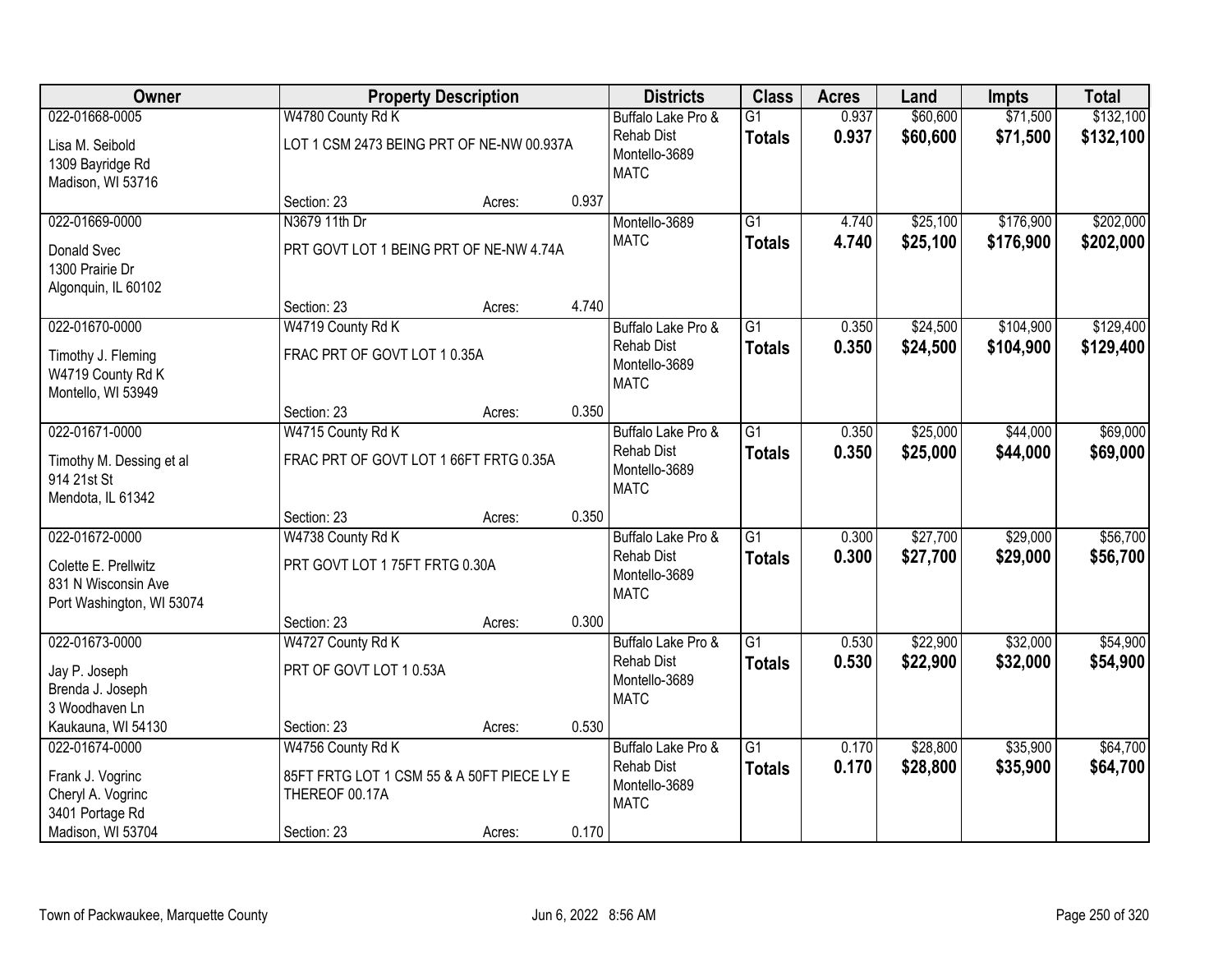| Owner                                                                                           | <b>Property Description</b>                                             |        |       | <b>Districts</b>                                                        | <b>Class</b>                     | <b>Acres</b>   | Land                 | <b>Impts</b>           | <b>Total</b>           |
|-------------------------------------------------------------------------------------------------|-------------------------------------------------------------------------|--------|-------|-------------------------------------------------------------------------|----------------------------------|----------------|----------------------|------------------------|------------------------|
| 022-01675-0000                                                                                  | W4798 County Rd K                                                       |        |       | Buffalo Lake Pro &                                                      | $\overline{G1}$                  | 0.500          | \$34,000             | \$73,800               | \$107,800              |
| Laverne R. Hjelmberg<br>305 Nichols Dr<br>Sycamore, IL 60178                                    | N PRT OF NW PRT OF GOVT LOT 1 100FT 0.50A                               |        |       | <b>Rehab Dist</b><br>Montello-3689<br><b>MATC</b>                       | <b>Totals</b>                    | 0.500          | \$34,000             | \$73,800               | \$107,800              |
|                                                                                                 | Section: 23                                                             | Acres: | 0.500 |                                                                         |                                  |                |                      |                        |                        |
| 022-01676-0000                                                                                  | W4830 County Rd K                                                       |        |       | Buffalo Lake Pro &                                                      | $\overline{G1}$                  | 0.275          | \$22,600             | \$35,400               | \$58,000               |
| David F. Easley<br>Joan E. Easley<br>5671 State Rd 73                                           | PRT OF GOVT LOT 20.275A                                                 |        |       | Rehab Dist<br>Montello-3689<br><b>MATC</b>                              | <b>Totals</b>                    | 0.275          | \$22,600             | \$35,400               | \$58,000               |
| Marshall, WI 53559                                                                              | Section: 23                                                             | Acres: | 0.275 |                                                                         |                                  |                |                      |                        |                        |
| 022-01677-0000                                                                                  | W4750 County Rd K                                                       |        |       | Buffalo Lake Pro &                                                      | G <sub>1</sub>                   | 0.280          | \$28,100             | \$68,500               | \$96,600               |
| Jordan G. De Long<br>Charles R. De Long<br>11631 E Creek Rd                                     | FRAC PRT GOVT LOT 1 (SHARON LODGE) PER POS<br>00.28A                    |        |       | <b>Rehab Dist</b><br>Montello-3689<br><b>MATC</b>                       | <b>Totals</b>                    | 0.280          | \$28,100             | \$68,500               | \$96,600               |
| Darien, WI 53114                                                                                | Section: 23                                                             | Acres: | 0.280 |                                                                         |                                  |                |                      |                        |                        |
| 022-01678-0000                                                                                  | W4838 County Rd K                                                       |        |       | Buffalo Lake Pro &                                                      | $\overline{G1}$                  | 0.459          | \$34,000             | \$45,200               | \$79,200               |
| Dean T. Mancheski<br>Jean A. Mancheski<br>625 W Mohawk Tr                                       | PRT OF GOVT 1 100FT FRTG 0.459A                                         |        |       | <b>Rehab Dist</b><br>Montello-3689<br><b>MATC</b>                       | <b>Totals</b>                    | 0.459          | \$34,000             | \$45,200               | \$79,200               |
| Deforest, WI 53532-3034                                                                         | Section: 23                                                             | Acres: | 0.459 |                                                                         |                                  |                |                      |                        |                        |
| 022-01679-0000<br>Daniel S. Meinecke<br>W4825 County Rd K<br>Montello, WI 53949                 | W4825 County Rd K<br>LOT 1 CSM 3260 BEING PRT OF GOVT LOT 2 00.520A     |        |       | Buffalo Lake Pro &<br><b>Rehab Dist</b><br>Montello-3689<br><b>MATC</b> | $\overline{G1}$<br><b>Totals</b> | 0.520<br>0.520 | \$14,400<br>\$14,400 | \$79,900<br>\$79,900   | \$94,300<br>\$94,300   |
|                                                                                                 | Section: 23                                                             | Acres: | 0.520 |                                                                         |                                  |                |                      |                        |                        |
| 022-01680-0000                                                                                  | N3643 11th Dr                                                           |        |       | Buffalo Lake Pro &                                                      | $\overline{G1}$                  | 4.330          | \$20,200             | \$160,800              | \$181,000              |
| Gary L. Odekirk<br>Lynn M. Odekirk<br>N3643 11th Dr                                             | PRT OF GOVT LOT 1 & 1/16 INT IN V131 P483 4.33A                         |        |       | <b>Rehab Dist</b><br>Montello-3689<br><b>MATC</b>                       | <b>Totals</b>                    | 4.330          | \$20,200             | \$160,800              | \$181,000              |
| Montello, WI 53949                                                                              | Section: 23                                                             | Acres: | 4.330 |                                                                         |                                  |                |                      |                        |                        |
| 022-01681-0000<br>Lawrence J. Baltutis Co-Trustees et al<br>N3627 11th Dr<br>Montello, WI 53949 | N3627 11th Dr<br>A PARCEL OF GOVT LOT 1 & 1/8 INT IN V131 P483<br>8.03A |        | 8.030 | Buffalo Lake Pro &<br><b>Rehab Dist</b><br>Montello-3689<br><b>MATC</b> | G1<br><b>Totals</b>              | 8.030<br>8.030 | \$33,100<br>\$33,100 | \$144,400<br>\$144,400 | \$177,500<br>\$177,500 |
|                                                                                                 | Section: 23                                                             | Acres: |       |                                                                         |                                  |                |                      |                        |                        |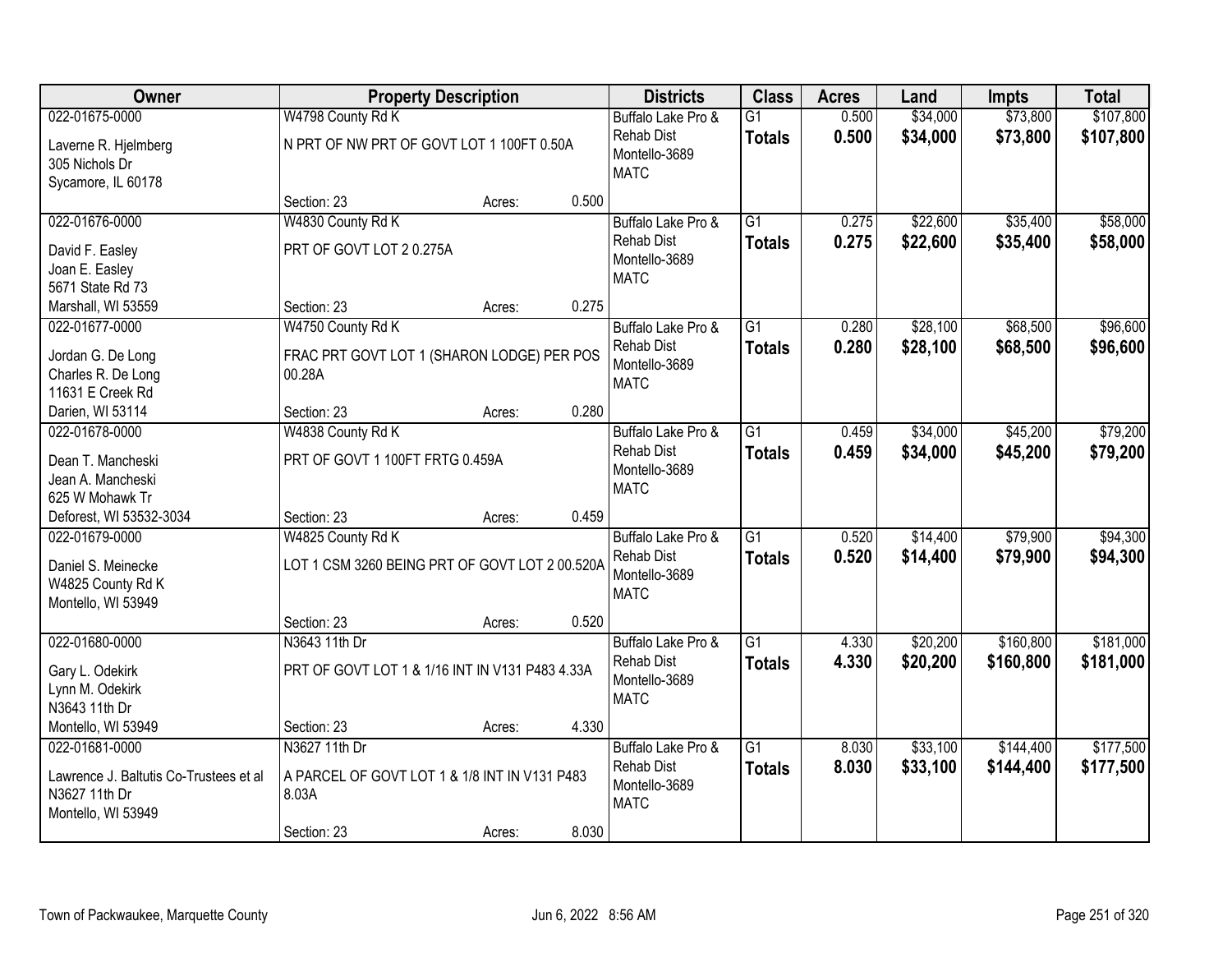| <b>Owner</b>                         |                                                 | <b>Property Description</b> |       |                                    | <b>Class</b>    | <b>Acres</b> | Land     | <b>Impts</b> | <b>Total</b> |
|--------------------------------------|-------------------------------------------------|-----------------------------|-------|------------------------------------|-----------------|--------------|----------|--------------|--------------|
| 022-01683-0000                       | N3595 11th Dr                                   |                             |       | Buffalo Lake Pro &                 | $\overline{G1}$ | 4.600        | \$21,100 | \$28,800     | \$49,900     |
| Carl E. Price                        | PRT OF GOVT LOT 1 & 1/16 INT IN V131 P483 4.60A |                             |       | Rehab Dist                         | <b>Totals</b>   | 4.600        | \$21,100 | \$28,800     | \$49,900     |
| Sarah J. Price                       |                                                 |                             |       | Montello-3689                      |                 |              |          |              |              |
| N9067 Swift Lake Dr                  |                                                 |                             |       | <b>MATC</b>                        |                 |              |          |              |              |
| East Troy, WI 53120                  | Section: 23                                     | Acres:                      | 4.600 |                                    |                 |              |          |              |              |
| 022-01684-0000                       | County Rd K                                     |                             |       | Buffalo Lake Pro &                 | $\overline{G1}$ | 0.210        | \$3,400  | \$0          | \$3,400      |
|                                      | PRT OF GOVT LOT 1 LY S OF CO RD K 0.21A         |                             |       | Rehab Dist                         | <b>Totals</b>   | 0.210        | \$3,400  | \$0          | \$3,400      |
| Frank J. Vogrinc                     |                                                 |                             |       | Montello-3689                      |                 |              |          |              |              |
| Cheryl A. Vogrinc                    |                                                 |                             |       | <b>MATC</b>                        |                 |              |          |              |              |
| 3401 Portage Rd<br>Madison, WI 53704 | Section: 23                                     |                             | 0.210 |                                    |                 |              |          |              |              |
| 022-01685-0000                       |                                                 | Acres:                      |       |                                    | G1              | 1.370        | \$36,200 | \$24,700     | \$60,900     |
|                                      | W4817 County Rd K                               |                             |       | Buffalo Lake Pro &                 |                 |              |          |              |              |
| James Andrews                        | LOT 1, OUTLOT 1 & PRT LOT 2 CSM 3220 BEING PRT  |                             |       | <b>Rehab Dist</b><br>Montello-3689 | <b>Totals</b>   | 1.370        | \$36,200 | \$24,700     | \$60,900     |
| Marlene R. Andrews                   | GOVT LOT 2 & 1/16 INT V131 P483 1.37A           |                             |       | <b>MATC</b>                        |                 |              |          |              |              |
| 635 Champlaine Ave                   |                                                 |                             |       |                                    |                 |              |          |              |              |
| Westmont, IL 60559                   | Section: 23                                     | Acres:                      | 1.370 |                                    |                 |              |          |              |              |
| 022-01686-0000                       | W4812 County Rd K                               |                             |       | Buffalo Lake Pro &                 | $\overline{G1}$ | 0.290        | \$32,500 | \$36,500     | \$69,000     |
| Marlene R. Andrews                   | PRT OF LOT 2 CSM 3220 BEING PRT GOVT LOT 2      |                             |       | <b>Rehab Dist</b>                  | <b>Totals</b>   | 0.290        | \$32,500 | \$36,500     | \$69,000     |
| Joyce A. Steggers                    | 100FT FRTG 00.29A                               |                             |       | Montello-3689                      |                 |              |          |              |              |
| 635 Champlaine Ave                   |                                                 |                             |       | <b>MATC</b>                        |                 |              |          |              |              |
| Westmont, IL 60559                   | Section: 23                                     | Acres:                      | 0.290 |                                    |                 |              |          |              |              |
| 022-01688-0000                       | W4790 County Rd K                               |                             |       | Buffalo Lake Pro &                 | $\overline{G1}$ | 0.950        | \$54,000 | \$190,900    | \$244,900    |
|                                      |                                                 |                             |       | <b>Rehab Dist</b>                  |                 | 0.950        | \$54,000 | \$190,900    | \$244,900    |
| Sean P. Larscheidt                   | LOT 1 & 2 CSM 43 LESS LOT 1 CSM 2972 BEING PRT  |                             |       | Montello-3689                      | <b>Totals</b>   |              |          |              |              |
| Roberta M. Vance                     | OF GOVT LOT 2 00.95A                            |                             |       | <b>MATC</b>                        |                 |              |          |              |              |
| 6709 Larchwood Ln                    |                                                 |                             |       |                                    |                 |              |          |              |              |
| Las Vegas, NV 89103                  | Section: 23                                     | Acres:                      | 0.950 |                                    |                 |              |          |              |              |
| 022-01689-0000                       | W4786 County Rd K                               |                             |       | Buffalo Lake Pro &                 | $\overline{G1}$ | 0.355        | \$25,100 | \$127,900    | \$153,000    |
| Sarah B. Zwieg                       | LOT 1 CSM 2972 BEING PRT OF NE-NW 0.355A        |                             |       | <b>Rehab Dist</b>                  | <b>Totals</b>   | 0.355        | \$25,100 | \$127,900    | \$153,000    |
| William J. Zwieg                     |                                                 |                             |       | Montello-3689                      |                 |              |          |              |              |
| N56 W30764 County Rd K               |                                                 |                             |       | <b>MATC</b>                        |                 |              |          |              |              |
| Hartland, WI 53029                   | Section: 23                                     | Acres:                      | 0.355 |                                    |                 |              |          |              |              |
| 022-01690-0000                       | W4845 County Rd K                               |                             |       | Buffalo Lake Pro &                 | $\overline{G1}$ | 0.765        | \$39,900 | \$89,300     | \$129,200    |
|                                      |                                                 |                             |       | <b>Rehab Dist</b>                  | <b>Totals</b>   | 0.765        | \$39,900 | \$89,300     | \$129,200    |
| Tami Stansbury                       | LOTS 1-2 CSM 1020 BEING PRT GOVT LOT 2 00.765A  |                             |       | Montello-3689                      |                 |              |          |              |              |
| W4845 County Rd K                    |                                                 |                             |       | <b>MATC</b>                        |                 |              |          |              |              |
| Montello, WI 53949                   |                                                 |                             |       |                                    |                 |              |          |              |              |
|                                      | Section: 23                                     | Acres:                      | 0.765 |                                    |                 |              |          |              |              |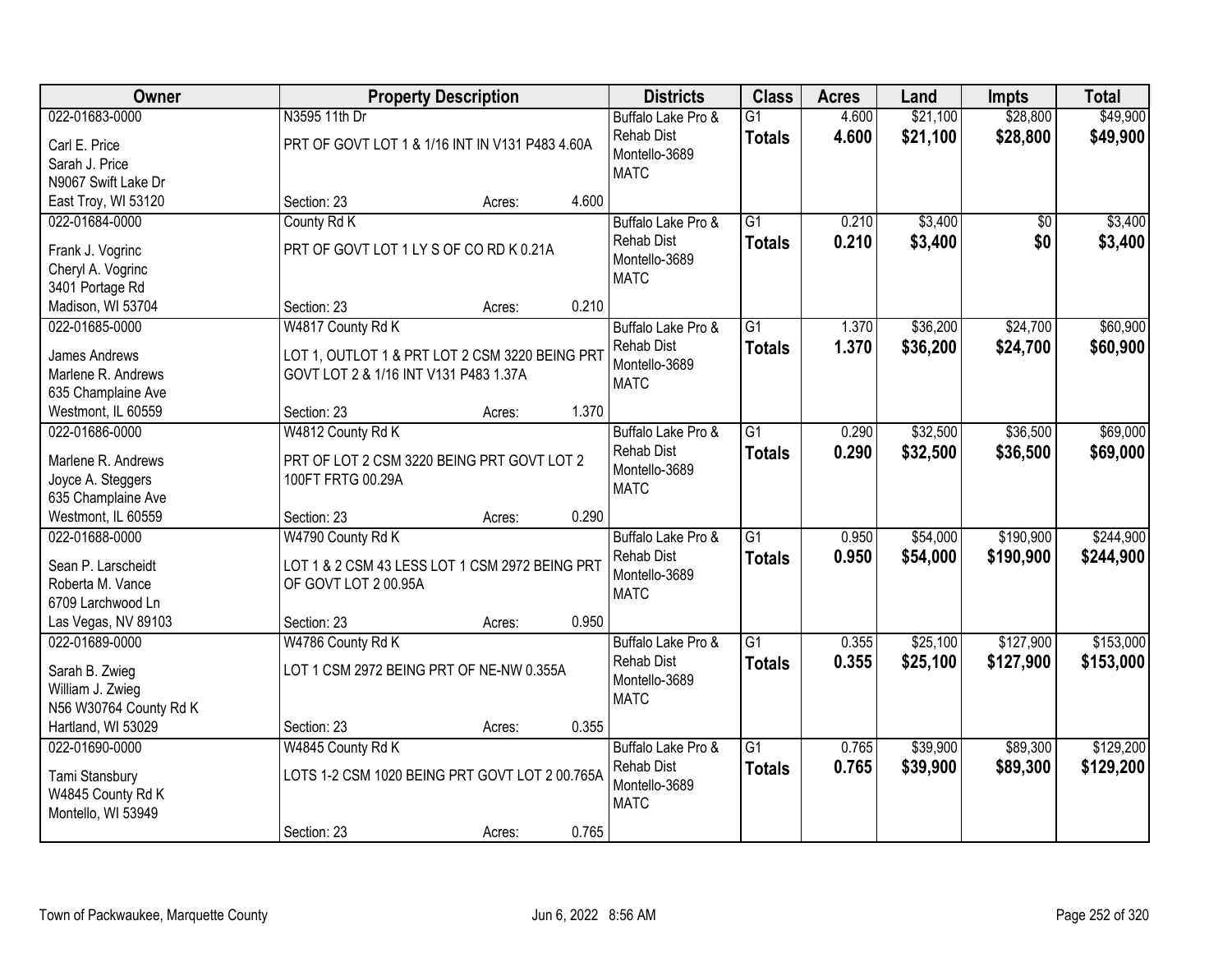| Owner                      |                                                 | <b>Property Description</b> |        | <b>Districts</b>   | <b>Class</b>    | <b>Acres</b> | Land     | <b>Impts</b>    | <b>Total</b> |
|----------------------------|-------------------------------------------------|-----------------------------|--------|--------------------|-----------------|--------------|----------|-----------------|--------------|
| 022-01691-0000             | W4804 County Rd K                               |                             |        | Buffalo Lake Pro & | $\overline{G1}$ | 1.324        | \$56,500 | \$55,400        | \$111,900    |
| Nancy H. Bower             | LOTS 1-2 CSM 1941 BEING PRT GOVT LOT 2 200FT    |                             |        | <b>Rehab Dist</b>  | <b>Totals</b>   | 1.324        | \$56,500 | \$55,400        | \$111,900    |
| Todd M. Bower              | <b>FRTG 1.324A</b>                              |                             |        | Montello-3689      |                 |              |          |                 |              |
| 513 Ferdinand Ave Apt 1    |                                                 |                             |        | <b>MATC</b>        |                 |              |          |                 |              |
| Forest Park, IL 60130-1856 | Section: 23                                     | Acres:                      | 1.324  |                    |                 |              |          |                 |              |
| 022-01692-0000             | W4863 County Rd K                               |                             |        | Montello-3689      | G4              | 23.000       | \$2,500  | $\overline{30}$ | \$2,500      |
|                            |                                                 |                             |        | <b>MATC</b>        | G7              | 2.470        | \$14,600 | \$29,100        | \$43,700     |
| Robert D. Dawidziak        | FRAC PRT OF GOVT LOT 2 25.47A                   |                             |        |                    | <b>Totals</b>   | 25.470       | \$17,100 | \$29,100        | \$46,200     |
| Jean M. Dawidziak          |                                                 |                             |        |                    |                 |              |          |                 |              |
| W4863 County Rd K          |                                                 |                             |        |                    |                 |              |          |                 |              |
| Montello, WI 53949         | Section: 23                                     | Acres:                      | 25.470 |                    |                 |              |          |                 |              |
| 022-01692-0005             | County Rd K                                     |                             |        | Montello-3689      | G4              | 17.530       | \$1,300  | \$0             | \$1,300      |
| Robert D. Dawidziak        | FRAC PRT OF GOVT LOT 2 30.69A                   |                             |        | <b>MATC</b>        | G5M             | 12.160       | \$17,000 | \$0             | \$17,000     |
| Jean M. Dawidziak          |                                                 |                             |        |                    | G7              | 1.000        | \$8,600  | \$2,100         | \$10,700     |
| W4863 County Rd K          |                                                 |                             |        |                    | <b>Totals</b>   | 30.690       | \$26,900 | \$2,100         | \$29,000     |
| Montello, WI 53949         | Section: 23                                     | Acres:                      | 30.690 |                    |                 |              |          |                 |              |
| 022-01693-0000             | County Rd K                                     |                             |        | Montello-3689      | $\overline{G5}$ | 1.490        | \$900    | \$0             | \$900        |
|                            |                                                 |                             |        | <b>MATC</b>        | <b>Totals</b>   | 1.490        | \$900    | \$0             | \$900        |
| Robert D. Dawidziak        | PRT OF SE-NW 1.49A                              |                             |        |                    |                 |              |          |                 |              |
| Jean M. Dawidziak          |                                                 |                             |        |                    |                 |              |          |                 |              |
| W4863 County Rd K          |                                                 |                             |        |                    |                 |              |          |                 |              |
| Montello, WI 53949         | Section: 23                                     | Acres:                      | 1.490  |                    |                 |              |          |                 |              |
| 022-01693-0005             | County Rd K                                     |                             |        | Montello-3689      | $\overline{G5}$ | 8.600        | \$4,900  | $\overline{30}$ | \$4,900      |
| Robert D. Dawidziak        | PRT OF SE-NW 8.60A                              |                             |        | <b>MATC</b>        | <b>Totals</b>   | 8.600        | \$4,900  | \$0             | \$4,900      |
| Jean M. Dawidziak          |                                                 |                             |        |                    |                 |              |          |                 |              |
| W4863 County Rd K          |                                                 |                             |        |                    |                 |              |          |                 |              |
| Montello, WI 53949         | Section: 23                                     | Acres:                      | 8.600  |                    |                 |              |          |                 |              |
| 022-01694-0000             | N3573 11th Dr                                   |                             |        | Montello-3689      | $\overline{G1}$ | 4.600        | \$21,100 | \$129,000       | \$150,100    |
|                            |                                                 |                             |        | <b>MATC</b>        | <b>Totals</b>   | 4.600        | \$21,100 | \$129,000       | \$150,100    |
| Evelyn Papa                | A PARCEL OF SE-NW & 1/32 INT IN V131 P483 4.60A |                             |        |                    |                 |              |          |                 |              |
| Vicki L. Testa             |                                                 |                             |        |                    |                 |              |          |                 |              |
| N3573 11th Dr              |                                                 |                             |        |                    |                 |              |          |                 |              |
| Montello, WI 53949         | Section: 23                                     | Acres:                      | 4.600  |                    |                 |              |          |                 |              |
| 022-01695-0000             | N3585 11th Dr                                   |                             |        | Montello-3689      | $\overline{G1}$ | 4.600        | \$21,100 | \$124,800       | \$145,900    |
| Gerald D. Stigen           | A PARCEL OF SE-NW & 1/32 INT IN V131 P483 4.60A |                             |        | <b>MATC</b>        | <b>Totals</b>   | 4.600        | \$21,100 | \$124,800       | \$145,900    |
| Kathryn M. Stigen          |                                                 |                             |        |                    |                 |              |          |                 |              |
| <b>PO Box 747</b>          |                                                 |                             |        |                    |                 |              |          |                 |              |
| Montello, WI 53949         | Section: 23                                     | Acres:                      | 4.600  |                    |                 |              |          |                 |              |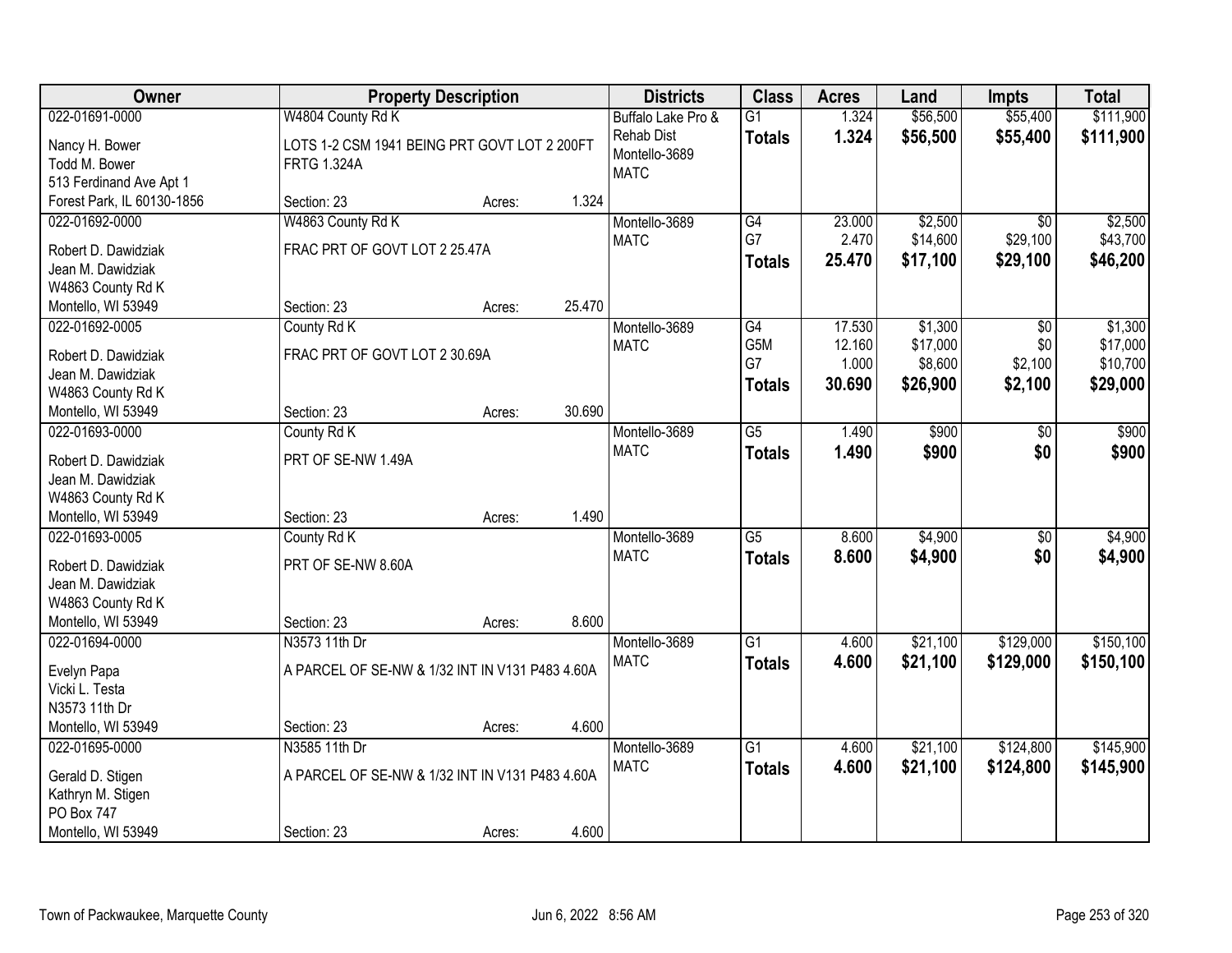| Owner                                                                                                      |                                                                                                             | <b>Property Description</b> |       | <b>Districts</b>             | <b>Class</b>                                       | <b>Acres</b>            | Land                            | <b>Impts</b>                | <b>Total</b>                     |
|------------------------------------------------------------------------------------------------------------|-------------------------------------------------------------------------------------------------------------|-----------------------------|-------|------------------------------|----------------------------------------------------|-------------------------|---------------------------------|-----------------------------|----------------------------------|
| 022-01696-0000<br>Andrew G. Clark<br>815 Menomonee Ave                                                     | N3555 11th Dr<br>LOT 1 CSM 3439 BEING PRT OF SE-NW & 1/32 INT IN<br>V131 P483 BEING PRT OF GOVT LOT 1 4.61A |                             |       | Montello-3689<br><b>MATC</b> | $\overline{G1}$<br>G <sub>6</sub><br><b>Totals</b> | 2.000<br>2.610<br>4.610 | \$12,000<br>\$7,300<br>\$19,300 | \$83,600<br>\$0<br>\$83,600 | \$95,600<br>\$7,300<br>\$102,900 |
| South Milwaukee, WI 53172                                                                                  | Section: 23                                                                                                 | Acres:                      | 4.610 |                              |                                                    |                         |                                 |                             |                                  |
| 022-01696-0005<br>Daniel S. Meinecke<br>W4825 County Rd K<br>Montello, WI 53949                            | 11th Dr<br>LOT 2 CSM 3439 BEING PRT OF GOVT LOT 1 & 1/32<br>INT IN V131 P483 4.62A                          |                             |       | Montello-3689<br><b>MATC</b> | $\overline{G1}$<br><b>Totals</b>                   | 4.620<br>4.620          | \$21,200<br>\$21,200            | \$0<br>\$0                  | \$21,200<br>\$21,200             |
|                                                                                                            | Section: 23                                                                                                 | Acres:                      | 4.620 |                              |                                                    |                         |                                 |                             |                                  |
| 022-01697-0000<br>James A. Campbell<br>4436 S Howell Ave<br>Milwaukee, WI 53207                            | N3523 11th Dr<br>PARCEL OF GOVT LOT 1 & 1/32 INT IN V131 P483<br>4.60A                                      |                             |       | Montello-3689<br><b>MATC</b> | G <sub>1</sub><br><b>Totals</b>                    | 4.600<br>4.600          | \$21,100<br>\$21,100            | \$51,700<br>\$51,700        | \$72,800<br>\$72,800             |
|                                                                                                            | Section: 23                                                                                                 | Acres:                      | 4.600 |                              |                                                    |                         |                                 |                             |                                  |
| 022-01698-0000<br>Michael L. Payne<br>Amanda B. Payne                                                      | N3509 11th Dr<br>A PARCEL OF SE-NW & 1/32 INT IN V131 P483 4.60A                                            |                             |       | Montello-3689<br><b>MATC</b> | $\overline{G1}$<br><b>Totals</b>                   | 4.600<br>4.600          | \$21,100<br>\$21,100            | \$147,800<br>\$147,800      | \$168,900<br>\$168,900           |
| 1001 Downing Dr<br>Waukesha, WI 53186                                                                      | Section: 23                                                                                                 | Acres:                      | 4.600 |                              |                                                    |                         |                                 |                             |                                  |
| 022-01699-0000<br>James Eggert<br>Doloris Eggert<br>PO Box 490<br>Montello, WI 53949                       | N3501 11th Dr<br>CSM 1139 BEING PRT OF SE-NW & NE-SW & 1/16 INT<br>IN V131 P483 4.633A<br>Section: 23       | Acres:                      | 4.633 | Montello-3689<br><b>MATC</b> | $\overline{G1}$<br><b>Totals</b>                   | 4.633<br>4.633          | \$21,200<br>\$21,200            | \$77,900<br>\$77,900        | \$99,100<br>\$99,100             |
| 022-01700-0000                                                                                             | 11th $Dr$                                                                                                   |                             |       | Montello-3689                | $\overline{G4}$                                    | 6.150                   | \$300                           | $\overline{50}$             | \$300                            |
| Robert D. Dawidziak<br>Jean M. Dawidziak<br>W4863 County Rd K                                              | PRT OF NE-SW 6.15A                                                                                          |                             |       | <b>MATC</b>                  | <b>Totals</b>                                      | 6.150                   | \$300                           | \$0                         | \$300                            |
| Montello, WI 53949                                                                                         | Section: 23                                                                                                 | Acres:                      | 6.150 |                              |                                                    |                         |                                 |                             |                                  |
| 022-01701-0000<br>Nancy H. Bower<br>Todd M. Bower<br>513 Ferdinand Ave Apt 1<br>Forest Park, IL 60130-1856 | $11th$ Dr<br>PRT OF NE-SW & 1/16 INT IN V131 P483 4.59A<br>Section: 23                                      | Acres:                      | 4.590 | Montello-3689<br><b>MATC</b> | $\overline{G1}$<br><b>Totals</b>                   | 4.590<br>4.590          | \$21,100<br>\$21,100            | $\overline{50}$<br>\$0      | \$21,100<br>\$21,100             |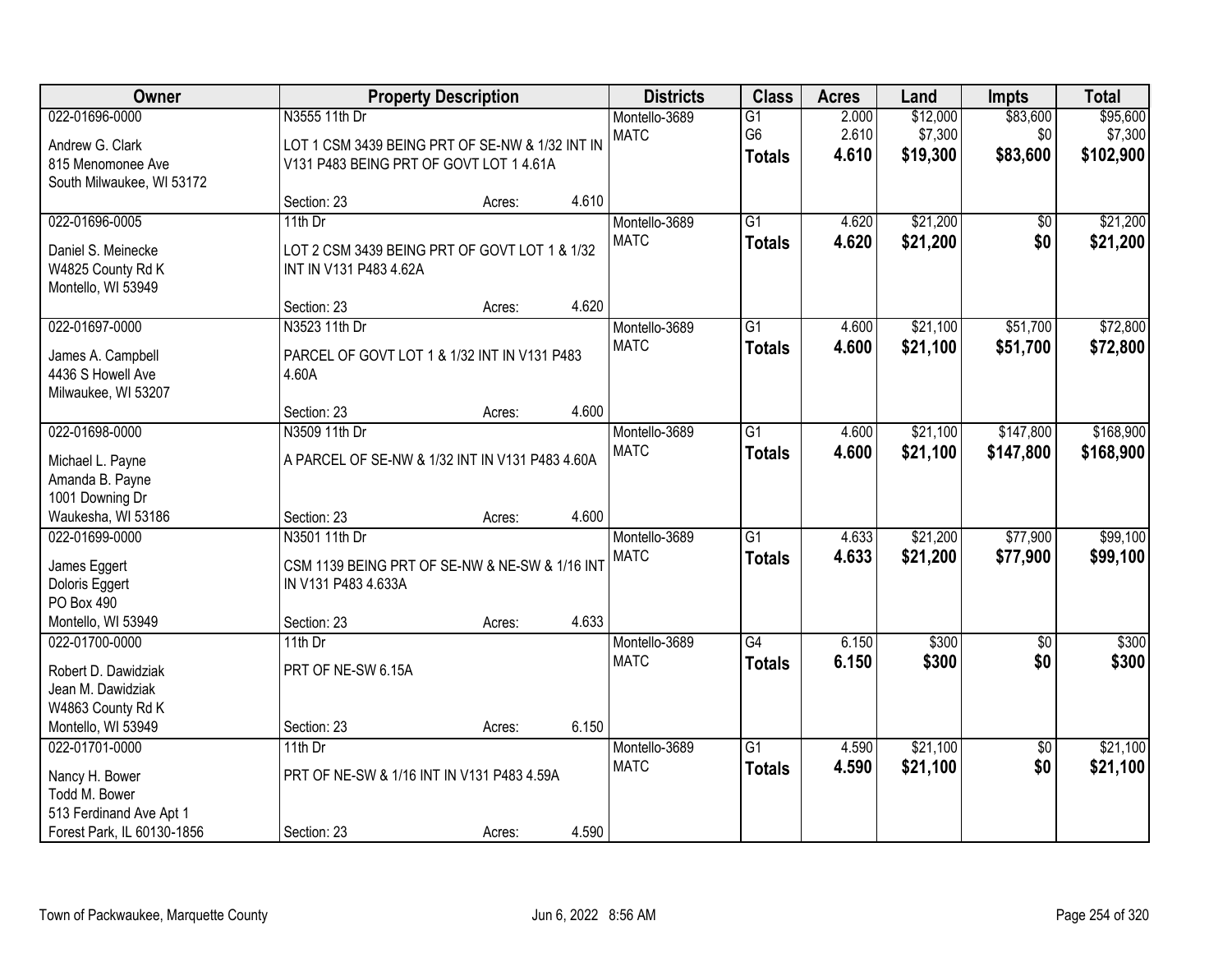| Owner                 |                     | <b>Property Description</b>                     |        | <b>Districts</b> | <b>Class</b>                     | <b>Acres</b>     | Land                | <b>Impts</b>    | <b>Total</b>        |
|-----------------------|---------------------|-------------------------------------------------|--------|------------------|----------------------------------|------------------|---------------------|-----------------|---------------------|
| 022-01702-0000        | N3463 11th Dr       |                                                 |        | Montello-3689    | $\overline{G1}$                  | 4.600            | \$21,100            | \$137,200       | \$158,300           |
| Jacqueline Barbeaux   |                     | A PARCEL OF NE-SW & 1/16 INT IN V131 P483 4.60A |        | <b>MATC</b>      | <b>Totals</b>                    | 4.600            | \$21,100            | \$137,200       | \$158,300           |
| 217 Union St          |                     |                                                 |        |                  |                                  |                  |                     |                 |                     |
| Hartford, WI 53027    |                     |                                                 |        |                  |                                  |                  |                     |                 |                     |
|                       | Section: 23         | Acres:                                          | 4.600  |                  |                                  |                  |                     |                 |                     |
| 022-01703-0000        | N3451 11th Dr       |                                                 |        | Montello-3689    | $\overline{G1}$                  | 4.600            | \$21,100            | \$14,200        | \$35,300            |
| Thomas J. Kohn        |                     | A PARCEL OF NE-SW & 1/16 INT IN V131 P483 4.60A |        | <b>MATC</b>      | <b>Totals</b>                    | 4.600            | \$21,100            | \$14,200        | \$35,300            |
| Susan M. Kohn         |                     |                                                 |        |                  |                                  |                  |                     |                 |                     |
| W5110 County Rd K     |                     |                                                 |        |                  |                                  |                  |                     |                 |                     |
| Montello, WI 53949    | Section: 23         | Acres:                                          | 4.600  |                  |                                  |                  |                     |                 |                     |
| 022-01704-0000        | N3441 11th Dr       |                                                 |        | Montello-3689    | $\overline{G1}$                  | 4.600            | \$21,100            | \$10,400        | \$31,500            |
| Jacqueline Zellmer    |                     | A PARCEL OF NE-SW & 1/16 INT IN V131 P483 4.60A |        | <b>MATC</b>      | <b>Totals</b>                    | 4.600            | \$21,100            | \$10,400        | \$31,500            |
| Scott A. Zellmer      |                     |                                                 |        |                  |                                  |                  |                     |                 |                     |
| 4258 Pleasant Hill Rd |                     |                                                 |        |                  |                                  |                  |                     |                 |                     |
| Richfield, WI 53076   | Section: 23         | Acres:                                          | 4.600  |                  |                                  |                  |                     |                 |                     |
| 022-01705-0000        | N3409 11th Dr       |                                                 |        | Montello-3689    | $\overline{G1}$                  | 2.000            | \$12,000            | \$71,200        | \$83,200            |
| Scott M. Bautch       |                     | TWO PARCELS OF NE-SW & 1/16 INT IN V131 P483    |        | <b>MATC</b>      | G <sub>5</sub><br>G <sub>6</sub> | 2.000<br>5.300   | \$2,100<br>\$14,800 | \$0<br>\$0      | \$2,100<br>\$14,800 |
| N3409 11th Dr         | 9.30A               |                                                 |        |                  | <b>Totals</b>                    | 9.300            | \$28,900            | \$71,200        | \$100,100           |
| Montello, WI 53949    |                     |                                                 |        |                  |                                  |                  |                     |                 |                     |
|                       | Section: 23         | Acres:                                          | 9.300  |                  |                                  |                  |                     |                 |                     |
| 022-01706-0000        | 11th Dr             |                                                 |        | Montello-3689    | $\overline{G1}$                  | 4.160            | \$19,600            | $\sqrt[6]{}$    | \$19,600            |
| Koelsch Joint Trust   |                     | A PARCEL OF NE-SW & NW-SW & 1/16 INT IN V131    |        | <b>MATC</b>      | <b>Totals</b>                    | 4.160            | \$19,600            | \$0             | \$19,600            |
| Os 674 Winfield Rd    | P483 4.16A          |                                                 |        |                  |                                  |                  |                     |                 |                     |
| Winfield, IL 60190    |                     |                                                 |        |                  |                                  |                  |                     |                 |                     |
|                       | Section: 23         | Acres:                                          | 4.160  |                  |                                  |                  |                     |                 |                     |
| 022-01707-0000        | 11th $Dr$           |                                                 |        | Montello-3689    | G4<br>G <sub>5</sub> M           | 19.000           | \$1,300             | $\sqrt{6}$      | \$1,300             |
| Robert D. Dawidziak   | PRT OF NW-SW 34.56A |                                                 |        | <b>MATC</b>      |                                  | 15.560<br>34.560 | \$21,800            | \$0<br>\$0      | \$21,800            |
| Jean M. Dawidziak     |                     |                                                 |        |                  | <b>Totals</b>                    |                  | \$23,100            |                 | \$23,100            |
| W4863 County Rd K     |                     |                                                 |        |                  |                                  |                  |                     |                 |                     |
| Montello, WI 53949    | Section: 23         | Acres:                                          | 34.560 |                  |                                  |                  |                     |                 |                     |
| 022-01708-0000        | 11th Dr             |                                                 |        | Montello-3689    | $\overline{G1}$                  | 5.300            | \$18,400            | $\overline{30}$ | \$18,400            |
| Scott M. Bautch       |                     | A PARCEL OF NW-SW & 1/16 INT IN V131 P483 5.30A |        | <b>MATC</b>      | <b>Totals</b>                    | 5.300            | \$18,400            | \$0             | \$18,400            |
| N3409 11th Dr         |                     |                                                 |        |                  |                                  |                  |                     |                 |                     |
| Montello, WI 53949    |                     |                                                 |        |                  |                                  |                  |                     |                 |                     |
|                       | Section: 23         | Acres:                                          | 5.300  |                  |                                  |                  |                     |                 |                     |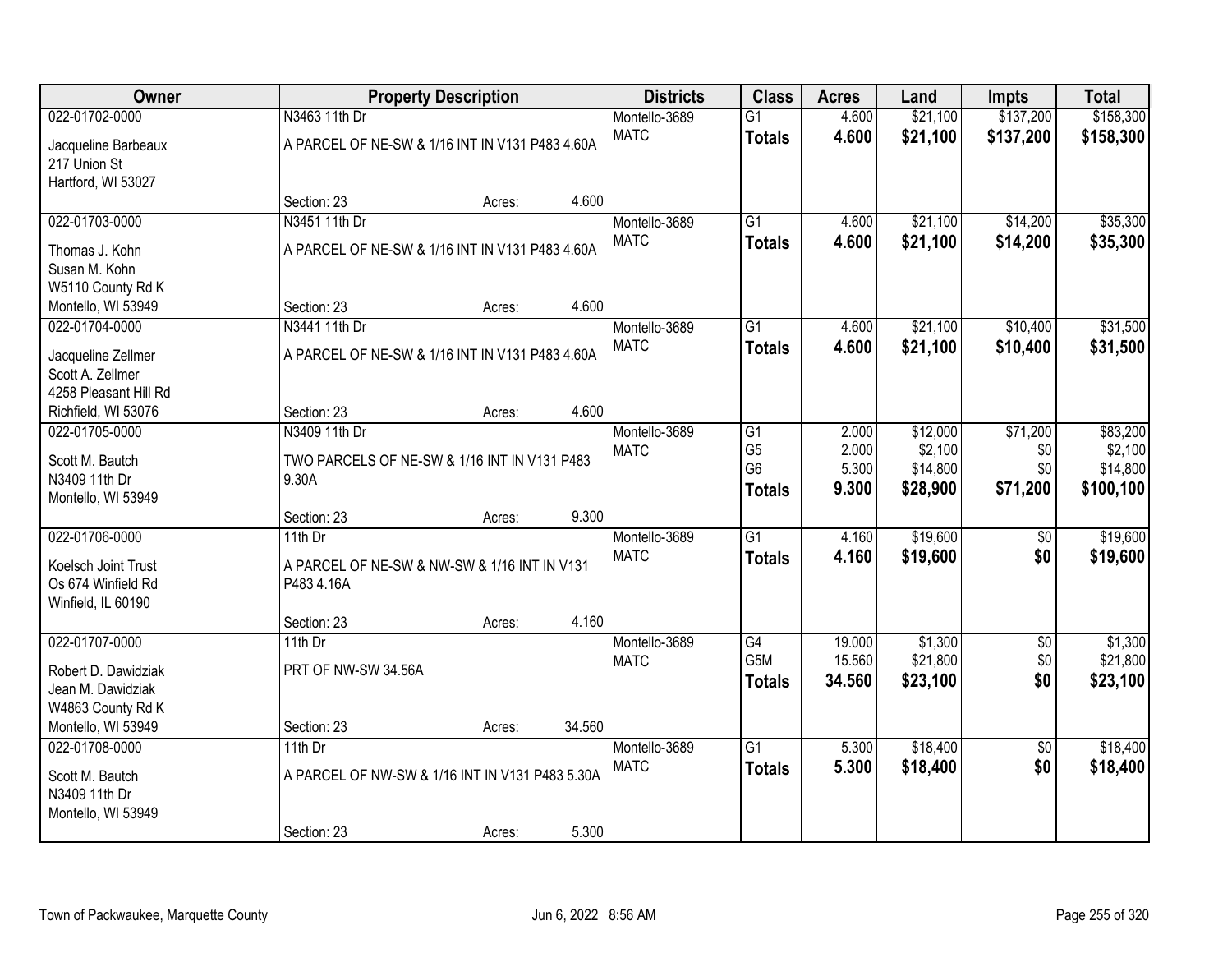| Owner                                                                                    | <b>Property Description</b> |        |        | <b>Districts</b> | <b>Class</b>     | <b>Acres</b> | Land            | <b>Impts</b>    | <b>Total</b> |
|------------------------------------------------------------------------------------------|-----------------------------|--------|--------|------------------|------------------|--------------|-----------------|-----------------|--------------|
| 022-01709-0000                                                                           | 11th $Dr$                   |        |        | Montello-3689    | $\overline{X4}$  | 40.000       | $\overline{30}$ | $\overline{50}$ | \$0          |
| The Nature Conservancy                                                                   | SW-SW 40.00A                |        |        | <b>MATC</b>      | <b>Totals</b>    | 40.000       | \$0             | \$0             | \$0          |
| Attn: Dawn Dennis                                                                        |                             |        |        |                  |                  |              |                 |                 |              |
| 4245 N Fairfax Dr Ste 100                                                                |                             |        |        |                  |                  |              |                 |                 |              |
| Arlington, VA 22203-1606                                                                 | Section: 23                 | Acres: | 40.000 |                  |                  |              |                 |                 |              |
| 022-01710-0000                                                                           | 11th Dr                     |        |        | Montello-3689    | G5               | 15.000       | \$11,000        | $\sqrt{6}$      | \$11,000     |
| Jim Income Trust                                                                         | <b>SE-SW 40.00A</b>         |        |        | <b>MATC</b>      | G <sub>6</sub>   | 25.000       | \$70,000        | \$0             | \$70,000     |
| Jesse J. Metcalf                                                                         |                             |        |        |                  | <b>Totals</b>    | 40.000       | \$81,000        | \$0             | \$81,000     |
| N2645 10th Rd                                                                            |                             |        |        |                  |                  |              |                 |                 |              |
| Montello, WI 53949                                                                       | Section: 23                 | Acres: | 40.000 |                  |                  |              |                 |                 |              |
| 022-01711-0000                                                                           | Fox Rd                      |        |        | Montello-3689    | G4               | 19.000       | \$2,100         | $\overline{50}$ | \$2,100      |
| Dennis J O'Connell Trust F B O Daniel J   NE-SE 40.00A                                   |                             |        |        | <b>MATC</b>      | G <sub>5</sub>   | 1.000        | \$100           | \$0             | \$100        |
| O'Connell et al                                                                          |                             |        |        |                  | G5M              | 20.000       | \$28,000        | \$0             | \$28,000     |
| 333 W Mifflin St #9080                                                                   |                             |        |        |                  | <b>Totals</b>    | 40.000       | \$30,200        | \$0             | \$30,200     |
| Madison, WI 53703                                                                        | Section: 23                 | Acres: | 40.000 |                  |                  |              |                 |                 |              |
| 022-01712-0000                                                                           | Fox Rd                      |        |        | Montello-3689    | G4               | 10.000       | \$1,100         | \$0             | \$1,100      |
|                                                                                          |                             |        |        | <b>MATC</b>      | G <sub>5</sub> M | 30.000       | \$42,000        | \$0             | \$42,000     |
| Dennis J O'Connell Trust F B O Daniel J NW-SE 40.00A<br>O'Connell                        |                             |        |        |                  | <b>Totals</b>    | 40.000       | \$43,100        | \$0             | \$43,100     |
| Dennis J O'Connell Trust F/B/O Caitlin E                                                 |                             |        |        |                  |                  |              |                 |                 |              |
| O'Connell                                                                                | Section: 23                 | Acres: | 40.000 |                  |                  |              |                 |                 |              |
| 333 W Mifflin St #9080                                                                   |                             |        |        |                  |                  |              |                 |                 |              |
| Madison, WI 53703                                                                        |                             |        |        |                  |                  |              |                 |                 |              |
| 022-01713-0000                                                                           | 11th Dr                     |        |        | Montello-3689    | G5               | 10.000       | \$5,700         | \$0             | \$5,700      |
| Dennis J O'Connell Trust F/B/O Caitlin E SW-SE 40.00A                                    |                             |        |        | <b>MATC</b>      | G5M              | 30.000       | \$42,000        | \$0             | \$42,000     |
| O'Connell                                                                                |                             |        |        |                  | <b>Totals</b>    | 40.000       | \$47,700        | \$0             | \$47,700     |
| Dennis J O'Connell Trust F B O Daniel J                                                  |                             |        |        |                  |                  |              |                 |                 |              |
| O'Connell                                                                                | Section: 23                 | Acres: | 40.000 |                  |                  |              |                 |                 |              |
| 333 W Mifflin St #9080                                                                   |                             |        |        |                  |                  |              |                 |                 |              |
| Madison, WI 53703                                                                        |                             |        |        |                  |                  |              |                 |                 |              |
| 022-01714-0000                                                                           | 11th Dr                     |        |        | Montello-3689    | G4               | 2.200        | \$200           | \$0             | \$200        |
| Dennis J O'Connell Trust F B O Daniel J   SE-SE & PARCEL IN N PRT OF GOVT LOT 4 570' +/- |                             |        |        | <b>MATC</b>      | G <sub>5</sub>   | 31.000       | \$17,500        | \$0             | \$17,500     |
| O'Connell et al                                                                          | WILLIAMS LAKE FTG 60.00A    |        |        |                  | G5M              | 26.800       | \$37,500        | \$0             | \$37,500     |
| 333 W Mifflin St #9080                                                                   |                             |        |        |                  | <b>Totals</b>    | 60.000       | \$55,200        | \$0             | \$55,200     |
| Madison, WI 53703                                                                        | Section: 23                 | Acres: | 60.000 |                  |                  |              |                 |                 |              |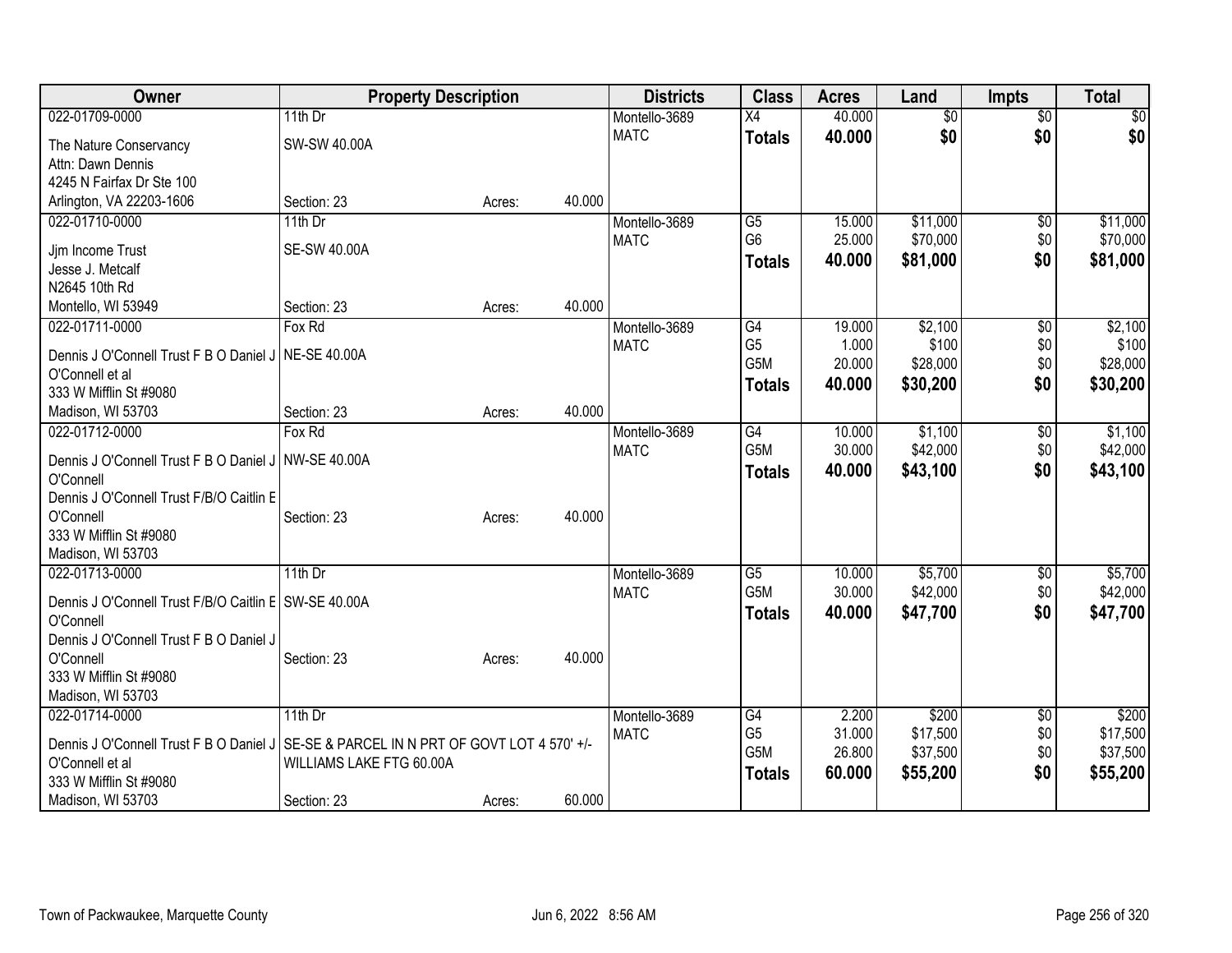| Owner                                  | <b>Property Description</b>                   |        |        | <b>Districts</b> | <b>Class</b>     | <b>Acres</b> | Land     | <b>Impts</b>    | <b>Total</b> |
|----------------------------------------|-----------------------------------------------|--------|--------|------------------|------------------|--------------|----------|-----------------|--------------|
| 022-01715-0000                         | Fox Rd                                        |        |        | Montello-3689    | $\overline{G4}$  | 1.070        | \$100    | $\overline{60}$ | \$100        |
| John L. Campbell                       | NE-NE LESS CSM 3628 AND PARCEL IN NW CORNER   |        |        | <b>MATC</b>      | G <sub>5</sub>   | 7.220        | \$4,100  | \$0             | \$4,100      |
| W4133 County Rd K                      | 26.29A                                        |        |        |                  | G <sub>5</sub> M | 18.000       | \$25,200 | \$0             | \$25,200     |
| Montello, WI 53949                     |                                               |        |        |                  | <b>Totals</b>    | 26.290       | \$29,400 | \$0             | \$29,400     |
|                                        | Section: 24                                   | Acres: | 26.290 |                  |                  |              |          |                 |              |
| 022-01715-0005                         | Fox Rd                                        |        |        | Montello-3689    | $\overline{G5}$  | 12.290       | \$6,900  | \$0             | \$6,900      |
| Joanie E. Campbell Trustees            | LOT 1 CSM 3628 BEING PRT NE-NE 12.29A         |        |        | <b>MATC</b>      | <b>Totals</b>    | 12.290       | \$6,900  | \$0             | \$6,900      |
| Richard C & Joanie E Campbell Rev      |                                               |        |        |                  |                  |              |          |                 |              |
| <b>Living Trust</b>                    |                                               |        |        |                  |                  |              |          |                 |              |
| 232 6th Ave                            | Section: 24                                   | Acres: | 12.290 |                  |                  |              |          |                 |              |
| Baraboo, WI 53913                      |                                               |        |        |                  |                  |              |          |                 |              |
| 022-01716-0000                         | Fox Rd                                        |        |        | Montello-3689    | $\overline{G1}$  | 0.570        | \$6,300  | \$0             | \$6,300      |
|                                        | LOT 2 CSM 3628 BEING PRT OF NE-NE 0.57A       |        |        | <b>MATC</b>      | <b>Totals</b>    | 0.570        | \$6,300  | \$0             | \$6,300      |
| Roger Wuteska<br>Martin Wuteska Estate |                                               |        |        |                  |                  |              |          |                 |              |
| W4150 County Rd K                      |                                               |        |        |                  |                  |              |          |                 |              |
| Montello, WI 53949                     | Section: 24                                   | Acres: | 0.570  |                  |                  |              |          |                 |              |
| 022-01717-0000                         | N3688 Fox Rd                                  |        |        | Montello-3689    | $\overline{G1}$  | 1.450        | \$10,100 | \$98,800        | \$108,900    |
|                                        |                                               |        |        | <b>MATC</b>      | <b>Totals</b>    | 1.450        | \$10,100 | \$98,800        | \$108,900    |
| Dan C. Campbell                        | CSM 625 & A 75FT WIDE PARCEL LY DIR E THEREOF |        |        |                  |                  |              |          |                 |              |
| Diana Campbell                         | BEING PRT NE-NE SEC 24 & GOV'T LOT 1 SEC 13   |        |        |                  |                  |              |          |                 |              |
| N3688 Fox Rd                           | 1.45A                                         |        |        |                  |                  |              |          |                 |              |
| Montello, WI 53949                     | Section: 24                                   | Acres: | 1.450  |                  |                  |              |          |                 |              |
| 022-01718-0000                         | Fox Rd                                        |        |        | Montello-3689    | G5               | 15.000       | \$8,500  | \$0             | \$8,500      |
| Arnold E. Hillmer Jr.                  | <b>NW-NE 40.00A</b>                           |        |        | <b>MATC</b>      | G <sub>6</sub>   | 25.000       | \$70,000 | \$0             | \$70,000     |
| Calvin M Sampson Rev Living Trust      |                                               |        |        |                  | <b>Totals</b>    | 40.000       | \$78,500 | \$0             | \$78,500     |
| W4256 County Rd K                      |                                               |        |        |                  |                  |              |          |                 |              |
| Montello, WI 53949                     | Section: 24                                   | Acres: | 40.000 |                  |                  |              |          |                 |              |
| 022-01719-0000                         | N3561 Fox Rd                                  |        |        | Montello-3689    | G1               | 2.000        | \$12,000 | \$37,400        | \$49,400     |
| <b>Christopher Mayer</b>               | N 1/2 OF SW-NE 20.00A                         |        |        | <b>MATC</b>      | G <sub>6</sub>   | 18.000       | \$50,400 | \$0             | \$50,400     |
| Kimberly A. Mayer                      |                                               |        |        |                  | <b>Totals</b>    | 20.000       | \$62,400 | \$37,400        | \$99,800     |
| 405 E Wynbrook Dr                      |                                               |        |        |                  |                  |              |          |                 |              |
| Oak Creek, WI 53154                    | Section: 24                                   | Acres: | 20.000 |                  |                  |              |          |                 |              |
| 022-01720-0000                         | Fox Rd                                        |        |        | Montello-3689    | $\overline{G1}$  | 2.000        | \$12,000 | $\overline{50}$ | \$12,000     |
|                                        |                                               |        |        | <b>MATC</b>      | G <sub>5</sub>   | 8.000        | \$6,000  | \$0             | \$6,000      |
| Christopher Mayer                      | SW 1/4 OF SW-NE 10.00A                        |        |        |                  | <b>Totals</b>    | 10.000       | \$18,000 | \$0             | \$18,000     |
| Kimberly A. Mayer                      |                                               |        |        |                  |                  |              |          |                 |              |
| 405 E Wynbrook Dr                      |                                               |        |        |                  |                  |              |          |                 |              |
| Oak Creek, WI 53154                    | Section: 24                                   | Acres: | 10.000 |                  |                  |              |          |                 |              |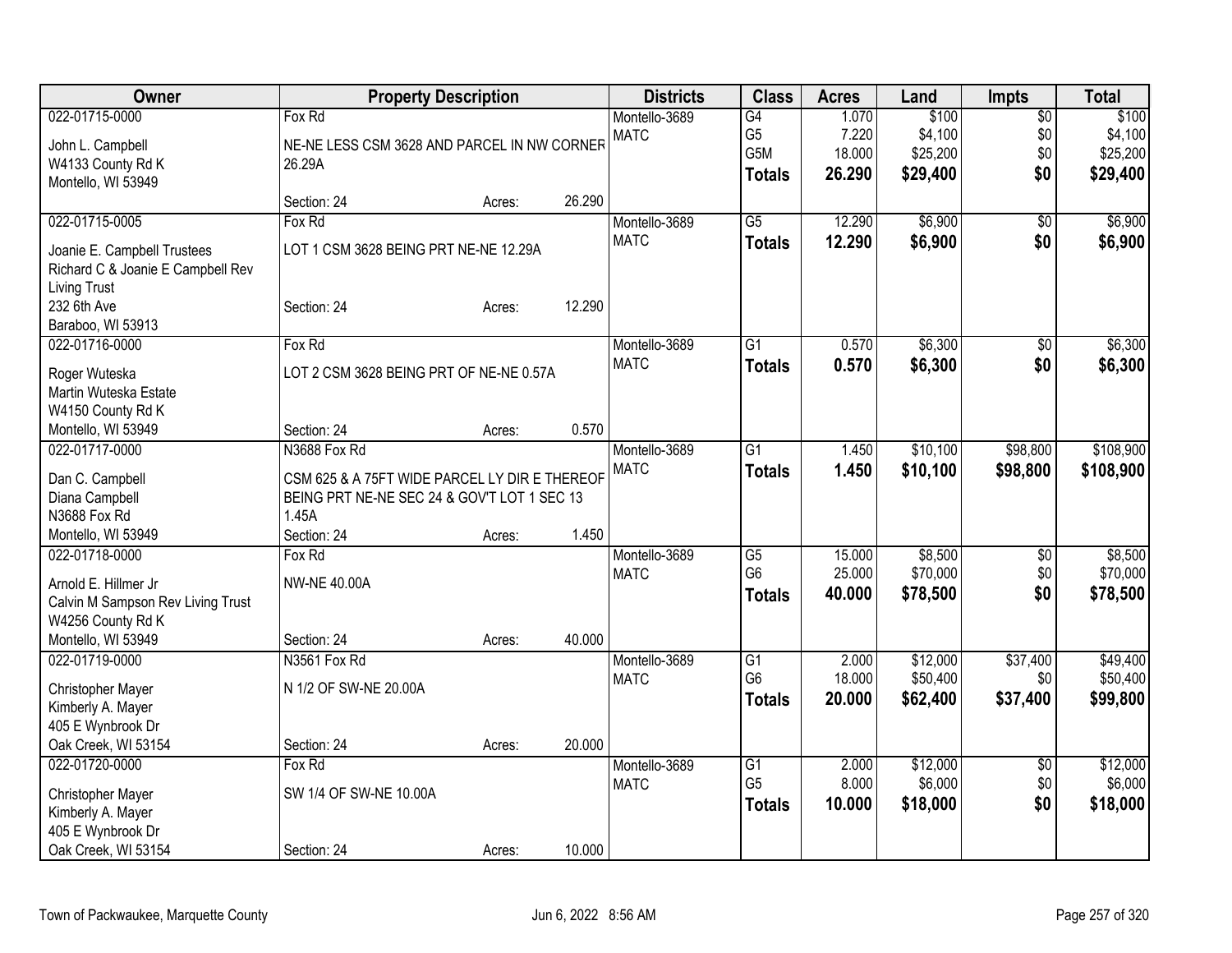| Owner                                     |                                               | <b>Property Description</b> |        | <b>Districts</b>             | <b>Class</b>           | <b>Acres</b>   | Land             | <b>Impts</b> | <b>Total</b>     |
|-------------------------------------------|-----------------------------------------------|-----------------------------|--------|------------------------------|------------------------|----------------|------------------|--------------|------------------|
| 022-01721-0000                            | W4252 Fox Rd                                  |                             |        | Montello-3689                | $\overline{G1}$        | 2.000          | \$12,000         | \$58,400     | \$70,400         |
| Gregory J. Greenwood                      | SE 1/4 OF SW-NE LESS A PARCEL LY S OF FOX RD  |                             |        | <b>MATC</b>                  | G <sub>6</sub>         | 7.750          | \$21,700         | \$0          | \$21,700         |
| Joanne M. Greenwood                       | 9.75A                                         |                             |        |                              | <b>Totals</b>          | 9.750          | \$33,700         | \$58,400     | \$92,100         |
| 8005 N 50th St                            |                                               |                             |        |                              |                        |                |                  |              |                  |
| Brown Deer, WI 53223                      | Section: 24                                   | Acres:                      | 9.750  |                              |                        |                |                  |              |                  |
| 022-01722-0000                            | Fox Rd                                        |                             |        | Montello-3689                | $\overline{G1}$        | 1.000          | \$8,500          | \$27,100     | \$35,600         |
| Mary J Kosalos Rev Trust                  | SE-NE AND A SLIVER ON ONE SIDE 40.00A         |                             |        | <b>MATC</b>                  | W <sub>6</sub>         | 39.000         | (\$109,200)      | \$0          | \$0              |
| N57 W39495 Sunnyfield Dr                  |                                               |                             |        |                              | Totals                 | 40.000         | \$8,500          | \$27,100     | \$35,600         |
| Oconomowoc, WI 53066                      |                                               |                             |        |                              |                        |                |                  |              |                  |
|                                           | Section: 24                                   | Acres:                      | 40.000 |                              |                        |                |                  |              |                  |
| 022-01723-0000                            | W4375 County Rd K                             |                             |        | Montello-3689                | $\overline{G1}$        | 2.000          | \$12,000         | \$158,700    | \$170,700        |
| Christian N. Loy                          | LOT 1 CSM 3122 BEING PRT OF NE-NW IN SEC 24 & |                             |        | <b>MATC</b>                  | G <sub>5</sub>         | 8.520          | \$6,500          | \$0          | \$6,500          |
| John D. Loy                               | GOVT LOT 2 IN SEC 13 28.68A                   |                             |        |                              | G <sub>6</sub>         | 18.160         | \$50,800         | \$0          | \$50,800         |
| W4375 County Rd K                         |                                               |                             |        |                              | <b>Totals</b>          | 28.680         | \$69,300         | \$158,700    | \$228,000        |
| Montello, WI 53949                        | Section: 24                                   | Acres:                      | 28.680 |                              |                        |                |                  |              |                  |
| 022-01724-0000                            | W4407 County Rd K                             |                             |        | Montello-3689                | G1                     | 2.000          | \$15,500         | \$118,400    | \$133,900        |
|                                           |                                               |                             |        | <b>MATC</b>                  | G <sub>6</sub>         | 12.480         | \$34,900         | \$0          | \$34,900         |
| Alvin C. Chmielewski                      | PRT OF NE-NW 14.48A                           |                             |        |                              | <b>Totals</b>          | 14.480         | \$50,400         | \$118,400    | \$168,800        |
| Hazel D. Chmielewski<br>W4407 County Rd K |                                               |                             |        |                              |                        |                |                  |              |                  |
| Montello, WI 53949                        | Section: 24                                   | Acres:                      | 14.480 |                              |                        |                |                  |              |                  |
| 022-01725-0000                            | 4501 County Rd K                              |                             |        | Montello-3689                | $\overline{G1}$        | 1.000          | \$8,500          | \$116,200    | \$124,700        |
|                                           |                                               |                             |        | <b>MATC</b>                  | G <sub>5</sub>         | 3.490          | \$3,700          | \$0          | \$3,700          |
| James Barton                              | LOT 1 CSM 3227 BEING PRT OF NW-NW SEC 24 &    |                             |        |                              | G <sub>6</sub>         | 6.000          | \$16,800         | \$0          | \$16,800         |
| Barbara Barton                            | PRT OF GOVT LOT 2 SEC 13 10.49A               |                             |        |                              | <b>Totals</b>          | 10.490         | \$29,000         | \$116,200    | \$145,200        |
| W4491 County Rd K                         |                                               |                             | 10.490 |                              |                        |                |                  |              |                  |
| Montello, WI 53949<br>022-01725-0005      | Section: 24                                   | Acres:                      |        |                              | $\overline{G5}$        | 1.000          | \$600            |              | \$600            |
|                                           | County Rd K                                   |                             |        | Montello-3689<br><b>MATC</b> | G <sub>6</sub>         | 9.000          | \$25,200         | \$0<br>\$0   | \$25,200         |
| James Barton                              | LOT 2 CSM 3227 BEING PRT OF NW-NW 10.00A      |                             |        |                              | <b>Totals</b>          | 10.000         | \$25,800         | \$0          | \$25,800         |
| Barbara Barton                            |                                               |                             |        |                              |                        |                |                  |              |                  |
| W4491 County Rd K                         |                                               |                             |        |                              |                        |                |                  |              |                  |
| Montello, WI 53949                        | Section: 24                                   | Acres:                      | 10.000 |                              |                        |                |                  |              |                  |
| 022-01726-0000                            | W4443 County Rd K                             |                             |        | Montello-3689                | G1                     | 5.870          | \$25,500         | \$104,300    | \$129,800        |
| Shari L. Stier                            | THAT PRT OF GOVT LOT 2 LY S OF CO RD K & N OF |                             |        | <b>MATC</b>                  | G4<br>G <sub>5</sub> M | 4.230<br>6.150 | \$800<br>\$8,600 | \$0<br>\$0   | \$800<br>\$8,600 |
| W4443 County Rd K                         | SEC. 24 AND PRT OF NW-NW LESS PRT CSM 2086 &  |                             |        |                              |                        | 16.250         |                  |              |                  |
| Montello, WI 53949                        | LESS CSM 2326 16.25A                          |                             |        |                              | <b>Totals</b>          |                | \$34,900         | \$104,300    | \$139,200        |
|                                           | Section: 24                                   | Acres:                      | 16.250 |                              |                        |                |                  |              |                  |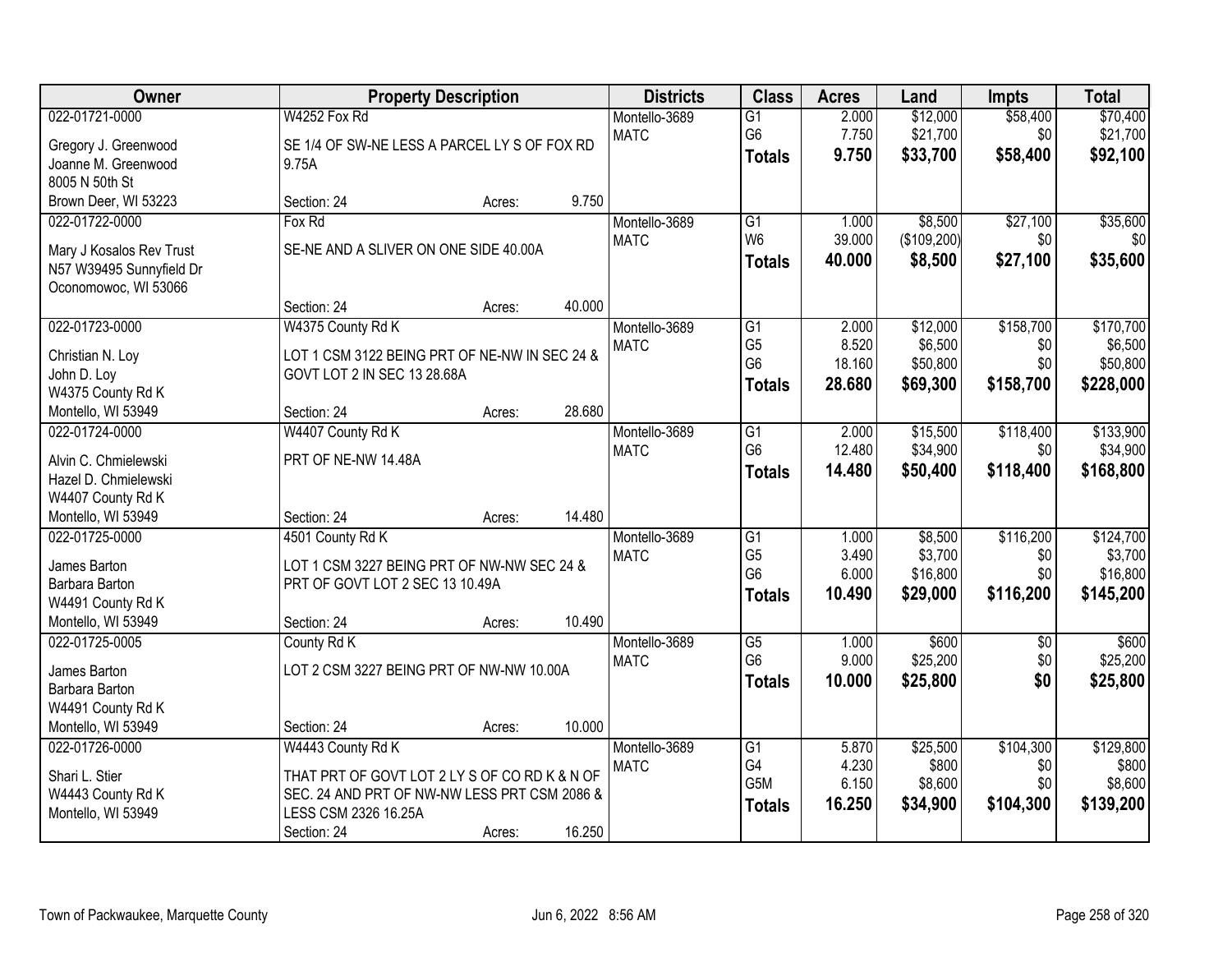| <b>Owner</b>                                                    |                                                                             | <b>Property Description</b> |        | <b>Districts</b>                                       | <b>Class</b>                      | <b>Acres</b>     | Land                 | <b>Impts</b>     | <b>Total</b>          |
|-----------------------------------------------------------------|-----------------------------------------------------------------------------|-----------------------------|--------|--------------------------------------------------------|-----------------------------------|------------------|----------------------|------------------|-----------------------|
| 022-01726-0005                                                  | W4423 County Rd K                                                           |                             |        | Montello-3689                                          | $\overline{G1}$                   | 1.000            | \$8,500              | \$122,900        | \$131,400             |
| David S. Christensen<br>W4423 County Rd K<br>Montello, WI 53949 | CSM 2086 BEING PRT OF NW-NW SECTION 24 & PRT<br>GOVT LOT 2 SECTION 13 1.00A |                             |        | <b>MATC</b>                                            | <b>Totals</b>                     | 1.000            | \$8,500              | \$122,900        | \$131,400             |
|                                                                 | Section: 24                                                                 | Acres:                      | 1.000  |                                                        |                                   |                  |                      |                  |                       |
| 022-01726-0010                                                  | County Rd K                                                                 |                             |        | Montello-3689<br><b>MATC</b>                           | $\overline{G6}$                   | 3.850            | \$10,800             | \$0              | \$10,800              |
| David S. Christensen<br>W4423 County Rd K<br>Montello, WI 53949 | LOT 1 OF CSM 2326 BEING PRT OF NW-NW 3.85A                                  |                             |        |                                                        | <b>Totals</b>                     | 3.850            | \$10,800             | \$0              | \$10,800              |
|                                                                 | Section: 24                                                                 | Acres:                      | 3.850  |                                                        |                                   |                  |                      |                  |                       |
| 022-01727-0000                                                  | W4501 County Rd K                                                           |                             |        | Montello-3689                                          | $\overline{G1}$                   | 5.000            | \$22,500             | \$65,400         | \$87,900              |
| Steven R. Butcher<br>Beverly R. Butcher                         | SW-NW EX SW1/4 & CSM 1288 20.06A                                            |                             |        | <b>MATC</b>                                            | G <sub>6</sub><br><b>Totals</b>   | 15.060<br>20.060 | \$42,200<br>\$64,700 | \$0<br>\$65,400  | \$42,200<br>\$130,100 |
| PO Box 575                                                      |                                                                             |                             |        |                                                        |                                   |                  |                      |                  |                       |
| Montello, WI 53949<br>022-01728-0000                            | Section: 24<br>W4482 Fox Rd                                                 | Acres:                      | 20.060 | Montello-3689                                          | G1                                | 2.000            | \$12,000             | \$180,600        | \$192,600             |
|                                                                 |                                                                             |                             |        | <b>MATC</b>                                            | G <sub>6</sub>                    | 8.000            | \$22,400             | \$0              | \$22,400              |
| Anthony D. Schmitt                                              | SW 1/4 OF SW-NW 10.00A                                                      |                             |        |                                                        | <b>Totals</b>                     | 10.000           | \$34,400             | \$180,600        | \$215,000             |
| Terry J. Schmitt                                                |                                                                             |                             |        |                                                        |                                   |                  |                      |                  |                       |
| 107 S Maple #2                                                  |                                                                             |                             |        |                                                        |                                   |                  |                      |                  |                       |
| Slinger, WI 53086<br>022-01729-0000                             | Section: 24<br>W4446 Fox Rd                                                 | Acres:                      | 10.000 |                                                        |                                   |                  | \$12,000             |                  |                       |
|                                                                 |                                                                             |                             |        | Montello-3689                                          | $\overline{G1}$<br>G <sub>6</sub> | 2.000<br>7.940   | \$22,200             | \$219,500<br>\$0 | \$231,500<br>\$22,200 |
| Patricia M. Wopinski                                            | CSM 1288 BEING PRT OF SW-NW 9.94A                                           |                             |        | <b>MATC</b>                                            |                                   | 9.940            | \$34,200             | \$219,500        | \$253,700             |
| W4446 Fox Rd                                                    |                                                                             |                             |        |                                                        | <b>Totals</b>                     |                  |                      |                  |                       |
| Montello, WI 53949                                              |                                                                             |                             |        |                                                        |                                   |                  |                      |                  |                       |
|                                                                 | Section: 24                                                                 | Acres:                      | 9.940  |                                                        |                                   |                  |                      |                  |                       |
| 022-01730-0000                                                  | W4346 Fox Ct                                                                |                             |        | Montello-3689                                          | G1                                | 3.000            | \$15,500             | \$200            | \$15,700              |
| Philip L. Frost                                                 | <b>SE-NW 40.00A</b>                                                         |                             |        | <b>MATC</b>                                            | G <sub>5</sub>                    | 10.000           | \$5,700              | \$0              | \$5,700               |
| 5716 Glenwood Dr                                                |                                                                             |                             |        |                                                        | G <sub>6</sub>                    | 27.000           | \$75,600             | \$0              | \$75,600              |
| Racine, WI 53406                                                |                                                                             |                             |        |                                                        | <b>Totals</b>                     | 40.000           | \$96,800             | \$200            | \$97,000              |
|                                                                 | Section: 24                                                                 | Acres:                      | 40.000 |                                                        |                                   |                  |                      |                  |                       |
| 022-01730-0005                                                  | Shore Dr                                                                    |                             |        | <b>Williams Lake</b>                                   | $\overline{G1}$                   | 0.150            | \$11,100             | $\overline{50}$  | \$11,100              |
| Westfield Main Street, LLC<br>PO Box 177<br>Montello, WI 53949  | PRT GOVT LOT 3 50FT FRTG 0.15A                                              |                             |        | <b>Protection Dist</b><br>Montello-3689<br><b>MATC</b> | <b>Totals</b>                     | 0.150            | \$11,100             | \$0              | \$11,100              |
|                                                                 | Section: 24                                                                 | Acres:                      | 0.150  |                                                        |                                   |                  |                      |                  |                       |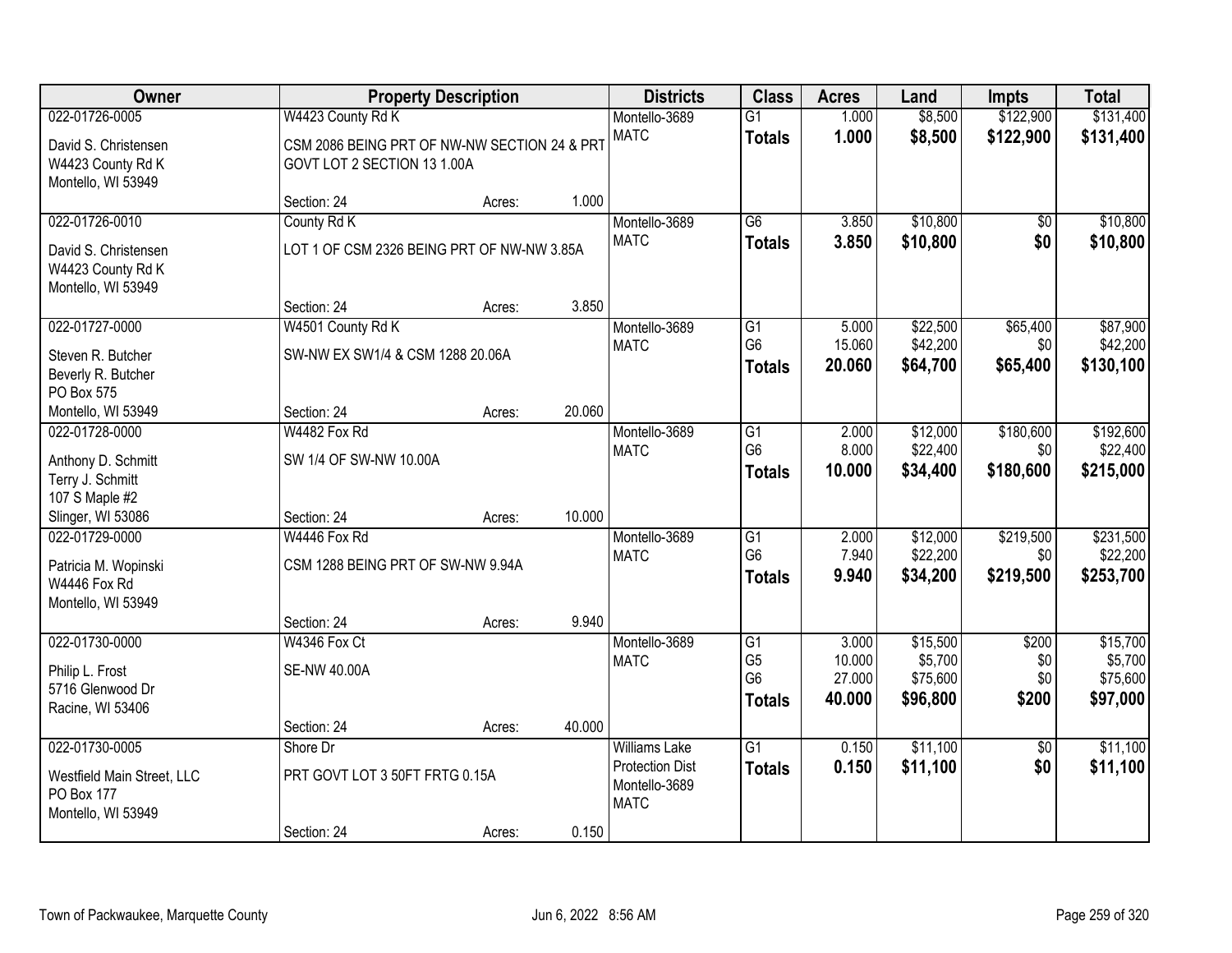| Owner                         | <b>Property Description</b>                  |        |       | <b>Districts</b>                               | <b>Class</b>    | <b>Acres</b> | Land     | <b>Impts</b>    | <b>Total</b> |
|-------------------------------|----------------------------------------------|--------|-------|------------------------------------------------|-----------------|--------------|----------|-----------------|--------------|
| 022-01730-0010                | Shore Dr                                     |        |       | <b>Williams Lake</b>                           | $\overline{G1}$ | 1.788        | \$11,300 | $\overline{50}$ | \$11,300     |
| Dennis L. Veleke              | PRT OF GOVT LOTS 2-3 1.788A                  |        |       | <b>Protection Dist</b>                         | <b>Totals</b>   | 1.788        | \$11,300 | \$0             | \$11,300     |
| Susan M. Veleke               |                                              |        |       | Montello-3689                                  |                 |              |          |                 |              |
| N3475 Williams Dr             |                                              |        |       | <b>MATC</b>                                    |                 |              |          |                 |              |
| Montello, WI 53949-7700       | Section: 24                                  | Acres: | 1.788 |                                                |                 |              |          |                 |              |
| 022-01730-0012                | <b>Williams Dr</b>                           |        |       | <b>Williams Lake</b>                           | $\overline{G1}$ | 0.700        | \$6,900  | \$0             | \$6,900      |
| David Andrysczyk              | PRT OF GOVT LOT 3 00.70A                     |        |       | <b>Protection Dist</b>                         | <b>Totals</b>   | 0.700        | \$6,900  | \$0             | \$6,900      |
| Heather M. Andrysczyk         |                                              |        |       | Montello-3689                                  |                 |              |          |                 |              |
| W4374 Shore Dr                |                                              |        |       | <b>MATC</b>                                    |                 |              |          |                 |              |
| Montello, WI 53949            | Section: 24                                  | Acres: | 0.700 |                                                |                 |              |          |                 |              |
| 022-01730-0015                | N3475 Williams Dr                            |        |       | <b>Williams Lake</b>                           | $\overline{G1}$ | 4.340        | \$20,200 | \$106,600       | \$126,800    |
|                               |                                              |        |       | <b>Protection Dist</b>                         | <b>Totals</b>   | 4.340        | \$20,200 | \$106,600       | \$126,800    |
| Dennis L. Veleke              | PRT OF GOVT LOTS 2 & 3 4.34A                 |        |       | Montello-3689                                  |                 |              |          |                 |              |
| Susan M. Veleke               |                                              |        |       | <b>MATC</b>                                    |                 |              |          |                 |              |
| N3475 Williams Dr             |                                              |        | 4.340 |                                                |                 |              |          |                 |              |
| Montello, WI 53949-7700       | Section: 24                                  | Acres: |       |                                                | $\overline{G1}$ |              |          |                 |              |
| 022-01730-0017                | Fox Rd                                       |        |       | <b>Williams Lake</b><br><b>Protection Dist</b> |                 | 1.780        | \$6,200  | \$0             | \$6,200      |
| Peregrine Limited Partnership | PRT OF GOVT LOT 3 1.78A                      |        |       | Montello-3689                                  | <b>Totals</b>   | 1.780        | \$6,200  | \$0             | \$6,200      |
| N51 W35576 Bay Ridge Ct       |                                              |        |       | <b>MATC</b>                                    |                 |              |          |                 |              |
| Oconomowoc, WI 53066          |                                              |        |       |                                                |                 |              |          |                 |              |
|                               | Section: 24                                  | Acres: | 1.780 |                                                |                 |              |          |                 |              |
| 022-01730-0020                | Fox Rd                                       |        |       | <b>Williams Lake</b>                           | $\overline{G1}$ | 2.040        | \$12,100 | $\overline{50}$ | \$12,100     |
| John Kritikos                 | LOT 1 CSM 1509 BEING PRT OF GOVT LOT 3 2.04A |        |       | <b>Protection Dist</b>                         | <b>Totals</b>   | 2.040        | \$12,100 | \$0             | \$12,100     |
| 1208 Maple Ave                |                                              |        |       | Montello-3689                                  |                 |              |          |                 |              |
| La Grange Park, IL 60526      |                                              |        |       | <b>MATC</b>                                    |                 |              |          |                 |              |
|                               | Section: 24                                  | Acres: | 2.040 |                                                |                 |              |          |                 |              |
| 022-01730-0025                | W4452 Shore Dr                               |        |       | Williams Lake                                  | $\overline{G1}$ | 3.080        | \$15,800 | \$102,300       | \$118,100    |
| Peregrine Limited Partnership | LOT 2 CSM 1509 BEING PRT OF GOVT LOT 3 3.08A |        |       | <b>Protection Dist</b>                         | <b>Totals</b>   | 3.080        | \$15,800 | \$102,300       | \$118,100    |
| N51 W35576 Bay Ridge Ct       |                                              |        |       | Montello-3689                                  |                 |              |          |                 |              |
| Oconomowoc, WI 53066          |                                              |        |       | <b>MATC</b>                                    |                 |              |          |                 |              |
|                               | Section: 24                                  | Acres: | 3.080 |                                                |                 |              |          |                 |              |
| 022-01731-0000                | W4493 Shore Dr                               |        |       | <b>Williams Lake</b>                           | $\overline{G1}$ | 0.410        | \$34,300 | \$89,600        | \$123,900    |
|                               |                                              |        |       | <b>Protection Dist</b>                         | <b>Totals</b>   | 0.410        | \$34,300 | \$89,600        | \$123,900    |
| <b>Christine Kashius</b>      | FRAC PRT OF GOVT LOT 3 0.410A                |        |       | Montello-3689                                  |                 |              |          |                 |              |
| The Hansen Family Trust       |                                              |        |       | <b>MATC</b>                                    |                 |              |          |                 |              |
| 20w431 Nordic Rd              |                                              |        |       |                                                |                 |              |          |                 |              |
| Itasca, IL 60143              | Section: 24                                  | Acres: | 0.410 |                                                |                 |              |          |                 |              |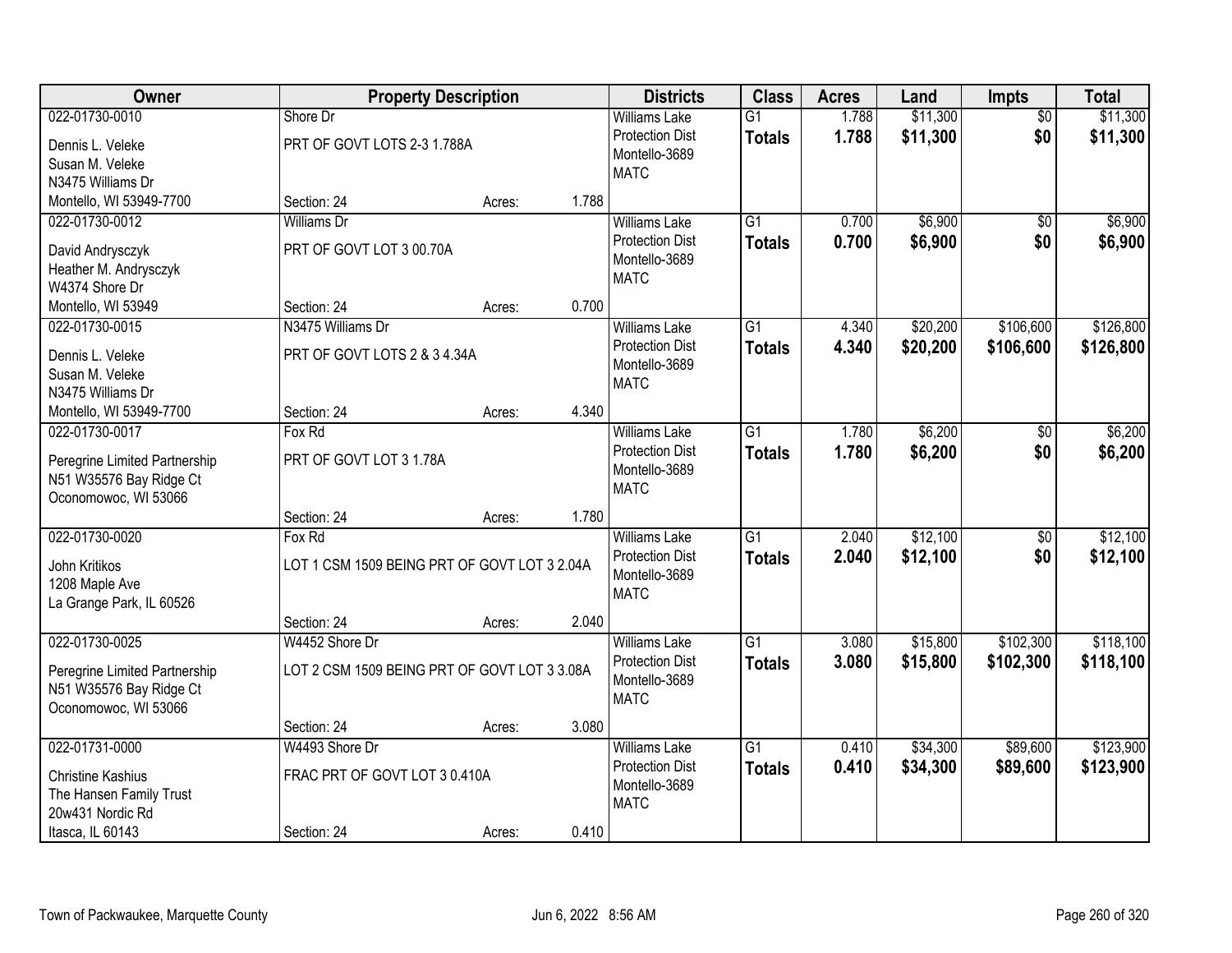| <b>Owner</b>                                                      |                                              | <b>Property Description</b> |        | <b>Districts</b>                                       | <b>Class</b>                    | <b>Acres</b>   | Land                 | <b>Impts</b>    | <b>Total</b>         |
|-------------------------------------------------------------------|----------------------------------------------|-----------------------------|--------|--------------------------------------------------------|---------------------------------|----------------|----------------------|-----------------|----------------------|
| 022-01732-0000                                                    | W4411 Shore Dr                               |                             |        | <b>Williams Lake</b>                                   | $\overline{G1}$                 | 0.400          | \$25,500             | \$192,200       | \$217,700            |
| Randall L. Grimes<br>W4411 Shore Dr<br>Montello, WI 53949         | LOT 1 CSM 63 BEING PRT OF GOVT LOT 3 00.40A  |                             |        | <b>Protection Dist</b><br>Montello-3689<br><b>MATC</b> | <b>Totals</b>                   | 0.400          | \$25,500             | \$192,200       | \$217,700            |
|                                                                   | Section: 24                                  | Acres:                      | 0.400  |                                                        |                                 |                |                      |                 |                      |
| 022-01733-0000                                                    | W4497 Shore Dr                               |                             |        | <b>Williams Lake</b>                                   | $\overline{G1}$                 | 2.460          | \$58,100             | \$153,800       | \$211,900            |
| Thomas B Hood Rev Living Trust                                    | FRAC PRT OF GOVT LOT 3 13.00A                |                             |        | <b>Protection Dist</b>                                 | G <sub>5</sub>                  | 10.540         | \$6,000              | \$0             | \$6,000              |
| 501 N Riverside Dr Ste 204<br>Gurnee, IL 60031                    |                                              |                             |        | Montello-3689<br><b>MATC</b>                           | <b>Totals</b>                   | 13.000         | \$64,100             | \$153,800       | \$217,900            |
|                                                                   | Section: 24                                  | Acres:                      | 13.000 |                                                        |                                 |                |                      |                 |                      |
| 022-01734-0000                                                    | Shore Dr                                     |                             |        | <b>Williams Lake</b>                                   | G1                              | 0.500          | \$6,000              | \$0             | \$6,000              |
| Benjamin M. Klitzke<br>N3244 County Rd K<br>Montello, WI 53949    | FRAC PRT OF GOVT LOT 3 0.50A                 |                             |        | <b>Protection Dist</b><br>Montello-3689<br><b>MATC</b> | <b>Totals</b>                   | 0.500          | \$6,000              | \$0             | \$6,000              |
|                                                                   | Section: 24                                  | Acres:                      | 0.500  |                                                        |                                 |                |                      |                 |                      |
| 022-01735-0000                                                    | W4485 Fox Rd                                 |                             |        | <b>Williams Lake</b>                                   | G1                              | 2.000          | \$12,000             | \$21,900        | \$33,900             |
| Emily E. Zarnowski<br>620 Carriage Hill Dr<br>Watertown, WI 53098 | A FRAC PRT OF GOVT LOT 3 PARCEL Z7 6.20A     |                             |        | <b>Protection Dist</b><br>Montello-3689<br><b>MATC</b> | G <sub>6</sub><br><b>Totals</b> | 4.200<br>6.200 | \$11,800<br>\$23,800 | \$0<br>\$21,900 | \$11,800<br>\$45,700 |
|                                                                   | Section: 24                                  | Acres:                      | 6.200  |                                                        |                                 |                |                      |                 |                      |
| 022-01736-0000                                                    | W4495 Fox Rd                                 |                             |        | <b>Williams Lake</b>                                   | $\overline{G1}$                 | 6.260          | \$26,900             | \$35,500        | \$62,400             |
| Matteoni Family Trust<br>6419 Oak Hill Dr<br>Richmond, IL 60071   | A PARCEL OF GOVT LOT 3 6.26A                 |                             |        | <b>Protection Dist</b><br>Montello-3689<br><b>MATC</b> | <b>Totals</b>                   | 6.260          | \$26,900             | \$35,500        | \$62,400             |
|                                                                   | Section: 24                                  | Acres:                      | 6.260  |                                                        |                                 |                |                      |                 |                      |
| 022-01736-0005                                                    | Shore Dr                                     |                             |        | <b>Williams Lake</b>                                   | $\overline{G1}$                 | 5.000          | \$22,500             | \$11,700        | \$34,200             |
| Raymond J. Commons<br>Jean M. Commons<br>W4486 Shore Dr           | PRT OF GOVT LOT 3 5.00A                      |                             |        | <b>Protection Dist</b><br>Montello-3689<br><b>MATC</b> | <b>Totals</b>                   | 5.000          | \$22,500             | \$11,700        | \$34,200             |
| Montello, WI 53949                                                | Section: 24                                  | Acres:                      | 5.000  |                                                        |                                 |                |                      |                 |                      |
| 022-01736-0010                                                    | W4486 Shore Dr                               |                             |        | <b>Williams Lake</b>                                   | $\overline{G1}$                 | 6.080          | \$26,300             | \$236,300       | \$262,600            |
| Raymond J. Commons<br>Jean M. Commons<br>W4486 Shore Dr           | LOT 1 CSM 1758 BEING PRT OF GOVT LOT 3 6.08A |                             |        | <b>Protection Dist</b><br>Montello-3689<br><b>MATC</b> | <b>Totals</b>                   | 6.080          | \$26,300             | \$236,300       | \$262,600            |
| Montello, WI 53949                                                | Section: 24                                  | Acres:                      | 6.080  |                                                        |                                 |                |                      |                 |                      |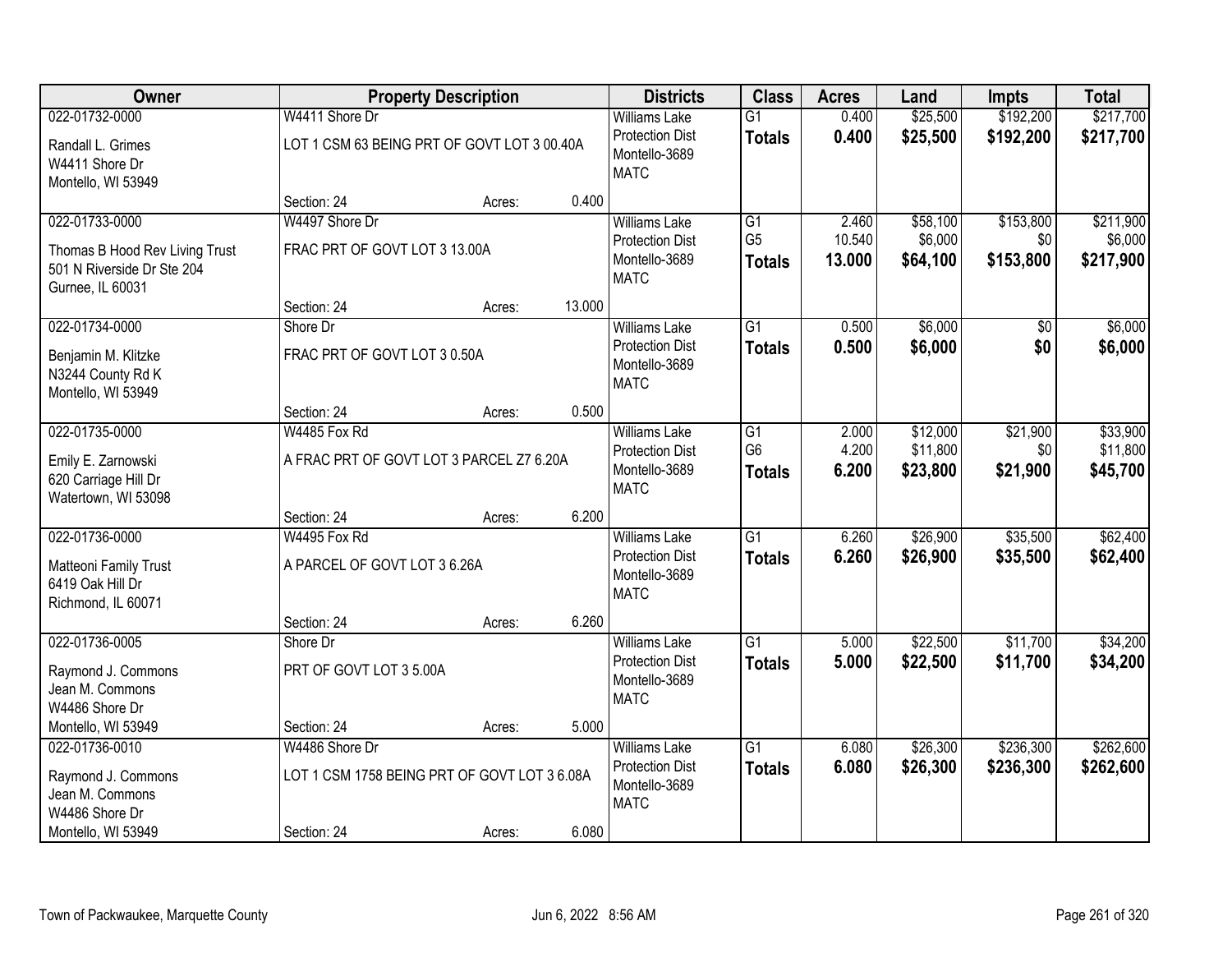| Owner                      |                                              | <b>Property Description</b> |        | <b>Districts</b>       | <b>Class</b>    | <b>Acres</b> | Land       | Impts           | <b>Total</b> |
|----------------------------|----------------------------------------------|-----------------------------|--------|------------------------|-----------------|--------------|------------|-----------------|--------------|
| 022-01737-0000             | Shore Dr                                     |                             |        | Montello-3689          | $\overline{G4}$ | 4.000        | \$400      | $\overline{50}$ | \$400        |
| O'Connell Family Farm, LLC | GOVT LOT 4 LESS PARCEL IN N 629' THEREOF     |                             |        | <b>MATC</b>            | G <sub>5</sub>  | 7.000        | \$4,000    | \$0             | \$4,000      |
| 4819 W Sunnyside Dr        | 44.00A                                       |                             |        |                        | G5M             | 33.000       | \$57,800   | \$0             | \$57,800     |
| Milwaukee, WI 53208        |                                              |                             |        |                        | <b>Totals</b>   | 44.000       | \$62,200   | \$0             | \$62,200     |
|                            | Section: 24                                  | Acres:                      | 44.000 |                        |                 |              |            |                 |              |
| 022-01738-0000             | Fox Rd                                       |                             |        | Montello-3689          | $\overline{G5}$ | 5.000        | \$2,800    | $\overline{50}$ | \$2,800      |
| Brian S. Schoenbeck        | NE COR OF NE-SE 10.00A                       |                             |        | <b>MATC</b>            | G <sub>6</sub>  | 5.000        | \$14,000   | \$0             | \$14,000     |
| Matthew A. Schoenbeck      |                                              |                             |        |                        | <b>Totals</b>   | 10.000       | \$16,800   | \$0             | \$16,800     |
| 604 S 14th Ave             |                                              |                             |        |                        |                 |              |            |                 |              |
| West Bend, WI 53095        | Section: 24                                  | Acres:                      | 10.000 |                        |                 |              |            |                 |              |
| 022-01738-0005             | Deer Run Rd                                  |                             |        | <b>Williams Lake</b>   | $\overline{G1}$ | 5.000        | \$22,500   | $\overline{50}$ | \$22,500     |
| Brian S. Schoenbeck        | LOT 1 OF CSM 2309 BEING PRT OF NE-SE 5.00A   |                             |        | <b>Protection Dist</b> | <b>Totals</b>   | 5.000        | \$22,500   | \$0             | \$22,500     |
| Matthew A. Schoenbeck      |                                              |                             |        | Montello-3689          |                 |              |            |                 |              |
| 604 S 14th Ave             |                                              |                             |        | <b>MATC</b>            |                 |              |            |                 |              |
| West Bend, WI 53095        | Section: 24                                  | Acres:                      | 5.000  |                        |                 |              |            |                 |              |
| 022-01738-0010             | Deer Run Rd                                  |                             |        | <b>Williams Lake</b>   | W <sub>6</sub>  | 6.560        | (\$18,400) | \$0             | \$0          |
|                            |                                              |                             |        | <b>Protection Dist</b> | <b>Totals</b>   | 6.560        | \$0        | \$0             | \$0          |
| Mary J. Kosalos            | PRT OF NE-SE LY NE OF PACKERS BAY & CSM 2309 |                             |        | Montello-3689          |                 |              |            |                 |              |
| N57 W39495 Sunnyfield Dr   | 6.56A                                        |                             |        | <b>MATC</b>            |                 |              |            |                 |              |
| Oconomowoc, WI 53066       |                                              |                             | 6.560  |                        |                 |              |            |                 |              |
| 022-01739-0000             | Section: 24<br>Deer Run Rd                   | Acres:                      |        | <b>Williams Lake</b>   | $\overline{G1}$ | 1.100        | \$41,800   | $\overline{50}$ | \$41,800     |
|                            |                                              |                             |        | <b>Protection Dist</b> |                 | 1.100        | \$41,800   | \$0             | \$41,800     |
| James E. Keck              | PARCEL A BEING PRT OF GOVT LOT 2 1.10A       |                             |        | Montello-3689          | <b>Totals</b>   |              |            |                 |              |
| Barbara A. Keck            |                                              |                             |        | <b>MATC</b>            |                 |              |            |                 |              |
| 4131 Forest Ave            |                                              |                             |        |                        |                 |              |            |                 |              |
| Brookfield, IL 60513-2125  | Section: 24                                  | Acres:                      | 1.100  |                        |                 |              |            |                 |              |
| 022-01740-0000             | N3349 Deer Run Rd                            |                             |        | <b>Williams Lake</b>   | $\overline{G1}$ | 1.044        | \$43,100   | \$138,600       | \$181,700    |
| <b>Timothy Nustad</b>      | PARCEL B BEING PRT OF GOVT LOT 2 1.044A      |                             |        | <b>Protection Dist</b> | <b>Totals</b>   | 1.044        | \$43,100   | \$138,600       | \$181,700    |
| Deborah Nustad             |                                              |                             |        | Montello-3689          |                 |              |            |                 |              |
| 19795 Foxkirk Ct           |                                              |                             |        | <b>MATC</b>            |                 |              |            |                 |              |
| Brookfield, WI 53045       | Section: 24                                  | Acres:                      | 1.044  |                        |                 |              |            |                 |              |
| 022-01741-0000             | N3345 Deer Run Rd                            |                             |        | <b>Williams Lake</b>   | $\overline{G1}$ | 1.476        | \$49,700   | \$164,500       | \$214,200    |
| Mervel Miller              | PARCEL C & S 20FT OF PARCEL D BEING PRT OF   |                             |        | <b>Protection Dist</b> | <b>Totals</b>   | 1.476        | \$49,700   | \$164,500       | \$214,200    |
| Cheryl D. Miller           | <b>GOVT LOT 2 1.476A</b>                     |                             |        | Montello-3689          |                 |              |            |                 |              |
| 29303 Evergreen Dr         |                                              |                             |        | <b>MATC</b>            |                 |              |            |                 |              |
| Waterford, WI 53185        | Section: 24                                  | Acres:                      | 1.476  |                        |                 |              |            |                 |              |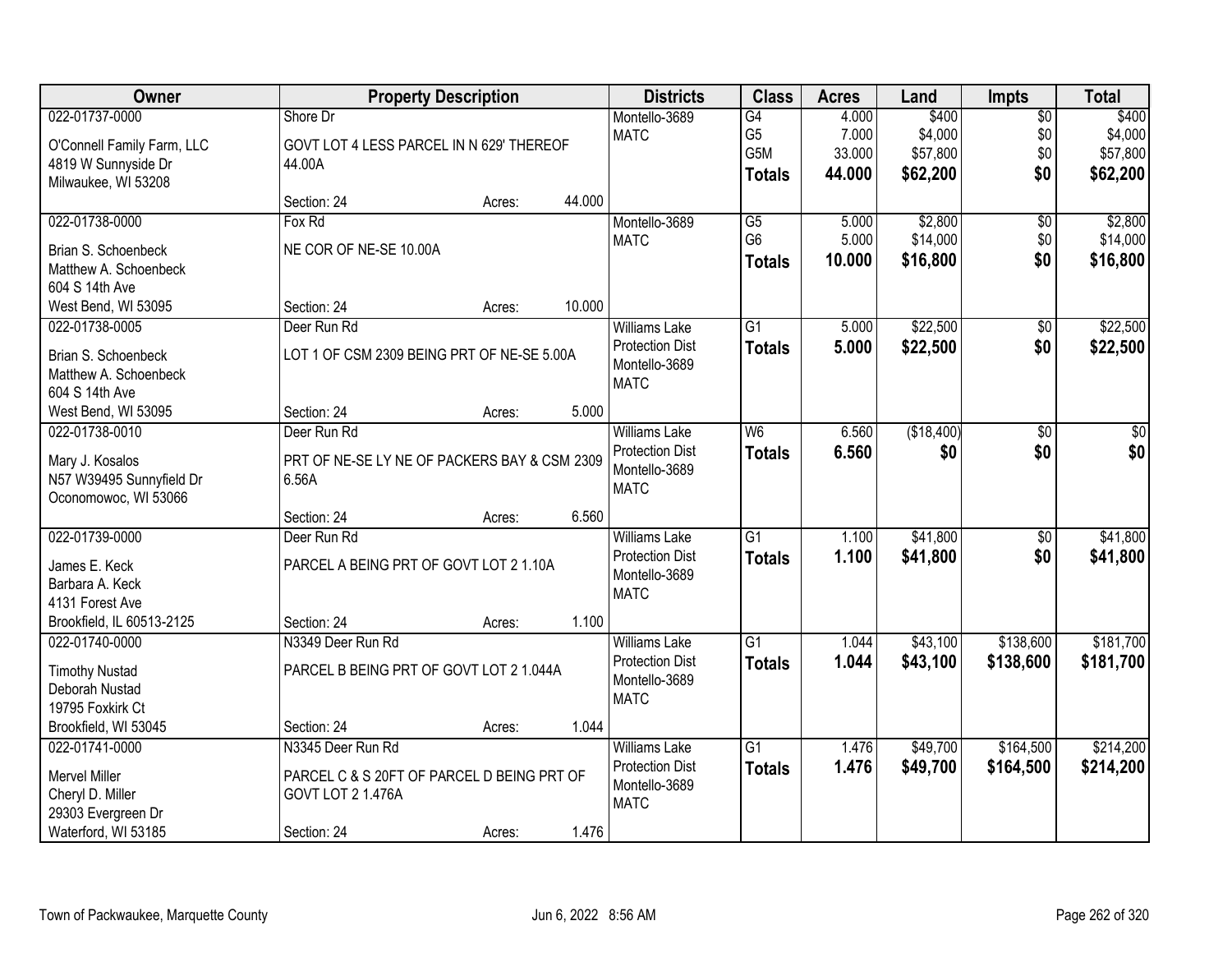| Owner                                                                                                |                            | <b>Property Description</b>                     |       | <b>Districts</b>                                                               | <b>Class</b>                     | <b>Acres</b>   | Land                 | <b>Impts</b>           | <b>Total</b>         |
|------------------------------------------------------------------------------------------------------|----------------------------|-------------------------------------------------|-------|--------------------------------------------------------------------------------|----------------------------------|----------------|----------------------|------------------------|----------------------|
| 022-01743-0000                                                                                       | N3363 Deer Run Rd          |                                                 |       | <b>Williams Lake</b>                                                           | $\overline{G1}$                  | 2.248          | \$56,100             | \$51,500               | \$107,600            |
| Brian S. Schoenbeck<br>Matthew A. Schoenbeck<br>604 S 14th Ave                                       | PRT OF GOVT LOT 2 2.248A   | PARCEL D LESS S 20FT & ALL OF PARCEL E BEING    |       | <b>Protection Dist</b><br>Montello-3689<br><b>MATC</b>                         | <b>Totals</b>                    | 2.248          | \$56,100             | \$51,500               | \$107,600            |
| West Bend, WI 53095                                                                                  | Section: 24                | Acres:                                          | 2.248 |                                                                                |                                  |                |                      |                        |                      |
| 022-01744-0000<br>Matthew A. Schoenbeck<br>604 S 14th Ave<br>West Bend, WI 53095                     | Deer Run Rd                | LOT 1 CSM 2966 BEING PRT OF GOVT LOT 2 1.260A   |       | <b>Williams Lake</b><br><b>Protection Dist</b><br>Montello-3689<br><b>MATC</b> | $\overline{G1}$<br><b>Totals</b> | 1.260<br>1.260 | \$33,300<br>\$33,300 | $\overline{50}$<br>\$0 | \$33,300<br>\$33,300 |
|                                                                                                      | Section: 24                | Acres:                                          | 1.260 |                                                                                |                                  |                |                      |                        |                      |
| 022-01745-0000<br>Matthew A. Schoenbeck<br>604 S 14th Ave<br>West Bend, WI 53095                     | Deer Run Rd                | PARCEL G BEING PRT OF GOVT LOT 2 1.43A          |       | <b>Williams Lake</b><br><b>Protection Dist</b><br>Montello-3689<br><b>MATC</b> | $\overline{G1}$<br><b>Totals</b> | 1.430<br>1.430 | \$33,800<br>\$33,800 | \$0<br>\$0             | \$33,800<br>\$33,800 |
|                                                                                                      | Section: 24                | Acres:                                          | 1.430 |                                                                                |                                  |                |                      |                        |                      |
| 022-01746-0000<br>Gregory J. Longrie<br>N54 W25925 Glen Ridge Ct<br>Sussex, WI 53089                 | Deer Run Rd                | PARCEL H BEING PRT OF GOVT LOT 2 1.590A         |       | <b>Williams Lake</b><br><b>Protection Dist</b><br>Montello-3689<br><b>MATC</b> | $\overline{G1}$<br><b>Totals</b> | 1.590<br>1.590 | \$33,800<br>\$33,800 | \$0<br>\$0             | \$33,800<br>\$33,800 |
|                                                                                                      | Section: 24                | Acres:                                          | 1.590 |                                                                                |                                  |                |                      |                        |                      |
| 022-01747-0000<br>Brian S. Schoenbeck<br>Matthew A. Schoenbeck<br>604 S 14th Ave                     | Deer Run Rd                | PARCEL I BEING PRT OF GOVT LOT 2 1.659A         |       | <b>Williams Lake</b><br><b>Protection Dist</b><br>Montello-3689<br><b>MATC</b> | $\overline{G1}$<br><b>Totals</b> | 1.659<br>1.659 | \$34,900<br>\$34,900 | \$0<br>\$0             | \$34,900<br>\$34,900 |
| West Bend, WI 53095                                                                                  | Section: 24                | Acres:                                          | 1.659 |                                                                                |                                  |                |                      |                        |                      |
| 022-01748-0000<br>Frank W. Strenk<br>Pamela A. Strenk<br>7767 Winding Cypress Dr                     | Deer Run Rd                | PARCEL J BEING PRT OF GOVT LOT 2 1.619A         |       | <b>Williams Lake</b><br><b>Protection Dist</b><br>Montello-3689<br><b>MATC</b> | $\overline{G1}$<br><b>Totals</b> | 1.619<br>1.619 | \$31,700<br>\$31,700 | $\sqrt{6}$<br>\$0      | \$31,700<br>\$31,700 |
| Naples, FL 34114                                                                                     | Section: 24                | Acres:                                          | 1.619 |                                                                                |                                  |                |                      |                        |                      |
| 022-01749-0000<br>Frank W. Strenk<br>Pamela A. Strenk<br>7767 Winding Cypress Dr<br>Naples, FL 34114 | Deer Run Rd<br>Section: 24 | PARCEL K1 BEING PRT GOVT LOT 2 1.184A<br>Acres: | 1.184 | <b>Williams Lake</b><br><b>Protection Dist</b><br>Montello-3689<br><b>MATC</b> | $\overline{G1}$<br><b>Totals</b> | 1.184<br>1.184 | \$32,100<br>\$32,100 | $\overline{50}$<br>\$0 | \$32,100<br>\$32,100 |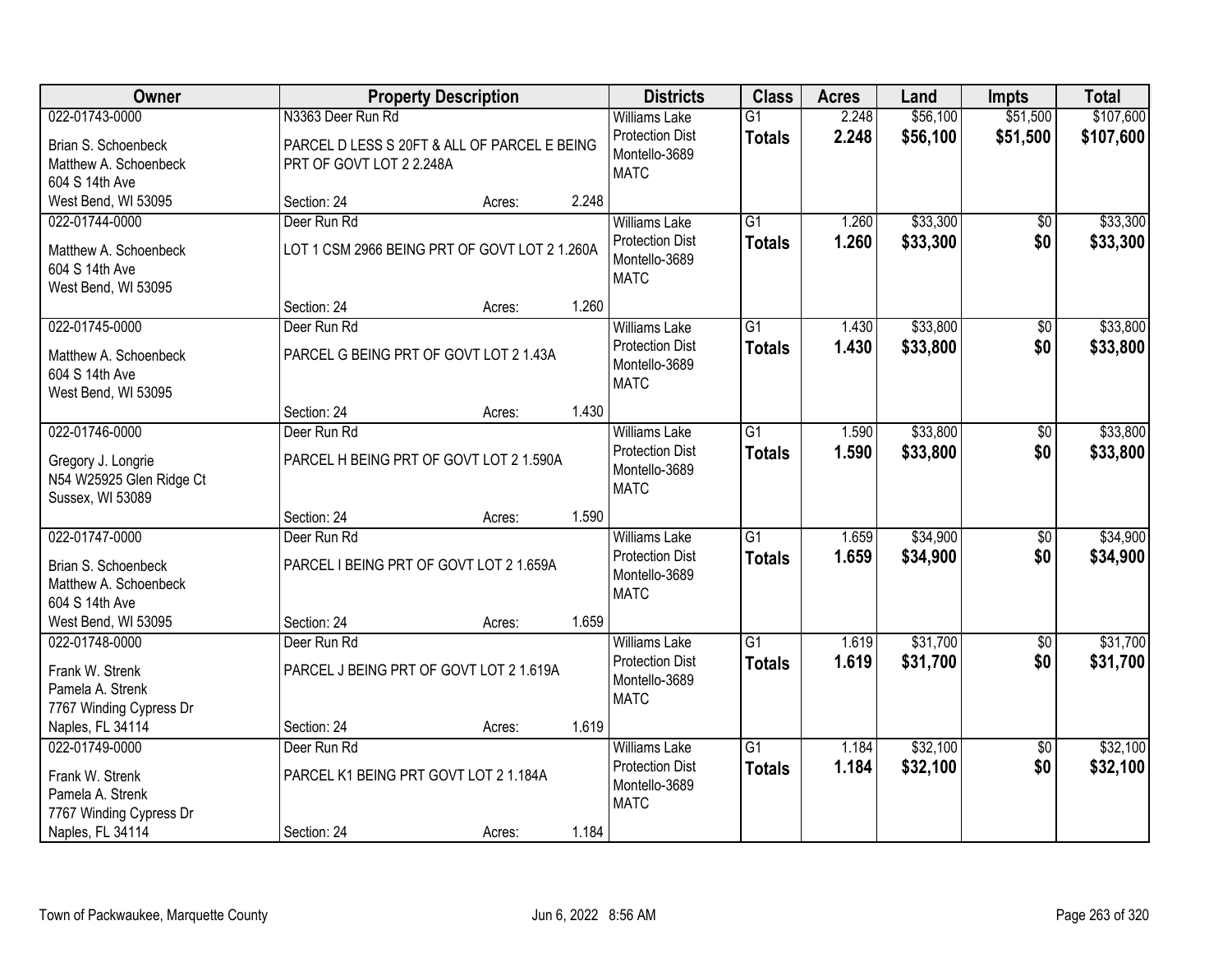| Owner                              |                                       | <b>Property Description</b>                   |       | <b>Districts</b>       | <b>Class</b>    | <b>Acres</b> | Land     | <b>Impts</b>    | <b>Total</b> |
|------------------------------------|---------------------------------------|-----------------------------------------------|-------|------------------------|-----------------|--------------|----------|-----------------|--------------|
| 022-01750-0000                     | Deer Run Rd                           |                                               |       | <b>Williams Lake</b>   | $\overline{G1}$ | 1.136        | \$13,500 | $\overline{50}$ | \$13,500     |
| Bernard J. Kupper III              | PARCEL K2 BEING PRT GOVT LOT 2 1.136A |                                               |       | <b>Protection Dist</b> | <b>Totals</b>   | 1.136        | \$13,500 | \$0             | \$13,500     |
| Connie L. Kupper                   |                                       |                                               |       | Montello-3689          |                 |              |          |                 |              |
| 4900 6 Mile Rd                     |                                       |                                               |       | <b>MATC</b>            |                 |              |          |                 |              |
| Racine, WI 53402-9739              | Section: 24                           | Acres:                                        | 1.136 |                        |                 |              |          |                 |              |
| 022-01751-0000                     | N3431 Deer Run Rd                     |                                               |       | <b>Williams Lake</b>   | $\overline{G1}$ | 1.155        | \$32,700 | \$185,400       | \$218,100    |
| Bernard J. Kupper                  | PARCEL K3 BEING PRT GOVT LOT 2 1.155A |                                               |       | <b>Protection Dist</b> | <b>Totals</b>   | 1.155        | \$32,700 | \$185,400       | \$218,100    |
| Connie L. Kupper                   |                                       |                                               |       | Montello-3689          |                 |              |          |                 |              |
| 4900 6 Mile Rd                     |                                       |                                               |       | <b>MATC</b>            |                 |              |          |                 |              |
| Racine, WI 53402-9739              | Section: 24                           | Acres:                                        | 1.155 |                        |                 |              |          |                 |              |
| 022-01752-0000                     | Deer Run Rd                           |                                               |       | <b>Williams Lake</b>   | G1              | 1.240        | \$13,800 | \$0             | \$13,800     |
|                                    |                                       |                                               |       | <b>Protection Dist</b> | <b>Totals</b>   | 1.240        | \$13,800 | \$0             | \$13,800     |
| Bernard J. Kupper                  | PARCEL K4 BEING PRT GOVT LOT 2 1.240A |                                               |       | Montello-3689          |                 |              |          |                 |              |
| Connie L. Kupper<br>4900 6 Mile Rd |                                       |                                               |       | <b>MATC</b>            |                 |              |          |                 |              |
| Racine, WI 53402-9739              | Section: 24                           | Acres:                                        | 1.240 |                        |                 |              |          |                 |              |
| 022-01753-0000                     | Deer Run Rd                           |                                               |       | <b>Williams Lake</b>   | $\overline{G1}$ | 1.149        | \$12,300 | $\sqrt[6]{}$    | \$12,300     |
|                                    |                                       |                                               |       | <b>Protection Dist</b> |                 | 1.149        | \$12,300 | \$0             |              |
| Bernard J. Kupper                  | PARCEL L1 BEING PRT GOVT LOT 2 1.149A |                                               |       | Montello-3689          | <b>Totals</b>   |              |          |                 | \$12,300     |
| Connie L. Kupper                   |                                       |                                               |       | <b>MATC</b>            |                 |              |          |                 |              |
| 4900 6 Mile Rd                     |                                       |                                               |       |                        |                 |              |          |                 |              |
| Racine, WI 53402-9739              | Section: 24                           | Acres:                                        | 1.149 |                        |                 |              |          |                 |              |
| 022-01754-0000                     | Deer Run Rd                           |                                               |       | <b>Williams Lake</b>   | $\overline{G1}$ | 1.196        | \$18,900 | $\overline{$0}$ | \$18,900     |
| Bernard J. Kupper                  | PARCEL L2 BEING PRT GOVT LOT 2 1.196A |                                               |       | <b>Protection Dist</b> | <b>Totals</b>   | 1.196        | \$18,900 | \$0             | \$18,900     |
| Connie L. Kupper                   |                                       |                                               |       | Montello-3689          |                 |              |          |                 |              |
| 4900 6 Mile Rd                     |                                       |                                               |       | <b>MATC</b>            |                 |              |          |                 |              |
| Racine, WI 53402-9739              | Section: 24                           | Acres:                                        | 1.196 |                        |                 |              |          |                 |              |
| 022-01756-0000                     | N3435 Deer Run Rd                     |                                               |       | <b>Williams Lake</b>   | $\overline{G1}$ | 5.577        | \$67,200 | \$202,400       | \$269,600    |
| John D. Ellinger                   |                                       | PARCEL L3, L4, M1, M2 (PACKERS BAY) BEING PRT |       | <b>Protection Dist</b> | <b>Totals</b>   | 5.577        | \$67,200 | \$202,400       | \$269,600    |
| Denise A. Ellinger                 | GOVT LOT 2 & NE-SE 5.575A             |                                               |       | Montello-3689          |                 |              |          |                 |              |
| N3435 Deer Run Rd                  |                                       |                                               |       | <b>MATC</b>            |                 |              |          |                 |              |
| Montello, WI 53949                 | Section: 24                           | Acres:                                        | 5.575 |                        |                 |              |          |                 |              |
| 022-01759-0000                     | Deer Run Rd                           |                                               |       | <b>Williams Lake</b>   | $\overline{G1}$ | 1.362        | \$24,600 | $\overline{60}$ | \$24,600     |
|                                    |                                       |                                               |       | <b>Protection Dist</b> | <b>Totals</b>   | 1.362        | \$24,600 | \$0             | \$24,600     |
| Julie A. Wallin                    |                                       | PARCEL M3 BEING PRT GOVT LOT 2 1.362A         |       | Montello-3689          |                 |              |          |                 |              |
| Steven P. Wallin                   |                                       |                                               |       | <b>MATC</b>            |                 |              |          |                 |              |
| 29200 S Jones Loop Rd Lot 540      |                                       |                                               |       |                        |                 |              |          |                 |              |
| Punta Gorda, FL 33950              | Section: 24                           | Acres:                                        | 1.362 |                        |                 |              |          |                 |              |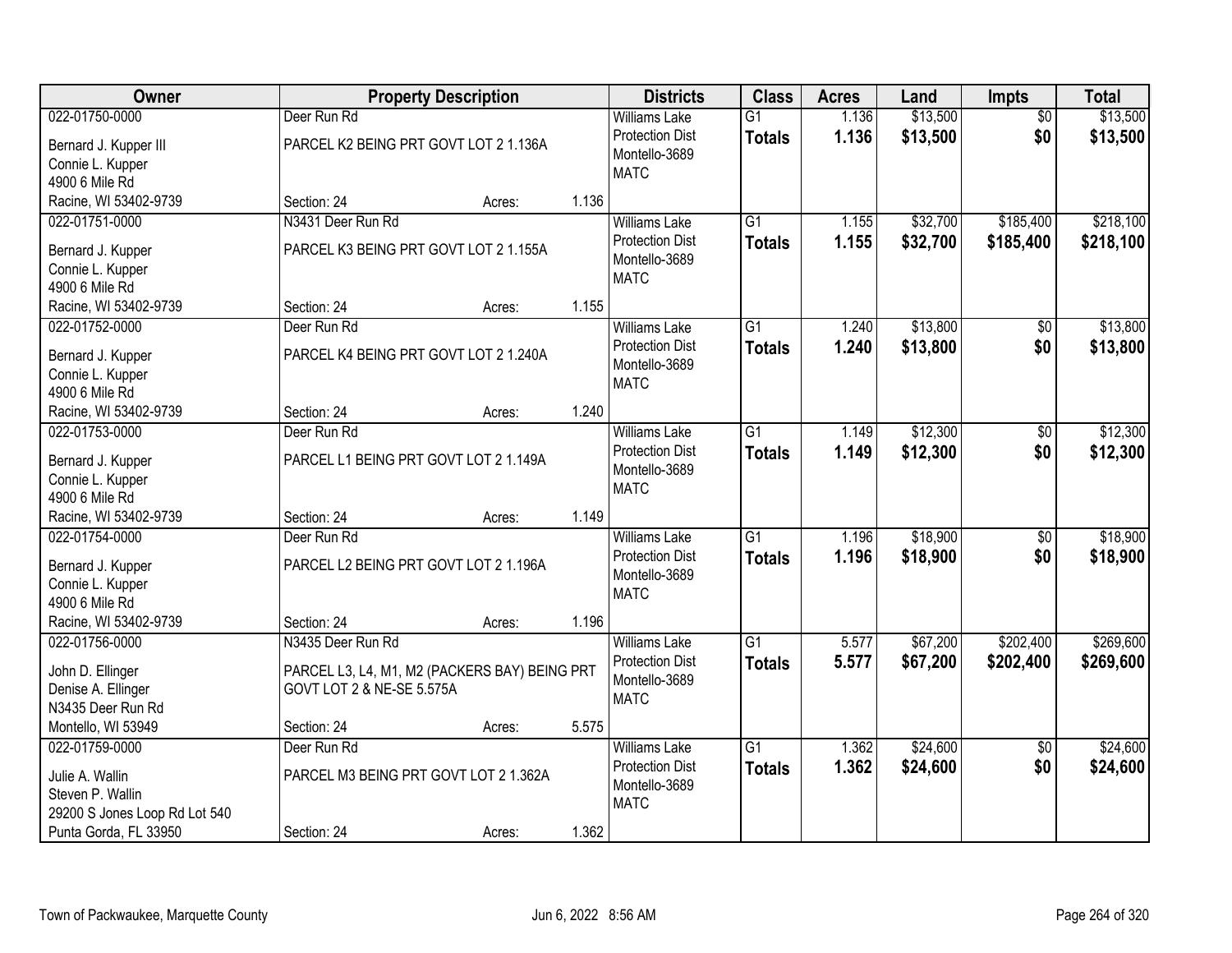| Owner                         |                   | <b>Property Description</b>           |       | <b>Districts</b>       | <b>Class</b>    | <b>Acres</b> | Land     | <b>Impts</b>    | <b>Total</b> |
|-------------------------------|-------------------|---------------------------------------|-------|------------------------|-----------------|--------------|----------|-----------------|--------------|
| 022-01760-0000                | N3451 Deer Run Rd |                                       |       | <b>Williams Lake</b>   | $\overline{G1}$ | 1.262        | \$47,900 | \$119,000       | \$166,900    |
| Julie A. Wallin               |                   | PARCEL M4 BEING PRT GOVT LOT 2 1.262A |       | <b>Protection Dist</b> | <b>Totals</b>   | 1.262        | \$47,900 | \$119,000       | \$166,900    |
| Steven P. Wallin              |                   |                                       |       | Montello-3689          |                 |              |          |                 |              |
| 29200 S Jones Loop Rd Lot 540 |                   |                                       |       | <b>MATC</b>            |                 |              |          |                 |              |
| Punta Gorda, FL 33950         | Section: 24       | Acres:                                | 1.262 |                        |                 |              |          |                 |              |
| 022-01761-0000                | Deer Run Rd       |                                       |       | <b>Williams Lake</b>   | $\overline{G1}$ | 1.268        | \$47,900 | $\overline{50}$ | \$47,900     |
|                               |                   |                                       |       | <b>Protection Dist</b> | <b>Totals</b>   | 1.268        | \$47,900 | \$0             | \$47,900     |
| John E. Mevis                 |                   | PARCEL N1 BEING PRT GOVT LOT 2 1.268A |       | Montello-3689          |                 |              |          |                 |              |
| W4154 County Rd C             |                   |                                       |       | <b>MATC</b>            |                 |              |          |                 |              |
| Montello, WI 53949            |                   |                                       |       |                        |                 |              |          |                 |              |
|                               | Section: 24       | Acres:                                | 1.268 |                        |                 |              |          |                 |              |
| 022-01762-0000                | Deer Run Rd       |                                       |       | <b>Williams Lake</b>   | G1              | 1.135        | \$47,500 | \$34,100        | \$81,600     |
| Mark A. Neesvig               |                   | PARCEL N2 BEING PRT GOVT LOT 2 1.135A |       | <b>Protection Dist</b> | <b>Totals</b>   | 1.135        | \$47,500 | \$34,100        | \$81,600     |
| Laurie J. Neesvig             |                   |                                       |       | Montello-3689          |                 |              |          |                 |              |
| N3463 Deer Run Rd             |                   |                                       |       | <b>MATC</b>            |                 |              |          |                 |              |
| Montello, WI 53949            | Section: 24       | Acres:                                | 1.135 |                        |                 |              |          |                 |              |
| 022-01763-0000                | N3463 Deer Run Rd |                                       |       | <b>Williams Lake</b>   | G1              | 0.974        | \$46,800 | \$234,800       | \$281,600    |
|                               |                   |                                       |       | <b>Protection Dist</b> | <b>Totals</b>   | 0.974        | \$46,800 | \$234,800       | \$281,600    |
| Mark A. Neesvig               |                   | PARCEL N3 BEING PRT GOVT LOT 2 0.974A |       | Montello-3689          |                 |              |          |                 |              |
| Laurie J. Neesvig             |                   |                                       |       | <b>MATC</b>            |                 |              |          |                 |              |
| N3463 Deer Run Rd             |                   |                                       |       |                        |                 |              |          |                 |              |
| Montello, WI 53949            | Section: 24       | Acres:                                | 0.974 |                        |                 |              |          |                 |              |
| 022-01764-0000                | Deer Run Rd       |                                       |       | <b>Williams Lake</b>   | $\overline{G1}$ | 1.080        | \$45,300 | $\overline{50}$ | \$45,300     |
| Kent M. Wranovsky             |                   | PARCEL N4 BEING PRT GOVT LOT 2 1.080A |       | <b>Protection Dist</b> | <b>Totals</b>   | 1.080        | \$45,300 | \$0             | \$45,300     |
| Tracy S. Wranovsky            |                   |                                       |       | Montello-3689          |                 |              |          |                 |              |
| 6873 S Crane Dr               |                   |                                       |       | <b>MATC</b>            |                 |              |          |                 |              |
| Oak Creek, WI 53154           | Section: 24       | Acres:                                | 1.080 |                        |                 |              |          |                 |              |
| 022-01765-0000                | N3477 Deer Run Rd |                                       |       | <b>Williams Lake</b>   | $\overline{G1}$ | 0.986        | \$44,200 | \$108,100       | \$152,300    |
|                               |                   |                                       |       | <b>Protection Dist</b> | <b>Totals</b>   | 0.986        | \$44,200 | \$108,100       | \$152,300    |
| Paul M. Kolecke               |                   | PARCEL P1 BEING PRT GOVT LOT 2 0.986A |       | Montello-3689          |                 |              |          |                 |              |
| 10275 W Higgins Rd            |                   |                                       |       | <b>MATC</b>            |                 |              |          |                 |              |
| Rosemont, IL 60018            |                   |                                       |       |                        |                 |              |          |                 |              |
|                               | Section: 24       | Acres:                                | 0.986 |                        |                 |              |          |                 |              |
| 022-01766-0000                | Deer Run Rd       |                                       |       | <b>Williams Lake</b>   | $\overline{G1}$ | 0.799        | \$40,600 | $\overline{50}$ | \$40,600     |
| Timothy R. Wilcox             |                   | PARCEL P2 BEING PRT GOVT LOT 2 0.799A |       | <b>Protection Dist</b> | <b>Totals</b>   | 0.799        | \$40,600 | \$0             | \$40,600     |
| Sandy M. Wilcox               |                   |                                       |       | Montello-3689          |                 |              |          |                 |              |
| 3n787 Hawthorn Dr             |                   |                                       |       | <b>MATC</b>            |                 |              |          |                 |              |
| St Charles, IL 60174          | Section: 24       | Acres:                                | 0.799 |                        |                 |              |          |                 |              |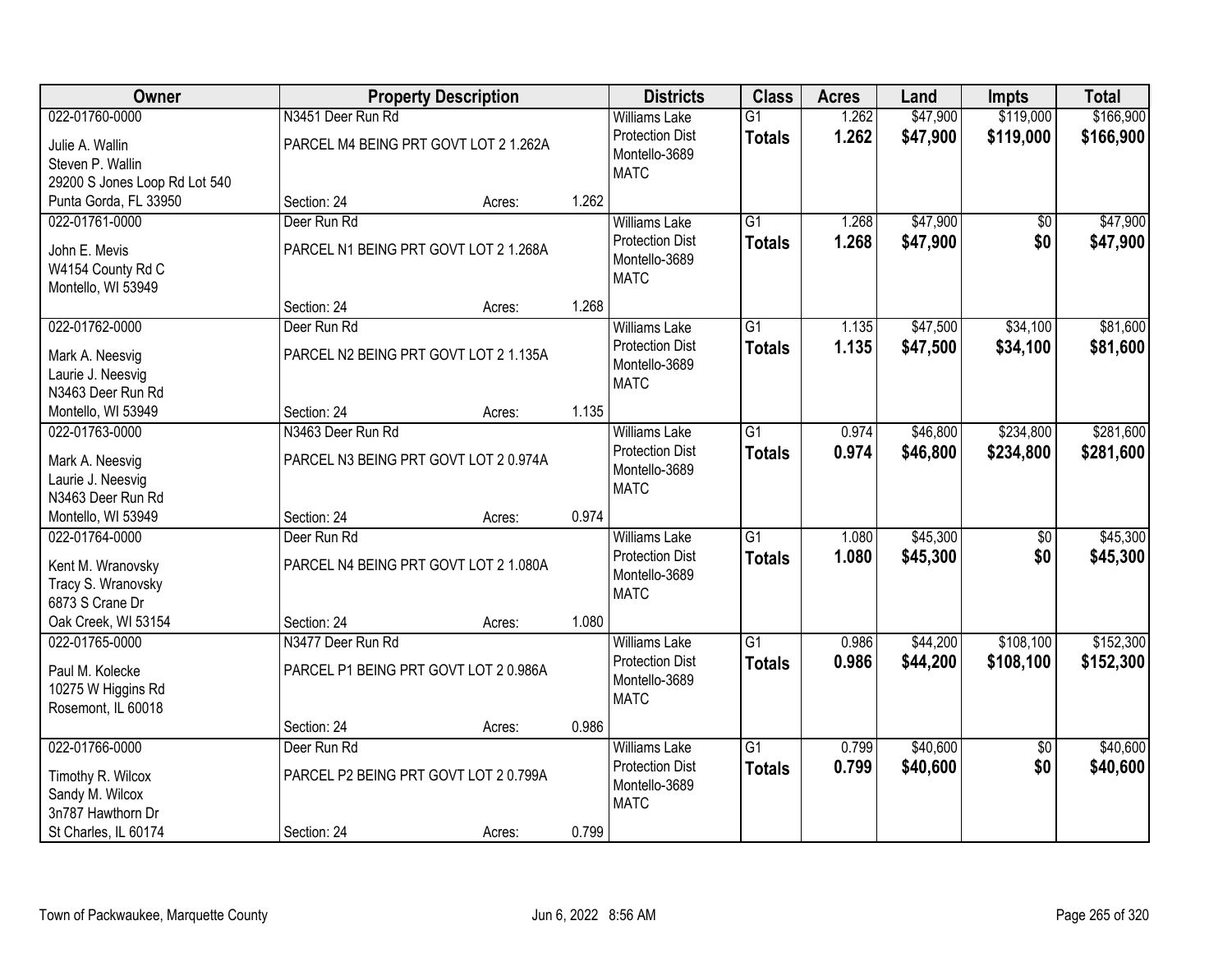| Owner                                                                  |                                              | <b>Property Description</b>                                                                            | <b>Districts</b>                                                               | <b>Class</b>                     | <b>Acres</b>   | Land                 | <b>Impts</b>           | <b>Total</b>           |
|------------------------------------------------------------------------|----------------------------------------------|--------------------------------------------------------------------------------------------------------|--------------------------------------------------------------------------------|----------------------------------|----------------|----------------------|------------------------|------------------------|
| 022-01767-0000                                                         | Deer Run Rd                                  |                                                                                                        | <b>Williams Lake</b>                                                           | $\overline{G1}$                  | 0.541          | \$11,600             | $\overline{50}$        | \$11,600               |
| Paul M. Kolecke<br>10275 W Higgins Rd<br>Rosemont, IL 60018            |                                              | PARCEL P3 BEING PRT GOVT LOT 2 0.541A                                                                  | <b>Protection Dist</b><br>Montello-3689<br><b>MATC</b>                         | <b>Totals</b>                    | 0.541          | \$11,600             | \$0                    | \$11,600               |
|                                                                        | Section: 24                                  | Acres:                                                                                                 | 0.541                                                                          |                                  |                |                      |                        |                        |
| 022-01768-0000                                                         | Deer Run Rd                                  |                                                                                                        | <b>Williams Lake</b>                                                           | $\overline{G1}$                  | 0.479          | \$11,500             | \$0                    | \$11,500               |
| Paul M. Kolecke<br>10275 W Higgins Rd<br>Rosemont, IL 60018            |                                              | PARCEL P4 BEING PRT GOVT LOT 2 0.479A                                                                  | <b>Protection Dist</b><br>Montello-3689<br><b>MATC</b>                         | <b>Totals</b>                    | 0.479          | \$11,500             | \$0                    | \$11,500               |
|                                                                        | Section: 24                                  | Acres:                                                                                                 | 0.479                                                                          |                                  |                |                      |                        |                        |
| 022-01769-0000                                                         | Deer Run Rd                                  |                                                                                                        | <b>Williams Lake</b>                                                           | X4                               | 2.320          | $\overline{50}$      | \$0                    | $\overline{50}$        |
| Williams Lake Rehab Dist<br>PO Box 272<br>Montello, WI 53949           | BEING PRT OF GOVT LOT 2 2.32A<br>Section: 24 | LOT 1 OF CSM 3115 & ALSO .25A PARCEL LY N CSM<br>3115 & S OF FOX RD LESS .22A OFF W SIDE ALL<br>Acres: | <b>Protection Dist</b><br>Montello-3689<br><b>MATC</b><br>2.320                | Totals                           | 2.320          | \$0                  | \$0                    | \$0                    |
| 022-01770-0000                                                         | Fox Rd                                       |                                                                                                        | <b>Williams Lake</b>                                                           | $\overline{G1}$                  | 0.700          | \$36,300             | \$0                    | \$36,300               |
| Daniel S. Meinecke<br>W4825 County Rd K<br>Montello, WI 53949          | ALL BEING PRT OF GOVT LOT 2 00.70A           | PARCEL Q1 & .22A OFF W SIDE OF LOT 1 CSM 3115                                                          | <b>Protection Dist</b><br>Montello-3689<br><b>MATC</b>                         | <b>Totals</b>                    | 0.700          | \$36,300             | \$0                    | \$36,300               |
|                                                                        | Section: 24                                  | Acres:                                                                                                 | 0.700                                                                          |                                  |                |                      |                        |                        |
| 022-01771-0000<br>Glen L. Rogers<br>Allison M. Rogers<br>1202 Aspen Dr | W4233 Fox Rd                                 | PARCEL Q2 BEING PRT GOVT LOT 2 0.444A                                                                  | <b>Williams Lake</b><br><b>Protection Dist</b><br>Montello-3689<br><b>MATC</b> | $\overline{G1}$<br><b>Totals</b> | 0.444<br>0.444 | \$36,300<br>\$36,300 | \$123,300<br>\$123,300 | \$159,600<br>\$159,600 |
| Waukesha, WI 53188                                                     | Section: 24                                  | Acres:                                                                                                 | 0.444                                                                          |                                  |                |                      |                        |                        |
| 022-01772-0000                                                         | W4237 Fox Rd                                 |                                                                                                        | <b>Williams Lake</b>                                                           | $\overline{G1}$                  | 0.515          | \$36,600             | \$78,500               | \$115,100              |
| Richard J. Grisaffi<br>W4245 Fox Rd<br>Montello, WI 53949              |                                              | PARCEL Q3 BEING PRT GOVT LOT 2 0.515A                                                                  | <b>Protection Dist</b><br>Montello-3689<br><b>MATC</b>                         | <b>Totals</b>                    | 0.515          | \$36,600             | \$78,500               | \$115,100              |
|                                                                        | Section: 24                                  | Acres:                                                                                                 | 0.515                                                                          |                                  |                |                      |                        |                        |
| 022-01773-0000                                                         | W4245 Fox Rd                                 |                                                                                                        | <b>Williams Lake</b>                                                           | $\overline{G1}$                  | 0.608          | \$37,300             | \$119,600              | \$156,900              |
| Richard J. Grisaffi<br>W4245 Fox Rd<br>Montello, WI 53949              |                                              | PARCEL Q4 BEING PRT GOVT LOT 2 0.608A                                                                  | <b>Protection Dist</b><br>Montello-3689<br><b>MATC</b>                         | <b>Totals</b>                    | 0.608          | \$37,300             | \$119,600              | \$156,900              |
|                                                                        | Section: 24                                  | Acres:                                                                                                 | 0.608                                                                          |                                  |                |                      |                        |                        |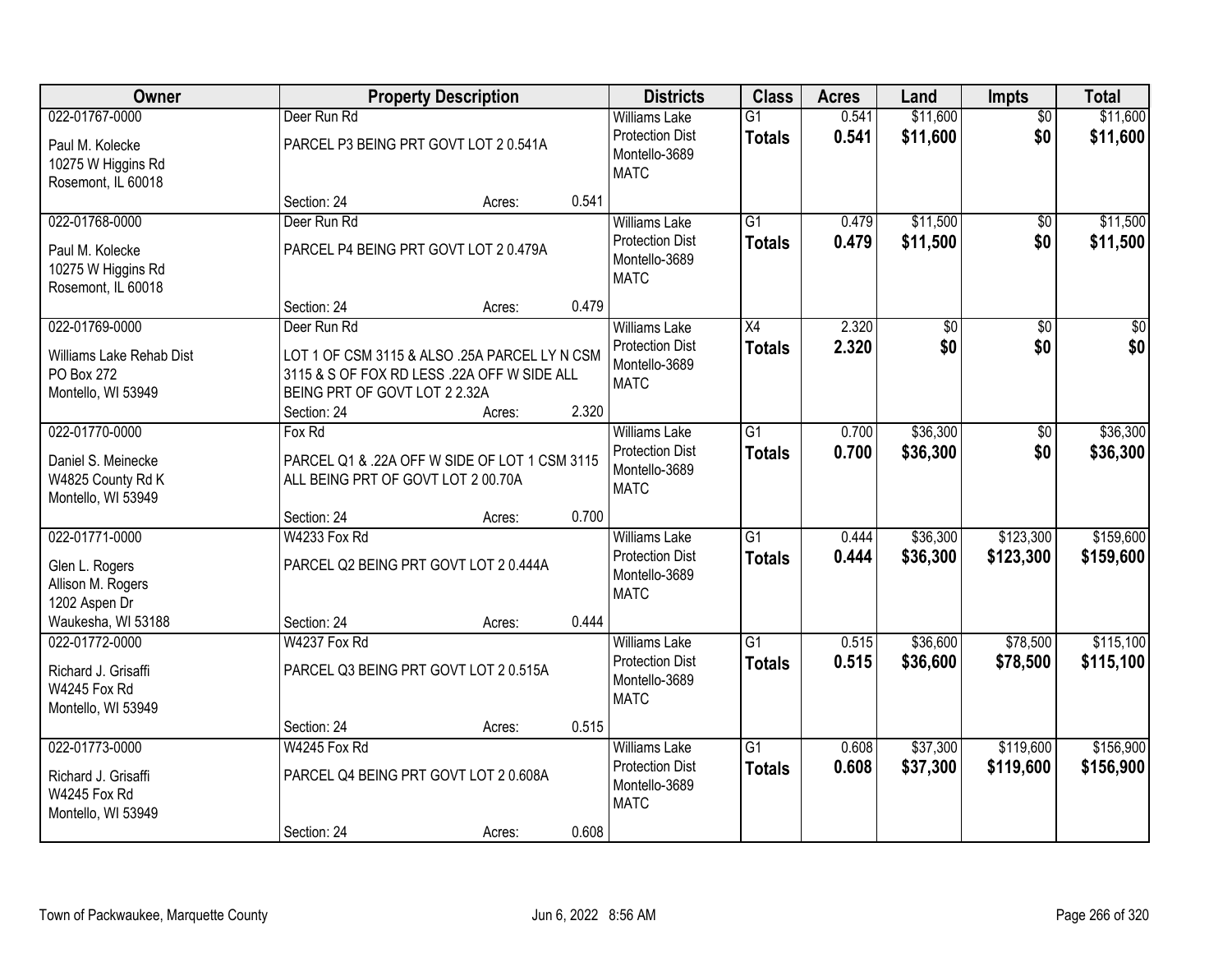| Owner                                    |                                       | <b>Property Description</b> |       | <b>Districts</b>       | <b>Class</b>    | <b>Acres</b> | Land     | <b>Impts</b> | <b>Total</b> |
|------------------------------------------|---------------------------------------|-----------------------------|-------|------------------------|-----------------|--------------|----------|--------------|--------------|
| 022-01774-0000                           | W4251 Fox Rd                          |                             |       | <b>Williams Lake</b>   | $\overline{G1}$ | 0.712        | \$38,400 | \$93,500     | \$131,900    |
| Jeffery A. Lindstrom                     | PARCEL R1 BEING PRT GOVT LOT 2 0.712A |                             |       | <b>Protection Dist</b> | <b>Totals</b>   | 0.712        | \$38,400 | \$93,500     | \$131,900    |
| Pamela J. Lindstrom                      |                                       |                             |       | Montello-3689          |                 |              |          |              |              |
| 1920 Harlem Blvd                         |                                       |                             |       | <b>MATC</b>            |                 |              |          |              |              |
| Rockford, IL 61103                       | Section: 24                           | Acres:                      | 0.712 |                        |                 |              |          |              |              |
| 022-01775-0000                           | W4257 Fox Rd                          |                             |       | <b>Williams Lake</b>   | $\overline{G1}$ | 0.840        | \$40,200 | \$120,500    | \$160,700    |
|                                          |                                       |                             |       | <b>Protection Dist</b> | <b>Totals</b>   | 0.840        | \$40,200 | \$120,500    | \$160,700    |
| William E. Ruplinger                     | PARCEL R2 BEING PRT GOVT LOT 2 0.840A |                             |       | Montello-3689          |                 |              |          |              |              |
| Kathleen A. Ruplinger<br>3167 N 104th St |                                       |                             |       | <b>MATC</b>            |                 |              |          |              |              |
| Wauwatosa, WI 53222                      | Section: 24                           | Acres:                      | 0.840 |                        |                 |              |          |              |              |
| 022-01776-0000                           | W4265 Fox Rd                          |                             |       | <b>Williams Lake</b>   | G1              | 0.891        | \$40,600 | \$158,900    | \$199,500    |
|                                          |                                       |                             |       | <b>Protection Dist</b> | <b>Totals</b>   | 0.891        | \$40,600 | \$158,900    | \$199,500    |
| Tara Sommersberger                       | PARCEL R3 BEING PRT GOVT LOT 2 0.891A |                             |       | Montello-3689          |                 |              |          |              |              |
| W4265 Fox Rd                             |                                       |                             |       | <b>MATC</b>            |                 |              |          |              |              |
| Montello, WI 53949                       |                                       |                             |       |                        |                 |              |          |              |              |
|                                          | Section: 24                           | Acres:                      | 0.891 |                        |                 |              |          |              |              |
| 022-01777-0000                           | W4271 Fox Rd                          |                             |       | <b>Williams Lake</b>   | G1              | 1.027        | \$40,600 | \$100,500    | \$141,100    |
| Davida L. Burt Trustees                  | PARCEL R4 BEING PRT GOVT LOT 2 1.027A |                             |       | <b>Protection Dist</b> | <b>Totals</b>   | 1.027        | \$40,600 | \$100,500    | \$141,100    |
| <b>Burt Family Trust</b>                 |                                       |                             |       | Montello-3689          |                 |              |          |              |              |
| 1149 Kevington Dr                        |                                       |                             |       | <b>MATC</b>            |                 |              |          |              |              |
| Antioch, IL 60002                        | Section: 24                           | Acres:                      | 1.027 |                        |                 |              |          |              |              |
| 022-01778-0000                           | W4277 Fox Rd                          |                             |       | <b>Williams Lake</b>   | $\overline{G1}$ | 1.010        | \$42,500 | \$89,700     | \$132,200    |
|                                          |                                       |                             |       | <b>Protection Dist</b> | <b>Totals</b>   | 1.010        | \$42,500 | \$89,700     | \$132,200    |
| Perry S. Brummer                         | PARCEL S1 BEING PRT GOVT LOT 2 1.010A |                             |       | Montello-3689          |                 |              |          |              |              |
| Sherry A. Brummer<br>214 S Dylan Rd      |                                       |                             |       | <b>MATC</b>            |                 |              |          |              |              |
| Wales, WI 53183                          | Section: 24                           |                             | 1.010 |                        |                 |              |          |              |              |
| 022-01779-0000                           | W4289 Fox Rd                          | Acres:                      |       | <b>Williams Lake</b>   | $\overline{G1}$ | 1.362        | \$51,400 | \$106,700    | \$158,100    |
|                                          |                                       |                             |       | <b>Protection Dist</b> |                 |              |          |              |              |
| Donald J. Mabis                          | PARCEL S2 BEING PRT GOVT LOT 2 1.362A |                             |       | Montello-3689          | <b>Totals</b>   | 1.362        | \$51,400 | \$106,700    | \$158,100    |
| W4289 Fox Rd                             |                                       |                             |       | <b>MATC</b>            |                 |              |          |              |              |
| Montello, WI 53949                       |                                       |                             |       |                        |                 |              |          |              |              |
|                                          | Section: 24                           | Acres:                      | 1.362 |                        |                 |              |          |              |              |
| 022-01780-0000                           | N3478 Williams Dr                     |                             |       | <b>Williams Lake</b>   | $\overline{G1}$ | 1.500        | \$50,000 | \$102,100    | \$152,100    |
| Colin R. Albany                          | PARCEL S3 BEING PRT GOVT LOT 2 1.500A |                             |       | <b>Protection Dist</b> | <b>Totals</b>   | 1.500        | \$50,000 | \$102,100    | \$152,100    |
| Mary L. Lavine                           |                                       |                             |       | Montello-3689          |                 |              |          |              |              |
| 5114 Hazelcrest Dr                       |                                       |                             |       | <b>MATC</b>            |                 |              |          |              |              |
| Madison, WI 53704                        | Section: 24                           | Acres:                      | 1.500 |                        |                 |              |          |              |              |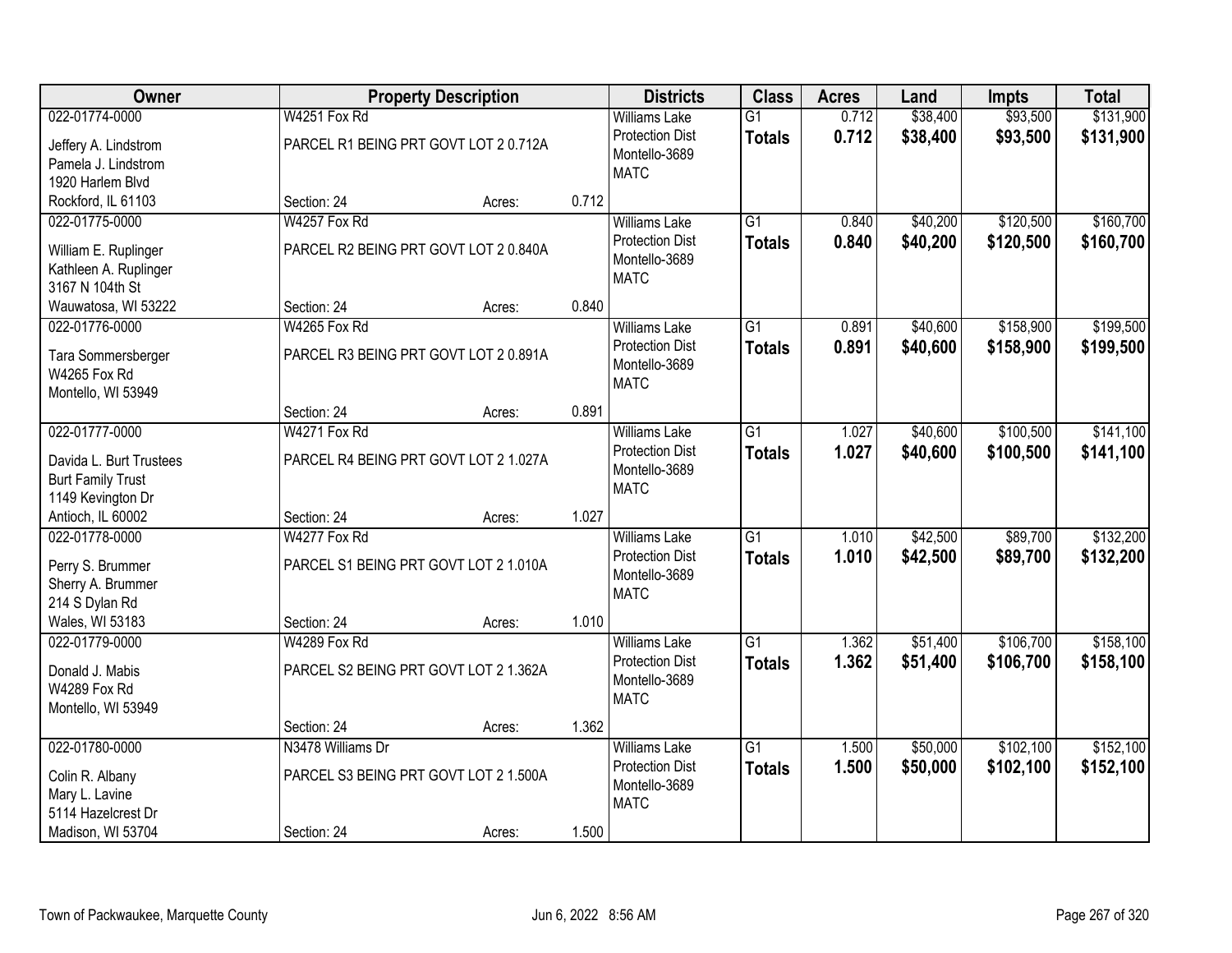| <b>Owner</b>                         |                                                | <b>Property Description</b>                  |       | <b>Districts</b>       | <b>Class</b>    | <b>Acres</b> | Land     | <b>Impts</b> | <b>Total</b> |
|--------------------------------------|------------------------------------------------|----------------------------------------------|-------|------------------------|-----------------|--------------|----------|--------------|--------------|
| 022-01781-0000                       | N3470 Williams Dr                              |                                              |       | <b>Williams Lake</b>   | $\overline{G1}$ | 0.856        | \$47,100 | \$152,800    | \$199,900    |
| William Shenberger                   | PARCEL S4 BEING PRT GOVT LOT 2 0.856A          |                                              |       | <b>Protection Dist</b> | <b>Totals</b>   | 0.856        | \$47,100 | \$152,800    | \$199,900    |
| Jean Shenberger                      |                                                |                                              |       | Montello-3689          |                 |              |          |              |              |
| N3470 Williams Dr                    |                                                |                                              |       | <b>MATC</b>            |                 |              |          |              |              |
| Montello, WI 53949                   | Section: 24                                    | Acres:                                       | 0.856 |                        |                 |              |          |              |              |
| 022-01782-0000                       | N3462 Williams Dr                              |                                              |       | <b>Williams Lake</b>   | $\overline{G1}$ | 0.484        | \$41,800 | \$120,600    | \$162,400    |
| Steven L Voss Living Trust           | PARCEL T1 BEING PRT GOVT LOT 2 0.484A          |                                              |       | <b>Protection Dist</b> | <b>Totals</b>   | 0.484        | \$41,800 | \$120,600    | \$162,400    |
| 5901 Leanne Ln                       |                                                |                                              |       | Montello-3689          |                 |              |          |              |              |
| Mc Farland, WI 53558                 |                                                |                                              |       | <b>MATC</b>            |                 |              |          |              |              |
|                                      | Section: 24                                    | Acres:                                       | 0.484 |                        |                 |              |          |              |              |
| 022-01783-0000                       | N3454 Williams Dr                              |                                              |       | <b>Williams Lake</b>   | $\overline{G1}$ | 0.690        | \$10,300 | \$78,200     | \$88,500     |
| David Andrysczyk                     | LOT 1 CSM 3445 BEING PRT OF PARCELS T2 & T3 IN |                                              |       | <b>Protection Dist</b> | <b>Totals</b>   | 0.690        | \$10,300 | \$78,200     | \$88,500     |
| Heather M. Andrysczyk                | <b>GOVT LOT 2 0.690A</b>                       |                                              |       | Montello-3689          |                 |              |          |              |              |
| W4374 Shore Dr                       |                                                |                                              |       | <b>MATC</b>            |                 |              |          |              |              |
| Montello, WI 53949                   | Section: 24                                    | Acres:                                       | 0.690 |                        |                 |              |          |              |              |
| 022-01785-0000                       | W4374 Shore Dr                                 |                                              |       | <b>Williams Lake</b>   | G1              | 1.186        | \$61,500 | \$162,100    | \$223,600    |
|                                      |                                                |                                              |       | <b>Protection Dist</b> | <b>Totals</b>   | 1.186        | \$61,500 | \$162,100    | \$223,600    |
| David Andrysczyk                     |                                                | LOT 2 CSM 3445 BEING PRT OF PARCELS T2, T3 & |       | Montello-3689          |                 |              |          |              |              |
| Heather M. Andrysczyk                | T4 & U1 IN GOVT LOT 2 1.186A                   |                                              |       | <b>MATC</b>            |                 |              |          |              |              |
| W4374 Shore Dr<br>Montello, WI 53949 | Section: 24                                    |                                              | 1.186 |                        |                 |              |          |              |              |
| 022-01787-0000                       | W4353 Shore Dr                                 | Acres:                                       |       | <b>Williams Lake</b>   | $\overline{G1}$ | 1.094        | \$48,300 | \$144,300    | \$192,600    |
|                                      |                                                |                                              |       | <b>Protection Dist</b> |                 | 1.094        |          |              |              |
| Mary T Murren Living Trust           | LOT 3 CSM 3445 BEING PRT OF PARCELS U1 & U2 IN |                                              |       | Montello-3689          | <b>Totals</b>   |              | \$48,300 | \$144,300    | \$192,600    |
| Richard J Murren Living Trust        | <b>GOVT LOT 2 1.094A</b>                       |                                              |       | <b>MATC</b>            |                 |              |          |              |              |
| 508 Lincoln Ave                      |                                                |                                              |       |                        |                 |              |          |              |              |
| Fox River Grove, IL 60021            | Section: 24                                    | Acres:                                       | 1.094 |                        |                 |              |          |              |              |
| 022-01788-0000                       | W4359 Shore Dr                                 |                                              |       | <b>Williams Lake</b>   | $\overline{G1}$ | 0.369        | \$36,300 | \$91,400     | \$127,700    |
| Robert J. Koehler                    | PARCEL U3 BEING PRT GOVT LOT 2 0.369A          |                                              |       | <b>Protection Dist</b> | <b>Totals</b>   | 0.369        | \$36,300 | \$91,400     | \$127,700    |
| W4359 Shore Dr                       |                                                |                                              |       | Montello-3689          |                 |              |          |              |              |
| Montello, WI 53949                   |                                                |                                              |       | <b>MATC</b>            |                 |              |          |              |              |
|                                      | Section: 24                                    | Acres:                                       | 0.369 |                        |                 |              |          |              |              |
| 022-01789-0000                       | W4365 Shore Dr                                 |                                              |       | <b>Williams Lake</b>   | $\overline{G1}$ | 0.349        | \$36,300 | \$80,000     | \$116,300    |
| Christopher A. Matz                  | PARCEL U4 BEING PRT GOVT LOT 2 0.349A          |                                              |       | <b>Protection Dist</b> | <b>Totals</b>   | 0.349        | \$36,300 | \$80,000     | \$116,300    |
| Jessica S. Matz                      |                                                |                                              |       | Montello-3689          |                 |              |          |              |              |
| 4619 Bellingrath St                  |                                                |                                              |       | <b>MATC</b>            |                 |              |          |              |              |
| Mc Farland, WI 53558                 | Section: 24                                    | Acres:                                       | 0.349 |                        |                 |              |          |              |              |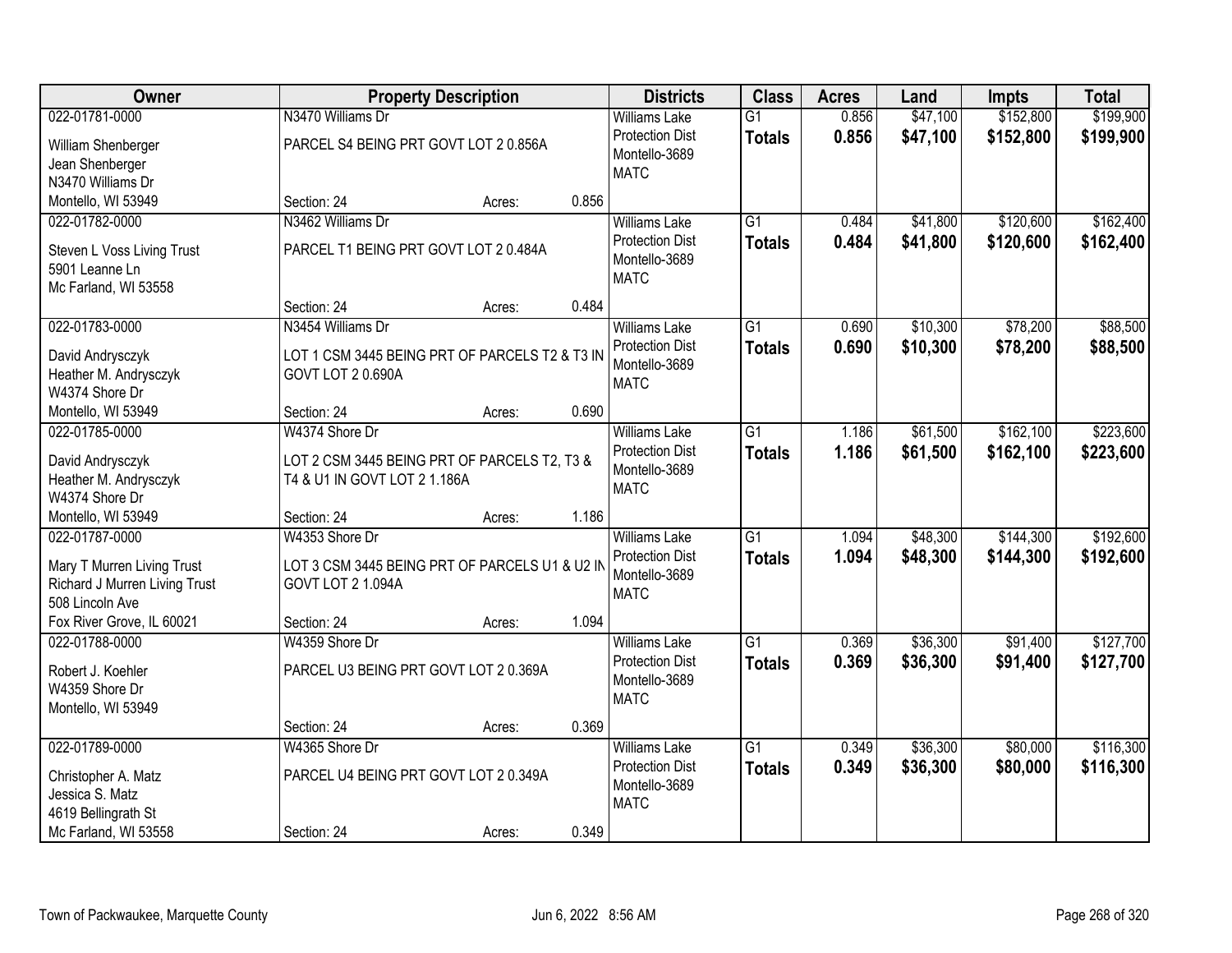| Owner                 |                                            | <b>Property Description</b> |        | <b>Districts</b>       | <b>Class</b>    | <b>Acres</b> | Land     | <b>Impts</b>    | <b>Total</b> |
|-----------------------|--------------------------------------------|-----------------------------|--------|------------------------|-----------------|--------------|----------|-----------------|--------------|
| 022-01790-0000        | Deer Run Rd                                |                             |        | Montello-3689          | $\overline{G5}$ | 3.000        | \$3,200  | $\overline{50}$ | \$3,200      |
| Richard W. Goehring   | SW PRT OF GOVT LOT 1 3.00A                 |                             |        | <b>MATC</b>            | <b>Totals</b>   | 3.000        | \$3,200  | \$0             | \$3,200      |
| <b>Mary Goehring</b>  |                                            |                             |        |                        |                 |              |          |                 |              |
| 325 Northwood Dr      |                                            |                             |        |                        |                 |              |          |                 |              |
| Milam, TX 75959       | Section: 24                                | Acres:                      | 3.000  |                        |                 |              |          |                 |              |
| 022-01791-0000        | Deer Run Rd                                |                             |        | Montello-3689          | $\overline{G5}$ | 2.000        | \$2,100  | $\overline{50}$ | \$2,100      |
| Raymer Peterson et al | SE PRT OF GOVT LOT 17.60A                  |                             |        | <b>MATC</b>            | G <sub>6</sub>  | 5.600        | \$13,400 | \$0             | \$13,400     |
| 6639 16th Ave S       |                                            |                             |        |                        | <b>Totals</b>   | 7.600        | \$15,500 | \$0             | \$15,500     |
| Richfield, MN 55423   |                                            |                             |        |                        |                 |              |          |                 |              |
|                       | Section: 24                                | Acres:                      | 7.600  |                        |                 |              |          |                 |              |
| 022-01793-0000        | Deer Run Rd                                |                             |        | <b>Williams Lake</b>   | G5              | 25.000       | \$26,300 | $\sqrt[6]{30}$  | \$26,300     |
| Rodney S. Miller      | PRT OF GOVT LOT 1 & NE-SE EX CSM 2309 & EX |                             |        | <b>Protection Dist</b> | G <sub>6</sub>  | 7.688        | \$23,100 | \$0             | \$23,100     |
| 4812 Lora St          | CSM 2543 32.688A                           |                             |        | Montello-3689          | <b>Totals</b>   | 32.688       | \$49,400 | \$0             | \$49,400     |
| Racine, WI 53402      |                                            |                             |        | <b>MATC</b>            |                 |              |          |                 |              |
|                       | Section: 24                                | Acres:                      | 32.688 |                        |                 |              |          |                 |              |
| 022-01793-0005        | N3376 Deer Run Rd                          |                             |        | <b>Williams Lake</b>   | G1              | 3.000        | \$15,500 | \$96,900        | \$112,400    |
| Rodney S. Miller      | LOT 1 CSM 2543 BEING PRT OF GOVT LOT 1 &   |                             |        | <b>Protection Dist</b> | G <sub>6</sub>  | 4.312        | \$10,300 | \$0             | \$10,300     |
| Laura M. Miller       | <b>NE-SE 7.312A</b>                        |                             |        | Montello-3689          | <b>Totals</b>   | 7.312        | \$25,800 | \$96,900        | \$122,700    |
| 4812 Lora St          |                                            |                             |        | <b>MATC</b>            |                 |              |          |                 |              |
| Racine, WI 53402      | Section: 24                                | Acres:                      | 7.312  |                        |                 |              |          |                 |              |
| 022-01800-0000        | County Rd D                                |                             |        | Montello-3689          | $\overline{G4}$ | 20.000       | \$2,200  | $\overline{30}$ | \$2,200      |
| Raymer Peterson et al | <b>NE-NE 40.00A</b>                        |                             |        | <b>MATC</b>            | G <sub>5</sub>  | 13.000       | \$7,300  | \$0             | \$7,300      |
| 6639 16th Ave S       |                                            |                             |        |                        | G5M             | 7.000        | \$9,800  | \$0             | \$9,800      |
| Richfield, MN 55423   |                                            |                             |        |                        | <b>Totals</b>   | 40.000       | \$19,300 | \$0             | \$19,300     |
|                       | Section: 25                                | Acres:                      | 40.000 |                        |                 |              |          |                 |              |
| 022-01801-0000        | W4218 County Rd D                          |                             |        | Montello-3689          | $\overline{G1}$ | 3.000        | \$13,500 | \$687,500       | \$701,000    |
| Richard W. Goehring   | GOVT LOT 1 INCL LOTS 1-4 CSM 111 80.00A    |                             |        | <b>MATC</b>            | G4              | 30.000       | \$4,400  | \$0             | \$4,400      |
| Mary Goehring         |                                            |                             |        |                        | G <sub>5</sub>  | 10.000       | \$10,500 | \$0             | \$10,500     |
| 325 Northwood Dr      |                                            |                             |        |                        | G5M             | 37.000       | \$64,800 | \$0             | \$64,800     |
| Milam, TX 75959       | Section: 25                                | Acres:                      | 80.000 |                        | <b>Totals</b>   | 80.000       | \$93,200 | \$687,500       | \$780,700    |
| 022-01802-0000        | County Rd D                                |                             |        | Montello-3689          | G4              | 34.000       | \$3,700  | $\overline{50}$ | \$3,700      |
| Raymer Peterson et al | <b>SE-NE 40.00A</b>                        |                             |        | <b>MATC</b>            | G <sub>5</sub>  | 6.000        | \$2,900  | \$0             | \$2,900      |
| 6639 16th Ave S       |                                            |                             |        |                        | <b>Totals</b>   | 40.000       | \$6,600  | \$0             | \$6,600      |
| Richfield, MN 55423   |                                            |                             |        |                        |                 |              |          |                 |              |
|                       | Section: 25                                | Acres:                      | 40.000 |                        |                 |              |          |                 |              |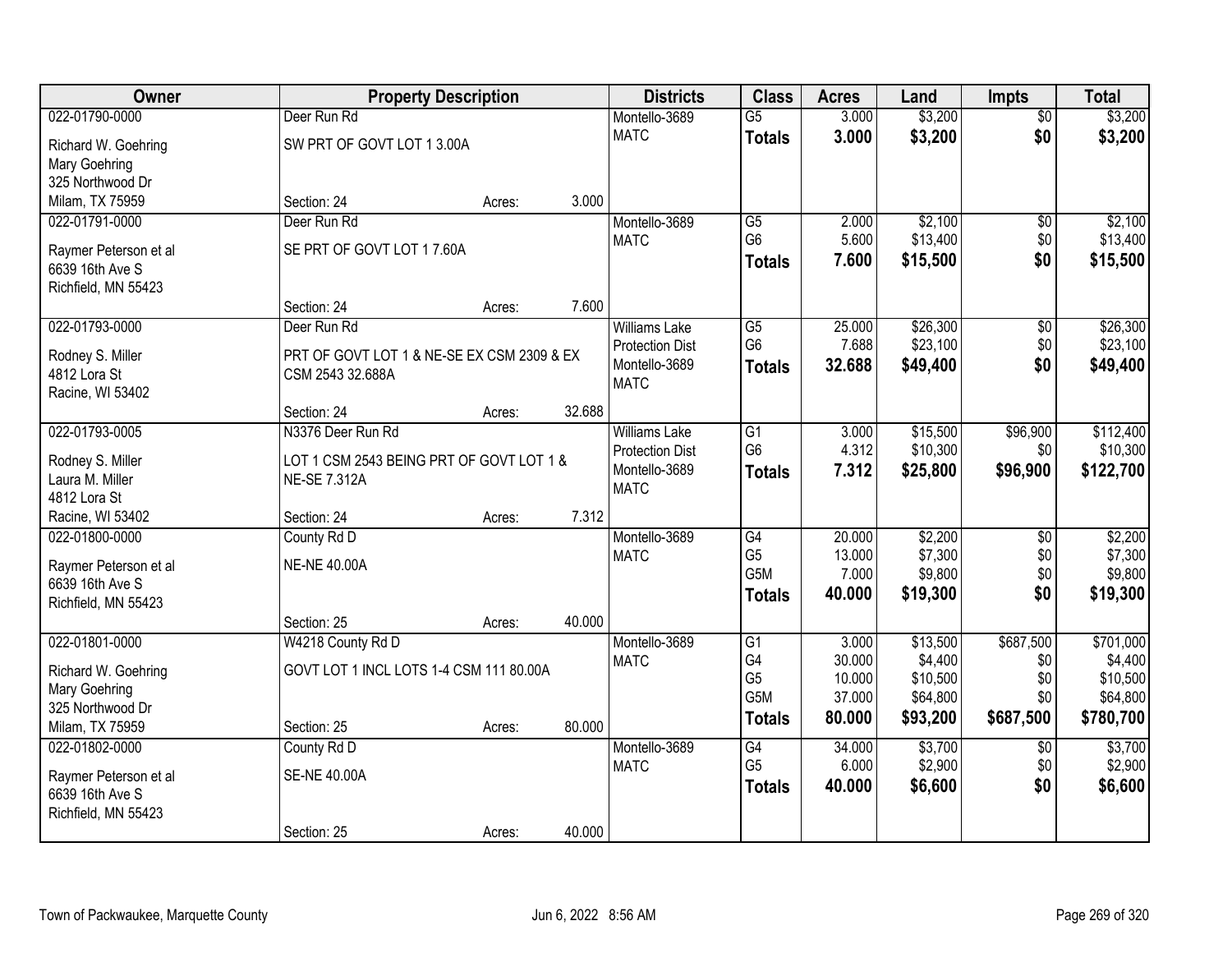| Owner                      |                                             | <b>Property Description</b> |        | <b>Districts</b> | <b>Class</b>    | <b>Acres</b>   | Land                | <b>Impts</b>    | <b>Total</b>        |
|----------------------------|---------------------------------------------|-----------------------------|--------|------------------|-----------------|----------------|---------------------|-----------------|---------------------|
| 022-01803-0000             | County Rd D                                 |                             |        | Montello-3689    | $\overline{G4}$ | 8.000          | \$900               | $\sqrt{$0}$     | \$900               |
| O'Connell Family Farm, LLC | FRAC PRT OF GOVT LOT 2 33.34A               |                             |        | <b>MATC</b>      | G5M             | 25.340         | \$44,400            | \$0             | \$44,400            |
| 4819 W Sunnyside Dr        |                                             |                             |        |                  | <b>Totals</b>   | 33.340         | \$45,300            | \$0             | \$45,300            |
| Milwaukee, WI 53208        |                                             |                             |        |                  |                 |                |                     |                 |                     |
|                            | Section: 25                                 | Acres:                      | 33.340 |                  |                 |                |                     |                 |                     |
| 022-01804-0000             | County Rd D                                 |                             |        | Montello-3689    | G4              | 18.000         | \$2,000             | \$0             | \$2,000             |
| O'Connell Family Farm, LLC | NW-NW 40.00A                                |                             |        | <b>MATC</b>      | G5M             | 22.000         | \$30,800            | \$0             | \$30,800            |
| 4819 W Sunnyside Dr        |                                             |                             |        |                  | <b>Totals</b>   | 40.000         | \$32,800            | \$0             | \$32,800            |
| Milwaukee, WI 53208        |                                             |                             |        |                  |                 |                |                     |                 |                     |
|                            | Section: 25                                 | Acres:                      | 40.000 |                  |                 |                |                     |                 |                     |
| 022-01805-0000             | County Rd D                                 |                             |        | Montello-3689    | $\overline{G4}$ | 20.000         | \$2,800             | \$0             | \$2,800             |
| O'Connell Family Farm, LLC | SW-NW 40.00A                                |                             |        | <b>MATC</b>      | G <sub>5</sub>  | 8.000          | \$4,500             | \$0             | \$4,500             |
| 4819 W Sunnyside Dr        |                                             |                             |        |                  | G5M             | 12.000         | \$16,800            | \$0             | \$16,800            |
| Milwaukee, WI 53208        |                                             |                             |        |                  | <b>Totals</b>   | 40.000         | \$24,100            | \$0             | \$24,100            |
|                            | Section: 25                                 | Acres:                      | 40.000 |                  |                 |                |                     |                 |                     |
| 022-01806-0000             | W4304 County Rd D                           |                             |        | Montello-3689    | G4              | 25.000         | \$2,700             | \$0             | \$2,700             |
| O'Connell Family Farm, LLC | <b>SE-NW 40.00A</b>                         |                             |        | <b>MATC</b>      | G <sub>5</sub>  | 8.000          | \$4,500             | \$0             | \$4,500             |
| 4819 W Sunnyside Dr        |                                             |                             |        |                  | G5M<br>G7       | 5.000<br>2.000 | \$7,000<br>\$12,500 | \$0<br>\$86,800 | \$7,000<br>\$99,300 |
| Milwaukee, WI 53208        |                                             |                             |        |                  | <b>Totals</b>   | 40.000         | \$26,700            | \$86,800        | \$113,500           |
|                            | Section: 25                                 | Acres:                      | 40.000 |                  |                 |                |                     |                 |                     |
| 022-01807-0000             | County Rd D                                 |                             |        | Montello-3689    | $\overline{G4}$ | 30.000         | \$3,400             | \$0             | \$3,400             |
| O'Connell Family Farm, LLC | <b>NE-SW 40.00A</b>                         |                             |        | <b>MATC</b>      | G <sub>5</sub>  | 10.000         | \$5,700             | \$0             | \$5,700             |
| 4819 W Sunnyside Dr        |                                             |                             |        |                  | <b>Totals</b>   | 40.000         | \$9,100             | \$0             | \$9,100             |
| Milwaukee, WI 53208        |                                             |                             |        |                  |                 |                |                     |                 |                     |
|                            | Section: 25                                 | Acres:                      | 40.000 |                  |                 |                |                     |                 |                     |
| 022-01808-0000             | County Rd D                                 |                             |        | Montello-3689    | $\overline{G5}$ | 30.000         | \$16,900            | $\sqrt{6}$      | \$16,900            |
| O'Connell Family Farm, LLC | NW-SW EXCEPT 1A ON W SIDE 39.00A            |                             |        | <b>MATC</b>      | G <sub>6</sub>  | 9.000          | \$25,200            | \$0<br>\$0      | \$25,200            |
| 4819 W Sunnyside Dr        |                                             |                             |        |                  | <b>Totals</b>   | 39.000         | \$42,100            |                 | \$42,100            |
| Milwaukee, WI 53208        |                                             |                             |        |                  |                 |                |                     |                 |                     |
|                            | Section: 25                                 | Acres:                      | 39.000 |                  |                 |                |                     |                 |                     |
| 022-01809-0000             | County Rd D                                 |                             |        | Montello-3689    | X4              | 1.000          | $\overline{50}$     | $\overline{30}$ | $\sqrt{30}$         |
| The Nature Conservancy     | A STRIP OF LAND 2RDS WIDE OFF THE W SIDE OF |                             |        | <b>MATC</b>      | <b>Totals</b>   | 1.000          | \$0                 | \$0             | \$0                 |
| Attn: Dawn Dennis          | <b>NW-SW 1.00A</b>                          |                             |        |                  |                 |                |                     |                 |                     |
| 4245 N Fairfax Dr Ste 100  |                                             |                             |        |                  |                 |                |                     |                 |                     |
| Arlington, VA 22203-1606   | Section: 25                                 | Acres:                      | 1.000  |                  |                 |                |                     |                 |                     |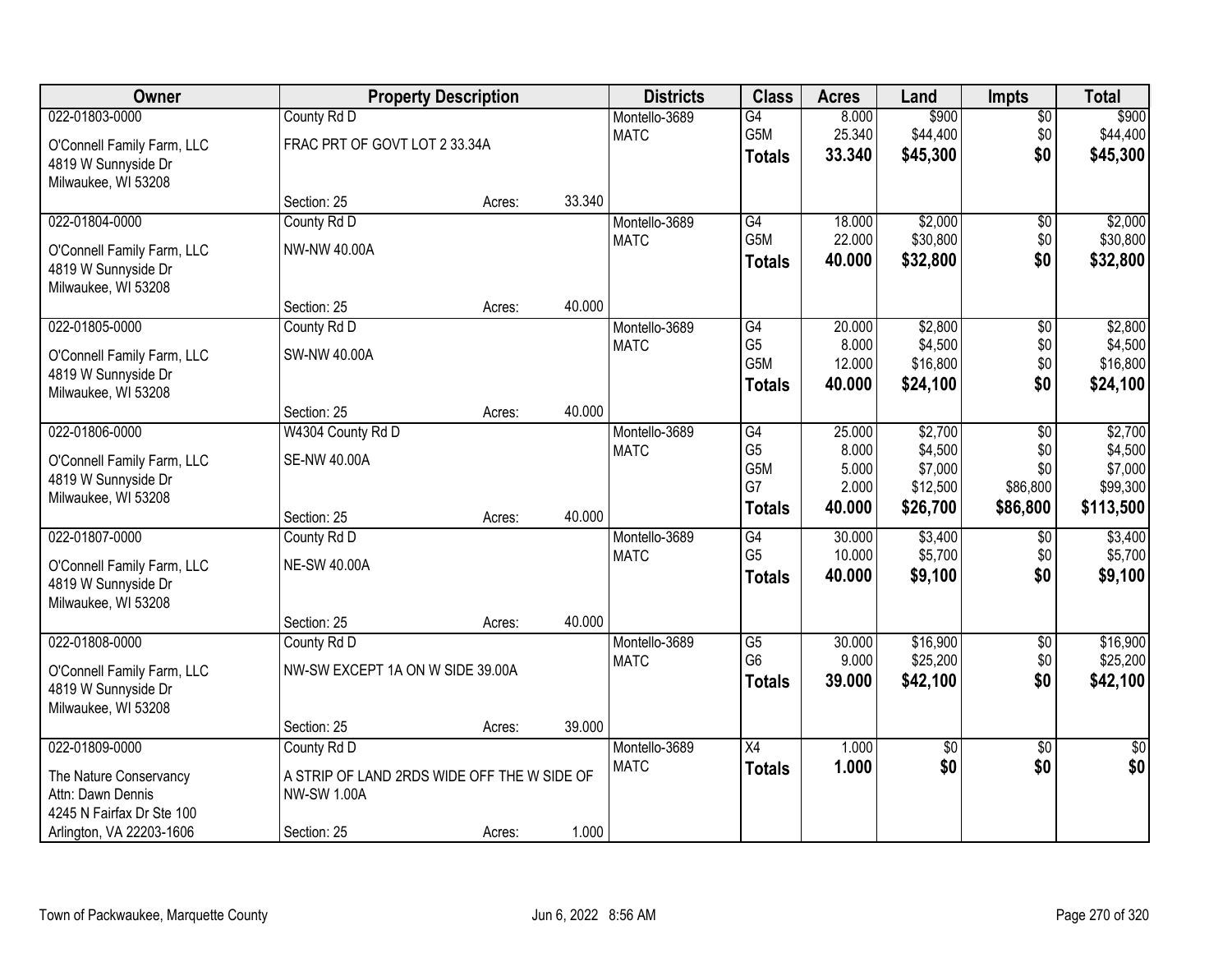| Owner                      |                                  | <b>Property Description</b> |        | <b>Districts</b> | <b>Class</b>    | <b>Acres</b> | Land            | <b>Impts</b>    | <b>Total</b>     |
|----------------------------|----------------------------------|-----------------------------|--------|------------------|-----------------|--------------|-----------------|-----------------|------------------|
| 022-01810-0000             | County Rd D                      |                             |        | Montello-3689    | $\overline{X4}$ | 35.340       | $\overline{50}$ | $\overline{50}$ | \$0              |
| The Nature Conservancy     | SW-SW EXCEPT 4.66A FOR RR 35.34A |                             |        | <b>MATC</b>      | <b>Totals</b>   | 35.340       | \$0             | \$0             | \$0              |
| Attn: Dawn Dennis          |                                  |                             |        |                  |                 |              |                 |                 |                  |
| 4245 N Fairfax Dr Ste 100  |                                  |                             |        |                  |                 |              |                 |                 |                  |
| Arlington, VA 22203-1606   | Section: 25                      | Acres:                      | 35.340 |                  |                 |              |                 |                 |                  |
| 022-01811-0000             | County Rd D                      |                             |        | Montello-3689    | $\overline{X4}$ | 4.660        | $\overline{50}$ | $\overline{50}$ | \$0              |
| Union Pacific Rr Co        | PRT OF SW-SW 4.66A               |                             |        | <b>MATC</b>      | <b>Totals</b>   | 4.660        | \$0             | \$0             | \$0              |
| Attn: Trans Prop Taxes     |                                  |                             |        |                  |                 |              |                 |                 |                  |
| 1700 Farnam 10th FI s      |                                  |                             |        |                  |                 |              |                 |                 |                  |
| Omaha, NE 68102-2010       | Section: 25                      | Acres:                      | 4.660  |                  |                 |              |                 |                 |                  |
| 022-01812-0000             | County Rd D                      |                             |        | Montello-3689    | X4              | 35.310       | $\overline{50}$ | \$0             | $\overline{\$0}$ |
| The Nature Conservancy     | SE-SW EXCEPT 4.69A FOR RR 35.31A |                             |        | <b>MATC</b>      | <b>Totals</b>   | 35.310       | \$0             | \$0             | \$0              |
| Attn: Dawn Dennis          |                                  |                             |        |                  |                 |              |                 |                 |                  |
| 4245 N Fairfax Dr Ste 100  |                                  |                             |        |                  |                 |              |                 |                 |                  |
| Arlington, VA 22203-1606   | Section: 25                      | Acres:                      | 35.310 |                  |                 |              |                 |                 |                  |
| 022-01813-0000             | County Rd D                      |                             |        | Montello-3689    | X4              | 4.690        | \$0             | \$0             | $\sqrt{50}$      |
| Union Pacific Rr Co        | PRT OF SE-SW 4.69A               |                             |        | <b>MATC</b>      | <b>Totals</b>   | 4.690        | \$0             | \$0             | \$0              |
| Attn: Trans Prop Taxes     |                                  |                             |        |                  |                 |              |                 |                 |                  |
| 1700 Farnam 10th FI s      |                                  |                             |        |                  |                 |              |                 |                 |                  |
| Omaha, NE 68102-2010       | Section: 25                      | Acres:                      | 4.690  |                  |                 |              |                 |                 |                  |
| 022-01814-0000             | County Rd D                      |                             |        | Montello-3689    | G4              | 19.000       | \$2,200         | $\overline{50}$ | \$2,200          |
| Crook Properties, LLC      | <b>NE-SE 40.00A</b>              |                             |        | <b>MATC</b>      | G <sub>5</sub>  | 16.000       | \$8,600         | \$0             | \$8,600          |
| N1024 County Rd A          |                                  |                             |        |                  | G5M             | 5.000        | \$7,000         | \$0             | \$7,000          |
| Columbus, WI 53925         |                                  |                             |        |                  | <b>Totals</b>   | 40.000       | \$17,800        | \$0             | \$17,800         |
|                            | Section: 25                      | Acres:                      | 40.000 |                  |                 |              |                 |                 |                  |
| 022-01815-0000             | County Rd D                      |                             |        | Montello-3689    | G4              | 24.000       | \$4,300         | $\overline{50}$ | \$4,300          |
| O'Connell Family Farm, LLC | <b>NW-SE 40.00A</b>              |                             |        | <b>MATC</b>      | G <sub>5</sub>  | 11.000       | \$5,800         | \$0             | \$5,800          |
| 4819 W Sunnyside Dr        |                                  |                             |        |                  | G5M             | 5.000        | \$7,000         | \$0             | \$7,000          |
| Milwaukee, WI 53208        |                                  |                             |        |                  | Totals          | 40,000       | \$17,100        | \$0             | \$17,100         |
|                            | Section: 25                      | Acres:                      | 40.000 |                  |                 |              |                 |                 |                  |
| 022-01816-0000             | County Rd D                      |                             |        | Montello-3689    | G4              | 10.000       | \$1,600         | $\overline{60}$ | \$1,600          |
| O'Connell Family Farm, LLC | SW-SE EXCEPT 4.75A FOR RR 35.25A |                             |        | <b>MATC</b>      | G <sub>5</sub>  | 25.250       | \$14,200        | \$0             | \$14,200         |
| 4819 W Sunnyside Dr        |                                  |                             |        |                  | <b>Totals</b>   | 35.250       | \$15,800        | \$0             | \$15,800         |
| Milwaukee, WI 53208        |                                  |                             |        |                  |                 |              |                 |                 |                  |
|                            | Section: 25                      | Acres:                      | 35.250 |                  |                 |              |                 |                 |                  |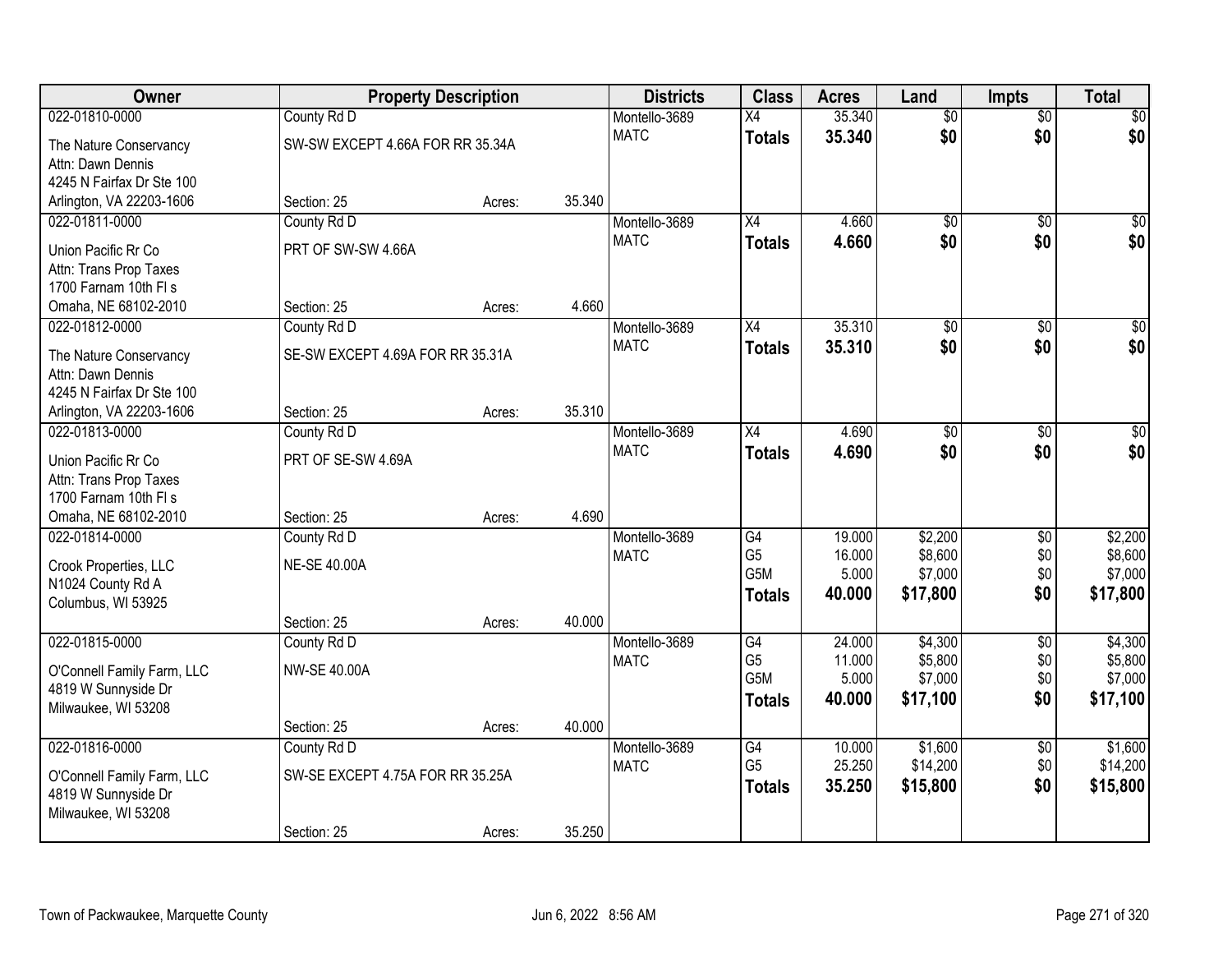| 022-01817-0000<br>4.750<br>$\overline{50}$<br>$\sqrt{50}$<br>County Rd D<br>Montello-3689<br>$\overline{X4}$<br>$\overline{50}$<br>\$0<br>\$0<br>\$0<br><b>MATC</b><br>4.750<br><b>Totals</b><br>PRT OF SW-SE 4.75A<br>Union Pacific Rr Co<br>Attn: Trans Prop Taxes<br>1700 Farnam 10th FI s<br>4.750<br>Omaha, NE 68102-2010<br>Section: 25<br>Acres:<br>G4<br>2.000<br>\$400<br>022-01818-0000<br>County Rd D<br>Montello-3689<br>$\overline{50}$<br>\$400<br>G <sub>5</sub><br>12.580<br>\$7,100<br><b>MATC</b><br>\$0<br>PRT OF SE-SE 14.58A<br>Crook Properties, LLC<br>\$0<br>14.580<br>\$7,500<br>\$7,500<br><b>Totals</b><br>N1024 County Rd A<br>Columbus, WI 53925<br>14.580<br>Section: 25<br>Acres:<br>G2<br>\$34,200<br>\$156,900<br>022-01819-0000<br>N2885 County Rd F<br>Montello-3689<br>8.354<br><b>MATC</b><br>8.354<br>\$34,200<br>\$156,900<br><b>Totals</b><br>THAT PRT OF LOT 2 CSM 3523 BEING PRT OF SE-SE<br>N 2885 County F, LLC<br>N2826 Ona Pines Rd<br>8.354A<br>Weyauwega, WI 54983<br>8.354<br>Section: 25<br>Acres:<br>022-01819-0005<br>N2885 County Rd F<br>$\overline{G2}$<br>\$18,900<br>\$164,100<br>Montello-3689<br>3.980<br><b>MATC</b><br>3.980<br>\$18,900<br>\$164,100<br>\$183,000<br><b>Totals</b><br>PRT OF LOT 1 CSM 1000 BEING PRT OF SE-SE INCL<br>N 2885 County F, LLC<br>N2826 Ona Pines Rd<br>.001A IN NE-NE SEC 36 3.98A<br>Weyauwega, WI 54983<br>3.980<br>Section: 25<br>Acres:<br>\$10,000<br>022-01819-0010<br>$\overline{G5}$<br>9.480<br>$\overline{50}$<br>Montello-3689<br>\$10,000<br><b>MATC</b><br>9.480<br>\$0<br><b>Totals</b><br>THAT PRT OF LOT 1 CSM 3523 BEING PRT OF SE-SE<br>Crook Properties, LLC<br>N1024 County Rd A<br>9.48A<br>Columbus, WI 53925<br>9.480<br>Section: 25<br>Acres:<br>$\overline{X4}$<br>7.210<br>022-01820-0000<br>County Rd F<br>Montello-3689<br>$\overline{60}$<br>$\overline{50}$<br>\$0<br>\$0<br>7.210<br>\$0<br><b>MATC</b><br><b>Totals</b><br>PRT OF SE-SE 7.21A<br>Union Pacific Rr Co<br>Attn: Trans Prop Taxes<br>1700 Farnam 10th FI s<br>Omaha, NE 68102-2010<br>7.210<br>Section: 25<br>Acres: | Owner          | <b>Property Description</b> |  | <b>Districts</b> | <b>Class</b>    | <b>Acres</b> | Land    | <b>Impts</b>    | <b>Total</b> |
|---------------------------------------------------------------------------------------------------------------------------------------------------------------------------------------------------------------------------------------------------------------------------------------------------------------------------------------------------------------------------------------------------------------------------------------------------------------------------------------------------------------------------------------------------------------------------------------------------------------------------------------------------------------------------------------------------------------------------------------------------------------------------------------------------------------------------------------------------------------------------------------------------------------------------------------------------------------------------------------------------------------------------------------------------------------------------------------------------------------------------------------------------------------------------------------------------------------------------------------------------------------------------------------------------------------------------------------------------------------------------------------------------------------------------------------------------------------------------------------------------------------------------------------------------------------------------------------------------------------------------------------------------------------------------------------------------------------------------------------------------------------------------------------------------------------------------------------------------------------------------------------------------------------------------------------------------------------------------------------------------------------------------------------------------------------------------------------------------------------|----------------|-----------------------------|--|------------------|-----------------|--------------|---------|-----------------|--------------|
|                                                                                                                                                                                                                                                                                                                                                                                                                                                                                                                                                                                                                                                                                                                                                                                                                                                                                                                                                                                                                                                                                                                                                                                                                                                                                                                                                                                                                                                                                                                                                                                                                                                                                                                                                                                                                                                                                                                                                                                                                                                                                                               |                |                             |  |                  |                 |              |         |                 |              |
|                                                                                                                                                                                                                                                                                                                                                                                                                                                                                                                                                                                                                                                                                                                                                                                                                                                                                                                                                                                                                                                                                                                                                                                                                                                                                                                                                                                                                                                                                                                                                                                                                                                                                                                                                                                                                                                                                                                                                                                                                                                                                                               |                |                             |  |                  |                 |              |         |                 |              |
|                                                                                                                                                                                                                                                                                                                                                                                                                                                                                                                                                                                                                                                                                                                                                                                                                                                                                                                                                                                                                                                                                                                                                                                                                                                                                                                                                                                                                                                                                                                                                                                                                                                                                                                                                                                                                                                                                                                                                                                                                                                                                                               |                |                             |  |                  |                 |              |         |                 |              |
| \$7,100<br>\$191,100<br>\$191,100<br>\$183,000<br>\$10,000<br>\$10,000<br>$\overline{\$0}$                                                                                                                                                                                                                                                                                                                                                                                                                                                                                                                                                                                                                                                                                                                                                                                                                                                                                                                                                                                                                                                                                                                                                                                                                                                                                                                                                                                                                                                                                                                                                                                                                                                                                                                                                                                                                                                                                                                                                                                                                    |                |                             |  |                  |                 |              |         |                 |              |
|                                                                                                                                                                                                                                                                                                                                                                                                                                                                                                                                                                                                                                                                                                                                                                                                                                                                                                                                                                                                                                                                                                                                                                                                                                                                                                                                                                                                                                                                                                                                                                                                                                                                                                                                                                                                                                                                                                                                                                                                                                                                                                               |                |                             |  |                  |                 |              |         |                 |              |
|                                                                                                                                                                                                                                                                                                                                                                                                                                                                                                                                                                                                                                                                                                                                                                                                                                                                                                                                                                                                                                                                                                                                                                                                                                                                                                                                                                                                                                                                                                                                                                                                                                                                                                                                                                                                                                                                                                                                                                                                                                                                                                               |                |                             |  |                  |                 |              |         |                 |              |
|                                                                                                                                                                                                                                                                                                                                                                                                                                                                                                                                                                                                                                                                                                                                                                                                                                                                                                                                                                                                                                                                                                                                                                                                                                                                                                                                                                                                                                                                                                                                                                                                                                                                                                                                                                                                                                                                                                                                                                                                                                                                                                               |                |                             |  |                  |                 |              |         |                 |              |
|                                                                                                                                                                                                                                                                                                                                                                                                                                                                                                                                                                                                                                                                                                                                                                                                                                                                                                                                                                                                                                                                                                                                                                                                                                                                                                                                                                                                                                                                                                                                                                                                                                                                                                                                                                                                                                                                                                                                                                                                                                                                                                               |                |                             |  |                  |                 |              |         |                 |              |
|                                                                                                                                                                                                                                                                                                                                                                                                                                                                                                                                                                                                                                                                                                                                                                                                                                                                                                                                                                                                                                                                                                                                                                                                                                                                                                                                                                                                                                                                                                                                                                                                                                                                                                                                                                                                                                                                                                                                                                                                                                                                                                               |                |                             |  |                  |                 |              |         |                 |              |
|                                                                                                                                                                                                                                                                                                                                                                                                                                                                                                                                                                                                                                                                                                                                                                                                                                                                                                                                                                                                                                                                                                                                                                                                                                                                                                                                                                                                                                                                                                                                                                                                                                                                                                                                                                                                                                                                                                                                                                                                                                                                                                               |                |                             |  |                  |                 |              |         |                 |              |
|                                                                                                                                                                                                                                                                                                                                                                                                                                                                                                                                                                                                                                                                                                                                                                                                                                                                                                                                                                                                                                                                                                                                                                                                                                                                                                                                                                                                                                                                                                                                                                                                                                                                                                                                                                                                                                                                                                                                                                                                                                                                                                               |                |                             |  |                  |                 |              |         |                 |              |
|                                                                                                                                                                                                                                                                                                                                                                                                                                                                                                                                                                                                                                                                                                                                                                                                                                                                                                                                                                                                                                                                                                                                                                                                                                                                                                                                                                                                                                                                                                                                                                                                                                                                                                                                                                                                                                                                                                                                                                                                                                                                                                               |                |                             |  |                  |                 |              |         |                 |              |
|                                                                                                                                                                                                                                                                                                                                                                                                                                                                                                                                                                                                                                                                                                                                                                                                                                                                                                                                                                                                                                                                                                                                                                                                                                                                                                                                                                                                                                                                                                                                                                                                                                                                                                                                                                                                                                                                                                                                                                                                                                                                                                               |                |                             |  |                  |                 |              |         |                 |              |
|                                                                                                                                                                                                                                                                                                                                                                                                                                                                                                                                                                                                                                                                                                                                                                                                                                                                                                                                                                                                                                                                                                                                                                                                                                                                                                                                                                                                                                                                                                                                                                                                                                                                                                                                                                                                                                                                                                                                                                                                                                                                                                               |                |                             |  |                  |                 |              |         |                 |              |
|                                                                                                                                                                                                                                                                                                                                                                                                                                                                                                                                                                                                                                                                                                                                                                                                                                                                                                                                                                                                                                                                                                                                                                                                                                                                                                                                                                                                                                                                                                                                                                                                                                                                                                                                                                                                                                                                                                                                                                                                                                                                                                               |                |                             |  |                  |                 |              |         |                 |              |
|                                                                                                                                                                                                                                                                                                                                                                                                                                                                                                                                                                                                                                                                                                                                                                                                                                                                                                                                                                                                                                                                                                                                                                                                                                                                                                                                                                                                                                                                                                                                                                                                                                                                                                                                                                                                                                                                                                                                                                                                                                                                                                               |                |                             |  |                  |                 |              |         |                 |              |
|                                                                                                                                                                                                                                                                                                                                                                                                                                                                                                                                                                                                                                                                                                                                                                                                                                                                                                                                                                                                                                                                                                                                                                                                                                                                                                                                                                                                                                                                                                                                                                                                                                                                                                                                                                                                                                                                                                                                                                                                                                                                                                               |                |                             |  |                  |                 |              |         |                 |              |
|                                                                                                                                                                                                                                                                                                                                                                                                                                                                                                                                                                                                                                                                                                                                                                                                                                                                                                                                                                                                                                                                                                                                                                                                                                                                                                                                                                                                                                                                                                                                                                                                                                                                                                                                                                                                                                                                                                                                                                                                                                                                                                               |                |                             |  |                  |                 |              |         |                 |              |
|                                                                                                                                                                                                                                                                                                                                                                                                                                                                                                                                                                                                                                                                                                                                                                                                                                                                                                                                                                                                                                                                                                                                                                                                                                                                                                                                                                                                                                                                                                                                                                                                                                                                                                                                                                                                                                                                                                                                                                                                                                                                                                               |                |                             |  |                  |                 |              |         |                 |              |
|                                                                                                                                                                                                                                                                                                                                                                                                                                                                                                                                                                                                                                                                                                                                                                                                                                                                                                                                                                                                                                                                                                                                                                                                                                                                                                                                                                                                                                                                                                                                                                                                                                                                                                                                                                                                                                                                                                                                                                                                                                                                                                               |                |                             |  |                  |                 |              |         |                 |              |
|                                                                                                                                                                                                                                                                                                                                                                                                                                                                                                                                                                                                                                                                                                                                                                                                                                                                                                                                                                                                                                                                                                                                                                                                                                                                                                                                                                                                                                                                                                                                                                                                                                                                                                                                                                                                                                                                                                                                                                                                                                                                                                               |                |                             |  |                  |                 |              |         |                 |              |
|                                                                                                                                                                                                                                                                                                                                                                                                                                                                                                                                                                                                                                                                                                                                                                                                                                                                                                                                                                                                                                                                                                                                                                                                                                                                                                                                                                                                                                                                                                                                                                                                                                                                                                                                                                                                                                                                                                                                                                                                                                                                                                               |                |                             |  |                  |                 |              |         |                 |              |
|                                                                                                                                                                                                                                                                                                                                                                                                                                                                                                                                                                                                                                                                                                                                                                                                                                                                                                                                                                                                                                                                                                                                                                                                                                                                                                                                                                                                                                                                                                                                                                                                                                                                                                                                                                                                                                                                                                                                                                                                                                                                                                               |                |                             |  |                  |                 |              |         |                 |              |
|                                                                                                                                                                                                                                                                                                                                                                                                                                                                                                                                                                                                                                                                                                                                                                                                                                                                                                                                                                                                                                                                                                                                                                                                                                                                                                                                                                                                                                                                                                                                                                                                                                                                                                                                                                                                                                                                                                                                                                                                                                                                                                               |                |                             |  |                  |                 |              |         |                 |              |
|                                                                                                                                                                                                                                                                                                                                                                                                                                                                                                                                                                                                                                                                                                                                                                                                                                                                                                                                                                                                                                                                                                                                                                                                                                                                                                                                                                                                                                                                                                                                                                                                                                                                                                                                                                                                                                                                                                                                                                                                                                                                                                               |                |                             |  |                  |                 |              |         |                 |              |
|                                                                                                                                                                                                                                                                                                                                                                                                                                                                                                                                                                                                                                                                                                                                                                                                                                                                                                                                                                                                                                                                                                                                                                                                                                                                                                                                                                                                                                                                                                                                                                                                                                                                                                                                                                                                                                                                                                                                                                                                                                                                                                               |                |                             |  |                  |                 |              |         |                 |              |
|                                                                                                                                                                                                                                                                                                                                                                                                                                                                                                                                                                                                                                                                                                                                                                                                                                                                                                                                                                                                                                                                                                                                                                                                                                                                                                                                                                                                                                                                                                                                                                                                                                                                                                                                                                                                                                                                                                                                                                                                                                                                                                               |                |                             |  |                  |                 |              |         |                 |              |
|                                                                                                                                                                                                                                                                                                                                                                                                                                                                                                                                                                                                                                                                                                                                                                                                                                                                                                                                                                                                                                                                                                                                                                                                                                                                                                                                                                                                                                                                                                                                                                                                                                                                                                                                                                                                                                                                                                                                                                                                                                                                                                               |                |                             |  |                  |                 |              |         |                 |              |
|                                                                                                                                                                                                                                                                                                                                                                                                                                                                                                                                                                                                                                                                                                                                                                                                                                                                                                                                                                                                                                                                                                                                                                                                                                                                                                                                                                                                                                                                                                                                                                                                                                                                                                                                                                                                                                                                                                                                                                                                                                                                                                               |                |                             |  |                  |                 |              |         |                 |              |
|                                                                                                                                                                                                                                                                                                                                                                                                                                                                                                                                                                                                                                                                                                                                                                                                                                                                                                                                                                                                                                                                                                                                                                                                                                                                                                                                                                                                                                                                                                                                                                                                                                                                                                                                                                                                                                                                                                                                                                                                                                                                                                               |                |                             |  |                  |                 |              |         |                 |              |
|                                                                                                                                                                                                                                                                                                                                                                                                                                                                                                                                                                                                                                                                                                                                                                                                                                                                                                                                                                                                                                                                                                                                                                                                                                                                                                                                                                                                                                                                                                                                                                                                                                                                                                                                                                                                                                                                                                                                                                                                                                                                                                               | 022-01821-0000 | 11th $Dr$                   |  | Montello-3689    | $\overline{G5}$ | 10.000       | \$5,700 | $\overline{50}$ | \$5,700      |
| G <sub>6</sub><br>\$0<br>30.000<br>\$66,000<br>\$66,000<br><b>MATC</b>                                                                                                                                                                                                                                                                                                                                                                                                                                                                                                                                                                                                                                                                                                                                                                                                                                                                                                                                                                                                                                                                                                                                                                                                                                                                                                                                                                                                                                                                                                                                                                                                                                                                                                                                                                                                                                                                                                                                                                                                                                        |                |                             |  |                  |                 |              |         |                 |              |
| Dennis J O'Connell Trust F B O Daniel J NE-NE 40.00A<br>\$0<br>\$71,700<br>\$71,700<br>40.000<br><b>Totals</b>                                                                                                                                                                                                                                                                                                                                                                                                                                                                                                                                                                                                                                                                                                                                                                                                                                                                                                                                                                                                                                                                                                                                                                                                                                                                                                                                                                                                                                                                                                                                                                                                                                                                                                                                                                                                                                                                                                                                                                                                |                |                             |  |                  |                 |              |         |                 |              |
| O'Connell et al<br>333 W Mifflin St #9080                                                                                                                                                                                                                                                                                                                                                                                                                                                                                                                                                                                                                                                                                                                                                                                                                                                                                                                                                                                                                                                                                                                                                                                                                                                                                                                                                                                                                                                                                                                                                                                                                                                                                                                                                                                                                                                                                                                                                                                                                                                                     |                |                             |  |                  |                 |              |         |                 |              |
| 40.000<br>Madison, WI 53703<br>Section: 26<br>Acres:                                                                                                                                                                                                                                                                                                                                                                                                                                                                                                                                                                                                                                                                                                                                                                                                                                                                                                                                                                                                                                                                                                                                                                                                                                                                                                                                                                                                                                                                                                                                                                                                                                                                                                                                                                                                                                                                                                                                                                                                                                                          |                |                             |  |                  |                 |              |         |                 |              |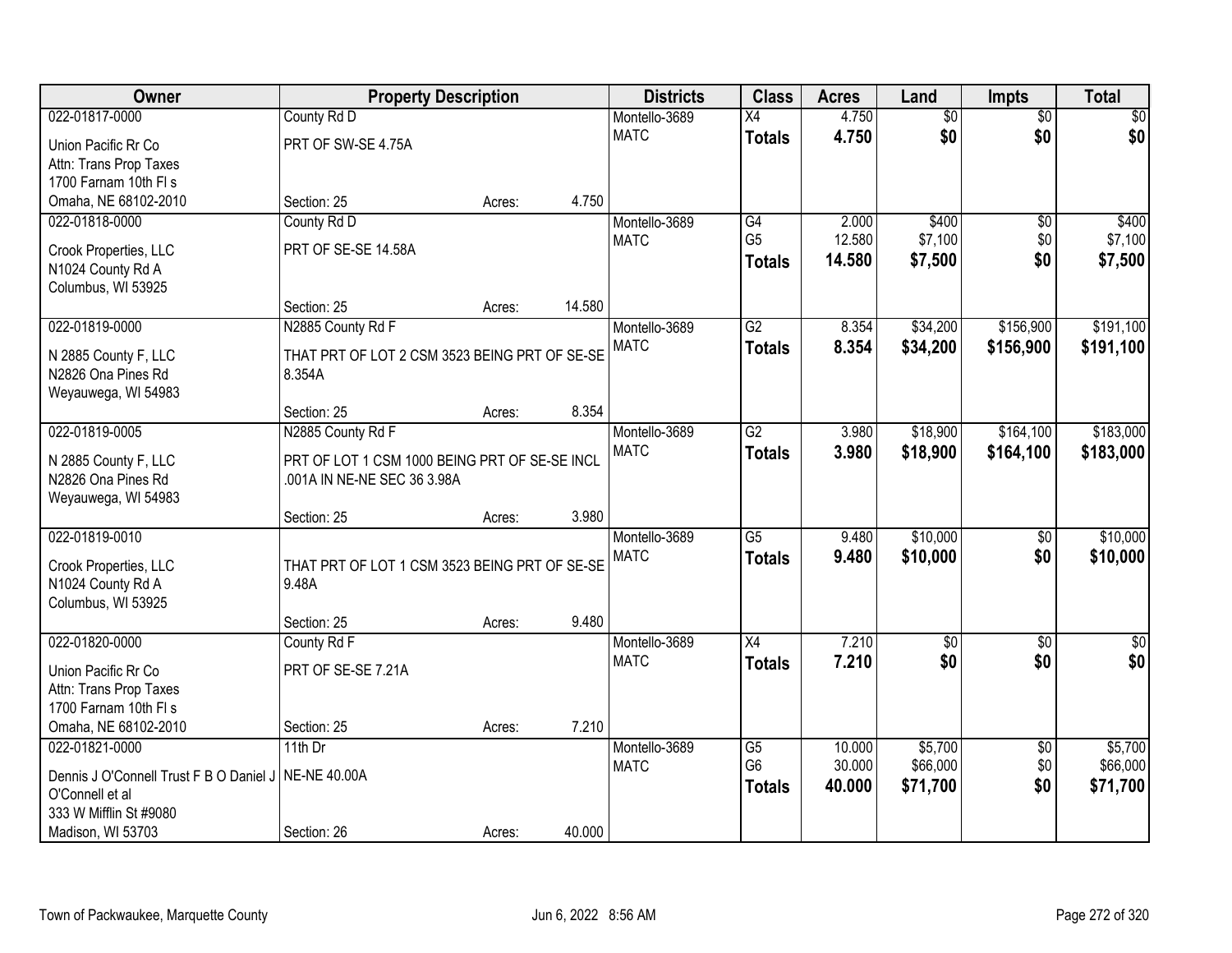| Owner                                                | <b>Property Description</b> |        |        | <b>Districts</b> | <b>Class</b>    | <b>Acres</b> | Land              | <b>Impts</b>    | <b>Total</b>     |
|------------------------------------------------------|-----------------------------|--------|--------|------------------|-----------------|--------------|-------------------|-----------------|------------------|
| 022-01822-0000                                       | 11th Dr                     |        |        | Montello-3689    | $\overline{G4}$ | 29.000       | \$3,200           | $\overline{50}$ | \$3,200          |
| Dennis J O'Connell Trust F B O Daniel J NW-NE 40.00A |                             |        |        | <b>MATC</b>      | G <sub>5</sub>  | 11.000       | \$5,800           | \$0             | \$5,800          |
| O'Connell et al                                      |                             |        |        |                  | <b>Totals</b>   | 40.000       | \$9,000           | \$0             | \$9,000          |
| 333 W Mifflin St #9080                               |                             |        |        |                  |                 |              |                   |                 |                  |
| Madison, WI 53703                                    | Section: 26                 | Acres: | 40.000 |                  |                 |              |                   |                 |                  |
| 022-01823-0000                                       | $11th$ Dr                   |        |        | Montello-3689    | $\overline{G4}$ | 8.000        | \$900             | $\overline{50}$ | \$900            |
|                                                      |                             |        |        | <b>MATC</b>      | G <sub>5</sub>  | 32.000       | \$18,000          | \$0             | \$18,000         |
| O'Connell Family Farm, LLC                           | <b>SW-NE 40.00A</b>         |        |        |                  | <b>Totals</b>   | 40.000       | \$18,900          | \$0             | \$18,900         |
| 4819 W Sunnyside Dr<br>Milwaukee, WI 53208           |                             |        |        |                  |                 |              |                   |                 |                  |
|                                                      | Section: 26                 | Acres: | 40.000 |                  |                 |              |                   |                 |                  |
| 022-01824-0000                                       | 11th Dr                     |        |        | Montello-3689    | W <sub>6</sub>  | 40.000       | $($ \$88,000) $ $ | \$0             | $\overline{\$0}$ |
|                                                      |                             |        |        | <b>MATC</b>      | <b>Totals</b>   | 40.000       | \$0               | \$0             | \$0              |
| O'Connell Family Farm, LLC                           | <b>SE-NE 40.00A</b>         |        |        |                  |                 |              |                   |                 |                  |
| 4819 W Sunnyside Dr                                  |                             |        |        |                  |                 |              |                   |                 |                  |
| Milwaukee, WI 53208                                  |                             |        |        |                  |                 |              |                   |                 |                  |
|                                                      | Section: 26                 | Acres: | 40.000 |                  |                 |              |                   |                 |                  |
| 022-01825-0000                                       | 11th $Dr$                   |        |        | Montello-3689    | G4              | 39.000       | \$1,700           | \$0             | \$1,700          |
| Jesse J. Metcalf                                     | <b>NE-NW 40.00A</b>         |        |        | <b>MATC</b>      | G <sub>5</sub>  | 1.000        | \$100             | \$0             | \$100            |
| Jjm Income Trust                                     |                             |        |        |                  | <b>Totals</b>   | 40.000       | \$1,800           | \$0             | \$1,800          |
| W4802 Co Rd D                                        |                             |        |        |                  |                 |              |                   |                 |                  |
| Montello, WI 53949                                   | Section: 26                 | Acres: | 40.000 |                  |                 |              |                   |                 |                  |
| 022-01826-0000                                       | N3315 11th Dr               |        |        | Montello-3689    | $\overline{G4}$ | 24.000       | \$2,800           | $\overline{50}$ | \$2,800          |
| Jesse J. Metcalf                                     | NW-NW 40.00A                |        |        | <b>MATC</b>      | G <sub>5</sub>  | 8.000        | \$4,500           | \$0             | \$4,500          |
| Jjm Income Trust                                     |                             |        |        |                  | G5M             | 7.000        | \$9,800           | \$0             | \$9,800          |
| W4802 Co Rd D                                        |                             |        |        |                  | G7              | 1.000        | \$8,000           | \$5,000         | \$13,000         |
| Montello, WI 53949                                   | Section: 26                 | Acres: | 40.000 |                  | <b>Totals</b>   | 40.000       | \$25,100          | \$5,000         | \$30,100         |
| 022-01827-0000                                       | County Rd D                 |        |        | Montello-3689    | G4              | 35.700       | \$5,900           | $\overline{50}$ | \$5,900          |
|                                                      |                             |        |        | <b>MATC</b>      | G <sub>5</sub>  | 1.000        | \$100             | \$0             | \$100            |
| Jesse J. Metcalf                                     | SW-NW LESS 1.3A 38.70A      |        |        |                  | G7              | 2.000        | \$12,500          | \$12,000        | \$24,500         |
| Jjm Income Trust                                     |                             |        |        |                  | <b>Totals</b>   | 38.700       | \$18,500          | \$12,000        | \$30,500         |
| W4802 Co Rd D                                        |                             |        |        |                  |                 |              |                   |                 |                  |
| Montello, WI 53949                                   | Section: 26                 | Acres: | 38.700 |                  |                 |              |                   |                 |                  |
| 022-01828-0000                                       | W4802 County Rd D           |        |        | Montello-3689    | $\overline{G1}$ | 1.300        | \$9,600           | \$92,100        | \$101,700        |
| Jesse J. Metcalf                                     | A PARCEL OF SW-NW 1.30A     |        |        | <b>MATC</b>      | <b>Totals</b>   | 1.300        | \$9,600           | \$92,100        | \$101,700        |
| Jjm Income Trust                                     |                             |        |        |                  |                 |              |                   |                 |                  |
| W4802 County Rd D                                    |                             |        |        |                  |                 |              |                   |                 |                  |
| Montello, WI 53949                                   | Section: 26                 | Acres: | 1.300  |                  |                 |              |                   |                 |                  |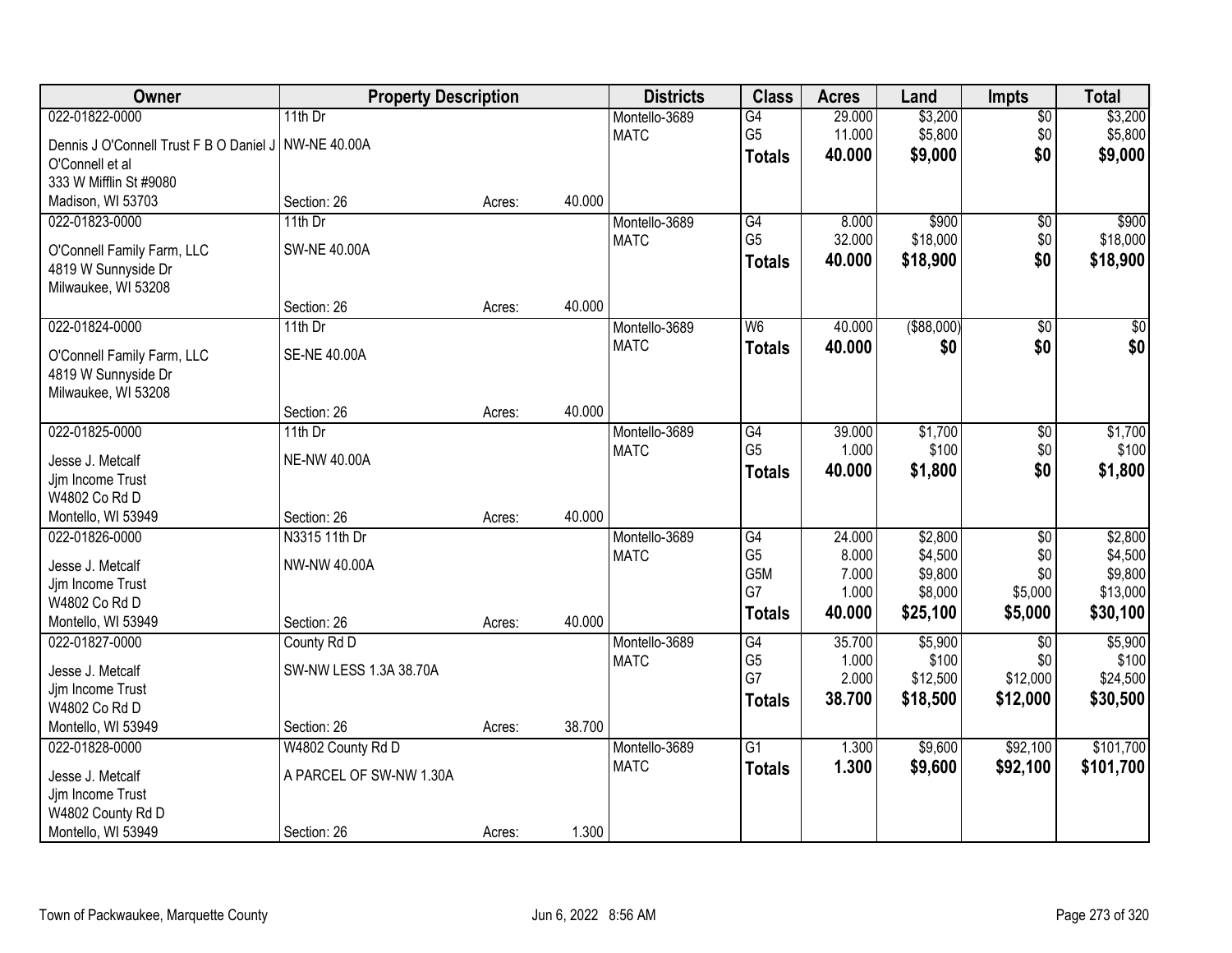| Owner                                         | <b>Property Description</b>                |        |        | <b>Districts</b>             | <b>Class</b>         | <b>Acres</b>    | Land               | <b>Impts</b>           | <b>Total</b>       |
|-----------------------------------------------|--------------------------------------------|--------|--------|------------------------------|----------------------|-----------------|--------------------|------------------------|--------------------|
| 022-01829-0000                                | County Rd D                                |        |        | Montello-3689                | $\overline{G6}$      | 40.000          | \$96,000           | $\overline{50}$        | \$96,000           |
| Jesse J. Metcalf                              | <b>SE-NW 40.00A</b>                        |        |        | <b>MATC</b>                  | <b>Totals</b>        | 40.000          | \$96,000           | \$0                    | \$96,000           |
| Jjm Income Trust                              |                                            |        |        |                              |                      |                 |                    |                        |                    |
| W4802 Co Rd D                                 |                                            |        |        |                              |                      |                 |                    |                        |                    |
| Montello, WI 53949                            | Section: 26                                | Acres: | 40.000 |                              |                      |                 |                    |                        |                    |
| 022-01830-0000                                | County Rd D                                |        |        | Montello-3689                | $\overline{X4}$      | 40.000          | $\overline{50}$    | $\overline{50}$        | \$0                |
| The Nature Conservancy                        | <b>NE-SW 40.00A</b>                        |        |        | <b>MATC</b>                  | <b>Totals</b>        | 40.000          | \$0                | \$0                    | \$0                |
| Attn: Dawn Dennis                             |                                            |        |        |                              |                      |                 |                    |                        |                    |
| 4245 N Fairfax Dr Ste 100                     |                                            |        |        |                              |                      |                 |                    |                        |                    |
| Arlington, VA 22203-1606                      | Section: 26                                | Acres: | 40.000 |                              |                      |                 |                    |                        |                    |
| 022-01831-0000                                | County Rd D                                |        |        | Montello-3689                | X4                   | 17.500          | $\overline{50}$    | \$0                    | $\sqrt{50}$        |
| The Nature Conservancy                        | E 1/2 OF NW-SW LESS 2.5A IN NE COR 17.50A  |        |        | <b>MATC</b>                  | <b>Totals</b>        | 17.500          | \$0                | \$0                    | \$0                |
| Attn: Dawn Dennis                             |                                            |        |        |                              |                      |                 |                    |                        |                    |
| 4245 N Fairfax Dr Ste 100                     |                                            |        |        |                              |                      |                 |                    |                        |                    |
| Arlington, VA 22203-1606                      | Section: 26                                | Acres: | 17.500 |                              |                      |                 |                    |                        |                    |
| 022-01832-0000                                | County Rd D                                |        |        | Montello-3689                | G5                   | 22.500          | \$12,700           | \$0                    | \$12,700           |
|                                               |                                            |        |        | <b>MATC</b>                  | <b>Totals</b>        | 22.500          | \$12,700           | \$0                    | \$12,700           |
| Teri A. Whaley<br>PO Box 66                   | W 1/2 & NELY 2.5A OF NW-SW 22.50A          |        |        |                              |                      |                 |                    |                        |                    |
| Packwaukee, WI 53953                          |                                            |        |        |                              |                      |                 |                    |                        |                    |
|                                               | Section: 26                                | Acres: | 22.500 |                              |                      |                 |                    |                        |                    |
| 022-01833-0000                                | 11th Dr                                    |        |        | Montello-3689                | $\overline{X4}$      | 3.000           | $\overline{50}$    | $\overline{50}$        | $\sqrt{50}$        |
|                                               |                                            |        |        | <b>MATC</b>                  | <b>Totals</b>        | 3.000           | \$0                | \$0                    | \$0                |
| Union Pacific Rr Co                           | PRT OF SW-SW 3.00A                         |        |        |                              |                      |                 |                    |                        |                    |
| Attn: Trans Prop Taxes                        |                                            |        |        |                              |                      |                 |                    |                        |                    |
| 1700 Farnam 10th FI s<br>Omaha, NE 68102-2010 | Section: 26                                | Acres: | 3.000  |                              |                      |                 |                    |                        |                    |
| 022-01834-0000                                | 11th Dr                                    |        |        | Montello-3689                | X4                   | 53.000          | $\sqrt{6}$         | $\overline{50}$        | \$0                |
|                                               |                                            |        |        | <b>MATC</b>                  | <b>Totals</b>        | 53.000          | \$0                | \$0                    | \$0                |
| The Nature Conservancy                        | PRT SW-SW & SE-SW LY N OF RR R/W 53.00A    |        |        |                              |                      |                 |                    |                        |                    |
| Attn: Dawn Dennis                             |                                            |        |        |                              |                      |                 |                    |                        |                    |
| 4245 N Fairfax Dr Ste 100                     |                                            |        |        |                              |                      |                 |                    |                        |                    |
| Arlington, VA 22203-1606<br>022-01835-0000    | Section: 26                                | Acres: | 53.000 |                              |                      |                 |                    |                        |                    |
|                                               | N2905 11th Dr                              |        |        | Montello-3689<br><b>MATC</b> | G4<br>G <sub>5</sub> | 10.000<br>5.000 | \$1,100<br>\$5,300 | $\overline{50}$<br>\$0 | \$1,100<br>\$5,300 |
| George C. Wakup Co-Trustees et al             | PRT OF SW-SW & SE-SW LY S OF RR R/W 17.00A |        |        |                              | G7                   | 2.000           | \$12,500           | \$74,200               | \$86,700           |
| 5547 Fairway Dr                               |                                            |        |        |                              | <b>Totals</b>        | 17.000          | \$18,900           | \$74,200               | \$93,100           |
| Crestwood, IL 60418-1327                      |                                            |        |        |                              |                      |                 |                    |                        |                    |
|                                               | Section: 26                                | Acres: | 17.000 |                              |                      |                 |                    |                        |                    |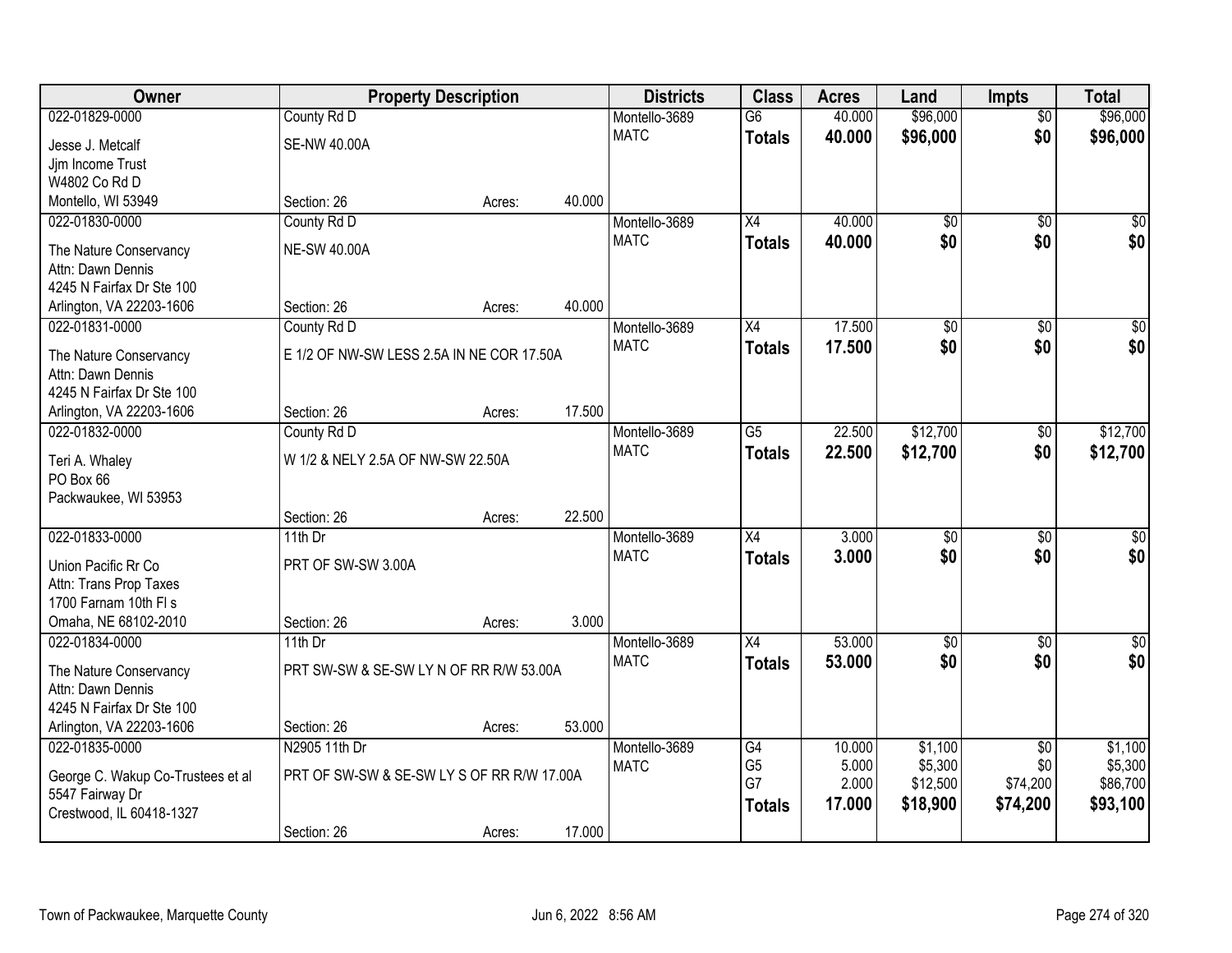| Owner                                         | <b>Property Description</b>      |        |        | <b>Districts</b> | <b>Class</b>    | <b>Acres</b> | Land            | <b>Impts</b>    | <b>Total</b>  |
|-----------------------------------------------|----------------------------------|--------|--------|------------------|-----------------|--------------|-----------------|-----------------|---------------|
| 022-01836-0000                                | 11th $Dr$                        |        |        | Montello-3689    | X4              | 7.000        | $\overline{50}$ | $\overline{50}$ | $\sqrt{30}$   |
| Union Pacific Rr Co                           | PRT OF SE-SW 7.00A               |        |        | <b>MATC</b>      | <b>Totals</b>   | 7.000        | \$0             | \$0             | \$0           |
| Attn: Trans Prop Taxes                        |                                  |        |        |                  |                 |              |                 |                 |               |
| 1700 Farnam 10th FI s                         |                                  |        |        |                  |                 |              |                 |                 |               |
| Omaha, NE 68102-2010                          | Section: 26                      | Acres: | 7.000  |                  |                 |              |                 |                 |               |
| 022-01837-0000                                | County Rd D                      |        |        | Montello-3689    | G4              | 24.000       | \$3,100         | $\overline{50}$ | \$3,100       |
| Cotter 7cs, LLC                               | <b>NE-SE 40.00A</b>              |        |        | <b>MATC</b>      | G <sub>5</sub>  | 16.000       | \$8,600         | \$0             | \$8,600       |
| 2507 Michele Ln                               |                                  |        |        |                  | Totals          | 40.000       | \$11,700        | \$0             | \$11,700      |
| East Troy, WI 53120                           |                                  |        |        |                  |                 |              |                 |                 |               |
|                                               | Section: 26                      | Acres: | 40.000 |                  |                 |              |                 |                 |               |
| 022-01838-0000                                | W4635 County Rd D                |        |        | Montello-3689    | G4              | 34.000       | \$5,200         | \$0             | \$5,200       |
| Cotter 7cs, LLC                               | <b>NW-SE 40.00A</b>              |        |        | <b>MATC</b>      | G <sub>5</sub>  | 4.000        | \$1,800         | \$0             | \$1,800       |
| 2507 Michele Ln                               |                                  |        |        |                  | G7              | 2.000        | \$12,500        | \$16,900        | \$29,400      |
| East Troy, WI 53120                           |                                  |        |        |                  | Totals          | 40.000       | \$19,500        | \$16,900        | \$36,400      |
|                                               | Section: 26                      | Acres: | 40.000 |                  |                 |              |                 |                 |               |
| 022-01839-0000                                | 11th Dr                          |        |        | Montello-3689    | $\overline{G4}$ | 15.000       | \$2,300         | \$0             | \$2,300       |
| Cotter 7cs, LLC                               | SW-SE EXCEPT 3A FOR RR 37.00A    |        |        | <b>MATC</b>      | G <sub>5</sub>  | 22.000       | \$12,400        | \$0             | \$12,400      |
| 2507 Michele Ln                               |                                  |        |        |                  | <b>Totals</b>   | 37.000       | \$14,700        | \$0             | \$14,700      |
| East Troy, WI 53120                           |                                  |        |        |                  |                 |              |                 |                 |               |
|                                               | Section: 26                      | Acres: | 37.000 |                  |                 |              |                 |                 |               |
| 022-01840-0000                                | 11th Dr                          |        |        | Montello-3689    | $\overline{X4}$ | 3.000        | \$0             | $\overline{50}$ | $\sqrt{50}$   |
|                                               | PRT OF SW-SE 3.00A               |        |        | <b>MATC</b>      | <b>Totals</b>   | 3.000        | \$0             | \$0             | \$0           |
| Union Pacific Rr Co<br>Attn: Trans Prop Taxes |                                  |        |        |                  |                 |              |                 |                 |               |
| 1700 Farnam 10th FI s                         |                                  |        |        |                  |                 |              |                 |                 |               |
| Omaha, NE 68102-2010                          | Section: 26                      | Acres: | 3.000  |                  |                 |              |                 |                 |               |
| 022-01841-0000                                | 11th Dr                          |        |        | Montello-3689    | $\overline{G5}$ | 25.000       | \$14,100        | $\sqrt{6}$      | \$14,100      |
|                                               |                                  |        |        | <b>MATC</b>      | G <sub>6</sub>  | 6.410        | \$17,900        | \$0             | \$17,900      |
| Cotter 7cs, LLC                               | SE-SE EXCEPT 8.59A FOR RR 31.41A |        |        |                  | <b>Totals</b>   | 31.410       | \$32,000        | \$0             | \$32,000      |
| 2507 Michele Ln<br>East Troy, WI 53120        |                                  |        |        |                  |                 |              |                 |                 |               |
|                                               | Section: 26                      | Acres: | 31.410 |                  |                 |              |                 |                 |               |
| 022-01842-0000                                | 11th $Dr$                        |        |        | Montello-3689    | $\overline{X4}$ | 8.590        | $\overline{50}$ | $\overline{50}$ | $\frac{1}{6}$ |
|                                               |                                  |        |        | <b>MATC</b>      | <b>Totals</b>   | 8.590        | \$0             | \$0             | \$0           |
| Union Pacific Rr Co                           | PRT OF SE-SE 8.59A               |        |        |                  |                 |              |                 |                 |               |
| Attn: Trans Prop Taxes                        |                                  |        |        |                  |                 |              |                 |                 |               |
| 1700 Farnam 10th FI s                         |                                  |        | 8.590  |                  |                 |              |                 |                 |               |
| Omaha, NE 68102-2010                          | Section: 26                      | Acres: |        |                  |                 |              |                 |                 |               |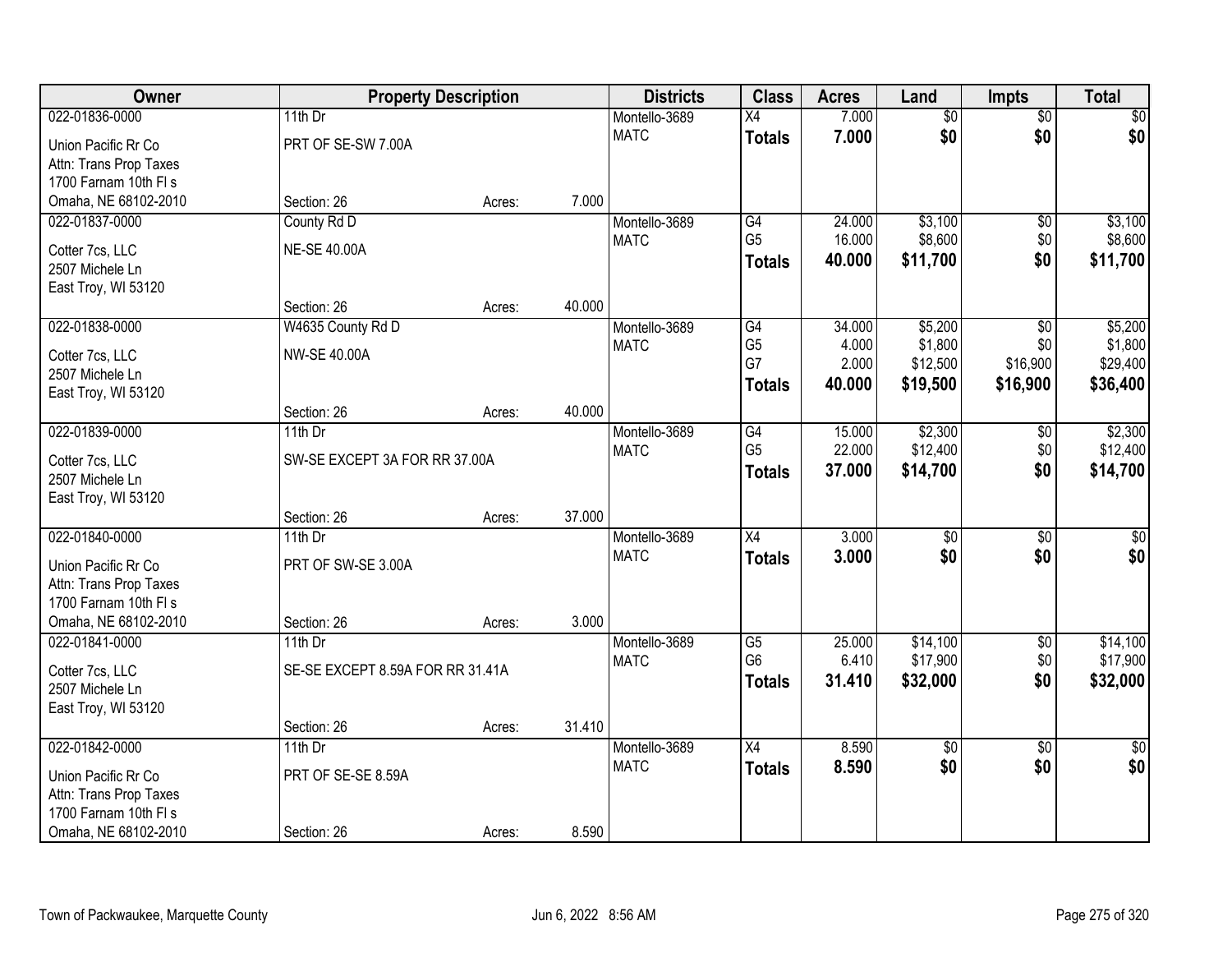| Owner                     | <b>Property Description</b> |        |        | <b>Districts</b> | <b>Class</b>     | <b>Acres</b> | Land     | <b>Impts</b>    | <b>Total</b> |
|---------------------------|-----------------------------|--------|--------|------------------|------------------|--------------|----------|-----------------|--------------|
| 022-01843-0000            | County Rd D                 |        |        | Montello-3689    | $\overline{G4}$  | 30.000       | \$4,000  | $\sqrt{$0}$     | \$4,000      |
| Jesse J. Metcalf          | <b>NE-NE 40.00A</b>         |        |        | <b>MATC</b>      | G <sub>5</sub>   | 10.000       | \$5,700  | \$0             | \$5,700      |
| Jjm Income Trust          |                             |        |        |                  | <b>Totals</b>    | 40.000       | \$9,700  | \$0             | \$9,700      |
| W4802 Co Rd D             |                             |        |        |                  |                  |              |          |                 |              |
| Montello, WI 53949        | Section: 27                 | Acres: | 40.000 |                  |                  |              |          |                 |              |
| 022-01844-0000            | County Rd D                 |        |        | Montello-3689    | $\overline{G4}$  | 20.000       | \$2,600  | $\overline{50}$ | \$2,600      |
|                           |                             |        |        | <b>MATC</b>      | G <sub>5</sub>   | 20.000       | \$11,300 | \$0             | \$11,300     |
| Jesse J. Metcalf          | <b>NW-NE 40.00A</b>         |        |        |                  | <b>Totals</b>    | 40.000       | \$13,900 | \$0             | \$13,900     |
| Jjm Income Trust          |                             |        |        |                  |                  |              |          |                 |              |
| W4802 Co Rd D             |                             |        |        |                  |                  |              |          |                 |              |
| Montello, WI 53949        | Section: 27                 | Acres: | 40.000 |                  |                  |              |          |                 |              |
| 022-01845-0000            | W5102 County Rd D           |        |        | Montello-3689    | $\overline{G1}$  | 3.000        | \$15,500 | \$188,100       | \$203,600    |
| Christopher S. Miller     | <b>SW-NE 40.00A</b>         |        |        | <b>MATC</b>      | G4               | 20.000       | \$3,000  | \$0             | \$3,000      |
| Marie M. Miller           |                             |        |        |                  | G <sub>5</sub>   | 14.000       | \$11,300 | \$0             | \$11,300     |
| W5102 County Rd D         |                             |        |        |                  | G <sub>5</sub> M | 3.000        | \$4,200  | \$0             | \$4,200      |
| Montello, WI 53949        | Section: 27                 | Acres: | 40.000 |                  | <b>Totals</b>    | 40.000       | \$34,000 | \$188,100       | \$222,100    |
| 022-01846-0000            | County Rd D                 |        |        | Montello-3689    | G4               | 39.000       | \$5,000  | $\sqrt[6]{3}$   | \$5,000      |
|                           |                             |        |        | <b>MATC</b>      | G <sub>5</sub>   | 1.000        | \$100    | \$0             | \$100        |
| Jesse J. Metcalf          | <b>SE-NE 40.00A</b>         |        |        |                  | <b>Totals</b>    | 40.000       | \$5,100  | \$0             | \$5,100      |
| Jjm Income Trust          |                             |        |        |                  |                  |              |          |                 |              |
| W4802 Co Rd D             |                             |        |        |                  |                  |              |          |                 |              |
| Montello, WI 53949        | Section: 27                 | Acres: | 40.000 |                  |                  |              |          |                 |              |
| 022-01847-0000            | County Rd K                 |        |        | Montello-3689    | $\overline{G4}$  | 22.000       | \$2,900  | $\overline{50}$ | \$2,900      |
| Jane A. Redenius Trustees | PRT OF NE-NW & NW-NW 27.28A |        |        | <b>MATC</b>      | G <sub>5</sub> M | 5.280        | \$7,400  | \$0             | \$7,400      |
| Redenius Living Trust     |                             |        |        |                  | <b>Totals</b>    | 27.280       | \$10,300 | \$0             | \$10,300     |
| 1533 N Wright Rd          |                             |        |        |                  |                  |              |          |                 |              |
| Janesville, WI 53546      | Section: 27                 | Acres: | 27.280 |                  |                  |              |          |                 |              |
| 022-01848-0000            | County Rd K                 |        |        | Montello-3689    | $\overline{G1}$  | 1.080        | \$8,800  | $\sqrt{$0}$     | \$8,800      |
|                           |                             |        |        | <b>MATC</b>      | G4               | 12.100       | \$1,800  | \$0             | \$1,800      |
| Mel N. Klitzke            | PRT OF NE-NW 13.18A         |        |        |                  | <b>Totals</b>    | 13.180       | \$10,600 | \$0             | \$10,600     |
| N3244 County Rd K         |                             |        |        |                  |                  |              |          |                 |              |
| Montello, WI 53949        |                             |        |        |                  |                  |              |          |                 |              |
|                           | Section: 27                 | Acres: | 13.180 |                  |                  |              |          |                 |              |
| 022-01849-0000            | N3244 County Rd K           |        |        | Montello-3689    | $\overline{G1}$  | 0.920        | \$8,000  | \$163,600       | \$171,600    |
| Gloria Klitzke            | A PARCEL OF NW-NW 0.92A     |        |        | <b>MATC</b>      | <b>Totals</b>    | 0.920        | \$8,000  | \$163,600       | \$171,600    |
| Mel N. Klitzke            |                             |        |        |                  |                  |              |          |                 |              |
| N3244 County Rd K         |                             |        |        |                  |                  |              |          |                 |              |
| Montello, WI 53949        | Section: 27                 | Acres: | 0.920  |                  |                  |              |          |                 |              |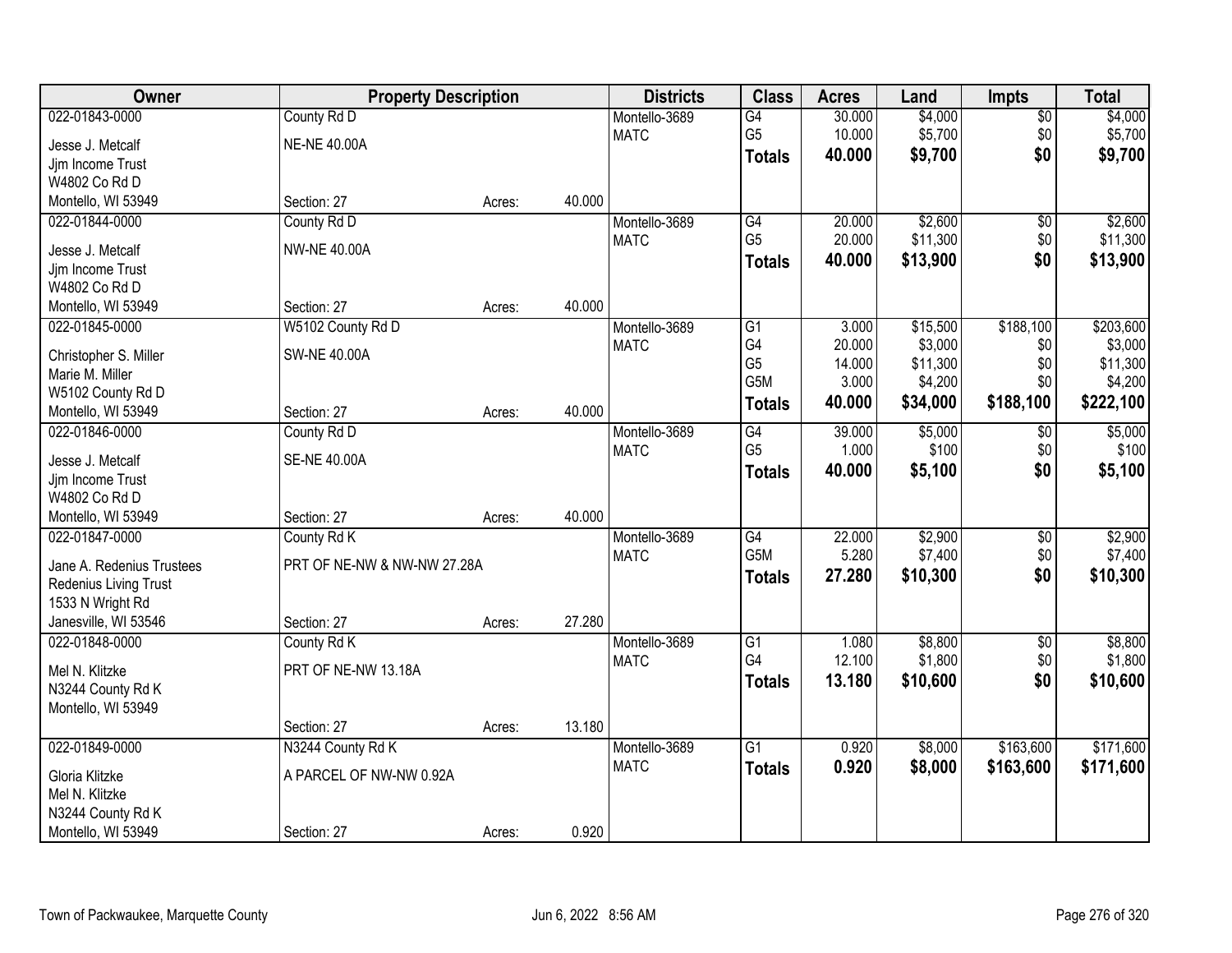| Owner                                              | <b>Property Description</b>                   |        |        | <b>Districts</b>             | <b>Class</b>         | <b>Acres</b>    | Land             | <b>Impts</b>      | <b>Total</b>     |
|----------------------------------------------------|-----------------------------------------------|--------|--------|------------------------------|----------------------|-----------------|------------------|-------------------|------------------|
| 022-01850-0000                                     | County Rd K                                   |        |        | Montello-3689                | $\overline{G4}$      | 6.490           | \$700            | $\overline{50}$   | \$700            |
| Mel N. Klitzke                                     | PRT OF NW-NW 38.63A                           |        |        | <b>MATC</b>                  | G <sub>5</sub>       | 1.000           | \$100            | \$0               | \$100            |
| N3244 County Rd K                                  |                                               |        |        |                              | G5M                  | 31.140          | \$43,600         | \$0               | \$43,600         |
| Montello, WI 53949                                 |                                               |        |        |                              | <b>Totals</b>        | 38.630          | \$44,400         | \$0               | \$44,400         |
|                                                    | Section: 27                                   | Acres: | 38.630 |                              |                      |                 |                  |                   |                  |
| 022-01851-0000                                     | N3156 County Rd K                             |        |        | Montello-3689                | $\overline{G4}$      | 31.120          | \$4,100          | $\overline{30}$   | \$4,100          |
|                                                    | SW-NW LESS CSM 1197 33.12A                    |        |        | <b>MATC</b>                  | G <sub>5</sub>       | 1.000           | \$100            | \$0               | \$100            |
| Jane A. Redenius Trustees<br>Redenius Living Trust |                                               |        |        |                              | G7                   | 1.000           | \$8,000          | \$13,700          | \$21,700         |
| 1533 N Wright Rd                                   |                                               |        |        |                              | <b>Totals</b>        | 33.120          | \$12,200         | \$13,700          | \$25,900         |
| Janesville, WI 53546                               | Section: 27                                   | Acres: | 33.120 |                              |                      |                 |                  |                   |                  |
| 022-01852-0000                                     | W5234 County Rd D                             |        |        | Montello-3689                | $\overline{G1}$      | 4.590           | \$21,100         | \$29,600          | \$50,700         |
|                                                    |                                               |        |        | <b>MATC</b>                  |                      | 4.590           | \$21,100         | \$29,600          | \$50,700         |
| Connie Vires                                       | LOT 1 CSM 1197 LESS LOT 1 CSM 2144 BEING PRT  |        |        |                              | <b>Totals</b>        |                 |                  |                   |                  |
| N6237 Packard Dr                                   | OF SW-NW                                      |        |        |                              |                      |                 |                  |                   |                  |
| Pardeeville, WI 53954-9577                         |                                               |        |        |                              |                      |                 |                  |                   |                  |
|                                                    | Section: 27                                   | Acres: | 4.590  |                              |                      |                 |                  |                   |                  |
| 022-01852-0005                                     | W5236 County Rd D                             |        |        | Montello-3689                | $\overline{G1}$      | 2.290           | \$13,000         | \$147,500         | \$160,500        |
| Hillary J. Frost                                   | LOT 1 CSM 2144 BEING PRT OF CSM 1197 IN SW-NW |        |        | <b>MATC</b>                  | <b>Totals</b>        | 2.290           | \$13,000         | \$147,500         | \$160,500        |
| W5236 County Rd D                                  | 2.29A                                         |        |        |                              |                      |                 |                  |                   |                  |
| Montello, WI 53949                                 |                                               |        |        |                              |                      |                 |                  |                   |                  |
|                                                    | Section: 27                                   | Acres: | 2.290  |                              |                      |                 |                  |                   |                  |
| 022-01853-0000                                     | County Rd D                                   |        |        | Montello-3689                | $\overline{G4}$      | 36.000          | \$3,300          | $\overline{30}$   | \$3,300          |
|                                                    |                                               |        |        | <b>MATC</b>                  | G <sub>5</sub>       | 1.000           | \$100            | \$0               | \$100            |
| Jane A. Redenius Trustees                          | <b>SE-NW 40.00A</b>                           |        |        |                              | G <sub>5</sub> M     | 3.000           | \$4,200          | \$0               | \$4,200          |
| Redenius Living Trust                              |                                               |        |        |                              | <b>Totals</b>        | 40.000          | \$7,600          | \$0               | \$7,600          |
| 1533 N Wright Rd<br>Janesville, WI 53546           |                                               |        | 40.000 |                              |                      |                 |                  |                   |                  |
|                                                    | Section: 27                                   | Acres: |        |                              |                      |                 |                  |                   |                  |
| 022-01854-0005                                     | W5149 County Rd D                             |        |        | Montello-3689<br><b>MATC</b> | G4<br>G <sub>5</sub> | 28.500<br>1.000 | \$3,200<br>\$100 | $\sqrt{6}$<br>\$0 | \$3,200<br>\$100 |
| Bonnie Mc Dowell Sundal -Nissly Trust              | NE-SW LESS .50A 39.50A                        |        |        |                              | G5M                  | 8.000           | \$11,200         | \$0               | \$11,200         |
| Attn: Paul R Mc Dowell                             |                                               |        |        |                              | G7                   | 2.000           | \$12,500         | \$28,600          | \$41,100         |
| W5035 County Rd D                                  |                                               |        |        |                              | <b>Totals</b>        | 39.500          | \$27,000         | \$28,600          | \$55,600         |
| Montello, WI 53949                                 | Section: 27                                   | Acres: | 39.500 |                              |                      |                 |                  |                   |                  |
| 022-01854-0010                                     | County Rd D                                   |        |        | Montello-3689                | $\overline{G5}$      | 0.500           | \$100            | $\overline{30}$   | \$100            |
| Jeffrey M. Werdin                                  | A PARCEL OF NE-SW                             |        |        | <b>MATC</b>                  | <b>Totals</b>        | 0.500           | \$100            | \$0               | \$100            |
| Bette J. Werdin                                    |                                               |        |        |                              |                      |                 |                  |                   |                  |
| N2870 10th Rd                                      |                                               |        |        |                              |                      |                 |                  |                   |                  |
| Montello, WI 53949                                 | Section: 27                                   | Acres: | 0.500  |                              |                      |                 |                  |                   |                  |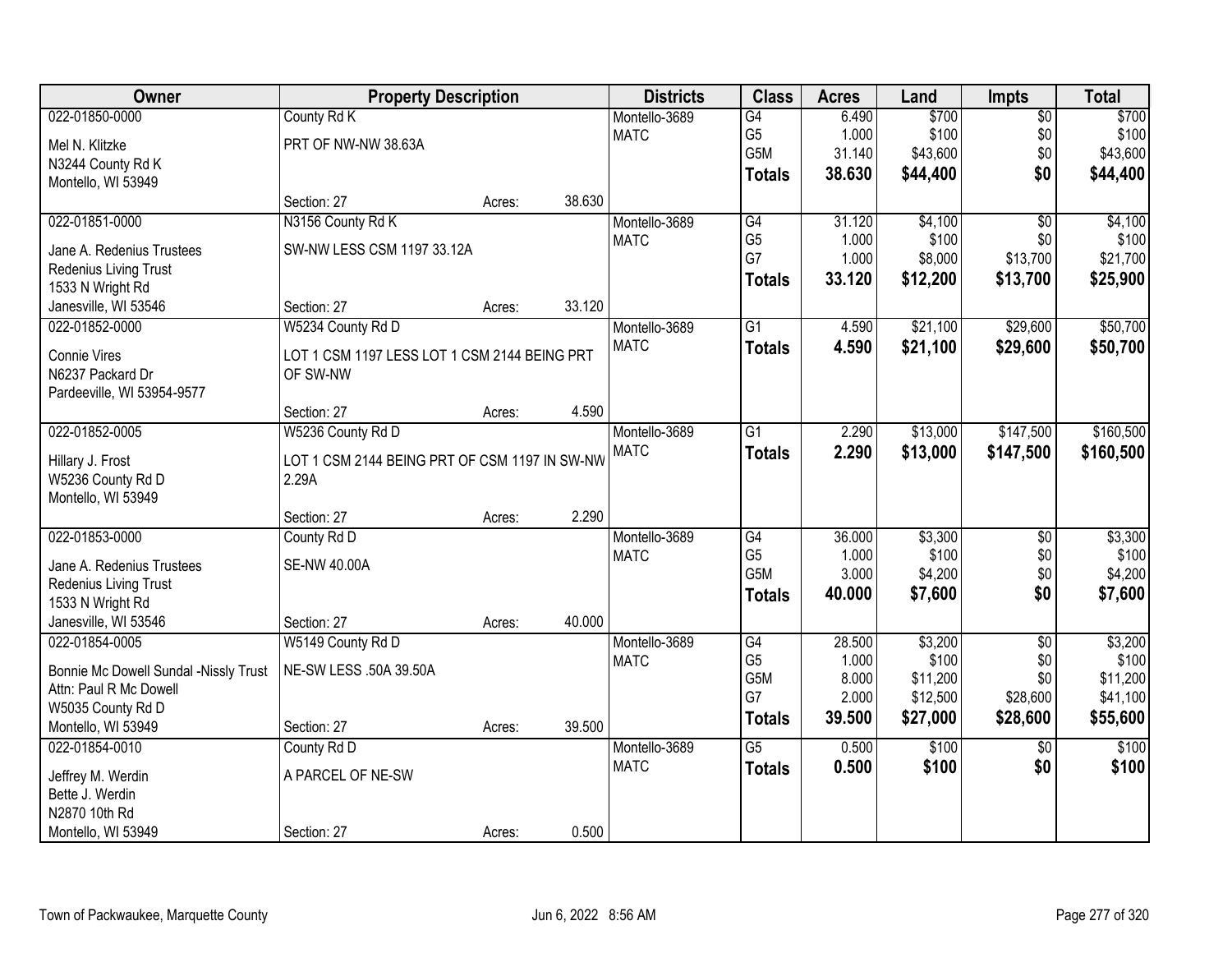| <b>Owner</b>                    | <b>Property Description</b>              |        |        | <b>Districts</b> | <b>Class</b>     | <b>Acres</b> | Land            | <b>Impts</b>    | <b>Total</b> |
|---------------------------------|------------------------------------------|--------|--------|------------------|------------------|--------------|-----------------|-----------------|--------------|
| 022-01855-0000                  | W5233 County Rd D                        |        |        | Montello-3689    | $\overline{G1}$  | 2.000        | \$12,000        | \$192,500       | \$204,500    |
| Janice E. Walters               | E 1/2 OF NW-SW 20.00A                    |        |        | <b>MATC</b>      | G <sub>2</sub>   | 3.000        | \$15,500        | \$122,000       | \$137,500    |
| Guy E. Walters                  |                                          |        |        |                  | G4               | 9.720        | \$1,100         | \$0             | \$1,100      |
| N3028 10th Rd                   |                                          |        |        |                  | G <sub>5</sub>   | 1.000        | \$100           | \$0             | \$100        |
| Montello, WI 53949              | Section: 27                              | Acres: | 20.000 |                  | G <sub>5</sub> M | 4.280        | \$6,000         | \$0             | \$6,000      |
|                                 |                                          |        |        |                  | <b>Totals</b>    | 20.000       | \$34,700        | \$314,500       | \$349,200    |
| 022-01855-0005                  | $10th$ Dr                                |        |        | Montello-3689    | $\overline{G4}$  | 4.900        | \$500           | $\overline{50}$ | \$500        |
| Janice E. Walters               | W 1/2 OF NW-SW LESS 2.83A FOR CEMETERY & |        |        | <b>MATC</b>      | G <sub>5</sub> M | 9.200        | \$12,900        | \$0             | \$12,900     |
| Guy E. Walters                  | 3.07A 14.10A                             |        |        |                  | <b>Totals</b>    | 14.100       | \$13,400        | \$0             | \$13,400     |
| N3028 10th Rd                   |                                          |        |        |                  |                  |              |                 |                 |              |
| Montello, WI 53949              | Section: 27                              | Acres: | 14.100 |                  |                  |              |                 |                 |              |
| 022-01856-0000                  | 10th Dr                                  |        |        | Montello-3689    | $\overline{X4}$  | 2.830        | $\overline{50}$ | $\overline{60}$ | $\sqrt{50}$  |
| <b>Underhill Cemetery</b>       | A PARCEL IN NW COR OF NW-SW 2.83A        |        |        | <b>MATC</b>      | <b>Totals</b>    | 2.830        | \$0             | \$0             | \$0          |
| Attn: Brian Alexander Sec       |                                          |        |        |                  |                  |              |                 |                 |              |
| N2847 11th Dr                   |                                          |        |        |                  |                  |              |                 |                 |              |
| Montello, WI 53949              | Section: 27                              | Acres: | 2.830  |                  |                  |              |                 |                 |              |
| 022-01857-0000                  | N3028 10th Rd                            |        |        | Montello-3689    | $\overline{G1}$  | 1.030        | \$8,600         | \$157,900       | \$166,500    |
|                                 |                                          |        |        | <b>MATC</b>      | <b>Totals</b>    | 1.030        | \$8,600         | \$157,900       | \$166,500    |
| Janice E. Walters               | A PARCEL OF W 1/2 OF NW-SW 1.03A         |        |        |                  |                  |              |                 |                 |              |
| Guy E. Walters<br>N3028 10th Rd |                                          |        |        |                  |                  |              |                 |                 |              |
| Montello, WI 53949              | Section: 27                              | Acres: | 1.030  |                  |                  |              |                 |                 |              |
| 022-01858-0000                  | 10th Dr                                  |        |        | Montello-3689    | $\overline{G1}$  | 2.040        | \$12,100        | \$0             | \$12,100     |
|                                 |                                          |        |        | <b>MATC</b>      | <b>Totals</b>    | 2.040        | \$12,100        | \$0             | \$12,100     |
| Janice E. Walters               | A PARCEL OF W 1/2 OF NW-SW 2.04A         |        |        |                  |                  |              |                 |                 |              |
| Guy E. Walters                  |                                          |        |        |                  |                  |              |                 |                 |              |
| N3028 10th Rd                   |                                          |        |        |                  |                  |              |                 |                 |              |
| Montello, WI 53949              | Section: 27                              | Acres: | 2.040  |                  |                  |              |                 |                 |              |
| 022-01859-0000                  | 10th Dr                                  |        |        | Montello-3689    | G4               | 10.000       | \$1,100         | $\sqrt[6]{30}$  | \$1,100      |
| James E. Mc Chesney             | SW-SW LESS 3A 37.00A                     |        |        | <b>MATC</b>      | G5M              | 27.000       | \$37,800        | \$0             | \$37,800     |
| N2980 10th Rd                   |                                          |        |        |                  | <b>Totals</b>    | 37.000       | \$38,900        | \$0             | \$38,900     |
| Montello, WI 53949              |                                          |        |        |                  |                  |              |                 |                 |              |
|                                 | Section: 27                              | Acres: | 37.000 |                  |                  |              |                 |                 |              |
| 022-01860-0000                  | N2996 10th Rd                            |        |        | Montello-3689    | G1               | 1.100        | \$8,900         | \$44,500        | \$53,400     |
| Jason D. Voights                | A PARCEL OF SW-SW 1.10A                  |        |        | <b>MATC</b>      | <b>Totals</b>    | 1.100        | \$8,900         | \$44,500        | \$53,400     |
| N2996 10th Rd                   |                                          |        |        |                  |                  |              |                 |                 |              |
| Montello, WI 53949              |                                          |        |        |                  |                  |              |                 |                 |              |
|                                 | Section: 27                              | Acres: | 1.100  |                  |                  |              |                 |                 |              |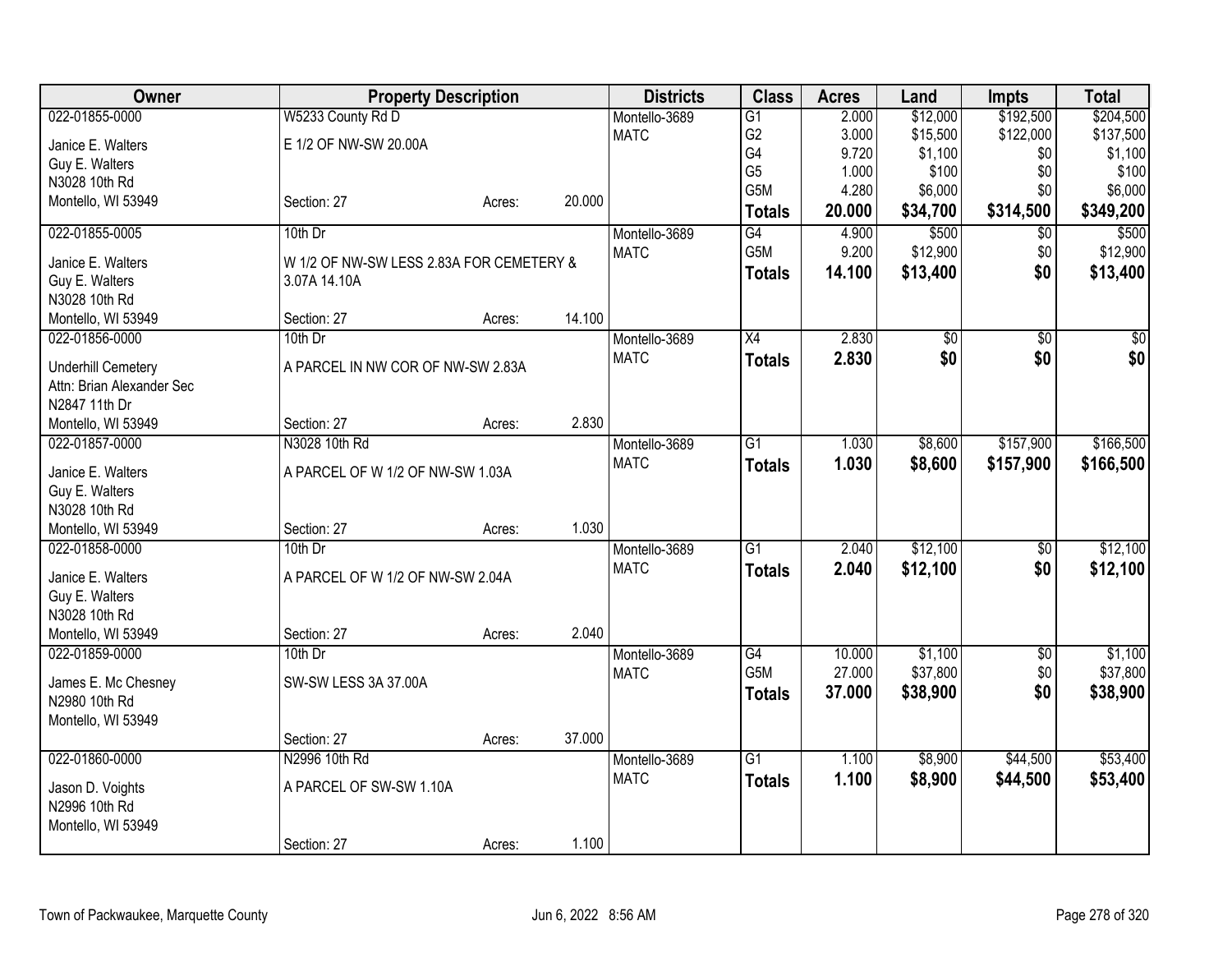| Owner                                | <b>Property Description</b>       |        |        | <b>Districts</b> | <b>Class</b>     | <b>Acres</b> | Land     | <b>Impts</b>    | <b>Total</b> |
|--------------------------------------|-----------------------------------|--------|--------|------------------|------------------|--------------|----------|-----------------|--------------|
| 022-01861-0000                       | N2980 10th Rd                     |        |        | Montello-3689    | $\overline{G1}$  | 1.900        | \$11,700 | \$142,100       | \$153,800    |
| James E. Mc Chesney                  | A PARCEL OF SW-SW 1.90A           |        |        | <b>MATC</b>      | <b>Totals</b>    | 1.900        | \$11,700 | \$142,100       | \$153,800    |
| Carol Mc Chesney                     |                                   |        |        |                  |                  |              |          |                 |              |
| N2980 10th Rd                        |                                   |        |        |                  |                  |              |          |                 |              |
| Montello, WI 53949                   | Section: 27                       | Acres: | 1.900  |                  |                  |              |          |                 |              |
| 022-01862-0005                       | County Rd D                       |        |        | Montello-3689    | G4               | 7.000        | \$1,000  | \$0             | \$1,000      |
| Allan E. Day                         | PRT OF SE-SW 14.18A               |        |        | <b>MATC</b>      | G <sub>5</sub> M | 7.180        | \$10,100 | \$0             | \$10,100     |
| Barbara A. Day                       |                                   |        |        |                  | <b>Totals</b>    | 14.180       | \$11,100 | \$0             | \$11,100     |
| 5285 Wilmington Pike                 |                                   |        |        |                  |                  |              |          |                 |              |
| Centerville, OH 45440                | Section: 27                       | Acres: | 14.180 |                  |                  |              |          |                 |              |
| 022-01862-0010                       | County Rd D                       |        |        | Montello-3689    | G4               | 6.000        | \$700    | \$0             | \$700        |
|                                      |                                   |        |        | <b>MATC</b>      | G5M              | 19.820       | \$27,800 | \$0             | \$27,800     |
| Jeffrey M. Werdin                    | PRT OF SE-SW 25.82A               |        |        |                  | <b>Totals</b>    | 25.820       | \$28,500 | \$0             | \$28,500     |
| Bette J. Werdin                      |                                   |        |        |                  |                  |              |          |                 |              |
| N2870 10th Rd                        | Section: 27                       |        | 25.820 |                  |                  |              |          |                 |              |
| Montello, WI 53949<br>022-01863-0000 | County Rd D                       | Acres: |        | Montello-3689    | G4               | 30.000       | \$5,100  |                 | \$5,100      |
|                                      |                                   |        |        | <b>MATC</b>      | G <sub>5</sub>   | 10.000       | \$5,700  | \$0<br>\$0      | \$5,700      |
| Allan E. Day                         | <b>NE-SE 40.00A</b>               |        |        |                  |                  | 40.000       | \$10,800 | \$0             | \$10,800     |
| Barbara A. Day                       |                                   |        |        |                  | <b>Totals</b>    |              |          |                 |              |
| 5285 Wilmington Pike                 |                                   |        |        |                  |                  |              |          |                 |              |
| Centerville, OH 45440                | Section: 27                       | Acres: | 40.000 |                  |                  |              |          |                 |              |
| 022-01864-0000                       | W5035 County Rd D                 |        |        | Montello-3689    | $\overline{G4}$  | 27.000       | \$4,800  | $\overline{30}$ | \$4,800      |
| Allan E. Day                         | NW-SE EX W 400FT OF SW1/4 33.94A  |        |        | <b>MATC</b>      | G <sub>5</sub>   | 4.940        | \$4,300  | \$0             | \$4,300      |
| Barbara A. Day                       |                                   |        |        |                  | G7               | 2.000        | \$12,500 | \$87,600        | \$100,100    |
| 5285 Wilmington Pike                 |                                   |        |        |                  | <b>Totals</b>    | 33.940       | \$21,600 | \$87,600        | \$109,200    |
| Centerville, OH 45440                | Section: 27                       | Acres: | 33.940 |                  |                  |              |          |                 |              |
| 022-01865-0000                       | County Rd D                       |        |        | Montello-3689    | $\overline{G5}$  | 6.060        | \$6,400  | $\overline{50}$ | \$6,400      |
| Allan E. Day                         | W 400FT OF SW1/4 OF NW-SE 6.06A   |        |        | <b>MATC</b>      | <b>Totals</b>    | 6.060        | \$6,400  | \$0             | \$6,400      |
| Barbara A. Day                       |                                   |        |        |                  |                  |              |          |                 |              |
| 5285 Wilmington Pike                 |                                   |        |        |                  |                  |              |          |                 |              |
| Centerville, OH 45440                | Section: 27                       | Acres: | 6.060  |                  |                  |              |          |                 |              |
| 022-01866-0000                       | County Rd D                       |        |        | Montello-3689    | $\overline{G4}$  | 24.000       | \$4,100  | $\overline{50}$ | \$4,100      |
|                                      |                                   |        |        | <b>MATC</b>      | G <sub>5</sub>   | 9.940        | \$5,600  | \$0             | \$5,600      |
| Allan E. Day                         | SW-SE LESS N400FT OF NE1/4 33.94A |        |        |                  | <b>Totals</b>    | 33.940       | \$9,700  | \$0             | \$9,700      |
| Barbara A. Day                       |                                   |        |        |                  |                  |              |          |                 |              |
| 5285 Wilmington Pike                 |                                   |        |        |                  |                  |              |          |                 |              |
| Centerville, OH 45440                | Section: 27                       | Acres: | 33.940 |                  |                  |              |          |                 |              |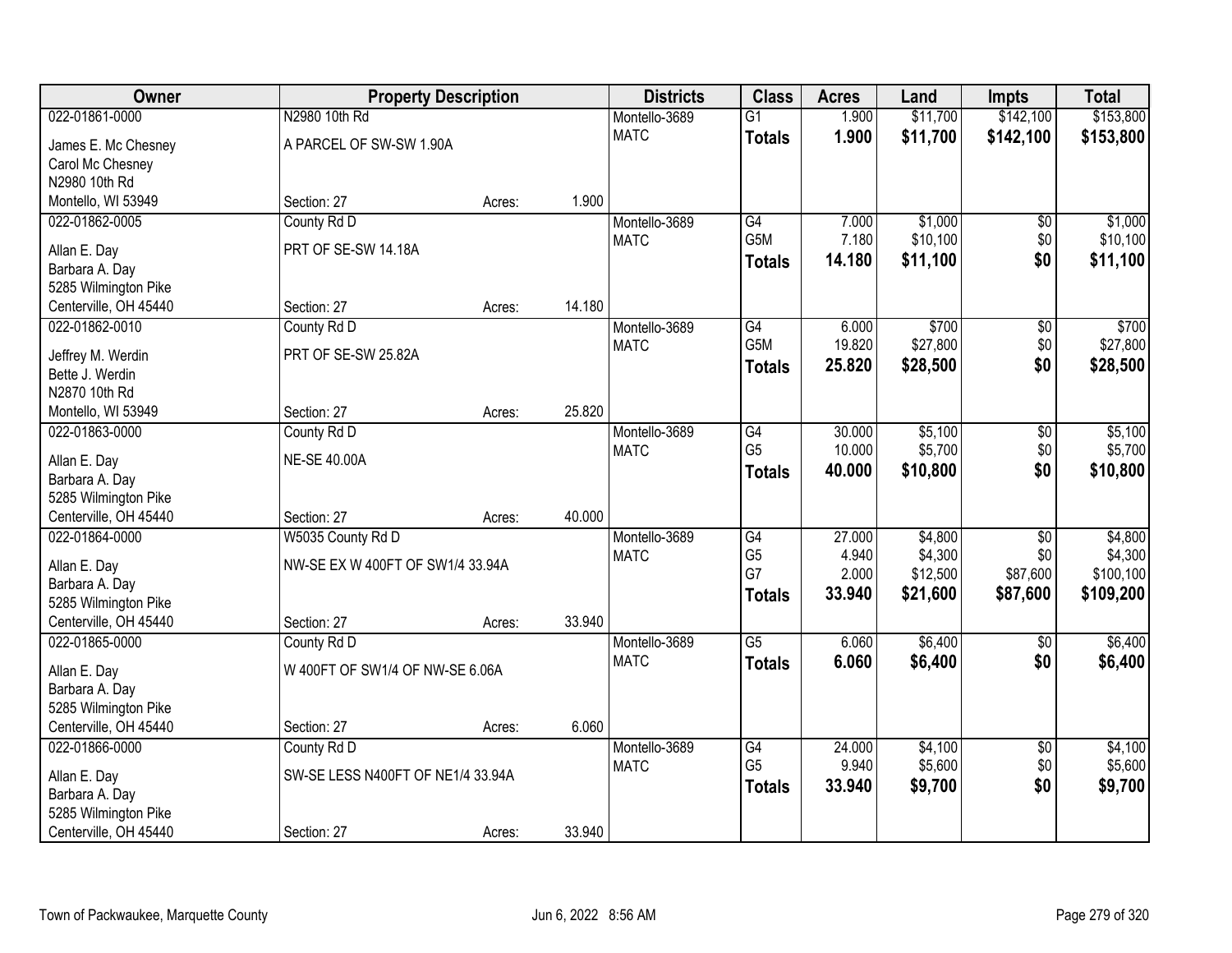| Owner                     |                                            | <b>Property Description</b> |        | <b>Districts</b>             | <b>Class</b>    | <b>Acres</b>   | Land            | <b>Impts</b>           | <b>Total</b> |
|---------------------------|--------------------------------------------|-----------------------------|--------|------------------------------|-----------------|----------------|-----------------|------------------------|--------------|
| 022-01867-0000            | County Rd D                                |                             |        | Montello-3689                | G4              | 5.060          | \$600           | $\overline{50}$        | \$600        |
| Allan E. Day              | N 400FT OF NE1/4 OF SW-SE 6.06A            |                             |        | <b>MATC</b>                  | G7              | 1.000          | \$8,000         | \$2,000                | \$10,000     |
| Barbara A. Day            |                                            |                             |        |                              | <b>Totals</b>   | 6.060          | \$8,600         | \$2,000                | \$10,600     |
| 5285 Wilmington Pike      |                                            |                             |        |                              |                 |                |                 |                        |              |
| Centerville, OH 45440     | Section: 27                                | Acres:                      | 6.060  |                              |                 |                |                 |                        |              |
| 022-01868-0000            | County Rd D                                |                             |        | Montello-3689                | G4              | 1.780          | \$300           | $\overline{50}$        | \$300        |
| Paul R. Mc Dowell         | THAT PRT OF SE-SE LY S OF RR 1.78A         |                             |        | <b>MATC</b>                  | <b>Totals</b>   | 1.780          | \$300           | \$0                    | \$300        |
| W5035 County Rd D         |                                            |                             |        |                              |                 |                |                 |                        |              |
| Montello, WI 53949        |                                            |                             |        |                              |                 |                |                 |                        |              |
|                           | Section: 27                                | Acres:                      | 1.780  |                              |                 |                |                 |                        |              |
| 022-01868-0005            | County Rd D                                |                             |        | Montello-3689                | G4              | 35.500         | \$5,500         | \$0                    | \$5,500      |
| Allan E. Day              | THAT PRT OF SE-SE LY N OF RR 35.50A        |                             |        | <b>MATC</b>                  | <b>Totals</b>   | 35.500         | \$5,500         | \$0                    | \$5,500      |
| Barbara A. Day            |                                            |                             |        |                              |                 |                |                 |                        |              |
| 5285 Wilmington Pike      |                                            |                             |        |                              |                 |                |                 |                        |              |
| Centerville, OH 45440     | Section: 27                                | Acres:                      | 35.500 |                              |                 |                |                 |                        |              |
| 022-01869-0000            | County Rd D                                |                             |        | Montello-3689                | X4              | 2.720          | $\overline{60}$ | \$0                    | \$0          |
| Union Pacific Rr Co       | PRT OF SE-SE 2.72A                         |                             |        | <b>MATC</b>                  | <b>Totals</b>   | 2.720          | \$0             | \$0                    | \$0          |
| Attn: Trans Prop Taxes    |                                            |                             |        |                              |                 |                |                 |                        |              |
| 1700 Farnam 10th FI s     |                                            |                             |        |                              |                 |                |                 |                        |              |
| Omaha, NE 68102-2010      | Section: 27                                | Acres:                      | 2.720  |                              |                 |                |                 |                        |              |
| 022-01870-0000            | County Rd K                                |                             |        | Montello-3689                | $\overline{G4}$ | 7.080          | \$800           | $\overline{30}$        | \$800        |
|                           |                                            |                             |        | <b>MATC</b>                  | <b>Totals</b>   | 7.080          | \$800           | \$0                    | \$800        |
| James S. Kaminski         | PRT OF NE-NE LESS CSM 700 & CSM 2976 (POS) |                             |        |                              |                 |                |                 |                        |              |
| 1130 W Wisconsin St       | 7.08A                                      |                             |        |                              |                 |                |                 |                        |              |
| Portage, WI 53901         | Section: 28                                | Acres:                      | 7.080  |                              |                 |                |                 |                        |              |
| 022-01870-0005            | County Rd K                                |                             |        | Montello-3689                | $\overline{G4}$ | 6.000          | \$700           | $\overline{60}$        | \$700        |
|                           |                                            |                             |        | <b>MATC</b>                  | G5M             | 2.966          | \$4,200         | \$0                    | \$4,200      |
| James S. Kaminski         | LOT 1 CSM 2976 BENG PRT OF NE-NE 8.966A    |                             |        |                              | <b>Totals</b>   | 8.966          | \$4,900         | \$0                    | \$4,900      |
| 1130 W Wisconsin St       |                                            |                             |        |                              |                 |                |                 |                        |              |
| Portage, WI 53901         |                                            |                             | 8.966  |                              |                 |                |                 |                        |              |
| 022-01870-0010            | Section: 28                                | Acres:                      |        |                              | $\overline{G4}$ |                | \$800           |                        | \$800        |
|                           | County Rd K                                |                             |        | Montello-3689<br><b>MATC</b> | G <sub>5</sub>  | 7.690<br>3.000 | \$1,700         | $\overline{50}$<br>\$0 | \$1,700      |
| Jane A. Redenius Trustees | PRT OF NE-NE (POS) 10.69A                  |                             |        |                              | <b>Totals</b>   | 10.690         | \$2,500         | \$0                    | \$2,500      |
| Redenius Living Trust     |                                            |                             |        |                              |                 |                |                 |                        |              |
| 1533 N Wright Rd          |                                            |                             |        |                              |                 |                |                 |                        |              |
| Janesville, WI 53546      | Section: 28                                | Acres:                      | 10.690 |                              |                 |                |                 |                        |              |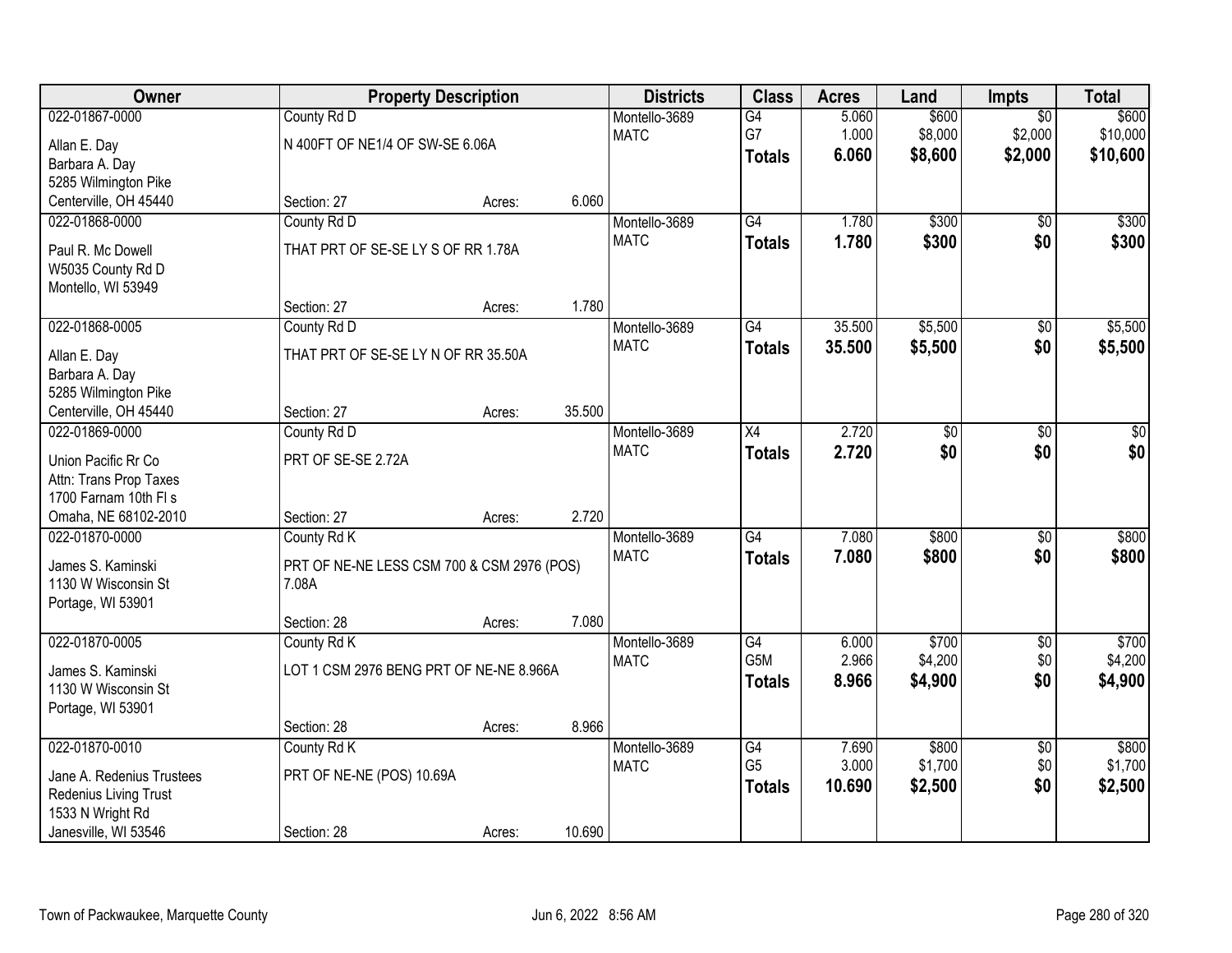| Owner                                |                                     | <b>Property Description</b> |        | <b>Districts</b>             | <b>Class</b>     | <b>Acres</b> | Land     | <b>Impts</b>    | <b>Total</b> |
|--------------------------------------|-------------------------------------|-----------------------------|--------|------------------------------|------------------|--------------|----------|-----------------|--------------|
| 022-01870-0015                       | County Rd K                         |                             |        | Montello-3689                | $\overline{G4}$  | 10.750       | \$1,300  | $\overline{50}$ | \$1,300      |
| Ryan S. Drew                         | PRT OF NE-NE (POS) 10.75A           |                             |        | <b>MATC</b>                  | <b>Totals</b>    | 10.750       | \$1,300  | \$0             | \$1,300      |
| Ashley L. Drew                       |                                     |                             |        |                              |                  |              |          |                 |              |
| N3261 County Rd K                    |                                     |                             |        |                              |                  |              |          |                 |              |
| Montello, WI 53949                   | Section: 28                         | Acres:                      | 10.750 |                              |                  |              |          |                 |              |
| 022-01871-0000                       | N3261 County Rd K                   |                             |        | Montello-3689                | $\overline{G1}$  | 1.000        | \$8,500  | \$153,000       | \$161,500    |
| Ashley L. Drew                       | CSM 700 BEING PRT OF NE-NE 1.00A    |                             |        | <b>MATC</b>                  | <b>Totals</b>    | 1.000        | \$8,500  | \$153,000       | \$161,500    |
| Ryan S. Drew                         |                                     |                             |        |                              |                  |              |          |                 |              |
| N3261 County Rd K                    |                                     |                             |        |                              |                  |              |          |                 |              |
| Montello, WI 53949                   | Section: 28                         | Acres:                      | 1.000  |                              |                  |              |          |                 |              |
| 022-01872-0000                       | County Rd K                         |                             |        | Montello-3689                | $\overline{G4}$  | 3.000        | \$300    | \$0             | \$300        |
|                                      |                                     |                             |        | <b>MATC</b>                  | <b>Totals</b>    | 3.000        | \$300    | \$0             | \$300        |
| Joseph Steuck                        | A PARCEL IN SW COR OF NE-NE 3.00A   |                             |        |                              |                  |              |          |                 |              |
| Amanda Steuck                        |                                     |                             |        |                              |                  |              |          |                 |              |
| W5616 County Rd D                    | Section: 28                         |                             | 3.000  |                              |                  |              |          |                 |              |
| Montello, WI 53949<br>022-01873-0000 |                                     | Acres:                      |        |                              | $\overline{G6}$  | 16.150       | \$45,200 |                 | \$45,200     |
|                                      | County Rd K                         |                             |        | Montello-3689<br><b>MATC</b> |                  | 16.150       |          | \$0<br>\$0      |              |
| James S. Kaminski                    | PRT OF N 1/2 OF NW-NE (POS) 16.15A  |                             |        |                              | <b>Totals</b>    |              | \$45,200 |                 | \$45,200     |
| 1130 W Wisconsin St                  |                                     |                             |        |                              |                  |              |          |                 |              |
| Portage, WI 53901                    |                                     |                             |        |                              |                  |              |          |                 |              |
|                                      | Section: 28                         | Acres:                      | 16.150 |                              |                  |              |          |                 |              |
| 022-01873-0005                       | County Rd K                         |                             |        | Montello-3689                | $\overline{G4}$  | 10.000       | \$1,100  | $\overline{50}$ | \$1,100      |
| Ryan S. Drew                         | PRT OF NW-NE LESS S 8A (POS) 18.48A |                             |        | <b>MATC</b>                  | G <sub>5</sub> M | 8.480        | \$11,900 | \$0             | \$11,900     |
| Ashley L. Drew                       |                                     |                             |        |                              | <b>Totals</b>    | 18.480       | \$13,000 | \$0             | \$13,000     |
| N3261 County Rd K                    |                                     |                             |        |                              |                  |              |          |                 |              |
| Montello, WI 53949                   | Section: 28                         | Acres:                      | 18.480 |                              |                  |              |          |                 |              |
| 022-01874-0000                       | County Rd K                         |                             |        | Montello-3689                | G4               | 8.000        | \$900    | $\sqrt{$0}$     | \$900        |
| Joseph Steuck                        | S 8A OF NW-NE 8.00A                 |                             |        | <b>MATC</b>                  | <b>Totals</b>    | 8.000        | \$900    | \$0             | \$900        |
| Amanda Steuck                        |                                     |                             |        |                              |                  |              |          |                 |              |
| W5616 County Rd D                    |                                     |                             |        |                              |                  |              |          |                 |              |
| Montello, WI 53949                   | Section: 28                         | Acres:                      | 8.000  |                              |                  |              |          |                 |              |
| 022-01875-0000                       | County Rd D                         |                             |        | Montello-3689                | G4               | 38.000       | \$4,300  | $\overline{50}$ | \$4,300      |
|                                      |                                     |                             |        | <b>MATC</b>                  | G <sub>5</sub>   | 2.000        | \$700    | \$0             | \$700        |
| Joseph Steuck                        | <b>SW-NE 40.00A</b>                 |                             |        |                              | <b>Totals</b>    | 40.000       | \$5,000  | \$0             | \$5,000      |
| Amanda Steuck                        |                                     |                             |        |                              |                  |              |          |                 |              |
| W5616 County Rd D                    |                                     |                             | 40.000 |                              |                  |              |          |                 |              |
| Montello, WI 53949                   | Section: 28                         | Acres:                      |        |                              |                  |              |          |                 |              |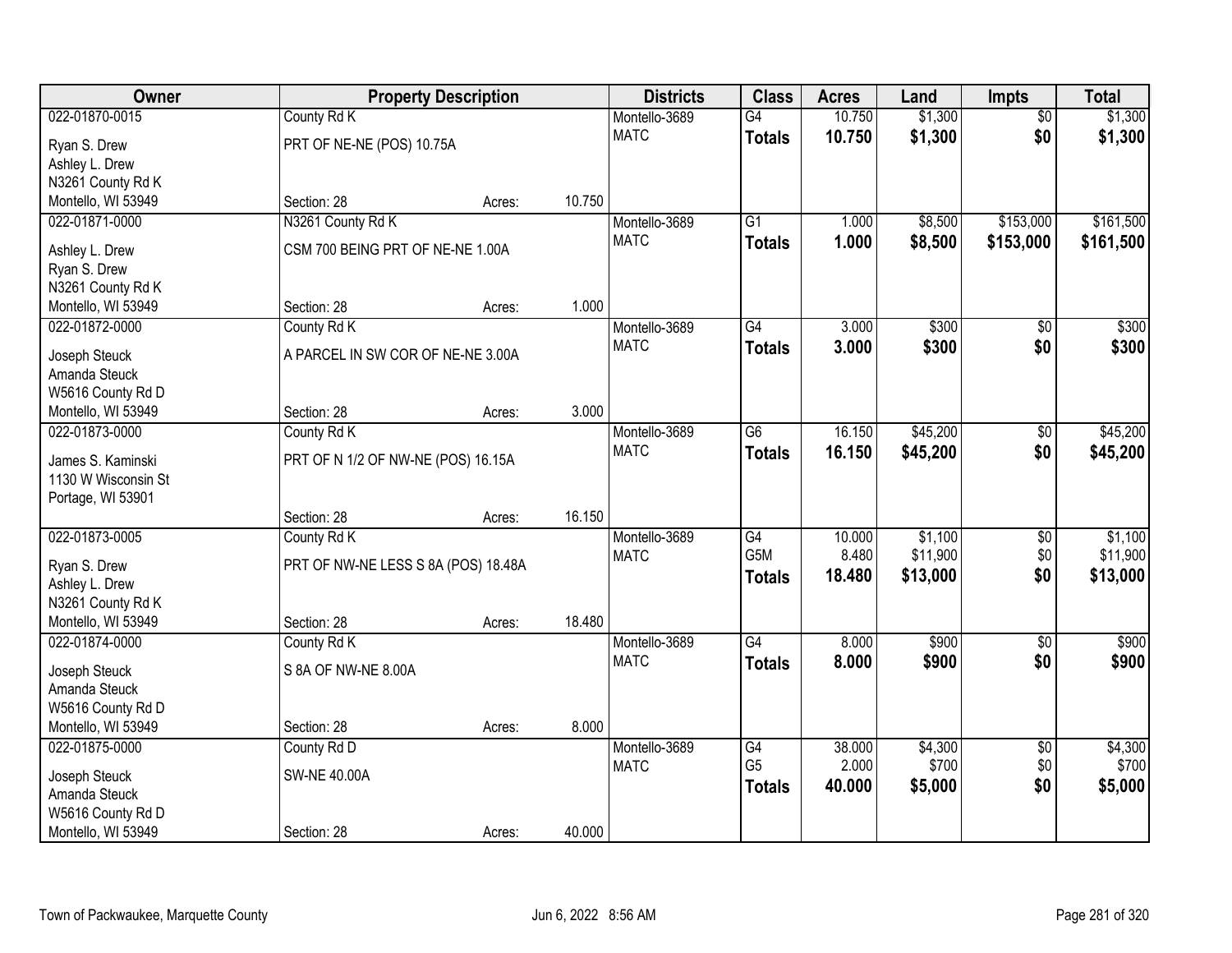| Owner                      |                                                | <b>Property Description</b> |        | <b>Districts</b> | <b>Class</b>    | <b>Acres</b> | Land     | <b>Impts</b>    | <b>Total</b> |
|----------------------------|------------------------------------------------|-----------------------------|--------|------------------|-----------------|--------------|----------|-----------------|--------------|
| 022-01876-0000             | N3143 County Rd K                              |                             |        | Montello-3689    | $\overline{G7}$ | 4.221        | \$22,500 | \$63,900        | \$86,400     |
| Janet L. Kaminski Faulkner | LOT 1 CSM 3075 BEING PRT OF SE-NE 4.221A       |                             |        | <b>MATC</b>      | <b>Totals</b>   | 4.221        | \$22,500 | \$63,900        | \$86,400     |
| N3143 County Rd K          |                                                |                             |        |                  |                 |              |          |                 |              |
| Montello, WI 53949         |                                                |                             |        |                  |                 |              |          |                 |              |
|                            | Section: 28                                    | Acres:                      | 4.221  |                  |                 |              |          |                 |              |
| 022-01876-0005             | County Rd K                                    |                             |        | Montello-3689    | G4              | 18.210       | \$2,400  | $\overline{50}$ | \$2,400      |
| Jane A. Redenius Trustees  | PRT OF SE-NE LESS CSM 3075 19.21A              |                             |        | <b>MATC</b>      | G <sub>5</sub>  | 1.000        | \$100    | \$0             | \$100        |
| Redenius Living Trust      |                                                |                             |        |                  | <b>Totals</b>   | 19.210       | \$2,500  | \$0             | \$2,500      |
| 1533 N Wright Rd           |                                                |                             |        |                  |                 |              |          |                 |              |
| Janesville, WI 53546       | Section: 28                                    | Acres:                      | 19.210 |                  |                 |              |          |                 |              |
| 022-01877-0000             | County Rd D                                    |                             |        | Montello-3689    | G4              | 15.500       | \$1,700  | \$0             | \$1,700      |
| Joseph Steuck              | PRT OF SE-NE 15.50A                            |                             |        | <b>MATC</b>      | <b>Totals</b>   | 15.500       | \$1,700  | \$0             | \$1,700      |
| Amanda Steuck              |                                                |                             |        |                  |                 |              |          |                 |              |
| W5616 County Rd D          |                                                |                             |        |                  |                 |              |          |                 |              |
| Montello, WI 53949         | Section: 28                                    | Acres:                      | 15.500 |                  |                 |              |          |                 |              |
| 022-01878-0000             | County Rd D                                    |                             |        | Montello-3689    | $\overline{G6}$ | 7.930        | \$22,200 | \$0             | \$22,200     |
| James S. Kaminski          | PRT OF N 1/2 OF E 1/2 OF NE-NW (POS) 7.93A     |                             |        | <b>MATC</b>      | <b>Totals</b>   | 7.930        | \$22,200 | \$0             | \$22,200     |
| 1130 W Wisconsin St        |                                                |                             |        |                  |                 |              |          |                 |              |
| Portage, WI 53901          |                                                |                             |        |                  |                 |              |          |                 |              |
|                            | Section: 28                                    | Acres:                      | 7.930  |                  |                 |              |          |                 |              |
| 022-01878-0005             | County Rd D                                    |                             |        | Montello-3689    | $\overline{G6}$ | 10.450       | \$29,300 | $\overline{50}$ | \$29,300     |
| Ryan S. Drew               | PRT OF E 1/2 OF NE-NW LESS S 4.3A (POS) 10.45A |                             |        | <b>MATC</b>      | <b>Totals</b>   | 10.450       | \$29,300 | \$0             | \$29,300     |
| Ashley L. Drew             |                                                |                             |        |                  |                 |              |          |                 |              |
| N3261 County Rd K          |                                                |                             |        |                  |                 |              |          |                 |              |
| Montello, WI 53949         | Section: 28                                    | Acres:                      | 10.450 |                  |                 |              |          |                 |              |
| 022-01879-0000             | County Rd D                                    |                             |        | Montello-3689    | $\overline{G4}$ | 24.300       | \$2,600  | $\overline{50}$ | \$2,600      |
| Joseph Steuck              | S 4.3A OF E 1/2 & ALL OF W 1/2 OF NE-NW 24.30A |                             |        | <b>MATC</b>      | <b>Totals</b>   | 24.300       | \$2,600  | \$0             | \$2,600      |
| Amanda Steuck              |                                                |                             |        |                  |                 |              |          |                 |              |
| W5616 County Rd D          |                                                |                             |        |                  |                 |              |          |                 |              |
| Montello, WI 53949         | Section: 28                                    | Acres:                      | 24.300 |                  |                 |              |          |                 |              |
| 022-01880-0000             | E Lakeview Dr                                  |                             |        | Montello-3689    | $\overline{G4}$ | 1.500        | \$200    | $\overline{50}$ | \$200        |
| Joseph Steuck              | 3 1/2A ON S SIDE OF NW-NW                      |                             |        | <b>MATC</b>      | G5M             | 2.000        | \$2,800  | \$0             | \$2,800      |
| Amanda Steuck              |                                                |                             |        |                  | <b>Totals</b>   | 3.500        | \$3,000  | \$0             | \$3,000      |
| W5616 County Rd D          |                                                |                             |        |                  |                 |              |          |                 |              |
| Montello, WI 53949         | Section: 28                                    | Acres:                      | 3.500  |                  |                 |              |          |                 |              |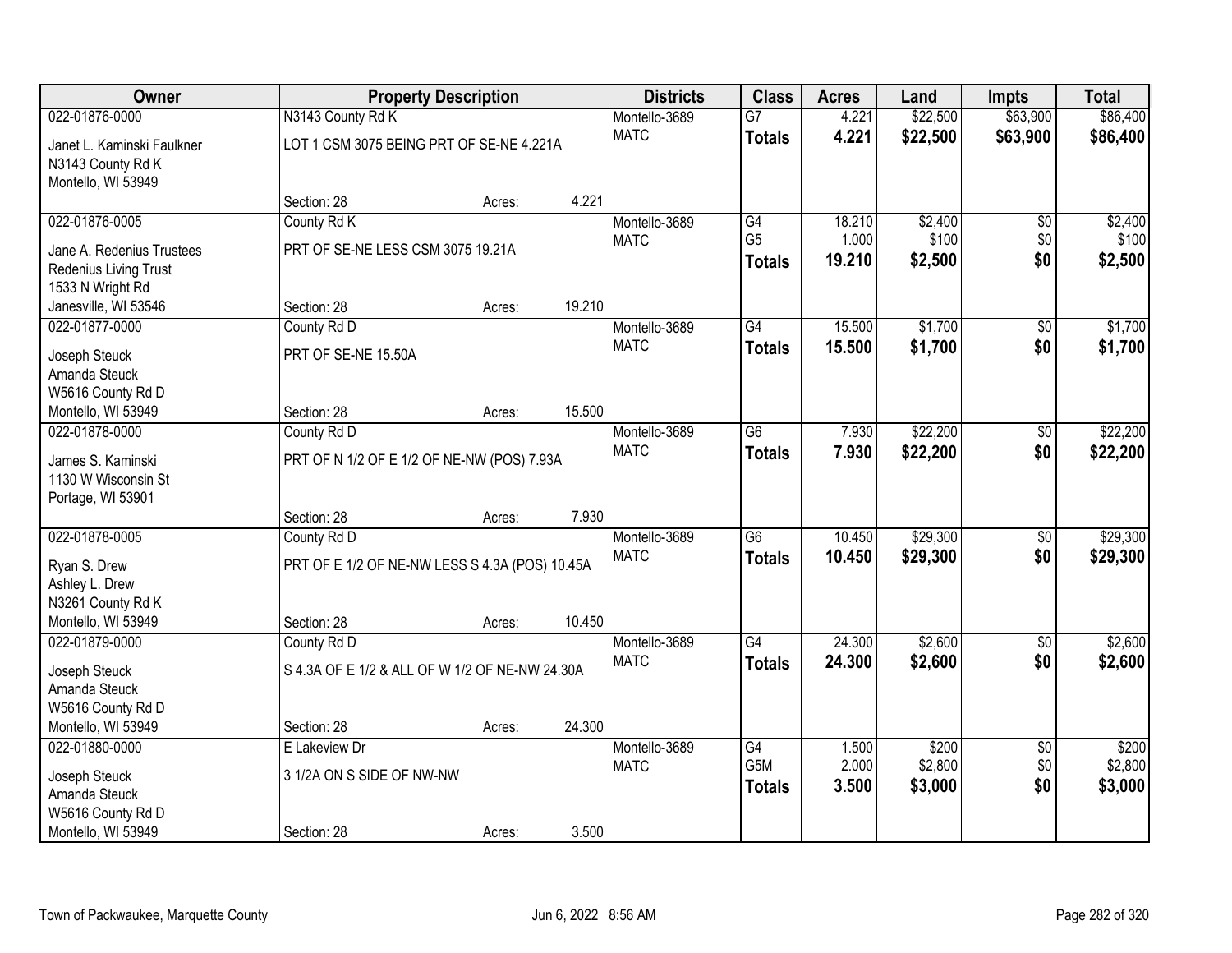| 022-01881-0000<br>W5616 County Rd D<br>29.000<br>\$3,800<br>$\overline{50}$<br>\$3,800<br>Montello-3689<br>G4<br>\$100<br>\$0<br>\$100<br><b>MATC</b><br>G <sub>5</sub><br>1.000<br>SW-NW 40.00A<br>Joseph Steuck<br>G5M<br>8.000<br>\$11,200<br>\$0<br>\$11,200<br>Amanda Steuck<br>G7<br>\$12,500<br>\$223,100<br>2.000<br>W5616 County Rd D<br>\$27,600<br>40.000<br>\$223,100<br>\$250,700<br><b>Totals</b><br>40.000<br>Montello, WI 53949<br>Section: 28<br>Acres:<br>022-01882-0000<br>County Rd D<br>G4<br>36.000<br>\$4,400<br>$\overline{50}$<br>Montello-3689<br>G <sub>5</sub><br>\$100<br>\$0<br><b>MATC</b><br>1.000<br><b>SE-NW 40.00A</b><br>Joseph Steuck<br>G5M<br>3.000<br>\$0<br>\$4,200<br>Amanda Steuck<br>\$0<br>\$8,700<br>40.000<br><b>Totals</b><br>W5616 County Rd D<br>40.000<br>Montello, WI 53949<br>Section: 28<br>Acres:<br>\$3,400<br>022-01883-0000<br>Montello-3689<br>$\overline{G4}$<br>24.250<br>$\overline{50}$<br>County Rd D<br>G <sub>5</sub><br>\$2,900<br>\$0<br>6.000<br><b>MATC</b><br>NE-SW EXCEPT 9.75A ON S SIDE 30.25A<br>Joseph Steuck<br>30.250<br>\$6,300<br>\$0<br><b>Totals</b><br>Amanda Steuck<br>W5616 County Rd D<br>30.250<br>Section: 28<br>Montello, WI 53949<br>Acres:<br>$\overline{G4}$<br>9.750<br>\$1,700<br>022-01884-0000<br>County Rd D<br>Montello-3689<br>\$0<br><b>MATC</b><br>\$0<br>9.750<br>\$1,700<br><b>Totals</b><br>S 10A OF NE-SW EX 1/4A ON E SIDE 9.75A<br>Sand County Land, LLC<br>PO Box 444<br>Wheaton, IL 60187-0444<br>9.750<br>Section: 28<br>Acres:<br>G4<br>40.000<br>\$5,500<br>022-01885-0000<br>$\overline{50}$<br>County Rd D<br>Montello-3689<br><b>MATC</b><br>40.000<br>\$5,500<br>\$0<br><b>Totals</b><br><b>NW-SW 40.00A</b><br>Sand County Land, LLC<br>PO Box 444<br>Wheaton, IL 60187-0444<br>40.000<br>Section: 28<br>Acres:<br>022-01886-0000<br>G4<br>\$4,300<br>Montello-3689<br>40.000<br>$\sqrt{6}$<br>County Rd D<br><b>MATC</b><br>\$0<br>40.000<br>\$4,300<br><b>Totals</b><br>Sand County Land, LLC<br>SW-SW 40.00A<br>PO Box 444<br>Wheaton, IL 60187-0444<br>40.000<br>Section: 28<br>Acres:<br>\$2,900<br>022-01887-0000<br>39.000<br>County Rd D<br>Montello-3689<br>$\overline{G4}$<br>$\overline{50}$ | Owner | <b>Property Description</b> | <b>Districts</b> | <b>Class</b>  | <b>Acres</b> | Land    | Impts | <b>Total</b> |
|------------------------------------------------------------------------------------------------------------------------------------------------------------------------------------------------------------------------------------------------------------------------------------------------------------------------------------------------------------------------------------------------------------------------------------------------------------------------------------------------------------------------------------------------------------------------------------------------------------------------------------------------------------------------------------------------------------------------------------------------------------------------------------------------------------------------------------------------------------------------------------------------------------------------------------------------------------------------------------------------------------------------------------------------------------------------------------------------------------------------------------------------------------------------------------------------------------------------------------------------------------------------------------------------------------------------------------------------------------------------------------------------------------------------------------------------------------------------------------------------------------------------------------------------------------------------------------------------------------------------------------------------------------------------------------------------------------------------------------------------------------------------------------------------------------------------------------------------------------------------------------------------------------------------------------------------------------------------------------------------------------------------------------------------------------------------------------------------------------------------------------------------------------------------------------------------------------------------------|-------|-----------------------------|------------------|---------------|--------------|---------|-------|--------------|
|                                                                                                                                                                                                                                                                                                                                                                                                                                                                                                                                                                                                                                                                                                                                                                                                                                                                                                                                                                                                                                                                                                                                                                                                                                                                                                                                                                                                                                                                                                                                                                                                                                                                                                                                                                                                                                                                                                                                                                                                                                                                                                                                                                                                                              |       |                             |                  |               |              |         |       |              |
| \$235,600                                                                                                                                                                                                                                                                                                                                                                                                                                                                                                                                                                                                                                                                                                                                                                                                                                                                                                                                                                                                                                                                                                                                                                                                                                                                                                                                                                                                                                                                                                                                                                                                                                                                                                                                                                                                                                                                                                                                                                                                                                                                                                                                                                                                                    |       |                             |                  |               |              |         |       |              |
|                                                                                                                                                                                                                                                                                                                                                                                                                                                                                                                                                                                                                                                                                                                                                                                                                                                                                                                                                                                                                                                                                                                                                                                                                                                                                                                                                                                                                                                                                                                                                                                                                                                                                                                                                                                                                                                                                                                                                                                                                                                                                                                                                                                                                              |       |                             |                  |               |              |         |       |              |
|                                                                                                                                                                                                                                                                                                                                                                                                                                                                                                                                                                                                                                                                                                                                                                                                                                                                                                                                                                                                                                                                                                                                                                                                                                                                                                                                                                                                                                                                                                                                                                                                                                                                                                                                                                                                                                                                                                                                                                                                                                                                                                                                                                                                                              |       |                             |                  |               |              |         |       |              |
| \$4,400<br>\$100<br>\$4,200<br>\$8,700<br>\$3,400<br>\$1,700<br>\$1,700<br>\$5,500<br>\$5,500<br>\$2,900                                                                                                                                                                                                                                                                                                                                                                                                                                                                                                                                                                                                                                                                                                                                                                                                                                                                                                                                                                                                                                                                                                                                                                                                                                                                                                                                                                                                                                                                                                                                                                                                                                                                                                                                                                                                                                                                                                                                                                                                                                                                                                                     |       |                             |                  |               |              |         |       |              |
| \$2,900<br>\$6,300<br>\$4,300<br>\$4,300                                                                                                                                                                                                                                                                                                                                                                                                                                                                                                                                                                                                                                                                                                                                                                                                                                                                                                                                                                                                                                                                                                                                                                                                                                                                                                                                                                                                                                                                                                                                                                                                                                                                                                                                                                                                                                                                                                                                                                                                                                                                                                                                                                                     |       |                             |                  |               |              |         |       |              |
|                                                                                                                                                                                                                                                                                                                                                                                                                                                                                                                                                                                                                                                                                                                                                                                                                                                                                                                                                                                                                                                                                                                                                                                                                                                                                                                                                                                                                                                                                                                                                                                                                                                                                                                                                                                                                                                                                                                                                                                                                                                                                                                                                                                                                              |       |                             |                  |               |              |         |       |              |
|                                                                                                                                                                                                                                                                                                                                                                                                                                                                                                                                                                                                                                                                                                                                                                                                                                                                                                                                                                                                                                                                                                                                                                                                                                                                                                                                                                                                                                                                                                                                                                                                                                                                                                                                                                                                                                                                                                                                                                                                                                                                                                                                                                                                                              |       |                             |                  |               |              |         |       |              |
|                                                                                                                                                                                                                                                                                                                                                                                                                                                                                                                                                                                                                                                                                                                                                                                                                                                                                                                                                                                                                                                                                                                                                                                                                                                                                                                                                                                                                                                                                                                                                                                                                                                                                                                                                                                                                                                                                                                                                                                                                                                                                                                                                                                                                              |       |                             |                  |               |              |         |       |              |
|                                                                                                                                                                                                                                                                                                                                                                                                                                                                                                                                                                                                                                                                                                                                                                                                                                                                                                                                                                                                                                                                                                                                                                                                                                                                                                                                                                                                                                                                                                                                                                                                                                                                                                                                                                                                                                                                                                                                                                                                                                                                                                                                                                                                                              |       |                             |                  |               |              |         |       |              |
|                                                                                                                                                                                                                                                                                                                                                                                                                                                                                                                                                                                                                                                                                                                                                                                                                                                                                                                                                                                                                                                                                                                                                                                                                                                                                                                                                                                                                                                                                                                                                                                                                                                                                                                                                                                                                                                                                                                                                                                                                                                                                                                                                                                                                              |       |                             |                  |               |              |         |       |              |
|                                                                                                                                                                                                                                                                                                                                                                                                                                                                                                                                                                                                                                                                                                                                                                                                                                                                                                                                                                                                                                                                                                                                                                                                                                                                                                                                                                                                                                                                                                                                                                                                                                                                                                                                                                                                                                                                                                                                                                                                                                                                                                                                                                                                                              |       |                             |                  |               |              |         |       |              |
|                                                                                                                                                                                                                                                                                                                                                                                                                                                                                                                                                                                                                                                                                                                                                                                                                                                                                                                                                                                                                                                                                                                                                                                                                                                                                                                                                                                                                                                                                                                                                                                                                                                                                                                                                                                                                                                                                                                                                                                                                                                                                                                                                                                                                              |       |                             |                  |               |              |         |       |              |
|                                                                                                                                                                                                                                                                                                                                                                                                                                                                                                                                                                                                                                                                                                                                                                                                                                                                                                                                                                                                                                                                                                                                                                                                                                                                                                                                                                                                                                                                                                                                                                                                                                                                                                                                                                                                                                                                                                                                                                                                                                                                                                                                                                                                                              |       |                             |                  |               |              |         |       |              |
|                                                                                                                                                                                                                                                                                                                                                                                                                                                                                                                                                                                                                                                                                                                                                                                                                                                                                                                                                                                                                                                                                                                                                                                                                                                                                                                                                                                                                                                                                                                                                                                                                                                                                                                                                                                                                                                                                                                                                                                                                                                                                                                                                                                                                              |       |                             |                  |               |              |         |       |              |
|                                                                                                                                                                                                                                                                                                                                                                                                                                                                                                                                                                                                                                                                                                                                                                                                                                                                                                                                                                                                                                                                                                                                                                                                                                                                                                                                                                                                                                                                                                                                                                                                                                                                                                                                                                                                                                                                                                                                                                                                                                                                                                                                                                                                                              |       |                             |                  |               |              |         |       |              |
|                                                                                                                                                                                                                                                                                                                                                                                                                                                                                                                                                                                                                                                                                                                                                                                                                                                                                                                                                                                                                                                                                                                                                                                                                                                                                                                                                                                                                                                                                                                                                                                                                                                                                                                                                                                                                                                                                                                                                                                                                                                                                                                                                                                                                              |       |                             |                  |               |              |         |       |              |
|                                                                                                                                                                                                                                                                                                                                                                                                                                                                                                                                                                                                                                                                                                                                                                                                                                                                                                                                                                                                                                                                                                                                                                                                                                                                                                                                                                                                                                                                                                                                                                                                                                                                                                                                                                                                                                                                                                                                                                                                                                                                                                                                                                                                                              |       |                             |                  |               |              |         |       |              |
|                                                                                                                                                                                                                                                                                                                                                                                                                                                                                                                                                                                                                                                                                                                                                                                                                                                                                                                                                                                                                                                                                                                                                                                                                                                                                                                                                                                                                                                                                                                                                                                                                                                                                                                                                                                                                                                                                                                                                                                                                                                                                                                                                                                                                              |       |                             |                  |               |              |         |       |              |
|                                                                                                                                                                                                                                                                                                                                                                                                                                                                                                                                                                                                                                                                                                                                                                                                                                                                                                                                                                                                                                                                                                                                                                                                                                                                                                                                                                                                                                                                                                                                                                                                                                                                                                                                                                                                                                                                                                                                                                                                                                                                                                                                                                                                                              |       |                             |                  |               |              |         |       |              |
|                                                                                                                                                                                                                                                                                                                                                                                                                                                                                                                                                                                                                                                                                                                                                                                                                                                                                                                                                                                                                                                                                                                                                                                                                                                                                                                                                                                                                                                                                                                                                                                                                                                                                                                                                                                                                                                                                                                                                                                                                                                                                                                                                                                                                              |       |                             |                  |               |              |         |       |              |
|                                                                                                                                                                                                                                                                                                                                                                                                                                                                                                                                                                                                                                                                                                                                                                                                                                                                                                                                                                                                                                                                                                                                                                                                                                                                                                                                                                                                                                                                                                                                                                                                                                                                                                                                                                                                                                                                                                                                                                                                                                                                                                                                                                                                                              |       |                             |                  |               |              |         |       |              |
|                                                                                                                                                                                                                                                                                                                                                                                                                                                                                                                                                                                                                                                                                                                                                                                                                                                                                                                                                                                                                                                                                                                                                                                                                                                                                                                                                                                                                                                                                                                                                                                                                                                                                                                                                                                                                                                                                                                                                                                                                                                                                                                                                                                                                              |       |                             |                  |               |              |         |       |              |
|                                                                                                                                                                                                                                                                                                                                                                                                                                                                                                                                                                                                                                                                                                                                                                                                                                                                                                                                                                                                                                                                                                                                                                                                                                                                                                                                                                                                                                                                                                                                                                                                                                                                                                                                                                                                                                                                                                                                                                                                                                                                                                                                                                                                                              |       |                             |                  |               |              |         |       |              |
|                                                                                                                                                                                                                                                                                                                                                                                                                                                                                                                                                                                                                                                                                                                                                                                                                                                                                                                                                                                                                                                                                                                                                                                                                                                                                                                                                                                                                                                                                                                                                                                                                                                                                                                                                                                                                                                                                                                                                                                                                                                                                                                                                                                                                              |       |                             |                  |               |              |         |       |              |
|                                                                                                                                                                                                                                                                                                                                                                                                                                                                                                                                                                                                                                                                                                                                                                                                                                                                                                                                                                                                                                                                                                                                                                                                                                                                                                                                                                                                                                                                                                                                                                                                                                                                                                                                                                                                                                                                                                                                                                                                                                                                                                                                                                                                                              |       |                             |                  |               |              |         |       |              |
|                                                                                                                                                                                                                                                                                                                                                                                                                                                                                                                                                                                                                                                                                                                                                                                                                                                                                                                                                                                                                                                                                                                                                                                                                                                                                                                                                                                                                                                                                                                                                                                                                                                                                                                                                                                                                                                                                                                                                                                                                                                                                                                                                                                                                              |       |                             |                  |               |              |         |       |              |
|                                                                                                                                                                                                                                                                                                                                                                                                                                                                                                                                                                                                                                                                                                                                                                                                                                                                                                                                                                                                                                                                                                                                                                                                                                                                                                                                                                                                                                                                                                                                                                                                                                                                                                                                                                                                                                                                                                                                                                                                                                                                                                                                                                                                                              |       |                             |                  |               |              |         |       |              |
|                                                                                                                                                                                                                                                                                                                                                                                                                                                                                                                                                                                                                                                                                                                                                                                                                                                                                                                                                                                                                                                                                                                                                                                                                                                                                                                                                                                                                                                                                                                                                                                                                                                                                                                                                                                                                                                                                                                                                                                                                                                                                                                                                                                                                              |       |                             |                  |               |              |         |       |              |
|                                                                                                                                                                                                                                                                                                                                                                                                                                                                                                                                                                                                                                                                                                                                                                                                                                                                                                                                                                                                                                                                                                                                                                                                                                                                                                                                                                                                                                                                                                                                                                                                                                                                                                                                                                                                                                                                                                                                                                                                                                                                                                                                                                                                                              |       |                             |                  |               |              |         |       |              |
|                                                                                                                                                                                                                                                                                                                                                                                                                                                                                                                                                                                                                                                                                                                                                                                                                                                                                                                                                                                                                                                                                                                                                                                                                                                                                                                                                                                                                                                                                                                                                                                                                                                                                                                                                                                                                                                                                                                                                                                                                                                                                                                                                                                                                              |       |                             |                  |               |              |         |       |              |
|                                                                                                                                                                                                                                                                                                                                                                                                                                                                                                                                                                                                                                                                                                                                                                                                                                                                                                                                                                                                                                                                                                                                                                                                                                                                                                                                                                                                                                                                                                                                                                                                                                                                                                                                                                                                                                                                                                                                                                                                                                                                                                                                                                                                                              |       |                             |                  |               |              |         |       |              |
| SE-SW LESS THE E 2RDS 39.00A                                                                                                                                                                                                                                                                                                                                                                                                                                                                                                                                                                                                                                                                                                                                                                                                                                                                                                                                                                                                                                                                                                                                                                                                                                                                                                                                                                                                                                                                                                                                                                                                                                                                                                                                                                                                                                                                                                                                                                                                                                                                                                                                                                                                 |       |                             | <b>MATC</b>      | <b>Totals</b> | 39.000       | \$2,900 | \$0   | \$2,900      |
| Sand County Land, LLC<br>PO Box 444                                                                                                                                                                                                                                                                                                                                                                                                                                                                                                                                                                                                                                                                                                                                                                                                                                                                                                                                                                                                                                                                                                                                                                                                                                                                                                                                                                                                                                                                                                                                                                                                                                                                                                                                                                                                                                                                                                                                                                                                                                                                                                                                                                                          |       |                             |                  |               |              |         |       |              |
| Wheaton, IL 60187-0444                                                                                                                                                                                                                                                                                                                                                                                                                                                                                                                                                                                                                                                                                                                                                                                                                                                                                                                                                                                                                                                                                                                                                                                                                                                                                                                                                                                                                                                                                                                                                                                                                                                                                                                                                                                                                                                                                                                                                                                                                                                                                                                                                                                                       |       |                             |                  |               |              |         |       |              |
| 39.000<br>Section: 28<br>Acres:                                                                                                                                                                                                                                                                                                                                                                                                                                                                                                                                                                                                                                                                                                                                                                                                                                                                                                                                                                                                                                                                                                                                                                                                                                                                                                                                                                                                                                                                                                                                                                                                                                                                                                                                                                                                                                                                                                                                                                                                                                                                                                                                                                                              |       |                             |                  |               |              |         |       |              |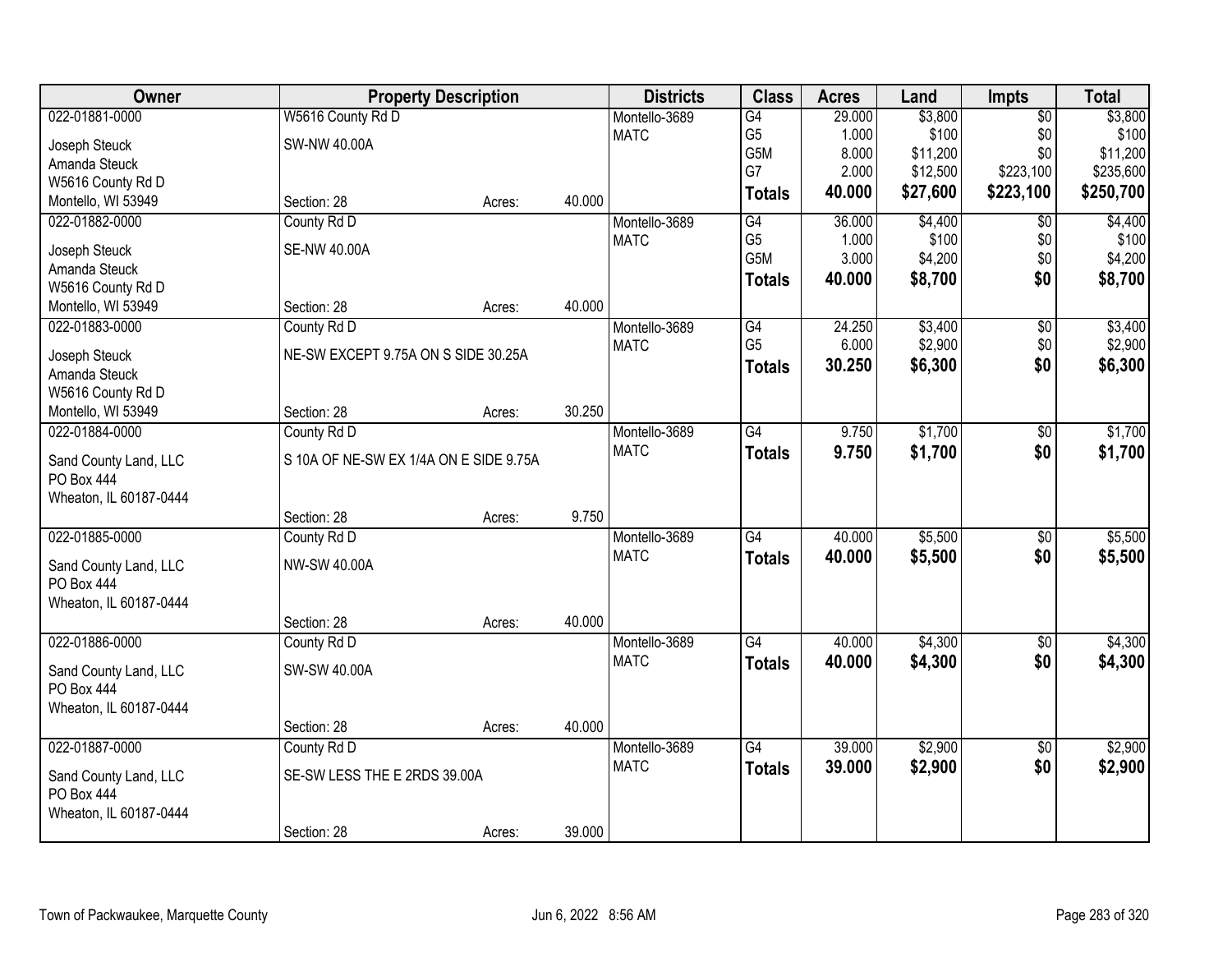| Owner                       | <b>Property Description</b>                    |        |        | <b>Districts</b>   | <b>Class</b>    | <b>Acres</b> | Land     | <b>Impts</b>    | <b>Total</b> |
|-----------------------------|------------------------------------------------|--------|--------|--------------------|-----------------|--------------|----------|-----------------|--------------|
| 022-01888-0000              | County Rd D                                    |        |        | Montello-3689      | $\overline{G4}$ | 1.000        | \$100    | $\overline{50}$ | \$100        |
| Joseph Steuck               | E 2RDS OF SE-SW 1.00A                          |        |        | <b>MATC</b>        | <b>Totals</b>   | 1.000        | \$100    | \$0             | \$100        |
| Amanda Steuck               |                                                |        |        |                    |                 |              |          |                 |              |
| W5616 County Rd D           |                                                |        |        |                    |                 |              |          |                 |              |
| Montello, WI 53949          | Section: 28                                    | Acres: | 1.000  |                    |                 |              |          |                 |              |
| 022-01889-0000              | W5405 County Rd D                              |        |        | Montello-3689      | G4              | 36.000       | \$5,400  | $\overline{50}$ | \$5,400      |
| Peppermill Re Holdings, LLC | <b>NE-SE 40.00A</b>                            |        |        | <b>MATC</b>        | G <sub>5</sub>  | 2.000        | \$100    | \$0             | \$100        |
| N3924 County Rd Zz          |                                                |        |        |                    | G7              | 2.000        | \$12,500 | \$59,600        | \$72,100     |
| Montello, WI 53949          |                                                |        |        |                    | <b>Totals</b>   | 40.000       | \$18,000 | \$59,600        | \$77,600     |
|                             | Section: 28                                    | Acres: | 40.000 |                    |                 |              |          |                 |              |
| 022-01890-0000              | County Rd D                                    |        |        | Montello-3689      | G4              | 39.000       | \$6,000  | \$0             | \$6,000      |
| Peppermill Re Holdings, LLC | <b>NW-SE 40.00A</b>                            |        |        | <b>MATC</b>        | G <sub>5</sub>  | 1.000        | \$100    | \$0             | \$100        |
| N3924 County Rd Zz          |                                                |        |        |                    | <b>Totals</b>   | 40.000       | \$6,100  | \$0             | \$6,100      |
| Montello, WI 53949          |                                                |        |        |                    |                 |              |          |                 |              |
|                             | Section: 28                                    | Acres: | 40.000 |                    |                 |              |          |                 |              |
| 022-01891-0000              | County Rd D                                    |        |        | Montello-3689      | G4              | 31.000       | \$2,500  | $\sqrt[6]{3}$   | \$2,500      |
| Peppermill Re Holdings, LLC | SW-SE 40.00A                                   |        |        | <b>MATC</b>        | G <sub>5</sub>  | 1.000        | \$100    | \$0             | \$100        |
| N3924 County Rd Zz          |                                                |        |        |                    | G5M             | 8.000        | \$11,200 | \$0             | \$11,200     |
| Montello, WI 53949          |                                                |        |        |                    | <b>Totals</b>   | 40.000       | \$13,800 | \$0             | \$13,800     |
|                             | Section: 28                                    | Acres: | 40.000 |                    |                 |              |          |                 |              |
| 022-01892-0000              | County Rd D                                    |        |        | Montello-3689      | $\overline{G4}$ | 40.000       | \$6,200  | $\overline{50}$ | \$6,200      |
| Peppermill Re Holdings, LLC | SE-SE 40.00A                                   |        |        | <b>MATC</b>        | <b>Totals</b>   | 40.000       | \$6,200  | \$0             | \$6,200      |
| N3924 County Rd Zz          |                                                |        |        |                    |                 |              |          |                 |              |
| Montello, WI 53949          |                                                |        |        |                    |                 |              |          |                 |              |
|                             | Section: 28                                    | Acres: | 40.000 |                    |                 |              |          |                 |              |
| 022-01893-0000              | County Rd D                                    |        |        | Buffalo Lake Pro & | $\overline{G1}$ | 1.020        | \$8,600  | $\overline{30}$ | \$8,600      |
| Sand County Land, LLC       | LOT 1 CSM 1652 BEING PRT OF GOVT LOT 2 1.02A   |        |        | <b>Rehab Dist</b>  | <b>Totals</b>   | 1.020        | \$8,600  | \$0             | \$8,600      |
| PO Box 444                  |                                                |        |        | Montello-3689      |                 |              |          |                 |              |
| Wheaton, IL 60187-0444      |                                                |        |        | <b>MATC</b>        |                 |              |          |                 |              |
|                             | Section: 29                                    | Acres: | 1.020  |                    |                 |              |          |                 |              |
| 022-01894-0000              | County Rd D                                    |        |        | Buffalo Lake Pro & | G4              | 7.000        | \$1,000  | $\overline{50}$ | \$1,000      |
| Sand County Land, LLC       | LOT 2 CSM 1652 BEING PRT OF GOVT LOT 2 10.602A |        |        | <b>Rehab Dist</b>  | G5M             | 3.602        | \$5,100  | \$0             | \$5,100      |
| PO Box 444                  |                                                |        |        | Montello-3689      | <b>Totals</b>   | 10.602       | \$6,100  | \$0             | \$6,100      |
| Wheaton, IL 60187-0444      |                                                |        |        | <b>MATC</b>        |                 |              |          |                 |              |
|                             | Section: 29                                    | Acres: | 10.602 |                    |                 |              |          |                 |              |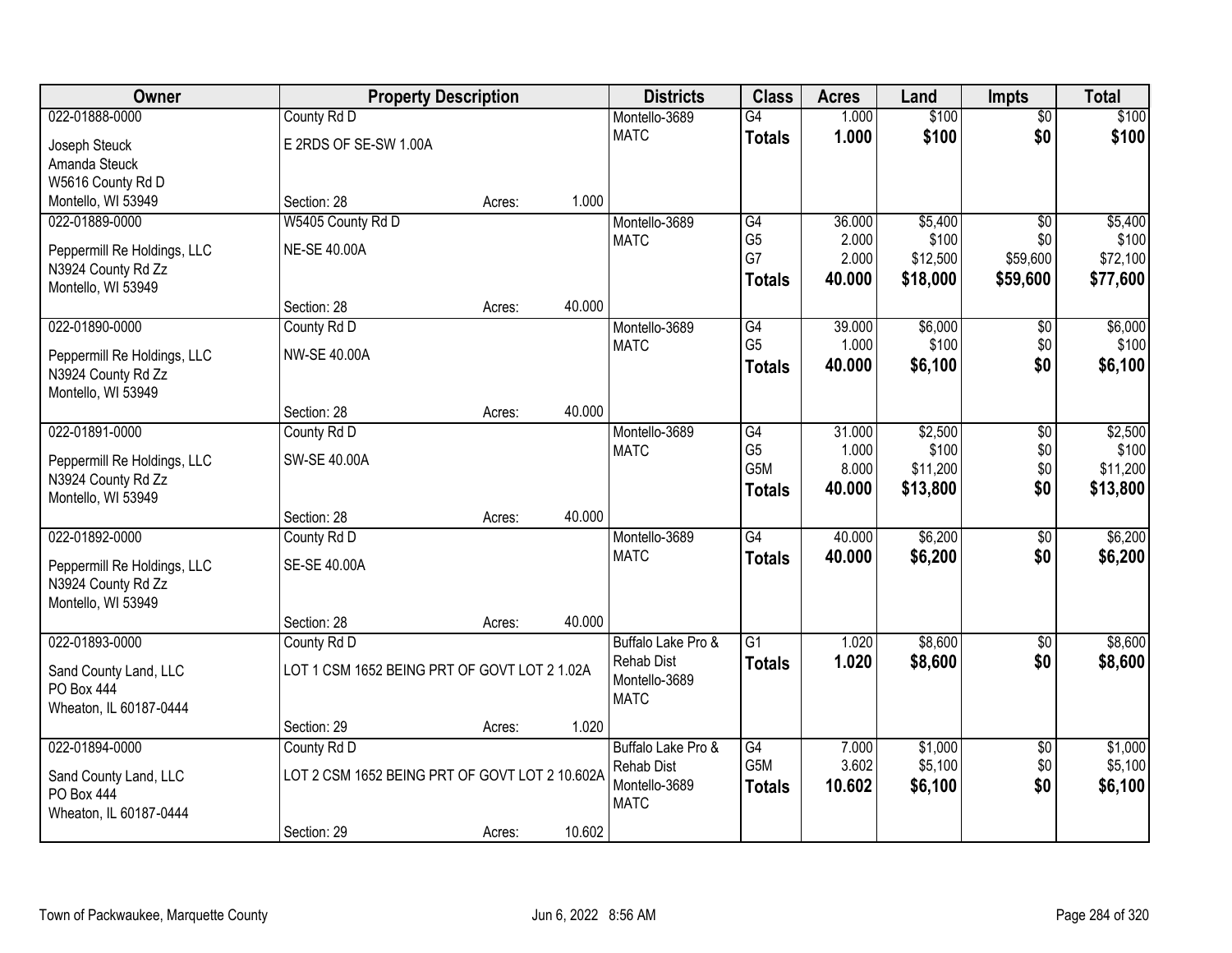| Owner                                                                       |                                                                    | <b>Property Description</b> |        | <b>Districts</b>                                                        | <b>Class</b>                     | <b>Acres</b>    | Land                 | <b>Impts</b>         | <b>Total</b>         |
|-----------------------------------------------------------------------------|--------------------------------------------------------------------|-----------------------------|--------|-------------------------------------------------------------------------|----------------------------------|-----------------|----------------------|----------------------|----------------------|
| 022-01895-0000                                                              | W5822 County Rd D                                                  |                             |        | Buffalo Lake Pro &                                                      | X4                               | 7.300           | $\overline{50}$      | $\overline{50}$      | $\sqrt{50}$          |
| <b>Buffalo Lake Protect Dist</b><br>PO Box 82<br>Montello, WI 53949         | LOT 1 CSM 1252 BEING PRT OF GOVT LOT 2 7.30A                       |                             |        | <b>Rehab Dist</b><br>Montello-3689<br><b>MATC</b>                       | <b>Totals</b>                    | 7.300           | \$0                  | \$0                  | \$0                  |
|                                                                             | Section: 29                                                        | Acres:                      | 7.300  |                                                                         |                                  |                 |                      |                      |                      |
| 022-01896-0000                                                              | W5743 County Rd D                                                  |                             |        | Montello-3689                                                           | G4                               | 12.000          | \$1,300              | \$0                  | \$1,300              |
| Sand County Land, LLC<br>PO Box 444<br>Wheaton, IL 60187-0444               | S PRT OF GOVT LOT 2 21.00A                                         |                             |        | <b>MATC</b>                                                             | G5M<br><b>Totals</b>             | 9.000<br>21.000 | \$9,900<br>\$11,200  | \$0<br>\$0           | \$9,900<br>\$11,200  |
|                                                                             | Section: 29                                                        | Acres:                      | 21.000 |                                                                         |                                  |                 |                      |                      |                      |
| 022-01897-0000                                                              | W5706 County Rd D                                                  |                             |        | Buffalo Lake Pro &                                                      | G1                               | 0.760           | \$7,200              | \$65,200             | \$72,400             |
| Sand County Land, LLC<br>PO Box 444<br>Wheaton, IL 60187-0444               | A PARCEL OF SE-NE 0.76A                                            |                             |        | <b>Rehab Dist</b><br>Montello-3689<br><b>MATC</b>                       | <b>Totals</b>                    | 0.760           | \$7,200              | \$65,200             | \$72,400             |
|                                                                             | Section: 29                                                        | Acres:                      | 0.760  |                                                                         |                                  |                 |                      |                      |                      |
| 022-01898-0000                                                              | County Rd D                                                        |                             |        | Montello-3689                                                           | $\overline{G4}$                  | 10.000          | \$400                | $\sqrt[6]{}$         | \$400                |
| Sand County Land, LLC<br><b>PO Box 444</b><br>Wheaton, IL 60187-0444        | FRAC PRT OF GOVT LOT 1 LY S OF RD 10.00A                           |                             |        | <b>MATC</b>                                                             | <b>Totals</b>                    | 10.000          | \$400                | \$0                  | \$400                |
|                                                                             | Section: 29                                                        | Acres:                      | 10.000 |                                                                         |                                  |                 |                      |                      |                      |
| 022-01899-0000                                                              | N3099 Lakeview Dr                                                  |                             |        | Buffalo Lake Pro &                                                      | $\overline{G1}$                  | 0.200           | \$31,500             | \$23,500             | \$55,000             |
| Timothy S. Haack<br>Lori Haack<br>754 Crawford Dr                           | A PARCEL BETW HWY & LAKE IN GOVT LOT 3 0.20A                       |                             |        | <b>Rehab Dist</b><br>Montello-3689<br><b>MATC</b>                       | Totals                           | 0.200           | \$31,500             | \$23,500             | \$55,000             |
| Cottage Grove, WI 53527                                                     | Section: 29                                                        | Acres:                      | 0.200  |                                                                         |                                  |                 |                      |                      |                      |
| 022-01900-0000                                                              | Lakeview Dr                                                        |                             |        | Buffalo Lake Pro &                                                      | $\overline{G1}$                  | 0.740           | \$5,300              | \$500                | \$5,800              |
| Susan J. Ericksen<br>Timothy J. Ericksen Sr<br>502 S Park Ave               | LOT 1 CSM 3181 BEING PRT OF GOVT LOT 3 &<br>SW-NW 00.74A           |                             |        | <b>Rehab Dist</b><br>Montello-3689<br><b>MATC</b>                       | <b>Totals</b>                    | 0.740           | \$5,300              | \$500                | \$5,800              |
| Fond Du Lac, WI 54935                                                       | Section: 29                                                        | Acres:                      | 0.740  |                                                                         |                                  |                 |                      |                      |                      |
| 022-01901-0000<br>Timothy J. Ericksen Sr<br>Susan J. Ericksen<br>502 S Park | N3121 Lakeview Dr<br>LOT 1 CSM 1520 BEING PRT OF GOVT LOT 3 0.167A |                             |        | Buffalo Lake Pro &<br><b>Rehab Dist</b><br>Montello-3689<br><b>MATC</b> | $\overline{G1}$<br><b>Totals</b> | 0.167<br>0.167  | \$34,000<br>\$34,000 | \$22,100<br>\$22,100 | \$56,100<br>\$56,100 |
| Fond Du Lac, WI 54935                                                       | Section: 29                                                        | Acres:                      | 0.167  |                                                                         |                                  |                 |                      |                      |                      |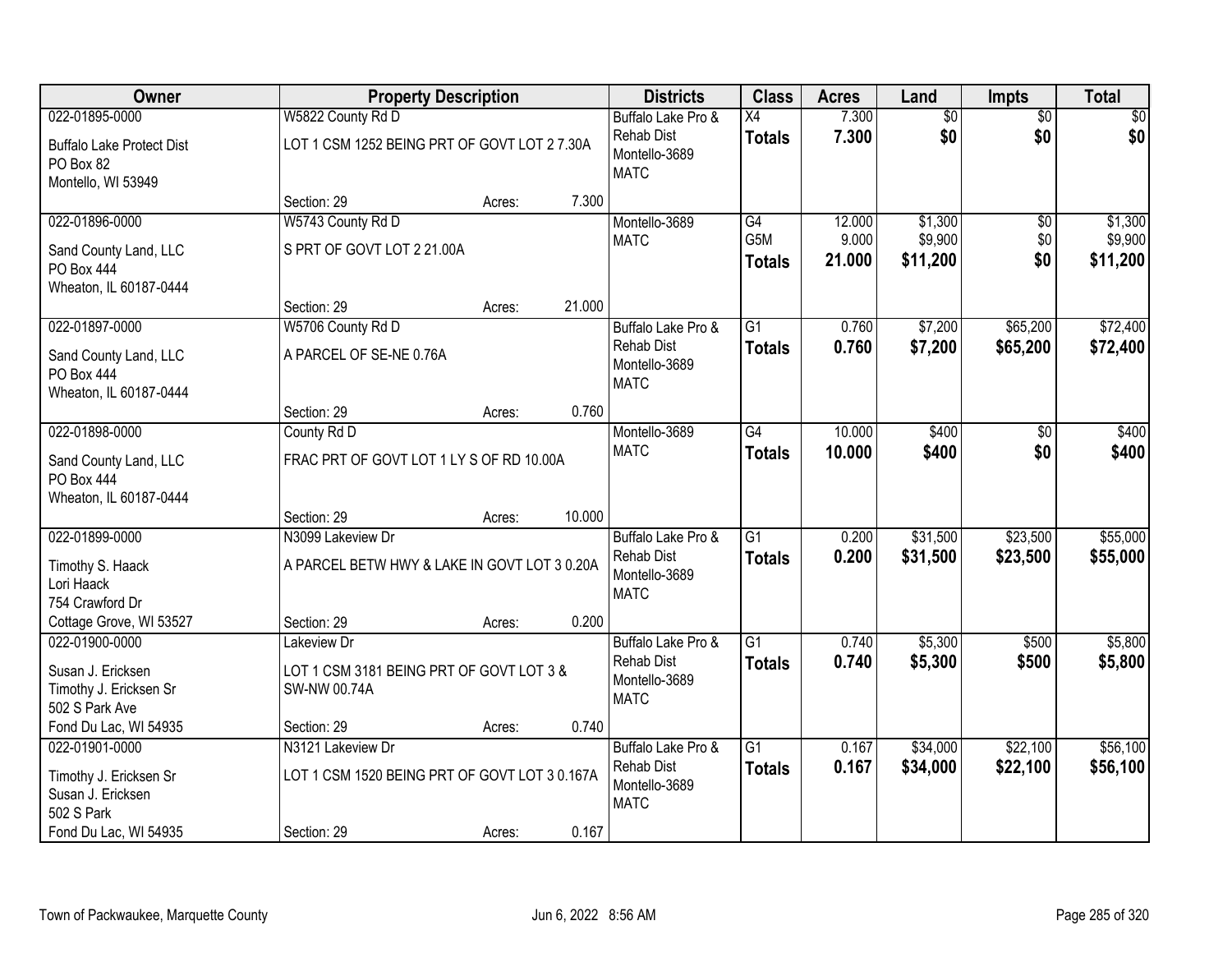| Owner                     |                                              | <b>Property Description</b> |        | <b>Districts</b>             | <b>Class</b>    | <b>Acres</b> | Land            | <b>Impts</b>    | <b>Total</b>    |
|---------------------------|----------------------------------------------|-----------------------------|--------|------------------------------|-----------------|--------------|-----------------|-----------------|-----------------|
| 022-01902-0000            | N3130 Lakeview Dr                            |                             |        | Buffalo Lake Pro &           | $\overline{G1}$ | 1.833        | \$46,700        | \$188,700       | \$235,400       |
| Carol A. Vandenberg       | LOT 2 CSM 1931 BEING PRT GOVT LOT 3 1.833A   |                             |        | <b>Rehab Dist</b>            | <b>Totals</b>   | 1.833        | \$46,700        | \$188,700       | \$235,400       |
| Jo A. Mc Laughlin         |                                              |                             |        | Montello-3689                |                 |              |                 |                 |                 |
| N3130 Lakeview Dr         |                                              |                             |        | <b>MATC</b>                  |                 |              |                 |                 |                 |
| Montello, WI 53949-7889   | Section: 29                                  | Acres:                      | 1.833  |                              |                 |              |                 |                 |                 |
| 022-01903-0000            | N3122 Lakeview Dr                            |                             |        | Buffalo Lake Pro &           | $\overline{G1}$ | 0.690        | \$46,100        | \$85,200        | \$131,300       |
| Diane L. Weiss Trustees   | LOT 1 CSM 1931 BEING PRT OF GOVT LOT 3 0.69A |                             |        | <b>Rehab Dist</b>            | <b>Totals</b>   | 0.690        | \$46,100        | \$85,200        | \$131,300       |
| <b>Weiss Living Trust</b> |                                              |                             |        | Montello-3689<br><b>MATC</b> |                 |              |                 |                 |                 |
| W7785 Summit Dr           |                                              |                             |        |                              |                 |              |                 |                 |                 |
| Pardeeville, WI 53954     | Section: 29                                  | Acres:                      | 0.690  |                              |                 |              |                 |                 |                 |
| 022-01904-0000            | Lakeview Dr                                  |                             |        | Montello-3689                | G4              | 10.000       | \$900           | \$0             | \$900           |
| Sand County Land, LLC     | S 10A OF NE-SW 10.00A                        |                             |        | <b>MATC</b>                  | <b>Totals</b>   | 10.000       | \$900           | \$0             | \$900           |
| PO Box 444                |                                              |                             |        |                              |                 |              |                 |                 |                 |
| Wheaton, IL 60187-0444    |                                              |                             |        |                              |                 |              |                 |                 |                 |
|                           | Section: 29                                  | Acres:                      | 10.000 |                              |                 |              |                 |                 |                 |
| 022-01905-0000            | N3088 Lakeview Dr                            |                             |        | Buffalo Lake Pro &           | $\overline{G1}$ | 2.000        | \$41,600        | \$32,700        | \$74,300        |
| Jeffrey D. Jillson et al  | PRT SW-NW & NW-SW LESS CSM 3181 20.66A       |                             |        | <b>Rehab Dist</b>            | G <sub>6</sub>  | 18.660       | \$52,200        | \$0             | \$52,200        |
| N8283 Kellom Rd Lot 117   |                                              |                             |        | Montello-3689<br><b>MATC</b> | <b>Totals</b>   | 20.660       | \$93,800        | \$32,700        | \$126,500       |
| Beaver Dam, WI 53916-9775 |                                              |                             |        |                              |                 |              |                 |                 |                 |
|                           | Section: 29                                  | Acres:                      | 20.660 |                              |                 |              |                 |                 |                 |
| 022-01906-0000            | Lakeview Dr                                  |                             |        | Montello-3689                | $\overline{G4}$ | 10.000       | \$1,500         | \$0             | \$1,500         |
| Sand County Land, LLC     | S 10A OF NW-SW 10.00A                        |                             |        | <b>MATC</b>                  | <b>Totals</b>   | 10.000       | \$1,500         | \$0             | \$1,500         |
| PO Box 444                |                                              |                             |        |                              |                 |              |                 |                 |                 |
| Wheaton, IL 60187-0444    |                                              |                             |        |                              |                 |              |                 |                 |                 |
|                           | Section: 29                                  | Acres:                      | 10.000 |                              |                 |              |                 |                 |                 |
| 022-01907-0000            | Lakeview Dr                                  |                             |        | Montello-3689                | G4              | 31.120       | \$3,400         | $\overline{60}$ | \$3,400         |
| Sand County Land, LLC     | SW-SW EX RR 37.12A                           |                             |        | <b>MATC</b>                  | W8              | 6.000        | (\$16,800)      | \$0             | \$0             |
| <b>PO Box 444</b>         |                                              |                             |        |                              | <b>Totals</b>   | 37.120       | \$3,400         | \$0             | \$3,400         |
| Wheaton, IL 60187-0444    |                                              |                             |        |                              |                 |              |                 |                 |                 |
|                           | Section: 29                                  | Acres:                      | 37.120 |                              |                 |              |                 |                 |                 |
| 022-01908-0000            | Lakeview Dr                                  |                             |        | Montello-3689                | $\overline{X4}$ | 2.280        | $\overline{30}$ | $\overline{30}$ | $\overline{30}$ |
| Union Pacific Rr Co       | PRT OF SW-SW 2.28A                           |                             |        | <b>MATC</b>                  | <b>Totals</b>   | 2.280        | \$0             | \$0             | \$0             |
| Attn: Trans Prop Taxes    |                                              |                             |        |                              |                 |              |                 |                 |                 |
| 1700 Farnam 10th FI s     |                                              |                             |        |                              |                 |              |                 |                 |                 |
| Omaha, NE 68102-2010      | Section: 29                                  | Acres:                      | 2.280  |                              |                 |              |                 |                 |                 |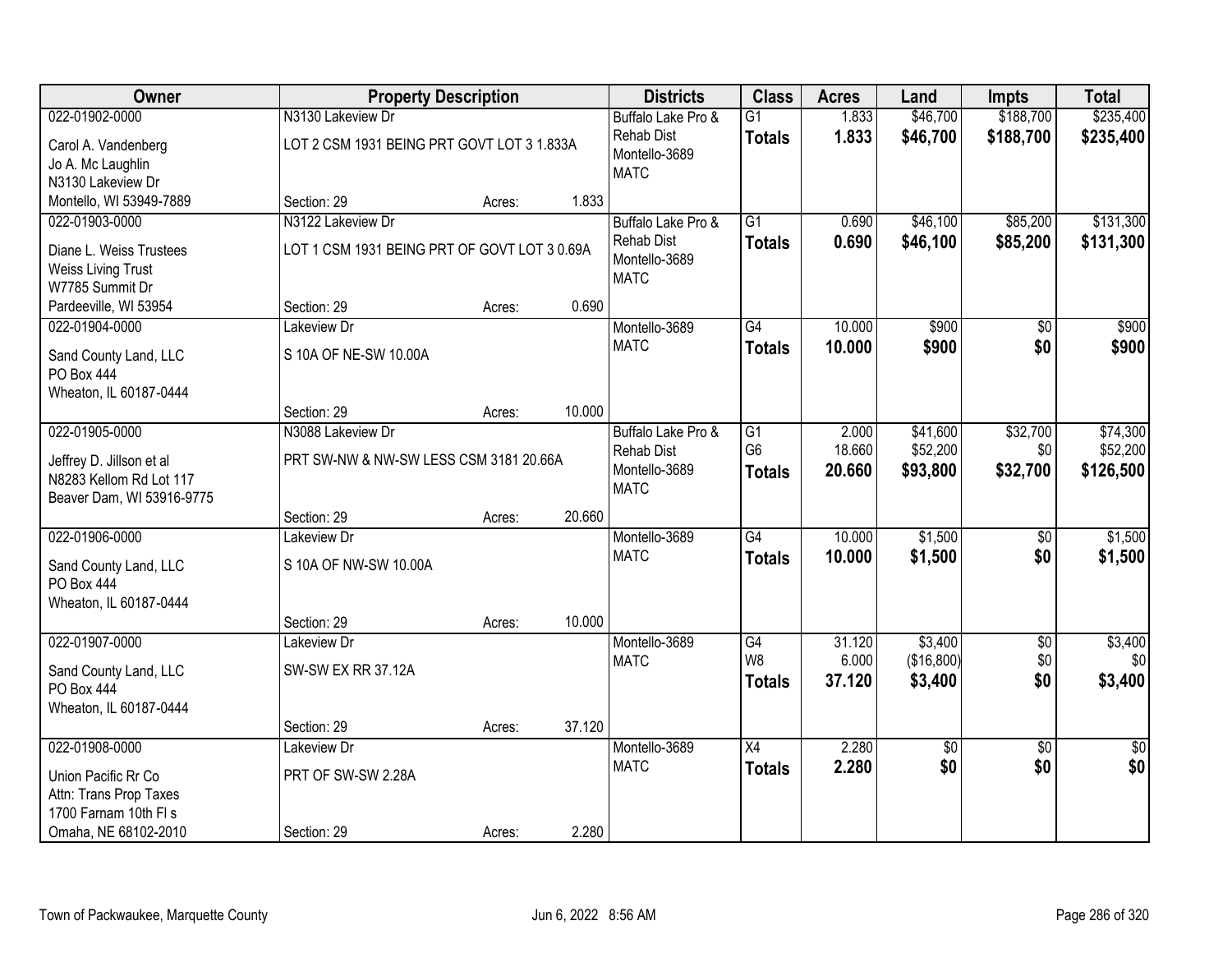| Owner                  |                                            | <b>Property Description</b> |        | <b>Districts</b>                        | <b>Class</b>    | <b>Acres</b>   | Land                 | <b>Impts</b>           | <b>Total</b> |
|------------------------|--------------------------------------------|-----------------------------|--------|-----------------------------------------|-----------------|----------------|----------------------|------------------------|--------------|
| 022-01909-0000         | Lakeview Dr                                |                             |        | Montello-3689                           | G4              | 40.000         | \$4,300              | $\overline{50}$        | \$4,300      |
| Sand County Land, LLC  | <b>SE-SW 40.00A</b>                        |                             |        | <b>MATC</b>                             | <b>Totals</b>   | 40.000         | \$4,300              | \$0                    | \$4,300      |
| PO Box 444             |                                            |                             |        |                                         |                 |                |                      |                        |              |
| Wheaton, IL 60187-0444 |                                            |                             |        |                                         |                 |                |                      |                        |              |
|                        | Section: 29                                | Acres:                      | 40.000 |                                         |                 |                |                      |                        |              |
| 022-01910-0000         | W5707 County Rd D                          |                             |        | Montello-3689                           | G4              | 38.000         | \$4,700              | $\overline{30}$        | \$4,700      |
| Sand County Land, LLC  | <b>NE-SE 40.00A</b>                        |                             |        | <b>MATC</b>                             | G7              | 2.000          | \$12,500             | \$126,100              | \$138,600    |
| PO Box 444             |                                            |                             |        |                                         | <b>Totals</b>   | 40.000         | \$17,200             | \$126,100              | \$143,300    |
| Wheaton, IL 60187-0444 |                                            |                             |        |                                         |                 |                |                      |                        |              |
|                        | Section: 29                                | Acres:                      | 40.000 |                                         |                 |                |                      |                        |              |
| 022-01911-0000         | County Rd D                                |                             |        | Montello-3689                           | $\overline{G4}$ | 40.000         | \$4,400              | \$0                    | \$4,400      |
| Sand County Land, LLC  | <b>NW-SE 40.00A</b>                        |                             |        | <b>MATC</b>                             | <b>Totals</b>   | 40.000         | \$4,400              | \$0                    | \$4,400      |
| PO Box 444             |                                            |                             |        |                                         |                 |                |                      |                        |              |
| Wheaton, IL 60187-0444 |                                            |                             |        |                                         |                 |                |                      |                        |              |
|                        | Section: 29                                | Acres:                      | 40.000 |                                         |                 |                |                      |                        |              |
| 022-01912-0000         | County Rd D                                |                             |        | Montello-3689<br><b>MATC</b>            | $\overline{G4}$ | 53.950         | \$7,300              | \$0                    | \$7,300      |
| Sand County Land, LLC  | SW-SE SEC 29 & PRT NW-NE LY N OF RR SEC 32 |                             |        |                                         | <b>Totals</b>   | 53.950         | \$7,300              | \$0                    | \$7,300      |
| PO Box 444             | 53.95A                                     |                             |        |                                         |                 |                |                      |                        |              |
| Wheaton, IL 60187-0444 |                                            |                             |        |                                         |                 |                |                      |                        |              |
|                        | Section: 29                                | Acres:                      | 53.950 |                                         | $\overline{G4}$ |                |                      |                        |              |
| 022-01913-0000         | County Rd D                                |                             |        | Montello-3689<br><b>MATC</b>            |                 | 40.000         | \$5,500              | $\overline{30}$        | \$5,500      |
| Sand County Land, LLC  | SE-SE 40.00A                               |                             |        |                                         | <b>Totals</b>   | 40.000         | \$5,500              | \$0                    | \$5,500      |
| PO Box 444             |                                            |                             |        |                                         |                 |                |                      |                        |              |
| Wheaton, IL 60187-0444 |                                            |                             |        |                                         |                 |                |                      |                        |              |
| 022-01914-0000         | Section: 29                                | Acres:                      | 40.000 |                                         | $\overline{G1}$ |                | \$43,900             |                        | \$43,900     |
|                        | County Rd D                                |                             |        | Buffalo Lake Pro &<br><b>Rehab Dist</b> | <b>Totals</b>   | 2.540<br>2.540 | \$43,900             | $\overline{60}$<br>\$0 | \$43,900     |
| John C. Hendricks      | PRT OF E PRT OF GOVT LOT 6 2.54A           |                             |        | Montello-3689                           |                 |                |                      |                        |              |
| Suzanne M. Hendricks   |                                            |                             |        | <b>MATC</b>                             |                 |                |                      |                        |              |
| W224 S7990 Oakridge Dr |                                            |                             |        |                                         |                 |                |                      |                        |              |
| Big Bend, WI 53103     | Section: 30                                | Acres:                      | 2.540  |                                         | $\overline{G1}$ |                |                      |                        | \$96,900     |
| 022-01915-0000         | W6153 County Rd D                          |                             |        | Buffalo Lake Pro &<br><b>Rehab Dist</b> | <b>Totals</b>   | 1.710<br>1.710 | \$32,800<br>\$32,800 | \$64,100<br>\$64,100   | \$96,900     |
| David W. Berberich     | A PARCEL OF GOVT LOT 6 1.71A               |                             |        | Montello-3689                           |                 |                |                      |                        |              |
| W6153 County Rd D      |                                            |                             |        | <b>MATC</b>                             |                 |                |                      |                        |              |
| Montello, WI 53949     |                                            |                             |        |                                         |                 |                |                      |                        |              |
|                        | Section: 30                                | Acres:                      | 1.710  |                                         |                 |                |                      |                        |              |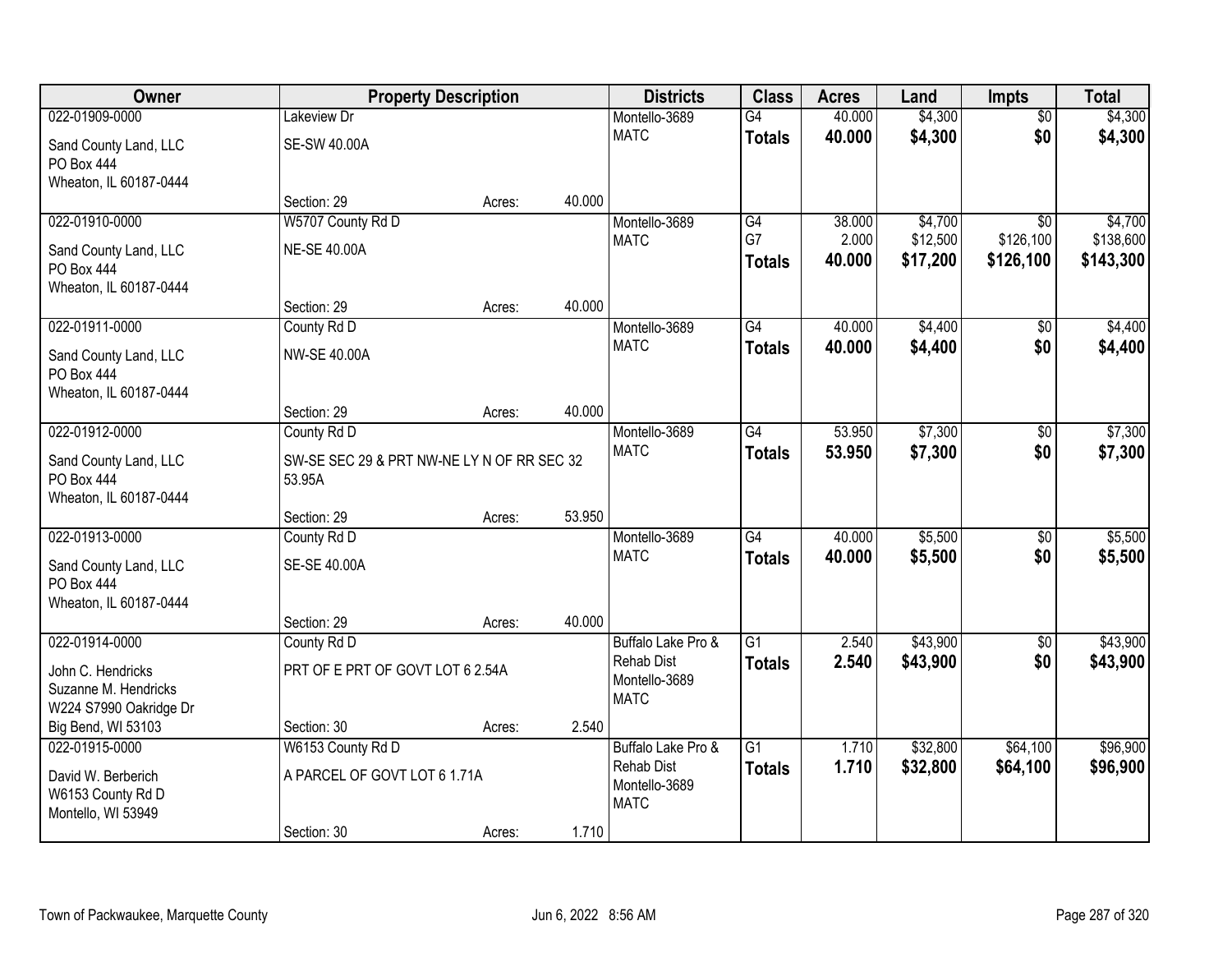| Owner                                 |                                              | <b>Property Description</b> |       | <b>Districts</b>                        | <b>Class</b>    | <b>Acres</b> | Land     | <b>Impts</b> | <b>Total</b> |
|---------------------------------------|----------------------------------------------|-----------------------------|-------|-----------------------------------------|-----------------|--------------|----------|--------------|--------------|
| 022-01916-0000                        | W6169 County Rd D                            |                             |       | Buffalo Lake Pro &                      | $\overline{G1}$ | 1.676        | \$31,900 | \$26,500     | \$58,400     |
| Glen C Willkomm Estate                | CSM 1585 BEING PRT OF GOVT LOT 6 1.676A      |                             |       | <b>Rehab Dist</b>                       | <b>Totals</b>   | 1.676        | \$31,900 | \$26,500     | \$58,400     |
| Attn: Kimberly Spillner               |                                              |                             |       | Montello-3689                           |                 |              |          |              |              |
| 432 E Park St                         |                                              |                             |       | <b>MATC</b>                             |                 |              |          |              |              |
| Montello, WI 53949                    | Section: 30                                  | Acres:                      | 1.676 |                                         |                 |              |          |              |              |
| 022-01917-0000                        | County Rd D                                  |                             |       | Montello-3689                           | $\overline{G2}$ | 3.300        | \$9,700  | \$0          | \$9,700      |
| Jeffrey A. Kral                       | PART LOT 1 CSM 2132 BEING PART OF GOVT LOT 6 |                             |       | <b>MATC</b>                             | <b>Totals</b>   | 3.300        | \$9,700  | \$0          | \$9,700      |
| W6154 County Rd D                     | 3.30A                                        |                             |       |                                         |                 |              |          |              |              |
| Montello, WI 53949                    |                                              |                             |       |                                         |                 |              |          |              |              |
|                                       | Section: 30                                  | Acres:                      | 3.300 |                                         |                 |              |          |              |              |
| 022-01918-0000                        | County Rd D                                  |                             |       | Buffalo Lake Pro &                      | $\overline{G1}$ | 1.400        | \$35,300 | \$0          | \$35,300     |
|                                       |                                              |                             |       | Rehab Dist                              | <b>Totals</b>   | 1.400        | \$35,300 | \$0          | \$35,300     |
| Jerry Knight                          | PARCEL C CSM 117 BEING PRT GOVT LOT 6 1.40A  |                             |       | Montello-3689                           |                 |              |          |              |              |
| Denise M. Knight<br>W8534 Kent Rd     |                                              |                             |       | <b>MATC</b>                             |                 |              |          |              |              |
| Poynette, WI 53955                    | Section: 30                                  | Acres:                      | 1.400 |                                         |                 |              |          |              |              |
| 022-01919-0000                        | W6165 County Rd D                            |                             |       | Buffalo Lake Pro &                      | $\overline{G1}$ | 0.750        | \$29,400 | \$60,500     | \$89,900     |
|                                       |                                              |                             |       | <b>Rehab Dist</b>                       | <b>Totals</b>   | 0.750        | \$29,400 | \$60,500     | \$89,900     |
| Gerald L. Tracy                       | A PARCEL OF GOVT LOT 6 0.75A                 |                             |       | Montello-3689                           |                 |              |          |              |              |
| Jacqueline M. Tracy                   |                                              |                             |       | <b>MATC</b>                             |                 |              |          |              |              |
| N2082 County Rd K                     |                                              |                             |       |                                         |                 |              |          |              |              |
| Watertown, WI 53098<br>022-01920-0000 | Section: 30                                  | Acres:                      | 0.750 |                                         | $\overline{G1}$ | 0.850        | \$44,200 | \$87,700     | \$131,900    |
|                                       | W6153 County Rd D                            |                             |       | Buffalo Lake Pro &<br><b>Rehab Dist</b> |                 |              |          |              |              |
| Melissa Granicki                      | PRT OF GOVT LOT 6 0.85A                      |                             |       | Montello-3689                           | <b>Totals</b>   | 0.850        | \$44,200 | \$87,700     | \$131,900    |
| Scott Granicki                        |                                              |                             |       | <b>MATC</b>                             |                 |              |          |              |              |
| W239 N7376 Charles Ct                 |                                              |                             |       |                                         |                 |              |          |              |              |
| Sussex, WI 53089                      | Section: 30                                  | Acres:                      | 0.850 |                                         |                 |              |          |              |              |
| 022-01921-0000                        | W6195 County Rd D                            |                             |       | Buffalo Lake Pro &                      | $\overline{G1}$ | 1.180        | \$28,400 | \$116,500    | \$144,900    |
| Sharron D. Clausen                    | LOT 1 CSM 1267 BEING PRT OF GOVT LOT 6 1.18A |                             |       | <b>Rehab Dist</b>                       | <b>Totals</b>   | 1.180        | \$28,400 | \$116,500    | \$144,900    |
| Carolyn L. De Bell                    |                                              |                             |       | Montello-3689                           |                 |              |          |              |              |
| PO Box 42                             |                                              |                             |       | <b>MATC</b>                             |                 |              |          |              |              |
| Woodworth, WI 53194-0042              | Section: 30                                  | Acres:                      | 1.180 |                                         |                 |              |          |              |              |
| 022-01922-0000                        | W6189 County Rd D                            |                             |       | Buffalo Lake Pro &                      | $\overline{G1}$ | 1.520        | \$36,100 | \$33,200     | \$69,300     |
| Jerry Knight                          | PARCEL B CSM 116 BEING PRT OF GOVT LOT 6     |                             |       | <b>Rehab Dist</b>                       | <b>Totals</b>   | 1.520        | \$36,100 | \$33,200     | \$69,300     |
| Denise M. Knight                      | 1.52A                                        |                             |       | Montello-3689                           |                 |              |          |              |              |
| W8534 Kent Rd                         |                                              |                             |       | <b>MATC</b>                             |                 |              |          |              |              |
| Poynette, WI 53955                    | Section: 30                                  | Acres:                      | 1.520 |                                         |                 |              |          |              |              |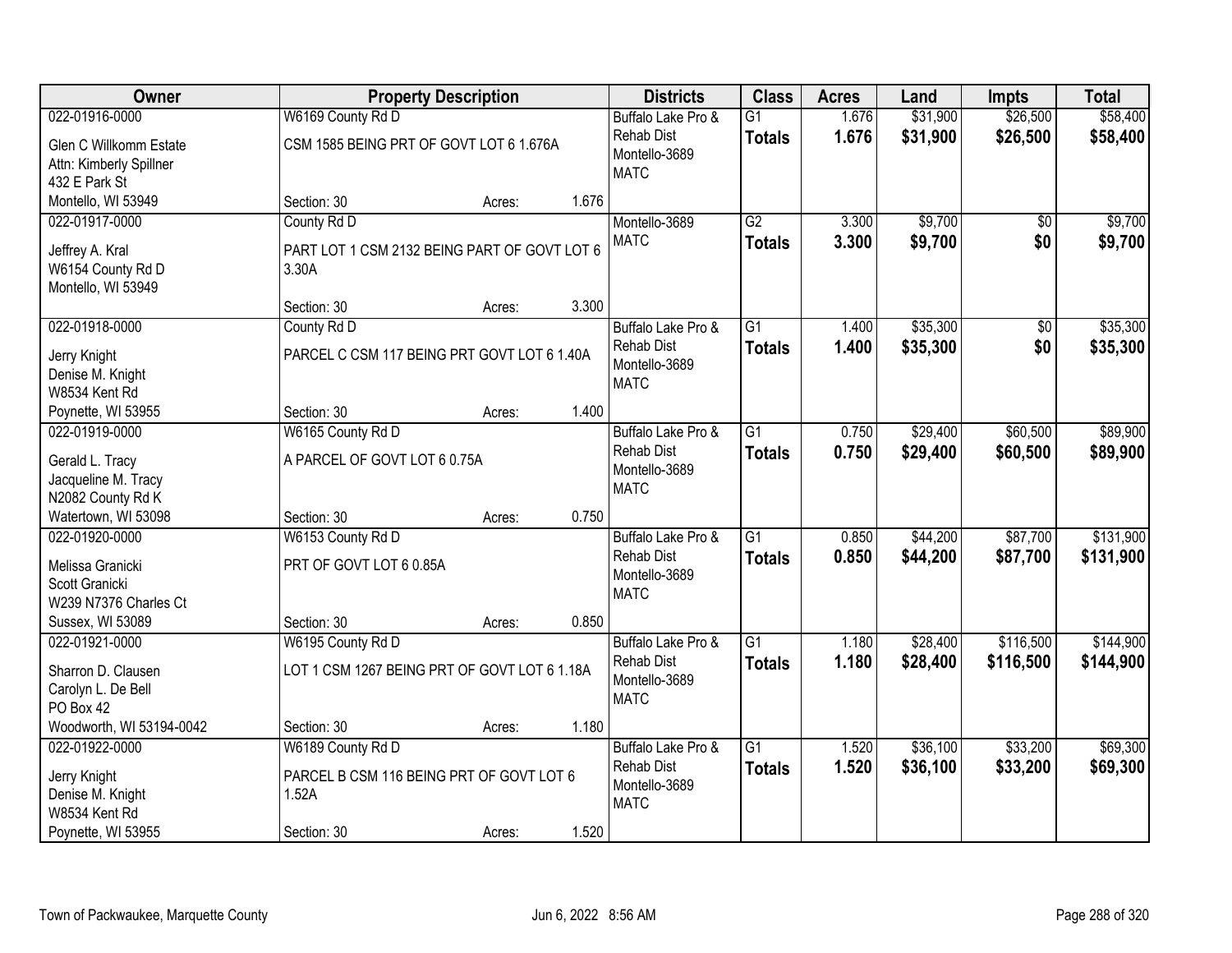| Owner                    |                                               | <b>Property Description</b> |        | <b>Districts</b>             | <b>Class</b>    | <b>Acres</b> | Land      | <b>Impts</b> | <b>Total</b> |
|--------------------------|-----------------------------------------------|-----------------------------|--------|------------------------------|-----------------|--------------|-----------|--------------|--------------|
| 022-01923-0000           | W6177 County Rd D                             |                             |        | Buffalo Lake Pro &           | G1              | 1.280        | \$39,400  | \$51,300     | \$90,700     |
| Daniel G. Rooney         | LOT D OF CSM 117 BEING PRT GOVT LOT 6 1.28A   |                             |        | <b>Rehab Dist</b>            | <b>Totals</b>   | 1.280        | \$39,400  | \$51,300     | \$90,700     |
| Julie M. Rooney          |                                               |                             |        | Montello-3689<br><b>MATC</b> |                 |              |           |              |              |
| 726 Margeo Dr            |                                               |                             |        |                              |                 |              |           |              |              |
| Neenah, WI 54956         | Section: 30                                   | Acres:                      | 1.280  |                              |                 |              |           |              |              |
| 022-01924-0000           | W6295 County Rd D                             |                             |        | Buffalo Lake Pro &           | G1              | 5.000        | \$28,400  | \$40,100     | \$68,500     |
| Benjamin Bock et al      | PRT OF GOVT LOT 6 18.00A                      |                             |        | <b>Rehab Dist</b>            | G <sub>5</sub>  | 13.000       | \$13,700  | \$0          | \$13,700     |
| 240 Crystal Dr           |                                               |                             |        | Montello-3689<br><b>MATC</b> | <b>Totals</b>   | 18.000       | \$42,100  | \$40,100     | \$82,200     |
| Hartland, WI 53029       |                                               |                             |        |                              |                 |              |           |              |              |
|                          | Section: 30                                   | Acres:                      | 18.000 |                              |                 |              |           |              |              |
| 022-01925-0000           | W6261 County Rd D                             |                             |        | Buffalo Lake Pro &           | $\overline{G1}$ | 2.000        | \$47,800  | \$57,900     | \$105,700    |
| Gregory S. Shortreed     | CSM 1385 BEING PRT OF GOVT LOTS 5-6 25.75A    |                             |        | <b>Rehab Dist</b>            | G <sub>5</sub>  | 1.000        | \$100     | \$0          | \$100        |
| 1809 Tarragon Dr         |                                               |                             |        | Montello-3689                | G <sub>6</sub>  | 22.750       | \$68,300  | \$0          | \$68,300     |
| Madison, WI 53716        |                                               |                             |        | <b>MATC</b>                  | <b>Totals</b>   | 25.750       | \$116,200 | \$57,900     | \$174,100    |
|                          | Section: 30                                   | Acres:                      | 25.750 |                              |                 |              |           |              |              |
| 022-01926-0000           | W6216 County Rd D                             |                             |        | Montello-3689                | $\overline{G2}$ | 7.942        | \$32,800  | \$72,600     | \$105,400    |
| Packwaukee Boneyard, LLC | LOT 1 CSM 3239 BEING PRT OF GOVT LOT 6 7.942A |                             |        | <b>MATC</b>                  | <b>Totals</b>   | 7.942        | \$32,800  | \$72,600     | \$105,400    |
| PO Box 428               |                                               |                             |        |                              |                 |              |           |              |              |
| Packwaukee, WI 53953     |                                               |                             |        |                              |                 |              |           |              |              |
|                          | Section: 30                                   | Acres:                      | 7.942  |                              |                 |              |           |              |              |
| 022-01927-0000           | W6195 County Rd D                             |                             |        | Buffalo Lake Pro &           | $\overline{G1}$ | 2.150        | \$37,900  | \$13,200     | \$51,100     |
| Matthew A. Bartels       | LOT 2 CSM 1267 BEING PRT OF GOVT LOT 6 2.15A  |                             |        | <b>Rehab Dist</b>            | <b>Totals</b>   | 2.150        | \$37,900  | \$13,200     | \$51,100     |
| 37970 N Dilleys Rd       |                                               |                             |        | Montello-3689                |                 |              |           |              |              |
| Wadsworth, IL 60083      |                                               |                             |        | <b>MATC</b>                  |                 |              |           |              |              |
|                          | Section: 30                                   | Acres:                      | 2.150  |                              |                 |              |           |              |              |
| 022-01928-0000           | W6203 County Rd D                             |                             |        | Buffalo Lake Pro &           | $\overline{G1}$ | 1.060        | \$36,500  | \$47,900     | \$84,400     |
| Gregory S. Shortreed     | PRT OF GOVT LOT 6 100FT FRTG 1.06A            |                             |        | <b>Rehab Dist</b>            | <b>Totals</b>   | 1.060        | \$36,500  | \$47,900     | \$84,400     |
| 1809 Tarragon Dr         |                                               |                             |        | Montello-3689                |                 |              |           |              |              |
| Madison, WI 53716        |                                               |                             |        | <b>MATC</b>                  |                 |              |           |              |              |
|                          | Section: 30                                   | Acres:                      | 1.060  |                              |                 |              |           |              |              |
| 022-01929-0000           | N3279 County Rd M                             |                             |        | Montello-3689                | G1              | 2.000        | \$12,000  | \$111,800    | \$123,800    |
| Renata R. Quillen        | PRT OF GOVT LOT 6 LY N OF CO RD M 8.18A       |                             |        | <b>MATC</b>                  | G <sub>6</sub>  | 6.180        | \$17,300  | \$0          | \$17,300     |
| 7078 Shady Lane Rd       |                                               |                             |        |                              | <b>Totals</b>   | 8.180        | \$29,300  | \$111,800    | \$141,100    |
| West Bend, WI 53090      |                                               |                             |        |                              |                 |              |           |              |              |
|                          | Section: 30                                   | Acres:                      | 8.180  |                              |                 |              |           |              |              |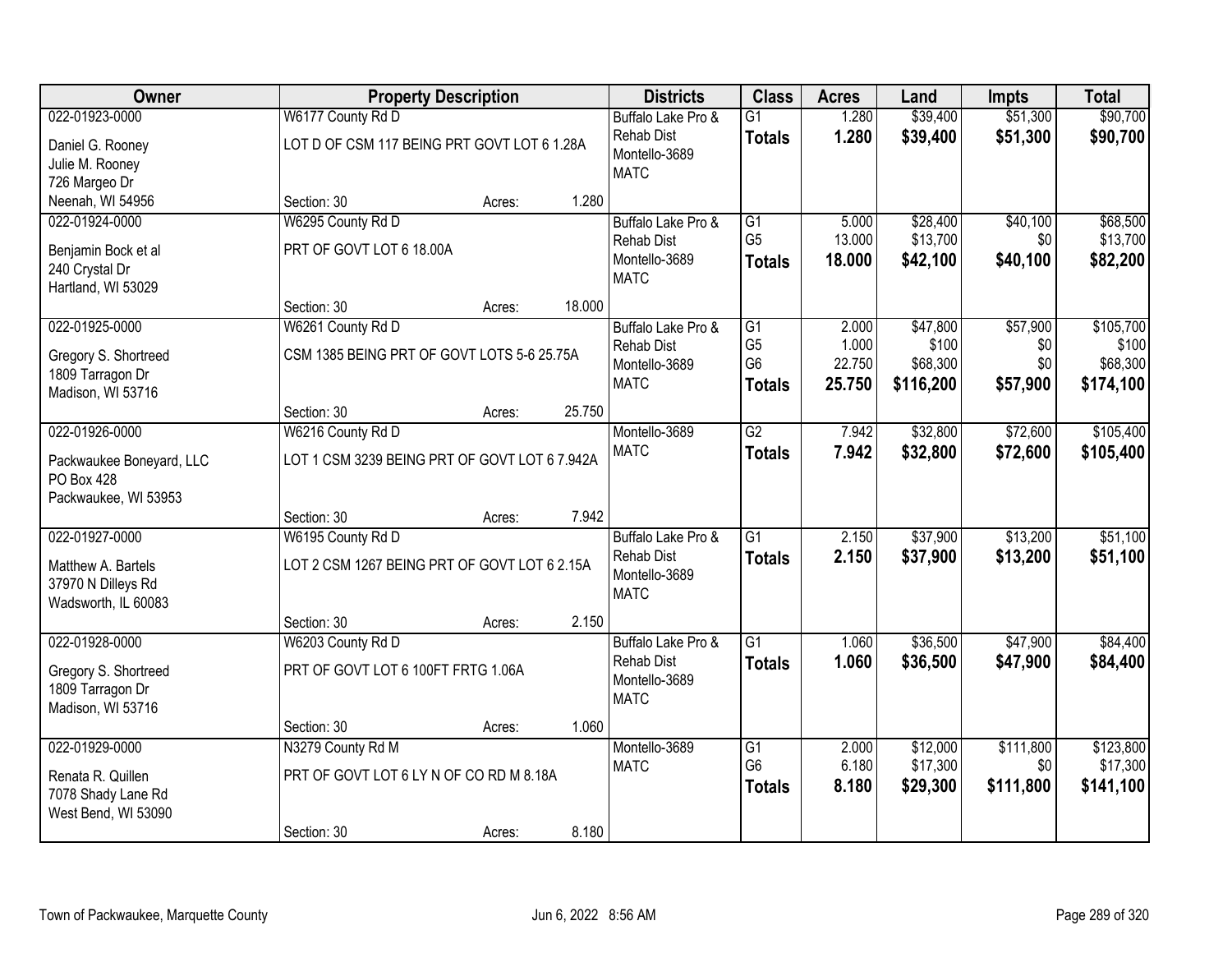| Owner                                   |                                                    | <b>Property Description</b> |        | <b>Districts</b>   | <b>Class</b>           | <b>Acres</b> | Land            | Impts           | <b>Total</b> |
|-----------------------------------------|----------------------------------------------------|-----------------------------|--------|--------------------|------------------------|--------------|-----------------|-----------------|--------------|
| 022-01930-0000                          | County Rd M                                        |                             |        | Montello-3689      | G6                     | 3.000        | \$8,400         | $\overline{50}$ | \$8,400      |
| Mark Waldmer                            | PRT OF GOVT LOT 6 LY N OF CO RD M 3.00A            |                             |        | <b>MATC</b>        | <b>Totals</b>          | 3.000        | \$8,400         | \$0             | \$8,400      |
| PO Box 712                              |                                                    |                             |        |                    |                        |              |                 |                 |              |
| Packwaukee, WI 53953                    |                                                    |                             |        |                    |                        |              |                 |                 |              |
|                                         | Section: 30                                        | Acres:                      | 3.000  |                    |                        |              |                 |                 |              |
| 022-01931-0000                          | County Rd D                                        |                             |        | Montello-3689      | G1                     | 2.000        | \$12,000        | \$0             | \$12,000     |
| Joseph A. Schwochert                    | LOT 1 CSM 1788 LESS CSM 342 & LESS CSM 3215        |                             |        | <b>MATC</b>        | G <sub>6</sub>         | 17.425       | \$48,800        | \$0             | \$48,800     |
| Patti A. Schwochert                     | 19.425A                                            |                             |        |                    | <b>Totals</b>          | 19.425       | \$60,800        | \$0             | \$60,800     |
| 1510 Crawford St                        |                                                    |                             |        |                    |                        |              |                 |                 |              |
| Baraboo, WI 53913                       | Section: 30                                        | Acres:                      | 19.425 |                    |                        |              |                 |                 |              |
| 022-01932-0000                          | N3253 County Rd M                                  |                             |        | Montello-3689      | $\overline{G1}$        | 1.000        | \$8,500         | \$65,400        | \$73,900     |
| John W. Stensrud                        | LOT 2 CSM 1788 BEING PRT OF NE-NW 1.00A            |                             |        | <b>MATC</b>        | <b>Totals</b>          | 1.000        | \$8,500         | \$65,400        | \$73,900     |
| Jo Anne M Stensrud                      |                                                    |                             |        |                    |                        |              |                 |                 |              |
| N3253 County Rd M                       |                                                    |                             |        |                    |                        |              |                 |                 |              |
| Montello, WI 53949                      | Section: 30                                        | Acres:                      | 1.000  |                    |                        |              |                 |                 |              |
| 022-01933-0000                          | County Rd D                                        |                             |        | Montello-3689      | $\overline{\text{X2}}$ | 18.220       | $\overline{60}$ | $\overline{50}$ | \$0          |
| Dept of Transportation                  | PRT OF NW 1/4 18.22A                               |                             |        | <b>MATC</b>        | <b>Totals</b>          | 18.220       | \$0             | \$0             | \$0          |
| 1681 Second Ave S                       |                                                    |                             |        |                    |                        |              |                 |                 |              |
| Wisconsin Rapids, WI 54495              |                                                    |                             |        |                    |                        |              |                 |                 |              |
|                                         | Section: 30                                        | Acres:                      | 18.220 |                    |                        |              |                 |                 |              |
| 022-01934-0000                          | N3144 7th Dr                                       |                             |        | Buffalo Lake Pro & | G1                     | 2.000        | \$15,500        | \$149,900       | \$165,400    |
|                                         | PRT OF NW 1/4 LESS CSM 3319 37.37A                 |                             |        | <b>Rehab Dist</b>  | G <sub>5</sub>         | 11.000       | \$3,300         | \$0             | \$3,300      |
| Ron W. Haloup<br>W8891 State Rd 11      |                                                    |                             |        | Montello-3689      | G <sub>6</sub>         | 24.370       | \$68,200        | \$0             | \$68,200     |
| Delavan, WI 53115                       |                                                    |                             |        | <b>MATC</b>        | <b>Totals</b>          | 37.370       | \$87,000        | \$149,900       | \$236,900    |
|                                         | Section: 30                                        | Acres:                      | 37.370 |                    |                        |              |                 |                 |              |
| 022-01934-0005                          | $7th$ Ct                                           |                             |        | Buffalo Lake Pro & | $\overline{G1}$        | 1.000        | \$8,500         | $\sqrt{6}$      | \$8,500      |
|                                         |                                                    |                             |        | <b>Rehab Dist</b>  | <b>Totals</b>          | 1.000        | \$8,500         | \$0             | \$8,500      |
| Vanessa S. Valdez<br>W11924 State Rd 16 | LOT 1 CSM 3319 BEING PRT OF NE-NW & SE-NW<br>1.00A |                             |        | Montello-3689      |                        |              |                 |                 |              |
| Portage, WI 53901                       |                                                    |                             |        | <b>MATC</b>        |                        |              |                 |                 |              |
|                                         | Section: 30                                        | Acres:                      | 1.000  |                    |                        |              |                 |                 |              |
| 022-01934-0010                          | $7th$ Ct                                           |                             |        | Buffalo Lake Pro & | $\overline{G1}$        | 1.000        | \$8,500         | $\overline{30}$ | \$8,500      |
|                                         |                                                    |                             |        | <b>Rehab Dist</b>  | <b>Totals</b>          | 1.000        | \$8,500         | \$0             | \$8,500      |
| Bradley A. Tronina<br>821 N Cove Dr     | LOT 2 CSM 3319 BEING PRT OF SW-NW 1.00A            |                             |        | Montello-3689      |                        |              |                 |                 |              |
| Palatine, IL 60067                      |                                                    |                             |        | <b>MATC</b>        |                        |              |                 |                 |              |
|                                         | Section: 30                                        | Acres:                      | 1.000  |                    |                        |              |                 |                 |              |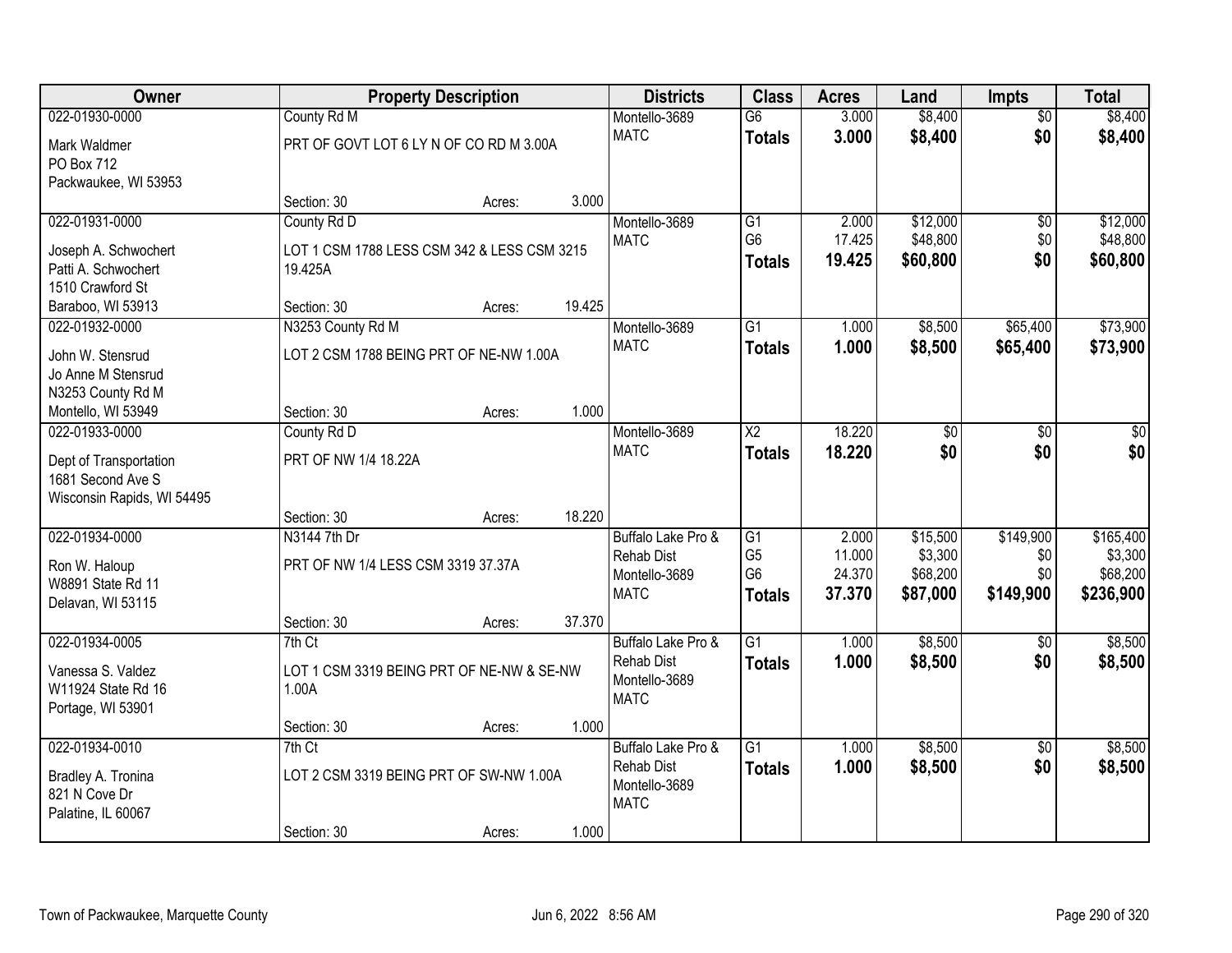| Owner                        |                                               | <b>Property Description</b> |        | <b>Districts</b>             | <b>Class</b>    | <b>Acres</b> | Land     | <b>Impts</b> | <b>Total</b> |
|------------------------------|-----------------------------------------------|-----------------------------|--------|------------------------------|-----------------|--------------|----------|--------------|--------------|
| 022-01935-0000               | N3189 7th Dr                                  |                             |        | Buffalo Lake Pro &           | $\overline{G1}$ | 2.000        | \$12,000 | \$34,800     | \$46,800     |
| Du Wayne D. Stork            | PRT OF NE-NW LY SE OF RR 2.00A                |                             |        | <b>Rehab Dist</b>            | <b>Totals</b>   | 2.000        | \$12,000 | \$34,800     | \$46,800     |
| Virgini Stork                |                                               |                             |        | Montello-3689                |                 |              |          |              |              |
| N3189 7th Dr                 |                                               |                             |        | <b>MATC</b>                  |                 |              |          |              |              |
| Montello, WI 53949           | Section: 30                                   | Acres:                      | 2.000  |                              |                 |              |          |              |              |
| 022-01936-0000               | 7th Ct                                        |                             |        | Buffalo Lake Pro &           | $\overline{G1}$ | 1.000        | \$8,500  | \$0          | \$8,500      |
| Teri A. Whaley               | A PARCEL OF NE-NW 1.00A                       |                             |        | Rehab Dist                   | <b>Totals</b>   | 1.000        | \$8,500  | \$0          | \$8,500      |
| PO Box 66                    |                                               |                             |        | Montello-3689                |                 |              |          |              |              |
| Packwaukee, WI 53953         |                                               |                             |        | <b>MATC</b>                  |                 |              |          |              |              |
|                              | Section: 30                                   | Acres:                      | 1.000  |                              |                 |              |          |              |              |
| 022-01937-0000               | W6355 County Rd D                             |                             |        | Buffalo Lake Pro &           | $\overline{G2}$ | 1.200        | \$9,200  | \$109,500    | \$118,700    |
| Winger's Starlite Lodge, LLC | FRAC PRT OF NE-NW 1.20A                       |                             |        | <b>Rehab Dist</b>            | <b>Totals</b>   | 1.200        | \$9,200  | \$109,500    | \$118,700    |
| N5509 1st Ct                 |                                               |                             |        | Montello-3689                |                 |              |          |              |              |
| Oxford, WI 53952             |                                               |                             |        | <b>MATC</b>                  |                 |              |          |              |              |
|                              | Section: 30                                   | Acres:                      | 1.200  |                              |                 |              |          |              |              |
| 022-01938-0000               | W6376 County Rd D                             |                             |        | Montello-3689                | $\overline{G1}$ | 1.000        | \$8,500  | \$700        | \$9,200      |
| Joseph A. Schwochert         | LOT 1 OF CSM 342 BEING PRT OF NW1/4 1.00A     |                             |        | <b>MATC</b>                  | <b>Totals</b>   | 1.000        | \$8,500  | \$700        | \$9,200      |
| Patti A. Schwochert          |                                               |                             |        |                              |                 |              |          |              |              |
| 1510 Crawford St             |                                               |                             |        |                              |                 |              |          |              |              |
| Baraboo, WI 53913            | Section: 30                                   | Acres:                      | 1.000  |                              |                 |              |          |              |              |
| 022-01939-0000               | W6364 County Rd D                             |                             |        | Montello-3689                | $\overline{G1}$ | 1.000        | \$8,500  | \$147,700    | \$156,200    |
|                              |                                               |                             |        | <b>MATC</b>                  | G <sub>6</sub>  | 1.725        | \$4,800  | \$0          | \$4,800      |
| Shawn B. Kluge               | LOT 1 OF CSM 3215 BEING PRT OF NE-NW 2.725A   |                             |        |                              | <b>Totals</b>   | 2.725        | \$13,300 | \$147,700    | \$161,000    |
| W6364 County Rd D            |                                               |                             |        |                              |                 |              |          |              |              |
| Montello, WI 53949           | Section: 30                                   | Acres:                      | 2.725  |                              |                 |              |          |              |              |
| 022-01940-0000               | N3230 County Rd M                             |                             |        | Montello-3689                | $\overline{G1}$ | 1.070        | \$8,700  | \$110,100    | \$118,800    |
|                              |                                               |                             |        | <b>MATC</b>                  | <b>Totals</b>   | 1.070        | \$8,700  | \$110,100    | \$118,800    |
| Joel S. Collins              | A PARCEL IN NW FRAC 1.07A                     |                             |        |                              |                 |              |          |              |              |
| Michele A. Collins           |                                               |                             |        |                              |                 |              |          |              |              |
| N3230 County Rd M            |                                               |                             |        |                              |                 |              |          |              |              |
| Montello, WI 53949           | Section: 30                                   | Acres:                      | 1.070  |                              |                 |              |          |              |              |
| 022-01941-0000               | N3127 7th Ct                                  |                             |        | Buffalo Lake Pro &           | $\overline{G1}$ | 21.230       | \$62,500 | \$56,200     | \$118,700    |
| Franz T. Herscha             | PRT OF W 1/4 FRAC NW 1/4 LY BETW CO RD D & CO |                             |        | <b>Rehab Dist</b>            | <b>Totals</b>   | 21.230       | \$62,500 | \$56,200     | \$118,700    |
| Nancy G. Herscha             | RD M PER PLAT OF SURVEY 21.23A                |                             |        | Montello-3689<br><b>MATC</b> |                 |              |          |              |              |
| 450 Bode Rd                  |                                               |                             |        |                              |                 |              |          |              |              |
| Hoffman Estates, IL 60169    | Section: 30                                   | Acres:                      | 21.230 |                              |                 |              |          |              |              |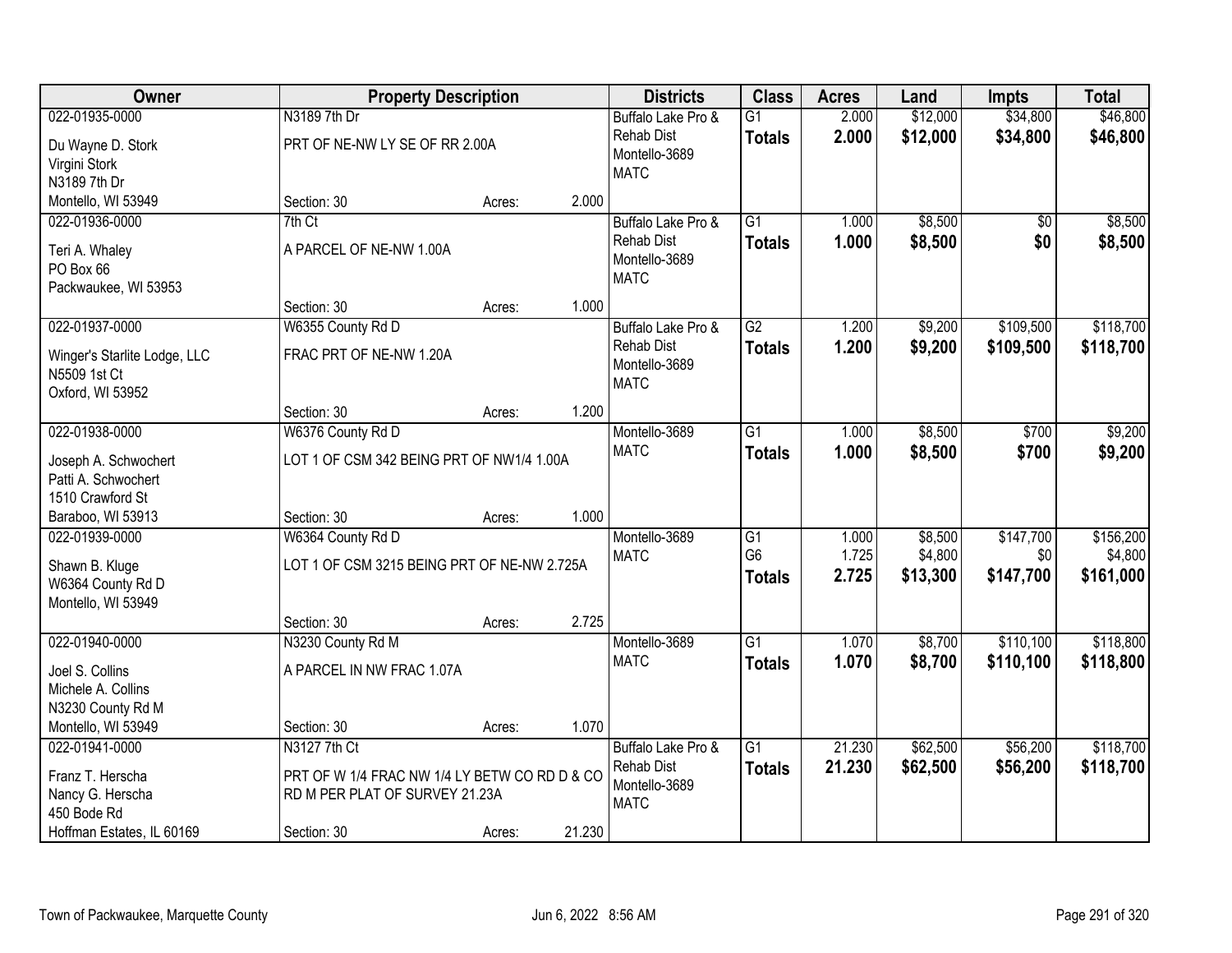| Owner                           |                                            | <b>Property Description</b> |        | <b>Districts</b>             | <b>Class</b>    | <b>Acres</b> | Land    | <b>Impts</b>    | <b>Total</b> |
|---------------------------------|--------------------------------------------|-----------------------------|--------|------------------------------|-----------------|--------------|---------|-----------------|--------------|
| 022-01942-0000                  | W6376 County Rd D                          |                             |        | Montello-3689                | $\overline{G1}$ | 1.000        | \$8,500 | \$11,000        | \$19,500     |
| Bernard J. Schwochert et al     | LOT 2 OF CSM 342 BEING PRT OF NW1/4 1.00A  |                             |        | <b>MATC</b>                  | <b>Totals</b>   | 1.000        | \$8,500 | \$11,000        | \$19,500     |
| 239 S Church St                 |                                            |                             |        |                              |                 |              |         |                 |              |
| Endeavor, WI 53930              |                                            |                             |        |                              |                 |              |         |                 |              |
|                                 | Section: 30                                | Acres:                      | 1.000  |                              |                 |              |         |                 |              |
| 022-01943-0000                  | W6371 County Rd D                          |                             |        | Buffalo Lake Pro &           | $\overline{G1}$ | 0.680        | \$6,900 | \$124,500       | \$131,400    |
| John W. Derlein                 | LOT 1 CSM 334 BEING PRT OF NW 1/4 0.68A    |                             |        | <b>Rehab Dist</b>            | <b>Totals</b>   | 0.680        | \$6,900 | \$124,500       | \$131,400    |
| Rosann M. Derlein               |                                            |                             |        | Montello-3689<br><b>MATC</b> |                 |              |         |                 |              |
| W6371 County Rd D               |                                            |                             |        |                              |                 |              |         |                 |              |
| Montello, WI 53949              | Section: 30                                | Acres:                      | 0.680  |                              |                 |              |         |                 |              |
| 022-01944-0000                  | W6365 County Rd D                          |                             |        | Buffalo Lake Pro &           | $\overline{G2}$ | 0.680        | \$5,800 | \$75,000        | \$80,800     |
| Willard A. Hendrickson          | LOT 2 CSM 334 BEING PRT OF NW 1/4 0.68A    |                             |        | <b>Rehab Dist</b>            | <b>Totals</b>   | 0.680        | \$5,800 | \$75,000        | \$80,800     |
| Mary E. Hendrickson             |                                            |                             |        | Montello-3689<br><b>MATC</b> |                 |              |         |                 |              |
| W7041 Freedom Rd                |                                            |                             |        |                              |                 |              |         |                 |              |
| Oxford, WI 53952                | Section: 30                                | Acres:                      | 0.680  |                              |                 |              |         |                 |              |
| 022-01945-0000                  | N3161 7th Ct                               |                             |        | Buffalo Lake Pro &           | G1              | 1.360        | \$9,800 | \$23,500        | \$33,300     |
| Darwin J. Stork                 | LOTS 3-4 CSM 334 BEING PRT OF NW 1/4 1.36A |                             |        | <b>Rehab Dist</b>            | <b>Totals</b>   | 1.360        | \$9,800 | \$23,500        | \$33,300     |
| Martha M. Delgado               |                                            |                             |        | Montello-3689<br><b>MATC</b> |                 |              |         |                 |              |
| 23889 Post Rd                   |                                            |                             |        |                              |                 |              |         |                 |              |
| Perris, CA 92570-7331           | Section: 30                                | Acres:                      | 1.360  |                              |                 |              |         |                 |              |
| 022-01946-0000                  | N3139 7th Ct                               |                             |        | Buffalo Lake Pro &           | $\overline{G1}$ | 0.610        | \$6,500 | \$48,100        | \$54,600     |
| Jo Ann E Pritchard Living Trust | LOT 1 CSM 854 BEING PART OF NW 1/4 0.61A   |                             |        | <b>Rehab Dist</b>            | <b>Totals</b>   | 0.610        | \$6,500 | \$48,100        | \$54,600     |
| W9490 Co Rd X                   |                                            |                             |        | Montello-3689<br><b>MATC</b> |                 |              |         |                 |              |
| Portage, WI 53901               |                                            |                             |        |                              |                 |              |         |                 |              |
|                                 | Section: 30                                | Acres:                      | 0.610  |                              |                 |              |         |                 |              |
| 022-01947-0000                  | N3145 7th Ct                               |                             |        | Buffalo Lake Pro &           | $\overline{G1}$ | 0.610        | \$6,500 | \$28,800        | \$35,300     |
| Philip O. Rose                  | LOT 2 CSM 854 BEING PRT OF NW1/4 0.61A     |                             |        | <b>Rehab Dist</b>            | <b>Totals</b>   | 0.610        | \$6,500 | \$28,800        | \$35,300     |
| N3145 7th Ct                    |                                            |                             |        | Montello-3689<br><b>MATC</b> |                 |              |         |                 |              |
| Montello, WI 53949              |                                            |                             |        |                              |                 |              |         |                 |              |
|                                 | Section: 30                                | Acres:                      | 0.610  |                              |                 |              |         |                 |              |
| 022-01948-0000                  | $7th$ Dr                                   |                             |        | Buffalo Lake Pro &           | $\overline{G5}$ | 14.890       | \$5,200 | $\overline{50}$ | \$5,200      |
| John M Lilja Trust Agreement    | PRT OF GOVT 4 14.89A                       |                             |        | <b>Rehab Dist</b>            | <b>Totals</b>   | 14.890       | \$5,200 | \$0             | \$5,200      |
| PO Box 2297                     |                                            |                             |        | Montello-3689<br><b>MATC</b> |                 |              |         |                 |              |
| Loves Park, IL 61131            |                                            |                             |        |                              |                 |              |         |                 |              |
|                                 | Section: 30                                | Acres:                      | 14.890 |                              |                 |              |         |                 |              |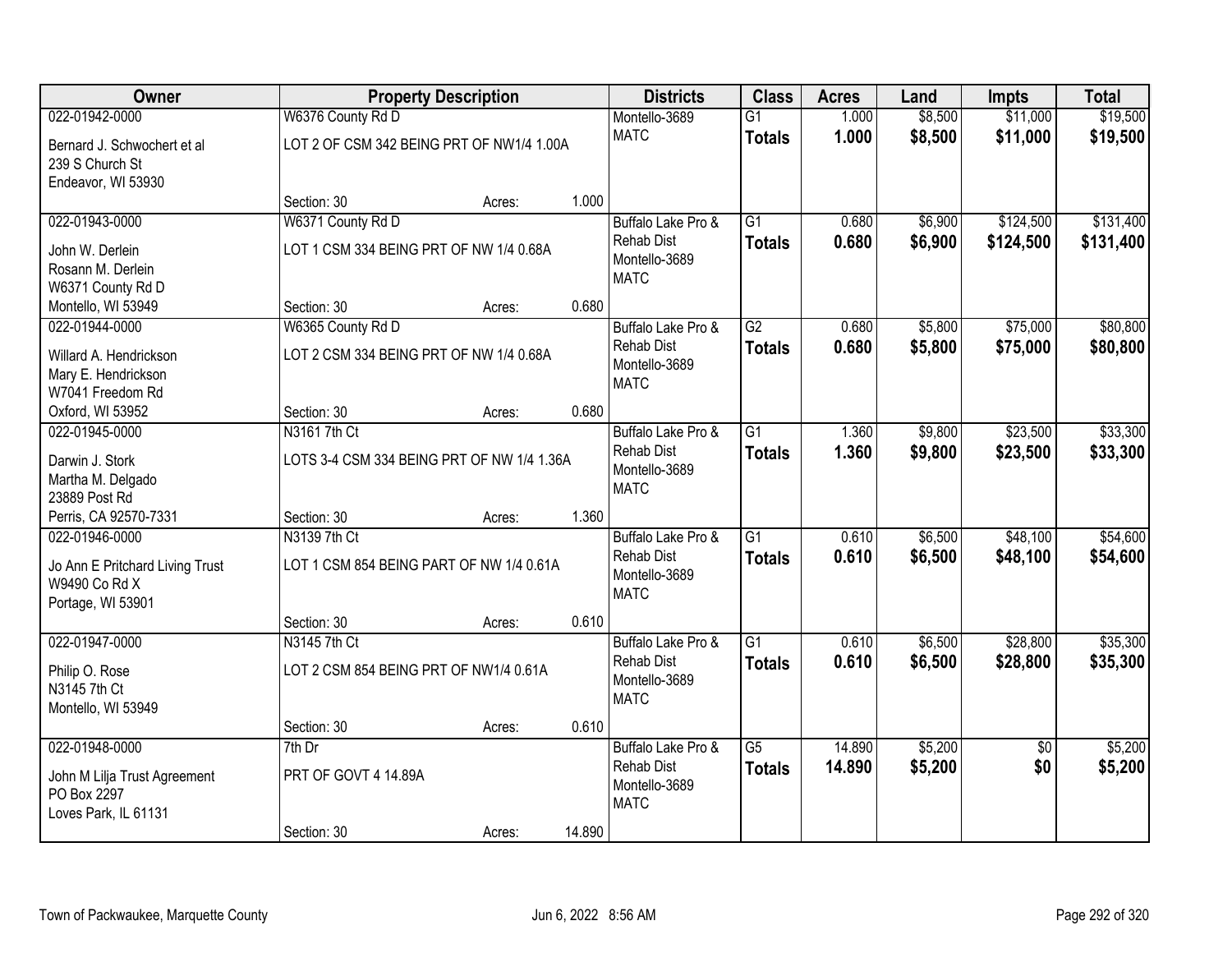| Owner                      |                                               | <b>Property Description</b> |        | <b>Districts</b>   | <b>Class</b>    | <b>Acres</b> | Land     | <b>Impts</b>  | <b>Total</b>    |
|----------------------------|-----------------------------------------------|-----------------------------|--------|--------------------|-----------------|--------------|----------|---------------|-----------------|
| 022-01949-0000             | N3020 7th Dr                                  |                             |        | Buffalo Lake Pro & | $\overline{G1}$ | 2.000        | \$20,000 | \$66,200      | \$86,200        |
| Robert W. Sienkowski       | PRT OF GOVT LOTS 3 & 4 20.95A                 |                             |        | <b>Rehab Dist</b>  | G <sub>5</sub>  | 6.700        | \$2,400  | \$0           | \$2,400         |
| N3020 7th Dr               |                                               |                             |        | Montello-3689      | G <sub>6</sub>  | 12.250       | \$36,800 | \$0           | \$36,800        |
| Montello, WI 53949         |                                               |                             |        | <b>MATC</b>        | <b>Totals</b>   | 20.950       | \$59,200 | \$66,200      | \$125,400       |
|                            | Section: 30                                   | Acres:                      | 20.950 |                    |                 |              |          |               |                 |
| 022-01950-0000             | $\overline{139}$                              |                             |        | Buffalo Lake Pro & | $\overline{X4}$ | 34.200       | \$0      | \$0           | \$0             |
| Union Pacific Rr Co        | PRT OF GOVT LOTS 3 & 4 34.20A                 |                             |        | <b>Rehab Dist</b>  | <b>Totals</b>   | 34.200       | \$0      | \$0           | \$0             |
| Attn: Trans Prop Taxes     |                                               |                             |        | Montello-3689      |                 |              |          |               |                 |
| 1700 Farnam 10th FI s      |                                               |                             |        | <b>MATC</b>        |                 |              |          |               |                 |
| Omaha, NE 68102-2010       | Section: 30                                   | Acres:                      | 34.200 |                    |                 |              |          |               |                 |
| 022-01951-0000             | $\overline{139}$                              |                             |        | Montello-3689      | X <sub>2</sub>  | 15.600       | \$0      | \$0           | $\overline{50}$ |
| Dept of Transportation     | PRT OF GOVT LOTS 3-4 15.60A                   |                             |        | <b>MATC</b>        | <b>Totals</b>   | 15.600       | \$0      | \$0           | \$0             |
| 1681 Second Ave S          |                                               |                             |        |                    |                 |              |          |               |                 |
| Wisconsin Rapids, WI 54495 |                                               |                             |        |                    |                 |              |          |               |                 |
|                            | Section: 30                                   | Acres:                      | 15.600 |                    |                 |              |          |               |                 |
| 022-01952-0000             | 139                                           |                             |        | Buffalo Lake Pro & | $\overline{G5}$ | 4.260        | \$1,500  | $\sqrt[6]{3}$ | \$1,500         |
| Wolffpack, LLC             | PRT OF FRAC SW 1/4 AKA GOVT LOT 3 14.26A      |                             |        | <b>Rehab Dist</b>  | G <sub>6</sub>  | 10.000       | \$28,000 | \$0           | \$28,000        |
| 14930 Glenora Ave          |                                               |                             |        | Montello-3689      | <b>Totals</b>   | 14.260       | \$29,500 | \$0           | \$29,500        |
| New Berlin, WI 53151       |                                               |                             |        | <b>MATC</b>        |                 |              |          |               |                 |
|                            | Section: 30                                   | Acres:                      | 14.260 |                    |                 |              |          |               |                 |
| 022-01953-0000             | N3178 7th Dr                                  |                             |        | Buffalo Lake Pro & | $\overline{G1}$ | 2.000        | \$15,500 | \$86,600      | \$102,100       |
| Wojciech M. Obrzut         | A PRT OF FRAC NW 1/4 7.21A                    |                             |        | <b>Rehab Dist</b>  | G <sub>5</sub>  | 2.000        | \$700    | \$0           | \$700           |
| Beata J. Obrzut            |                                               |                             |        | Montello-3689      | G <sub>6</sub>  | 3.210        | \$9,000  | \$0           | \$9,000         |
| 4442 Grace St              |                                               |                             |        | <b>MATC</b>        | <b>Totals</b>   | 7.210        | \$25,200 | \$86,600      | \$111,800       |
| Schiller Park, IL 60176    | Section: 30                                   | Acres:                      | 7.210  |                    |                 |              |          |               |                 |
| 022-01954-0000             | N3080 Lakeview Dr                             |                             |        | Buffalo Lake Pro & | $\overline{G4}$ | 18.540       | \$2,400  | \$0           | \$2,400         |
| Victor Trimble             | PRT OF NE-SE (AKA GOVT LOT 1) LESS CSM 1530 & |                             |        | <b>Rehab Dist</b>  | G <sub>5</sub>  | 4.760        | \$5,000  | \$0           | \$5,000         |
| Victoria Trimble           | CSM 3726 25.30A                               |                             |        | Montello-3689      | G7              | 2.000        | \$12,500 | \$65,100      | \$77,600        |
| PO Box 707                 |                                               |                             |        | <b>MATC</b>        | <b>Totals</b>   | 25.300       | \$19,900 | \$65,100      | \$85,000        |
| Packwaukee, WI 53953-0707  | Section: 30                                   | Acres:                      | 25.300 |                    |                 |              |          |               |                 |
| 022-01954-0005             | N3086 Lakeview Dr                             |                             |        | Buffalo Lake Pro & | $\overline{G1}$ | 1.150        | \$12,500 | \$42,800      | \$55,300        |
| Charles E. Trimble         | LOT 1 CSM 1530 BEING PRT OF NE-SE 1.15A       |                             |        | <b>Rehab Dist</b>  | <b>Totals</b>   | 1.150        | \$12,500 | \$42,800      | \$55,300        |
| Judy G. Trimble            |                                               |                             |        | Montello-3689      |                 |              |          |               |                 |
| N3086 Lakeview Dr          |                                               |                             |        | <b>MATC</b>        |                 |              |          |               |                 |
| Montello, WI 53949         | Section: 30                                   | Acres:                      | 1.150  |                    |                 |              |          |               |                 |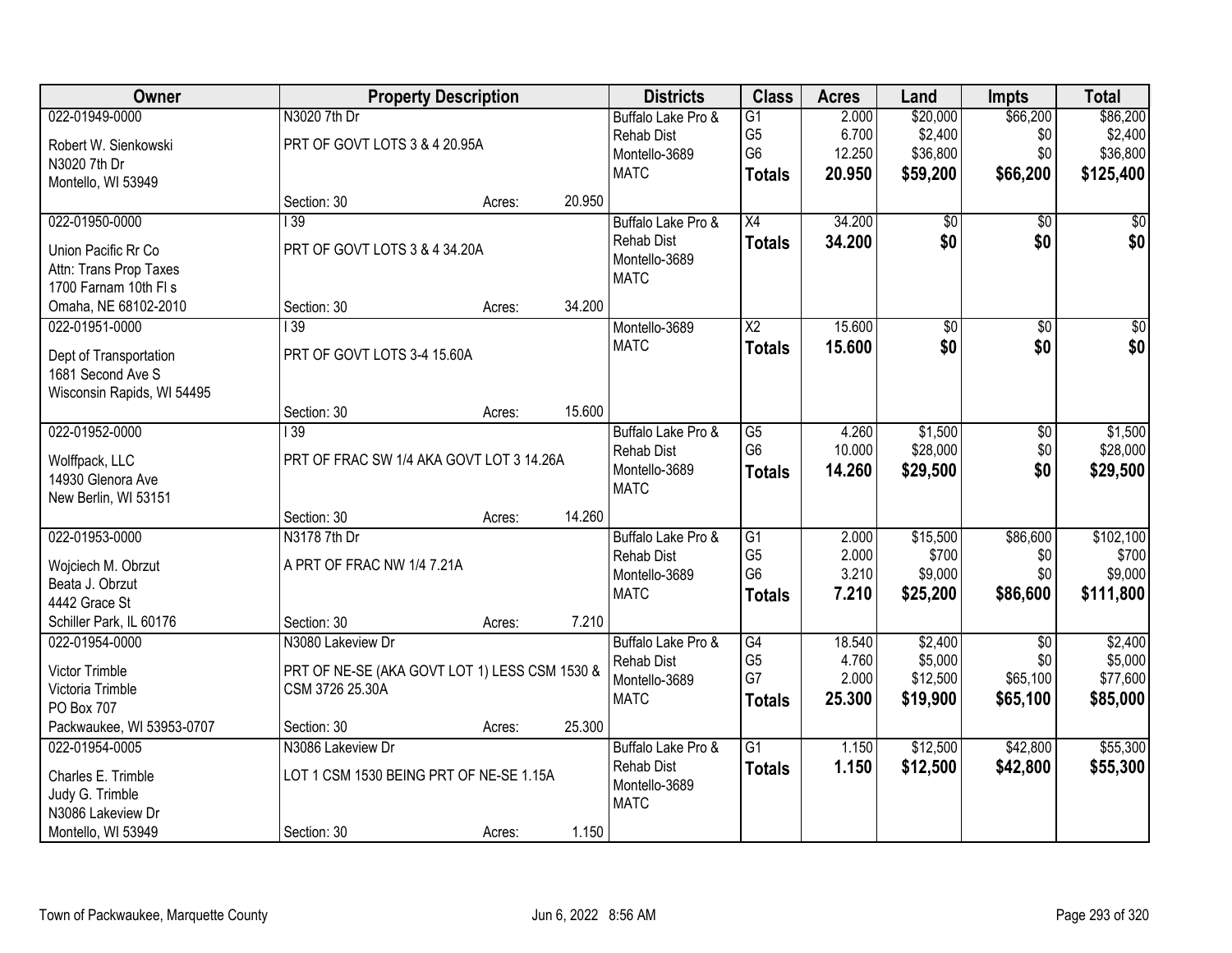| Owner                                   |                                            | <b>Property Description</b> |        | <b>Districts</b>   | <b>Class</b>    | <b>Acres</b> | Land     | <b>Impts</b> | <b>Total</b> |
|-----------------------------------------|--------------------------------------------|-----------------------------|--------|--------------------|-----------------|--------------|----------|--------------|--------------|
| 022-01954-0007                          | N3090 Lakeview Dr                          |                             |        | Buffalo Lake Pro & | $\overline{G1}$ | 2.550        | \$43,100 | \$247,800    | \$290,900    |
| Kyle W. Trimble                         | LOT 1 CSM 3726 BEING PRT OF NE-SE 2.550A   |                             |        | <b>Rehab Dist</b>  | <b>Totals</b>   | 2.550        | \$43,100 | \$247,800    | \$290,900    |
| Melinda S. Trimble                      |                                            |                             |        | Montello-3689      |                 |              |          |              |              |
| N3090 Lakeview Dr                       |                                            |                             |        | <b>MATC</b>        |                 |              |          |              |              |
| Montello, WI 53949                      | Section: 30                                | Acres:                      | 2.550  |                    |                 |              |          |              |              |
| 022-01955-0000                          | N3076 Lakeview Dr                          |                             |        | Montello-3689      | $\overline{G1}$ | 0.500        | \$9,000  | \$51,000     | \$60,000     |
|                                         |                                            |                             |        | <b>MATC</b>        | <b>Totals</b>   | 0.500        | \$9,000  | \$51,000     | \$60,000     |
| Greg & Carla Riesen Living Trust        | PRT OF NE-SE 0.50A                         |                             |        |                    |                 |              |          |              |              |
| N4084 County Rd M<br>Montello, WI 53949 |                                            |                             |        |                    |                 |              |          |              |              |
|                                         | Section: 30                                | Acres:                      | 0.500  |                    |                 |              |          |              |              |
| 022-01956-0000                          | Lakeview Dr                                |                             |        | Buffalo Lake Pro & | G4              | 15.000       | \$1,900  | \$0          | \$1,900      |
|                                         |                                            |                             |        | <b>Rehab Dist</b>  | G5M             | 1.710        | \$2,600  | \$0          | \$2,600      |
| Victor Trimble                          | NW-SE (AKA GOVT LOT 1) LESS CSM 823 16.71A |                             |        | Montello-3689      | <b>Totals</b>   | 16.710       | \$4,500  | \$0          | \$4,500      |
| Victoria Trimble                        |                                            |                             |        | <b>MATC</b>        |                 |              |          |              |              |
| PO Box 707                              |                                            |                             |        |                    |                 |              |          |              |              |
| Packwaukee, WI 53953-0707               | Section: 30                                | Acres:                      | 16.710 |                    |                 |              |          |              |              |
| 022-01957-0000                          | N3045 Lakeview Dr                          |                             |        | Buffalo Lake Pro & | G1              | 2.090        | \$48,900 | \$148,600    | \$197,500    |
| William P. Shogren                      | CSM 823 BEING PRT OF NW-SE 2.09A           |                             |        | <b>Rehab Dist</b>  | <b>Totals</b>   | 2.090        | \$48,900 | \$148,600    | \$197,500    |
| Joy R. Shogren                          |                                            |                             |        | Montello-3689      |                 |              |          |              |              |
| 2051 S 81st St                          |                                            |                             |        | <b>MATC</b>        |                 |              |          |              |              |
| West Allis, WI 53219                    | Section: 30                                | Acres:                      | 2.090  |                    |                 |              |          |              |              |
| 022-01958-0000                          | N2909 Lakeview Dr                          |                             |        | Buffalo Lake Pro & | $\overline{G1}$ | 3.454        | \$67,500 | \$8,000      | \$75,500     |
|                                         | ASSESSORS PLAT 2 LOT 1 8.454A              |                             |        | <b>Rehab Dist</b>  | G <sub>6</sub>  | 5.000        | \$14,000 | \$0          | \$14,000     |
| Patricia A. Barczak<br>Lin Sebena       |                                            |                             |        | Montello-3689      | <b>Totals</b>   | 8.454        | \$81,500 | \$8,000      | \$89,500     |
| W247 S6885 Maple Hill Dr                |                                            |                             |        | <b>MATC</b>        |                 |              |          |              |              |
| Waukesha, WI 53189                      | Section: 30                                | Acres:                      | 8.454  |                    |                 |              |          |              |              |
| 022-01959-0000                          | N2921 Lakeview Dr                          |                             |        | Buffalo Lake Pro & | $\overline{G1}$ | 0.599        | \$32,500 | \$153,600    | \$186,100    |
|                                         |                                            |                             |        | <b>Rehab Dist</b>  | <b>Totals</b>   | 0.599        | \$32,500 | \$153,600    | \$186,100    |
| James D & Beverly M Wilde Trust         | ASSESSORS PLAT 2 LOT 2 0.599A              |                             |        | Montello-3689      |                 |              |          |              |              |
| S88 W19476 Timberbrook Dr               |                                            |                             |        | <b>MATC</b>        |                 |              |          |              |              |
| Muskego, WI 53150                       |                                            |                             |        |                    |                 |              |          |              |              |
|                                         | Section: 30                                | Acres:                      | 0.599  |                    |                 |              |          |              |              |
| 022-01960-0000                          | N2927 Lakeview Dr                          |                             |        | Buffalo Lake Pro & | $\overline{G1}$ | 0.837        | \$41,100 | \$41,000     | \$82,100     |
| Audrey M. Imhoff                        | ASSESSORS PLAT 2 LOT 3 0.837A              |                             |        | <b>Rehab Dist</b>  | <b>Totals</b>   | 0.837        | \$41,100 | \$41,000     | \$82,100     |
| N2927 Lakeview Dr                       |                                            |                             |        | Montello-3689      |                 |              |          |              |              |
| Montello, WI 53949                      |                                            |                             |        | <b>MATC</b>        |                 |              |          |              |              |
|                                         | Section: 30                                | Acres:                      | 0.837  |                    |                 |              |          |              |              |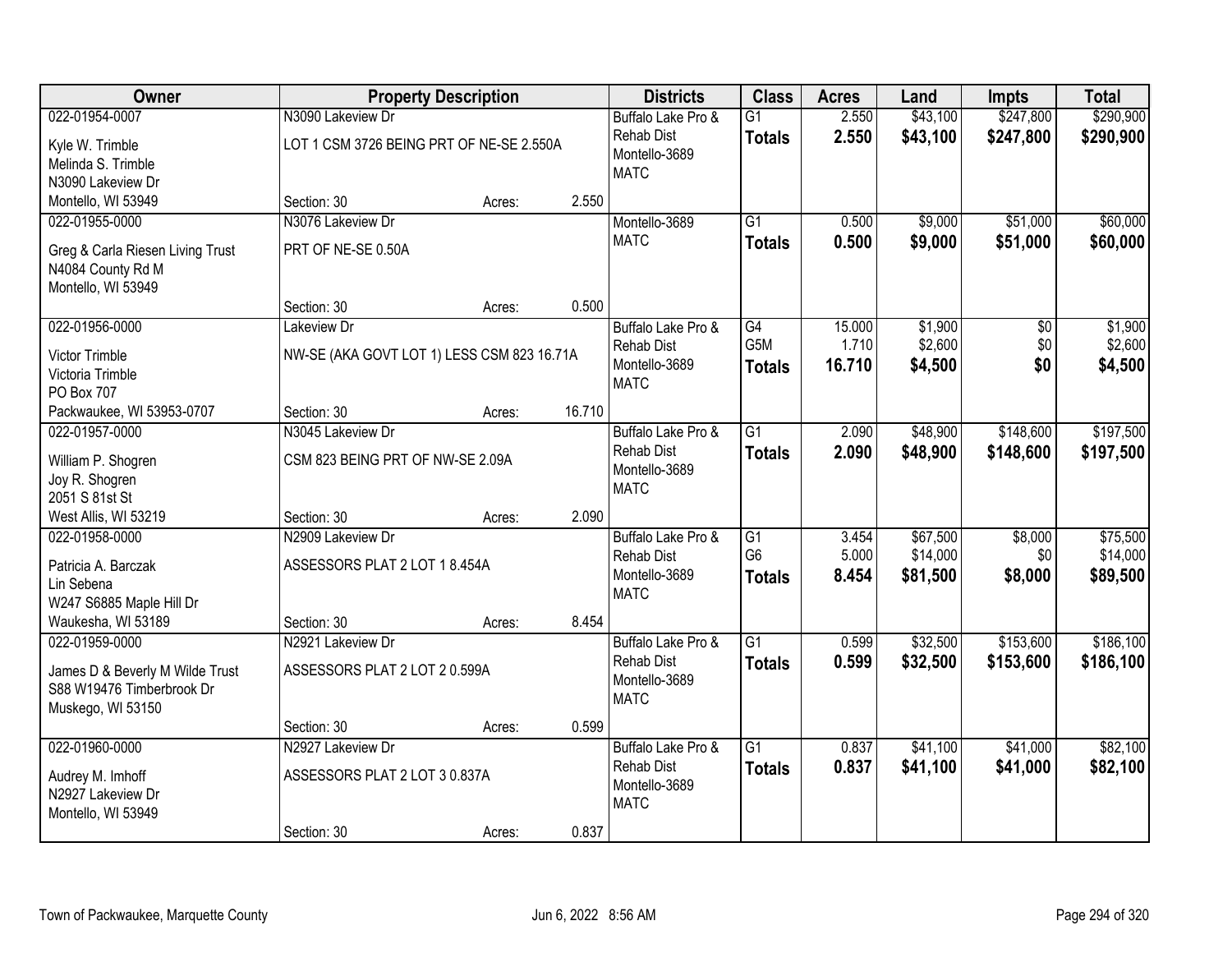| <b>Owner</b>                                                                        |                                                                            | <b>Property Description</b> |       | <b>Districts</b>                                                        | <b>Class</b>                     | <b>Acres</b>   | Land                 | <b>Impts</b>           | <b>Total</b>           |
|-------------------------------------------------------------------------------------|----------------------------------------------------------------------------|-----------------------------|-------|-------------------------------------------------------------------------|----------------------------------|----------------|----------------------|------------------------|------------------------|
| 022-01961-0000<br>Ronald F. Thoms                                                   | N2955 Lakeview Dr<br>LOT 1 CSM 218 BEING PRT LOT 4 ASSESSORS PLAT          |                             |       | Buffalo Lake Pro &<br><b>Rehab Dist</b>                                 | $\overline{G1}$<br><b>Totals</b> | 0.960<br>0.960 | \$55,700<br>\$55,700 | \$78,400<br>\$78,400   | \$134,100<br>\$134,100 |
| N2955 Lakeview Dr<br>Montello, WI 53949                                             | 2.96A                                                                      |                             |       | Montello-3689<br><b>MATC</b>                                            |                                  |                |                      |                        |                        |
|                                                                                     | Section: 30                                                                | Acres:                      | 0.960 |                                                                         |                                  |                |                      |                        |                        |
| 022-01962-0000<br>Cynthia S. Blumreich<br>Michael E. Blumreich<br>N2947 Lakeview Dr | N2947 Lakeview Dr<br>LOT 2 CSM 218 BEING PRT LOT 4 ASSESSORS PLAT<br>2.65A |                             |       | Buffalo Lake Pro &<br>Rehab Dist<br>Montello-3689<br><b>MATC</b>        | $\overline{G1}$<br><b>Totals</b> | 0.650<br>0.650 | \$42,300<br>\$42,300 | \$121,100<br>\$121,100 | \$163,400<br>\$163,400 |
| Montello, WI 53949                                                                  | Section: 30                                                                | Acres:                      | 0.650 |                                                                         |                                  |                |                      |                        |                        |
| 022-01963-0000                                                                      | N2933 Lakeview Dr                                                          |                             |       | Buffalo Lake Pro &                                                      | $\overline{G1}$                  | 0.720          | \$41,400             | \$49,300               | \$90,700               |
| Chester E. Hermansen<br>Carol M. Hermansen<br>1745 Boyd Ave                         | LOT 3 OF CSM 218 BEING PRT LOT 4 ASSESSORS<br><b>PLAT 2.72A</b>            |                             |       | Rehab Dist<br>Montello-3689<br><b>MATC</b>                              | <b>Totals</b>                    | 0.720          | \$41,400             | \$49,300               | \$90,700               |
| Madison, WI 53704                                                                   | Section: 30                                                                | Acres:                      | 0.720 |                                                                         |                                  |                |                      |                        |                        |
| 022-01964-0000<br>Steven Meyer<br>N2981 Lakeview Dr<br>Montello, WI 53949           | N2981 Lakeview Dr<br>ASSESSORS PLAT 2 LOT 5 0.242A                         |                             |       | Buffalo Lake Pro &<br>Rehab Dist<br>Montello-3689<br><b>MATC</b>        | $\overline{G1}$<br><b>Totals</b> | 0.242<br>0.242 | \$19,900<br>\$19,900 | \$6,900<br>\$6,900     | \$26,800<br>\$26,800   |
|                                                                                     | Section: 30                                                                | Acres:                      | 0.242 |                                                                         |                                  |                |                      |                        |                        |
| 022-01965-0000<br>Steven Meyer<br>N2981 Lakeview Dr<br>Montello, WI 53949           | N2981 Lakeview Dr<br>ASSESSORS PLAT 2 LOT 6 0.261A                         |                             |       | Buffalo Lake Pro &<br><b>Rehab Dist</b><br>Montello-3689<br><b>MATC</b> | $\overline{G1}$<br><b>Totals</b> | 0.261<br>0.261 | \$20,100<br>\$20,100 | \$90,900<br>\$90,900   | \$111,000<br>\$111,000 |
|                                                                                     | Section: 30                                                                | Acres:                      | 0.261 |                                                                         |                                  |                |                      |                        |                        |
| 022-01966-0000<br>Lu Ann Darnell<br>594 Black Swamp Rd<br>Felton, DE 19943          | N2993 Lakeview Dr<br>ASSESSORS PLAT 2 LOT 7 0.280A                         |                             |       | Buffalo Lake Pro &<br><b>Rehab Dist</b><br>Montello-3689<br><b>MATC</b> | G1<br><b>Totals</b>              | 0.280<br>0.280 | \$20,100<br>\$20,100 | \$10,400<br>\$10,400   | \$30,500<br>\$30,500   |
|                                                                                     | Section: 30                                                                | Acres:                      | 0.280 |                                                                         |                                  |                |                      |                        |                        |
| 022-01967-0000<br>Lu Ann Darnell<br>594 Black Swamp Rd<br>Felton, DE 19943          | N2993 Lakeview Dr<br>ASSESSORS PLAT 2 LOT 8 0.444A<br>Section: 30          | Acres:                      | 0.444 | Buffalo Lake Pro &<br><b>Rehab Dist</b><br>Montello-3689<br><b>MATC</b> | $\overline{G1}$<br><b>Totals</b> | 0.444<br>0.444 | \$27,400<br>\$27,400 | \$112,300<br>\$112,300 | \$139,700<br>\$139,700 |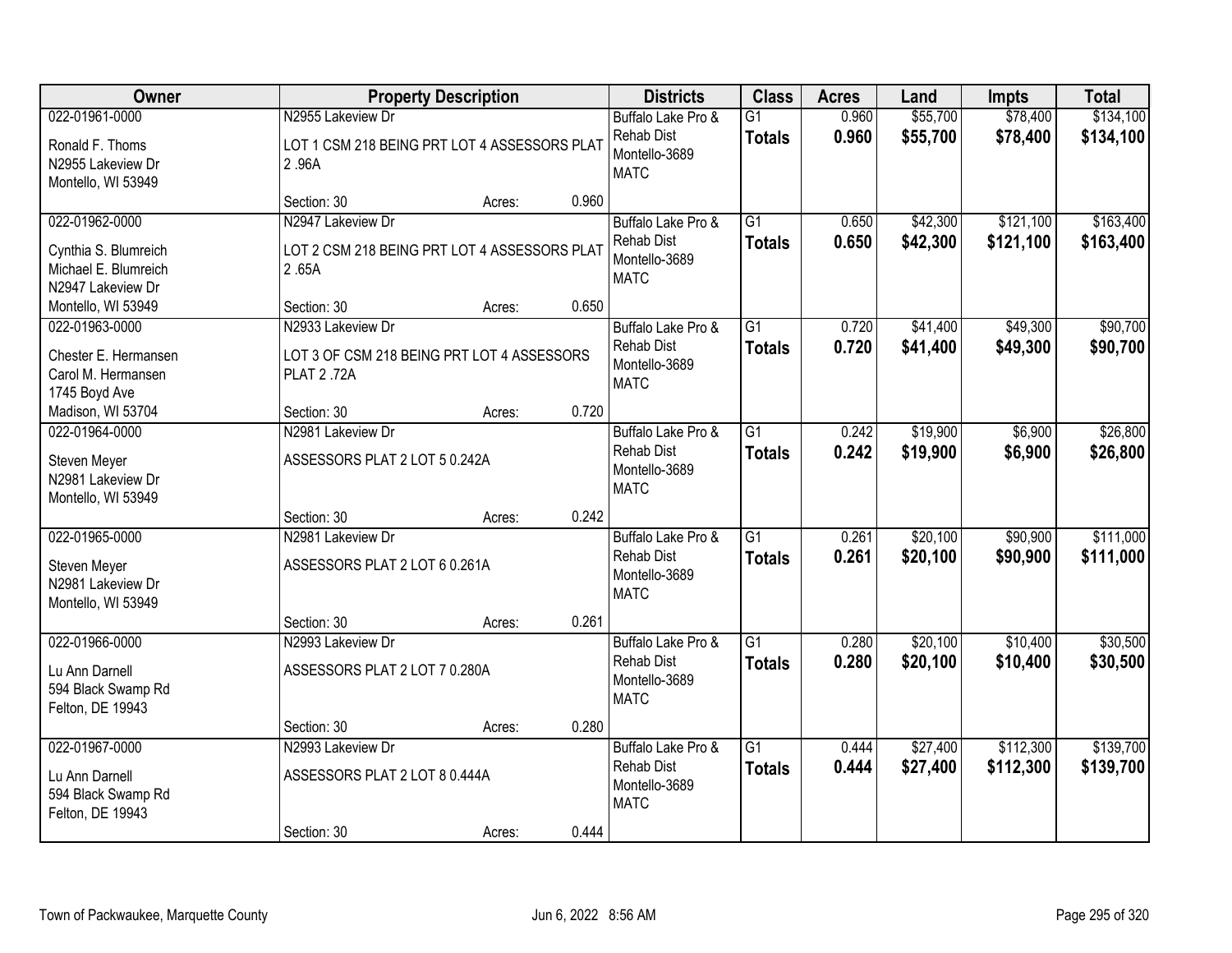| Owner                                                                                               |                                                                   | <b>Property Description</b> |       | <b>Districts</b>                                                        | <b>Class</b>                     | <b>Acres</b>   | Land                 | <b>Impts</b>           | <b>Total</b>           |
|-----------------------------------------------------------------------------------------------------|-------------------------------------------------------------------|-----------------------------|-------|-------------------------------------------------------------------------|----------------------------------|----------------|----------------------|------------------------|------------------------|
| 022-01968-0000                                                                                      | N2997 Lakeview Dr                                                 |                             |       | Buffalo Lake Pro &                                                      | $\overline{G1}$                  | 0.275          | \$20,100             | \$18,900               | \$39,000               |
| Jeannie S. Hanson et al<br>24 Reids Dr<br>Waupun, WI 53963                                          | ASSESSORS PLAT 2 LOT 9 0.275A                                     |                             |       | <b>Rehab Dist</b><br>Montello-3689<br><b>MATC</b>                       | <b>Totals</b>                    | 0.275          | \$20,100             | \$18,900               | \$39,000               |
|                                                                                                     | Section: 30                                                       | Acres:                      | 0.275 |                                                                         |                                  |                |                      |                        |                        |
| 022-01969-0000                                                                                      | N3005 Lakeview Dr                                                 |                             |       | Buffalo Lake Pro &                                                      | $\overline{G1}$                  | 0.228          | \$20,100             | \$46,100               | \$66,200               |
| Amp Property Solutions, LLC<br>4956 County Rd K<br>Blue Mounds, WI 53517                            | ASSESSORS PLAT 2 N 1/2 OF LOT 10 0.228A                           |                             |       | <b>Rehab Dist</b><br>Montello-3689<br><b>MATC</b>                       | <b>Totals</b>                    | 0.228          | \$20,100             | \$46,100               | \$66,200               |
|                                                                                                     | Section: 30                                                       | Acres:                      | 0.228 |                                                                         |                                  |                |                      |                        |                        |
| 022-01970-0000                                                                                      | N3001 Lakeview Dr                                                 |                             |       | Buffalo Lake Pro &                                                      | G1                               | 0.252          | \$20,100             | \$45,900               | \$66,000               |
| Cah Investments, LLC<br>1625 Oak Grove Rd<br>Brookfield, WI 53005                                   | ASSESSORS PLAT 2 S 1/2 OF LOT 10 0.252A                           |                             |       | <b>Rehab Dist</b><br>Montello-3689<br><b>MATC</b>                       | <b>Totals</b>                    | 0.252          | \$20,100             | \$45,900               | \$66,000               |
|                                                                                                     | Section: 30                                                       | Acres:                      | 0.252 |                                                                         |                                  |                |                      |                        |                        |
| 022-01971-0000                                                                                      | N3013 Lakeview Dr                                                 |                             |       | Buffalo Lake Pro &                                                      | $\overline{G1}$                  | 0.252          | \$39,200             | \$39,100               | \$78,300               |
| Thomas Heninger<br>Linda J. Rothberger<br>154 Proudfit St Apt 2                                     | ASSESSORS PLAT 2 LOT 11 0.252A                                    |                             |       | <b>Rehab Dist</b><br>Montello-3689<br><b>MATC</b>                       | <b>Totals</b>                    | 0.252          | \$39,200             | \$39,100               | \$78,300               |
| Madison, WI 53715                                                                                   | Section: 30                                                       | Acres:                      | 0.252 |                                                                         |                                  |                |                      |                        |                        |
| 022-01972-0000<br>Karen K. Vial Trustees<br>Steven M & Karen K Vial Rev Trust<br>1117 N Parkview St | N3021 Lakeview Dr<br>ASSESSORS PLAT 2 LOT 12 0.308A               |                             |       | Buffalo Lake Pro &<br><b>Rehab Dist</b><br>Montello-3689<br><b>MATC</b> | $\overline{G1}$<br><b>Totals</b> | 0.308<br>0.308 | \$34,100<br>\$34,100 | \$101,100<br>\$101,100 | \$135,200<br>\$135,200 |
| Cottage Grove, WI 53527                                                                             | Section: 30                                                       | Acres:                      | 0.308 |                                                                         |                                  |                |                      |                        |                        |
| 022-01973-0000                                                                                      | N3027 Lakeview Dr                                                 |                             |       | Buffalo Lake Pro &                                                      | $\overline{G1}$                  | 0.431          | \$46,500             | \$77,100               | \$123,600              |
| Allen K. Rosenthal<br>PO Box 427<br>Packwaukee, WI 53953                                            | ASSESSORS PLAT 2 LOT 13 0.431A                                    |                             |       | <b>Rehab Dist</b><br>Montello-3689<br><b>MATC</b>                       | <b>Totals</b>                    | 0.431          | \$46,500             | \$77,100               | \$123,600              |
|                                                                                                     | Section: 30                                                       | Acres:                      | 0.431 |                                                                         |                                  |                |                      |                        |                        |
| 022-01974-0000<br>Allen K. Rosenthal<br>PO Box 427<br>Packwaukee, WI 53953                          | N3031 Lakeview Dr<br>LOT 1 CSM 2066 BEING PRT OF GOVT LOT 1 0.45A |                             |       | Buffalo Lake Pro &<br><b>Rehab Dist</b><br>Montello-3689<br><b>MATC</b> | $\overline{G1}$<br><b>Totals</b> | 0.450<br>0.450 | \$33,600<br>\$33,600 | \$59,000<br>\$59,000   | \$92,600<br>\$92,600   |
|                                                                                                     | Section: 30                                                       | Acres:                      | 0.450 |                                                                         |                                  |                |                      |                        |                        |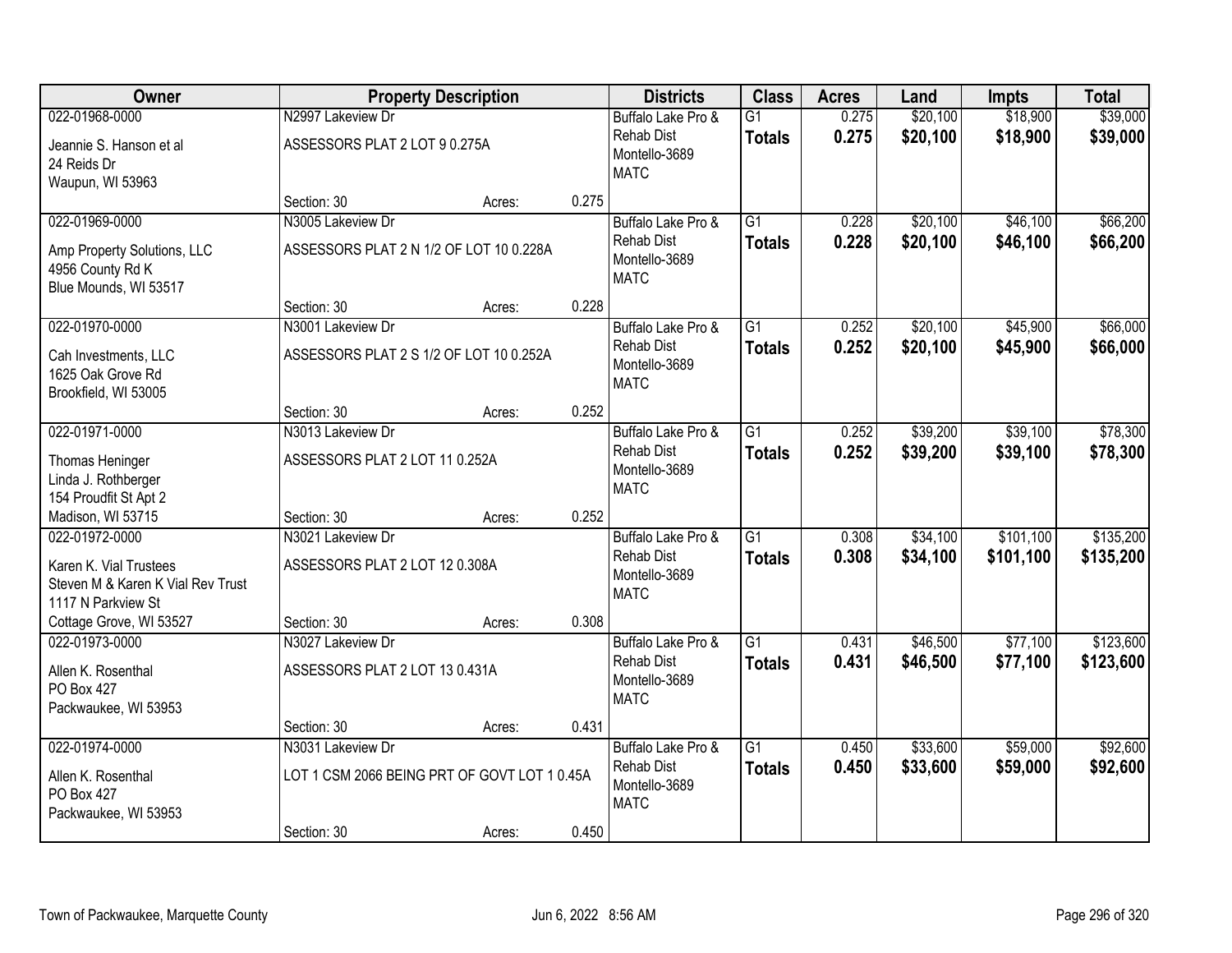| Owner                                       | <b>Property Description</b>      |        |        | <b>Districts</b>   | <b>Class</b>     | <b>Acres</b> | Land      | <b>Impts</b>    | <b>Total</b>     |
|---------------------------------------------|----------------------------------|--------|--------|--------------------|------------------|--------------|-----------|-----------------|------------------|
| 022-01975-0000                              | Lakeview Dr                      |        |        | Montello-3689      | $\overline{G6}$  | 5.350        | \$15,000  | $\overline{50}$ | \$15,000         |
| Victor Trimble                              | PRT SW-SE (AKA GOVT LOT 2) 5.35A |        |        | <b>MATC</b>        | <b>Totals</b>    | 5.350        | \$15,000  | \$0             | \$15,000         |
| Victoria Trimble                            |                                  |        |        |                    |                  |              |           |                 |                  |
| PO Box 707                                  |                                  |        |        |                    |                  |              |           |                 |                  |
| Packwaukee, WI 53953-0707                   | Section: 30                      | Acres: | 5.350  |                    |                  |              |           |                 |                  |
| 022-01976-0000                              | <b>Lakeview Dr</b>               |        |        | Montello-3689      | G4               | 20.000       | \$2,500   | \$0             | \$2,500          |
| Victor Trimble                              | SE-SE LESS RR R/W 36.00A         |        |        | <b>MATC</b>        | G <sub>5</sub> M | 16.000       | \$22,400  | \$0             | \$22,400         |
| Victoria Trimble                            |                                  |        |        |                    | <b>Totals</b>    | 36.000       | \$24,900  | \$0             | \$24,900         |
| PO Box 707                                  |                                  |        |        |                    |                  |              |           |                 |                  |
| Packwaukee, WI 53953-0707                   | Section: 30                      | Acres: | 36.000 |                    |                  |              |           |                 |                  |
| 022-01976-0005                              | Lakeview Dr                      |        |        | Montello-3689      | $\overline{X4}$  | 4.000        | \$0       | \$0             | $\overline{\$0}$ |
| Union Pacific Rr Co                         | RR R/W LOCATED IN SE-SE 4.00A    |        |        | <b>MATC</b>        | <b>Totals</b>    | 4.000        | \$0       | \$0             | \$0              |
| Attn: Trans Prop Taxes                      |                                  |        |        |                    |                  |              |           |                 |                  |
| 1700 Farnam 10th FI s                       |                                  |        |        |                    |                  |              |           |                 |                  |
| Omaha, NE 68102-2010                        | Section: 30                      | Acres: | 4.000  |                    |                  |              |           |                 |                  |
| 022-01977-0000                              | N2856 Lakeview Dr                |        |        | Montello-3689      | G1               | 2.000        | \$12,000  | \$244,400       | \$256,400        |
|                                             | <b>NE-NE 40.00A</b>              |        |        | <b>MATC</b>        | G <sub>5</sub>   | 2.000        | \$1,200   | \$0             | \$1,200          |
| <b>Chester Trimble</b><br>Teresa M. Trimble |                                  |        |        |                    | G <sub>6</sub>   | 36.000       | \$100,800 | \$0             | \$100,800        |
| N2856 Lakeview Dr                           |                                  |        |        |                    | <b>Totals</b>    | 40.000       | \$114,000 | \$244,400       | \$358,400        |
| Montello, WI 53949                          | Section: 31                      | Acres: | 40.000 |                    |                  |              |           |                 |                  |
| 022-01978-0000                              | N2784 West Dr                    |        |        | Montello-3689      | $\overline{G1}$  | 6.275        | \$27,000  | \$193,900       | \$220,900        |
|                                             |                                  |        |        | <b>MATC</b>        | <b>Totals</b>    | 6.275        | \$27,000  | \$193,900       | \$220,900        |
| Danniel D. O'Brien (Le et al                | PRT OF GOVT LOT 2 6.275A         |        |        |                    |                  |              |           |                 |                  |
| N2784 West Dr<br>Montello, WI 53949         |                                  |        |        |                    |                  |              |           |                 |                  |
|                                             | Section: 31                      | Acres: | 6.275  |                    |                  |              |           |                 |                  |
| 022-01979-0000                              | West Dr                          |        |        | Buffalo Lake Pro & | $\overline{G6}$  | 4.960        | \$13,900  | \$0             | \$13,900         |
|                                             |                                  |        |        | <b>Rehab Dist</b>  | <b>Totals</b>    | 4.960        | \$13,900  | \$0             | \$13,900         |
| Patricia A. Sommers                         | PRT OF GOVT LOT 2 4.96A          |        |        | Montello-3689      |                  |              |           |                 |                  |
| 300 E 3rd St                                |                                  |        |        | <b>MATC</b>        |                  |              |           |                 |                  |
| Beaver Dam, WI 53916                        | Section: 31                      |        | 4.960  |                    |                  |              |           |                 |                  |
| 022-01980-0000                              | N2718 West Dr                    | Acres: |        | Montello-3689      | $\overline{G1}$  | 5.620        | \$24,700  | \$163,600       | \$188,300        |
|                                             |                                  |        |        | <b>MATC</b>        | <b>Totals</b>    | 5.620        | \$24,700  | \$163,600       | \$188,300        |
| Patricia A. Sommers                         | PRT OF GOVT LOT 2 5.62A          |        |        |                    |                  |              |           |                 |                  |
| 300 E 3rd St                                |                                  |        |        |                    |                  |              |           |                 |                  |
| Beaver Dam, WI 53916                        |                                  |        |        |                    |                  |              |           |                 |                  |
|                                             | Section: 31                      | Acres: | 5.620  |                    |                  |              |           |                 |                  |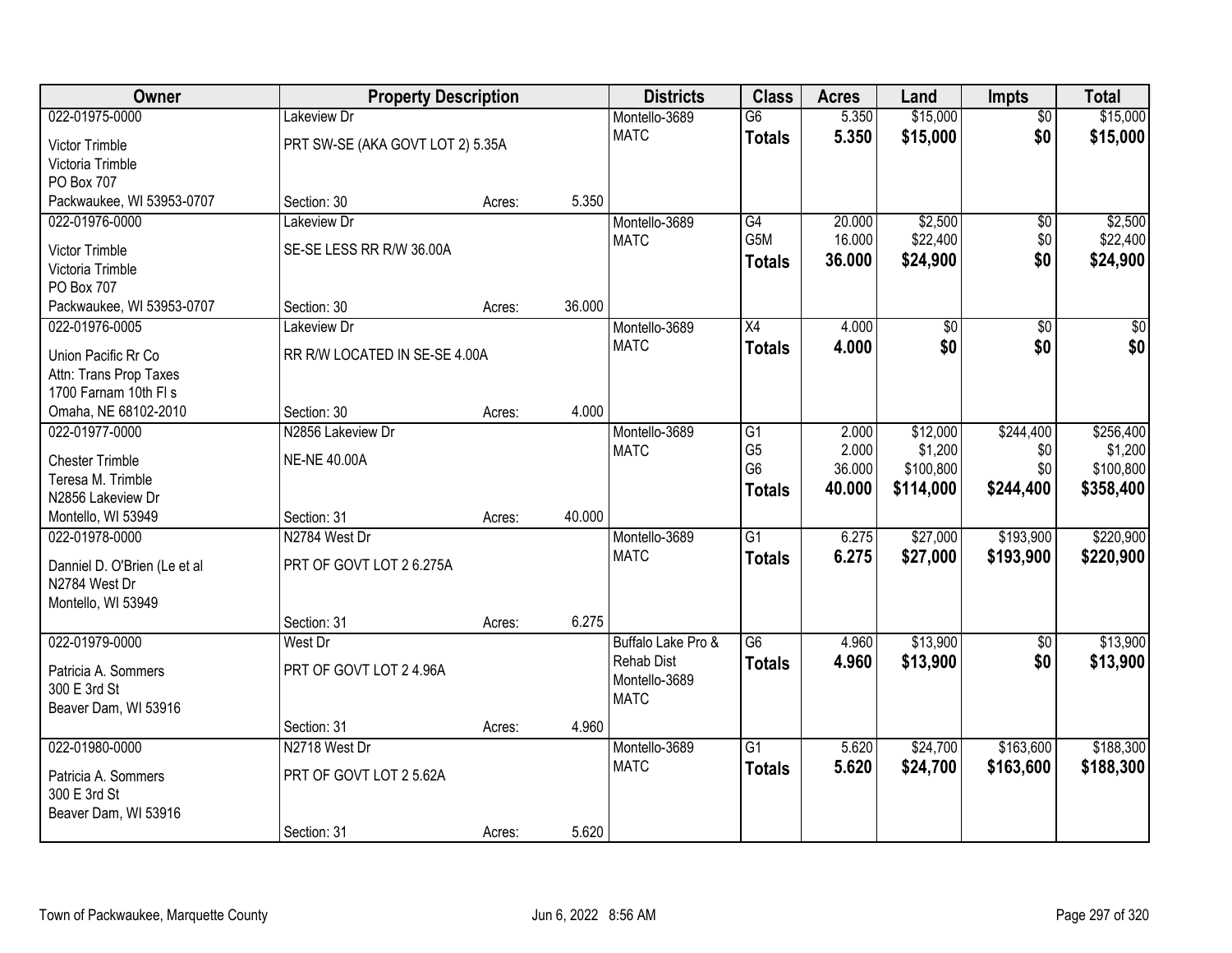| Owner                                                                                  |                                                   | <b>Property Description</b>                           |        | <b>Districts</b>                                                        | <b>Class</b>                                       | <b>Acres</b>               | Land                             | <b>Impts</b>                | <b>Total</b>                     |
|----------------------------------------------------------------------------------------|---------------------------------------------------|-------------------------------------------------------|--------|-------------------------------------------------------------------------|----------------------------------------------------|----------------------------|----------------------------------|-----------------------------|----------------------------------|
| 022-01980-0005                                                                         | <b>Hillcrest Dr</b>                               |                                                       |        | Buffalo Lake Pro &                                                      | $\overline{G1}$                                    | 0.230                      | \$3,700                          | $\overline{50}$             | \$3,700                          |
| Peggy S. Wolf<br>940 Meadow Ct<br>Bradley, IL 60915-2661                               | BUFFALO SHORES ESTATES 00.23A                     | PRT OF GOVT LOT 2 60FT WIDE LY E OF BLOCK 16          |        | <b>Rehab Dist</b><br>Montello-3689<br><b>MATC</b>                       | <b>Totals</b>                                      | 0.230                      | \$3,700                          | \$0                         | \$3,700                          |
|                                                                                        | Section: 31                                       | Acres:                                                | 0.230  |                                                                         |                                                    |                            |                                  |                             |                                  |
| 022-01981-0000<br>Wolffpack, LLC<br>14930 Glenora Ave<br>New Berlin, WI 53151          | $\overline{139}$<br>FRAC PRT OF GOVT LOT 8 26.28A |                                                       |        | Buffalo Lake Pro &<br><b>Rehab Dist</b><br>Montello-3689<br><b>MATC</b> | $\overline{G5}$<br>G <sub>6</sub><br><b>Totals</b> | 14.000<br>12.280<br>26.280 | \$4,900<br>\$34,400<br>\$39,300  | \$0<br>\$0<br>\$0           | \$4,900<br>\$34,400<br>\$39,300  |
|                                                                                        | Section: 31                                       | Acres:                                                | 26.280 |                                                                         |                                                    |                            |                                  |                             |                                  |
| 022-01982-0000<br>Wolffpack, LLC<br>14930 Glenora Ave<br>New Berlin, WI 53151          | 139<br>FRAC PRT OF GOVT LOT 7 27.86A              |                                                       |        | Buffalo Lake Pro &<br><b>Rehab Dist</b><br>Montello-3689<br><b>MATC</b> | G5<br>G <sub>6</sub><br><b>Totals</b>              | 17.860<br>10.000<br>27.860 | \$6,300<br>\$28,000<br>\$34,300  | $\sqrt[6]{3}$<br>\$0<br>\$0 | \$6,300<br>\$28,000<br>\$34,300  |
|                                                                                        | Section: 31                                       | Acres:                                                | 27.860 |                                                                         |                                                    |                            |                                  |                             |                                  |
| 022-01983-0000<br>Wolffpack, LLC<br>14930 Glenora Ave<br>New Berlin, WI 53151          | 139<br>FRAC PRT OF GOVT LOT 6 26.57A              |                                                       |        | Buffalo Lake Pro &<br><b>Rehab Dist</b><br>Montello-3689<br><b>MATC</b> | $\overline{G5}$<br><b>Totals</b>                   | 26.570<br>26.570           | \$9,300<br>\$9,300               | $\sqrt[6]{3}$<br>\$0        | \$9,300<br>\$9,300               |
|                                                                                        | Section: 31                                       | Acres:                                                | 26.570 |                                                                         |                                                    |                            |                                  |                             |                                  |
| 022-01984-0000<br><b>Edward Wachholder Trust</b><br>1241 Concord Dr<br>Elgin, IL 60120 | $\overline{139}$<br>FRAC PRT OF GOVT LOT 5 72.09A |                                                       |        | Buffalo Lake Pro &<br><b>Rehab Dist</b><br>Montello-3689<br><b>MATC</b> | $\overline{G5}$<br>G <sub>6</sub><br><b>Totals</b> | 62.090<br>10.000<br>72.090 | \$21,800<br>\$30,000<br>\$51,800 | \$0<br>\$0<br>\$0           | \$21,800<br>\$30,000<br>\$51,800 |
| 022-01985-0000                                                                         | Section: 31                                       | Acres:                                                | 72.090 |                                                                         | $\overline{G1}$                                    | 0.860                      | \$34,900                         | \$133,400                   | \$168,300                        |
| David R. Dietzman et al<br>Attn: 000<br>1426 Wheeler Ct Unit d                         | W6205 South St                                    | FRAC PRT OF GOVT LOT 3 100FT FRTG 0.86A               |        | Buffalo Lake Pro &<br><b>Rehab Dist</b><br>Montello-3689<br><b>MATC</b> | <b>Totals</b>                                      | 0.860                      | \$34,900                         | \$133,400                   | \$168,300                        |
| Madison, WI 53704<br>022-01986-0000                                                    | Section: 31<br>Lakeview Dr                        | Acres:                                                | 0.860  | Montello-3689                                                           | G5                                                 | 2.780                      | \$1,600                          | $\overline{60}$             | \$1,600                          |
| John W. Laursen et al<br>Attn: Gerald R Stimps<br>W6171 Lake St<br>Montello, WI 53949  | LESS LOT 1 CSM 3092 11.01A<br>Section: 31         | FRAC PRT GOVT LOT 3 INCL LOTS 1 & 2 CSM 871<br>Acres: | 11.010 | <b>MATC</b>                                                             | G <sub>6</sub><br><b>Totals</b>                    | 8.230<br>11.010            | \$23,000<br>\$24,600             | \$0<br>\$0                  | \$23,000<br>\$24,600             |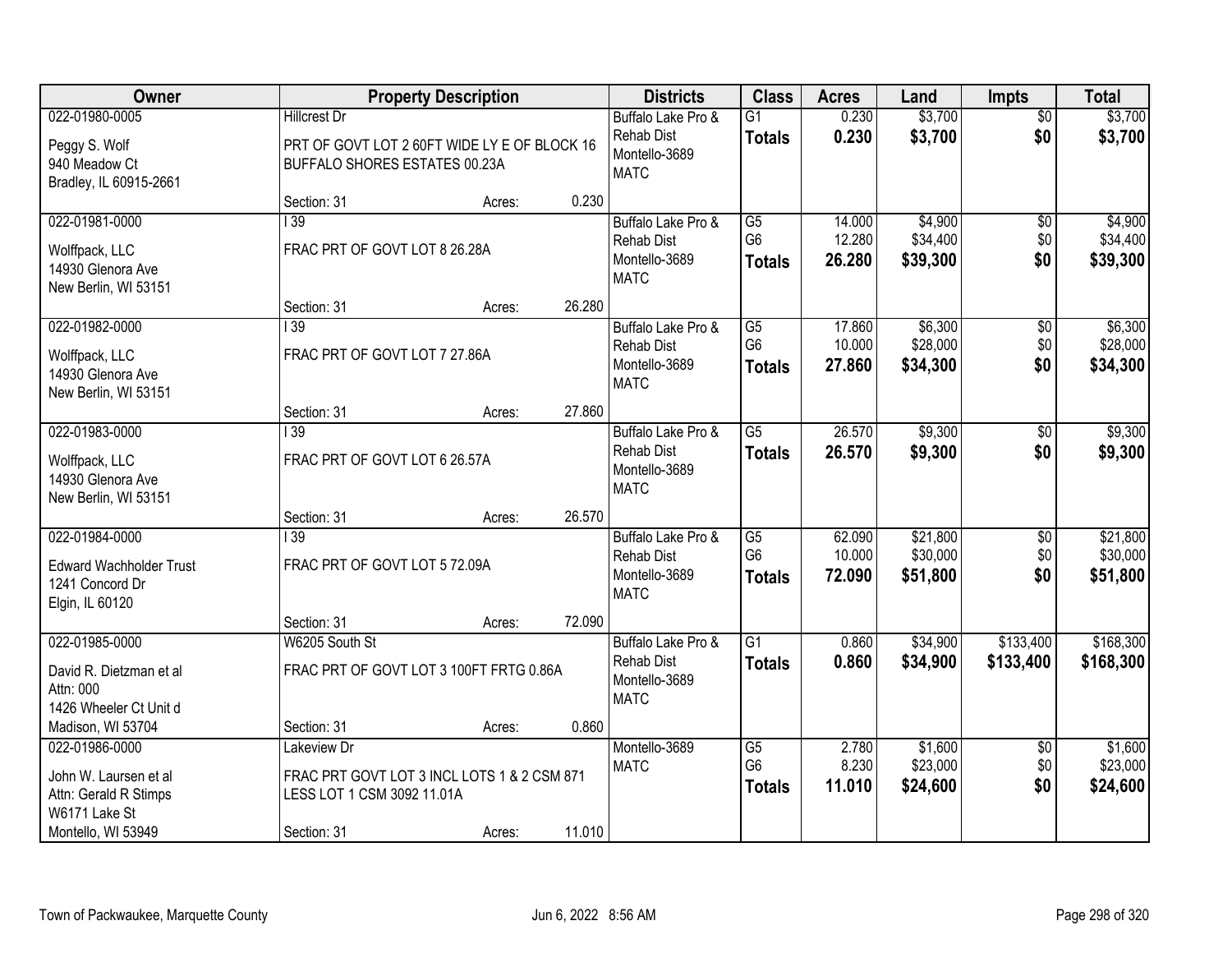| <b>Owner</b>                         |                                              | <b>Property Description</b> |        | <b>Districts</b>   | <b>Class</b>    | <b>Acres</b> | Land     | <b>Impts</b>    | <b>Total</b> |
|--------------------------------------|----------------------------------------------|-----------------------------|--------|--------------------|-----------------|--------------|----------|-----------------|--------------|
| 022-01986-0005                       | W6171 Lake St                                |                             |        | Montello-3689      | $\overline{G1}$ | 1.370        | \$9,800  | \$124,000       | \$133,800    |
| Gerald R. Stimps                     | LOT 1 CSM 3092 BEING PRT OF GOVT LOT 3 &     |                             |        | <b>MATC</b>        | <b>Totals</b>   | 1.370        | \$9,800  | \$124,000       | \$133,800    |
| Linda L. Stimps                      | <b>NE-SE 1.37A</b>                           |                             |        |                    |                 |              |          |                 |              |
| W6171 Lake St                        |                                              |                             |        |                    |                 |              |          |                 |              |
| Montello, WI 53949                   | Section: 31                                  | Acres:                      | 1.370  |                    |                 |              |          |                 |              |
| 022-01986-0010                       | Lakeview Dr                                  |                             |        | Montello-3689      | $\overline{G6}$ | 1.400        | \$3,900  | \$0             | \$3,900      |
| Richard K. Stimps                    | LOT 4 CSM 871 BEING PRT OF GOV'T LOT 3 1.40A |                             |        | <b>MATC</b>        | <b>Totals</b>   | 1.400        | \$3,900  | \$0             | \$3,900      |
| 2483 5 Mile Rd                       |                                              |                             |        |                    |                 |              |          |                 |              |
| Racine, WI 53402-1671                |                                              |                             |        |                    |                 |              |          |                 |              |
|                                      | Section: 31                                  | Acres:                      | 1.400  |                    |                 |              |          |                 |              |
| 022-01987-0000                       | N2659 Lakeview Dr                            |                             |        | Buffalo Lake Pro & | G1              | 1.480        | \$53,800 | \$36,900        | \$90,700     |
| John J. Carter                       | LOT 2 CSM 231 1.48A                          |                             |        | <b>Rehab Dist</b>  | <b>Totals</b>   | 1.480        | \$53,800 | \$36,900        | \$90,700     |
| N3587 4th Dr                         |                                              |                             |        | Montello-3689      |                 |              |          |                 |              |
| Oxford, WI 53952                     |                                              |                             |        | <b>MATC</b>        |                 |              |          |                 |              |
|                                      | Section: 31                                  | Acres:                      | 1.480  |                    |                 |              |          |                 |              |
| 022-01988-0000                       | N2635 Lakeview Dr                            |                             |        | Buffalo Lake Pro & | G1              | 2.000        | \$27,200 | \$19,800        | \$47,000     |
|                                      |                                              |                             |        | <b>Rehab Dist</b>  | G <sub>6</sub>  | 2.050        | \$6,200  | \$0             | \$6,200      |
| Jeffrey J. Carter<br>Kathleen Carter | LOT 3 CSM 3498 BEING PRT OF GOVT LOT 3 4.05A |                             |        | Montello-3689      | <b>Totals</b>   | 4.050        | \$33,400 | \$19,800        | \$53,200     |
| 13503 W Meadow Ln                    |                                              |                             |        | <b>MATC</b>        |                 |              |          |                 |              |
| New Berlin, WI 53151                 | Section: 31                                  | Acres:                      | 4.050  |                    |                 |              |          |                 |              |
| 022-01988-0005                       | Lakeview Dr                                  |                             |        | Buffalo Lake Pro & | $\overline{G5}$ | 0.750        | \$800    | $\overline{50}$ | \$800        |
|                                      |                                              |                             |        | <b>Rehab Dist</b>  | G <sub>6</sub>  | 16.380       | \$49,100 | \$0             | \$49,100     |
| Kathleen L. Strasser                 | LOTS 1 & 2 & OUTLOT 1 CSM 3498 BEING PRT OF  |                             |        | Montello-3689      | <b>Totals</b>   | 17.130       | \$49,900 | \$0             | \$49,900     |
| 1405 N English Settlement Ave        | GOVT LOT 3 17.13A                            |                             |        | <b>MATC</b>        |                 |              |          |                 |              |
| Burlington, WI 53105                 | Section: 31                                  | Acres:                      | 17.130 |                    |                 |              |          |                 |              |
| 022-01989-0000                       | N2665 Lakeview Dr                            |                             |        | Buffalo Lake Pro & | $\overline{G1}$ | 0.550        | \$29,700 | \$45,100        | \$74,800     |
|                                      |                                              |                             |        | <b>Rehab Dist</b>  | <b>Totals</b>   | 0.550        | \$29,700 | \$45,100        | \$74,800     |
| Kathleen Sukkert                     | LOT 1 CSM 231 BEING PRT OF GOVT LOT 3 0.55A  |                             |        | Montello-3689      |                 |              |          |                 |              |
| 1405 N English Settlement Ave        |                                              |                             |        | <b>MATC</b>        |                 |              |          |                 |              |
| Burlington, WI 53105                 |                                              |                             |        |                    |                 |              |          |                 |              |
| 022-01990-0000                       | Section: 31<br>N2658 Lakeview Dr             | Acres:                      | 0.550  | Buffalo Lake Pro & | $\overline{G1}$ | 1.200        | \$9,200  | \$21,600        | \$30,800     |
|                                      |                                              |                             |        | <b>Rehab Dist</b>  | <b>Totals</b>   | 1.200        | \$9,200  | \$21,600        | \$30,800     |
| Le Roy T. Laursen et al              | FRAC PRT OF GOVT LOT 3 1.20A                 |                             |        | Montello-3689      |                 |              |          |                 |              |
| 7090 County Rd 24                    |                                              |                             |        | <b>MATC</b>        |                 |              |          |                 |              |
| Orland, CA 95963                     |                                              |                             |        |                    |                 |              |          |                 |              |
|                                      | Section: 31                                  | Acres:                      | 1.200  |                    |                 |              |          |                 |              |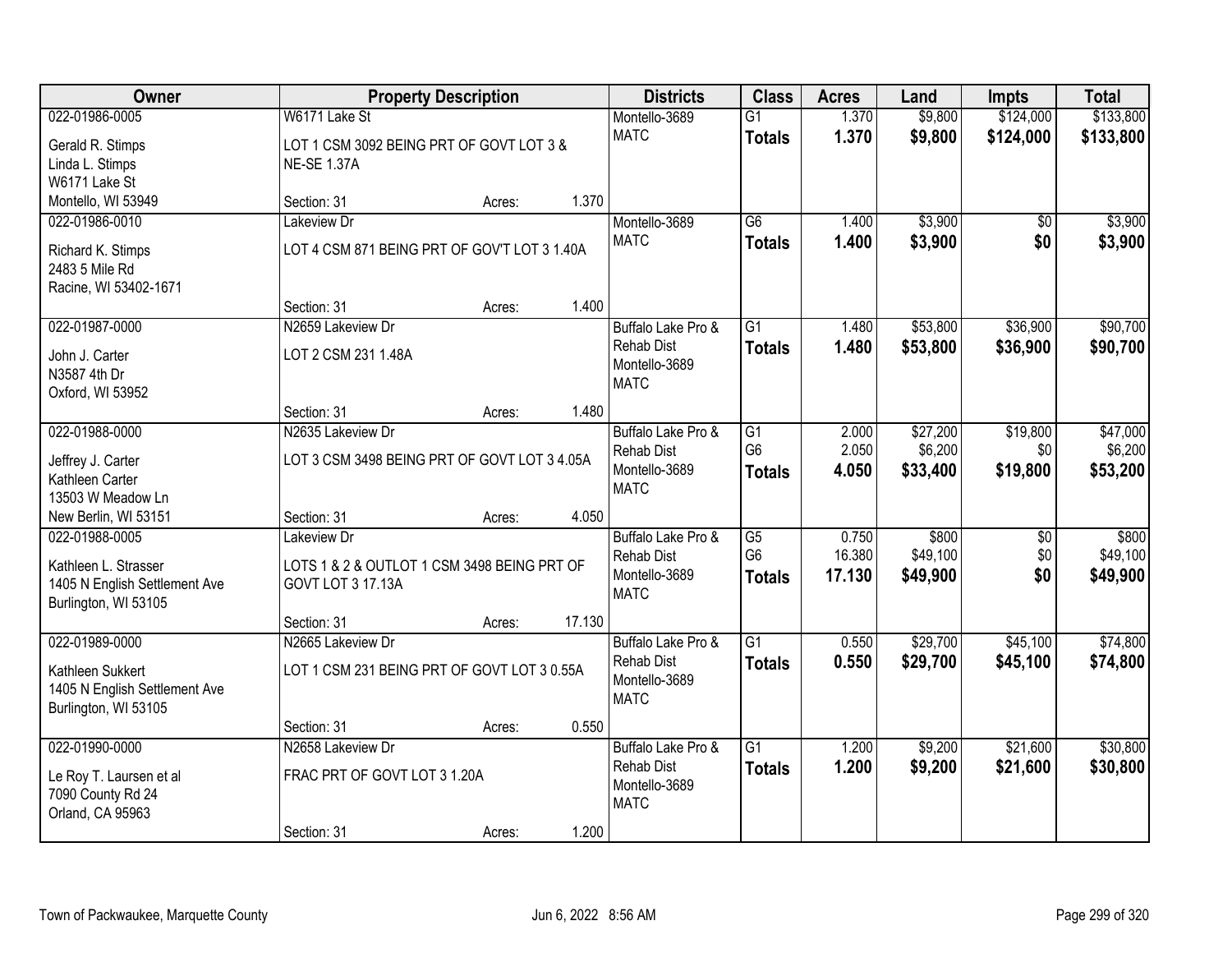| <b>Owner</b>                                |                                                | <b>Property Description</b> |        | <b>Districts</b>                   | <b>Class</b>    | <b>Acres</b> | Land     | <b>Impts</b> | <b>Total</b> |
|---------------------------------------------|------------------------------------------------|-----------------------------|--------|------------------------------------|-----------------|--------------|----------|--------------|--------------|
| 022-01991-0000                              | N2666 Lakeview Dr                              |                             |        | Buffalo Lake Pro &                 | $\overline{G1}$ | 1.250        | \$9,400  | \$72,200     | \$81,600     |
| Aaron W. Laursen                            | FRAC PRT OF GOVT LOT 3 1.25A                   |                             |        | <b>Rehab Dist</b>                  | <b>Totals</b>   | 1.250        | \$9,400  | \$72,200     | \$81,600     |
| Laura M. Laursen                            |                                                |                             |        | Montello-3689                      |                 |              |          |              |              |
| 4449 Indian Lake Dr                         |                                                |                             |        | <b>MATC</b>                        |                 |              |          |              |              |
| Janesville, WI 53548                        | Section: 31                                    | Acres:                      | 1.250  |                                    |                 |              |          |              |              |
| 022-01992-0000                              | N2648 Lakeview Dr                              |                             |        | Buffalo Lake Pro &                 | $\overline{G1}$ | 1.390        | \$9,900  | \$69,600     | \$79,500     |
| Timothy A. Laursen                          | LOT 3 OF CSM 871 BEING PRT OF GOVT LOT 3 1.39A |                             |        | <b>Rehab Dist</b>                  | <b>Totals</b>   | 1.390        | \$9,900  | \$69,600     | \$79,500     |
| Sue E. Laursen                              |                                                |                             |        | Montello-3689                      |                 |              |          |              |              |
| 7090 County Rd 24                           |                                                |                             |        | <b>MATC</b>                        |                 |              |          |              |              |
| Orland, CA 95963                            | Section: 31                                    | Acres:                      | 1.390  |                                    |                 |              |          |              |              |
| 022-01993-0000                              | N2577 Lakeview Dr                              |                             |        | Buffalo Lake Pro &                 | $\overline{G1}$ | 2.000        | \$63,700 | \$83,400     | \$147,100    |
|                                             |                                                |                             |        | <b>Rehab Dist</b>                  | <b>Totals</b>   | 2.000        | \$63,700 | \$83,400     | \$147,100    |
| Dorie Hodges et al<br>1800 N Wood St        | FRAC PART OF GOVT LOT 4 2.00A                  |                             |        | Montello-3689                      |                 |              |          |              |              |
| Chicago, IL 60622                           |                                                |                             |        | <b>MATC</b>                        |                 |              |          |              |              |
|                                             | Section: 31                                    | Acres:                      | 2.000  |                                    |                 |              |          |              |              |
| 022-01994-0000                              | N2554 Lakeview Dr                              |                             |        | Montello-3689                      | G1              | 1.000        | \$12,000 | \$55,700     | \$67,700     |
|                                             |                                                |                             |        | <b>MATC</b>                        | G <sub>5</sub>  | 5.000        | \$5,300  | \$0          | \$5,300      |
| Gustave G Totsky Rev Trust                  | PRT OF GOVT LOT 4 12.65A                       |                             |        |                                    | G <sub>6</sub>  | 6.650        | \$13,200 | \$0          | \$13,200     |
| 1937 Field Cliffe Dr<br>Richfield, WI 53076 |                                                |                             |        |                                    | <b>Totals</b>   | 12.650       | \$30,500 | \$55,700     | \$86,200     |
|                                             | Section: 31                                    | Acres:                      | 12.650 |                                    |                 |              |          |              |              |
| 022-01995-0000                              | N2559 Lakeview Dr                              |                             |        | Buffalo Lake Pro &                 | $\overline{G1}$ | 2.384        | \$65,800 | \$117,400    | \$183,200    |
|                                             |                                                |                             |        | <b>Rehab Dist</b>                  | <b>Totals</b>   | 2.384        | \$65,800 | \$117,400    | \$183,200    |
| Robert J. Leetch                            | LOT 2 CSM 2894 LESS .015A & .059A LY NE        |                             |        | Montello-3689                      |                 |              |          |              |              |
| Louise C. Leetch                            | THEREOF ALL BEING PRT OF GOVT LOT 4 2.384A     |                             |        | <b>MATC</b>                        |                 |              |          |              |              |
| 617 W Addison St #1                         |                                                |                             |        |                                    |                 |              |          |              |              |
| Chicago, IL 60613-4413                      | Section: 31                                    | Acres:                      | 2.384  |                                    |                 |              |          |              |              |
| 022-01995-0005                              | Lakeview Dr                                    |                             |        | Buffalo Lake Pro &                 | $\overline{G1}$ | 1.160        | \$12,600 | $\sqrt{6}$   | \$12,600     |
| Dennis J. Simniok                           | LOT 1 CSM 2894 BEING PRT OF GOVT LOT 4 1.16A   |                             |        | <b>Rehab Dist</b><br>Montello-3689 | <b>Totals</b>   | 1.160        | \$12,600 | \$0          | \$12,600     |
| PO Box 432                                  |                                                |                             |        | <b>MATC</b>                        |                 |              |          |              |              |
| Packwaukee, WI 53953-0432                   |                                                |                             |        |                                    |                 |              |          |              |              |
|                                             | Section: 31                                    | Acres:                      | 1.160  |                                    |                 |              |          |              |              |
| 022-01996-0000                              | N2535 Lakeview Dr                              |                             |        | Buffalo Lake Pro &                 | $\overline{G1}$ | 4.540        | \$64,200 | \$40,300     | \$104,500    |
| Dennis J. Simniok                           | LOT 2 CSM 1365 BEING PRT OF GOVT LOT 4         |                             |        | <b>Rehab Dist</b>                  | <b>Totals</b>   | 4.540        | \$64,200 | \$40,300     | \$104,500    |
| PO Box 432                                  | (TRAILER)                                      |                             |        | Montello-3689<br><b>MATC</b>       |                 |              |          |              |              |
| Packwaukee, WI 53953-0432                   |                                                |                             |        |                                    |                 |              |          |              |              |
|                                             | Section: 31                                    | Acres:                      | 4.540  |                                    |                 |              |          |              |              |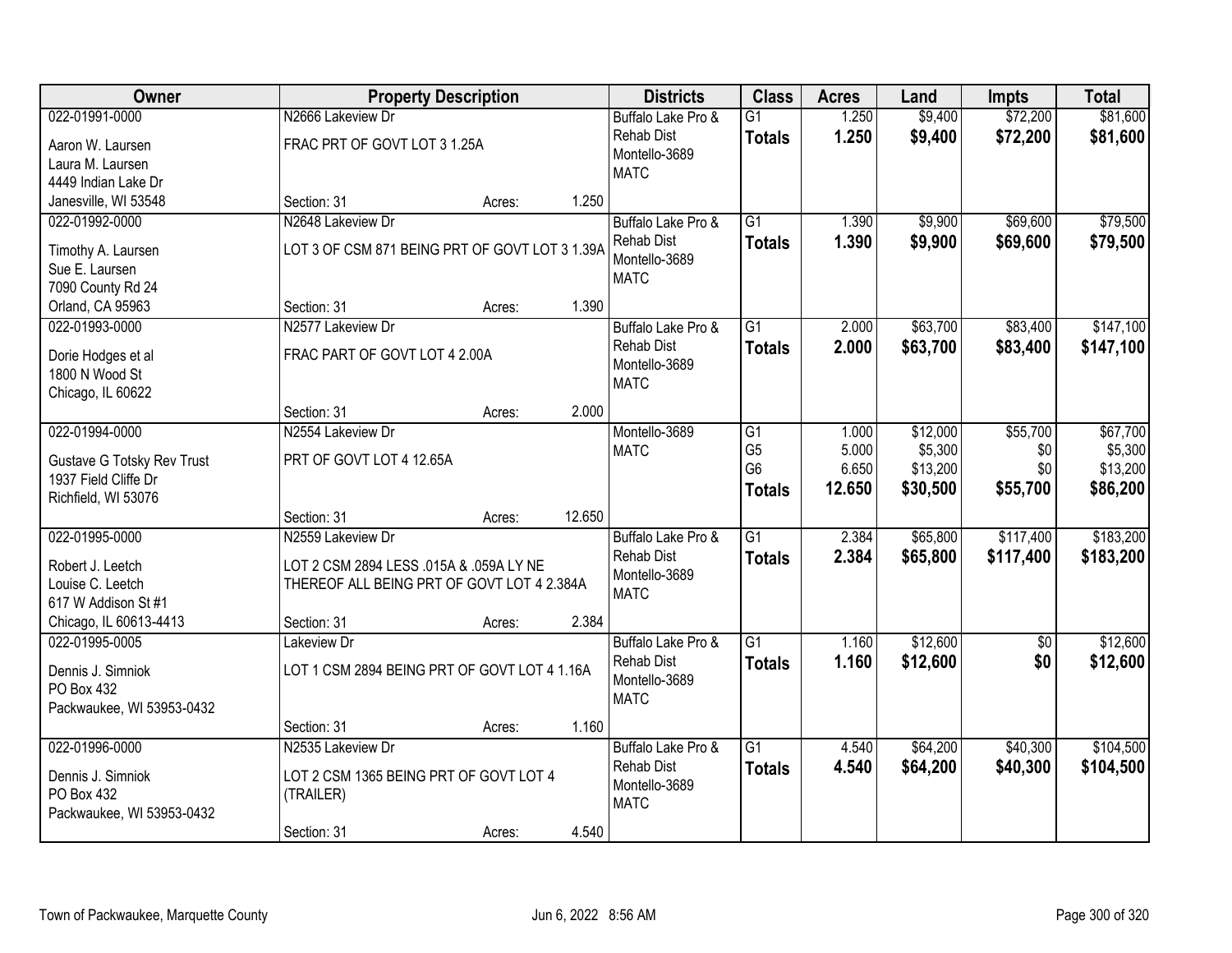| Owner                                                                                                            | <b>Property Description</b>                                                                                  | <b>Districts</b>                                                        | <b>Class</b>                     | <b>Acres</b>   | Land                   | <b>Impts</b>           | <b>Total</b>           |
|------------------------------------------------------------------------------------------------------------------|--------------------------------------------------------------------------------------------------------------|-------------------------------------------------------------------------|----------------------------------|----------------|------------------------|------------------------|------------------------|
| 022-01997-0000                                                                                                   | N2529 Lakeview Dr                                                                                            | Buffalo Lake Pro &                                                      | $\overline{G1}$                  | 1.720          | \$44,000               | \$6,900                | \$50,900               |
| Joanne R. Matties<br>PO Box 103<br>Westfield, WI 53964                                                           | LOT 3 CSM 1136 BEING PRT OF GOVT LOT 1.72A                                                                   | <b>Rehab Dist</b><br>Montello-3689<br><b>MATC</b>                       | <b>Totals</b>                    | 1.720          | \$44,000               | \$6,900                | \$50,900               |
|                                                                                                                  | 1.720<br>Section: 31<br>Acres:                                                                               |                                                                         |                                  |                |                        |                        |                        |
| 022-01998-0000<br>Earle A. Jacob Sr<br>Ruth E. Jacob<br>N2527 Lakeview Dr                                        | N2527 Lakeview Dr<br>LOT 1 CSM 3127 BEING PRT OF GOVT LOT 4 IN SEC<br>31 & PRT OF SW-SW IN SEC 32 1.43A      | Buffalo Lake Pro &<br><b>Rehab Dist</b><br>Montello-3689<br><b>MATC</b> | $\overline{G1}$<br><b>Totals</b> | 1.430<br>1.430 | \$13,500<br>\$13,500   | \$71,400<br>\$71,400   | \$84,900<br>\$84,900   |
| Montello, WI 53949                                                                                               | 1.430<br>Section: 32<br>Acres:                                                                               |                                                                         |                                  |                |                        |                        |                        |
| 022-01998-0005<br>Earle A. Jacob Sr<br>Ruth E. Jacob<br>N2527 Lakeview Dr                                        | Lakeview Dr<br>LOT 2 CSM 3127 BEING PRT OF GOVT LOT 4 IN SEC<br>31 & PRT OF SW-SW IN SEC 32 00.97A           | Buffalo Lake Pro &<br><b>Rehab Dist</b><br>Montello-3689<br><b>MATC</b> | G1<br><b>Totals</b>              | 0.970<br>0.970 | \$32,500<br>\$32,500   | \$15,700<br>\$15,700   | \$48,200<br>\$48,200   |
| Montello, WI 53949                                                                                               | 0.970<br>Section: 32<br>Acres:                                                                               |                                                                         |                                  |                |                        |                        |                        |
| 022-01999-0000<br>Sylwia Borawski<br>Adam Uzarewicz<br>23w542 Walnut St                                          | N2565 Lakeview Dr<br>PARCEL OF N 1/2 GOVT LOT 4 160FT FRTG (POS BY<br>MIDSTATES) 1.38A                       | Buffalo Lake Pro &<br><b>Rehab Dist</b><br>Montello-3689<br><b>MATC</b> | $\overline{G1}$<br><b>Totals</b> | 1.380<br>1.380 | \$52,300<br>\$52,300   | \$5,000<br>\$5,000     | \$57,300<br>\$57,300   |
| Roselle, IL 60172                                                                                                | 1.380<br>Section: 31<br>Acres:                                                                               |                                                                         |                                  |                |                        |                        |                        |
| 022-02000-0000<br>Steven L. Joss et al<br>3608 Chesapeake Rd<br>St Charles, IL 60175                             | Lakeview Dr<br>PARCEL OF GOVT LOT 4 & A PARCEL OF LOT 2 CSM<br>2894 1.056A<br>1.056<br>Section: 31<br>Acres: | Buffalo Lake Pro &<br><b>Rehab Dist</b><br>Montello-3689<br><b>MATC</b> | $\overline{G1}$<br><b>Totals</b> | 1.056<br>1.056 | \$29,200<br>\$29,200   | \$0<br>\$0             | \$29,200<br>\$29,200   |
| 022-02002-0000                                                                                                   | County Rd D                                                                                                  | Montello-3689                                                           | G4                               | 35.480         | \$2,500                | $\sqrt{6}$             | \$2,500                |
| Sand County Land, LLC<br>PO Box 444<br>Wheaton, IL 60187-0444                                                    | NE-NE EX RR 35.48A                                                                                           | <b>MATC</b>                                                             | <b>Totals</b>                    | 35.480         | \$2,500                | \$0                    | \$2,500                |
|                                                                                                                  | 35.480<br>Section: 32<br>Acres:                                                                              |                                                                         |                                  |                |                        |                        |                        |
| 022-02003-0000<br>Union Pacific Rr Co<br>Attn: Trans Prop Taxes<br>1700 Farnam 10th FI s<br>Omaha, NE 68102-2010 | County Rd D<br>A STRIP OF LAND ACROSS NE-NE 4.52A<br>4.520<br>Section: 32<br>Acres:                          | Montello-3689<br><b>MATC</b>                                            | X4<br><b>Totals</b>              | 4.520<br>4.520 | $\overline{60}$<br>\$0 | $\overline{50}$<br>\$0 | $\overline{50}$<br>\$0 |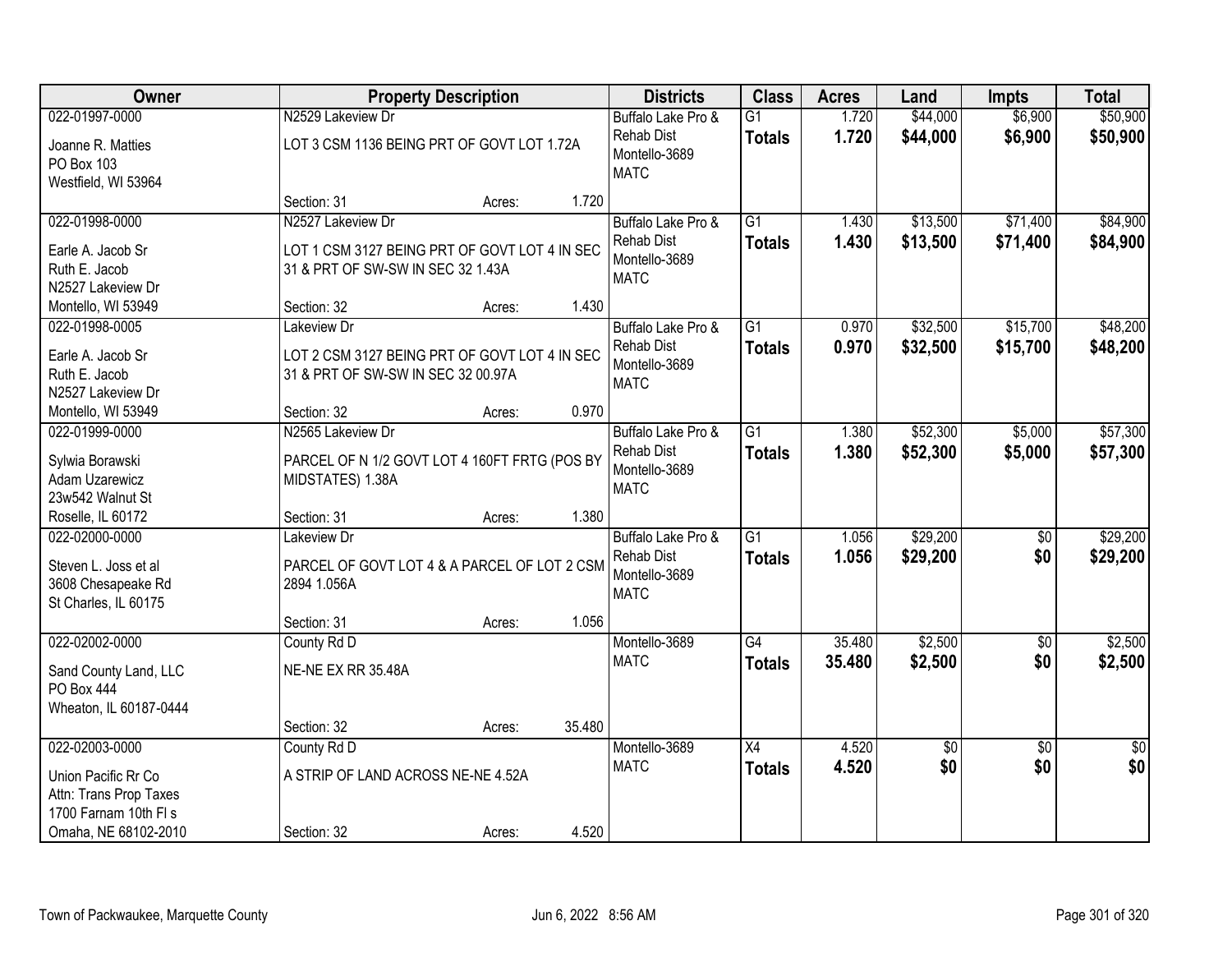| <b>Owner</b>           |                                              | <b>Property Description</b> |        |               | <b>Class</b>     | <b>Acres</b> | Land            | <b>Impts</b>    | <b>Total</b>     |
|------------------------|----------------------------------------------|-----------------------------|--------|---------------|------------------|--------------|-----------------|-----------------|------------------|
| 022-02004-0000         | County Rd D                                  |                             |        | Montello-3689 | $\overline{G5}$  | 22.140       | \$23,300        | $\overline{50}$ | \$23,300         |
| Timothy Mc Mahon       | PRT NW-NE LY S OF RR (POS GROTHMAN) 22.14A   |                             |        | <b>MATC</b>   | <b>Totals</b>    | 22.140       | \$23,300        | \$0             | \$23,300         |
| 2073 Saint Patrick Cir |                                              |                             |        |               |                  |              |                 |                 |                  |
| Hartford, WI 53027     |                                              |                             |        |               |                  |              |                 |                 |                  |
|                        | Section: 32                                  | Acres:                      | 22.140 |               |                  |              |                 |                 |                  |
| 022-02005-0000         | County Rd D                                  |                             |        | Montello-3689 | $\overline{X4}$  | 5.280        | $\overline{50}$ | $\overline{30}$ | $\sqrt{50}$      |
| Union Pacific Rr Co    | A STRIP OF LAND ACROSS NW-NE 5.28A           |                             |        | <b>MATC</b>   | <b>Totals</b>    | 5.280        | \$0             | \$0             | \$0              |
| Attn: Trans Prop Taxes |                                              |                             |        |               |                  |              |                 |                 |                  |
| 1700 Farnam 10th FI s  |                                              |                             |        |               |                  |              |                 |                 |                  |
| Omaha, NE 68102-2010   | Section: 32                                  | Acres:                      | 5.280  |               |                  |              |                 |                 |                  |
| 022-02006-0000         | County Rd D                                  |                             |        | Montello-3689 | G5               | 41.130       | \$23,200        | \$0             | \$23,200         |
| William F. Mc Mahon    | LOT 1 CSM 3598 BEING SW-NE & A PARCEL IN SW  |                             |        | <b>MATC</b>   | <b>Totals</b>    | 41.130       | \$23,200        | \$0             | \$23,200         |
| Lori B. Mc Mahon       | COR OF SE-NE 41.13A                          |                             |        |               |                  |              |                 |                 |                  |
| 2073 St Patrick Cir    |                                              |                             |        |               |                  |              |                 |                 |                  |
| Hartford, WI 53027     | Section: 32                                  | Acres:                      | 41.130 |               |                  |              |                 |                 |                  |
| 022-02007-0000         | County Rd D                                  |                             |        | Montello-3689 | G4               | 30.760       | \$1,300         | \$0             | \$1,300          |
| Sand County Land, LLC  | SE-NE LESS PRT OF CSM 3598 40.76A            |                             |        | <b>MATC</b>   | W8               | 10.000       | (\$28,000)      | \$0             | \$0              |
| <b>PO Box 444</b>      |                                              |                             |        |               | <b>Totals</b>    | 40.760       | \$1,300         | \$0             | \$1,300          |
| Wheaton, IL 60187-0444 |                                              |                             |        |               |                  |              |                 |                 |                  |
|                        | Section: 32                                  | Acres:                      | 40.760 |               |                  |              |                 |                 |                  |
| 022-02008-0000         | County Rd D                                  |                             |        | Montello-3689 | $\overline{G4}$  | 30.000       | \$2,400         | $\overline{30}$ | \$2,400          |
| Sand County Land, LLC  | NE-NW LESS RR R/W 34.54A                     |                             |        | <b>MATC</b>   | G <sub>5</sub> M | 4.540        | \$6,400         | \$0             | \$6,400          |
| PO Box 444             |                                              |                             |        |               | <b>Totals</b>    | 34.540       | \$8,800         | \$0             | \$8,800          |
| Wheaton, IL 60187-0444 |                                              |                             |        |               |                  |              |                 |                 |                  |
|                        | Section: 32                                  | Acres:                      | 34.540 |               |                  |              |                 |                 |                  |
| 022-02009-0000         | County Rd D                                  |                             |        | Montello-3689 | $\overline{X4}$  | 8.060        | $\overline{50}$ | $\overline{50}$ | $\overline{\$0}$ |
| Union Pacific Rr Co    | A STRIP OF LAND 175FT IN WIDTH ACROSS PRT OF |                             |        | <b>MATC</b>   | <b>Totals</b>    | 8.060        | \$0             | \$0             | \$0              |
| Attn: Trans Prop Taxes | NE-NW & NW-NW 8.06A                          |                             |        |               |                  |              |                 |                 |                  |
| 1700 Farnam 10th FI s  |                                              |                             |        |               |                  |              |                 |                 |                  |
| Omaha, NE 68102-2010   | Section: 32                                  | Acres:                      | 8.060  |               |                  |              |                 |                 |                  |
| 022-02010-0000         | County Rd D                                  |                             |        | Montello-3689 | $\overline{G6}$  | 2.700        | \$7,600         | $\overline{50}$ | \$7,600          |
| Sand County Land, LLC  | NW-NW LESS RR R/W 37.40A                     |                             |        | <b>MATC</b>   | W8               | 34.700       | (\$97,200)      | \$0             | \$0              |
| PO Box 444             |                                              |                             |        |               | <b>Totals</b>    | 37.400       | \$7,600         | \$0             | \$7,600          |
| Wheaton, IL 60187-0444 |                                              |                             |        |               |                  |              |                 |                 |                  |
|                        | Section: 32                                  | Acres:                      | 37.400 |               |                  |              |                 |                 |                  |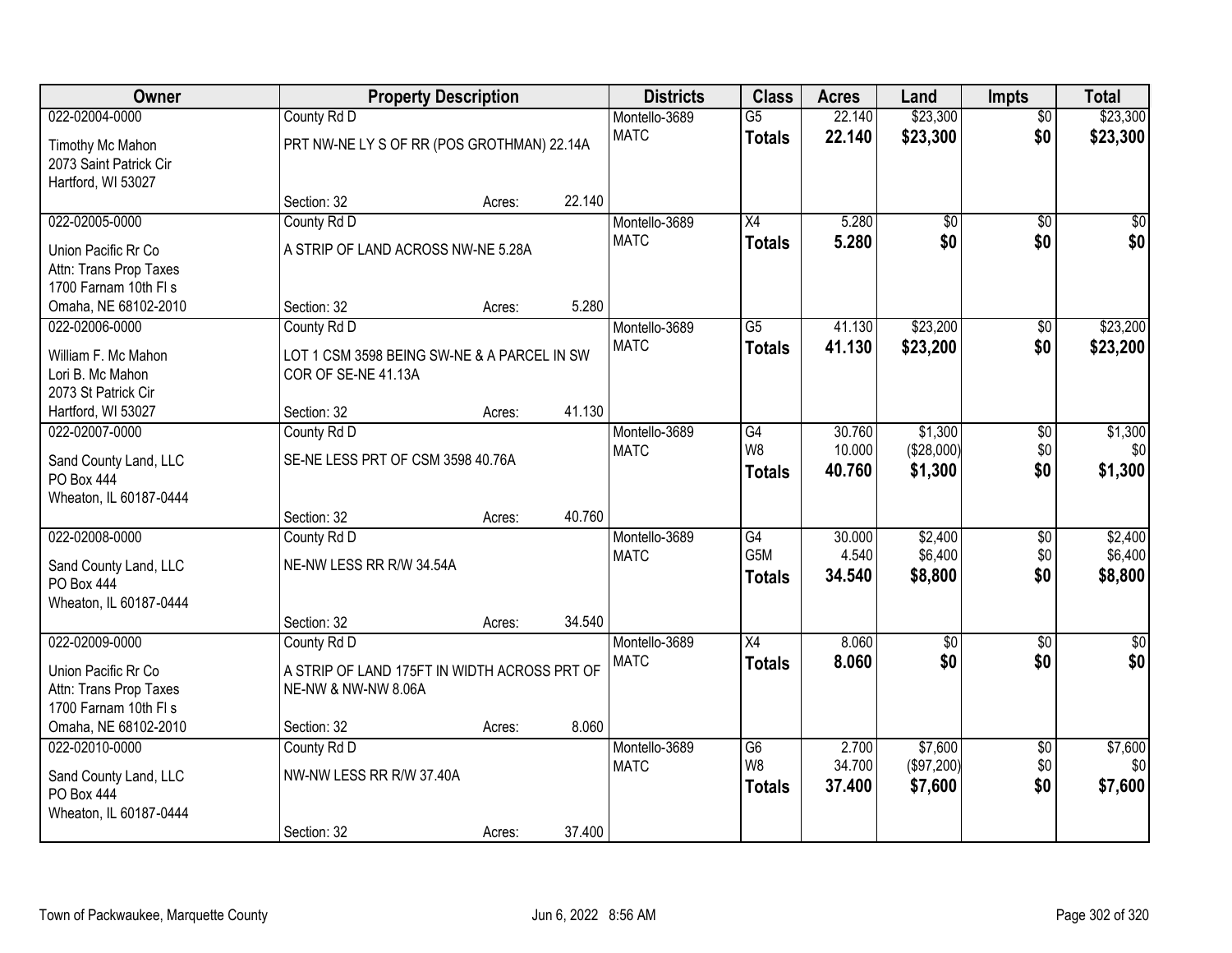| Owner                                                                                                                            | <b>Property Description</b>                                                   |                  |                  | <b>Districts</b>             | <b>Class</b>                                       | <b>Acres</b>               | Land                             | <b>Impts</b>                  | <b>Total</b>                     |
|----------------------------------------------------------------------------------------------------------------------------------|-------------------------------------------------------------------------------|------------------|------------------|------------------------------|----------------------------------------------------|----------------------------|----------------------------------|-------------------------------|----------------------------------|
| 022-02011-0000<br>Danniel D. O'Brien (Le et al<br>N2784 West Dr<br>Montello, WI 53949                                            | County Rd D<br>N 1/3 OF SW-NW 13.34A                                          |                  |                  | Montello-3689<br><b>MATC</b> | $\overline{G5}$<br>G <sub>6</sub><br><b>Totals</b> | 10.000<br>3.340<br>13.340  | \$5,700<br>\$9,400<br>\$15,100   | \$0<br>\$0<br>\$0             | \$5,700<br>\$9,400<br>\$15,100   |
|                                                                                                                                  | Section: 32                                                                   | Acres:           | 13.340           |                              |                                                    |                            |                                  |                               |                                  |
| 022-02012-0000<br>Patricia A. Sommers<br>300 E 3rd St<br>Beaver Dam, WI 53916                                                    | County Rd D<br>N 1/2 OF S 2/3 OF SW-NW 13.34A                                 |                  |                  | Montello-3689<br><b>MATC</b> | $\overline{G6}$<br><b>Totals</b>                   | 13.340<br>13.340           | \$37,400<br>\$37,400             | \$0<br>\$0                    | \$37,400<br>\$37,400             |
| 022-02013-0000<br>Patricia A. Sommers<br>300 E 3rd St<br>Beaver Dam, WI 53916                                                    | Section: 32<br>County Rd D<br>S 1/3 OF SW-NW 13.34A<br>Section: 32            | Acres:           | 13.340<br>13.340 | Montello-3689<br><b>MATC</b> | G1<br>G <sub>6</sub><br><b>Totals</b>              | 2.000<br>11.340<br>13.340  | \$12,000<br>\$31,800<br>\$43,800 | \$0<br>\$0<br>\$0             | \$12,000<br>\$31,800<br>\$43,800 |
| 022-02015-0000<br>Lance P. Wallace Trustees<br>Norman P Wallace Family Trust<br>5770 N Sunny Point Rd<br>Glendale, WI 53209-4452 | County Rd D<br>SE-NW 40.00A<br>Section: 32                                    | Acres:<br>Acres: | 40.000           | Montello-3689<br><b>MATC</b> | $\overline{G5}$<br>G <sub>6</sub><br><b>Totals</b> | 25.000<br>15.000<br>40.000 | \$14,100<br>\$42,000<br>\$56,100 | $\sqrt[6]{3}$<br>\$0<br>\$0   | \$14,100<br>\$42,000<br>\$56,100 |
| 022-02016-0000<br>William F. Mc Mahon<br>2073 St Patrick Cir<br>Hartford, WI 53027                                               | County Rd D<br><b>NE-SW 40.00A</b><br>Section: 32                             | Acres:           | 40.000           | Montello-3689<br><b>MATC</b> | $\overline{W6}$<br><b>Totals</b>                   | 40.000<br>40.000           | (\$112,000)<br>\$0               | $\overline{50}$<br>\$0        | $\sqrt{50}$<br>\$0               |
| 022-02017-0000<br>William F. Mc Mahon<br>2073 St Patrick Cir<br>Hartford, WI 53027                                               | Lakeview Dr<br>E 1/2 OF NW-SW & W 33FT OF E 1/2 OF SW-SW 21.00<br>Section: 32 | Acres:           | 21.000           | Montello-3689<br><b>MATC</b> | G6<br>W <sub>6</sub><br><b>Totals</b>              | 1.000<br>20.000<br>21.000  | \$2,800<br>(\$56,000)<br>\$2,800 | $\overline{$0}$<br>\$0<br>\$0 | \$2,800<br>\$0<br>\$2,800        |
| 022-02018-0000<br><b>Gustave G Totsky Rev Trust</b><br>1937 Field Cliffe Dr<br>Richfield, WI 53076                               | Lakeview Dr<br>THE S 1/2 OF W 1/2 OF NW-SW 10.00A<br>Section: 32              | Acres:           | 10.000           | Montello-3689<br><b>MATC</b> | $\overline{G6}$<br><b>Totals</b>                   | 10.000<br>10.000           | \$28,000<br>\$28,000             | $\overline{60}$<br>\$0        | \$28,000<br>\$28,000             |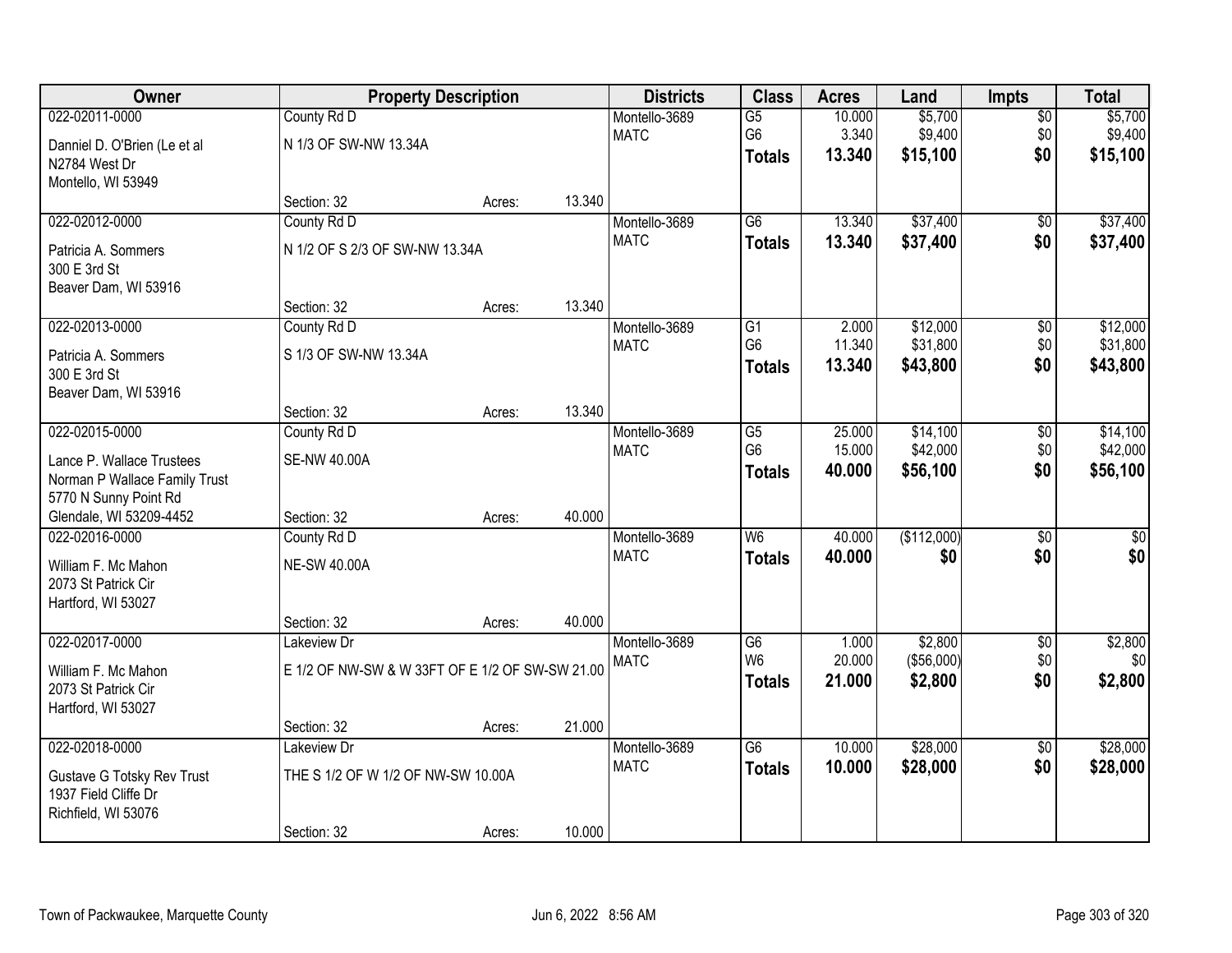| Owner                       |                                               | <b>Property Description</b> |        | <b>Districts</b>             | <b>Class</b>    | <b>Acres</b> | Land              | Impts           | <b>Total</b>    |
|-----------------------------|-----------------------------------------------|-----------------------------|--------|------------------------------|-----------------|--------------|-------------------|-----------------|-----------------|
| 022-02019-0000              | Lakeview Dr                                   |                             |        | Montello-3689                | $\overline{G5}$ | 3.000        | \$1,700           | $\overline{50}$ | \$1,700         |
| John W. Laursen et al       | PRT OF NW-SW 8.00A                            |                             |        | <b>MATC</b>                  | G <sub>6</sub>  | 5.000        | \$14,000          | \$0             | \$14,000        |
| Attn: Gerald R Stimps       |                                               |                             |        |                              | <b>Totals</b>   | 8.000        | \$15,700          | \$0             | \$15,700        |
| W6171 Lake St               |                                               |                             |        |                              |                 |              |                   |                 |                 |
| Montello, WI 53949          | Section: 32                                   | Acres:                      | 8.000  |                              |                 |              |                   |                 |                 |
| 022-02021-0000              | N2506 Lakeview Dr                             |                             |        | Montello-3689                | $\overline{G1}$ | 2.000        | \$12,000          | \$3,900         | \$15,900        |
| David G. Brellenthin        | E 1/2 OF SW-SW LESS THE W 33FT THEREOF 19.00A |                             |        | <b>MATC</b>                  | G <sub>6</sub>  | 17.000       | \$47,600          | \$0             | \$47,600        |
| Judith A. Brellenthin       |                                               |                             |        |                              | <b>Totals</b>   | 19.000       | \$59,600          | \$3,900         | \$63,500        |
| W4624 Huckleberry Rd        |                                               |                             |        |                              |                 |              |                   |                 |                 |
| Princeton, WI 54968         | Section: 32                                   | Acres:                      | 19.000 |                              |                 |              |                   |                 |                 |
| 022-02022-0000              | Lakeview Dr                                   |                             |        | Montello-3689                | $\overline{G6}$ | 10.000       | \$28,000          | $\overline{50}$ | \$28,000        |
|                             |                                               |                             |        | <b>MATC</b>                  | <b>Totals</b>   | 10.000       | \$28,000          | \$0             | \$28,000        |
| Earle A. Jacob Sr           | S 1/2 OF W 1/2 OF SW-SW 10.00A                |                             |        |                              |                 |              |                   |                 |                 |
| Ruth E. Jacob               |                                               |                             |        |                              |                 |              |                   |                 |                 |
| N2527 Lakeview Dr           |                                               |                             | 10.000 |                              |                 |              |                   |                 |                 |
| Montello, WI 53949          | Section: 32<br>N2554 Lakeview Dr              | Acres:                      |        |                              |                 |              |                   |                 |                 |
| 022-02023-0000              |                                               |                             |        | Montello-3689<br><b>MATC</b> | $\overline{G6}$ | 10.000       | \$28,000          | $\overline{50}$ | \$28,000        |
| Gustave G Totsky Rev Trust  | N 1/2 OF W 1/2 OF SW-SW 10.00A                |                             |        |                              | <b>Totals</b>   | 10.000       | \$28,000          | \$0             | \$28,000        |
| 1937 Field Cliffe Dr        |                                               |                             |        |                              |                 |              |                   |                 |                 |
| Richfield, WI 53076         |                                               |                             |        |                              |                 |              |                   |                 |                 |
|                             | Section: 32                                   | Acres:                      | 10.000 |                              |                 |              |                   |                 |                 |
| 022-02024-0000              | Lakeview Dr                                   |                             |        | Montello-3689                | $\overline{G5}$ | 20.000       | \$11,300          | $\overline{50}$ | \$11,300        |
| Timothy M. Mc Mahon         | <b>SE-SW 40.00A</b>                           |                             |        | <b>MATC</b>                  | G <sub>6</sub>  | 20.000       | \$56,000          | \$0             | \$56,000        |
| 301 S Livingston St Apt 207 |                                               |                             |        |                              | <b>Totals</b>   | 40.000       | \$67,300          | \$0             | \$67,300        |
| Madison, WI 53703           |                                               |                             |        |                              |                 |              |                   |                 |                 |
|                             | Section: 32                                   | Acres:                      | 40.000 |                              |                 |              |                   |                 |                 |
| 022-02025-0000              | Lakeview Dr                                   |                             |        | Montello-3689                | $\overline{G5}$ | 40.000       | \$22,500          | $\overline{50}$ | \$22,500        |
| William F. Mc Mahon         | <b>NE-SE 40.00A</b>                           |                             |        | <b>MATC</b>                  | <b>Totals</b>   | 40.000       | \$22,500          | \$0             | \$22,500        |
| 2073 St Patrick Cir         |                                               |                             |        |                              |                 |              |                   |                 |                 |
| Hartford, WI 53027          |                                               |                             |        |                              |                 |              |                   |                 |                 |
|                             | Section: 32                                   | Acres:                      | 40.000 |                              |                 |              |                   |                 |                 |
| 022-02026-0000              | Lakeview Dr                                   |                             |        | Montello-3689                | W6              | 40.000       | $($ \$89,700) $ $ | $\overline{50}$ | $\overline{50}$ |
|                             |                                               |                             |        | <b>MATC</b>                  | <b>Totals</b>   | 40.000       | \$0               | \$0             | \$0             |
| William F. Mc Mahon         | <b>NW-SE 40.00A</b>                           |                             |        |                              |                 |              |                   |                 |                 |
| 2073 St Patrick Cir         |                                               |                             |        |                              |                 |              |                   |                 |                 |
| Hartford, WI 53027          |                                               |                             |        |                              |                 |              |                   |                 |                 |
|                             | Section: 32                                   | Acres:                      | 40.000 |                              |                 |              |                   |                 |                 |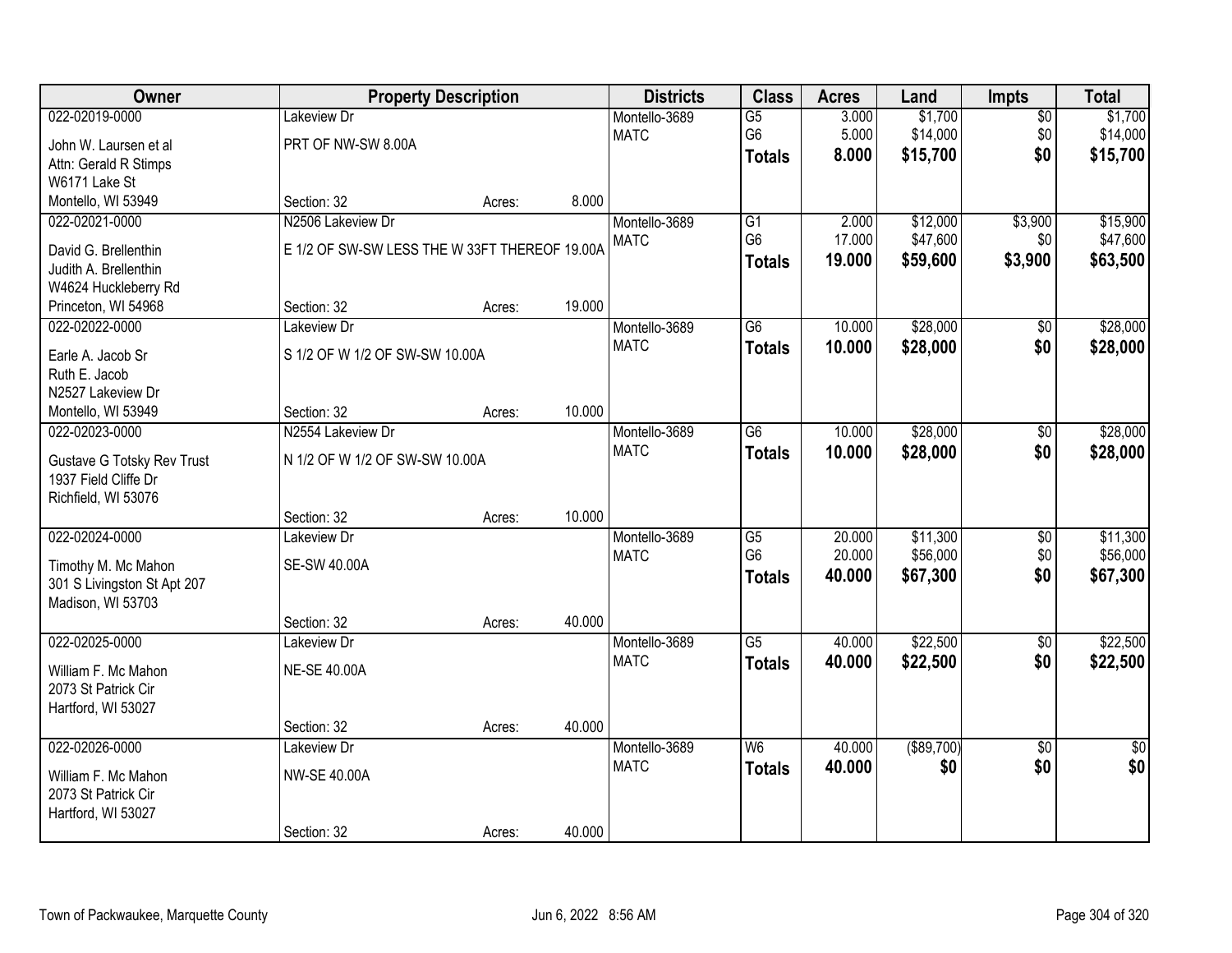| Owner                                         |                                                | <b>Property Description</b> |        | <b>Districts</b> | <b>Class</b>     | <b>Acres</b> | Land            | <b>Impts</b>    | <b>Total</b>  |
|-----------------------------------------------|------------------------------------------------|-----------------------------|--------|------------------|------------------|--------------|-----------------|-----------------|---------------|
| 022-02027-0000                                | Lakeview Dr                                    |                             |        | Montello-3689    | $\overline{G5}$  | 28.000       | \$15,800        | $\overline{30}$ | \$15,800      |
| William F. Mc Mahon                           | SW-SE 40.00A                                   |                             |        | <b>MATC</b>      | G <sub>6</sub>   | 12.000       | \$33,600        | \$0             | \$33,600      |
| Lori B. Mc Mahon                              |                                                |                             |        |                  | <b>Totals</b>    | 40.000       | \$49,400        | \$0             | \$49,400      |
| 2073 St Patrick Cir                           |                                                |                             |        |                  |                  |              |                 |                 |               |
| Hartford, WI 53027                            | Section: 32                                    | Acres:                      | 40.000 |                  |                  |              |                 |                 |               |
| 022-02028-0000                                | Lakeview Dr                                    |                             |        | Montello-3689    | $\overline{G5}$  | 40.000       | \$14,000        | $\overline{50}$ | \$14,000      |
| Sand County Land, LLC                         | SE-SE 40.00A                                   |                             |        | <b>MATC</b>      | <b>Totals</b>    | 40.000       | \$14,000        | \$0             | \$14,000      |
| <b>PO Box 444</b>                             |                                                |                             |        |                  |                  |              |                 |                 |               |
| Wheaton, IL 60187-0444                        |                                                |                             |        |                  |                  |              |                 |                 |               |
|                                               | Section: 32                                    | Acres:                      | 40.000 |                  |                  |              |                 |                 |               |
| 022-02029-0000                                | 10th Rd                                        |                             |        | Montello-3689    | G4               | 5.000        | \$500           | \$0             | \$500         |
|                                               |                                                |                             |        | <b>MATC</b>      | G <sub>5</sub>   | 10.380       | \$5,900         | \$0             | \$5,900       |
| Peppermill Re Holdings, LLC                   | N 1/2 OF NE-NE EXCEPT RR R/W 15.38A            |                             |        |                  | <b>Totals</b>    | 15.380       | \$6,400         | \$0             | \$6,400       |
| N3924 County Rd Zz<br>Montello, WI 53949      |                                                |                             |        |                  |                  |              |                 |                 |               |
|                                               | Section: 33                                    | Acres:                      | 15.380 |                  |                  |              |                 |                 |               |
| 022-02030-0000                                | 10th Rd                                        |                             |        | Montello-3689    | X4               | 4.620        | $\overline{50}$ | \$0             | \$0           |
|                                               |                                                |                             |        | <b>MATC</b>      | <b>Totals</b>    | 4.620        | \$0             | \$0             | \$0           |
| Union Pacific Rr Co                           | A STRIP OF LAND ACROSS NE-NE 4.62A             |                             |        |                  |                  |              |                 |                 |               |
| Attn: Trans Prop Taxes                        |                                                |                             |        |                  |                  |              |                 |                 |               |
| 1700 Farnam 10th FI s<br>Omaha, NE 68102-2010 |                                                |                             | 4.620  |                  |                  |              |                 |                 |               |
| 022-02031-0000                                | Section: 33<br>$10th$ Rd                       | Acres:                      |        | Montello-3689    | $\overline{G4}$  | 21.000       | \$3,700         | $\overline{30}$ | \$3,700       |
|                                               |                                                |                             |        | <b>MATC</b>      | G <sub>5</sub> M | 2.000        | \$2,800         | \$0             | \$2,800       |
| Iris Atoji Declaration of Trust               | S 1/2 OF NE-NE & THAT PRT OF N 1/2 OF NW-NE LY |                             |        |                  | <b>Totals</b>    | 23.000       | \$6,500         | \$0             | \$6,500       |
| 60 Harding Rd                                 | S RR R/W 23.00A                                |                             |        |                  |                  |              |                 |                 |               |
| Lexington, MA 02420                           |                                                |                             |        |                  |                  |              |                 |                 |               |
|                                               | Section: 33                                    | Acres:                      | 23.000 |                  |                  |              |                 |                 |               |
| 022-02032-0000                                | 10th Rd                                        |                             |        | Montello-3689    | G4               | 5.000        | \$900           | $\overline{60}$ | \$900         |
| Peppermill Re Holdings, LLC                   | N 1/2 OF NW-NE EXCEPT RR R/W 14.00A            |                             |        | <b>MATC</b>      | G <sub>5</sub>   | 9.000        | \$5,100         | \$0             | \$5,100       |
| N3924 County Rd Zz                            |                                                |                             |        |                  | <b>Totals</b>    | 14.000       | \$6,000         | \$0             | \$6,000       |
| Montello, WI 53949                            |                                                |                             |        |                  |                  |              |                 |                 |               |
|                                               | Section: 33                                    | Acres:                      | 14.000 |                  |                  |              |                 |                 |               |
| 022-02033-0000                                | 10th Rd                                        |                             |        | Montello-3689    | X4               | 4.590        | $\overline{50}$ | $\overline{50}$ | $\frac{1}{2}$ |
| Union Pacific Rr Co                           | A STRIP OF LAND ACROSS NW-NE 4.59A             |                             |        | <b>MATC</b>      | <b>Totals</b>    | 4.590        | \$0             | \$0             | \$0           |
| Attn: Trans Prop Taxes                        |                                                |                             |        |                  |                  |              |                 |                 |               |
| 1700 Farnam 10th FI s                         |                                                |                             |        |                  |                  |              |                 |                 |               |
| Omaha, NE 68102-2010                          | Section: 33                                    | Acres:                      | 4.590  |                  |                  |              |                 |                 |               |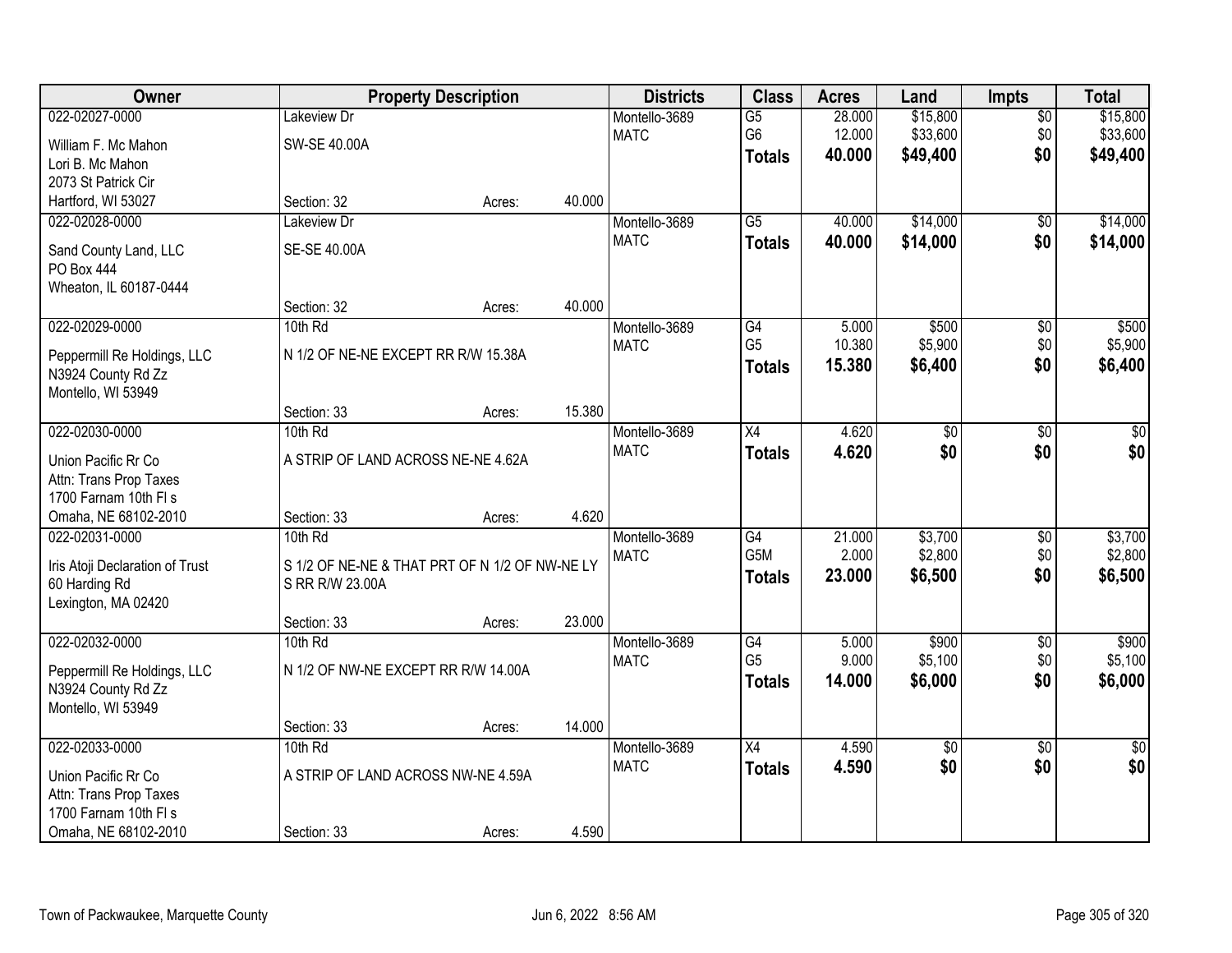| Owner                  | <b>Property Description</b>        |        |        | <b>Districts</b> | <b>Class</b>    | <b>Acres</b> | Land            | <b>Impts</b>    | <b>Total</b> |
|------------------------|------------------------------------|--------|--------|------------------|-----------------|--------------|-----------------|-----------------|--------------|
| 022-02035-0000         | 10th Rd                            |        |        | Montello-3689    | $\overline{G4}$ | 15.000       | \$2,000         | \$0             | \$2,000      |
| Jjm Income Trust       | S 1/2 OF NW-NE 20.00A              |        |        | <b>MATC</b>      | G <sub>5</sub>  | 5.000        | \$2,800         | \$0             | \$2,800      |
| N2645 10th Rd          |                                    |        |        |                  | <b>Totals</b>   | 20.000       | \$4,800         | \$0             | \$4,800      |
| Montello, WI 53949     |                                    |        |        |                  |                 |              |                 |                 |              |
|                        | Section: 33                        | Acres: | 20.000 |                  |                 |              |                 |                 |              |
| 022-02036-0000         | 10th Rd                            |        |        | Montello-3689    | G4              | 40.000       | \$1,700         | \$0             | \$1,700      |
| Jjm Income Trust       | <b>SW-NE 40.00A</b>                |        |        | <b>MATC</b>      | <b>Totals</b>   | 40.000       | \$1,700         | \$0             | \$1,700      |
| N2645 10th Rd          |                                    |        |        |                  |                 |              |                 |                 |              |
| Montello, WI 53949     |                                    |        |        |                  |                 |              |                 |                 |              |
|                        | Section: 33                        | Acres: | 40.000 |                  |                 |              |                 |                 |              |
| 022-02037-0000         | 10th Rd                            |        |        | Montello-3689    | G4              | 40.000       | \$2,500         | \$0             | \$2,500      |
| Jim Income Trust       | <b>SE-NE 40.00A</b>                |        |        | <b>MATC</b>      | <b>Totals</b>   | 40.000       | \$2,500         | \$0             | \$2,500      |
| N2645 10th Rd          |                                    |        |        |                  |                 |              |                 |                 |              |
| Montello, WI 53949     |                                    |        |        |                  |                 |              |                 |                 |              |
|                        | Section: 33                        | Acres: | 40.000 |                  |                 |              |                 |                 |              |
| 022-02038-0000         | 10th Rd                            |        |        | Montello-3689    | G4              | 20.000       | \$3,600         | $\sqrt[6]{3}$   | \$3,600      |
| Joseph Steuck          | NE-NW EXCEPT RR R/W 35.48A         |        |        | <b>MATC</b>      | G <sub>5</sub>  | 15.480       | \$8,700         | \$0             | \$8,700      |
| Amanda Steuck          |                                    |        |        |                  | <b>Totals</b>   | 35.480       | \$12,300        | \$0             | \$12,300     |
| W5616 County Rd D      |                                    |        |        |                  |                 |              |                 |                 |              |
| Montello, WI 53949     | Section: 33                        | Acres: | 35.480 |                  |                 |              |                 |                 |              |
| 022-02039-0000         | 10th Rd                            |        |        | Montello-3689    | $\overline{X4}$ | 4.520        | $\overline{50}$ | $\overline{50}$ | $\sqrt{50}$  |
| Union Pacific Rr Co    | A STRIP OF LAND ACROSS NE-NW 4.52A |        |        | <b>MATC</b>      | <b>Totals</b>   | 4.520        | \$0             | \$0             | \$0          |
| Attn: Trans Prop Taxes |                                    |        |        |                  |                 |              |                 |                 |              |
| 1700 Farnam 10th FI s  |                                    |        |        |                  |                 |              |                 |                 |              |
| Omaha, NE 68102-2010   | Section: 33                        | Acres: | 4.520  |                  |                 |              |                 |                 |              |
| 022-02040-0000         | 10th Rd                            |        |        | Montello-3689    | G4              | 35.380       | \$1,500         | \$0             | \$1,500      |
| Sand County Land, LLC  | NW-NW EX RR 35.38A                 |        |        | <b>MATC</b>      | <b>Totals</b>   | 35.380       | \$1,500         | \$0             | \$1,500      |
| PO Box 444             |                                    |        |        |                  |                 |              |                 |                 |              |
| Wheaton, IL 60187-0444 |                                    |        |        |                  |                 |              |                 |                 |              |
|                        | Section: 33                        | Acres: | 35.380 |                  |                 |              |                 |                 |              |
| 022-02041-0000         | 10th Rd                            |        |        | Montello-3689    | X4              | 4.620        | $\overline{50}$ | $\overline{30}$ | $\sqrt{30}$  |
| Union Pacific Rr Co    | A STRIP OF LAND ACROSS NW-NW 4.62A |        |        | <b>MATC</b>      | <b>Totals</b>   | 4.620        | \$0             | \$0             | \$0          |
| Attn: Trans Prop Taxes |                                    |        |        |                  |                 |              |                 |                 |              |
| 1700 Farnam 10th FI s  |                                    |        |        |                  |                 |              |                 |                 |              |
| Omaha, NE 68102-2010   | Section: 33                        | Acres: | 4.620  |                  |                 |              |                 |                 |              |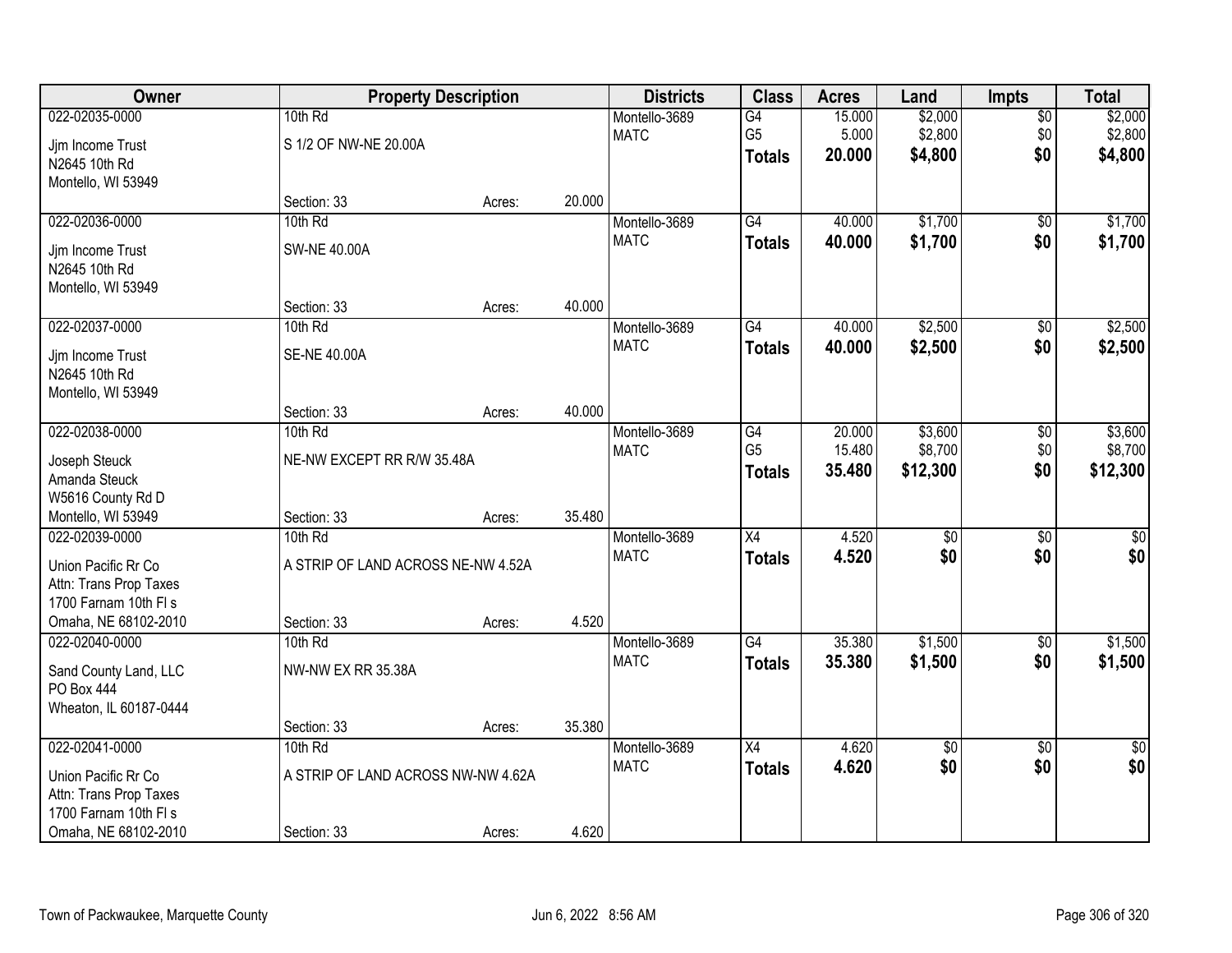| Owner                                      |                     | <b>Property Description</b> |        | <b>Districts</b> | <b>Class</b>    | <b>Acres</b> | Land     | <b>Impts</b>    | <b>Total</b> |
|--------------------------------------------|---------------------|-----------------------------|--------|------------------|-----------------|--------------|----------|-----------------|--------------|
| 022-02042-0000                             | 10th Rd             |                             |        | Montello-3689    | $\overline{G4}$ | 40.000       | \$4,700  | $\overline{50}$ | \$4,700      |
| Joseph Steuck                              | SW-NW 40.00A        |                             |        | <b>MATC</b>      | <b>Totals</b>   | 40.000       | \$4,700  | \$0             | \$4,700      |
| Amanda Steuck                              |                     |                             |        |                  |                 |              |          |                 |              |
| W5616 County Rd D                          |                     |                             |        |                  |                 |              |          |                 |              |
| Montello, WI 53949                         | Section: 33         | Acres:                      | 40.000 |                  |                 |              |          |                 |              |
| 022-02043-0000                             | 10th Rd             |                             |        | Montello-3689    | G4              | 15.000       | \$2,400  | $\overline{50}$ | \$2,400      |
|                                            |                     |                             |        | <b>MATC</b>      | G <sub>5</sub>  | 25.000       | \$14,100 | \$0             | \$14,100     |
| Joseph Steuck                              | <b>SE-NW 40.00A</b> |                             |        |                  | Totals          | 40.000       | \$16,500 | \$0             | \$16,500     |
| Amanda Steuck<br>W5616 County Rd D         |                     |                             |        |                  |                 |              |          |                 |              |
| Montello, WI 53949                         | Section: 33         | Acres:                      | 40.000 |                  |                 |              |          |                 |              |
| 022-02044-0000                             | 10th Rd             |                             |        | Montello-3689    | G4              | 10.000       | \$1,300  | \$0             | \$1,300      |
|                                            |                     |                             |        | <b>MATC</b>      | G <sub>5</sub>  | 20.000       | \$11,300 | \$0             | \$11,300     |
| Joseph Steuck                              | <b>NE-SW 40.00A</b> |                             |        |                  | G5M             | 10.000       | \$14,000 | \$0             | \$14,000     |
| Amanda Steuck                              |                     |                             |        |                  | <b>Totals</b>   | 40.000       | \$26,600 | \$0             | \$26,600     |
| W5616 County Rd D                          |                     |                             |        |                  |                 |              |          |                 |              |
| Montello, WI 53949                         | Section: 33         | Acres:                      | 40.000 |                  |                 |              |          |                 |              |
| 022-02045-0000                             | 10th Rd             |                             |        | Montello-3689    | G4              | 10.000       | \$400    | \$0             | \$400        |
| Joseph Steuck                              | NW-SW 40.00A        |                             |        | <b>MATC</b>      | G <sub>5</sub>  | 30.000       | \$16,900 | \$0             | \$16,900     |
| Amanda Steuck                              |                     |                             |        |                  | <b>Totals</b>   | 40.000       | \$17,300 | \$0             | \$17,300     |
| W5616 County Rd D                          |                     |                             |        |                  |                 |              |          |                 |              |
| Montello, WI 53949                         | Section: 33         | Acres:                      | 40.000 |                  |                 |              |          |                 |              |
| 022-02046-0000                             | 10th Rd             |                             |        | Montello-3689    | $\overline{G5}$ | 40.000       | \$14,000 | $\overline{30}$ | \$14,000     |
|                                            | SW-SW 40.00A        |                             |        | <b>MATC</b>      | <b>Totals</b>   | 40.000       | \$14,000 | \$0             | \$14,000     |
| Sand County Land, LLC<br><b>PO Box 444</b> |                     |                             |        |                  |                 |              |          |                 |              |
| Wheaton, IL 60187-0444                     |                     |                             |        |                  |                 |              |          |                 |              |
|                                            | Section: 33         | Acres:                      | 40.000 |                  |                 |              |          |                 |              |
| 022-02047-0000                             | 10th Rd             |                             |        | Montello-3689    | $\overline{G5}$ | 40.000       | \$22,500 | $\overline{60}$ | \$22,500     |
|                                            |                     |                             |        | <b>MATC</b>      | <b>Totals</b>   | 40.000       | \$22,500 | \$0             | \$22,500     |
| David L. Walters                           | <b>SE-SW 40.00A</b> |                             |        |                  |                 |              |          |                 |              |
| Geralyn A. Walters                         |                     |                             |        |                  |                 |              |          |                 |              |
| N4126 County Rd Zz                         |                     |                             |        |                  |                 |              |          |                 |              |
| Montello, WI 53949                         | Section: 33         | Acres:                      | 40.000 |                  |                 |              |          |                 |              |
| 022-02048-0000                             | 10th Rd             |                             |        | Montello-3689    | $\overline{G4}$ | 40.000       | \$4,900  | $\overline{50}$ | \$4,900      |
| Jim Income Trust                           | <b>NE-SE 40.00A</b> |                             |        | <b>MATC</b>      | <b>Totals</b>   | 40.000       | \$4,900  | \$0             | \$4,900      |
| N2645 10th Rd                              |                     |                             |        |                  |                 |              |          |                 |              |
| Montello, WI 53949                         |                     |                             |        |                  |                 |              |          |                 |              |
|                                            | Section: 33         | Acres:                      | 40.000 |                  |                 |              |          |                 |              |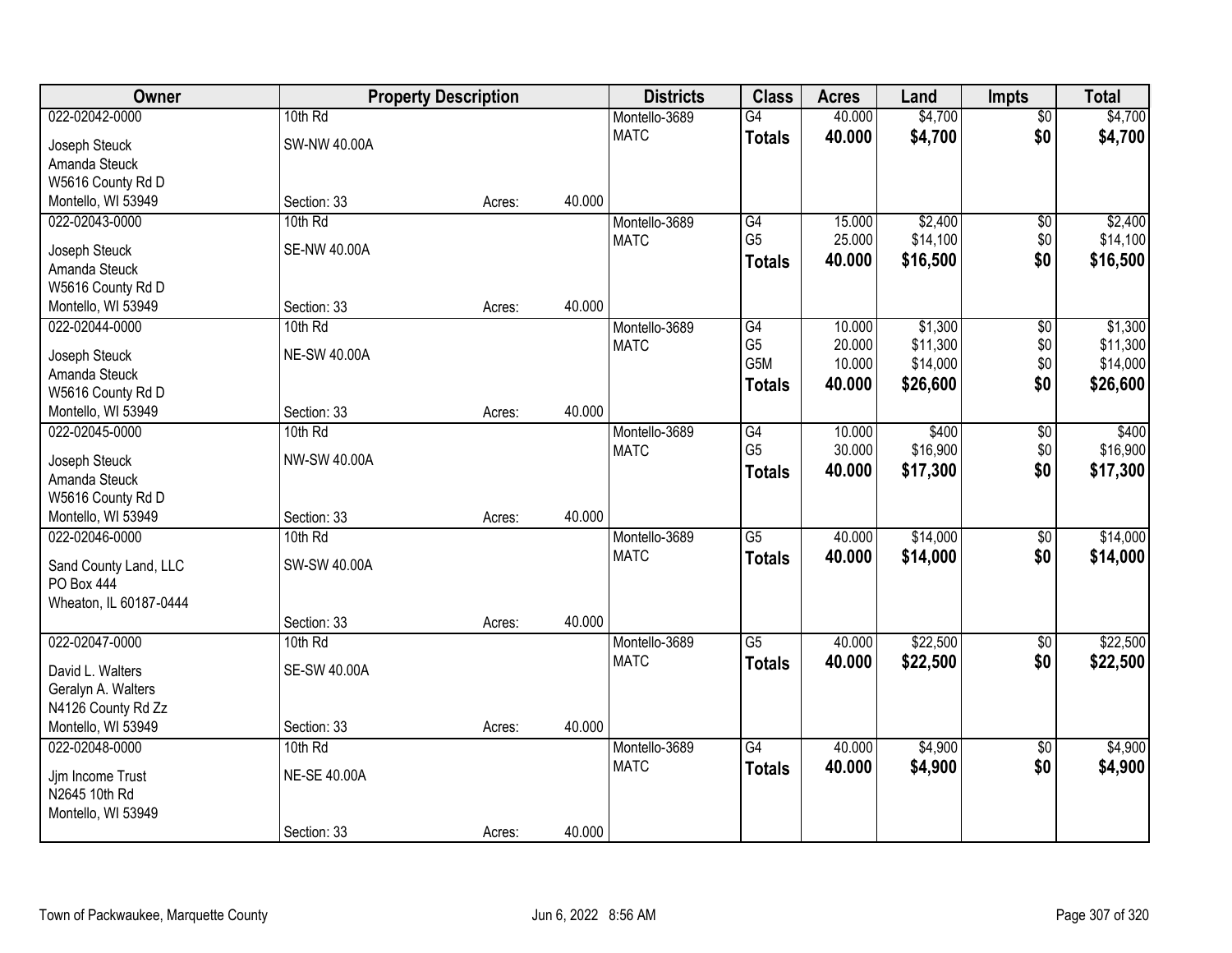| Owner                  |                                     | <b>Property Description</b> |        | <b>Districts</b> | <b>Class</b>    | <b>Acres</b> | Land            | <b>Impts</b>    | <b>Total</b>    |
|------------------------|-------------------------------------|-----------------------------|--------|------------------|-----------------|--------------|-----------------|-----------------|-----------------|
| 022-02049-0000         | 10th Rd                             |                             |        | Montello-3689    | G4              | 39.000       | \$2,000         | $\overline{30}$ | \$2,000         |
| Jjm Income Trust       | NW-SE 40.00A                        |                             |        | <b>MATC</b>      | G7              | 1.000        | \$8,000         | \$2,200         | \$10,200        |
| N2645 10th Rd          |                                     |                             |        |                  | <b>Totals</b>   | 40.000       | \$10,000        | \$2,200         | \$12,200        |
| Montello, WI 53949     |                                     |                             |        |                  |                 |              |                 |                 |                 |
|                        | Section: 33                         | Acres:                      | 40.000 |                  |                 |              |                 |                 |                 |
| 022-02050-0000         | 10th Rd                             |                             |        | Montello-3689    | G4              | 10.000       | \$1,100         | $\overline{50}$ | \$1,100         |
| David L. Walters       | SW-SE 40.00A                        |                             |        | <b>MATC</b>      | G <sub>5</sub>  | 30.000       | \$16,900        | \$0             | \$16,900        |
| Geralyn A. Walters     |                                     |                             |        |                  | <b>Totals</b>   | 40.000       | \$18,000        | \$0             | \$18,000        |
| N4126 County Rd Zz     |                                     |                             |        |                  |                 |              |                 |                 |                 |
| Montello, WI 53949     | Section: 33                         | Acres:                      | 40.000 |                  |                 |              |                 |                 |                 |
| 022-02051-0000         | Gale Ave                            |                             |        | Montello-3689    | G4              | 40.000       | \$3,100         | \$0             | \$3,100         |
| Jjm Income Trust       | SE-SE INCL CSM 2335 40.00A          |                             |        | <b>MATC</b>      | <b>Totals</b>   | 40.000       | \$3,100         | \$0             | \$3,100         |
| N2645 10th Rd          |                                     |                             |        |                  |                 |              |                 |                 |                 |
| Montello, WI 53949     |                                     |                             |        |                  |                 |              |                 |                 |                 |
|                        | Section: 33                         | Acres:                      | 40.000 |                  |                 |              |                 |                 |                 |
| 022-02052-0000         | Gale Ave                            |                             |        | Montello-3689    | $\overline{G4}$ | 40.000       | \$7,100         | \$0             | \$7,100         |
| Paul R. Mc Dowell      | <b>NE-NE 40.00A</b>                 |                             |        | <b>MATC</b>      | <b>Totals</b>   | 40.000       | \$7,100         | \$0             | \$7,100         |
| W5035 County Rd D      |                                     |                             |        |                  |                 |              |                 |                 |                 |
| Montello, WI 53949     |                                     |                             |        |                  |                 |              |                 |                 |                 |
|                        | Section: 34                         | Acres:                      | 40.000 |                  |                 |              |                 |                 |                 |
| 022-02053-0000         | Gale Ave                            |                             |        | Montello-3689    | $\overline{G4}$ | 32.550       | \$5,800         | \$0             | \$5,800         |
| Paul R. Mc Dowell      | THAT PRT OF NW-NE LY S OF RR 32.55A |                             |        | <b>MATC</b>      | <b>Totals</b>   | 32.550       | \$5,800         | \$0             | \$5,800         |
| W5035 County Rd D      |                                     |                             |        |                  |                 |              |                 |                 |                 |
| Montello, WI 53949     |                                     |                             |        |                  |                 |              |                 |                 |                 |
|                        | Section: 34                         | Acres:                      | 32.550 |                  |                 |              |                 |                 |                 |
| 022-02053-0005         | Gale Ave                            |                             |        | Montello-3689    | $\overline{G4}$ | 4.000        | \$600           | $\sqrt{6}$      | \$600           |
| Allan E. Day           | THAT PRT OF NW-NE LY N OF RR 4.00A  |                             |        | <b>MATC</b>      | <b>Totals</b>   | 4.000        | \$600           | \$0             | \$600           |
| Barbara A. Day         |                                     |                             |        |                  |                 |              |                 |                 |                 |
| 5285 Wilmington Pike   |                                     |                             |        |                  |                 |              |                 |                 |                 |
| Centerville, OH 45440  | Section: 34                         | Acres:                      | 4.000  |                  |                 |              |                 |                 |                 |
| 022-02054-0000         | Gale Ave                            |                             |        | Montello-3689    | $\overline{X4}$ | 3.450        | $\overline{30}$ | $\overline{50}$ | $\overline{30}$ |
| Union Pacific Rr Co    | A STRIP OF LAND ACROSS NW-NE 3.45A  |                             |        | <b>MATC</b>      | <b>Totals</b>   | 3.450        | \$0             | \$0             | \$0             |
| Attn: Trans Prop Taxes |                                     |                             |        |                  |                 |              |                 |                 |                 |
| 1700 Farnam 10th FI s  |                                     |                             |        |                  |                 |              |                 |                 |                 |
| Omaha, NE 68102-2010   | Section: 34                         | Acres:                      | 3.450  |                  |                 |              |                 |                 |                 |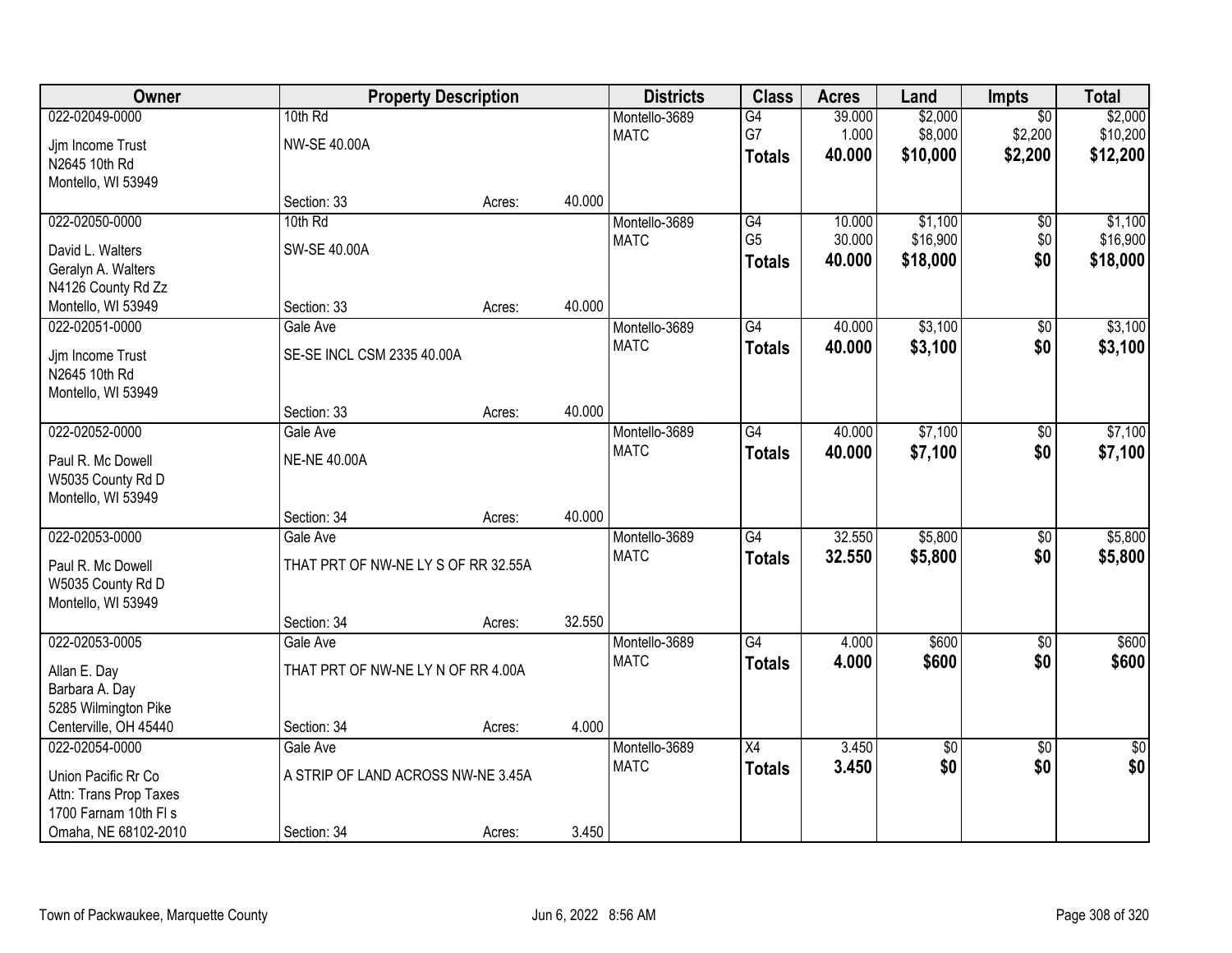| 022-02055-0000<br>25.000<br>\$3,800<br>\$3,800<br>Gale Ave<br>Montello-3689<br>G4<br>$\overline{50}$<br>\$0<br><b>MATC</b><br>25.000<br>\$3,800<br>\$3,800<br><b>Totals</b><br>SW-NE LESS 15A 25.00A<br>Thomas D & Juanita Mc Dowell Irrevoc<br>Trust<br>W5149 County Rd D<br>Montello, WI 53949<br>Section: 34<br>25.000<br>Acres:<br>\$500<br>022-02056-0000<br>Gale Ave<br>G4<br>5.000<br>$\overline{50}$<br>\$500<br>Montello-3689<br>G <sub>5</sub> M<br>4.670<br>\$6,600<br><b>MATC</b><br>\$6,600<br>\$0<br>PRT LOT 2 CSM 1105 BEING PRT SW-NE 9.67A<br>Leslie G & Sharon L Lang Living Trust<br>\$0<br>9.670<br>\$7,100<br>\$7,100<br><b>Totals</b><br>W5002 Gale Ave |
|-------------------------------------------------------------------------------------------------------------------------------------------------------------------------------------------------------------------------------------------------------------------------------------------------------------------------------------------------------------------------------------------------------------------------------------------------------------------------------------------------------------------------------------------------------------------------------------------------------------------------------------------------------------------------------|
|                                                                                                                                                                                                                                                                                                                                                                                                                                                                                                                                                                                                                                                                               |
|                                                                                                                                                                                                                                                                                                                                                                                                                                                                                                                                                                                                                                                                               |
|                                                                                                                                                                                                                                                                                                                                                                                                                                                                                                                                                                                                                                                                               |
|                                                                                                                                                                                                                                                                                                                                                                                                                                                                                                                                                                                                                                                                               |
|                                                                                                                                                                                                                                                                                                                                                                                                                                                                                                                                                                                                                                                                               |
|                                                                                                                                                                                                                                                                                                                                                                                                                                                                                                                                                                                                                                                                               |
|                                                                                                                                                                                                                                                                                                                                                                                                                                                                                                                                                                                                                                                                               |
|                                                                                                                                                                                                                                                                                                                                                                                                                                                                                                                                                                                                                                                                               |
| Montello, WI 53949                                                                                                                                                                                                                                                                                                                                                                                                                                                                                                                                                                                                                                                            |
| 9.670<br>Section: 34<br>Acres:                                                                                                                                                                                                                                                                                                                                                                                                                                                                                                                                                                                                                                                |
| \$600<br>\$600<br>022-02058-0000<br>G4<br>5.000<br>Gale Ave<br>Montello-3689<br>$\sqrt[6]{3}$                                                                                                                                                                                                                                                                                                                                                                                                                                                                                                                                                                                 |
| G5M<br>\$21,000<br>\$21,000<br>15.000<br>\$0<br><b>MATC</b><br>E1/2 OF SE-NE 20.00A<br>Arlyn C. Johnson                                                                                                                                                                                                                                                                                                                                                                                                                                                                                                                                                                       |
| \$0<br>20.000<br>\$21,600<br>\$21,600<br><b>Totals</b><br>Kristine D. Johnson                                                                                                                                                                                                                                                                                                                                                                                                                                                                                                                                                                                                 |
| N2173 10th Ave                                                                                                                                                                                                                                                                                                                                                                                                                                                                                                                                                                                                                                                                |
| 20.000<br>Montello, WI 53949<br>Section: 34<br>Acres:                                                                                                                                                                                                                                                                                                                                                                                                                                                                                                                                                                                                                         |
| \$12,000<br>\$197,600<br>\$209,600<br>022-02059-0000<br>W4996 Gale Ave<br>G <sub>1</sub><br>2.000<br>Montello-3689                                                                                                                                                                                                                                                                                                                                                                                                                                                                                                                                                            |
| G4<br>5.000<br>\$700<br><b>MATC</b><br>\$700<br>\$0<br>W1/2 OF THE SE-NE 20.00A<br>Kermit L. Johnson                                                                                                                                                                                                                                                                                                                                                                                                                                                                                                                                                                          |
| G5M<br>13.000<br>\$18,200<br>\$0<br>\$18,200<br>W4996 Gale Ave                                                                                                                                                                                                                                                                                                                                                                                                                                                                                                                                                                                                                |
| \$197,600<br>20.000<br>\$30,900<br>\$228,500<br><b>Totals</b><br>Montello, WI 53949                                                                                                                                                                                                                                                                                                                                                                                                                                                                                                                                                                                           |
| 20.000<br>Section: 34<br>Acres:                                                                                                                                                                                                                                                                                                                                                                                                                                                                                                                                                                                                                                               |
| N2866 10th Rd<br>\$12,000<br>\$70,100<br>022-02060-0000<br>2.000<br>\$82,100<br>Montello-3689<br>G1                                                                                                                                                                                                                                                                                                                                                                                                                                                                                                                                                                           |
| G <sub>6</sub><br>6.300<br>\$17,600<br>\$17,600<br>\$0<br><b>MATC</b><br>LOT 1 CSM 1068 BEING PRT OF NE-NW LY N OF RR<br>Donald L & Markita A Schoechert Living                                                                                                                                                                                                                                                                                                                                                                                                                                                                                                               |
| 8.300<br>\$70,100<br>\$99,700<br>\$29,600<br><b>Totals</b><br>8.30A<br>Trust                                                                                                                                                                                                                                                                                                                                                                                                                                                                                                                                                                                                  |
| N2866 10th Rd                                                                                                                                                                                                                                                                                                                                                                                                                                                                                                                                                                                                                                                                 |
| 8.300<br>Montello, WI 53949<br>Section: 34<br>Acres:                                                                                                                                                                                                                                                                                                                                                                                                                                                                                                                                                                                                                          |
| \$3,700<br>\$3,700<br>022-02061-0000<br>10th Rd<br>Montello-3689<br>G4<br>21.100<br>$\overline{50}$                                                                                                                                                                                                                                                                                                                                                                                                                                                                                                                                                                           |
| G <sub>5</sub><br>1.000<br>\$100<br>\$0<br>\$100<br><b>MATC</b>                                                                                                                                                                                                                                                                                                                                                                                                                                                                                                                                                                                                               |
| THAT PRT OF NE-NW LY S OF RR & E OF 10TH RD<br>Paul R. Mc Dowell<br>G <sub>5</sub> M<br>\$1,400<br>1.000<br>\$0<br>\$1,400<br>23.10A                                                                                                                                                                                                                                                                                                                                                                                                                                                                                                                                          |
| W5035 County Rd D<br>23.100<br>\$5,200<br>\$0<br>\$5,200<br><b>Totals</b><br>Montello, WI 53949                                                                                                                                                                                                                                                                                                                                                                                                                                                                                                                                                                               |
| 23.100<br>Section: 34<br>Acres:                                                                                                                                                                                                                                                                                                                                                                                                                                                                                                                                                                                                                                               |
| 022-02062-0000<br>5.140<br>10th Rd<br>$\overline{X4}$<br>$\overline{50}$<br>$\overline{50}$<br>\$0<br>Montello-3689                                                                                                                                                                                                                                                                                                                                                                                                                                                                                                                                                           |
| \$0<br>\$0<br>\$0<br><b>MATC</b><br>5.140<br><b>Totals</b>                                                                                                                                                                                                                                                                                                                                                                                                                                                                                                                                                                                                                    |
| A STRIP OF LAND ACROSS NE-NW 5.14A<br>Union Pacific Rr Co                                                                                                                                                                                                                                                                                                                                                                                                                                                                                                                                                                                                                     |
| Attn: Trans Prop Taxes<br>1700 Farnam 10th FI s                                                                                                                                                                                                                                                                                                                                                                                                                                                                                                                                                                                                                               |
| 5.140<br>Omaha, NE 68102-2010<br>Section: 34<br>Acres:                                                                                                                                                                                                                                                                                                                                                                                                                                                                                                                                                                                                                        |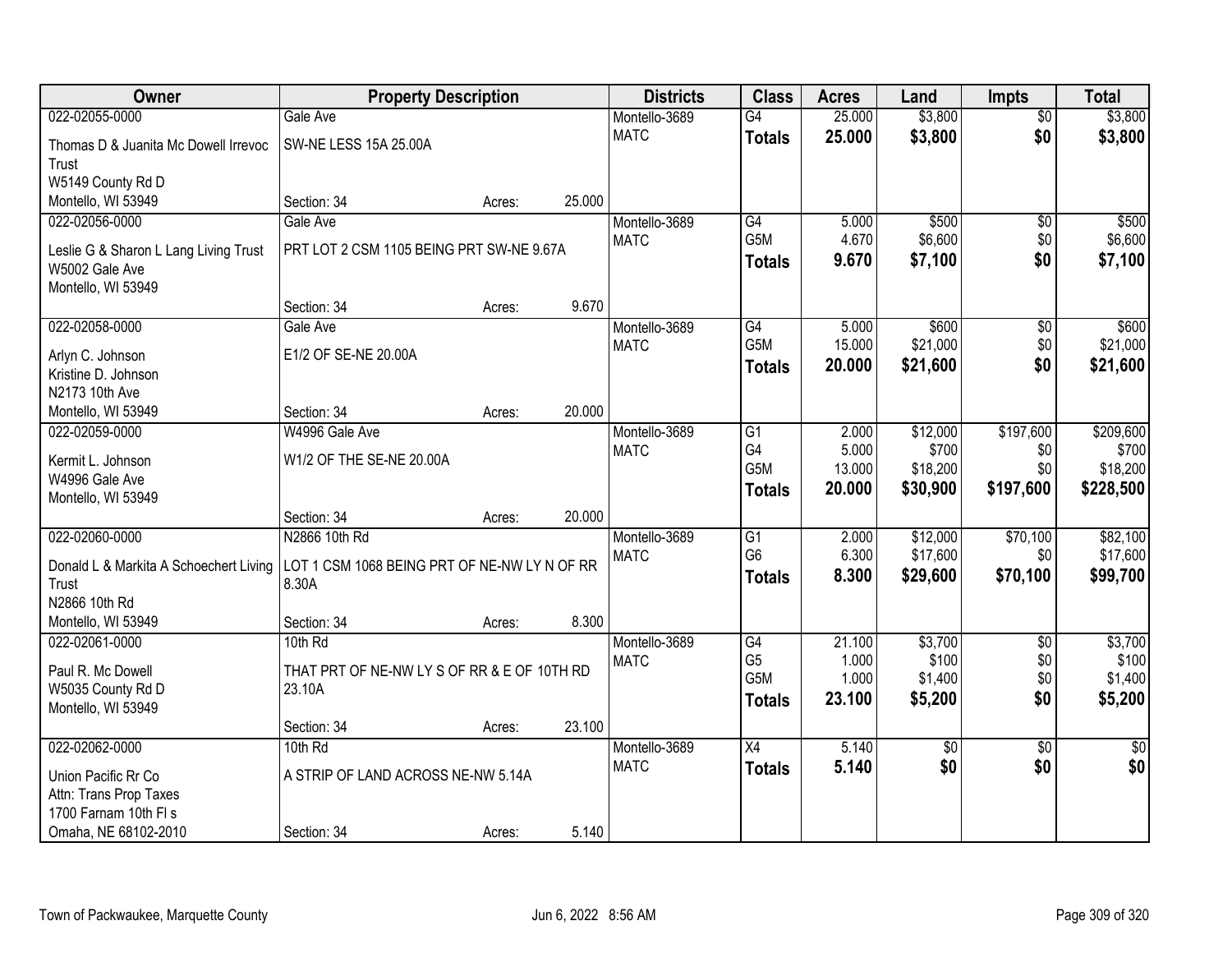| Owner                           |                                             | <b>Property Description</b> |        | <b>Districts</b> | <b>Class</b>     | <b>Acres</b> | Land            | <b>Impts</b>    | <b>Total</b>    |
|---------------------------------|---------------------------------------------|-----------------------------|--------|------------------|------------------|--------------|-----------------|-----------------|-----------------|
| 022-02064-0000                  | 10th Rd                                     |                             |        | Montello-3689    | $\overline{G4}$  | 24.960       | \$4,400         | $\overline{60}$ | \$4,400         |
| Iris Atoji Declaration of Trust | PRT OF NW-NW & NE-NW LY SW OF 10TH RD LESS  |                             |        | <b>MATC</b>      | G <sub>5</sub>   | 1.000        | \$100           | \$0             | \$100           |
| 60 Harding Rd                   | PARCELS SOLD TO TOWNSHIP 35.02A             |                             |        |                  | G <sub>5</sub> M | 9.060        | \$12,700        | \$0             | \$12,700        |
| Lexington, MA 02420             |                                             |                             |        |                  | <b>Totals</b>    | 35.020       | \$17,200        | \$0             | \$17,200        |
|                                 | Section: 34                                 | Acres:                      | 35.020 |                  |                  |              |                 |                 |                 |
| 022-02064-0005                  | 10th Rd                                     |                             |        | Montello-3689    | $\overline{G5}$  | 1.000        | \$100           | $\overline{50}$ | \$100           |
| James E. Mc Chesney             | N 2RDS OF NW-NW 1.00A                       |                             |        | <b>MATC</b>      | <b>Totals</b>    | 1.000        | \$100           | \$0             | \$100           |
| N2980 10th Rd                   |                                             |                             |        |                  |                  |              |                 |                 |                 |
| Montello, WI 53949              |                                             |                             |        |                  |                  |              |                 |                 |                 |
|                                 | Section: 34                                 | Acres:                      | 1.000  |                  |                  |              |                 |                 |                 |
| 022-02064-0010                  | 10th Rd                                     |                             |        | Montello-3689    | $\overline{X4}$  | 2.770        | $\overline{50}$ | \$0             | $\overline{30}$ |
| Town of Packwaukee              | PRT OF NW-NW & NE-NW BEING THE R/W FOR 10TH |                             |        | <b>MATC</b>      | <b>Totals</b>    | 2.770        | \$0             | \$0             | \$0             |
| PO Box 412                      | RD LY N & S OF RR 2.77A                     |                             |        |                  |                  |              |                 |                 |                 |
| Packwaukee, WI 53953            |                                             |                             |        |                  |                  |              |                 |                 |                 |
|                                 | Section: 34                                 | Acres:                      | 2.770  |                  |                  |              |                 |                 |                 |
| 022-02065-0000                  | N2870 10th Rd                               |                             |        | Montello-3689    | G1               | 2.110        | \$12,400        | \$90,200        | \$102,600       |
| Jeffrey M. Werdin               | PRT OF NW-NW LESS A PARCEL SOLD TO          |                             |        | <b>MATC</b>      | <b>Totals</b>    | 2.110        | \$12,400        | \$90,200        | \$102,600       |
| N2870 10th Rd                   | TOWNSHIP & PRT OF NE-NW 2.11A               |                             |        |                  |                  |              |                 |                 |                 |
| Montello, WI 53949              |                                             |                             |        |                  |                  |              |                 |                 |                 |
|                                 | Section: 34                                 | Acres:                      | 2.110  |                  |                  |              |                 |                 |                 |
| 022-02066-0000                  | N2876 10th Rd                               |                             |        | Montello-3689    | $\overline{G1}$  | 0.990        | \$8,300         | \$78,800        | \$87,100        |
| <b>Robert Simutis</b>           | PRT OF NW-NW LESS PARCEL SOLD TO TOWNSHIP   |                             |        | <b>MATC</b>      | <b>Totals</b>    | 0.990        | \$8,300         | \$78,800        | \$87,100        |
| PO Box 524                      | 00.99A                                      |                             |        |                  |                  |              |                 |                 |                 |
| Portage, WI 53901-0524          |                                             |                             |        |                  |                  |              |                 |                 |                 |
|                                 | Section: 34                                 | Acres:                      | 0.990  |                  |                  |              |                 |                 |                 |
| 022-02067-0000                  | 10th Rd                                     |                             |        | Montello-3689    | $\overline{X4}$  | 4.000        | $\overline{60}$ | $\sqrt{6}$      | $\sqrt{50}$     |
| Union Pacific Rr Co             | A STRIP OF LAND ACROSS NW-NW 4.00A          |                             |        | <b>MATC</b>      | <b>Totals</b>    | 4.000        | \$0             | \$0             | \$0             |
| Attn: Trans Prop Taxes          |                                             |                             |        |                  |                  |              |                 |                 |                 |
| 1700 Farnam 10th FI s           |                                             |                             |        |                  |                  |              |                 |                 |                 |
| Omaha, NE 68102-2010            | Section: 34                                 | Acres:                      | 4.000  |                  |                  |              |                 |                 |                 |
| 022-02068-0000                  | 10th Rd                                     |                             |        | Montello-3689    | $\overline{G4}$  | 17.020       | \$2,400         | $\overline{50}$ | \$2,400         |
| Jim Income Trust                | CSM 1372 BEING SW-NW & PRT SE-NW 45.02A     |                             |        | <b>MATC</b>      | G <sub>5</sub>   | 28.000       | \$15,300        | \$0             | \$15,300        |
| N2645 10th Rd                   |                                             |                             |        |                  | <b>Totals</b>    | 45.020       | \$17,700        | \$0             | \$17,700        |
| Montello, WI 53949              |                                             |                             |        |                  |                  |              |                 |                 |                 |
|                                 | Section: 34                                 | Acres:                      | 45.020 |                  |                  |              |                 |                 |                 |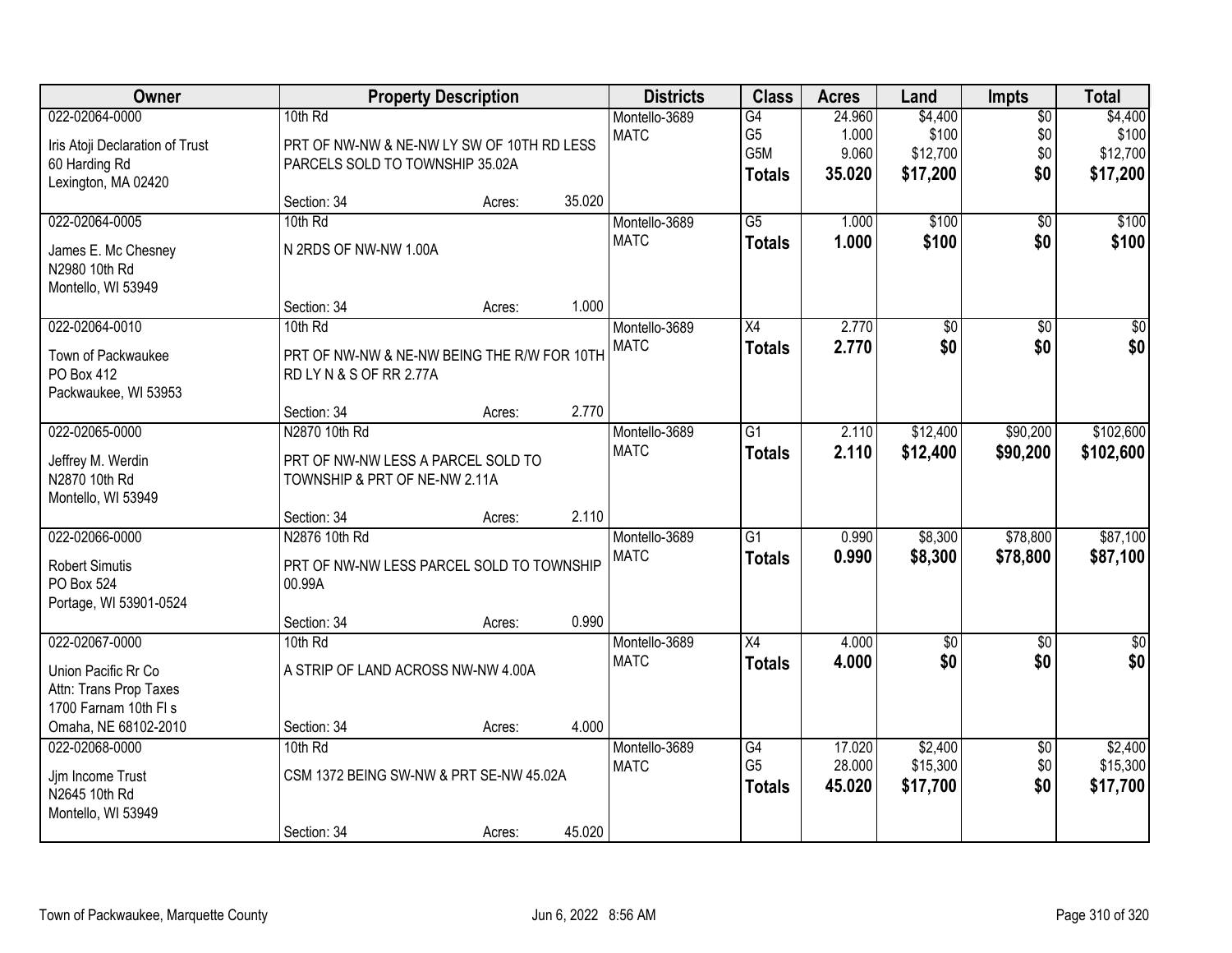| Owner                                |                                           | <b>Property Description</b> |        | <b>Districts</b> | <b>Class</b>         | <b>Acres</b> | Land     | <b>Impts</b>    | <b>Total</b> |
|--------------------------------------|-------------------------------------------|-----------------------------|--------|------------------|----------------------|--------------|----------|-----------------|--------------|
| 022-02069-0000                       | N2780 10th Rd                             |                             |        | Montello-3689    | G4                   | 20.980       | \$2,300  | $\overline{50}$ | \$2,300      |
| Thomas D & Juanita Mc Dowell Irrevoc | SE-NW EX S 10A & PRT CSM 1372 24.98A      |                             |        | <b>MATC</b>      | G <sub>5</sub>       | 1.000        | \$100    | \$0             | \$100        |
| Trust                                |                                           |                             |        |                  | G5M                  | 1.000        | \$1,400  | \$0             | \$1,400      |
| W5035 County Rd D                    |                                           |                             |        |                  | G7                   | 2.000        | \$12,500 | \$3,400         | \$15,900     |
| Montello, WI 53949                   | Section: 34                               | Acres:                      | 24.980 |                  | <b>Totals</b>        | 24.980       | \$16,300 | \$3,400         | \$19,700     |
| 022-02070-0000                       | N2718 10th Rd                             |                             |        | Montello-3689    | $\overline{G1}$      | 11.200       | \$42,400 | \$238,100       | \$280,500    |
| Mark J. Schierl                      | LOT 2 CSM 3265 BEING PRT OF SE-NW, SW-NE, |                             |        | <b>MATC</b>      | <b>Totals</b>        | 11.200       | \$42,400 | \$238,100       | \$280,500    |
| Kathryn A. Schierl                   | NW-SE & NE-SW 11.20A                      |                             |        |                  |                      |              |          |                 |              |
| N2718 10th Rd                        |                                           |                             |        |                  |                      |              |          |                 |              |
| Montello, WI 53949                   | Section: 34                               | Acres:                      | 11.200 |                  |                      |              |          |                 |              |
| 022-02070-0005                       | N2720 10th Rd                             |                             |        | Montello-3689    | $\overline{G1}$      | 3.842        | \$18,400 | \$146,000       | \$164,400    |
|                                      |                                           |                             |        | <b>MATC</b>      |                      | 3.842        | \$18,400 | \$146,000       | \$164,400    |
| Ryan L. Campion                      | LOT 1 CSM 3265 BEING PRT OF SE-NW & NE-SW |                             |        |                  | <b>Totals</b>        |              |          |                 |              |
| Elizabeth A. Campion                 | 3.842A                                    |                             |        |                  |                      |              |          |                 |              |
| N2720 10th Rd                        |                                           |                             |        |                  |                      |              |          |                 |              |
| Montello, WI 53949                   | Section: 34                               | Acres:                      | 3.842  |                  |                      |              |          |                 |              |
| 022-02071-0000                       | 10th Rd                                   |                             |        | Montello-3689    | G4                   | 40.000       | \$4,000  | $\sqrt[6]{}$    | \$4,000      |
| Jjm Income Trust                     | <b>NE-SW 40.00A</b>                       |                             |        | <b>MATC</b>      | <b>Totals</b>        | 40.000       | \$4,000  | \$0             | \$4,000      |
| N2645 10th Rd                        |                                           |                             |        |                  |                      |              |          |                 |              |
| Montello, WI 53949                   |                                           |                             |        |                  |                      |              |          |                 |              |
|                                      | Section: 34                               | Acres:                      | 40.000 |                  |                      |              |          |                 |              |
| 022-02073-0000                       | N2645 10th Rd                             |                             |        | Montello-3689    | $\overline{G4}$      | 38.000       | \$3,600  | $\overline{50}$ | \$3,600      |
|                                      |                                           |                             |        | <b>MATC</b>      | G7                   | 2.000        | \$12,500 | \$76,000        | \$88,500     |
| Jjm Income Trust                     | <b>NW-SW 40.00A</b>                       |                             |        |                  | <b>Totals</b>        | 40.000       | \$16,100 | \$76,000        | \$92,100     |
| N2645 10th Rd                        |                                           |                             |        |                  |                      |              |          |                 |              |
| Montello, WI 53949                   |                                           |                             |        |                  |                      |              |          |                 |              |
|                                      | Section: 34                               | Acres:                      | 40.000 |                  |                      |              |          |                 |              |
| 022-02074-0000                       | W5266 Gale Ave                            |                             |        | Montello-3689    | G4                   | 17.000       | \$3,000  | $\overline{60}$ | \$3,000      |
| Jesse J. Metcalf                     | LOT 1 CSM 1111 BEING PRT OF SW-SW 20.00A  |                             |        | <b>MATC</b>      | G <sub>5</sub><br>G7 | 1.000        | \$100    | \$0             | \$100        |
| W4802 County Rd D                    |                                           |                             |        |                  |                      | 2.000        | \$12,500 | \$31,600        | \$44,100     |
| Montello, WI 53949                   |                                           |                             |        |                  | <b>Totals</b>        | 20.000       | \$15,600 | \$31,600        | \$47,200     |
|                                      | Section: 34                               | Acres:                      | 20.000 |                  |                      |              |          |                 |              |
| 022-02075-0000                       | Gale Ave                                  |                             |        | Montello-3689    | $\overline{G4}$      | 7.260        | \$1,100  | $\overline{50}$ | \$1,100      |
| David C. Wilson                      | LOT 2 CSM 1111 BEING PRT OF SW-SW 7.26A   |                             |        | <b>MATC</b>      | <b>Totals</b>        | 7.260        | \$1,100  | \$0             | \$1,100      |
| Cindy S. Wilson                      |                                           |                             |        |                  |                      |              |          |                 |              |
| N2579 10th Rd                        |                                           |                             |        |                  |                      |              |          |                 |              |
| Montello, WI 53949-9744              | Section: 34                               | Acres:                      | 7.260  |                  |                      |              |          |                 |              |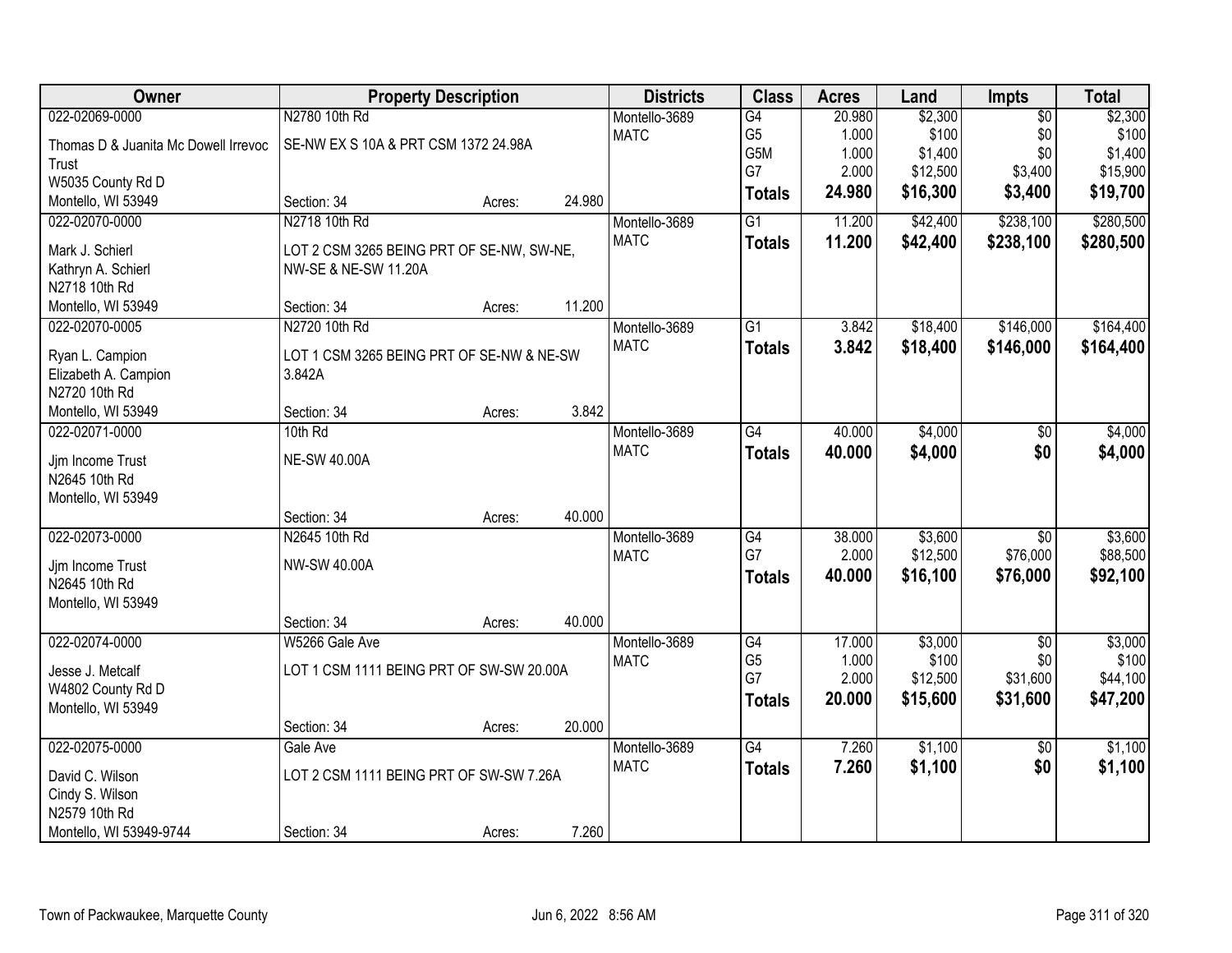| <b>Owner</b>                                      |                                         | <b>Property Description</b> |        | <b>Districts</b> | <b>Class</b>    | <b>Acres</b> | Land     | <b>Impts</b>    | <b>Total</b> |
|---------------------------------------------------|-----------------------------------------|-----------------------------|--------|------------------|-----------------|--------------|----------|-----------------|--------------|
| 022-02076-0000                                    | N2555 10th Rd                           |                             |        | Montello-3689    | $\overline{G1}$ | 1.330        | \$9,700  | \$54,000        | \$63,700     |
| David L. Mullikin                                 | LOT 1 CSM 1245 & LOT 1 CSM 1448 1.33A   |                             |        | <b>MATC</b>      | <b>Totals</b>   | 1.330        | \$9,700  | \$54,000        | \$63,700     |
| N2555 10th Rd                                     |                                         |                             |        |                  |                 |              |          |                 |              |
| Montello, WI 53949                                |                                         |                             |        |                  |                 |              |          |                 |              |
|                                                   | Section: 34                             | Acres:                      | 1.330  |                  |                 |              |          |                 |              |
| 022-02077-0000                                    | N2537 10th Rd                           |                             |        | Montello-3689    | $\overline{G1}$ | 2.800        | \$14,800 | \$50,900        | \$65,700     |
| Vera Nikolayenko                                  | LOT 2 CSM 1245 EX LOT 1 CSM 1448 2.80A  |                             |        | <b>MATC</b>      | <b>Totals</b>   | 2.800        | \$14,800 | \$50,900        | \$65,700     |
| Vitaliy Nikolayenko                               |                                         |                             |        |                  |                 |              |          |                 |              |
| N2537 10th Rd                                     |                                         |                             |        |                  |                 |              |          |                 |              |
| Montello, WI 53949                                | Section: 34                             | Acres:                      | 2.800  |                  |                 |              |          |                 |              |
| 022-02078-0000                                    | W5208 Gale Ave                          |                             |        | Montello-3689    | G1              | 3.980        | \$18,900 | \$35,100        | \$54,000     |
| Derek A. Johnson                                  | LOT 4 CSM 1111 BEING PRT OF SW-SW 3.98A |                             |        | <b>MATC</b>      | <b>Totals</b>   | 3.980        | \$18,900 | \$35,100        | \$54,000     |
| W5208 Gale Ave                                    |                                         |                             |        |                  |                 |              |          |                 |              |
| Montello, WI 53949                                |                                         |                             |        |                  |                 |              |          |                 |              |
|                                                   | Section: 34                             | Acres:                      | 3.980  |                  |                 |              |          |                 |              |
| 022-02079-0000                                    | N2579 10th Rd                           |                             |        | Montello-3689    | G4              | 2.680        | \$400    | \$0             | \$400        |
| Cindy S. Wilson                                   | CSM 1038 BEING PRT OF SW-SW 4.68A       |                             |        | <b>MATC</b>      | G7              | 2.000        | \$12,500 | \$75,600        | \$88,100     |
| N2579 10th Rd                                     |                                         |                             |        |                  | <b>Totals</b>   | 4.680        | \$12,900 | \$75,600        | \$88,500     |
| Montello, WI 53949-9744                           |                                         |                             |        |                  |                 |              |          |                 |              |
|                                                   | Section: 34                             | Acres:                      | 4.680  |                  |                 |              |          |                 |              |
| 022-02080-0000                                    | Gale Ave                                |                             |        | Montello-3689    | $\overline{G4}$ | 18.330       | \$3,000  | $\overline{50}$ | \$3,000      |
|                                                   | PRT OF SE-SW 20.33A                     |                             |        | <b>MATC</b>      | G <sub>5</sub>  | 2.000        | \$100    | \$0             | \$100        |
| Peppermill Re Holdings, LLC<br>N3924 County Rd Zz |                                         |                             |        |                  | <b>Totals</b>   | 20.330       | \$3,100  | \$0             | \$3,100      |
| Montello, WI 53949                                |                                         |                             |        |                  |                 |              |          |                 |              |
|                                                   | Section: 34                             | Acres:                      | 20.330 |                  |                 |              |          |                 |              |
| 022-02081-0000                                    | 10th Rd                                 |                             |        | Montello-3689    | G4              | 17.750       | \$3,200  | $\overline{50}$ | \$3,200      |
|                                                   |                                         |                             |        | <b>MATC</b>      | G <sub>5</sub>  | 1.000        | \$100    | \$0             | \$100        |
| Jjm Income Trust<br>N2645 10th Rd                 | CSM 1058 BEING PRT OF SE-SW 18.85A      |                             |        |                  | <b>Totals</b>   | 18.750       | \$3,300  | \$0             | \$3,300      |
| Montello, WI 53949                                |                                         |                             |        |                  |                 |              |          |                 |              |
|                                                   | Section: 34                             | Acres:                      | 18.750 |                  |                 |              |          |                 |              |
| 022-02082-0000                                    | W5188 Gale Ave                          |                             |        | Montello-3689    | $\overline{G1}$ | 0.920        | \$8,000  | \$94,100        | \$102,100    |
|                                                   | CSM 1109 BEING PRT OF SE-SW 0.92A       |                             |        | <b>MATC</b>      | <b>Totals</b>   | 0.920        | \$8,000  | \$94,100        | \$102,100    |
| Dee A. Rawlins<br>120 County Rd Ee                |                                         |                             |        |                  |                 |              |          |                 |              |
| Oxford, WI 53952                                  |                                         |                             |        |                  |                 |              |          |                 |              |
|                                                   | Section: 34                             | Acres:                      | 0.920  |                  |                 |              |          |                 |              |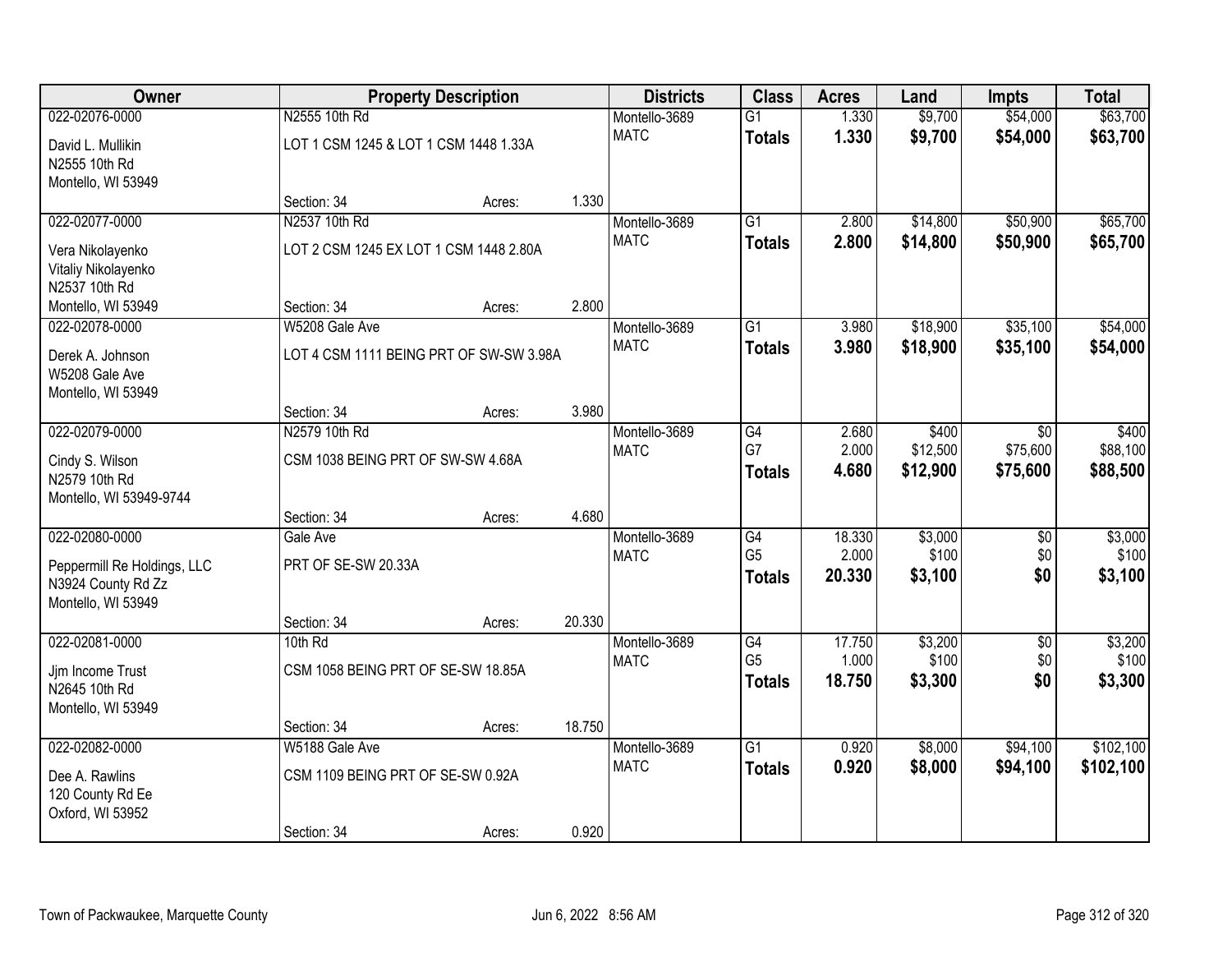| Owner                                 | <b>Property Description</b>              |        |        | <b>Districts</b> | <b>Class</b>          | <b>Acres</b>     | Land                 | <b>Impts</b>     | <b>Total</b>          |
|---------------------------------------|------------------------------------------|--------|--------|------------------|-----------------------|------------------|----------------------|------------------|-----------------------|
| 022-02083-0000                        | Gale Ave                                 |        |        | Montello-3689    | $\overline{G4}$       | 37.000           | \$4,500              | \$0              | \$4,500               |
| <b>Russell E Preuss Estate</b>        | <b>NE-SE 40.00A</b>                      |        |        | <b>MATC</b>      | G5M                   | 3.000            | \$4,200              | \$0              | \$4,200               |
| Attn: Janice E Preuss                 |                                          |        |        |                  | <b>Totals</b>         | 40.000           | \$8,700              | \$0              | \$8,700               |
| W4958 Gale Ave                        |                                          |        |        |                  |                       |                  |                      |                  |                       |
| Montello, WI 53949                    | Section: 34                              | Acres: | 40.000 |                  |                       |                  |                      |                  |                       |
| 022-02084-0000                        | W5002 Gale Ave                           |        |        | Montello-3689    | $\overline{G1}$       | 2.000            | \$12,000             | \$231,700        | \$243,700             |
| Leslie G & Sharon L Lang Living Trust | NW-SE INCL PRT L2 CSM 1105 40.00A        |        |        | <b>MATC</b>      | G4                    | 13.000           | \$1,400              | \$0              | \$1,400               |
| W5002 Gale Ave                        |                                          |        |        |                  | G <sub>5</sub><br>G5M | 5.000            | \$5,300              | \$0              | \$5,300               |
| Montello, WI 53949                    |                                          |        |        |                  |                       | 20.000<br>40.000 | \$28,000<br>\$46,700 | \$0<br>\$231,700 | \$28,000<br>\$278,400 |
|                                       | Section: 34                              | Acres: | 40.000 |                  | <b>Totals</b>         |                  |                      |                  |                       |
| 022-02085-0000                        | Gale Ave                                 |        |        | Montello-3689    | $\overline{G4}$       | 13.000           | \$1,400              | \$0              | \$1,400               |
| Leslie G & Sharon L Lang Living Trust | SW-SE 40.00A                             |        |        | <b>MATC</b>      | G5M                   | 27.000           | \$29,700             | \$0              | \$29,700              |
| W5002 Gale Ave                        |                                          |        |        |                  | <b>Totals</b>         | 40.000           | \$31,100             | \$0              | \$31,100              |
| Montello, WI 53949                    |                                          |        |        |                  |                       |                  |                      |                  |                       |
|                                       | Section: 34                              | Acres: | 40.000 |                  |                       |                  |                      |                  |                       |
| 022-02086-0000                        | W4958 Gale Ave                           |        |        | Montello-3689    | G4                    | 37.000           | \$2,300              | $\sqrt[6]{3}$    | \$2,300               |
| <b>Russell E Preuss Estate</b>        | SE-SE 40.00A                             |        |        | <b>MATC</b>      | G <sub>5</sub>        | 1.000            | \$100                | \$0              | \$100                 |
| Attn: Janice E Preuss                 |                                          |        |        |                  | G7                    | 2.000            | \$12,500             | \$159,000        | \$171,500             |
| W4958 Gale Ave                        |                                          |        |        |                  | <b>Totals</b>         | 40.000           | \$14,900             | \$159,000        | \$173,900             |
| Montello, WI 53949                    | Section: 34                              | Acres: | 40.000 |                  |                       |                  |                      |                  |                       |
| 022-02087-0000                        | 11th Dr                                  |        |        | Montello-3689    | $\overline{G5}$       | 40.000           | \$22,500             | $\overline{60}$  | \$22,500              |
| <b>Marietta Bentley Trustees</b>      | <b>NE-NE 40.00A</b>                      |        |        | <b>MATC</b>      | <b>Totals</b>         | 40.000           | \$22,500             | \$0              | \$22,500              |
| <b>Bentley Trust</b>                  |                                          |        |        |                  |                       |                  |                      |                  |                       |
| PO Box 5                              |                                          |        |        |                  |                       |                  |                      |                  |                       |
| Princeton, WI 54968                   | Section: 35                              | Acres: | 40.000 |                  |                       |                  |                      |                  |                       |
| 022-02088-0000                        | N2790 11th Dr                            |        |        | Montello-3689    | $\overline{G4}$       | 26.450           | \$3,700              | $\sqrt{6}$       | \$3,700               |
| <b>Bentley Trust</b>                  | NW-NE & SW-NE LESS CSM 3821 37.05A       |        |        | <b>MATC</b>      | G <sub>5</sub>        | 10.600           | \$10,200             | \$0              | \$10,200              |
| PO Box 5                              |                                          |        |        |                  | <b>Totals</b>         | 37.050           | \$13,900             | \$0              | \$13,900              |
| Princeton, WI 54968                   |                                          |        |        |                  |                       |                  |                      |                  |                       |
|                                       | Section: 35                              | Acres: | 37.050 |                  |                       |                  |                      |                  |                       |
| 022-02089-0000                        | N2790 11th Dr                            |        |        | Montello-3689    | G4                    | 25.205           | \$3,100              | $\overline{50}$  | \$3,100               |
| Richard L. Williamson                 | PRT NW-NE & SW-NE (AKA CSM 3821) 43.205A |        |        | <b>MATC</b>      | G <sub>5</sub>        | 1.000            | \$100                | \$0              | \$100                 |
| Leslie H. Williamson                  |                                          |        |        |                  | G5M<br>G7             | 13.400<br>3.600  | \$18,800<br>\$19,700 | \$0<br>\$145,700 | \$18,800<br>\$165,400 |
| N2790 11th Dr                         |                                          |        |        |                  | <b>Totals</b>         | 43.205           | \$41,700             | \$145,700        | \$187,400             |
| Montello, WI 53949                    | Section: 35                              | Acres: | 43.205 |                  |                       |                  |                      |                  |                       |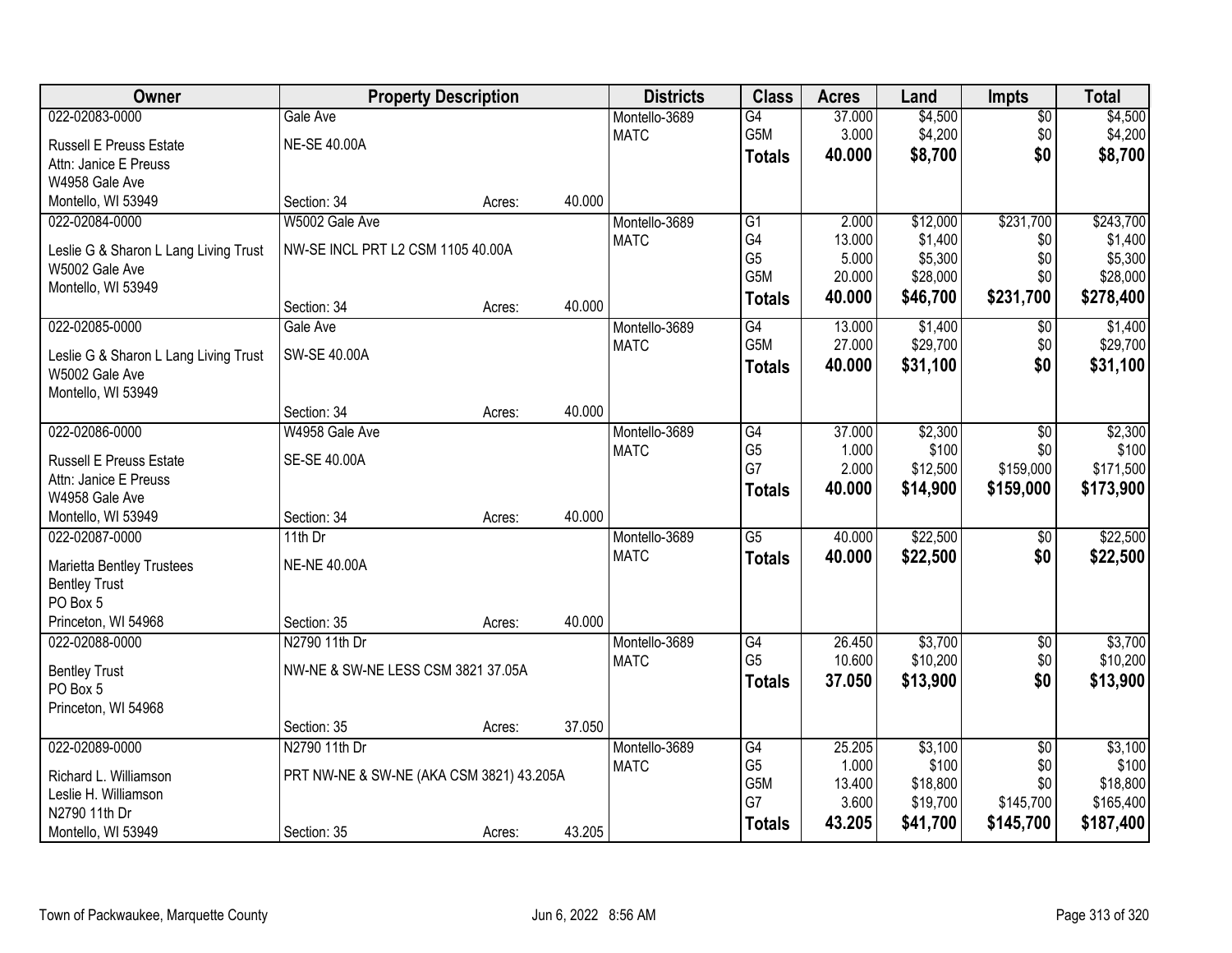| Owner                            | <b>Property Description</b> |        |        | <b>Districts</b> | <b>Class</b>             | <b>Acres</b> | Land         | Impts           | <b>Total</b>    |
|----------------------------------|-----------------------------|--------|--------|------------------|--------------------------|--------------|--------------|-----------------|-----------------|
| 022-02090-0000                   | 11th $Dr$                   |        |        | Montello-3689    | G4                       | 8.000        | \$1,400      | $\overline{50}$ | \$1,400         |
| <b>Marietta Bentley Trustees</b> | <b>SE-NE 40.00A</b>         |        |        | <b>MATC</b>      | G <sub>5</sub>           | 32.000       | \$18,000     | \$0             | \$18,000        |
| <b>Bentley Trust</b>             |                             |        |        |                  | <b>Totals</b>            | 40.000       | \$19,400     | \$0             | \$19,400        |
| PO Box 5                         |                             |        |        |                  |                          |              |              |                 |                 |
| Princeton, WI 54968              | Section: 35                 | Acres: | 40.000 |                  |                          |              |              |                 |                 |
| 022-02091-0000                   | N2865 11th Dr               |        |        | Montello-3689    | G1                       | 2.000        | \$12,000     | \$69,500        | \$81,500        |
| Rdj Limited Partnership          | PRT OF NE-NW 16.70A         |        |        | <b>MATC</b>      | G4                       | 10.000       | \$1,500      | \$0             | \$1,500         |
| N51 W35576 Bay Ridge Ct          |                             |        |        |                  | G <sub>6</sub>           | 4.700        | \$13,200     | \$0             | \$13,200        |
| Oconomowoc, WI 53066             |                             |        |        |                  | <b>Totals</b>            | 16.700       | \$26,700     | \$69,500        | \$96,200        |
|                                  | Section: 35                 | Acres: | 16.700 |                  |                          |              |              |                 |                 |
| 022-02092-0000                   | N2847 11th Dr               |        |        | Montello-3689    | G1                       | 2.000        | \$12,000     | \$106,200       | \$118,200       |
| Brian L Alexander Living Trust   | PRT OF NE-NW 15.00A         |        |        | <b>MATC</b>      | G <sub>6</sub>           | 13.000       | \$36,400     | \$0             | \$36,400        |
| N2847 11th Dr                    |                             |        |        |                  | <b>Totals</b>            | 15.000       | \$48,400     | \$106,200       | \$154,600       |
| Montello, WI 53949               |                             |        |        |                  |                          |              |              |                 |                 |
|                                  | Section: 35                 | Acres: | 15.000 |                  |                          |              |              |                 |                 |
| 022-02093-0000                   | $11th$ Dr                   |        |        | Montello-3689    | W <sub>8</sub>           | 10.300       | ( \$28, 800) | \$0             | \$0             |
| Peregrine Limited Partnership    | PART OF NE-NW 10.30A        |        |        | <b>MATC</b>      | <b>Totals</b>            | 10,300       | \$0          | \$0             | \$0             |
| N51 W35576 Bay Ridge Ct          |                             |        |        |                  |                          |              |              |                 |                 |
| Oconomowoc, WI 53066             |                             |        |        |                  |                          |              |              |                 |                 |
|                                  | Section: 35                 | Acres: | 10.300 |                  |                          |              |              |                 |                 |
| 022-02094-0000                   | 11th Dr                     |        |        | Montello-3689    | G4                       | 12.830       | \$2,300      | $\overline{50}$ | \$2,300         |
| Rdj Limited Partnership          | PRT OF NW-NW 32.35A         |        |        | <b>MATC</b>      | W <sub>8</sub>           | 19.520       | (\$54,700)   | \$0             | \$0             |
| N51 W35576 Bay Ridge Ct          |                             |        |        |                  | <b>Totals</b>            | 32.350       | \$2,300      | \$0             | \$2,300         |
| Oconomowoc, WI 53066             |                             |        |        |                  |                          |              |              |                 |                 |
|                                  | Section: 35                 | Acres: | 32.350 |                  |                          |              |              |                 |                 |
| 022-02095-0000                   | 11th $Dr$                   |        |        | Montello-3689    | $\overline{W8}$          | 5.370        | (\$15,000)   | $\overline{50}$ | $\overline{50}$ |
| Peregrine Limited Partnership    | PRT OF NW-NW 5.37A          |        |        | <b>MATC</b>      | <b>Totals</b>            | 5.370        | \$0          | \$0             | \$0             |
| N51 W35576 Bay Ridge Ct          |                             |        |        |                  |                          |              |              |                 |                 |
| Oconomowoc, WI 53066             |                             |        |        |                  |                          |              |              |                 |                 |
|                                  | Section: 35                 | Acres: | 5.370  |                  |                          |              |              |                 |                 |
| 022-02096-0000                   | 11th $Dr$                   |        |        | Montello-3689    | $\overline{\mathsf{W}8}$ | 30.000       | ( \$84,000)  | $\overline{50}$ | $\overline{50}$ |
| Rdj Limited Partnership          | PRT OF SW-NW 30.00A         |        |        | <b>MATC</b>      | <b>Totals</b>            | 30.000       | \$0          | \$0             | \$0             |
| N51 W35576 Bay Ridge Ct          |                             |        |        |                  |                          |              |              |                 |                 |
| Oconomowoc, WI 53066             |                             |        |        |                  |                          |              |              |                 |                 |
|                                  | Section: 35                 | Acres: | 30.000 |                  |                          |              |              |                 |                 |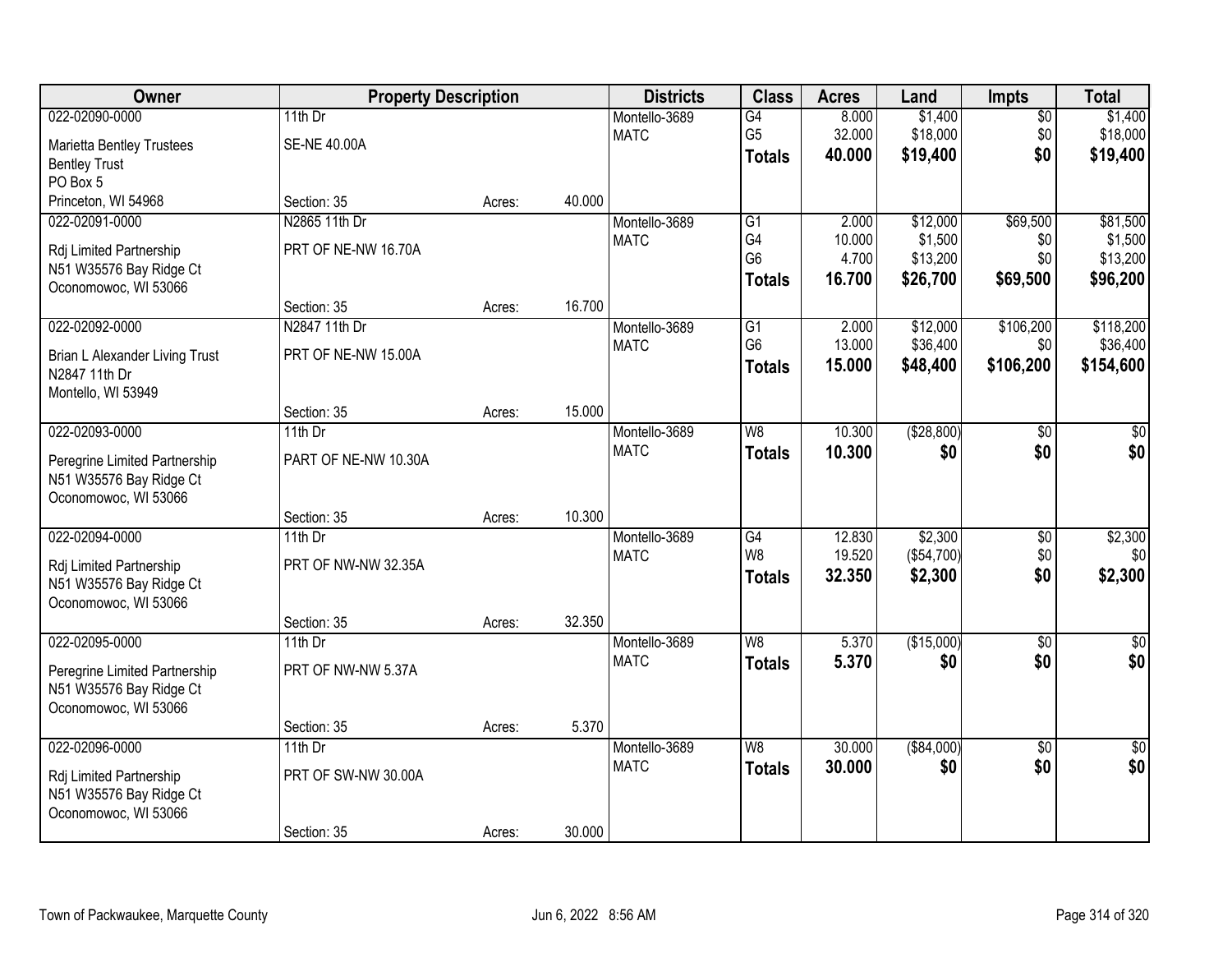| Owner                                                                                              | <b>Property Description</b>                     |        |        | <b>Districts</b>             | <b>Class</b>                                                    | <b>Acres</b>                                | Land                                                | <b>Impts</b>                                | <b>Total</b>                                          |
|----------------------------------------------------------------------------------------------------|-------------------------------------------------|--------|--------|------------------------------|-----------------------------------------------------------------|---------------------------------------------|-----------------------------------------------------|---------------------------------------------|-------------------------------------------------------|
| 022-02097-0000                                                                                     | 11th $Dr$                                       |        |        | Montello-3689                | W8                                                              | 10.000                                      | ( \$28,000)                                         | $\overline{50}$                             | \$0                                                   |
| Peregrine Limited Partnership<br>N51 W35576 Bay Ridge Ct<br>Oconomowoc, WI 53066                   | PRT OF SW-NW 10.00A                             |        |        | <b>MATC</b>                  | <b>Totals</b>                                                   | 10.000                                      | \$0                                                 | \$0                                         | \$0                                                   |
|                                                                                                    | Section: 35                                     | Acres: | 10.000 |                              |                                                                 |                                             |                                                     |                                             |                                                       |
| 022-02098-0000<br>Peregrine Limited Partnership<br>N51 W35576 Bay Ridge Ct<br>Oconomowoc, WI 53066 | $11th$ Dr<br>PART OF SE-NW 15.00A               |        |        | Montello-3689<br><b>MATC</b> | W8<br><b>Totals</b>                                             | 15.000<br>15.000                            | (\$42,000)<br>\$0                                   | $\overline{50}$<br>\$0                      | \$0<br>\$0                                            |
|                                                                                                    | Section: 35                                     | Acres: | 15.000 |                              | $\overline{G6}$                                                 |                                             | \$70,000                                            |                                             |                                                       |
| 022-02099-0000<br>Brian L Alexander Living Trust<br>N2847 11th Dr<br>Montello, WI 53949            | 11th Dr<br>PRT OF SE-NW 25.00A                  |        |        | Montello-3689<br><b>MATC</b> | <b>Totals</b>                                                   | 25.000<br>25.000                            | \$70,000                                            | \$0<br>\$0                                  | \$70,000<br>\$70,000                                  |
|                                                                                                    | Section: 35                                     | Acres: | 25.000 |                              |                                                                 |                                             |                                                     |                                             |                                                       |
| 022-02100-0000<br>Ronald L. Urbaniak Jr<br>Lora Urbaniak<br>55 Timber Tr                           | 11th $Dr$<br><b>NE-SW 40.00A</b>                |        |        | Montello-3689<br><b>MATC</b> | G4<br>G5M<br><b>Totals</b>                                      | 10.000<br>30.000<br>40.000                  | \$1,100<br>\$42,000<br>\$43,100                     | \$0<br>\$0<br>\$0                           | \$1,100<br>\$42,000<br>\$43,100                       |
| Montello, WI 53949                                                                                 | Section: 35                                     | Acres: | 40.000 |                              |                                                                 |                                             |                                                     |                                             |                                                       |
| 022-02101-0000<br>David F. Howden<br>W398 N8740 Amber Ln<br>Ixonia, WI 53036                       | 11th Dr<br>NW-SW 40.00A                         |        |        | Montello-3689<br><b>MATC</b> | $\overline{G4}$<br>G <sub>5</sub> M<br><b>Totals</b>            | 30.000<br>10.000<br>40.000                  | \$4,700<br>\$14,000<br>\$18,700                     | $\overline{50}$<br>\$0<br>\$0               | \$4,700<br>\$14,000<br>\$18,700                       |
|                                                                                                    | Section: 35                                     | Acres: | 40.000 |                              |                                                                 |                                             |                                                     |                                             |                                                       |
| 022-02102-0000<br>Chad M. Sell<br>Stephanie J. Sell<br>W4880 Gale Ave<br>Montello, WI 53949        | W4880 Gale Ave<br>SW-SW 40.00A<br>Section: 35   | Acres: | 40.000 | Montello-3689<br><b>MATC</b> | $\overline{G1}$<br>G4<br>G <sub>5</sub><br>G5M<br><b>Totals</b> | 3.000<br>31.000<br>1.000<br>5.000<br>40.000 | \$15,500<br>\$3,400<br>\$100<br>\$7,000<br>\$26,000 | \$288,600<br>\$0<br>\$0<br>\$0<br>\$288,600 | \$304,100<br>\$3,400<br>\$100<br>\$7,000<br>\$314,600 |
| 022-02103-0000<br>Chad M. Sell<br>Stephanie J. Sell<br>W4880 Gale Ave<br>Montello, WI 53949        | 11th $Dr$<br><b>SE-SW 40.00A</b><br>Section: 35 | Acres: | 40.000 | Montello-3689<br><b>MATC</b> | G4<br>G <sub>5</sub><br>G5M<br><b>Totals</b>                    | 27.000<br>1.000<br>12.000<br>40.000         | \$2,900<br>\$100<br>\$16,800<br>\$19,800            | $\overline{60}$<br>\$0<br>\$0<br>\$0        | \$2,900<br>\$100<br>\$16,800<br>\$19,800              |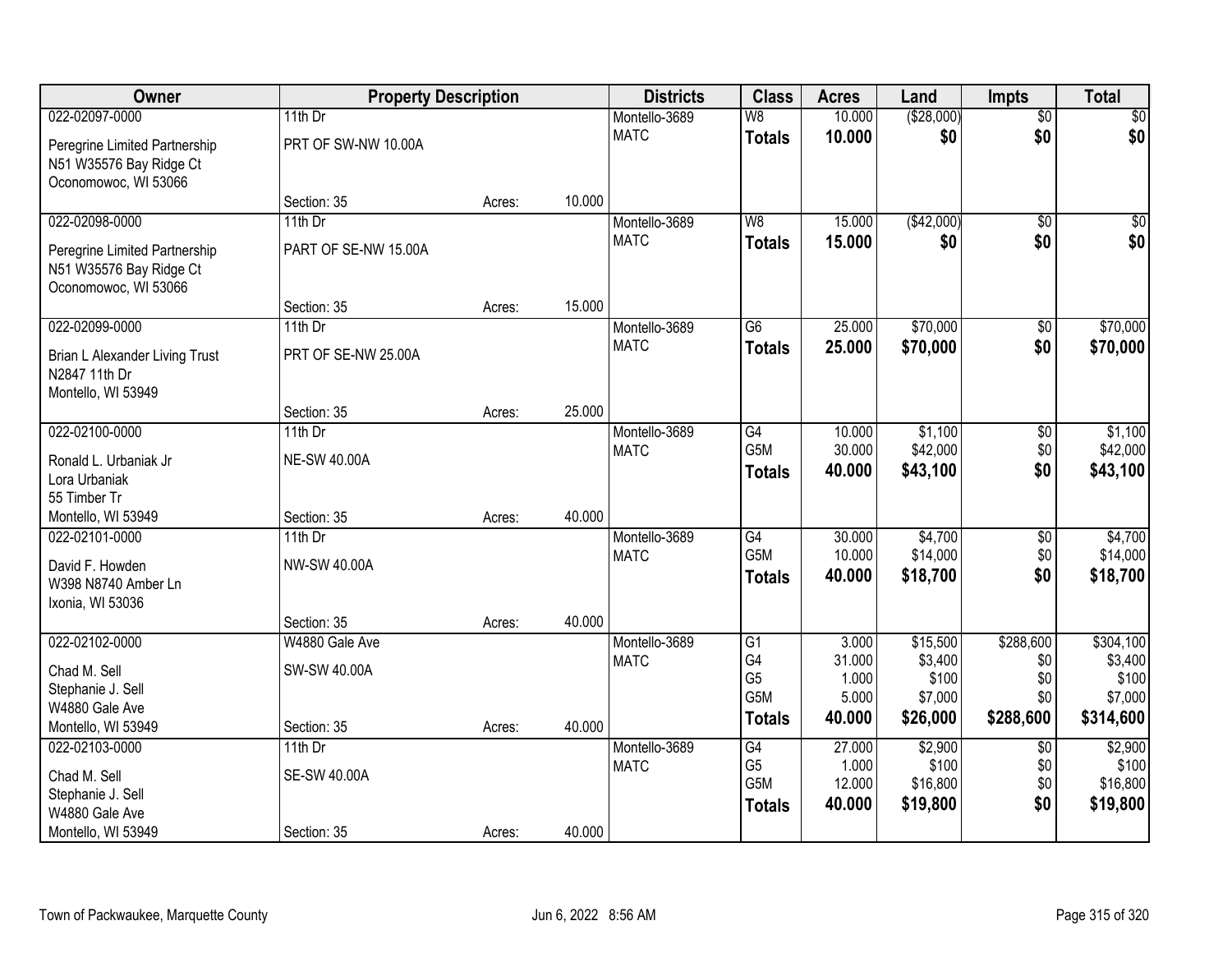| Owner                            |                                    | <b>Property Description</b> |        | <b>Districts</b> | <b>Class</b>     | <b>Acres</b> | Land            | <b>Impts</b>    | <b>Total</b> |
|----------------------------------|------------------------------------|-----------------------------|--------|------------------|------------------|--------------|-----------------|-----------------|--------------|
| 022-02104-0000                   | 11th Dr                            |                             |        | Montello-3689    | $\overline{G4}$  | 34.000       | \$4,500         | \$0             | \$4,500      |
| <b>Marietta Bentley Trustees</b> | <b>NE-SE 40.00A</b>                |                             |        | <b>MATC</b>      | G <sub>5</sub>   | 6.000        | \$3,400         | \$0             | \$3,400      |
| <b>Bentley Trust</b>             |                                    |                             |        |                  | <b>Totals</b>    | 40.000       | \$7,900         | \$0             | \$7,900      |
| PO Box 5                         |                                    |                             |        |                  |                  |              |                 |                 |              |
| Princeton, WI 54968              | Section: 35                        | Acres:                      | 40.000 |                  |                  |              |                 |                 |              |
| 022-02105-0000                   | 11th $Dr$                          |                             |        | Montello-3689    | G4               | 11.000       | \$1,200         | $\overline{50}$ | \$1,200      |
|                                  | <b>NW-SE 40.00A</b>                |                             |        | <b>MATC</b>      | G <sub>5</sub>   | 1.000        | \$100           | \$0             | \$100        |
| <b>Marietta Bentley Trustees</b> |                                    |                             |        |                  | G5M              | 28.000       | \$39,200        | \$0             | \$39,200     |
| <b>Bentley Trust</b><br>PO Box 5 |                                    |                             |        |                  | <b>Totals</b>    | 40.000       | \$40,500        | \$0             | \$40,500     |
| Princeton, WI 54968              | Section: 35                        | Acres:                      | 40.000 |                  |                  |              |                 |                 |              |
| 022-02106-0000                   | 11th $Dr$                          |                             |        | Montello-3689    | G4               | 15.000       | \$1,600         | \$0             | \$1,600      |
|                                  |                                    |                             |        | <b>MATC</b>      | G <sub>5</sub> M | 5.000        | \$7,000         | \$0             | \$7,000      |
| <b>Marietta Bentley Trustees</b> | N 1/2 OF SW-SE 20.00A              |                             |        |                  | <b>Totals</b>    | 20.000       | \$8,600         | \$0             | \$8,600      |
| <b>Bentley Trust</b>             |                                    |                             |        |                  |                  |              |                 |                 |              |
| PO Box 5                         |                                    |                             |        |                  |                  |              |                 |                 |              |
| Princeton, WI 54968              | Section: 35                        | Acres:                      | 20.000 |                  |                  |              |                 |                 |              |
| 022-02107-0000                   | Gale Ave                           |                             |        | Montello-3689    | $\overline{G6}$  | 20.000       | \$56,000        | $\frac{1}{20}$  | \$56,000     |
| <b>Marietta Bentley Trustees</b> | S 1/2 OF SW-SE 20.00A              |                             |        | <b>MATC</b>      | <b>Totals</b>    | 20.000       | \$56,000        | \$0             | \$56,000     |
| <b>Bentley Trust</b>             |                                    |                             |        |                  |                  |              |                 |                 |              |
| PO Box 5                         |                                    |                             |        |                  |                  |              |                 |                 |              |
| Princeton, WI 54968              | Section: 35                        | Acres:                      | 20.000 |                  |                  |              |                 |                 |              |
| 022-02108-0000                   | Gale Ave                           |                             |        | Montello-3689    | $\overline{G4}$  | 39.000       | \$4,300         | \$0             | \$4,300      |
| <b>Marietta Bentley Trustees</b> | SE-SE 40.00A                       |                             |        | <b>MATC</b>      | G <sub>5</sub>   | 1.000        | \$100           | \$0             | \$100        |
| <b>Bentley Trust</b>             |                                    |                             |        |                  | <b>Totals</b>    | 40.000       | \$4,400         | \$0             | \$4,400      |
| PO Box 5                         |                                    |                             |        |                  |                  |              |                 |                 |              |
| Princeton, WI 54968              | Section: 35                        | Acres:                      | 40.000 |                  |                  |              |                 |                 |              |
| 022-02109-0000                   | County Rd F                        |                             |        | Montello-3689    | $\overline{G4}$  | 8.240        | \$1,200         | $\overline{$0}$ | \$1,200      |
| Thomas J. Cotter                 | NE-NE EXCEPT 1A & RR R/W 38.24A    |                             |        | <b>MATC</b>      | G <sub>5</sub>   | 30.000       | \$16,900        | \$0             | \$16,900     |
| Linda L. Cotter                  |                                    |                             |        |                  | <b>Totals</b>    | 38.240       | \$18,100        | \$0             | \$18,100     |
| N2733 County Rd F                |                                    |                             |        |                  |                  |              |                 |                 |              |
| Montello, WI 53949               | Section: 36                        | Acres:                      | 38.240 |                  |                  |              |                 |                 |              |
| 022-02111-0000                   | County Rd F                        |                             |        | Montello-3689    | $\overline{X4}$  | 0.760        | $\overline{50}$ | $\overline{30}$ | $\sqrt{50}$  |
|                                  |                                    |                             |        | <b>MATC</b>      | <b>Totals</b>    | 0.760        | \$0             | \$0             | \$0          |
| Union Pacific Rr Co              | A STRIP OF LAND ACROSS NE-NE 0.76A |                             |        |                  |                  |              |                 |                 |              |
| Attn: Trans Prop Taxes           |                                    |                             |        |                  |                  |              |                 |                 |              |
| 1700 Farnam 10th FI s            |                                    |                             | 0.760  |                  |                  |              |                 |                 |              |
| Omaha, NE 68102-2010             | Section: 36                        | Acres:                      |        |                  |                  |              |                 |                 |              |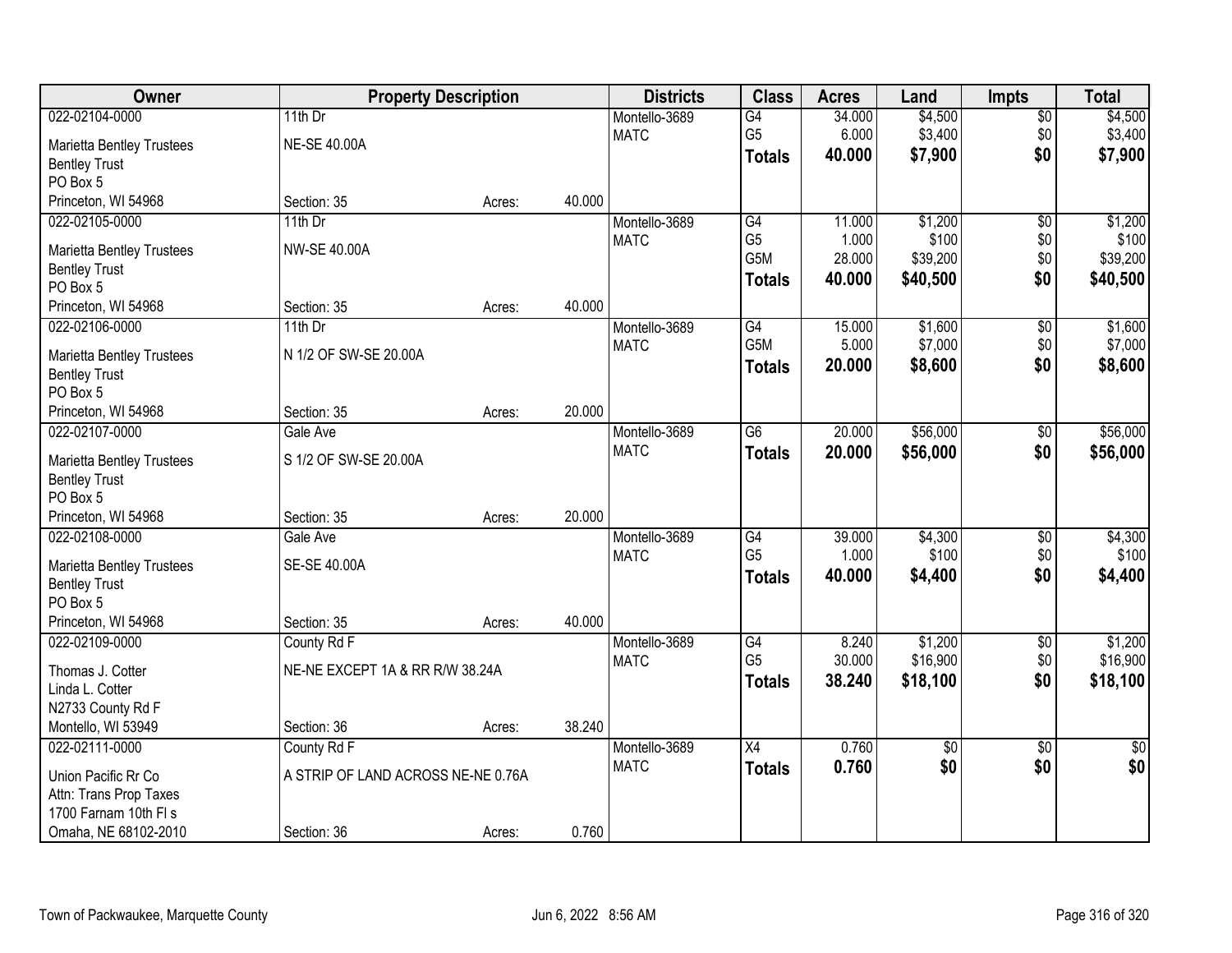| Owner                                      |                                            | <b>Property Description</b> |        | <b>Districts</b> | <b>Class</b>    | <b>Acres</b> | Land            | <b>Impts</b>    | <b>Total</b> |
|--------------------------------------------|--------------------------------------------|-----------------------------|--------|------------------|-----------------|--------------|-----------------|-----------------|--------------|
| 022-02112-0000                             | County Rd F                                |                             |        | Montello-3689    | $\overline{G5}$ | 40.710       | \$22,900        | $\overline{50}$ | \$22,900     |
| Steven Kessenich                           | PRT OF LOT 2 CSM 3132 BEING NW-NE 40.71A   |                             |        | <b>MATC</b>      | <b>Totals</b>   | 40.710       | \$22,900        | \$0             | \$22,900     |
| Kimberly D. Kessenich                      |                                            |                             |        |                  |                 |              |                 |                 |              |
| N2693 County Rd F                          |                                            |                             |        |                  |                 |              |                 |                 |              |
| Montello, WI 53949                         | Section: 36                                | Acres:                      | 40.710 |                  |                 |              |                 |                 |              |
| 022-02113-0000                             | N2693 County Rd F                          |                             |        | Montello-3689    | $\overline{G1}$ | 2.000        | \$12,000        | \$296,700       | \$308,700    |
|                                            |                                            |                             |        | <b>MATC</b>      | G <sub>5</sub>  | 37.820       | \$23,800        | \$0             | \$23,800     |
| Steven Kessenich                           | PRT OF LOT 2 CSM 3132 BEING PRT OF SW-NE   |                             |        |                  | <b>Totals</b>   | 39.820       | \$35,800        | \$296,700       | \$332,500    |
| Kimberly D. Kessenich                      | 39.82A                                     |                             |        |                  |                 |              |                 |                 |              |
| N2693 County Rd F                          |                                            |                             |        |                  |                 |              |                 |                 |              |
| Montello, WI 53949                         | Section: 36                                | Acres:                      | 39.820 |                  |                 |              |                 |                 |              |
| 022-02114-0000                             | County Rd F                                |                             |        | Montello-3689    | G4              | 29.970       | \$2,600         | \$0             | \$2,600      |
| Thomas J. Cotter                           | PRT OF LOT 1 CSM 2539 BEING PRT OF SE-NE & |                             |        | <b>MATC</b>      | G5M             | 10.000       | \$14,000        | \$0             | \$14,000     |
| Linda L. Cotter                            | <b>SW-NE 39.97A</b>                        |                             |        |                  | <b>Totals</b>   | 39.970       | \$16,600        | \$0             | \$16,600     |
| N2733 County Rd F                          |                                            |                             |        |                  |                 |              |                 |                 |              |
| Montello, WI 53949                         | Section: 36                                | Acres:                      | 39.970 |                  |                 |              |                 |                 |              |
| 022-02114-0005                             | County Rd F                                |                             |        | Montello-3689    | $\overline{G5}$ | 1.090        | \$100           | \$0             | \$100        |
|                                            |                                            |                             |        | <b>MATC</b>      | <b>Totals</b>   | 1.090        | \$100           | \$0             | \$100        |
| Steven Kessenich                           | PRT OF LOT 2 CSM 3132 BEING PRT OF SE-NE & |                             |        |                  |                 |              |                 |                 |              |
| Kimberly D. Kessenich                      | <b>NE-SE 1.09A</b>                         |                             |        |                  |                 |              |                 |                 |              |
| N2693 County Rd F                          |                                            |                             |        |                  |                 |              |                 |                 |              |
| Montello, WI 53949                         | Section: 36                                | Acres:                      | 1.090  |                  |                 |              |                 |                 |              |
| 022-02115-0000                             | $11th$ Dr                                  |                             |        | Montello-3689    | $\overline{G4}$ | 5.000        | \$500           | $\overline{30}$ | \$500        |
| Judi A. Nigbor                             | PRT OF LOT 1 CSM 3132 BEING PRT OF NE-NW   |                             |        | <b>MATC</b>      | G <sub>5</sub>  | 20.000       | \$11,300        | \$0             | \$11,300     |
| Kathleen A. Mc Reath                       | 31.32A                                     |                             |        |                  | G5M             | 6.320        | \$8,900         | \$0             | \$8,900      |
| N2667 County Rd F                          |                                            |                             |        |                  | <b>Totals</b>   | 31.320       | \$20,700        | \$0             | \$20,700     |
| Montello, WI 53949                         | Section: 36                                | Acres:                      | 31.320 |                  |                 |              |                 |                 |              |
| 022-02116-0000                             | 11th Dr                                    |                             |        | Montello-3689    | X4              | 10.000       | $\overline{50}$ | $\overline{50}$ | $\sqrt{50}$  |
|                                            | 10A ON N SIDE OF NE-NW 10.00A              |                             |        | <b>MATC</b>      | <b>Totals</b>   | 10.000       | \$0             | \$0             | \$0          |
| The Nature Conservancy                     |                                            |                             |        |                  |                 |              |                 |                 |              |
| Attn: Dawn Dennis                          |                                            |                             |        |                  |                 |              |                 |                 |              |
| 4245 N Fairfax Dr Ste 100                  |                                            |                             | 10.000 |                  |                 |              |                 |                 |              |
| Arlington, VA 22203-1606<br>022-02117-0000 | Section: 36                                | Acres:                      |        |                  | $\overline{G5}$ | 20.000       |                 |                 |              |
|                                            | $11th$ Dr                                  |                             |        | Montello-3689    |                 |              | \$11,300        | $\overline{50}$ | \$11,300     |
| Judi A. Nigbor                             | N 1/2 OF NW-NW 20.00A                      |                             |        | <b>MATC</b>      | <b>Totals</b>   | 20.000       | \$11,300        | \$0             | \$11,300     |
| Kathleen A. Mc Reath                       |                                            |                             |        |                  |                 |              |                 |                 |              |
| N2667 County Rd F                          |                                            |                             |        |                  |                 |              |                 |                 |              |
| Montello, WI 53949                         | Section: 36                                | Acres:                      | 20.000 |                  |                 |              |                 |                 |              |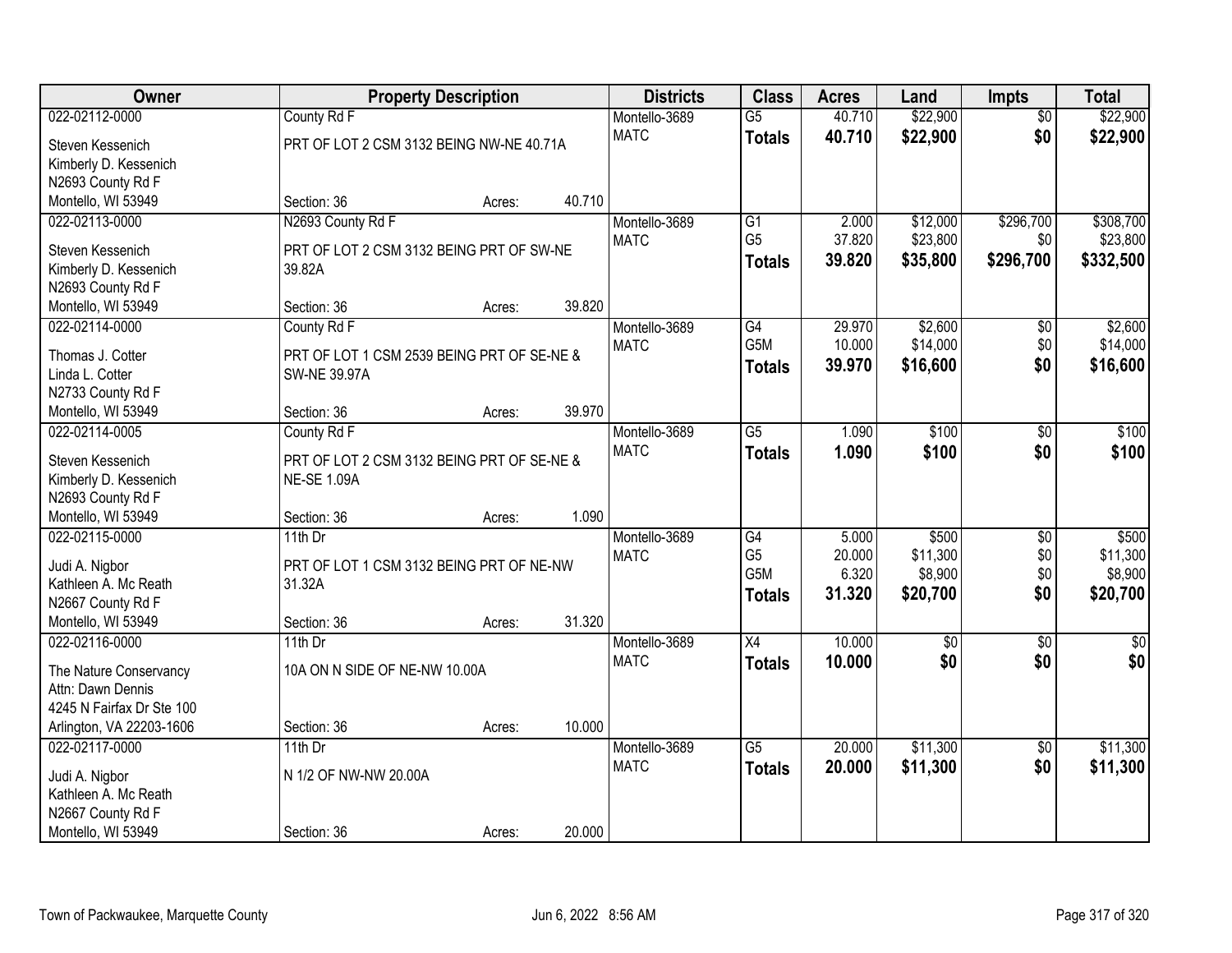| <b>Owner</b>                              |                                            | <b>Property Description</b> |        | <b>Districts</b> | <b>Class</b>           | <b>Acres</b>    | Land     | <b>Impts</b>    | <b>Total</b> |
|-------------------------------------------|--------------------------------------------|-----------------------------|--------|------------------|------------------------|-----------------|----------|-----------------|--------------|
| 022-02118-0000                            | 11th $Dr$                                  |                             |        | Montello-3689    | $\overline{G5}$        | 20.000          | \$11,300 | $\overline{50}$ | \$11,300     |
| Kathleen E. O'Connell                     | S 1/2 OF NW-NW 20.00A                      |                             |        | <b>MATC</b>      | <b>Totals</b>          | 20.000          | \$11,300 | \$0             | \$11,300     |
| 512 E Alice St                            |                                            |                             |        |                  |                        |                 |          |                 |              |
| Appleton, WI 54911-2924                   |                                            |                             |        |                  |                        |                 |          |                 |              |
|                                           | Section: 36                                | Acres:                      | 20.000 |                  |                        |                 |          |                 |              |
| 022-02119-0000                            | $11th$ Dr                                  |                             |        | Montello-3689    | $\overline{G5}$        | 20.000          | \$11,300 | \$0             | \$11,300     |
| Judi A. Nigbor                            | N 1/2 OF SW-NW 20.00A                      |                             |        | <b>MATC</b>      | <b>Totals</b>          | 20.000          | \$11,300 | \$0             | \$11,300     |
| Kathleen A. Mc Reath                      |                                            |                             |        |                  |                        |                 |          |                 |              |
| N2667 County Rd F                         |                                            |                             |        |                  |                        |                 |          |                 |              |
| Montello, WI 53949                        | Section: 36                                | Acres:                      | 20.000 |                  |                        |                 |          |                 |              |
| 022-02120-0000                            | 11th Dr                                    |                             |        | Montello-3689    | $\overline{G5}$        | 20.000          | \$11,300 | \$0             | \$11,300     |
|                                           |                                            |                             |        | <b>MATC</b>      | <b>Totals</b>          | 20.000          | \$11,300 | \$0             | \$11,300     |
| Judi A. Nigbor                            | S 1/2 OF SW-NW 20.00A                      |                             |        |                  |                        |                 |          |                 |              |
| Kathleen A. Mc Reath<br>N2667 County Rd F |                                            |                             |        |                  |                        |                 |          |                 |              |
| Montello, WI 53949                        | Section: 36                                | Acres:                      | 20.000 |                  |                        |                 |          |                 |              |
| 022-02121-0000                            | $11th$ Dr                                  |                             |        | Montello-3689    | G4                     | 20.000          | \$2,900  | $\sqrt[6]{3}$   | \$2,900      |
|                                           |                                            |                             |        | <b>MATC</b>      | G <sub>5</sub>         | 10.000          | \$5,700  | \$0             | \$5,700      |
| Judi A. Nigbor                            | PRT OF LOT 1 CSM 3132 BEING SE-NW & PRT OF |                             |        |                  | G5M                    | 11.480          | \$16,100 | \$0             | \$16,100     |
| Kathleen A. Mc Reath                      | <b>SW-NE 41.48A</b>                        |                             |        |                  | <b>Totals</b>          | 41.480          | \$24,700 | \$0             | \$24,700     |
| N2667 County Rd F                         |                                            |                             |        |                  |                        |                 |          |                 |              |
| Montello, WI 53949                        | Section: 36                                | Acres:                      | 41.480 |                  |                        |                 |          |                 |              |
| 022-02122-0000                            | Gale Ave                                   |                             |        | Montello-3689    | G4<br>G <sub>5</sub> M | 35.000<br>5.000 | \$3,800  | $\overline{50}$ | \$3,800      |
| Thomas W. Cotter                          | <b>NE-SW 40.00A</b>                        |                             |        | <b>MATC</b>      |                        |                 | \$7,000  | \$0<br>\$0      | \$7,000      |
| Alissa J. Cotter                          |                                            |                             |        |                  | <b>Totals</b>          | 40.000          | \$10,800 |                 | \$10,800     |
| 2420 Wandering Springs Cir                |                                            |                             |        |                  |                        |                 |          |                 |              |
| Green Bay, WI 54311-6027                  | Section: 36                                | Acres:                      | 40.000 |                  |                        |                 |          |                 |              |
| 022-02123-0000                            | Gale Ave                                   |                             |        | Montello-3689    | G4                     | 30.000          | \$2,900  | $\sqrt{6}$      | \$2,900      |
| Thomas W. Cotter                          | NW-SW 40.00A                               |                             |        | <b>MATC</b>      | G <sub>5</sub>         | 10.000          | \$5,700  | \$0             | \$5,700      |
| Alissa J. Cotter                          |                                            |                             |        |                  | <b>Totals</b>          | 40.000          | \$8,600  | \$0             | \$8,600      |
| 2420 Wandering Springs Cir                |                                            |                             |        |                  |                        |                 |          |                 |              |
| Green Bay, WI 54311-6027                  | Section: 36                                | Acres:                      | 40.000 |                  |                        |                 |          |                 |              |
| 022-02124-0000                            | W4392 Gale Ave                             |                             |        | Montello-3689    | G4                     | 37.000          | \$2,800  | $\overline{60}$ | \$2,800      |
| Thomas W. Cotter                          | SW-SW 40.00A                               |                             |        | <b>MATC</b>      | G <sub>5</sub>         | 1.000           | \$100    | \$0             | \$100        |
| Alissa J. Cotter                          |                                            |                             |        |                  | G7                     | 2.000           | \$12,500 | \$91,700        | \$104,200    |
| 2420 Wandering Springs Cir                |                                            |                             |        |                  | <b>Totals</b>          | 40.000          | \$15,400 | \$91,700        | \$107,100    |
| Green Bay, WI 54311-6027                  | Section: 36                                | Acres:                      | 40.000 |                  |                        |                 |          |                 |              |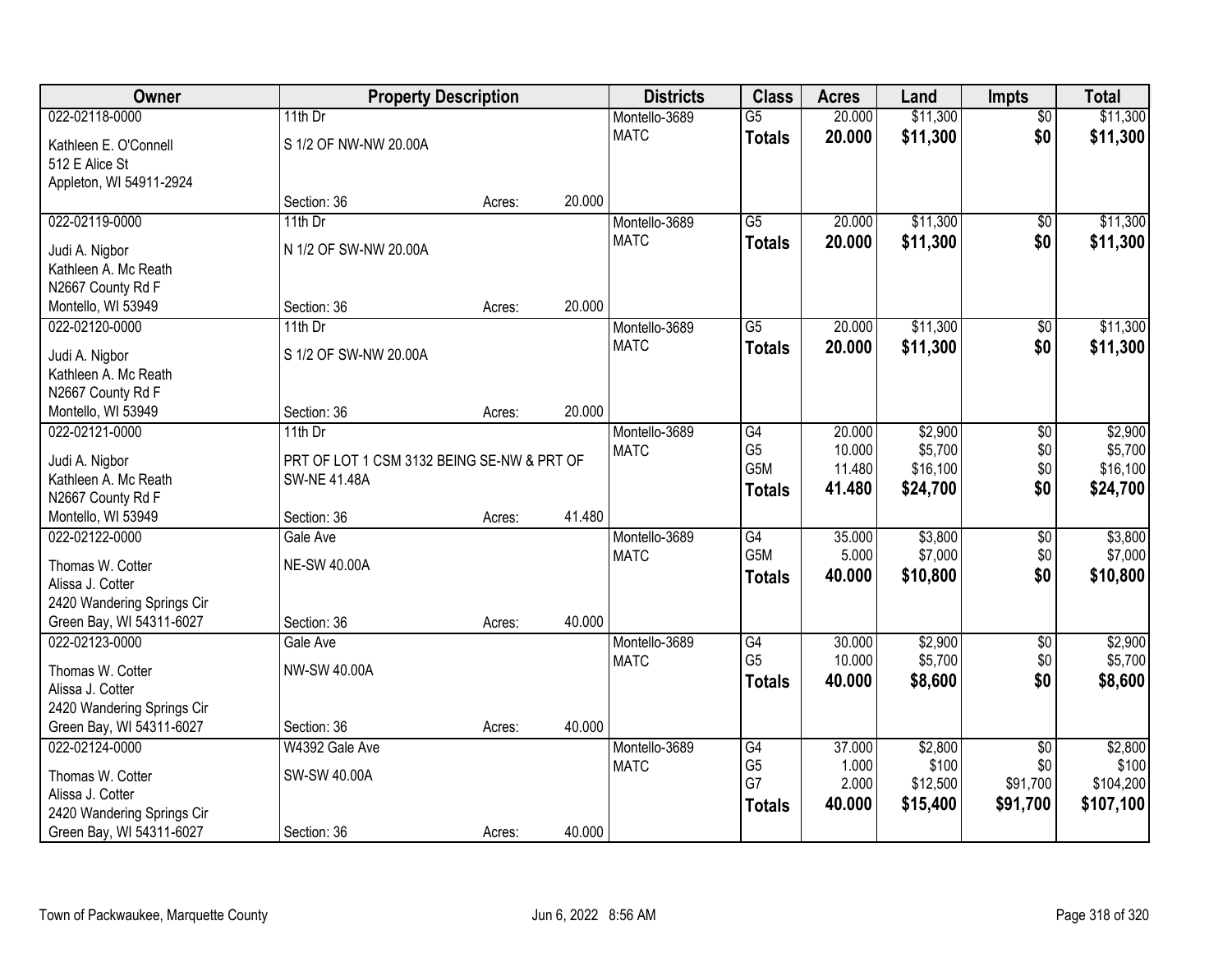| Owner                                  |                                          | <b>Property Description</b> |        | <b>Districts</b> | <b>Class</b>    | <b>Acres</b> | Land     | <b>Impts</b>    | <b>Total</b> |
|----------------------------------------|------------------------------------------|-----------------------------|--------|------------------|-----------------|--------------|----------|-----------------|--------------|
| 022-02125-0000                         | Gale Ave                                 |                             |        | Montello-3689    | G4              | 39.000       | \$4,400  | $\overline{50}$ | \$4,400      |
| Thomas W. Cotter                       | <b>SE-SW 40.00A</b>                      |                             |        | <b>MATC</b>      | G <sub>5</sub>  | 1.000        | \$100    | \$0             | \$100        |
| Alissa J. Cotter                       |                                          |                             |        |                  | <b>Totals</b>   | 40.000       | \$4,500  | \$0             | \$4,500      |
| 2420 Wandering Springs Cir             |                                          |                             |        |                  |                 |              |          |                 |              |
| Green Bay, WI 54311-6027               | Section: 36                              | Acres:                      | 40.000 |                  |                 |              |          |                 |              |
| 022-02126-0000                         | County Rd F                              |                             |        | Montello-3689    | $\overline{G4}$ | 20.000       | \$2,200  | $\overline{50}$ | \$2,200      |
|                                        | NE-SE EX CSM 1748 20.00A                 |                             |        | <b>MATC</b>      | <b>Totals</b>   | 20.000       | \$2,200  | \$0             | \$2,200      |
| Judi A. Nigbor<br>Kathleen A. Mc Reath |                                          |                             |        |                  |                 |              |          |                 |              |
| N2667 County Rd F                      |                                          |                             |        |                  |                 |              |          |                 |              |
| Montello, WI 53949                     | Section: 36                              | Acres:                      | 20.000 |                  |                 |              |          |                 |              |
| 022-02127-0000                         | N2667 County Rd F                        |                             |        | Montello-3689    | $\overline{G1}$ | 5.000        | \$22,500 | \$181,300       | \$203,800    |
|                                        |                                          |                             |        | <b>MATC</b>      | G <sub>6</sub>  | 15.000       | \$42,000 | \$0             | \$42,000     |
| Judi A. Nigbor                         | PRT CSM 1748 BEING PRT OF NE-SE 20.00A   |                             |        |                  | <b>Totals</b>   | 20,000       | \$64,500 | \$181,300       | \$245,800    |
| Kathleen A. Mc Reath                   |                                          |                             |        |                  |                 |              |          |                 |              |
| N2667 County Rd F                      |                                          |                             | 20.000 |                  |                 |              |          |                 |              |
| Montello, WI 53949<br>022-02128-0000   | Section: 36<br>County Rd F               | Acres:                      |        | Montello-3689    | $\overline{G4}$ | 35.000       | \$3,800  |                 | \$3,800      |
|                                        |                                          |                             |        | <b>MATC</b>      | G5M             | 5.000        | \$7,000  | \$0<br>\$0      | \$7,000      |
| Judi A. Nigbor                         | NW-SE 40.00A                             |                             |        |                  |                 | 40.000       | \$10,800 | \$0             | \$10,800     |
| Kathleen A. Mc Reath                   |                                          |                             |        |                  | <b>Totals</b>   |              |          |                 |              |
| N2667 County Rd F                      |                                          |                             |        |                  |                 |              |          |                 |              |
| Montello, WI 53949                     | Section: 36                              | Acres:                      | 40.000 |                  |                 |              |          |                 |              |
| 022-02129-0000                         | Gale Ave                                 |                             |        | Montello-3689    | G5M             | 6.280        | \$8,800  | $\overline{30}$ | \$8,800      |
| Fae Williamson (Le et al               | SW-SE LESS CSM 705 & LESS CSM 3452 6.28A |                             |        | <b>MATC</b>      | <b>Totals</b>   | 6.280        | \$8,800  | \$0             | \$8,800      |
| N2453 County Rd F                      |                                          |                             |        |                  |                 |              |          |                 |              |
| Montello, WI 53949                     |                                          |                             |        |                  |                 |              |          |                 |              |
|                                        | Section: 36                              | Acres:                      | 6.280  |                  |                 |              |          |                 |              |
| 022-02129-0005                         | Gale Ave                                 |                             |        | Montello-3689    | $\overline{G4}$ | 10.000       | \$1,100  | $\sqrt{$0}$     | \$1,100      |
| Bradd E. Kohnke                        | CSM 3452 BEING PRT OF SW-SE 13.58A       |                             |        | <b>MATC</b>      | G5M             | 3.580        | \$5,000  | \$0             | \$5,000      |
| Katherine Kohnke                       |                                          |                             |        |                  | <b>Totals</b>   | 13.580       | \$6,100  | \$0             | \$6,100      |
| N4576 County Rd Y                      |                                          |                             |        |                  |                 |              |          |                 |              |
| Montello, WI 53949                     | Section: 36                              | Acres:                      | 13.580 |                  |                 |              |          |                 |              |
| 022-02130-0000                         | W4276 Gale Ave                           |                             |        | Montello-3689    | G1              | 2.000        | \$12,000 | \$77,800        | \$89,800     |
|                                        |                                          |                             |        | <b>MATC</b>      | G <sub>6</sub>  | 18.140       | \$50,800 | \$0             | \$50,800     |
| Phyllis Kohnke (Le                     | CSM 705 BEING PRT OF SW-SE 20.14A        |                             |        |                  | <b>Totals</b>   | 20.140       | \$62,800 | \$77,800        | \$140,600    |
| Susan Hunter<br>W4276 Gale Ave         |                                          |                             |        |                  |                 |              |          |                 |              |
| Montello, WI 53949                     | Section: 36                              |                             | 20.140 |                  |                 |              |          |                 |              |
|                                        |                                          | Acres:                      |        |                  |                 |              |          |                 |              |